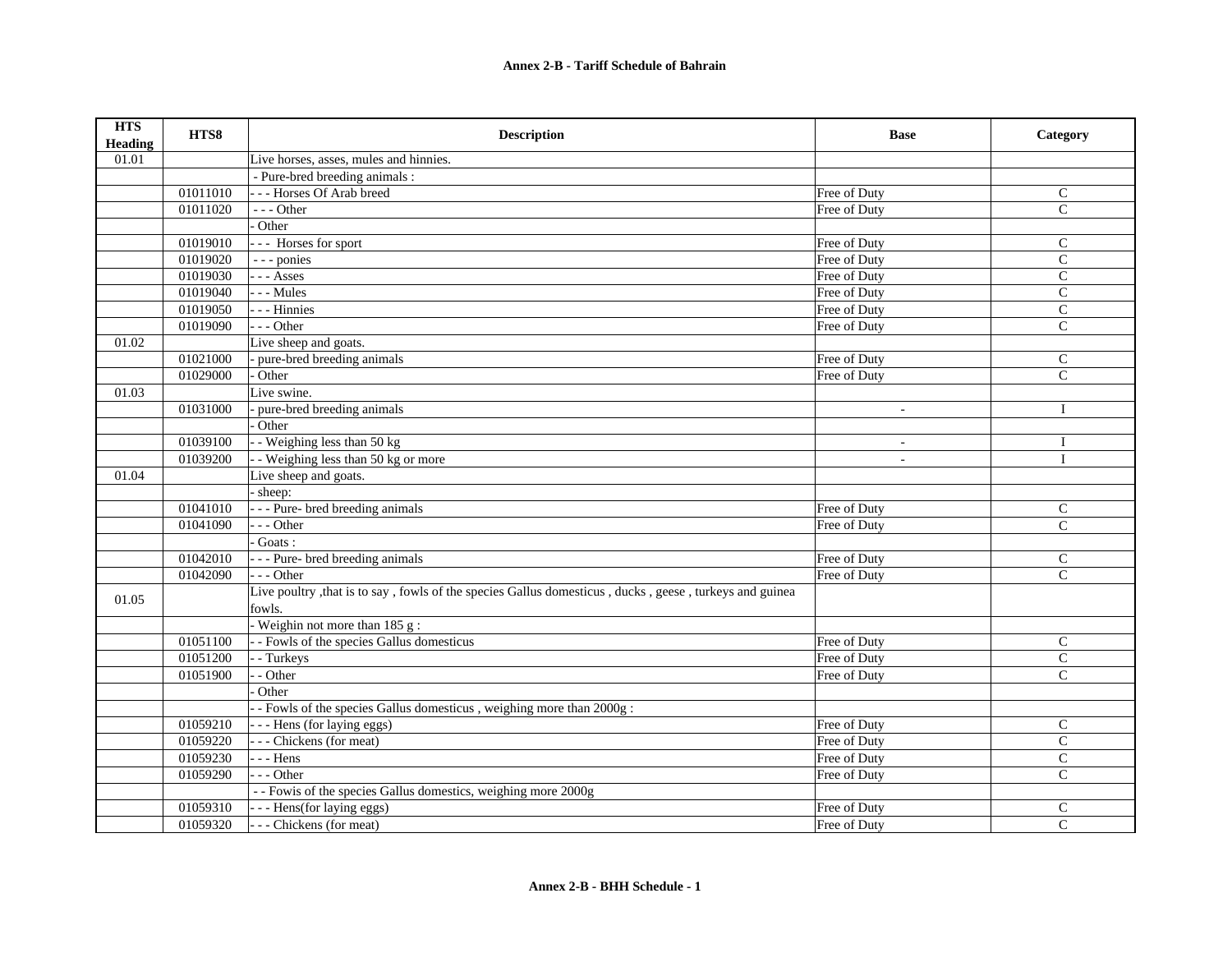| <b>HTS</b><br><b>Heading</b> | HTS8     | <b>Description</b>                                                                                    | <b>Base</b>  | Category      |
|------------------------------|----------|-------------------------------------------------------------------------------------------------------|--------------|---------------|
|                              | 01059330 | --- Other                                                                                             | Free of Duty | $\mathsf{C}$  |
|                              | 01059390 | - - Other                                                                                             | Free of Duty | $\mathcal{C}$ |
|                              |          | $--$ Other :                                                                                          |              |               |
|                              | 01059910 | - - - Tame ducks and geesse                                                                           | Free of Duty | $\mathsf{C}$  |
|                              | 01059920 | --- Turkeys                                                                                           | Free of Duty | $\mathsf{C}$  |
|                              | 01059990 | --- Other                                                                                             | Free of Duty | $\mathcal{C}$ |
| 01.06                        |          | Other live animals.                                                                                   |              |               |
|                              |          | - Mammals:                                                                                            |              |               |
|                              | 01061100 | - - Primates                                                                                          | Free of Duty | $\mathsf{C}$  |
|                              | 01061200 | - Whales, dolphins and porpoises (mammals of the order Cetacea); manatees and dugongd (mammals of     | Free of Duty | $\mathbf C$   |
|                              |          | the order Sirenia)                                                                                    |              |               |
|                              |          | - - Other:                                                                                            |              |               |
|                              | 01061910 | $- -$ Camels                                                                                          | Free of Duty | $\mathsf{C}$  |
|                              | 01061920 | - - - Tame and wild rabbits                                                                           | Free of Duty | $\mathsf{C}$  |
|                              | 01061930 | --- Gazelles and deer                                                                                 | Free of Duty | $\mathbf C$   |
|                              | 01061940 | $--$ Dogs                                                                                             | Free of Duty | $\mathcal{C}$ |
|                              | 01061950 | --- Foxes, minks and other fur animals                                                                | Free of Duty | $\mathcal{C}$ |
|                              | 01061960 | --- Animals for zoos, scientific and research labs                                                    | Free of Duty | $\mathbf C$   |
|                              | 01061990 | - Other                                                                                               | Free of Duty | $\mathsf{C}$  |
|                              | 01062000 | Reptiles (including snakes and turtles)                                                               | Free of Duty | $\mathsf{C}$  |
|                              |          | Birds:                                                                                                |              |               |
|                              | 01063100 | -- BIRDS OF PREY                                                                                      | Free of Duty | $\mathbf C$   |
|                              | 01063200 | - Psittaciformes (including parrots, parakeets, macaws and cockatoos)                                 | Free of Duty | $\mathcal{C}$ |
|                              |          | - - Other:                                                                                            |              |               |
|                              | 01063910 | - - - Tame and wild pigeons, partridges, pheasants, quail, snipe, sand grouse, wild ducks and similar | Free of Duty | $\mathsf{C}$  |
|                              |          | animals                                                                                               |              |               |
|                              | 01063920 | --- Ornamental birds                                                                                  | Free of Duty | $\mathcal{C}$ |
|                              | 01063990 | - - - - Cats and dogs                                                                                 | Free of Duty | $\mathcal{C}$ |
|                              |          | Other:                                                                                                |              |               |
|                              | 01069010 | - - - Bees and other Insects                                                                          | Free of Duty | $\mathsf{C}$  |
|                              | 01069090 | $- -$ Other                                                                                           | Free of Duty | $\mathcal{C}$ |
| 02.01                        |          | Meat of bovine animals, fresh or chilled.                                                             |              |               |
|                              | 02011000 | - Carcasses and half-carcasses                                                                        | Free of Duty | $\mathsf{C}$  |
|                              | 02012000 | Other cuts with bone in                                                                               | Free of Duty | $\mathsf{C}$  |
|                              | 02013000 | <b>Boneless</b>                                                                                       | Free of Duty | $\mathsf{C}$  |
| 02.02                        |          | Meat of bovine animals, frozen.                                                                       |              |               |
|                              | 02021000 | Carcasses and half-carcasses                                                                          | 5%           | A             |
|                              | 02022000 | Other cuts with bone in                                                                               | 5%           | A             |
|                              |          | - Boneless                                                                                            |              |               |
|                              | 02023010 | --- Minced                                                                                            | 5%           | A             |
|                              | 02023090 | --- Other                                                                                             | 5%           | A             |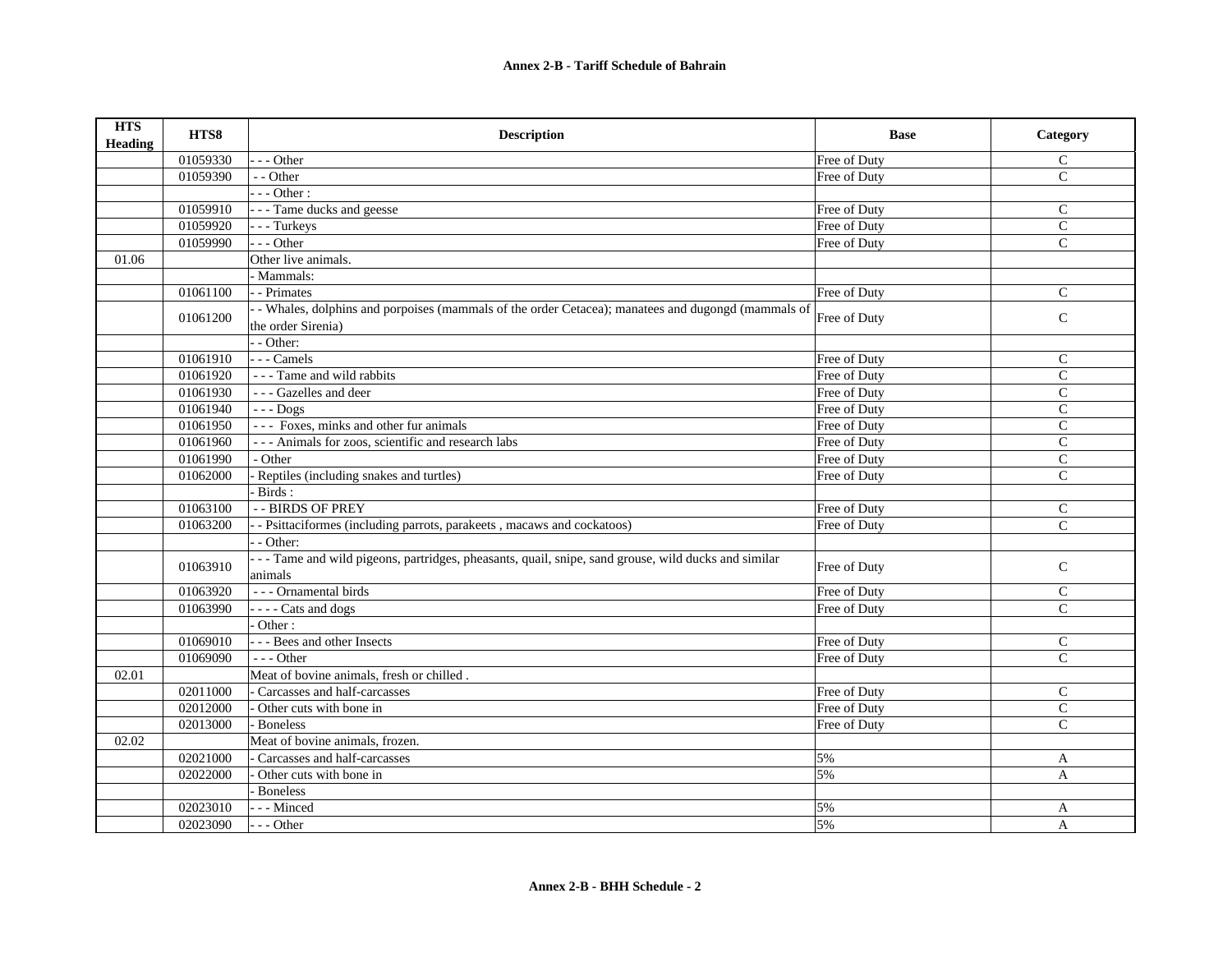| <b>HTS</b><br><b>Heading</b> | HTS8     | <b>Description</b>                                                                                      | <b>Base</b>  | Category      |
|------------------------------|----------|---------------------------------------------------------------------------------------------------------|--------------|---------------|
| 02.03                        |          | Meat of swine, fresh, chilled or frozen.                                                                |              |               |
|                              |          | Fresh or chilled :                                                                                      |              |               |
|                              | 02031100 | - - Carcasses and half-carcasses                                                                        | 5%           | A             |
|                              | 02031200 | - - Hams, shoulders and cuts thereof, with bone in                                                      | 5%           | $\mathbf{A}$  |
|                              | 02031900 | - - Other                                                                                               | 5%           | A             |
|                              |          | Frozen:                                                                                                 |              |               |
|                              | 02032100 | - - Carcasses and half-carcasses                                                                        | 5%           | $\mathbf{A}$  |
|                              | 02032200 | - - Hams, shoulders and cuts thereof, with bone in                                                      | 5%           | $\mathbf{A}$  |
|                              | 02032900 | - - Other                                                                                               | 5%           | A             |
| 02.04                        |          | Meat of sheep or goats, fresh, chilled or frozen.                                                       |              |               |
|                              | 02041000 | Carcasses and half-carcasses of lamb, fresh or chilled                                                  | Free of Duty | $\mathsf{C}$  |
|                              |          | Other meat of sheep, fresh or chilled :                                                                 |              |               |
|                              | 02042100 | - - Carcasses and half-carcasses                                                                        | Free of Duty | $\mathsf{C}$  |
|                              | 02042200 | - - Other cuts with bone in                                                                             | Free of Duty | $\mathcal{C}$ |
|                              | 02042300 | - - Boneless                                                                                            | Free of Duty | $\mathcal{C}$ |
|                              | 02043000 | Carcasses and half-carcasses of lamb, frozen                                                            | 5%           | A             |
|                              |          | Other meat of sheep, frozen :                                                                           |              |               |
|                              | 02044100 | - - Carcasses and half-carcasses                                                                        | 5%           | $\mathbf{A}$  |
|                              | 02044200 | - - Other cuts with bone in                                                                             | 5%           | $\mathbf{A}$  |
|                              |          | - - Boneless                                                                                            |              |               |
|                              | 02044310 | --- Minced                                                                                              | 5%           | A             |
|                              | 02044390 | --- Other                                                                                               | 5%           | $\mathbf{A}$  |
|                              |          | - Meat of goats :                                                                                       |              |               |
|                              |          | - - - Frozen                                                                                            |              |               |
|                              | 02045011 | ---- Other cuts with bone in:                                                                           | Free of Duty | $\mathsf{C}$  |
|                              | 02045012 | - - - - Fresh or chilled                                                                                | 5%           | $\mathbf{A}$  |
|                              |          | ---Other cuts with bone in                                                                              |              |               |
|                              | 02045021 | - - - - Fresh or chilled                                                                                | Free of Duty | $\mathbf C$   |
|                              | 02045022 | - - - - Frozen                                                                                          | 5%           | A             |
|                              |          | --Boneless:                                                                                             |              |               |
|                              | 02045031 | ---- Fresh or chilled                                                                                   | Free of Duty | $\mathsf{C}$  |
|                              | 02045032 | - - - - Frozen                                                                                          | 5%           | $\mathbf{A}$  |
| 02.05                        |          | Meat of horses, asses, mules or hinnies, fresh, chilled or frozen.                                      |              |               |
|                              | 02050010 | --- Meat of horses                                                                                      | 5%           | A             |
|                              | 02050090 | $- -$ Other                                                                                             | 5%           | $\mathbf{A}$  |
|                              |          | Edible offal of bovine animals, swine, sheep, goats, horses, asses, mules or hinnies, fresh, chilled or |              |               |
| 02.06                        |          | frozen.                                                                                                 |              |               |
|                              | 02061000 | - Of bovine animals, fresh or chilled                                                                   | 5%           | $\mathbf{A}$  |
|                              |          | Of bovine animals, frozen :                                                                             |              |               |
|                              | 02062100 | - - Tongues                                                                                             | 5%           | A             |
|                              | 02062200 | - - Livers                                                                                              | 5%           | A             |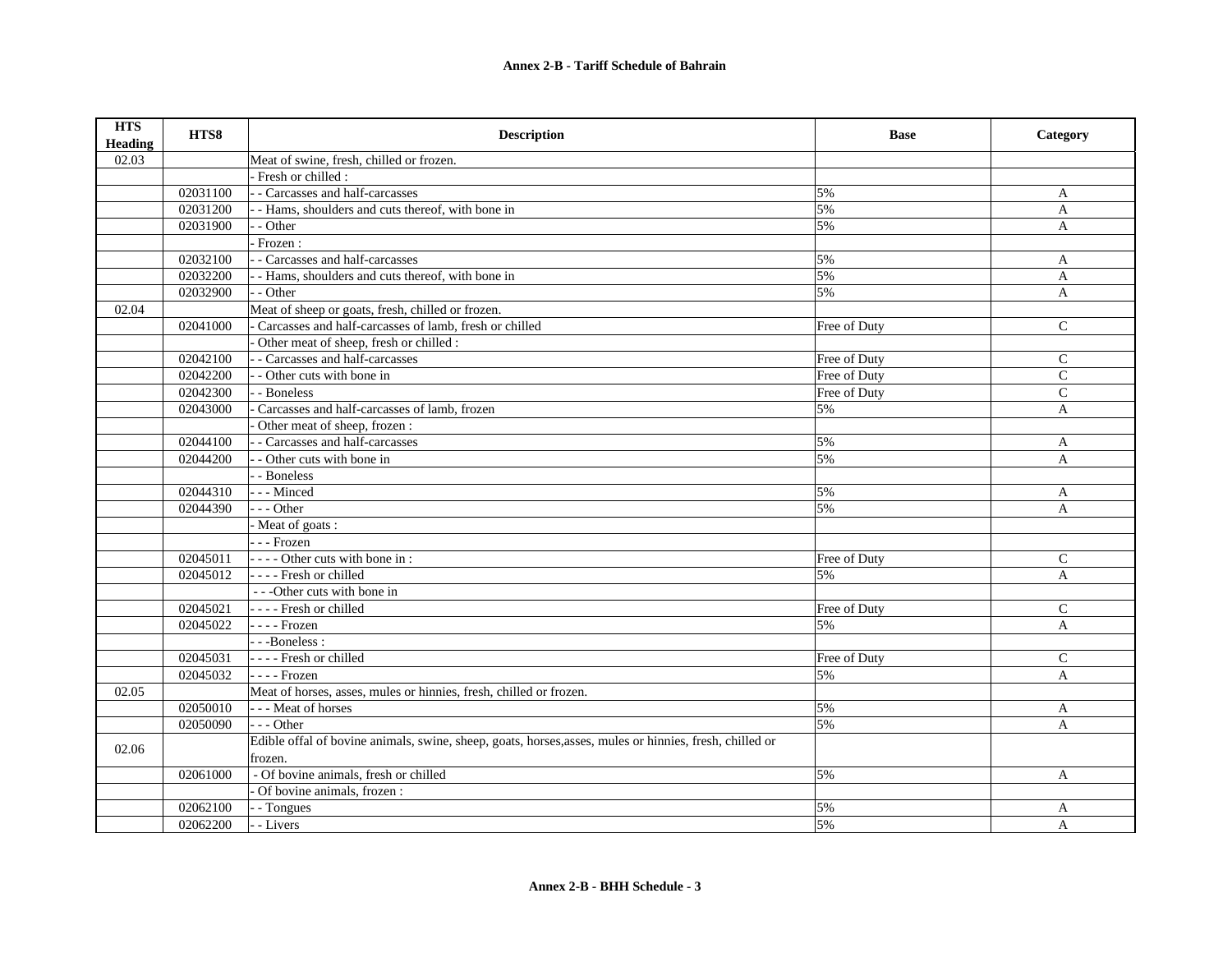| <b>HTS</b><br>Heading | HTS8     | <b>Description</b>                                                                | <b>Base</b>  | Category     |
|-----------------------|----------|-----------------------------------------------------------------------------------|--------------|--------------|
|                       | 02062900 | - - Other                                                                         | 5%           | A            |
|                       | 02063000 | Of swine, fresh or chilled                                                        | 5%           | $\mathbf{A}$ |
|                       |          | Of swine, frozen :                                                                |              |              |
|                       | 02064100 | - - Livers                                                                        | 5%           | $\mathbf{A}$ |
|                       | 02064900 | - - Other                                                                         | 5%           | $\mathbf{A}$ |
|                       |          | Other, fresh or chilled :                                                         |              |              |
|                       | 02068010 | --- Of sheep animals or goats                                                     | Free of Duty | $\mathsf{C}$ |
|                       | 02068090 | --- Other                                                                         | 5%           | A            |
|                       |          | - Other, frozen :                                                                 |              |              |
|                       |          | --- Of sheep animals or goats :                                                   |              |              |
|                       | 02069011 | $---$ Tongues                                                                     | 5%           | A            |
|                       | 02069012 | - - - - Livers                                                                    | 5%           | $\mathbf{A}$ |
|                       | 02069019 | - - - - Other                                                                     | 5%           | $\mathbf{A}$ |
|                       | 02069090 | $- -$ Other                                                                       | 5%           | $\mathbf{A}$ |
| 02.07                 |          | Meat and edible offal, of the poultry of heading 01.05, fresh, chilled or frozen. |              |              |
|                       |          | - Of fowls of the species Gallus domesticus :                                     |              |              |
|                       | 02071100 | - - Not cut in pieces, fresh or chilled                                           | 5%           | $\mathbf{A}$ |
|                       | 02071200 | - - Not cut in pieces, frozen                                                     | 5%           | $\mathbf{A}$ |
|                       | 02071300 | - - Cuts and offal, fresh or chilled                                              | 5%           | $\mathbf{A}$ |
|                       | 02071400 | - - Cuts and offal, frozen                                                        | 5%           | A            |
|                       |          | Of turkeys:                                                                       |              |              |
|                       | 02072400 | - - Not cut in pieces, fresh or chilled                                           | 5%           | A            |
|                       | 02072500 | - - Not cut in pieces, frozen                                                     | 5%           | A            |
|                       | 02072600 | - - Cuts and offal, fresh or chilled                                              | 5%           | A            |
|                       | 02072700 | - - Cuts and offal, frozen                                                        | 5%           | A            |
|                       |          | Of ducks. geese or guinea fowls :                                                 |              |              |
|                       | 02073200 | - - Not cut in pieces, fresh or chilled                                           | 5%           | $\mathbf{A}$ |
|                       | 02073300 | - - Not cut in pieces, frozen                                                     | 5%           | A            |
|                       | 02073400 | - - Fatty livers, fresh or chilled                                                | 5%           | $\mathbf{A}$ |
|                       | 02073500 | - - Other, fresh or chilled                                                       | 5%           | $\mathbf{A}$ |
|                       | 02073600 | - - Other, frozen                                                                 | 5%           | A            |
| 02.08                 |          | Other meat and edible meat offal, fresh, chilled or frozen.                       |              |              |
|                       |          | - Of rabbits or hares:                                                            |              |              |
|                       | 02081010 | - - - Fresh or chilled                                                            | Free of Duty | $\mathsf{C}$ |
|                       | 02081020 | - - - Frozen                                                                      | 5%           | A            |
|                       | 02082000 | - Frogs legs                                                                      | 5%           | A            |
|                       | 02083000 | Of primates                                                                       | 5%           | A            |
|                       | 02084000 | - OF WHALES, DOLPHINES AND PORPOISES; OF MANATEES AND DUGONS                      | 5%           | $\mathbf{A}$ |
|                       | 02085000 | Of reptiles (including snakes and turtles)                                        | 5%           | A            |
|                       | 02089000 | Other                                                                             | 5%           | $\mathbf{A}$ |
|                       |          | $---$ Camel:                                                                      |              |              |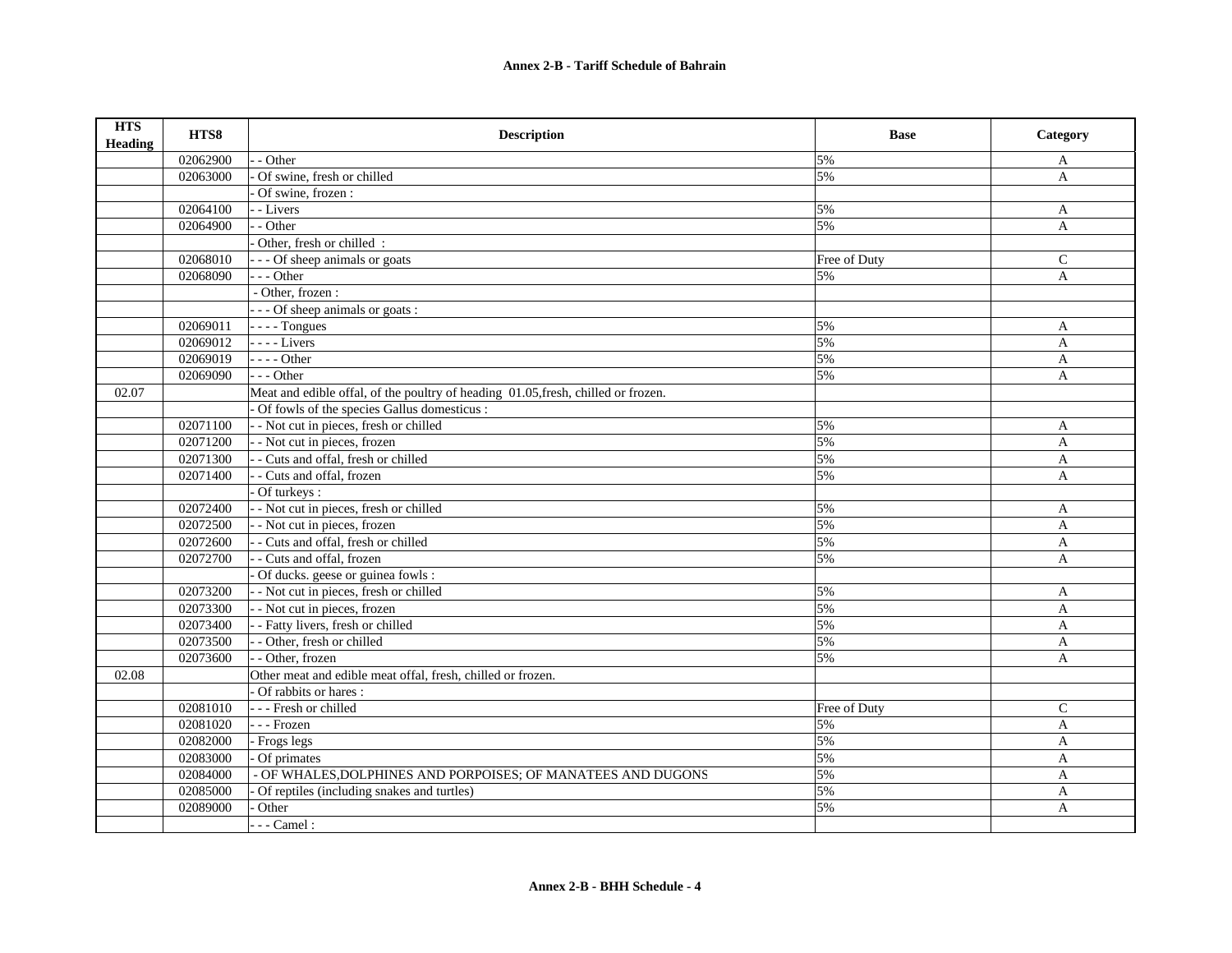| <b>HTS</b><br><b>Heading</b> | HTS8     | <b>Description</b>                                                                                                                              | <b>Base</b>  | Category      |
|------------------------------|----------|-------------------------------------------------------------------------------------------------------------------------------------------------|--------------|---------------|
|                              | 02089011 | ---- Fresh or chilled                                                                                                                           | 5%           | A             |
|                              | 02089012 | $---$ Frozen                                                                                                                                    | 5%           | A             |
|                              |          | --- Gazelle or deer meat :                                                                                                                      |              |               |
|                              | 02089021 | - - - - Fresh or chilled                                                                                                                        | 5%           | A             |
|                              | 02089022 | - - - - Frozen                                                                                                                                  | 5%           | $\mathbf{A}$  |
|                              |          | - - Tame and wild pigeons, partridges, pheasant, quail, snipe, sand grouse, wild ducks and similar birds :                                      |              |               |
|                              | 02089031 | - - - - Fresh or chilled                                                                                                                        | 5%           | A             |
|                              | 02089032 | - - - - Frozen                                                                                                                                  | 5%           | A             |
|                              | 02089090 | --- Other                                                                                                                                       | 5%           | A             |
| 02.09                        |          | Pig fat, free of lean meat, and poultry fat, not rendered or otherwise extracted, fresh, chilled, frozen,<br>salted, in brine, dried or smoked. |              |               |
|                              | 02090010 | $- -$ Pig fat                                                                                                                                   | 5%           | A             |
|                              | 02090090 | --- Other                                                                                                                                       | 5%           | $\mathbf{A}$  |
| 02.10                        |          | Meat and edible meat offal, salted, in brine, dried or smoked;edible flours and meals of meat or meat<br>offal.                                 |              |               |
|                              |          | - Meat of swine:                                                                                                                                |              |               |
|                              | 02101100 | - - Hams, shoulders and cuts thereof, with bone in                                                                                              | 5%           | A             |
|                              | 02101200 | - - Bellies (streaky) and cuts thereof                                                                                                          | 5%           | A             |
|                              | 02101900 | - - Other                                                                                                                                       | 5%           | A             |
|                              | 02102000 | Meat of bovine animals                                                                                                                          | 5%           | A             |
|                              |          | Other, including edible flours and meals of meat or meat offal :                                                                                |              |               |
|                              | 02109100 | - - Of poultry livers                                                                                                                           | 5%           | A             |
|                              | 02109200 | - - In flour or meal form (mince or burgers)                                                                                                    | 5%           | A             |
|                              | 02109300 | - - OF REPTILES                                                                                                                                 | 5%           | A             |
|                              |          | - - Other                                                                                                                                       |              |               |
|                              | 02109910 | - - - of poultry livers                                                                                                                         | 5%           | A             |
|                              | 02109920 | --- in flour or meal form (mince or burger)                                                                                                     | 5%           | A             |
|                              | 02109990 | --- Other                                                                                                                                       | 5%           | $\mathbf{A}$  |
| 03.01                        |          | Live fish.                                                                                                                                      |              |               |
|                              | 03011000 | Ornamental fish                                                                                                                                 | Free of Duty | $\mathcal{C}$ |
|                              |          | Other live fish:                                                                                                                                |              |               |
|                              |          | - - Trout (Salmo trutta, Oncorhynchus mykiss, Oncorhynchus clarki, Oncorhynchus aguabonita,                                                     |              |               |
|                              |          | Oncorhynchus gilae, Oncorhynchus apache and Oncorhynchus chrysogaster) :                                                                        |              |               |
|                              | 03019110 | - - - For breeding                                                                                                                              | Free of Duty | $\mathsf{C}$  |
|                              | 03019190 | $-- Other$                                                                                                                                      | Free of Duty | $\mathsf{C}$  |
|                              |          | - - Eels (Anguilla spp.) :                                                                                                                      |              |               |
|                              | 03019210 | --- For breeding                                                                                                                                | Free of Duty | $\mathsf{C}$  |
|                              | 03019290 | $- -$ Other                                                                                                                                     | Free of Duty | $\mathsf{C}$  |
|                              |          | $-$ - Carp :                                                                                                                                    |              |               |
|                              | 03019310 | - - - For breeding                                                                                                                              | Free of Duty | $\mathsf{C}$  |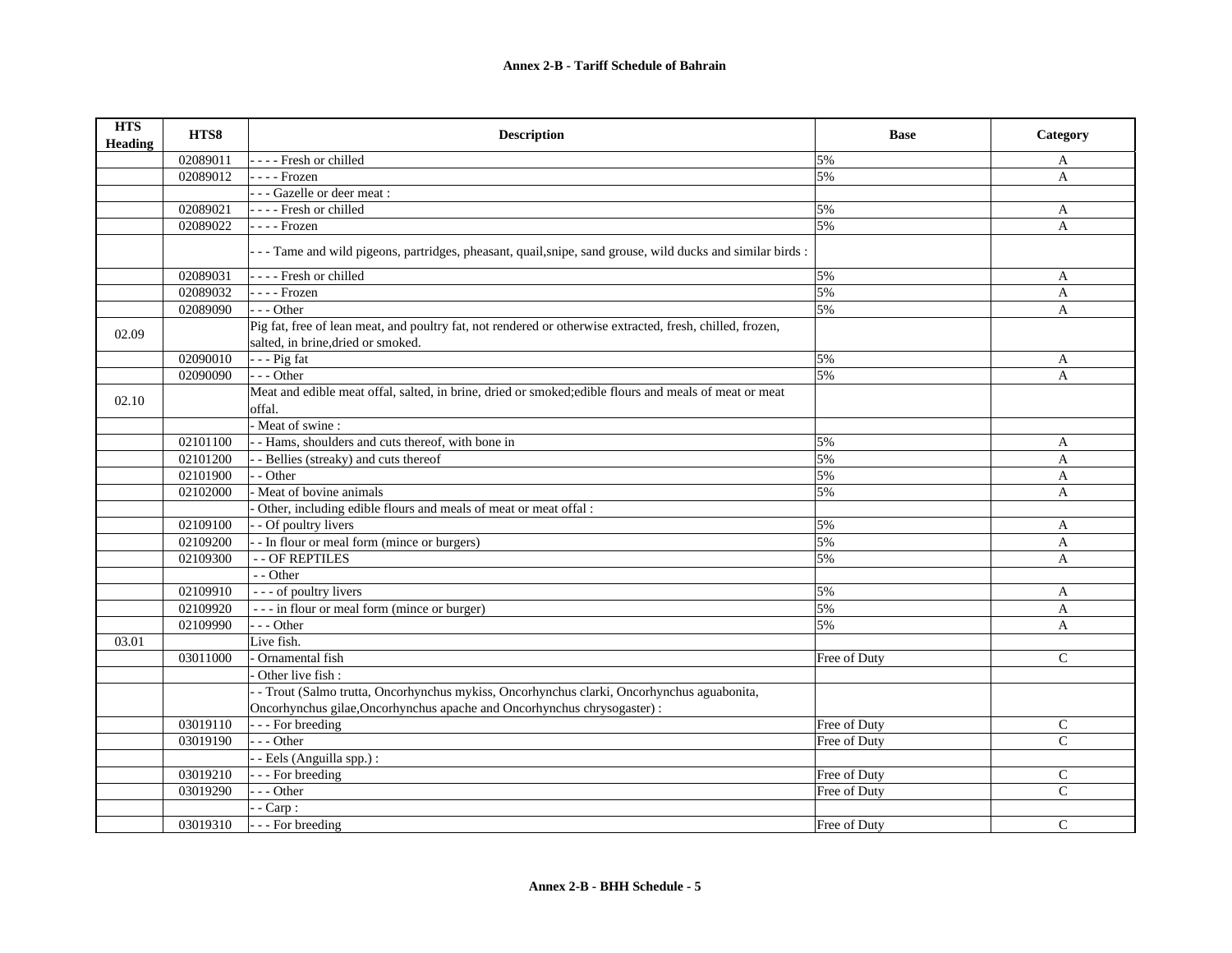| <b>HTS</b><br><b>Heading</b> | HTS8     | <b>Description</b>                                                                                         | <b>Base</b>  | Category      |
|------------------------------|----------|------------------------------------------------------------------------------------------------------------|--------------|---------------|
|                              | 03019390 | - - Other                                                                                                  | Free of Duty | $\mathsf{C}$  |
|                              |          | - Other:                                                                                                   |              |               |
|                              | 03019910 | - - - For breeding                                                                                         | Free of Duty | $\mathcal{C}$ |
|                              | 03019920 | - - - Tilapia (Tilapia Nilotica), (Sarotherodon spp.)                                                      | Free of Duty | $\mathsf{C}$  |
|                              | 03019990 | $- -$ Other                                                                                                | Free of Duty | $\mathbf{C}$  |
| 03.02                        |          | Fish, fresh or chilled, excluding fish fillets and other fish meat of heading 03.04.                       |              |               |
|                              |          | Salmonidae, excluding livers and roes:                                                                     |              |               |
|                              | 03021100 | - Trout (Salmo trutta Oncorhynchus mykiss, Oncorhynchus clarki, Oncorhynchus aguabonita,                   | Free of Duty | $\mathsf{C}$  |
|                              |          | Oncorhynchus gilae, Oncorhynchus apache and Oncorhynchus chrysogaster)                                     |              |               |
|                              |          | - - Pacific salmon (Oncorhynchus nerka, Oncorhynchus gorbuscha, Oncorhynchus keta, Oncorhynchus            |              |               |
|                              | 03021200 | tschawytscha, Oncorhynchus kisutch, Oncorhynchus masou and Oncorhynchus rhodurus), Atlantic                | Free of Duty | ${\bf C}$     |
|                              |          | salmon (Salmo salar) and Danube salmon (Hucho hucho)                                                       |              |               |
|                              | 03021900 | - - Other                                                                                                  | Free of Duty | $\mathsf{C}$  |
|                              |          | - Flat fish (Pleuronectidae, Bothidae, Cynoglossidae, Soleidae, Scophthalmidae and Citharidae),            |              |               |
|                              |          | excltiding livers and roes:                                                                                |              |               |
|                              | 03022100 | - Halibut (Reinhardtius hippoglossoides, Hippoglossus hippoglossus, Hippoglossus stenolepis)               | Free of Duty | $\mathcal{C}$ |
|                              | 03022200 | - Plaice (Pleuronectes platessa)                                                                           | Free of Duty | $\mathsf{C}$  |
|                              | 03022300 | - Sole (Solea spp.)                                                                                        | Free of Duty | $\mathbf C$   |
|                              | 03022900 | - Other                                                                                                    | Free of Duty | $\mathbf C$   |
|                              |          | - Tunas (of the genus Thunnus) skipjack or stripe-bellied bonito (Euthynnus (Katsuwonus) pelamis),         |              |               |
|                              |          | excluding livers and roes:                                                                                 |              |               |
|                              | 03023100 | - - Albacore or longfinned tunas (Thunnus alalunga)                                                        | Free of Duty | $\mathbf C$   |
|                              | 03023200 | - - Yellowfin tunas (Thunnus albacares)                                                                    | Free of Duty | $\mathbf{C}$  |
|                              | 03023300 | - Skipjack or stripe-bellied bonito                                                                        | Free of Duty | C             |
|                              | 03023400 | - - Bigeye tunas (Thunnus obesus)                                                                          | Free of Duty | $\mathbf C$   |
|                              | 03023500 | - Bigeye tunas (Thunnus thynnus)                                                                           | Free of Duty | $\mathbf C$   |
|                              | 03023600 | - - Southern Bluefin tunas                                                                                 | Free of Duty | $\mathcal{C}$ |
|                              | 03023900 | - Other                                                                                                    | Free of Duty | $\mathsf{C}$  |
|                              | 03024000 | Herrings (Cluppea harengus, Clupea pallasii), excluding livers and roes                                    | Free of Duty | $\mathbf C$   |
|                              | 03025000 | Cod (Gadus morhua, Gadus ogac. Gadus macrocephalus), excluding livers and roes                             | Free of Duty | $\mathsf{C}$  |
|                              |          | Other fish, excluding livers and roes:                                                                     |              |               |
|                              | 03026100 | - Sardines (Sardina pilchardus, Sardinops .spp.), sardinella(Sardinella spp.), bnsling or sprats (Sprattus | Free of Duty | $\mathsf{C}$  |
|                              |          | sprattu.s)                                                                                                 |              |               |
|                              | 03026200 | - - Haddock (Melanogrammus aeglefinus)                                                                     | Free of Duty | $\mathsf{C}$  |
|                              | 03026300 | - Coalfish (Pollachius virens)                                                                             | Free of Duty | $\mathcal{C}$ |
|                              |          | - Mackerel (Scomber scombrus, Scomber australasicus, Scomber japonicus)                                    |              |               |
|                              | 03026410 | --- Kingfish (Scomberomorus commerson)                                                                     | Free of Duty | $\mathcal{C}$ |
|                              | 03026420 | - - - Eels (Anguilla spp.)                                                                                 | Free of Duty | $\mathcal{C}$ |
|                              | 03026490 | - Other                                                                                                    | Free of Duty | $\mathsf{C}$  |
|                              | 03026500 | - - DOGFISH AND OTHER SHARKS                                                                               | Free of Duty | $\mathsf C$   |
|                              | 03026600 | - - Eels (Anguilla spp.)                                                                                   | Free of Duty | $\mathsf{C}$  |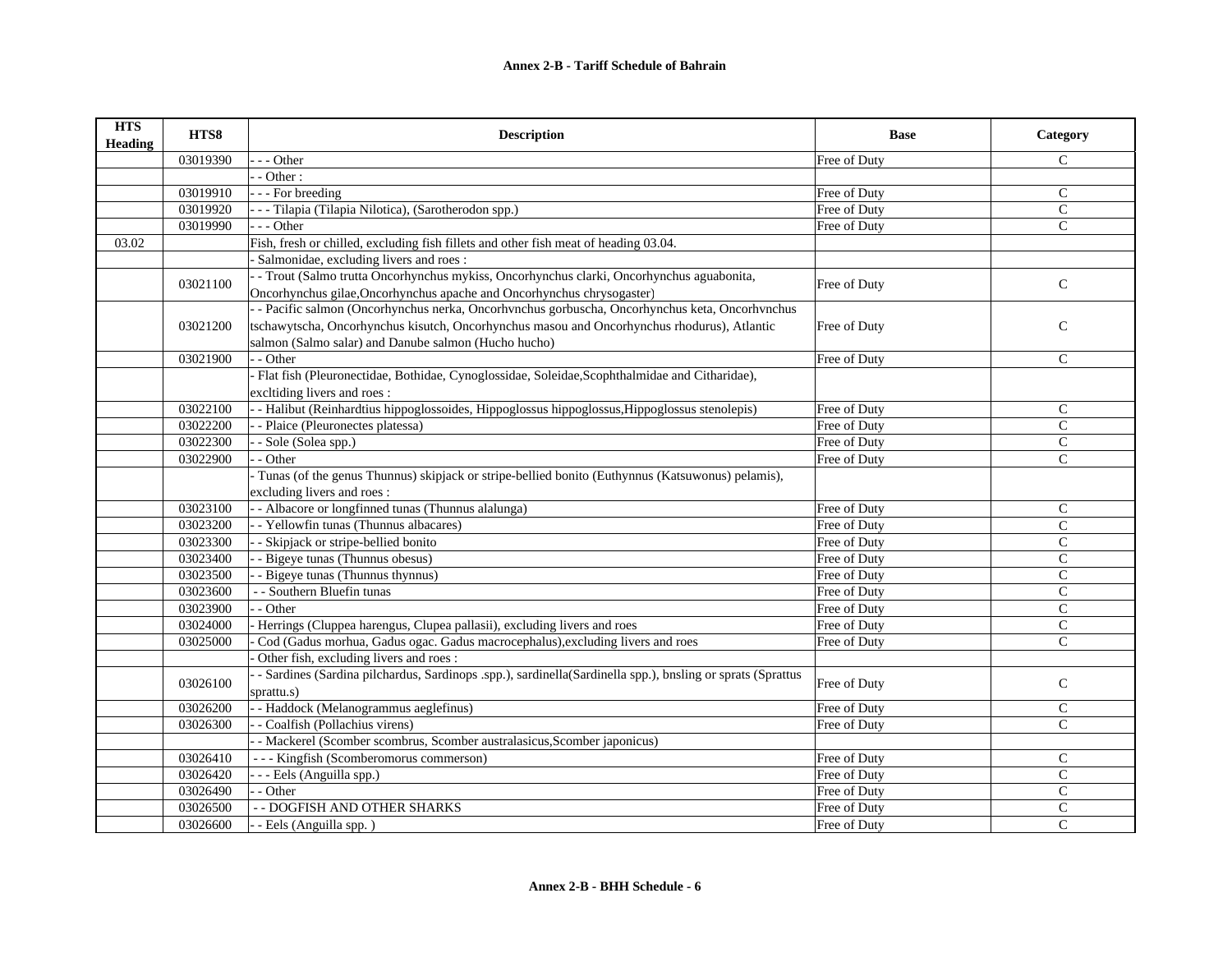| <b>HTS</b><br><b>Heading</b> | HTS8     | <b>Description</b>                                                                                  | <b>Base</b>  | Category      |
|------------------------------|----------|-----------------------------------------------------------------------------------------------------|--------------|---------------|
|                              |          | - Other:                                                                                            |              |               |
|                              | 03026910 | - Groupers (All genus following the family : serranidae)                                            | Free of Duty | $\mathsf{C}$  |
|                              | 03026920 | --- Emperors (Lethrinus spp.), (Monotaxis spp.)                                                     | Free of Duty | $\mathsf{C}$  |
|                              | 03026930 | - - - Snappers / Jobfishes (All genus following the family: Lutjanidae)                             | Free of Duty | $\mathsf{C}$  |
|                              | 03026940 | --- Jacks, Trevallies and Scads (All genus following the family: Carangidae)                        | Free of Duty | $\mathcal{C}$ |
|                              | 03026950 | --- pomferts (Pampus argenteus, parastromateus niger)                                               | Free of Duty | $\mathsf{C}$  |
|                              | 03026960 | - - - Sibaiti, Shamm, Nahhash, fresh                                                                | Free of Duty | $\mathsf{C}$  |
|                              | 03026970 | --- Nigroor fish                                                                                    | Free of Duty | $\mathcal{C}$ |
|                              | 03026980 | --- Striped mullet (Mugil cephalus)                                                                 | Free of Duty | $\mathsf{C}$  |
|                              |          | $-$ - Other :                                                                                       |              |               |
|                              | 03026991 | - - - - Safi fish                                                                                   | Free of Duty | C             |
|                              | 03026999 | $---Other$                                                                                          | Free of Duty | $\mathsf{C}$  |
|                              | 03027000 | - livers and roes                                                                                   | Free of Duty | $\mathsf{C}$  |
| 03.03                        |          | Fish, frozen, excluding fish fillets and other fish meat of heading 03.04.                          |              |               |
|                              |          | - Pacific salmon (Oncorhynchus nerka, Oncorhynohus gorbuscha, Oncorhynchus keta, Oncorhynchus       |              |               |
|                              |          | tschawytscha, Oncorhynchus kisutch, Oncorhynchus masou and Oncorhynchus rhodurus), excluding livers |              |               |
|                              |          | and roes                                                                                            |              |               |
|                              | 03031100 | - - Sockeye salmon (red salbon)(Oncortynhus nerka)                                                  | 5%           | A             |
|                              | 03031900 | - Other.                                                                                            | 5%           | A             |
|                              |          | Other salmonidae, excluding livers and roes:                                                        |              |               |
|                              | 03032100 | - Trout (Salmo trutta, Oncorhynchus mykiss, Oncorhynchus clarki, Oncorhynchus aguabonita,           | 5%           | A             |
|                              |          | Oncorhynchus gilae, Oncorhynchus apache and Oncorhynchus chrysogaster)                              |              |               |
|                              | 03032200 | - Atlantic salmon (Salmo salar) and Danube salmon (Hucho hucho)                                     | 5%           | A             |
|                              | 03032900 | - - Other                                                                                           | 5%           | A             |
|                              |          | Flat fish (Pleuronectidae Bothidae, Cynoglossidae, Soleidae, Scophthalmidae and Citharidae),        |              |               |
|                              |          | excluding livers and roes:                                                                          |              |               |
|                              | 03033100 | - Halibut (Reinhardtius hippoglossoides, Hippoglossus hippoglossus, Hippoglossus stenolepis)        | 5%           | A             |
|                              | 03033200 | - - Plaice (Pleuronectes platessa)                                                                  | 5%           | A             |
|                              | 03033300 | - Sole (Solea spp.)                                                                                 | 5%           | A             |
|                              | 03033900 | - Other                                                                                             | 5%           | A             |
|                              |          | Tunas (of the genus Thunnus), skipjack or stripe-bellied bonito(Euthynnus (Katsuwonus) pelamis),    |              |               |
|                              |          | excluding livers and roes:                                                                          |              |               |
|                              | 03034100 | - - Albacore or longfinned tunas (Thunnus alalunga)                                                 | 5%           | A             |
|                              | 03034200 | - - Yellowfin tunas (Thunnus albacares)                                                             | 5%           | $\mathbf{A}$  |
|                              | 03034300 | - Skipjack or strip-bellied bonito                                                                  | 5%           | A             |
|                              | 03034400 | - Bigeye tunas (Thunnus obesus)                                                                     | 5%           | A             |
|                              | 03034500 | - Bluefin tunas (Thunnus thynnus)                                                                   | 5%           | A             |
|                              | 03034600 | - Southern bluefin tunas(Thunnus maccoyii).                                                         | 5%           | $\mathbf{A}$  |
|                              | 03034900 | - - Other                                                                                           | 5%           | A             |
|                              | 03035000 | Herrings (Clupea harengus, Clupea pallasii), excluding livers and roes                              | 5%           | A             |
|                              | 03036000 | Cod (Gadus morhua, Gadus ogac, Gadus macrocephulus), excluding livers and roes                      | 5%           | $\mathbf{A}$  |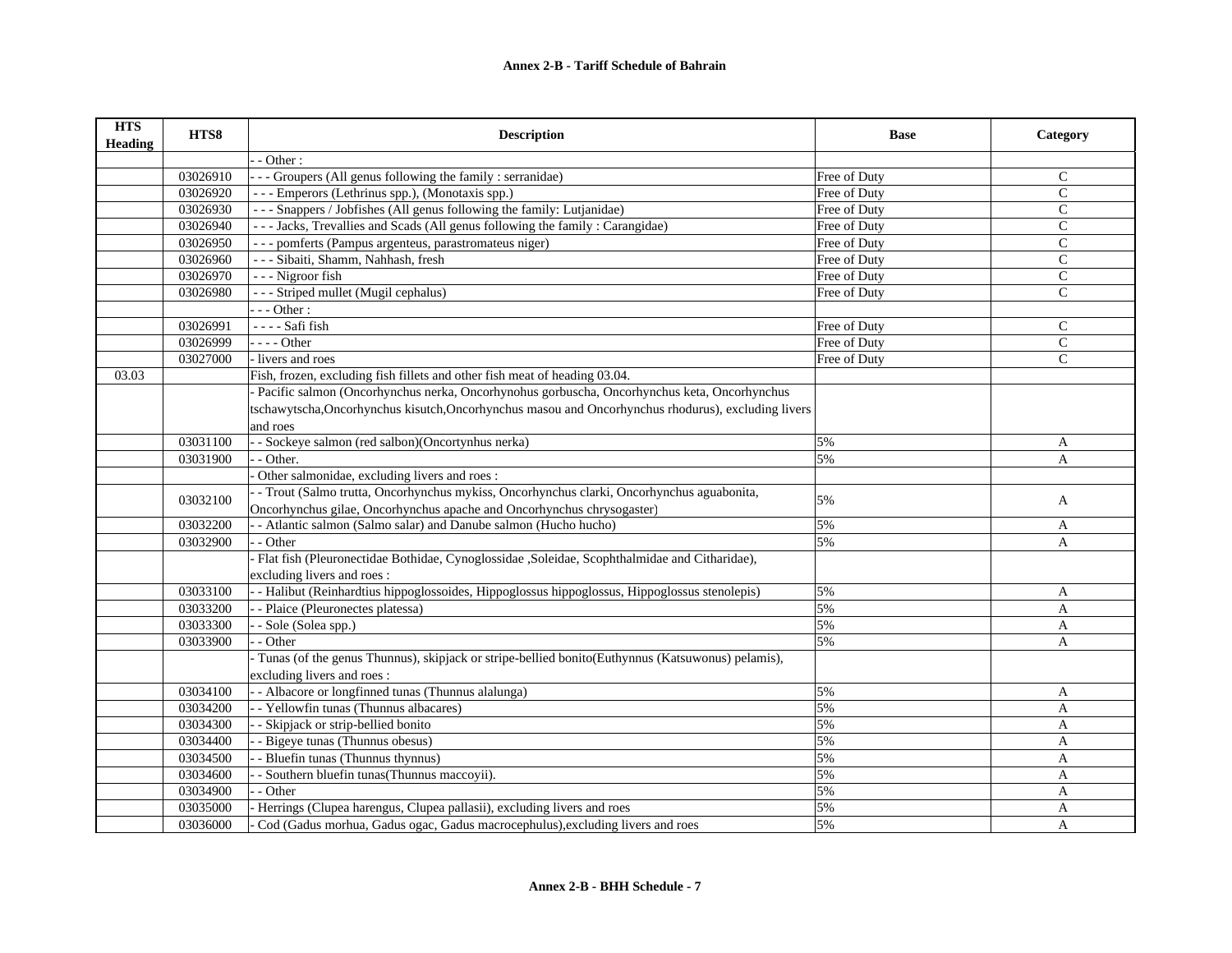| <b>HTS</b><br><b>Heading</b> | HTS8     | <b>Description</b>                                                                                         | <b>Base</b> | Category     |
|------------------------------|----------|------------------------------------------------------------------------------------------------------------|-------------|--------------|
|                              |          | Other fish, excluding livers and roes:                                                                     |             |              |
|                              | 03037100 | - Sardines (Sardina pilchardus, Sardinops spp.), sardinella (Sardinella spp.), bisling or sprats (Sprattus | 5%          | A            |
|                              |          | sprattus)                                                                                                  |             |              |
|                              | 03037200 | - Haddock (Melanogrammus aeglefinus)                                                                       | 5%          | A            |
|                              | 03037300 | - Coalfish (Pollachius virens)                                                                             | 5%          | A            |
|                              |          | - Mackerel (Scomber scombrus, Scomber australasicus, Scomber japonicus)                                    |             |              |
|                              | 03037410 | --- Kingfish (Scomberomorus commerson)                                                                     | 5%          | A            |
|                              | 03037420 | --- Indian mackerel (Rastrelliger Kanagurta)                                                               | 5%          | A            |
|                              | 03037490 | - - - Other.                                                                                               | 5%          | A            |
|                              | 03037500 | - - Dogfish and other sharks                                                                               | 5%          | A            |
|                              | 03037600 | - Eels (Anguilla spp.)                                                                                     | 5%          | $\mathbf{A}$ |
|                              | 03037700 | - Sea bass (Dicentrarchus labrax, Dicentrarchus punctatus)                                                 | 5%          | A            |
|                              | 03037800 | - Hake (Merluccius spp., Urophycis spp.)                                                                   | 5%          | A            |
|                              |          | - Other                                                                                                    |             |              |
|                              | 03037910 | --- Groupers (All genus following the family : serranidae)                                                 | 5%          | A            |
|                              | 03037920 | - - - Emperor                                                                                              | 5%          | A            |
|                              | 03037930 | --- Snappers / Jobfishes (All genus following the family: Lutjanidae)                                      | 5%          | A            |
|                              | 03037940 | --- Jacks, Trevallies and Scads (All genus following the family: Carangidae)                               | 5%          | A            |
|                              | 03037950 | --- Emperors (Lethrinus spp.), (Monotaxis spp.)                                                            | 5%          | A            |
|                              | 03037960 | - - - Milkfish (Chanus chanus)                                                                             | 5%          | A            |
|                              | 03037970 | --- Nigroor fish                                                                                           | 5%          | A            |
|                              | 03037980 | --- Striped mullet (Mugil cephalus)                                                                        | 5%          | A            |
|                              | 03037990 | $- -$ Other :                                                                                              | 5%          | A            |
|                              | 03037991 | - - - Safi fish                                                                                            | 5%          | A            |
|                              | 03037999 | $- -$ Other                                                                                                | 5%          | A            |
|                              | 03038000 | - livers and roes                                                                                          | 5%          | A            |
| 03.04                        |          | Fish fillets and other fish meat (whether or not minced), fresh, chilled or frozen.                        |             |              |
|                              |          | - Fresh or chilled                                                                                         |             |              |
|                              | 03041010 | --- Groupers (All genus following the family : serranidae)                                                 | 5%          | A            |
|                              | 03041020 | --- Emperors (Lethrinus spp.), (Monotaxis spp.)                                                            | 5%          | A            |
|                              | 03041090 | $- -$ Other                                                                                                | 5%          | A            |
|                              |          | - - - Frozen fillets                                                                                       |             |              |
|                              | 03042010 | --- 'Groupers (All genus following the family : serranidae)                                                | 5%          | A            |
|                              | 03042020 | --- Of Emperors (Lethrinus spp.), (Monotaxis spp.)                                                         | 5%          | $\mathbf{A}$ |
|                              | 03042090 | - - - Other                                                                                                | 5%          | A            |
|                              | 03049000 | Other                                                                                                      | 5%          | A            |
|                              |          | Fish, dried, salted or in brine; smoked fish, whether or not cooked before or during the smoking process;  |             |              |
| 03.05                        |          | flours, meals and pellets of fish, fit for human consumption.                                              |             |              |
|                              | 03051000 | - Flours, meals and pellets of fish, fit for human consumption                                             | 5%          | A            |
|                              | 03052000 | - Livers and roes, dried, smoked, salted or in brine                                                       | 5%          | A            |
|                              | 03053000 | - Fish fillets, dried, salted or in brine, but not smoked                                                  | 5%          | A            |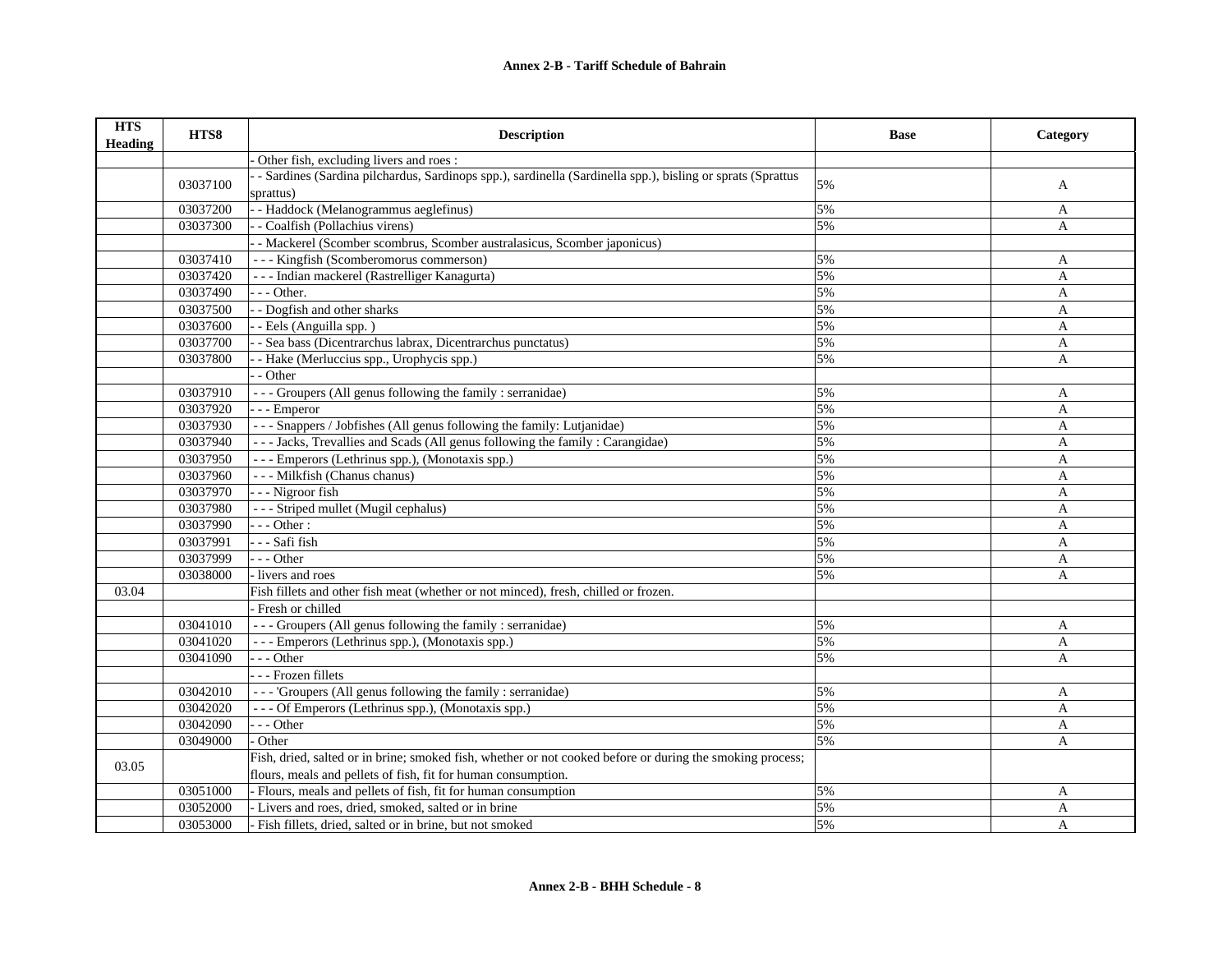| <b>HTS</b><br><b>Heading</b> | HTS8     | <b>Description</b>                                                                                             | <b>Base</b>  | Category      |
|------------------------------|----------|----------------------------------------------------------------------------------------------------------------|--------------|---------------|
|                              |          | Smoked fish, including fillets :                                                                               |              |               |
|                              |          | - Pacific salmon (Oncorhynchus nerka, Oncorhynchus gorbuscha, Oncorhynchus keta, Oncorhynchus                  |              |               |
|                              | 03054100 | tschawytscha, Oncorhynchus kisutch, Oncorhynchus masou and Oncorhynchus rhodurus), Atlantic                    | 5%           | A             |
|                              |          | salmon (Salmo salar) and Danube salmon (Hucho hucho)                                                           |              |               |
|                              | 03054200 | - - Herrings (Clupea harengus, Clupea pallasii)                                                                | 5%           | A             |
|                              | 03054900 | - Other                                                                                                        | 5%           | A             |
|                              |          | Dried fish, whether or not salted but not smoked :                                                             |              |               |
|                              | 03055100 | - Cod (Gadus morhua, Gadus ogac, Gadus macrocephalus)                                                          | 5%           | $\mathbf{A}$  |
|                              |          | - - Other                                                                                                      |              |               |
|                              | 03055910 | --- Kingfish (Scomberomorus commerson)                                                                         | 5%           | A             |
|                              | 03055920 | --- Striped mullet (mugil cephalus)                                                                            | 5%           | A             |
|                              | 03055990 | $-$ - Other                                                                                                    | 5%           | A             |
|                              |          | Fish, salted but not dried or smoked and fish in brine :                                                       |              |               |
|                              | 03056100 | - Herrings (Clupea harengus, Clupea pallasii)                                                                  | 5%           | A             |
|                              | 03056200 | - Cod (Gadus morhua, Gadus ogac, Gadus mucrocephalus)                                                          | 5%           | A             |
|                              | 03056300 | - Anchovies (Engraulis spp.)                                                                                   | 5%           | A             |
|                              | 03056900 | - - Other                                                                                                      | 5%           | A             |
|                              |          | Crustaceans, whether in shell or not, live, fresh, chilled, frozen, dried, salted or in brine; crustaceans, in |              |               |
| 03.06                        |          | shell, cooked by steaming or by boiling in water, whether or not chilled, frozen, dried, salted or in brine;   |              |               |
|                              |          | flours, meals and pellets of crustaceans, fit for human consumption.                                           |              |               |
|                              |          | Frozen:                                                                                                        |              |               |
|                              | 03061100 | - - Rock lobster and other sea crawfish (Palinurus spp., Panulirus spp., Jasus spp.)                           | Free of Duty | $\mathsf{C}$  |
|                              | 03061200 | - Lobsters (Homarus spp.)                                                                                      | Free of Duty | $\mathcal{C}$ |
|                              | 03061300 | - Shrimps and prawns                                                                                           | Free of Duty | $\mathsf{C}$  |
|                              | 03061400 | - Crabs                                                                                                        | Free of Duty | $\mathsf{C}$  |
|                              | 03061900 | - Other, including flours, meals and pellets of crustaceans, fit for human consumption                         | Free of Duty | $\mathsf{C}$  |
|                              |          | Not frozen:                                                                                                    |              |               |
|                              | 03062100 | - - Rock lobster and other sea crawfish (Palinurus spp., Panulirus spp., Jasus spp.)                           | Free of Duty | C             |
|                              | 03062200 | - - Lobsters (Homarus spp.)                                                                                    | Free of Duty | $\mathsf{C}$  |
|                              | 03062300 | - Shrimps and prawns                                                                                           | Free of Duty | $\mathsf{C}$  |
|                              | 03062400 | - Crabs                                                                                                        | Free of Duty | $\mathsf{C}$  |
|                              | 03062900 | - Other, including flours, meals and pellets of crustaceans, fit for human consumption                         | Free of Duty | $\mathcal{C}$ |
|                              |          | Molluscs, whether in shell or not, live, fresh, chilled, frozen, dried, salted or in brine; aquatic            |              |               |
| 03.07                        |          | invertebrates other than crustaceans and molluscs, live, fresh, chilled, frozen, dried, salted or in brine;    |              |               |
|                              |          | flours, meals and pellets of aquatic invertebrates other than crustaceans, fit for human consumption.          |              |               |
|                              |          |                                                                                                                |              |               |
|                              | 03071000 | Ovsters                                                                                                        | 5%           | A             |
|                              |          | Scallops, including queen scallops, of the genera Pecten, Chlamys or Placopecten:                              |              |               |
|                              | 03072100 | - Live, fresh or chilled                                                                                       | 5%           | A             |
|                              | 03072900 | - Other                                                                                                        | 5%           | A             |
|                              |          | Mussels (Mytilus spp., Perna spp.) :                                                                           |              |               |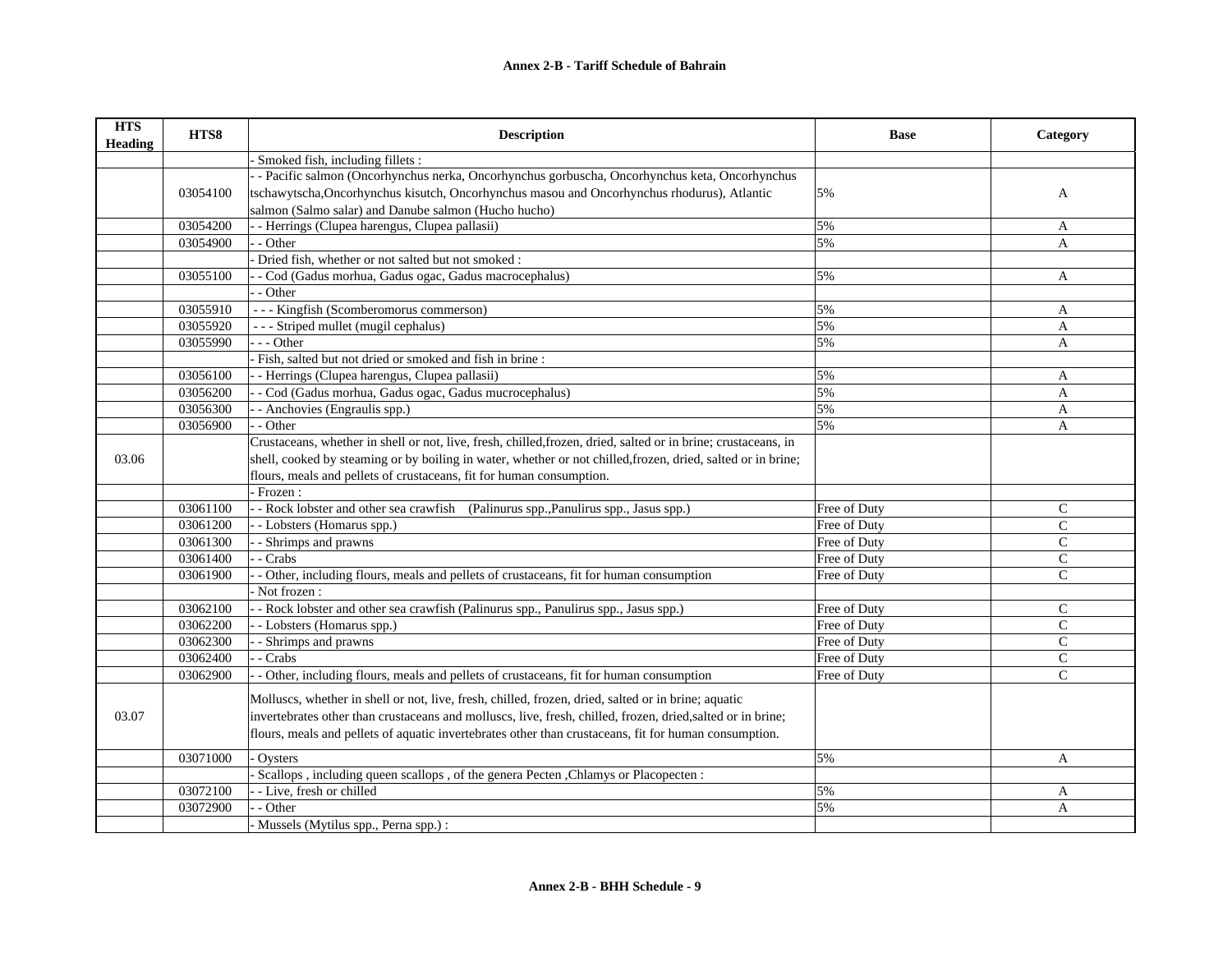| <b>HTS</b><br><b>Heading</b> | HTS8     | <b>Description</b>                                                                                        | <b>Base</b> | Category     |
|------------------------------|----------|-----------------------------------------------------------------------------------------------------------|-------------|--------------|
|                              | 03073100 | - - Live, fresh or chilled                                                                                | 5%          | A            |
|                              | 03073900 | - Other                                                                                                   | 5%          | $\mathbf{A}$ |
|                              |          | Cuttle fish (Sepia officinalis, Rossia macrosoma, Sepiola spp.) and squid (Ommastrephes spp., Loligo      |             |              |
|                              |          | spp., Nototodarus spp., Sepioteuthis spp.):                                                               |             |              |
|                              | 03074100 | - - Live, fresh or chilled                                                                                | 5%          | A            |
|                              | 03074900 | - - Other                                                                                                 | 5%          | A            |
|                              |          | Octopus (Octopus spp.) :                                                                                  |             |              |
|                              | 03075100 | - - Live, fresh or chilled                                                                                | 5%          | A            |
|                              | 03075900 | - - Other                                                                                                 | 5%          | A            |
|                              | 03076000 | Snails, other than sea snails                                                                             | 5%          | A            |
|                              |          | Other, including flours, meals and pellets of aquatic invertebrates other than crustaceans, fit for human |             |              |
|                              |          | consumption:                                                                                              |             |              |
|                              | 03079100 | - - Live, fresh or chilled                                                                                | 5%          | A            |
|                              | 03079900 | - - Other                                                                                                 | 5%          | A            |
| 04.01                        |          | Milk and cream, not concentrated nor containing added sugar or other sweetening matter.                   |             |              |
|                              |          | Of a fat content, by weight, not<br>exceeding 1% :                                                        |             |              |
|                              | 04011030 | --- Long life milk, in packing exceeding litre                                                            | 5%          | A            |
|                              | 04011090 | --- Other                                                                                                 | 5%          | $\mathbf{A}$ |
|                              |          | Of a fat content, by weight, exceeding 1% but not exceeding 6% :                                          |             |              |
|                              | 04012030 | --- Long life milk, in packing exceeding littre                                                           | 5%          | A            |
|                              | 04012090 | $- -$ Other                                                                                               | 5%          | A            |
|                              |          | Of a fat content, by weight, exceeding 6% :                                                               |             |              |
|                              | 04013030 | --- Long life milk, in packing exceeding litter                                                           | 5%          | A            |
|                              | 04013090 | $- -$ Other                                                                                               | 5%          | A            |
| 04.02                        |          | Milk and cream, concentrated or containing added sugar or other sweetening matter.                        |             |              |
|                              |          | - In powder, granules or other solid forms, of a fat content, by weight, not exceeding 1.5% :             |             |              |
|                              | 04021010 | - - - For industrial purposes                                                                             | 5%          | A            |
|                              | 04021090 | $- -$ Other                                                                                               | 5%          | A            |
|                              |          | In powder, granules or other solid forms, of a fat content, by weight, exceeding 1.5 % :                  |             |              |
|                              |          | - Not containing added sugar or other sweetening matter :                                                 |             |              |
|                              | 04022110 | --- For industrial purposes                                                                               | 5%          | A            |
|                              | 04022190 | $- -$ Other                                                                                               | 5%          | $\mathbf{A}$ |
|                              |          | $-$ Other :                                                                                               |             |              |
|                              | 04022910 | - - - For industrial purposes                                                                             | 5%          | A            |
|                              | 04022990 | $- -$ Other                                                                                               | 5%          | A            |
|                              |          | Other:                                                                                                    |             |              |
|                              |          | - Not containing added sugar or other sweetening matter :                                                 |             |              |
|                              | 04029110 | - - - Milk                                                                                                | 5%          | A            |
|                              | 04029120 | - - - Cream                                                                                               | 5%          | A            |
|                              |          | $-$ - Other :                                                                                             |             |              |
|                              | 04029910 | $- -$ Milk                                                                                                | 5%          | A            |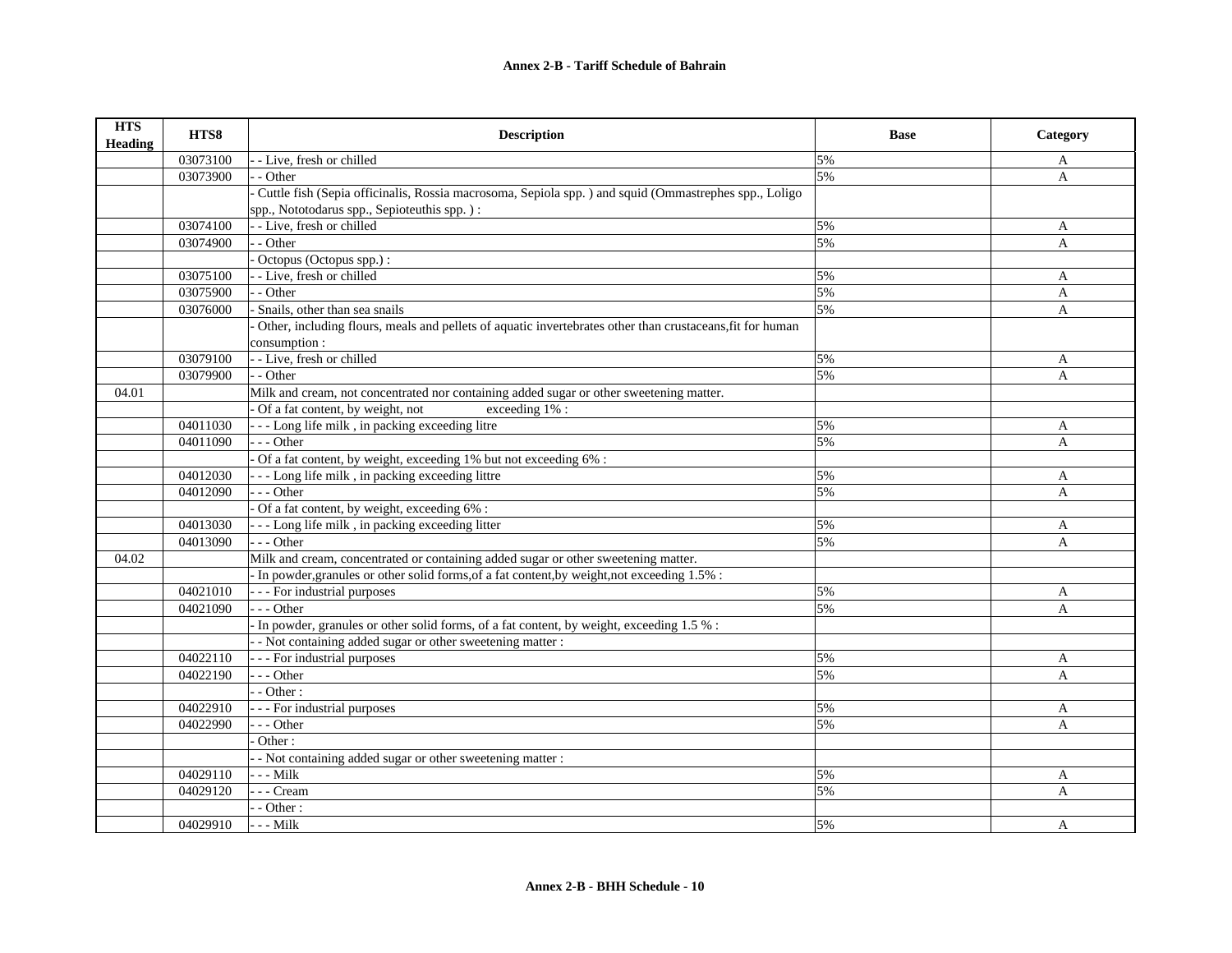| <b>HTS</b><br>Heading | HTS8     | <b>Description</b>                                                                                                                                                                                              | <b>Base</b>  | Category      |
|-----------------------|----------|-----------------------------------------------------------------------------------------------------------------------------------------------------------------------------------------------------------------|--------------|---------------|
|                       | 04029920 | - Cream                                                                                                                                                                                                         | 5%           | A             |
|                       |          | Buttermilk, curdled milk and cream, yogurt, kephir and other fermented or acidified milk and cream,                                                                                                             |              |               |
| 04.03                 |          | whether or not concentrated or containing added sugar or other sweetening matter or flavoured or                                                                                                                |              |               |
|                       |          | containing added fruit, nuts or cocoa.                                                                                                                                                                          |              |               |
|                       | 04031000 | - Yogurt                                                                                                                                                                                                        | 5%           | A             |
|                       |          | Other:                                                                                                                                                                                                          |              |               |
|                       | 04039010 | - - - Butter milk (Labnah)                                                                                                                                                                                      | 5%           | A             |
|                       | 04039020 | - - Laban                                                                                                                                                                                                       | 5%           | A             |
|                       | 04039030 | - - - Cottage cheese                                                                                                                                                                                            | 5%           | A             |
|                       | 04039090 | $- -$ Other                                                                                                                                                                                                     | 5%           | A             |
|                       |          | Whey, whether or not concentrated or containing added sugar or other sweetening matter; products                                                                                                                |              |               |
| 04.04                 |          | consisting of natural milk constituents, whether or not containing added sugar or other sweetening                                                                                                              |              |               |
|                       |          | matter, not elsewhere specified or included.                                                                                                                                                                    |              |               |
|                       | 04041000 | - Whey and modified whey, whether or not concentrated or containing added sugar or other sweetening                                                                                                             | 5%           |               |
|                       |          | matter                                                                                                                                                                                                          |              | A             |
|                       | 04049000 | Other                                                                                                                                                                                                           | 5%           | A             |
| 04.05                 |          | Butter and other fats and oils derived from milk; dairy spreads.                                                                                                                                                |              |               |
|                       | 04051000 | - Butter                                                                                                                                                                                                        | 5%           | A             |
|                       | 04052000 | Dairy spreads                                                                                                                                                                                                   | 5%           | A             |
|                       | 04059000 | Other                                                                                                                                                                                                           | 5%           | A             |
| 04.06                 |          | Cheese and curd.                                                                                                                                                                                                |              |               |
|                       | 04061000 | - Fresh (unripened or uncured) cheese, including whey cheese, and curd                                                                                                                                          | 5%           | A             |
|                       | 04062000 | Grated or powdered cheese, of all kinds                                                                                                                                                                         | 5%           | A             |
|                       | 04063000 | Processed cheese, not grated or powdered                                                                                                                                                                        | 5%           | A             |
|                       | 04064000 | Blue-veined cheese                                                                                                                                                                                              | 5%           | A             |
|                       |          | $\overline{\overline{\mathrm{O}}}$ ther cheese:                                                                                                                                                                 |              |               |
|                       | 04069010 | - - - Fresh fermented cream cheese                                                                                                                                                                              | 5%           | A             |
|                       | 04069020 | --- Solid or semi-solid cheese                                                                                                                                                                                  | 5%           | A             |
|                       | 04069090 | $- -$ Other                                                                                                                                                                                                     | 5%           | A             |
| 04.07                 |          | Birds' eggs, in shell, fresh, preserved or cooked.                                                                                                                                                              |              |               |
|                       |          | $--$ Fresh:                                                                                                                                                                                                     |              |               |
|                       | 04070011 | - - - - For hatching                                                                                                                                                                                            | Free of Duty | $\mathcal{C}$ |
|                       | 04070019 | $- - -$ Other                                                                                                                                                                                                   | 5%           | $\mathbf{A}$  |
|                       | 04070090 | $-$ - Other                                                                                                                                                                                                     | 5%           | $\mathbf{A}$  |
| 04.08                 |          | Birds' eggs, not in shell, and egg yolks, fresh, dried, cooked by steaming or by boiling in water, moulded,<br>frozen or otherwise preserved, whether or not containing added sugar or other sweetening matter. |              |               |
|                       |          | Egg yolks:                                                                                                                                                                                                      |              |               |
|                       | 04081100 | - Dried                                                                                                                                                                                                         | 5%           | A             |
|                       | 04081900 | - Other                                                                                                                                                                                                         | 5%           | A             |
|                       |          | Other:                                                                                                                                                                                                          |              |               |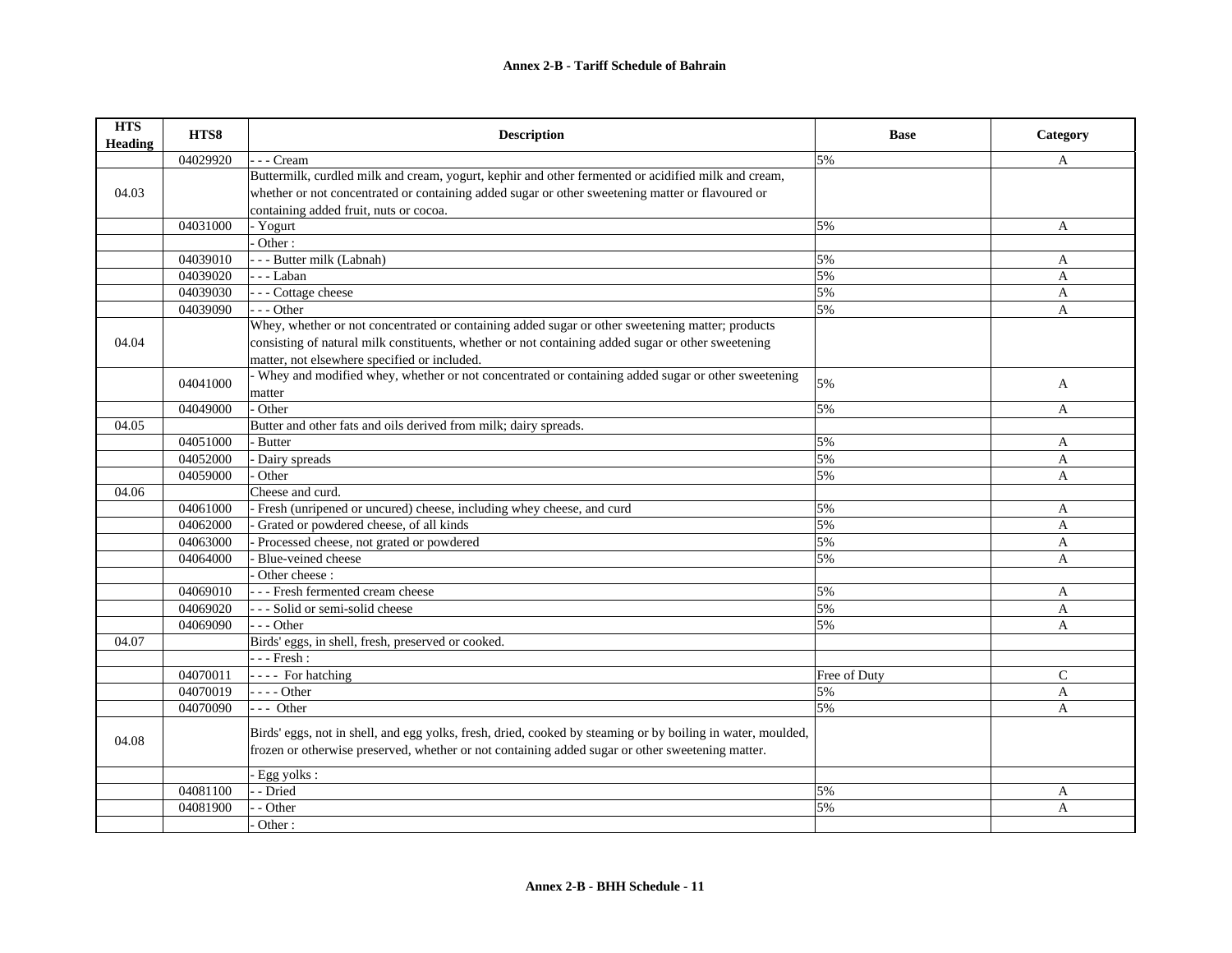| <b>HTS</b><br><b>Heading</b> | HTS8     | <b>Description</b>                                                                                           | <b>Base</b> | Category     |
|------------------------------|----------|--------------------------------------------------------------------------------------------------------------|-------------|--------------|
|                              | 04089100 | - Dried                                                                                                      | 5%          | A            |
|                              | 04089900 | - Other                                                                                                      | 5%          | A            |
| 04.09                        | 04090000 | Natural honey.                                                                                               | 5%          | A            |
| 04.10                        |          | Edible products of animal origin, not elsewhere specified or included.                                       |             |              |
|                              | 04100010 | - - - Tortls' eggs                                                                                           | 5%          | A            |
|                              | 04100020 | - - Salanganes nest                                                                                          | 5%          | $\mathbf{A}$ |
|                              | 04100090 | $--$ Other                                                                                                   | 5%          | A            |
| 05.01                        | 05010000 | Human hair, unworked, whether or not washed or scoured; waste of human hair.                                 | 5%          | A            |
| 05.02                        |          | Pigs', hogs' or boars' bristles and hair; badger hair and other brush making hair; waste of such bristles or |             |              |
|                              |          | hair.                                                                                                        |             |              |
|                              | 05021000 | - Pigs', hogs' or boars' bristles and hair and waste thereof                                                 | 5%          | A            |
|                              | 05029000 | Other                                                                                                        | 5%          | A            |
| 05.03                        | 05030000 | Horsehair and horsehair waste, whether or not put up as a layer with or without supporting material.         | 5%          | A            |
|                              |          | Guts, bladders and stomachs of animals (other than fish), whole and pieces thereof, fresh, chilled, frozen,  |             |              |
| 05.04                        |          | salted, in brine, dried or smoked.                                                                           |             |              |
|                              | 05040010 | $- -$ Guts                                                                                                   | 5%          | A            |
|                              | 05040020 | --- Stomachs                                                                                                 | 5%          | A            |
|                              | 05040090 | $- -$ Other                                                                                                  | 5%          | A            |
|                              |          | Skins and other parts of birds, with their feathers or down, feathers and parts of feathers (whether or not  |             |              |
| 05.05                        |          | with trimmed edges) and down, not further worked than cleaned, disinfected or treated for preservation;      |             |              |
|                              |          | powder and waste of feathers or parts of feathers.                                                           |             |              |
|                              | 05051000 | - Feathers of a kind used for stuffing; down                                                                 | 5%          | $\mathbf{A}$ |
|                              | 05059000 | Other                                                                                                        | 5%          | A            |
| 05.06                        |          | Bones and horn-cores, unworked, defatted, simply prepared (but not cut to shape), treated with acid or       |             |              |
|                              |          | degelatinised;powder and waste of these products.                                                            |             |              |
|                              | 05061000 | Ossein and bones treated with acid                                                                           | 5%          | A            |
|                              | 05069000 | Other                                                                                                        | 5%          | A            |
| 05.07                        |          | Ivory, tortoise-shell, whalebone and whalebone hair, horns, antlers, hooves, nails, claws and beaks,         |             |              |
|                              |          | unworked or simply prepared but not cut to shape; powder and waste of these products.                        |             |              |
|                              | 05071000 | - Ivory; ivory powder and waste                                                                              | 5%          | $\mathbf{I}$ |
|                              |          | Other:                                                                                                       |             |              |
|                              | 05079010 | --- Tortoise - shel, whalebone and whalebone hair or other marine mammal; waste and powder                   | 5%          | A            |
|                              | 05079020 | - - - Horn, antlers, hooves, nails, claws and beaks waste and powder                                         | 5%          | A            |
|                              |          | Coral and similar materials, unworked or simply prepared but not otherwise worked; shells of molluscs,       |             |              |
| 05.08                        |          | crustaceans or echinoderms and cuttle-bone, unworked or simply prepared but not cut to shape, powder         |             |              |
|                              |          | and waste thereof.                                                                                           |             |              |
|                              | 05080010 | --- Coral                                                                                                    | 5%          | A            |
|                              | 05080020 | - - - Black coral                                                                                            | 5%          | A            |
|                              | 05080030 | --- Shells of molluscs, crustaceans or echinoderms                                                           | 5%          | A            |
|                              | 05080090 | --- Other                                                                                                    | 5%          | $\mathsf{A}$ |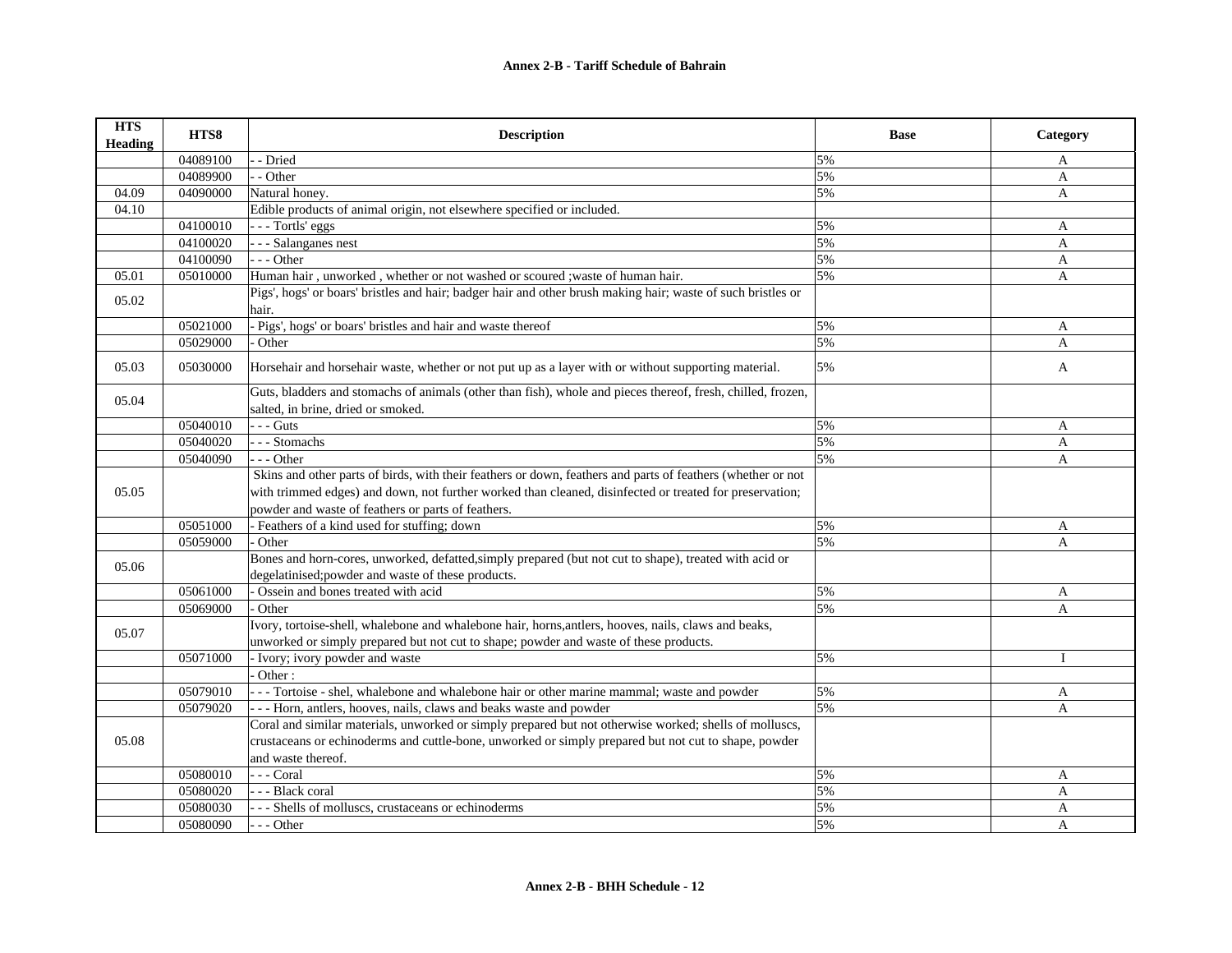| <b>HTS</b><br><b>Heading</b> | HTS8     | <b>Description</b>                                                                                     | <b>Base</b>  | Category      |
|------------------------------|----------|--------------------------------------------------------------------------------------------------------|--------------|---------------|
| 05.09                        |          | Natural sponges of animal origin.                                                                      |              |               |
|                              | 05090010 | - - - Row                                                                                              | 5%           | A             |
|                              | 05090020 | --- prepared (e.g., by removal of calcareous matter or by bleaching)                                   | 5%           | A             |
|                              |          | Ambergris, castoreum, civet and musk; cantharides; bile, whether or not dried; glands and other animal |              |               |
| 05.10                        |          | products used in the preparation of pharmaceutical products, fresh, chilled, frozen or otherwise       |              |               |
|                              |          | provisionally preserved.                                                                               |              |               |
|                              | 05100010 | - - - Ambergris castoreum, civet and musk                                                              | 5%           | A             |
|                              | 05100090 | --- Bile whether or not dried                                                                          | 5%           | A             |
| 05.11                        |          | Animal products not elsewhere specified or included; dead animals of Chapter 1 or 3, unfit for human   |              |               |
|                              |          | consumption.                                                                                           |              |               |
|                              | 05111000 | - Bovine semen                                                                                         | 5%           | $\mathbf{A}$  |
|                              |          | Other:                                                                                                 |              |               |
|                              |          | - Products of fish or crustaceans, molluscs or; dead animals of Chapter 3                              |              |               |
|                              | 05119110 | --- Inedible fish eggs                                                                                 | 5%           | A             |
|                              | 05119120 | - - - Dead animals of chapter 3                                                                        | 5%           | A             |
|                              | 05119190 | $- -$ Other                                                                                            | 5%           | A             |
|                              |          | $-$ Other :                                                                                            |              |               |
|                              | 05119910 | - - - Kermes and simlar insects                                                                        | 5%           | A             |
|                              | 05119920 | - - - Silkworn eggs                                                                                    | 5%           | A             |
|                              | 05119930 | - - - Ants eggs                                                                                        | 5%           | A             |
|                              | 05119940 | --- Animals blood, other dead animals and indible meat, offal and limbs                                | 5%           | A             |
|                              | 05119950 | - - - Sinews and tendons , and similar waste of row hides                                              | 5%           | A             |
|                              | 05119990 | $- -$ Other                                                                                            | 5%           | A             |
|                              |          | Bulbs, tubers, tuberous roots, corms, crowns and rhizomes, dormant, in growth or in flower; chicory    |              |               |
| 06.01                        |          | plants and roots other than roots of heading 12.12.                                                    |              |               |
|                              | 06011000 | Bulbs, tubers, tuberous roots, corms, crowns and rhizomes, dormant                                     | Free of Duty | $\mathcal{C}$ |
|                              |          | Bulbs, tubers, tuberous roots, corms, crowns and rhizomes, in growth or in flower; chicory plants and  |              |               |
|                              | 06012000 | roots                                                                                                  | Free of Duty | $\mathsf{C}$  |
| 06.02                        |          | Other live plants (including their roots), cuttings and slips; mushroom spawn.                         |              |               |
|                              |          | - Unrooted cuttings and slips :                                                                        |              |               |
|                              | 06021010 | --- Grapevines (Grapeslips)                                                                            | Free of Duty | C             |
|                              | 06021090 | $-$ - Other                                                                                            | Free of Duty | $\mathcal{C}$ |
|                              |          | - Trees, shrubs and bushes, grafted or not, of kinds which bear edible fruit or nuts :                 |              |               |
|                              | 06022010 | - - - Palm tree seedling                                                                               | Free of Duty | C             |
|                              | 06022090 | - - - Other                                                                                            | Free of Duty | $\mathsf{C}$  |
|                              |          | - Rhododendrons and azaleas, grafted or not:                                                           |              |               |
|                              | 06023010 | - - - Ornamental shrubs                                                                                | 5%           | A             |
|                              | 06023090 | $- -$ Other                                                                                            | 5%           | A             |
|                              | 06024000 | Roses, grafted or not                                                                                  | 5%           | A             |
|                              | 06029000 | Other                                                                                                  | 5%           | A             |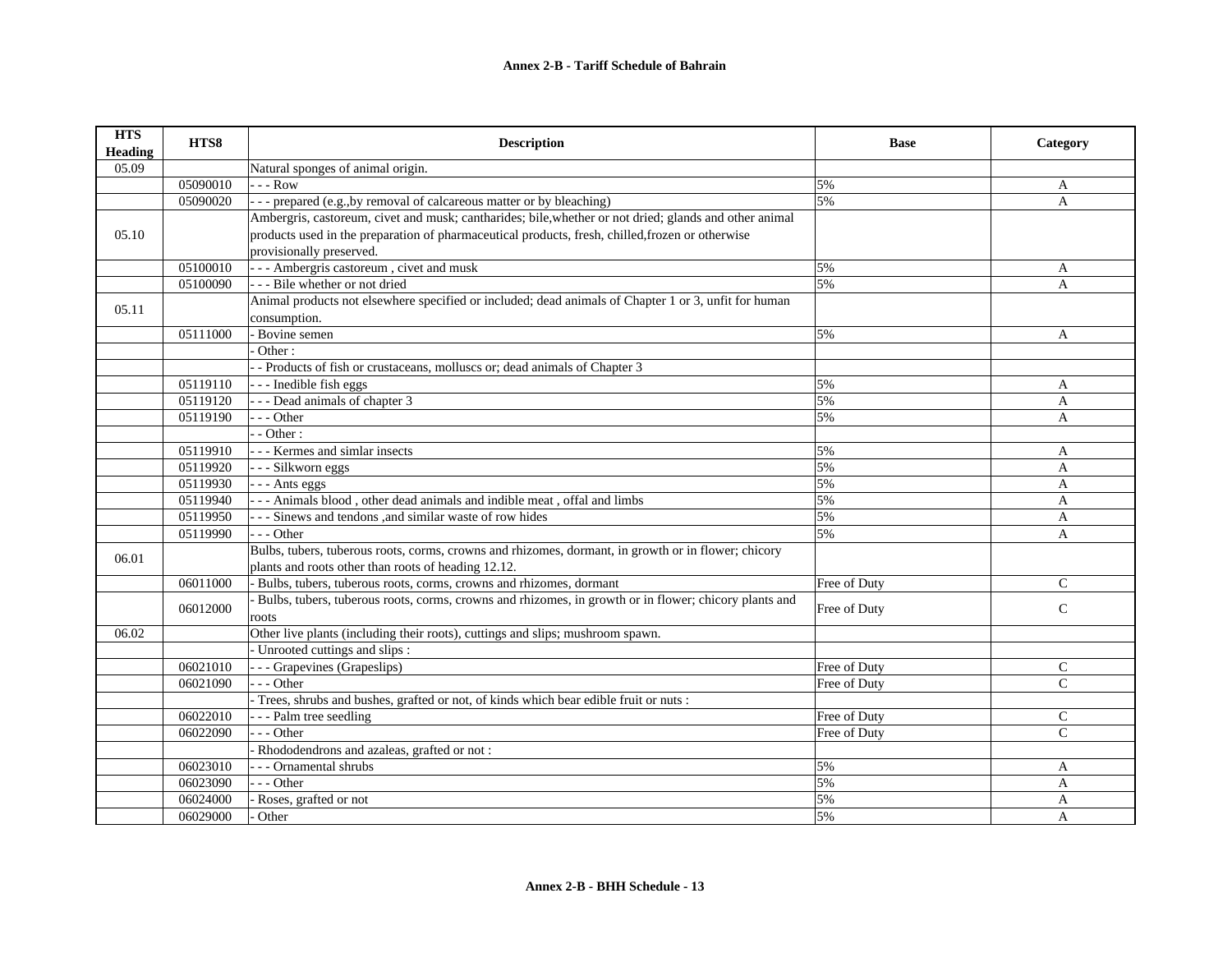| <b>HTS</b><br><b>Heading</b> | HTS8     | <b>Description</b>                                                                                        | <b>Base</b>  | Category       |
|------------------------------|----------|-----------------------------------------------------------------------------------------------------------|--------------|----------------|
| 06.03                        |          | Cut flowers and flower buds of a kind suitable for bouquets or for ornamental purposes, fresh, dried,     |              |                |
|                              |          | dyed, bleached, impregnated or otherwise prepared.                                                        |              |                |
|                              | 06031000 | - Fresh                                                                                                   | 5%           | A              |
|                              | 06039000 | Other                                                                                                     | 5%           | A              |
|                              |          | Foliage, branches and other parts of plants, without flower or flower buds, and grasses, mosses and       |              |                |
| 06.04                        |          | lichens, being goods of a kind suitable for bouquets or for ornamental purposes fresh, dried, dyed,       |              |                |
|                              |          | bleached, impregnated or otherwise prepared.                                                              |              |                |
|                              | 06041000 | - Mosses and lichens                                                                                      | 5%           | A              |
|                              |          | $\cdot$ Other :                                                                                           |              |                |
|                              | 06049100 | - - Fresh                                                                                                 | 5%           | $\mathbf{A}$   |
|                              | 06049900 | - - Other                                                                                                 | 5%           | A              |
| 07.01                        |          | Potatoes, fresh or chilled.                                                                               |              |                |
|                              | 07011000 | - Seed                                                                                                    | Free of Duty | $\mathcal{C}$  |
|                              | 07019000 | - Other                                                                                                   | Free of Duty | $\mathcal{C}$  |
| 07.02                        | 07020000 | Tomatoes, fresh or chilled.                                                                               | Free of Duty | $\mathsf{C}$   |
| 07.03                        |          | Onions, shallots, garlic, leeks and other alliaceous vegetables, fresh or chilled.                        |              |                |
|                              |          | Onions and shallots:                                                                                      |              |                |
|                              |          | $---Onions:$                                                                                              |              |                |
|                              | 07031011 | ---- Onions for food (green or dry rind)                                                                  | Free of Duty | $\mathsf{C}$   |
|                              | 07031012 | ---- Onions (for sowing)                                                                                  | Free of Duty | $\mathsf{C}$   |
|                              | 07031020 | --- Shallots                                                                                              | Free of Duty | $\mathcal{C}$  |
|                              | 07032000 | - Garlic                                                                                                  | Free of Duty | $\mathsf{C}$   |
|                              | 07039000 | - Leeks and other alliaceous vegetables                                                                   | Free of Duty | $\mathcal{C}$  |
| 07.04                        |          | Cabbages, cauliflowers, kohlrabi, kale and similar edlble brassicas, fresh or chilled.                    |              |                |
|                              | 07041000 | - Cauliflowers and headed broccoli                                                                        | Free of Duty | $\mathcal{C}$  |
|                              | 07042000 | Brussels sprouts                                                                                          | Free of Duty | $\mathcal{C}$  |
|                              | 07049000 | Other                                                                                                     | Free of Duty | $\mathsf{C}$   |
| 07.05                        |          | Lettuce (Lactuca sativa) and chicory (Cichorium spp.), fresh or chilled.                                  |              |                |
|                              |          | - Lettuce :                                                                                               |              |                |
|                              | 07051100 | - - Cabbage lettuce (head lettuce)                                                                        | Free of Duty | C              |
|                              | 07051900 | - Other                                                                                                   | Free of Duty | $\mathcal{C}$  |
|                              |          | Chicory:                                                                                                  |              |                |
|                              | 07052100 | - Witloof chicory (Cichorium intybus var. foliosum)                                                       | Free of Duty | $\mathsf{C}$   |
|                              | 07052900 | - - Other                                                                                                 | Free of Duty | $\mathsf{C}$   |
| 07.06                        |          | Carrots, turnips, salad beetroot, salsify, celeriac, radishes and similar edible roots, fresh or chilled. |              |                |
|                              | 07061000 | Carrots and turnips                                                                                       | Free of Duty | $\mathsf{C}$   |
|                              | 07069000 | - Other                                                                                                   | Free of Duty | $\mathsf{C}$   |
| 07.07                        | 07070000 | Cucumbers and gherkins, fresh or chilled.                                                                 | Free of Duty | $\mathcal{C}$  |
| 07.08                        |          | Leguminous vegetables, shelled or unshelled, fresh or chilled.                                            |              |                |
|                              | 07081000 | - Peas (Pisum sativum)                                                                                    | Free of Duty | C              |
|                              | 07082000 | - Beans (Vigna spp., Phaseolus spp.)                                                                      | Free of Duty | $\overline{C}$ |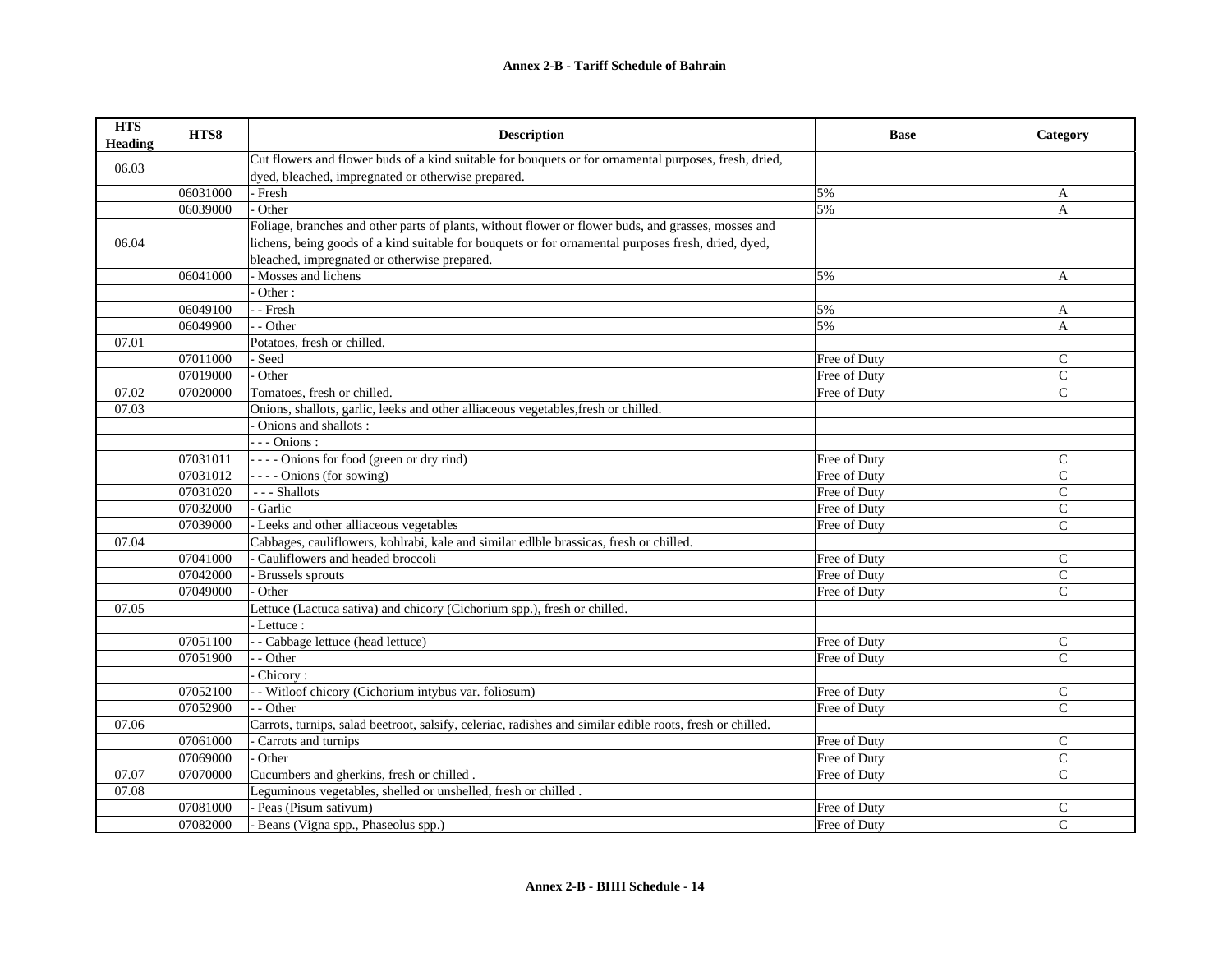| <b>HTS</b><br><b>Heading</b> | HTS8     | <b>Description</b>                                                                                        | <b>Base</b>  | Category      |
|------------------------------|----------|-----------------------------------------------------------------------------------------------------------|--------------|---------------|
|                              |          | Other leguminous vegetables :                                                                             |              |               |
|                              | 07089010 | $-$ - Beans                                                                                               | Free of Duty | $\mathsf{C}$  |
|                              | 07089090 | $--$ Other                                                                                                | Free of Duty | $\mathbf C$   |
| 07.09                        |          | Other vegetables, fresh or chilled.                                                                       |              |               |
|                              | 07091000 | Globe artichokes                                                                                          | Free of Duty | $\mathcal{C}$ |
|                              | 07092000 | Asparagus                                                                                                 | Free of Duty | ${\bf C}$     |
|                              | 07093000 | Aubergines (egg-plants)                                                                                   | Free of Duty | $\mathsf{C}$  |
|                              | 07094000 | Celery other than celeriac                                                                                | Free of Duty | $\mathcal{C}$ |
|                              |          | Mushrooms and truffles:                                                                                   |              |               |
|                              | 07095100 | - Mushrooms                                                                                               | Free of Duty | $\mathsf{C}$  |
|                              | 07095200 | - - Truffles                                                                                              | Free of Duty | $\mathcal{C}$ |
|                              | 07095900 | - Other                                                                                                   | Free of Duty | $\mathsf{C}$  |
|                              | 07096000 | - Fruits of the genus Capsicum or of the genus Pimenta                                                    | Free of Duty | $\mathsf C$   |
|                              | 07097000 | Spinach, New Zealand spinach and orache spinach (garden spinach)                                          | Free of Duty | $\mathsf{C}$  |
|                              |          | $\overline{\overline{\text{Other}}:}$                                                                     |              |               |
|                              | 07099010 | - - - Pumpkins                                                                                            | Free of Duty | $\mathsf{C}$  |
|                              | 07099020 | - - - Marrow                                                                                              | Free of Duty | $\mathcal{C}$ |
|                              | 07099030 | - - - Olives                                                                                              | Free of Duty | $\mathsf{C}$  |
|                              | 07099040 | - - - Okra                                                                                                | Free of Duty | $\mathbf C$   |
|                              | 07099050 | --- Parsley                                                                                               | Free of Duty | $\mathcal{C}$ |
|                              | 07099060 | - - - Coriander                                                                                           | Free of Duty | $\mathbf C$   |
|                              | 07099090 | $- -$ Other                                                                                               | Free of Duty | $\mathsf{C}$  |
| 07.10                        |          | Vegetables (uncooked or cooked by steaming or boiling in water), frozen.                                  |              |               |
|                              | 07101000 | - Potatoes                                                                                                | 5%           | A             |
|                              |          | Leguminous vegetables, shelled or unshelled :                                                             |              |               |
|                              | 07102100 | - - Peas (Pisum sativum)                                                                                  | 5%           | $\mathbf{A}$  |
|                              | 07102200 | - Beans (Vigna spp., Phaseolus spp.)                                                                      | 5%           | A             |
|                              | 07102900 | - Other                                                                                                   | 5%           | A             |
|                              | 07103000 | Spinach, New Zealand spinach and orache spinach (garden spinach)                                          | 5%           | A             |
|                              | 07104000 | Sweet corn                                                                                                | 5%           | $\mathbf{A}$  |
|                              | 07108000 | Other vegetables                                                                                          | 5%           | A             |
|                              | 07109000 | - Mixtures of vegetables                                                                                  | 5%           | A             |
| 07.11                        |          | Vegetables provisionally preserved (for example, by sulphur dioxide gas, in brine, in sulphur water or in |              |               |
|                              |          | other preservative solutions), but unsuitable in that state for immediate consumption.                    |              |               |
|                              | 07112000 | Olives                                                                                                    | 5%           | $\mathbf{A}$  |
|                              | 07113000 | Capers                                                                                                    | 5%           | A             |
|                              | 07114000 | Cucumbers and gherkins                                                                                    | 5%           | A             |
|                              |          | - Mushrooms and truffls                                                                                   |              |               |
|                              | 07115100 | - Mushrooms of the genus Agaricus                                                                         | 5%           | A             |
|                              | 07115900 | - Other                                                                                                   | 5%           | A             |
|                              | 07119000 | Other vegetables; mixtures of vegetables                                                                  | 5%           | $\mathbf{A}$  |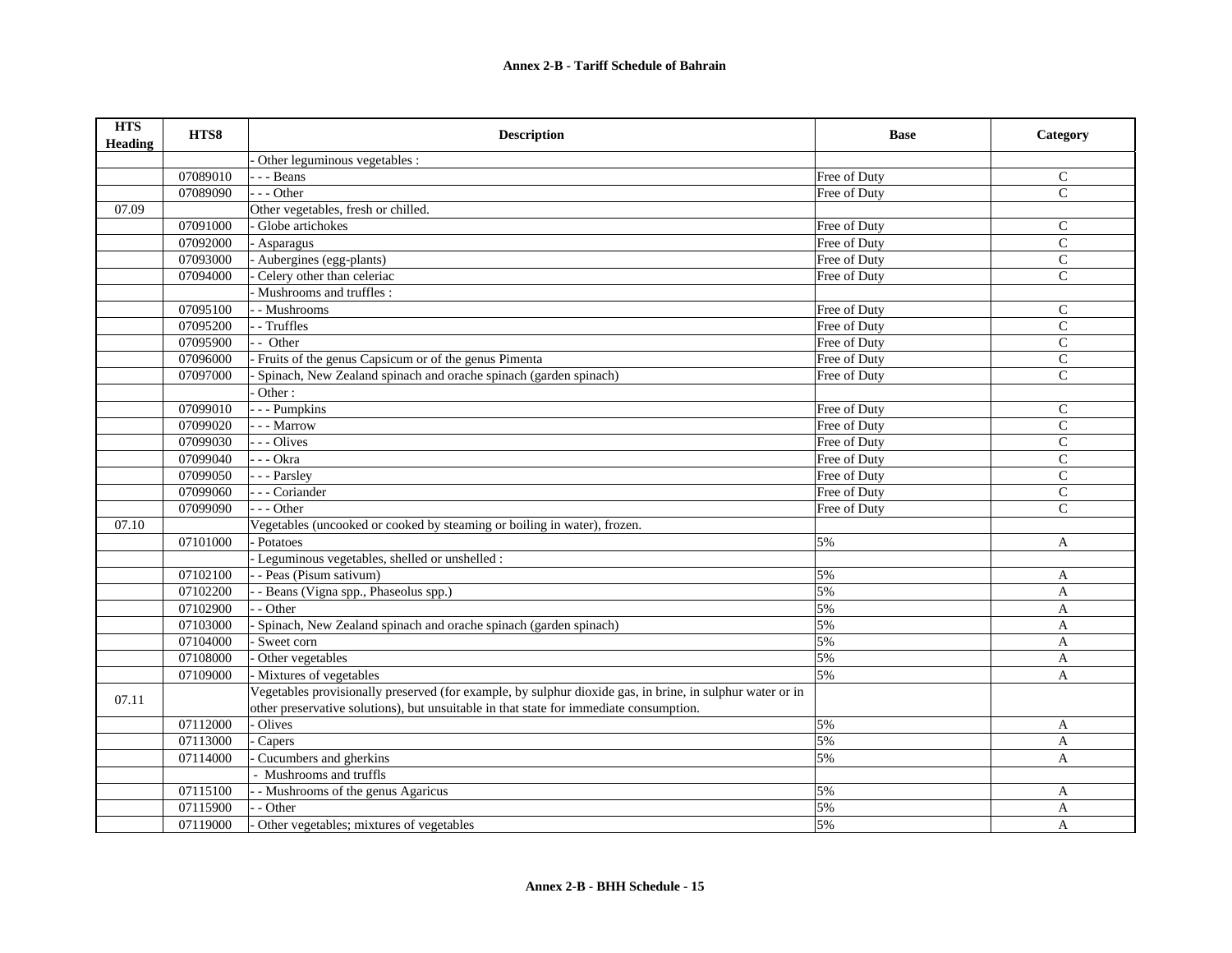| <b>HTS</b><br><b>Heading</b> | HTS8     | <b>Description</b>                                                                                          | <b>Base</b>  | Category      |
|------------------------------|----------|-------------------------------------------------------------------------------------------------------------|--------------|---------------|
| 07.12                        |          | Dried vegetables, whole, cut, sliced, broken or in powder, but not further prepared.                        |              |               |
|                              | 07122000 | Onions                                                                                                      | 5%           | A             |
|                              |          | Mushrooms wood ears(Auriculari spp.) jelly fungi(Tremella spp.) and truffls                                 |              |               |
|                              | 07123100 | - Mushrooms of the genus Agaricus                                                                           | 5%           | A             |
|                              | 07123200 | - Wood ears (Auricularia spp)                                                                               | 5%           | A             |
|                              | 07123300 | - Jelly fungi (Tremella spp)                                                                                | 5%           | $\mathbf{A}$  |
|                              | 07123900 | - - Other                                                                                                   | 5%           | A             |
|                              | 07129000 | Other vegetables; mixtures of vegetables                                                                    | 5%           | $\mathbf{A}$  |
| 07.13                        |          | Dried leguminous vegetables, shelled, whether or not skinned or split.                                      |              |               |
|                              | 07131000 | - Peas (Pisum sativum)                                                                                      | 5%           | A             |
|                              | 07132000 | Chickpeas (garbanzos)                                                                                       | 5%           | A             |
|                              |          | Beans (Vigna spp., Phaseolus spp.) :                                                                        |              |               |
|                              |          | - Beans of the species Vigna mungo (L.) Hepper or Vigna radiata (L.) Wilczek:                               |              |               |
|                              | 07133110 | - - - For sowing                                                                                            | Free of Duty | $\mathcal{C}$ |
|                              | 07133120 | --- For food                                                                                                | 5%           | $\mathbf{A}$  |
|                              |          | - Small red (Adzuki) beans (Phaseolus or Vigna angularis) :                                                 |              |               |
|                              | 07133210 | - - For sowing                                                                                              | Free of Duty | $\mathsf{C}$  |
|                              | 07133220 | --- For food                                                                                                | 5%           | $\mathbf{A}$  |
|                              |          | - Kidney beans, including white pea beans (Phaseolus vulgaris):                                             |              |               |
|                              | 07133310 | - - - For sowing                                                                                            | Free of Duty | $\mathsf{C}$  |
|                              | 07133320 | --- For food                                                                                                | 5%           | $\mathbf{A}$  |
|                              | 07133900 | - - Other                                                                                                   | 5%           | A             |
|                              | 07134000 | - Lentils                                                                                                   | 5%           | A             |
|                              | 07135000 | Broad beans (Vicia faba var. major) and horse beans (Vicia faba var. equina, Vicia faba var. minor)         | 5%           | A             |
|                              |          | Other:                                                                                                      |              |               |
|                              | 07139010 | $- -$ Mung                                                                                                  | 5%           | A             |
|                              | 07139090 | $- -$ Other                                                                                                 | 5%           | A             |
|                              |          | Manioc, arrowroot, salep, Jerusalem artichokes, sweet potatoes and similar roots and tubers with high       |              |               |
| 07.14                        |          | starch or inulin content, fresh, chilled, frozen or dried, whether or not sliced or in the form of pellets; |              |               |
|                              |          | sago pith.                                                                                                  |              |               |
|                              | 07141000 | - Manioc (cassava)                                                                                          | 5%           | A             |
|                              | 07142000 | Sweet potatoes                                                                                              | 5%           | A             |
|                              |          | Other:                                                                                                      |              |               |
|                              | 07149010 | $- -$ Sahlap                                                                                                | 5%           | A             |
|                              | 07149020 | - - Jerusalem artichokes                                                                                    | 5%           | A             |
|                              | 07149090 | $-$ - Other                                                                                                 | 5%           | A             |
| 08.01                        |          | Coconuts, Brazil nuts and cashew nuts, fresh or dried, whether or not shelled or peeled.                    |              |               |
|                              |          | Coconuts:                                                                                                   |              |               |
|                              | 08011100 | - Desiccated                                                                                                | 5%           | A             |
|                              | 08011900 | - Other                                                                                                     | 5%           | A             |
|                              |          | Brazil nuts:                                                                                                |              |               |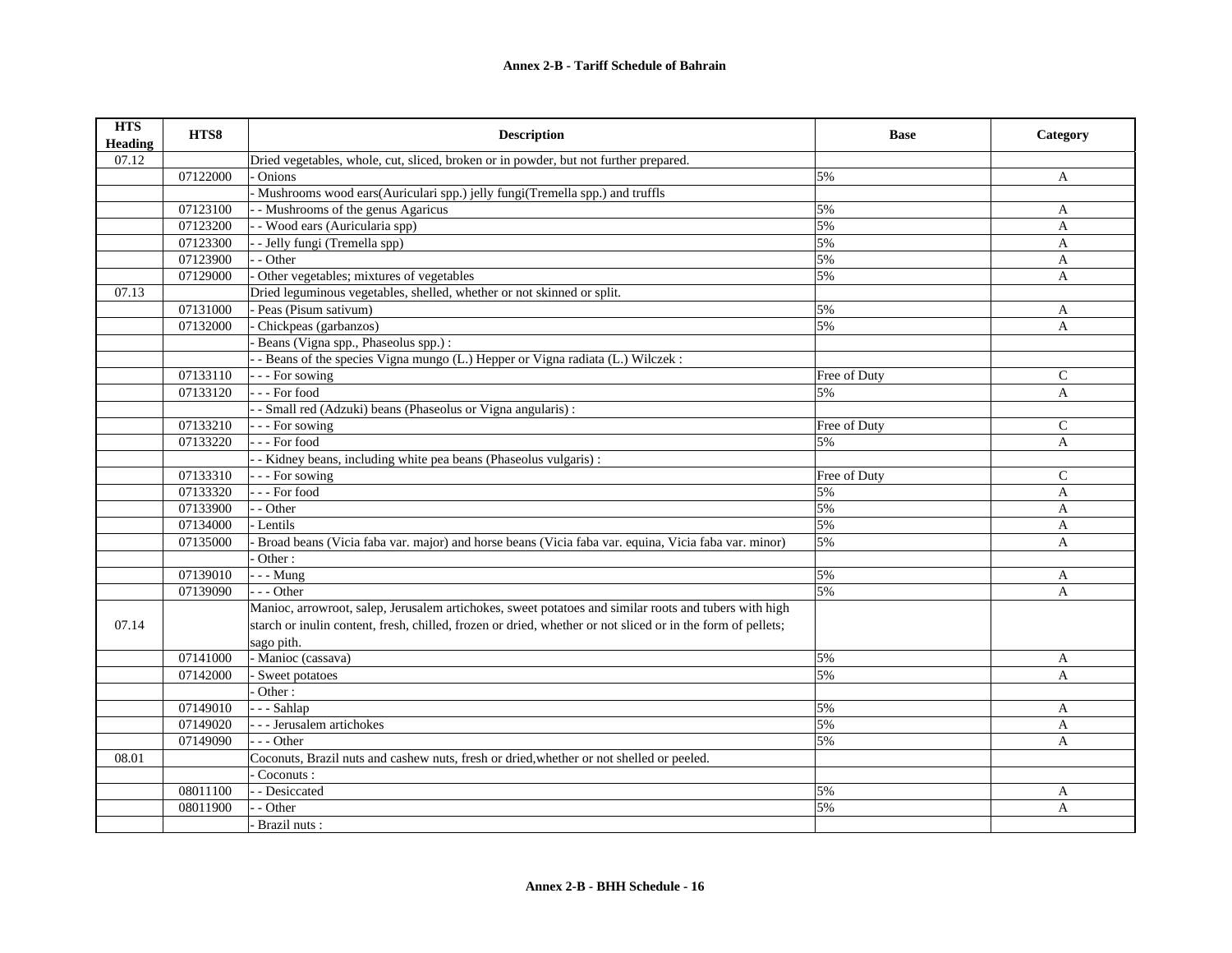| <b>HTS</b><br><b>Heading</b> | HTS8     | <b>Description</b>                                                                  | <b>Base</b>  | Category     |
|------------------------------|----------|-------------------------------------------------------------------------------------|--------------|--------------|
|                              | 08012100 | - In shell                                                                          | 5%           | A            |
|                              | 08012200 | - Shelled                                                                           | 5%           | A            |
|                              |          | Cashew nuts:                                                                        |              |              |
|                              | 08013100 | - - In shell                                                                        | 5%           | A            |
|                              | 08013200 | - Shelled                                                                           | 5%           | A            |
| 08.02                        |          | Other nuts, fresh or dried, whether or not shelled or peeled.                       |              |              |
|                              |          | - Almonds:                                                                          |              |              |
|                              | 08021100 | - In shell                                                                          | 5%           | $\mathbf{A}$ |
|                              | 08021200 | - Shelled                                                                           | 5%           | $\mathbf{A}$ |
|                              |          | Hazelnuts or filberts (Corylus spp.) :                                              |              |              |
|                              | 08022100 | - - In shell                                                                        | 5%           | A            |
|                              | 08022200 | - Shelled                                                                           | 5%           | $\mathbf{A}$ |
|                              |          | Walnuts:                                                                            |              |              |
|                              | 08023100 | - In shell                                                                          | 5%           | $\mathbf{A}$ |
|                              | 08023200 | - Shelled                                                                           | 5%           | $\mathbf{A}$ |
|                              | 08024000 | Chestnuts (Castanea spp.)                                                           | 5%           | $\mathbf{A}$ |
|                              |          | Pistachios:                                                                         |              |              |
|                              | 08025010 | - - - In shell                                                                      | 5%           | A            |
|                              | 08025020 | - - - Shelled                                                                       | 5%           | A            |
|                              |          | Other:                                                                              |              |              |
|                              |          | $-$ - Pine nute :                                                                   |              |              |
|                              | 08029011 | $--- In shell$                                                                      | 5%           | A            |
|                              | 08029012 | $---$ Shelled                                                                       | 5%           | A            |
|                              | 08029020 | --- Green seed (Bank)                                                               | 5%           | A            |
|                              |          | $---Other:$                                                                         |              |              |
|                              | 08029091 | $--- In shell$                                                                      | 5%           | A            |
|                              | 08029092 | $---$ Shelled                                                                       | 5%           | $\mathbf{A}$ |
| 08.03                        | 08030000 | Bananas, including plantains, fresh or dried.                                       | Free of Duty | ${\bf C}$    |
| 08.04                        |          | Dates, figs, pineapples, avocedos, guevas, mangoes and mangosteens, fresh or dried. |              |              |
|                              |          | - Dates :                                                                           |              |              |
|                              | 08041010 | $- -$ Fresh                                                                         | Free of Duty | $\mathsf{C}$ |
|                              | 08041020 | --- Dried                                                                           | Free of Duty | $\mathbf C$  |
|                              | 08041030 | --- Stored                                                                          | Free of Duty | $\mathbf C$  |
|                              | 08041090 | --- Other                                                                           | Free of Duty | $\mathsf{C}$ |
|                              |          | $-Figs:$                                                                            |              |              |
|                              | 08042010 | $- -$ Fresh                                                                         | Free of Duty | $\mathbf C$  |
|                              | 08042020 | --- Dried                                                                           | Free of Duty | $\mathbf C$  |
|                              | 08043000 | Pineapples                                                                          | Free of Duty | $\mathbf C$  |
|                              | 08044000 | Avocados                                                                            | Free of Duty | $\mathbf C$  |
|                              |          | Guavas , mangoes and mangosteens :                                                  |              |              |
|                              | 08045010 | - - - Guavas                                                                        | Free of Duty | $\mathsf{C}$ |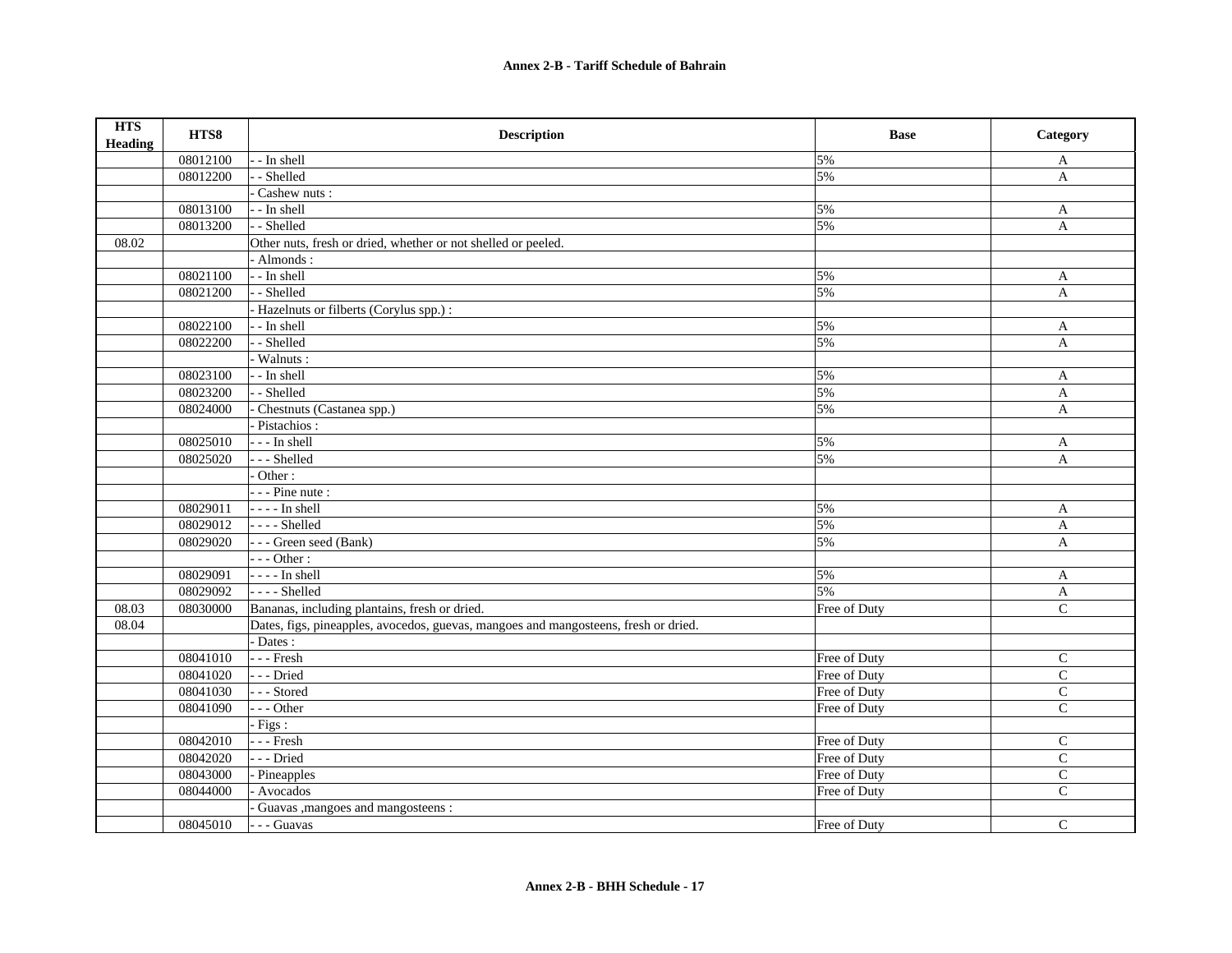| <b>HTS</b><br><b>Heading</b> | HTS8     | <b>Description</b>                                                                                | <b>Base</b>  | Category       |
|------------------------------|----------|---------------------------------------------------------------------------------------------------|--------------|----------------|
|                              | 08045020 | - - - Mangoes                                                                                     | Free of Duty | $\mathsf{C}$   |
|                              | 08045030 | - - - Mangosteens                                                                                 | Free of Duty | $\mathcal{C}$  |
| 08.05                        |          | Citrus fruit, fresh or dried.                                                                     |              |                |
|                              | 08051000 | Oranges                                                                                           | Free of Duty | $\mathsf{C}$   |
|                              | 08052000 | - Mandarins (including tangerines and satsumas); clementines, wilkings and similar citrus hybrids | Free of Duty | $\mathsf{C}$   |
|                              | 08054000 | $-$ - Fresh                                                                                       | Free of Duty | $\mathcal{C}$  |
|                              |          | - Lemons (Citrus limon, Citrus limonum) and limes (Citrus aurantifolia)                           |              |                |
|                              | 08055010 | --- Fresh                                                                                         | Free of Duty | $\mathsf{C}$   |
|                              | 08055020 | --- Dried                                                                                         | Free of Duty | $\mathsf{C}$   |
|                              | 08059000 | Other                                                                                             | Free of Duty | $\mathsf{C}$   |
| 08.06                        |          | Grapes, fresh or dried.                                                                           |              |                |
|                              | 08061000 | - Fresh                                                                                           | Free of Duty | $\mathcal{C}$  |
|                              | 08062000 | Dried                                                                                             | Free of Duty | $\mathsf{C}$   |
| 08.07                        |          | Melons (including watermelons) and papaws (papayas), fresh.                                       |              |                |
|                              |          | - Melons (including watermelons):                                                                 |              |                |
|                              | 08071100 | - - Watermelons                                                                                   | Free of Duty | $\mathsf{C}$   |
|                              |          | $-$ Other :                                                                                       |              |                |
|                              | 08071910 | --- Melon (muskmelon)                                                                             | Free of Duty | $\mathcal{C}$  |
|                              | 08071990 | $--$ Other                                                                                        | Free of Duty | $\mathcal{C}$  |
|                              | 08072000 | - Papaws (papayas)                                                                                | Free of Duty | $\mathbf C$    |
| 08.08                        |          | Apples, pears and quinces, fresh.                                                                 |              |                |
|                              | 08081000 | - Apples                                                                                          | Free of Duty | $\mathcal{C}$  |
|                              |          | Pears and quinces :                                                                               |              |                |
|                              | 08082010 | $-$ - Pears                                                                                       | Free of Duty | $\mathbf C$    |
|                              | 08082020 | - - Quinces                                                                                       | Free of Duty | $\mathsf{C}$   |
| 08.09                        |          | Apricots, cherries, peaches (including nectarines), plums and sloes, fresh.                       |              |                |
|                              | 08091000 | - Apricots                                                                                        | Free of Duty | $\mathsf{C}$   |
|                              | 08092000 | Cherries                                                                                          | Free of Duty | $\mathsf{C}$   |
|                              | 08093000 | Peaches, including nectarines                                                                     | Free of Duty | $\mathsf{C}$   |
|                              | 08094000 | Plums and sloes                                                                                   | Free of Duty | $\mathcal{C}$  |
| 08.10                        |          | Other fruit, fresh.                                                                               |              |                |
|                              | 08101000 | Strawberries                                                                                      | Free of Duty | $\mathsf{C}$   |
|                              | 08102000 | Raspberries, blackberries, mulberries and loganberries                                            | Free of Duty | $\mathsf{C}$   |
|                              | 08103000 | Black, white or red currants and gooseberries                                                     | Free of Duty | $\mathcal{C}$  |
|                              | 08104000 | Cranberries, bilberries and other fruits of the genus Vaccinium                                   | Free of Duty | $\mathbf C$    |
|                              | 08105000 | Kiwifruit                                                                                         | Free of Duty | $\mathbf C$    |
|                              | 08106000 | Durians.                                                                                          | Free of Duty | $\mathsf{C}$   |
|                              |          | Other:                                                                                            |              |                |
|                              | 08109010 | - - Pomegranates                                                                                  | Free of Duty | $\mathsf{C}$   |
|                              | 08109020 | - - Medlar                                                                                        | Free of Duty | $\mathbf C$    |
|                              | 08109030 | - - - Prickly - pears                                                                             | Free of Duty | $\overline{C}$ |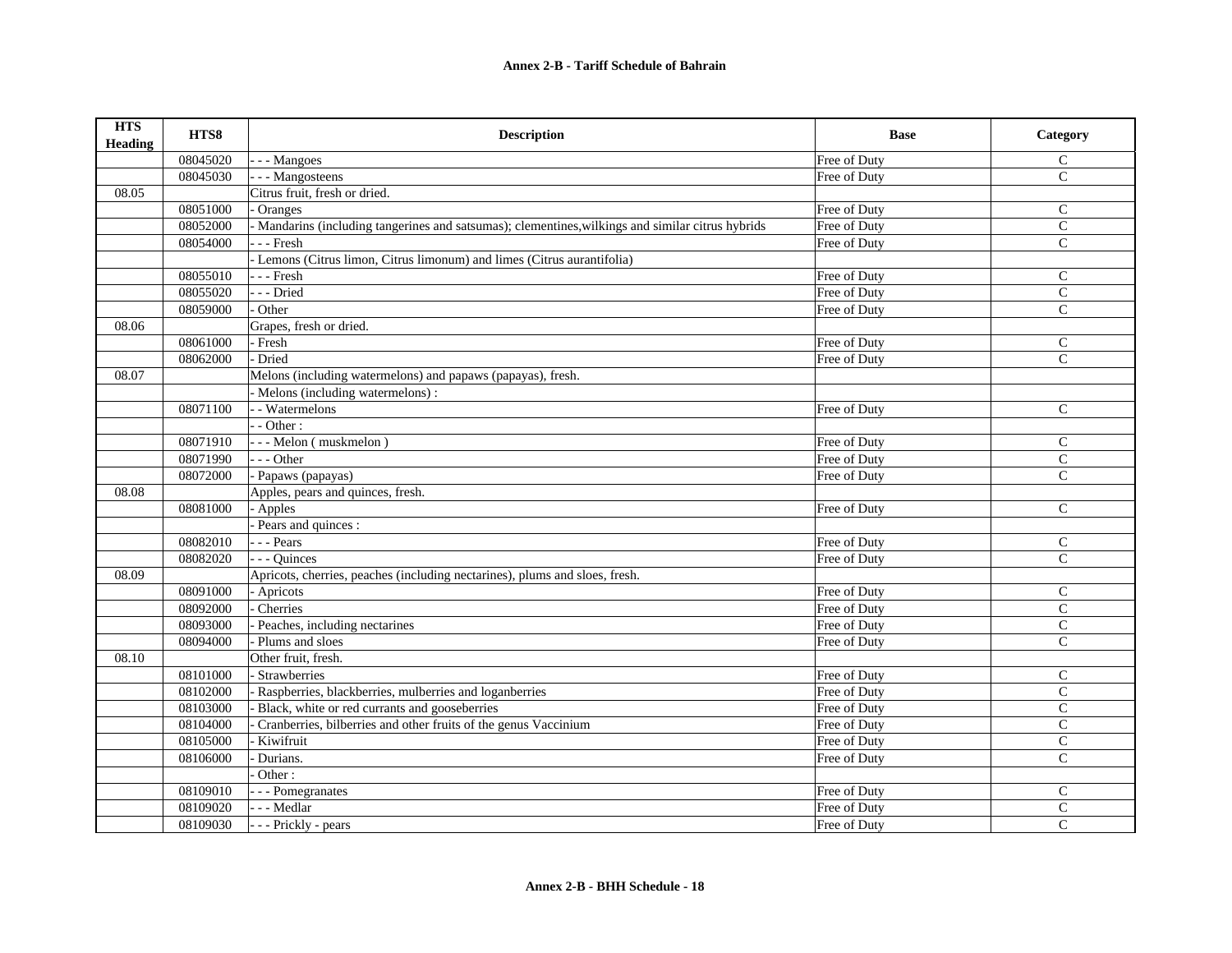| <b>HTS</b><br>Heading | HTS8     | <b>Description</b>                                                                                          | <b>Base</b>  | Category      |
|-----------------------|----------|-------------------------------------------------------------------------------------------------------------|--------------|---------------|
|                       | 08109090 | - - Other                                                                                                   | Free of Duty | $\mathsf{C}$  |
| 08.11                 |          | Fruit and nuts, uncooked or cooked by steaming or boiling in water, frozen, whether or not containing       |              |               |
|                       |          | added sugar or other sweetening matter.                                                                     |              |               |
|                       | 08111000 | Strawberries                                                                                                | 5%           | A             |
|                       | 08112000 | - Raspberries, blackberries, mulberries, loganberries, black, white or red currants and gooseberries        | 5%           | A             |
|                       | 08119000 | Other                                                                                                       | 5%           | A             |
| 08.12                 |          | Fruit and nuts, provisionally preserved (for example, by sulphur dioxide gas, in brine, in sulphur water or |              |               |
|                       |          | in other preservative solutions), but unsuitable in that state for immediate consumption.                   |              |               |
|                       | 08121000 | Cherries                                                                                                    | 5%           | A             |
|                       | 08129000 | Other                                                                                                       | 5%           | A             |
| 08.13                 |          | Fruit, dried, other than that of headings Nos. 08.01 to 08.06; mixtures of nuts or dried fruits of this     |              |               |
|                       |          | Chapter.                                                                                                    |              |               |
|                       | 08131000 | - Apricots                                                                                                  | 5%           | A             |
|                       | 08132000 | Prunes                                                                                                      | 5%           | A             |
|                       | 08133000 | Apples                                                                                                      | 5%           | A             |
|                       |          | Other fruit:                                                                                                |              |               |
|                       | 08134010 | - - Cherries                                                                                                | 5%           | A             |
|                       | 08134020 | - - Tamarind                                                                                                | 5%           | A             |
|                       | 08134030 | - - - Pears                                                                                                 | 5%           | A             |
|                       | 08134090 | - - Other                                                                                                   | 5%           | A             |
|                       | 08135000 | - Mixtures of nuts or dried fruits of this Chapter                                                          | 5%           | A             |
| 08.14                 | 08140000 | Peel of citrus fruit or melons (including watermelons), fresh, frozen, dried or provisionally preserved in  | 5%           | $\mathbf{A}$  |
|                       |          | brine. in sulphur water or in other preservative solutions.                                                 |              |               |
| 09.01                 |          | Coffee, whether or not roasted or decaffeinated; coffee husks and skins; coffee substitutes containing      |              |               |
|                       |          | coffee in any proportion.                                                                                   |              |               |
|                       |          | Coffee, not roasted :                                                                                       |              |               |
|                       | 09011100 | - Not decaffeinated                                                                                         | Free of Duty | $\mathsf{C}$  |
|                       | 09011200 | - Decaffeinated                                                                                             | Free of Duty | $\mathcal{C}$ |
|                       |          | Coffee roasted:                                                                                             |              |               |
|                       | 09012100 | - Not decaffeinated                                                                                         | Free of Duty | $\mathsf{C}$  |
|                       | 09012200 | - Decaffeinated                                                                                             | Free of Duty | $\mathcal{C}$ |
|                       | 09019000 | Other                                                                                                       | Free of Duty | $\mathcal{C}$ |
| 09.02                 |          | Tea, whether or not flavoured.                                                                              |              |               |
|                       | 09021000 | Green tea (not fermented) in immediate packings of a content not exceeding 3 kg                             | Free of Duty | $\mathsf{C}$  |
|                       | 09022000 | Other green tea (not fermented)                                                                             | Free of Duty | $\mathsf{C}$  |
|                       |          | Black tea (fermented) and partly fermented tea, in immediate packings of a content not exceeding 3 kg:      |              |               |
|                       | 09023010 | -- Teabag not exceeding 3 g                                                                                 | Free of Duty | $\mathcal{C}$ |
|                       | 09023090 | $-$ - Other                                                                                                 | Free of Duty | $\mathsf{C}$  |
|                       | 09024000 | Other black tea (fermented) and other partly fermented tea                                                  | Free of Duty | $\mathbf C$   |
| 09.03                 | 09030000 | Mate.                                                                                                       | 5%           | A             |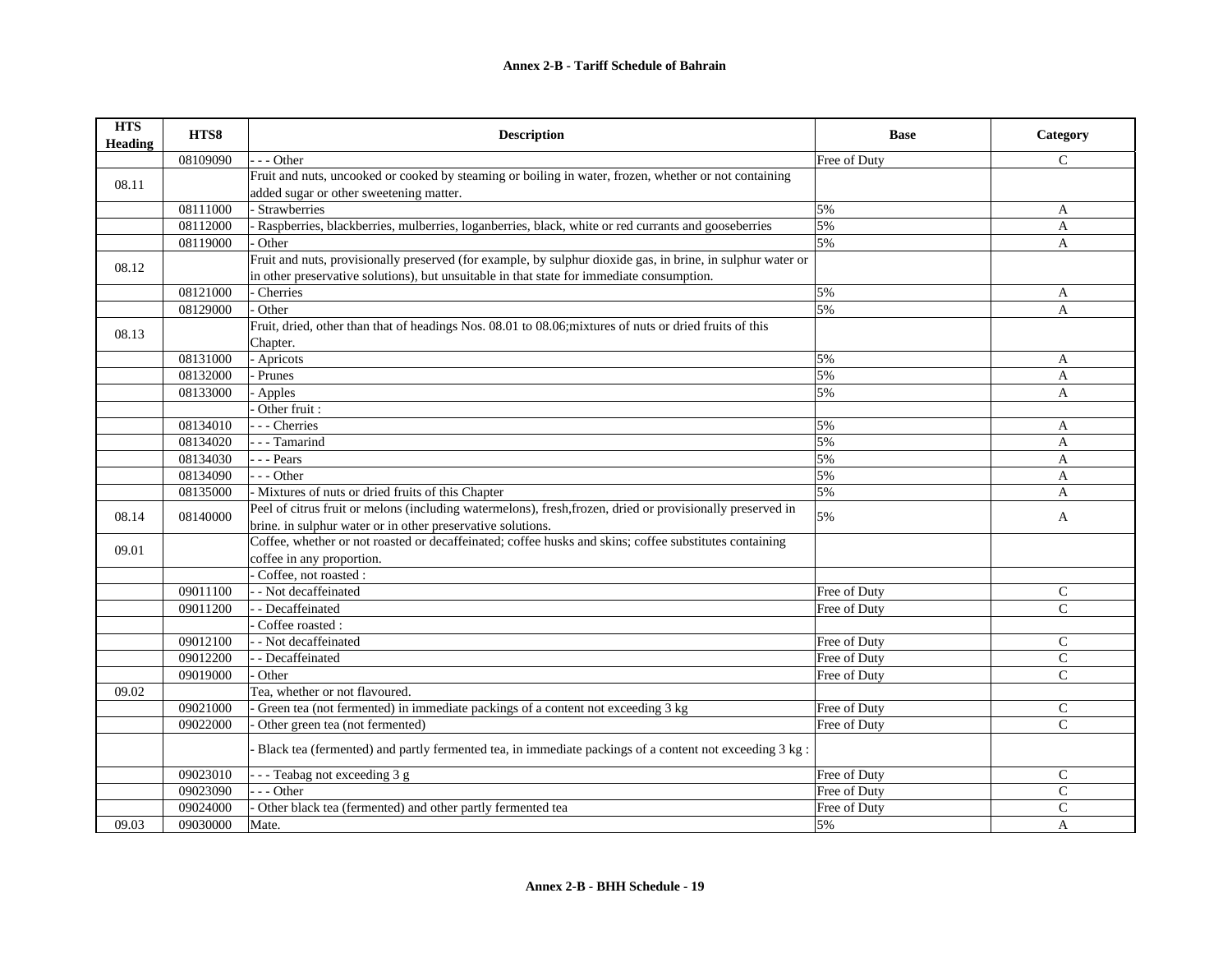| <b>HTS</b><br><b>Heading</b> | HTS8     | <b>Description</b>                                                                                 | <b>Base</b>  | Category       |
|------------------------------|----------|----------------------------------------------------------------------------------------------------|--------------|----------------|
| 09.04                        |          | Pepper of the genus Piper; dried or crushed or ground fruits of the genus Capsicum or of the genus |              |                |
|                              |          | Pimenta.                                                                                           |              |                |
|                              |          | Pepper:                                                                                            |              |                |
|                              | 09041100 | - - Neither crushed nor ground                                                                     | 5%           | A              |
|                              | 09041200 | - - Crushed or ground                                                                              | 5%           | $\overline{A}$ |
|                              | 09042000 | - Fruits of the genus Capsicum or of the genus Pimenta, dried or crushed or ground                 | 5%           | A              |
| 09.05                        | 09050000 | Vanilla.                                                                                           | 5%           | A              |
| 09.06                        |          | Cinnamon and cinnamon-tree flowers.                                                                |              |                |
|                              | 09061000 | - Neither crushed nor ground                                                                       | 5%           | A              |
|                              | 09062000 | - Crushed or ground                                                                                | 5%           | A              |
| 09.07                        | 09070000 | Cloves (whole fruit, cloves and stems).                                                            | 5%           | $\overline{A}$ |
| 09.08                        |          | Nutmeg, mace and cardamoms.                                                                        |              |                |
|                              | 09081000 | - Nutmeg                                                                                           | 5%           | A              |
|                              | 09082000 | - Mace                                                                                             |              | $\mathbf{I}$   |
|                              | 09083000 | Cardamoms                                                                                          | Free of Duty | $\mathsf{C}$   |
| 09.09                        |          | Seeds of anise, badian, fennel, coriander, cumin or csraway; juniper berries.                      |              |                |
|                              | 09091000 | - Seeds of anise or badian                                                                         | 5%           | A              |
|                              | 09092000 | - Seeds of coriander                                                                               | 5%           | $\mathbf{A}$   |
|                              | 09093000 | Seeds of cumin                                                                                     | 5%           | A              |
|                              | 09094000 | - Seeds of caraway                                                                                 | 5%           | $\overline{A}$ |
|                              | 09095000 | Seeds of fennel; juniper berries                                                                   | 5%           | $\mathbf{A}$   |
| 09.10                        |          | Ginger, saffron, turmeric (curcuma), thyme, bay leaves, curry and other spices.                    |              |                |
|                              | 09101000 | Ginger                                                                                             | 5%           | A              |
|                              | 09102000 | - Saffron                                                                                          | 5%           | A              |
|                              | 09103000 | - Turmeric (curcuma)                                                                               | 5%           | A              |
|                              | 09104000 | Thyme; bay leaves                                                                                  | 5%           | A              |
|                              | 09105000 | Curry                                                                                              | 5%           | A              |
|                              |          | Other spices :                                                                                     |              |                |
|                              | 09109100 | - Mixtures referred to in Note 1 (b) to this Chapter                                               | 5%           | $\overline{A}$ |
|                              |          | - Other                                                                                            |              |                |
|                              | 09109910 | - - - Fenugreek                                                                                    | 5%           | A              |
|                              | 09109990 | $- -$ Other                                                                                        | 5%           | $\mathbf{A}$   |
| 10.01                        |          | Wheat and meslin.                                                                                  |              |                |
|                              | 10011000 | - Durum wheat                                                                                      | Free of Duty | $\mathsf{C}$   |
|                              |          | Other:                                                                                             |              |                |
|                              | 10019010 | - - - Normal wheat                                                                                 | Free of Duty | $\mathsf{C}$   |
|                              | 10019020 | - - - Thin wheat                                                                                   | Free of Duty | $\mathsf{C}$   |
|                              | 10019030 | --- Mixed wheat and rye                                                                            | Free of Duty | $\mathsf{C}$   |
| 10.02                        | 10020000 | Rye.                                                                                               | 5%           | A              |
| 10.03                        | 10030000 | Barley.                                                                                            | Free of Duty | $\mathsf{C}$   |
| 10.04                        |          | Oats.                                                                                              |              |                |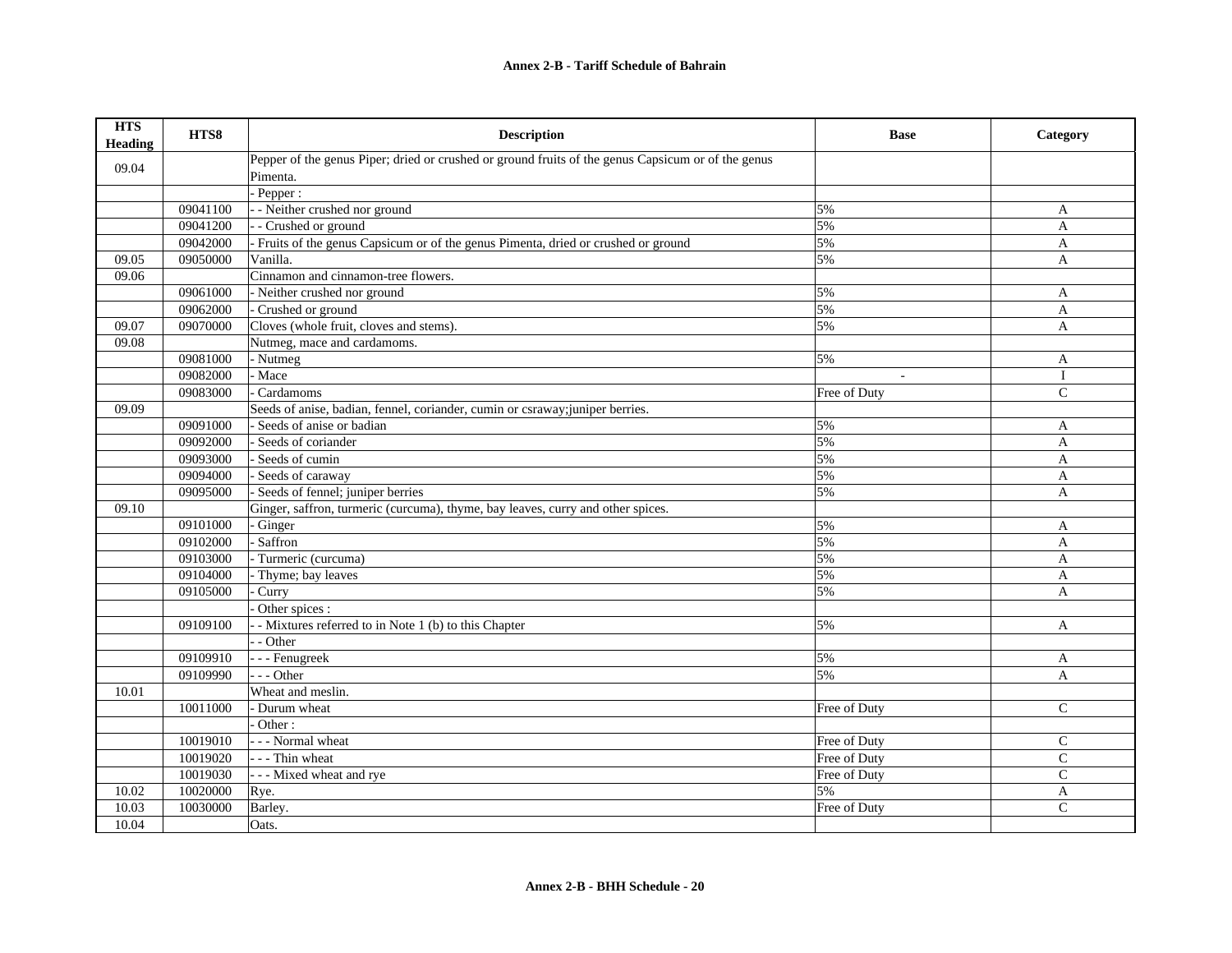| <b>HTS</b><br><b>Heading</b> | HTS8     | <b>Description</b>                                                       | <b>Base</b>  | Category       |
|------------------------------|----------|--------------------------------------------------------------------------|--------------|----------------|
|                              | 10040010 | --- Grey oats (or black)                                                 | Free of Duty | $\mathsf{C}$   |
|                              | 10040020 | --- White oats (or yellow)                                               | Free of Duty | $\mathsf{C}$   |
| 10.05                        |          | Maize (corn).                                                            |              |                |
|                              | 10051000 | - Seed                                                                   | Free of Duty | $\mathsf{C}$   |
|                              |          | Other:                                                                   |              |                |
|                              | 10059010 | --- Golden corn                                                          | Free of Duty | $\mathcal{C}$  |
|                              | 10059020 | --- White corn                                                           | Free of Duty | $\mathsf{C}$   |
|                              | 10059030 | - - - Brown corn                                                         | Free of Duty | $\mathbf C$    |
|                              | 10059090 | $--$ Other                                                               | Free of Duty | $\mathsf{C}$   |
| 10.06                        |          | Rice.                                                                    |              |                |
|                              | 10061000 | - Rice in the husk (paddy or rough)                                      | Free of Duty | $\mathsf{C}$   |
|                              | 10062000 | - Husked (brown) rice                                                    | Free of Duty | $\mathbf C$    |
|                              | 10063000 | - Semi-milled or wholly milled rice, whether or not polished or glazed : | Free of Duty | $\mathbf C$    |
|                              | 10064000 | - Broken rice                                                            | Free of Duty | $\mathbf C$    |
| 10.07                        | 10070000 | Grain sorghum.                                                           | 5%           | $\mathbf{A}$   |
| 10.08                        |          | Buckwheat, millet and canary seed; other cereals.                        |              |                |
|                              | 10081000 | - Buckwheat                                                              | Free of Duty | $\mathsf{C}$   |
|                              | 10082000 | - Millet                                                                 | Free of Duty | $\mathsf{C}$   |
|                              | 10083000 | Canary seed                                                              | Free of Duty | $\mathsf{C}$   |
|                              | 10089000 | Other cereals                                                            | Free of Duty | $\overline{C}$ |
| 11.01                        |          | Wheat or meslin flour.                                                   |              |                |
|                              | 11010010 | --- Wheat flour                                                          | Free of Duty | $\mathsf{C}$   |
|                              | 11010020 | --- Flour of mixed wheat and rye                                         | Free of Duty | $\mathsf{C}$   |
| 11.02                        |          | Cereal flours other than of wheat or meslin.                             |              |                |
|                              | 11021000 | - Rye flour                                                              | Free of Duty | $\mathsf{C}$   |
|                              | 11022000 | - Maize (corn) flour                                                     | Free of Duty | $\mathbf C$    |
|                              | 11023000 | Rice flour                                                               | Free of Duty | $\mathbf C$    |
|                              |          | Other:                                                                   |              |                |
|                              | 11029010 | - - - Barley flour                                                       | Free of Duty | $\mathcal{C}$  |
|                              | 11029020 | --- Oats flour                                                           | Free of Duty | $\mathsf{C}$   |
|                              | 11029030 | - - - Grain sorghum flour                                                | Free of Duty | $\mathsf{C}$   |
|                              | 11029040 | - - - Buckwheat flour                                                    | Free of Duty | $\mathsf{C}$   |
|                              | 11029050 | - - - Millet flour                                                       | Free of Duty | $\mathsf{C}$   |
|                              | 11029090 | $--$ Other                                                               | Free of Duty | $\mathcal{C}$  |
| 11.03                        |          | Cereal groats, meal and pellets.                                         |              |                |
|                              |          | Groats and meal:                                                         |              |                |
|                              |          | - - Of wheat :                                                           |              |                |
|                              | 11031110 | --- Groats                                                               | Free of Duty | $\mathsf{C}$   |
|                              | 11031120 | $- -$ Meal                                                               | Free of Duty | $\mathsf{C}$   |
|                              |          | - - Of oats :                                                            |              |                |
|                              | 11031210 | --- Groats                                                               | Free of Duty | $\mathsf{C}$   |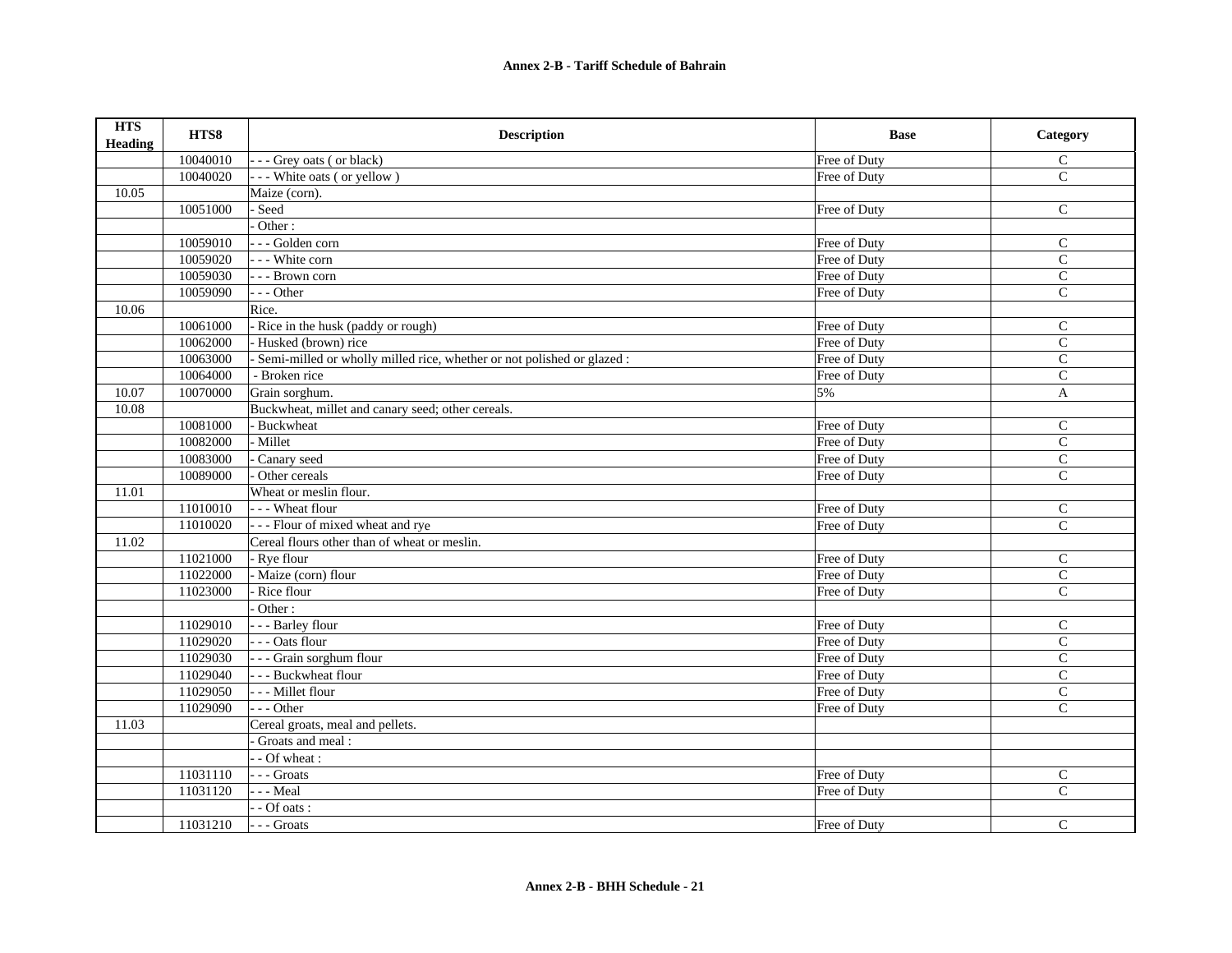| <b>HTS</b><br><b>Heading</b> | HTS8     | <b>Description</b>                                                                                       | <b>Base</b>  | Category      |
|------------------------------|----------|----------------------------------------------------------------------------------------------------------|--------------|---------------|
|                              | 11031220 | - - - Meal                                                                                               | Free of Duty | $\mathsf{C}$  |
|                              |          | - - - Of maize (corn):                                                                                   |              |               |
|                              | 11031310 | $\overline{\ }$ - $\overline{\ }$ - Groats                                                               | Free of Duty | $\mathsf{C}$  |
|                              | 11031320 | - - - Meal                                                                                               | Free of Duty | $\mathsf{C}$  |
|                              |          | --- Of other creals:                                                                                     |              |               |
|                              | 11031910 | - - - Meal                                                                                               | Free of Duty | $\mathcal{C}$ |
|                              | 11031920 | --- Of barley                                                                                            | Free of Duty | $\mathsf{C}$  |
|                              | 11031930 | --- Of darnel                                                                                            | Free of Duty | $\mathsf{C}$  |
|                              | 11031940 | $---$ Of oats                                                                                            | Free of Duty | $\mathsf{C}$  |
|                              | 11031950 | --- Of buckwheat                                                                                         | Free of Duty | $\mathcal{C}$ |
|                              | 11031990 | --- Of other creals:                                                                                     | Free of Duty | $\mathsf{C}$  |
|                              | 11032000 | $\overline{\phantom{a}}$ - Pellets                                                                       | Free of Duty | $\mathbf C$   |
| 11.04                        |          | Cereal grains otherwise worked (for example, hulled, rolled, flaked, pearled, sliced or kibbled), except |              |               |
|                              |          | rice of heading 10.06; germ of cereals, whole, rolled, flaked or ground.                                 |              |               |
|                              |          | Rolled or flaked grains :                                                                                |              |               |
|                              | 11041200 | - - Of oats                                                                                              | 5%           | A             |
|                              |          | - Of other cereals :                                                                                     |              |               |
|                              | 11041910 | $\vert$ --Of wheat                                                                                       | 5%           | A             |
|                              | 11041920 | $\left  - -$ Of rye                                                                                      | 5%           | A             |
|                              | 11041930 | - - - Of buckwheat                                                                                       | 5%           | $\mathbf{A}$  |
|                              | 11041940 | --- Of millet                                                                                            | 5%           | $\mathbf{A}$  |
|                              | 11041950 | - - - Of grain soghum                                                                                    | 5%           | $\mathbf{A}$  |
|                              | 11041960 | --- Of maize (corn)                                                                                      | 5%           | A             |
|                              | 11041990 | - - - Of other cereals                                                                                   | 5%           | A             |
|                              |          | Other worked grains (for example, hulled, pearled, sliced or kibbled):                                   |              |               |
|                              | 11042200 | - - Of oats                                                                                              | 5%           | A             |
|                              | 11042300 | - Of maize (corn)                                                                                        | 5%           | $\mathbf{A}$  |
|                              |          | - - Of other cereals :                                                                                   |              |               |
|                              | 11042910 | --- Of wheat                                                                                             | 5%           | A             |
|                              | 11042920 | $- -$ Of rye                                                                                             | 5%           | A             |
|                              | 11042930 | $--$ Of oats                                                                                             | 5%           | $\mathbf{A}$  |
|                              | 11042940 | --- Of buckwheat                                                                                         | 5%           | A             |
|                              | 11042950 | --- Of millet                                                                                            | 5%           | $\mathbf{A}$  |
|                              | 11042990 | - - - Of other cereals                                                                                   | 5%           | A             |
|                              | 11043000 | - Germ of cereals, whole, rolled, flaked or ground                                                       | 5%           | A             |
| 11.05                        |          | Flour, meal, powder, flakes, granules and pellets of potatoes.                                           |              |               |
|                              |          | - Flour, meal and powder:                                                                                |              |               |
|                              | 11051010 | - - - Flour                                                                                              | 5%           | A             |
|                              | 11051020 | $- -$ Meal                                                                                               | 5%           | A             |
|                              | 11051030 | --- Powder                                                                                               | 5%           | $\mathbf{A}$  |
|                              | 11052000 | - Flakes, granules and pellets                                                                           | 5%           | A             |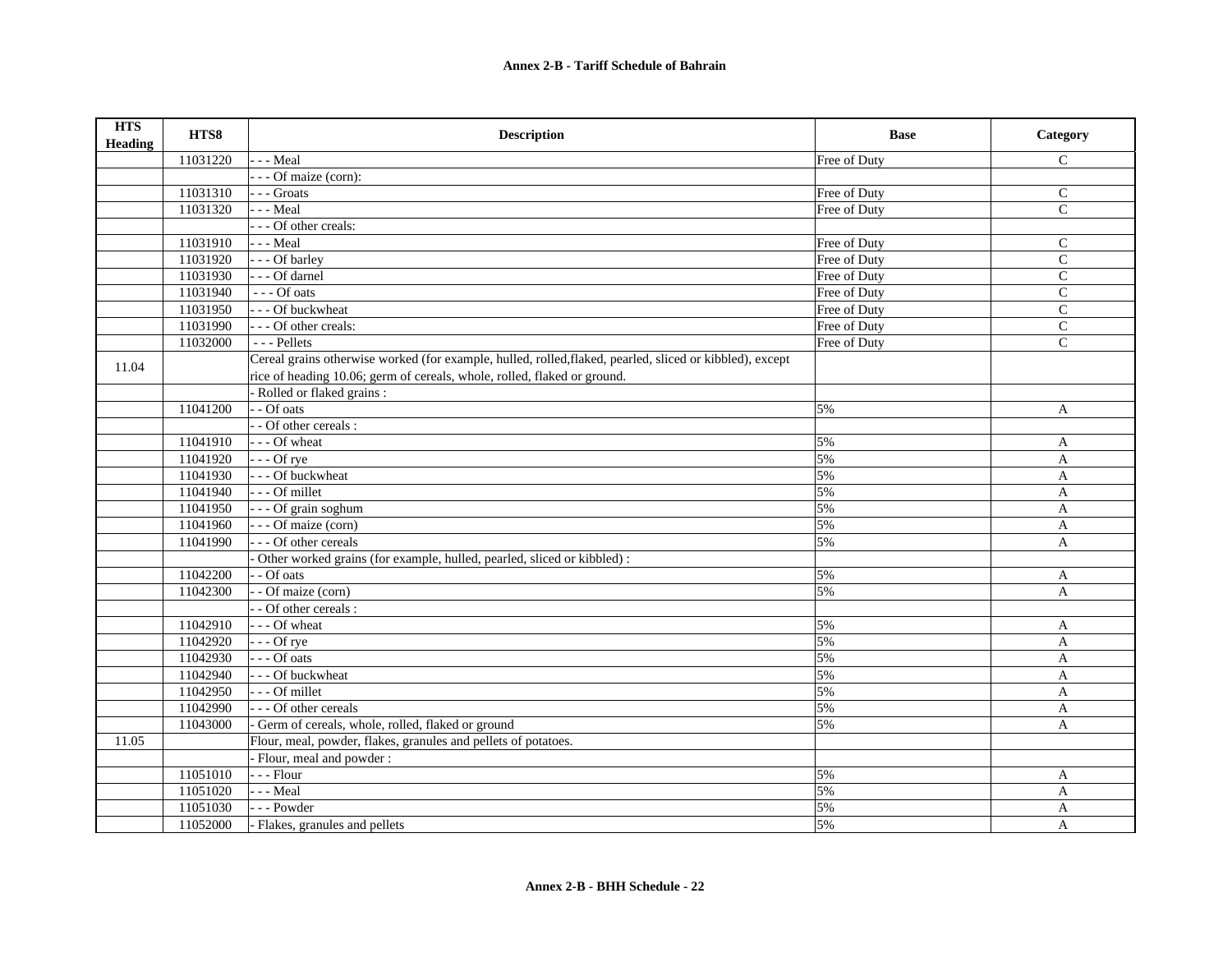| <b>HTS</b><br><b>Heading</b> | HTS8     | <b>Description</b>                                                                                 | <b>Base</b> | Category     |
|------------------------------|----------|----------------------------------------------------------------------------------------------------|-------------|--------------|
| 11.06                        |          | Flour, meal and powder of the dried leguminous vegetables of heading 07.13, of sago or of roots or |             |              |
|                              |          | tubers of heading 07.14 or of the products of Chapter(8).                                          |             |              |
|                              |          | Of the dried leguminous vegetables of heading 07.13 :                                              |             |              |
|                              |          | $- -$ Flour :                                                                                      |             |              |
|                              | 11061011 | $---$ Of peas                                                                                      | 5%          | A            |
|                              | 11061012 | - - - - Of chick peas                                                                              | 5%          | A            |
|                              | 11061013 | ---- Of string beans                                                                               | 5%          | A            |
|                              | 11061014 | - - - - Of haricot beans                                                                           | 5%          | A            |
|                              | 11061015 | $---$ Of lentils                                                                                   | 5%          | $\mathbf{A}$ |
|                              | 11061016 | - - - - Of kidney beans                                                                            | 5%          | $\mathbf{A}$ |
|                              | 11061019 | $---Other$                                                                                         | 5%          | $\mathbf{A}$ |
|                              |          | $- -$ Meal :                                                                                       |             |              |
|                              | 11061021 | $---$ Of peas                                                                                      | 5%          | A            |
|                              | 11061022 | - - - - Of chick peas                                                                              | 5%          | $\mathbf{A}$ |
|                              | 11061023 | ---- Of string beans                                                                               | 5%          | $\mathbf{A}$ |
|                              | 11061024 | - - - - Of haricot beans                                                                           | 5%          | A            |
|                              | 11061025 | $---$ Of lentils                                                                                   | 5%          | A            |
|                              | 11061026 | - - - - Of kidney beans                                                                            | 5%          | A            |
|                              | 11061029 | $--- Other$                                                                                        | 5%          | A            |
|                              |          | Of sago or of roots or tubers of heading<br>No. 07.14:                                             |             |              |
|                              | 11062010 | --- Flour of sago                                                                                  | 5%          | A            |
|                              | 11062020 | - - - Meal of sago                                                                                 | 5%          | A            |
|                              |          | --- Flour of root and tubers :                                                                     |             |              |
|                              | 11062031 | - - - - Manioc                                                                                     | 5%          | A            |
|                              | 11062032 | - - - - Arrowroot                                                                                  | 5%          | A            |
|                              | 11062033 | ---- Of orchis (Sahlab)                                                                            | 5%          | A            |
|                              | 11062034 | ---- Of jerusalem artichokes                                                                       | 5%          | A            |
|                              | 11062035 | ---- Of sweet potatoes                                                                             | 5%          | A            |
|                              | 11062039 | ---- Flour of other roots and tubers                                                               | 5%          | A            |
|                              |          | - Of the products of Chapter 8:                                                                    |             |              |
|                              | 11063010 | $---$ Chestnuts                                                                                    | 5%          | $\mathbf{A}$ |
|                              | 11063020 | $---$ Of almonds                                                                                   | 5%          | A            |
|                              | 11063030 | $---$ Of dates                                                                                     | 5%          | $\mathbf{A}$ |
|                              | 11063040 | --- Of bananas                                                                                     | 5%          | $\mathbf{A}$ |
|                              | 11063050 | $\overline{\cdot \cdot \cdot}$ Of coconuts                                                         | 5%          | A            |
|                              | 11063060 | --- Of tamarind                                                                                    | 5%          | A            |
|                              | 11063070 | --- Of peeis of fruit                                                                              | 5%          | A            |
|                              | 11063080 | $--$ Of lemon                                                                                      | 5%          | A            |
|                              | 11063090 | $-- Other$                                                                                         | 5%          | A            |
| 11.07                        |          | Malt, whether or not roasted.                                                                      |             |              |
|                              | 11071000 | - Not roasted                                                                                      | 5%          | A            |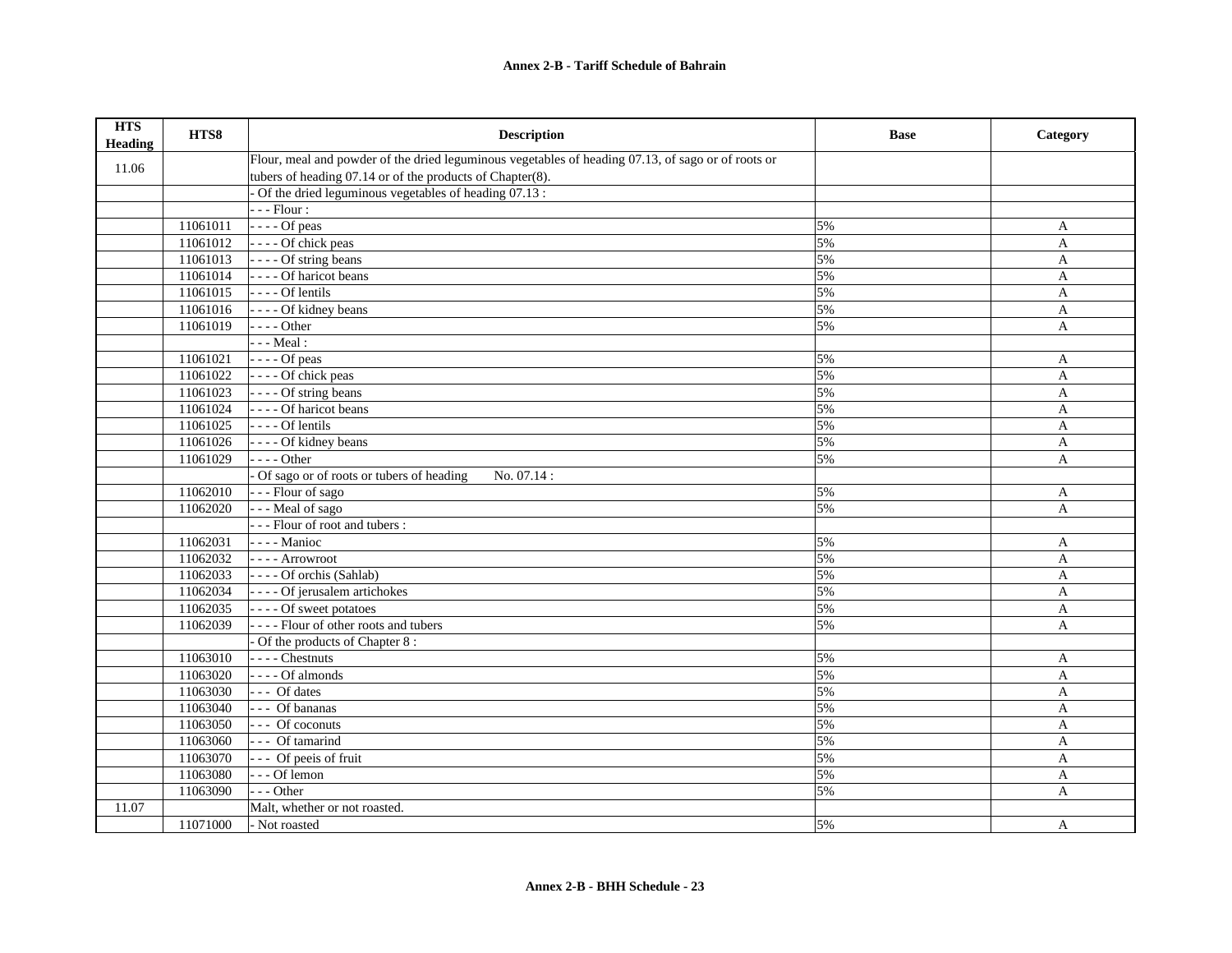| <b>HTS</b><br><b>Heading</b> | HTS8     | <b>Description</b>                                                               | <b>Base</b> | Category     |
|------------------------------|----------|----------------------------------------------------------------------------------|-------------|--------------|
|                              | 11072000 | - Roasted                                                                        | 5%          | A            |
| 11.08                        |          | Starches; inulin.                                                                |             |              |
|                              |          | - Starches :                                                                     |             |              |
|                              | 11081100 | - - Wheat starch                                                                 | 5%          | A            |
|                              | 11081200 | -- Maize (corn) starch                                                           | 5%          | A            |
|                              | 11081300 | - - Potato starch                                                                | 5%          | A            |
|                              | 11081400 | - Manioc (cassava) starch                                                        | 5%          | A            |
|                              |          | - - Other starches :                                                             |             |              |
|                              | 11081910 | - - - Rice starch                                                                | 5%          | A            |
|                              | 11081920 | - - - Arrowroot starch                                                           | 5%          | A            |
|                              | 11081930 | $\overline{\cdot \cdot \cdot$ Sago starch                                        | 5%          | $\mathbf{A}$ |
|                              | 11081990 | --- Other starches                                                               | 5%          | $\mathbf{A}$ |
|                              | 11082000 | - Inulin                                                                         | 5%          | A            |
| 11.09                        | 11090000 | Wheat gluten, whether or not dried.                                              | 5%          | A            |
| 12.01                        |          | Soya beans, whether or not broken.                                               |             |              |
|                              | 12010010 | --- Whole seeds                                                                  | 5%          | A            |
|                              | 12010020 | --- Broken seeds                                                                 | 5%          | $\mathbf{A}$ |
| 12.02                        |          | Ground-nuts, not roasted or otherwise cooked, whether or not shelled or broken.  |             |              |
|                              | 12021000 | - In shell                                                                       | 5%          | A            |
|                              | 12022000 | - Shelled, whether or not broken                                                 | 5%          | A            |
| 12.03                        | 12030000 | Copra.                                                                           | 5%          | A            |
| 12.04                        | 12040000 | Linseed, whether or not broken.                                                  | 5%          | A            |
| 12.05                        |          | Rape or colza seeds, whether or not broken.                                      |             |              |
|                              | 12051000 | - Low erucic acid rape or colza seeds                                            | 5%          | A            |
|                              | 12059000 | -Other.                                                                          | 5%          | A            |
| 12.06                        | 12060000 | Sunflower seeds, whether or not broken.                                          | 5%          | A            |
| 12.07                        |          | Other oil seeds and oleaginous fruits, whether or not broken.                    |             |              |
|                              | 12071000 | - Palm nuts and kernels                                                          | 5%          | A            |
|                              | 12072000 | Cotton seeds                                                                     | 5%          | A            |
|                              | 12073000 | Castor oil seeds                                                                 | 5%          | A            |
|                              | 12074000 | Sesamum seeds                                                                    | 5%          | $\mathbf{A}$ |
|                              | 12075000 | - Mustard seeds                                                                  | 5%          | $\mathbf{A}$ |
|                              | 12076000 | Safflower seeds                                                                  | 5%          | $\mathbf{A}$ |
|                              |          | Other:                                                                           |             |              |
|                              | 12079100 | - Poppy seeds                                                                    | 5%          | A            |
|                              | 12079200 | - Shea nuts (karite nuts)                                                        | 5%          | A            |
|                              |          | $-$ Other :                                                                      |             |              |
|                              | 12079910 | $- -$ Poppy                                                                      | $\sim$      | $\mathbf{I}$ |
|                              | 12079920 | --- Hemp seeds                                                                   | $\sim$      | $\mathbf{I}$ |
|                              | 12079990 | $-- Other$                                                                       | 5%          | A            |
| 12.08                        |          | Flours and meals of oil seeds or oleaginous fruits, other than those of mustard. |             |              |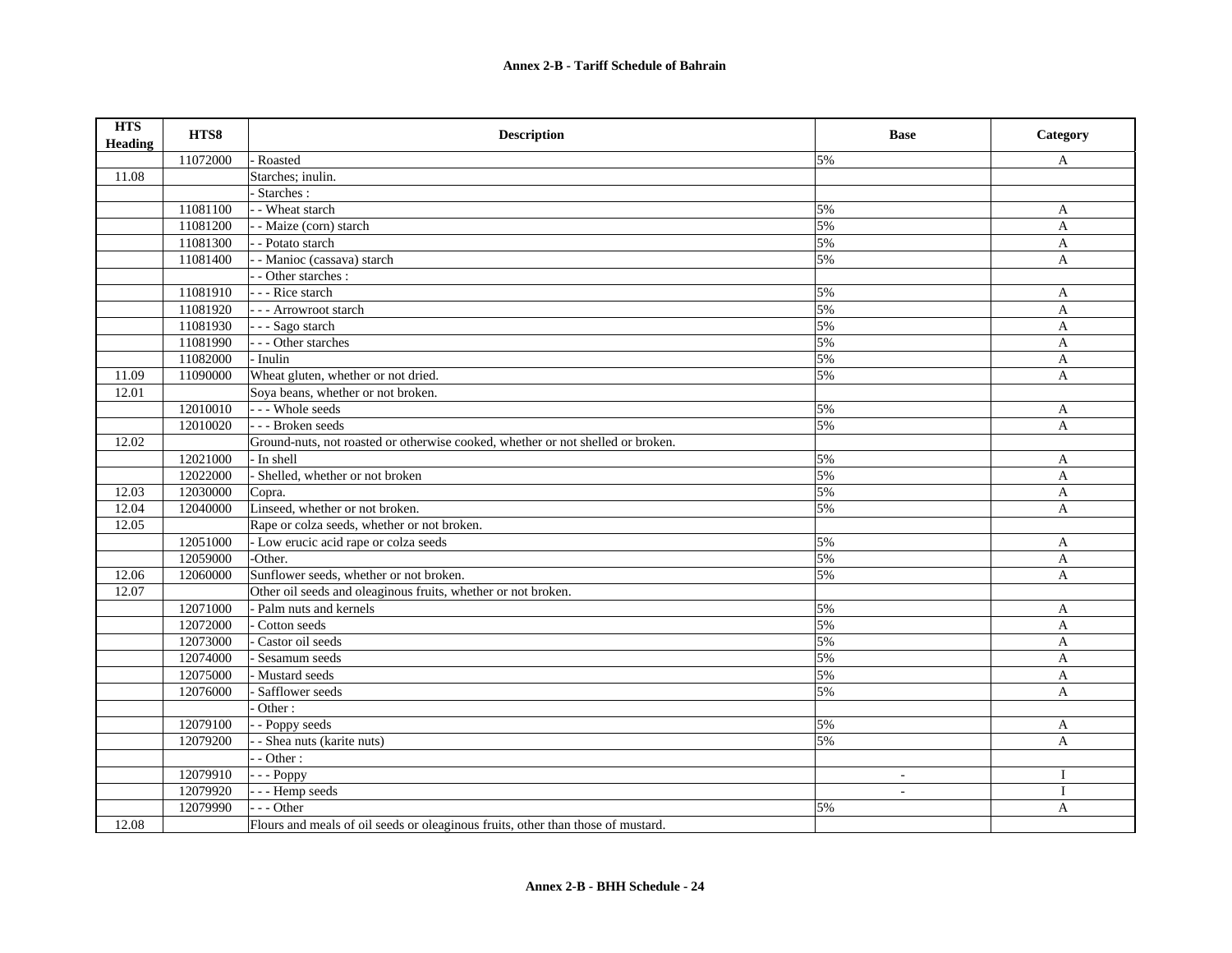| <b>HTS</b><br><b>Heading</b> | HTS8     | <b>Description</b>                                                                                           | <b>Base</b>  | Category       |
|------------------------------|----------|--------------------------------------------------------------------------------------------------------------|--------------|----------------|
|                              | 12081000 | Of soya beans                                                                                                | 5%           | A              |
|                              | 12089000 | Other                                                                                                        | 5%           | $\mathbf{A}$   |
| 12.09                        |          | Seeds, fruit and spores, of a kind used for sowlng.                                                          |              |                |
|                              | 12091000 | - Suger beet seed                                                                                            | Free of Duty | $\mathsf{C}$   |
|                              |          | - Seeds of forage plants, other than beet seed :                                                             |              |                |
|                              | 12092100 | - - Lucerne (alfalfa) seed                                                                                   | Free of Duty | $\mathsf{C}$   |
|                              | 12092200 | - - Clover (Trifolium spp.) seed                                                                             | Free of Duty | $\mathsf{C}$   |
|                              | 12092300 | - - Fescue seed                                                                                              | Free of Duty | $\mathcal{C}$  |
|                              | 12092400 | - - Kentucky blue grass (Poa pratensis L.) seed                                                              | Free of Duty | C              |
|                              | 12092500 | - Rye grass (Lolium multiflorum Lam., Lolium perenne L.) seed                                                | Free of Duty | $\mathbf C$    |
|                              | 12092600 | - - Timothy grass seed                                                                                       | Free of Duty | $\overline{C}$ |
|                              |          | - - Other                                                                                                    |              |                |
|                              | 12092910 | - - - Lupines                                                                                                | Free of Duty | $\mathsf{C}$   |
|                              | 12092990 | $- -$ Other                                                                                                  | Free of Duty | $\mathbf C$    |
|                              | 12093000 | - Seeds of herbaceous plants cultivated for flowers                                                          | Free of Duty | $\mathcal{C}$  |
|                              |          | Other:                                                                                                       |              |                |
|                              |          | - Vegetable seeds :                                                                                          |              |                |
|                              | 12099110 | --- Tomato seeds                                                                                             | Free of Duty | $\mathcal{C}$  |
|                              | 12099120 | --- Leek seeds                                                                                               | Free of Duty | $\mathcal{C}$  |
|                              | 12099130 | --- Radish seeds                                                                                             | Free of Duty | $\mathsf{C}$   |
|                              | 12099140 | --- Carrot seeds                                                                                             | Free of Duty | $\mathcal{C}$  |
|                              | 12099150 | --- Cucumber seeds                                                                                           | Free of Duty | $\mathsf{C}$   |
|                              | 12099160 | --- Marrow seeds                                                                                             | Free of Duty | $\mathsf{C}$   |
|                              | 12099170 | - - - Pumpkin seeds                                                                                          | Free of Duty | $\mathsf{C}$   |
|                              | 12099180 | --- Eggplant seeds                                                                                           | Free of Duty | $\mathcal{C}$  |
|                              |          | $-- Other:$                                                                                                  |              |                |
|                              | 12099191 | - - - - Lettuce seeds                                                                                        | Free of Duty | $\mathsf{C}$   |
|                              | 12099192 | ---- Cress seeds                                                                                             | Free of Duty | $\mathsf{C}$   |
|                              | 12099193 | - - - - Capsicum seeds                                                                                       | Free of Duty | $\mathsf{C}$   |
|                              | 12099199 | $---Other$                                                                                                   | Free of Duty | $\overline{C}$ |
|                              | 12099900 | - - Other                                                                                                    | Free of Duty | $\mathcal{C}$  |
| 12.10                        |          | Hop cones, fresh or dried, whether or not ground, powdered or in the form of pellets; lupulin.               |              |                |
|                              | 12101000 | - Hop cones, neither ground nor powdered nor in the form of pellets                                          | 5%           | A              |
|                              | 12102000 | Hop cones, ground, powdered or in the form of pellets; lupulin                                               | 5%           | $\mathbf{A}$   |
|                              |          | Plants and parts of plants (including seeds and fruits), of a kind used primarily in perfumery, in           |              |                |
| 12.11                        |          | pharmacy or for insecticidal, fungicidal or similar purposes, fresh or dried, whether or not cut, crushed or |              |                |
|                              |          | powdered.                                                                                                    |              |                |
|                              | 12111000 | - Liquorice roots                                                                                            | 5%           | $\mathbf{A}$   |
|                              | 12112000 | Ginseng roots                                                                                                | 5%           | A              |
|                              | 12113000 | Coca (feuille de)                                                                                            |              | $\mathbf I$    |
|                              | 12114000 | Paille de pavot.                                                                                             | ÷.           |                |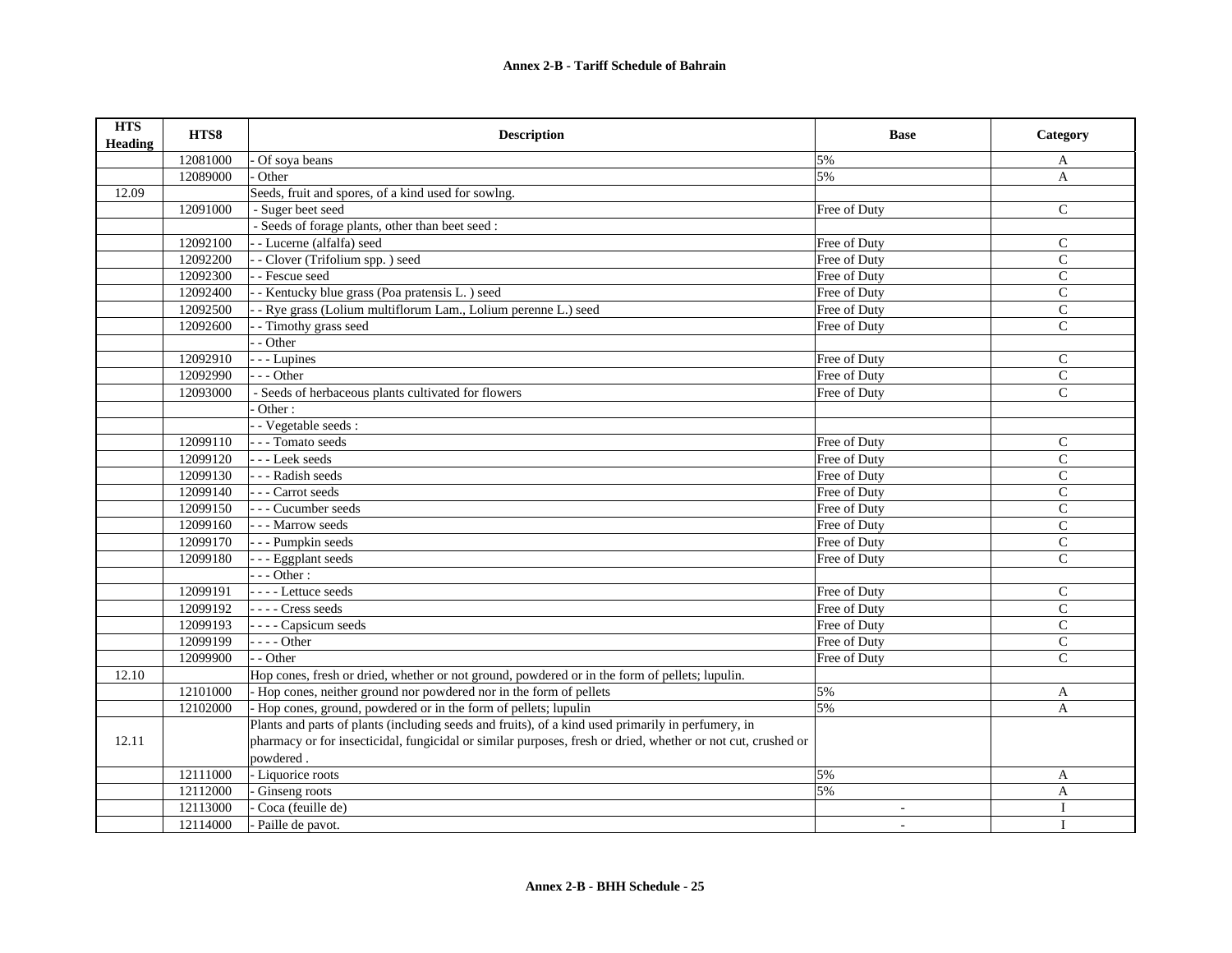| <b>HTS</b><br>Heading | HTS8     | <b>Description</b>                                                                                                                                                             | <b>Base</b> | Category     |
|-----------------------|----------|--------------------------------------------------------------------------------------------------------------------------------------------------------------------------------|-------------|--------------|
|                       |          | Other:                                                                                                                                                                         |             |              |
|                       | 12119010 | - - - Black cumin (nigella sativa)                                                                                                                                             | 5%          | A            |
|                       | 12119020 | - - - Black pappy                                                                                                                                                              |             | $\mathbf{I}$ |
|                       | 12119030 | - - - Chips and pieces of aloeswood, and other aromatic woods                                                                                                                  | 5%          | $\mathbf{A}$ |
|                       | 12119040 | $- -$ - Mint                                                                                                                                                                   | 5%          | A            |
|                       | 12119050 | --- Desert flower                                                                                                                                                              | 5%          | $\mathbf{A}$ |
|                       | 12119060 | --- Indian hemp                                                                                                                                                                | 5%          | A            |
|                       | 12119070 | --- Cleaning sticks for teeth                                                                                                                                                  | 5%          | A            |
|                       | 12119090 | $--$ Other                                                                                                                                                                     | 5%          | A            |
|                       |          | Locust beans, seaweeds and other algae, sugar beet and sugar cane, fresh, chilled, frozen or dried,                                                                            |             |              |
| 12.12                 |          | whether or not ground; fruit stones and kernels and other vegetable products (including unroasted chicory                                                                      |             |              |
|                       |          | roots of the variety cichorium intybus sativum) of a kind used primarily for human consumption, not                                                                            |             |              |
|                       |          | elsewhere specified or included.                                                                                                                                               |             |              |
|                       |          | - Locust beans, including locust bean seeds :                                                                                                                                  |             |              |
|                       | 12121010 | --- Locust beans                                                                                                                                                               | 5%          | A            |
|                       | 12121020 | --- seeds                                                                                                                                                                      | 5%          | A            |
|                       | 12122000 | Seaweeds and other algae                                                                                                                                                       | 5%          | A            |
|                       | 12123000 | Apricot, peach (includink nectarine) or plum stones and kernels:                                                                                                               | 5%          | A            |
|                       |          | Other:                                                                                                                                                                         |             |              |
|                       | 12129100 | - Sugar beet                                                                                                                                                                   | 5%          | A            |
|                       |          | $\cdot$ - Other :                                                                                                                                                              |             |              |
|                       | 12129910 | --- Melon seeds                                                                                                                                                                | 5%          | A            |
|                       | 12129920 | --- Pumpkin, squash and marrow seeds                                                                                                                                           | 5%          | A            |
|                       | 12129930 | - - - Sugar cane                                                                                                                                                               | 5%          | A            |
|                       | 12129990 | $---Other$                                                                                                                                                                     | 5%          | A            |
| 12.13                 |          | Cereal straw and husks, unprepared, whether or not chopped, ground, pressed or in the form of pellets.                                                                         |             |              |
|                       | 12130010 | --- Straw hay                                                                                                                                                                  | 5%          | A            |
|                       | 12130090 | $- -$ Other                                                                                                                                                                    | 5%          | A            |
| 12.14                 |          | Swedes, mangolds, fodder roots, hay, lucerne (alfalfa), clover, sainfoin, forage kale, lupines, vetches and<br>similar forage products, whether or not in the form of pellets. |             |              |
|                       | 12141000 | - Lucerne (alfalfa) meal and pellets                                                                                                                                           | 5%          | A            |
|                       |          | Other:                                                                                                                                                                         |             |              |
|                       | 12149010 | - - - Lupine                                                                                                                                                                   | 5%          | A            |
|                       | 12149020 | --- Vetch, Vetchling vetch                                                                                                                                                     | 5%          | A            |
|                       | 12149090 | --- Other                                                                                                                                                                      | 5%          | A            |
| 13.01                 |          | Lac; natural gums, resins, gum-resins and oleoresins (for example, balsams).                                                                                                   |             |              |
|                       | 13011000 | Lac -                                                                                                                                                                          | 5%          | A            |
|                       | 13012000 | Gum arabic                                                                                                                                                                     | 5%          | A            |
|                       |          | Other:                                                                                                                                                                         |             |              |
|                       | 13019010 | - - - Tragacanth                                                                                                                                                               | 5%          | A            |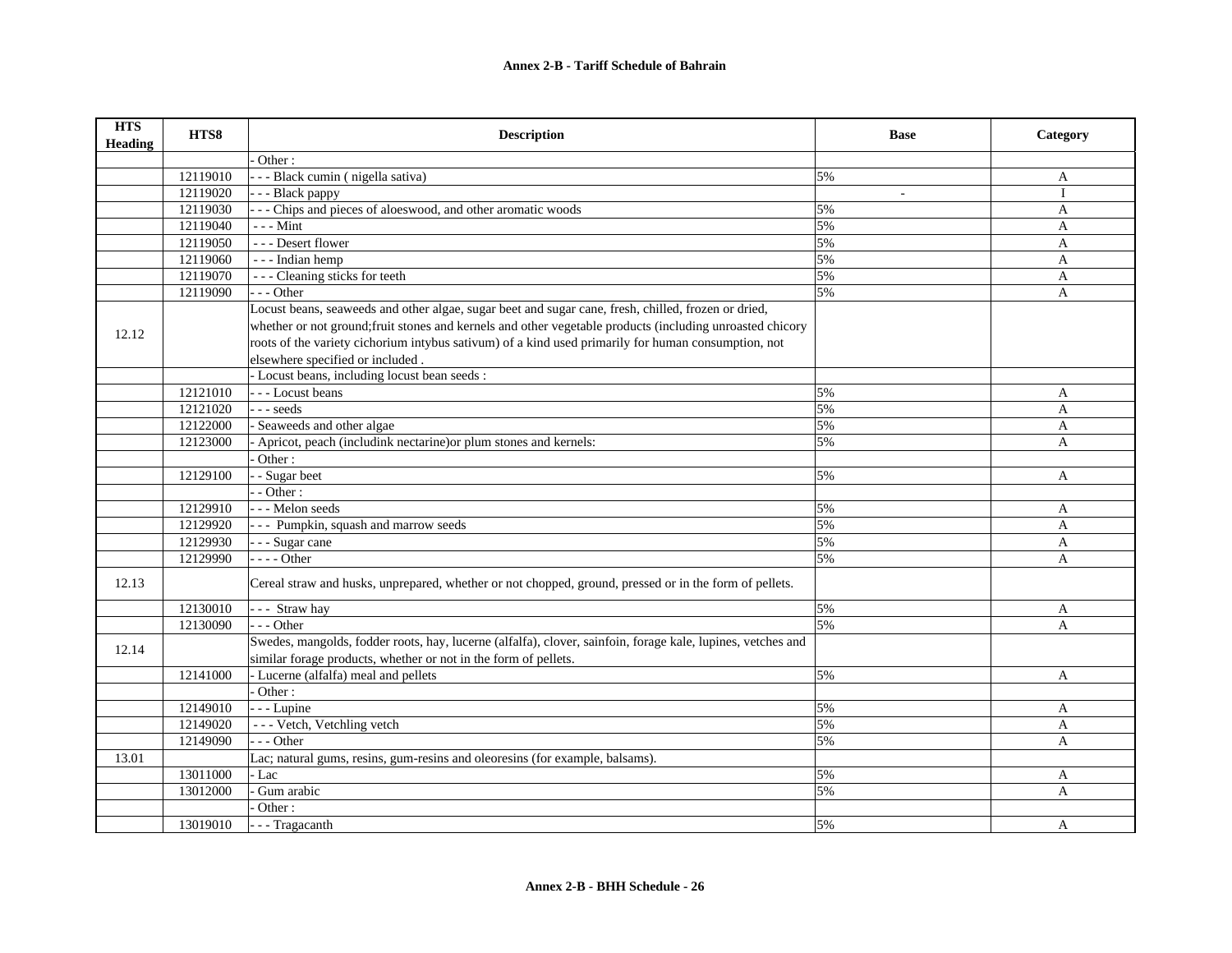| <b>HTS</b><br><b>Heading</b> | HTS8     | <b>Description</b>                                                                                                                                                                  | <b>Base</b> | Category     |
|------------------------------|----------|-------------------------------------------------------------------------------------------------------------------------------------------------------------------------------------|-------------|--------------|
|                              | 13019020 | - - Mastic                                                                                                                                                                          | 5%          | A            |
|                              | 13019030 | - - - Benzoin                                                                                                                                                                       | 5%          | A            |
|                              | 13019040 | - - - Asafetida                                                                                                                                                                     | 5%          | $\mathbf{A}$ |
|                              | 13019050 | $- -$ Myrrh                                                                                                                                                                         | 5%          | $\mathbf{A}$ |
|                              | 13019060 | - - - Olibanum                                                                                                                                                                      | 5%          | A            |
|                              | 13019070 | - - - Frankincense                                                                                                                                                                  | 5%          | A            |
|                              | 13019080 | - - - Storax                                                                                                                                                                        | 5%          | A            |
|                              |          | $- -$ Other :                                                                                                                                                                       |             |              |
|                              | 13019091 | $---$ Gum resins                                                                                                                                                                    | 5%          | A            |
|                              | 13019092 | - - - - Oleoresins                                                                                                                                                                  | 5%          | A            |
|                              | 13019093 | - - - - Natural resins                                                                                                                                                              | 5%          | A            |
|                              | 13019099 | $---Other$                                                                                                                                                                          | 5%          | A            |
| 13.02                        |          | Vegetable saps and extracts; pectic substances, pectinates and pectates; agar-agar and other mucilages<br>and thickeners, whether or not modified, derived from vegetable products. |             |              |
|                              |          | - Vegetable saps and extracts :                                                                                                                                                     |             |              |
|                              | 13021100 | - Opium                                                                                                                                                                             | $\sim$      | $\bf{I}$     |
|                              | 13021200 | - Of liquorice                                                                                                                                                                      | 5%          | A            |
|                              | 13021300 | - Of hops                                                                                                                                                                           | 5%          | $\mathbf{A}$ |
|                              | 13021400 | - Of pyrethrum or of the roots of plants containing rotenone                                                                                                                        | 5%          | A            |
|                              |          | $-$ Other :                                                                                                                                                                         |             |              |
|                              | 13021910 | - - - Hashish                                                                                                                                                                       |             | $\bf{I}$     |
|                              | 13021920 | - - - Ginseng extract                                                                                                                                                               | 5%          | A            |
|                              | 13021930 | - - - Tahinah (sesame juice)                                                                                                                                                        | 5%          | $\mathbf{A}$ |
|                              | 13021940 | --- Aloes                                                                                                                                                                           | 5%          | A            |
|                              | 13021950 | - - - Myrrh                                                                                                                                                                         | 5%          | A            |
|                              | 13021960 | - - - Mannite                                                                                                                                                                       | 5%          | $\mathbf{A}$ |
|                              | 13021970 | --- Other medical extracts                                                                                                                                                          | 5%          | A            |
|                              | 13021990 | $- -$ Other                                                                                                                                                                         | 5%          | A            |
|                              | 13022000 | Pectic substances, pectinates and pectates                                                                                                                                          | 5%          | A            |
|                              |          | Mucilages and thickeners, whether or not modified, derived from vegetable products :                                                                                                |             |              |
|                              | 13023100 | - - Agar-agar                                                                                                                                                                       | 5%          | $\mathbf{A}$ |
|                              | 13023200 | - Mucilages and thickeners, whether or not modified, derived from locust beans, locust bean seeds or                                                                                | 5%          | A            |
|                              |          | guar seeds                                                                                                                                                                          |             |              |
|                              | 13023900 | - - Other                                                                                                                                                                           | 5%          | A            |
| 14.01                        |          | Vegetable materials of a kind used primarily for plaiting (for example, bamboos, rattans, reeds, rushes,<br>osier, raffia, cleaned, bleached or dyed cereal straw, and lime bark).  |             |              |
|                              | 14011000 | <b>Bamboos</b>                                                                                                                                                                      | 5%          | A            |
|                              | 14012000 | Rattans                                                                                                                                                                             | 5%          | $\mathsf{A}$ |
|                              |          | Other:                                                                                                                                                                              |             |              |
|                              | 14019010 | - - Osier                                                                                                                                                                           | 5%          | A            |
|                              | 14019020 | --- Reeds                                                                                                                                                                           | 5%          | $\mathbf{A}$ |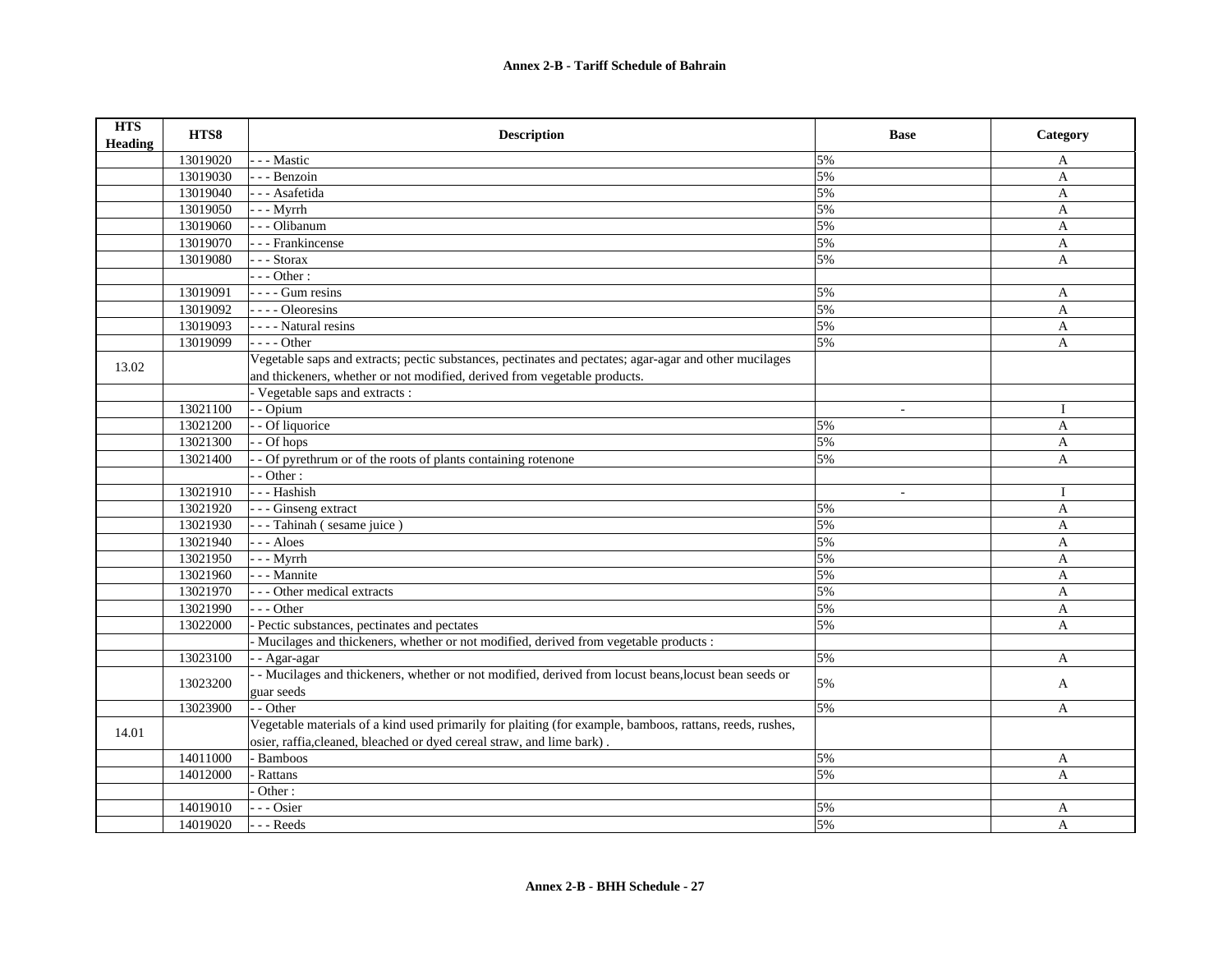## **Annex 2-B - Tariff Schedule of Bahrain**

| <b>HTS</b><br><b>Heading</b> | HTS8     | <b>Description</b>                                                                                                    | <b>Base</b> | Category |
|------------------------------|----------|-----------------------------------------------------------------------------------------------------------------------|-------------|----------|
|                              | 14019090 | - Other                                                                                                               | 5%          | A        |
|                              |          | Vegetable materials of a kind used primarily as stuffing or as padding (for example, kapok, vegetable                 | 5%          |          |
| 14.02                        | 14020000 | hair and eel-grass), whether or not put up as a layer with or without supporting material.                            |             | A        |
| 14.03                        | 14030000 | Vegetable materials of a kind used primarily in brooms or in brushes (for example, broom-corn,                        | 5%          | A        |
|                              |          | piassava, couch-grass and istle), whether or not in hanks or bundles.                                                 |             |          |
| 14.04                        |          | Vegetable products not elsewhere specified or included.                                                               |             |          |
|                              |          | - Raw vegetable materials of a kind used primarily in dyeing or tanning :                                             |             |          |
|                              | 14041010 | $- -$ Woods                                                                                                           | 5%          | A        |
|                              | 14041020 | $--$ Bark                                                                                                             | 5%          | A        |
|                              | 14041030 | $-$ - Gall                                                                                                            | 5%          | A        |
|                              | 14041040 | - - - Henna                                                                                                           | 5%          | A        |
|                              | 14041090 | - - Other                                                                                                             | 5%          | A        |
|                              | 14042000 | - Cotton linters                                                                                                      | 5%          | A        |
|                              |          | Other:                                                                                                                |             |          |
|                              | 14049010 | --- Hard seeds, pips, Hulls and nuts for carving                                                                      | 5%          | A        |
|                              | 14049090 | - - Other                                                                                                             | 5%          | A        |
| 15.01                        |          | Pig fat (including lard) and poultry fat, other than that of heading 02.09 or 15.03.                                  |             |          |
|                              | 15010010 | --- Poultry fats                                                                                                      | 5%          | A        |
|                              | 15010020 | --- Fats from poultry bones and fats from poultry waste                                                               | 5%          | A        |
|                              | 15010030 | --- Lard and other piq fat                                                                                            | 5%          | A        |
| 15.02                        |          | Fats of bovine animals, sheep or goats, other than those of heading 15.03.                                            |             |          |
|                              | 15020010 | --- Fats from bovine animals                                                                                          | 5%          | A        |
|                              | 15020020 | --- Fats from sheep and goats                                                                                         | 5%          | A        |
| 15.03                        |          | Lard stearin, lard oil, oleostearin, oleo-oil and tellow oil, not emulsified or mixed or otherwise prepared.          |             |          |
|                              |          | - - - Oleostearin :                                                                                                   |             |          |
|                              | 15030011 | $\overline{\phantom{a} \phantom{a}}$ - $\overline{\phantom{a}}$ - Styrene of Pig                                      | 5%          | A        |
|                              | 15030019 | $---Other$                                                                                                            | 5%          | A        |
|                              |          | - - - Oleomargarine :                                                                                                 |             |          |
|                              | 15030021 | - - - - Styrene of Pig                                                                                                | 5%          | A        |
|                              | 15030029 | $---$ Other                                                                                                           | 5%          | A        |
|                              |          | $--$ Other :                                                                                                          |             |          |
|                              | 15030091 | - - - - Styrene of Pig                                                                                                | 5%          | A        |
|                              | 15030099 | $---Other$                                                                                                            | 5%          | A        |
| 15.04                        |          | Fats and oils and their fractions, of fish or marine mammals, whether or not refined, but not chemically<br>modified. |             |          |
|                              | 15041000 | - Fish-liver oils and their fractions                                                                                 | 5%          | A        |
|                              | 15042000 | Fats and oils and their fractions, of fish, other than liver oils                                                     | 5%          | A        |
|                              | 15043000 | - Fats and oils and their fractions, of marine mammals                                                                | 5%          | A        |
| 15.05                        | 15050000 | Wool grease and fatty substances derived therefrom (including lanolin).                                               | 5%          | A        |
| 15.06                        | 15060000 | Other animal fats and oils and their fractions, whether or not refined, but not chemically modified.                  | 5%          | A        |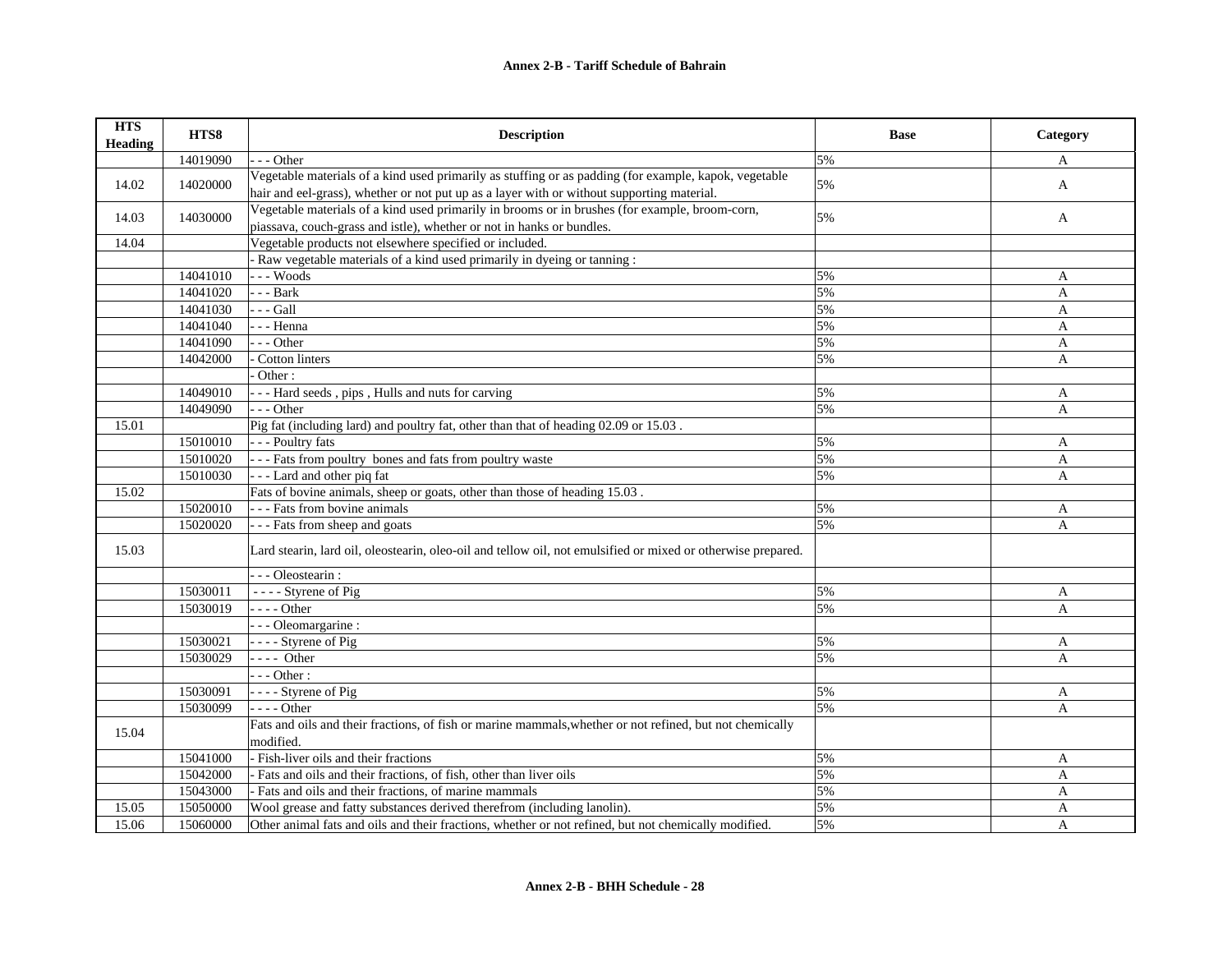| <b>HTS</b><br><b>Heading</b> | HTS8     | <b>Description</b>                                                                                                                                                                                        | <b>Base</b> | Category     |
|------------------------------|----------|-----------------------------------------------------------------------------------------------------------------------------------------------------------------------------------------------------------|-------------|--------------|
| 15.07                        |          | Soya-bean oil and its fractions, whether or not refined, but not chemically modified.                                                                                                                     |             |              |
|                              | 15071000 | Crude oil, whether or not degummed                                                                                                                                                                        | 5%          | A            |
|                              | 15079000 | Other                                                                                                                                                                                                     | 5%          | A            |
| 15.08                        |          | Ground-nut oil and its fractions, whether or not refined, but not chemically modified.                                                                                                                    |             |              |
|                              | 15081000 | Crude oil                                                                                                                                                                                                 | 5%          | A            |
|                              | 15089000 | Other                                                                                                                                                                                                     | 5%          | A            |
| 15.09                        |          | Olive oil and its fractioas, whether or not refined, but not chemically modified.                                                                                                                         |             |              |
|                              | 15091000 | - Virgin                                                                                                                                                                                                  | 5%          | A            |
|                              | 15099000 | Other                                                                                                                                                                                                     | 5%          | A            |
| 15.10                        | 15100000 | Other oils and their fractions, obtained solely from olives, whether or not refined, but not chemically<br>modified, including blends of these oils or fractions with oils or fractions of heading 15.09. | 5%          | A            |
| 15.11                        |          | Palm oil and its fractions, whether or not refined, but not chemically modified.                                                                                                                          |             |              |
|                              | 15111000 | Crude oil                                                                                                                                                                                                 | 5%          | A            |
|                              | 15119000 | Other                                                                                                                                                                                                     | 5%          | $\mathbf{A}$ |
| 15.12                        |          | Sunflower-seed, safflower or cotton-seed oil and fractions thereof, whether or not refined, but not                                                                                                       |             |              |
|                              |          | chemically modified.                                                                                                                                                                                      |             |              |
|                              |          | Sunflower-seed or safflower oil and fractions thereof:                                                                                                                                                    |             |              |
|                              | 15121100 | - - Crude oil                                                                                                                                                                                             | 5%          | A            |
|                              | 15121900 | - Other                                                                                                                                                                                                   | 5%          | A            |
|                              |          | Cotton-seed oil and its fractions :                                                                                                                                                                       |             |              |
|                              | 15122100 | - Crude oil, whether or not gossypol has been removed                                                                                                                                                     | 5%          | A            |
|                              | 15122900 | - - Other                                                                                                                                                                                                 | 5%          | A            |
| 15.13                        |          | Coconut (copra), palm kernel or babassu oil and fractions thereof, whether or not refined, but not<br>chemically modified.                                                                                |             |              |
|                              |          | Coconut (copra) oil and its fractions :                                                                                                                                                                   |             |              |
|                              | 15131100 | - Crude oil                                                                                                                                                                                               | 5%          | A            |
|                              | 15131900 | - Other                                                                                                                                                                                                   | 5%          | A            |
|                              |          | Palm kernel or babassu oil and fractions thereof:                                                                                                                                                         |             |              |
|                              | 15132100 | - - Crude oil                                                                                                                                                                                             | 5%          | A            |
|                              | 15132900 | - Other                                                                                                                                                                                                   | 5%          | $\mathbf{A}$ |
| 15.14                        |          | Rape, colza or mustard oil and fractions thereof, whether or not refined, but not chemically modified.                                                                                                    |             |              |
|                              |          | - Low erucic acid rape or colza oil and its fractions H1062:                                                                                                                                              |             |              |
|                              | 15141100 | - Crude oil                                                                                                                                                                                               | 5%          | A            |
|                              | 15141900 | - Other                                                                                                                                                                                                   | 5%          | A            |
|                              |          | Other:                                                                                                                                                                                                    |             |              |
|                              | 15149100 | Crude oil                                                                                                                                                                                                 | 5%          | A            |
|                              | 15149900 | - Other                                                                                                                                                                                                   | 5%          | A            |
| 15.15                        |          | Other fixed vegetable fats and oils (including jojoba oil) and their fractions, whether or not refined, but<br>not chemically modified.                                                                   |             |              |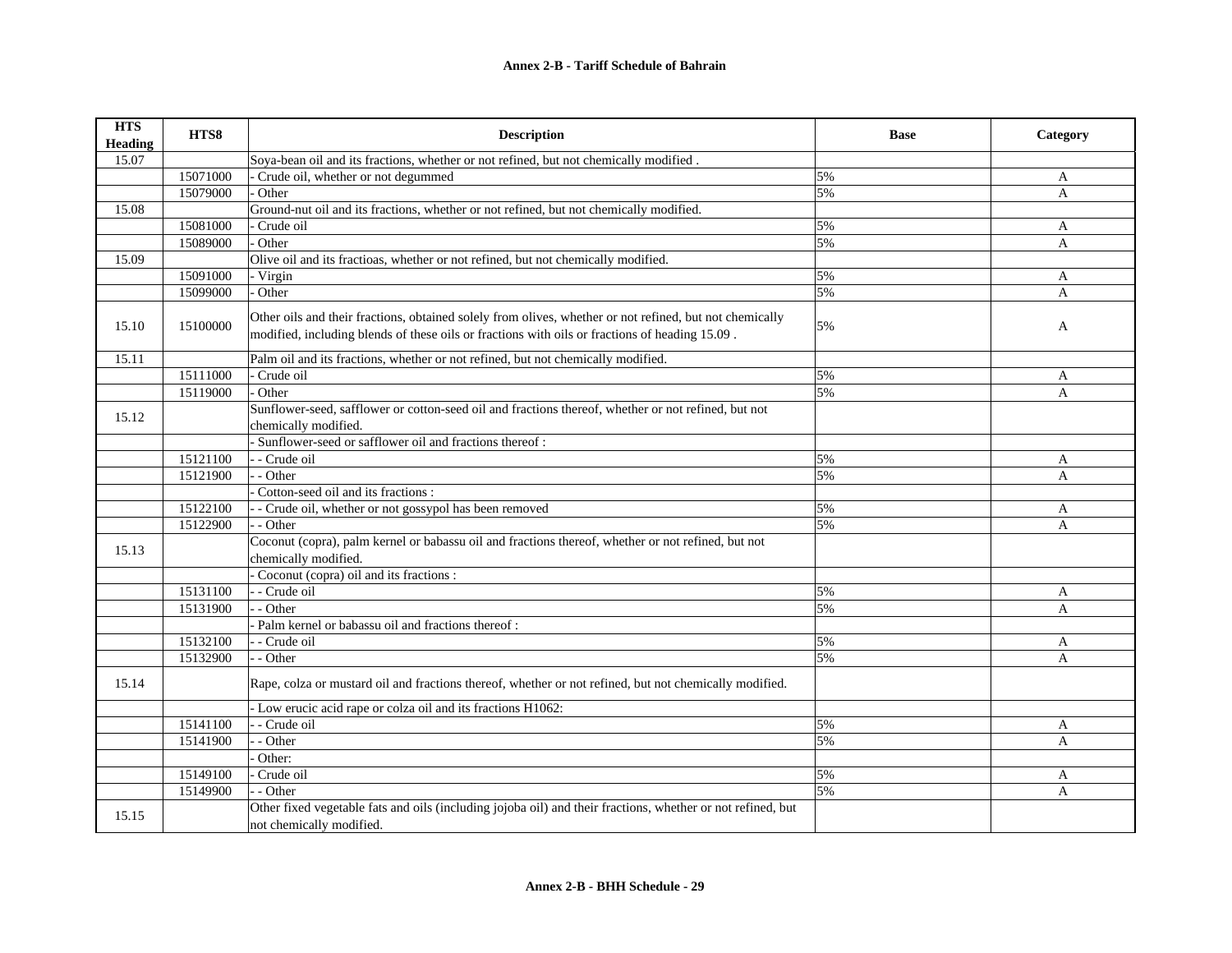| <b>HTS</b><br><b>Heading</b> | HTS8     | <b>Description</b>                                                                                                                                                                                                                                                                                                                                                                                         | <b>Base</b> | Category     |
|------------------------------|----------|------------------------------------------------------------------------------------------------------------------------------------------------------------------------------------------------------------------------------------------------------------------------------------------------------------------------------------------------------------------------------------------------------------|-------------|--------------|
|                              |          | Linseed oil and its fractions :                                                                                                                                                                                                                                                                                                                                                                            |             |              |
|                              | 15151100 | - Crude oil                                                                                                                                                                                                                                                                                                                                                                                                | 5%          | A            |
|                              | 15151900 | - Other                                                                                                                                                                                                                                                                                                                                                                                                    | 5%          | A            |
|                              |          | Maize (corn) oil and its fractions :                                                                                                                                                                                                                                                                                                                                                                       |             |              |
|                              | 15152100 | - Crude oil                                                                                                                                                                                                                                                                                                                                                                                                | 5%          | A            |
|                              | 15152900 | - Other                                                                                                                                                                                                                                                                                                                                                                                                    | 5%          | $\mathbf{A}$ |
|                              | 15153000 | Castor oil and its fractions                                                                                                                                                                                                                                                                                                                                                                               | 5%          | A            |
|                              | 15154000 | Tung oil and its fractions                                                                                                                                                                                                                                                                                                                                                                                 | 5%          | $\mathbf{A}$ |
|                              | 15155000 | Sesame oil and its fractions                                                                                                                                                                                                                                                                                                                                                                               | 5%          | A            |
|                              | 15159000 | <b>Other</b>                                                                                                                                                                                                                                                                                                                                                                                               | 5%          | A            |
|                              |          | Animal or vegetable fats and oils and their fractions, partly or wholly hydrogenated, inter-esterified, re-                                                                                                                                                                                                                                                                                                |             |              |
| 15.16                        |          | esterified or elaidinised, whether or not refined, but not further prepared.                                                                                                                                                                                                                                                                                                                               |             |              |
|                              | 15161000 | - Animal fats and oils and their fractions                                                                                                                                                                                                                                                                                                                                                                 | 5%          | A            |
|                              | 15162000 | - Vegetable fats and oils and their fractions                                                                                                                                                                                                                                                                                                                                                              | 5%          | A            |
| 15.17                        |          | Margarine; edible mixtures or preparations of animal or vegetable fats or oils or of fractions of different<br>fats or oils of this Chapter, other than edible fats or oils or their fractions of heading 15.16.                                                                                                                                                                                           |             |              |
|                              |          | Margarine, excluding liquid margarine :                                                                                                                                                                                                                                                                                                                                                                    |             |              |
|                              | 15171010 | -- Of animals origin                                                                                                                                                                                                                                                                                                                                                                                       | 5%          | A            |
|                              | 15171020 | - - Of vegetable origin                                                                                                                                                                                                                                                                                                                                                                                    | 5%          | A            |
|                              | 15171090 | - - Other                                                                                                                                                                                                                                                                                                                                                                                                  | 5%          | A            |
|                              |          | Other:                                                                                                                                                                                                                                                                                                                                                                                                     |             |              |
|                              | 15179010 | - - Liquid margarine                                                                                                                                                                                                                                                                                                                                                                                       | 5%          | A            |
|                              | 15179090 | $- -$ Other                                                                                                                                                                                                                                                                                                                                                                                                | 5%          | A            |
| 15.18                        | 15180000 | Animal or vegetable fats and oils and their fractions, boiled, oxidised, dehydrated, sulphurised, blown,<br>polymerised by heat in vacuum or in inert gas or otherwise chemically modified, excluding those of<br>heading 15.16; inedible mixtures or preparations of animal or vegetable fat's or oils or of fractions of<br>different fats or oils of this Chapter, not elsewhere specified or included. | 5%          | A            |
| 15.19                        | 15190000 | Canceled.                                                                                                                                                                                                                                                                                                                                                                                                  |             | B            |
| 15.20                        |          | Glycerol, crude; glycerol waters and glycerol lyes.                                                                                                                                                                                                                                                                                                                                                        |             |              |
|                              | 15200010 | - - - Glycerol crude                                                                                                                                                                                                                                                                                                                                                                                       | 5%          | A            |
|                              | 15200020 | - - - Glycerol waters and glycerol                                                                                                                                                                                                                                                                                                                                                                         | 5%          | A            |
| 15.21                        |          | Vegetable waxes (other than triglycerides), beeswax, other insect waxes and spermaceti, whether or not<br>refined or coloured.                                                                                                                                                                                                                                                                             |             |              |
|                              | 15211000 | - Vegetable waxes                                                                                                                                                                                                                                                                                                                                                                                          | 5%          | A            |
|                              |          | Other:                                                                                                                                                                                                                                                                                                                                                                                                     |             |              |
|                              | 15219010 | - - Spermaceti, crude, pressed or refined, or coloured                                                                                                                                                                                                                                                                                                                                                     | 5%          | A            |
|                              | 15219020 | --- Beeswax, whether or not colored                                                                                                                                                                                                                                                                                                                                                                        | 5%          | A            |
|                              | 15219040 | - - Other insect waxes . Whether not colored                                                                                                                                                                                                                                                                                                                                                               | 5%          | A            |
| 15.22                        |          | Degras; residues resulting from the treatment of fatty substances or animal or vegetable waxes.                                                                                                                                                                                                                                                                                                            |             |              |
|                              | 15220010 | --- Degras (fish oil treated with nitric acid)                                                                                                                                                                                                                                                                                                                                                             | 5%          | A            |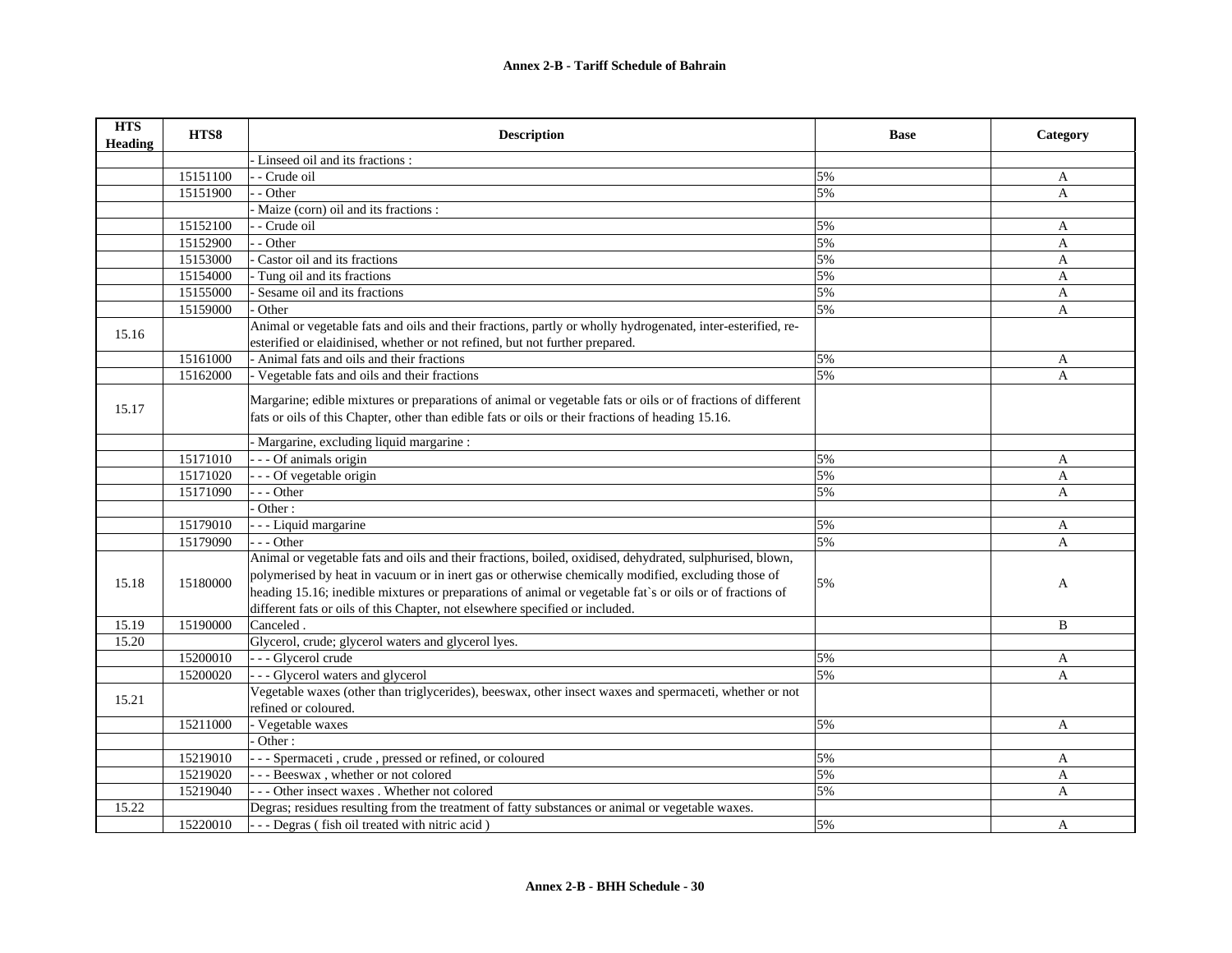| <b>HTS</b><br><b>Heading</b> | HTS8     | <b>Description</b>                                                                                      | <b>Base</b> | Category     |
|------------------------------|----------|---------------------------------------------------------------------------------------------------------|-------------|--------------|
|                              | 15220020 | - - - Residues from the treatment of fatty substances                                                   | 5%          | A            |
| 16.01                        |          | Sausages and similar products, of meat, meat offal or blood; food preparations based on these products. |             |              |
|                              |          | - - - Sausages and the like packed in guts and similar                                                  |             |              |
|                              | 16010011 | - - - - Sausage of Pig or animal blood                                                                  | 5%          | A            |
|                              | 16010019 | $---Other$                                                                                              | 5%          | A            |
|                              |          | -- Sausages and the like packed in guts and similar                                                     |             |              |
|                              | 16010021 | ---- Sausage of Pig or animal blood                                                                     | 5%          | A            |
|                              | 16010029 | - - - - Other                                                                                           | 5%          | A            |
|                              |          | --- Frozen                                                                                              |             |              |
|                              | 16010031 | ---- Sausage of Pig or animal blood                                                                     | 5%          | A            |
|                              | 16010039 | - - - - Other                                                                                           | 5%          | A            |
| 16.02                        |          | Other prepared or preserved meat, meat offal or blood.                                                  |             |              |
|                              |          | Homogenised preparations :                                                                              |             |              |
|                              | 16021010 | --- Baby food                                                                                           | 5%          | A            |
|                              | 16021090 | $-$ - Other                                                                                             | 5%          | A            |
|                              | 16022000 | Of liver of any animal                                                                                  | 5%          | A            |
|                              |          | Of poultry of heading 01.05 :                                                                           |             |              |
|                              | 16023100 | - Of turkeys                                                                                            | 5%          | A            |
|                              | 16023200 | - Of fowls of the species Gallus domesticus                                                             | 5%          | A            |
|                              |          | $-$ Other :                                                                                             |             |              |
|                              | 16023910 | --- Of chicken                                                                                          | 5%          | A            |
|                              | 16023920 | --- Of ducks or geese                                                                                   | 5%          | A            |
|                              | 16023990 | $- -$ Other                                                                                             | 5%          | A            |
|                              |          | Of swine:                                                                                               |             |              |
|                              | 16024100 | - Hams and cuts thereof                                                                                 | 5%          | A            |
|                              | 16024200 | - Shoulders and cuts thereof                                                                            | 5%          | A            |
|                              | 16024900 | - Other, including mixtures                                                                             | 5%          | A            |
|                              |          | Of bovine animals :                                                                                     |             |              |
|                              | 16025010 | - - - Pastrami                                                                                          | 5%          | A            |
|                              | 16025090 | - - - Other in sealed containers                                                                        | 5%          | A            |
|                              |          | Other, including preparations of blood of any animal :                                                  |             |              |
|                              | 16029010 | - - - Food stuft preparation more than 20% Percent meat                                                 | 5%          | A            |
|                              |          | --- Offal and limb of animals :                                                                         |             |              |
|                              | 16029021 | $---$ Tongues                                                                                           | 5%          | A            |
|                              | 16029029 | ---- Other (except livers)                                                                              | 5%          | A            |
|                              | 16029030 | - - - Preparations of animal blood                                                                      | 5%          | A            |
|                              | 16029090 | $- -$ Other                                                                                             | 5%          | $\mathsf{A}$ |
| 16.03                        |          | Extracts and juices of meat, fish or crustaceans, molluscs or other aquatic invertebrates.              |             |              |
|                              | 16030010 | - - - Meat extracts and meat juices                                                                     | 5%          | A            |
|                              | 16030020 | --- Extracts and juices of fish, crustaceans molluscs, aquatic and other invertebrates                  | 5%          | $\mathbf{A}$ |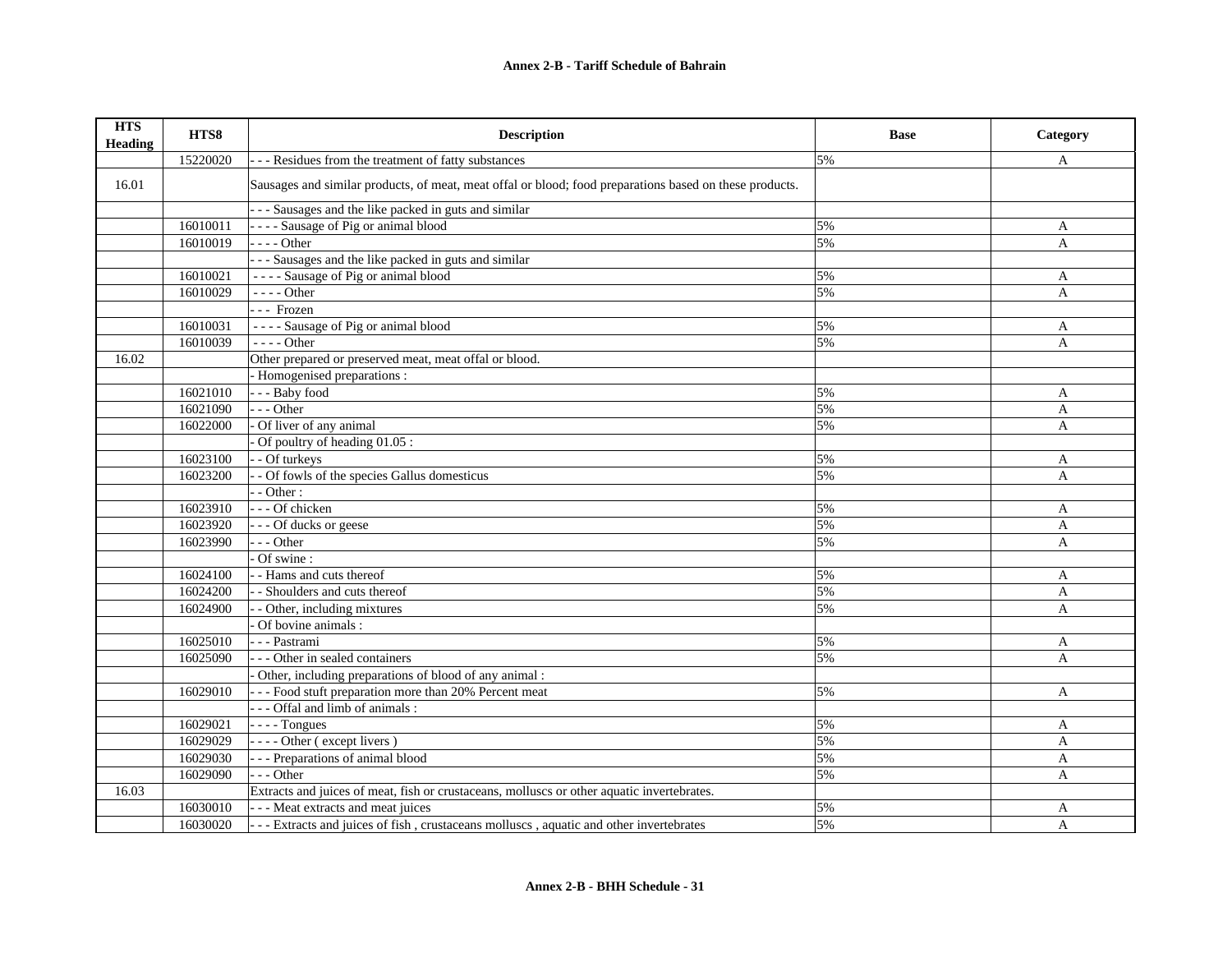| <b>HTS</b><br><b>Heading</b> | HTS8     | <b>Description</b>                                                                                      | <b>Base</b>  | Category      |
|------------------------------|----------|---------------------------------------------------------------------------------------------------------|--------------|---------------|
| 16.04                        |          | Prepared or preserved fish; caviar and caviar substitutes prepared from fish eggs.                      |              |               |
|                              |          | Fish, whole or in pieces, but not minced :                                                              |              |               |
|                              | 16041100 | - Salmon                                                                                                | 5%           | A             |
|                              | 16041200 | - Herrings                                                                                              | 5%           | A             |
|                              | 16041300 | - Sardines, sardinella and brisling or sprats                                                           | 5%           | A             |
|                              | 16041400 | - Tunas, skipjack and bonito (Sarda spp.)                                                               | 5%           | A             |
|                              | 16041500 | - Mackerel                                                                                              | 5%           | A             |
|                              | 16041600 | - Anchovies                                                                                             | 5%           | A             |
|                              | 16041900 | - Other                                                                                                 | 5%           | A             |
|                              | 16042000 | Other prepared or preserved fish                                                                        | 5%           | A             |
|                              | 16043000 | Caviar and caviar substitutes                                                                           | 5%           | $\mathbf{A}$  |
| 16.05                        |          | Crustaceans, molluscs and other aquatic invertebrates, prepared or preserved.                           |              |               |
|                              | 16051000 | Crab                                                                                                    | 5%           | A             |
|                              | 16052000 | Shrimps and prawns                                                                                      | 5%           | A             |
|                              | 16053000 | Lobster                                                                                                 | 5%           | $\mathbf{A}$  |
|                              | 16054000 | Other crustaceans                                                                                       | 5%           | A             |
|                              | 16059000 | Other                                                                                                   | 5%           | A             |
| 17.01                        |          | Cane or beet sugar and chemically pure sucrose, in solid form.                                          |              |               |
|                              |          | Raw sugar not containing added flavouring or colouring matter :                                         |              |               |
|                              |          | - Cane sugar :                                                                                          |              |               |
|                              | 17011110 | - - - For industrial refining and filting                                                               | Free of Duty | $\mathsf{C}$  |
|                              | 17011190 | $- -$ Other                                                                                             | Free of Duty | $\mathsf{C}$  |
|                              |          | - - Beet sugar :                                                                                        |              |               |
|                              | 17011210 | - - - For industrial refining and filting                                                               | Free of Duty | C             |
|                              | 17011290 | $-$ - Other                                                                                             | Free of Duty | $\mathcal{C}$ |
|                              |          | Other:                                                                                                  |              |               |
|                              | 17019100 | - Containing added flavouring or colouring matter                                                       | Free of Duty | $\mathcal{C}$ |
|                              |          | - Other:                                                                                                |              |               |
|                              |          | $-$ - Filt (refing) :                                                                                   |              |               |
|                              | 17019911 | - - - - Crystals                                                                                        | Free of Duty | $\mathsf{C}$  |
|                              | 17019912 | - - - - Moulds                                                                                          | Free of Duty | $\mathcal{C}$ |
|                              | 17019913 | $---$ Castor                                                                                            | Free of Duty | $\mathcal{C}$ |
|                              | 17019920 | --- Suger candy, neither flavored or colored                                                            | Free of Duty | $\mathbf C$   |
|                              | 17019930 | --- Chemically pure sucrose                                                                             | Free of Duty | $\mathcal{C}$ |
|                              | 17019990 | $- -$ Other                                                                                             | Free of Duty | $\mathsf{C}$  |
|                              |          | Other sugars, including chemically pure lactose, maltose, glucose and fructose, in solid form; sugar    |              |               |
| 17.02                        |          | syrups not containing added flavouring or colouring matter; artificial honey, whether or not mixed with |              |               |
|                              |          | natural honey; caramel.                                                                                 |              |               |
|                              |          | - Lactose and lactose syrup :                                                                           |              |               |
|                              | 17021100 | - Containing by weight 99 % or more lactose, expressed as anhydrous lactose, calculated on the dry      | 5%           | A             |
|                              |          | matter                                                                                                  |              |               |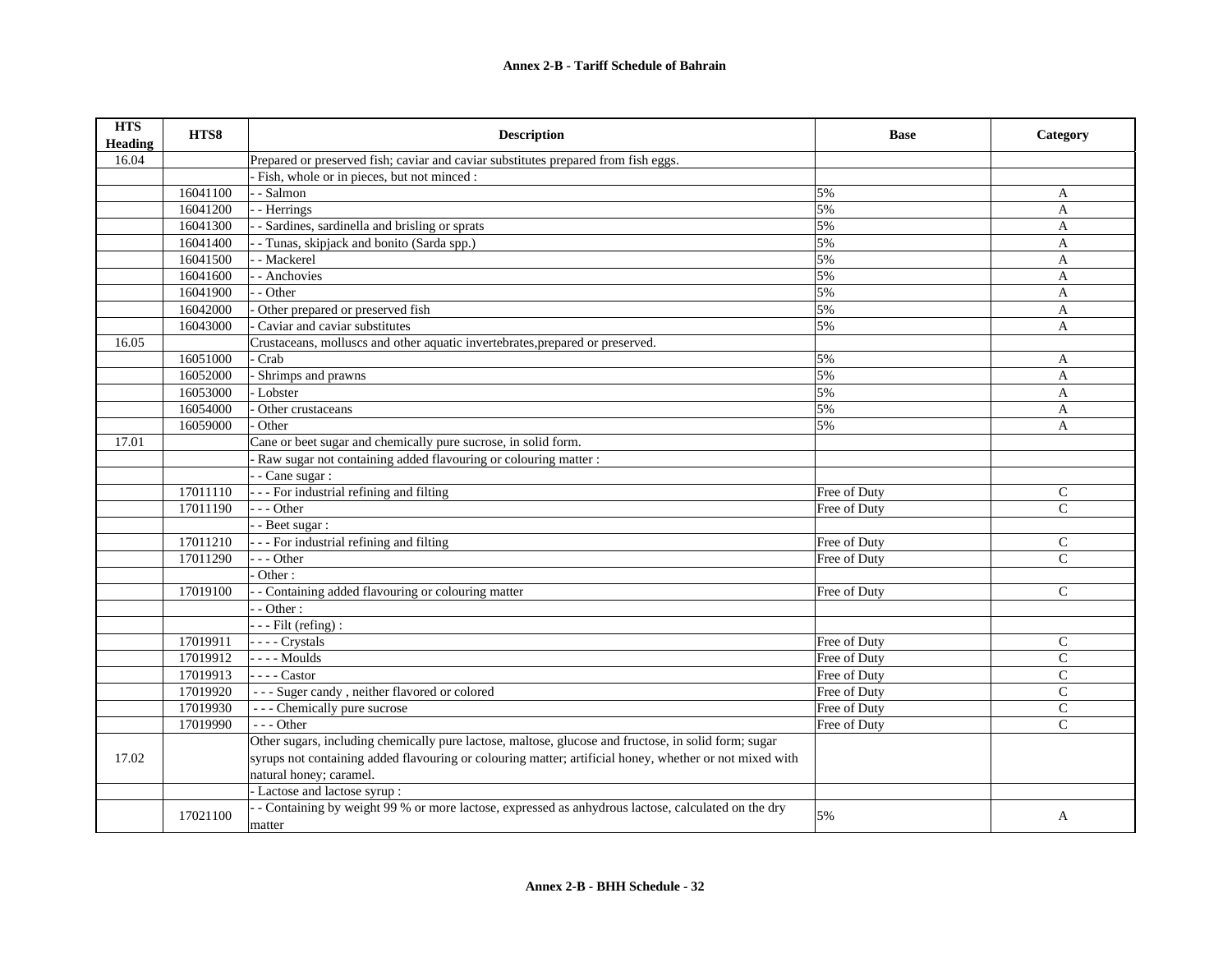| <b>HTS</b><br><b>Heading</b> | HTS8     | <b>Description</b>                                                                                                                     | <b>Base</b> | Category     |
|------------------------------|----------|----------------------------------------------------------------------------------------------------------------------------------------|-------------|--------------|
|                              | 17021900 | - Other                                                                                                                                | 5%          | A            |
|                              | 17022000 | Maple sugar and maple syrup                                                                                                            | 5%          | A            |
|                              | 17023000 | Glucose and glucose syrup, not containing fructose or containing in the dry state less than 20% by<br>weight of fructose               | 5%          | A            |
|                              | 17024000 | Glucose and glucose syrup, containing in the dry state at least 20% but less than 50% by weight of<br>fructose. Excluding invert sugar | 5%          | A            |
|                              | 17025000 | Chemically pure fructose                                                                                                               | 5%          | A            |
|                              | 17026000 | Other fructose and fructose syrup, containing in the dry state more than 50 % by weight of fructose                                    | 5%          | A            |
|                              |          | Other, including invert sugar . And otrer sugar syrup blends containing in the dry state 50% by weight<br>of fructose                  |             |              |
|                              | 17029010 | --- Maltose, whether or nor chemically pure                                                                                            | 5%          | A            |
|                              | 17029020 | - - - Sucrose, chemically impure                                                                                                       | 5%          | $\mathbf{A}$ |
|                              | 17029030 | - - - Invert suger, whether on nor chemically pure                                                                                     | 5%          | $\mathbf{A}$ |
|                              | 17029040 | --- Fructose, chemically impure                                                                                                        | 5%          | $\mathbf{A}$ |
|                              | 17029050 | --- Other suger liguids, whether or not dense, neither flavored or colored                                                             | 5%          | A            |
|                              | 17029060 | - - - Caramel                                                                                                                          | 5%          | $\mathbf{A}$ |
|                              | 17029070 | - - - Artificial honey                                                                                                                 | 5%          | $\mathbf{A}$ |
|                              | 17029090 | $- -$ Other                                                                                                                            | 5%          | $\mathbf{A}$ |
| 17.03                        |          | Molasses resulting from the extraction or refining of sugar.                                                                           |             |              |
|                              | 17031000 | Cane molasses                                                                                                                          | 5%          | A            |
|                              | 17039000 | Other                                                                                                                                  | 5%          | $\mathbf{A}$ |
| 17.04                        |          | Sugar confectionery (including white chocolate), not containing cocoa.                                                                 |             |              |
|                              | 17041000 | Chewing gum, whether or not sugar-coated                                                                                               | 5%          | A            |
|                              |          | Other:                                                                                                                                 |             |              |
|                              | 17049010 | --- Sweetmeats, drops and bonons                                                                                                       | 5%          | A            |
|                              | 17049020 | --- Toffee (caramels), turkish delight, nougat                                                                                         | 5%          | A            |
|                              | 17049030 | - - - Almond candy, pistachio candy and the like                                                                                       | 5%          | A            |
|                              | 17049040 | - - - Fruit jellies , fruit pastes, licorice sugar confectionery form                                                                  | 5%          | A            |
|                              | 17049050 | --- Cough drops                                                                                                                        | 5%          | A            |
|                              | 17049060 | - - - Halawa tahiniah                                                                                                                  | 5%          | $\mathbf{A}$ |
|                              | 17049070 | - - - Candies powoder containing fruit flavor                                                                                          | 5%          | $\mathbf{A}$ |
|                              | 17049080 | --- White Chocolate with Alcohol                                                                                                       | 5%          | $\mathbf{A}$ |
|                              | 17049090 | $- -$ Other                                                                                                                            | 5%          | $\mathbf{A}$ |
| 18.01                        | 18010000 | Cocoa beans, whole or broken, raw or roasted.                                                                                          | 5%          | A            |
| 18.02                        | 18020000 | Cocoa shells, husks, skins and other cocoa waste.                                                                                      | 5%          | $\mathbf{A}$ |
| 18.03                        |          | Cocoa paste, whether or not defatted.                                                                                                  |             |              |
|                              | 18031000 | - Not defatted                                                                                                                         | 5%          | A            |
|                              | 18032000 | - Wholly or partly defatted                                                                                                            | 5%          | A            |
| 18.04                        | 18040000 | Cocoa butter, fat and oil.                                                                                                             | 5%          | A            |
| 18.05                        | 18050000 | Cocoa powder, not containing added sugar or other sweetening matter.                                                                   | 5%          | $\mathbf{A}$ |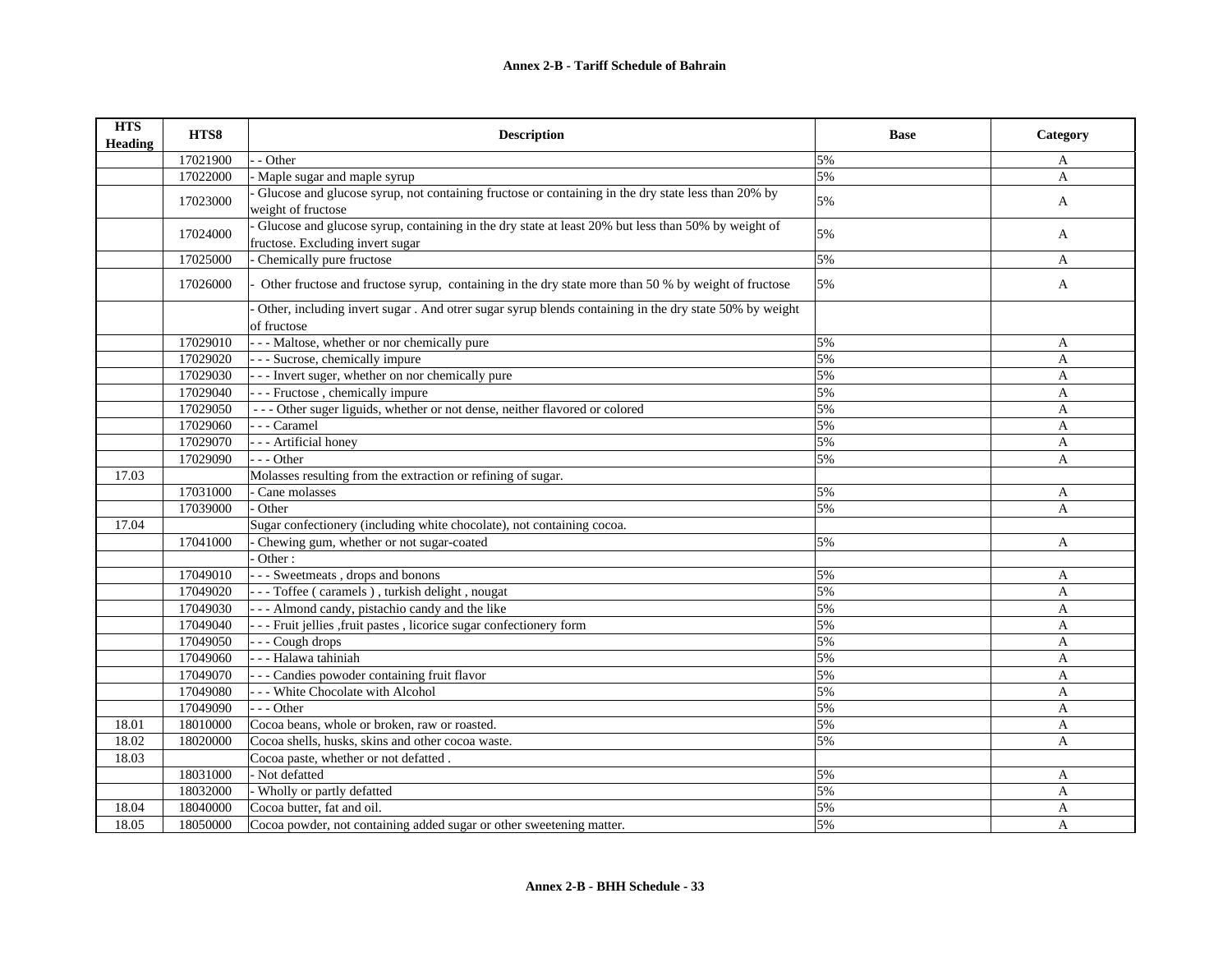| <b>HTS</b><br><b>Heading</b> | HTS8     | <b>Description</b>                                                                                         | <b>Base</b>  | Category       |
|------------------------------|----------|------------------------------------------------------------------------------------------------------------|--------------|----------------|
| 18.06                        |          | Chocolate and other food preparations containing cocoa.                                                    |              |                |
|                              |          | Cocoa powder, containing added sugar or other sweetening matter :                                          |              |                |
|                              | 18061010 | - - Whith peptone or milk                                                                                  | 5%           | A              |
|                              | 18061090 | --- Other                                                                                                  | 5%           | $\overline{A}$ |
|                              |          | Other preparations in blocks, slabs or bars weighing more than 2 kg or in liquid, paste, powder,           |              |                |
|                              |          | granular or other bulk form in containers or immediate packings, of a content exceeding 2 kg :             |              |                |
|                              | 18062010 | - - - Powder for making ice-cream containing cocoa                                                         | 5%           | A              |
|                              | 18062020 | - - - Confectionery products with cocoa                                                                    | 5%           | $\overline{A}$ |
|                              | 18062030 | - - - Cocoa products of concetrated liquid with cocoa                                                      | 5%           | $\mathbf{A}$   |
|                              | 18062090 | $-$ - Other                                                                                                | 5%           | A              |
|                              |          | Other, in blocks, slabs or bars:                                                                           |              |                |
|                              |          | - Filled                                                                                                   |              |                |
|                              | 18063110 | --- With alcohol                                                                                           | 5%           | A              |
|                              | 18063190 | $- -$ Other                                                                                                | 5%           | $\overline{A}$ |
|                              |          | - - Not filled :                                                                                           |              |                |
|                              | 18063210 | - - - With alcohol                                                                                         | 5%           | A              |
|                              | 18063290 | $-$ - Other                                                                                                | 5%           | $\overline{A}$ |
|                              |          | Other:                                                                                                     |              |                |
|                              | 18069010 | --- for making ice-cream, with cocoa, non-bulk                                                             | 5%           | A              |
|                              | 18069020 | - - - Other sugar confectionary, with cocoa, bulk                                                          | 5%           | A              |
|                              | 18069030 | - - - Confectionery products with cocoa, non-bulk                                                          | 5%           | A              |
|                              | 18069090 | --- Other                                                                                                  | 5%           | A              |
|                              |          | Malt extract; food preparations of flour, meal, starch or malt extract, not containing cocoa or containing |              |                |
|                              |          | less than 40 % by weight of cocoa calculated on a totally defatted basis, not elsewhere specified or       |              |                |
| 19.01                        |          | included; food preparations of goods of headings Nos. 04.01 to 04.04, not containing cocoa or containing   |              |                |
|                              |          | less than 5 % by weight of cocoa calculated on a totally defatted basis, not elsewhere specified or        |              |                |
|                              |          | included.                                                                                                  |              |                |
|                              |          | - Preparations for infant use, put up for retail sale :                                                    |              |                |
|                              | 19011010 | --- Infant food with milk base, no cocoa                                                                   | Free of Duty | $\mathsf{C}$   |
|                              | 19011020 | -- Infant food with milk base, by weigth under 5% cocoa                                                    | Free of Duty | $\mathbf C$    |
|                              | 19011090 | --- Other                                                                                                  | Free of Duty | $\mathsf{C}$   |
|                              |          | Mixes and doughs for the preparation of bakers' wares of heading 19.05 :                                   |              |                |
|                              | 19012010 | - - - Cereal and flour mixes with fruit flour, cocoa powder                                                | 5%           | A              |
|                              | 19012020 | - - - Ready-mixed doughs of cereal flour with suger, fat, eggs or fruit                                    | 5%           | A              |
|                              | 19012090 | $-$ - Other                                                                                                | 5%           | A              |
|                              |          | Other:                                                                                                     |              |                |
|                              | 19019010 | - - - Racahout                                                                                             | 5%           | A              |
|                              | 19019020 | - - - Malted milk                                                                                          | 5%           | A              |
|                              | 19019030 | --- Powder for making ice cream                                                                            | 5%           | A              |
|                              | 19019090 | --- Other                                                                                                  | 5%           | A              |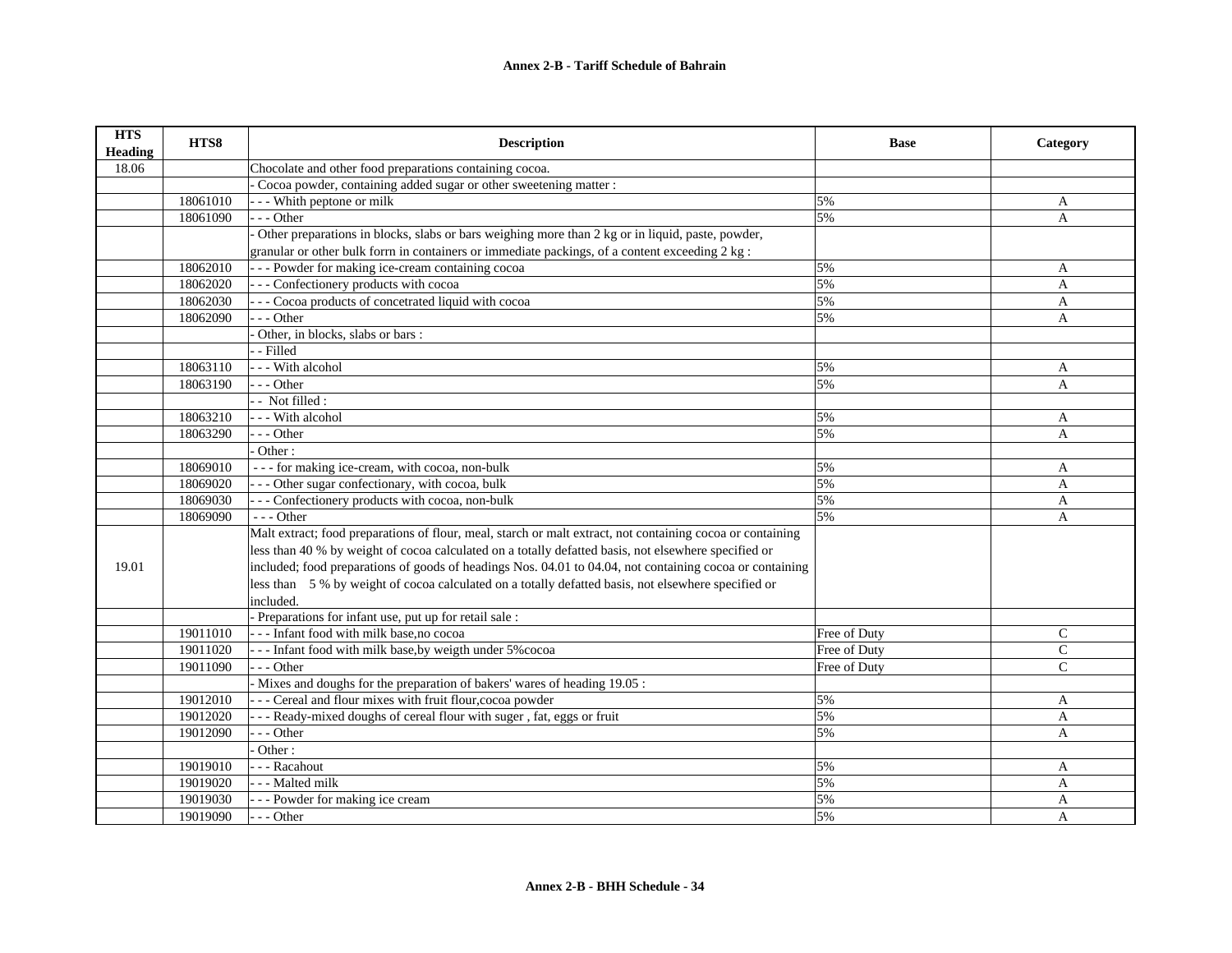## **Annex 2-B - Tariff Schedule of Bahrain**

| <b>HTS</b><br><b>Heading</b> | HTS8                 | <b>Description</b>                                                                                                                                                                                                                                                                                                           | <b>Base</b> | Category     |
|------------------------------|----------------------|------------------------------------------------------------------------------------------------------------------------------------------------------------------------------------------------------------------------------------------------------------------------------------------------------------------------------|-------------|--------------|
| 19.02                        |                      | Pasta, whether or not cooked or stuffed (with meat or other substances) or Otherwise prepared, such as<br>spaghetti, macaroni, noodles, lasagne, gnocchi, ravioli, cannelloni; couscous, whether or not prepared.                                                                                                            |             |              |
|                              |                      | Uncooked pasta, not stuffed or otherwise prepared :                                                                                                                                                                                                                                                                          |             |              |
|                              |                      | $\overline{-}$ Containing eggs :                                                                                                                                                                                                                                                                                             |             |              |
|                              | 19021110             | -- Macaroni, vermicelli and similer items like spaghetti or cannelloni stares or lateres in form                                                                                                                                                                                                                             | 5%          | A            |
|                              | 19021120             | -- Edible pastas, frozen                                                                                                                                                                                                                                                                                                     | 5%          | A            |
|                              | 19021130             | - - Chips of potato flour, macroni-shaped, not ready                                                                                                                                                                                                                                                                         | 5%          | A            |
|                              | 19021190             | $-$ - Other                                                                                                                                                                                                                                                                                                                  | 5%          | A            |
|                              |                      | - Other:                                                                                                                                                                                                                                                                                                                     |             |              |
|                              | 19021910             | --- Macaroni, vermicelli and similer items like spaghetti or cannelloni stars or lateres in form                                                                                                                                                                                                                             | 5%          | A            |
|                              | 19021920             | - - Edible pastas, frozen                                                                                                                                                                                                                                                                                                    | 5%          | $\mathbf{A}$ |
|                              | 19021930             | - - Chips of potato flour, macroni-shaped, not ready                                                                                                                                                                                                                                                                         | 5%          | A            |
|                              | 19021990             | $-$ - Other                                                                                                                                                                                                                                                                                                                  | 5%          | $\mathbf{A}$ |
|                              |                      | Stuffed pasta, whether or not cooked or otherwise prepared :                                                                                                                                                                                                                                                                 |             |              |
|                              | 19022010             | - - Stuffed With meat                                                                                                                                                                                                                                                                                                        | 5%          | A            |
|                              | 19022020             | - - Stuffed With fish, custaceans and molluscs                                                                                                                                                                                                                                                                               | 5%          | A            |
|                              | 19022090             | $-$ - Other                                                                                                                                                                                                                                                                                                                  | 5%          | $\mathbf{A}$ |
|                              | 19023000             | - Other pasta                                                                                                                                                                                                                                                                                                                | 5%          | A            |
|                              | 19024000             | Couscous                                                                                                                                                                                                                                                                                                                     | 5%          | A            |
| 19.03                        | 19030000             | Tapioca and substitutes therefor prepared from starch, in the form of flakes, grains, pearls, siftings or in<br>similar forms.                                                                                                                                                                                               | 5%          | A            |
| 19.04                        |                      | Prepared foods obtained by the swelling or roasting of cereals or cereal products (for example, corn<br>flakes); cereals (other than maize (corn)) in grain form or in the form of flakes or other worked grains<br>(except flour. groats and meal), pre-cooked, or otherwise prepared, not elsewhere specified or included. |             |              |
|                              |                      |                                                                                                                                                                                                                                                                                                                              |             |              |
|                              |                      | Prepared foods obtained by the swelling or roasting of cereals or cereal products :                                                                                                                                                                                                                                          |             |              |
|                              | 19041010             | - - - Cantaining cocoa<br>$-$ - Other :                                                                                                                                                                                                                                                                                      | 5%          | A            |
|                              |                      |                                                                                                                                                                                                                                                                                                                              |             |              |
|                              | 19041091<br>19041099 | ---- Corn flakes and the like<br>$- - -$ Other                                                                                                                                                                                                                                                                               | 5%          | A            |
|                              |                      |                                                                                                                                                                                                                                                                                                                              | 5%          | $\mathbf{A}$ |
|                              |                      | Prepared foods obtained from unroasted cereal flakes or from mixtures of unroasted cereal flakes and                                                                                                                                                                                                                         |             |              |
|                              |                      | roasted cereal flakes or swelled cereals :                                                                                                                                                                                                                                                                                   |             |              |
|                              |                      | - - - Prepared foods obtained from unreasted cered flakes or from mixtures of unroasted cereal flakes :                                                                                                                                                                                                                      |             |              |
|                              | 19042011             | ---- Containing cocoa                                                                                                                                                                                                                                                                                                        | 5%          | A            |
|                              | 19042019             | $- - -$ Other                                                                                                                                                                                                                                                                                                                | 5%          | $\mathsf{A}$ |
|                              |                      | - - Reasted cereal flakes or swelled cereals :                                                                                                                                                                                                                                                                               |             |              |
|                              | 19042021             | - - - - containing cocoa                                                                                                                                                                                                                                                                                                     | 5%          | A            |
|                              | 19042029             | $--- Other$                                                                                                                                                                                                                                                                                                                  | 5%          | $\mathbf{A}$ |
|                              |                      | Grits (wheat)                                                                                                                                                                                                                                                                                                                |             |              |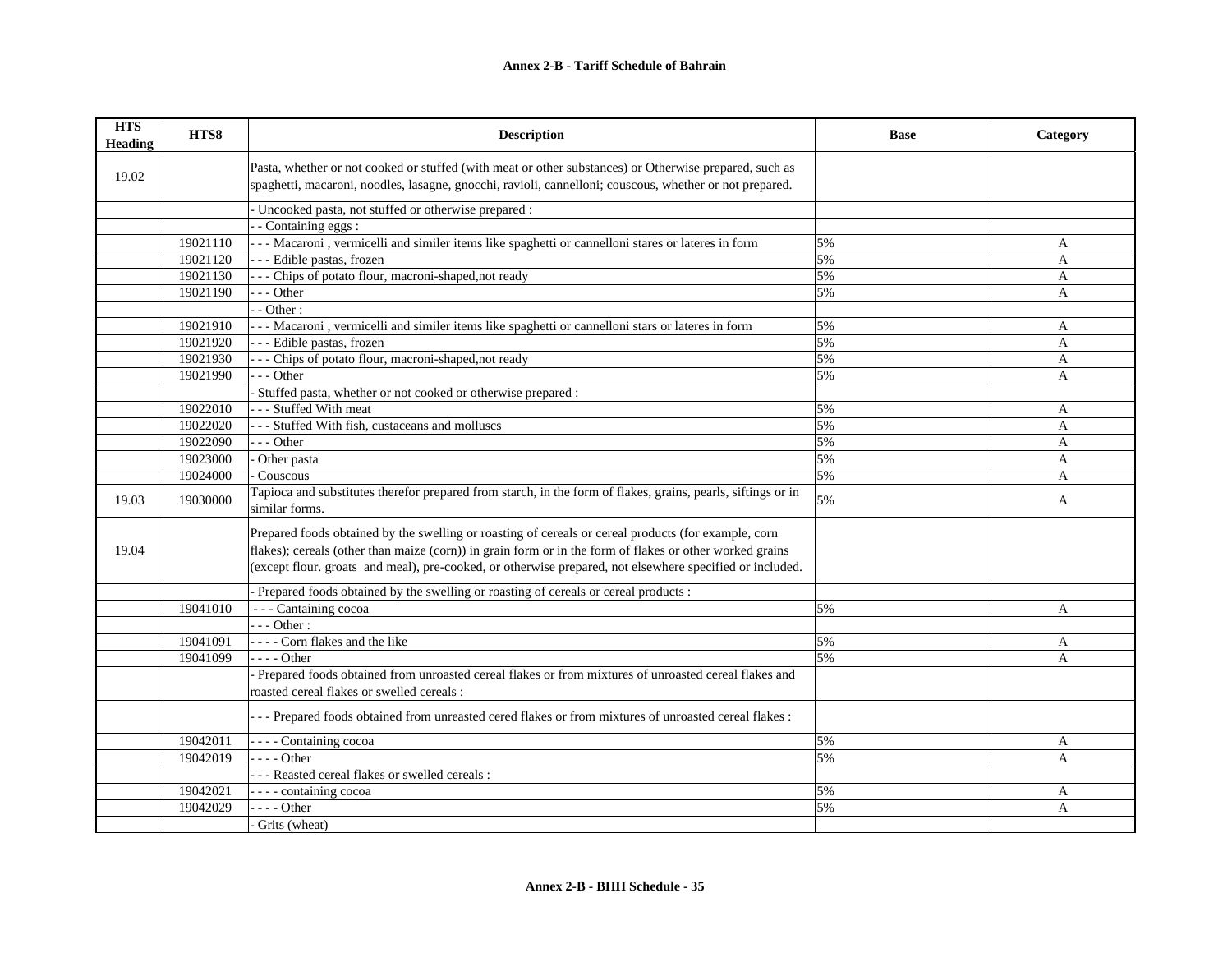## **Annex 2-B - Tariff Schedule of Bahrain**

| <b>HTS</b><br><b>Heading</b> | HTS8     | <b>Description</b>                                                                                         | <b>Base</b> | Category     |
|------------------------------|----------|------------------------------------------------------------------------------------------------------------|-------------|--------------|
|                              | 19043010 | --- containing cocoa                                                                                       | 5%          | A            |
|                              | 19043090 | $- -$ Other                                                                                                | 5%          | A            |
|                              |          | Other:                                                                                                     |             |              |
|                              | 19049010 | --- containing cocoa                                                                                       | 5%          | A            |
|                              | 19049090 | $- -$ Other                                                                                                | 5%          | $\mathbf{A}$ |
|                              |          | Bread, pastry, cakes, biscuits and other bakers' wares, whether or not containing cocoa; communion         |             |              |
| 19.05                        |          | wafers, empty cachets of a kind suitable for pharmaceutical use, sealing wafers, rice paper and similar    |             |              |
|                              |          | products.                                                                                                  |             |              |
|                              | 19051000 | - Crispbread                                                                                               | 5%          | A            |
|                              | 19052000 | Gingerbread and the like                                                                                   | 5%          | A            |
|                              |          | Sweet biscuits; waffles and wafers :                                                                       |             |              |
|                              | 19053100 | - Sweet biscuits                                                                                           | 5%          | A            |
|                              | 19053200 | - Waffles and wafers                                                                                       | 5%          | $\mathbf{A}$ |
|                              |          | Rusks, toasted bread and similar toasted products :                                                        |             |              |
|                              | 19054010 | - - - Rusks                                                                                                | 5%          | A            |
|                              | 19054090 | $-$ - Other                                                                                                | 5%          | A            |
|                              |          | Other:                                                                                                     |             |              |
|                              | 19059010 | - - - Ordinary bread of any kind                                                                           | 5%          | A            |
|                              | 19059020 | --- Gluten bread diabetics                                                                                 | 5%          | $\mathbf{A}$ |
|                              | 19059030 | --- pastry (except waffles and wafers) including pizzas                                                    | 5%          | A            |
|                              | 19059040 | --- Eastern sweetmeats (kunafah ,baklawah and the like)                                                    | 5%          | A            |
|                              | 19059050 | - - - Cake, gateau and the like                                                                            | 5%          | A            |
|                              | 19059060 | --- Empty cachets of akind suitable for pharmaceutical use                                                 | 5%          | A            |
|                              | 19059070 | - - - sealing wafers                                                                                       | 5%          | A            |
|                              | 19059080 | - - - Crisps (as pop corn, chips and the like) ready for directly consumption                              | 5%          | A            |
|                              |          | $- -$ Other :                                                                                              |             |              |
|                              | 19059091 | - - - - Unleavened bread                                                                                   | 5%          | A            |
|                              | 19059092 | ---- Parties yeels bread                                                                                   | 5%          | A            |
|                              | 19059093 | - - - - Ordinary biscuits, whether or not salted                                                           | 5%          | $\mathbf{A}$ |
|                              | 19059099 | $- - -$ Other                                                                                              | 5%          | A            |
| 20.01                        |          | Vegetables, fruit, nuts and other edible parts of plants, prepared or preserved by vinegar or acetic acid. |             |              |
|                              | 20011000 | Cucumbers and gherkins                                                                                     | 5%          | A            |
|                              | 20012000 | Onions                                                                                                     | 5%          | A            |
|                              |          | Other:                                                                                                     |             |              |
|                              |          | - - Edible of vegetables and plants :                                                                      |             |              |
|                              | 20019011 | ---- Mushrooms and truffles                                                                                | 5%          | A            |
|                              | 20019012 | - - - - Olives and capers                                                                                  | 5%          | $\mathbf{A}$ |
|                              | 20019013 | - - - - Green peppers                                                                                      | 5%          | A            |
|                              | 20019014 | ---- Pickles (assorted)                                                                                    | 5%          | $\mathbf{A}$ |
|                              | 20019015 | ---- Tomatoes                                                                                              | 5%          | A            |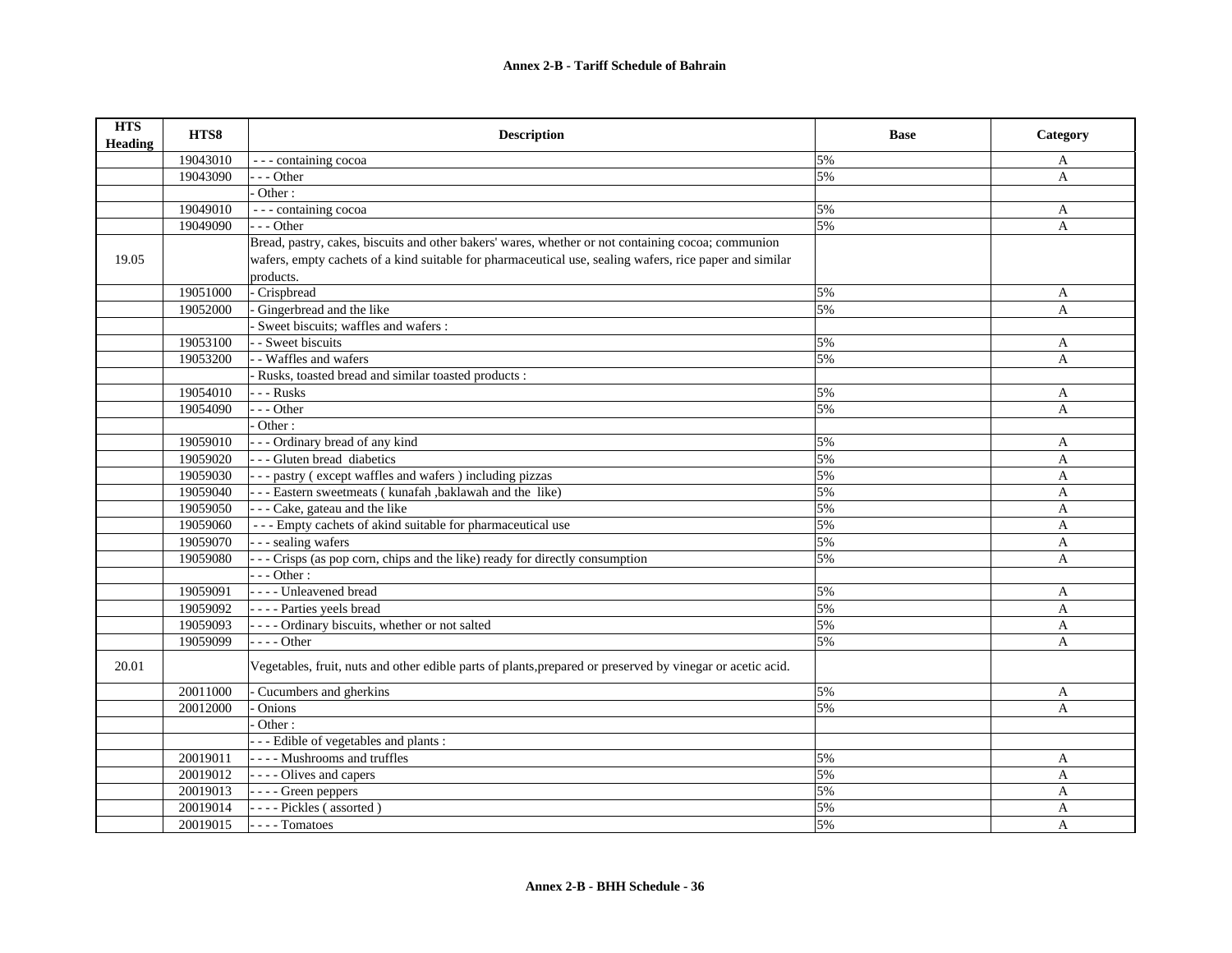| <b>HTS</b><br><b>Heading</b> | HTS8     | <b>Description</b>                                                                                                                    | <b>Base</b> | Category     |
|------------------------------|----------|---------------------------------------------------------------------------------------------------------------------------------------|-------------|--------------|
|                              | 20019019 | $---Other$                                                                                                                            | 5%          | A            |
|                              | 20019020 | - - - Fruits and nuts                                                                                                                 | 5%          | $\mathbf{A}$ |
| 20.02                        |          | Tomatoes prepared or preserved otherwise than by vinegar or acetic acid.                                                              |             |              |
|                              | 20021000 | - Tomatoes. whole or in pieces                                                                                                        | 5%          | A            |
|                              |          | Other:                                                                                                                                |             |              |
|                              | 20029010 | - - - Tomato paste                                                                                                                    | 5%          | A            |
|                              | 20029090 | $- -$ Other                                                                                                                           | 5%          | A            |
| 20.03                        |          | Mushrooms and truffles, prepared or preserved otherwise than by vinegar or acetic acid.                                               |             |              |
|                              | 20031000 | - Mushrooms of the genus Agaricus                                                                                                     | 5%          | A            |
|                              | 20032000 | - Truffles                                                                                                                            | 5%          | A            |
|                              | 20039000 | Other                                                                                                                                 | 5%          | A            |
| 20.04                        |          | Other vegetables prepared or preserved otherwise than by vinegar or acetic acid, frozen, other than<br>products of heading 20.06.     |             |              |
|                              | 20041000 | - Potatoes                                                                                                                            | 5%          | A            |
|                              |          | Other vegetables and mixtures of vegetables :                                                                                         |             |              |
|                              | 20049010 | - - - Carrots                                                                                                                         | 5%          | $\mathbf{A}$ |
|                              | 20049020 | $- -$ Peas                                                                                                                            | 5%          | A            |
|                              | 20049030 | - - - Haricot beans                                                                                                                   | 5%          | $\mathbf{A}$ |
|                              | 20049040 | - - - Kidney beans                                                                                                                    | 5%          | A            |
|                              | 20049050 | - - - Asparagus                                                                                                                       | 5%          | A            |
|                              | 20049060 | --- Spinach                                                                                                                           | 5%          | A            |
|                              | 20049070 | - - - Okra                                                                                                                            | 5%          | A            |
|                              | 20049080 | - - - Mixed vegetables                                                                                                                | 5%          | A            |
|                              | 20049090 | $- -$ Other                                                                                                                           | 5%          | A            |
| 20.05                        |          | Other vegetables prepared or preserved otherwise than by vinegar or acetic acid, not frozen, other than<br>products of heading 20.06. |             |              |
|                              |          | - Homogenised vegetables :                                                                                                            |             |              |
|                              | 20051010 | - - - Baby food preparation                                                                                                           | 5%          | A            |
|                              | 20051020 | - - - Diet preparations                                                                                                               | 5%          | A            |
|                              | 20051090 | $- -$ Other                                                                                                                           | 5%          | $\mathbf{A}$ |
|                              | 20052000 | Potatoes                                                                                                                              | 5%          | $\mathbf{A}$ |
|                              | 20054000 | Peas (Pisum sativum)                                                                                                                  | 5%          | A            |
|                              |          | Beans (Vigna spp., Phaseolus spp.):                                                                                                   |             |              |
|                              | 20055100 | - Beans, shelled                                                                                                                      | 5%          | A            |
|                              | 20055900 | - Other                                                                                                                               | 5%          | A            |
|                              | 20056000 | Asparagus                                                                                                                             | 5%          | A            |
|                              | 20057000 | Olives                                                                                                                                | 5%          | A            |
|                              | 20058000 | Sweet corn (Zea mays var. saccharata)                                                                                                 | 5%          | A            |
|                              |          | Other vegetables and mixtures of vegetables :                                                                                         |             |              |
|                              |          | --- Prepared of other matter for directly consumption :                                                                               |             |              |
|                              | 20059011 | - - - - Beans                                                                                                                         | 5%          | A            |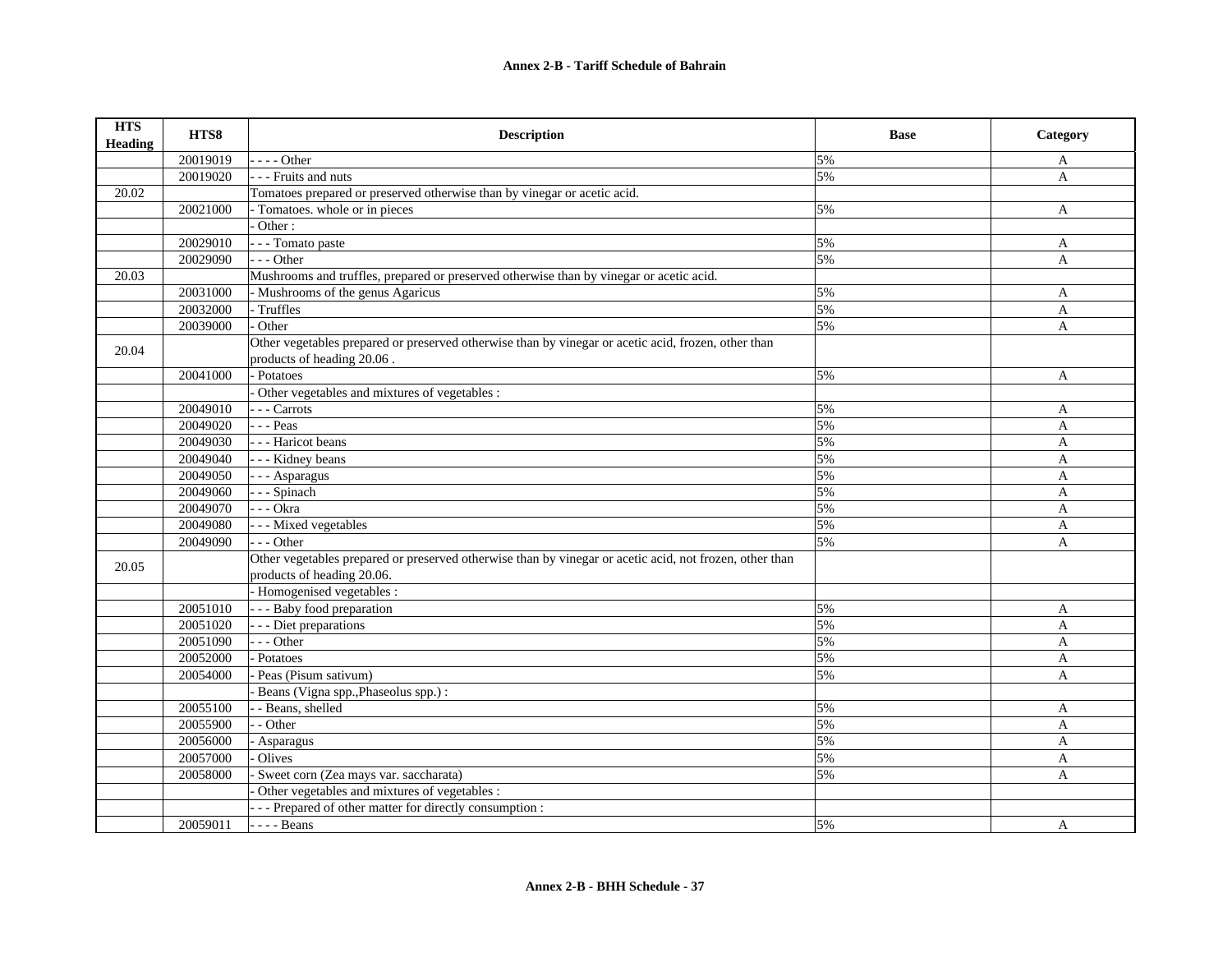| <b>HTS</b><br><b>Heading</b> | HTS8     | <b>Description</b>                                                                                                     | <b>Base</b> | Category     |
|------------------------------|----------|------------------------------------------------------------------------------------------------------------------------|-------------|--------------|
|                              | 20059012 | ---- Cooked chick peas with se same oil                                                                                | 5%          | A            |
|                              | 20059013 | - - - - Vegetables and legumes with sauce                                                                              | 5%          | A            |
|                              | 20059019 | - - - - Other                                                                                                          | 5%          | $\mathbf{A}$ |
|                              |          | $---Other:$                                                                                                            |             |              |
|                              | 20059091 | - - - - Okra                                                                                                           | 5%          | A            |
|                              | 20059092 | ---- Horse beans                                                                                                       | 5%          | $\mathbf{A}$ |
|                              | 20059093 | $---$ Spinach                                                                                                          | 5%          | A            |
|                              | 20059094 | ---- Artichokes                                                                                                        | 5%          | $\mathbf{A}$ |
|                              | 20059095 | - - - - Mixed vegetables                                                                                               | 5%          | A            |
|                              | 20059096 | - - - - Sauerkraut                                                                                                     | 5%          | A            |
|                              | 20059097 | ---- Grape leaves                                                                                                      | 5%          | A            |
|                              | 20059099 | ---- Other vegetables and plants                                                                                       | 5%          | A            |
| 20.06                        | 20060000 | Vegetables, fruit, nuts, fruit-peel and other parts of plants, preserved by sugar (drained, glace or<br>crystallised). | 5%          | A            |
| 20.07                        |          | Jams, fruit jellies, marmalades, fruit or nut puree and fruit or nut pastes, obtained by cooking, whether or           |             |              |
|                              |          | not containing added sugar or other sweetening matter.                                                                 |             |              |
|                              |          | - Homogenised preparations :                                                                                           |             |              |
|                              | 20071010 | - - - Baby food preparation                                                                                            | 5%          | A            |
|                              | 20071020 | - - - Diet prparations                                                                                                 | 5%          | $\mathbf{A}$ |
|                              | 20071090 | --- Other                                                                                                              | 5%          | A            |
|                              |          | Other:                                                                                                                 |             |              |
|                              |          | - - Citrus fruit :                                                                                                     |             |              |
|                              | 20079110 | --- Marmalades                                                                                                         | 5%          | A            |
|                              | 20079190 | --- Other                                                                                                              | 5%          | A            |
|                              |          | $-$ - Other :                                                                                                          |             |              |
|                              |          | - - - Jams, fruit jellies :                                                                                            |             |              |
|                              | 20079911 | - - - - Peach                                                                                                          | 5%          | A            |
|                              | 20079912 | $---$ Apricot                                                                                                          | 5%          | $\mathbf{A}$ |
|                              | 20079913 | $--- Apple$                                                                                                            | 5%          | $\mathbf{A}$ |
|                              | 20079914 | - - - - Water melon                                                                                                    | 5%          | $\mathbf{A}$ |
|                              | 20079915 | $---$ Cherry                                                                                                           | 5%          | A            |
|                              | 20079916 | - - - - Strawberry                                                                                                     | 5%          | $\mathbf{A}$ |
|                              | 20079917 | - - - - Raspberry                                                                                                      | 5%          | A            |
|                              | 20079919 | $---Other$                                                                                                             | 5%          | A            |
|                              | 20079920 | --- Apricot sheets                                                                                                     | 5%          | A            |
|                              | 20079930 | --- Turkish delights                                                                                                   | 5%          | A            |
|                              | 20079990 | $- -$ Other                                                                                                            | 5%          | A            |
| 20.08                        |          | Fruit, nuts and other edible parts of plants, otherwise prepared or preserved, whether or not containing               |             |              |
|                              |          | added sugar or other sweetening matter or spirit, not elsewhere specified or included.                                 |             |              |
|                              |          | Nuts, ground-nuts and other seeds, whether or not mixed together :                                                     |             |              |
|                              |          | - Ground-nuts :                                                                                                        |             |              |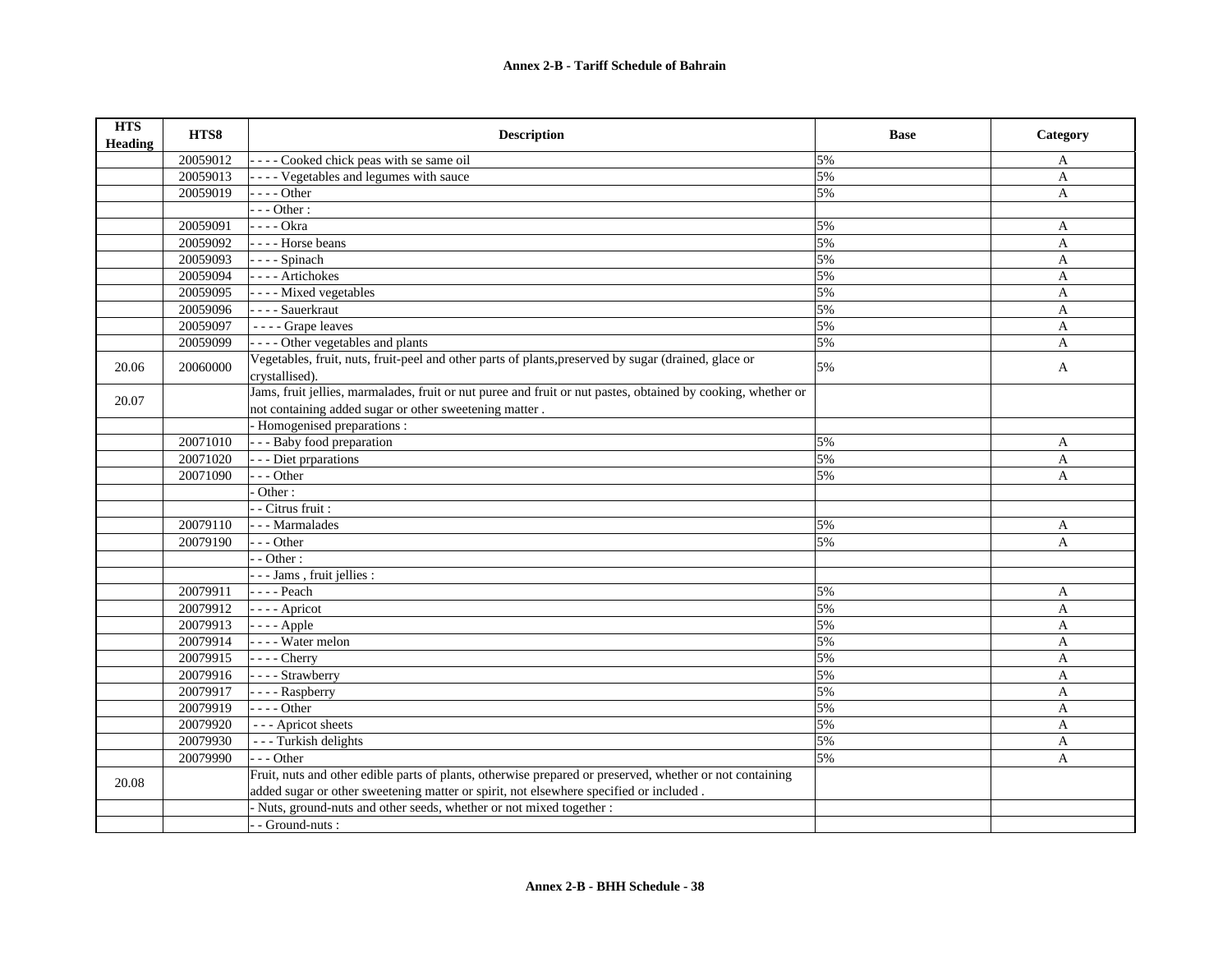| <b>HTS</b><br><b>Heading</b> | HTS8     | <b>Description</b>                                                                                                                                                          | <b>Base</b> | Category     |
|------------------------------|----------|-----------------------------------------------------------------------------------------------------------------------------------------------------------------------------|-------------|--------------|
|                              | 20081110 | --- Roasted ground nuts, whether or not salted                                                                                                                              | 5%          | A            |
|                              | 20081120 | - - - Peanut butter                                                                                                                                                         | 5%          | A            |
|                              |          | - Other, including mixtures :                                                                                                                                               |             |              |
|                              |          | - - - Roastted nuts, whether or not salted :                                                                                                                                |             |              |
|                              | 20081911 | $---$ Almonds                                                                                                                                                               | 5%          | A            |
|                              | 20081912 | - - - - Pistachios                                                                                                                                                          | 5%          | A            |
|                              | 20081913 | - - - - Hazel nuts                                                                                                                                                          | 5%          | A            |
|                              | 20081919 | $--- Other$                                                                                                                                                                 | 5%          | $\mathbf{A}$ |
|                              | 20081920 | --- mixed                                                                                                                                                                   | 5%          | A            |
|                              | 20082000 | Pineapples                                                                                                                                                                  | 5%          | A            |
|                              | 20083000 | Citrus fruit                                                                                                                                                                | 5%          | A            |
|                              | 20084000 | Pears                                                                                                                                                                       | 5%          | A            |
|                              | 20085000 | - Apricots                                                                                                                                                                  | 5%          | A            |
|                              | 20086000 | Cherries                                                                                                                                                                    | 5%          | A            |
|                              | 20087000 | Peaches. Including nectarines.                                                                                                                                              | 5%          | A            |
|                              | 20088000 | Strawberries                                                                                                                                                                | 5%          | $\mathbf{A}$ |
|                              |          | Other, including mixtures other than those of subheading 2008.19:                                                                                                           |             |              |
|                              | 20089100 | - - Palm hearts                                                                                                                                                             | 5%          | A            |
|                              | 20089200 | - - Mixtures                                                                                                                                                                | 5%          | $\mathbf{A}$ |
|                              | 20089900 | - - Other                                                                                                                                                                   | 5%          | $\mathbf{A}$ |
| 20.09                        |          | Fruit juices (including grape must) and vegetable juices, unfermented and not containing added spirit,<br>whether or not containing added sugar or other sweetening matter. |             |              |
|                              |          | Orange juice :                                                                                                                                                              |             |              |
|                              | 20091100 | - - Frozen                                                                                                                                                                  | 5%          | A            |
|                              | 20091200 | - - Not frozen , of a Brix value not exceeding 20                                                                                                                           | 5%          | A            |
|                              | 20091900 | - - Other                                                                                                                                                                   | 5%          | A            |
|                              |          | Grapefruit juice                                                                                                                                                            |             |              |
|                              | 20092100 | - Of a Brix value not exceeding 20                                                                                                                                          | 5%          | A            |
|                              | 20092900 | - - Other                                                                                                                                                                   | 5%          | A            |
|                              |          | Juice of any other single citrus fruif                                                                                                                                      |             |              |
|                              |          | - - Of a Brix value not exceeding 20                                                                                                                                        |             |              |
|                              | 20093110 | - - - Lemon Juice                                                                                                                                                           | 5%          | A            |
|                              | 20093190 | --- Other                                                                                                                                                                   | 5%          | $\mathbf{A}$ |
|                              | 20093900 | $-$ Other                                                                                                                                                                   | 5%          | $\mathbf{A}$ |
|                              |          | Pineapple juice :                                                                                                                                                           |             |              |
|                              | 20094100 | - Of a Brix value not exceeding 20                                                                                                                                          | 5%          | A            |
|                              | 20094900 | - - Other                                                                                                                                                                   | 5%          | A            |
|                              | 20095000 | - Tomato juice                                                                                                                                                              | 5%          | A            |
|                              |          | Grape juice (including grape must)                                                                                                                                          |             |              |
|                              | 20096100 | - - Of a Brix value not exceeding 30                                                                                                                                        | 5%          | A            |
|                              | 20096900 | - - Other                                                                                                                                                                   | 5%          | A            |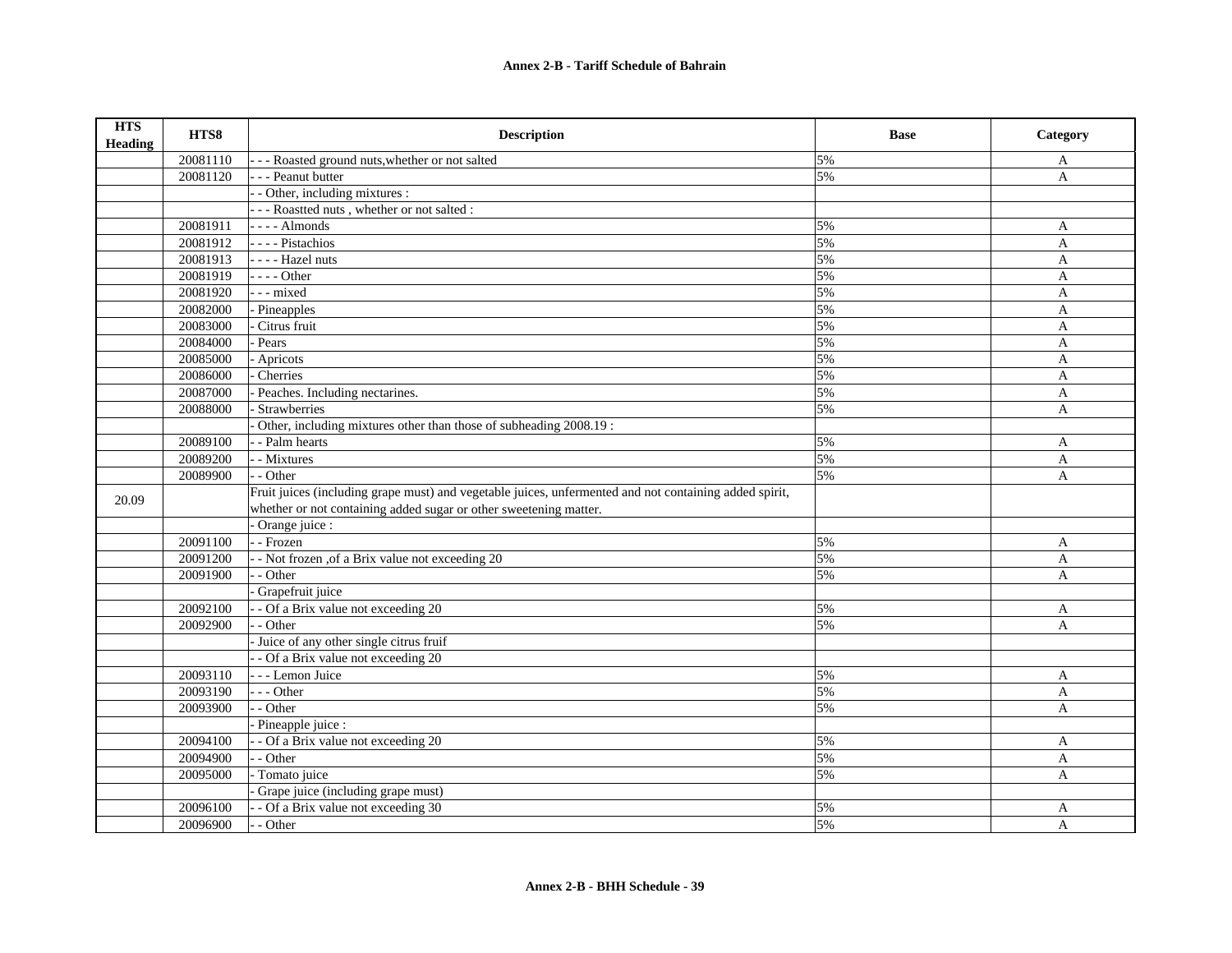| <b>HTS</b><br><b>Heading</b> | HTS8     | <b>Description</b>                                                                                          | <b>Base</b> | Category     |
|------------------------------|----------|-------------------------------------------------------------------------------------------------------------|-------------|--------------|
|                              |          | Apple juice :                                                                                               |             |              |
|                              | 20097100 | - - Of a Brix value not exceeding 20                                                                        | 5%          | A            |
|                              | 20097900 | - - Other                                                                                                   | 5%          | A            |
|                              |          | Juice of any other single fruit or vegetable :                                                              |             |              |
|                              | 20098010 | - - - Date molasses                                                                                         | 5%          | A            |
|                              |          | - - - Mango juice :                                                                                         |             |              |
|                              | 20098021 | - - - - Unconcentrated                                                                                      | 5%          | A            |
|                              | 20098029 | $- - -$ Other                                                                                               | 5%          | $\mathbf{A}$ |
|                              |          | - - - Guava juice :                                                                                         |             |              |
|                              | 20098031 | - - - - Unconcentrated                                                                                      | 5%          | A            |
|                              | 20098039 | $---$ Other                                                                                                 | 5%          | A            |
|                              |          | - - - Carrot juice :                                                                                        |             |              |
|                              | 20098041 | - - - - Unconcentrated                                                                                      | 5%          | A            |
|                              | 20098049 | $---$ Other                                                                                                 | 5%          | A            |
|                              | 20098090 | $- -$ Other                                                                                                 | 5%          | A            |
|                              |          | - - - Mixtures of juices :                                                                                  |             |              |
|                              | 20099010 | ---- Unconcentrated                                                                                         | 5%          | A            |
|                              | 20099090 | $---$ Other                                                                                                 | 5%          | A            |
|                              |          | Extracts, essences and concentrates, of coffee, tea or mate and preparations with a basis of these products |             |              |
| 21.01                        |          | or with a basis of coffee, tea or mate; roasted chicory and other roasted coffee substitutes, and extracts, |             |              |
|                              |          | essences and concentrates thereof.                                                                          |             |              |
|                              |          | Extracts, essences and concentrates, of coffee, and preparations with a basis of these extracts, essences   |             |              |
|                              |          | or concentrates or with a basis of coffee :                                                                 |             |              |
|                              | 21011100 | - - Extracts, essences and concentrates                                                                     | 5%          | A            |
|                              |          | - Preparations with a basis of extracts, essences or concentrates or with a basis of coffee :               |             |              |
|                              | 21011210 | - - - Nescafe, yuban, maxweell, etc                                                                         | 5%          | A            |
|                              | 21011220 | --- Form of Coffee paste                                                                                    | 5%          | A            |
|                              | 21011290 | $- -$ Other                                                                                                 | 5%          | A            |
|                              |          | Extracts, essences and concentrates, of tea or mate, and preparations with a basis of these extracts,       |             |              |
|                              |          | essences or concentrates or with a basis of tea or mate :                                                   |             |              |
|                              | 21012010 | - - - Tea preparations                                                                                      | 5%          | A            |
|                              | 21012090 | --- Other                                                                                                   | 5%          | A            |
|                              |          | Roasted chicory and other roasted coffee substitutes, and extracts, essences and concentrates thereof:      |             |              |
|                              | 21013010 | --- Rosted chicory and other roasted coffee substitutes                                                     | 5%          | A            |
|                              | 21013020 | - - - Chicory extracts or other coffee substites, and extracts, essences and cocentrates therof             | 5%          | A            |
|                              |          | Yeasts (active or inactive); other single-cell micro-organisms, dead (but not including vaccines of         |             |              |
| 21.02                        |          | heading No 30.02); prepared baking powders.                                                                 |             |              |
|                              | 21021000 | - Active yeasts                                                                                             | 5%          | A            |
|                              |          | Inactive yeasts; other single-cell micro-organisms, dead :                                                  |             |              |
|                              | 21022010 | --- Inactive yeasts for human cosumption                                                                    | 5%          | A            |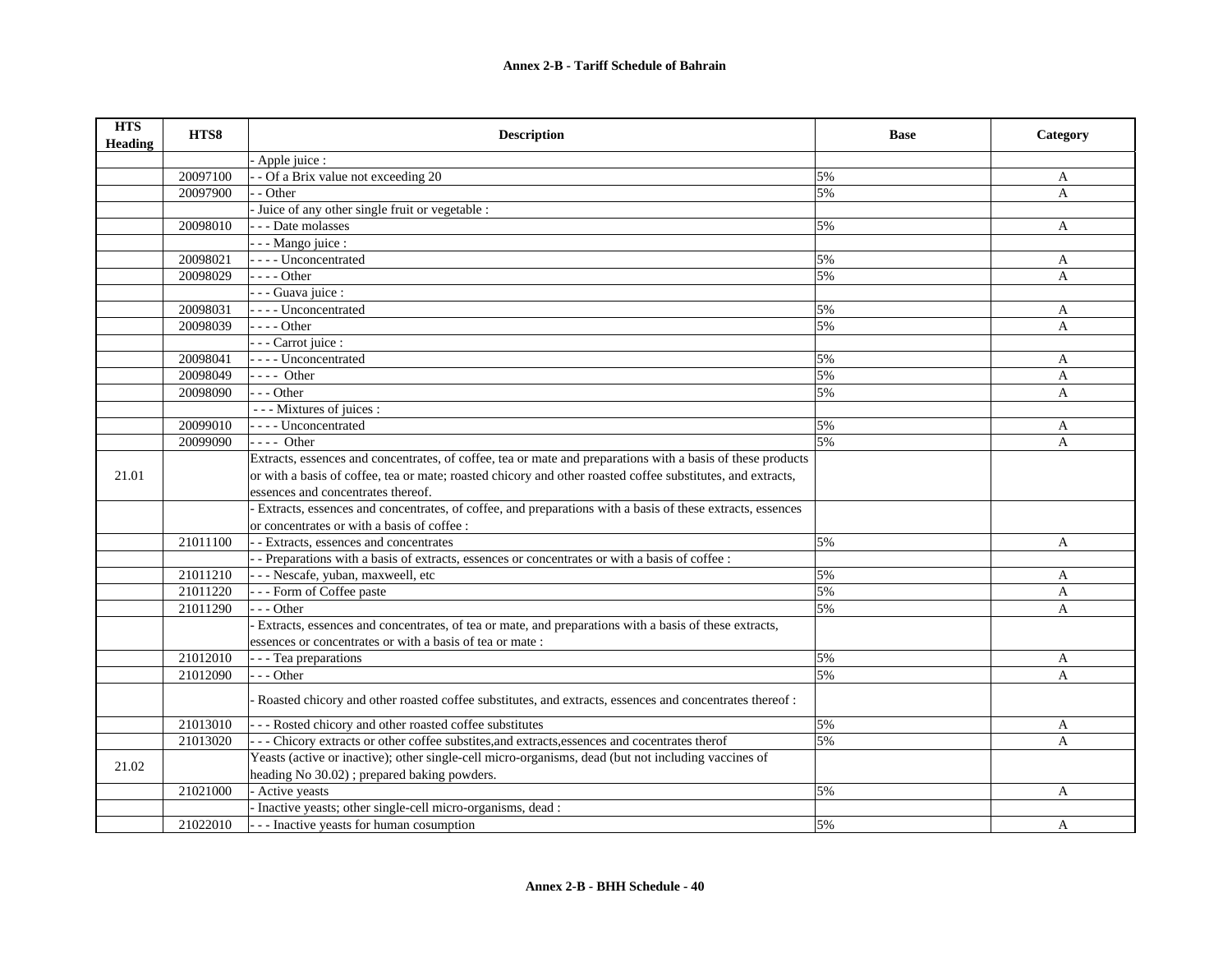| <b>HTS</b><br><b>Heading</b> | HTS8     | <b>Description</b>                                                                                    | <b>Base</b>  | Category     |
|------------------------------|----------|-------------------------------------------------------------------------------------------------------|--------------|--------------|
|                              | 21022020 | --- Inactive yeasts and other single-cellmicro-organisms, dead                                        | 5%           | A            |
|                              | 21022090 | $-$ - Other                                                                                           | 5%           | A            |
|                              |          | Prepared baking powders :                                                                             |              |              |
|                              | 21023010 | - - - Baking powder                                                                                   | 5%           | A            |
|                              | 21023020 | - - - Anras yeast                                                                                     | 5%           | A            |
|                              | 21023090 | $- -$ Other                                                                                           | 5%           | A            |
| 21.03                        |          | Sauces and preparations therefor; mixed condiments and mixed seasonings; mustard flour and meal and   |              |              |
|                              |          | prepared mustard.                                                                                     |              |              |
|                              | 21031000 | - Soya sauce                                                                                          | 5%           | A            |
|                              | 21032000 | Tomato ketchup and other tomato                                                                       | 5%           | $\mathbf{A}$ |
|                              |          | - Mustard flour and meal and prepared mustard :                                                       |              |              |
|                              | 21033010 | - - - Mustard flour                                                                                   | 5%           | A            |
|                              | 21033020 | - - - Prepared mustard                                                                                | 5%           | A            |
|                              |          | Other:                                                                                                |              |              |
|                              | 21039010 | - - - Mayonnaise                                                                                      | 5%           | A            |
|                              | 21039020 | - - - chili sauce                                                                                     | 5%           | A            |
|                              | 21039030 | - - - celery salt                                                                                     | 5%           | A            |
|                              | 21039090 | $- -$ Other                                                                                           | 5%           | A            |
| 21.04                        |          | Soups and broths and preparations therefor; homogenised composite food preparations.                  |              |              |
|                              | 21041000 | - Soups and broths and preparations therefor                                                          | 5%           | A            |
|                              | 21042000 | - Homogenised composite food preparations                                                             | 5%           | A            |
| 21.05                        | 21050000 | Ice cream and other edible ice, whether or not containing cocoa.                                      | 5%           | $\mathbf{A}$ |
| 21.06                        |          | Food preparations not elsewhere specified or included.                                                |              |              |
|                              | 21061000 | - Protein concentrates and textured protein substances.                                               | 5%           | $\mathbf{A}$ |
|                              |          | Other:                                                                                                |              |              |
|                              | 21069010 | - - - Powder for making table cream                                                                   | 5%           | A            |
|                              | 21069020 | --- Powder for making table jelly                                                                     | 5%           | A            |
|                              | 21069030 | --- Powder for making ice cream                                                                       | 5%           | A            |
|                              | 21069050 | --- Preparation based on butter or other fats oil derived from milk and used for baker's wares        | 5%           | A            |
|                              | 21069060 | --- Pastes based on sugar, containing added fat in a relatively large propotion and sometimes sugar   | 5%           | A            |
|                              |          | confectionery but used as fillings, etc, for chocolates, fancy biscuits, pies                         |              |              |
|                              | 21069070 | --- Sweets, gume and the like (for diabetics, in particular) containing synthetic sweetening agents ( | Free of Duty | $\mathsf{C}$ |
|                              |          | e.g.,sorbitol)instead of sugar                                                                        |              |              |
|                              | 21069080 | --- Preparations (e.g., tablets) consisting of saccharin                                              | 5%           | A            |
|                              |          | $-- Other:$                                                                                           |              |              |
|                              | 21069091 | - - - - Edible tablets with abasis of natural or artifical perfumes (e.g. vanilin)                    | 5%           | A            |
|                              | 21069092 | ---- Preparations for making lemonades or other soft drinks                                           | 5%           | A            |
|                              | 21069093 | ---- Preparations often referred to as food supplements, based on extracts from plants, fruit         | 5%           | A            |
|                              |          | concentrates, honey, fructose                                                                         |              |              |
|                              | 21069094 | - - - - Natural honey enricheds with bees royal jelly                                                 | 5%           | A            |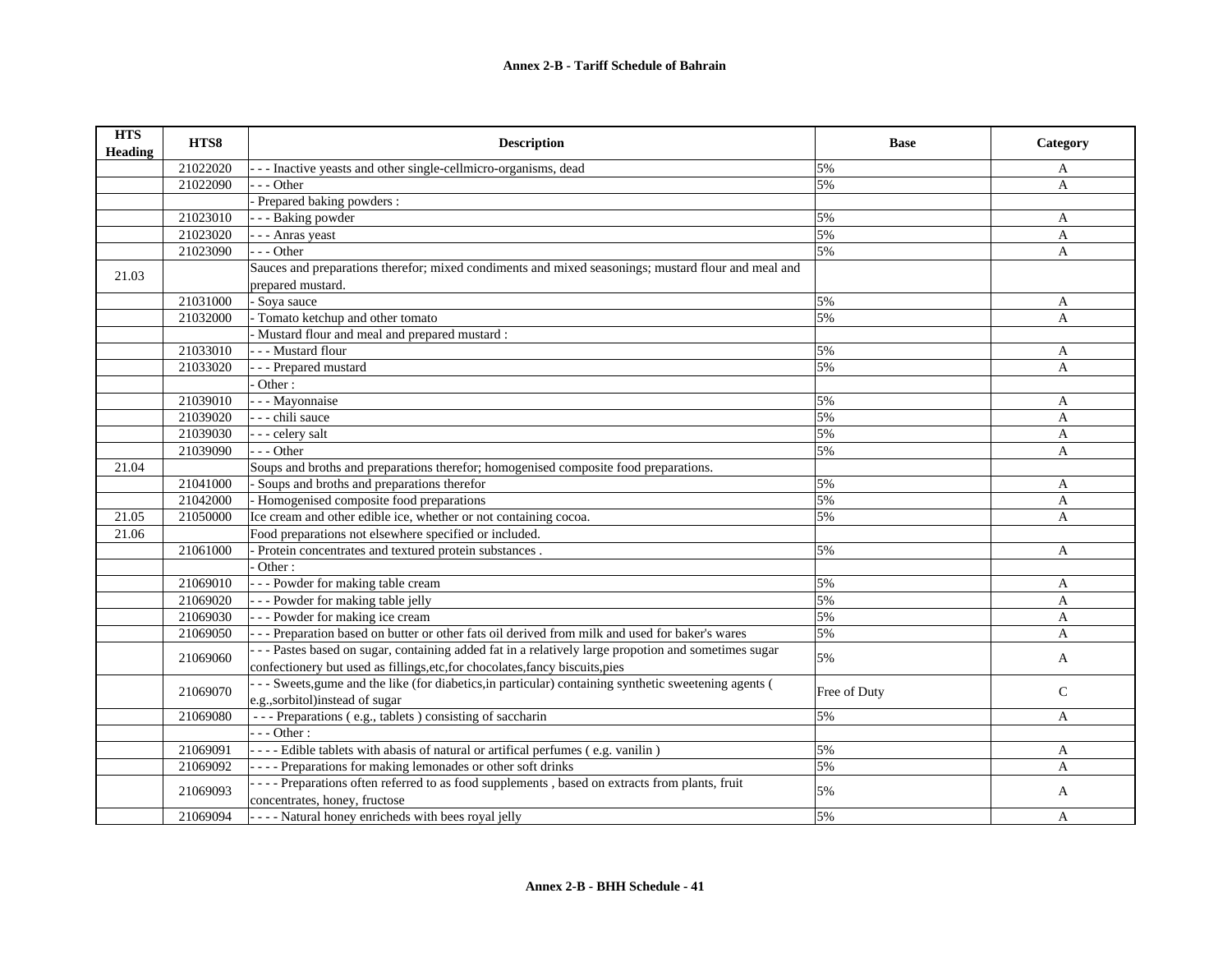| <b>HTS</b><br><b>Heading</b> | HTS8     | <b>Description</b>                                                                                         | <b>Base</b> | Category     |
|------------------------------|----------|------------------------------------------------------------------------------------------------------------|-------------|--------------|
|                              | 21069095 | ---- Proteins htdrolysates consisting mainly of a mixture of amino-acide and sodiumchorid used in food     | 5%          |              |
|                              |          | preparations                                                                                               |             | A            |
|                              | 21069096 | ---- Muscle growing Preparations                                                                           | 5%          | A            |
|                              | 21069099 | $---Other$                                                                                                 | 5%          | $\mathbf{A}$ |
| 22.01                        |          | Waters, including natural or artificial mineral waters and aerated waters, not containing added sugar or   |             |              |
|                              |          | other sweetening matter nor flavoured; ice and snow.                                                       |             |              |
|                              |          | - Mineral waters and aerated waters :                                                                      |             |              |
|                              | 22011010 | - - - Nutural mineral waters                                                                               | 5%          | A            |
|                              | 22011020 | - - - Artificial mineral waters                                                                            | 5%          | A            |
|                              | 22011030 | - - - Aerated waters                                                                                       | 5%          | A            |
|                              |          | Other:                                                                                                     |             |              |
|                              | 22019010 | - - - Ordinary natural waters                                                                              | 5%          | A            |
|                              | 22019090 | $- -$ Other                                                                                                | 5%          | A            |
|                              |          | Waters, including mineral waters and aerated waters ,containing added sugar or other sweetening matter     |             |              |
| 22.02                        |          | or flavoured, and other non-alcoholic beverages, not including fruit or vegetable juices of heading 20.09. |             |              |
|                              |          |                                                                                                            |             |              |
|                              |          | Waters, including mineral waters and aerated waters containing added sugar or other sweetening matter      |             |              |
|                              |          | or flavoured :                                                                                             |             |              |
|                              | 22021010 | --- Mineralwaters, flavoured or sweetened                                                                  | 5%          | A            |
|                              |          | --- Aerated waters, flavoured or sweetened                                                                 |             |              |
|                              | 22021021 | $---$ Lemonade(e.g. 7-up)                                                                                  | 5%          | A            |
|                              | 22021022 | - - - - Orange drink (e.g. miranda)                                                                        | 5%          | A            |
|                              | 22021023 | - - - - Cola                                                                                               | 5%          | A            |
|                              | 22021029 | $---Other$                                                                                                 | 5%          | A            |
|                              | 22021090 | $-- Other$                                                                                                 | 5%          | A            |
|                              |          | Other:                                                                                                     |             |              |
|                              | 22029010 | - - - Based upon Milk                                                                                      | 5%          | A            |
|                              | 22029020 | - - - Based upon cocoa                                                                                     | 5%          | A            |
|                              | 22029060 | - - - Still beverages                                                                                      | 5%          | A            |
|                              | 22029070 | - - - Beer                                                                                                 | 5%          | $\mathbf{A}$ |
|                              | 22029090 | $- -$ Other                                                                                                | 5%          | $\mathbf{A}$ |
| 22.03                        | 22030000 | Beer made from malt.                                                                                       | 125%        | H            |
| 22.04                        |          | Wine of fresh grapes, including fortified wines; grape must other than that of heading 20.09.              |             |              |
|                              | 22041000 | - Sparkling wine                                                                                           | 125%        | H            |
|                              |          | Other wine; grape must with fermentation prevented or arrested by the addition of alcohol :                |             |              |
|                              | 22042100 | - In containers holding 2 L or less                                                                        | 125%        | H            |
|                              | 22042900 | - Other                                                                                                    | 125%        | H            |
|                              | 22043000 | Other grape must                                                                                           | 125%        | H            |
| 22.05                        |          | Vermouth and other wine of fresh grapes flavoured with plants or aromatic substances.                      |             |              |
|                              | 22051000 | In containers holding 2 L or less                                                                          | 125%        | H            |
|                              | 22059000 | Other                                                                                                      | 125%        | H            |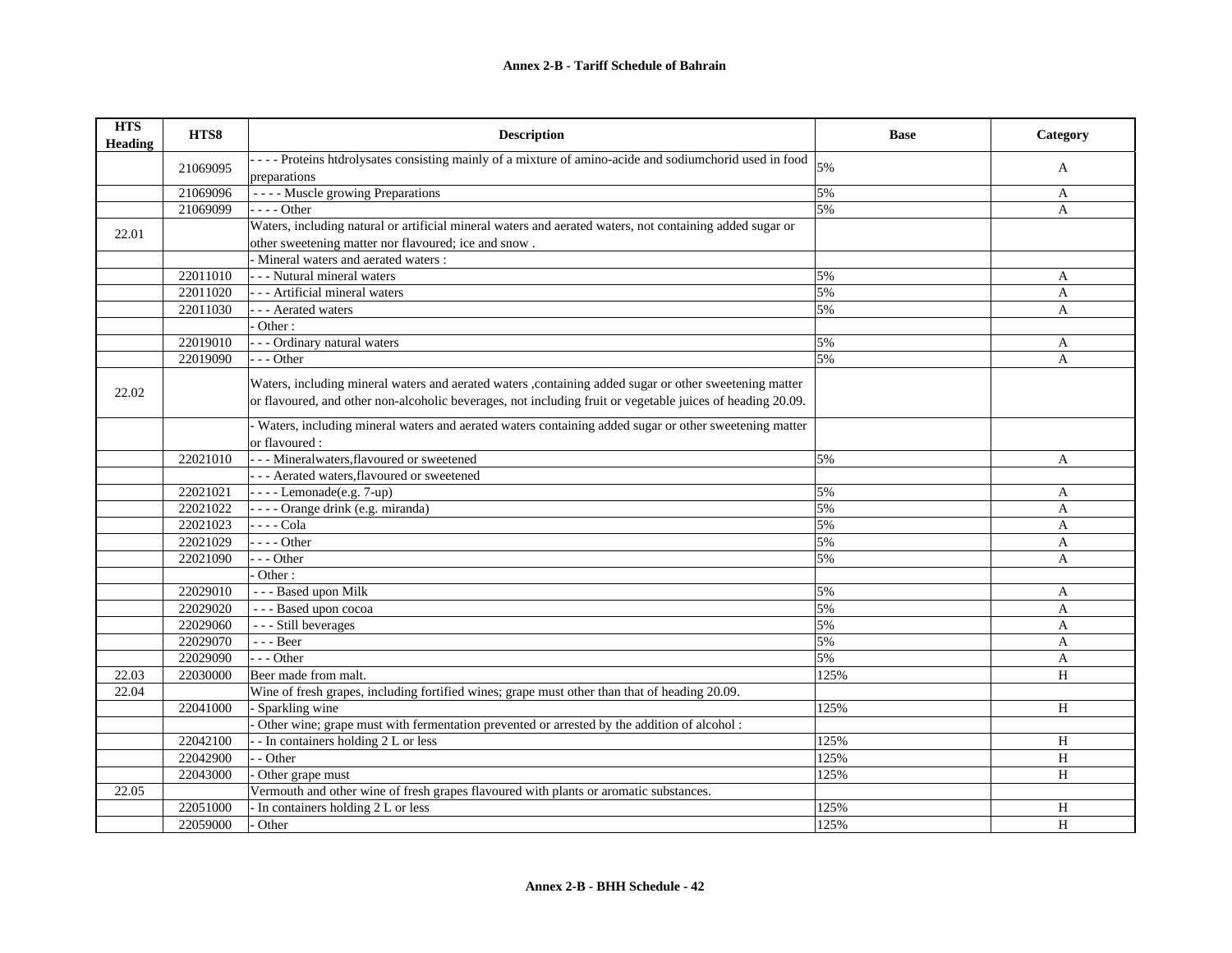| <b>HTS</b><br><b>Heading</b> | HTS8     | <b>Description</b>                                                                                                                                                                                    | <b>Base</b> | Category       |
|------------------------------|----------|-------------------------------------------------------------------------------------------------------------------------------------------------------------------------------------------------------|-------------|----------------|
| 22.06                        | 22060000 | Other fermented beverages (for example, cider, perry, mead); mixtures of fermented beverages and<br>mixtures of fermented beverages and non-alcoholic beverages, not elsewhere specified or included. | 125%        | H              |
| 22.07                        |          | Undenatured ethyl alcohol of an alcoholic strength by volume of 80 % vol or higher; ethyl alcohol and<br>other spirits, denatured, of any strength.                                                   |             |                |
|                              |          | - Undenatured ethyl alcohol of an alcoholic strength by volume of 80 % vol or higher:                                                                                                                 |             |                |
|                              | 22071010 | - - - For medical uses                                                                                                                                                                                | 5%          | A              |
|                              | 22071090 | $- -$ Other                                                                                                                                                                                           | 5%          | A              |
|                              |          | Ethyl alcohol and other spirits, denatured, of any strength :                                                                                                                                         |             |                |
|                              |          | - - - Inactive ethyl alcohol :                                                                                                                                                                        |             |                |
|                              | 22072011 | - - - - For medical uses                                                                                                                                                                              | 5%          | $\mathbf{A}$   |
|                              | 22072019 | $- - -$ Other                                                                                                                                                                                         | 5%          | $\mathbf{A}$   |
|                              | 22072090 | --- Other                                                                                                                                                                                             | 125%        | H              |
| 22.08                        |          | Undenatured ethyl alcohol of an alcoholic strength by volume of less than 80 % vol; spirits, liqueurs and                                                                                             |             |                |
|                              |          | other spirituous beverages.                                                                                                                                                                           |             |                |
|                              | 22082000 | - Spirits obtained by distilling grape wine or grape marc                                                                                                                                             | 125%        | H              |
|                              | 22083000 | Whiskies                                                                                                                                                                                              | 125%        | $\, {\rm H}$   |
|                              | 22084000 | Rum and tafia                                                                                                                                                                                         | 125%        | H              |
|                              | 22085000 | Gin and Geneva                                                                                                                                                                                        | 125%        | H              |
|                              | 22086000 | Vodka                                                                                                                                                                                                 | 125%        | H              |
|                              | 22087000 | Liqueurs and cordials                                                                                                                                                                                 | 125%        | H              |
|                              |          | Other:                                                                                                                                                                                                |             |                |
|                              |          | --- Undenatured ethyl alcoholic of an alcoholic strength by volume of less than 80% vol:                                                                                                              |             |                |
|                              | 22089011 | - - - - for medical uses                                                                                                                                                                              | 5%          | $\mathbf{A}$   |
|                              | 22089019 | $---Other$                                                                                                                                                                                            | 5%          | A              |
|                              | 22089090 | $- -$ Other                                                                                                                                                                                           | 125%        | H              |
| 22.09                        |          | Vinegar and substitutes for vinegar obtained from acetic acid.                                                                                                                                        |             |                |
|                              | 22090010 | - - - Vinegar                                                                                                                                                                                         | 5%          | A              |
|                              | 22090020 | - - - Vinegar substitutes                                                                                                                                                                             | 5%          | A              |
|                              |          | Flours, meals and pellets, of meat or meat offal, of fish or of crustaceans, molluscs or other aquatic                                                                                                |             |                |
| 23.01                        |          | invertebrates, unfit for human consumption; greaves.                                                                                                                                                  |             |                |
|                              | 23011000 | - Flours, meals and pellets, of meat or meat offal; greaves                                                                                                                                           | 5%          | A              |
|                              | 23012000 | - Flours, meals and pellets, of fish or of crustaceans, molluses or other aquatic invertebrates                                                                                                       | 5%          | $\mathbf{A}$   |
|                              |          | Bran, sharps and other residues, whether or not in the form of pellets, derived from the sifting, milling or                                                                                          |             |                |
| 23.02                        |          | other working of cereals or of leguminous plants.                                                                                                                                                     |             |                |
|                              | 23021000 | Of maize (corn)                                                                                                                                                                                       | 5%          | A              |
|                              | 23022000 | Of rice                                                                                                                                                                                               | 5%          | A              |
|                              | 23023000 | Of wheat                                                                                                                                                                                              | 5%          | A              |
|                              | 23024000 | Of other cereals                                                                                                                                                                                      | 5%          | $\mathbf{A}$   |
|                              | 23025000 | Of leguminous plants                                                                                                                                                                                  | 5%          | $\overline{A}$ |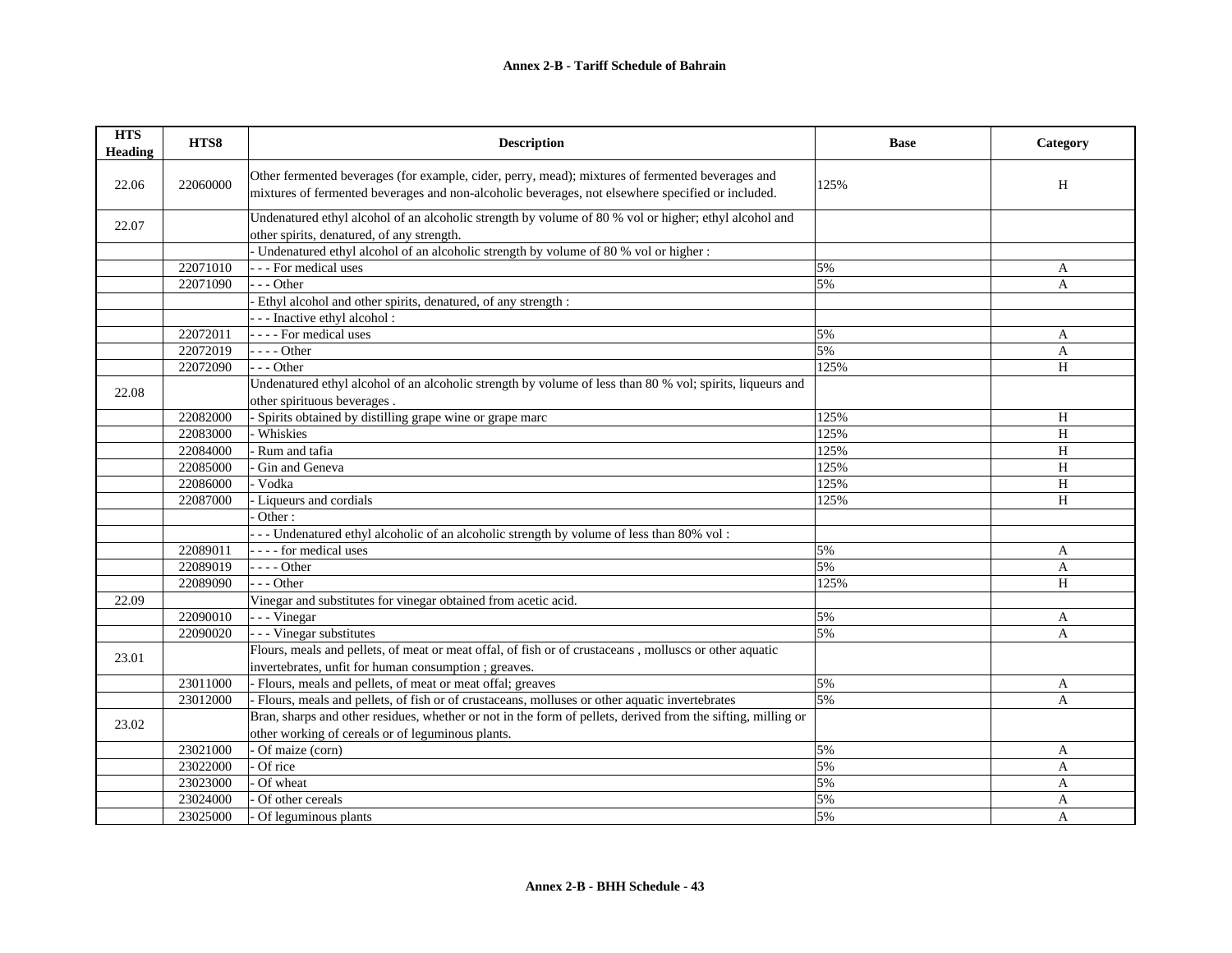## **Annex 2-B - Tariff Schedule of Bahrain**

| <b>HTS</b><br><b>Heading</b> | HTS8     | <b>Description</b>                                                                                                                                                                            | <b>Base</b>                                                      | Category       |
|------------------------------|----------|-----------------------------------------------------------------------------------------------------------------------------------------------------------------------------------------------|------------------------------------------------------------------|----------------|
| 23.03                        |          | Residues of starch manufacture and similar residues, beet-pulp, bagasse and other waste of sugar                                                                                              |                                                                  |                |
|                              |          | manufacture, brewing or distilling dregs and waste, whether or not in the form of pellets.                                                                                                    |                                                                  |                |
|                              | 23031000 | Residues of starch manufacture and similar residues                                                                                                                                           | 5%                                                               | A              |
|                              | 23032000 | - Beet-pulp, bagasse and other waste of sugar manufacture                                                                                                                                     | 5%                                                               | $\overline{A}$ |
|                              | 23033000 | - Brewing or distilling dregs and waste                                                                                                                                                       | 5%                                                               | $\mathbf{A}$   |
| 23.04                        | 23040000 | Oil-cake and other solid residues, whether or not ground or in the form of pellets, resulting from the<br>extraction of soyabean oil.                                                         | Free of Duty                                                     | $\mathsf{C}$   |
| 23.05                        | 23050000 | Oil-cake and other solid residues, whether or not ground or in the form of pellets, resulting from the<br>extraction of ground-nut oil.                                                       | 5%                                                               | A              |
| 23.06                        |          | Oil-cake and other solid residues, whether or not ground or in the form of pellets, resulting from the<br>extraction of vegetable fats or oils, other than those of heading 23.04 or 23.05.   |                                                                  |                |
|                              | 23061000 | Of cotton seeds                                                                                                                                                                               | 5%                                                               | A              |
|                              | 23062000 | Of linseed                                                                                                                                                                                    | 5%                                                               | A              |
|                              | 23063000 | Of sunflower seeds                                                                                                                                                                            | 5%                                                               | A              |
|                              |          | Of rape or colza seeds                                                                                                                                                                        |                                                                  |                |
|                              | 23064100 | - Of low erucic acic acid rape or colza seeds                                                                                                                                                 | 5%                                                               | A              |
|                              | 23064900 | - Other                                                                                                                                                                                       | 5%                                                               | $\overline{A}$ |
|                              | 23065000 | $\overline{\overline{\text{Of}}}$ coconut or copra                                                                                                                                            | 5%                                                               | A              |
|                              | 23066000 | Of palm nuts or kernels                                                                                                                                                                       | 5%                                                               | A              |
|                              | 23067000 | Of maize (corn) germ                                                                                                                                                                          | 5%                                                               | A              |
|                              | 23069000 | Other                                                                                                                                                                                         | 5%                                                               | A              |
| 23.07                        |          | Wine lees; argol.                                                                                                                                                                             |                                                                  |                |
|                              | 23070010 | --- Wine lees                                                                                                                                                                                 | 125%                                                             | H              |
|                              | 23070020 | - - - Argol                                                                                                                                                                                   | 5%                                                               | A              |
| 23.08                        | 23080000 | Vegetable materials and vegetable waste, vegetable residues and by-products, whether or not in the form<br>of pellets, of a kind used in animal feeding, not elsewhere specified or included. | 5%                                                               | $\overline{A}$ |
| 23.09                        |          | Preparations of a kind used in animal feeding.                                                                                                                                                |                                                                  |                |
|                              | 23091000 | - Dog or cat food, put up for retail sale                                                                                                                                                     | 5%                                                               | A              |
|                              |          | Other:                                                                                                                                                                                        |                                                                  |                |
|                              | 23099010 | - - - Fish and ornamental bird food                                                                                                                                                           | 5%                                                               | A              |
|                              | 23099020 | --- Poultry food                                                                                                                                                                              | 5%                                                               | $\mathbf{A}$   |
|                              |          | - - - Animal forage :                                                                                                                                                                         |                                                                  |                |
|                              | 23099031 | ---- Salt stones including food stuffs                                                                                                                                                        | 5%                                                               | A              |
|                              | 23099039 | $---Other$                                                                                                                                                                                    | 5%                                                               | A              |
|                              | 23099040 | --- Milk substitutes feeding samll animals                                                                                                                                                    | 5%                                                               | A              |
|                              | 23099050 | --- Concetarted preparations for the forage industry                                                                                                                                          | 5%                                                               | A              |
|                              | 23099090 | $- -$ Other                                                                                                                                                                                   | 5%                                                               | A              |
|                              | 24011000 | - Tobacco, not stemmed/stripped :                                                                                                                                                             | 100% ad-valorem with<br>minimum charge of BD. 2 per<br>kg. Gross | H              |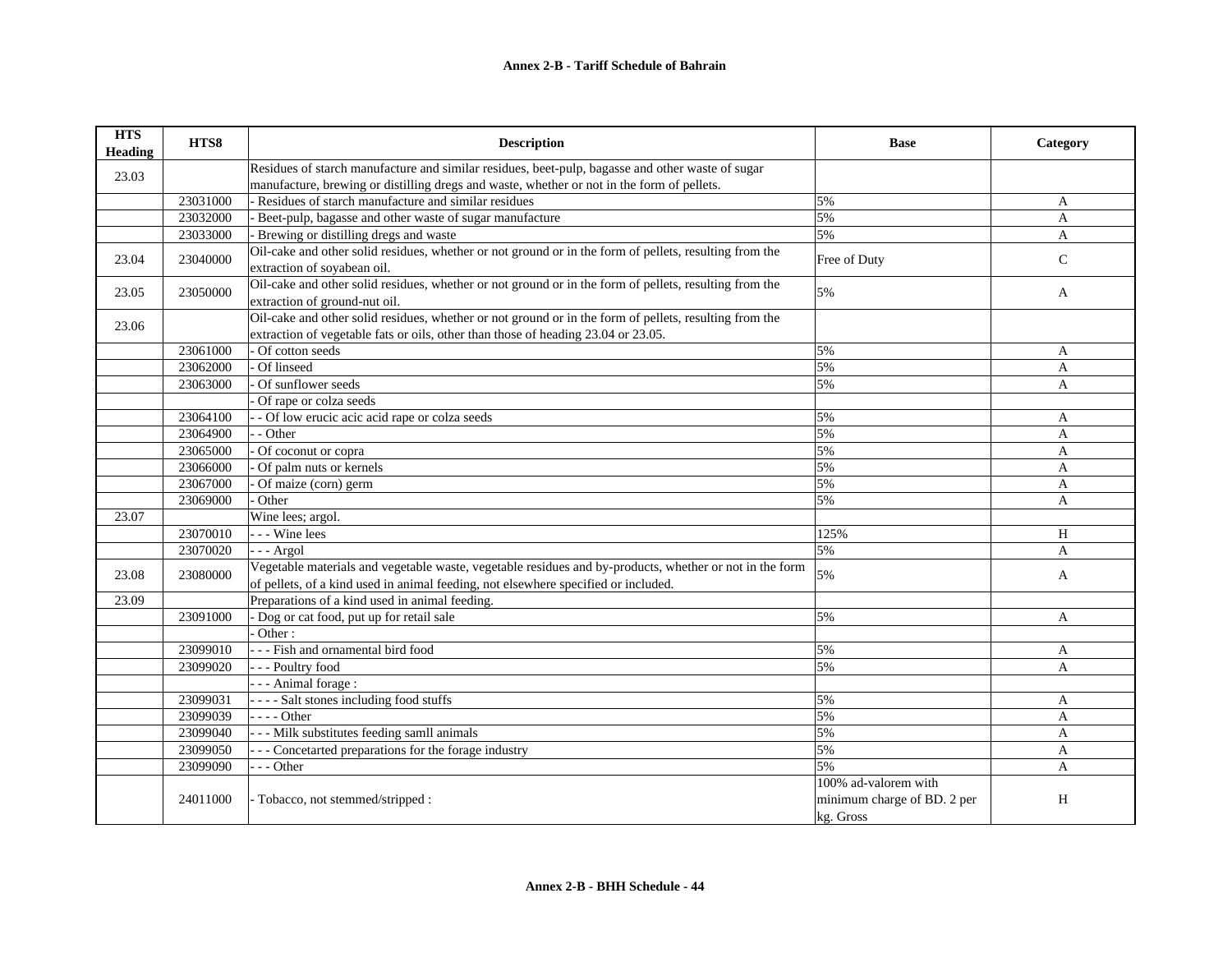| <b>HTS</b><br><b>Heading</b> | HTS8     | <b>Description</b>                                                                                                                               | <b>Base</b>                                                                          | Category |
|------------------------------|----------|--------------------------------------------------------------------------------------------------------------------------------------------------|--------------------------------------------------------------------------------------|----------|
|                              | 24012000 | - - Tobacco                                                                                                                                      | 100% ad-valorem with<br>minimum charge of BD. 2 per<br>kg. Gross                     | H        |
|                              |          | Tobacco refuse:                                                                                                                                  |                                                                                      |          |
|                              | 24013010 | - Tobacco, partly or wholly stemmed/stripped :                                                                                                   | 100% ad-valorem with<br>minimum charge of BD. 2 per<br>kg. Gross                     | H        |
|                              | 24013090 | - - Other                                                                                                                                        | 100% ad-valorem with<br>minimum charge of BD. 2 per<br>kg. Gross                     | H        |
| 24.02                        |          | Cigars, cheroots, cigarillos and cigarettes, of tobacco or of tobacco substitutes.                                                               |                                                                                      |          |
|                              | 24021000 | Cigars, cheroots and cigarillos, containing tobacco                                                                                              | 100% ad-valorem with<br>minimum charge of BD.<br>15.000 per direct covered kg.       | H        |
|                              | 24022000 | Cigarettes containing tobacco                                                                                                                    | 100% ad-valorem with<br>minimum charge of BD. 10 per<br>thousand cigarettes covered  | H        |
|                              |          | Other:                                                                                                                                           |                                                                                      |          |
|                              | 24029010 | - - Cigars tobacco substitutes (does not contain nicotine nor to tobacco)                                                                        | 100% ad-valorem with<br>minimum charge of BD.<br>15.000 per direct covered kg.       | H        |
|                              | 24029020 | - - Cigarettes as tobacco substitutes (does not contain nicotine nor to tobacco)                                                                 | 100% ad-valorem with<br>minimum charge of BD. 10 per<br>thousand cigarettes covered. | H        |
| 24.03                        |          | Other manufactured tobacco and manufactured tobacco substitutes; " homogenised " or " reconstituted "<br>tobacco; tobacco extracts and essences. |                                                                                      |          |
|                              |          | Smoking tobacco, whether or not contai;ning tobacco substitutes in any proportion :                                                              |                                                                                      |          |
|                              | 24031010 | - Chopped or pressed tobacco for smoking                                                                                                         | 100% ad-valorem with<br>minimum charge of BD. 4.000<br>per kg net.                   | H        |
|                              | 24031020 | Chopped or pressed tobacco for pipes                                                                                                             | 100% ad-valorem with<br>minimum charge of BD. 4.000<br>per kg net.                   | H        |
|                              | 24031030 | - Chopped or pressed tunbac for retail sale                                                                                                      | 100% ad-valorem with<br>minimum charge of BD. 4.000<br>per kg net.                   | H        |
|                              | 24031090 | - - Other                                                                                                                                        | 100% ad-valorem with<br>minimum charge of BD. 4.000<br>per kg net.                   | H        |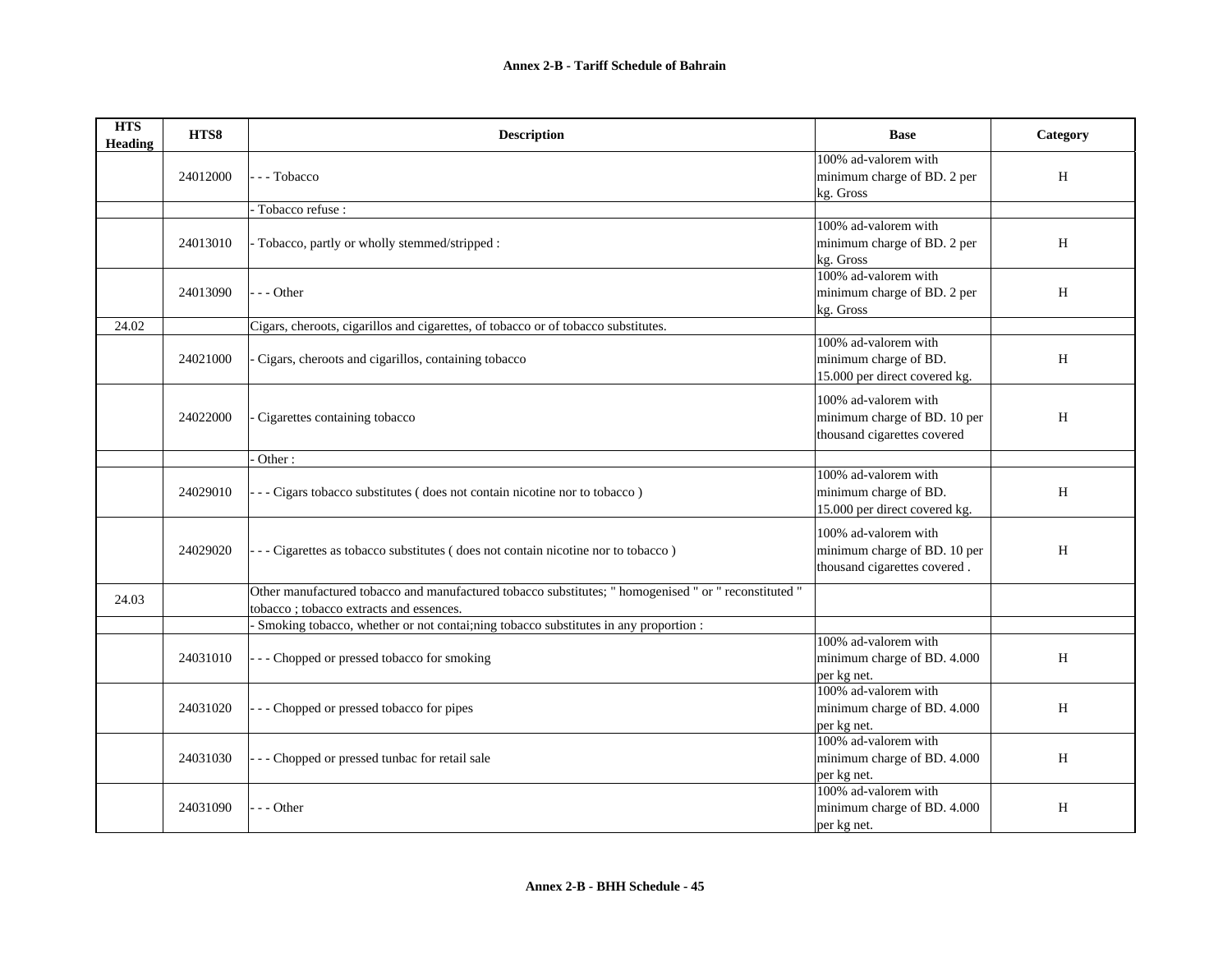| <b>HTS</b><br>Heading | HTS8     | <b>Description</b>                                                                                       | <b>Base</b>                 | Category     |
|-----------------------|----------|----------------------------------------------------------------------------------------------------------|-----------------------------|--------------|
|                       |          | Other:                                                                                                   |                             |              |
|                       |          |                                                                                                          | 100% ad-valorem with        |              |
|                       | 24039100 | - "Homogenised " or " reconstituted " tobacco                                                            | minimum charge of BD. 4.000 | H            |
|                       |          |                                                                                                          | per kg net.                 |              |
|                       |          | - Other:                                                                                                 |                             |              |
|                       |          |                                                                                                          | 100% ad-valorem with        |              |
|                       | 24039910 | --- Pressed or liquored tobacco for making snuff                                                         | minimum charge of BD. 4.000 | H            |
|                       |          |                                                                                                          | per kg net.                 |              |
|                       |          |                                                                                                          | 100% ad-valorem with        |              |
|                       | 24039920 | - - Chopped or pressed tobacco for chewing                                                               | minimum charge of BD. 4.000 | H            |
|                       |          |                                                                                                          | per kg net.                 |              |
|                       |          |                                                                                                          | 100% ad-valorem with        |              |
|                       | 24039930 | - - - Snuff                                                                                              | minimum charge of BD. 4.000 | H            |
|                       |          |                                                                                                          | per kg net.                 |              |
|                       |          |                                                                                                          | 100% ad-valorem with        |              |
|                       | 24039940 | - - Jirak                                                                                                | minimum charge of BD. 0.600 | H            |
|                       |          |                                                                                                          | per kg Gross.               |              |
|                       | 24039950 | - Tobacco extracts and essences                                                                          | 100%                        | H            |
|                       |          |                                                                                                          | 100% ad-valorem with        |              |
|                       | 24039960 | - - muasl                                                                                                | minimum charge of BD. 0.600 | H            |
|                       |          |                                                                                                          | per kg Gross.               |              |
|                       |          |                                                                                                          | 100% ad-valorem with        |              |
|                       | 24039990 | - - Other                                                                                                | minimum charge of BD. 4 per | H            |
|                       |          |                                                                                                          | kg net.                     |              |
| 25.01                 |          | Salt (including table salt and denatured salt) and pure sodium chloride, whether or not in aqueous       |                             |              |
|                       |          | solution or containing added anti-caking or free-flowing agents; sea water.                              |                             |              |
|                       | 25010010 | --- Common salt (table salt)                                                                             | 5%                          | A            |
|                       | 25010020 | - - - Denatured salt unfit for human consumption                                                         | 5%                          | A            |
|                       | 25010030 | - - - Pure sodium chloride                                                                               | 5%                          | A            |
|                       | 25010040 | --- Salt solutions                                                                                       | 5%                          | A            |
|                       | 25010090 | $- -$ Other                                                                                              | 5%                          | A            |
| 25.02                 | 25020000 | Unroasted iron pyrites.                                                                                  | 5%                          | A            |
| 25.03                 | 25030000 | Sulphur of all kinds, other than sublimed sulphur, precipitated sulphur and colloidal sulphur.           | 5%                          | $\mathbf{A}$ |
| 25.04                 |          | Natural graphite.                                                                                        |                             |              |
|                       | 25041000 | - In powder or in flakes                                                                                 | 5%                          | A            |
|                       | 25049000 | Other                                                                                                    | 5%                          | A            |
| 25.05                 |          | Natural sands of all kinds, whether or not coloured, other than metalbearing sands of Chapter 26.        |                             |              |
|                       | 25051000 | - Silica sands and quartz sands                                                                          | 5%                          | A            |
|                       | 25059000 | Other                                                                                                    | 5%                          | A            |
| 25.06                 |          | Quartz (other than natural sands); quartzite, whether or not roughly trimmed or merely cut, by sawing or |                             |              |
|                       |          | otherwise, into blocks or slabs of a rectangular (including squarel shape.                               |                             |              |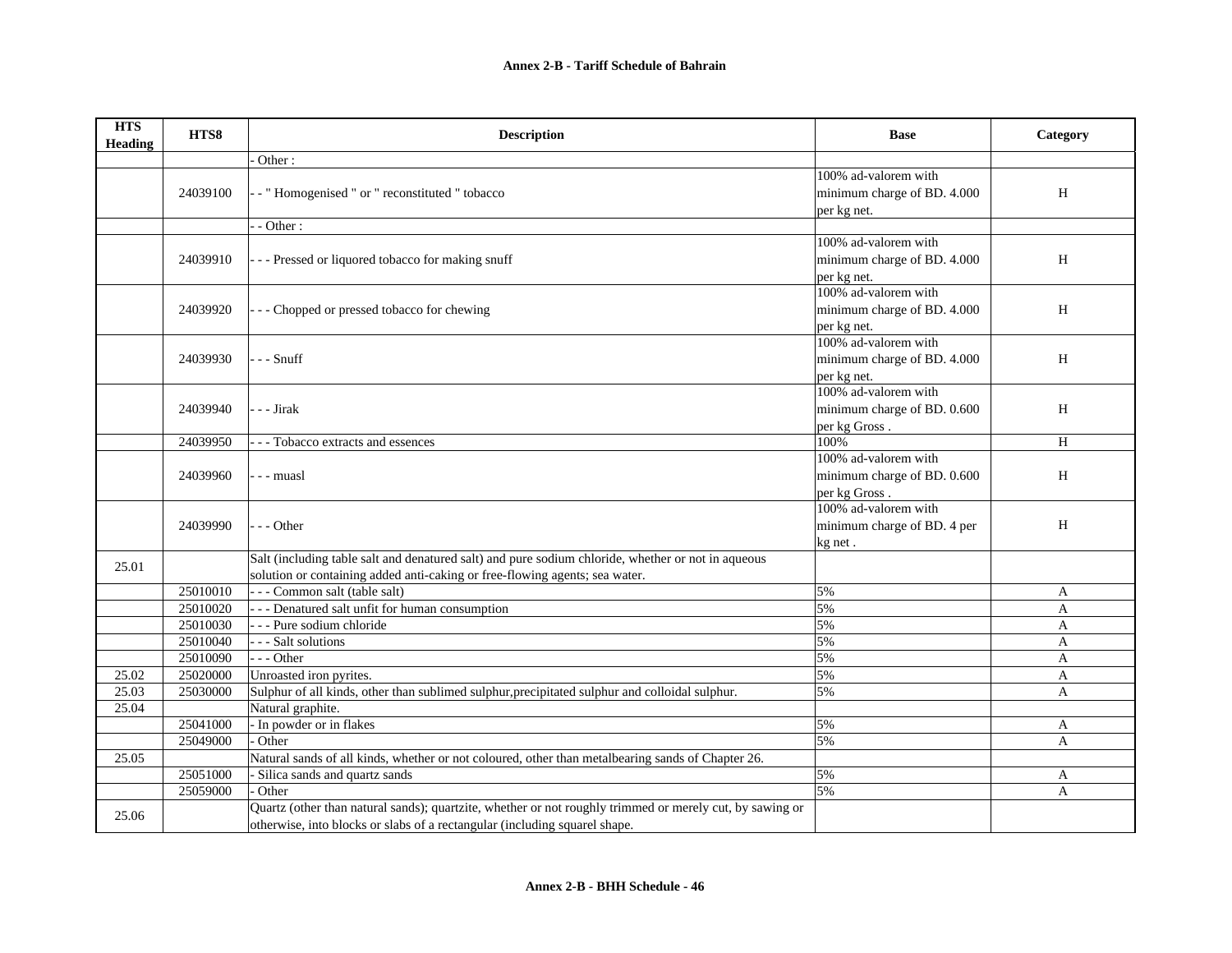| <b>HTS</b><br>Heading | HTS8     | <b>Description</b>                                                                                                                                                                | <b>Base</b> | Category     |
|-----------------------|----------|-----------------------------------------------------------------------------------------------------------------------------------------------------------------------------------|-------------|--------------|
|                       |          | Ouartz:                                                                                                                                                                           |             |              |
|                       | 25061010 | - - - In the form of unsawn agglomerates                                                                                                                                          | 5%          | A            |
|                       | 25061090 | --- Other                                                                                                                                                                         | 5%          | $\mathbf{A}$ |
|                       |          | Ouartzite :                                                                                                                                                                       |             |              |
|                       |          | - Crude or roughly trimmed :                                                                                                                                                      |             |              |
|                       | 25062110 | - - - Crude                                                                                                                                                                       | 5%          | A            |
|                       | 25062120 | - - - Roughly trimmed                                                                                                                                                             | 5%          | A            |
|                       | 25062900 | - - Other                                                                                                                                                                         | 5%          | $\mathbf{A}$ |
| 25.07                 |          | Kaolin and other kaolinic clays, whether or not calcined.                                                                                                                         |             |              |
|                       | 25070010 | - - - Kaolin                                                                                                                                                                      | 5%          | A            |
|                       | 25070090 | $- -$ Other                                                                                                                                                                       | 5%          | A            |
| 25.08                 |          | Other clays (not including expanded clays of heading.No. 68.06), andalusite, kyanite and sillimanite,                                                                             |             |              |
|                       |          | whether or not calcined; mullite; chamotte or dinaa earths.                                                                                                                       |             |              |
|                       | 25081000 | - Bentonite                                                                                                                                                                       | 5%          | A            |
|                       | 25082000 | Decolourising earths and fuller's earth                                                                                                                                           | 5%          | $\mathbf{A}$ |
|                       | 25083000 | Fire-clay                                                                                                                                                                         | 5%          | A            |
|                       | 25084000 | Other clays                                                                                                                                                                       | 5%          | $\mathbf{A}$ |
|                       | 25085000 | - Andalusite, kyanite and sillimanite                                                                                                                                             | 5%          | $\mathbf{A}$ |
|                       | 25086000 | Mullite                                                                                                                                                                           | 5%          | $\mathbf{A}$ |
|                       | 25087000 | Chamotte or dinas earths                                                                                                                                                          | 5%          | A            |
| 25.09                 |          | Chalk.                                                                                                                                                                            |             |              |
|                       | 25090010 | --- Ground chalk for construction                                                                                                                                                 | 5%          | A            |
|                       | 25090090 | $- -$ Other                                                                                                                                                                       | 5%          | A            |
| 25.10                 |          | Natural calcium phosphates, natural aluminium calcium phosphates and phosphatic chalk.                                                                                            |             |              |
|                       | 25101000 | - Unground                                                                                                                                                                        | 5%          | A            |
|                       | 25102000 | Ground                                                                                                                                                                            | 5%          | $\mathbf{A}$ |
| 25.11                 |          | Naturai barium sulphate (barytes); natural barium carhonate (witherite), whether or not calcined, other<br>than barium oxide of heading No 28.16.                                 |             |              |
|                       | 25111000 | - Natural barium sulphate (barytes)                                                                                                                                               | 5%          |              |
|                       |          |                                                                                                                                                                                   | 5%          | A            |
|                       | 25112000 | - Natural barium carbonate (witherite)                                                                                                                                            |             | A            |
| 25.12                 | 25120000 | Siliceous fossil meals (for example, kieselguhr, tripolite and diatomite) and similar siliceous earths,<br>whether or not calcined, of an apparent specific gravity of 1 or less. | 5%          | A            |
| 25.13                 |          | Pumice stone; emery; natural corundum, natural garnet and other natural abrasives, whether or not heat-                                                                           |             |              |
|                       |          | treated.                                                                                                                                                                          |             |              |
|                       |          | - Pumice stone:                                                                                                                                                                   |             |              |
|                       | 25131100 | - Crude or in irregular pieces, including crushed pumice (bimskies)                                                                                                               | 5%          | A            |
|                       | 25131900 | - Other                                                                                                                                                                           | 5%          | A            |
|                       |          | Emery, natural corundum, natural garnet and other natural abrasives :                                                                                                             |             |              |
|                       | 25132010 | - - Emery                                                                                                                                                                         | 5%          | A            |
|                       | 25132020 | - - Natural corundum                                                                                                                                                              | 5%          | A            |
|                       | 25132030 | - - - Natural carnelian                                                                                                                                                           | 5%          | A            |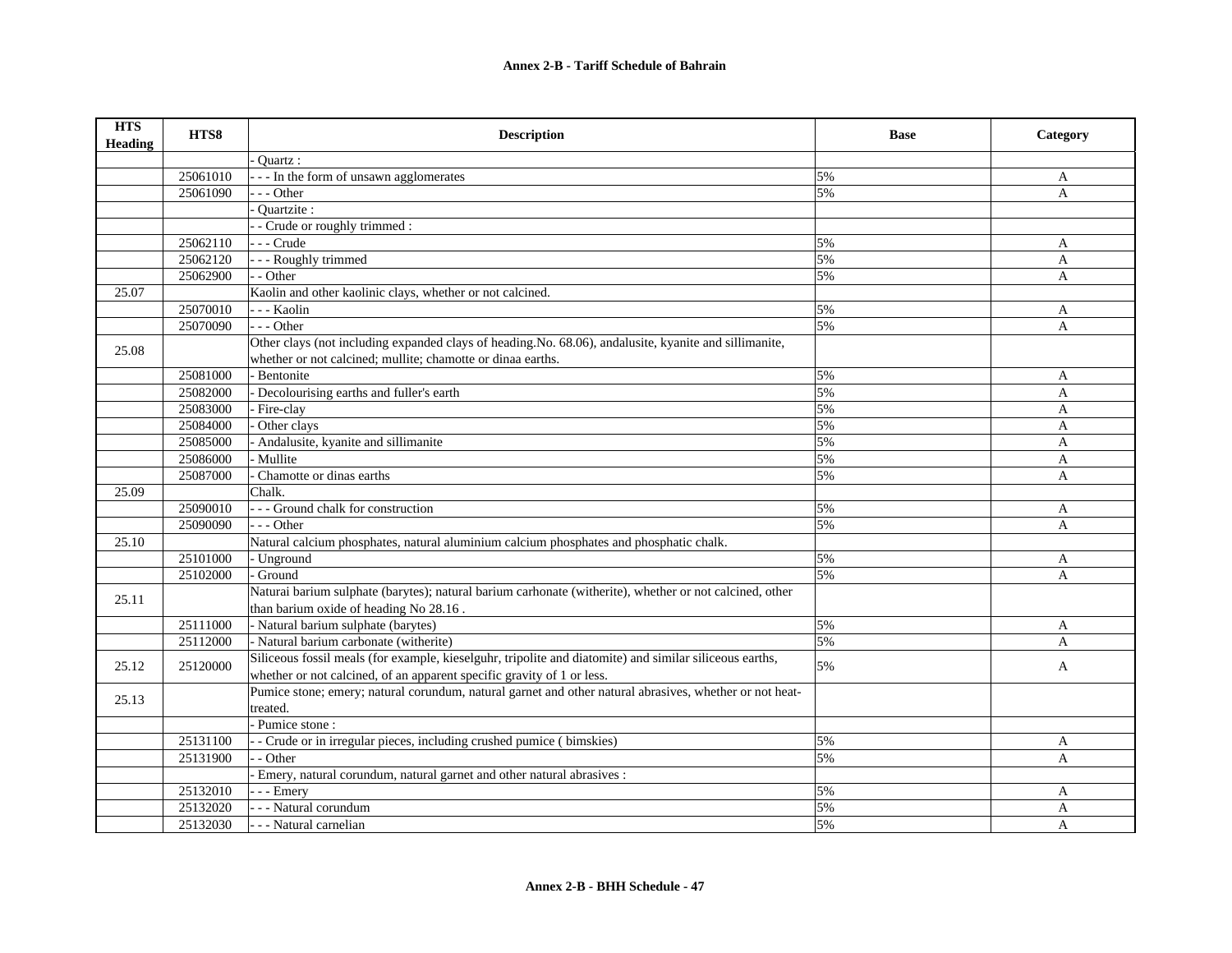| <b>HTS</b><br><b>Heading</b> | HTS8     | <b>Description</b>                                                                                                               | <b>Base</b> | Category |
|------------------------------|----------|----------------------------------------------------------------------------------------------------------------------------------|-------------|----------|
|                              | 25132040 | - - Tripoli earth                                                                                                                | 5%          | A        |
|                              | 25132090 | $-$ - Other                                                                                                                      | 5%          | A        |
| 25.14                        |          | Slate, whether or not roughly trimmed or merely cut, by sawing or otherwise, into blocks or slabs of a                           |             |          |
|                              |          | rectangular (including square) shape.                                                                                            |             |          |
|                              | 25140010 | -- Crude in the form of sawn agglomerates                                                                                        | 5%          | A        |
|                              | 25140090 | - - - Other                                                                                                                      | 5%          | A        |
|                              |          | Marble, travertine, ecaussine and other calcareous monumental or building stone of an apparent specific                          |             |          |
| 25.15                        |          | gravity of 2.5 or more, and alabaster, whether or not roughly trimmed or merely cut, by sawing or                                |             |          |
|                              |          | otherwise, into blocks or slabs of a rectangular (including square) shape.                                                       |             |          |
|                              |          | Marble and travertine :                                                                                                          |             |          |
|                              | 25151100 | - Crude or roughly trimmed                                                                                                       | 5%          | A        |
|                              | 25151200 | - Merely cut, by sawing or otherwise, into blocks or slabs of a rectangular (including square) shape                             | 5%          | A        |
|                              |          | Ecaussine and other calcareous monumental or building stone; alabaster :                                                         |             |          |
|                              | 25152010 | - - Crude or roughly trimmed                                                                                                     | 5%          | A        |
|                              | 25152020 | - - Merely cut, by sawing or otherwise, into blocks or slabs of a rectangular (including square) shape                           | 5%          | A        |
|                              |          | Granite, porphyry, basalt, sandstone and other monumental or building stone, whether or not roughly                              |             |          |
| 25.16                        |          | trimmed or merely cut, by sawing or otherwise, into blocks or slabs of a rectangular (including square)                          |             |          |
|                              |          | shape.                                                                                                                           |             |          |
|                              |          | Granite:                                                                                                                         |             |          |
|                              | 25161100 | - Crude or roughly trimmed                                                                                                       | 5%          | A        |
|                              | 25161200 | - Merely cut, by sawing or otherwise, into blocks or slabs of a rectangular (including square) shape                             | 5%          | A        |
|                              |          | Sandstone:                                                                                                                       |             |          |
|                              | 25162100 | - Crude or roughly trimmed                                                                                                       | 5%          | A        |
|                              | 25162200 | - Merely cut, by sawing or otherwise, into blocks or slabs of a rectangular (including square) shape                             | 5%          | A        |
|                              |          | Other monumental or building stone:                                                                                              |             |          |
|                              | 25169010 | - Crude or roughly trimmed                                                                                                       | 5%          | A        |
|                              | 25169020 | - - Merely cut, by sawing or otherwise, into blocks or slabs of a rectangular (including square) shape                           | 5%          | A        |
|                              |          | Pebbles, gravel, broken or crushed stone, of a kind commonly used for concrete aggregates, for road                              |             |          |
|                              |          | metalling or for railway or other ballast, shingle and flint, whether or not heat-treated; macadam of slag,                      |             |          |
| 25.17                        |          | dross or similar industrial waste, whether or not incorporating the materials cited in the first part of the                     |             |          |
|                              |          | heading; tarred macadam; granules, chippings and powder, of stones of heading 25.15 or 25.16, whether                            |             |          |
|                              |          | or not heat-treated.                                                                                                             |             |          |
|                              |          | - Pebbles, gravel, broken or crushed stone, of a kind commonly used for concrete aggregates, for road                            |             |          |
|                              | 25171000 | metalling or for railway or other ballast, shingle and flint, whether or not heat-treated                                        | 5%          | A        |
|                              | 25172000 | - Macadam of slag, dross or similar industrial waste, whether or not incorporating the materials cited in<br>subheading 25 17 10 | 5%          | A        |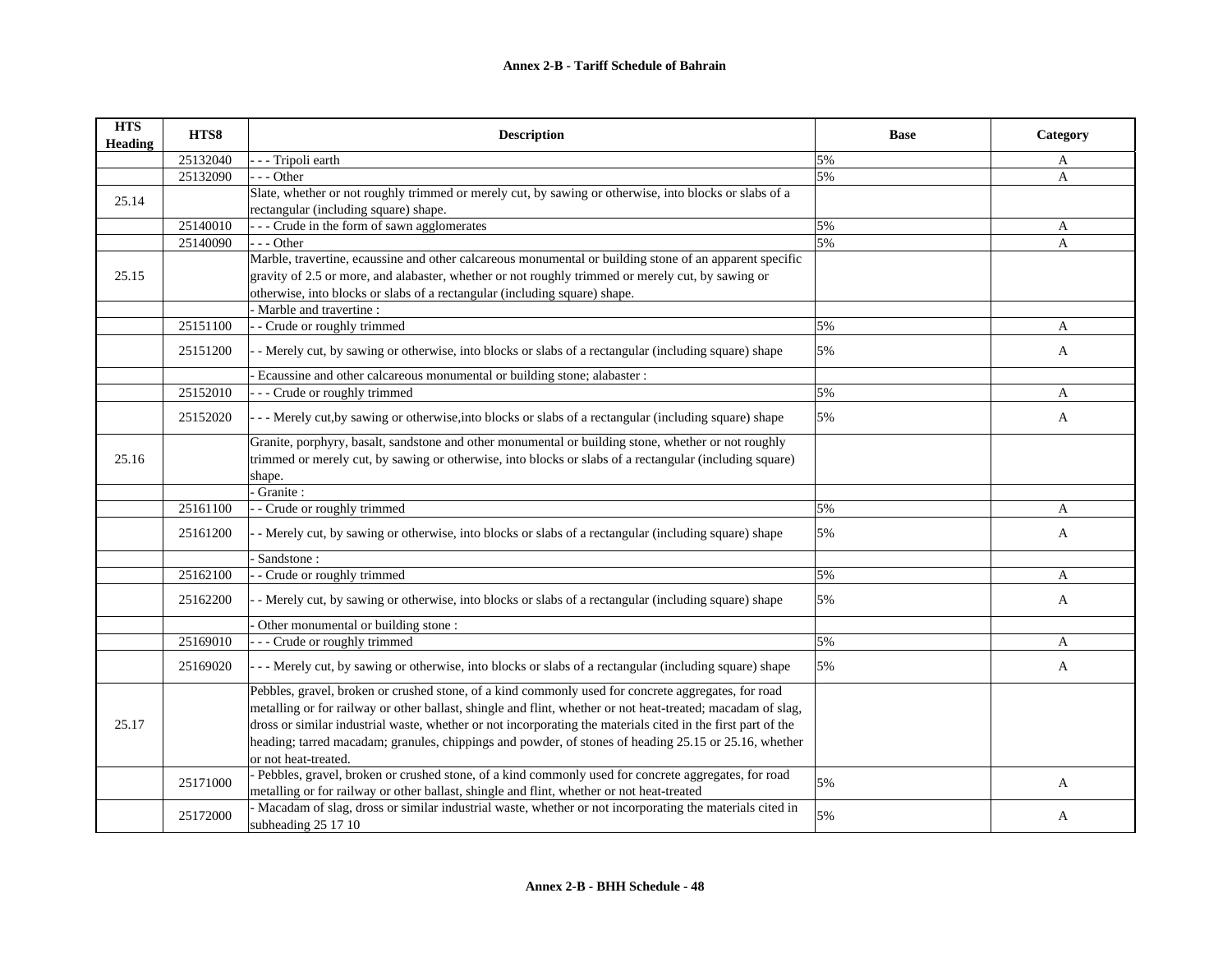| <b>HTS</b><br>Heading | HTS8     | <b>Description</b>                                                                                                                                                         | <b>Base</b> | Category |
|-----------------------|----------|----------------------------------------------------------------------------------------------------------------------------------------------------------------------------|-------------|----------|
|                       | 25173000 | Tarred macadam                                                                                                                                                             | 5%          | A        |
|                       |          | Granules, chippings and powder, of stones of heading 25.15 or 25.16, whether or not heat-treated :                                                                         |             |          |
|                       | 25174100 | - Of marble                                                                                                                                                                | 5%          | A        |
|                       | 25174900 | - Other                                                                                                                                                                    | 5%          | A        |
| 25.18                 |          | Dolomite, whether or not calcined, including dolomite roughly trimmed or merely cut, by sawing or                                                                          |             |          |
|                       |          | otherwise, into blocks or slabs of a rectangular (including square) shape; dolomite ramming mix.                                                                           |             |          |
|                       |          | Dolomite not calcined or sintered                                                                                                                                          |             |          |
|                       | 25181010 | - - - Crude or roughly trimmed                                                                                                                                             | 5%          | A        |
|                       | 25181020 | --- Merely cut, by sawing or otherwise, into blocks or slabs of a rectangular (including square) shape                                                                     | 5%          | A        |
|                       |          | Calcined or sintered dolomite                                                                                                                                              |             |          |
|                       | 25182010 | - - - Crude or roughly trimmed                                                                                                                                             | 5%          | A        |
|                       | 25182020 | --- Merely cut, by sawing or otherwise, into blocks or slabs of a rectangular (including square) shape                                                                     | 5%          | A        |
|                       | 25183000 | - Dolomite ramming mixr.                                                                                                                                                   | 5%          | A        |
|                       |          | Natural magnesium carbonate (magnesite); fused magnesia; dead-burned (sintered) magnesia, whether or                                                                       |             |          |
| 25.19                 |          | not containing small quantities of other oxides added before sintering; other magnesium oxide, whether                                                                     |             |          |
|                       |          | or not pure.                                                                                                                                                               |             |          |
|                       | 25191000 | - Natural magnesium carbonate (magnesite)                                                                                                                                  | 5%          | A        |
|                       | 25199000 | Other                                                                                                                                                                      | 5%          | A        |
| 25.20                 |          | Gypsum; anhydrite; plasters (consisting of calcined gypsum or calcium sulphate) whether or not<br>coloured, with or without small quantities of accelerators or retarders. |             |          |
|                       |          | Gypsum; anhydrite :                                                                                                                                                        |             |          |
|                       | 25201010 | - - - Gupsum                                                                                                                                                               | 5%          | A        |
|                       | 25201020 | - - - Anhydrite                                                                                                                                                            | 5%          | A        |
|                       |          | Plasters :                                                                                                                                                                 |             |          |
|                       | 25202010 | - - - Plasters used in denistry                                                                                                                                            | 5%          | A        |
|                       | 25202090 | $- -$ Other                                                                                                                                                                | 5%          | A        |
| 25.21                 | 25210000 | Limestone tlux; limestone and other calcareous stone, of a kind used for the manufacture of lime or<br>cement.                                                             | 5%          | A        |
| 25.22                 |          | Quicklime, slaked lime and hydraulic lime, other than calcium oxide and hydroxide of heading 28.25.                                                                        |             |          |
|                       | 25221000 | Quicklime                                                                                                                                                                  | 5%          | A        |
|                       | 25222000 | Slaked lime                                                                                                                                                                | 5%          | A        |
|                       | 25223000 | - Hydraulic lime                                                                                                                                                           | 5%          | A        |
| 25.23                 |          | Portland cement, aluminous cement, slag cement, supersulphate cement and similar hydraulic cements,                                                                        |             |          |
|                       |          | whether or not coloured or in the form of clinkers.                                                                                                                        |             |          |
|                       | 25231000 | Cement clinkers                                                                                                                                                            | 5%          | A        |
|                       |          | Portland cement:                                                                                                                                                           |             |          |
|                       | 25232100 | - White cement, whether or not artificially colounyd                                                                                                                       | 5%          | A        |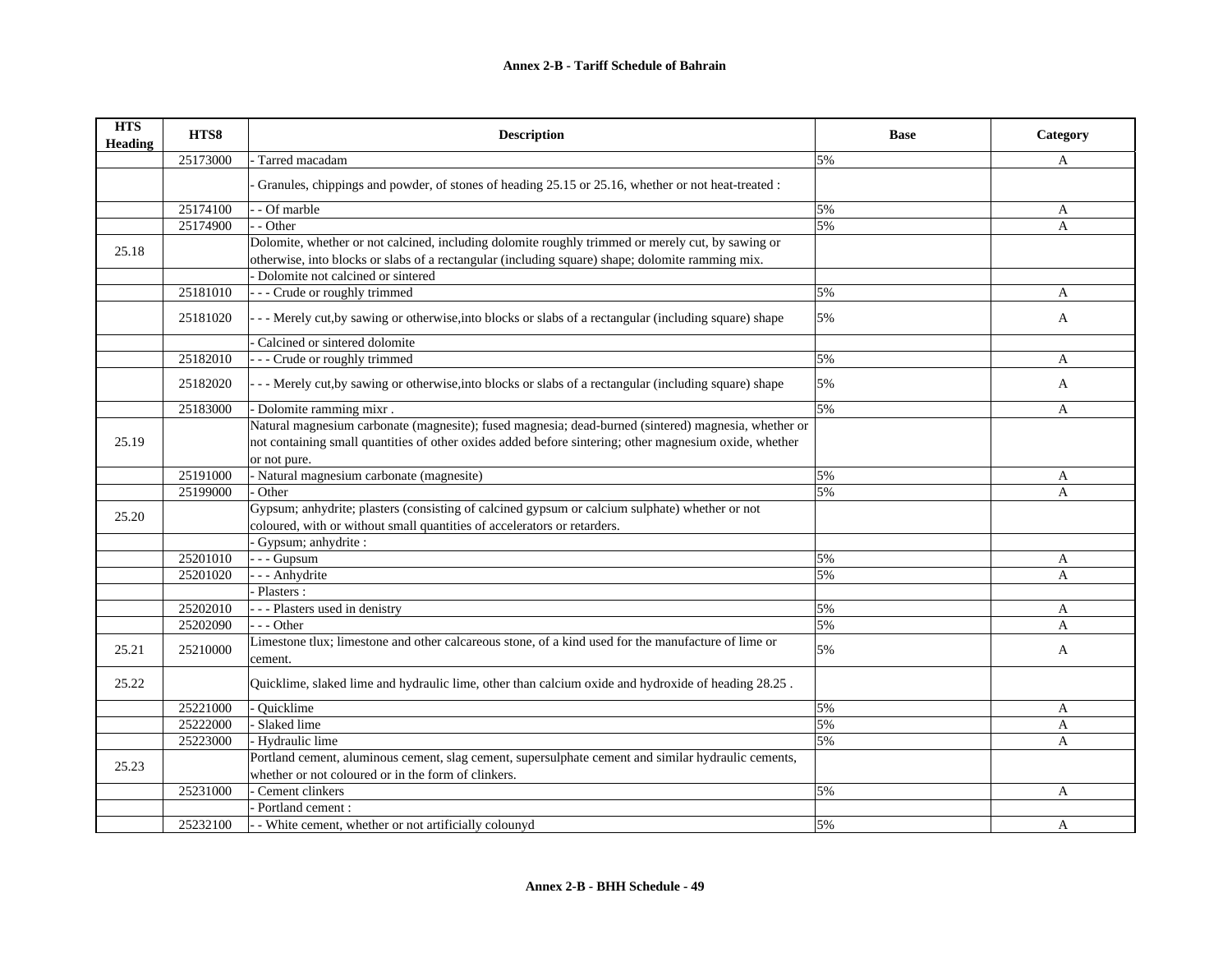| <b>HTS</b><br><b>Heading</b> | HTS8     | <b>Description</b>                                                                                      | <b>Base</b> | Category     |
|------------------------------|----------|---------------------------------------------------------------------------------------------------------|-------------|--------------|
|                              |          | - Other:                                                                                                |             |              |
|                              | 25232910 | - - Ordinary cement                                                                                     | 5%          | A            |
|                              | 25232920 | - - Sulphate resistant cement                                                                           | 5%          | $\mathbf{A}$ |
|                              | 25232990 | $-$ - Other                                                                                             | 5%          | $\mathbf{A}$ |
|                              | 25233000 | - Aluminous cement                                                                                      | 5%          | A            |
|                              | 25239000 | Other hydraulic cements                                                                                 | 5%          | $\mathbf{A}$ |
| 25.24                        | 25240000 | Asbestos.                                                                                               | 5%          | A            |
| 25.25                        |          | Mica, including splittings; mica waste.                                                                 |             |              |
|                              | 25251000 | - Crude mica and mica rifted into sheets or splittings                                                  | 5%          | A            |
|                              | 25252000 | - Mica powder                                                                                           | 5%          | A            |
|                              | 25253000 | - Mica waste                                                                                            | 5%          | A            |
| 25.26                        |          | Natural steatite, whether or not roughly trimmed or merely cut, by sawing or otherwise, into blocks or  |             |              |
|                              |          | slabs of a rectangular (including square) shape; talc.                                                  |             |              |
|                              |          | - Not crushed, not powdered :                                                                           |             |              |
|                              | 25261010 | - - - Steatite                                                                                          | 5%          | A            |
|                              | 25261020 | $- -$ Talc                                                                                              | 5%          | A            |
|                              |          | Crushed or powdered:                                                                                    |             |              |
|                              | 25262010 | - - - Steatite                                                                                          | 5%          | A            |
|                              | 25262020 | $-$ - Talc                                                                                              | 5%          | $\mathbf{A}$ |
|                              |          | Natural borates and concentrates thereof (whether or not calcined), but not including borates separated |             |              |
| 25.28                        |          | from natural brine; natural boric acid containing not more than 85% of H3BO3 calculated on the dry      |             |              |
|                              |          | weight.                                                                                                 |             |              |
|                              | 25281000 | - Natural sodium borates and concentrates thereof (whether or not calcined)                             | 5%          | A            |
|                              | 25289000 | Other                                                                                                   | 5%          | A            |
| 25.29                        |          | Felspar; leucite, nepheline and nepheline syenite; fluorspar.                                           |             |              |
|                              | 25291000 | - Felspar                                                                                               | 5%          | A            |
|                              |          | Fluorspar:                                                                                              |             |              |
|                              | 25292100 | - Containing by weight 97 % or less of calcium fluoride                                                 | 5%          | A            |
|                              | 25292200 | - Containing by weight more than 97 % of calcium fluoride                                               | 5%          | A            |
|                              | 25293000 | - Leucite; nepheline and nepheline syenite                                                              | 5%          | A            |
| 25.30                        |          | Mineral substances not elsewhere specified or included.                                                 |             |              |
|                              | 25301000 | - Vermiculite, perlite and chlorites, unexpanded                                                        | 5%          | A            |
|                              | 25302000 | Kieserite, epsomite (natural magnesium sulphates)                                                       | 5%          | A            |
|                              |          | Other:                                                                                                  |             |              |
|                              |          | - - - Natural arsenic sulphide :                                                                        |             |              |
|                              | 25309011 | - - - - Yellow arsenic sulphide (rat poison)                                                            | 5%          | A            |
|                              | 25309019 | $- -$ - Other                                                                                           | 5%          | A            |
|                              | 25309020 | --- Meerschaum (whether or not in polished pieces); and amber;agglomerated meerschaum and               | 5%          | A            |
|                              |          | agglomerated amber, in plastes, rods, sticks or similar forms not worked after mouiding; jet            |             |              |
|                              | 25309030 | --- Broken                                                                                              | 5%          | A            |
|                              | 25309040 | --- Earth colours                                                                                       | 5%          | A            |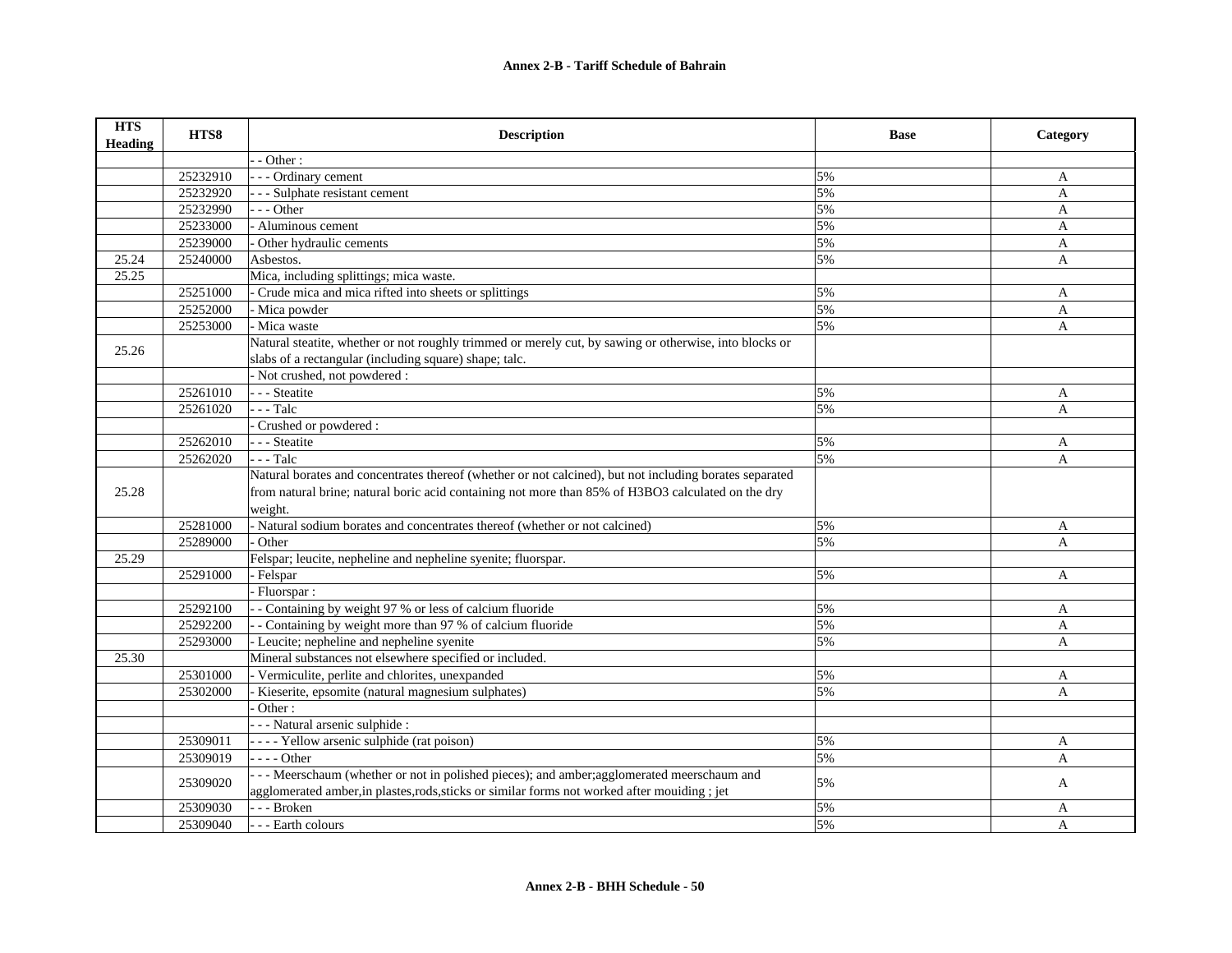## **Annex 2-B - Tariff Schedule of Bahrain**

| <b>HTS</b><br>Heading | HTS8     | <b>Description</b>                                                                                        | <b>Base</b> | Category     |
|-----------------------|----------|-----------------------------------------------------------------------------------------------------------|-------------|--------------|
|                       | 25309090 | - Other                                                                                                   | 5%          | A            |
| 26.01                 |          | Iron ores and concentrates, including roasted iron pyrites.                                               |             |              |
|                       |          | - Iron ores and concentrates, other than roasted iron pyrites :                                           |             |              |
|                       | 26011100 | - - Non-agglomerated                                                                                      | 5%          | A            |
|                       | 26011200 | - - Agglomerated                                                                                          | 5%          | $\mathbf{A}$ |
|                       | 26012000 | - Roasted iron pyrites                                                                                    | 5%          | A            |
|                       | 26020000 | Manganese ores and concentrates, including ferruginous manganese ores and concentrates with a             |             |              |
| 26.02                 |          | manganese content of 20 % or more, calculated on the dry weight.                                          | 5%          | A            |
| 26.03                 | 26030000 | Copper ores and concentrates.                                                                             | 5%          | A            |
| 26.04                 | 26040000 | Nickel ores and concentrates.                                                                             | 5%          | A            |
| 26.05                 | 26050000 | Cobalt ores and concentrates.                                                                             | 5%          | $\mathbf{A}$ |
| 26.06                 | 26060000 | Aluminium ores and concentrates.                                                                          | 5%          | A            |
| 26.07                 | 26070000 | Lead ores and concentrates.                                                                               | 5%          | $\mathbf{A}$ |
| 26.08                 | 26080000 | Zinc ores and concentrates.                                                                               | 5%          | A            |
| 26.09                 | 26090000 | Tin ores and concentrates.                                                                                | 5%          | A            |
| 26.10                 | 26100000 | Chromium ores and concentrates.                                                                           | 5%          | $\mathbf{A}$ |
| 26.11                 | 26110000 | Tungsten ores and concentrates.                                                                           | 5%          | A            |
| 26.12                 |          | Uranium or thorium ores and concentrates.                                                                 |             |              |
|                       | 26121000 | - Uranium ores and concentrates                                                                           | 5%          | A            |
|                       | 26122000 | - Thorium ores and concentrates                                                                           | 5%          | A            |
| 26.13                 |          | Molybdenum ores and concentrates.                                                                         |             |              |
|                       | 26131000 | - Roasted                                                                                                 | 5%          | A            |
|                       | 26139000 | Other                                                                                                     | 5%          | A            |
| 26.14                 | 26140000 | Titanium ores and concentrates.                                                                           | 5%          | A            |
| 26.15                 |          | Niobium, tantalum, vanadium or zirconium ores and concentrates.                                           |             |              |
|                       | 26151000 | - Zirconium ores and concentrates                                                                         | 5%          | A            |
|                       | 26159000 | Other                                                                                                     | 5%          | A            |
| 26.16                 |          | Precious metal ores and concentrates.                                                                     |             |              |
|                       | 26161000 | - Silver ores and concentrates                                                                            | 5%          | A            |
|                       | 26169000 | - Other                                                                                                   | 5%          | A            |
| 26.17                 |          | Other ores and concentrates.                                                                              |             |              |
|                       | 26171000 | - Antimony ores and concentrates                                                                          | 5%          | A            |
|                       | 26179000 | - Other                                                                                                   | 5%          | A            |
| 26.18                 | 26180000 | Granulated slag (slag sand) from the manufacture of iron or steel.                                        | 5%          | $\mathbf{A}$ |
| 26.19                 | 26190000 | Slag, dross (other than granulated slag), scalings and other waste from the manufacture of iron or steel. | 5%          | A            |
|                       |          | Ash and residues (other than from the manufacture of iron or steel), containing arsenic, metals or their  |             |              |
| 26.20                 |          | compounds.                                                                                                |             |              |
|                       |          | - Containing mainly zinc :                                                                                |             |              |
|                       | 26201100 | - Hard zinc spelter                                                                                       | 5%          | A            |
|                       | 26201900 | - - Other                                                                                                 | 5%          | A            |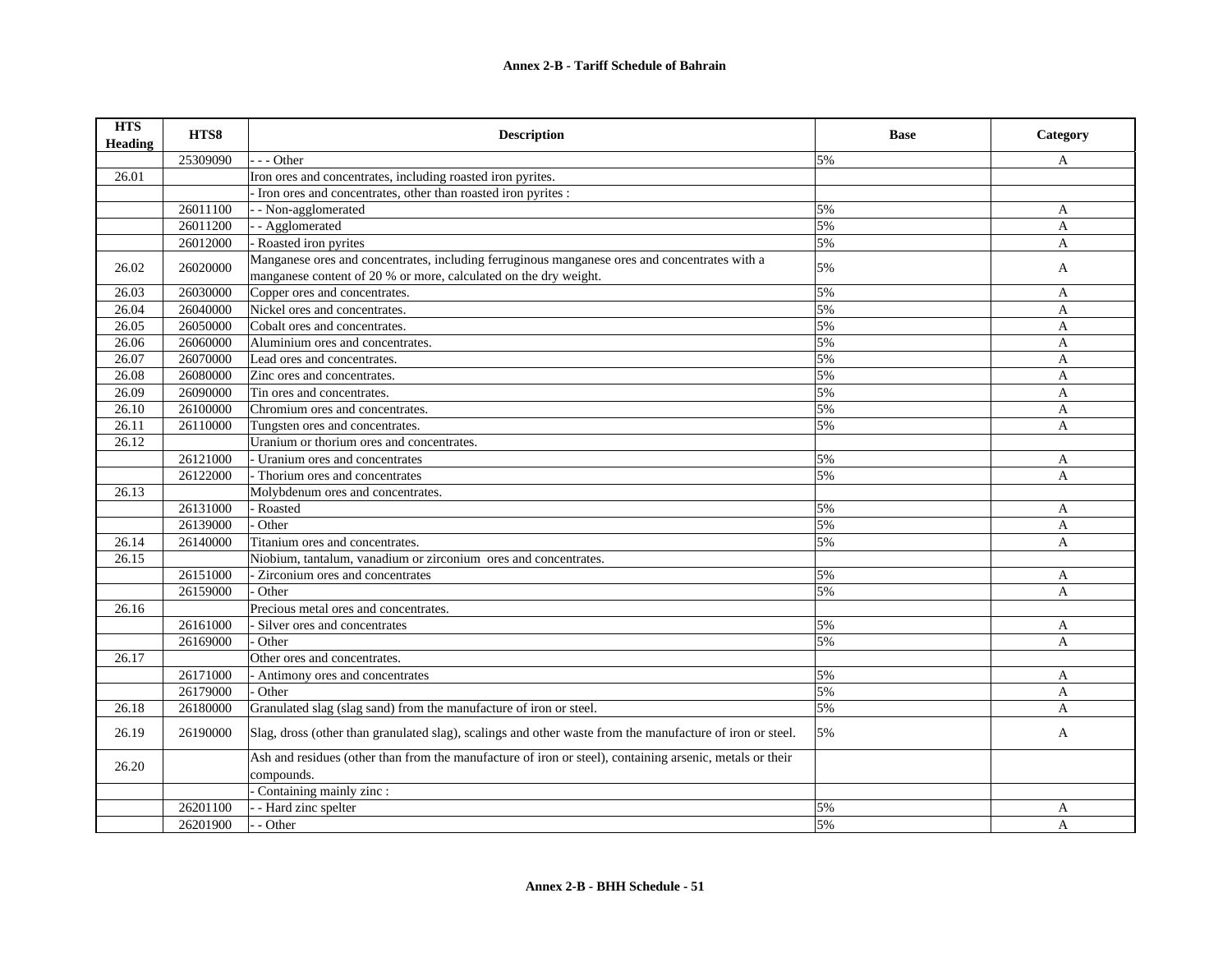| <b>HTS</b><br><b>Heading</b> | HTS8     | <b>Description</b>                                                                                         | <b>Base</b> | Category       |
|------------------------------|----------|------------------------------------------------------------------------------------------------------------|-------------|----------------|
|                              |          | Containing mainly lead :                                                                                   |             |                |
|                              | 26202100 | - Leaded gasoline sludges and leaded anti-knock compound sludges                                           | 5%          | A              |
|                              | 26202900 | - Other                                                                                                    | 5%          | $\overline{A}$ |
|                              | 26203000 | Containing mainly copper                                                                                   | 5%          | $\mathbf{A}$   |
|                              | 26204000 | Containing mainly aluminium                                                                                | 5%          | $\mathbf{A}$   |
|                              |          | - Containing arsenic, mercury, thallium or their mixtures, of a kind used for the extraction of arsenic or | 5%          |                |
|                              | 26206000 | those metals or for the manufacure of their chemical compounds.                                            |             | $\mathbf{A}$   |
|                              |          | Other                                                                                                      |             |                |
|                              | 26209100 | - Containing antimony, beryllium, cadmium, chromium or their mixtures                                      | 5%          | A              |
|                              | 26209900 | - Other                                                                                                    | 5%          | $\mathbf{A}$   |
| 26.21                        |          | Other slag and ash, including seaweed ash (kelp).                                                          |             |                |
|                              | 26211000 | - Ash and residues from the incineration of municipal waste                                                | 5%          | A              |
|                              | 26219000 | Other                                                                                                      | 5%          | A              |
| 27.01                        |          | Coal; briquettes, ovoids and similar solid fuels manufactured from coal.                                   |             |                |
|                              |          | Coal, whether or not pulverised, but not agglomcrated :                                                    |             |                |
|                              | 27011100 | - - Anthracite                                                                                             | 5%          | A              |
|                              | 27011200 | - - Bituminous coal                                                                                        | 5%          | $\mathbf{A}$   |
|                              | 27011900 | - - Other coal                                                                                             | 5%          | $\mathbf{A}$   |
|                              | 27012000 | Briquettes, ovoids and similar solid fuels manufactured from coal                                          | 5%          | $\mathbf{A}$   |
| 27.02                        |          | Lignite, whether or not agglomerated, excluding jet.                                                       |             |                |
|                              | 27021000 | - Lignite, whether or not pulverised, but not agglomerated                                                 | 5%          | A              |
|                              | 27022000 | - Agglomerated lignite                                                                                     | 5%          | $\mathbf{A}$   |
| 27.03                        |          | Peat (including peat litter), whether or not agglomerated.                                                 |             |                |
|                              | 27030010 | - - - Peat for use as agricultural dust                                                                    | 5%          | A              |
|                              | 27030090 | $--$ Other                                                                                                 | 5%          | $\mathbf{A}$   |
| 27.04                        |          | Coke and semi-coke of coal, of lignite or of peat, whether or not agglomerated; retort carbon.             |             |                |
|                              | 27040010 | --- Coke and sami-coke of lignite or peat, whether or not agglomerated                                     | 5%          | A              |
|                              | 27040020 | --- Retort carbon                                                                                          | 5%          | A              |
|                              |          | Coal gas, water gas, producer gas and similar gases, other than petroleum gases and other gaseous          |             |                |
| 27.05                        | 27050000 | hydrocarbons.                                                                                              | 5%          | A              |
|                              |          | Tar distilled from coal, from lignite or from peat, and other mineral tars, whether or not dehydrated or   |             |                |
| 27.06                        | 27060000 | partially distilled, including reconstituted tars.                                                         | 5%          | A              |
|                              |          | Oils and other products of the distillation of high temperature coal tar; similar products in which the    |             |                |
| 27.07                        |          | weight of the aromatic constituents exceeds that of the non-aromatic constituents.                         |             |                |
|                              | 27071000 | - Benzole (benzene)                                                                                        | 5%          | A              |
|                              | 27072000 | - Toluole (toluene)                                                                                        | 5%          | A              |
|                              | 27073000 | - Xylole (xylenes)                                                                                         | 5%          | $\mathbf{A}$   |
|                              | 27074000 | - Naphthalene                                                                                              | 5%          | $\mathbf{A}$   |
|                              |          | Other aromatic hydrocarbon mixtures of which 65 % or more by volume (including losses) distils at          |             |                |
|                              | 27075000 | 250 °C by the ASTM D 86 method                                                                             | 5%          | A              |
|                              | 27076000 | - Phenols                                                                                                  | 5%          | A              |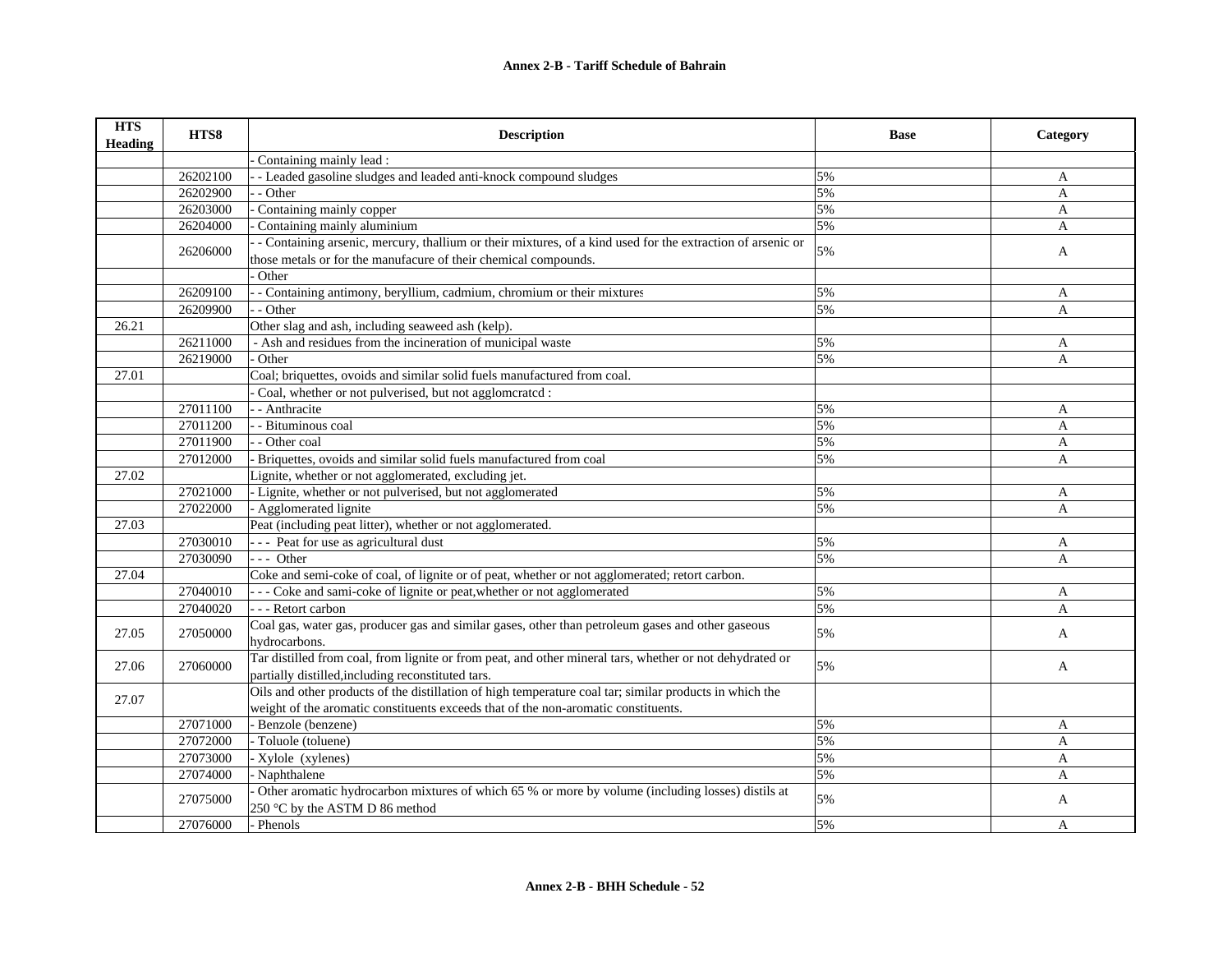## **Annex 2-B - Tariff Schedule of Bahrain**

| <b>HTS</b><br><b>Heading</b> | HTS8     | <b>Description</b>                                                                                                                                                                                                                                                                                                              | <b>Base</b> | Category     |
|------------------------------|----------|---------------------------------------------------------------------------------------------------------------------------------------------------------------------------------------------------------------------------------------------------------------------------------------------------------------------------------|-------------|--------------|
|                              |          | Other:                                                                                                                                                                                                                                                                                                                          |             |              |
|                              | 27079100 | - Creosote oils                                                                                                                                                                                                                                                                                                                 | 5%          | A            |
|                              | 27079900 | - - Other                                                                                                                                                                                                                                                                                                                       | 5%          | A            |
| 27.08                        |          | Pitch and pitch coke, obtained from coal tar or from other mineral tars.                                                                                                                                                                                                                                                        |             |              |
|                              | 27081000 | - Pitch                                                                                                                                                                                                                                                                                                                         | 5%          | A            |
|                              | 27082000 | - Pitch coke                                                                                                                                                                                                                                                                                                                    | 5%          | A            |
| 27.09                        | 27090000 | Petroleum oils and oils obtained from bituminous minerals, crude.                                                                                                                                                                                                                                                               | 5%          | A            |
| 27.10                        |          | Petroleum oils and oils obtained from bituminous minerals, other than crude; preparations not elsewhere<br>specified or included, containing by weight 70 % or more of petroleum oils or of oils obtained from<br>bituminous minerals, these oils being the basic constituents of the preparations. waste oils.                 |             |              |
|                              |          | - Petroleum oils and oils obtained from bituminous minerals, other than crude; preparations not<br>elsewhere specified or included, containing by weight 70 % or more of petroleum oils or of oils obtained<br>from bituminous minerals, these oils being the basic constituents of the preparations, other than waste<br>oils. |             |              |
|                              |          | - - Light oils and prepations                                                                                                                                                                                                                                                                                                   |             |              |
|                              |          | --- Naphtha:                                                                                                                                                                                                                                                                                                                    |             |              |
|                              | 27101111 | $---$ Light                                                                                                                                                                                                                                                                                                                     | 5%          | A            |
|                              | 27101112 | $---$ Whole                                                                                                                                                                                                                                                                                                                     | 5%          | $\mathbf{A}$ |
|                              | 27101113 | ---- Reformed                                                                                                                                                                                                                                                                                                                   | 5%          | A            |
|                              | 27101114 | - - - - Natural Gasoline                                                                                                                                                                                                                                                                                                        | 5%          | A            |
|                              | 27101119 | - - - - Other                                                                                                                                                                                                                                                                                                                   | 5%          | A            |
|                              |          | - - - Fuel :                                                                                                                                                                                                                                                                                                                    |             |              |
|                              | 27101121 | ---- For engines (other than Jet-fue)                                                                                                                                                                                                                                                                                           | 5%          | A            |
|                              | 27101122 | ---- For Jet-fuel                                                                                                                                                                                                                                                                                                               | 5%          | A            |
|                              | 27101123 | ---- For other Jet-fuel                                                                                                                                                                                                                                                                                                         | 5%          | A            |
|                              | 27101129 | - - - - For Other purposes                                                                                                                                                                                                                                                                                                      | 5%          | A            |
|                              |          | --- Diessel:                                                                                                                                                                                                                                                                                                                    |             |              |
|                              | 27101131 | - - - - For engines                                                                                                                                                                                                                                                                                                             | 5%          | A            |
|                              | 27101132 | ---- For eletricity generators include those for ships                                                                                                                                                                                                                                                                          | 5%          | A            |
|                              | 27101133 | $\vert$ - - - For heathing                                                                                                                                                                                                                                                                                                      | 5%          | A            |
|                              | 27101139 | ---- For other purposes                                                                                                                                                                                                                                                                                                         | 5%          | A            |
|                              |          | --- Fule oli:                                                                                                                                                                                                                                                                                                                   |             |              |
|                              | 27101141 | $\vert$ - - - For ships                                                                                                                                                                                                                                                                                                         | 5%          | $\mathbf{A}$ |
|                              | 27101142 | - - - - Partially refined oil (topped crude)                                                                                                                                                                                                                                                                                    | 5%          | A            |
|                              | 27101149 | $--- Other$                                                                                                                                                                                                                                                                                                                     | 5%          | A            |
|                              |          | - - Other:                                                                                                                                                                                                                                                                                                                      |             |              |
|                              |          | - - - Lubricating oil:                                                                                                                                                                                                                                                                                                          |             |              |
|                              | 27101911 | ---- Base oils                                                                                                                                                                                                                                                                                                                  | 5%          | A            |
|                              | 27101912 | ---- spark-ignition internal combustion piston engines (gasoline)                                                                                                                                                                                                                                                               | 5%          | A            |
|                              | 27101913 | - - - - Compression-ignition internal combustion piston engines (diesel).                                                                                                                                                                                                                                                       | 5%          | A            |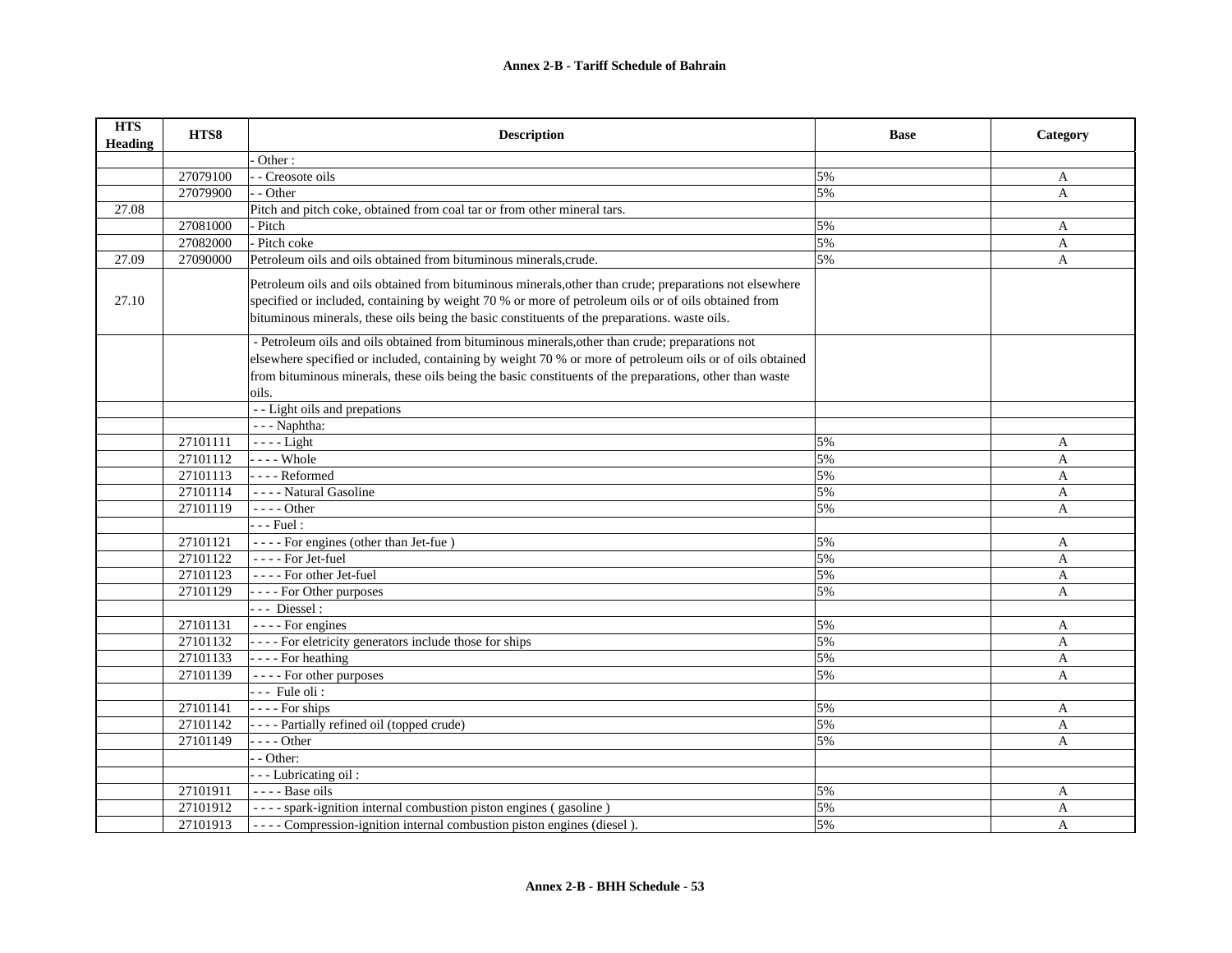| <b>HTS</b><br>Heading | HTS8     | <b>Description</b>                                                                                      | <b>Base</b> | Category     |
|-----------------------|----------|---------------------------------------------------------------------------------------------------------|-------------|--------------|
|                       | 27101914 | - - - - For manual transmission                                                                         | 5%          | A            |
|                       | 27101915 | - - - - For Automatic transmission                                                                      | 5%          | $\mathbf{A}$ |
|                       | 27101919 | - - - - Other                                                                                           | 5%          | $\mathbf{A}$ |
|                       |          | --- Oil for other purposes                                                                              |             |              |
|                       | 27101991 | $--$ Cutting                                                                                            | 5%          | A            |
|                       | 27101992 | - - - - For Cleansing                                                                                   | 5%          | $\mathbf{A}$ |
|                       | 27101993 | ---- For Mould release                                                                                  | 5%          | A            |
|                       | 27101994 | - - - - For hydraulic brakes                                                                            | 5%          | $\mathbf{A}$ |
|                       | 27101995 | ---- For Hydraulic and turbo system                                                                     | 5%          | A            |
|                       | 27101996 | - - - - For Transformer and circuit breaker                                                             | 5%          | A            |
|                       | 27101997 | ---- Other, White oils (paraffin oil, vaseline oil)                                                     | 5%          | A            |
|                       | 27101998 | - - - - Lubricating preparations                                                                        | 5%          | A            |
|                       | 27101999 | $--Other$                                                                                               | 5%          | A            |
|                       |          | Waste oils:                                                                                             |             |              |
|                       | 27109100 | - Containing polychlorinated biphenyls (PBCs), polychlorinated terphenyls (PCTs) or polybrominated      | 5%          |              |
|                       |          | biphenyls(PBBs)                                                                                         |             | A            |
|                       | 27109900 | - - Other                                                                                               | 5%          | A            |
| 27.11                 |          | Petroleum gases and other gaseous hydrocarbons.                                                         |             |              |
|                       |          | - Liquefied :                                                                                           |             |              |
|                       | 27111100 | - - Natural gas                                                                                         | 5%          | A            |
|                       | 27111200 | - Propane                                                                                               | 5%          | $\mathbf{A}$ |
|                       | 27111300 | - - Butanes                                                                                             | 5%          | A            |
|                       | 27111400 | - Ethylene, propylene, butylene et butadiene                                                            | 5%          | A            |
|                       | 27111900 | - - Other                                                                                               | 5%          | A            |
|                       |          | In gaseous state:                                                                                       |             |              |
|                       | 27112100 | - - Natural gas                                                                                         | 5%          | A            |
|                       | 27112900 | - - Other                                                                                               | 5%          | A            |
|                       |          | Petroleum jelly; paraffin wax, micro-crystalline petroleum wax, slack wax, ozokerite, lignite wax, peat |             |              |
| 27.12                 |          | wax, other mineral waxes, and similar products obtained by synthesis or by other processes, whether or  |             |              |
|                       |          | not coloured.                                                                                           |             |              |
|                       | 27121000 | - Petroleum jelly                                                                                       | 5%          | $\mathbf{A}$ |
|                       |          | Paraffin wax containing by weight less than 0.75 % of oil:                                              |             |              |
|                       | 27122010 | - - - For candle industry                                                                               | 5%          | $\mathbf{A}$ |
|                       | 27122020 | --- For impregnating matches                                                                            | 5%          | A            |
|                       | 27122090 | --- Other                                                                                               | 5%          | A            |
|                       | 27129000 | Other                                                                                                   | 5%          | A            |
| 27.13                 |          | Petroleum coke, petroleum bitumen and other residues of petroleum oils or of oils obtained from         |             |              |
|                       |          | bituminous mlnerals.                                                                                    |             |              |
|                       |          | - Petroleum coke :                                                                                      |             |              |
|                       | 27131100 | - - Not calcined                                                                                        | 5%          | A            |
|                       | 27131200 | - - Calcined                                                                                            | 5%          | A            |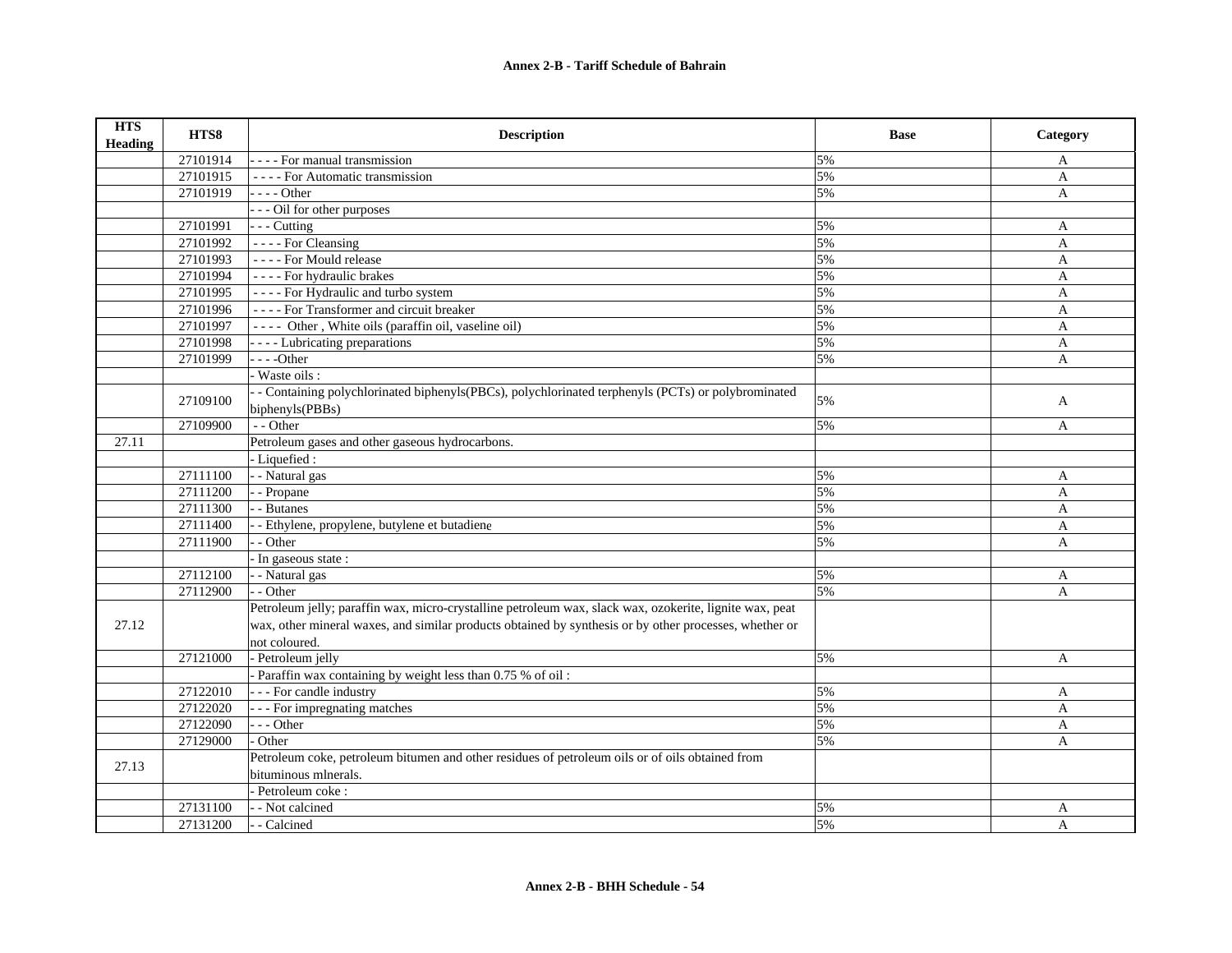| <b>HTS</b><br><b>Heading</b> | HTS8     | <b>Description</b>                                                                                                               | <b>Base</b> | Category     |
|------------------------------|----------|----------------------------------------------------------------------------------------------------------------------------------|-------------|--------------|
|                              | 27132000 | - Petroleum bitumen                                                                                                              | 5%          | A            |
|                              | 27139000 | Other residues of petroleum oils or of oils obtained from bituminous minerals                                                    | 5%          | A            |
| 27.14                        |          | Bitumen and asphalt, natural; bituminous or oil shale and tar sands; asphaltites and asphaltic rocks.                            |             |              |
|                              | 27141000 | - Bituminous or oil shale and tar sands                                                                                          | 5%          | A            |
|                              |          | Other:                                                                                                                           |             |              |
|                              | 27149010 | - - - Bitumen and asphlt, natural                                                                                                | 5%          | A            |
|                              | 27149090 | $- -$ Other                                                                                                                      | 5%          | A            |
| 27.15                        | 27150000 | Bituminous mixtures based on natural asphalt, on natural bitumen, on petroleum bitumen, on mineral tar                           | 5%          |              |
|                              |          | or on mineral tar pitch (for example, bituminous mastics, cut-backs).                                                            |             | A            |
| 27.16                        | 27160000 | Electrical energy. (optional heading).                                                                                           | 5%          | A            |
|                              |          | I. - CHEMICAL ELEMENTS                                                                                                           |             |              |
| 28.01                        |          | Fluorine, chlorine, bromine and iodine                                                                                           |             |              |
|                              | 28011000 | Chlorine                                                                                                                         | 5%          | A            |
|                              | 28012000 | - Iodine                                                                                                                         | 5%          | A            |
|                              |          | Fluorine; bromine :                                                                                                              |             |              |
|                              | 28013010 | - - - Fluorine                                                                                                                   | 5%          | A            |
|                              | 28013020 | - - Bromine                                                                                                                      | 5%          | A            |
| 28.02                        |          | Sulphur, sublimed or precipitated; colloidal sulphur.                                                                            |             |              |
|                              | 28020010 | - - - Sulphur, sublimed or precitated                                                                                            | 5%          | A            |
|                              | 28020020 | - - - Colloidal sulphur                                                                                                          | 5%          | A            |
| 28.03                        | 28030000 | Carbon (carbon blacks and other forms of carbon not elsewhere specified or included).                                            | 5%          | A            |
| 28.04                        |          | Hydrogen, rare gases and other non-metals.                                                                                       |             |              |
|                              | 28041000 | - Hydrogen                                                                                                                       | 5%          | A            |
|                              |          | Rare gases :                                                                                                                     |             |              |
|                              | 28042100 | - Argon                                                                                                                          | 5%          | A            |
|                              |          | $-$ Other :                                                                                                                      |             |              |
|                              | 28042910 | - - Helium                                                                                                                       | 5%          | A            |
|                              | 28042920 | $-$ - Neon                                                                                                                       | 5%          | $\mathbf{A}$ |
|                              | 28042990 | $- -$ Other                                                                                                                      | 5%          | A            |
|                              | 28043000 | - Nitrogen                                                                                                                       | 5%          | $\mathbf{A}$ |
|                              | 28044000 | Oxygen                                                                                                                           | 5%          | A            |
|                              | 28045000 | Boron; tellurium                                                                                                                 | 5%          | A            |
|                              |          | Silicon:                                                                                                                         |             |              |
|                              | 28046100 | - Containing by weight not Iess than 99.99 % of silicon                                                                          | 5%          | A            |
|                              | 28046900 | - Other                                                                                                                          | 5%          | A            |
|                              | 28047000 | Phosphorus                                                                                                                       | 5%          | A            |
|                              | 28048000 | Arsenic                                                                                                                          | 5%          | A            |
|                              | 28049000 | Selenium                                                                                                                         | 5%          | A            |
| 28.05                        |          | Alkali or alkaline-earth metals; rare-earth metals, scandium and yttrium, whether or not intermixed or<br>interalloyed; mercury. |             |              |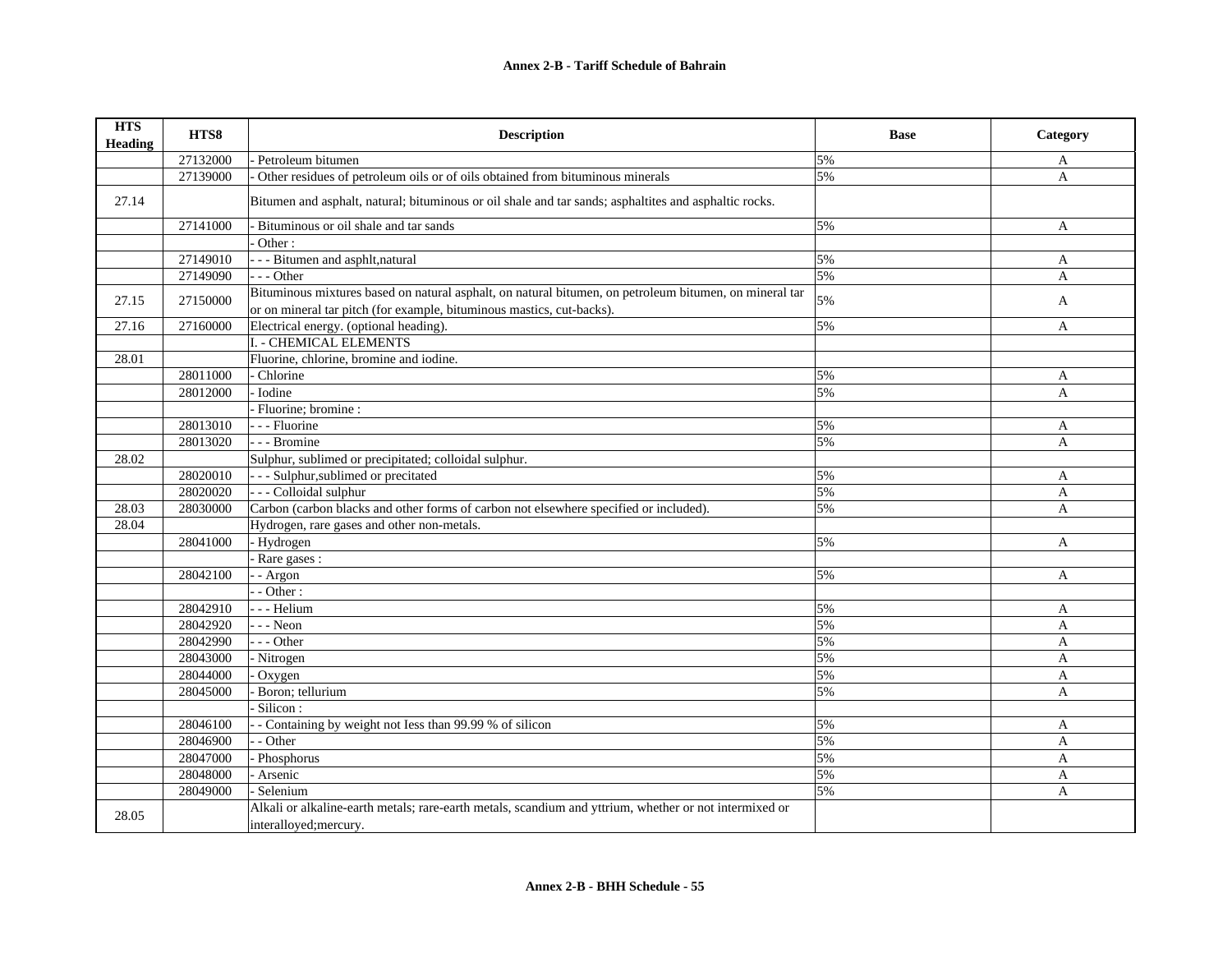| <b>HTS</b><br><b>Heading</b> | HTS8     | <b>Description</b>                                                                               | <b>Base</b> | Category     |
|------------------------------|----------|--------------------------------------------------------------------------------------------------|-------------|--------------|
|                              |          | Alkaline-earth metals:                                                                           |             |              |
|                              | 28051100 | - Sodium                                                                                         | 5%          | A            |
|                              | 28051200 | - Calcium                                                                                        | 5%          | $\mathbf{A}$ |
|                              |          | - Other:                                                                                         |             |              |
|                              | 28051910 | - - - Lithium                                                                                    | 5%          | A            |
|                              | 28051920 | - - Potassium                                                                                    | 5%          | $\mathbf{A}$ |
|                              | 28051990 | $- -$ Other                                                                                      | 5%          | A            |
|                              | 28053000 | Rare-earth metals, scandium and yttrium, whether or not intermixed or interalloyed               | 5%          | A            |
|                              | 28054000 | - Mercury                                                                                        | 5%          | A            |
|                              |          | II.- INORGANIC ACIDS AND INORGANIC OXYGEN COMPOUNDS OF NON-METALS                                |             |              |
| 28.06                        |          | Hydrogen chloride (hydrochloric acid); chlorosulphuric acid.                                     |             |              |
|                              | 28061000 | - Hydrogen chloride (hydrochloric acid)                                                          | 5%          | A            |
|                              | 28062000 | Chlorosulphuric acid                                                                             | 5%          | A            |
| 28.07                        |          | Sulphuric acid; oleum.                                                                           |             |              |
|                              | 28070010 | - - - Sulphuric acid                                                                             | 20%         | B            |
|                              | 28070020 | - - - Oleum(oily sulphuric acid)                                                                 | 5%          | A            |
| 28.08                        |          | Nitric acid; sulphonitric acids.                                                                 |             |              |
|                              | 28080010 | - - - Nitric acid                                                                                | 5%          | A            |
|                              | 28080020 | - - - sulphonitric acids                                                                         | 5%          | $\mathbf{A}$ |
| 28.09                        |          | Diphosphorus pentaoxide; phosphoric acid; polyhosphoris acids whether or not chemically defined. |             |              |
|                              | 28091000 | - Diphosphorus pentaoxide                                                                        | 5%          | A            |
|                              |          | Phosphoric acid and polyphosphoric acids:                                                        |             |              |
|                              | 28092010 | - - - Phosphoric acid                                                                            | 5%          | A            |
|                              | 28092020 | - - - polyphosphoric acids                                                                       | 5%          | A            |
| 28.10                        |          | Oxides of boron; boric acids.                                                                    |             |              |
|                              | 28100010 | --- Oxides of boron                                                                              | 5%          | A            |
|                              | 28100020 | --- boric acids                                                                                  | 5%          | A            |
| 28.11                        |          | Other inorganic acids and other inorganic oxygen compounds of non-metals.                        |             |              |
|                              |          | Other inorganic acids :                                                                          |             |              |
|                              | 28111100 | - Hydrogen fluoride (hydrofluoric acid)                                                          | 5%          | A            |
|                              |          | $-Other:$                                                                                        |             |              |
|                              | 28111910 | - - - Hydrogen cyanide                                                                           | 5%          | $\mathbf{A}$ |
|                              | 28111990 | - - Other                                                                                        | 5%          | $\mathbf{A}$ |
|                              |          | Other inorganic oxygen compounds of non-metals :                                                 |             |              |
|                              | 28112100 | - Carbon dioxide                                                                                 | 5%          | A            |
|                              | 28112200 | - Silicon dioxide                                                                                | 5%          | A            |
|                              | 28112300 | - Sulphur dioxide                                                                                | 5%          | A            |
|                              |          | $\cdot$ - Other :                                                                                |             |              |
|                              | 28112910 | - - - Arsenic trioxide, arsenic pentoxide arsenic acids                                          | 5%          | A            |
|                              | 28112990 | --- Other                                                                                        | 5%          | A            |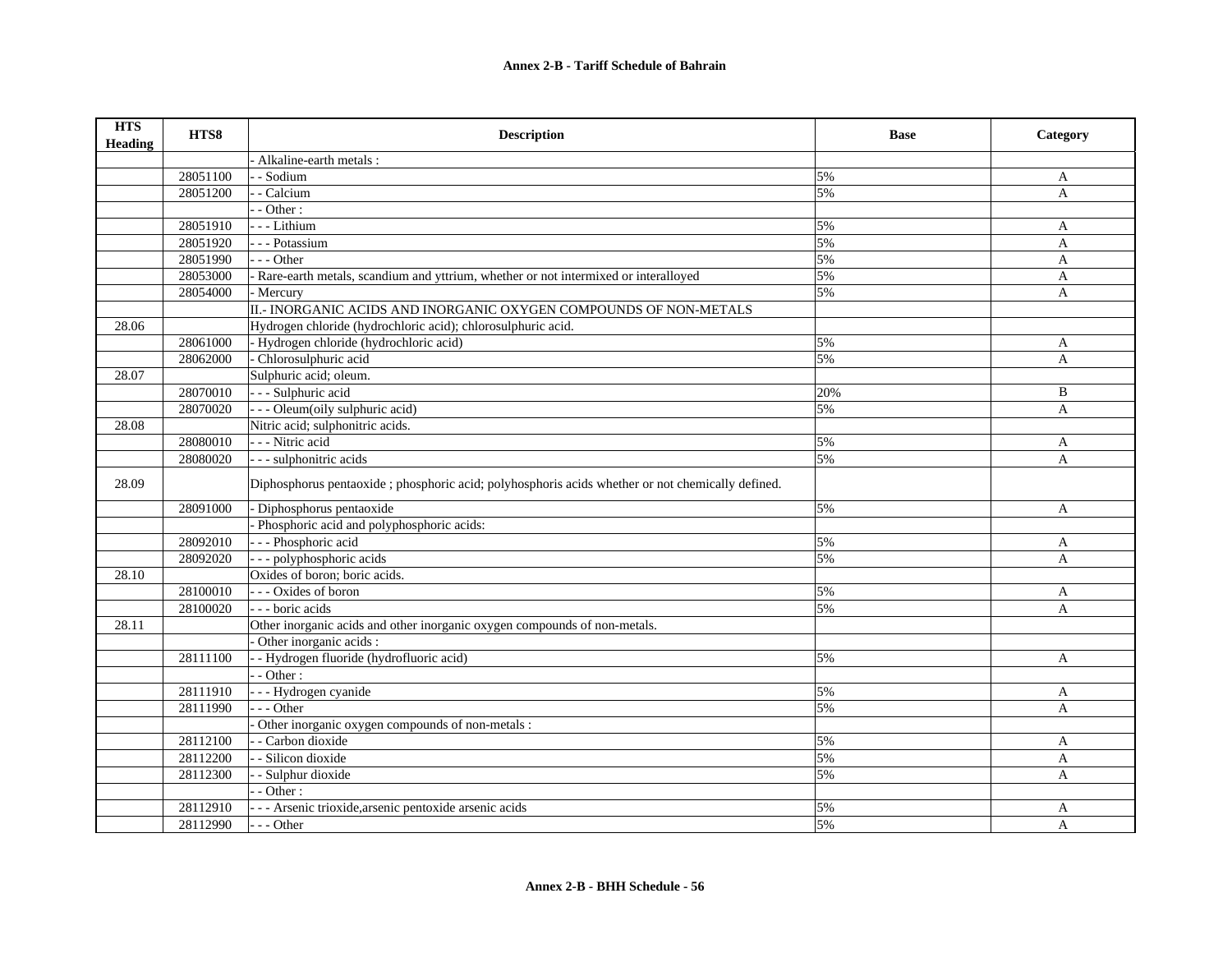| <b>HTS</b><br><b>Heading</b> | HTS8     | <b>Description</b>                                                                            | <b>Base</b> | Category       |
|------------------------------|----------|-----------------------------------------------------------------------------------------------|-------------|----------------|
|                              |          | III.- HALOGEN OR SULPHUR COMPOUNDS OF NON-METALS                                              |             |                |
| 28.12                        |          | Halides and halide oxides of non-metals.                                                      |             |                |
|                              |          | - chloride                                                                                    |             |                |
|                              | 28121010 | - - - Arsenic trichloride                                                                     | 5%          | A              |
|                              | 28121020 | --- Carbonyl dichloride (phosgene)                                                            | 5%          | $\overline{A}$ |
|                              | 28121030 | --- Phosphorous oxychloride                                                                   | 5%          | A              |
|                              | 28121040 | --- Phosphorous trichloride                                                                   | 5%          | $\overline{A}$ |
|                              | 28121050 | --- Phosphorous pentachloride                                                                 | 5%          | A              |
|                              | 28121060 | --- Sulphur monochloride                                                                      | 5%          | A              |
|                              | 28121070 | --- Sulphur dinochloride                                                                      | 5%          | A              |
|                              | 28121080 | --- Thionyl chloride                                                                          | 5%          | A              |
|                              | 28121090 | $- -$ Other                                                                                   | 5%          | A              |
|                              | 28129000 | - Other                                                                                       | 5%          | A              |
| 28.13                        |          | Sulphides of non-metals; commercial phosphorus trisulphide.                                   |             |                |
|                              | 28131000 | - Carbon disulphide                                                                           | 5%          | A              |
|                              | 28139000 | Other                                                                                         | 5%          | A              |
|                              |          | IV.- INORGANIC BASES AND OXIDES, HYDROXIDES AND PEROXIDES OF METALS                           |             |                |
| 28.14                        |          | Ammonia, anhydrous or in aqueous solution.                                                    |             |                |
|                              | 28141000 | - Anhydrous ammonia                                                                           | 5%          | A              |
|                              | 28142000 | - Ammonia in aqueous solution                                                                 | 5%          | $\mathbf{A}$   |
| 28.15                        |          | Sodium hydroxide (caustic soda); potassium hydroxide (caustic potash); peroxides of sodium or |             |                |
|                              |          | potassium.                                                                                    |             |                |
|                              |          | Sodium hydroxide (caustic soda):                                                              |             |                |
|                              | 28151100 | - - Solid                                                                                     | 5%          | A              |
|                              | 28151200 | - - In aqueous solution (soda lye or liquid soda)                                             | 5%          | A              |
|                              | 28152000 | - Potassium hydroxide (caustic potash)                                                        | 5%          | $\overline{A}$ |
|                              | 28153000 | Peroxides of sodium or potassium                                                              | 5%          | A              |
| 28.16                        |          | Hydroxide and peroxide of magnesium; oxides, hydroxides and peroxides, of strontium or barium |             |                |
|                              | 28161000 | Hydroxide and peroxide of magnesium                                                           | 5%          | A              |
|                              | 28164000 | - Oxide, hydroxide and peroxide of strontium or barium.                                       | 5%          | A              |
| 28.17                        |          | Zinc oxide; zinc peroxide.                                                                    |             |                |
|                              | 28170010 | --- Zinc oxide                                                                                | 5%          | A              |
|                              | 28170020 | - - - zinc peroxide                                                                           | 5%          | A              |
| 28.18                        |          | Artificial corundum, whether or not chemically defined; aluminium oxide; aluminium hydroxide  |             |                |
|                              | 28181000 | - Artificial corundum, whether or not chemically defined                                      | 5%          | A              |
|                              | 28182000 | - Aluminium oxide, other than artificial corundum                                             | 5%          | A              |
|                              | 28183000 | - Aluminium hydroxide                                                                         | 5%          | A              |
| 28.19                        |          | Chromium oxides and hydroxides.                                                               |             |                |
|                              | 28191000 | Chromium trioxide                                                                             | 5%          | A              |
|                              | 28199000 | Other                                                                                         | 5%          | A              |
| 28.20                        |          | Manganese oxides.                                                                             |             |                |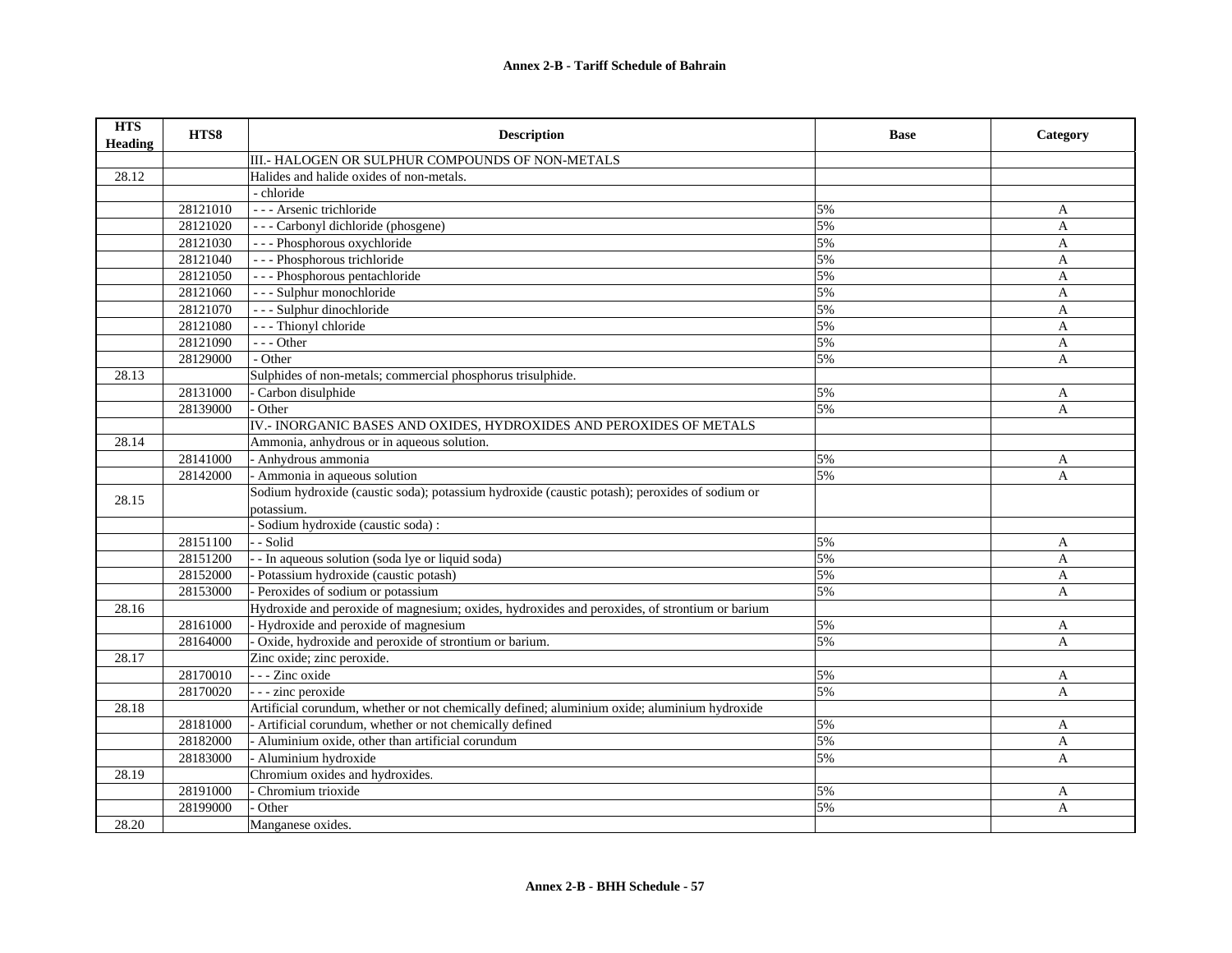| <b>HTS</b><br>Heading | HTS8     | <b>Description</b>                                                                                     | <b>Base</b> | Category     |
|-----------------------|----------|--------------------------------------------------------------------------------------------------------|-------------|--------------|
|                       | 28201000 | - Manganese dioxide                                                                                    | 5%          | A            |
|                       | 28209000 | Other                                                                                                  | 5%          | A            |
| 28.21                 |          | Iron oxides and hydroxides; earth colours containing 70 % or more by weight of combined iron evaluated |             |              |
|                       |          | as Fe2O3.                                                                                              |             |              |
|                       | 28211000 | - Iron oxides and hydroxides                                                                           | 5%          | A            |
|                       | 28212000 | - Earth colours                                                                                        | 5%          | A            |
| 28.22                 | 28220000 | Cobalt oxides and hydroxides; commercial cobalt oxides.                                                | 5%          | A            |
| 28.23                 | 28230000 | Titanium oxides.                                                                                       | 5%          | A            |
| 28.24                 |          | Lead oxides; red lead and orange lead.                                                                 |             |              |
|                       | 28241000 | - Lead monoxide (litharge, massicot)                                                                   | 5%          | A            |
|                       | 28242000 | - Red lead and orange lead                                                                             | 5%          | $\mathbf{A}$ |
|                       | 28249000 | Other                                                                                                  | 5%          | A            |
|                       |          | Hydrazine and hydroxylamine and their inorganic salts; other inorganic bases; other metal              |             |              |
| 28.25                 |          | oxides, hydroxides and peroxides.                                                                      |             |              |
|                       | 28251000 | - Hydrazine and hydroxylamine and their inorganic salts                                                | 5%          | A            |
|                       | 28252000 | - Lithium oxide and hydroxide                                                                          | 5%          | A            |
|                       | 28253000 | - Vanadium oxides and hydroxides                                                                       | 5%          | A            |
|                       | 28254000 | - Nickel oxides and hydroxides                                                                         | 5%          | A            |
|                       | 28255000 | Copper oxides and hydroxides                                                                           | 5%          | A            |
|                       | 28256000 | Germanium oxides and zirconium dioxide                                                                 | 5%          | A            |
|                       | 28257000 | Molybdenum oxides and hydroxides                                                                       | 5%          | A            |
|                       | 28258000 | - Antimony oxides                                                                                      | 5%          | A            |
|                       |          | Other:                                                                                                 |             |              |
|                       | 28259010 | - - - Tin oxides                                                                                       | 5%          | A            |
|                       | 28259090 | --- Other                                                                                              | 5%          | A            |
|                       |          | V.- SALTS AND PEROXYSALTS, OF INORGANIC ACIDS AND METALS                                               |             |              |
| 28.26                 |          | Fluorides; fluorosilicates, fluoroaluminates and other complex fluorine salts.                         |             |              |
|                       |          | - Fluorides:                                                                                           |             |              |
|                       | 28261100 | - - Of ammonium or of sodium                                                                           | 5%          | A            |
|                       | 28261200 | - Of aluminium                                                                                         | 5%          | A            |
|                       | 28261900 | - Other                                                                                                | 5%          | A            |
|                       | 28262000 | Fluorosilicates of sodium or of potassium                                                              | 5%          | A            |
|                       | 28263000 | Sodium hexafluoroaluminate (synthetic cryolite)                                                        | 5%          | A            |
|                       | 28269000 | Other                                                                                                  | 5%          | A            |
|                       |          | Chlorides, chloride oxides and chloride hydroxides; brnmides and bromide oxides; iodides and iodide    |             |              |
| 28.27                 |          | oxides.                                                                                                |             |              |
|                       | 28271000 | - Ammonium chloride                                                                                    | 5%          | A            |
|                       | 28272000 | Calcium chloride                                                                                       | 5%          | A            |
|                       |          | Other chlorides :                                                                                      |             |              |
|                       | 28273100 | - Of magnesium                                                                                         | 5%          | A            |
|                       | 28273200 | - Of aluminium                                                                                         | 5%          | A            |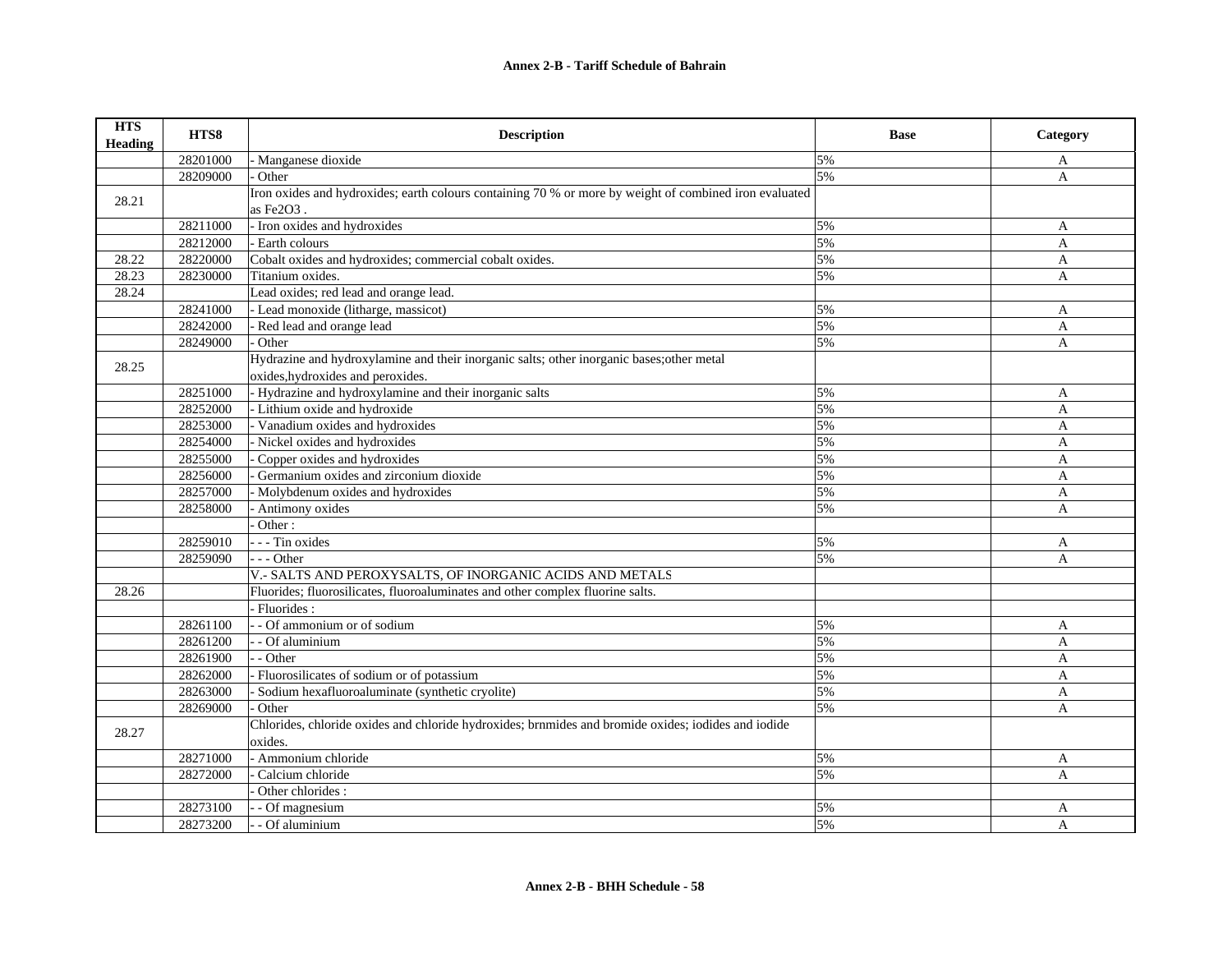| <b>HTS</b><br><b>Heading</b> | HTS8     | <b>Description</b>                                                            | <b>Base</b> | Category     |
|------------------------------|----------|-------------------------------------------------------------------------------|-------------|--------------|
|                              | 28273300 | - Of iron                                                                     | 5%          | A            |
|                              | 28273400 | - Of cobalt                                                                   | 5%          | A            |
|                              | 28273500 | - - Of nickel                                                                 | 5%          | $\mathbf{A}$ |
|                              | 28273600 | - - Of zinc                                                                   | 5%          | A            |
|                              | 28273900 | - - Other                                                                     | 5%          | A            |
|                              |          | Chloride oxides and chloride hydroxides :                                     |             |              |
|                              | 28274100 | - - Of copper                                                                 | 5%          | A            |
|                              | 28274900 | - Other                                                                       | 5%          | A            |
|                              |          | Bromides and bromide oxides:                                                  |             |              |
|                              | 28275100 | - Bromides of sodium or of potassium                                          | 5%          | A            |
|                              | 28275900 | - - Other                                                                     | 5%          | A            |
|                              | 28276000 | - Iodides and iodide oxides                                                   | 5%          | A            |
| 28.28                        |          | Hypochlorites; commercial calcium hypochlorite; chlorites; hypobromites.      |             |              |
|                              | 28281000 | Commercial calcium hypochlorite and other calcium hypochlorites               | 5%          | A            |
|                              |          | Other:                                                                        |             |              |
|                              | 28289010 | --- Sodium hypochlorite                                                       | 5%          | A            |
|                              | 28289020 | --- Potassium hypochlorite                                                    | 5%          | A            |
|                              | 28289030 | --- Chlorites                                                                 | 5%          | A            |
|                              | 28289040 | - - - Hypobromites                                                            | 5%          | A            |
|                              | 28289090 | $- -$ Other                                                                   | 5%          | $\mathbf{A}$ |
| 28.29                        |          | Chlorates and perchlorates; bromates and perbromates; iodates and periodates. |             |              |
|                              |          | Chlorates:                                                                    |             |              |
|                              | 28291100 | - Of sodium                                                                   | 5%          | A            |
|                              | 28291900 | - - Other                                                                     | 5%          | A            |
|                              |          | Other:                                                                        |             |              |
|                              | 28299010 | --- Perchlorates                                                              | 5%          | A            |
|                              | 28299020 | ---Bromates and per bromates                                                  | 5%          | A            |
|                              | 28299030 | --Dodates and periodates                                                      | 5%          | A            |
| 28.30                        |          | Sulphides; polysulphides, whether or not chemically defined.                  |             |              |
|                              | 28301000 | - Sodium sulphides                                                            | 5%          | A            |
|                              | 28302000 | Zinc sulphide                                                                 | 5%          | A            |
|                              | 28303000 | Cadmium sulphide                                                              | 5%          | A            |
|                              | 28309000 | Other                                                                         | 5%          | A            |
| 28.31                        |          | Dithionites and sulphoxylates.                                                |             |              |
|                              | 28311000 | Of sodium                                                                     | 5%          | A            |
|                              | 28319000 | Other                                                                         | 5%          | A            |
| 28.32                        |          | Sulphites; thiosulphates.                                                     |             |              |
|                              | 28321000 | Sodium sulphites                                                              | 5%          | A            |
|                              | 28322000 | Other sulphites                                                               | 5%          | A            |
|                              |          | Thiosulphates:                                                                |             |              |
|                              | 28323010 | --- Sodium Thiosulphates                                                      | 5%          | A            |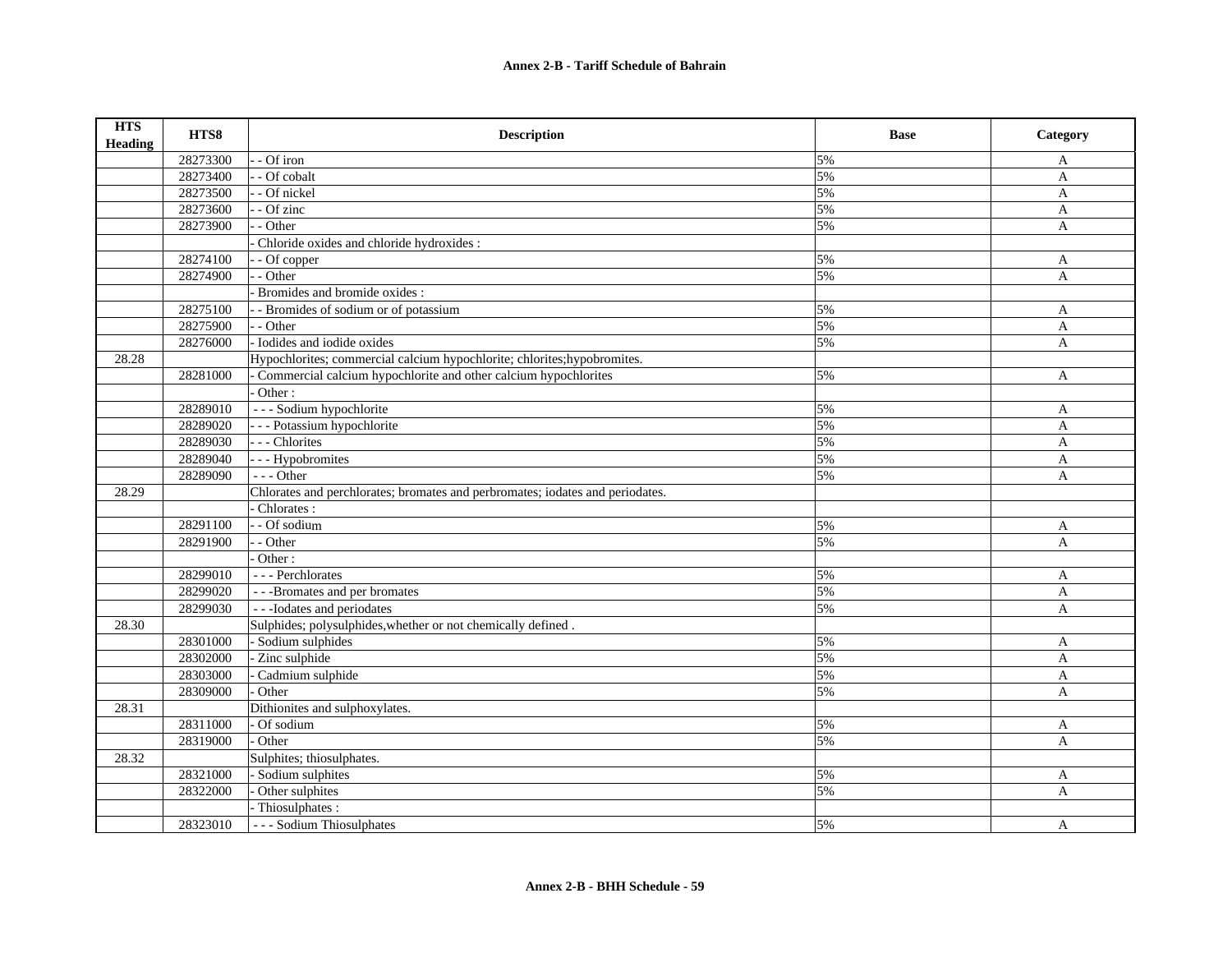| <b>HTS</b><br><b>Heading</b> | HTS8     | <b>Description</b>                                                                                                            | <b>Base</b> | Category     |
|------------------------------|----------|-------------------------------------------------------------------------------------------------------------------------------|-------------|--------------|
|                              | 28323020 | --- Calcium Thiosulphates                                                                                                     | 5%          | A            |
|                              | 28323090 | $- -$ Other                                                                                                                   | 5%          | A            |
| 28.33                        |          | Sulphates; alums; peroxosulphates (persulphates).                                                                             |             |              |
|                              |          | Sodium sulphates :                                                                                                            |             |              |
|                              | 28331100 | - - Disodium sulphate                                                                                                         | 5%          | A            |
|                              | 28331900 | - Other                                                                                                                       | 5%          | A            |
|                              |          | Other sulphates :                                                                                                             |             |              |
|                              | 28332100 | $\overline{-}$ Of magnesium                                                                                                   | 5%          | A            |
|                              | 28332200 | - Of aluminium                                                                                                                | 5%          | A            |
|                              | 28332300 | - - Of chromium                                                                                                               | 5%          | A            |
|                              | 28332400 | - - Of nickel                                                                                                                 | 5%          | $\mathbf{A}$ |
|                              | 28332500 | - - Of copper                                                                                                                 | 5%          | $\mathbf{A}$ |
|                              | 28332600 | $-$ Of zinc                                                                                                                   | 5%          | A            |
|                              | 28332700 | - Of barium                                                                                                                   | 5%          | $\mathbf{A}$ |
|                              | 28332900 | - Other                                                                                                                       | 5%          | $\mathbf{A}$ |
|                              | 28333000 | - Alums                                                                                                                       | 5%          | $\mathbf{A}$ |
|                              | 28334000 | Peroxosulphates (persulphates)                                                                                                | 5%          | A            |
| 28.34                        |          | Nitrites; nitrates.                                                                                                           |             |              |
|                              | 28341000 | - Nitrites                                                                                                                    | 5%          | A            |
|                              |          | - Nitrates :                                                                                                                  |             |              |
|                              | 28342100 | - - Potassium Nitrate                                                                                                         | 5%          | A            |
|                              | 28342900 | - - Other                                                                                                                     | 5%          | A            |
| 28.35                        |          | Phosphinates (hypophosphites), phosphonates (phosphitesl, phosphates and polyphosphates, whther or<br>not chemically defined. |             |              |
|                              | 28351000 | - Phosphinates (hypophosphites) and phosphonates (phosphitcs)                                                                 | 5%          | A            |
|                              |          | - Phosphates:                                                                                                                 |             |              |
|                              | 28352200 | - - Of mono- or disodium                                                                                                      | 5%          | A            |
|                              | 28352300 | - - Of trisodium                                                                                                              | 5%          | A            |
|                              | 28352400 | - - Of Potassium                                                                                                              | 5%          | A            |
|                              | 28352500 | - Calcium hydrogenorthophosphate ("dicalcium phosphate")                                                                      | 5%          | $\mathbf{A}$ |
|                              | 28352600 | - - Other phosphates of calcium                                                                                               | 5%          | $\mathbf{A}$ |
|                              | 28352900 | - - Other                                                                                                                     | 5%          | A            |
|                              |          | Polyphosphates:                                                                                                               |             |              |
|                              | 28353100 | - - Sodium triphosphate (sodium tripolyphosphosphate)                                                                         | 5%          | A            |
|                              | 28353900 | - - Other                                                                                                                     | 5%          | A            |
| 28.36                        |          | Carbonates; peroxocarbonates (percarbonates); commercial ammonium carbonate containing ammonium                               |             |              |
|                              |          | carbamate.                                                                                                                    |             |              |
|                              | 28361000 | Commercial ammonium carbonate and other amrnonium carbonates                                                                  | 5%          | A            |
|                              | 28362000 | Disodium carbonate                                                                                                            | 5%          | A            |
|                              | 28363000 | Sodium hydrogencarbonate (sodium bicarbonats)                                                                                 | 5%          | A            |
|                              | 28364000 | - Potassium carbonates                                                                                                        | 5%          | A            |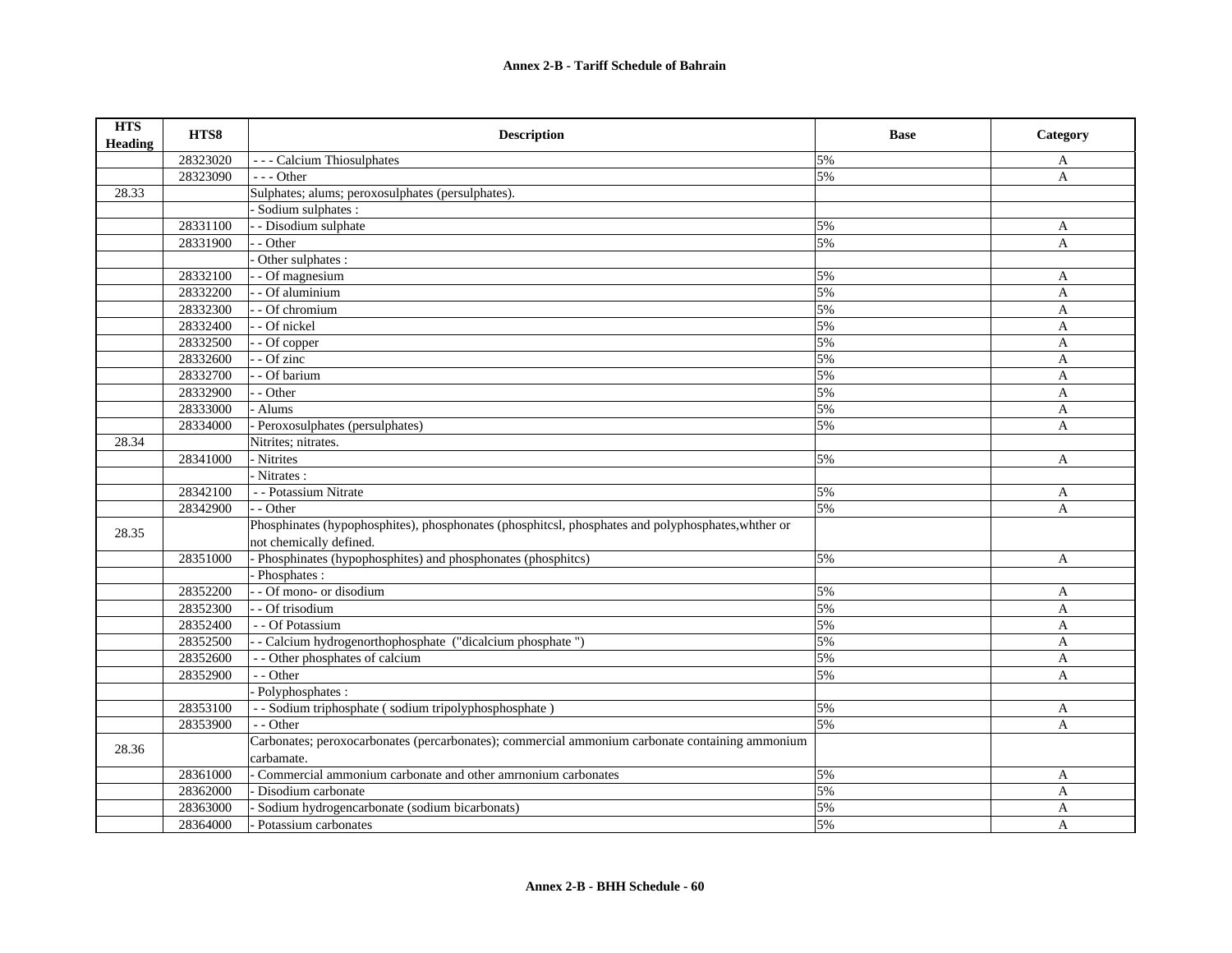| <b>HTS</b><br><b>Heading</b> | HTS8     | <b>Description</b>                               | <b>Base</b> | Category     |
|------------------------------|----------|--------------------------------------------------|-------------|--------------|
|                              | 28365000 | Calcium carbonate                                | 5%          | A            |
|                              | 28366000 | Barium carbonate                                 | 5%          | A            |
|                              | 28367000 | - Lead carbonate                                 | 5%          | A            |
|                              |          | Other:                                           |             |              |
|                              | 28369100 | - Lithium carbonates                             | 5%          | $\mathbf{A}$ |
|                              | 28369200 | - Strontium carbonate                            | 5%          | $\mathbf{A}$ |
|                              | 28369900 | - Other                                          | 5%          | A            |
| 28.37                        |          | Cyanides, cyanide oxides and complex cyanides.   |             |              |
|                              |          | Cyanides and cyanide oxides :                    |             |              |
|                              | 28371100 | - - Of sodium                                    | 5%          | A            |
|                              | 28371900 | - Other                                          | 5%          | A            |
|                              | 28372000 | Complex cyanide                                  | 5%          | $\mathbf{A}$ |
| 28.38                        |          | Fulminates, cyanates and thiocyanates.           |             |              |
|                              | 28380010 | - - - Fulminates                                 | 5%          | A            |
|                              | 28380020 | - - - Cyanates                                   | 5%          | A            |
|                              | 28380030 | - - - Thiocyanates                               | 5%          | $\mathbf{A}$ |
| 28.39                        |          | Silicates; commercial alkali metal silicates.    |             |              |
|                              |          | Of sodium:                                       |             |              |
|                              | 28391100 | - - Sodium metasilicates                         | 5%          | $\mathbf{A}$ |
|                              | 28391900 | - - Other                                        | 5%          | A            |
|                              | 28392000 | - Of potassium                                   | 5%          | A            |
|                              | 28399000 | - Other                                          | 5%          | A            |
| 28.40                        |          | Borates; peroxoborates (perborates).             |             |              |
|                              |          | -Disodium tetraborate (refined borax) :          |             |              |
|                              | 28401100 | - - Anhydrous                                    | 5%          | A            |
|                              | 28401900 | - - Other                                        | 5%          | A            |
|                              | 28402000 | - Other borates                                  | 5%          | A            |
|                              | 28403000 | Peroxoborates (perborates)                       | 5%          | $\mathbf{A}$ |
| 28.41                        |          | Salts of oxometallic or peroxometallic acids.    |             |              |
|                              | 28411000 | - Aluminates                                     | 5%          | A            |
|                              | 28412000 | - Chromates of zinc or of lead                   | 5%          | $\mathbf{A}$ |
|                              | 28413000 | Sodium dichromate                                | 5%          | $\mathbf{A}$ |
|                              | 28414000 | - Potassium dichromate                           | 5%          | A            |
|                              | 28415000 | Other chromates and dichromates; peroxochromates | 5%          | A            |
|                              |          | Manganites, manganates and permanganates :       |             |              |
|                              | 28416100 | - Potassium permanganate                         | 5%          | A            |
|                              | 28416900 | - Other                                          | 5%          | A            |
|                              | 28417000 | Molybdates                                       | 5%          | A            |
|                              | 28418000 | Tungstates (wolframates)                         | 5%          | $\mathbf{A}$ |
|                              | 28419000 | Other                                            | 5%          | A            |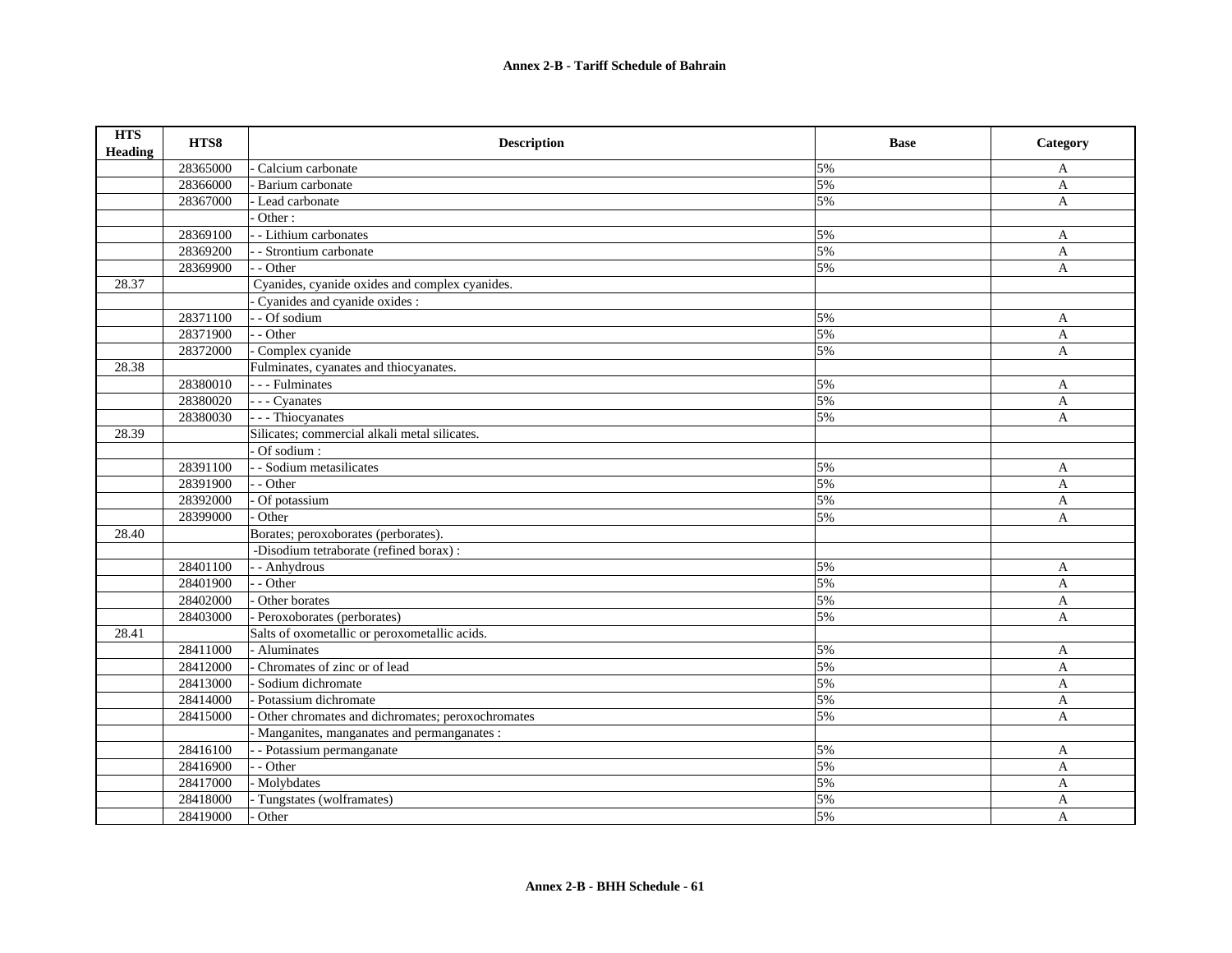| <b>HTS</b><br><b>Heading</b> | HTS8     | <b>Description</b>                                                                                        | <b>Base</b>  | Category       |
|------------------------------|----------|-----------------------------------------------------------------------------------------------------------|--------------|----------------|
|                              |          | Other salts of inorganic acids or pwroxoacid(including aluminosilicates whether or not chemically         |              |                |
| 28.42                        |          | definwd), other than azides.                                                                              |              |                |
|                              | 28421000 | - Double or complex silicates, inclding aluminosilicates whether or not chemically defined                | 5%           | A              |
|                              | 28429000 | Other                                                                                                     | 5%           | $\overline{A}$ |
|                              |          | <b>VI.- MISCELLANEOUS</b>                                                                                 |              |                |
|                              |          | Colloidal precious metals; inorganic or organic compounds of precious metals, whether or not chemically   |              |                |
| 28.43                        |          | defined; amalgams of precious metals.                                                                     |              |                |
|                              | 28431000 | Colloidal precious metals                                                                                 | 5%           | A              |
|                              |          | Silver compounds :                                                                                        |              |                |
|                              | 28432100 | - Silver nitrate                                                                                          | 5%           | A              |
|                              | 28432900 | - Other                                                                                                   | 5%           | A              |
|                              | 28433000 | Gold compounds                                                                                            | 5%           | A              |
|                              | 28439000 | Other compounds; amalgams                                                                                 | 5%           | A              |
|                              |          | Radioactive chemical elements and radioactive isotopes(including the fissile or fertile chemical elements |              |                |
| 28.44                        |          | and isotopes) and their compounds; mixtures and residues containing these products.                       |              |                |
|                              |          | - Natural uranium and its compounds; alloys, dispersions(including cermets), ceramic products and         |              |                |
|                              |          | mixtures containing natural uranium or natural uranium compounds :                                        |              |                |
|                              | 28441010 | - - - For medical purposes                                                                                | 5%           | A              |
|                              | 28441090 | $-$ - Other                                                                                               | 5%           | $\mathbf{A}$   |
|                              |          | - Uranium enriched in U 235 and its compounds; plutonium and its compounds; alloys, dispersions           |              |                |
|                              |          | (including cermets), ceramic products and mixtures containing uranium enriched in U 235, plutonium or     |              |                |
|                              |          | compounds of these products :                                                                             |              |                |
|                              | 28442010 | - - - For medical purposes                                                                                | 5%           | A              |
|                              | 28442090 | $- -$ Other                                                                                               | 5%           | A              |
|                              |          | - Uranium depleted in U 235 and its compounds; thorium and its compounds; alloys, dispersions             |              |                |
|                              |          | (including cermets), ceramic products and mixtures containing uranium depleted in U 235, thorium or       |              |                |
|                              |          | compounds of these products :                                                                             |              |                |
|                              | 28443010 | - - - For medical purposes                                                                                | 5%           | A              |
|                              | 28443090 | --- Other                                                                                                 | 5%           | A              |
|                              |          | - Radioactive elements and isotopes and compounds other than those of subheading 2844.10, 2844.20 or      |              |                |
|                              |          | 2844.30; alloys, dispersions (including cermets), ceramic products and mixtures containing these          |              |                |
|                              |          | elements, isotopes or compounds; radioactive residues:                                                    |              |                |
|                              | 28444010 | - - For medical purposes                                                                                  | Free of Duty | $\mathcal{C}$  |
|                              | 28444090 | - - - Other                                                                                               | Free of Duty | $\mathsf{C}$   |
|                              | 28445000 | - Spent (irradiated) fuel elements (cartridges) of nuclear reactors                                       | 5%           | A              |
|                              |          | Isotopes other than those of heading 28.44; compounds, inorganic or organic, of such isotopes, whether or |              |                |
| 28.45                        |          | not chemically defined.                                                                                   |              |                |
|                              | 28451000 | - Heavy water (deuterium oxide)                                                                           | 5%           | A              |
|                              | 28459000 | Other                                                                                                     | 5%           | A              |
|                              |          | Compounds, inorganic or organic, of rare-earth metals, of yttrium or of scandium or of mixtures of these  |              |                |
| 28.46                        |          | metals.                                                                                                   |              |                |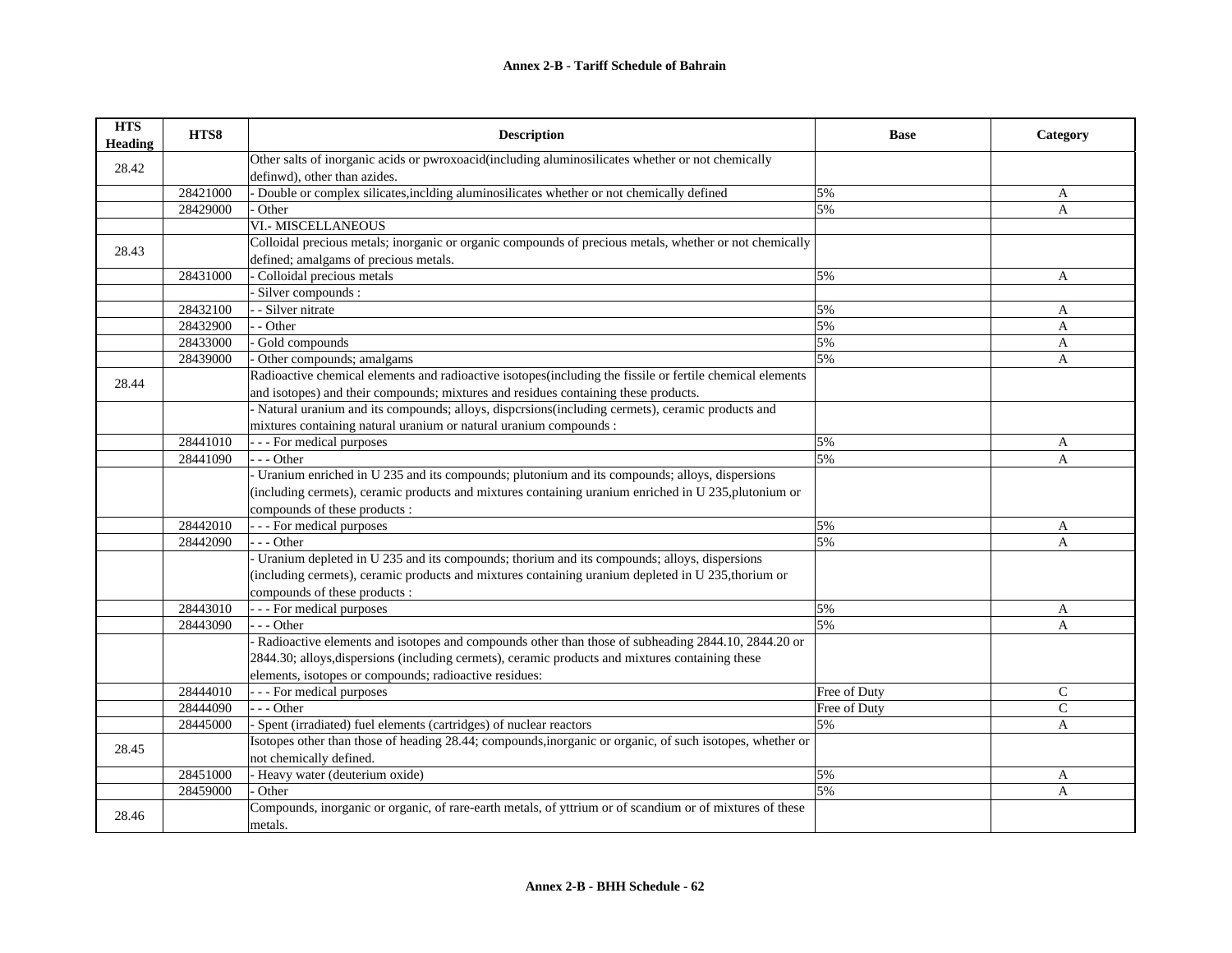| <b>HTS</b><br><b>Heading</b> | HTS8     | <b>Description</b>                                                                                        | <b>Base</b> | Category     |
|------------------------------|----------|-----------------------------------------------------------------------------------------------------------|-------------|--------------|
|                              | 28461000 | Cerium compounds                                                                                          | 5%          | A            |
|                              | 28469000 | Other                                                                                                     | 5%          | $\mathbf{A}$ |
| 28.47                        | 28470000 | Hydrogen peroxyde, whether or not solidified with urea.                                                   | 5%          | $\mathbf{A}$ |
| 28.48                        | 28480000 | Phosphides, whether or not chemicelly defined, excluding ferrophosphorus.                                 | 5%          | $\mathbf{A}$ |
| 28.49                        |          | Carbides, whether or not chemicelly defined.                                                              |             |              |
|                              | 28491000 | Of calcium                                                                                                | 5%          | $\mathbf{A}$ |
|                              | 28492000 | Of silicon                                                                                                | 5%          | A            |
|                              | 28499000 | Other                                                                                                     | 5%          | $\mathbf{A}$ |
|                              |          | Hydrides, nitrides, azides, silicides and borides, whether or not chemically defined, other than          |             |              |
| 28.50                        |          | compounds which are also carbides of heading 28.49.                                                       |             |              |
|                              | 28500010 | --- Hydrides                                                                                              | 5%          | A            |
|                              | 28500020 | - - - Nitrides                                                                                            | 5%          | A            |
|                              | 28500030 | - - - Azides                                                                                              | 5%          | A            |
|                              | 28500040 | --- Silicdes                                                                                              | 5%          | A            |
|                              | 28500050 | --- Borides                                                                                               | 5%          | A            |
|                              |          | Other inorganic compounds (including distilled or conductivity water and water of similar purity); liquid |             |              |
| 28.51                        |          | air (whether or not rare gases have been removed); compressed air; amalgams, other than amalgams of       |             |              |
|                              |          | precious metals.                                                                                          |             |              |
|                              | 28510010 | - - - Distilled water , conductivity water and similar purity                                             | 20%         | B            |
|                              | 28510020 | --- liquid air and compressed air                                                                         | 5%          | A            |
|                              | 28510030 | --- Amalgams (other then amalgams of precious metals of heading NO 28.43).                                | 5%          | $\mathbf{A}$ |
|                              | 28510040 | - - - Cyanogen chloride                                                                                   | 5%          | A            |
|                              | 28510090 | $- -$ Other                                                                                               | 5%          | A            |
|                              |          | I.- HYDROCARBONS AND THEIR HALOGENATED, SULPHONATED, NITRATED OR                                          |             |              |
|                              |          | NITROSATED DERIVATIVES                                                                                    |             |              |
| 29.01                        |          | Acyclic hydrocarbons.                                                                                     |             |              |
|                              |          | - Saturated :                                                                                             |             |              |
|                              | 29011010 | - - Ethane                                                                                                | 5%          | A            |
|                              | 29011020 | - - - Butanes                                                                                             | 5%          | $\mathbf{A}$ |
|                              | 29011030 | - - - Pentanes                                                                                            | 5%          | $\mathbf{A}$ |
|                              | 29011040 | - - - Hexanes                                                                                             | 5%          | A            |
|                              | 29011050 | - - - Heptanes                                                                                            | 5%          | A            |
|                              | 29011060 | - - Octanes                                                                                               | 5%          | $\mathbf{A}$ |
|                              | 29011090 | - - Other                                                                                                 | 5%          | $\mathbf{A}$ |
|                              |          | - Unsaturated :                                                                                           |             |              |
|                              | 29012100 | - - Ethylene                                                                                              | 5%          | A            |
|                              | 29012200 | - Propene (propylene)                                                                                     | 5%          | A            |
|                              | 29012300 | - Butene (butylene) and isomers thereof                                                                   | 5%          | A            |
|                              | 29012400 | - Buta-1.3-diene and isoprene                                                                             | 5%          | A            |
|                              |          | $-$ Other :                                                                                               |             |              |
|                              | 29012910 | - - - Propadiene                                                                                          | 5%          | A            |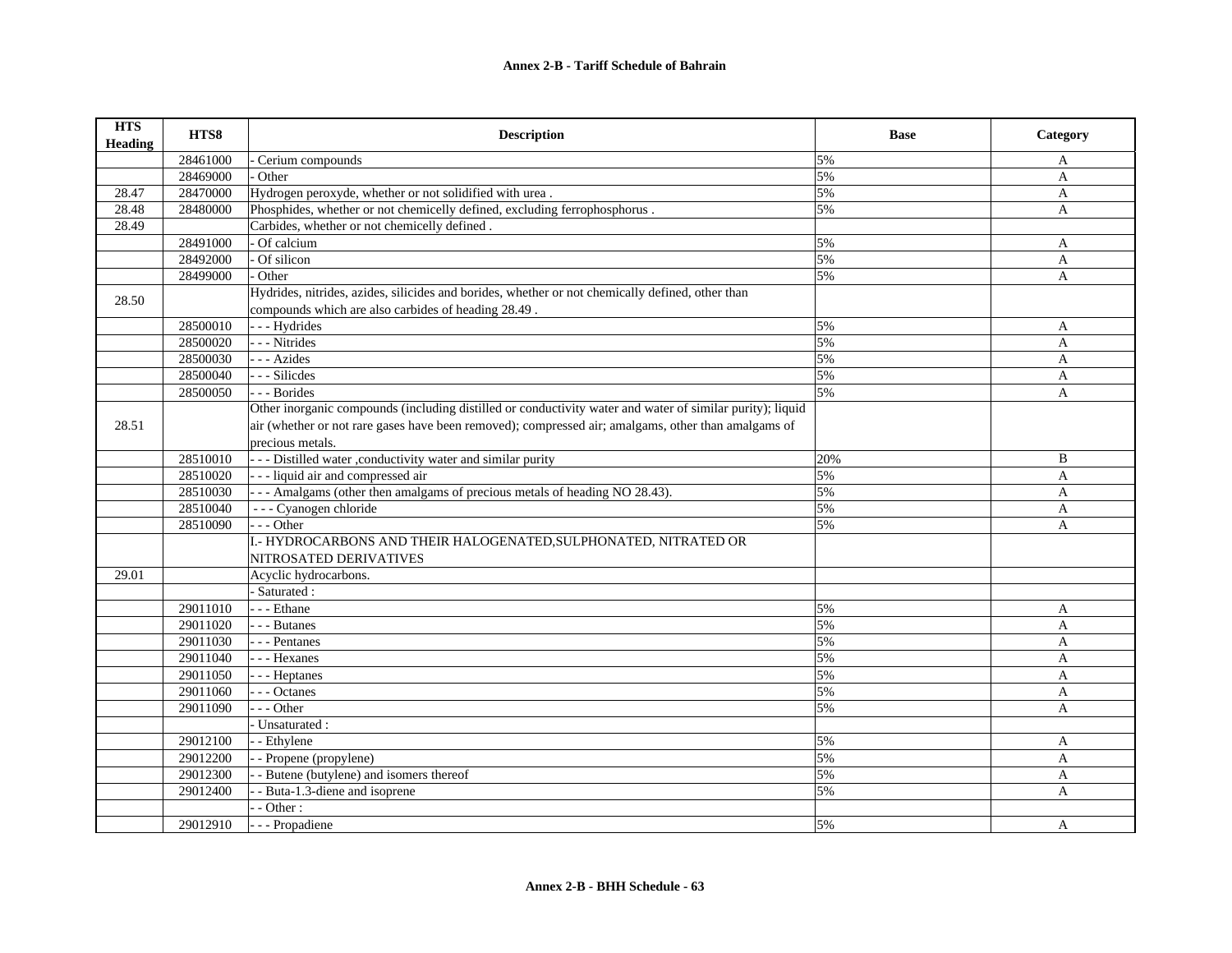| <b>HTS</b><br><b>Heading</b> | HTS8     | <b>Description</b>                                                          | <b>Base</b> | Category     |
|------------------------------|----------|-----------------------------------------------------------------------------|-------------|--------------|
|                              | 29012920 | - - - Buta 1.2 diene                                                        | 5%          | A            |
|                              | 29012930 | - - - Acetylene gas                                                         | 5%          | $\mathbf{A}$ |
|                              | 29012940 | - - - Acetylene phenyl                                                      | 5%          | $\mathbf{A}$ |
|                              | 29012950 | - - - Methyl Acetylene phenyl                                               | 5%          | $\mathbf{A}$ |
|                              | 29012960 | --- Butene                                                                  | 5%          | A            |
|                              | 29012990 | $- -$ Other                                                                 | 5%          | $\mathbf{A}$ |
| 29.02                        |          | Cyclic hydrocarbons.                                                        |             |              |
|                              |          | - Cyclanes, cyclenes and cycloterpenes:                                     |             |              |
|                              | 29021100 | - Cyclohexane                                                               | 5%          | A            |
|                              | 29021900 | - Other                                                                     | 5%          | A            |
|                              | 29022000 | - Benzene                                                                   | 5%          | A            |
|                              | 29023000 | Toluene                                                                     | 5%          | A            |
|                              |          | - Xylenes :                                                                 |             |              |
|                              | 29024100 | - - o-Xylene                                                                | 5%          | A            |
|                              | 29024200 | - - m-Xylene                                                                | 5%          | $\mathbf{A}$ |
|                              | 29024300 | - - p-Xylene                                                                | 5%          | A            |
|                              | 29024400 | - Mixed Xylene isomers                                                      | 5%          | A            |
|                              | 29025000 | - Styrene                                                                   | 5%          | $\mathbf{A}$ |
|                              | 29026000 | <b>Ethylbenzene</b>                                                         | 5%          | A            |
|                              | 29027000 | Cumene                                                                      | 5%          | A            |
|                              |          | Other:                                                                      |             |              |
|                              | 29029010 | - - - Tetralyne                                                             | 5%          | $\mathbf{A}$ |
|                              | 29029020 | - - - Nephthalene                                                           | 5%          | A            |
|                              | 29029090 | --- Other                                                                   | 5%          | A            |
| 29.03                        |          | Halogenated derivatives of hydrocarbons.                                    |             |              |
|                              |          | - Saturated chlorinated derivatives of acyclic hydrocarhvns :               |             |              |
|                              | 29031100 | - Chloromethane (Methyl chloride) and chlyroethane (ethyl chloride)         | 5%          | A            |
|                              | 29031200 | - - Dichloromethane (methylene chloride)                                    | 5%          | A            |
|                              | 29031300 | - - Chloroforme (trichloromethane)                                          | 5%          | A            |
|                              | 29031400 | - - Carbon tetrachloride                                                    | 5%          | A            |
|                              | 29031500 | - - 1,2-Dichloroethane                                                      | 5%          | A            |
|                              | 29031600 | - - 1,2-Dichloropropane                                                     | 5%          | $\mathbf{A}$ |
|                              |          | - Other                                                                     |             |              |
|                              | 29031910 | --- 1,1,1 Tricloroethene (chloroform methane)                               | 5%          | A            |
|                              | 29031990 | $- -$ Other                                                                 | 5%          | $\mathbf{A}$ |
|                              |          | - Unsaturated chlorinated derivatives of acyclic hydrocarbons :             |             |              |
|                              | 29032100 | - Vinyl chloride (chloroethylene)                                           | 5%          | A            |
|                              | 29032200 | - - Trichloroethylene                                                       | 5%          | A            |
|                              | 29032300 | - Tetrachloroethylene (perchloroethylene)                                   | 5%          | A            |
|                              | 29032900 | - - Other                                                                   | 5%          | A            |
|                              |          | - Fluorinated, brominated or iodinated derivatives ot' acyclic hydrocarbons |             |              |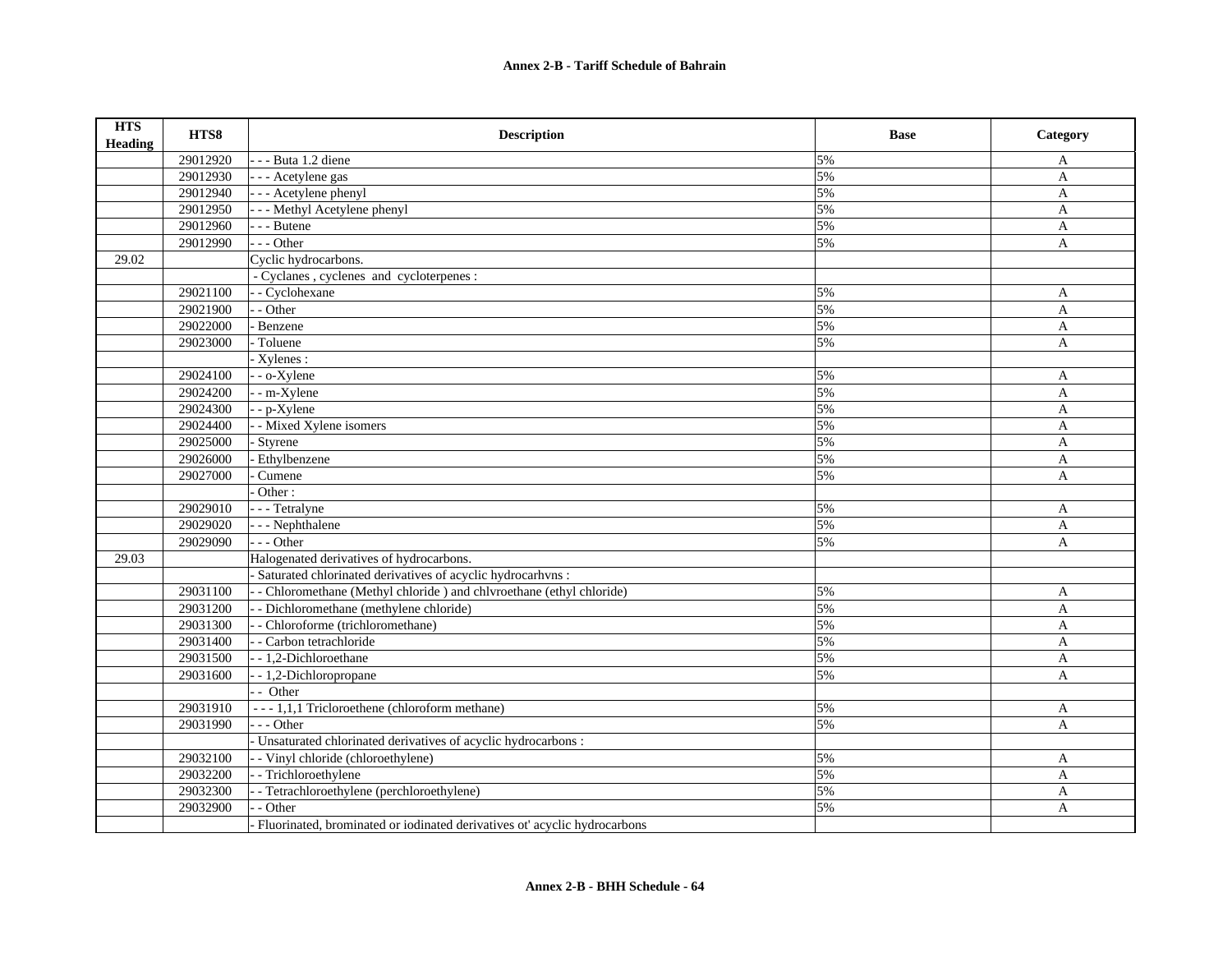| <b>HTS</b><br><b>Heading</b> | HTS8     | <b>Description</b>                                                                           | <b>Base</b> | Category     |
|------------------------------|----------|----------------------------------------------------------------------------------------------|-------------|--------------|
|                              | 29033010 | - - - 3'3'3'1'1-Pentafluoro-2-(trifluoromethyl)-prop-1-ene                                   | 5%          | A            |
|                              | 29033090 | $- -$ Other                                                                                  | 5%          | $\mathbf{A}$ |
|                              |          | Halogenated derivatives of acyclic hydrocarbons containing two or more different halogens :  |             |              |
|                              | 29034100 | - Trichlorofluoromethane                                                                     | 5%          | A            |
|                              | 29034200 | - Dichlorodifluoromethane                                                                    | 5%          | A            |
|                              | 29034300 | - Trichlorotrifluoroethanes                                                                  | 5%          | A            |
|                              | 29034400 | - Dichlorotetrafluoroethanes and chloropentafluoroethane                                     | 5%          | $\mathbf{A}$ |
|                              |          | - Other derivatives perhalogenated only with fluorine and chlorine :                         |             |              |
|                              | 29034510 | --- Trichlorofluoromethane                                                                   | 5%          | A            |
|                              | 29034520 | --- Pentachloroflpropenethanes                                                               | 5%          | A            |
|                              | 29034530 | --- Trichlorodifluoroethanes                                                                 | 5%          | A            |
|                              | 29034540 | - - - HptachloroFluorpropene                                                                 | 5%          | A            |
|                              | 29034550 | - - - HexachlorodifluoroPropene                                                              | 5%          | A            |
|                              | 29034560 | - - - PentachloroTrifluropropene                                                             | 5%          | A            |
|                              | 29034570 | - - - TetrachloroTetrapropene                                                                | 5%          | A            |
|                              | 29034580 | --- Trichlorofluoropentapropen                                                               | 5%          | A            |
|                              |          | $- -$ Other                                                                                  |             |              |
|                              | 29034591 | ---- DICHLOROHEXAFLUOROPROPANES                                                              | 5%          | A            |
|                              | 29034592 | ---- CHLOROHEEPTAFLUOROPROPANES                                                              | 5%          | A            |
|                              | 29034599 | $---$ Other                                                                                  | 5%          | A            |
|                              | 29034600 | - Bromochlorodifluoromethane, bromotrifluoromethane and dibromotetrafluoroethanes            | 5%          | A            |
|                              | 29034700 | - Other perhalogenated derivatives                                                           | 5%          | $\mathbf{A}$ |
|                              |          | - Other:                                                                                     |             |              |
|                              | 29034910 | --- methane, Ethane or Propene derivatives of hydrocarbons only with fluorine and chlorine   | 5%          | A            |
|                              | 29034920 | --- methane, Ethane or Propene derivatives of hydrocarbons only with fluorine and brom       | 5%          | A            |
|                              | 29034930 | --- Chlorodifluoromethane                                                                    | 5%          | A            |
|                              | 29034940 | --- Dichlorotrifluoroethanes                                                                 | 5%          | A            |
|                              | 29034950 | --- Chlorotetrafluoroethanes                                                                 | 5%          | A            |
|                              | 29034960 | --- Dichlorodifluoroethanes                                                                  | 5%          | A            |
|                              | 29034970 | --- Chlorodifluoroethanes                                                                    | 5%          | A            |
|                              | 29034980 | - - - Dichloropentafluoropropanes                                                            | 5%          | A            |
|                              | 29034990 | $-$ - OTHER                                                                                  | 5%          | A            |
|                              |          | Halogenated derivatives of cyclanic, cyclenic or cycloterpenic hydrocarbons :                |             |              |
|                              | 29035100 | $-1,2,3,4,5,6$ - Hexachlorocyclohexane                                                       | 5%          | A            |
|                              | 29035900 | - Other                                                                                      | 5%          | A            |
|                              |          | Halogenated derivatives of aromatic hydrocarbons :                                           |             |              |
|                              | 29036100 | - Chlorobenzene, o-dichlorobenzene and p-dichlorobenzene                                     | 5%          | $\mathbf{A}$ |
|                              | 29036200 | - Hexachlorobenzene and DDT (1,1,1-trichloro-2,2-bis (p-chlorophenyl)ethane)                 | 5%          | A            |
|                              | 29036900 | - Other                                                                                      | 5%          | A            |
| 29.04                        |          | Sulphonated, nitrated or nitrosated derivatives of hydrocarbons, whether or not halogenated. |             |              |
|                              | 29041000 | - derivatives containing only sulpho groups, their salts and ethyl esters                    | 5%          | A            |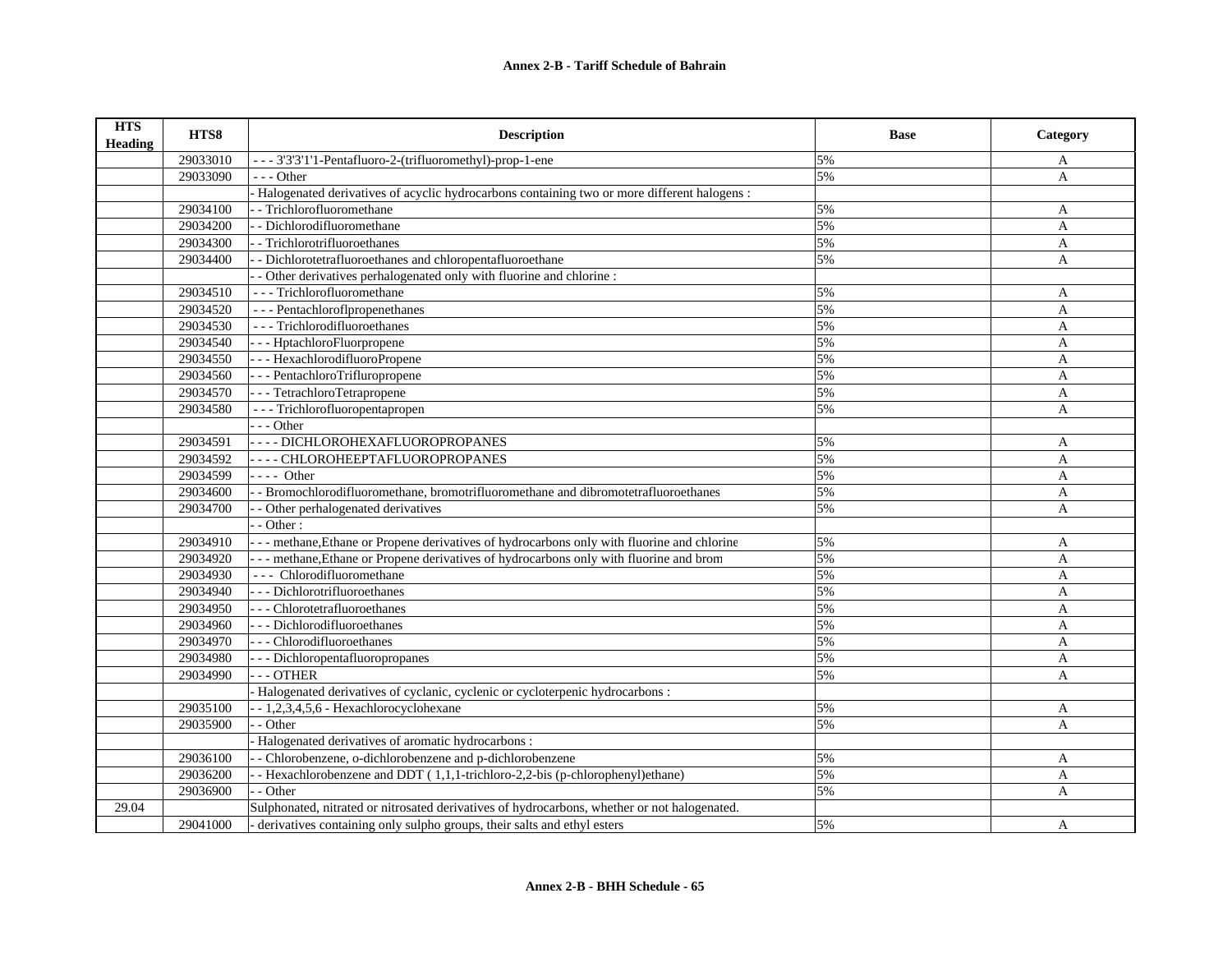| <b>HTS</b><br><b>Heading</b> | HTS8     | <b>Description</b>                                                                                   | <b>Base</b> | Category     |
|------------------------------|----------|------------------------------------------------------------------------------------------------------|-------------|--------------|
|                              | 29042000 | derivatives containing only nitro or only nitroso groups                                             | 5%          | A            |
|                              |          | Other                                                                                                |             |              |
|                              | 29049010 | --- Trichloronitromethane (pinacolyl alchohol)                                                       | 5%          | A            |
|                              | 29049090 | $- -$ Other                                                                                          | 5%          | A            |
|                              |          | II.- ALCOHOLS AND THEIR HALOGENATED, SULPHONATED, NITRATED OR NITROSATED                             |             |              |
|                              |          | <b>DERIVATIVES</b>                                                                                   |             |              |
| 29.05                        |          | Acyclic alcohols and their halogenated, sulphonated, nitrated or nitrosated derivatives.             |             |              |
|                              |          | Saturated monohydric alcohols :                                                                      |             |              |
|                              | 29051100 | - - Methanol (Methyl alcohol)                                                                        | 5%          | A            |
|                              | 29051200 | - Propan-1-ol (propyl alcohol) and Propan-2-ol (isopropyl alcohol)                                   | 5%          | A            |
|                              | 29051300 | - Butan -1- ol (n-butyl alcohol)                                                                     | 5%          | $\mathbf{A}$ |
|                              | 29051400 | - Other butanols                                                                                     | 5%          | A            |
|                              | 29051500 | - Pentanol (amyl alcohol) and isomers thereof                                                        | 5%          | A            |
|                              | 29051600 | - Octanol (octyl alcohol) and isomers thereof                                                        | 5%          | A            |
|                              | 29051700 | - Dodecan-1-ol (lauryl alcohol), hexadecan-1-ol (cetyl alcohol) and octadecan-1-ol (stearyl alcohol) | 5%          | A            |
|                              |          | - Other                                                                                              |             |              |
|                              | 29051910 | - - - Diethylhexanols                                                                                | 5%          | A            |
|                              | 29051990 | $- -$ Other                                                                                          | 5%          | A            |
|                              |          | - Unsaturated monohydric alcohols :                                                                  |             |              |
|                              | 29052200 | - acyclic terpene alcohols                                                                           | 5%          | A            |
|                              | 29052900 | - Other                                                                                              | 5%          | A            |
|                              |          | Diols:                                                                                               |             |              |
|                              | 29053100 | - Ethylene glycol (ethanediol)                                                                       | 5%          | A            |
|                              | 29053200 | - Propylene glycol (propane-1,2-diol)                                                                | 5%          | A            |
|                              | 29053900 | - Other                                                                                              | 5%          | A            |
|                              |          | Other polyhydric alcohols :                                                                          |             |              |
|                              | 29054100 | - 2-Ethyl-2-(hydroxymethyl)prupane-1,3-diol (trimethylolpro-pane)                                    | 5%          | A            |
|                              | 29054200 | - Pentaerythritol                                                                                    | 5%          | $\mathbf{A}$ |
|                              | 29054300 | - Mannitol                                                                                           | 5%          | A            |
|                              | 29054400 | - D-glucitol (sorbitol)                                                                              | 5%          | A            |
|                              | 29054500 | - Glycerol                                                                                           | 5%          | A            |
|                              | 29054900 | - Other                                                                                              | 5%          | A            |
|                              |          | Halogenated sulphonated, nitrated or nitrosated derivatives of acychc alcohols                       |             |              |
|                              | 29055100 | - Ethchlorvynol(INN)                                                                                 | 5%          | A            |
|                              | 29055900 | - Other                                                                                              | 5%          | A            |
| 29.06                        |          | Cyclic alcohols and their halogenated, sulphonated, nitrated or nitrosated derivatives.              |             |              |
|                              |          | Cyclanic, cyclenic or cycloterpenic :                                                                |             |              |
|                              | 29061100 | - Menthol                                                                                            | 5%          | A            |
|                              | 29061200 | - Cyclohexanol, methylcyclohexanols and dimethylcyclo- hexanols                                      | 5%          | A            |
|                              | 29061300 | - Sterols and inositols                                                                              | 5%          | A            |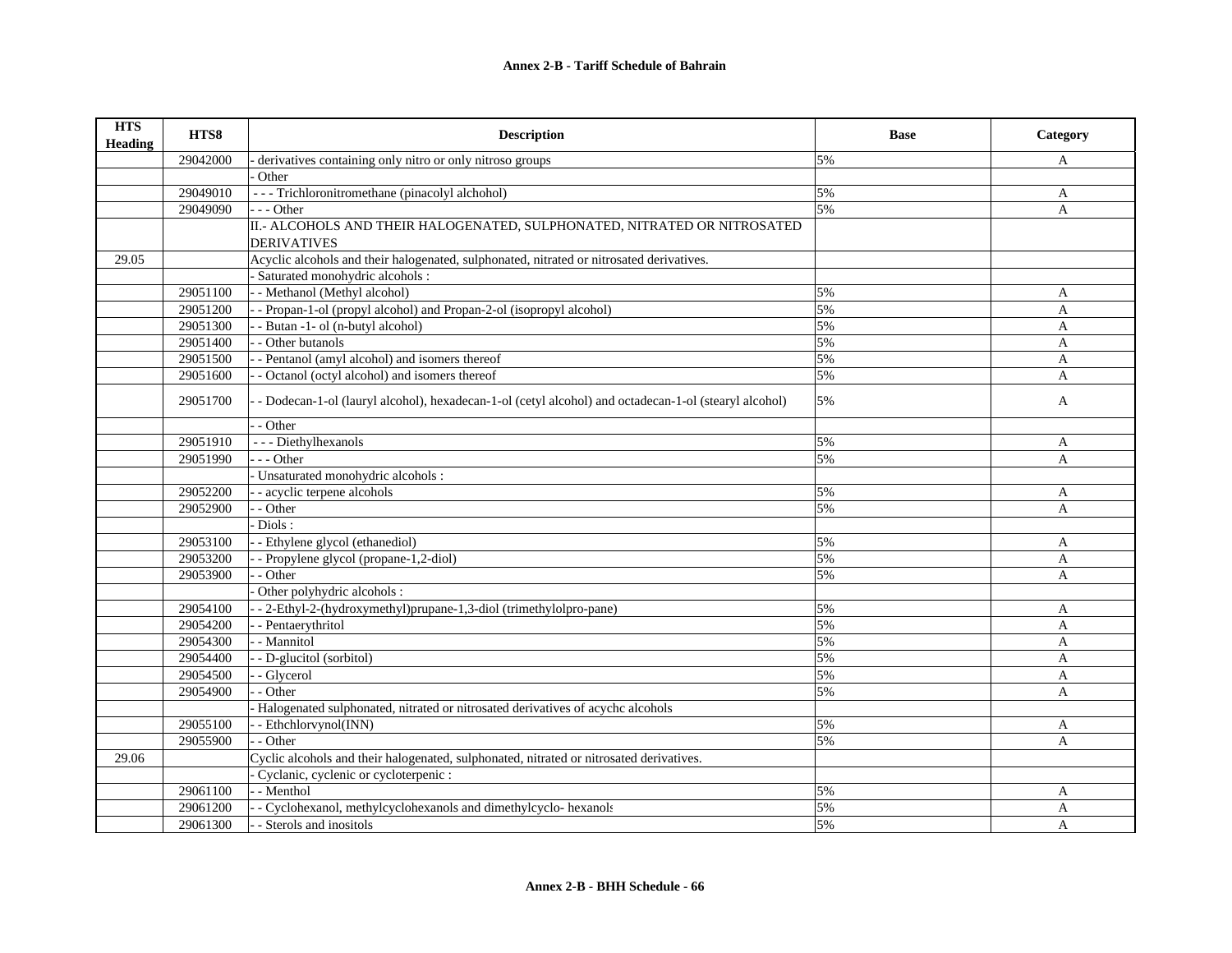| <b>HTS</b><br><b>Heading</b> | HTS8     | <b>Description</b>                                                                                        | <b>Base</b> | Category     |
|------------------------------|----------|-----------------------------------------------------------------------------------------------------------|-------------|--------------|
|                              | 29061400 | - Terpineols                                                                                              | 5%          | A            |
|                              | 29061900 | - Other                                                                                                   | 5%          | $\mathbf{A}$ |
|                              |          | Aromatic:                                                                                                 |             |              |
|                              | 29062100 | - Benzyl alcohol                                                                                          | 5%          | A            |
|                              | 29062900 | - Other                                                                                                   | 5%          | A            |
|                              |          | III.- PHENOLS, PHENOL-ALCOHOLS, AND THEIR HALOGENATED, SULPHONATED,                                       |             |              |
|                              |          | NITRATED OR NITROSATED DERIVATIVES                                                                        |             |              |
| 29.07                        |          | Phenols; phenol-alcohols.                                                                                 |             |              |
|                              |          | Monophenols:                                                                                              |             |              |
|                              | 29071100 | - Phenol (hydroxybenzene) and its salts                                                                   | 5%          | A            |
|                              | 29071200 | - Cresols and their salts                                                                                 | 5%          | A            |
|                              | 29071300 | - Octylphenol, nonylphenol and their isomers; salts thereof                                               | 5%          | $\mathbf{A}$ |
|                              | 29071400 | - Xylenols and their salts                                                                                | 5%          | A            |
|                              | 29071500 | - Naphthols and their salts                                                                               | 5%          | A            |
|                              | 29071900 | - Other                                                                                                   | 5%          | A            |
|                              |          | Polyphenols:                                                                                              |             |              |
|                              | 29072100 | - Resorcinol and its salts                                                                                | 5%          | A            |
|                              | 29072200 | - Hydroquinone (quinol) and its salts                                                                     | 5%          | A            |
|                              | 29072300 | -4,4-Isopropylidenediphenol (bisphenol A, diphenylolpropane) and its salts                                | 5%          | $\mathbf{A}$ |
|                              | 29072900 | - Other                                                                                                   | 5%          | A            |
| 29.08                        |          | Halogenated, sulphonated, nitrated or nitrosated derivatives of phenols or phenol-alcohols.               |             |              |
|                              | 29081000 | derivatives containing only halogen substituents and their salts                                          | 5%          | A            |
|                              | 29082000 | derivatives containing only sulpho groups, their salts and esters                                         | 5%          | A            |
|                              | 29089000 | Other                                                                                                     | 5%          | A            |
|                              |          | IV.- ETHERS, ALCOHOL PEROXIDES, ETHER PEROXIDES, KETONE PEROXIDES,                                        |             |              |
|                              |          | EPOXIDES WITH A THREE-MEMBERED RING, ACETALS AND HEMIACETALS, AND THEIR                                   |             |              |
|                              |          | HALOGENATED, SULPHONATED, NITRATED OR NITROSATED DERIVATIVES                                              |             |              |
|                              |          | Ethers, ether-alcohols, ether-phenols, ether-alcohol-phenols, alcohol peroxides, ether peroxides, ketone  |             |              |
| 29.09                        |          | peroxides (whether or not chemically defined), and their halogenated, sulphonated, nitrated or nitrosated |             |              |
|                              |          | derivatives.                                                                                              |             |              |
|                              |          | - Acyclic ethers and their halogenated, sulphonated, nitrated or nitrosated derivatives :                 |             |              |
|                              | 29091100 | - - Diethyl ether                                                                                         | 5%          | A            |
|                              | 29091900 | - Other                                                                                                   | 5%          | A            |
|                              |          | cyclanic, cyclenic or cycloterpenic ethers and their Halogenated, sulphonated, nitrated or nitrosated     |             |              |
|                              | 29092000 | derivatives                                                                                               | 5%          | A            |
|                              | 29093000 | aromatic ethers and their Halogenated, sulphonated, nitrated or nitrosated derivatives                    | 5%          | A            |
|                              |          | Ether-alcohols and their halogenated, sulphonated, nitrated or nitrosated derivatives :                   |             |              |
|                              | 29094100 | - - 2,2'-Oxydiethanol (diethylene glycol, digol)                                                          | 5%          | A            |
|                              | 29094200 | - Monomethyl ethers of Ethylene glycol or of diethylene glycol                                            | 5%          | A            |
|                              | 29094300 | - Monobutyl ethers of Ethylene glycol or of diethylene glycol                                             | 5%          | A            |
|                              | 29094400 | - Other monoalkylethers of Ethylene glycol or of diethylene glycol                                        | 5%          | A            |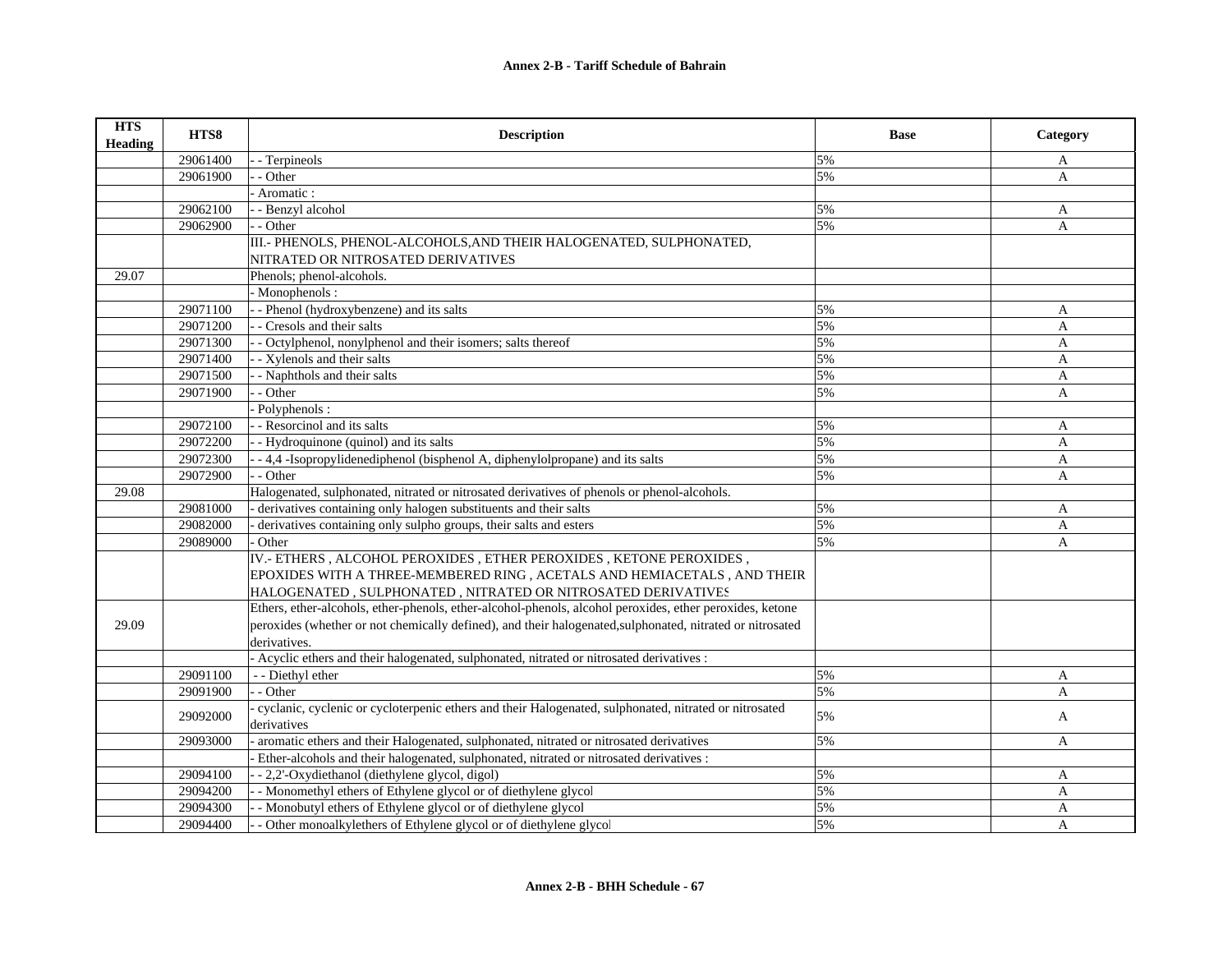| <b>HTS</b><br><b>Heading</b> | HTS8     | <b>Description</b>                                                                                                                                            | <b>Base</b> | Category     |
|------------------------------|----------|---------------------------------------------------------------------------------------------------------------------------------------------------------------|-------------|--------------|
|                              | 29094900 | - Other                                                                                                                                                       | 5%          | A            |
|                              | 29095000 | Ether-phenols, Ether-alcohol-phenols and their Halogenated, sulphonated, nitrated or nitrosated<br>derivatives                                                | 5%          | $\mathbf{A}$ |
|                              | 29096000 | alcohol peroxides Ether peroxides, ketone peroxides and their Halogenated, sulphonated nitrated or<br>nitrosated derivatives                                  | 5%          | A            |
| 29.10                        |          | Epoxides, epoxyalcohols, epoxyphenols and epoxyethers, with a three-membered ring, and their<br>halogenated, sulphonated, nitrated or nitrosated derivatives. |             |              |
|                              | 29101000 | Oxirane (Ethylene oxide)                                                                                                                                      | 5%          | A            |
|                              | 29102000 | - Methyloxirane (propylene oxide)                                                                                                                             | 5%          | A            |
|                              | 29103000 | - 1-Chloro-2,3-epoxypropane (epichlorohydrin)                                                                                                                 | 5%          | A            |
|                              | 29109000 | Other                                                                                                                                                         | 5%          | A            |
| 29.11                        | 29110000 | Acetals and hemiacetals, whether or not with other oxygen function, and their halogenated, sulphonated,<br>nitrated or nitrosated derivatives.                | 5%          | A            |
|                              |          | V.- ALDEHYDE-FUNCTION COMPOUNDS                                                                                                                               |             |              |
| 29.12                        |          | Aldehydes, whether or not with other oxygen function; cyclic polymers of aldehydes; paraformaldehyde.                                                         |             |              |
|                              |          | Acyclic aldehydes without other oxygen function:                                                                                                              |             |              |
|                              | 29121100 | - Methanal (formaldehyde)                                                                                                                                     | 5%          | A            |
|                              | 29121200 | - Ethanal (acetaldehyde)                                                                                                                                      | 5%          | A            |
|                              | 29121300 | - Butanal (butyraldehyde, normal isomer)                                                                                                                      | 5%          | A            |
|                              | 29121900 | - Other                                                                                                                                                       | 5%          | A            |
|                              |          | Cyclic aldehydes without other oxygen function :                                                                                                              |             |              |
|                              | 29122100 | - Benzaldehyde                                                                                                                                                | 5%          | $\mathbf{A}$ |
|                              | 29122900 | - Other                                                                                                                                                       | 5%          | A            |
|                              | 29123000 | Aldehyde-alcohols                                                                                                                                             | 5%          | A            |
|                              |          | Aldehyde-ethers, aldehyde-phenols and aldehydes with other oxygen function :                                                                                  |             |              |
|                              | 29124100 | - Vanillin (4-hydroxy-3-methoxybenzaldehyde)                                                                                                                  | 5%          | A            |
|                              | 29124200 | - Ethylvanillin (3-ethoxy-4-hydroxybenzaldehyde)                                                                                                              | 5%          | A            |
|                              | 29124900 | - Other                                                                                                                                                       | 5%          | A            |
|                              | 29125000 | Cyclic polymers of aldehydes                                                                                                                                  | 5%          | A            |
|                              | 29126000 | - Paraformaldehyde                                                                                                                                            | 5%          | A            |
| 29.13                        | 29130000 | Halogenated, sulphonated, nitrated or nitrosated derivatives of products of heading 29.12.                                                                    | 5%          | A            |
|                              |          | VI.- KETONE-FUNCTION COMPOUNDS AND QUINONE-FUNCTION COMPOUNDS                                                                                                 |             |              |
|                              |          | Ketones and quinones, whether or not with other oxygen function, and their halogenated, sulphonated,                                                          |             |              |
| 29.14                        |          | nitrated or nitrosated derivatives.                                                                                                                           |             |              |
|                              |          | - Acyclic ketones without other oxygen funetion :                                                                                                             |             |              |
|                              | 29141100 | - Acetone                                                                                                                                                     | 5%          | A            |
|                              | 29141200 | - Butanone (Methyl ethyl ketone)                                                                                                                              | 5%          | $\mathbf{A}$ |
|                              | 29141300 | - 4-Methylpentan-2-one (Methyl isobutyl ketone)                                                                                                               | 5%          | A            |
|                              | 29141900 | - Other                                                                                                                                                       | 5%          | A            |
|                              |          | Cyclanic, cyclenic or cycloterpenic ketones without other oxygen function :                                                                                   |             |              |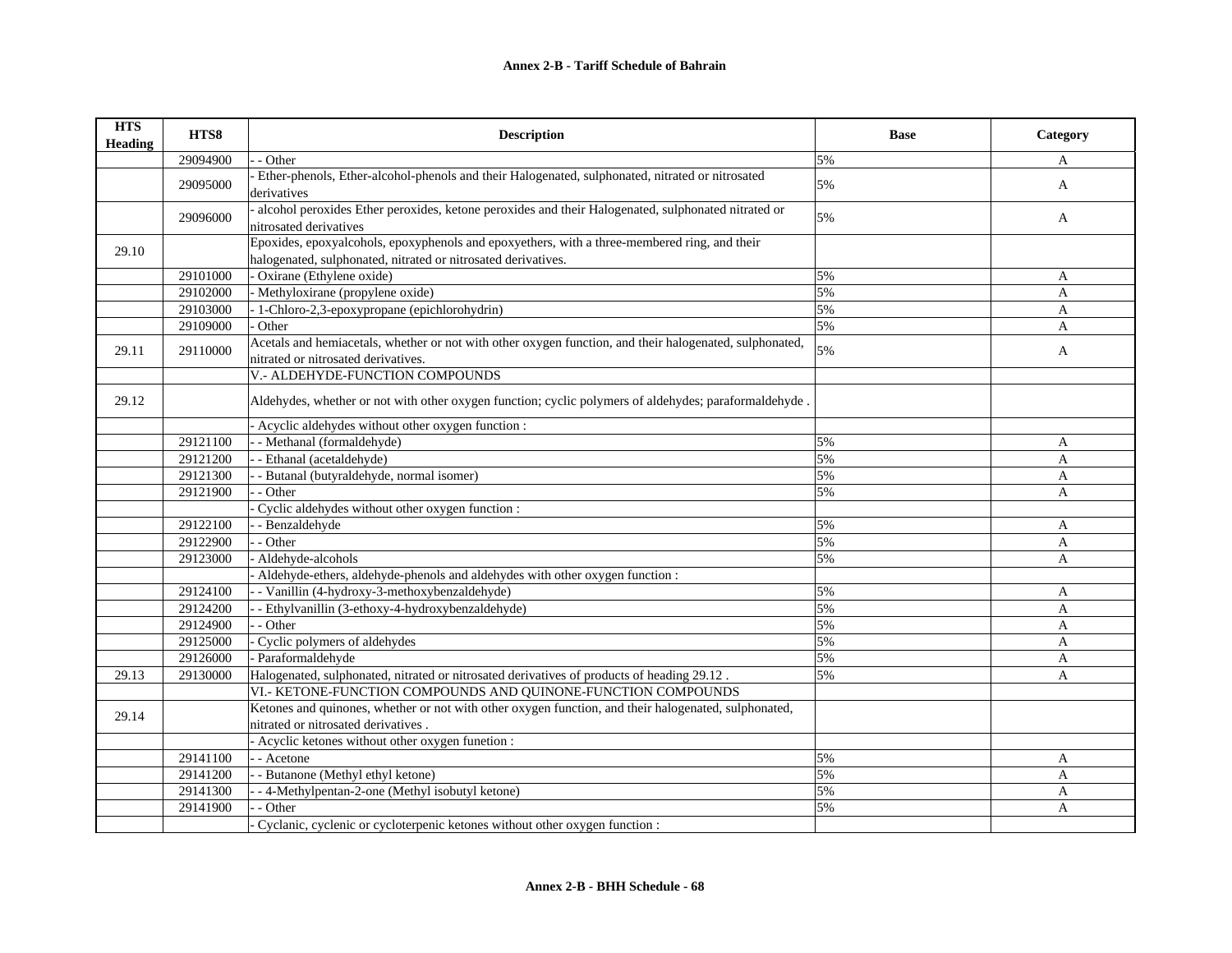| <b>HTS</b><br><b>Heading</b> | HTS8     | <b>Description</b>                                                                                     | <b>Base</b> | Category     |
|------------------------------|----------|--------------------------------------------------------------------------------------------------------|-------------|--------------|
|                              | 29142100 | - Camphor                                                                                              | 5%          | A            |
|                              | 29142200 | - Cyclohexanone and methylcyclohexanones                                                               | 5%          | A            |
|                              | 29142300 | - Ionones and methylionones                                                                            | 5%          | A            |
|                              | 29142900 | - Other                                                                                                | 5%          | A            |
|                              |          | - Aromatic ketones without other oxygen function :                                                     |             |              |
|                              | 29143100 | - Phenylacetone (phenylpropan - 2 - one)                                                               | 5%          | A            |
|                              | 29143900 | - Other                                                                                                | 5%          | A            |
|                              | 29144000 | ketone-alcohols and ketone-aldehydes                                                                   | 5%          | A            |
|                              | 29145000 | ketone-phenols and ketones with Other oxygen function                                                  | 5%          | A            |
|                              |          | Ouinones:                                                                                              |             |              |
|                              | 29146100 | - - Anthraquinone                                                                                      | 5%          | A            |
|                              | 29146900 | - - Other                                                                                              | 5%          | $\mathbf{A}$ |
|                              | 29147000 | - Halogenated, sulphonated, nitrated or nitrosated derivatives                                         | 5%          | $\mathbf{A}$ |
|                              |          | VII.- CARBOXYLIC ACIDS AND THEIR ANHYDRIDES, HALIDES, PEROXIDES AND                                    |             |              |
|                              |          | PEROXYACIDS AND THEIR HALOGENATED, SULPHONATED, NITRATED OR NITROSATED                                 |             |              |
|                              |          | <b>DERIVATIVES</b>                                                                                     |             |              |
| 29.15                        |          | Saturated acyclic monocarboxylic acids and their anhydrides, halides, peroxides and peroxyacids; their |             |              |
|                              |          | halogenated, sulphonated, nitrated or nitrosated derivatives.                                          |             |              |
|                              |          | - Formic acid, its salts and esters :                                                                  |             |              |
|                              | 29151100 | - - Formic acid                                                                                        | 5%          | A            |
|                              | 29151200 | - - salts of Formic acid                                                                               | 5%          | A            |
|                              | 29151300 | - - esters of Formic acid                                                                              | 5%          | A            |
|                              |          | Acetic acid and its salts; acetic anhydride :                                                          |             |              |
|                              |          | - - Acetic acid:                                                                                       |             |              |
|                              | 29152110 | - - - Denatured and unusable as vinegar                                                                | 5%          | A            |
|                              | 29152120 | - - - useable as vinegar                                                                               | 5%          | A            |
|                              | 29152200 | - - Sodium acetate                                                                                     | 5%          | $\mathbf{A}$ |
|                              | 29152300 | - Cobalt acetates                                                                                      | 5%          | A            |
|                              | 29152400 | - - Acetic anhydride                                                                                   | 5%          | A            |
|                              | 29152900 | - Other                                                                                                | 5%          | A            |
|                              |          | Esters of acetic acid:                                                                                 |             |              |
|                              | 29153100 | - - ethyl acetate                                                                                      | 5%          | A            |
|                              | 29153200 | - Vinyl acetate                                                                                        | 5%          | A            |
|                              | 29153300 | - - n-butyl acetate                                                                                    | 5%          | $\mathbf{A}$ |
|                              | 29153400 | - isobutyl acetate                                                                                     | 5%          | A            |
|                              | 29153500 | -- 2-Ethoxyethyl acetate                                                                               | 5%          | A            |
|                              | 29153900 | - - Other                                                                                              | 5%          | $\mathbf{A}$ |
|                              | 29154000 | - Mono-, di- or trichloroacetic acids, their salts and esters                                          | 5%          | A            |
|                              | 29155000 | - PROPIONIC ACID, ITS SALTS AND ESTERS                                                                 | 5%          | A            |
|                              | 29156000 | - 'BUTYRIC ACIDS, VALERIC ACIDS, THEIR SALTS AND ESTERS                                                | 5%          | A            |
|                              | 29157000 | - Palmitic acid, stearic acid, their salts and esters                                                  | 5%          | A            |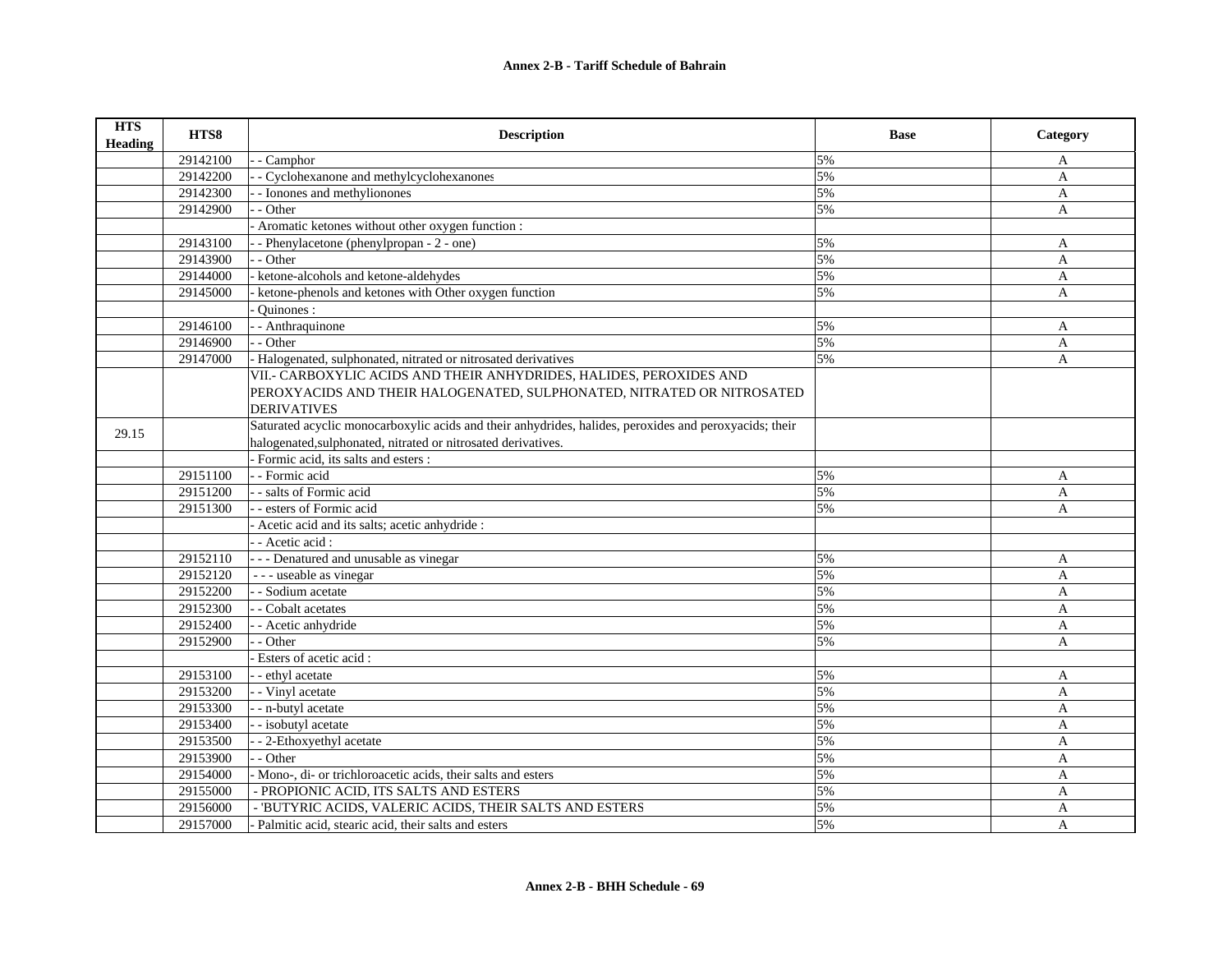| <b>HTS</b><br><b>Heading</b> | HTS8     | <b>Description</b>                                                                                                                                                                                   | <b>Base</b> | Category     |
|------------------------------|----------|------------------------------------------------------------------------------------------------------------------------------------------------------------------------------------------------------|-------------|--------------|
|                              | 29159000 | Other                                                                                                                                                                                                | 5%          | A            |
| 29.16                        |          | Unsaturated acyclic monocarboxylic acids, cyclic mono-carboxylic acids, their anhydrides, halides,<br>peroxides and peroxyacids; their halogenated, sulphonated, nitrated or nitrosated derivatives. |             |              |
|                              |          | - Unsaturated acyclic monocarboxylic acids, their anhydrides, halides, peroxides, peroxyacids and their<br>derivatives :                                                                             |             |              |
|                              | 29161100 | - - Acrylic acid and its salts                                                                                                                                                                       | 5%          | A            |
|                              | 29161200 | - esters of Acrylic acid                                                                                                                                                                             | 5%          | A            |
|                              | 29161300 | - Methacrylic acid and its salts                                                                                                                                                                     | 5%          | A            |
|                              | 29161400 | esters of Methacrylic acid                                                                                                                                                                           | 5%          | A            |
|                              | 29161500 | - Oleic, linoleic or linolenic acids, their salts and esters                                                                                                                                         | 5%          | A            |
|                              | 29161900 | - Other                                                                                                                                                                                              | 5%          | A            |
|                              | 29162000 | - cyclanic, cyclenic or cycloterpenic monocarboxylic acids, their anhydrides, halides, peroxides,<br>peroxyacids and their derivatives                                                               | 5%          | A            |
|                              |          | Aromatic monocarboxylic acids, their anhydrides, halides, peroxides, peroxyacids and their derivatives :                                                                                             |             |              |
|                              | 29163100 | - Benzoic acid, its salts and esters                                                                                                                                                                 | 5%          | A            |
|                              | 29163200 | - Benzoyl peroxide and Benzoyl chloride                                                                                                                                                              | 5%          | $\mathbf{A}$ |
|                              | 29163400 | - Phenylacetic acid and its salts                                                                                                                                                                    | 5%          | $\mathbf{A}$ |
|                              | 29163500 | - esters of Phenylacetic acid                                                                                                                                                                        | 5%          | A            |
|                              | 29163900 | - Other                                                                                                                                                                                              | 5%          | A            |
| 29.17                        |          | Polycarboxylic acids, their anhydrides, halides, peroxides and peroxyacids; their halogenated,<br>sulphonated, nitrated or nitrosated derivatives.                                                   |             |              |
|                              |          | - Acyclic polycarboxylic acids, their anhydrides, halides, peroxides, peroxyacids and their derivatives :                                                                                            |             |              |
|                              | 29171100 | - Oxalic acid, its salts and esters                                                                                                                                                                  | 5%          | A            |
|                              | 29171200 | - Adipic acid, its salts and esters                                                                                                                                                                  | 5%          | A            |
|                              | 29171300 | - Azelaic acid, sebacic acid, their salts and esters                                                                                                                                                 | 5%          | A            |
|                              | 29171400 | - Maleic anhydride                                                                                                                                                                                   | 5%          | A            |
|                              | 29171900 | - Other                                                                                                                                                                                              | 5%          | A            |
|                              | 29172000 | cyclanic, cyclenic or cycloterpenic polycarboxylic acids, their anhydrides, halides, peroxides,<br>peroxyacids and their derivatives                                                                 | 5%          | A            |
|                              |          | - Aromatic polycarboxylic acids, their anhydrides, halides, peroxides, peroxyacids and their derivatives :                                                                                           |             |              |
|                              | 29173100 | - Dibutyl orthophthalates                                                                                                                                                                            | 5%          | A            |
|                              | 29173200 | - Dioctyl orthophthalates                                                                                                                                                                            | 5%          | A            |
|                              | 29173300 | - Dinonyl or didecyl orthophthalates                                                                                                                                                                 | 5%          | $\mathbf{A}$ |
|                              | 29173400 | - Other esters of orthophthalic acid                                                                                                                                                                 | 5%          | $\mathbf{A}$ |
|                              | 29173500 | - Phthalic anhydride                                                                                                                                                                                 | 5%          | A            |
|                              | 29173600 | - Terephthalic acid and its salts                                                                                                                                                                    | 5%          | A            |
|                              | 29173700 | - Dimethyl terephthalate                                                                                                                                                                             | 5%          | A            |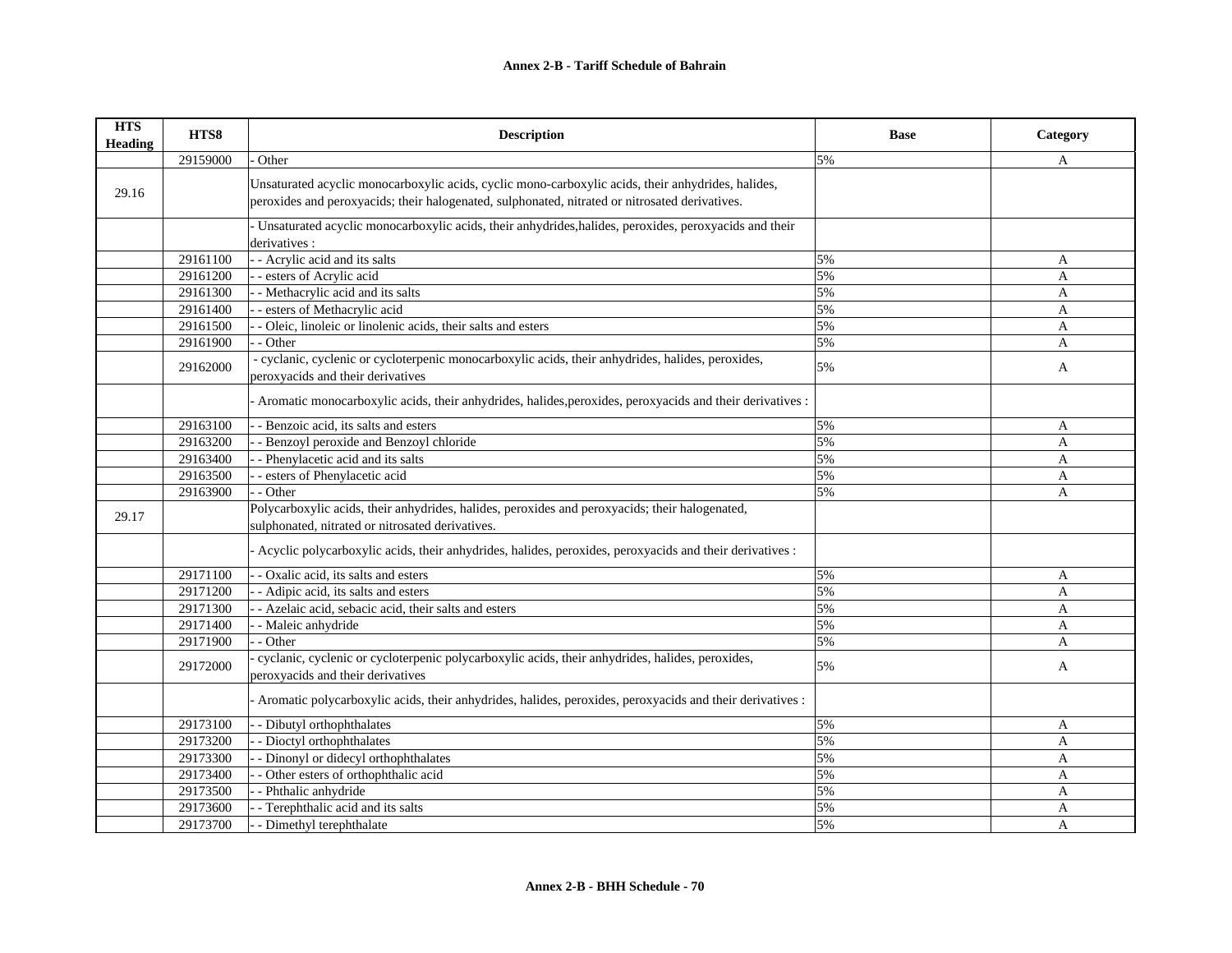| <b>HTS</b><br>Heading | HTS8     | <b>Description</b>                                                                                          | <b>Base</b> | Category       |
|-----------------------|----------|-------------------------------------------------------------------------------------------------------------|-------------|----------------|
|                       | 29173900 | - Other                                                                                                     | 5%          | A              |
| 29.18                 |          | Carboxylic acids with additional oxygen function and their anhydrides, halides, peroxides and               |             |                |
|                       |          | peroxyacids; their halogenated, sulphonated, nitrated or nitrosated derivatives.                            |             |                |
|                       |          | Carboxylic acids with alcohol function but without other oxygen function their anhydrides, halides,         |             |                |
|                       |          | peroxides, peroxyacids and their derivatives :                                                              |             |                |
|                       | 29181100 | - Lactic acid, its salts and esters                                                                         | 5%          | A              |
|                       | 29181200 | - Tartaric acid                                                                                             | 5%          | A              |
|                       | 29181300 | - salts and esters of Tartaric acid                                                                         | 5%          | A              |
|                       | 29181400 | - Citric acid                                                                                               | 5%          | A              |
|                       | 29181500 | - salts and esters of Citric acid                                                                           | 5%          | A              |
|                       | 29181600 | - Gluconic acid, its salts and esters                                                                       | 5%          | A              |
|                       |          | - Other                                                                                                     |             |                |
|                       | 29181910 | --- 22-Diphynyl-2-hydroxyacetic acid (benzilic acid)                                                        | 5%          | A              |
|                       | 29181990 | - - Other                                                                                                   | 5%          | A              |
|                       |          | Carboxylic acids with phenol function but without other oxygen function, their anhydndes, halides,          |             |                |
|                       |          | peroxides, peroxyacids and their derivatives :                                                              |             |                |
|                       | 29182100 | - Salicylic acid and its salts                                                                              | 5%          | A              |
|                       | 29182200 | - o-Acetylsalicylic acid, its salts and esters                                                              | 5%          | $\mathbf{A}$   |
|                       | 29182300 | - Other esters of Salicylic acid and their salts                                                            | 5%          | $\overline{A}$ |
|                       | 29182900 | - Other                                                                                                     | 5%          | A              |
|                       |          | Carboxylic acids with Aldehyde or ketone function but without Other oxygen function their anhydrides.       | 5%          |                |
|                       | 29183000 | halides, peroxides, peroxyacids and their derivatives                                                       |             | A              |
|                       |          | VIII.- ESTERS OF INORGANIC ACIDS OF NON-METALS AND THEIR SALTS, AND THEIR                                   |             |                |
|                       |          | HALOGENATED SULPHONATED, NITRATED OR NITROSATED DERIVATIVES                                                 |             |                |
|                       |          | Phosphoric esters and their salts, including lactophosphates; their halogenated, sulphonated, nitrated or   |             |                |
| 29.19                 | 29190000 | nitrosated derivatives.                                                                                     | 5%          | A              |
|                       |          | Esters of other inorganic acids of non-metals (excluding esters of hydrogen halides) and their salts; their |             |                |
| 29.20                 |          | halogenated, sulphonated, nitrated or nitrosated derivatives.                                               |             |                |
|                       | 29201000 | - Thiophosphoric esters (phosphorothioates) and their salts; their halogenated, sulphonated, mtrated or     | 5%          |                |
|                       |          | nitrosated derivatives                                                                                      |             | A              |
|                       |          | Other:                                                                                                      |             |                |
|                       | 29209010 | - - - Trimethyl phosphite                                                                                   | 5%          | A              |
|                       | 29209020 | - - - Triethyl phosphite                                                                                    | 5%          | A              |
|                       | 29209030 | - - - Dimethyl phosphite                                                                                    | 5%          | A              |
|                       | 29209040 | - - - Diethyl phosphite                                                                                     | 5%          | A              |
|                       | 29209090 | $-$ - Other                                                                                                 | 5%          | A              |
|                       |          | IX.- NITROGEN-FUNCTION COMPOUNDS                                                                            |             |                |
| 29.21                 |          | Amine-function compounds.                                                                                   |             |                |
|                       |          | - Acyclic monoamines and their derivatives; salts thereof :                                                 |             |                |
|                       | 29211100 | - Methylamine, di- or trimethylamine and their salts                                                        | 5%          | A              |
|                       | 29211200 | - Diethylamine and its salts                                                                                | 5%          | $\overline{A}$ |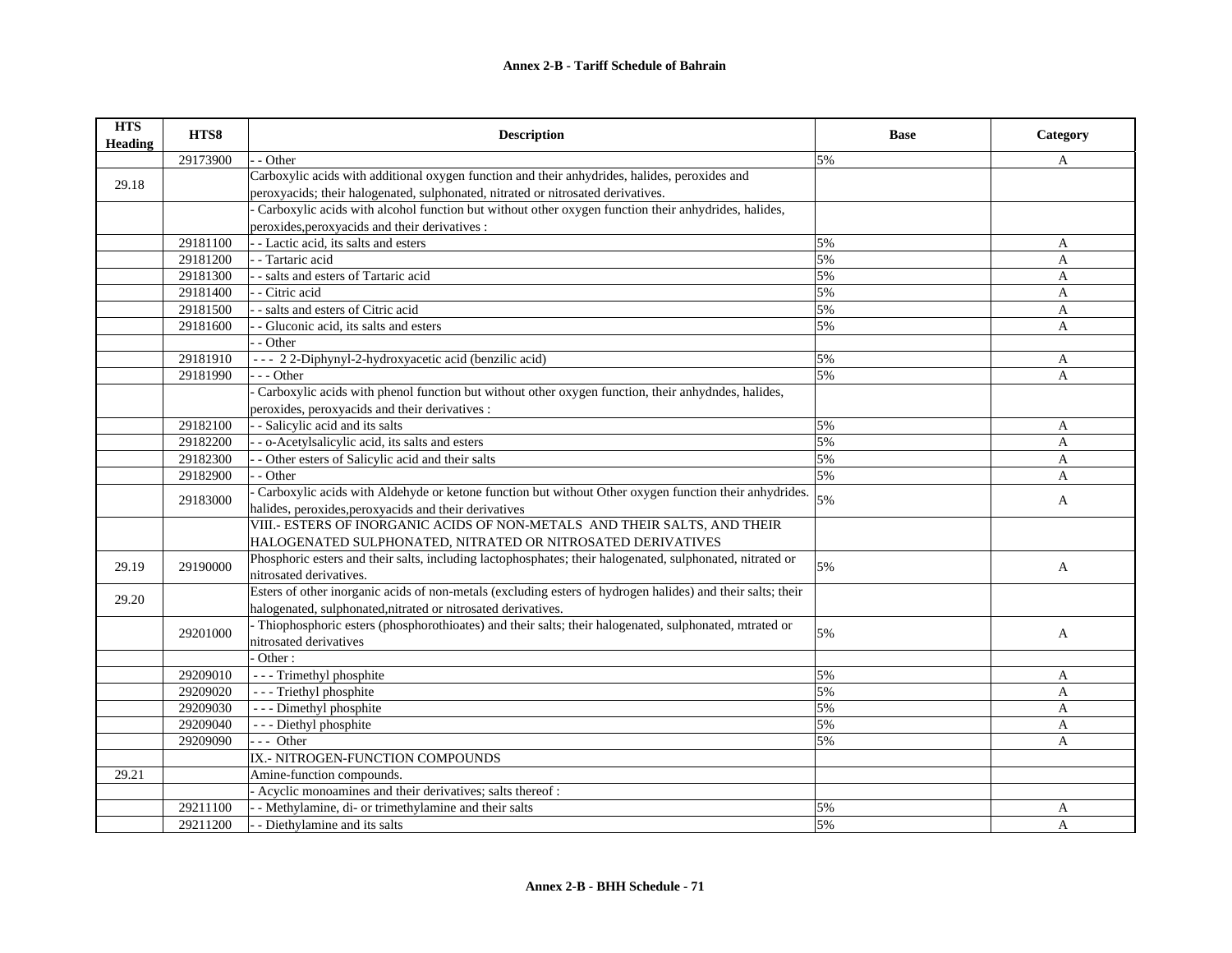| <b>HTS</b><br><b>Heading</b> | HTS8     | <b>Description</b>                                                                                     | <b>Base</b> | Category |
|------------------------------|----------|--------------------------------------------------------------------------------------------------------|-------------|----------|
|                              |          | - Other                                                                                                |             |          |
|                              | 29211910 | --- Bis(2-chloroethyl)ethylamine                                                                       | 5%          | A        |
|                              | 29211920 | --- Chloromethine (INN) (bis(2-chloroethyl)methylamine)                                                | 5%          | A        |
|                              | 29211930 | --- Trichloromethine (INN) (tris(2-chloroethyl)methylamine)                                            | 5%          | A        |
|                              | 29211940 | --- N,N-dialkyl(methyl, ethyl, n-propyl or isopropyl) 2-chloroethylamines and their protonated salts   | 5%          | A        |
|                              | 29211990 | $- -$ Other                                                                                            | 5%          | A        |
|                              |          | Acyclic polyamines and their derivatives; salts thereof :                                              |             |          |
|                              | 29212100 | - Ethylenediamine and its salts                                                                        | 5%          | A        |
|                              | 29212200 | - Hexamethylenediamine and its salts                                                                   | 5%          | A        |
|                              | 29212900 | - - Other                                                                                              | 5%          | A        |
|                              | 29213000 | Cyclanic, cyclenic or cycloterpenic mono- or polyamines, and their derivatmes; salts thereof           | 5%          | A        |
|                              |          | - Aromatic monoamines and their derivatives; salts thereof :                                           |             |          |
|                              | 29214100 | - - Aniline and its salts                                                                              | 5%          | A        |
|                              | 29214200 | - - Aniline derivatives and their salts                                                                | 5%          | A        |
|                              | 29214300 | - Toluidines and their derivatives; salts thereof                                                      | 5%          | A        |
|                              | 29214400 | - - Diphenylamine and its derivatives; salts thereof                                                   | 5%          | A        |
|                              |          | - - 1-Naphthylamine (alpha-naphthylamine), 2-naphthylamine (beta-naphthylamine) and their              |             |          |
|                              | 29214500 | derivatives; salts thereof                                                                             | 5%          | A        |
|                              |          | - - Amfetamine (INN), benzfetamine (INN), dexamine (INN), etilamfeamine (INN),                         |             |          |
|                              | 29214600 | fwncamfamin(INN), lefetamine(INN), levamfetamine(INN), mefenorex(INN), and phentermine(INN);           | 5%          | A        |
|                              |          | salts therof.                                                                                          |             |          |
|                              | 29214900 | - - Other                                                                                              | 5%          | A        |
|                              |          | - Aromatic polyamines and their derivatives; salts thereof:                                            |             |          |
|                              | 29215100 | - - o-, m-, p-Phenylenediamine, diaminotoluenes, and their derivatives; salts thereof                  | 5%          | A        |
|                              | 29215900 | - - Other                                                                                              | 5%          | A        |
| 29.22                        |          | Oxygen-function amino-compounds.                                                                       |             |          |
|                              |          | - Amino-alcohols, other than those, containing more than one kind of oxygen function their ethers and  |             |          |
|                              |          | esters; salts thereof:                                                                                 |             |          |
|                              | 29221100 | - - Monoethanolamine and its salts                                                                     | 5%          | A        |
|                              | 29221200 | - - Diethanolamine and its salts                                                                       | 5%          | A        |
|                              |          | - Triethanolamine and its salts :                                                                      |             |          |
|                              | 29221310 | - - - Triethanolamine                                                                                  | 5%          | A        |
|                              | 29221390 | $- -$ Other                                                                                            | 5%          | A        |
|                              | 29221400 | - - Dextropopoxyphene (INN) and its salts.                                                             | 5%          | A        |
|                              |          | - Other:                                                                                               |             |          |
|                              | 29221910 | - - - N,N-dialkyl(methyl, ethyl, n-propyl or isopropyl) 2-chloroethylamines and their protonated salts | 5%          | A        |
|                              | 29221920 | - - - N,N - Dimethy -2-iethanolamine and their protonated salts                                        | 5%          | A        |
|                              | 29221930 | --- N,N - Dethyi -2-iethanolamine and their protonated salts                                           | 5%          | A        |
|                              | 29221940 | --- Other                                                                                              | 5%          | A        |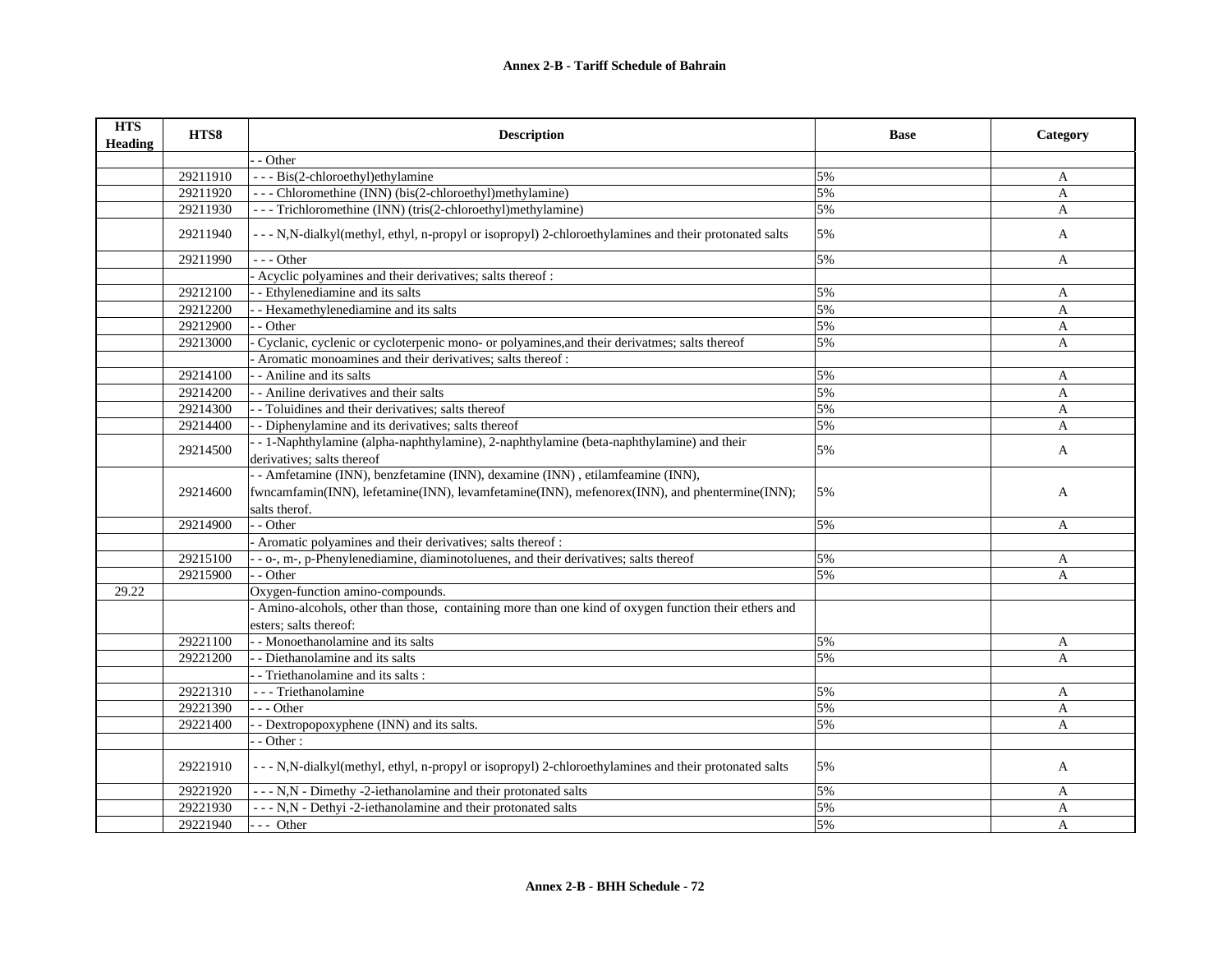| <b>HTS</b><br>Heading | HTS8     | <b>Description</b>                                                                                                      | <b>Base</b> | Category     |
|-----------------------|----------|-------------------------------------------------------------------------------------------------------------------------|-------------|--------------|
|                       | 29221950 | - - Ethyldiethanolamine                                                                                                 | 5%          | A            |
|                       | 29221960 | - - - Methyldiethanolamine                                                                                              | 5%          | $\mathbf{A}$ |
|                       | 29221990 | --- Other                                                                                                               | 5%          | $\mathbf{A}$ |
|                       |          | - Amino-naphthols and other amino-phenols, their ethers and esters, other than those containing more                    |             |              |
|                       |          | than one kind of oxygen function; salts thereof :                                                                       |             |              |
|                       | 29222100 | - Aminohydroxynaphthalenesulphonic acids and their salts                                                                | 5%          | A            |
|                       | 29222200 | - - Anisidines, dianisidines, phenetidines, and their salts                                                             | 5%          | A            |
|                       | 29222900 | - - Other                                                                                                               | 5%          | A            |
|                       |          | - Amino-aldehydes, Amino-ketones and Amino-Quinones, Other than those containing more than one                          |             |              |
|                       |          | kind of oxygen function , salts thereof                                                                                 |             |              |
|                       | 29223100 | - Amfepramone (INN), methadone (INN), and normethadone (INN), salts therof                                              | 5%          | A            |
|                       | 29223900 | - Other                                                                                                                 | 5%          | A            |
|                       |          | - Amino-acids and their esters, other than those containing more than one kind of oxygen function; salts                |             |              |
|                       |          | thereof:                                                                                                                |             |              |
|                       | 29224100 | - - Lysine and its esters; salts thereof                                                                                | 5%          | A            |
|                       | 29224200 | - Glutamic acid and its salts                                                                                           | 5%          | A            |
|                       | 29224300 | - Anthranilic acid and its salts                                                                                        | 5%          | A            |
|                       | 29224400 | - Tilidine (INN) and its salts.                                                                                         | 5%          | $\mathbf{A}$ |
|                       | 29224900 | - Other                                                                                                                 | 5%          | $\mathbf{A}$ |
|                       | 29225000 | - Amino-alcohol-phenols, Amino-acid-phenols and Other Amino-compounds with oxygen function                              | 5%          | A            |
| 29.23                 |          | Quaternary ammonium salts and hydroxides; lecithins and other phosphoaminolipids. Whether or not<br>chemically defined. |             |              |
|                       | 29231000 | Choline and its salts                                                                                                   | 5%          | A            |
|                       | 29232000 | Lecithins and Other phosphoaminolipids                                                                                  | 5%          | A            |
|                       | 29239000 | Other                                                                                                                   | 5%          | A            |
| 29.24                 |          | Carboxyamide-function compounds; amide-function com-pounds of carbonic acid.                                            |             |              |
|                       |          | - Acyclic amides (including acyclic carbamates) and their derivatives; salts thereof                                    |             |              |
|                       | 29241100 | - - Meprobamate (INN)                                                                                                   | 5%          | A            |
|                       | 29241900 | $-$ Other.                                                                                                              | 5%          | A            |
|                       |          | Cyclic amides (including cyclic carbamates) and their derivatives; salts thereof:                                       |             |              |
|                       | 29242100 | - Ureines and their derivatives; salts thereof                                                                          | 5%          | A            |
|                       | 29242300 | - 2-Acetamidobenzoic acid (N- acetylanthranilic acid) and its salts.                                                    | 5%          | $\mathbf{A}$ |
|                       | 29242400 | - Ethinamate (INN)                                                                                                      | 5%          | A            |
|                       | 29242900 | - Other                                                                                                                 | 5%          | A            |
| 29.25                 |          | Carboxyimide-function compounds (including saccharin and its salts) and imine-function compounds.                       |             |              |
|                       |          | Imides and their derivatives; salts thereof :                                                                           |             |              |
|                       | 29251100 | - Saccharin and its salts                                                                                               | 5%          | A            |
|                       | 29251200 | - Glyutethimide (INN)                                                                                                   | 5%          | A            |
|                       | 29251900 | - - Other                                                                                                               | 5%          | A            |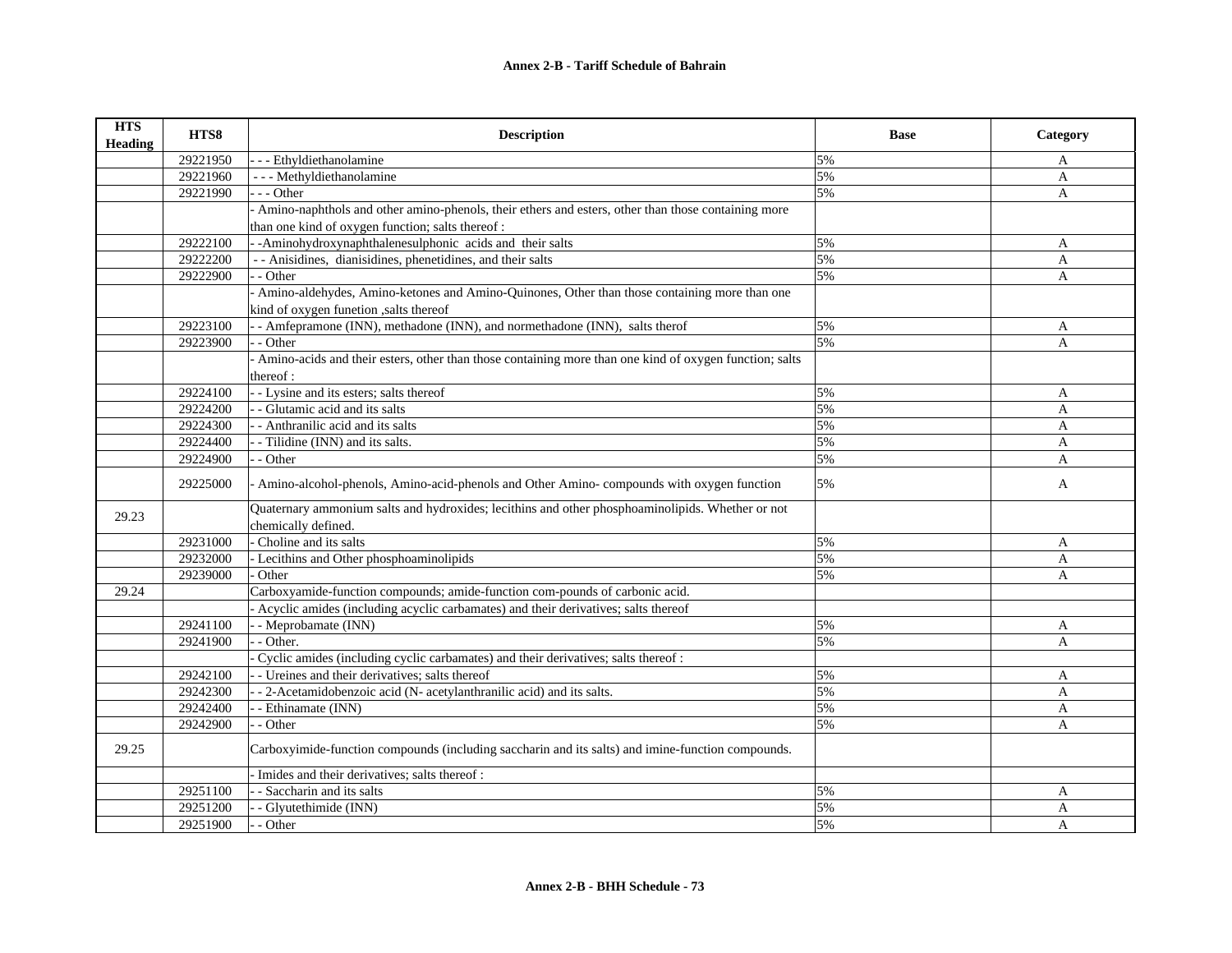| <b>HTS</b><br>Heading | HTS8     | <b>Description</b>                                                                                                                                   | <b>Base</b> | Category     |
|-----------------------|----------|------------------------------------------------------------------------------------------------------------------------------------------------------|-------------|--------------|
|                       | 29252000 | - Imines and their derivatives; salts thereof                                                                                                        | 5%          | A            |
| 29.26                 |          | Nitrile-function compounds.                                                                                                                          |             |              |
|                       | 29261000 | - Acrylonitrile                                                                                                                                      | 5%          | A            |
|                       | 29262000 | - 1- Cyanoguanidine (dicyandiamide)                                                                                                                  | 5%          | A            |
|                       | 29263000 | - Fenproporex (INN) and its salts; methadone (INN) intermediate (4- cyano-2- dimethylamino-4,4-<br>diphenylbutane).                                  | 5%          | A            |
|                       | 29269000 | - Other                                                                                                                                              | 5%          | A            |
| 29.27                 | 29270000 | Diazo-, azo- or azoxy-compounds.                                                                                                                     | 5%          | A            |
| 29.28                 | 29280000 | Organic derivatives of hydrazine or of hydroxylamine.                                                                                                | 5%          | A            |
| 29.29                 |          | Compounds with other nitrogen function.                                                                                                              |             |              |
|                       | 29291000 | - Isocyanates                                                                                                                                        | 5%          | A            |
|                       |          | Other                                                                                                                                                |             |              |
|                       | 29299010 | - - - N, N Dialkyl (methyl, ethyl, n-propyl or isopropyl) phosphoramidic dihalides                                                                   | 5%          | A            |
|                       | 29299020 | - - - Dialkyl (methyl, ethyl, n-propyl or isopropyl) phosphoramidic dihalides N,N-dialkyl (methyl, ethyl,<br>n-propyl or isopropyl) phosphoramidates | 5%          | A            |
|                       | 29299090 | $- -$ Other                                                                                                                                          | 5%          | A            |
|                       |          | X.- ORGANO-INORGANIC COMPOUNDS, HETEROCYCLIC COMPOUNDS, NUCLEIC ACIDS                                                                                |             |              |
|                       |          | AND THEIR SALTS. AND SULPHONAMIDES                                                                                                                   |             |              |
| 29.30                 |          | Organo-sulphur compounds.                                                                                                                            |             |              |
|                       | 29301000 | - Dithiocarbonates (xanthates)                                                                                                                       | 5%          | A            |
|                       | 29302000 | - Thiocarbamates and dithiocarbamates                                                                                                                | 5%          | A            |
|                       | 29303000 | - Thiuram mono -, di - or tetrasulphides                                                                                                             | 5%          | A            |
|                       | 29304000 | - Methionine                                                                                                                                         | 5%          | A            |
|                       |          | Other                                                                                                                                                |             |              |
|                       |          | --- {S-2 dialkyl (methyl, ethyl, n-propyl or isopropyl) amino)ethyl] hydrogen alkyl (methyl, ethyl, n-                                               |             |              |
|                       | 29309010 | propyl or isopropyl) phosphonothioates and their O-alkyl (£ C10, including cycloalkyl) esters; alkylated                                             | 5%          | A            |
|                       |          | and protonated salts thereof                                                                                                                         |             |              |
|                       | 29309020 | --- 2-Chloroethylchloromethylsulphide                                                                                                                | 5%          | A            |
|                       | 29309030 | --- Bis(2-chloroethyl)sulphide                                                                                                                       | 5%          | A            |
|                       | 29309040 | --Bis(2-chloroethylthio)methane                                                                                                                      | 5%          | A            |
|                       | 29309050 | - - - 2,1-Bis(2-chloroethylthio)ethane                                                                                                               | 5%          | A            |
|                       | 29309060 | --- 3,1-Bis(2-chloroethylthio)-n-propane                                                                                                             | 5%          | A            |
|                       | 29309070 | --- 1,4-Bis(2-chloroethylthio)-n-butane                                                                                                              | 5%          | A            |
|                       | 29309080 | - - - 5,1-Bis(2-chloroethylthio)-n-pentane                                                                                                           | 5%          | $\mathbf{A}$ |
|                       |          | $- -$ Other :                                                                                                                                        |             |              |
|                       | 29309091 | ---- Bis(2-chloroethylthiomethyl)ether                                                                                                               | 5%          | A            |
|                       | 29309092 | ---- Bis(2-chloroethylthioethyl)ether                                                                                                                | 5%          | A            |
|                       | 29309093 | ---- O,O-Diethyl S-[2 diethyl amino) ethyll phosphorothioates and its alkylated protonated salts                                                     | 5%          | $\mathbf{A}$ |
|                       | 29309094 | - - - - N, N-Dialkyl (methyl, ethyl, n-propyl or isopropyl)aminoethane-2-thiols and their protonated salts                                           | 5%          | A            |
|                       | 29309095 | ---- Thiodiglycol (INN) (bis(2-hydoxyethyl)sulphide)                                                                                                 | 5%          | A            |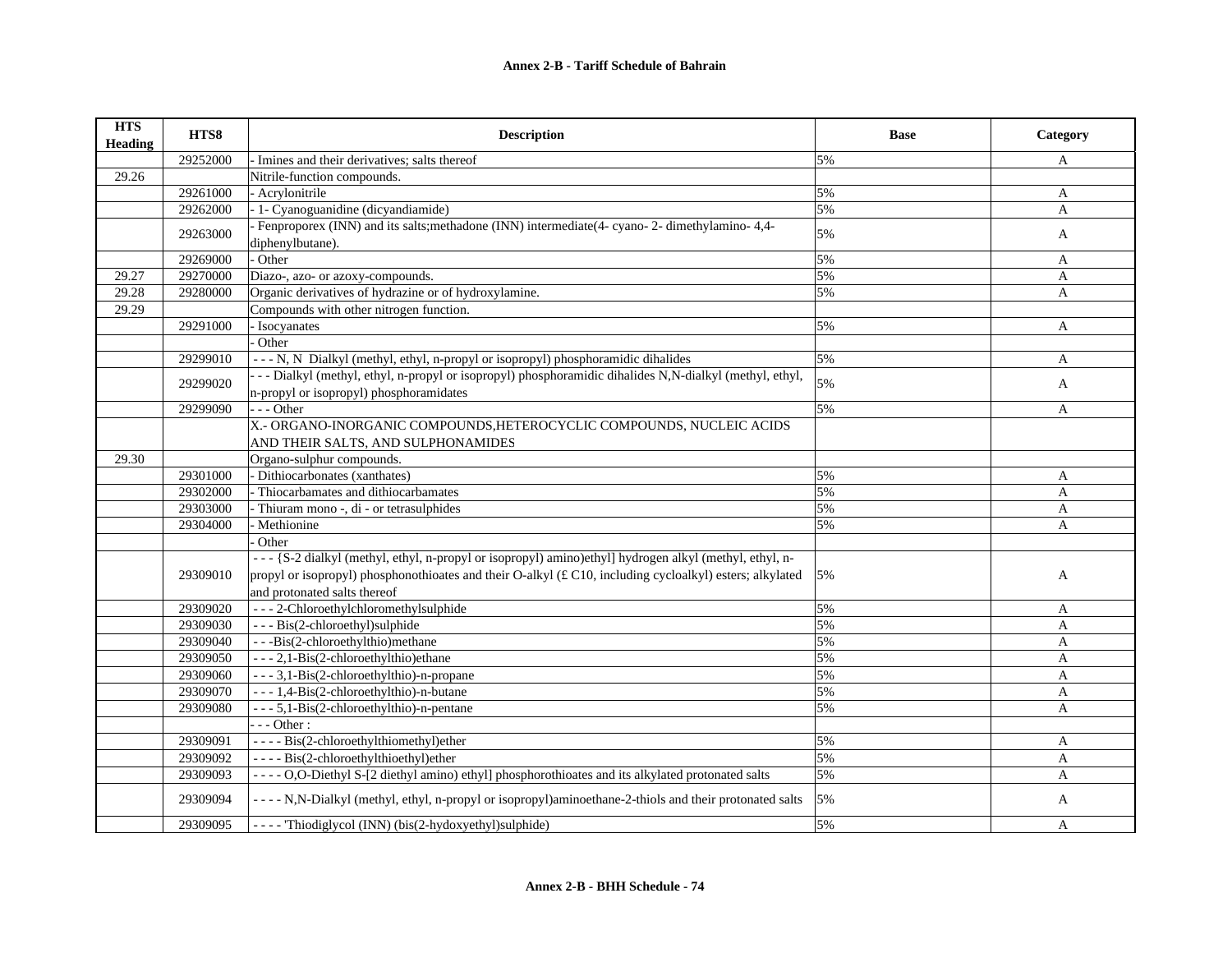| <b>HTS</b><br><b>Heading</b> | HTS8     | <b>Description</b>                                                                                                       | <b>Base</b> | Category     |
|------------------------------|----------|--------------------------------------------------------------------------------------------------------------------------|-------------|--------------|
|                              | 29309096 | ---- O-Ethyl S-phethyl ethylphosphonothiolothionates (fonofos)                                                           | 5%          | A            |
|                              |          | ---- Containing a phosphorus atom to which is bonded one methyl, ethyl, n-propyl or isopropyl group                      | 5%          |              |
|                              | 29309097 | but not further carbon atoms                                                                                             |             | A            |
|                              | 29309099 | $- - -$ Other                                                                                                            | 5%          | A            |
| 29.31                        |          | Other organo-inorganic compounds.                                                                                        |             |              |
|                              | 29310010 | - - - O-alkyl (C10, including cycloalkyl) alkyl (methyl, ethyl, n-propyl or isopropyl)                                   | 5%          | A            |
|                              |          | phosphonofluoridates                                                                                                     |             |              |
|                              | 29310020 | - - - O-alkyl (C10, including cycloalkyl) N,N-dialkyl (methyl, ethyl, n-propyl or isopropyl)<br>phosphoraamidocyanidates | 5%          | A            |
|                              | 29310030 | --- Chlorophenyl dichloroarzen                                                                                           | 5%          | A            |
|                              | 29310040 | --- Dis (2- Chlorophenyl) chloroarzen                                                                                    | 5%          | A            |
|                              | 29310050 | --- Tris(2-Chlorophenyl) arzen                                                                                           | 5%          | A            |
|                              | 29310060 | --- Alkyl (methyl, ethyl, n-propyl or isopropyl) phosphonyldifluorides                                                   | 5%          | A            |
|                              |          | --- S-2-(dialkyl (methyl, ethyl, n-propyl or isopropyl) amino)ethyl] hydrogen alkyl (methyl, ethyl, n-                   |             |              |
|                              | 29310070 | propyl or isopropyl) phosphonites and their O-alkyl (C10, including cycloalkyl) esters; alkylated and                    | 5%          | A            |
|                              |          | protonated salts thereof                                                                                                 |             |              |
|                              | 29310080 | - - - O-Isopropyl methylphosphonochloridate                                                                              | 5%          | A            |
|                              |          | $- -$ Other :                                                                                                            |             |              |
|                              | 29310091 | ---- Containing a phosphorus atom to which is bonded one methyl, ethyl, n-propyl or isopropyl group                      | 5%          | A            |
|                              |          | but not further carbon atoms                                                                                             |             |              |
|                              | 29310099 | $- - -$ Other                                                                                                            | 5%          | A            |
| 29.32                        |          | Heterocyclic compounds with oxygen hetero-atom(s) only.                                                                  |             |              |
|                              |          | Compounds containing an unfused furan ring (whether or not hydrogenated) in the structure :                              |             |              |
|                              | 29321100 | - - Tetrahydrofuran                                                                                                      | 5%          | A            |
|                              | 29321200 | --2 - Furaldehyde (furfuraldehyde)                                                                                       | 5%          | A            |
|                              | 29321300 | - Furfuryl alcohol and tetrahydrofurfuryl alcohol                                                                        | 5%          | A            |
|                              | 29321900 | - - Other                                                                                                                | 5%          | A            |
|                              |          | - Lactones :                                                                                                             |             |              |
|                              | 29322100 | - Coumarin, methylcoumarins and ethylcoumarins                                                                           | 5%          | A            |
|                              | 29322900 | - Other Lactones                                                                                                         | 5%          | $\mathbf{A}$ |
|                              |          | Other:                                                                                                                   |             |              |
|                              | 29329100 | - Isosafrole                                                                                                             | 5%          | A            |
|                              | 29329200 | $-1-(1,3-Benzodioxol-5-yl) propan-2-one$                                                                                 | 5%          | $\mathbf{A}$ |
|                              | 29329300 | - Piperonal                                                                                                              | 5%          | $\mathbf{A}$ |
|                              | 29329400 | - Safrole                                                                                                                | 5%          | A            |
|                              | 29329500 | - Tetrahydrocannabinols (all isomers).                                                                                   | 5%          | A            |
|                              | 29329900 | - Other                                                                                                                  | 5%          | A            |
| 29.33                        |          | Heterocyclic compounds with nitrogen hetero-atom(s) only.                                                                |             |              |
|                              |          | Compounds containing an unfused pyrazole ring (whether or not hydrogenated) in the structure :                           |             |              |
|                              | 29331100 | - - Phenazone (antipyrin) and its derivatives                                                                            | 5%          | A            |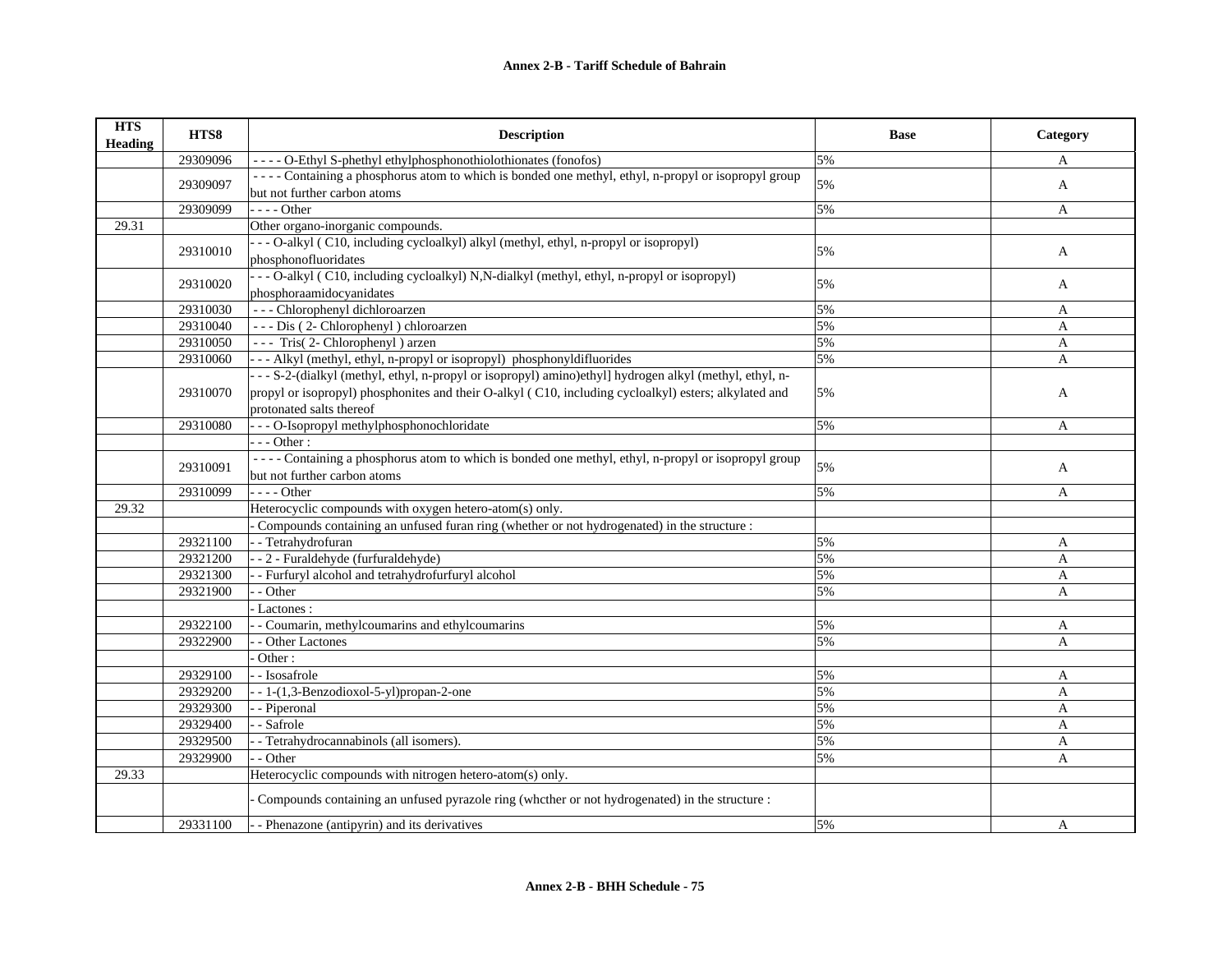| <b>HTS</b><br><b>Heading</b> | HTS8     | <b>Description</b>                                                                                                                                            | <b>Base</b> | Category     |
|------------------------------|----------|---------------------------------------------------------------------------------------------------------------------------------------------------------------|-------------|--------------|
|                              | 29331900 | - Other                                                                                                                                                       | 5%          | A            |
|                              |          | Compounds containing an unfused imidazole ring (whether or not hydrogenated) in the structure :                                                               |             |              |
|                              | 29332100 | - Hydantoin and its derivatives                                                                                                                               | 5%          | A            |
|                              | 29332900 | - Other                                                                                                                                                       | 5%          | A            |
|                              |          | Compounds containing an unfused pyridine ring (whether or not hydrogenated) in the structure :                                                                |             |              |
|                              | 29333100 | - pyridine and its salts                                                                                                                                      | 5%          | A            |
|                              | 29333200 | - Piperidine and its salts                                                                                                                                    | 5%          | A            |
|                              |          | - - Alfentanil (INN), anileridine (INN), bezitramide (INN), bromazepam (INN), difenoxin (INN),                                                                |             |              |
|                              |          | diphenoxylate (INN), dipipanone (INN), fentayl (INN), ketobemidone (INN), methlpenidate (INN),                                                                |             |              |
|                              | 29333300 | pentazocine (INN), pethidine (INN), pethidine (INN), intermediate A, phencycildine (INN) (PCP),                                                               | 5%          | A            |
|                              |          | phenoperidine (INN), pipradrol (INN), pirtramide (INN), propiram (INN), and trimeperidine (INN); salts<br>thereof.                                            |             |              |
|                              |          | - Other                                                                                                                                                       |             |              |
|                              | 29333910 | - - - 3-Quinuclidinyl benzilate                                                                                                                               | 5%          | A            |
|                              | 29333920 | - - Quinuclidine-3-or L                                                                                                                                       | 5%          | A            |
|                              | 29333990 | $- -$ Other                                                                                                                                                   | 5%          | $\mathbf{A}$ |
|                              |          | compounds containing in the structure a quinoline or isoquinoline ring-system (whether or not                                                                 |             |              |
|                              |          | hydrogenated), not further fused                                                                                                                              |             |              |
|                              | 29334100 | - - Levorphanol (INN) and its salts<br>- Other.                                                                                                               | 5%<br>5%    | A            |
|                              | 29334900 | - Compounds containing a pyrimidine ring (whether or not hydrogenated) or piperazine ring in the                                                              |             | A            |
|                              |          | structure:                                                                                                                                                    |             |              |
|                              | 29335200 | - - Malonylurea (barbituric acid) and its salts                                                                                                               | 5%          | A            |
|                              |          | - - Allobarbital (INN), amobarbital (INN), baebital (INN), butalbital (INN), butobarbital, cyclobarbital                                                      |             |              |
|                              | 29335300 | (INN), methylphenobarbital (INN), pentobarbital (INN), phenobarbital (INN), secbutabarbital (INN),<br>secobarbital (INN), and vinylbital (INN); salts thereof | 5%          | A            |
|                              | 29335400 | - Other derivatives of malonylurea (barbituric acid); salts thereof.                                                                                          | 5%          | A            |
|                              | 29335500 | - Loprazolam (INN), mecloqualone (INN), methaqualone (INN), and zipeprol (INN); salts thereof.                                                                | 5%          | A            |
|                              | 29335900 | - Other                                                                                                                                                       | 5%          | A            |
|                              |          | Compounds containing an unfused triazine ring (whether or not hydrogenated) in the structure :                                                                |             |              |
|                              | 29336100 | - Melamine                                                                                                                                                    | 5%          | A            |
|                              | 29336900 | - Other                                                                                                                                                       | 5%          | $\mathsf{A}$ |
|                              |          | Lactams:                                                                                                                                                      |             |              |
|                              | 29337100 | - - 6 - Hexanelactam (epsilon-caprolactam)                                                                                                                    | 5%          | A            |
|                              | 29337200 | - Clobazam (INN) and methyprylon (INN).                                                                                                                       | 5%          | A            |
|                              | 29337900 | - Other Lactams                                                                                                                                               | 5%          | A            |
|                              |          | Other:                                                                                                                                                        |             |              |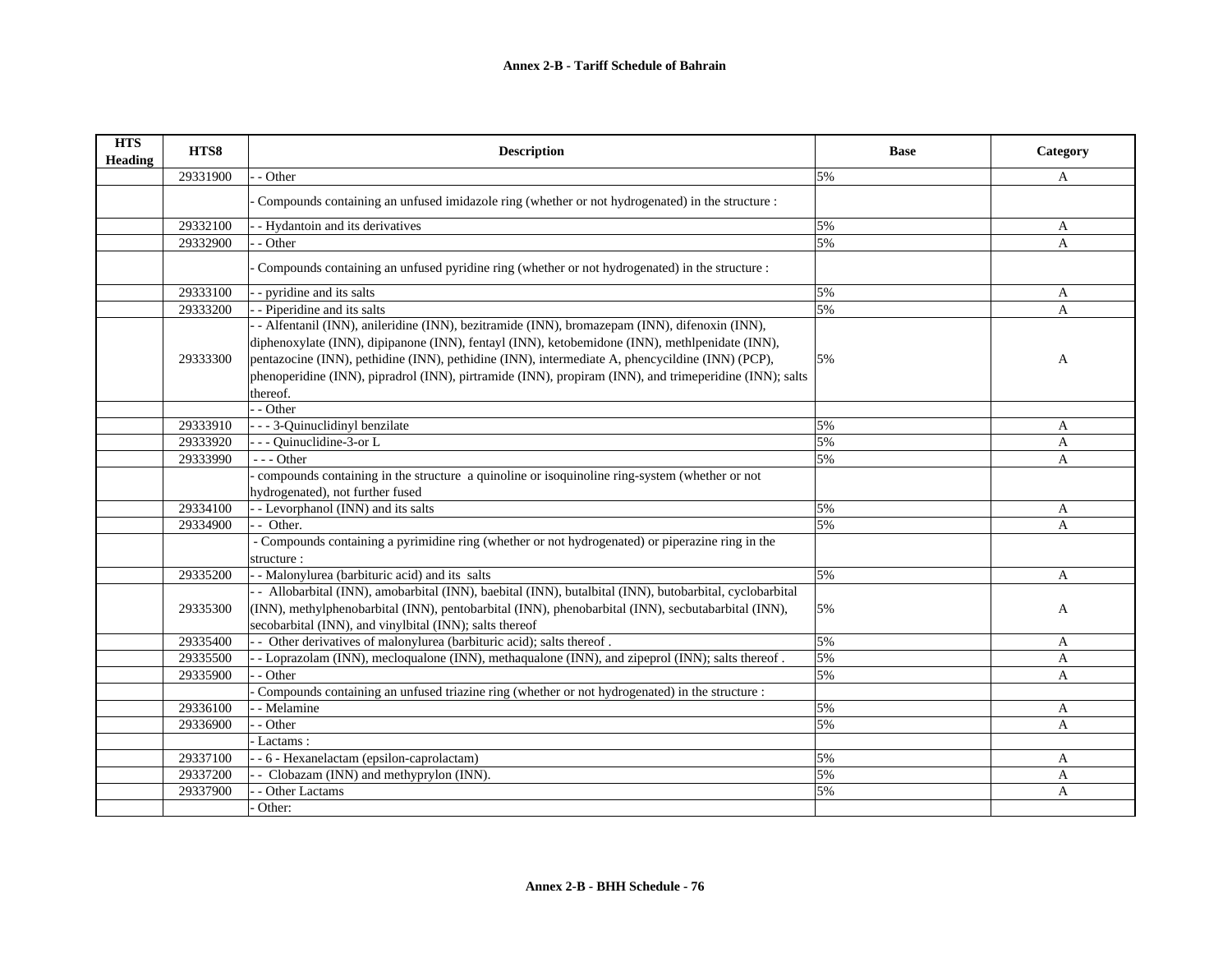| <b>HTS</b><br><b>Heading</b> | HTS8     | <b>Description</b>                                                                                        | <b>Base</b> | Category     |
|------------------------------|----------|-----------------------------------------------------------------------------------------------------------|-------------|--------------|
|                              |          | - - Alprazolam (INN), camazepam (INN), chlordiazepoxide (INN), cloazepam (INN), clorazepate,              |             |              |
|                              |          | delorazepam (INN), diazepam (INN), estazolam (INN), etgyl loflazepate (INN), fludiazepam (INN),           |             |              |
|                              | 29339100 | funitrazepam (INN), flurazepam (INN), halazepam (INN), lorazepam (INN), lormetazepam (INN),               | 5%          | A            |
|                              |          | mazindol (INN), medazepam (INN), midazolam (INN), nimetazepam (INN), nitrazepam (INN),                    |             |              |
|                              |          | nordazepam (INN), oxazepam (INN), pinazaepam (INN), prazepam (INN), pyrovalerone (INN),                   |             |              |
|                              |          | temazepam (INN), tetrazepam (INN) and triazolam (INN); salts thereof.                                     |             |              |
|                              | 29339900 | - Other                                                                                                   | 5%          | A            |
| 29.34                        |          | Nucleic acids and their salts; whether or not chemically defined; other heterocyclic compounds.           |             |              |
|                              | 29341000 | - compounds containing an unfused thiazole ring (whether or not hydrogenated) in the structure            | 5%          | A            |
|                              | 29342000 | compounds containing a benzothiazole ring-system (whether or not hydrogenated), not further fused         | 5%          | $\mathbf{A}$ |
|                              | 29343000 | compounds containing a phenothiazine ring-system (whether or not hydrogenated), not further fused         | 5%          | A            |
|                              |          | Other                                                                                                     |             |              |
|                              |          | - Aminorex (INN), brotizolam (INN), clotiazepam (INN), dextromoramide (INN), haloxazolam (INN),           |             |              |
|                              | 29349100 | ketazolam (INN), mesocarb (INN), oxazolam (INN), pemoline (INN), phendimetrazine (INN),                   | 5%          | A            |
|                              |          | phenmetrazine (INN), and sufentanil (INN); salts thereof                                                  |             |              |
|                              | 29349900 | - - Other.                                                                                                | 5%          | A            |
| 29.35                        | 29350000 | Sulphonamides.                                                                                            | 5%          | A            |
|                              |          | XI.- PROVITAMINS, VITAMINS AND HORMONES                                                                   |             |              |
|                              |          | Provitamins and vitamins, natural or reproduced by synthesis (including natural concentrates),            |             |              |
| 29.36                        |          | derivatives thereof used primarily as vitamins, and intermixtures of the foregoing, whether or not in any |             |              |
|                              |          | solvent.                                                                                                  |             |              |
|                              | 29361000 | - Provitamins, unmixed                                                                                    | 5%          | A            |
|                              |          | Vitamins and their derivatives, unmixed :                                                                 |             |              |
|                              | 29362100 | - - Vitamins (A) and their derivatives                                                                    | 5%          | A            |
|                              | 29362200 | - Vitamin (B1) and its derivatives                                                                        | 5%          | A            |
|                              | 29362300 | - Vitamin (B2) and its derivatives                                                                        | 5%          | A            |
|                              | 29362400 | - D - or DL- Pantothenic acid (Vitamin B3 or Vitamin B5) and its derivatives                              | 5%          | A            |
|                              | 29362500 | - Vitamin (B6) and its derivatives                                                                        | 5%          | A            |
|                              | 29362600 | - - Vitamin (B12) and its derivatives                                                                     | 5%          | A            |
|                              | 29362700 | - - Vitamin (C) and its derivatives                                                                       | 5%          | A            |
|                              | 29362800 | - Vitamin (E) and its derivatives                                                                         | 5%          | A            |
|                              | 29362900 | - - Other Vitamins and their derivatives                                                                  | 5%          | A            |
|                              | 29369000 | Other, including natural concentrates                                                                     | 5%          | A            |
|                              |          | Hormones, prostaglandins, thromboxanes and leukotrienes, natural or reproduced by synthesis;              |             |              |
| 29.37                        |          | derivatives and structural analogues thereof, including chain modified polypetides, used primarily as     |             |              |
|                              |          | hormones.                                                                                                 |             |              |
|                              |          | Polypetides Hormones protin Hormones Other analoges and Derivatives:                                      |             |              |
|                              | 29371100 | - - Somatotropin, its derivatives and structural analogues                                                | 5%          | A            |
|                              | 29371200 | - - Insulin and its salts                                                                                 | 5%          | $\mathbf{A}$ |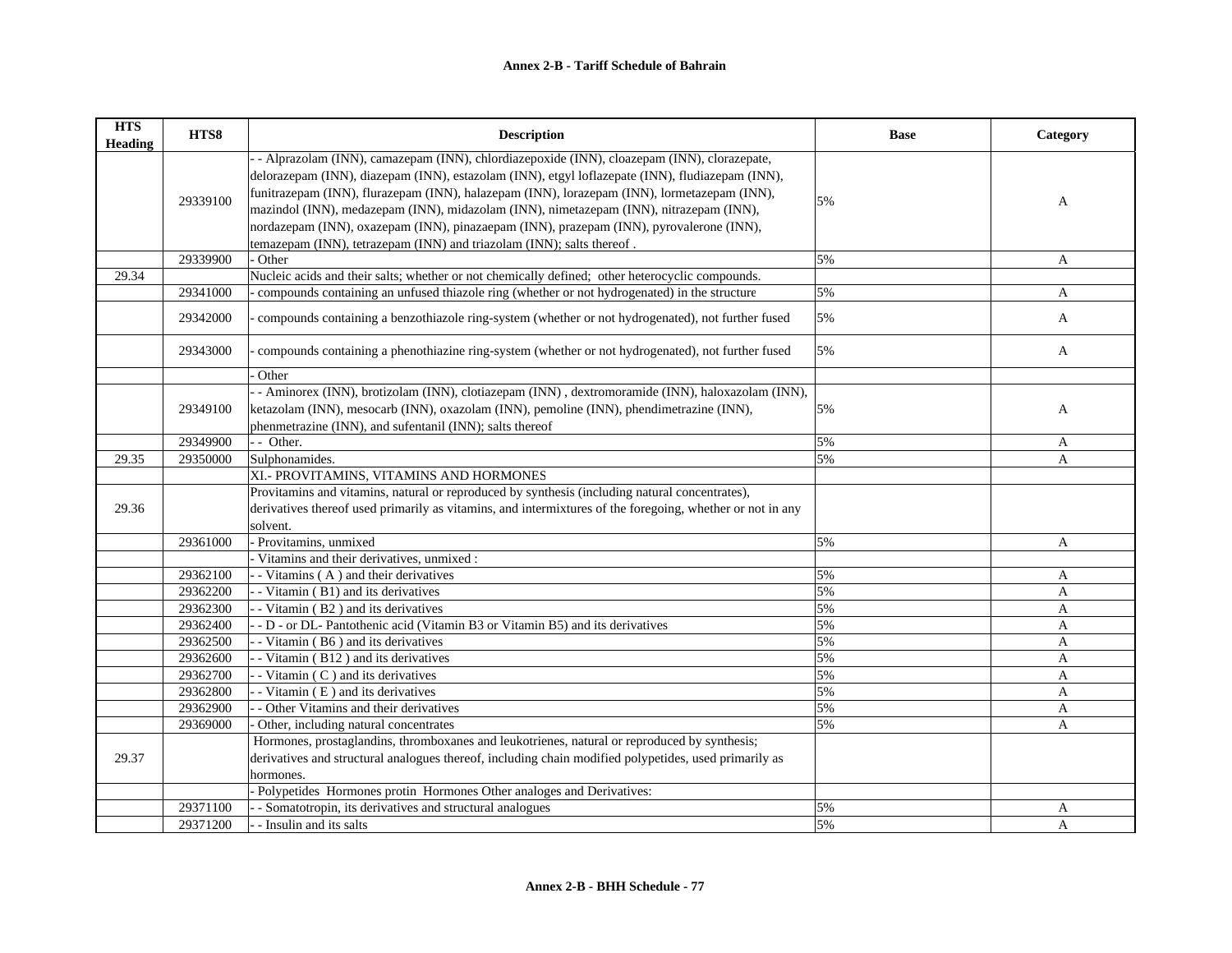| <b>HTS</b><br><b>Heading</b> | HTS8     | <b>Description</b>                                                                                                                     | <b>Base</b> | Category     |
|------------------------------|----------|----------------------------------------------------------------------------------------------------------------------------------------|-------------|--------------|
|                              | 29371900 | - Other                                                                                                                                | 5%          | A            |
|                              |          | Steroidal hormones, their derivatives and structural analogues:                                                                        |             |              |
|                              | 29372100 | - Cortisone, hormones, prednisone (dehydrocortisone) and prednisolone (dehydrohydrocortisone)                                          | 5%          | $\mathbf{A}$ |
|                              | 29372200 | - Halogeenated derivatives of corticosteroidal hormones                                                                                | 5%          | A            |
|                              | 29372300 | - Oestrogens and progestogens                                                                                                          | 5%          | A            |
|                              | 29372900 | - Other                                                                                                                                | 5%          | A            |
|                              |          | Catecholamine hormones, their derivatives and structural analogues:                                                                    |             |              |
|                              | 29373100 | - Epinephrine                                                                                                                          | 5%          | A            |
|                              | 29373900 | - Other                                                                                                                                | 5%          | A            |
|                              | 29374000 | - Amino-acid derivatives                                                                                                               | 5%          | $\mathbf{A}$ |
|                              | 29375000 | - Prostaglandins, thrommboxanes and leukotrienes, their derivatives and structural analogues                                           | 5%          | A            |
|                              | 29379000 | - Other                                                                                                                                | 5%          | A            |
|                              |          | XII.- GLYCOSIDES AND VEGETABLE ALKALOIDS, NATURAL OR REPRODUCED BY<br>SYNTHESIS, AND THEIR SALTS, ETHERS, ESTERS AND OTHER DERIVATIVES |             |              |
| 29.38                        |          | Glycosides, natural or reproduced by synthesis, and their salts, ethers, esters and other derivatives.                                 |             |              |
|                              | 29381000 | - Rutoside (rutin) and its derivatives                                                                                                 | 5%          | A            |
|                              | 29389000 | Other                                                                                                                                  | 5%          | $\mathbf{A}$ |
| 29.39                        |          | Vegetable alkaloids, natural or reproduced by synthesis, and their salts, ethers, esters and other<br>derivatives.                     |             |              |
|                              |          | Alkaloids of opium and their derivatives; salts thereof                                                                                |             |              |
|                              |          | - Concentrates of poppy straw; buprenophine (INN), codeine, dihydocodeine(INN), ethylmorphine,                                         |             |              |
|                              | 29391100 | etorphine(INN), heroin, hydrocodone (INN), hydromrphone(INN)                                                                           |             |              |
|                              |          | ,morphine, nicomorhine(INN), oxycodone(INN), oxymorphone(INN), pholcodine(INN), thebacon(INN),                                         | 5%          | A            |
|                              |          | and thebaine; salts thereof                                                                                                            |             |              |
|                              | 29391900 | - - Other.                                                                                                                             | 5%          | $\mathbf{A}$ |
|                              |          | - Alkaloids of cinchona and their derivatives; salts thereof :                                                                         |             |              |
|                              | 29392100 | - Quinine and its salts                                                                                                                | 5%          | A            |
|                              | 29392900 | $-$ Other                                                                                                                              | 5%          | A            |
|                              | 29393000 | Caffeine and its salts                                                                                                                 | 5%          | A            |
|                              |          | - Ephedrines and their salts :                                                                                                         |             |              |
|                              | 29394100 | - - Ephedrine and its salts                                                                                                            | 5%          | A            |
|                              | 29394200 | - Pseudoephedrine (INN) and its salts                                                                                                  | 5%          | $\mathbf{A}$ |
|                              | 29394300 | - Cathine (INN) and its salts"                                                                                                         | 5%          | A            |
|                              | 29394900 | - Other                                                                                                                                | 5%          | A            |
|                              |          | Theophylline and aminophylline (theophylline-ethylene-diamine) and their derivatives; salts thereof                                    |             |              |
|                              | 29395100 | - Fenopetylline (INN) and its salts                                                                                                    | 5%          | A            |
|                              | 29395900 | - Other.                                                                                                                               | 5%          | A            |
|                              |          | Alkaloids of rye ergot and their derivatives; salts thereof :                                                                          |             |              |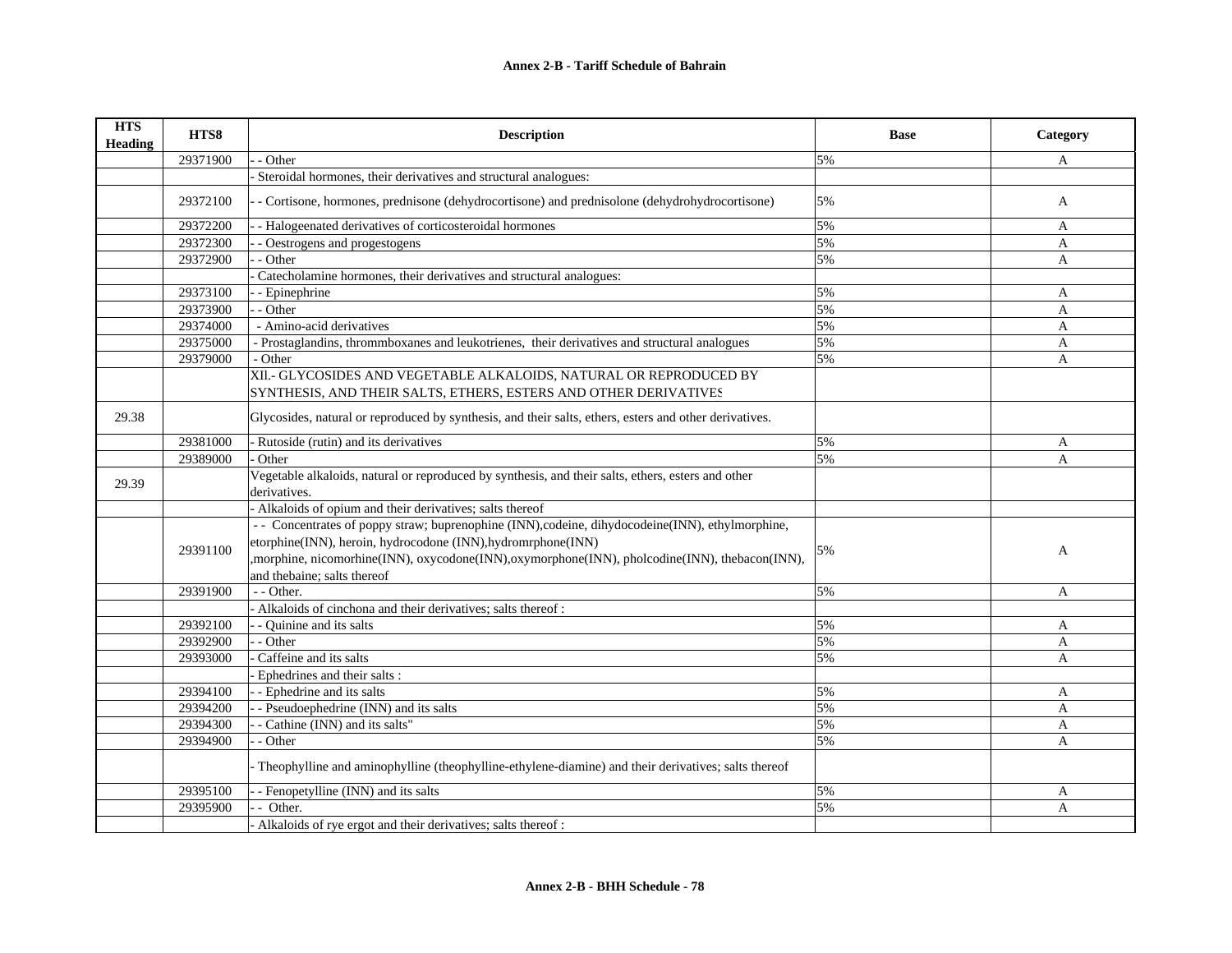| <b>HTS</b><br><b>Heading</b> | HTS8     | <b>Description</b>                                                                                        | <b>Base</b>    | Category     |
|------------------------------|----------|-----------------------------------------------------------------------------------------------------------|----------------|--------------|
|                              | 29396100 | - Ergometrine (INN) and its salts                                                                         | 5%             | A            |
|                              | 29396200 | - Ergotamine (INN) and its salts                                                                          | 5%             | $\mathbf{A}$ |
|                              | 29396300 | - Lysergic acid and its salts                                                                             | 5%             | $\mathbf{A}$ |
|                              | 29396900 | - Other                                                                                                   | 5%             | A            |
|                              |          | Other                                                                                                     |                |              |
|                              |          | - Cocaine, ecgonine. Lvomwtamine, metamfetamine (INN), metamfetamine racemate; salt, esters and           |                |              |
|                              |          | other derivatives thereof                                                                                 |                |              |
|                              | 29399110 | --- Cocaine                                                                                               | $\overline{a}$ | $\mathbf{I}$ |
|                              | 29399190 | $--$ Other                                                                                                | 5%             | A            |
|                              | 29399900 | - - Other                                                                                                 | 5%             | A            |
|                              |          | XIII.- OTHER ORGANIC COMPOUNDS                                                                            |                |              |
| 29.40                        | 29400000 | Sugars, chemically pure, other than sucrose, lactose, maltose, glucose and fructose; sugar ethers sugar   | 5%             | A            |
|                              |          | acetals and sugar esters, and their salts, other than products of heading 29.37, 29.38 or 29.39.          |                |              |
| 29.41                        |          | Antibiotics.                                                                                              |                |              |
|                              | 29411000 | - Penicillins and their derivatives with a penicillanic acid structure; salts thereof                     | 5%             | A            |
|                              | 29412000 | Streptomycins and their derivatives; salts thereof                                                        | 5%             | A            |
|                              | 29413000 | - Tetracyclines and their derivatives; salts thereof                                                      | 5%             | $\mathbf{A}$ |
|                              | 29414000 | Chloramphenicol and its derivatives; salts thereof                                                        | 5%             | $\mathbf{A}$ |
|                              | 29415000 | Erythromycin and its derivatives; salts thereof                                                           | 5%             | A            |
|                              | 29419000 | Other                                                                                                     | 5%             | A            |
| 29.42                        | 29420000 | Other organic compounds.                                                                                  | 5%             | A            |
|                              |          | Glands and other organs for organo-therapeutic uses, dried, whether or not powdered; extracts of glands   |                |              |
| 30.01                        |          | or other organs or of their secretions for organo-therapeutic uses; heparin and its salts; other human or |                |              |
|                              |          | animal substances prepared for therapeutic or prophylactic uses, not elsewhere specified or included.     |                |              |
|                              | 30011000 | Glands and Other organs, dried, whether or not powdered                                                   | Free of Duty   | $\mathsf{C}$ |
|                              | 30012000 | Extracts of Glands or Other organs or of their secretions                                                 | Free of Duty   | $\mathsf{C}$ |
|                              | 30019000 | Other                                                                                                     | Free of Duty   | $\mathsf{C}$ |
|                              |          | Human blood; animal blood prepared for therapeutic, prophylactic or diagnostic uses; antisera and other   |                |              |
| 30.02                        |          | blood fractions and modified immunological products, whether or not obtained by means of                  |                |              |
|                              |          | biotechnological processes; vaccines, toxins, cultures of micro-organisms (excluding yeasts) and similar  |                |              |
|                              |          | products.                                                                                                 |                |              |
|                              | 30021000 | - Antisera and Other blood fractions and modified immunological products, whether or not obtained by      | Free of Duty   | $\mathsf{C}$ |
|                              |          | means of biotechnological processes                                                                       |                |              |
|                              | 30022000 | Vaccines for human medicine                                                                               | Free of Duty   | $\mathbf C$  |
|                              | 30023000 | Vaccines for veterinary medicine                                                                          | Free of Duty   | $\mathsf{C}$ |
|                              |          | Other                                                                                                     |                |              |
|                              | 30029010 | --- Saxitoxin                                                                                             | Free of Duty   | $\mathsf{C}$ |
|                              | 30029020 | --- Ricin                                                                                                 | Free of Duty   | $\mathbf C$  |
|                              | 30029090 | $--$ Other                                                                                                | Free of Duty   | $\mathsf{C}$ |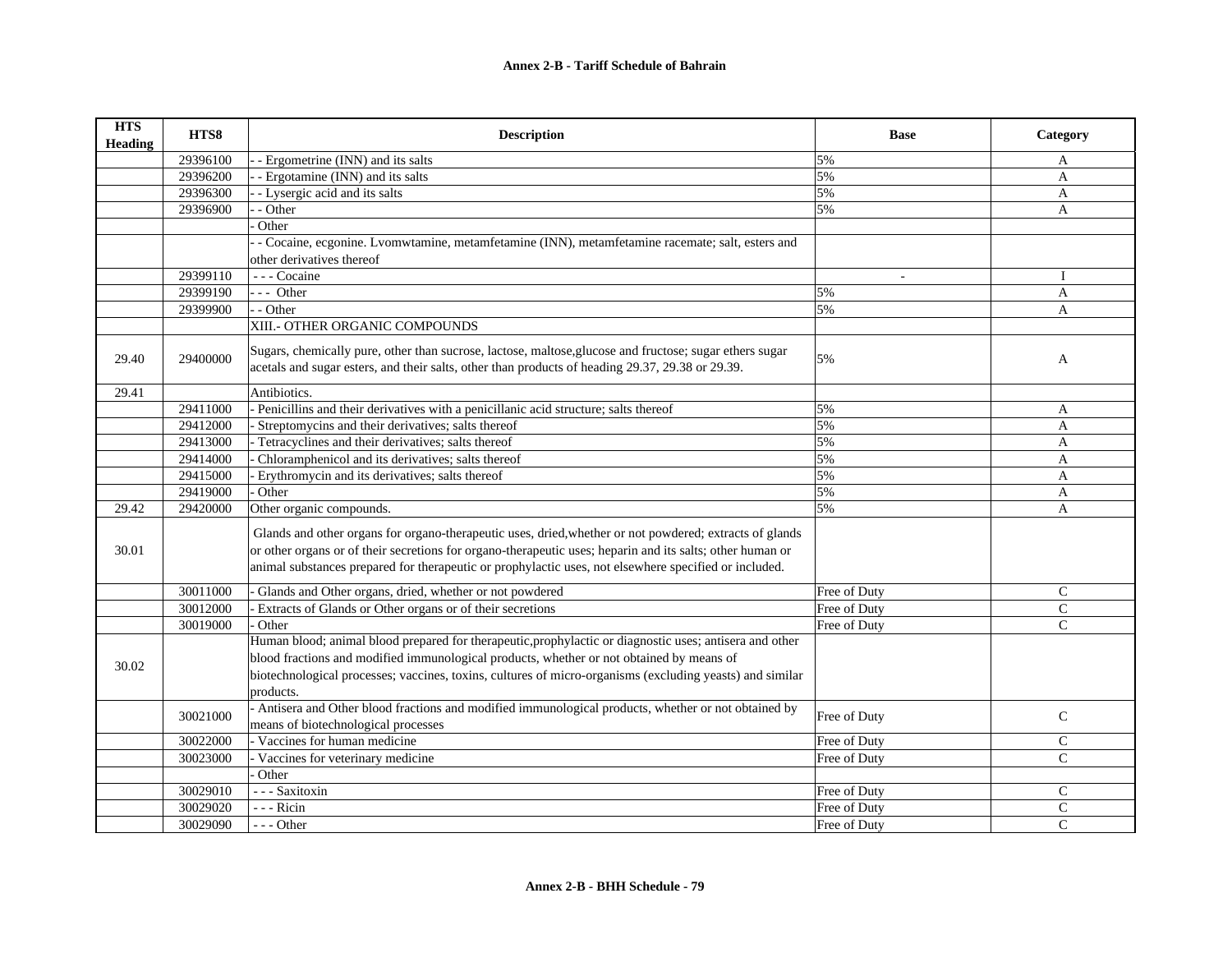| <b>HTS</b><br><b>Heading</b> | HTS8     | <b>Description</b>                                                                                                         | <b>Base</b>  | Category       |
|------------------------------|----------|----------------------------------------------------------------------------------------------------------------------------|--------------|----------------|
|                              |          | Medicaments (excluding goods of heading 30.02, 30.05 or 30.06) consisting of two or more constituents                      |              |                |
| 30.03                        |          | which have been mixed together for therapeutic or prophylactic uses, not put up in measured doses or in                    |              |                |
|                              |          | forms or packings for retail sale.                                                                                         |              |                |
|                              | 30031000 | containing Penicillins or derivatives thereof, with a penicillanic acid structure, or Streptomycins or their               | Free of Duty | $\mathcal{C}$  |
|                              |          | derivatives                                                                                                                |              |                |
|                              | 30032000 | containing Other antibiotics                                                                                               | Free of Duty | $\mathcal{C}$  |
|                              |          | Containing hormones or other products of heading 29.37 but not containing antibiotics :                                    |              |                |
|                              | 30033100 | - containing Insulin                                                                                                       | Free of Duty | $\mathcal{C}$  |
|                              | 30033900 | - - Other                                                                                                                  | Free of Duty | $\mathcal{C}$  |
|                              | 30034000 | Containing alkaloids or derivatives thereof but not containing hormones or other products of heading                       | Free of Duty | $\mathsf{C}$   |
|                              |          | 29.37 or antibiotics                                                                                                       |              |                |
|                              | 30039000 | Other                                                                                                                      | Free of Duty | $\mathcal{C}$  |
|                              |          | Medicaments (excluding goods of heading 30.02, 30.05 or 30.06) consisting of mixed or unmixed                              |              |                |
| 30.04                        |          | products for therapeutic or prophylactic uses, put up in measured doses (including those in the form of                    |              |                |
|                              |          | transdermal administration systems) or in forms or packings for retail sale.                                               |              |                |
|                              | 30041000 | - containing Penicillins or derivatives thereof, with a penicillanic acid structure, or Streptomycins or their             | Free of Duty | $\mathsf{C}$   |
|                              |          | derivatives                                                                                                                |              |                |
|                              | 30042000 | containing Other antibiotics                                                                                               | Free of Duty | $\mathsf{C}$   |
|                              |          | Containing hormones or other products of heading No 29.37 but not containing antibiotics :                                 |              |                |
|                              | 30043100 | - - containing Insulin                                                                                                     | Free of Duty | $\mathsf{C}$   |
|                              | 30043200 | - containing corticosteroid hormones, their derivatives and strctural analogues.1                                          | Free of Duty | $\mathsf{C}$   |
|                              | 30043900 | - Other                                                                                                                    | Free of Duty | $\mathcal{C}$  |
|                              | 30044000 | Containing alkaloids or derivatives thereof but not containing hormones, other products of heading<br>29.37 or antibiotics | Free of Duty | $\mathsf{C}$   |
|                              | 30045000 | Other medicaments containing vitamins or csther products of heading 29.36                                                  | Free of Duty | $\mathsf{C}$   |
|                              |          | Other                                                                                                                      |              |                |
|                              | 30049010 | - - - Medical solutions                                                                                                    | Free of Duty | C              |
|                              | 30049090 | --- Other                                                                                                                  | Free of Duty | $\overline{C}$ |
|                              |          | Wadding, gauze, bandages and similar articles (for example, dressings, adhesive plasters, poultices),                      |              |                |
| 30.05                        |          | impregnated or coated with pharmaceutical substances or put up in forms or packings for retail sale for                    |              |                |
|                              |          | medical, surgical, dental or veterinary purposes.                                                                          |              |                |
|                              | 30051000 | - Adhesive dressings and Other articles having an adhesive layer                                                           | Free of Duty | $\mathsf{C}$   |
|                              |          | Other:                                                                                                                     |              |                |
|                              | 30059010 | - - - Medical cotton                                                                                                       | Free of Duty | $\mathsf{C}$   |
|                              |          | - - - Gauze and simmilar articales                                                                                         |              |                |
|                              | 30059021 | - - - - Covered or Saturated with pharmceuticls                                                                            | Free of Duty | $\mathsf{C}$   |
|                              |          | ---- not impregnated or coated with pharmaceutical substances, are also classified in this heading,                        |              |                |
|                              | 30059022 | provided they are exclusively intended (e.g., because of the labels affixed or special folding) for sale                   | Free of Duty | $\mathsf{C}$   |
|                              |          | directly without re-packing ,to users (private persons, hospitals, etc.) use for medical, surgical                         |              |                |
|                              | 30059090 | $- -$ Other                                                                                                                | Free of Duty | $\mathcal{C}$  |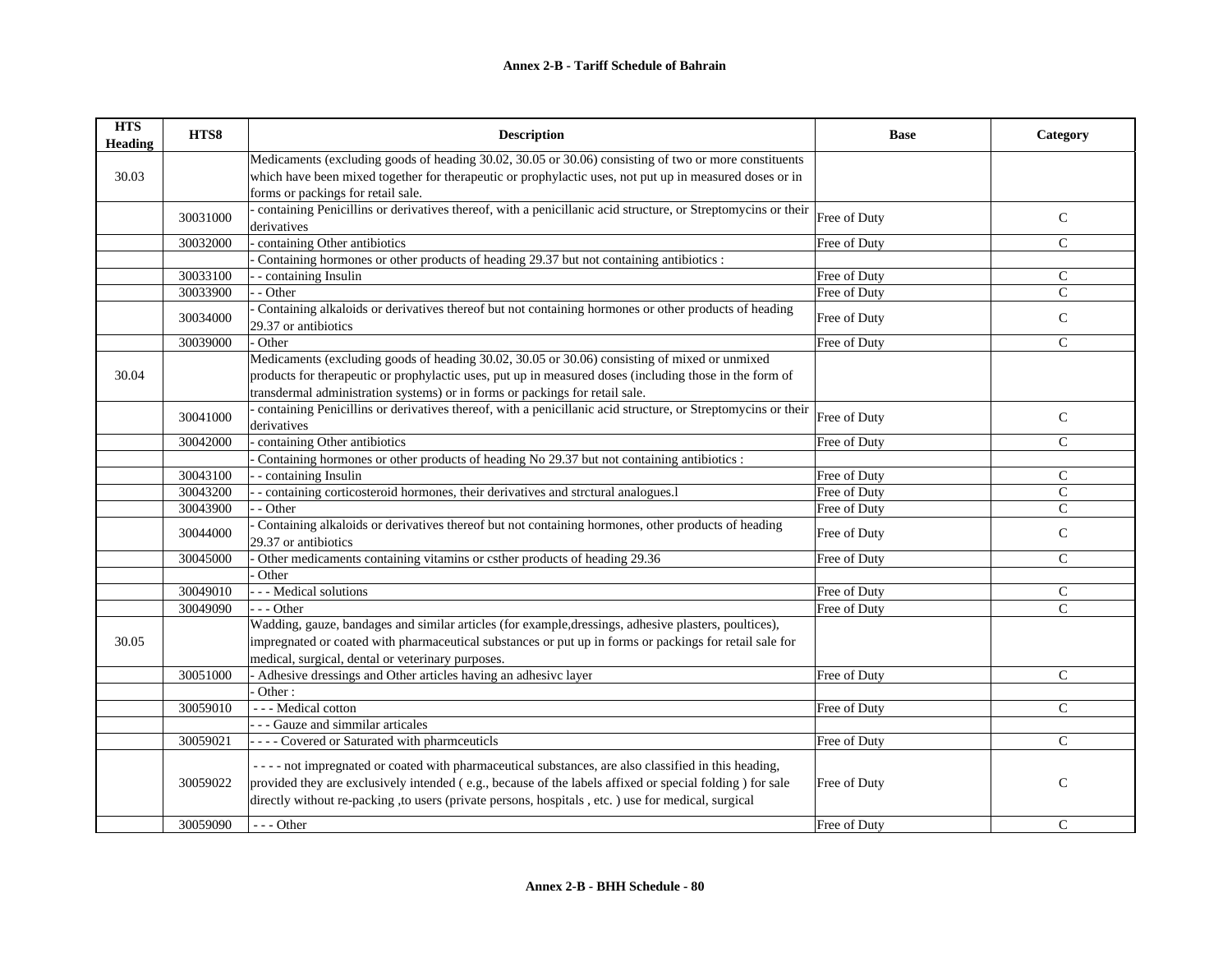| <b>HTS</b><br><b>Heading</b> | HTS8     | <b>Description</b>                                                                                                                                                                                                            | <b>Base</b>  | Category       |
|------------------------------|----------|-------------------------------------------------------------------------------------------------------------------------------------------------------------------------------------------------------------------------------|--------------|----------------|
|                              | 30059091 | --- Cotton buds and the like                                                                                                                                                                                                  | 20%          | B              |
| 30.06                        |          | Pharmaceutical goods specified in Note 4 to this Chapter.                                                                                                                                                                     |              |                |
|                              |          | Sterile surgical catgut, similar sterile suture materials and stcrile tissue adhesives for surgical wound<br>closure; sterile laminaria and sterile laminaria tents; sterile absorbable surgical or dental haemostatics :     |              |                |
|                              | 30061010 | --- Sterile surgical catgut for surgical closures                                                                                                                                                                             | Free of Duty | $\mathsf{C}$   |
|                              | 30061020 | - - - Sterile laminaria and Sterile laminaria tents                                                                                                                                                                           | Free of Duty | $\overline{C}$ |
|                              | 30061030 | - - - Sterile absorbable surgical or dental haemostatics                                                                                                                                                                      | Free of Duty | $\mathcal{C}$  |
|                              | 30061031 | - - - - Birth sets and surgical                                                                                                                                                                                               | 20%          | B              |
|                              | 30061040 | --- Stereilized surgical plasters                                                                                                                                                                                             | Free of Duty | $\mathcal{C}$  |
|                              | 30062000 | - blood-grouping reagents                                                                                                                                                                                                     | Free of Duty | $\mathbf C$    |
|                              | 30063000 | Opacifying preparations for X-ray examinations: cliagnostic reagents designed to be administered to the<br>patient                                                                                                            | Free of Duty | $\mathsf{C}$   |
|                              | 30064000 | - Dental cements and other dental fillings; bone recmastruction cements                                                                                                                                                       | Free of Duty | $\mathcal{C}$  |
|                              | 30065000 | First-aid boxes and kits                                                                                                                                                                                                      | Free of Duty | $\mathsf{C}$   |
|                              | 30066000 | Chemical contraceptive preparations based on hormones or spermicides                                                                                                                                                          | Free of Duty | C              |
|                              | 30067000 | Gel preparations designwd to be used in human or veterinary medicine as a lubricant for parts of the<br>body for surgical operations or physical examinations or as a couplling agent between the and medical<br>instruments. | 5%           | A              |
|                              | 30068000 | - Waste pharmaceuticals.                                                                                                                                                                                                      | 5%           | A              |
| 31.01                        | 31010000 | Animal or vegetable fertilisers, whether or not mixed together or chemically treated; fertilisers produced<br>by the mixing or chemical treatment of animal or vegetable products.                                            | 5%           | $\mathbf{A}$   |
| 31.02                        |          | Mineral or chemical fertilisers, nitrogenous.                                                                                                                                                                                 |              |                |
|                              | 31021000 | - Urea, whether or not in aqueous solution                                                                                                                                                                                    | 5%           | A              |
|                              |          | Ammonium sulphate; double salts and mixtutures of ammonium sulphate and ammonium nitrate :                                                                                                                                    |              |                |
|                              | 31022100 | - - Ammonium sulphate                                                                                                                                                                                                         | 5%           | A              |
|                              | 31022900 | - - Other                                                                                                                                                                                                                     | 5%           | $\mathbf{A}$   |
|                              | 31023000 | Ammonium nitrate, whether or not in aqueous solution                                                                                                                                                                          | 5%           | A              |
|                              | 31024000 | - Mixtures of Ammonium nitrate with calcium carbonate or Other inorganic non-fertilising substances                                                                                                                           | 5%           | A              |
|                              | 31025000 | Sodium nitrate                                                                                                                                                                                                                | 5%           | A              |
|                              | 31026000 | Double salts and Mixtures of calcium nitrate and Ammonium nitrate                                                                                                                                                             | 5%           | A              |
|                              | 31027000 | calcium cyanamide                                                                                                                                                                                                             | 5%           | A              |
|                              | 31028000 | Mixtures of Urea and Ammonium nitrate in aqueous or ammoniacal solution                                                                                                                                                       | 5%           | A              |
|                              | 31029000 | Other, including Mixtures not specified in the foregoing subheadings                                                                                                                                                          | 5%           | A              |
| 31.03                        |          | Mineral or chemical fertilisers, phosphatic.                                                                                                                                                                                  |              |                |
|                              | 31031000 | Superphosphates                                                                                                                                                                                                               | 5%           | A              |
|                              | 31032000 | Basic slag                                                                                                                                                                                                                    | 5%           | A              |
|                              |          | Other:                                                                                                                                                                                                                        |              |                |
|                              | 31039010 | - - - Bicalcium Phosphate                                                                                                                                                                                                     | 5%           | A              |
|                              | 31039020 | --- Decomposed Bicalcium Phosphate                                                                                                                                                                                            | 5%           | A              |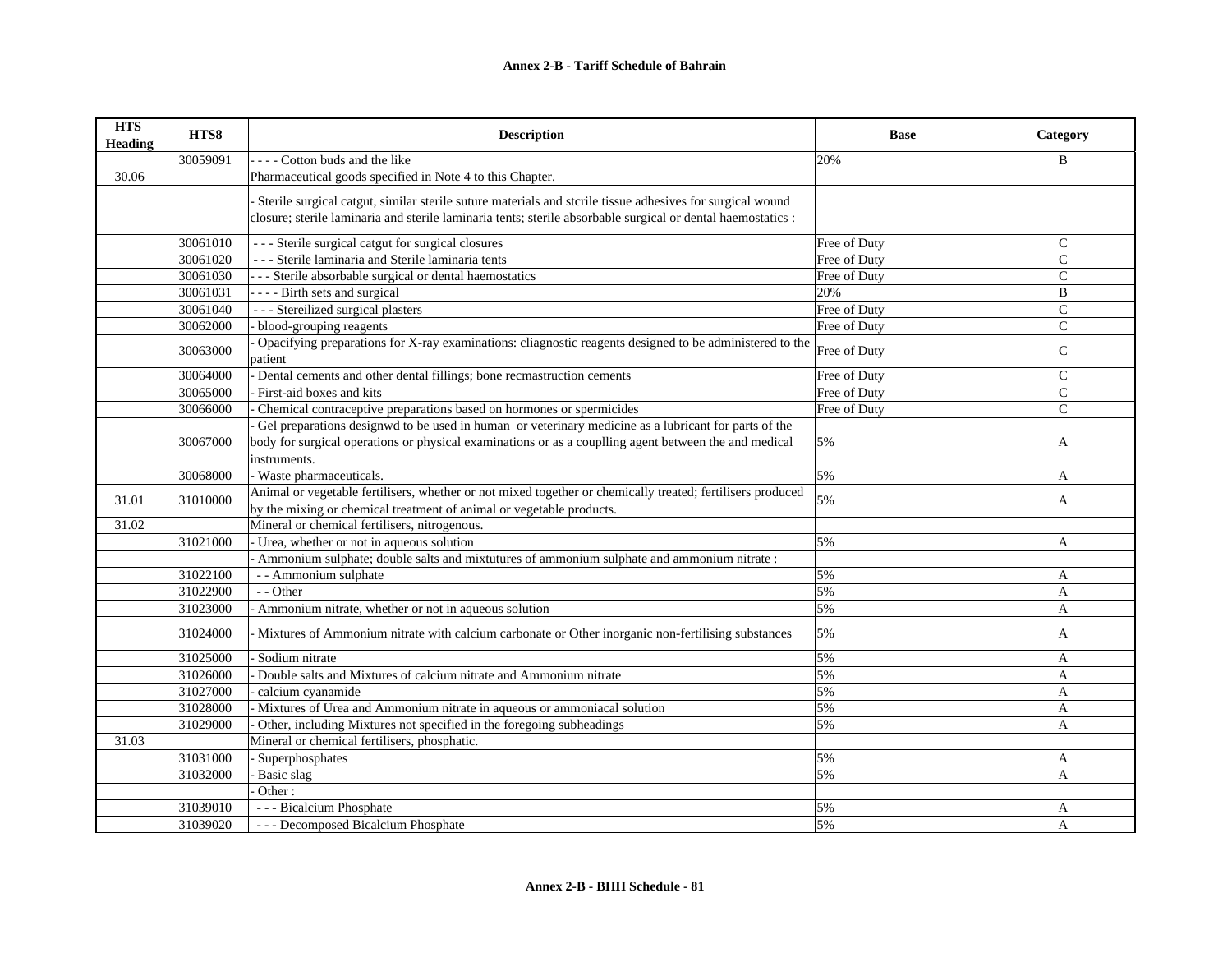| <b>HTS</b><br><b>Heading</b> | HTS8     | <b>Description</b>                                                                                                | <b>Base</b> | Category     |
|------------------------------|----------|-------------------------------------------------------------------------------------------------------------------|-------------|--------------|
|                              | 31039030 | - - - Natural, heat treated, calcareous ammonium Phosphate                                                        | 5%          | A            |
|                              | 31039040 | --- Mixtures of fertilizers mentioned above with no account being taken of the fluorine                           | 5%          | A            |
|                              | 31039090 | --- Other                                                                                                         | 5%          | $\mathbf{A}$ |
| 31.04                        |          | Mineral or chemical fertilisers, potassic.                                                                        |             |              |
|                              | 31041000 | - Carnallite, sylvite and Other crude Natural potassium salts                                                     | 5%          | A            |
|                              | 31042000 | potassium chloride                                                                                                | 5%          | A            |
|                              | 31043000 | potassium sulphate                                                                                                | 5%          | $\mathbf{A}$ |
|                              |          | Other:                                                                                                            |             |              |
|                              | 31049010 | --- Magnesium and potassium Bi-sulphate                                                                           | 5%          | A            |
|                              | 31049020 | --- Mixuros of fertilizers mentioned above with no accourd being taken of the oxide potassium                     | 5%          | A            |
|                              |          | Mineral or chemical fertilisers containing two or three of the fertilising elements nitrogen, phosphorus          |             |              |
| 31.05                        |          | and potassium; other fertilisers; goods of this Chapter in tablets or similar forms or in packages of a           |             |              |
|                              |          | gross weight not exceeding 10 kg.                                                                                 |             |              |
|                              | 31051000 | Goods of this Chapter in tablets or similar forms or in packages of a gross weight not exceeding 10 kg            | 5%          | A            |
|                              | 31052000 | - Mineral or chemical Fertilisers containing the three fertilising elements nitrogen, phosphorus and<br>potassium | 5%          | A            |
|                              | 31053000 | Diammonium hydrogenorthophosphate (diammonium phosphate)                                                          | 5%          | A            |
|                              |          | - Ammonium dihydrogenorthophosphate (monoammonium Phosphate) and Mixtures thereof with                            |             |              |
|                              | 31054000 | Diammonium hydrogenorthophosphate (Diammonium Phosphate)                                                          | 5%          | A            |
|                              |          | - Other Mineral or chemical fertilisers containing the two fertilising elements nitrogen and phosphorus :         |             |              |
|                              | 31055100 | - - containing nitrates and phosphates                                                                            | 5%          | A            |
|                              | 31055900 | - - Other                                                                                                         | 5%          | A            |
|                              | 31056000 | Mineral or chemical Fertilisers containing the twn fertilising elements phosphorus and potassium                  | 5%          | A            |
|                              | 31059000 | Other                                                                                                             | 5%          | $\mathbf{A}$ |
| 32.01                        |          | Tanning extracts of vegetable origin; tannins and their salts, ethers, esters and other derivatives.              |             |              |
|                              | 32011000 | Quebracho extract                                                                                                 | 5%          | A            |
|                              | 32012000 | Wattle extract                                                                                                    | 5%          | A            |
|                              | 32019000 | Other                                                                                                             | 5%          | $\mathbf{A}$ |
|                              |          | Synthetic organic tanning substances; inorganic tanning substances; tanning preparations, whether or not          |             |              |
| 32.02                        |          | containing natural tanning substances; enzymatic preparations for pre-tanning.                                    |             |              |
|                              | 32021000 | - Synthetic organic tanning substances                                                                            | 5%          | A            |
|                              | 32029000 | - Other                                                                                                           | 5%          | $\mathbf{A}$ |
|                              |          | Colouring matter of vegetable or animal origin (including dyeing extracts but excluding animal black),            |             |              |
| 32.03                        |          | whether or not chemically defined; preparations as specified in Note 3 to this Chapter based on colouring         |             |              |
|                              |          | matter of vegetable or animal origin.                                                                             |             |              |
|                              |          | --- Of vegetble origin :                                                                                          |             |              |
|                              | 32030011 | ---- Natural indigo                                                                                               | 5%          | A            |
|                              | 32030019 | $--- Other$                                                                                                       | 5%          | A            |
|                              | 32030020 | --- Of animal origin                                                                                              | 5%          | A            |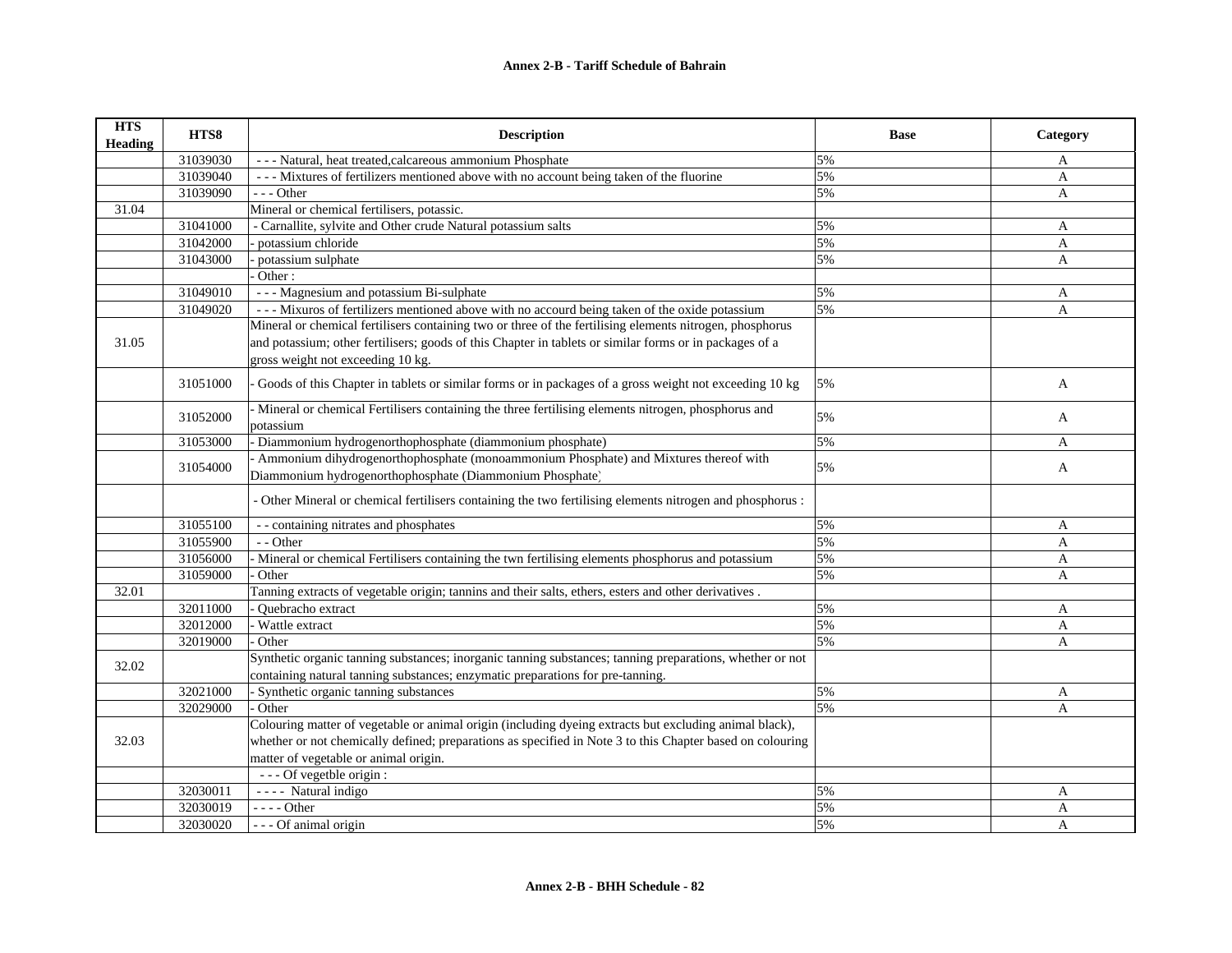| <b>HTS</b><br><b>Heading</b> | HTS8     | <b>Description</b>                                                                                                                                                                                                                                                                                               | <b>Base</b> | Category       |
|------------------------------|----------|------------------------------------------------------------------------------------------------------------------------------------------------------------------------------------------------------------------------------------------------------------------------------------------------------------------|-------------|----------------|
| 32.04                        |          | Synthetic organic colouring matter, whether or not chemically defined; preparations as specified in Note<br>3 to this Chapter based on synthetic organic colouring matter; synthetic organic products of a kind used<br>as fluorescent brightening agents or as luminophores, whether or not chemically defined. |             |                |
|                              |          | Synthetic organic colouring matter and preparations based thereon as specified in Note 3 to this Chapter                                                                                                                                                                                                         |             |                |
|                              | 32041100 | - - Disperse dyes and preparations based thereon                                                                                                                                                                                                                                                                 | 5%          | A              |
|                              | 32041200 | - - Acid dyes, whether or not premetallised, and preparations based thereon; mordant dyes and<br>preparations based thereon                                                                                                                                                                                      | 5%          | A              |
|                              | 32041300 | - - Basic dyes and preparations based thereon                                                                                                                                                                                                                                                                    | 5%          | A              |
|                              | 32041400 | - - Direct dyes and preparations based thereon                                                                                                                                                                                                                                                                   | 5%          | $\overline{A}$ |
|                              | 32041500 | - - Vat dyes (including those usable in that state as pigments) and preparations based thereon                                                                                                                                                                                                                   | 5%          | A              |
|                              | 32041600 | - - Reactive dyes and preparations based thereon                                                                                                                                                                                                                                                                 | 5%          | A              |
|                              | 32041700 | - - pigments and preparations based thereon                                                                                                                                                                                                                                                                      | 5%          | A              |
|                              | 32041900 | - - Other, including mixtures of colouring matter of two or more of the subheadings Nos. 3204.11 to<br>3204.19                                                                                                                                                                                                   | 5%          | A              |
|                              | 32042000 | - Synthetic organic products of a kind used as fluorescent brightening agents                                                                                                                                                                                                                                    | 5%          | A              |
|                              |          | Other:                                                                                                                                                                                                                                                                                                           |             |                |
|                              | 32049010 | - - - Synthetic indigo                                                                                                                                                                                                                                                                                           | 5%          | A              |
|                              | 32049090 | $- -$ Other                                                                                                                                                                                                                                                                                                      | 5%          | A              |
| 32.05                        | 32050000 | Colour lakes; preparations as specified in Note 3 to this Chapter based on colour lakes.                                                                                                                                                                                                                         | 5%          | A              |
|                              |          | Other colouring matter; preparations as specified in Note 3 to this Chapter, other than those of heading                                                                                                                                                                                                         |             |                |
| 32.06                        |          | 32.03, 32.04 or 32.05; inorganic products of a kind used as luminophores, whether or not chemically                                                                                                                                                                                                              |             |                |
|                              |          | defined                                                                                                                                                                                                                                                                                                          |             |                |
|                              |          | Pigments and preparations based on titanium dioxide :                                                                                                                                                                                                                                                            |             |                |
|                              | 32061100 | - Containing 80 % or more by weight of titanium dioxide calculated on the dry weight                                                                                                                                                                                                                             | 5%          | A              |
|                              | 32061900 | - - Other                                                                                                                                                                                                                                                                                                        | 5%          | A              |
|                              | 32062000 | pigments and preparations based on chromium compounds                                                                                                                                                                                                                                                            | 5%          | A              |
|                              | 32063000 | pigments and preparations based on cadmium compounds                                                                                                                                                                                                                                                             | 5%          | A              |
|                              |          | Other colouring matter and other preparations :                                                                                                                                                                                                                                                                  |             |                |
|                              | 32064100 | - - Ultramarine and preparations based thereon                                                                                                                                                                                                                                                                   | 5%          | A              |
|                              | 32064200 | - - Lithopone and Other pigments and preparations based on zinc sulphide                                                                                                                                                                                                                                         | 5%          | A              |
|                              | 32064300 | - - pigments and preparations based on hexacyanoferrates (ferrocyanides and ferricyanides)                                                                                                                                                                                                                       | 5%          | A              |
|                              | 32064900 | - - Other                                                                                                                                                                                                                                                                                                        | 5%          | A              |
|                              | 32065000 | - Inorganic products of a kind used as iuminophores                                                                                                                                                                                                                                                              | 5%          | A              |
|                              |          | Prepared pigments, prepared opacifiers and prepared colours, vitrifiable enamels and glazes, engobes                                                                                                                                                                                                             |             |                |
| 32.07                        |          | (slips), liquid lustres and similar preparations, of a kind used in the ceramic, enamelling or glass                                                                                                                                                                                                             |             |                |
|                              |          | industry; glass frit and other glass, in the form of powder, granules or flakes.                                                                                                                                                                                                                                 |             |                |
|                              | 32071000 | - Prepared pigments, Prepared opacifiers, Prepared colours and similar preparations                                                                                                                                                                                                                              | 5%          | A              |
|                              | 32072000 | - Vitrifiable enamels and glazes, engobes (slips) and similar preparations                                                                                                                                                                                                                                       | 5%          | A              |
|                              | 32073000 | - Liquid lustres and similar preparations                                                                                                                                                                                                                                                                        | 5%          | $\overline{A}$ |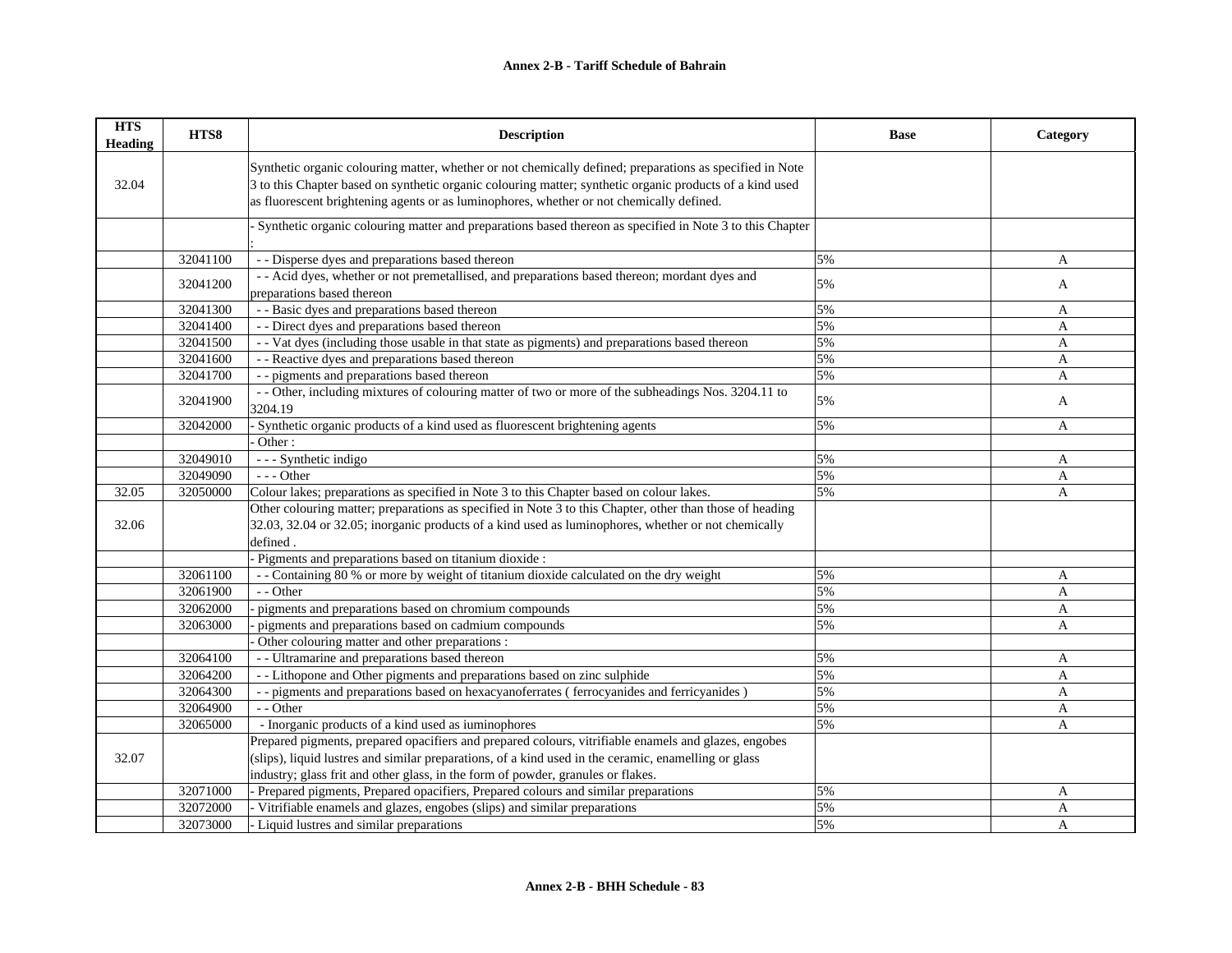| <b>HTS</b><br><b>Heading</b> | HTS8     | <b>Description</b>                                                                                      | <b>Base</b> | Category       |
|------------------------------|----------|---------------------------------------------------------------------------------------------------------|-------------|----------------|
|                              | 32074000 | Glass frit and Other Glass, in the form of powder, gtanules or flakes                                   | 5%          | A              |
|                              |          | Paints and varnishes (including enamels and lacquers) based on synthetic polymers or chemically modi    |             |                |
| 32.08                        |          | ied natural polymers, dispersed or dissolved in a non-aqueous medium; solutions as defined in Note 4 to |             |                |
|                              |          | this Chapter.                                                                                           |             |                |
|                              |          | based on polyesters :                                                                                   |             |                |
|                              | 32081010 | --- Varnish                                                                                             | 5%          | A              |
|                              | 32081090 | $- -$ Other                                                                                             | 5%          | A              |
|                              |          | based on acrylic or vinyl polymers :                                                                    |             |                |
|                              | 32082010 | --- Varnish                                                                                             | 5%          | A              |
|                              | 32082090 | $- -$ Other                                                                                             | 5%          | A              |
|                              |          | Other:                                                                                                  |             |                |
|                              | 32089010 | --- Varnish                                                                                             | 5%          | A              |
|                              | 32089090 | $- -$ Other                                                                                             | 5%          | A              |
| 32.09                        |          | Paints and varnishes (including enamels and lacquers) based on synthetic polymers or chemically         |             |                |
|                              |          | modified natural polymers, dispersed or dissolved in an aqueous medium.                                 |             |                |
|                              |          | based on acrylic or vinyl polymers :                                                                    |             |                |
|                              | 32091010 | --- Varnish                                                                                             | 5%          | A              |
|                              | 32091090 | --- Other                                                                                               | 5%          | A              |
|                              |          | Other:                                                                                                  |             |                |
|                              | 32099010 | --- Varnsih                                                                                             | 5%          | A              |
|                              | 32099090 | --- Other                                                                                               | 5%          | A              |
| 32.10                        |          | Other paints and varnishes (inctuding enamets, lacquers and distempers); prepared water pigments of a   |             |                |
|                              |          | kind used for finishing leather.                                                                        |             |                |
|                              | 32100010 | --- Varnsih                                                                                             | 5%          | A              |
|                              | 32100020 | --- Prepared water pigments for finishing leafher                                                       | 5%          | A              |
|                              | 32100090 | $- -$ Other                                                                                             | 5%          | A              |
| 32.11                        | 32110000 | Prepared driers.                                                                                        | 5%          | A              |
|                              |          | Pigments (including metallic powders and flakes) dispersed in non-aqueous media, in liquid or paste     |             |                |
| 32.12                        |          | form, of a kind used in the manufacture of paints (including enamels); stamping foils; dyes and other   |             |                |
|                              |          | colouring matter put up in forms or packings for retail sale.                                           |             |                |
|                              | 32121000 | - Stamping foils                                                                                        | 5%          | A              |
|                              |          | Other:                                                                                                  |             |                |
|                              | 32129010 | --- colouring matter put up in forms or packing retail sale                                             | 5%          | A              |
|                              | 32129090 | $- -$ Other                                                                                             | 5%          | $\mathbf{A}$   |
| 32.13                        |          | Artists', students' or signboard painters' colours, modifying tints, amusement colours and the like, in |             |                |
|                              |          | tablets, tubes, jars, bottles, pans or in similar forms or packings.                                    |             |                |
|                              |          | colours in sets :                                                                                       |             |                |
|                              | 32131010 | --- Colurs for modifyingtints                                                                           | 5%          | A              |
|                              | 32131090 | $--$ Other                                                                                              | 5%          | $\mathbf{A}$   |
|                              | 32139000 | Other                                                                                                   | 5%          | $\overline{A}$ |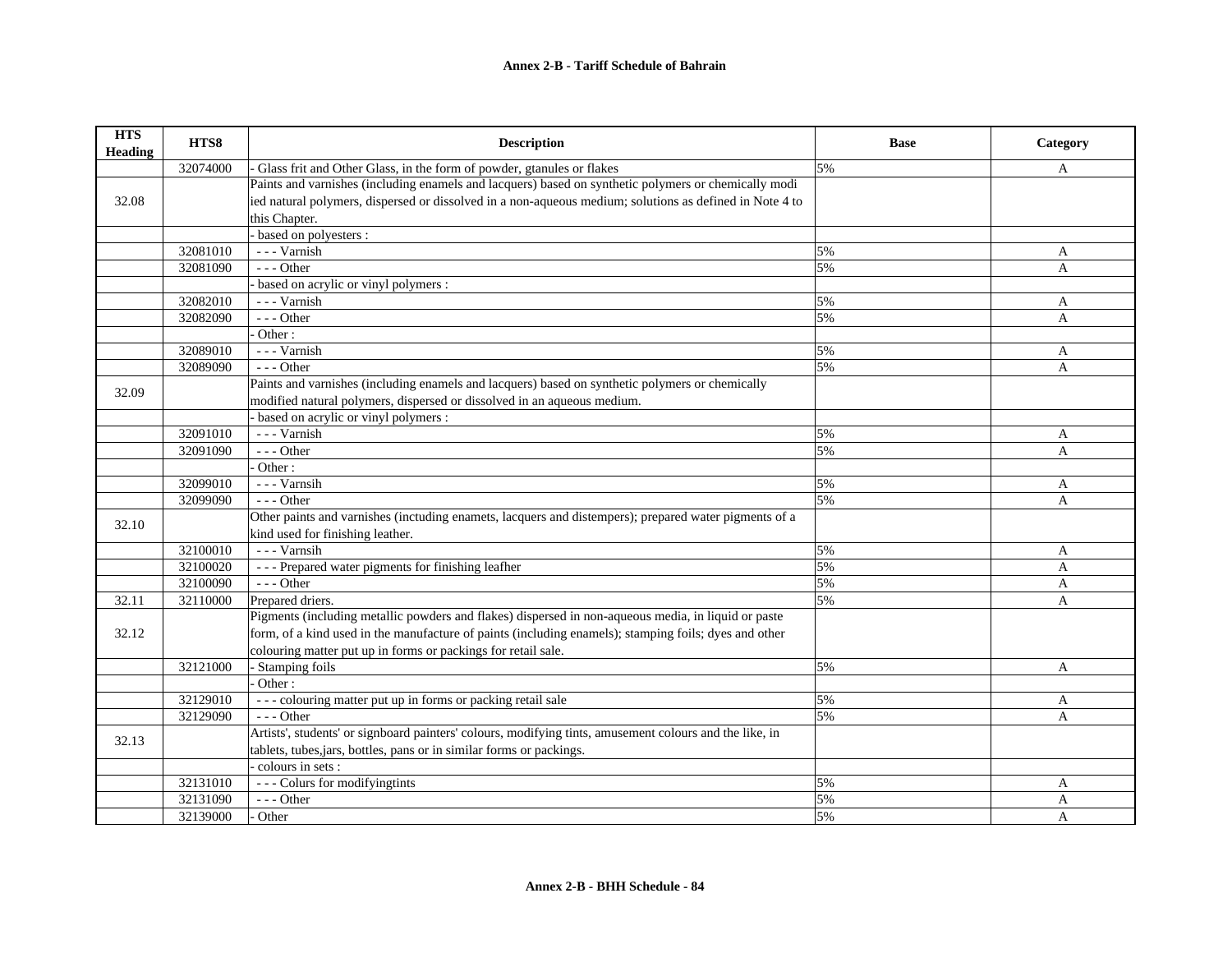| <b>HTS</b><br><b>Heading</b> | HTS8     | <b>Description</b>                                                                                                                                                                                                                                     | <b>Base</b> | Category     |
|------------------------------|----------|--------------------------------------------------------------------------------------------------------------------------------------------------------------------------------------------------------------------------------------------------------|-------------|--------------|
| 32.14                        |          | Glaziers' putty, grafting putty, resin cements, caulking compounds and other mastics; painters' tillings;<br>non-refractory surfacing preparations for facades, indoor walls, tloors, ceilings or the like.                                            |             |              |
|                              |          | - Glaziers' putty, grafting putty, resin cements, caulking compounds and other mastics; painters' fillings :                                                                                                                                           |             |              |
|                              | 32141010 | --- Oil based mastics for glazier's putty                                                                                                                                                                                                              | 5%          | A            |
|                              | 32141020 | --- Resin baesd mastics for grafing putties and sealants for coating barrels, casks, etc.                                                                                                                                                              | 5%          | $\mathbf{A}$ |
|                              | 32141030 | --- Resin mastics for technical usages.                                                                                                                                                                                                                | 5%          | A            |
|                              | 32141040 | --- Water -Glass based mastics used to seal sparking plugs, engine blocks and sumps, exhaust pipes<br>radiators, etc, and to tillor stop certain joint.                                                                                                | 5%          | A            |
|                              | 32141050 | --- zinc oxychloride based mastics used for filling holes                                                                                                                                                                                              | 5%          | A            |
|                              | 32141060 | --- Magnesium oxychloride based mastics used to stop or seal cracksin wooden articles                                                                                                                                                                  | 5%          | A            |
|                              | 32141070 | --- Sulphur based mastics used to producs hard, waterproof, Acid resistant sotpping, and also to bond<br>or fix piaces in place                                                                                                                        | 5%          | A            |
|                              | 32141080 | --- Plastics based<br>mastics used to seal certain joints, as filler or sealants for coashwork                                                                                                                                                         | 5%          | A            |
|                              |          | $-$ - Othre :                                                                                                                                                                                                                                          |             |              |
|                              | 32141091 | ---- zinc oxide and glycerol based masrics used to make Acid-resistant coafings, to bond iron pieces<br>to porcelain ware, and for joining tubes                                                                                                       | 5%          | A            |
|                              | 32141092 | ---- Rubbr based mastics used, sometimes after the addition of ahardener, to gire flxible protectire<br>coatings (resistant to chemical agents and to solrents) and aisofor caulking ships                                                             | 5%          | A            |
|                              | 32141093 | ---- Sealing waxes used for fill holes, for the water tight Sealing of Glass apparatus, for Sealing<br>doeuments, ete.                                                                                                                                 | 5%          | A            |
|                              | 32141094 | ---- Fillings mastics are used toprepare surfaces (eg indoor walls) for painting by levelling out<br>irregularitis and, if necessrp, filling in cracks, hoies or porous surfaces, paint in applied on them after<br>they have hardened and been sanded | 5%          | A            |
|                              | 32141099 | - - - - Other                                                                                                                                                                                                                                          | 5%          | A            |
|                              | 32149000 | Other                                                                                                                                                                                                                                                  | 5%          | A            |
| 32.15                        |          | Printing ink, writing or drawing ink and other inks, whether or not concentrated or solid.                                                                                                                                                             |             |              |
|                              |          | Printing ink:                                                                                                                                                                                                                                          |             |              |
|                              | 32151100 | - - Black                                                                                                                                                                                                                                              | 5%          | A            |
|                              | 32151900 | - - Other                                                                                                                                                                                                                                              | 5%          | $\mathbf{A}$ |
|                              |          | Other:                                                                                                                                                                                                                                                 |             |              |
|                              | 32159010 | - - - Writing and drawing ink                                                                                                                                                                                                                          | 5%          | A            |
|                              | 32159020 | - - - Copying ink                                                                                                                                                                                                                                      | 5%          | A            |
|                              | 32159030 | - - - ink for ballpoint pens                                                                                                                                                                                                                           | 5%          | A            |
|                              | 32159040 | --- ink for typing machines                                                                                                                                                                                                                            | 5%          | A            |
|                              | 32159050 | - - - Stamping ink                                                                                                                                                                                                                                     | 5%          | A            |
|                              | 32159060 | --- ink for typing machines ribbons                                                                                                                                                                                                                    | 5%          | A            |
|                              | 32159070 | - - - ink for numbering                                                                                                                                                                                                                                | 5%          | A            |
|                              | 32159080 | - - - Invisible ink                                                                                                                                                                                                                                    | 5%          | A            |
|                              | 32159090 | $--$ Other                                                                                                                                                                                                                                             | 5%          | A            |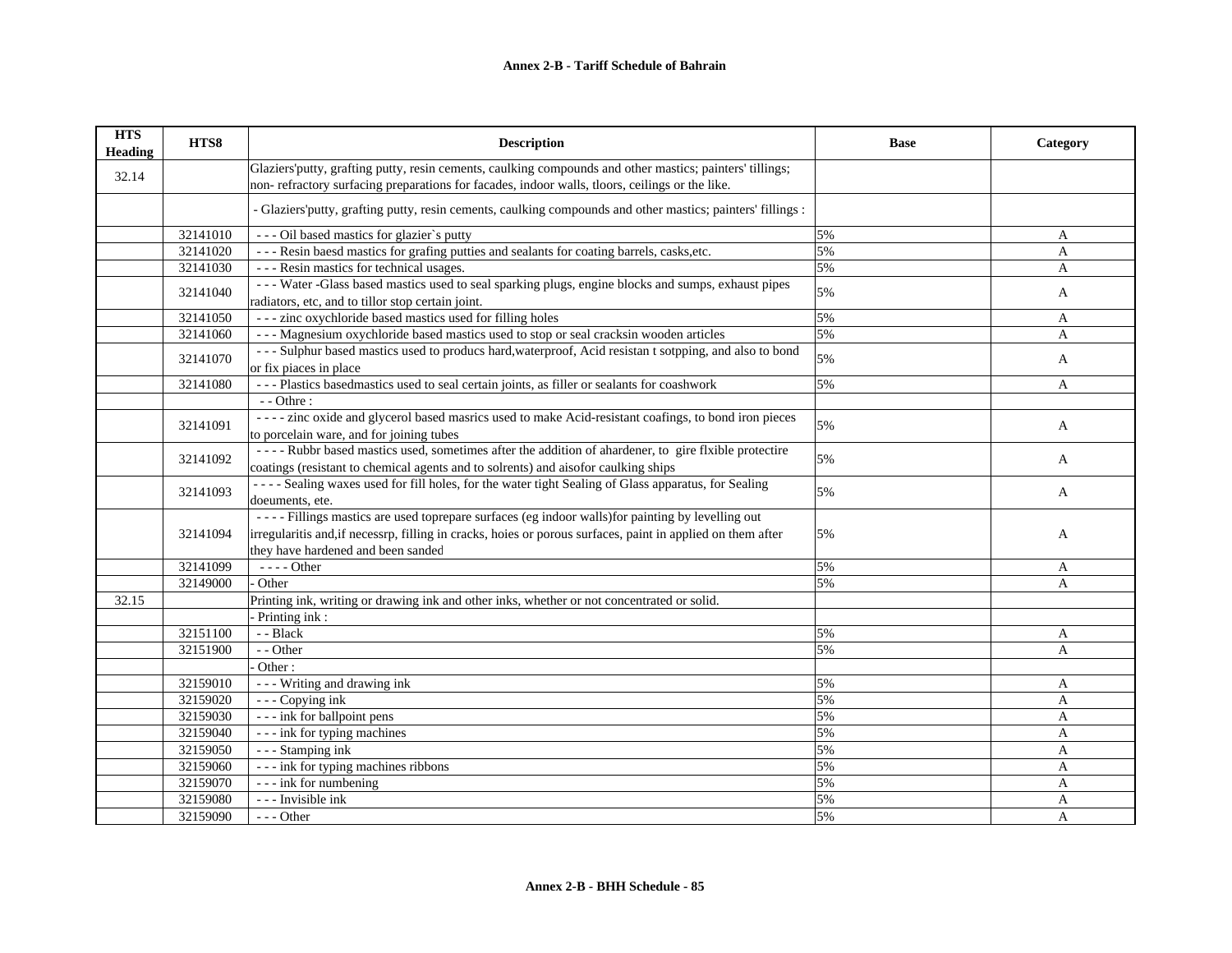| <b>HTS</b><br>Heading | HTS8     | <b>Description</b>                                                                                       | <b>Base</b> | Category       |
|-----------------------|----------|----------------------------------------------------------------------------------------------------------|-------------|----------------|
|                       |          | Essential oils (terpeneless or not), including concretes and absolutes; resinoids; extracted oleoresins; |             |                |
| 33.01                 |          | concentrates of essential oils in fats, in fixed oils, in waxes or the like, obtained by enfleurage or   |             |                |
|                       |          | maceration; terpenic by-products of the deterpenation of essential oils; aqueous distillates and ayueous |             |                |
|                       |          | solutions of essential oils.                                                                             |             |                |
|                       |          | - Essential oils of citrus fruit :                                                                       |             |                |
|                       | 33011100 | - - of bergamot                                                                                          | 5%          | A              |
|                       | 33011200 | - - of orange                                                                                            | 5%          | A              |
|                       | 33011300 | - - of lemon                                                                                             | 5%          | A              |
|                       | 33011400 | - - of lime                                                                                              | 5%          | A              |
|                       | 33011900 | - - Other                                                                                                | 5%          | A              |
|                       |          | Essential oils other than those of citrus fruit:                                                         |             |                |
|                       | 33012100 | - - Of geranium                                                                                          | 5%          | A              |
|                       | 33012200 | - - Of jasmin                                                                                            | 5%          | A              |
|                       | 33012300 | - - Of lavender or of lavandin                                                                           | 5%          | $\overline{A}$ |
|                       | 33012400 | - - Of peppermint (Mentha piperita)                                                                      | 5%          | $\mathbf{A}$   |
|                       | 33012500 | - - Of Other mints                                                                                       | 5%          | A              |
|                       | 33012600 | - - Of vetiver                                                                                           | 5%          | A              |
|                       | 33012900 | - - Other                                                                                                | 5%          | $\overline{A}$ |
|                       |          | Resinoids                                                                                                |             |                |
|                       | 33013010 | --- Aloes essence                                                                                        | 5%          | A              |
|                       | 33013090 | $- -$ Other                                                                                              | 5%          | $\mathbf{A}$   |
|                       |          | - - - Aqueous distillatrs and aqueous solutions of Essential oils :                                      |             |                |
|                       | 33019011 | - - - - For medicial purposes                                                                            | 5%          | A              |
|                       | 33019012 | $---$ Cade water (kady)                                                                                  | 5%          | $\mathbf{A}$   |
|                       | 33019013 | $---$ Rose water                                                                                         | 5%          | A              |
|                       | 33019014 | ---- Flower water                                                                                        | 5%          | $\mathbf{A}$   |
|                       | 33019015 | ---- Aqueous solutions of Essential oils                                                                 | 5%          | $\overline{A}$ |
|                       | 33019019 | $---$ Other                                                                                              | 5%          | A              |
|                       | 33019090 | $- -$ Other                                                                                              | 5%          | A              |
|                       |          | Mixtures of odoriferous substances and mixtures (including alcoholic solutions) with a basis of one or   |             |                |
| 33.02                 |          | more of these substances, of a kind used as raw materials in industry; other preparations based on       |             |                |
|                       |          | odoriferous substances, of a kind used for the manufacture of beverages.                                 |             |                |
|                       | 33021000 | of a kind used in the food or drink industries                                                           | 5%          | A              |
|                       | 33029000 | Other                                                                                                    | 5%          | A              |
| 33.03                 |          | Perfumes and toilet waters.                                                                              |             |                |
|                       | 33030010 | --- Perfumrs, Liquid or solid                                                                            | 5%          | A              |
|                       | 33030020 | - - - Eaux de cologie                                                                                    | 5%          | A              |
|                       | 33030090 | $- -$ Other                                                                                              | 5%          | $\overline{A}$ |
|                       |          | Beauty or make-up preparations and preparations for the care of the skin (other than medicaments),       |             |                |
| 33.04                 |          | including sunscreen or sun tan preparations; manicure or pedicure preparations.                          |             |                |
|                       | 33041000 | - Lip make-up preparations                                                                               | 5%          | A              |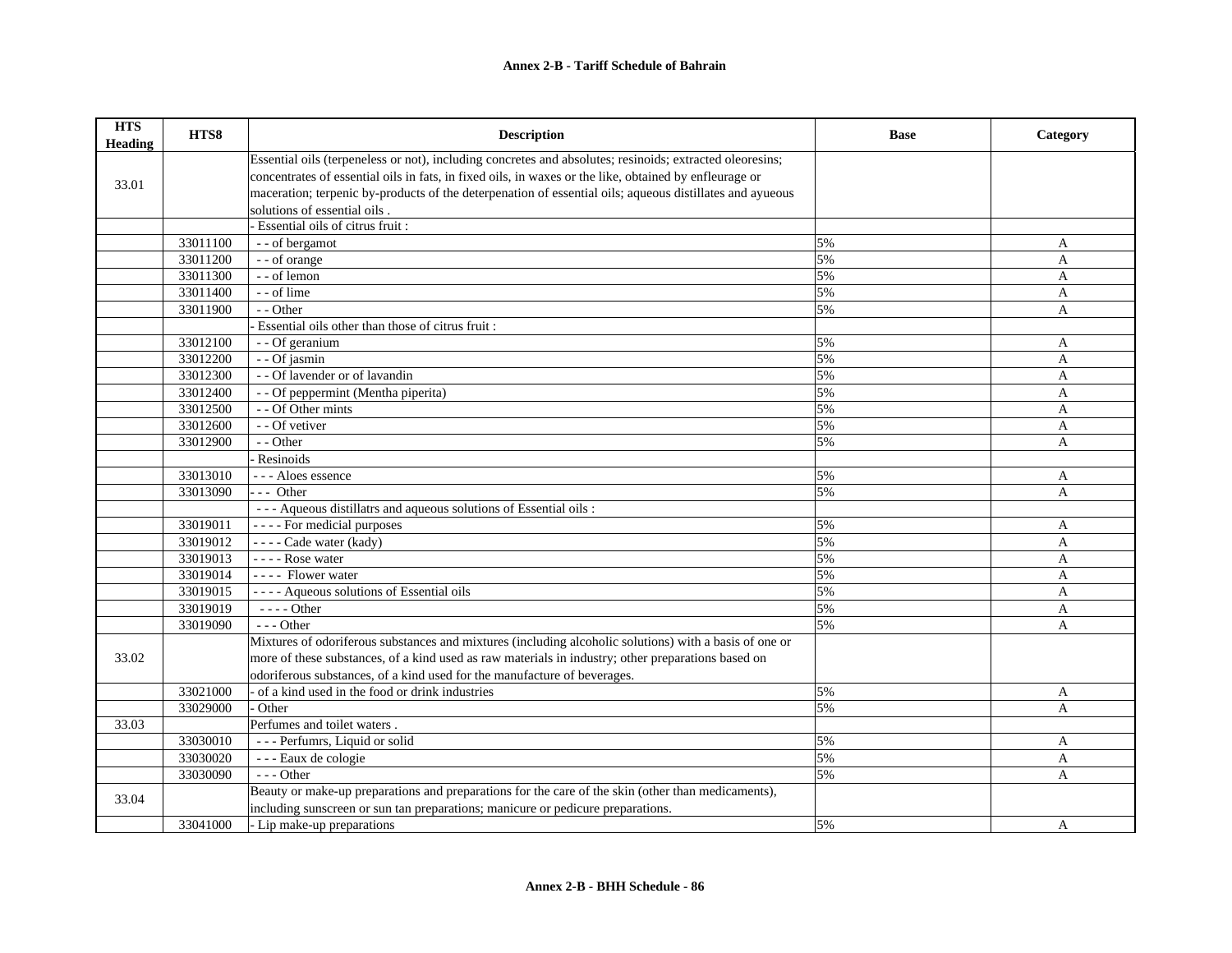| <b>HTS</b><br><b>Heading</b> | HTS8     | <b>Description</b>                                                                                         | <b>Base</b> | Category     |
|------------------------------|----------|------------------------------------------------------------------------------------------------------------|-------------|--------------|
|                              | 33042000 | - Eye make-up preparations                                                                                 | 5%          | A            |
|                              |          | Manicure or pedicure preparations :                                                                        |             |              |
|                              | 33043010 | --- Nail polisher and paints                                                                               | 5%          | A            |
|                              | 33043020 | - - - Nail polisher and removers                                                                           | 5%          | A            |
|                              | 33043090 | $--$ Other                                                                                                 | 5%          | A            |
|                              |          | Other:                                                                                                     |             |              |
|                              |          | - - Powders, whether or not compressed :                                                                   |             |              |
|                              | 33049110 | --- Powders for babies                                                                                     | 5%          | A            |
|                              | 33049190 | $- -$ Other                                                                                                | 5%          | A            |
|                              |          | - - Other :                                                                                                |             |              |
|                              | 33049910 | - - - Toilet vinegar                                                                                       | 5%          | A            |
|                              | 33049920 | - - - Suntan prepartions                                                                                   | 5%          | A            |
|                              | 33049930 | --- Skin softening preparations                                                                            | 5%          | A            |
|                              | 33049940 | --- Preparation for face make-up and paint make-up                                                         | 5%          | A            |
|                              | 33049990 | $- -$ Other                                                                                                | 5%          | A            |
| 33.05                        |          | Preparations for use on the hair.                                                                          |             |              |
|                              | 33051000 | - Shampoos                                                                                                 | 5%          | A            |
|                              | 33052000 | preparations for permanent waving or straightening                                                         | 5%          | A            |
|                              | 33053000 | Hair lacquers                                                                                              | 5%          | A            |
|                              |          | Other:                                                                                                     |             |              |
|                              | 33059010 | --- Hair Oil                                                                                               | 5%          | A            |
|                              | 33059020 | - - - Hair cream                                                                                           | 5%          | $\mathbf{A}$ |
|                              | 33059030 | - - - Hair dyeing preparations                                                                             | 5%          | $\mathbf{A}$ |
|                              | 33059090 | $- -$ Other                                                                                                | 5%          | A            |
| 33.06                        |          | Preparations for oral or dental hygiene, including denture fixative pastes and powders; yarn used to clean |             |              |
|                              |          | between the teeth (dental floss), in individual retail packages.                                           |             |              |
|                              |          | Dentifrices :                                                                                              |             |              |
|                              | 33061010 | --- Toothy pastes                                                                                          | 5%          | A            |
|                              | 33061020 | - - - Dentur cleaning                                                                                      | 5%          | A            |
|                              | 33061090 | $- -$ Other                                                                                                | 5%          | A            |
|                              | 33062000 | - Yarn used to clean between the teeth (dental floss)                                                      | 5%          | A            |
|                              |          | Other:                                                                                                     |             |              |
|                              | 33069010 | --- Preparation used as mouth washes and oral perfumes                                                     | 5%          | A            |
|                              | 33069020 | --- Denture fixing preparations                                                                            | 5%          | A            |
|                              | 33069090 | $- -$ Other                                                                                                | 5%          | $\mathbf{A}$ |
|                              |          | Pre-shave, shaving or after-shave preparations, personal deodorants, bath preparations, depilatories and   |             |              |
| 33.07                        |          | other perfumery, cosmetic or toilet preparations, not elsewhere specified or included; prepared room       |             |              |
|                              |          | deodorisers, whether or not perfumed or having disinfectant properties.                                    |             |              |
|                              |          | - Pre-shave, shaving or after-shave preparations :                                                         |             |              |
|                              | 33071010 | - - - shaving cream and foam                                                                               | 5%          | A            |
|                              | 33071090 | --- Other                                                                                                  | 5%          | $\mathbf{A}$ |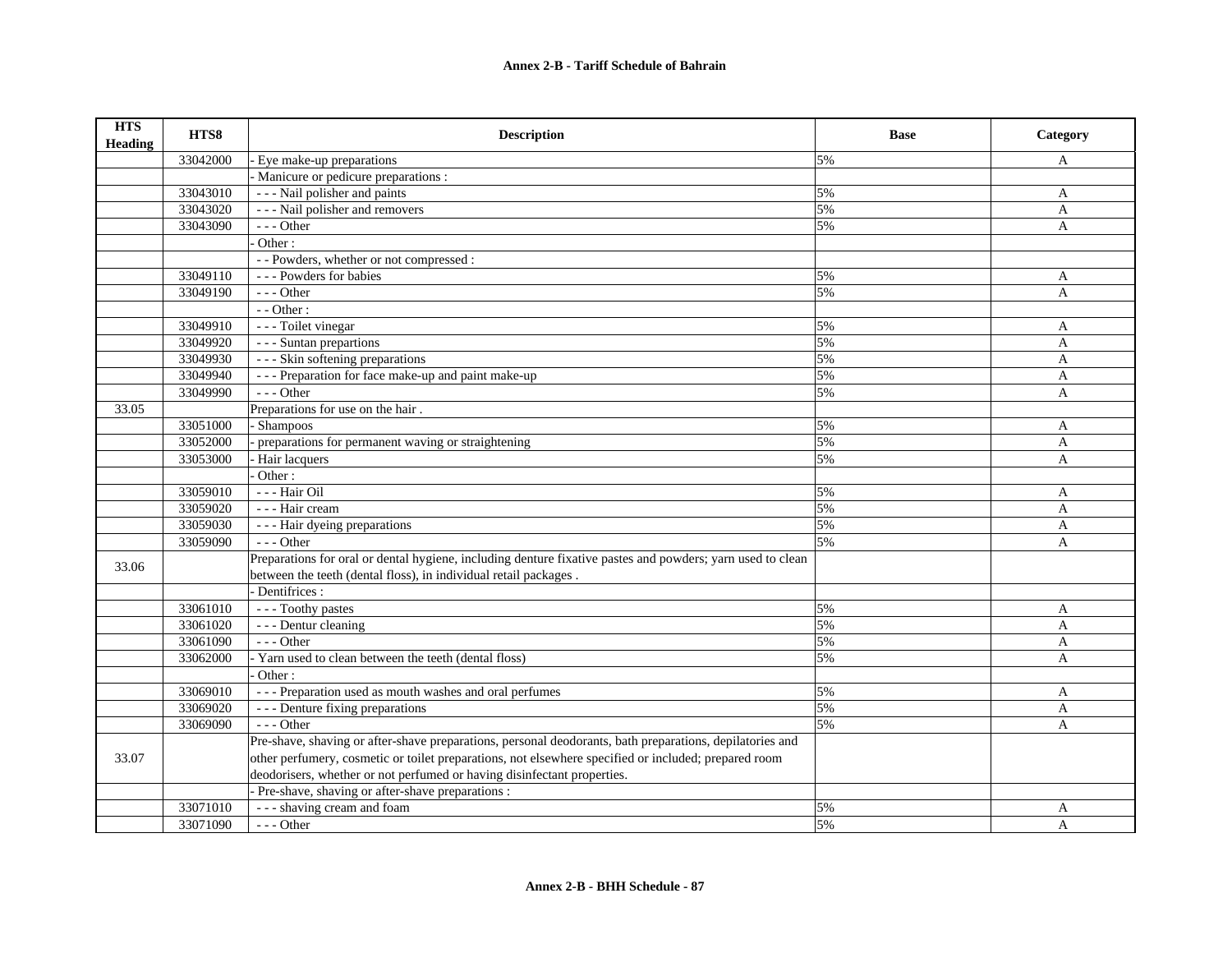| <b>HTS</b><br><b>Heading</b> | HTS8     | <b>Description</b>                                                                                                                                                                                                                                                                                                                                                                                                                                                                                                                                                                                                                                                                                                   | <b>Base</b> | Category     |
|------------------------------|----------|----------------------------------------------------------------------------------------------------------------------------------------------------------------------------------------------------------------------------------------------------------------------------------------------------------------------------------------------------------------------------------------------------------------------------------------------------------------------------------------------------------------------------------------------------------------------------------------------------------------------------------------------------------------------------------------------------------------------|-------------|--------------|
|                              | 33072000 | - Personal deodorants and antiperspirants                                                                                                                                                                                                                                                                                                                                                                                                                                                                                                                                                                                                                                                                            | 5%          | A            |
|                              | 33073000 | Perfumed bath salts and Other bath preparations                                                                                                                                                                                                                                                                                                                                                                                                                                                                                                                                                                                                                                                                      | 5%          | A            |
|                              |          | Preparations for perfuming or deodorizing rooms, including odoriferous preparations used during                                                                                                                                                                                                                                                                                                                                                                                                                                                                                                                                                                                                                      |             |              |
|                              |          | religious rites :                                                                                                                                                                                                                                                                                                                                                                                                                                                                                                                                                                                                                                                                                                    |             |              |
|                              |          | -- " Agarbatti " and other odoriferous preparations which operate by burning :                                                                                                                                                                                                                                                                                                                                                                                                                                                                                                                                                                                                                                       |             |              |
|                              | 33074110 | $- -$ Liquid                                                                                                                                                                                                                                                                                                                                                                                                                                                                                                                                                                                                                                                                                                         | 5%          | A            |
|                              | 33074120 | --- Powdered                                                                                                                                                                                                                                                                                                                                                                                                                                                                                                                                                                                                                                                                                                         | 5%          | A            |
|                              | 33074130 | --- Incense                                                                                                                                                                                                                                                                                                                                                                                                                                                                                                                                                                                                                                                                                                          | 5%          | A            |
|                              | 33074190 | $- -$ Other                                                                                                                                                                                                                                                                                                                                                                                                                                                                                                                                                                                                                                                                                                          | 5%          | A            |
|                              |          | - - Other :                                                                                                                                                                                                                                                                                                                                                                                                                                                                                                                                                                                                                                                                                                          |             |              |
|                              | 33074910 | - - - in evaporizing vessels                                                                                                                                                                                                                                                                                                                                                                                                                                                                                                                                                                                                                                                                                         | 5%          | A            |
|                              | 33074920 | --- Actirated coal for deodorizing retrgators, etc                                                                                                                                                                                                                                                                                                                                                                                                                                                                                                                                                                                                                                                                   | 5%          | A            |
|                              | 33074990 | $- -$ Other                                                                                                                                                                                                                                                                                                                                                                                                                                                                                                                                                                                                                                                                                                          | 5%          | A            |
|                              |          | Other:                                                                                                                                                                                                                                                                                                                                                                                                                                                                                                                                                                                                                                                                                                               |             |              |
|                              | 33079010 | - - - Hair removers                                                                                                                                                                                                                                                                                                                                                                                                                                                                                                                                                                                                                                                                                                  | 5%          | A            |
|                              | 33079020 | --- Perfumed or<br>cosmetic coated tissue and perfumed bags                                                                                                                                                                                                                                                                                                                                                                                                                                                                                                                                                                                                                                                          | 5%          | A            |
|                              | 33079040 | --- Solutionsfo, contactles or artifical Eye solutions                                                                                                                                                                                                                                                                                                                                                                                                                                                                                                                                                                                                                                                               | 5%          | A            |
|                              | 33079050 | --- Cosmetic and Toilet preparations for animals                                                                                                                                                                                                                                                                                                                                                                                                                                                                                                                                                                                                                                                                     | 5%          | $\mathbf{A}$ |
|                              | 33079090 | $- -$ Other                                                                                                                                                                                                                                                                                                                                                                                                                                                                                                                                                                                                                                                                                                          | 5%          | $\mathbf{A}$ |
| 34.01                        |          | Soap; organic surface-active products and preparations for use as soap, in the form of bars, cakes,<br>moulded pieces or shapes, whether or not containing soap; paper, organic surface- active products and<br>prparations for washing the skin, in the form of liguid or cream and put up for retail sale, whether or not<br>containing soap, wadding, felt and nonwovens, impregnated, coated or covered with soap or detergent.<br>- Soap and organic surface-active products and preparations, in the form of bars cakes, moulded pieces<br>or shapes, and paper, wadding, felt and nonwovens, impregnated, coated or covcred with soap or<br>detergent:<br>- - for Toilet use (including medicated products) : |             |              |
|                              | 34011130 | --- shaving Soap                                                                                                                                                                                                                                                                                                                                                                                                                                                                                                                                                                                                                                                                                                     | 5%          | A            |
|                              | 34011140 | --- medicated Soap                                                                                                                                                                                                                                                                                                                                                                                                                                                                                                                                                                                                                                                                                                   | 5%          | A            |
|                              | 34011150 | --- Disinfectant Soap                                                                                                                                                                                                                                                                                                                                                                                                                                                                                                                                                                                                                                                                                                | 5%          | A            |
|                              | 34011170 | ---paper, wadding, felt and nonwovens, impregnated or covered with Soap or detergent, whether or not                                                                                                                                                                                                                                                                                                                                                                                                                                                                                                                                                                                                                 | 5%          | A            |
|                              |          | Perfumed                                                                                                                                                                                                                                                                                                                                                                                                                                                                                                                                                                                                                                                                                                             |             |              |
|                              | 34011180 | ---Toilet soap, which may be coloured or Perfumed, abrasire or disinfectant (like lux and camay etc.) 5%                                                                                                                                                                                                                                                                                                                                                                                                                                                                                                                                                                                                             |             | A            |
|                              | 34011190 | --- Other                                                                                                                                                                                                                                                                                                                                                                                                                                                                                                                                                                                                                                                                                                            | 5%          | A            |
|                              |          | $-$ - Other :                                                                                                                                                                                                                                                                                                                                                                                                                                                                                                                                                                                                                                                                                                        |             |              |
|                              | 34011920 | --- Rosin, tall Oil or napththenate soaps                                                                                                                                                                                                                                                                                                                                                                                                                                                                                                                                                                                                                                                                            | 5%          | A            |
|                              | 34011930 | --- Industrial soaps, Prepared for special purposes                                                                                                                                                                                                                                                                                                                                                                                                                                                                                                                                                                                                                                                                  | 5%          | A            |
|                              | 34011940 | --- Coated or covered with soapor eletergent, wether or not Perfumed                                                                                                                                                                                                                                                                                                                                                                                                                                                                                                                                                                                                                                                 | 5%          | A            |
|                              | 34011990 | $--$ Other                                                                                                                                                                                                                                                                                                                                                                                                                                                                                                                                                                                                                                                                                                           | 5%          | A            |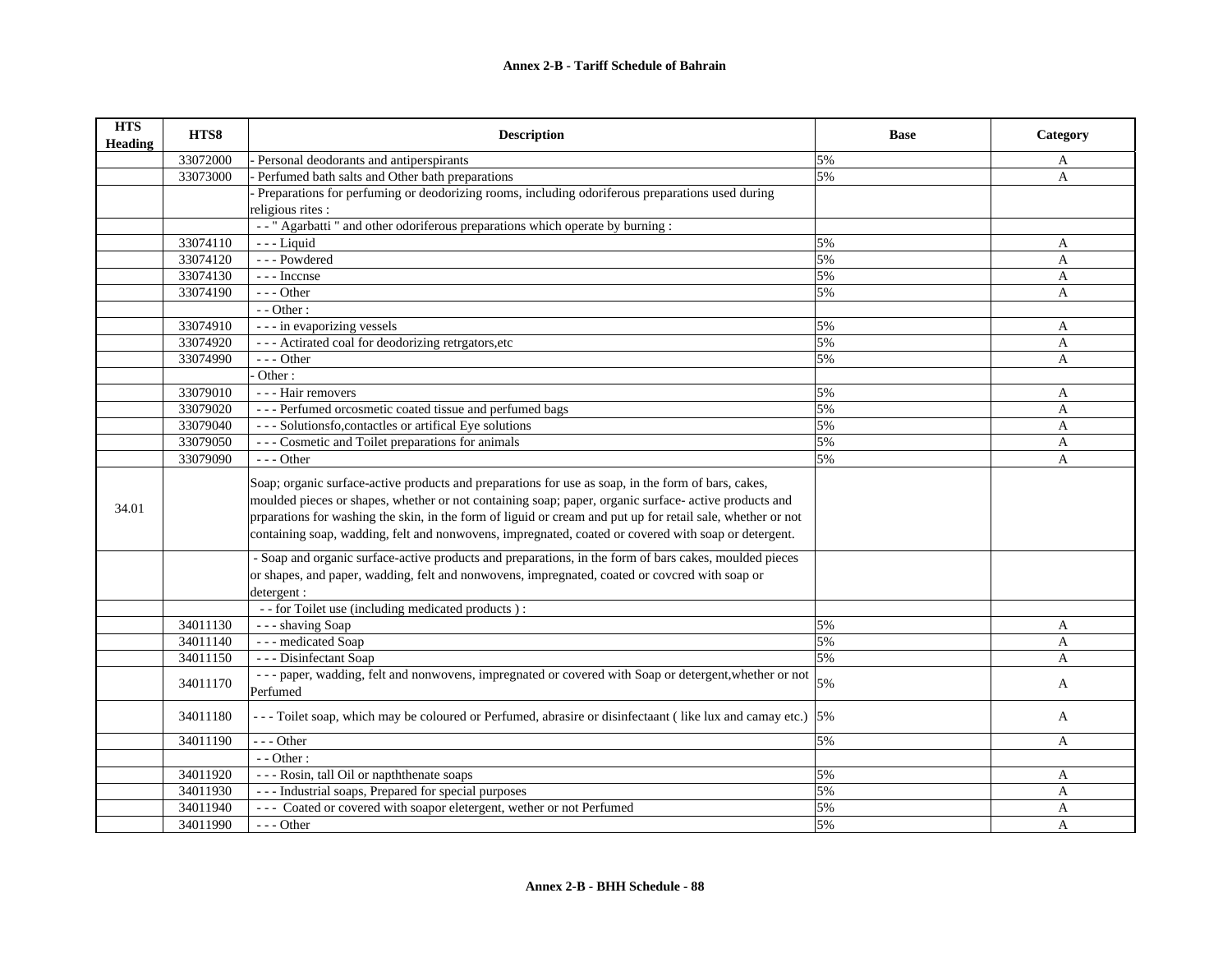| <b>HTS</b><br><b>Heading</b> | HTS8     | <b>Description</b>                                                                                           | <b>Base</b> | Category     |
|------------------------------|----------|--------------------------------------------------------------------------------------------------------------|-------------|--------------|
|                              |          | Soap in Other forms:                                                                                         |             |              |
|                              | 34012010 | --- in the form of power                                                                                     | 5%          | A            |
|                              | 34012020 | --- in the form of paste                                                                                     | 5%          | $\mathbf{A}$ |
|                              | 34012030 | --- in the form of aqueous so                                                                                | 5%          | A            |
|                              | 34012090 | $- -$ Other                                                                                                  | 5%          | A            |
|                              | 34013000 | Organic suface- active products and preparations for washing the skin, in the form of liguid or cream        | 5%          | $\mathbf{A}$ |
|                              |          | and put for retail sale, whether or not containing soap.                                                     |             |              |
|                              |          | - Organic surface-active agents (other than soap); surface-active preparations, wasing preparations (        |             |              |
| 34.02                        |          | including auxiliary washing preparations ) and cleaning preparations, whether or not containing soap,        |             |              |
|                              |          | other than those of heading 34.01.                                                                           |             |              |
|                              |          | Organic surface-active agents, whether or not put up for retail sale :                                       |             |              |
|                              | 34021100 | - - Anionic                                                                                                  | 5%          | A            |
|                              | 34021200 | - - Cationic                                                                                                 | 5%          | A            |
|                              | 34021300 | - - non-ionic                                                                                                | 5%          | A            |
|                              | 34021900 | - - Other                                                                                                    | 5%          | A            |
|                              |          | - preparations put up for retail sale :                                                                      |             |              |
|                              | 34022010 | --- organic surface- active agets, like clorox etc )                                                         | 5%          | A            |
|                              |          | - - - Washing preparations :                                                                                 |             |              |
|                              | 34022021 | ---- Dry-Powdered(like tide  etc.)                                                                           | 5%          | A            |
|                              | 34022022 | - - - - Fluid                                                                                                | 5%          | A            |
|                              | 34022029 | - - - - Other                                                                                                | 5%          | A            |
|                              | 34029000 | - Other                                                                                                      | 5%          | A            |
|                              |          | Lubricating preparations (including cutting-oil preparations, bolt or nut release preparations, anti-rust or |             |              |
|                              |          | anti-corrosion preparations and mould release preparations, based on lubricants) and preparations of a       |             |              |
| 34.03                        |          | kind used for the oil or grease treatment of textile materials, leather, furskins or other materials, but    |             |              |
|                              |          | excluding preparations containing, as basic constituents, 70 % or more by weight of petroleum oils or of     |             |              |
|                              |          | oils obtained from bituminous minerals.                                                                      |             |              |
|                              |          | Containing petroleum oils or oils obtained from biturninous minerals :                                       |             |              |
|                              | 34031100 | - - preparations for the treatment of textile materials, leather, furskins or Other materials                | 5%          | A            |
|                              |          | $-$ - Other :                                                                                                |             |              |
|                              | 34031910 | --- Lubricating preparationsfor decreaing friction                                                           | 5%          | A            |
|                              | 34031920 | --- Pulling oils and lubricants                                                                              | 5%          | $\mathbf{A}$ |
|                              | 34031930 | --- oils for cutting tools                                                                                   | 5%          | $\mathbf{A}$ |
|                              | 34031940 | --- Bolts or nufs release preparations                                                                       | 5%          | $\mathbf{A}$ |
|                              | 34031950 | --- Anti-rwst and Anti-corrosion preparations                                                                | 5%          | A            |
|                              | 34031990 | $- -$ Other                                                                                                  | 5%          | A            |
|                              |          | Other:                                                                                                       |             |              |
|                              | 34039100 | -- preparations for the treatment of textile materials, leather, furskins or Other materials                 | 5%          | A            |
|                              | 34039900 | $-$ - Other                                                                                                  | 5%          | A            |
| 34.04                        |          | Artificial waxes and prepared waxes.                                                                         |             |              |
|                              | 34041000 | of chemically modified lignite                                                                               | 5%          | A            |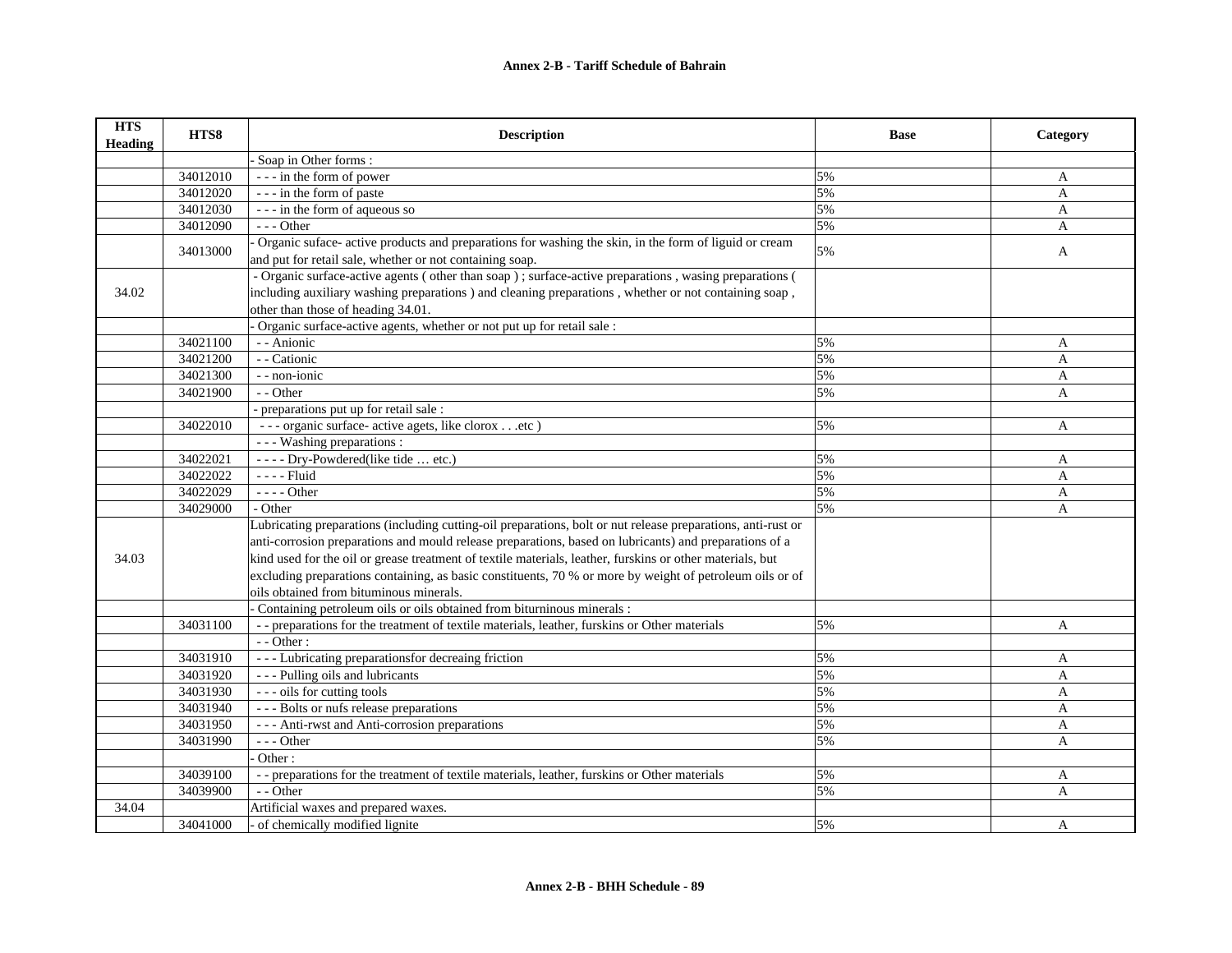| <b>HTS</b><br><b>Heading</b> | HTS8     | <b>Description</b>                                                                                             | <b>Base</b> | Category     |
|------------------------------|----------|----------------------------------------------------------------------------------------------------------------|-------------|--------------|
|                              | 34042000 | Of poiy(oxyethlene) (polyethylene glycol).                                                                     | 5%          | A            |
|                              |          | - Other:                                                                                                       |             |              |
|                              | 34049010 | - - - Stamping way                                                                                             | 5%          | A            |
|                              | 34049090 | --- Other                                                                                                      | 5%          | A            |
|                              |          | Polishes and creams, for footwear, furniture, floors, coachwork, glass or metal, scouring pastes and           |             |              |
| 34.05                        |          | powders and similar preparations (whether or not in the form of paper, wadding, felt, nonwovens,               |             |              |
|                              |          | cellular plastics or cellular rubber, impregnated, coated or covered with such preparations), excluding        |             |              |
|                              |          | waxes of heading 34.04.                                                                                        |             |              |
|                              | 34051000 | - Polishes, creams and similar preparations for footwear or leather                                            | 5%          | A            |
|                              | 34052000 | - Polishes, creams and similar preparations for the maintenance of wooden furniture, floors or Other           | 5%          | A            |
|                              |          | woodwork                                                                                                       |             |              |
|                              | 34053000 | Polishes and similar preparations for coachwork, Other than metal Polishes                                     | 5%          | A            |
|                              | 34054000 | Scouring pastes and Powders and Other Scouring preparations                                                    | 5%          | A            |
|                              |          | - Other:                                                                                                       |             |              |
|                              | 34059010 | --- Polishes preparations for Glass and mirrors                                                                | 5%          | A            |
|                              | 34059020 | --- Polishes preparations for metals                                                                           | 5%          | $\mathbf{A}$ |
|                              | 34059090 | $---$ Other                                                                                                    | 5%          | A            |
| 34.06                        | 34060000 | Candles, tapers and the like.                                                                                  | 5%          | A            |
|                              |          | Modelling pastes, including those put up for children's amusement; preparations known as " dental wax "        |             |              |
| 34.07                        |          | or as " dental impression compounds ", put up in sets, in packings for retail sale or in plates, horseshoe     |             |              |
|                              |          | shapes, sticks or similar forms; other preparations for use in dentistry, with a basis of plaster (of calcined |             |              |
|                              |          | gypsum or calcium sulphate).                                                                                   |             |              |
|                              | 34070010 | --- dental wax                                                                                                 | 5%          | $\mathbf{A}$ |
|                              | 34070020 | --- preparations for use in dentisty, with abasis of plaster (ofcalcined gypsum or calcium of sulphate)        | 5%          | A            |
|                              | 34070030 | --- Assorted modelling pastes for amusement of children's                                                      | 5%          | A            |
|                              | 34070090 | $- -$ Other                                                                                                    | 5%          | A            |
| 35.01                        |          | Casein, caseinates and other casein derivatives; casein glues.                                                 |             |              |
|                              | 35011000 | Casein                                                                                                         | 5%          | $\mathbf{A}$ |
|                              |          | Other:                                                                                                         |             |              |
|                              | 35019010 | $\overline{\phantom{a} \phantom{a}}$ - - - Casein glues                                                        | 5%          | A            |
|                              | 35019090 | $---$ other                                                                                                    | 5%          | A            |
| 35.02                        |          | Albumins (including concentrates of two or more whey proteins, containing by weight more than 80 %             |             |              |
|                              |          | whey proteins, calculated on the dry matter), albuminates and other albumin derivatives.                       |             |              |
|                              |          | - Egg albumin:                                                                                                 |             |              |
|                              | 35021100 | - - Dried                                                                                                      | 5%          | A            |
|                              | 35021900 | - - Other                                                                                                      | 5%          | $\mathbf{A}$ |
|                              | 35022000 | - Milk albumin, including concentrates of two or more whey proteins                                            | 5%          | A            |
|                              | 35029000 | - Other                                                                                                        | 5%          | A            |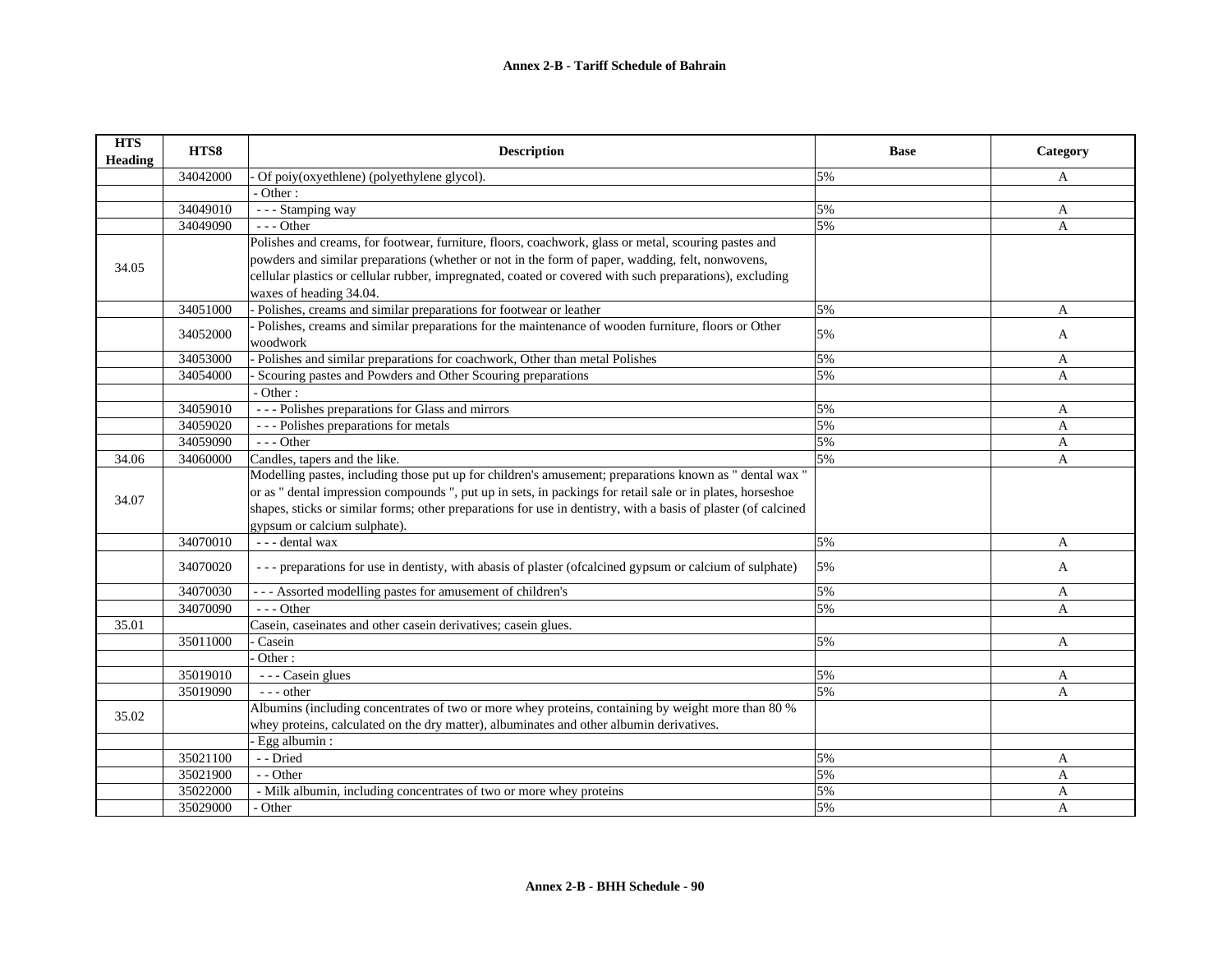| <b>HTS</b><br><b>Heading</b> | HTS8     | <b>Description</b>                                                                                            | <b>Base</b> | Category       |
|------------------------------|----------|---------------------------------------------------------------------------------------------------------------|-------------|----------------|
|                              |          | Gelatin (including gelatin in rectangular (including square) sheets, whether or not surface-worked or         |             |                |
| 35.03                        |          | coloured) and gelatin derivatives; isinglass; other glues of animal origin, excluding casein glues of         |             |                |
|                              |          | heading 35.01.                                                                                                |             |                |
|                              | 35030010 | --- Gelatin and their derivatires                                                                             | 5%          | A              |
|                              | 35030090 | $--$ Other                                                                                                    | 5%          | A              |
| 35.04                        |          | Peptones and their derivatives; other protein substances and their derivatives, not elsewhere specified or    |             |                |
|                              |          | included; hide powder, whether or not chromed.                                                                |             |                |
|                              | 35040010 | --- Peptones and their derivatives                                                                            | 5%          | A              |
|                              | 35040090 | $--$ Other                                                                                                    | 5%          | A              |
| 35.05                        |          | Dextrins and other modified starches (for example, pregelatinised or esterified starches); glues based on     |             |                |
|                              |          | starches, or on dextrins or other moditied starches.                                                          |             |                |
|                              |          | - Dextrins and Other modified starches :                                                                      |             |                |
|                              | 35051010 | $- -$ Dextrin                                                                                                 | 5%          | A              |
|                              | 35051020 | --- Pregelatinised or swelling starch                                                                         | 5%          | $\overline{A}$ |
|                              | 35051030 | --- starches modified by etherification or esterification                                                     | 5%          | A              |
|                              | 35051040 | --- Soluble starch (amylogen)                                                                                 | 5%          | A              |
|                              | 35051090 | $--$ Other                                                                                                    | 5%          | A              |
|                              |          | Glues:                                                                                                        |             |                |
|                              | 35052010 | --- Dextrin Glues                                                                                             | 5%          | A              |
|                              | 35052020 | --- Starch Glues                                                                                              | 5%          | A              |
|                              | 35052030 | --- Glues consisting of untreated starch, borax and water-soluble cellulose derivatives or consisting of      | 5%          | A              |
|                              |          | untreated starch, borax and starch ethers                                                                     |             |                |
|                              | 35052090 | $- -$ Other                                                                                                   | 5%          | A              |
| 35.06                        |          | Prepared glues and other prepared adhesives, not elsewhere specified or included; products suitable for       |             |                |
|                              |          | use as glues or adhesives, put up for retail sale as glues or adhesives, not exceeding a net weight of 1 kg.  |             |                |
|                              | 35061000 | - Products suitable for use as glues or adhesives put up for retail sale as glues or adhesives, not exceeding | 5%          | A              |
|                              |          | a net weight of 1 kg                                                                                          |             |                |
|                              |          | Other:                                                                                                        |             |                |
|                              | 35069100 | - -Adhesives based on polymers of headings 39.01 to 39.13 or on rubber.                                       | 5%          | A              |
|                              | 35069900 | $-$ - Other                                                                                                   | 5%          | A              |
| 35.07                        |          | Enzymes; prepared enzymes not elsewhere specifted or included.                                                |             |                |
|                              |          | - Rennet and concentrates thereof:                                                                            |             |                |
|                              | 35071010 | --- Calves rennets                                                                                            | 5%          | A              |
|                              | 35071090 | --- Other                                                                                                     | 5%          | A              |
|                              |          | - Other:                                                                                                      |             |                |
|                              | 35079010 | --- Enzyme preparations for tenderizing meats                                                                 | 5%          | A              |
|                              | 35079020 | --- Enzyme preparations for purifing fruit juices                                                             | 5%          | A              |
|                              | 35079030 | - - - Enzyme preparations for removing starch from clothes                                                    | 5%          | A              |
|                              | 35079040 | - - - Pancreatic Enzyme                                                                                       | 5%          | A              |
|                              | 35079050 | - - - Pepsin enzymes                                                                                          | 5%          | A              |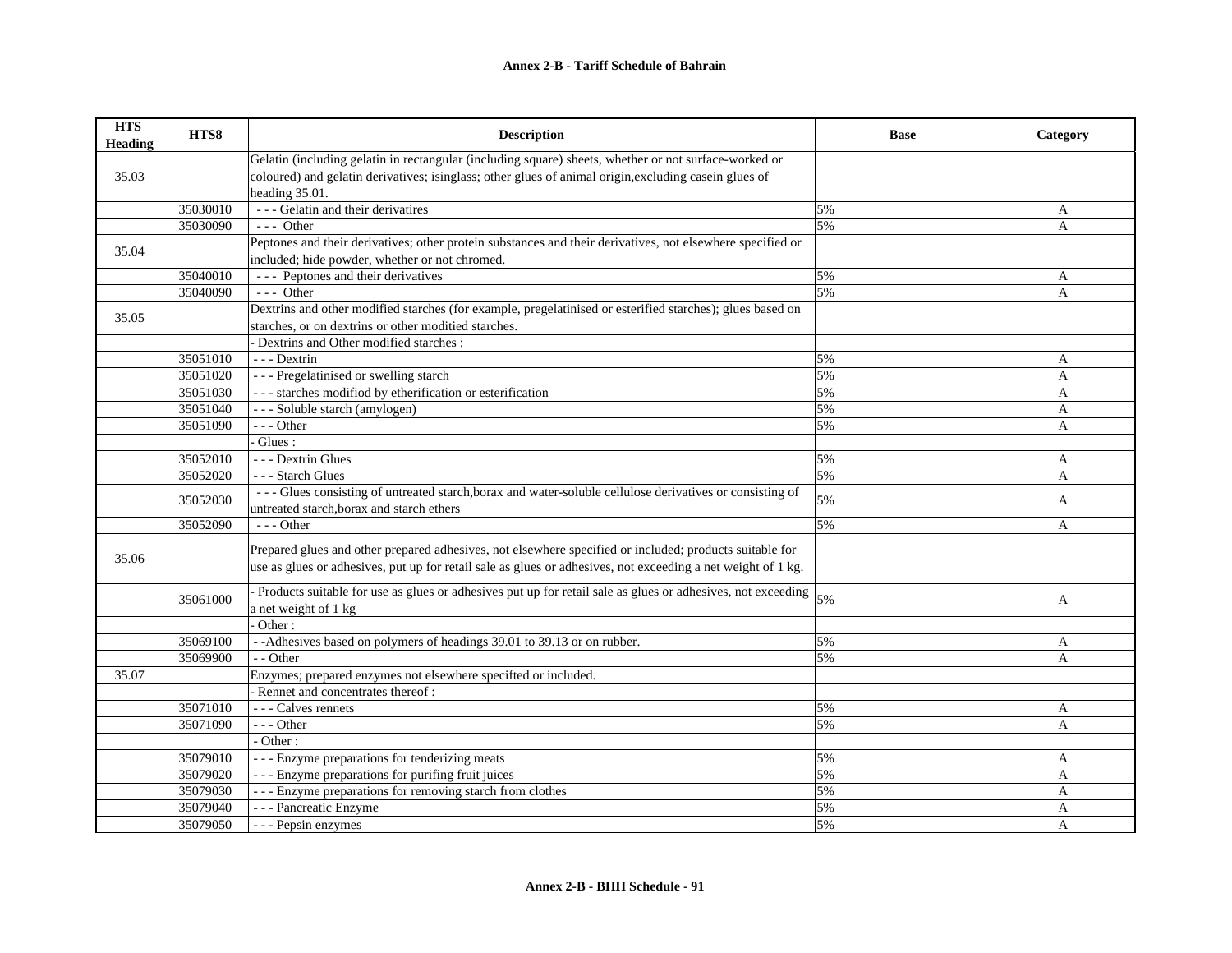| <b>HTS</b><br><b>Heading</b> | HTS8     | <b>Description</b>                                                                                                                                                         | <b>Base</b> | Category     |
|------------------------------|----------|----------------------------------------------------------------------------------------------------------------------------------------------------------------------------|-------------|--------------|
|                              | 35079060 | - - - Malt enzymes                                                                                                                                                         | 5%          | A            |
|                              | 35079090 | $- -$ Other                                                                                                                                                                | 5%          | $\mathbf{A}$ |
| 36.01                        | 36010000 | Propellent powders.                                                                                                                                                        | 5%          | $\mathbf{A}$ |
| 36.02                        | 36020000 | Prepared explosives, other than propellent powders.                                                                                                                        | 5%          | $\mathbf{A}$ |
| 36.03                        |          | Safety fuses; detonating fuses; percussion or detonating caps; igniters; electric detonators.                                                                              |             |              |
|                              | 36030010 | --- Percussion or detonating caps; igniters; electric detonators                                                                                                           | 5%          | A            |
|                              | 36030090 | --- Safety fuses and detonating fuses                                                                                                                                      | 5%          | A            |
| 36.04                        |          | Fireworks, signalling flares, rain rockets, fog signals and Other pyrotechnic articles.                                                                                    |             |              |
|                              | 36041000 | - Fireworks                                                                                                                                                                | 5%          | A            |
|                              | 36049000 | Other                                                                                                                                                                      | 5%          | A            |
| 36.05                        | 36050000 | Matches, other than pyrotechnic articles of heading 36.04.                                                                                                                 | 5%          | A            |
| 36.06                        |          | Ferro-cerium and other pyrophoric alloys in all forms; articles of combustible materials as specified in<br>Note 2 to this Chapter.                                        |             |              |
|                              | 36061000 | - Liquid or liquefied-gas fuels in containers of a kind used for filling or refilling cigarette or similar<br>lighters and of a capacity not exceeding 300 cm3<br>- Other: | 5%          | A            |
|                              | 36069010 | - - - Ligther flints                                                                                                                                                       | 5%          | A            |
|                              | 36069090 | --- Other                                                                                                                                                                  | 5%          | $\mathbf{A}$ |
|                              |          | Photographic plates and film in the flat, sensitised, unexposed, of any material other than paper,                                                                         |             |              |
| 37.01                        |          | paperboard or textiles; instant print tilm in the flat, sensitised, unexposed, whether or not in packs.                                                                    |             |              |
|                              | 37011000 | for X-ray                                                                                                                                                                  | 5%          | A            |
|                              | 37012000 | Instant print film                                                                                                                                                         | 5%          | A            |
|                              | 37013000 | Other plates and film, with any side exceeding 255 mm                                                                                                                      | 5%          | A            |
|                              |          | Other:                                                                                                                                                                     |             |              |
|                              | 37019100 | - - for colour photography (polychrome)                                                                                                                                    | 5%          | A            |
|                              | 37019900 | - - Other                                                                                                                                                                  | 5%          | A            |
| 37.02                        |          | Photographic film in rolls, sensitised, unexposed, of any material other than paper, paperboard or<br>textiles; instant print film in rolls, sensitised, unexposed.        |             |              |
|                              | 37021000 | - for X-ray                                                                                                                                                                | 5%          | A            |
|                              | 37022000 | Instant print film                                                                                                                                                         | 5%          | A            |
|                              |          | Other film, without perforations, of a width not exceeding 105 mm :                                                                                                        |             |              |
|                              | 37023100 | - - for colour photography (polychrome)                                                                                                                                    | 5%          | A            |
|                              | 37023200 | - - Other, with silver halide emulsion                                                                                                                                     | 5%          | $\mathbf{A}$ |
|                              | 37023900 | - - Other                                                                                                                                                                  | 5%          | $\mathbf{A}$ |
|                              |          | Other film, without perforations, of a width exceeding 105 mm :                                                                                                            |             |              |
|                              | 37024100 | - - Of a width exceeding 610 mm and of a length exceeding 200 m, for colour photography (polychrome) 5%                                                                    |             | A            |
|                              | 37024200 | - - Of a width exceeding 610 mm and of a length exceeding 200 m, other than for colour photography                                                                         | 5%          | A            |
|                              | 37024300 | - - Of a width exceeding 610 mm and of a length not exceeding 200 m                                                                                                        | 5%          | A            |
|                              | 37024400 | - - Of a width exceeding 105 mm but not exceeding 610 mm                                                                                                                   | 5%          | A            |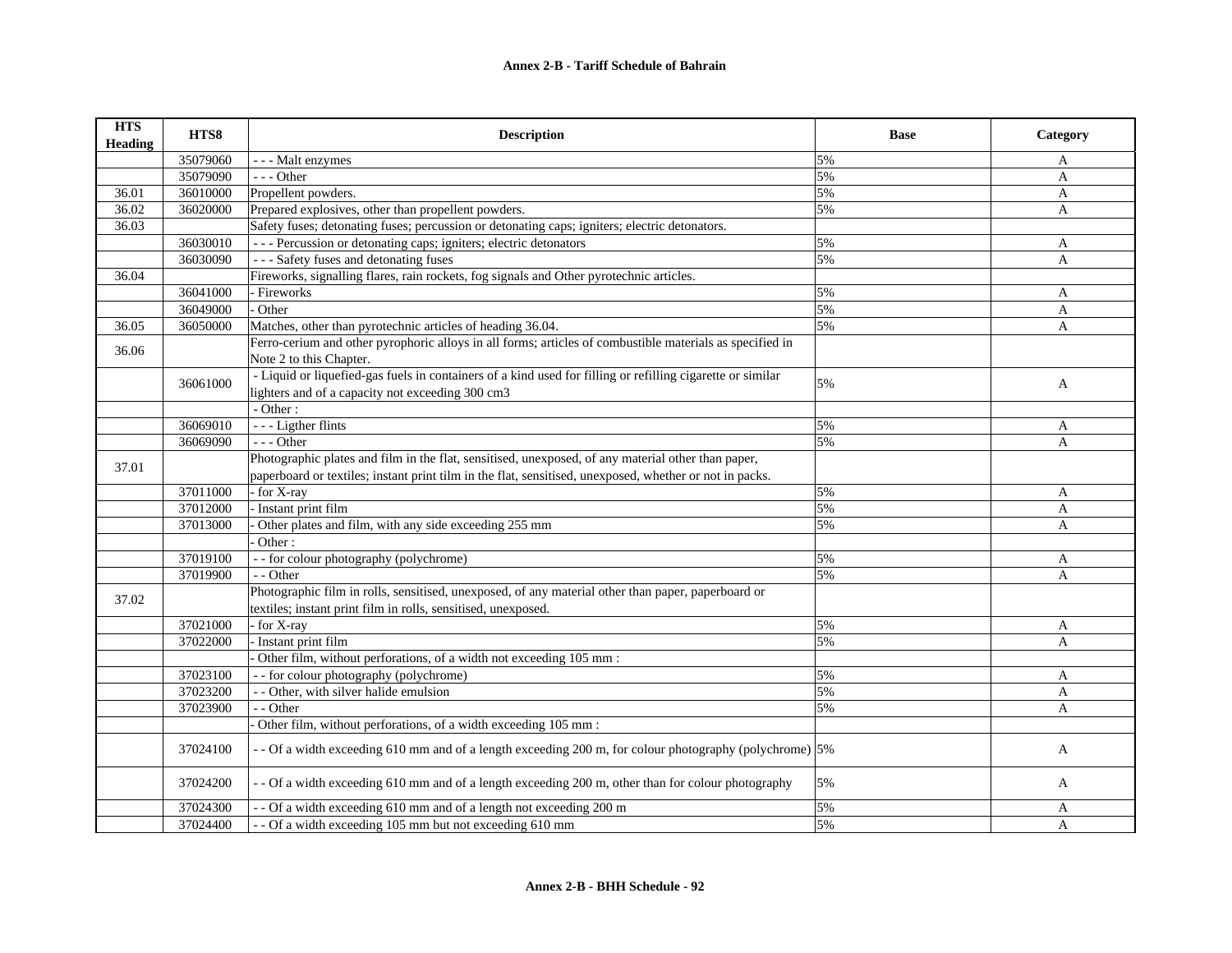| <b>HTS</b><br><b>Heading</b> | HTS8     | <b>Description</b>                                                                                                          | <b>Base</b> | Category     |
|------------------------------|----------|-----------------------------------------------------------------------------------------------------------------------------|-------------|--------------|
|                              |          | - Other film, for colour photography (polychrome) :                                                                         |             |              |
|                              | 37025100 | - - Of a width not exceeding 16 mm and of a length not exceeding 14 m                                                       | 5%          | A            |
|                              | 37025200 | - - Of a width not exceeding 16 mm and of a length exceeding 14 m                                                           | 5%          | $\mathbf{A}$ |
|                              | 37025300 | - - Of a width exceeding 16 mm but not exceeding 35 nun and of a length not exceeding 30 m, for slides                      | 5%          | A            |
|                              | 37025400 | - - Of a width exceeding 16 mm but not exceedin 35 mm and of a length not exceeding 30 m, other than<br>for slides          | 5%          | A            |
|                              | 37025500 | - - Of a width exceeding 16 mm but not exceeding 35 mm and of a length exceeding 30 m                                       | 5%          | A            |
|                              | 37025600 | - - Of a width exceeding 35 mm                                                                                              | 5%          | A            |
|                              |          | Other:                                                                                                                      |             |              |
|                              | 37029100 | - - Of a width not exceeding 16 mm                                                                                          | 5%          | A            |
|                              | 37029300 | -- Of a width exceeding 16 mm but not exceeding 35 mm and of a length not exceeding 30 m                                    | 5%          | A            |
|                              | 37029400 | -- Of a width exceeding 16 mm but not exceeding 35 mm and of a length exceeding 30 m                                        | 5%          | A            |
|                              | 37029500 | - - Of a width exceeding 35 mm                                                                                              | 5%          | A            |
| 37.03                        |          | Photographic paper, paperboard and texdles, sensidsed unexposed.                                                            |             |              |
|                              | 37031000 | In rolls of a width exceeding 610 mm                                                                                        | 5%          | A            |
|                              | 37032000 | Other, for colour photography (polychrome)                                                                                  | 5%          | A            |
|                              | 37039000 | Other                                                                                                                       | 5%          | $\mathbf{A}$ |
| 37.04                        | 37040000 | Photographic plates, film, paper, paperboard sad texdles, exposed but not developed.                                        | 5%          | $\mathbf{A}$ |
| 37.05                        |          | Photographic plates and tilm, exposed and developed, other than cinematographic film.                                       |             |              |
|                              | 37051000 | for offset reproduction                                                                                                     | 5%          | A            |
|                              | 37052000 | - Microfilms                                                                                                                | 5%          | A            |
|                              | 37059000 | Other                                                                                                                       | 5%          | A            |
| 37.06                        |          | Cinematographic film, exposed and developed, whether or not incorporating sound track or consisting<br>only of sound track. |             |              |
|                              |          | Of a width of 35 mm or more:                                                                                                |             |              |
|                              | 37061010 | - - - Cultural, scientism, agricultural, healthy or educational films                                                       | 5%          | A            |
|                              | 37061090 | $- -$ Other                                                                                                                 | 5%          | A            |
|                              |          | Other:                                                                                                                      |             |              |
|                              | 37069010 | --- Cultural, scientism, agricultural, healthy or educational films                                                         | 5%          | A            |
|                              | 37069090 | $- -$ Other                                                                                                                 | 5%          | $\mathbf{A}$ |
|                              |          | Chemical preparations for photographic uses (other than varnishes, glues, adhesives and similar                             |             |              |
| 37.07                        |          | preparations); unmixed products for photographic uses, put up in measured portions or put up for retail                     |             |              |
|                              |          | sale in a form ready for use.                                                                                               |             |              |
|                              | 37071000 | - Sensitising emulsions                                                                                                     | 5%          | A            |
|                              |          | - Other:                                                                                                                    |             |              |
|                              | 37079010 | --- Developers                                                                                                              | 5%          | A            |
|                              | 37079020 | $- -$ Fixers                                                                                                                | 5%          | A            |
|                              | 37079030 | --- Intensifying solutions and diluting solutions                                                                           | 5%          | A            |
|                              | 37079040 | --- Processing solutions                                                                                                    | 5%          | A            |
|                              | 37079050 | --- cleaning solutions                                                                                                      | 5%          | A            |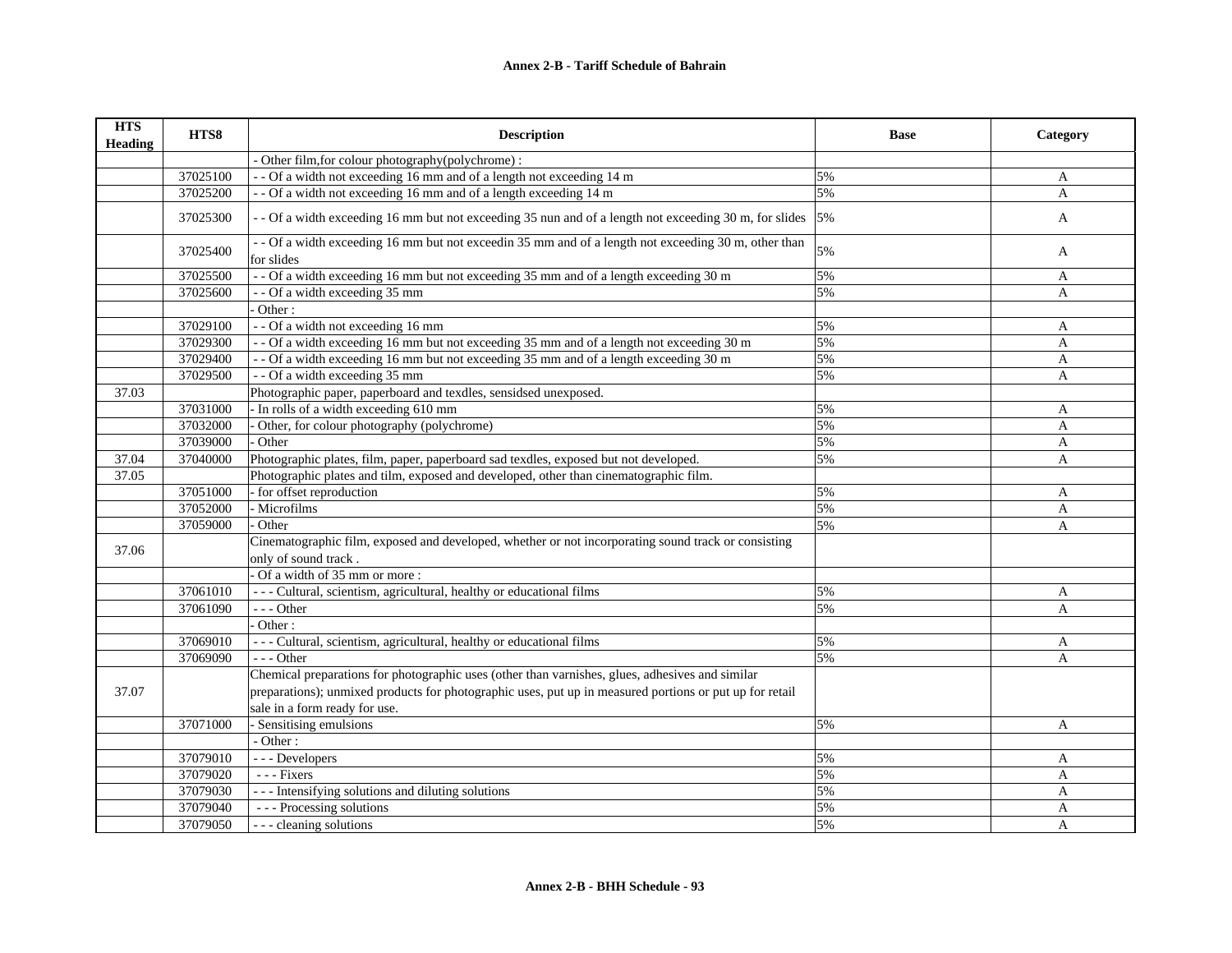| <b>HTS</b><br>Heading | HTS8     | <b>Description</b>                                                                                            | <b>Base</b> | Category     |
|-----------------------|----------|---------------------------------------------------------------------------------------------------------------|-------------|--------------|
|                       | 37079090 | $- -$ Other                                                                                                   | 5%          | A            |
| 38.01                 |          | Artificial graphite; colloidal or semi-colloidal graphite; preparations based on graphite or other carbon in  |             |              |
|                       |          | the form of pastes, blocks, plates or other semi-manufactures.                                                |             |              |
|                       | 38011000 | - artificial graphite                                                                                         | 5%          | A            |
|                       | 38012000 | Colloidal or semi-Colloidal graphite                                                                          | 5%          | A            |
|                       | 38013000 | Carbonaceous pastes for electrodes and similar pastes for furnace linings                                     | 5%          | A            |
|                       |          | - Other:                                                                                                      |             |              |
|                       | 38019010 | --- Mixtures graphite whith mineral oil                                                                       | 5%          | A            |
|                       | 38019090 | $- -$ Other                                                                                                   | 5%          | A            |
| 38.02                 |          | Activated carbon; activated natural mineral products; animal black, including spent animal black.             |             |              |
|                       | 38021000 | - Activated carbon                                                                                            | 5%          | A            |
|                       | 38029000 | Other                                                                                                         | 5%          | $\mathbf{A}$ |
| 38.03                 | 38030000 | Tall oil, whether or not refined.                                                                             | 5%          | A            |
| 38.04                 | 38040000 | Residual lyes from the manufacture of wood pulp, whether or not concentrated, desugared or chemically         | 5%          | A            |
|                       |          | treated, including lignin sulphonates, but excluding tall oil of heading 38.03.                               |             |              |
|                       |          | Gum, wood or sulphate turpentine and other terpenic oils produced by the distillation or other treatment      |             |              |
| 38.05                 |          | of coniferous woods; crude dipentene; sulphite turpentine and other crude para-cymene; pine oil               |             |              |
|                       |          | containing alpha-terpineol as the main constituent.                                                           |             |              |
|                       | 38051000 | Gum, wood or sulphate turpentine oils                                                                         | 5%          | A            |
|                       | 38052000 | - Pine Oil                                                                                                    | 5%          | A            |
|                       | 38059000 | Other                                                                                                         | 5%          | A            |
| 38.06                 |          | SALTS OF ROSIN, OF RESIN ACIDS OR OF DERIVATIVES OF ROSIN OR RESIN ACIDS,                                     |             |              |
|                       |          | OTHER THAN SALTS OF ROSIN ADDUCTS                                                                             |             |              |
|                       | 38061000 | - Rosin and Resin acids                                                                                       | 5%          | A            |
|                       | 38062000 | - Salts of rosin, of resin acids or of derivatives of rosin or resin acids, other than salts of rosin adducts | 5%          | A            |
|                       | 38063000 | Ester gums                                                                                                    | 5%          | A            |
|                       | 38069000 | Other                                                                                                         | 5%          | A            |
| 38.07                 | 38070000 | Wood tar; wood tar oils; wood creosote; wood naphtha; vegetable pitch; brewers' pitch and similar             | 5%          |              |
|                       |          | preparations based on rosin, resin acids or on vegetable pitch.                                               |             | A            |
|                       |          | Insecticides, rodenticides, fungicides, herbicides, anti-sprouting products and plant-growth regulators,      |             |              |
| 38.08                 |          | disinfectants and similar products, put up in forms or packings for retail sale or as preparations or         |             |              |
|                       |          | articles (for example, sulphur- treated bands, wicks and candles, and fly-papers).                            |             |              |
|                       |          | - Insecticides :                                                                                              |             |              |
|                       | 38081010 | $--$ Liquid                                                                                                   | 5%          | A            |
|                       | 38081020 | --- powder                                                                                                    | 5%          | A            |
|                       | 38081030 | - - - Jet containers                                                                                          | 5%          | $\mathbf{A}$ |
|                       | 38081090 | $- -$ Other                                                                                                   | 5%          | $\mathbf{A}$ |
|                       | 38082000 | - Fungicides                                                                                                  | 5%          | A            |
|                       | 38083000 | Herbicides, anri-sprouting products and plant-growth regulators                                               | 5%          | A            |
|                       | 38084000 | Disinfectants                                                                                                 | 5%          | A            |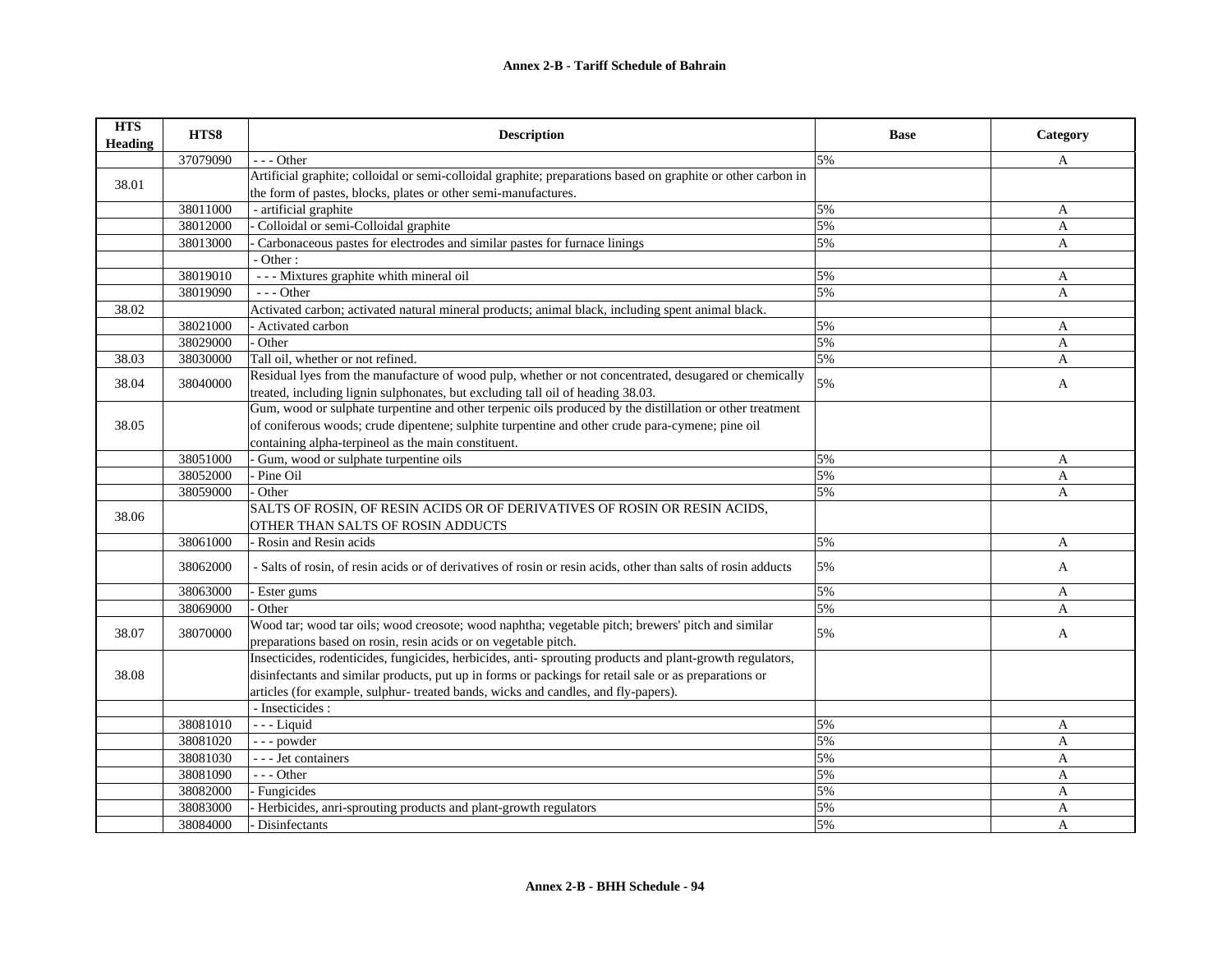| <b>HTS</b><br><b>Heading</b> | HTS8     | <b>Description</b>                                                                                          | <b>Base</b> | Category     |
|------------------------------|----------|-------------------------------------------------------------------------------------------------------------|-------------|--------------|
|                              | 38089000 | Other                                                                                                       | 5%          | A            |
|                              |          | Finishing agents, dye carriers to accelerate the dyeing or fixing of dyestuffs and other products and       |             |              |
| 38.09                        |          | preparations (for example, dressings and mordants), of a kind used in the textile, paper, leather or like   |             |              |
|                              |          | industries, not elsewhere specified or included.                                                            |             |              |
|                              |          | - with a basis of amylaceous substances :                                                                   |             |              |
|                              | 38091010 | --- Clothing ironing and fixing preparations (like merito  etc)                                             | 5%          | A            |
|                              | 38091090 | --- Other                                                                                                   | 5%          | A            |
|                              |          | Other:                                                                                                      |             |              |
|                              |          | - - Of a kind used in the textile or like industries :                                                      |             |              |
|                              | 38099110 | --- Cloth and towel smoothers (like lenor  etc)                                                             | 5%          | A            |
|                              | 38099190 | $- -$ Other                                                                                                 | 5%          | A            |
|                              | 38099200 | - - Of a kind used in the paper or like industries                                                          | 5%          | A            |
|                              | 38099300 | - - Of a kind used in the leather or like industries                                                        | 5%          | A            |
|                              |          | Pickling preparations for metal surfaces; fluxes and other auxiliary preparations for soldering, brazing or |             |              |
| 38.10                        |          | welding; soldering, brazing or welding powders and pastes consisting of metal and other materials;          |             |              |
|                              |          | preparations of a kind used as cores or coatings for welding electrodes or rods.                            |             |              |
|                              | 38101000 | - Pickling preparations for metal surfaces; soldering brazing or welding powders and pastes consisting of   | 5%          | A            |
|                              |          | metal and other materials                                                                                   |             |              |
|                              | 38109000 | Other                                                                                                       | 5%          | A            |
|                              |          | Anti-knock preparations, oxidation inhibitors, gum inhihitors, viscosity improvers, anti-corrosive          |             |              |
| 38.11                        |          | preparations and other prepared additives, for mineral oils (including gasoline) or for other liquids used  |             |              |
|                              |          | for the same purposes as mineral oils.                                                                      |             |              |
|                              |          | - Anti-knock preparations :                                                                                 |             |              |
|                              | 38111100 | - - Based on lead compounds                                                                                 | 5%          | A            |
|                              | 38111900 | - - Other                                                                                                   | 5%          | $\mathbf{A}$ |
|                              |          | Additives for lubricating oils :                                                                            |             |              |
|                              | 38112100 | - - containing petroleum oils or oils obtained from bituminous minerals                                     | 5%          | A            |
|                              | 38112900 | - - Other                                                                                                   | 5%          | A            |
|                              | 38119000 | Other                                                                                                       | 5%          | A            |
|                              |          | Prepared rubber accelerators; compound plasticisers for rubber or plastics, not elsewhere specitied or      |             |              |
| 38.12                        |          | included; anti- oxidising preparations and other compound stabilisers for rubber or plastics.               |             |              |
|                              |          |                                                                                                             |             |              |
|                              | 38121000 | Prepared rubber accelerators                                                                                | 5%          | A            |
|                              | 38122000 | Compound plasticisers for rubber or Plastics                                                                | 5%          | A            |
|                              | 38123000 | Anti-oxidising preparations and Other Compound stabilisers for rubber or Plastics                           | 5%          | $\mathbf{A}$ |
| 38.13                        | 38130000 | Preparations and charges for fire-extinguishers; charged fire-extinguishing grenades.                       | 5%          | A            |
| 38.14                        | 38140000 | Organic composite solvents and thinners, not elsewhere specified or included; prepared paint or varnish     | 5%          | A            |
|                              |          | removers.                                                                                                   |             |              |
| 38.15                        |          | Reaction initiators, reaction accelerators and catalytic preparations, not elsewhere specified or included. |             |              |
|                              |          | Supported catalysts:                                                                                        |             |              |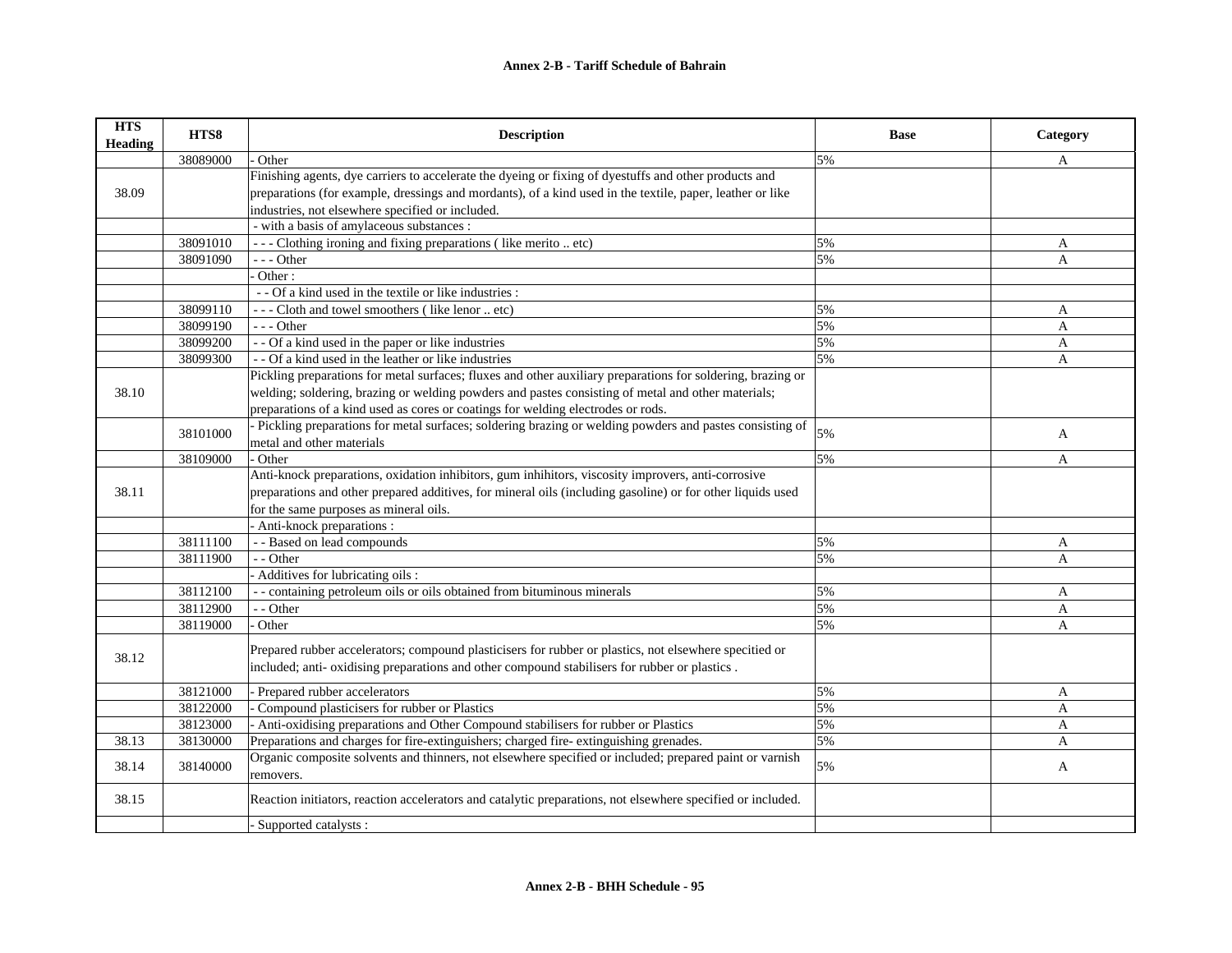| <b>HTS</b><br><b>Heading</b> | HTS8     | <b>Description</b>                                                                                                                                                                                                             | <b>Base</b>  | Category     |
|------------------------------|----------|--------------------------------------------------------------------------------------------------------------------------------------------------------------------------------------------------------------------------------|--------------|--------------|
|                              | 38151100 | - With nickel or nickel compounds as the active substance                                                                                                                                                                      | 5%           | A            |
|                              | 38151200 | - With precious metal or precious metal compounds as the active substance                                                                                                                                                      | 5%           | A            |
|                              | 38151900 | - - Other                                                                                                                                                                                                                      | 5%           | $\mathbf{A}$ |
|                              | 38159000 | Other                                                                                                                                                                                                                          | 5%           | $\mathbf{A}$ |
| 38.16                        | 38160000 | Refractory cements, mortars, concretes and similar compositions, other than products of heading 38.01.                                                                                                                         | 5%           | A            |
| 38.17                        | 38170000 | Mixed alkylbenzenes and mixed alkylnaphthalenes, other than those of heading 27.07 or 29.02.                                                                                                                                   | 5%           | A            |
| 38.18                        | 38180000 | Chemical elements doped for use in electronics, in the form of discs, wafers or similar forms; chemical<br>compounds doped for use in electronics.                                                                             | Free of Duty | $\mathsf{C}$ |
| 38.19                        | 38190000 | Hydraulic brake fluids and other prepared liquids for hydraulic transmission, not containing or<br>containing less than 70 % by weight of petroleum oils or oils obtained from bituminous minerals.                            | 5%           | A            |
| 38.20                        | 38200000 | Anti-freezing preparations and prepared de-icing fluids.                                                                                                                                                                       | 5%           | A            |
| 38.21                        | 38210000 | Prepared culture media for development of micro-organisms.                                                                                                                                                                     | 5%           | A            |
| 38.22                        | 38220000 | Diagnostic or laboratory reagents on a backing and prepared diagnostic or laboratory reagents whether or<br>not on a backing, other than those of heading 30.02 or 30.06 .certified reference materials.                       | Free of Duty | $\mathsf{C}$ |
| 38.23                        |          | Industrial monocarboxylic fatty acids; acid oils from refining; industrial fatty alcohols.                                                                                                                                     |              |              |
|                              |          | - Industrial monocarboxylic fatty acids; acid oils from refining :                                                                                                                                                             |              |              |
|                              | 38231100 | - - Stearic acid                                                                                                                                                                                                               | 5%           | A            |
|                              | 38231200 | - - Oleic acid                                                                                                                                                                                                                 | 5%           | $\mathbf{A}$ |
|                              | 38231300 | - - Tall oil fatty acids                                                                                                                                                                                                       | 5%           | A            |
|                              | 38231900 | - - Other                                                                                                                                                                                                                      | 5%           | A            |
|                              | 38237000 | - Industrial fatty alcohols                                                                                                                                                                                                    | 5%           | $\mathbf{A}$ |
| 38.24                        |          | Prepared binders for foundry moulds or cores; chemical products and preparations of the chemical or<br>allied industries (including those consisting of mixtures of natural products), not elsewhere specified or<br>included. |              |              |
|                              | 38241000 | - Prepared binders for foundry moulds or cores                                                                                                                                                                                 | 5%           | $\mathbf{A}$ |
|                              | 38242000 | - Naphthenic acids, their water-insoluble salts and their esters                                                                                                                                                               | 5%           | A            |
|                              | 38243000 | - Non-agglomerated metal carbides Mixed togethcr or with metallic binders                                                                                                                                                      | 5%           | $\mathbf{A}$ |
|                              | 38244000 | - Prepared Additives for cements, mortars or concretes                                                                                                                                                                         | 5%           | A            |
|                              | 38245000 | non-refractory mortars and concretes                                                                                                                                                                                           | 5%           | A            |
|                              | 38246000 | Sorbitol other than that of subheading 2905.44                                                                                                                                                                                 | 5%           | A            |
|                              |          | - Mixtures containing perhalogenated derivatives of acyclic hydrocarbons contaming two or more<br>different halogens :                                                                                                         |              |              |
|                              | 38247100 | - - Containing acyclic hydrocarbons perhalogenated only with fluorine and chlorine                                                                                                                                             | 5%           | A            |
|                              | 38247900 | - - Other                                                                                                                                                                                                                      | 5%           | A            |
|                              |          | - Other:                                                                                                                                                                                                                       |              |              |
|                              | 38249010 | --- Ink-removers put up in packing for retail sale                                                                                                                                                                             | 5%           | A            |
|                              | 38249020 | --- Stencil correctors put up in packing for retail sale                                                                                                                                                                       | 5%           | $\mathbf{A}$ |
|                              | 38249030 | --- Ammoniacal gas liquors and spent oxide                                                                                                                                                                                     | 5%           | $\mathbf{A}$ |
|                              | 38249040 | --- Oxillite                                                                                                                                                                                                                   | 5%           | $\mathbf{A}$ |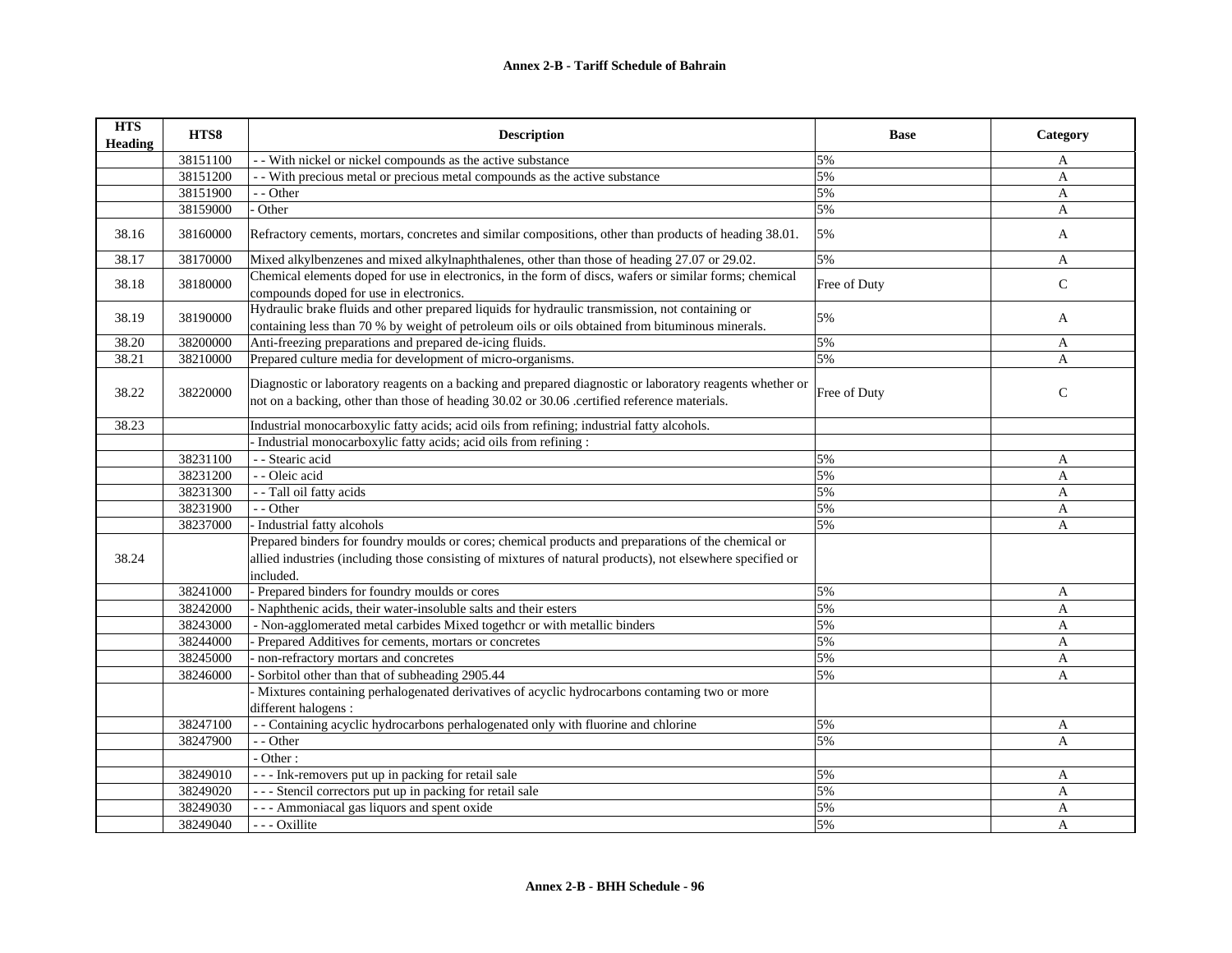| <b>HTS</b><br><b>Heading</b> | HTS8     | <b>Description</b>                                                                                      | <b>Base</b> | Category     |
|------------------------------|----------|---------------------------------------------------------------------------------------------------------|-------------|--------------|
|                              | 38249050 | --- Additives for hardening the Varnish or glue                                                         | 5%          | A            |
|                              | 38249060 | --- Absorbing compounds for creating vacuum in tubes and electric valves                                | 5%          | A            |
|                              | 38249070 | --- Soda-lime Prepared by impregnating Pure lime with sodium hydroxide                                  | 5%          | $\mathbf{A}$ |
|                              | 38249080 | - - - Anti-rust preparations                                                                            | 5%          | A            |
|                              |          | $--- Other:$                                                                                            |             |              |
|                              | 38249091 | ---- Anti-slip transmission belt preparations                                                           | 5%          | A            |
|                              | 38249092 | ---- Starting fluid for petrol engines                                                                  | 5%          | $\mathbf{A}$ |
|                              | 38249093 | ---- Copying pastes with a basis of gelatin                                                             | 5%          | $\mathbf{A}$ |
|                              | 38249094 | - - - - Radiator coolant containing glycolethyl                                                         | 5%          | A            |
|                              | 38249099 | $--- Other$                                                                                             | 5%          | A            |
| 38.25                        |          | Residual products of the chemical or allied industies, not esewhere or inclded; municipal waste; sewage |             |              |
|                              |          | sludge; other wastes specified in Note 6 to this Chapter.                                               |             |              |
|                              | 38251000 | - Municipal Waste                                                                                       | 5%          | A            |
|                              | 38252000 | Sewage slude                                                                                            | 5%          | $\mathbf{A}$ |
|                              | 38253000 | Clinical waste                                                                                          | 5%          | A            |
|                              |          | Waste organic solvents :                                                                                |             |              |
|                              | 38254100 | - Halogenated                                                                                           | 5%          | A            |
|                              | 38254900 | - - Other                                                                                               | 5%          | A            |
|                              | 38255000 | Wastes of metal pickling liguors, hydraulic fluids, brake fluids and anti-freeze fluids                 | 5%          | A            |
|                              |          | Other wastes from chemical or alied industries :                                                        |             |              |
|                              | 38256100 | - Mainy containing organic constituents                                                                 | 5%          | A            |
|                              | 38256900 | - Other                                                                                                 | 5%          | $\mathbf{A}$ |
|                              | 38259000 | $-$ - Other.                                                                                            | 5%          | $\mathbf{A}$ |
|                              |          | <b>I.- PRIMARY FORMS</b>                                                                                |             |              |
| 39.01                        |          | Polymers of ethylene, in primary forms.                                                                 |             |              |
|                              | 39011000 | - Polyethylene having a specific gravity of less than 0.94                                              | 5%          | A            |
|                              | 39012000 | Polyethylene having a specific gravity of 0.94 or more                                                  | 5%          | A            |
|                              | 39013000 | Ethylene-vinyl acetate copolymers                                                                       | 5%          | A            |
|                              | 39019000 | Other                                                                                                   | 5%          | A            |
| 39.02                        |          | Polymers of propylene or of other olefins, in primary forms.                                            |             |              |
|                              | 39021000 | - Polypropylene                                                                                         | 5%          | A            |
|                              | 39022000 | Polyisobutylene                                                                                         | 5%          | A            |
|                              | 39023000 | Propylene copolymers                                                                                    | 5%          | A            |
|                              | 39029000 | Other                                                                                                   | 5%          | A            |
| 39.03                        |          | Polymers of styrene, in primary forms.                                                                  |             |              |
|                              |          | - Polystyrene :                                                                                         |             |              |
|                              | 39031100 | - - Expansible                                                                                          | 5%          | A            |
|                              | 39031900 | - - Other                                                                                               | 5%          | A            |
|                              | 39032000 | Styrene-acrylonitrile (SAN) copolymers                                                                  | 5%          | A            |
|                              | 39033000 | Acrylonitrile-butadiene-Styrene (ABS) copolymers                                                        | 5%          | A            |
|                              | 39039000 | Other                                                                                                   | 5%          | $\mathbf{A}$ |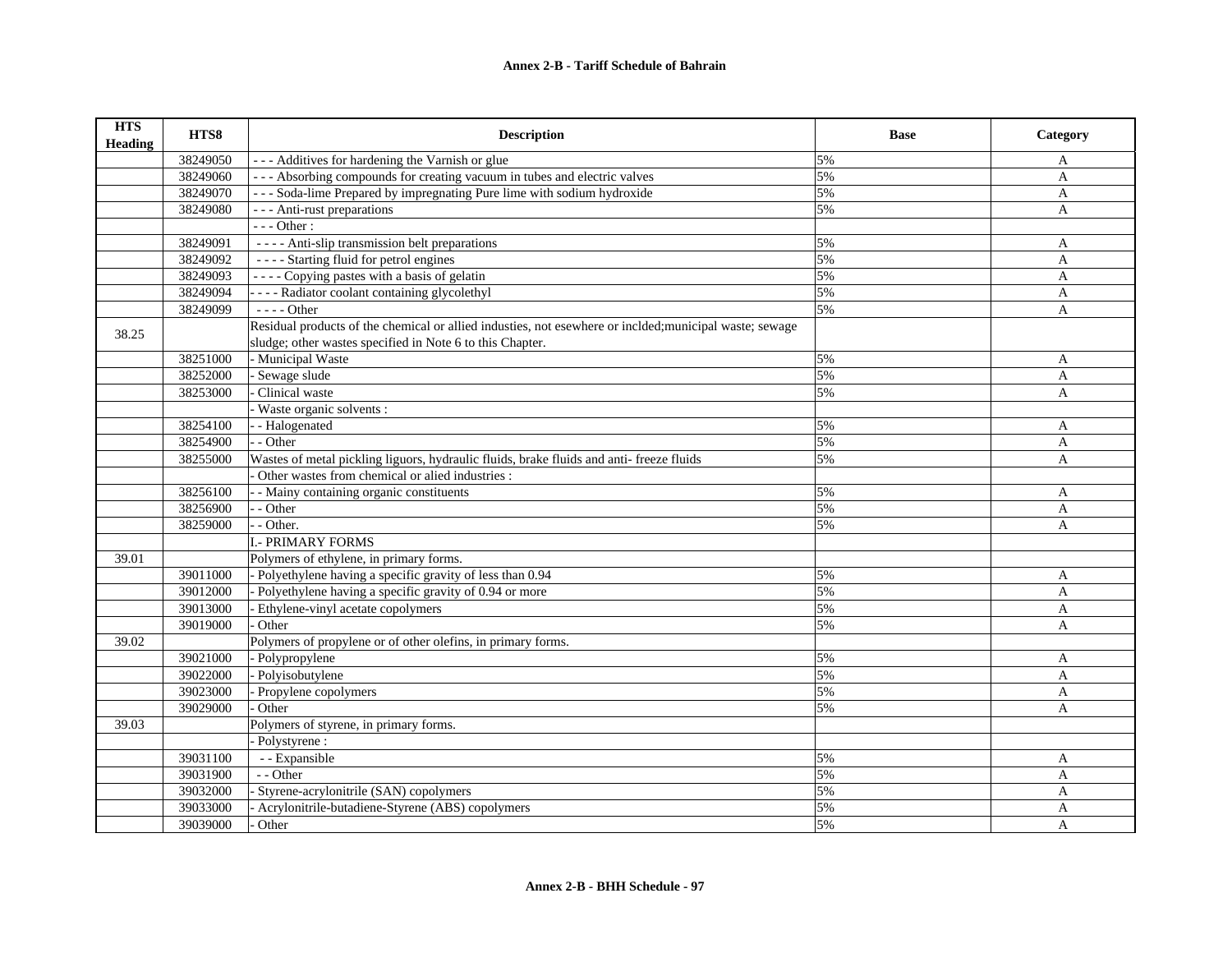| <b>HTS</b><br><b>Heading</b> | HTS8     | <b>Description</b>                                                                                    | <b>Base</b> | Category     |
|------------------------------|----------|-------------------------------------------------------------------------------------------------------|-------------|--------------|
| 39.04                        |          | Polymers of vinyl chloride or of other halogenated olefins, in primary forms.                         |             |              |
|                              | 39041000 | Poly(vinyl chloride), not Mixed with any Other substances                                             | 5%          | A            |
|                              |          | Other poly(vinyl chloride):                                                                           |             |              |
|                              | 39042100 | - - Non-plasticised                                                                                   | 5%          | A            |
|                              | 39042200 | - - Olasticised                                                                                       | 5%          | A            |
|                              | 39043000 | - Vinyl chloride-vinyl acetate copolymers                                                             | 5%          | A            |
|                              | 39044000 | Other vinyl chloride copolymers                                                                       | 5%          | A            |
|                              | 39045000 | Vinylidene chloride polymers                                                                          | 5%          | A            |
|                              |          | Fluoro-polymers:                                                                                      |             |              |
|                              | 39046100 | - - Polytetrafluoroethylene                                                                           | 5%          | A            |
|                              | 39046900 | - - Other                                                                                             | 5%          | A            |
|                              | 39049000 | Other                                                                                                 | 5%          | A            |
| 39.05                        |          | Polymers of vinyl acetate or of other vinyl esters, in primary forms; other vinyl polymers in primary |             |              |
|                              |          | forms.                                                                                                |             |              |
|                              |          | Poly(vinyl acetate):                                                                                  |             |              |
|                              | 39051200 | - - In aqueous dispersion                                                                             | 5%          | A            |
|                              | 39051900 | - - Other                                                                                             | 5%          | $\mathbf{A}$ |
|                              |          | Vinyl acetate copolymers :                                                                            |             |              |
|                              | 39052100 | - - In aqueous dispersion                                                                             | 5%          | A            |
|                              | 39052900 | - - Other                                                                                             | 5%          | A            |
|                              | 39053000 | Poly(vinyl alcohol), whether or not containing unhydrolysed acetate groups                            | 5%          | $\mathbf{A}$ |
|                              |          | Other:                                                                                                |             |              |
|                              | 39059100 | - - Copolymers                                                                                        | 5%          | A            |
|                              | 39059900 | - - Other                                                                                             | 5%          | A            |
| 39.06                        |          | Acrylic polymers in primary forms.                                                                    |             |              |
|                              | 39061000 | - Poly(methyl methacrylate)                                                                           | 5%          | A            |
|                              | 39069000 | Other                                                                                                 | 5%          | A            |
| 39.07                        |          | Polyacetals, other polyethers and epoxide resins, in primary forms; polycarbonates, alkyd resins,     |             |              |
|                              |          | polyallyl esters and other polyesters, in primary forms.                                              |             |              |
|                              | 39071000 | - Polyacetals                                                                                         | 5%          | A            |
|                              | 39072000 | Other polyethers                                                                                      | 5%          | A            |
|                              | 39073000 | - Epoxide resins                                                                                      | 5%          | A            |
|                              | 39074000 | - Polycarbonates                                                                                      | 5%          | A            |
|                              | 39075000 | Alkyd resins                                                                                          | 5%          | $\mathbf{A}$ |
|                              | 39076000 | poly(ethylene terephthalate).                                                                         | 5%          | A            |
|                              |          | Other polyesters :                                                                                    |             |              |
|                              | 39079100 | - - Unsaturated                                                                                       | 5%          | A            |
|                              | 39079900 | $-$ - Other                                                                                           | 5%          | A            |
| 39.08                        |          | Polyamides in primary forms.                                                                          |             |              |
|                              | 39081000 | Polyamide-6, -11, -12, -6,6, -6,9, -6,10 or-6,12                                                      | 5%          | A            |
|                              | 39089000 | Other                                                                                                 | 5%          | A            |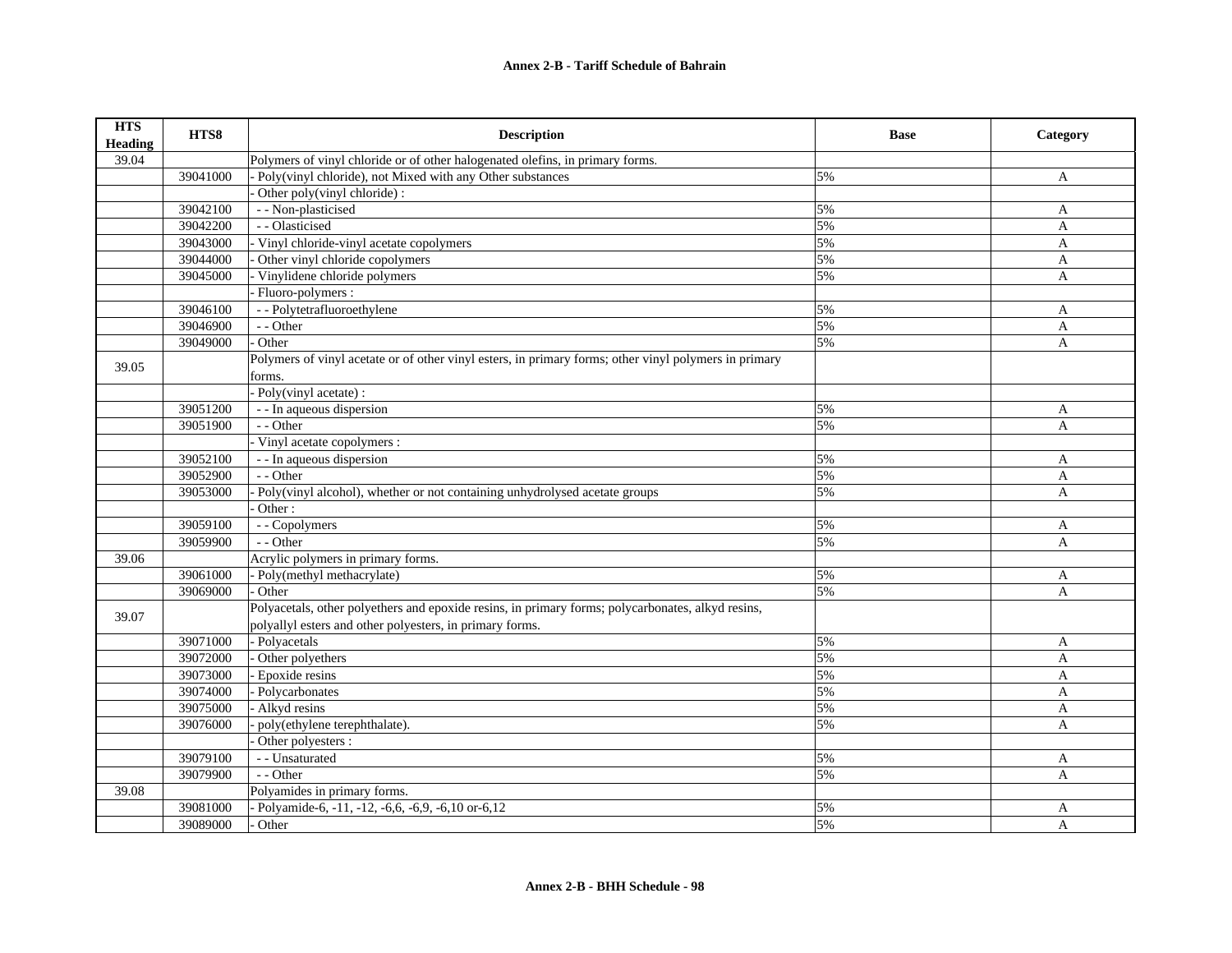| <b>HTS</b><br><b>Heading</b> | HTS8     | <b>Description</b>                                                                                                                                                                                                                                                                           | <b>Base</b> | Category     |
|------------------------------|----------|----------------------------------------------------------------------------------------------------------------------------------------------------------------------------------------------------------------------------------------------------------------------------------------------|-------------|--------------|
| 39.09                        |          | Amino-resins, phenolic resins and polyurethanes, in primary forms.                                                                                                                                                                                                                           |             |              |
|                              | 39091000 | Urea resins: thiourea resins                                                                                                                                                                                                                                                                 | 5%          | A            |
|                              | 39092000 | - Melamine resins                                                                                                                                                                                                                                                                            | 5%          | $\mathbf{A}$ |
|                              | 39093000 | Other amino-resins                                                                                                                                                                                                                                                                           | 5%          | $\mathbf{A}$ |
|                              | 39094000 | - Phenolic resins                                                                                                                                                                                                                                                                            | 5%          | A            |
|                              | 39095000 | - Polyurethanes                                                                                                                                                                                                                                                                              | 5%          | A            |
| 39.10                        | 39100000 | Silicones in primary forms.                                                                                                                                                                                                                                                                  | 5%          | $\mathbf{A}$ |
| 39.11                        | 39111000 | Petroleum resins, coumarone-indene resins, polyterpenes, polysulphides, polysulphones and other<br>products specified in Note 3 to this Chapter, not elsewhere specified or included, in primary forms.<br>- Petroleum resins, coumarone, indene or coumarone-indene resins and polyterpenes | 5%          | A            |
|                              | 39119000 | Other                                                                                                                                                                                                                                                                                        | 5%          | A            |
| 39.12                        |          | Cellulose and its chemical derivatives, not elsewhere speciffed or included, in primary forms.                                                                                                                                                                                               |             |              |
|                              |          | Cellulose acetates :                                                                                                                                                                                                                                                                         |             |              |
|                              | 39121100 | - - Non-plasticised                                                                                                                                                                                                                                                                          | 5%          | A            |
|                              | 39121200 | - - plasticised                                                                                                                                                                                                                                                                              | 5%          | A            |
|                              | 39122000 | Cellulose nitrates (including collodions)                                                                                                                                                                                                                                                    | 5%          | A            |
|                              |          | Cellulose ethers:                                                                                                                                                                                                                                                                            |             |              |
|                              | 39123100 | - - Carboxymethylcellulose and its salts                                                                                                                                                                                                                                                     | 5%          | A            |
|                              | 39123900 | - - Other                                                                                                                                                                                                                                                                                    | 5%          | $\mathbf{A}$ |
|                              | 39129000 | - Other                                                                                                                                                                                                                                                                                      | 5%          | $\mathbf{A}$ |
| 39.13                        |          | Natural polymers (for example, alginic acid) and modified natural polymers (for example, hardened<br>proteins, chemical derivatives of natural rubber), not elsewhere speciticd or included, in primary forms.                                                                               |             |              |
|                              | 39131000 | - Alginic Acid, its salts and esters                                                                                                                                                                                                                                                         | 5%          | A            |
|                              | 39139000 | - Other                                                                                                                                                                                                                                                                                      | 5%          | A            |
| 39.14                        | 39140000 | Ion-exchangers based on polymers of headings Nos. 39.01 to 39.13, in primary forms.                                                                                                                                                                                                          | 5%          | A            |
|                              |          | II.- WASTE, PARINGS AND SCRAP; SEMI-MANUFACTURES; ARTICLES                                                                                                                                                                                                                                   |             |              |
| 39.15                        |          | Waste, parings and scrap, of plastics.                                                                                                                                                                                                                                                       |             |              |
|                              | 39151000 | - Of polymers of ethylene                                                                                                                                                                                                                                                                    | 5%          | A            |
|                              | 39152000 | - Of polymers of styrene                                                                                                                                                                                                                                                                     | 5%          | $\mathbf{A}$ |
|                              | 39153000 | - Of polymers of vinyl chloride                                                                                                                                                                                                                                                              | 5%          | A            |
|                              | 39159000 | - Of Other Plastics                                                                                                                                                                                                                                                                          | 5%          | $\mathbf{A}$ |
| 39.16                        |          | Monofilament of which any cross-sectional dimension exceeds 1 mm, rods, sticks and profile shapes,                                                                                                                                                                                           |             |              |
|                              |          | whether or not surface- worked but not otherwise worked, of plastics.                                                                                                                                                                                                                        |             |              |
|                              |          | - Of polymers of ethylene :                                                                                                                                                                                                                                                                  |             |              |
|                              | 39161010 | --- Monofilament of which any cross-sectional dimension exceeds 1 mm                                                                                                                                                                                                                         | 5%          | A            |
|                              | 39161020 | --- Rods, sticks and profile shapes                                                                                                                                                                                                                                                          | 5%          | $\mathbf{A}$ |
|                              |          | - Of polymers of vinyl chloride :                                                                                                                                                                                                                                                            |             |              |
|                              | 39162010 | --- Monofilament of which any cross-sectional dimension exceeds 1 mm                                                                                                                                                                                                                         | 5%          | A            |
|                              | 39162020 | --- Rods, sticks and profile shapes                                                                                                                                                                                                                                                          | 5%          | A            |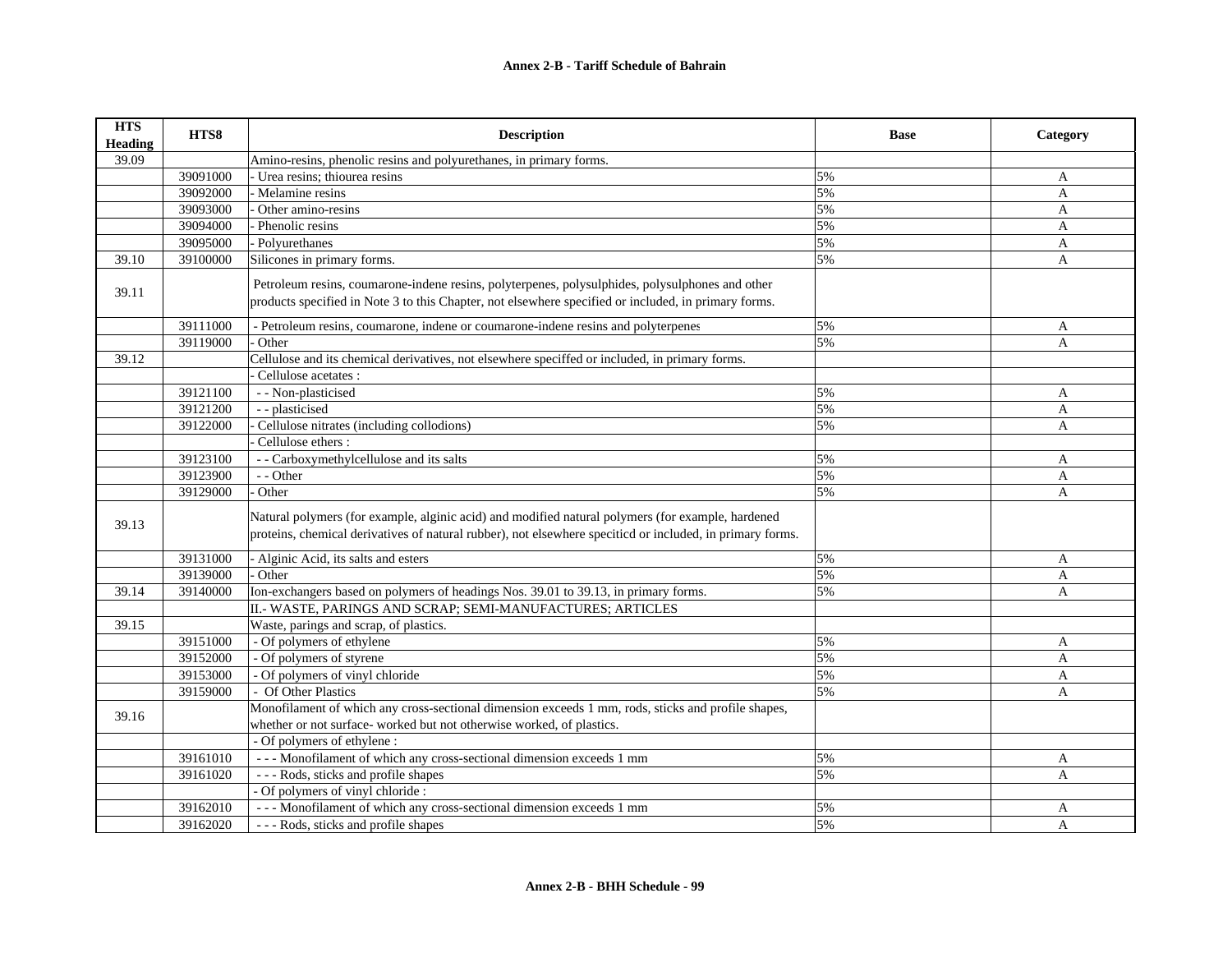| <b>HTS</b><br><b>Heading</b> | HTS8     | <b>Description</b>                                                                                                 | <b>Base</b> | Category     |
|------------------------------|----------|--------------------------------------------------------------------------------------------------------------------|-------------|--------------|
|                              |          | - Of Other Plastics :                                                                                              |             |              |
|                              | 39169010 | --- Monofilament of which any cross-sectional dimension exceeds 1 mm                                               | 5%          | A            |
|                              | 39169020 | --- Rods, sticks and profile shapes                                                                                | 5%          | $\mathbf{A}$ |
| 39.17                        |          | Tubes, pipes and hoses, and fittings therefor (for example, joints, elbows, flanges), of plastics.                 |             |              |
|                              | 39171000 | - Artificial guts (sausage casings) of hardened protein or of cellulosic materials                                 | 5%          | A            |
|                              |          | Tubes, pipes and hoses, rigid:                                                                                     |             |              |
|                              | 39172100 | - - Of polymers of Ethylene                                                                                        | 5%          | A            |
|                              | 39172200 | - - Of polymers of Propylene                                                                                       | 5%          | A            |
|                              | 39172300 | - - Of polymers of vinyl chloride                                                                                  | 5%          | A            |
|                              | 39172900 | - - Of Other Plastics                                                                                              | 5%          | A            |
|                              |          | Other tubes, pipes and hoses :                                                                                     |             |              |
|                              | 39173100 | - - Flexible tubes pipes and hoses, having a minimum burst pressure of 27.6 MPa                                    | 5%          | A            |
|                              | 39173200 | - Other, not reinforced or otherwise combined with Other materials, without fittings                               | 5%          | A            |
|                              | 39173300 | - - Other, not reinforced or otherwise combined with Other materials, with fittings                                | 5%          | $\mathbf{A}$ |
|                              | 39173900 | - - Other                                                                                                          | 5%          | A            |
|                              | 39174000 | - Fittings                                                                                                         | 5%          | A            |
| 39.18                        |          | Floor coverings of plastics, whether or not self-adhesive, in rolls or in the form of tiles; wall or ceiling       |             |              |
|                              |          | coverings of plastics, as defined in Note 9 to this Chapter.                                                       |             |              |
|                              | 39181000 | Of polymers of vinyl chloride                                                                                      | 5%          | A            |
|                              | 39189000 | Of Other Plastics                                                                                                  | 5%          | A            |
| 39.19                        |          | Self adhesive plates, sheets, film, foil, tape, strip and other flat shapes, of plastics, whether or not in rolls. |             |              |
|                              | 39191000 | In rolls of a width not exceeding 20 cm                                                                            | 5%          | A            |
|                              | 39199000 | - Other                                                                                                            | 5%          | A            |
|                              |          | Other plates, sheets, film, foil and strip, of plastics, non-cellular and not reinforced, laminated,               |             |              |
| 39.20                        |          | supported or similarly combined with other materials.                                                              |             |              |
|                              | 39201000 | Of polymers of ethylene                                                                                            | 5%          | A            |
|                              | 39202000 | Of polymers of propylene                                                                                           | 5%          | A            |
|                              | 39203000 | Of polymers of styrene                                                                                             | 5%          | A            |
|                              |          | Of polymers of vinyl chloride :                                                                                    |             |              |
|                              | 39204300 | - Containing by weight not less than 6% of plasticisers                                                            | 5%          | A            |
|                              |          | - Other.                                                                                                           |             |              |
|                              | 39204910 | --- Table cover (wats)                                                                                             | 20%         | B            |
|                              | 39204290 | $- -$ Other                                                                                                        | 5%          | A            |
|                              |          | - Of poly(methyl methacrylate).                                                                                    |             |              |
|                              | 39205100 | - - Of poly(methyl methacrylate).                                                                                  | 5%          | A            |
|                              | 39205900 | - - Other                                                                                                          | 5%          | A            |
|                              |          | Of polycarbonates, alkyd resins, polyallyl esters or other polyesters :                                            |             |              |
|                              | 39206100 | - - Of polycarbonates                                                                                              | 5%          | A            |
|                              | 39206200 | - - Of poly(ethylene terephthalate).                                                                               | 5%          | A            |
|                              | 39206300 | - - Of unsaturated polyesters                                                                                      | 5%          | A            |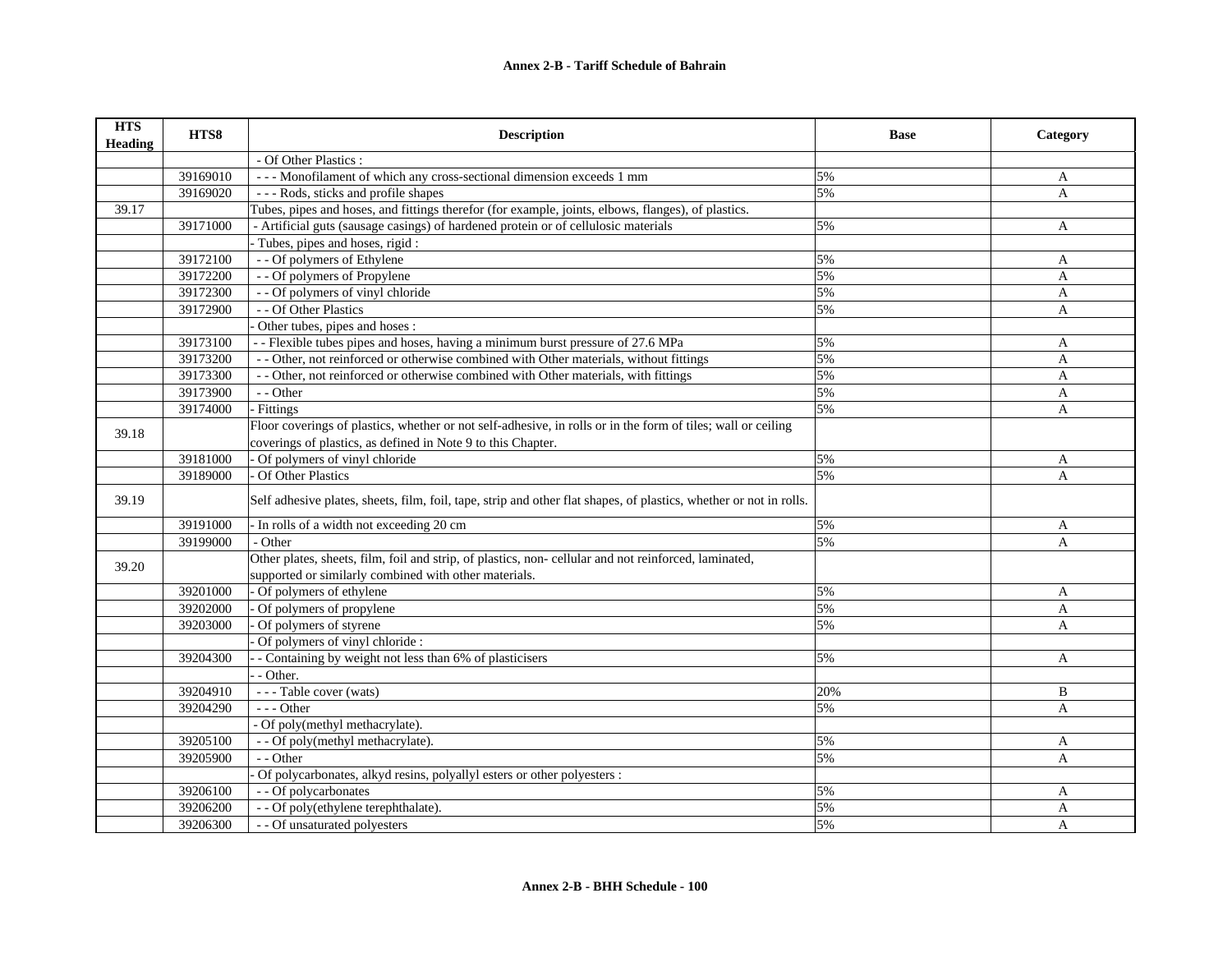| <b>HTS</b><br><b>Heading</b> | HTS8     | <b>Description</b>                                                                                        | <b>Base</b> | Category     |
|------------------------------|----------|-----------------------------------------------------------------------------------------------------------|-------------|--------------|
|                              | 39206900 | - - Of other polyesters                                                                                   | 5%          | A            |
|                              |          | Of cellulose or its chemical derivatives:                                                                 |             |              |
|                              | 39207100 | - - Of regenerated cellulose                                                                              | 5%          | A            |
|                              | 39207200 | - - Of vulcanised fibre                                                                                   | 5%          | A            |
|                              | 39207300 | - - Of cellulose acetate                                                                                  | 5%          | $\mathbf{A}$ |
|                              | 39207900 | - - Of other cellulose derivatives                                                                        | 5%          | A            |
|                              |          | Of other plastics :                                                                                       |             |              |
|                              | 39209100 | - - Of poly(vinyl butyral).                                                                               | 5%          | A            |
|                              | 39209200 | - - Of polyamides                                                                                         | 5%          | A            |
|                              | 39209300 | - - Of amino-resins                                                                                       | 5%          | A            |
|                              | 39209400 | - - Of phenolic resins                                                                                    | 5%          | $\mathbf{A}$ |
|                              | 39209900 | - - Of other plastics                                                                                     | 5%          | $\mathbf{A}$ |
| 39.21                        |          | Other plates, sheets, film, foil and strip, of plastics.                                                  |             |              |
|                              |          | Cellular:                                                                                                 |             |              |
|                              | 39211100 | - - Of polymers of styrene                                                                                | 5%          | A            |
|                              | 39211200 | - - Of polymers of vinyl chloride                                                                         | 5%          | A            |
|                              | 39211300 | - - Of polyurethanes                                                                                      | 5%          | A            |
|                              | 39211400 | - - Of regenerated cellulose                                                                              | 5%          | A            |
|                              | 39211900 | - - Of other plastics                                                                                     | 5%          | A            |
|                              | 39219000 | Other                                                                                                     | 5%          | A            |
| 39.22                        |          | Baths, shower-baths, wash-basins, bidets, lavatury pans, seats and covers, flushing cisterns and similar  |             |              |
|                              |          | sanitary ware, of plastics.                                                                               |             |              |
|                              | 39221000 | Baths, shower-baths and wash-basins                                                                       | 5%          | A            |
|                              | 39222000 | - Lavatory seats and covers                                                                               | 5%          | A            |
|                              | 39229000 | Other                                                                                                     | 5%          | A            |
| 39.23                        |          | Articles for the conveyance or packing of goods, of plusties; stoppers, lids, caps and other closures, of |             |              |
|                              |          | plastics.                                                                                                 |             |              |
|                              |          | Boxes, cases, crates and similar articles :                                                               |             |              |
|                              | 39231010 | --- For transportation of poultry                                                                         | 5%          | A            |
|                              | 39231020 | --- Fortranspotaion of dairy                                                                              | 5%          | $\mathbf{A}$ |
|                              | 39231090 | $- -$ Other                                                                                               | 5%          | $\mathbf{A}$ |
|                              |          | Sacks and bags (including cones):                                                                         |             |              |
|                              | 39232100 | - - Of polymers of ethylene                                                                               | 20%         | B            |
|                              | 39232900 | - - Of other plastics                                                                                     | 5%          | $\mathbf{A}$ |
|                              | 39233000 | Carboys, bottles, flasks and similar articles                                                             | 5%          | A            |
|                              | 39234000 | Spools, cops, bobbins and similar supports                                                                | 5%          | A            |
|                              | 39235000 | Stoppers, lids, caps and Other closures                                                                   | 5%          | A            |
|                              | 39239000 | Other                                                                                                     | 5%          | A            |
| 39.24                        |          | Tableware, kitchenware, other household articles snd toilet articles, of plastics.                        |             |              |
|                              |          | - Tableware and kitchenware:                                                                              |             |              |
|                              | 39241010 | ---Containers for keeping the ice and foods                                                               | 5%          | A            |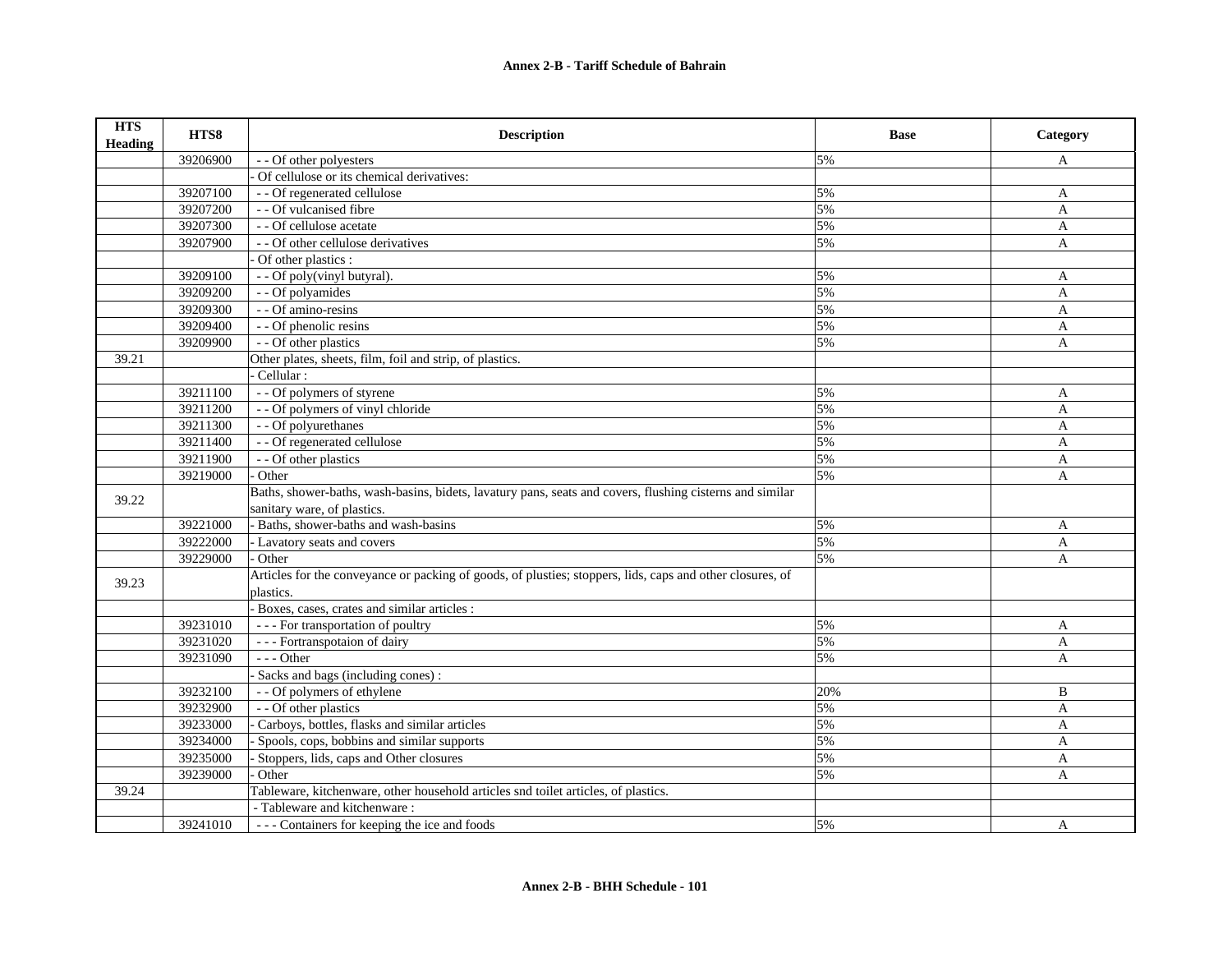| <b>HTS</b><br><b>Heading</b> | HTS8                 | <b>Description</b>                                                                                  | <b>Base</b> | Category          |
|------------------------------|----------------------|-----------------------------------------------------------------------------------------------------|-------------|-------------------|
|                              | 39241020             | --- Forks, spoons, and knives                                                                       | 5%          | A                 |
|                              | 39241030             | - - - Plates and cups                                                                               | 5%          | A                 |
|                              | 39241040             | --- Nursing bottles                                                                                 | 5%          | A                 |
|                              | 39241090             | $--- Other$                                                                                         | 5%          | A                 |
|                              |                      | - Other:                                                                                            |             |                   |
|                              | 39249010             | --- Holder for tooth brushes, paper napking, for toilets                                            | 5%          | A                 |
|                              | 39249030             | --- Ash trays                                                                                       | 5%          | A                 |
|                              | 39249040             | - Clothes hangers                                                                                   | 5%          | A                 |
|                              | 39249090             | $- -$ Other                                                                                         | 5%          | A                 |
| 39.25                        |                      | Builders' ware of plastics, not elsewhere specified or included.                                    |             |                   |
|                              | 39251000             | - Reservoirs tanks, vats and similar containers, of a capacity exceeding 300 L                      | 5%          | $\mathbf{A}$      |
|                              | 39252000             | - Doors, windows and their frames and thresholds for doors                                          | 5%          | $\mathbf{A}$      |
|                              | 39253000             | Shutters, blinds (including Venetian blinds) and similar articles and parts thereof                 | 5%          | A                 |
|                              | 39259000             | Other                                                                                               | 5%          | $\mathbf{A}$      |
| 39.26                        |                      | Other articles of plastics and articles of other materials of headings Nos. 39.01 to 39.14.         |             |                   |
|                              | 39261000             | Office or school supplies                                                                           | 5%          | A                 |
|                              |                      | Articles of apparel and clothing accessories (including gloves mittens and mitts).                  |             |                   |
|                              | 39262010             | --- Medical gloves of plastic                                                                       | 5%          | A                 |
|                              | 39262090             | $-$ - Other :                                                                                       | 5%          | A                 |
|                              | 39263000             | - Fittings for furniture, coachwork of the like                                                     | 5%          | A                 |
|                              | 39264000             | Statuettes and other ornamental articles                                                            | 5%          | A                 |
|                              |                      | - Other:                                                                                            |             |                   |
|                              |                      | - - - Medical and pharmaceutical items :                                                            |             |                   |
|                              | 39269031             | ---- Containers for samples urine and feces                                                         | 20%         | B                 |
|                              | 39269032             | ---- Pustular plates for medical agricultural                                                       | 20%         | B                 |
|                              | 39269039             | $--- Other$                                                                                         | 5%          | A                 |
|                              | 39269040             | --- Screws, bolts, washers and similar fittings of general use                                      | 5%          | A                 |
|                              | 39269050             | --- Fasteners of handbags, corners for suit-cases, suspension hooks, protective cups and glides for | 5%          | A                 |
|                              |                      | placing under furniture<br>--- Covering for furniture, vehicles and similar protective goods :      | 5%          |                   |
|                              | 39269060<br>39269061 | $---$ For goods                                                                                     | 5%          | A<br>$\mathbf{A}$ |
|                              |                      |                                                                                                     |             |                   |
|                              | 39269069             | - - - - Other                                                                                       | 5%          | A                 |
|                              | 39269070             | --- Transmission, conveyor elevator belts                                                           | 5%          | A                 |
|                              | 39269080             | --- Technical items for Industrial and agricultural                                                 | 5%          | A                 |
|                              |                      | $--$ Other:                                                                                         |             |                   |
|                              | 39269091             | $---$ Beads                                                                                         | 5%          | A                 |
|                              | 39269092             | ---- Imitation glass for watches                                                                    | 5%          | $\mathbf{A}$      |
|                              | 39269093             | - - - - Fans                                                                                        | 5%          | A                 |
|                              | 39269094             | - - - - Straw-pipe                                                                                  | 20%         | B                 |
|                              | 39269099             | - - - - Other                                                                                       | 5%          | A                 |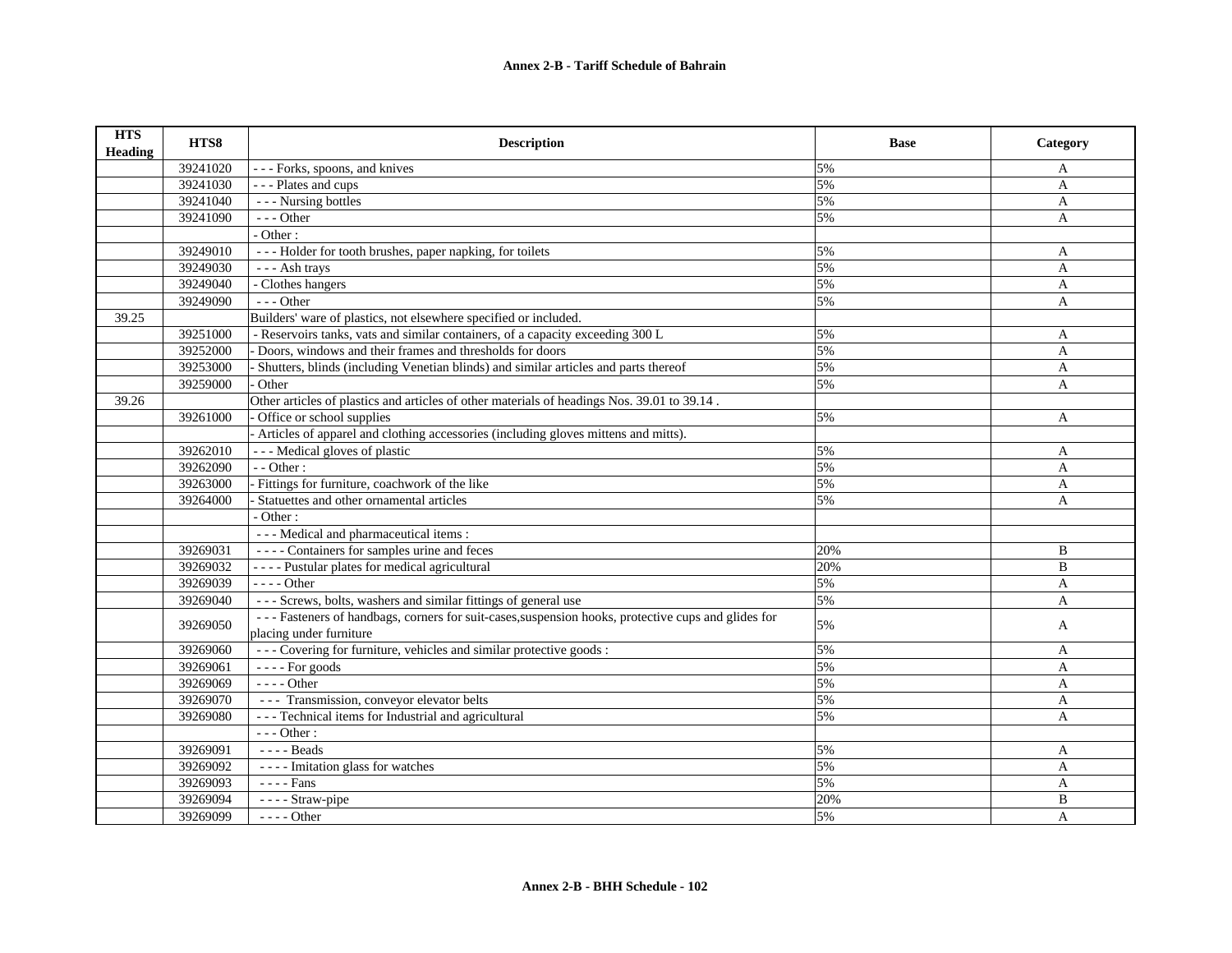| <b>HTS</b><br><b>Heading</b> | HTS8     | <b>Description</b>                                                                                          | <b>Base</b> | Category       |
|------------------------------|----------|-------------------------------------------------------------------------------------------------------------|-------------|----------------|
| 40.01                        |          | Natural rubber, balata, gutta-percha, guayule, chicle and similar natural gums, in primary forms or in      |             |                |
|                              |          | plates, sheets or strip.                                                                                    |             |                |
|                              | 40011000 | - Natural rubber latex, whether or not Pre-vulcanised                                                       | 5%          | A              |
|                              |          | Natural rubber in other forms:                                                                              |             |                |
|                              | 40012100 | - - Smoked sheets                                                                                           | 5%          | A              |
|                              | 40012200 | - Technically specified natural rubber (TSNR)                                                               | 5%          | A              |
|                              | 40012900 | - - Other                                                                                                   | 5%          | $\overline{A}$ |
|                              | 40013000 | - Balata, gutta-percha, guayule, chicle and similar natural gums                                            | 5%          | $\overline{A}$ |
|                              |          | Synthetic rubber and factice derived from oils, in primary forms or in plates, sheets or strip; mixtures of |             |                |
| 40.02                        |          | any product of heading 40.01 with any product of this heading, in primary forms or in plates, sheets or     |             |                |
|                              |          | strip.                                                                                                      |             |                |
|                              |          | Styrene-butadiene rubber (SBR) ; carboxylared styrene butadiene rubber (XSBR) :                             |             |                |
|                              | 40021100 | - - Latex                                                                                                   | 5%          | A              |
|                              | 40021900 | - - Other                                                                                                   | 5%          | A              |
|                              | 40022000 | - Butadiene rubber (BR)                                                                                     | 5%          | A              |
|                              |          | - Isobutene-isoprene (butyl) rubber (IIR); halo-isobulene-isoprene rubber (CIIR or BIIR):                   |             |                |
|                              | 40023100 | - - Isobutene-isoprene (butyl), rubber (IIR)                                                                | 5%          | A              |
|                              | 40023900 | - - Other                                                                                                   | 5%          | $\mathbf{A}$   |
|                              |          | Chloroprene (chlorobutadiene) rubber (CR):                                                                  |             |                |
|                              | 40024100 | - - Latex                                                                                                   | 5%          | A              |
|                              | 40024900 | - Other                                                                                                     | 5%          | $\mathbf{A}$   |
|                              |          | - Acrylonitrile-butadiene rubber (NBR) :                                                                    |             |                |
|                              | 40025100 | - - Latex                                                                                                   | 5%          | A              |
|                              | 40025900 | - - Other                                                                                                   | 5%          | A              |
|                              | 40026000 | - Isoprene rubber (IR)                                                                                      | 5%          | A              |
|                              | 40027000 | - Ethylene-propylene-non-conjugated diene rubber (EPDM)                                                     | 5%          | A              |
|                              | 40028000 | Mixtures of any product of heading 40.01 with any product of this heading                                   | 5%          | A              |
|                              |          | Other:                                                                                                      |             |                |
|                              | 40029100 | - - Latex                                                                                                   | 5%          | A              |
|                              | 40029900 | - - Other                                                                                                   | 5%          | A              |
| 40.03                        | 40030000 | Reclaimed rubber in primary forms or in plates, shects or strip.                                            | 5%          | A              |
|                              |          | Waste, parings and scrap of rubber (other than hard rubber) and powders and granules obtained               |             |                |
| 40.04                        | 40040000 | therefrom.                                                                                                  | 5%          | A              |
| 40.05                        |          | Compounded rubber, unvulcanised, in primary furms or in plates, sheets or strip.                            |             |                |
|                              | 40051000 | Compounded with carbon black or silica                                                                      | 5%          | A              |
|                              | 40052000 | Solutions; dispersions other than those of subheading 4005.10                                               | 5%          | A              |
|                              |          | Other:                                                                                                      |             |                |
|                              | 40059100 | - - Plates, sheets and strip                                                                                | 5%          | A              |
|                              | 40059900 | - Other                                                                                                     | 5%          | A              |
|                              |          | Other forms (for example, rods, tubes and profile shapes) and articles (for example, discs and rings), of   |             |                |
| 40.06                        |          | unvulcanised rubber.                                                                                        |             |                |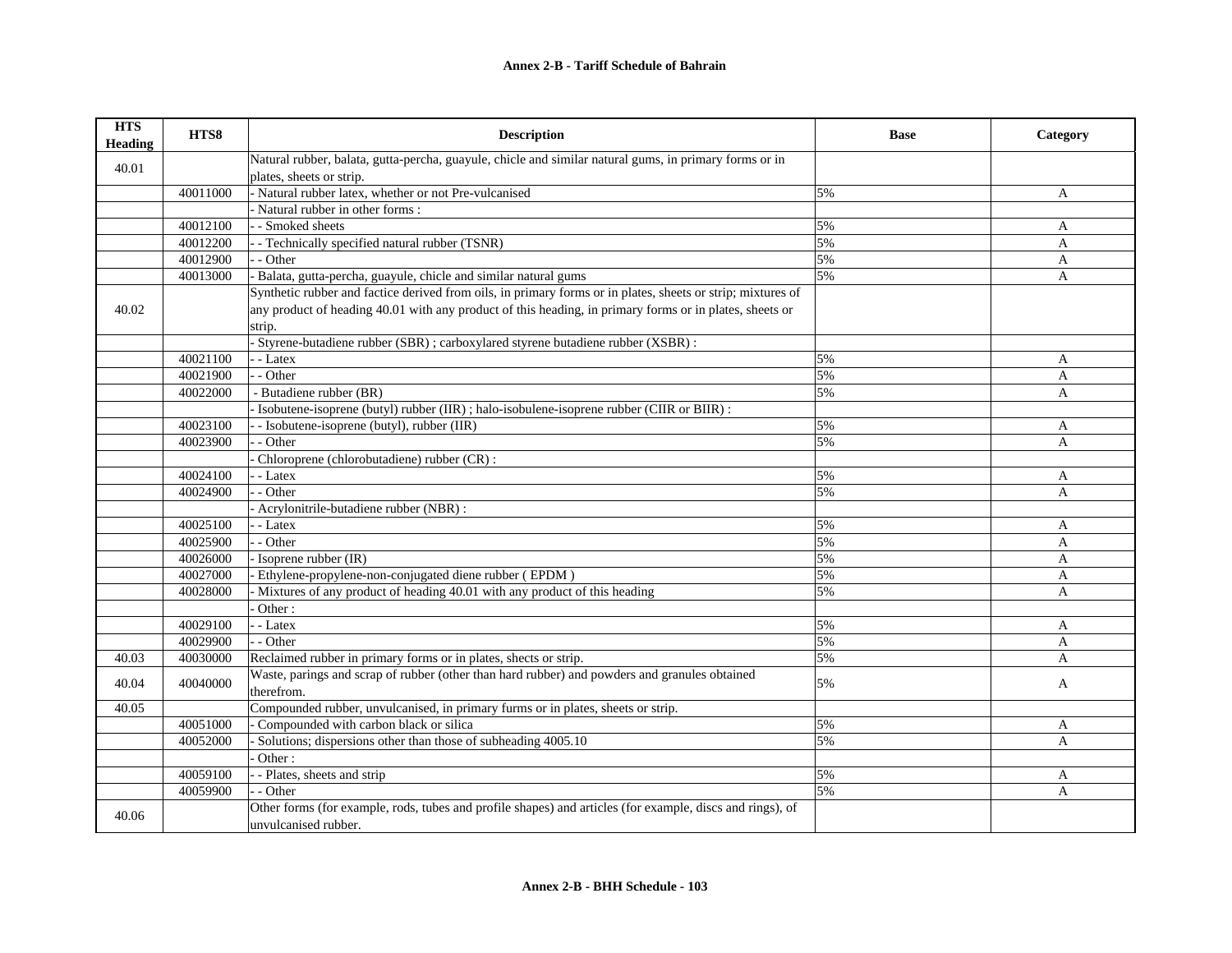| <b>HTS</b><br><b>Heading</b> | HTS8     | <b>Description</b>                                                                                       | <b>Base</b> | Category     |
|------------------------------|----------|----------------------------------------------------------------------------------------------------------|-------------|--------------|
|                              | 40061000 | " Camel-back " strips for retreading rubber tyres                                                        | 5%          | A            |
|                              |          | Other:                                                                                                   |             |              |
|                              | 40069010 | $- -$ Tubes                                                                                              | 5%          | A            |
|                              | 40069020 | --- Rings, discs and washers                                                                             | 5%          | $\mathbf{A}$ |
|                              | 40069030 | --- Threads                                                                                              | 5%          | A            |
|                              | 40069040 | - - - Plates, sheets and strips                                                                          | 5%          | $\mathbf{A}$ |
|                              | 40069090 | $- -$ Other                                                                                              | 5%          | A            |
| 40.07                        | 40070000 | Vulcanised rubber thread and cord.                                                                       | 5%          | $\mathbf{A}$ |
| 40.08                        |          | Plates, sheets, strip, rods and profile shapes, of vulcanised rubber other than hard rubber.             |             |              |
|                              |          | Of cellular rubber:                                                                                      |             |              |
|                              | 40081100 | - - Plates, sheets and strip                                                                             | 5%          | A            |
|                              | 40081900 | - Other                                                                                                  | 5%          | $\mathbf{A}$ |
|                              |          | Of non-cellular rubber:                                                                                  |             |              |
|                              | 40082100 | -- Plates, sheets and strip                                                                              | 5%          | A            |
|                              | 40082900 | - - Other                                                                                                | 5%          | $\mathbf{A}$ |
| 40.09                        |          | Tubes, pipes and hoses, of vulcanised rubber other than hard rubber, with or without their fxttings (for |             |              |
|                              |          | example, joints, elbows, flanges).                                                                       |             |              |
|                              |          | not reinforced or otherwise combined with Other materials, without fittings :                            |             |              |
|                              |          | - Without fittings :                                                                                     |             |              |
|                              | 40091110 | - - - For transportation                                                                                 | 5%          | A            |
|                              | 40091190 | --- Other                                                                                                | 5%          | $\mathbf{A}$ |
|                              |          | - With fittings:                                                                                         |             |              |
|                              | 40091210 | - - - For transportation                                                                                 | 5%          | A            |
|                              | 40091290 | $- -$ Other                                                                                              | 5%          | A            |
|                              |          | - Reinforced or otherwise combined only with metal,                                                      |             |              |
|                              |          | - Without fittings                                                                                       |             |              |
|                              | 40092110 | - - - For transportation                                                                                 | 5%          | A            |
|                              | 40092190 | $- -$ Other                                                                                              | 5%          | A            |
|                              |          | - With fittings                                                                                          |             |              |
|                              | 40092210 | - - - For transportation                                                                                 | 5%          | A            |
|                              | 40092290 | $- -$ Other                                                                                              | 5%          | A            |
|                              |          | - Reinforced or otherwise combined only with textile materials, :                                        |             |              |
|                              |          | - Without fittings                                                                                       |             |              |
|                              | 40093110 | - - - For transportation                                                                                 | 5%          | A            |
|                              | 40093190 | $- -$ Other                                                                                              | 5%          | A            |
|                              |          | - With fittings                                                                                          |             |              |
|                              | 40093210 | - - - For transportation                                                                                 | 5%          | A            |
|                              | 40093290 | $- -$ Other                                                                                              | 5%          | A            |
|                              |          | - Reinforced or otherwise combined with Other materials, :                                               |             |              |
|                              |          | - - Without fittings                                                                                     |             |              |
|                              | 40094110 | --- For transportation                                                                                   | 5%          | A            |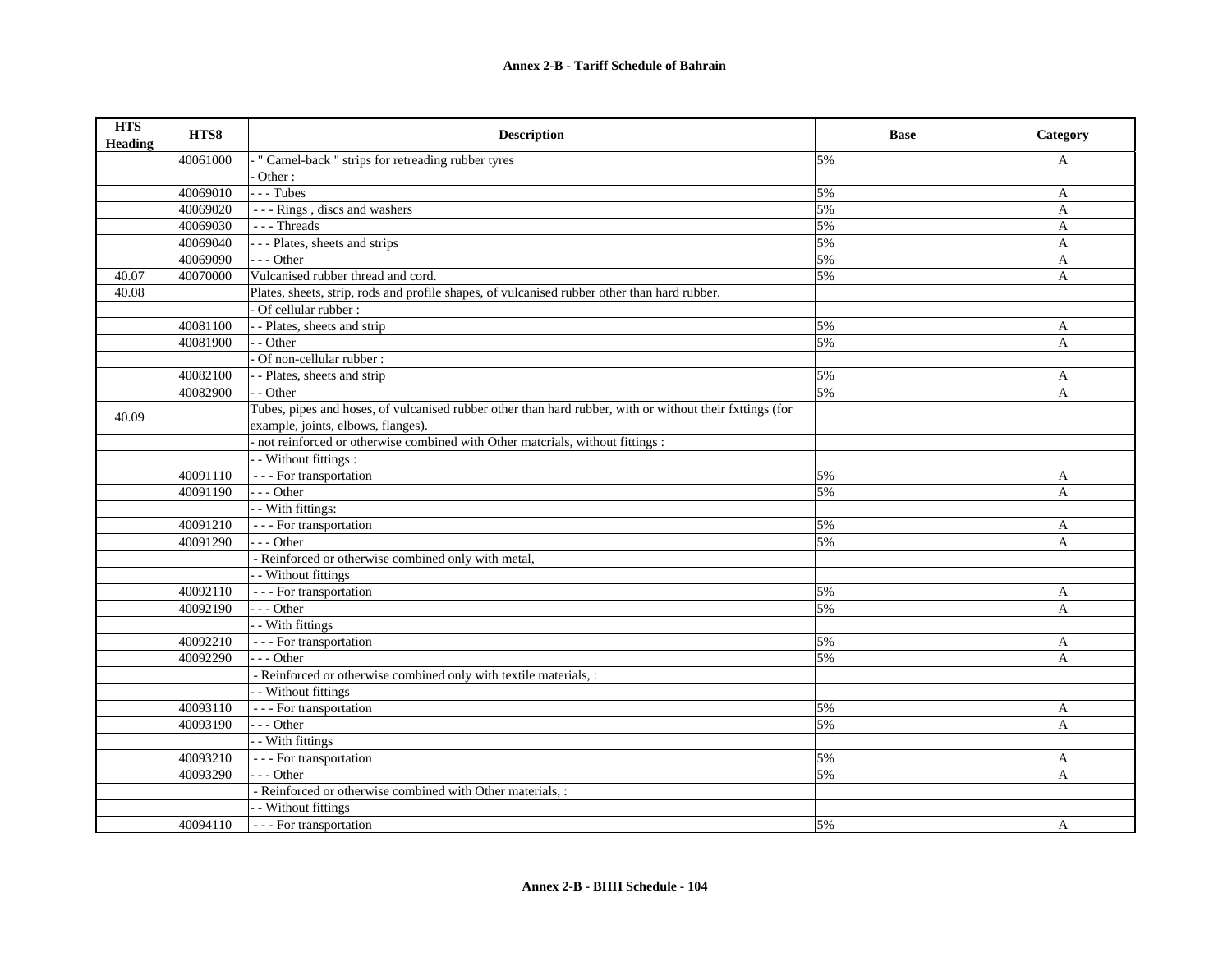| <b>HTS</b><br><b>Heading</b> | HTS8     | <b>Description</b>                                                                                                | <b>Base</b> | Category     |
|------------------------------|----------|-------------------------------------------------------------------------------------------------------------------|-------------|--------------|
|                              | 40094190 | - - Other                                                                                                         | 5%          | A            |
|                              |          | - With fittings                                                                                                   |             |              |
|                              | 40094210 | --- Other                                                                                                         | 5%          | A            |
|                              | 40094290 | - - - For transportation                                                                                          | 5%          | A            |
| 40.10                        |          | Conveyor or transmission belts or belting, of vulcanised rubber.                                                  |             |              |
|                              |          | Conveyor belts or belting:                                                                                        |             |              |
|                              | 40101100 | - - Reinforced only with metal                                                                                    | 5%          | A            |
|                              | 40101200 | - - Reinforced only with textile materials                                                                        | 5%          | A            |
|                              | 40101300 | - - Reinforced only with plastics                                                                                 | 5%          | A            |
|                              | 40101900 | - - Other                                                                                                         | 5%          | A            |
|                              |          | Transmission belts or belting:                                                                                    |             |              |
|                              | 40103100 | - Endless transmission belts of trapezoidal cross-section (V-belts), V- ribbed, of an outside                     | 5%          |              |
|                              |          | circumference exceeding 60 cm but not exceeding 180 cm                                                            |             | A            |
|                              | 40103200 | - - Endless transmission belts of trapezoidal cross-section (V-belts), otherthanV-ribbed, of an outside           | 5%          | A            |
|                              |          | cicumference exseeding 60 cm but not exceeding 180 cm                                                             |             |              |
|                              | 40103300 | - Endless transmission belts of trapezoidal cross-section (V-belts), V-ribbed, of an outside                      | 5%          |              |
|                              |          | circumference exceeding180 cm but not exceeding 240cm                                                             |             | A            |
|                              | 40103400 | - Endless transmission belts of trapezoidal cross-section (V-belts), other than V-ribbed, of an outside           | 5%          | $\mathbf{A}$ |
|                              |          | circumference exceeding180 cm but not exceeding 240cm                                                             |             |              |
|                              | 40103500 | - Endless synchronous belts, of an outside circumference exceeding 60 cm but not exceeding 150 cm                 | 5%          | A            |
|                              | 40103600 | - Endless synchronous belts, of an outside circumference exceeding 150 cm but not exceeding 198 cm                | 5%          | A            |
|                              | 40103900 | $-$ Other                                                                                                         | 5%          | A            |
| 40.11                        |          | New pneumatic tyres, of rubber.                                                                                   |             |              |
|                              | 40111000 | Of a kind used on motor cars (including station wagons and racing cars)                                           | 5%          | A            |
|                              | 40112000 | Of a kind used on buses or lorries                                                                                | 5%          | $\mathbf{A}$ |
|                              | 40113000 | Of a kind used on aircraft                                                                                        | 5%          | A            |
|                              | 40114000 | Of a kind used on motorcycles                                                                                     | 5%          | A            |
|                              | 40115000 | Of a kind used on bicycles                                                                                        | 5%          | $\mathsf{A}$ |
|                              |          | Other, having a herring or similar tread:                                                                         |             |              |
|                              | 40116100 | - Of a kind used on agricultural or forestry vehicles and machines                                                | 5%          | A            |
|                              | 40116200 | - Of a kind used on construction or industriah handlig vehicles and machines and having a rim size not            | 5%          | $\mathbf{A}$ |
|                              |          | exceeding 61 cm                                                                                                   |             |              |
|                              | 40116300 | - - Of a kind used on construction or industriah handlig vehicles and machines and having a rim size not          | 5%          | $\mathbf{A}$ |
|                              |          | exceeding 61 cm                                                                                                   |             |              |
|                              | 40116900 | - - Other                                                                                                         | 5%          | $\mathbf{A}$ |
|                              |          | Other:                                                                                                            |             |              |
|                              | 40119200 | - Of a kind used on agricultural or forestry vehicles and machines                                                | 5%          | A            |
|                              | 40119300 | - Of a kind used on construction or industrial handling vehicles and machines and having a siz<br>exceeding 61 cm | 5%          | A            |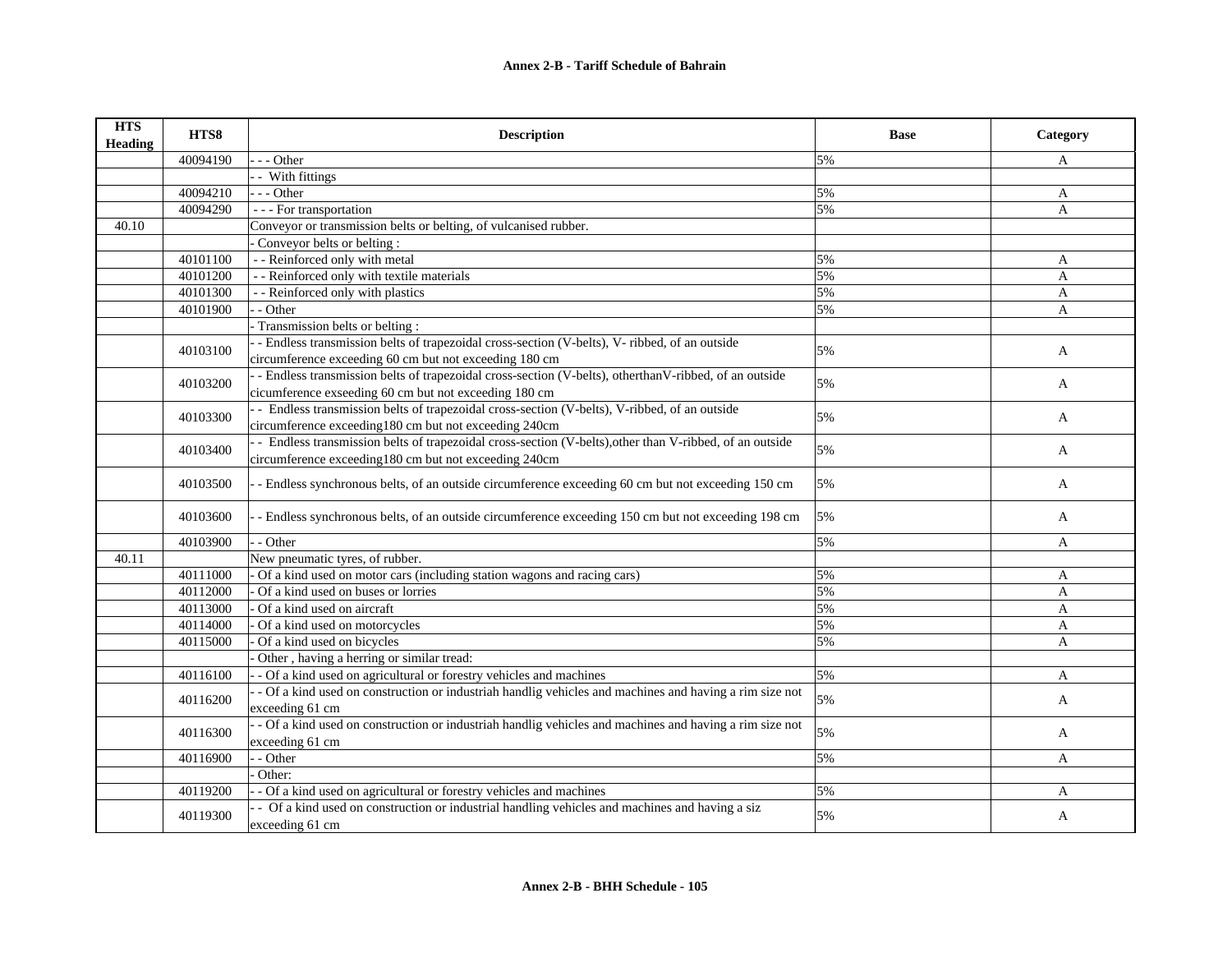| <b>HTS</b><br><b>Heading</b> | HTS8     | <b>Description</b>                                                                                         | <b>Base</b>      | Category     |
|------------------------------|----------|------------------------------------------------------------------------------------------------------------|------------------|--------------|
|                              |          | - Of a kind used on construction or industriah handlig vehicles and machines and having a rim size not     | 5%               |              |
|                              | 40119400 | exceeding 61 cm                                                                                            |                  | A            |
|                              | 40119900 | - - Other                                                                                                  | 5%               | A            |
| 40.12                        |          | Retreaded or used pneumatic tyres of rubber; solid or cushion tyres, interchangeable tyre treads and tyre  |                  |              |
|                              |          | flaps, of rubber.                                                                                          |                  |              |
|                              |          | Retreaded tyres                                                                                            |                  |              |
|                              | 40121100 | - - Of kind used on motor cars (including station wagons and racing cars)                                  | $\overline{5\%}$ | H            |
|                              | 40121200 | - Of a kind used on buses or airaft                                                                        | 5%               | A            |
|                              | 40121300 | - Of a kind used on buses oraircraft                                                                       | 5%               | A            |
|                              | 40121900 | - - Other                                                                                                  | 5%               | $\mathbf{A}$ |
|                              | 40122000 | Used pneumatic tyres                                                                                       | 5%               | $\mathbf{A}$ |
|                              | 40129000 | Other                                                                                                      | 5%               | A            |
| 40.13                        |          | Inner tubes, of rubber.                                                                                    |                  |              |
|                              | 40131000 | - Of a kind used on motor cars (including station wagons and racing cars), buses or lorries                | 5%               | A            |
|                              | 40132000 | - Of a kind used on bicycles                                                                               | 5%               | A            |
|                              | 40139000 | Other                                                                                                      | 5%               | A            |
|                              |          | Hygienic or pharmaceutical articles (including teats), of vulcanised rubber other than hard rubber, with   |                  |              |
| 40.14                        |          | or without fittings of hard rubber.                                                                        |                  |              |
|                              | 40141000 | Sheath contraceptives                                                                                      | 5%               | A            |
|                              |          | Other:                                                                                                     |                  |              |
|                              |          | ---Cannulas syringes and bulbs for syringes vaporisers, dropper, etc. teats, nipple shields, ice bags, hot | 5%               |              |
|                              | 40149010 | water bottles, oxygenbags, finger-stalls, pneumatic cushions specialised for nursing                       |                  | A            |
|                              | 40149020 | --- Teats                                                                                                  | 5%               | A            |
|                              | 40149090 | $-- Other$                                                                                                 | 5%               | A            |
|                              |          | Articles of apparel and clothing accessories (including gloves, mittens and mitts) for all purposes, of    |                  |              |
| 40.15                        |          | vulcanised rubber other than hard rubber.                                                                  |                  |              |
|                              |          | Gloves, mittens and mitts:.                                                                                |                  |              |
|                              | 40151100 | - Surgical                                                                                                 | 5%               | A            |
|                              |          | - Other:                                                                                                   |                  |              |
|                              | 40151910 | - - - For fire extinguishing                                                                               | 5%               | A            |
|                              | 40151990 | --- For other use                                                                                          | 5%               | A            |
|                              |          | - Other:                                                                                                   |                  |              |
|                              | 40159010 | --- Clothing for divers and firemen                                                                        | 5%               | A            |
|                              | 40159020 | --- Apparel for surgeons and X-ray operators                                                               | 5%               | A            |
|                              | 40159030 | --- Belts of vulcanized                                                                                    | 5%               | A            |
|                              | 40159040 | --- Coats, over coats and babies clothes and the like                                                      | 5%               | A            |
|                              | 40159090 | $- -$ Other                                                                                                | 5%               | $\mathbf{A}$ |
| 40.16                        |          | Other articles of vulcanised rubber other than hard rubber.                                                |                  |              |
|                              | 40161000 | - Of Cellular rubber                                                                                       | 5%               | A            |
|                              |          | - Other:                                                                                                   |                  |              |
|                              | 40169100 | - - Floor coverings and mats                                                                               | 5%               | A            |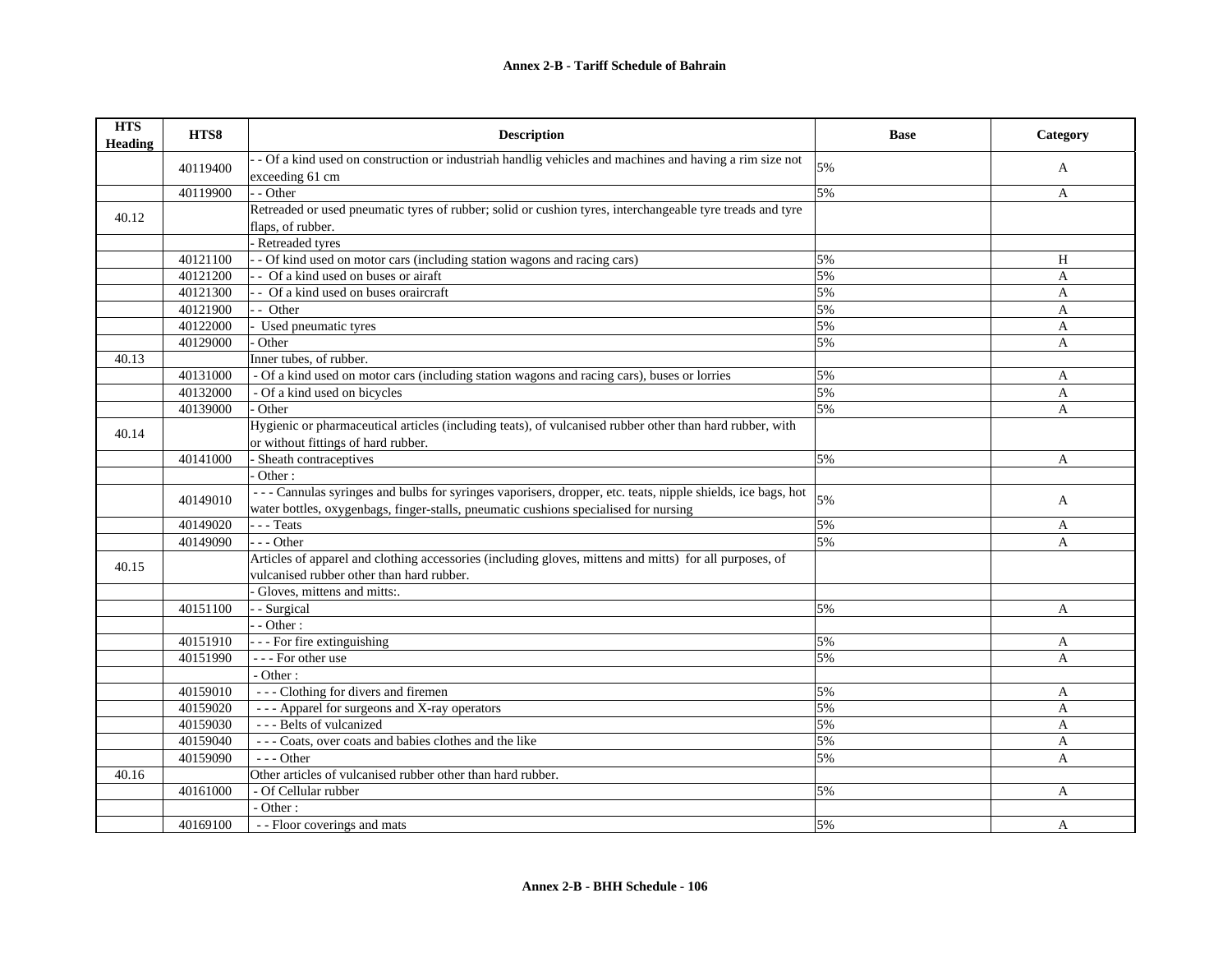| <b>HTS</b><br>Heading | HTS8     | <b>Description</b>                                                                                                                                                                                                                                            | <b>Base</b> | Category     |
|-----------------------|----------|---------------------------------------------------------------------------------------------------------------------------------------------------------------------------------------------------------------------------------------------------------------|-------------|--------------|
|                       | 40169200 | - Erasers                                                                                                                                                                                                                                                     | 5%          | A            |
|                       | 40169300 | - Gaskets, washers and other seals                                                                                                                                                                                                                            | 5%          | $\mathbf{A}$ |
|                       | 40169400 | - - Boat or dock fenders, whether or not inflatable                                                                                                                                                                                                           | 5%          | $\mathbf{A}$ |
|                       |          | - - Other inflatable articles :                                                                                                                                                                                                                               |             |              |
|                       | 40169510 | --- Retinue, polster and air bag                                                                                                                                                                                                                              | 5%          | A            |
|                       | 40169590 | $- -$ Other                                                                                                                                                                                                                                                   | 5%          | $\mathbf{A}$ |
|                       |          | $-$ - Other :                                                                                                                                                                                                                                                 |             |              |
|                       | 40169910 | - - - Adhesive plasters for repairing tires and tubes                                                                                                                                                                                                         | 5%          | A            |
|                       | 40169920 | --- Letters, figues and similar articles for stamps                                                                                                                                                                                                           | 5%          | A            |
|                       | 40169930 | --- Parts of railway and tramway locomotives                                                                                                                                                                                                                  | 5%          | A            |
|                       | 40169940 | --- Parts of equipment of heading Nos. 87.01 to 87.05                                                                                                                                                                                                         | 5%          | A            |
|                       | 40169950 | --- Parts of equipment of heading 87.10                                                                                                                                                                                                                       | 5%          | A            |
|                       | 40169990 | --- Other                                                                                                                                                                                                                                                     | 5%          | A            |
| 40.17                 |          | Hard rubber (for example, ebonite) in all forms, including waste and scrap; articles of hard rubber.                                                                                                                                                          |             |              |
|                       | 40170010 | - - - Powder, waste and scrap                                                                                                                                                                                                                                 | 5%          | A            |
|                       | 40170020 | - - - Vawes, tapsand sprayers for medical enewas                                                                                                                                                                                                              | 5%          | $\mathbf{A}$ |
|                       | 40170030 | - - - Hygienic bathroom and the like                                                                                                                                                                                                                          | 5%          | A            |
|                       | 40170040 | - - - Jugs and basins                                                                                                                                                                                                                                         | 5%          | $\mathbf{A}$ |
|                       | 40170050 | --- Stoppers                                                                                                                                                                                                                                                  | 5%          | $\mathbf{A}$ |
|                       | 40170060 | --- Washers and gaskets of hard non-cellular rubber                                                                                                                                                                                                           | 5%          | A            |
|                       | 40170090 | - - - Other                                                                                                                                                                                                                                                   | 5%          | $\mathbf{A}$ |
| 41.01                 |          | Raw hides and skins of bovine or equine animais (fresh, or salted, dried, limed, pickled or oterwide<br>preserved, but not tanned, parchment-dressed or further prepared), whether or not dehaired or split.                                                  |             |              |
|                       | 41012000 | Whole hides and skins of bovine animals of a weight per skin not exceeding 8 kg when simply dried, 10                                                                                                                                                         | 5%          | A            |
|                       |          | kg when dry-salted, or 16 kg when fresh, wet-salted or otherwise preserved                                                                                                                                                                                    |             |              |
|                       |          | Other hides and skins of bovine animals, fresh or wet-salted :                                                                                                                                                                                                |             |              |
|                       | 41015000 | - Whole hides and skins, of a weight exceeding 16 kg                                                                                                                                                                                                          | 5%          | A            |
|                       | 41019000 | Other, incloding bends and bellies.                                                                                                                                                                                                                           | 5%          | A            |
| 41.02                 |          | Raw skins of sheep or lambs (fresh, or salted, dried, limed, pickled or otherwise preserved, but not<br>tanned, parchment-dressed or further prepared), whether or not with wool on or split, other than those<br>excluded by Note 1 (c) to this Chapter.     |             |              |
|                       | 41021000 | - With wool on                                                                                                                                                                                                                                                | 5%          | A            |
|                       |          | Without wool on:                                                                                                                                                                                                                                              |             |              |
|                       | 41022100 | - Pickled                                                                                                                                                                                                                                                     | 5%          | A            |
|                       | 41022900 | - - Other                                                                                                                                                                                                                                                     | 5%          | A            |
| 41.03                 |          | Other raw hides and skins (fresh, or salted, dried, limed, pickled or otherwise preserved, but not tanned,<br>parchment-dressed or further prepared), whether or not dehaired or split, other than thowse excluded by<br>Note 1 (b) or 1 (c) to this Chapter. |             |              |
|                       | 41031000 | - Of goats or kids                                                                                                                                                                                                                                            | 5%          | A            |
|                       | 41032000 | - Of reptiles                                                                                                                                                                                                                                                 | 5%          | A            |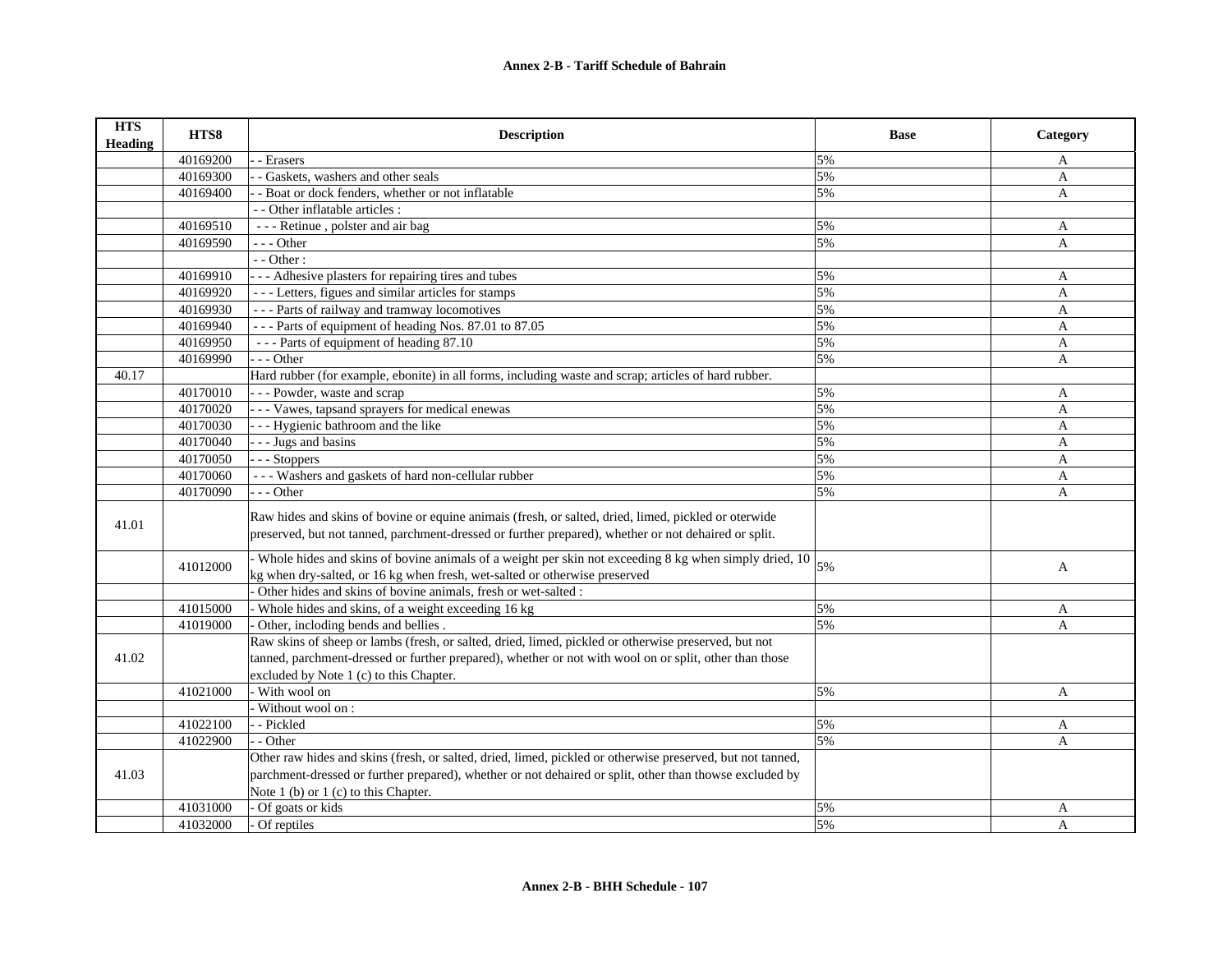| <b>HTS</b><br><b>Heading</b> | HTS8     | <b>Description</b>                                                                                                   | <b>Base</b> | Category     |
|------------------------------|----------|----------------------------------------------------------------------------------------------------------------------|-------------|--------------|
|                              | 41033000 | Of swine.                                                                                                            | 5%          | A            |
|                              | 41039000 | Other                                                                                                                | 5%          | A            |
| 41.04                        |          | Tanned or crust hides and skins of bovine (including buffalo) or equine animals, without hair on, whether            |             |              |
|                              |          | or not split, but not further.                                                                                       |             |              |
|                              |          | - In the wet stat (including wet-blue):                                                                              |             |              |
|                              | 41041100 | - - Full grains, unsplit; grain splits                                                                               | 5%          | A            |
|                              | 41041900 | - - Other                                                                                                            | 5%          | $\mathbf{A}$ |
|                              |          | - In the dry state (crust):                                                                                          |             |              |
|                              | 41044100 | - - Full grains, unsplit; grain splits                                                                               | 5%          | A            |
|                              | 41044900 | - - Other                                                                                                            | 5%          | $\mathbf{A}$ |
| 41.05                        |          | Tanned or crust skins of sheep or lambs, without wool on, whether or not split, but not further prepared.            |             |              |
|                              | 41051000 | In the wet stat (including wet-blue):                                                                                | 5%          | A            |
|                              | 41053000 | - In the dey state (crust)                                                                                           | 5%          | A            |
| 41.06                        |          | Tanned or crust hides and skins of other animals, without wool or hair on, whether or not split, but not             |             |              |
|                              |          | further prepared.                                                                                                    |             |              |
|                              |          | Of goats or kids:                                                                                                    |             |              |
|                              | 41062100 | - - In the wet state (including wet-blue)                                                                            | 5%          | A            |
|                              | 41062200 | - - In the dry state (crust)                                                                                         | 5%          | A            |
|                              |          | Of swine:                                                                                                            |             |              |
|                              | 41063100 | - - In the wet state (including wet-blue)                                                                            | 5%          | A            |
|                              | 41063200 | - - In the dry state (crust)                                                                                         | 5%          | A            |
|                              | 41064000 | Of reptiles                                                                                                          | 5%          | A            |
|                              |          | Other:                                                                                                               |             |              |
|                              | 41069100 | - - In the wet state (including wet-blue)                                                                            | 5%          | A            |
|                              | 41069200 | -- In the dry state (crust)                                                                                          | 5%          | A            |
|                              |          | Leather further prepared after tanning or crusting, including parchment- dressed leather, of bovine                  |             |              |
| 41.07                        |          | (including buffalo) or equine animals, without hair on, whether or not split, other than leather of heading          |             |              |
|                              |          | 41.14                                                                                                                |             |              |
|                              |          | Whole hides and skins:                                                                                               |             |              |
|                              | 41071100 | - - Full grains, unsplit                                                                                             | 5%          | A            |
|                              | 41071200 | - Grain splits                                                                                                       | 5%          | A            |
|                              | 41071900 | - Other                                                                                                              | 5%          | A            |
|                              |          | Other, including sides :                                                                                             |             |              |
|                              | 41079100 | - - Full grains, unsplit                                                                                             | 5%          | A            |
|                              | 41079200 | - - Grain splits                                                                                                     | 5%          | A            |
|                              | 41079900 | - Other                                                                                                              | 5%          | A            |
| 41.11                        |          | Composition leather with a basis of leather or leather fibre, in slabs, sheets or strip, whether or not in<br>rolls. |             |              |
|                              | 41110010 | - - - Prepared for soles                                                                                             | 5%          | A            |
|                              | 41110090 | --- Other                                                                                                            | 5%          | A            |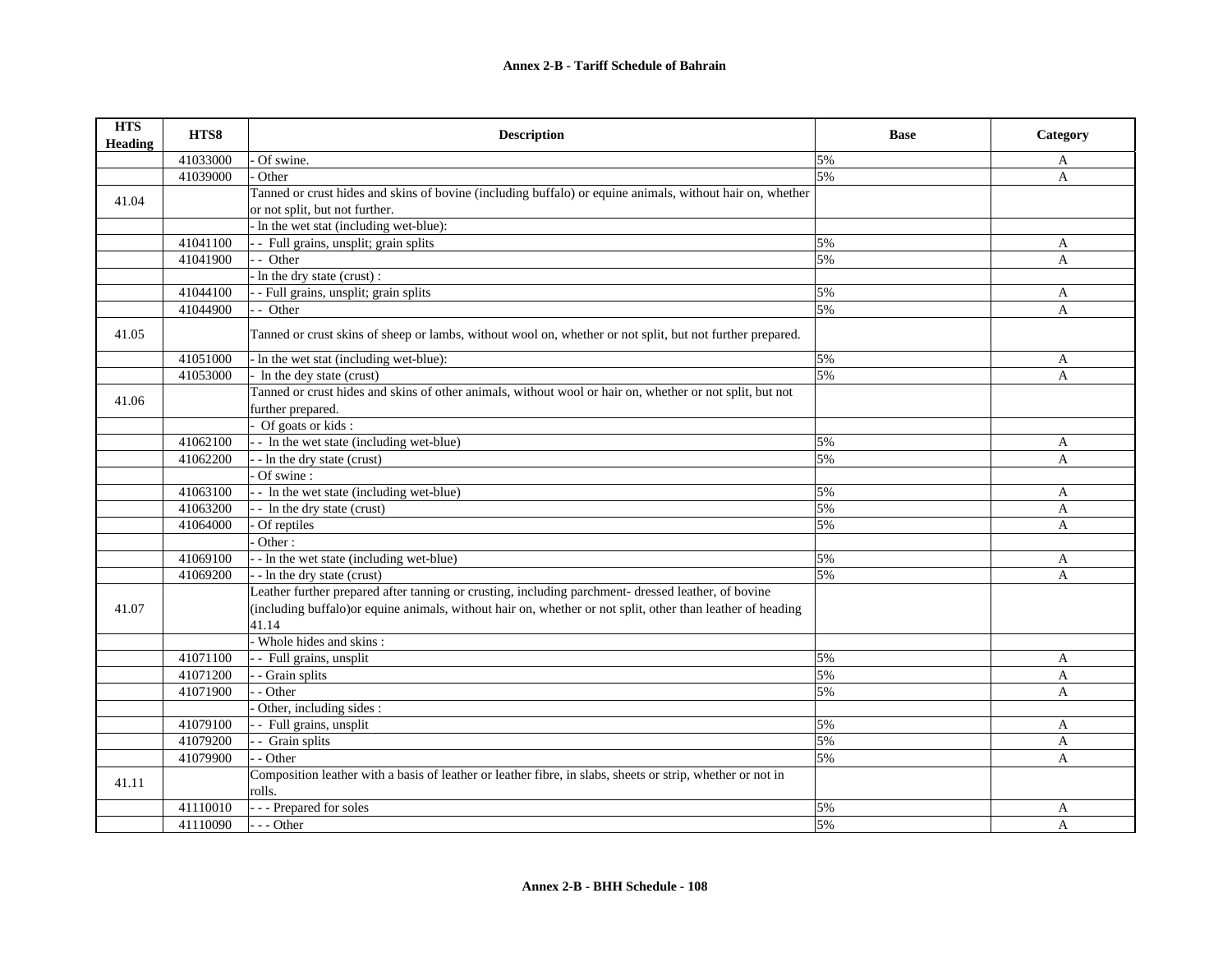| <b>HTS</b><br><b>Heading</b> | HTS8     | <b>Description</b>                                                                                           | <b>Base</b> | Category       |
|------------------------------|----------|--------------------------------------------------------------------------------------------------------------|-------------|----------------|
| 41.12                        | 41120000 | Leather further prepared after tanning or crusting, including parchment- dressed leather, of sheep or        | 5%          | A              |
|                              |          | lamb, without on, whether or not split, other than of heading 41.14                                          |             |                |
| 41.13                        |          | leather further prepared after tanning or crusting, including parchment-dressed leather, of other animals,   |             |                |
|                              |          | without wool or hair on, whether or not split, other than leather of heading 41.14.                          |             |                |
|                              | 41131000 | Of goats or kids                                                                                             | 5%          | A              |
|                              | 41132000 | Of swine                                                                                                     | 5%          | A              |
|                              | 41133000 | Of reptiles                                                                                                  | 5%          | $\overline{A}$ |
|                              | 41139000 | Other                                                                                                        | 5%          | $\mathbf{A}$   |
| 41.14                        |          | Chamois (including combination chamois) leather; patent leather and patent laminated leather; metalised      |             |                |
|                              |          | leather.                                                                                                     |             |                |
|                              | 41141000 | - Chamois (including combination chamois)leather                                                             | 5%          | A              |
|                              | 41142000 | Patent leather and patent laminated leather; metallised leather.                                             | 5%          | $\mathbf{A}$   |
| 41.15                        |          | Composition leather with a basis of leather or leather fibre, in slabs, sheets or strip, whether or not in   |             |                |
|                              |          | rolls; parings and other waste of leather or of composition leather, not sust, powder and flour.             |             |                |
|                              | 41151000 | - Composition leather with a basis of leather or leather fibre, in slabs, sheets or strip, whether or not in | 5%          | A              |
|                              |          | rolls                                                                                                        |             |                |
|                              | 41152000 | - Parings and other waste of leather or of composition leather, not suitable for the manufacture of leather  | 5%          | $\mathbf{A}$   |
|                              |          | articles; leather dust, powder and flour.                                                                    |             |                |
| 42.01                        | 42010000 | Saddlery and harness for any animal (including traces, leads, knee pads, muzzles, saddle cloths, saddle      | 5%          | A              |
|                              |          | bags dog coats and the like), of any material.                                                               |             |                |
|                              |          | travelling-bags, insulated food or beverages , toilet bags, rucksacks, handbags, shopping-bags, wallets,     |             |                |
|                              |          | purses, map-cases, cigarette-cases, tobacco-pouches, tool bags, sports bags, bottle-cases, jewellery         |             |                |
| 42.02                        |          | boxes, powder-boxes, cutlery cases and similar containers, of leather or of composition leather, of          |             |                |
|                              |          | sheeting of plastics, of textile materials, of vulcanised fibre or of paperboard, or wholly or mainly        |             |                |
|                              |          | covered with such materials or with paper.                                                                   |             |                |
|                              |          | Trunks, suit-cases, vanity-cases, executive-cases, brief-cases, school satchels and similar containers :     |             |                |
|                              |          | - With outer surface of leather, of composition leather or of patent leather :                               |             |                |
|                              | 42021110 | - - - Trunks and suitcases                                                                                   | 5%          | A              |
|                              | 42021120 | --- Briefcases                                                                                               | 5%          | A              |
|                              | 42021130 | --- School satchels                                                                                          | 5%          | A              |
|                              | 42021190 | --- Other                                                                                                    | 5%          | A              |
|                              |          | - - With outer surface of plastics or of textile materials :                                                 |             |                |
|                              | 42021210 | - - - Trunks and suitcases                                                                                   | 5%          | A              |
|                              | 42021220 | --- Briefcases                                                                                               | 5%          | $\mathbf{A}$   |
|                              | 42021230 | --- School satchels                                                                                          | 5%          | A              |
|                              | 42021290 | $- -$ Other                                                                                                  | 5%          | $\mathbf{A}$   |
|                              |          | $-$ - Other :                                                                                                |             |                |
|                              | 42021910 | --- With outer surface of wood                                                                               | 5%          | A              |
|                              | 42021920 | --- With outer surface of iron                                                                               | 5%          | A              |
|                              | 42021990 | --- Other                                                                                                    | 5%          | A              |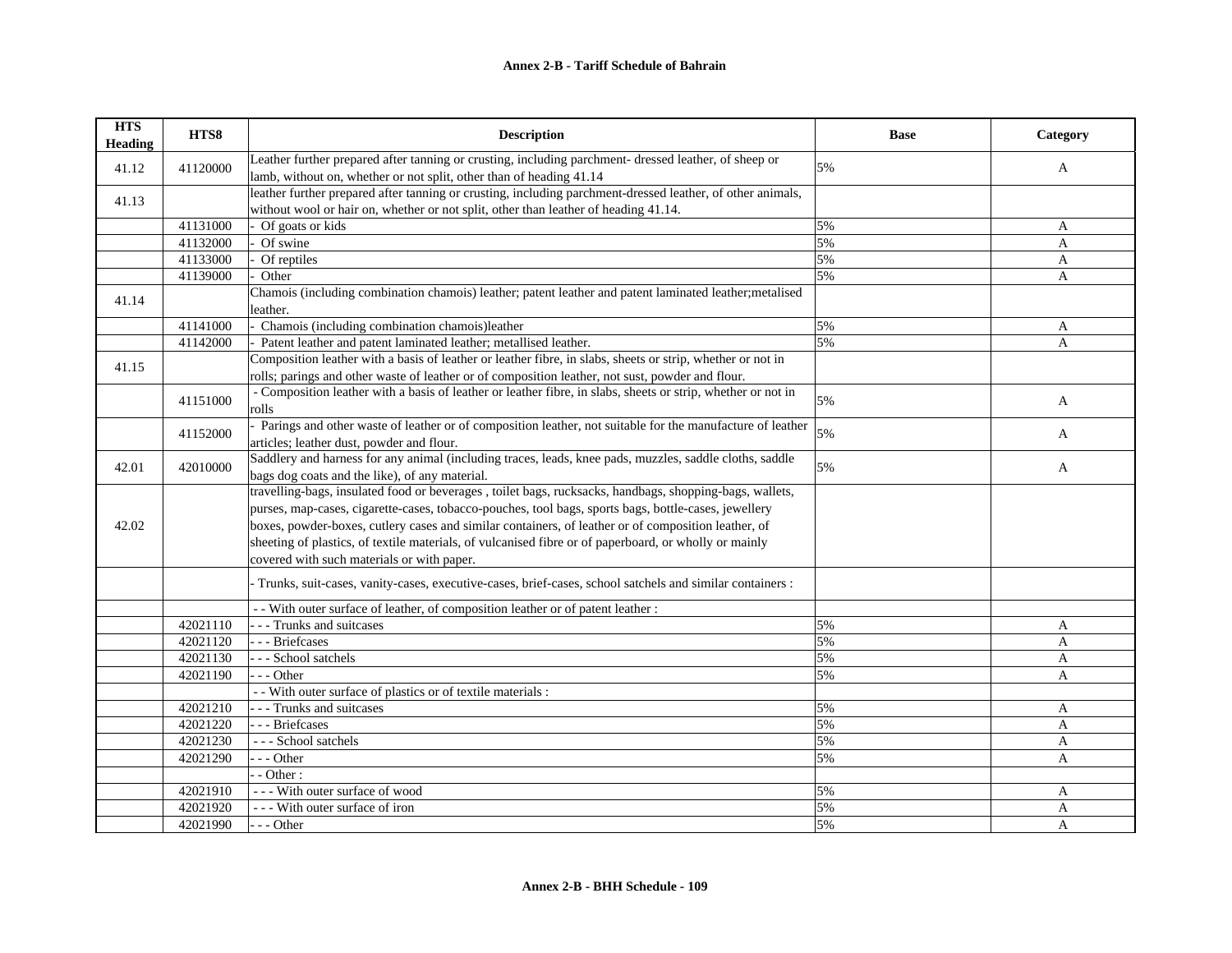| <b>HTS</b><br><b>Heading</b> | HTS8     | <b>Description</b>                                                                                          | <b>Base</b> | Category     |
|------------------------------|----------|-------------------------------------------------------------------------------------------------------------|-------------|--------------|
|                              |          | Handbags, whether or not with shoulder strap, including those without handle :                              |             |              |
|                              | 42022100 | - With outer surface of leather, of composition leather or of patent leather                                | 5%          | A            |
|                              | 42022200 | - With outer surface of plastic sheeting or of textile materials                                            | 5%          | A            |
|                              | 42022900 | - - Other                                                                                                   | 5%          | $\mathbf{A}$ |
|                              |          | Articles of a kind normally carned in the pocket or in the handbag :                                        |             |              |
|                              | 42023100 | - With outer surface of leather, of composition leather or of patent leather                                | 5%          | A            |
|                              | 42023200 | - With outer surface of plastic sheeting or of textile materials                                            | 5%          | A            |
|                              | 42023900 | - Other                                                                                                     | 5%          | A            |
|                              |          | Other:                                                                                                      |             |              |
|                              | 42029100 | - With outer surface of leather, of composition leather or of patent leather                                | 5%          | $\mathbf{A}$ |
|                              | 42029200 | - With outer surface of plastic sheeting or of textile materials                                            | 5%          | $\mathbf{A}$ |
|                              | 42029900 | $-$ Other                                                                                                   | 5%          | $\mathbf{A}$ |
| 42.03                        |          | Articles of apparel and clothing accessories, of lesther or of composition Ieather.                         |             |              |
|                              | 42031000 | - Articles of apparel                                                                                       | 5%          | A            |
|                              |          | Gloves, mittens and mitts :                                                                                 |             |              |
|                              | 42032100 | - Specially designed for use in sports                                                                      | 5%          | A            |
|                              | 42032900 | - Other                                                                                                     | 5%          | A            |
|                              | 42033000 | - Belts and bandoliers                                                                                      | 5%          | A            |
|                              | 42034000 | Other clothing accessories                                                                                  | 5%          | A            |
|                              |          | Articles of leather or of composition leather, of a kind used in machinery or mechanical appliances or for  |             |              |
| 42.04                        |          | other technical uses.                                                                                       |             |              |
|                              |          | --- Conveyor and transmission belts :                                                                       |             |              |
|                              | 42040011 | - - - - For indestrial uses                                                                                 | 5%          | A            |
|                              | 42040019 | - - - - Other                                                                                               | 5%          | A            |
|                              | 42040030 | - - - Tubes and pipes                                                                                       | 5%          | A            |
|                              | 42040040 | - - - Articles for machinery                                                                                | 5%          | A            |
|                              | 42040090 | $- -$ Other                                                                                                 | 5%          | A            |
| 42.05                        |          | Other articles of leather or of composition leather.                                                        |             |              |
|                              | 42050010 | --- Chamois leather made especially for wiping cars                                                         | 5%          | A            |
|                              | 42050020 | --- Covers of puff seats unstuffed                                                                          | 5%          | A            |
|                              | 42050030 | --- shoe strings of leather                                                                                 | 5%          | A            |
|                              | 42050040 | --- Desk pads of leather or covered with leather                                                            | 5%          | $\mathbf{A}$ |
|                              | 42050050 | --- Goatskin water bottles and other contaners not being similar to those specified in heading 42.02        | 5%          | A            |
|                              | 42050060 | --- Parts of straps, buckles, locks and frames, leather                                                     | 5%          | A            |
|                              | 42050090 | $- -$ Other                                                                                                 | 5%          | A            |
| 42.06                        |          | Articles of gut (other than silk-worm gut), of goldbeater's skin, of bladders or of tendons.                |             |              |
|                              |          | Catgut:                                                                                                     |             |              |
|                              |          | --- Catgut , manufactred by twisiting strips of cleaned and dried gut especially sheeps gut, catgut is used |             |              |
|                              | 42061010 | mainly in the manufacture of rackets, of fishing tackle and of machinery parts                              | 5%          | A            |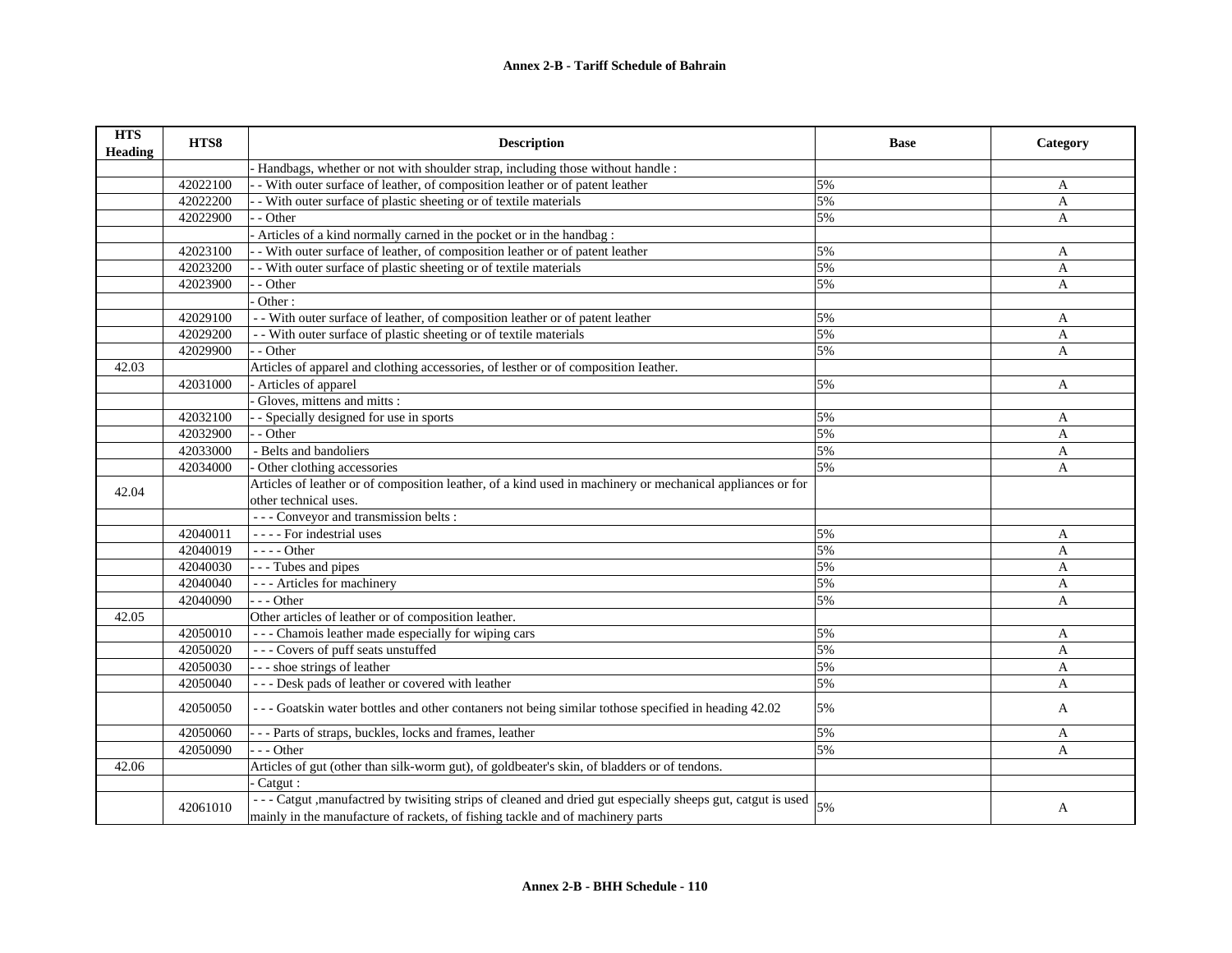| <b>HTS</b><br><b>Heading</b> | HTS8     | <b>Description</b>                                                                                                                                                                                                    | <b>Base</b> | Category     |
|------------------------------|----------|-----------------------------------------------------------------------------------------------------------------------------------------------------------------------------------------------------------------------|-------------|--------------|
|                              |          | --- Goldbeater's skin in rectangular (including square) pieces or cut to other shapes, and other articles                                                                                                             | 5%          |              |
|                              | 42061020 | of goldbeater's skin                                                                                                                                                                                                  |             | $\mathbf{A}$ |
|                              |          | Other:                                                                                                                                                                                                                |             |              |
|                              | 42069010 | --- Articles made of bladders, such as tobacco pouches                                                                                                                                                                | 5%          | A            |
|                              | 42069020 | --- Tendons made up us machinery belting, laces for machinery belting                                                                                                                                                 | 5%          | A            |
|                              | 42069090 | $- -$ Other                                                                                                                                                                                                           | 5%          | A            |
| 43.01                        |          | Raw furskins (including heads, tails, paws and other pieces or cuttings, suitable for furriers' use), other                                                                                                           |             |              |
|                              |          | than raw hides and skins of heading 41.01, 41.02 or 41.03.                                                                                                                                                            |             |              |
|                              | 43011000 | - Of mink, whole, with or without head, tail or paws                                                                                                                                                                  | 5%          | A            |
|                              |          | Of lamb, the following: Astrakhan, Broadtail, Caracul, Persian and similar lamb, Indian, Chinese,                                                                                                                     | 5%          |              |
|                              | 43013000 | Mongolian or Tibetan lamb, whole, with or without head, tail or paws                                                                                                                                                  |             | A            |
|                              | 43016000 | Of fox, whole, with or without head, tail or paws                                                                                                                                                                     | 5%          | A            |
|                              | 43017000 | Of seal, whole, with or without head, tail or paws                                                                                                                                                                    | 5%          | A            |
|                              | 43018000 | Other furskins, whole, with or without head, tail or paws                                                                                                                                                             | 5%          | A            |
|                              | 43019000 | - Heads, tails, paws and other pieces or cuttings, suitable for furriers' use                                                                                                                                         | 5%          | $\mathbf{A}$ |
| 43.02                        |          | Tanned or dressed furskins (including heads, tails, paws and other pieces or cuttings), unassembled, or<br>assembled (without the addition of other materials) other than those of heading 43.03.                     |             |              |
|                              |          | - Whole skins, with or without head, tail or paws, not assembled :                                                                                                                                                    |             |              |
|                              | 43021100 | - Of mink                                                                                                                                                                                                             | 5%          | A            |
|                              | 43021300 | - Of lamb, the following: Astrakhan, Broadtail, Caracul, Persian and similar lamb, Indian, Chinese,<br>Mongvlian or Tibetan lamb                                                                                      | 5%          | $\mathbf{A}$ |
|                              | 43021900 | - Other                                                                                                                                                                                                               | 5%          | A            |
|                              | 43022000 | - Heads, tails, paws and Other pieces or cuttings, not assembled                                                                                                                                                      | 5%          | A            |
|                              | 43023000 | Whole skins and pieces or cuttings thereof, assembled                                                                                                                                                                 | 5%          | A            |
| 43.03                        |          | Articles of apparel, clothing accessories and other articles of furskin.                                                                                                                                              |             |              |
|                              |          | - Articles of apparel and clothing accessories :                                                                                                                                                                      |             |              |
|                              | 43031010 | - - Men's outergarments of furskins                                                                                                                                                                                   | 5%          | A            |
|                              | 43031090 | --- Other                                                                                                                                                                                                             | 5%          | A            |
|                              | 43039000 | Other                                                                                                                                                                                                                 | 5%          | A            |
| 43.04                        |          | Artificial fur and articles thereof.                                                                                                                                                                                  |             |              |
|                              | 43040010 | --- Artifical fur in the form of pieces                                                                                                                                                                               | 5%          | A            |
|                              | 43040020 | - - - Men's outergarments of artifical fur                                                                                                                                                                            | 5%          | A            |
|                              | 43040090 | $- -$ Other                                                                                                                                                                                                           | 5%          | A            |
| 44.01                        |          | Fuel wood, in logs, in billets, in twigs, in faggots or in similar forms; wood in chips or particles; sawdust<br>and wood waste and scrap, whether or not agglomerated in logs, briquettes, pellets or similar forms. |             |              |
|                              | 44011000 | Fuel wood, in logs, in billets, in twigs, in faggots or in similar forms                                                                                                                                              | 5%          | $\mathbf{A}$ |
|                              |          | - Wood in chips or particles :                                                                                                                                                                                        |             |              |
|                              | 44012100 | - Coniferous                                                                                                                                                                                                          | 5%          | A            |
|                              | 44012200 | - - Non-Coniferous                                                                                                                                                                                                    | 5%          | $\mathbf{A}$ |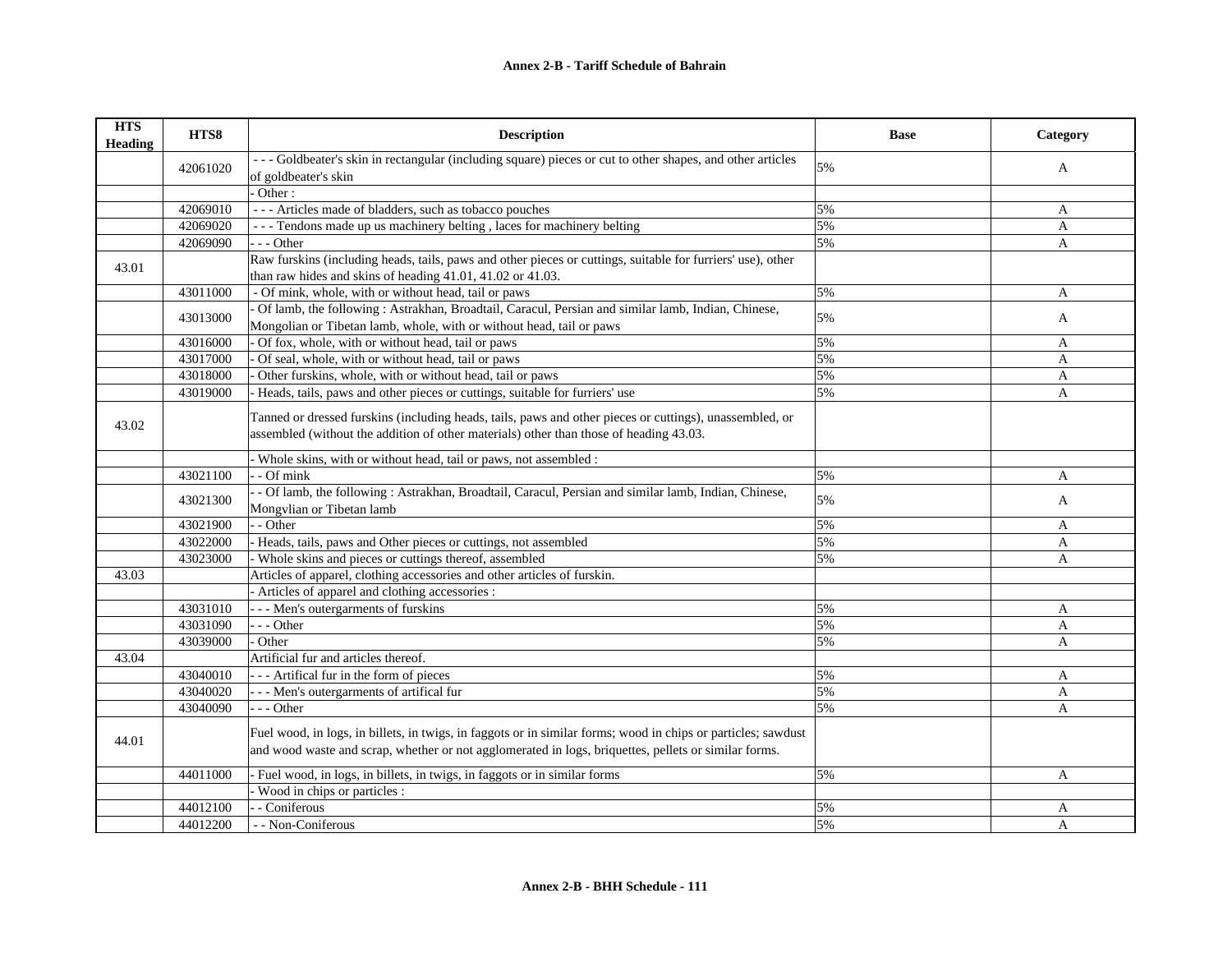| <b>HTS</b><br><b>Heading</b> | HTS8     | <b>Description</b>                                                                                                                                 | <b>Base</b> | Category     |
|------------------------------|----------|----------------------------------------------------------------------------------------------------------------------------------------------------|-------------|--------------|
|                              | 44013000 | - Sawdust and wood waste and scrap, whether or not agglomerated in logs, briquettes, pellets or similar<br>forms                                   | 5%          | A            |
| 44.02                        | 44020000 | Wood charcoal (including shell or nut charcoal), whether or not agglomerated.                                                                      | 5%          | A            |
| 44.03                        |          | Wood in the rough, whether or not stripped of hark or sapwood, or roughly squared.                                                                 |             |              |
|                              |          | -Treated with paint, stains, creosote or other prescrvatives :                                                                                     |             |              |
|                              | 44031010 | - - - Telegraph, telephone or electrical power transmission poles                                                                                  | 5%          | A            |
|                              | 44031090 | $- -$ Other                                                                                                                                        | 5%          | A            |
|                              |          | Other, coniferous :                                                                                                                                |             |              |
|                              | 44032020 | - - Telegraph, telephone or electrical power transmission poles                                                                                    | 5%          | A            |
|                              | 44032090 | $- -$ Other                                                                                                                                        | 5%          | A            |
|                              |          | Other, of tropical wood specified in subheading note 1 to this chapter :                                                                           |             |              |
|                              |          | - Dark Red Meranti, Light Red Meranti and Meranti Bakau:                                                                                           |             |              |
|                              | 44034120 | --- Telegraph, telephone or electrical power transmission poles                                                                                    | 5%          | A            |
|                              | 44034190 | $-$ - Other                                                                                                                                        | 5%          | $\mathbf{A}$ |
|                              |          | $-$ Other :                                                                                                                                        |             |              |
|                              | 44034920 | --- Telegraph, telephone or electrical power transmission poles                                                                                    | 5%          | A            |
|                              | 44034990 | --- Other                                                                                                                                          | 5%          | A            |
|                              |          | - Other:                                                                                                                                           |             |              |
|                              |          | - Of oak (Quercus spp.) :                                                                                                                          |             |              |
|                              | 44039120 | - - Telegraph, telephone or electrical transmission poles                                                                                          | 5%          | A            |
|                              | 44039190 | $- -$ Other                                                                                                                                        | 5%          | A            |
|                              |          | - Of beech (Fagus spp.) :                                                                                                                          |             |              |
|                              | 44039220 | --- Telegraph, telephone or electrical power transmission poles                                                                                    | 5%          | A            |
|                              | 44039290 | $- -$ Other                                                                                                                                        | 5%          | A            |
|                              |          | $-$ Other :                                                                                                                                        |             |              |
|                              | 44039920 | --- Telegraph, telephone or electrical power transmission poles                                                                                    | 5%          | A            |
|                              | 44039990 | $- -$ Other                                                                                                                                        | 5%          | A            |
|                              |          | Hoopwood; split poles; piles, pickets and stakes of wood, pointed but not sawn lengthwise; wooden                                                  |             |              |
| 44.04                        |          | sticks, roughly trimmed but not turned, bent or otherwise worked, suitable for the manufacture of                                                  |             |              |
|                              |          | walking-sticks, umbrellas, tool handles or the like; chipwood and the like.                                                                        |             |              |
|                              |          | - Coniferous :                                                                                                                                     |             |              |
|                              | 44041010 | --- Hoopwood for barrel starves and patitions                                                                                                      | 5%          | A            |
|                              |          | -- Split poles used as supports in horticulture and agriculture, for fencing or in the some cases as                                               |             |              |
|                              | 44041020 | celiling, or roofing laths                                                                                                                         | 5%          | A            |
|                              | 44041030 | --- wooden sticks, roughly trimmed but not turned, bent or otherwise worked, for the manufacture of<br>walking-sticks, and handles for tools, etc. | 5%          | A            |
|                              | 44041040 | --- Pointed piles, pickets and stakes, whether or not peeled or impregnted with presevative, but not sawn                                          | 5%          |              |
|                              |          | lengthwise                                                                                                                                         |             | A            |
|                              | 44041050 | -- Chipwood, for the manufacture of chip-baskets, sieves and                                                                                       | 5%          | A            |
|                              | 44041090 | $-$ - Other                                                                                                                                        | 5%          | A            |
|                              |          | - Non-coniferous :                                                                                                                                 |             |              |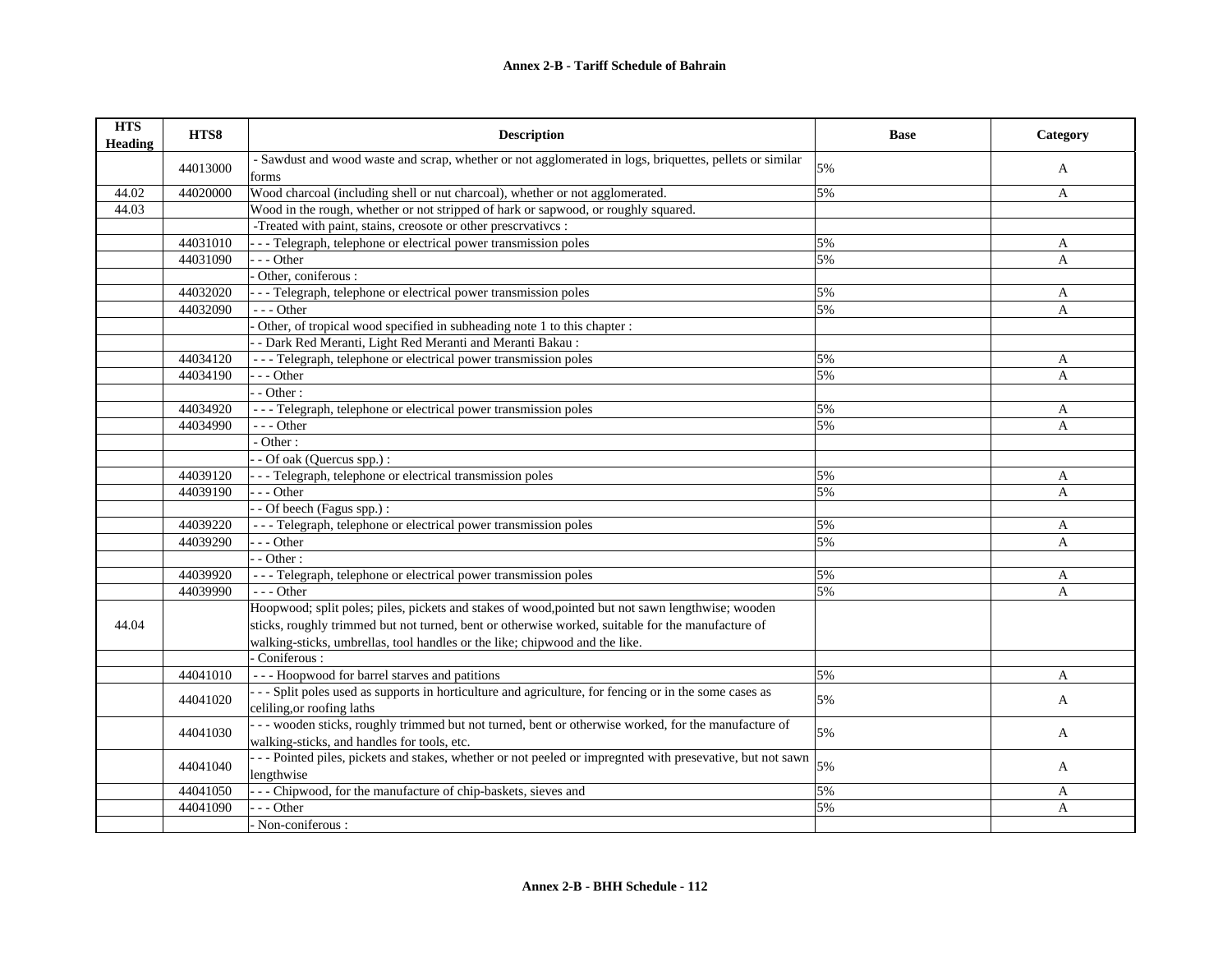| <b>HTS</b><br><b>Heading</b> | HTS8     | <b>Description</b>                                                                                                                                 | <b>Base</b> | Category     |
|------------------------------|----------|----------------------------------------------------------------------------------------------------------------------------------------------------|-------------|--------------|
|                              | 44042010 | - - - Hoopwood for barrel starves and paritions                                                                                                    | 5%          | A            |
|                              | 44042020 | --- Split poles used as supports in horticiture and agriculture, for fencing or in the some cases as<br>celiling, or roofing laths                 | 5%          | A            |
|                              | 44042030 | --- Wooden sticks, roughly trimmed but not turned, bent or otherwise worked, for the manufacture of<br>walking-sticks, and handles for tools, etc. | 5%          | A            |
|                              | 44042040 | --- Pointed piles, pickets and stakes, whetheror not peeled or impregnted with presevative, but not sawn<br>lengthwise                             | 5%          | A            |
|                              | 44042050 | --- Chipwood, for the manufacture of chip-baskets, sieves and                                                                                      | 5%          | A            |
|                              | 44042090 | $- -$ Other                                                                                                                                        | 5%          | A            |
| 44.05                        |          | Wood wool; wood flour.                                                                                                                             |             |              |
|                              | 44050010 | --- Wood wool                                                                                                                                      | 5%          | A            |
|                              | 44050020 | --- Wood flour                                                                                                                                     | 5%          | $\mathbf{A}$ |
| 44.06                        |          | Railway or tramway sleepers (cross-ties) of wood.                                                                                                  |             |              |
|                              | 44061000 | - Not impregnated                                                                                                                                  | 5%          | A            |
|                              | 44069000 | Other                                                                                                                                              | 5%          | A            |
| 44.07                        |          | Wood sawn or chipped lengthwise, sliced or peeled, whether or not planed, sanded orend-jointed, of a                                               |             |              |
|                              |          | thickness exceeding 6 mm.                                                                                                                          |             |              |
|                              |          | Coniferous:                                                                                                                                        |             |              |
|                              | 44071010 | - - - Planed                                                                                                                                       | 5%          | A            |
|                              | 44071020 | - - - Finger Jointed                                                                                                                               | 5%          | A            |
|                              | 44071090 | $- -$ Other                                                                                                                                        | 5%          | A            |
|                              |          | Of tropical wood specified in Subheading Note 1 to this Chapter :                                                                                  |             |              |
|                              |          | - Virola, Mahogany (Swietenia spp.), Imbuia and Balsa:                                                                                             |             |              |
|                              | 44072410 | --- Planed                                                                                                                                         | 5%          | A            |
|                              | 44072420 | - - - Finger-jioned                                                                                                                                | 5%          | $\mathbf{A}$ |
|                              | 44072490 | $- -$ Other                                                                                                                                        | 5%          | A            |
|                              |          | - - Dark Red Meranti, Light Red Meranti and Meranti Bakau:                                                                                         |             |              |
|                              | 44072510 | - - - Planed                                                                                                                                       | 5%          | A            |
|                              | 44072520 | - - - Finger-Jointed                                                                                                                               | 5%          | $\mathbf{A}$ |
|                              | 44072590 | $- -$ Other                                                                                                                                        | 5%          | A            |
|                              |          | - White Lauan, White Meranti, White Seraya, Yellow Meranti and Alan:                                                                               |             |              |
|                              | 44072610 | - - - Planed                                                                                                                                       | 5%          | A            |
|                              | 44072620 | - - - Finger-Jointed                                                                                                                               | 5%          | $\mathbf{A}$ |
|                              | 44072690 | $- -$ Other                                                                                                                                        | 5%          | A            |
|                              | 44072900 | - Other                                                                                                                                            | 5%          | A            |
|                              |          | Other:                                                                                                                                             |             |              |
|                              |          | - Of oak (Quercus spp.) :                                                                                                                          |             |              |
|                              | 44079110 | --- Planed                                                                                                                                         | 5%          | A            |
|                              | 44079120 | - - - Finger-Jointed                                                                                                                               | 5%          | A            |
|                              | 44079190 | --- Other                                                                                                                                          | 5%          | A            |
|                              |          | - Of beech (Fagus spp.) :                                                                                                                          |             |              |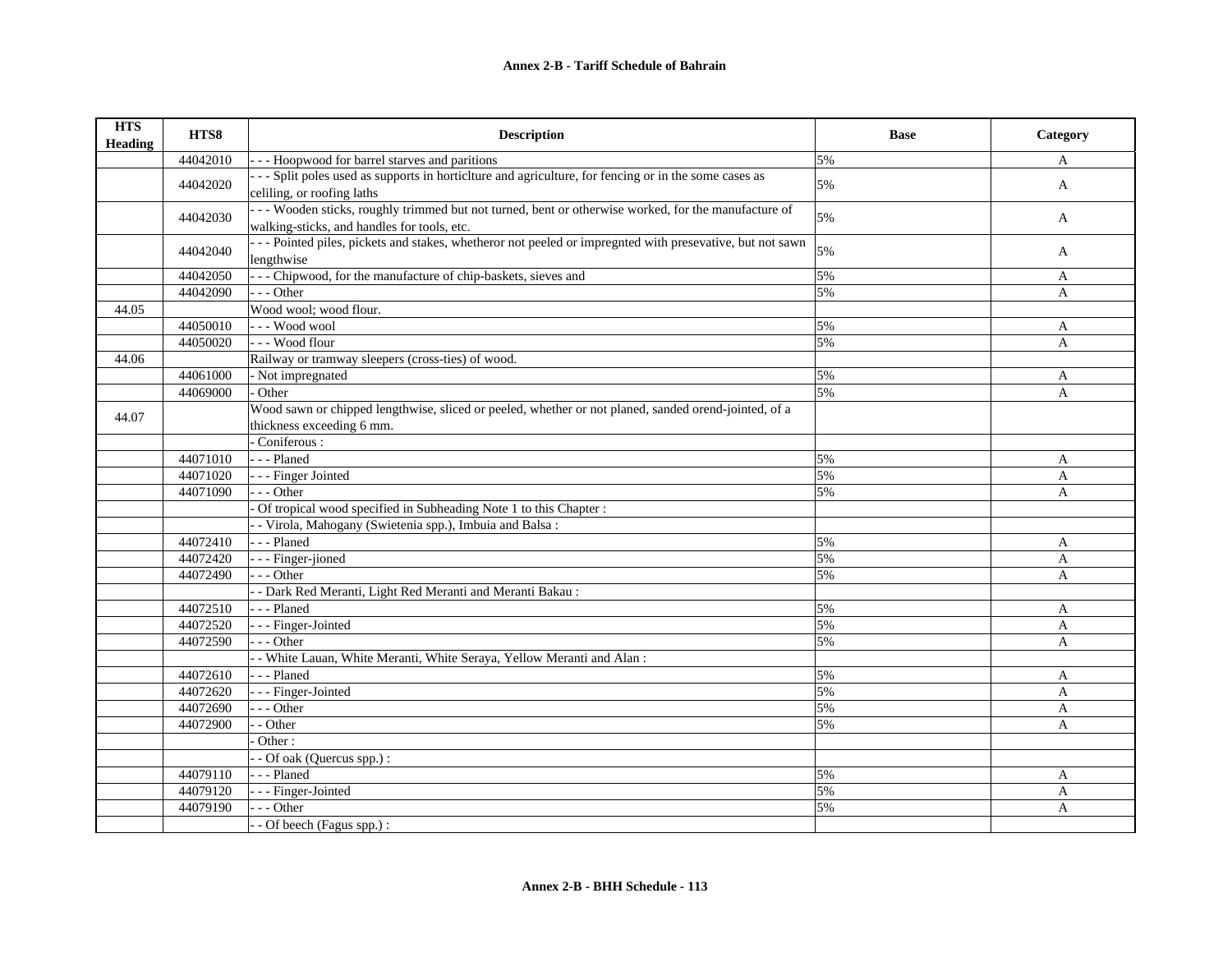## **Annex 2-B - Tariff Schedule of Bahrain**

| <b>HTS</b><br><b>Heading</b> | HTS8     | <b>Description</b>                                                                                            | <b>Base</b> | Category     |
|------------------------------|----------|---------------------------------------------------------------------------------------------------------------|-------------|--------------|
|                              | 44079210 | --- Planed                                                                                                    | 5%          | A            |
|                              | 44079220 | - - - Finger-Jointed                                                                                          | 5%          | $\mathbf{A}$ |
|                              | 44079290 | - - - Other                                                                                                   | 5%          | $\mathbf{A}$ |
|                              |          | - - Other:                                                                                                    |             |              |
|                              | 44079910 | - - - Planed                                                                                                  | 5%          | A            |
|                              | 44079920 | - - - Finger-jointed                                                                                          | 5%          | A            |
|                              | 44079990 | $- -$ Other                                                                                                   | 5%          | $\mathbf{A}$ |
|                              |          | Sheets for veneering (including thoes obtained by slicing laminated wood), for plywood pr for other           |             |              |
| 44.08                        |          | similar laminated wood and other wood, sawn lengtheise, sliced or peeled, whether or not planded,             |             |              |
|                              |          | spliced, of a thickness not exceeding 6 mm.                                                                   |             |              |
|                              |          | Coniferous:                                                                                                   |             |              |
|                              | 44081010 | --- Planed                                                                                                    | 5%          | A            |
|                              | 44081020 | - - - Finger-Jointed                                                                                          | 5%          | A            |
|                              | 44081090 | $- -$ Other                                                                                                   | 5%          | A            |
|                              |          | - Of tropical wood specified in Subheading Note 1 to this Chapter :                                           |             |              |
|                              |          | - Dark Red Meranti, Light Red Meranti and Meranti Bakau:                                                      |             |              |
|                              | 44083110 | --- Planed                                                                                                    | 5%          | A            |
|                              | 44083120 | - - - Finger-Jointed                                                                                          | 5%          | $\mathbf{A}$ |
|                              | 44083190 | $- -$ Other                                                                                                   | 5%          | $\mathbf{A}$ |
|                              |          | $-$ - Other :                                                                                                 |             |              |
|                              | 44083910 | --- Planed                                                                                                    | 5%          | A            |
|                              | 44083920 | - - Finger-Jointed                                                                                            | 5%          | A            |
|                              | 44083990 | $-$ - Other                                                                                                   | 5%          | $\mathbf{A}$ |
|                              |          | Other:                                                                                                        |             |              |
|                              | 44089010 | --- Planed                                                                                                    | 5%          | A            |
|                              | 44089020 | - - - Finger-Jointed                                                                                          | 5%          | A            |
|                              | 44089090 | $- -$ Other                                                                                                   | 5%          | A            |
|                              |          | Wood (including strips and friezes for parquet flooring, not assembled) continuously shaped (tongued,         |             |              |
| 44.09                        |          | grooved, rebated, chamfered, V-jointed, beaded, moulded, rounded or the like) along any of its edges,         |             |              |
|                              |          | ends or faces, whether or not pland, sanded or end-jointed.                                                   |             |              |
|                              |          | Coniferous:                                                                                                   |             |              |
|                              | 44091010 | - - - Tongued wood                                                                                            | 5%          | A            |
|                              | 44091020 | --- Chamfered wood                                                                                            | 5%          | $\mathbf{A}$ |
|                              | 44091030 | --- Planed panels with rounded edges                                                                          | 5%          | A            |
|                              | 44091040 | - - - V-jointed wood (wood Tongued and grooved with Chamfered edges)                                          | 5%          | A            |
|                              | 44091050 | --Tongued or grooved wood for ceilings                                                                        | 5%          | A            |
|                              | 44091060 | --- Moulded wood (also known as mouldings or beadings), such as are used for the manufacture of               | 5%          | A            |
|                              |          | picture frames, decoration of walls furniture, doors and other carpentry of joinery                           |             |              |
|                              |          | --- rounded woods, suchs as drawn woods, which ar very thin Rods, generlly of round section, of akind         |             |              |
|                              | 44091070 | used in the manufacture of certain types of match splints, page for footweur, certain types of wooden Sun- 5% |             | A            |
|                              |          | blinds (pinoleum blinds), toothpicks, cheese-making screens                                                   |             |              |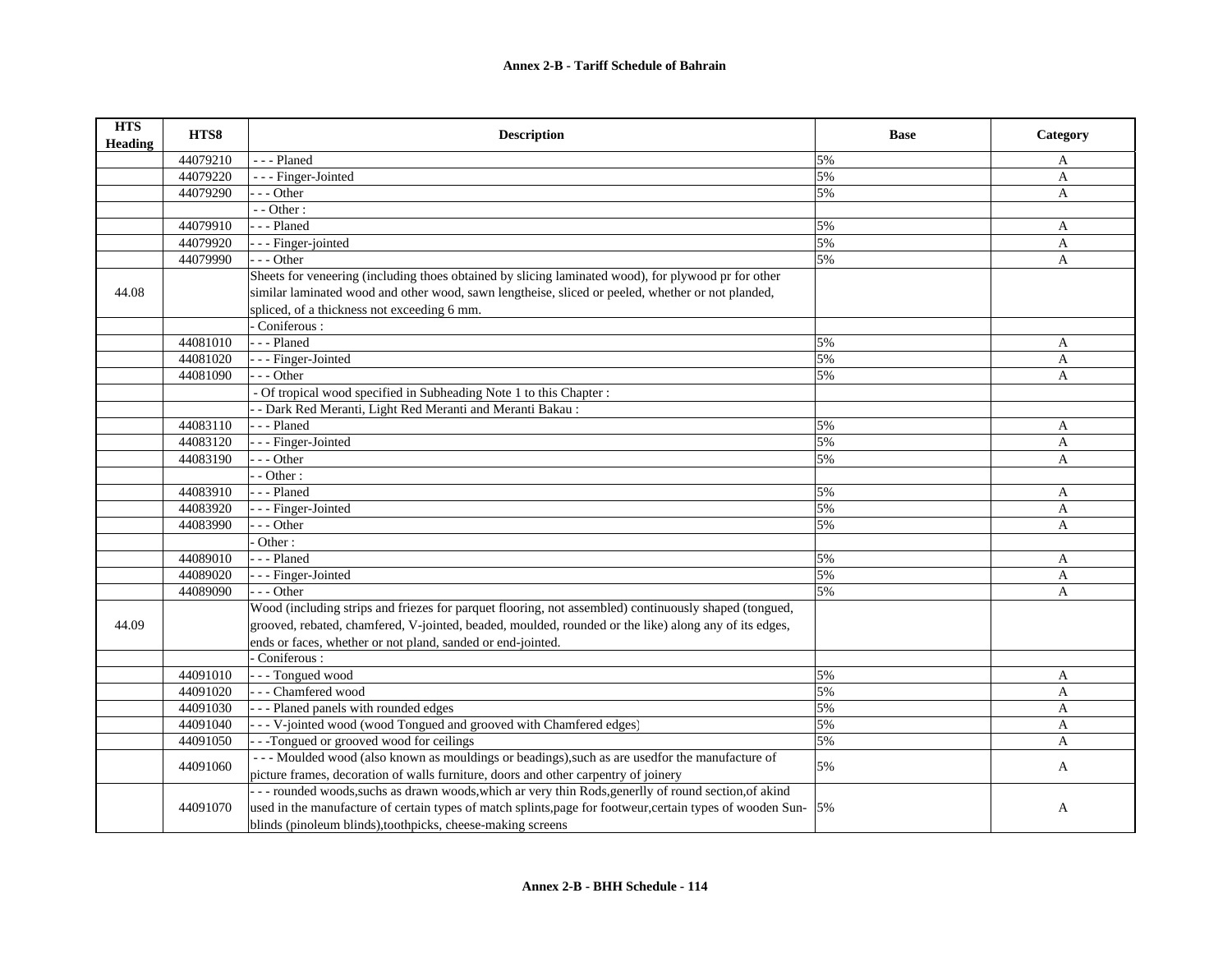| <b>HTS</b><br><b>Heading</b> | HTS8     | <b>Description</b>                                                                                            | <b>Base</b> | Category     |
|------------------------------|----------|---------------------------------------------------------------------------------------------------------------|-------------|--------------|
|                              | 44091090 | $-$ - Other                                                                                                   | 5%          | A            |
|                              |          | - Non-coniferous :                                                                                            |             |              |
|                              | 44092010 | - - - Tongued wood                                                                                            | 5%          | A            |
|                              | 44092020 | --- Chamfered wood                                                                                            | 5%          | $\mathbf{A}$ |
|                              | 44092030 | --- Planed panels with rounded edges                                                                          | 5%          | A            |
|                              | 44092040 | - - - V-jionted wood (wood tongued and grooved with chamfered edges)                                          | 5%          | A            |
|                              | 44092050 | --- Tongued or grooved wood for ceilings                                                                      | 5%          | $\mathbf{A}$ |
|                              | 44092060 | - - - Moulded wood (also know moulding or beadings)                                                           | 5%          | $\mathbf{A}$ |
|                              |          | --- rounded woods, suchs as drawn woods, which ar very thin Rods, generlly of round section, of akind         |             |              |
|                              | 44092070 | used in the manufacture of certain types of match splints, page for footweur, certain types of wooden Sun- 5% |             | A            |
|                              |          | blinds (pinoleum blinds), toothpicks, cheese-making screens                                                   |             |              |
|                              | 44092090 | $- -$ Other                                                                                                   | 5%          | A            |
|                              |          | Particle board and similar board( ofr example, oriented strand board and waferboard) of wood or               |             |              |
| 44.10                        |          | ligneous materials, whether or not agglomerated with resins or other organic binding substances.              |             |              |
|                              |          | Oriented straned board and waferboard, of wood:                                                               |             |              |
|                              | 44102100 | - Unworked or not further worked than sanded                                                                  | 5%          | A            |
|                              | 44102900 | - Other                                                                                                       | 5%          | A            |
|                              |          | Other, of wood:                                                                                               |             |              |
|                              | 44103100 | - Unworked or not further workedthan sanded                                                                   | 5%          | A            |
|                              | 44103200 | - Surface-covered with melamine-impregnated paper                                                             | 5%          | $\mathbf{A}$ |
|                              | 44103300 | - Surface-covered with decorative laminates of plastics                                                       | 5%          | A            |
|                              | 44103900 | - Other                                                                                                       | 5%          | A            |
|                              | 44109000 | Other.                                                                                                        | 5%          | $\mathbf{A}$ |
|                              |          | Fibreboard of wood or other ligneous materials, whether or not bonded with resins or other organic            |             |              |
| 44.11                        |          | substances.                                                                                                   |             |              |
|                              |          | - Fibreboard of a density exceeding 0.8 g/cm3:                                                                |             |              |
|                              | 44111100 | - Not mechanically worked or surface covered                                                                  | 5%          | A            |
|                              | 44111900 | - - Other                                                                                                     | 5%          | A            |
|                              |          | - Fibreboard of a density exceeding 0.5 g/em3 but not exceeding 0.8 g/cm3 :                                   |             |              |
|                              | 44112100 | - Not mechanically worked or surface covered                                                                  | 5%          | A            |
|                              | 44112900 | - Other                                                                                                       | 5%          | A            |
|                              |          | - Fibreboard of a density exceeding $0.35$ g/cm3 but not exceeding $0.5$ g/cm3:                               |             |              |
|                              | 44113100 | - Not mechanically worked or surface covered                                                                  | 5%          | A            |
|                              | 44113900 | $-$ Other                                                                                                     | 5%          | $\mathbf{A}$ |
|                              |          | Other:                                                                                                        |             |              |
|                              | 44119100 | - Not mechanically worked or surface covered                                                                  | 5%          | A            |
|                              | 44119900 | - Other                                                                                                       | 5%          | A            |
| 44.12                        |          | Plywood, veneered panels and similar laminated wood.                                                          |             |              |
|                              |          | Plywood consisting solely of sheets of wood, each ply not exceeding 6 mm thickness :                          |             |              |
|                              | 44121300 | - With at least one outer ply of tropical wood specil'ied in Subheading Note 1 to this Chapter                | 5%          | A            |
|                              | 44121400 | - Other, with at least one outer ply of non-coniferous wood                                                   | 5%          | $\mathbf{A}$ |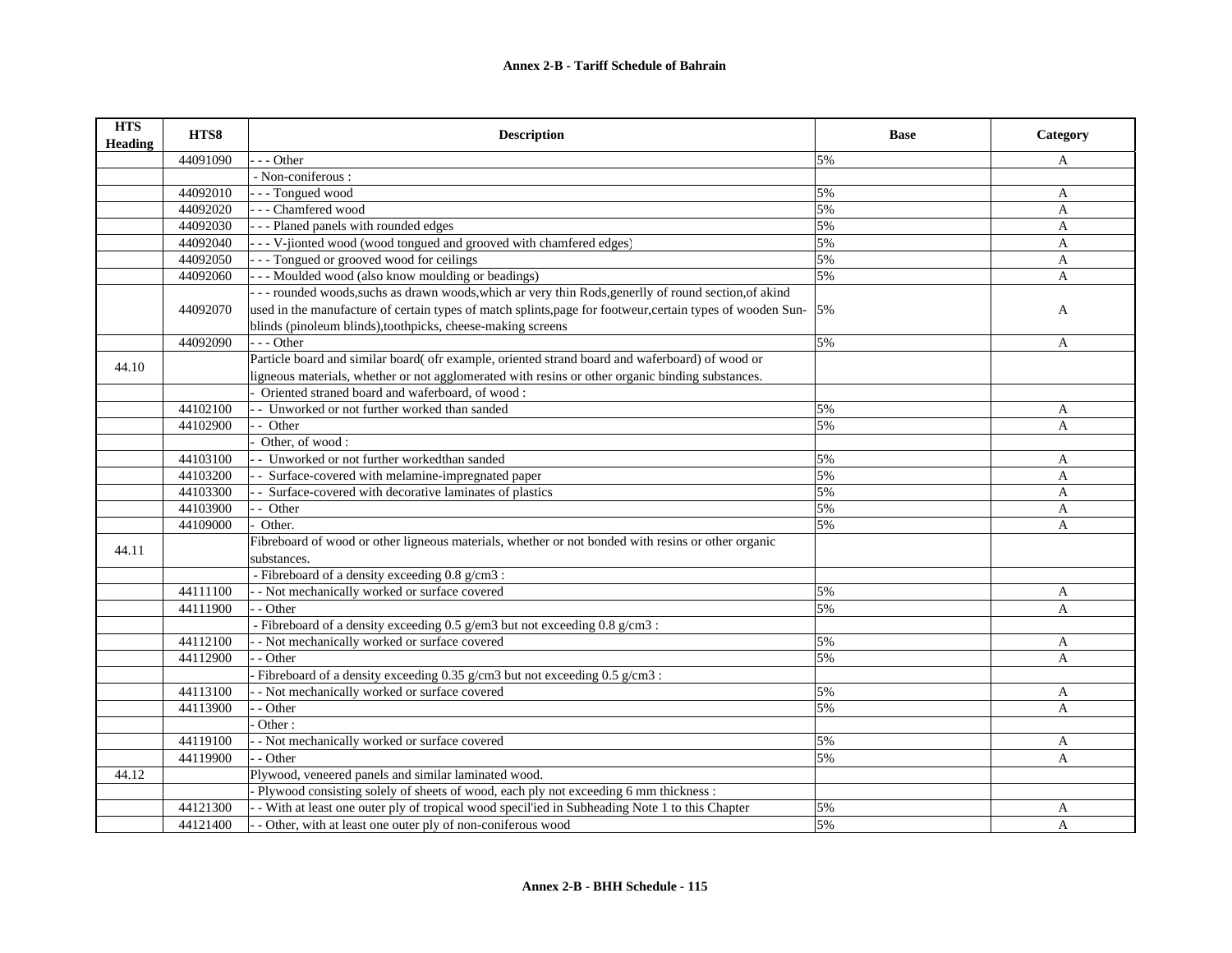| <b>HTS</b><br><b>Heading</b> | HTS8     | <b>Description</b>                                                                                                      | <b>Base</b> | Category     |
|------------------------------|----------|-------------------------------------------------------------------------------------------------------------------------|-------------|--------------|
|                              | 44121900 | - Other                                                                                                                 | 5%          | A            |
|                              |          | Other, with at least one outer ply of non-coniferous wood:                                                              |             |              |
|                              | 44122200 | - With at least one ply of tropical wood specified in Suhhcading Note 1 to this Chapter                                 | 5%          | $\mathbf{A}$ |
|                              | 44122300 | - Other, containing at least one layer of particle board                                                                | 5%          | A            |
|                              | 44122900 | - Other                                                                                                                 | 5%          | A            |
|                              |          | Other:                                                                                                                  |             |              |
|                              | 44129200 | - With at least one ply of tropical wood specified in Subheading Note 1 to this Chapter                                 | 5%          | A            |
|                              | 44129300 | - Other, containing at least one layer of particle board                                                                | 5%          | $\mathbf{A}$ |
|                              | 44129900 | - - Other:                                                                                                              | 5%          | A            |
| 44.13                        | 44130000 | Densified wood, in blocks, plates, strips or profile shapes.                                                            | 5%          | A            |
| 44.14                        | 44140000 | Wooden frames for paintings, photographs, mirrors or similar objects.                                                   | 5%          | A            |
| 44.15                        |          | Packing cases, boxes, crates, drums and similar packings, of wood; cable-drums of wood; pallets, box                    |             |              |
|                              |          | pallets and other load boards, of wood; pallet collars of wood.                                                         |             |              |
|                              |          | Cases, boxes, crates, drums and similar packings; cable-drums :                                                         |             |              |
|                              | 44151010 | --- Ordinary boxes and small boxes for packing and transport purposes                                                   | 5%          | A            |
|                              | 44151020 | --- Empty match boxes woods                                                                                             | 5%          | A            |
|                              | 44151040 | - - - Cable drums                                                                                                       | 5%          | A            |
|                              | 44151090 | --- Other                                                                                                               | 5%          | A            |
|                              | 44152000 | - Pallets, box pallets and other load boards; pallet collars                                                            | 5%          | A            |
| 44.16                        | 44160000 | Casks, barrels, vats, tubs and other coopers' products and parts thereof, of wood, including staves.                    | 5%          | A            |
| 44.17                        |          | Tools, tool bodies, tool handles, broom or brush bodies and handles, of wood; boot or shoe lasts and<br>trees, of wood. |             |              |
|                              | 44170010 | --- Tools whose active part is of wood                                                                                  | 5%          | A            |
|                              | 44170020 | --- Tool bodies                                                                                                         | 5%          | A            |
|                              | 44170030 | --- Wooden handles, for tools                                                                                           | 5%          | $\mathbf{A}$ |
|                              | 44170040 | --- Broom and brush bodies                                                                                              | 5%          | $\mathbf{A}$ |
|                              | 44170050 | --- Broom and brush handles                                                                                             | 5%          | A            |
|                              | 44170060 | --- Shoe lasts, whether or not with metal base                                                                          | 5%          | A            |
|                              | 44170070 | --- shoe lasts (for preserving the shape)                                                                               | 5%          | A            |
|                              | 44170090 | --- Other                                                                                                               | 5%          | A            |
| 44.18                        |          | Builders' joinery and carpentry of wood, including cellular wood panels, assembled parquet panels,                      |             |              |
|                              |          | shingles and shakes.                                                                                                    |             |              |
|                              | 44181000 | - Windows, French-windows and their frames                                                                              | 5%          | A            |
|                              | 44182000 | Doors and their frames and thresholds                                                                                   | 5%          | A            |
|                              | 44183000 | - Parquet panels                                                                                                        | 5%          | A            |
|                              | 44184000 | - Shuttering for concrete constructional work                                                                           | 5%          | A            |
|                              | 44185000 | Shingles and shakes                                                                                                     | 5%          | A            |
|                              |          | Other:                                                                                                                  |             |              |
|                              | 44189010 | --- Handrails for staircases                                                                                            | 5%          | A            |
|                              | 44189020 | --- Cellular wood panels, whether or not covered by ordinary metal sheet                                                | 5%          | $\mathbf{A}$ |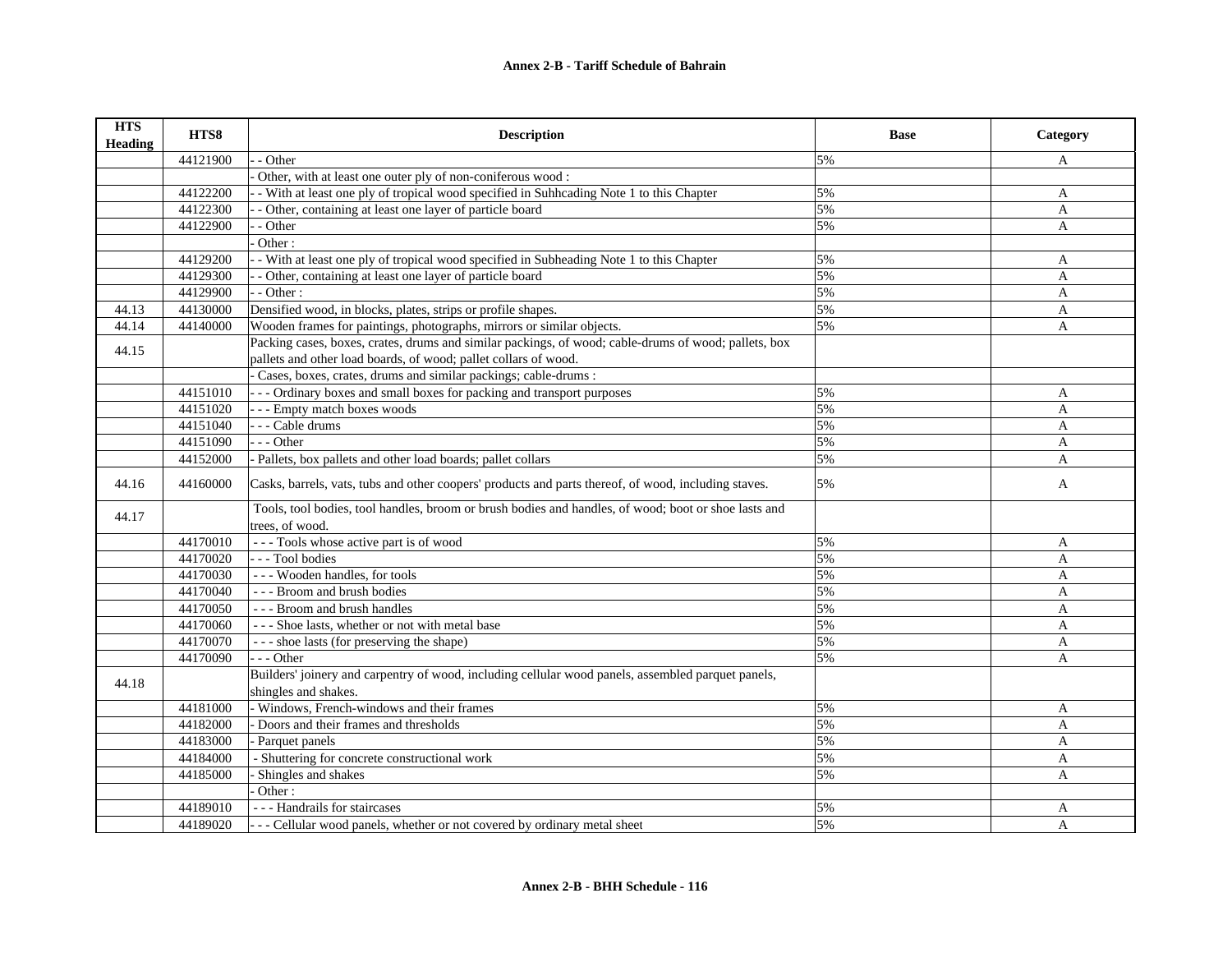| <b>HTS</b><br><b>Heading</b> | HTS8     | <b>Description</b>                                                                                                                                                                                                                                           | <b>Base</b> | Category     |
|------------------------------|----------|--------------------------------------------------------------------------------------------------------------------------------------------------------------------------------------------------------------------------------------------------------------|-------------|--------------|
|                              | 44189090 | $-$ - Other                                                                                                                                                                                                                                                  | 5%          | A            |
| 44.19                        | 44190000 | Tableware and kitchenware, of wood.                                                                                                                                                                                                                          | 5%          | A            |
| 44.20                        |          | Wood marquetry and inlaid wood; caskets and cases for jewellery or cutlery, and similar articles, of<br>wood; statuettes and other ornaments, of wood; wooden articles of furniture not falling in Chapter 94.                                               |             |              |
|                              | 44201000 | - Statuettes and other ornaments, of wood                                                                                                                                                                                                                    | 5%          | A            |
|                              |          | - Other:                                                                                                                                                                                                                                                     |             |              |
|                              | 44209010 | --- Boxes of lacquered wood (of the chines or japanese type); cuses and boxes of wood for knives,<br>cutlery, scientific apparatus, etc. in the hand bag or on the person; stationery cases etc; needle work<br>boxes; tobacco jars and sweetmeat boxes etc. | 5%          | A            |
|                              | 44209020 | --- Articles of wooden furniture, Other then those of chapter 94, (clothes bruch hangers, letter trays for<br>office use, ashtrays  etc.)                                                                                                                    | 5%          | A            |
|                              | 44209030 | $- -$ Beads                                                                                                                                                                                                                                                  | 5%          | A            |
|                              | 44209040 | --- Censers                                                                                                                                                                                                                                                  | 5%          | A            |
|                              | 44209090 | $-- Other$                                                                                                                                                                                                                                                   | 5%          | A            |
| 44.21                        |          | Other articles of wood.                                                                                                                                                                                                                                      |             |              |
|                              | 44211000 | - Clothes hangers                                                                                                                                                                                                                                            | 5%          | A            |
|                              |          | Other:                                                                                                                                                                                                                                                       |             |              |
|                              | 44219010 | --- Spools, cops, bobbins, sewing thread reels, and the like of turned wood                                                                                                                                                                                  | 5%          | A            |
|                              | 44219020 | --- Articles for rural works (rabbit-hutches, hen-coops, bee-hives, cages, kennels, troughs; yokes for<br>livestock etc.)                                                                                                                                    | 5%          | A            |
|                              | 44219030 | - - - Stage decors                                                                                                                                                                                                                                           | 5%          | A            |
|                              | 44219040 | --- Portable ladders                                                                                                                                                                                                                                         | 5%          | A            |
|                              | 44219050 | --- Stepped platforms                                                                                                                                                                                                                                        | 5%          | $\mathbf{A}$ |
|                              | 44219060 | --- Advertisement boards, signboards, road signs                                                                                                                                                                                                             | 5%          | A            |
|                              | 44219070 | --Toothpicks                                                                                                                                                                                                                                                 | 5%          | $\mathbf{A}$ |
|                              | 44219080 | - - - Screens of different types and their axles                                                                                                                                                                                                             | 5%          | $\mathbf{A}$ |
|                              |          | - - - Other :                                                                                                                                                                                                                                                |             |              |
|                              | 44219091 | ---- Washing boards and ironing boards                                                                                                                                                                                                                       | 5%          | A            |
|                              | 44219092 | ---- Clothes pegs, dowel pins                                                                                                                                                                                                                                | 5%          | A            |
|                              | 44219093 | - - - - Paving blocks                                                                                                                                                                                                                                        | 5%          | A            |
|                              | 44219094 | ---- Processed splints for matches                                                                                                                                                                                                                           | 5%          | A            |
|                              | 44219095 | ---- Wooden pegs or pins for footwear                                                                                                                                                                                                                        | 5%          | A            |
|                              | 44219096 | ---- Measures and scales for capacity                                                                                                                                                                                                                        | 5%          | $\mathbf{A}$ |
|                              | 44219099 | - - - - Other                                                                                                                                                                                                                                                | 5%          | $\mathbf{A}$ |
| 45.01                        |          | Natural cork, raw or simply prepared; wasts cork; crushed, granulated or ground cork.                                                                                                                                                                        |             |              |
|                              | 45011000 | - Natural cork, raw or simply prepared                                                                                                                                                                                                                       | 5%          | A            |
|                              | 45019000 | Other                                                                                                                                                                                                                                                        | 5%          | A            |
| 45.02                        |          | Natural cork, debacked or roughly squared, or in rectangular (including square) blocks, plates, sheets or<br>strip, (including sharp-edged blanks for corks or stoppers).                                                                                    |             |              |
|                              | 45020010 | - - - Cubes and blocks for cork manufacturing                                                                                                                                                                                                                | 5%          | A            |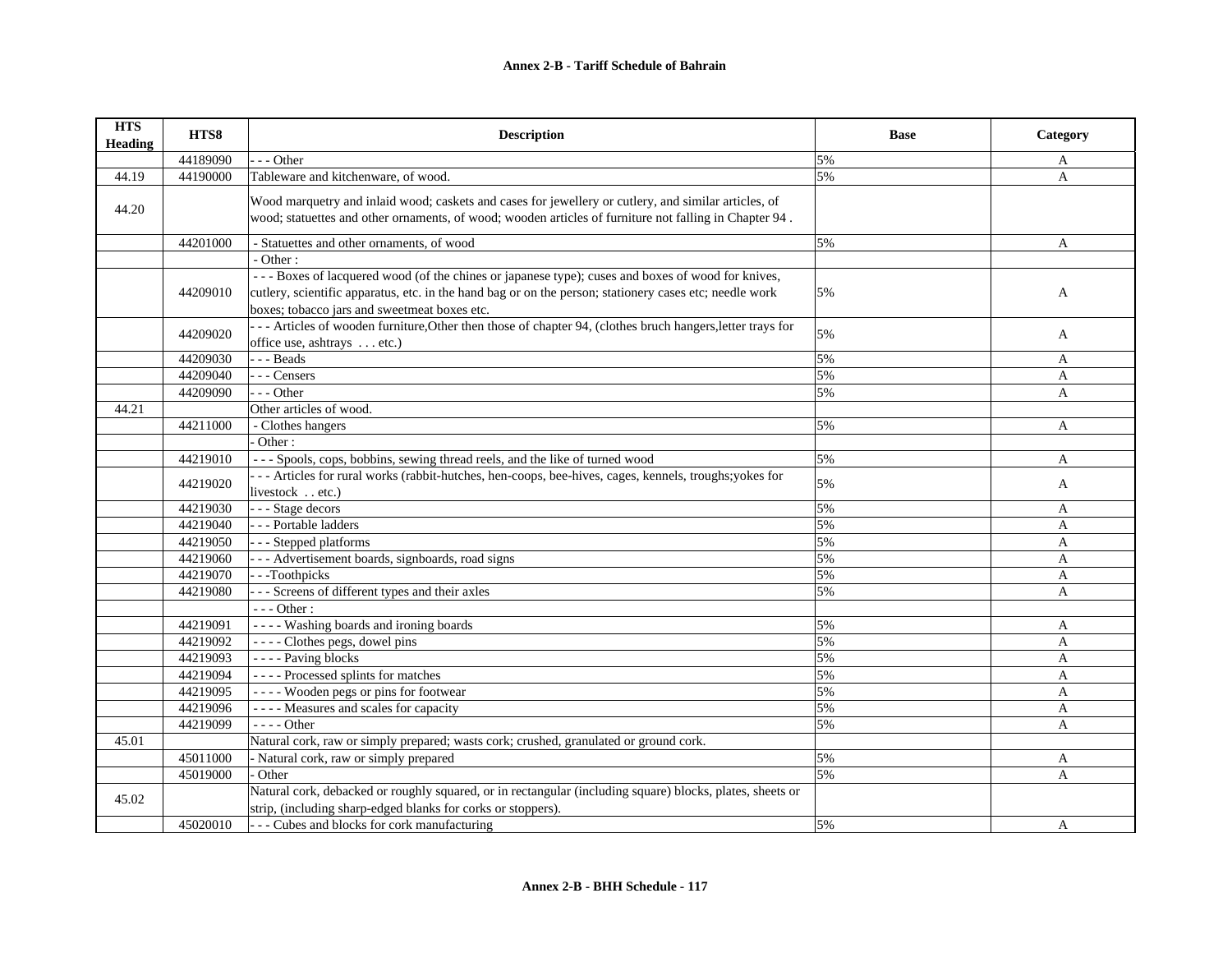| <b>HTS</b><br>Heading | HTS8     | <b>Description</b>                                                                                           | <b>Base</b> | Category     |
|-----------------------|----------|--------------------------------------------------------------------------------------------------------------|-------------|--------------|
|                       | 45020020 | --- Cork plates, cubes and sheets for refrigeration                                                          | 5%          | A            |
|                       | 45020090 | --- Other                                                                                                    | 5%          | A            |
| 45.03                 |          | Articles of natural cork.                                                                                    |             |              |
|                       | 45031000 | Corks and stoppers                                                                                           | 5%          | A            |
|                       |          | Other:                                                                                                       |             |              |
|                       | 45039010 | --- Floats for fishing nets                                                                                  | 5%          | A            |
|                       | 45039020 | - - - Spare parts for machinery                                                                              | 5%          | A            |
|                       | 45039030 | - - - Discs and rings for lining stoppers                                                                    | 5%          | $\mathbf{A}$ |
|                       | 45039040 | --- Articles for refrigeration industry                                                                      | 5%          | A            |
|                       | 45039090 | $- -$ Other                                                                                                  | 5%          | A            |
| 45.04                 |          | Agglomerated cork (with or without a binding substance) and articles of agglomerated cork.                   |             |              |
|                       |          | Blocks, plates, sheets and strip; tiles of any shape; solid cylinders, including discs :                     |             |              |
|                       | 45041010 | --- Articles for refrigeration industry                                                                      | 5%          | A            |
|                       | 45041090 | $-$ - Other                                                                                                  | 5%          | A            |
|                       |          | Other:                                                                                                       |             |              |
|                       | 45049010 | $\overline{-}$ - - Floats for fishing nets                                                                   | 5%          | A            |
|                       | 45049020 | --- Articles stoppers                                                                                        | 5%          | A            |
|                       | 45049030 | - - - Spare parts for machinery                                                                              | 5%          | $\mathbf{A}$ |
|                       | 45049040 | - - - Disc and ring for lining Stoppers                                                                      | 5%          | $\mathbf{A}$ |
|                       | 45049090 | $- -$ Other                                                                                                  | 5%          | A            |
|                       |          | Plaits and similar products of plaiting materials, whether or not assembled into strips; plaiting materials, |             |              |
| 46.01                 |          | plaits and similar products of plaiting materials, bound together in parallel strands or woven, in sheet     |             |              |
|                       |          | form, whether or not being finished articles (for example, mats, matting, screens).                          |             |              |
|                       | 46012000 | - Mats, matting and screens of vegetable materials                                                           | 5%          | A            |
|                       |          | Other:                                                                                                       |             |              |
|                       | 46019100 | - - Of vegetable materials                                                                                   | 5%          | A            |
|                       | 46019900 | - Other                                                                                                      | 5%          | $\mathbf{A}$ |
| 46.02                 |          | Basketwork, wickerwork and other articles, made directly to shape from plaiting materials or made up         |             |              |
|                       |          | from goods of heading 46.01; articles of loofah.                                                             |             |              |
|                       |          | - Of vegetable materials :                                                                                   |             |              |
|                       | 46021010 | --- Baskets                                                                                                  | 5%          | $\mathbf{A}$ |
|                       | 46021020 | - - - Handbage, shopping -bags and suitcases                                                                 | 5%          | $\mathbf{A}$ |
|                       | 46021030 | --- Travelling-bags and suitcases                                                                            | 5%          | A            |
|                       | 46021040 | --- Lobster pots and similar ar ticles; birdcages and beehives                                               | 5%          | A            |
|                       | 46021050 | - - - Fish traps                                                                                             | 5%          | A            |
|                       | 46021060 | --- Tableware, kitchenware and other houshold articles                                                       | 5%          | A            |
|                       | 46021070 | --- Envelopes for bottles                                                                                    | 5%          | A            |
|                       | 46021080 | --- Articles of loofah (gloves, pads, etc.)                                                                  | 5%          | A            |
|                       | 46021090 | $-$ - Other                                                                                                  | 5%          | A            |
|                       |          | - Other:                                                                                                     |             |              |
|                       |          | - - Of plastics :                                                                                            |             |              |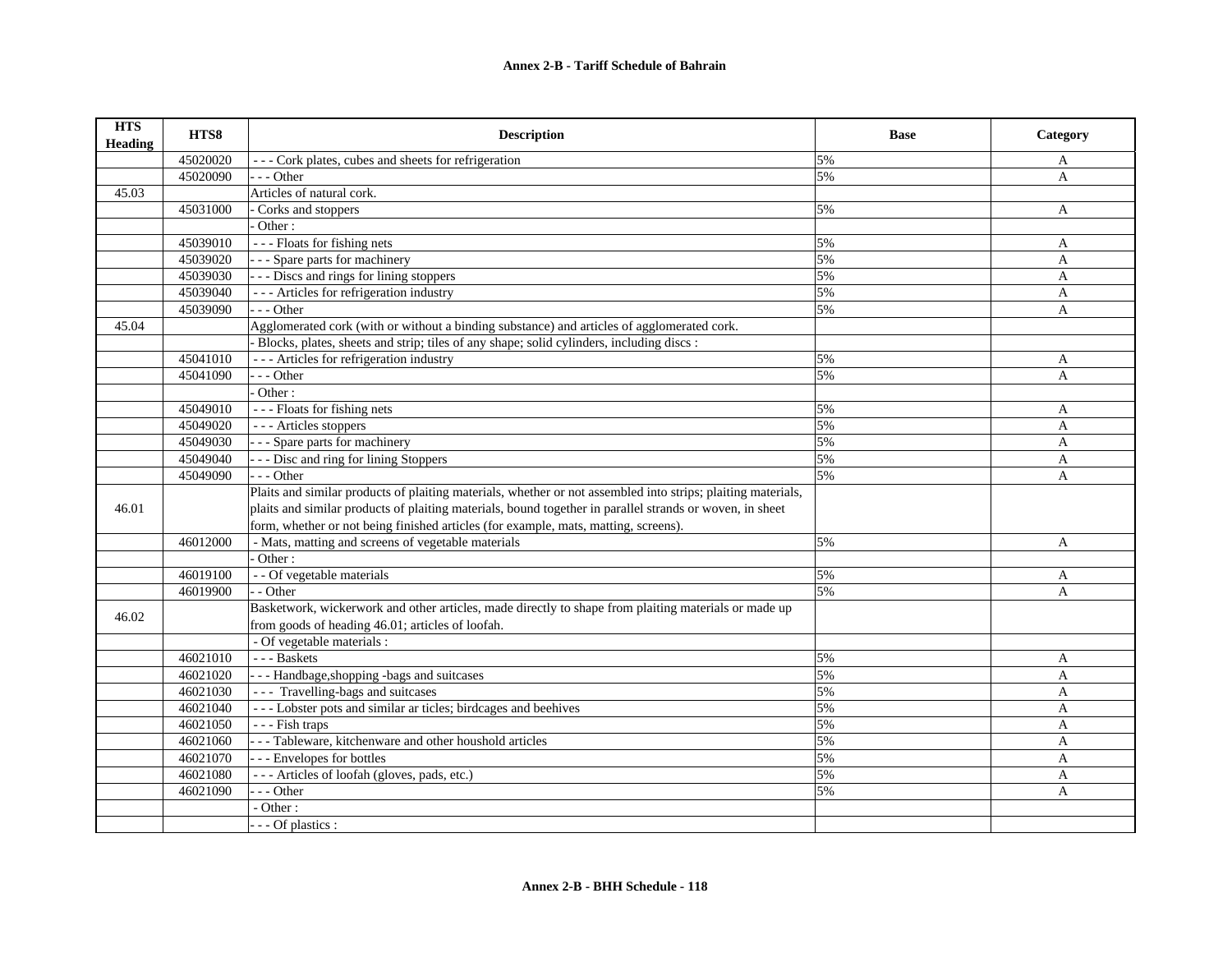| <b>HTS</b><br><b>Heading</b> | HTS8     | <b>Description</b>                                                                                                     | <b>Base</b> | Category                  |
|------------------------------|----------|------------------------------------------------------------------------------------------------------------------------|-------------|---------------------------|
|                              | 46029011 | $---$ Baskets                                                                                                          | 5%          | A                         |
|                              | 46029012 | ---- Handbage, shopping -bags and suitcases                                                                            | 5%          | A                         |
|                              | 46029013 | ---- Travelling-bags and suitcases                                                                                     | 5%          | $\mathbf{A}$              |
|                              | 46029014 | ---- Lobster pots and similar articles; birdcages and beehives                                                         | 5%          | A                         |
|                              | 46029015 | $---$ Fish trap                                                                                                        | 5%          | $\mathbf{A}$              |
|                              | 46029016 | ---- Tableware, kitchenware and other houshold articles                                                                | 5%          | $\mathbf{A}$              |
|                              | 46029017 | ---- Envelopes for bottles                                                                                             | 5%          | A                         |
|                              | 46029018 | ---- Articles of loofah (gloves, pads, etc.)                                                                           | 5%          | A                         |
|                              | 46029019 | $--- Other$                                                                                                            | 5%          | A                         |
|                              | 46029090 | $--$ Other                                                                                                             | 5%          | A                         |
| 47.01                        | 47010000 | Mechanical wood pulp.                                                                                                  | 5%          | $\mathbf{A}$              |
| 47.02                        | 47020000 | Chemical wood pulp, dissolving grades.                                                                                 | 5%          | $\mathbf{A}$              |
| 47.03                        |          | Chemical wood pulp, soda or sulphate, other than dissolving grades.                                                    |             |                           |
|                              |          | Unbleached:                                                                                                            |             |                           |
|                              | 47031100 | - - Coniferous                                                                                                         | 5%          | A                         |
|                              | 47031900 | - Non-coniferous                                                                                                       | 5%          | $\mathbf{A}$              |
|                              |          | Semi-bleached or bleached :                                                                                            |             |                           |
|                              | 47032100 | - - Coniferous                                                                                                         | 5%          | A                         |
|                              | 47032900 | - - Non-coniferous                                                                                                     | 5%          | $\mathbf{A}$              |
| 47.04                        |          | Chemical wood pulp, sulphite, other then dissolvinfi grndes.                                                           |             |                           |
|                              |          | Unbleached:                                                                                                            |             |                           |
|                              | 47041100 | - - Coniferous                                                                                                         | 5%          | A                         |
|                              | 47041900 | - Non-coniferous                                                                                                       | 5%          | $\mathbf{A}$              |
|                              |          | - Semi-bleached or bleached :                                                                                          |             |                           |
|                              | 47042100 | - Coniferous                                                                                                           | 5%          | A                         |
|                              | 47042900 | - - Non-coniferous                                                                                                     | 5%          | $\boldsymbol{\mathsf{A}}$ |
| 47.05                        | 47050000 | Wood pulp optained by a combination of mechanical and chemical pulping processes.                                      | 5%          | A                         |
| 47.06                        |          | Pulps of fibres derived from recovered (waste and scrap) paper or paperboard or of other fibrous                       |             |                           |
|                              |          | cellulosic material.                                                                                                   |             |                           |
|                              | 47061000 | Cotton linters pulp                                                                                                    | 5%          | A                         |
|                              | 47062000 | Pulps of fibres derived from recovered (waste and scrap) paper or paperboard                                           | 5%          | $\mathsf{A}$              |
|                              |          | Other:                                                                                                                 |             |                           |
|                              | 47069100 | - Mechanical                                                                                                           | 5%          | A                         |
|                              | 47069200 | - - Chemical                                                                                                           | 5%          | $\mathbf{A}$              |
|                              | 47069300 | - Semi-chemical                                                                                                        | 5%          | A                         |
| 47.07                        |          | Recovered (waste and scrap) paper or paperboard.                                                                       |             |                           |
|                              | 47071000 | - Unbleached kraft paper or paperboard or corrugated paper or paperboard                                               | 5%          | A                         |
|                              | 47072000 | Other paper or paperboard made mainly of bleached chemical pulp, not coloured in the mass                              | 5%          | A                         |
|                              | 47073000 | - Paper or paperboard made mainly of mechanical pulp (for example, newspapers, journals and similar<br>printed matter) | 5%          | A                         |
|                              |          | Other, including unsorted waste and scrap :                                                                            |             |                           |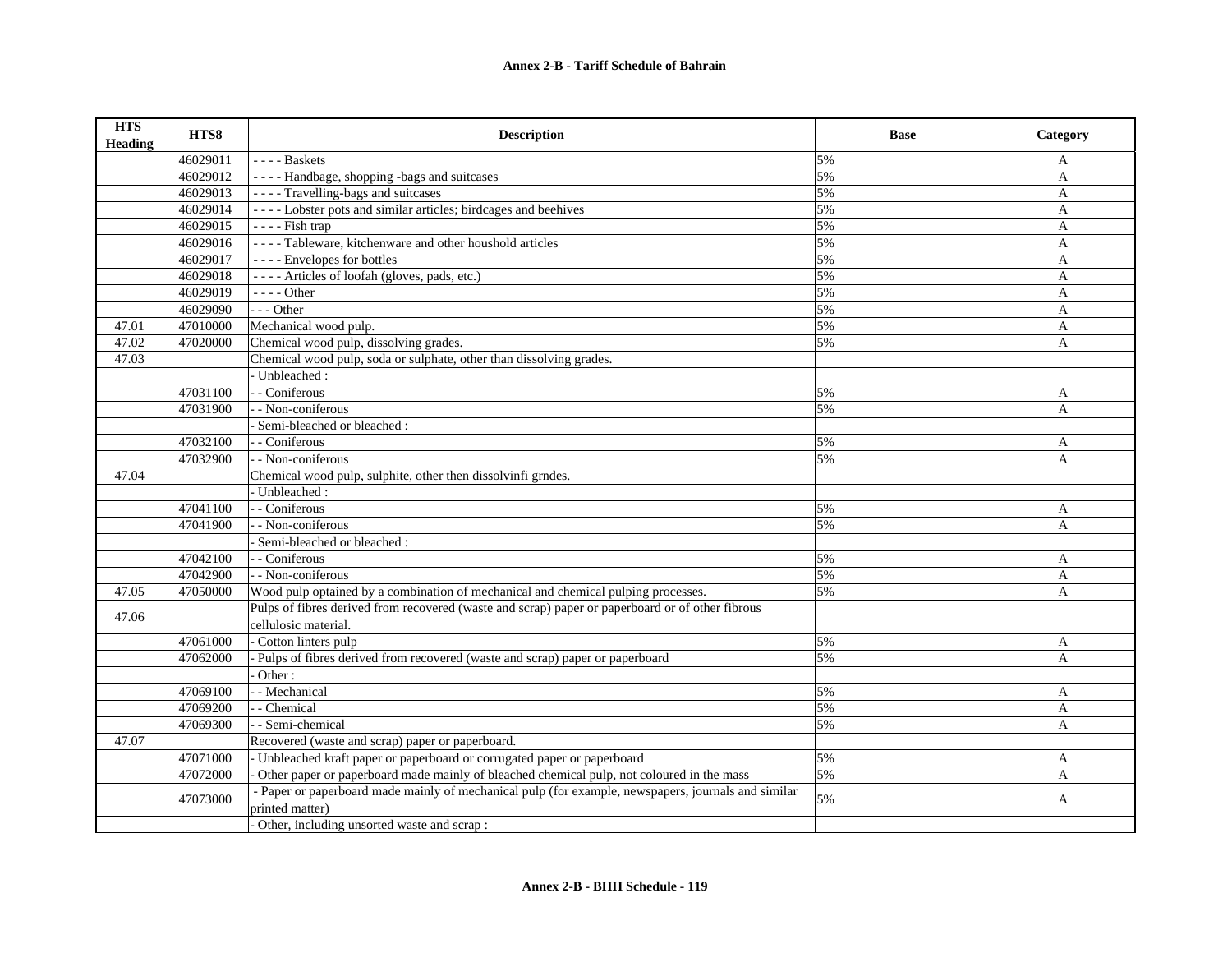## **Annex 2-B - Tariff Schedule of Bahrain**

| <b>HTS</b><br>Heading | HTS8     | <b>Description</b>                                                                                       | <b>Base</b> | Category     |
|-----------------------|----------|----------------------------------------------------------------------------------------------------------|-------------|--------------|
|                       | 47079010 | Old news papers                                                                                          | 5%          | A            |
|                       | 47079090 | - - Other                                                                                                | 5%          | A            |
| 48.01                 | 48010000 | Newsprint, in rolls or sheets.                                                                           | 5%          | A            |
|                       |          | Uncoated paper and paperboard, of a kind used for writing, printing or other graphic purposes, and       |             |              |
| 48.02                 |          | punch card stock and punch tape paper, in rolls or sheets, other than paper of heading 48.01 or 48.03;   |             |              |
|                       |          | hand-made paper and paperboard.                                                                          |             |              |
|                       | 48021000 | - Hand-made paper and paperboard                                                                         | 5%          | A            |
|                       | 48022000 | Paper and paperboard of a kind used as a base for photo-sensitive, heat-sensitive or electro-sensitive   | 5%          | A            |
|                       |          | paper or paperboard                                                                                      |             |              |
|                       | 48023000 | Carbonising base paper                                                                                   | 5%          | A            |
|                       | 48024000 | - Wallpaper base                                                                                         | 5%          | A            |
|                       |          | Other paper and paperboard, not containing fibres obtained by a mechanical or chemi-mechanical           |             |              |
|                       |          | process or of which not more than 10% by weight of the total fibre content consists of such fibres :     |             |              |
|                       |          |                                                                                                          |             |              |
|                       | 48025400 | - - Weighing less than 40 g/m2 :                                                                         | 5%          | A            |
|                       | 48025500 | - Weighing 40 g/m2 or more but not more than $150$ g/m2, in rolls                                        | 5%          | A            |
|                       | 48025600 | - Weighing 40 g/m2 pr more but not more than 150 g/m2, in sheets with one sid not exceeding 435 mm       | 5%          | $\mathbf{A}$ |
|                       |          | and the other side not exceeding 297 mm in the unfolded state                                            |             |              |
|                       | 48025700 | - Other                                                                                                  | 5%          | A            |
|                       | 48025800 | - - Weighing more than $150$ g/m2                                                                        | 5%          | A            |
|                       |          | Other paper and paperboard, not containing fibres obtained by a mechanical or chemi-mechanical           |             |              |
|                       |          | process or of which not more than 10% by weight of the total fibre content consists of such fibres :     |             |              |
|                       |          |                                                                                                          |             |              |
|                       | 48026100 | - - ln rolls                                                                                             | 5%          | A            |
|                       | 48026200 | -- In sheets with one side not exceeding 435 mmmm and the other sid not exceeding 297 mm in the          | 5%          | A            |
|                       |          | unfolded state                                                                                           |             |              |
|                       | 48026900 | - - Other                                                                                                | 5%          | A            |
|                       |          | Toilet or facial tissue stock, towel or napkin stock and similar paper of a kind used for household or   |             |              |
| 48.03                 |          | sanitary purposes, cellulose wadding and webs of cellulose fibres, whether or not creped, crinkled,      |             |              |
|                       |          | embossed, perforated, surface-coloured, surface-decorated or printed, in rolls or sheets.                |             |              |
|                       | 48030010 | --Toilet or facial tissue stock, towel or napkin stock and similar paper of a kind used for household or | 5%          | A            |
|                       |          | sanitary purposes,                                                                                       |             |              |
|                       | 48030090 | --- Other                                                                                                | 5%          | A            |
| 48.04                 |          | Uncoated kraft paper and paperboard, in rolls or sheets, other than that of heading 48.02 or 48.03.      |             |              |
|                       |          | - Kraftliner:                                                                                            |             |              |
|                       | 48041100 | - - Unbleached                                                                                           | 5%          | A            |
|                       | 48041900 | - Other                                                                                                  | 5%          | A            |
|                       |          | - Sack kraft paper:                                                                                      |             |              |
|                       | 48042100 | - - Unbleached                                                                                           | 5%          | A            |
|                       | 48042900 | - Other                                                                                                  | 5%          | A            |
|                       |          | - Other kraft paper and paperboard weighing 150 g/m2 or less :                                           |             |              |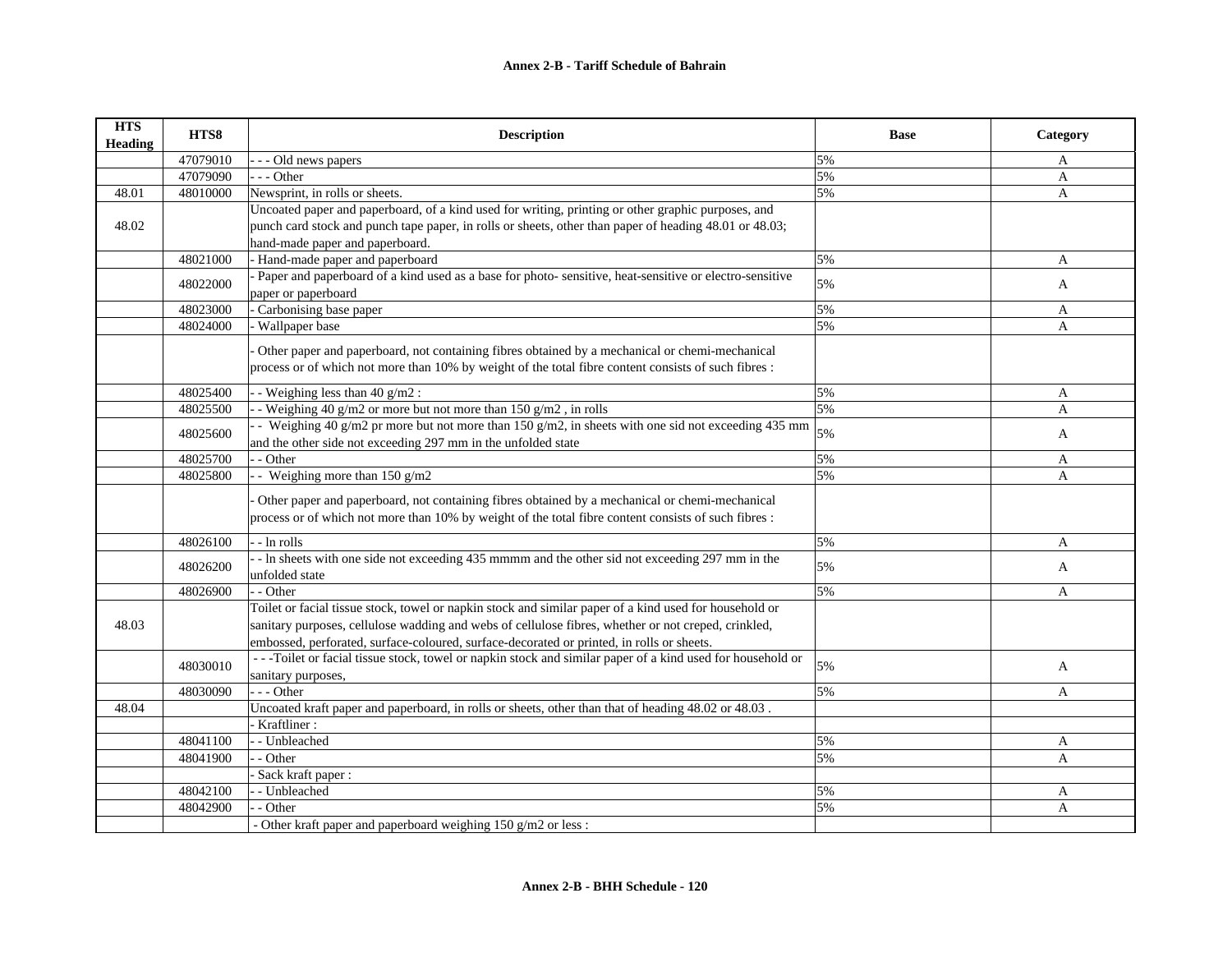| <b>HTS</b><br><b>Heading</b> | HTS8     | <b>Description</b>                                                                                                                                                                                              | <b>Base</b> | Category     |
|------------------------------|----------|-----------------------------------------------------------------------------------------------------------------------------------------------------------------------------------------------------------------|-------------|--------------|
|                              | 48043100 | - Unbleached                                                                                                                                                                                                    | 5%          | A            |
|                              | 48043900 | - Other                                                                                                                                                                                                         | 5%          | A            |
|                              |          | - Other kraft paper and paperboard weighing more than 150 $g/m2$ but less than 225 $g/m2$ :                                                                                                                     |             |              |
|                              | 48044100 | - Unbleached                                                                                                                                                                                                    | 5%          | A            |
|                              |          | - - Bleached uniformly throughout the mass and of which more than 95% by weight of the total fibre                                                                                                              |             |              |
|                              | 48044200 | content consists of wood fibres obtained by a chemical process                                                                                                                                                  | 5%          | A            |
|                              | 48044900 | - - Other                                                                                                                                                                                                       | 5%          | $\mathbf{A}$ |
|                              |          | - Other kraft paper and paperboard weighing 225 g/m2 or more :                                                                                                                                                  |             |              |
|                              | 48045100 | - - Unbleached                                                                                                                                                                                                  | 5%          | A            |
|                              |          | - - Bleached uniformly throughout the mass and of which more than 95% by weight of the total fibre                                                                                                              |             |              |
|                              | 48045200 | content consists of wood fibres obtained by a chemical process                                                                                                                                                  | 5%          | A            |
|                              | 48045900 | - - Other                                                                                                                                                                                                       | 5%          | A            |
|                              |          | Other uncoated paper and paperboard, in rolls or sheets, not further worked or processed than as                                                                                                                |             |              |
| 48.05                        |          | specified in Nute 2 to this Chapter.                                                                                                                                                                            |             |              |
|                              |          | Fluting paper                                                                                                                                                                                                   |             |              |
|                              | 48051100 | - Semi-chemical fluting paper                                                                                                                                                                                   | 5%          | A            |
|                              | 48051200 | - Straw fluing paper                                                                                                                                                                                            | 5%          | A            |
|                              | 48051900 | - Other                                                                                                                                                                                                         | 5%          | $\mathbf{A}$ |
|                              |          | - T estiner (recyled liner board) :                                                                                                                                                                             |             |              |
|                              | 48052400 | - Weighing $150$ g/m2 or less                                                                                                                                                                                   | 5%          | A            |
|                              | 48052500 | - Weighing more than $150 \text{ g/m2}$                                                                                                                                                                         | 5%          | A            |
|                              | 48053000 | Sulphite wrapping paper                                                                                                                                                                                         | 5%          | A            |
|                              | 48054000 | Filter paper and paperboard                                                                                                                                                                                     | 5%          | A            |
|                              | 48055000 | Felt paper and paperboard                                                                                                                                                                                       | 5%          | A            |
|                              |          | Other                                                                                                                                                                                                           |             |              |
|                              | 48059100 | - Weighing $150$ g/m2 or less                                                                                                                                                                                   | 5%          | A            |
|                              | 48059200 | - Weighing more than 150 g/m2 but less 225 g/m2                                                                                                                                                                 | 5%          | A            |
|                              | 48059300 | - Weiging 225 $g/m2$ or more.                                                                                                                                                                                   | 5%          | A            |
| 48.06                        |          | Vegetable parchment, greaseproof papers, tracing papen and glassine and other glazed transparent or                                                                                                             |             |              |
|                              |          | translucent papers, in rolls or sheets.                                                                                                                                                                         |             |              |
|                              | 48061000 | - Vegetable parchment                                                                                                                                                                                           | 5%          | A            |
|                              | 48062000 | Greaseproof papers                                                                                                                                                                                              | 5%          | A            |
|                              | 48063000 | Tracing papers                                                                                                                                                                                                  | 5%          | A            |
|                              | 48064000 | Glassine and Other glazed transparent or translucent papers                                                                                                                                                     | 5%          | A            |
| 48.07                        | 48070000 | Composite paper and paperboard (made by sticking flat layers of paper or paperboard together with an<br>adhesive), not surface-coated or impregnated, whether or not internally reinforced, in rolls or sheets. | 5%          | A            |
| 48.08                        |          | Paper and paperboard, corrugated (with or withuut glued flat surface sheets), creped, crinkled, emhossed<br>or perforated, in rolls or sheets, other than paper of the kind described in heading 48.03.         |             |              |
|                              | 48081000 | Corrugated paper and papcrboard, whether or not perforated                                                                                                                                                      | 5%          | A            |
|                              | 48082000 | Sack kraft paper, creped or crinkled, whether or not embossed or perforated                                                                                                                                     | 5%          | $\mathbf{A}$ |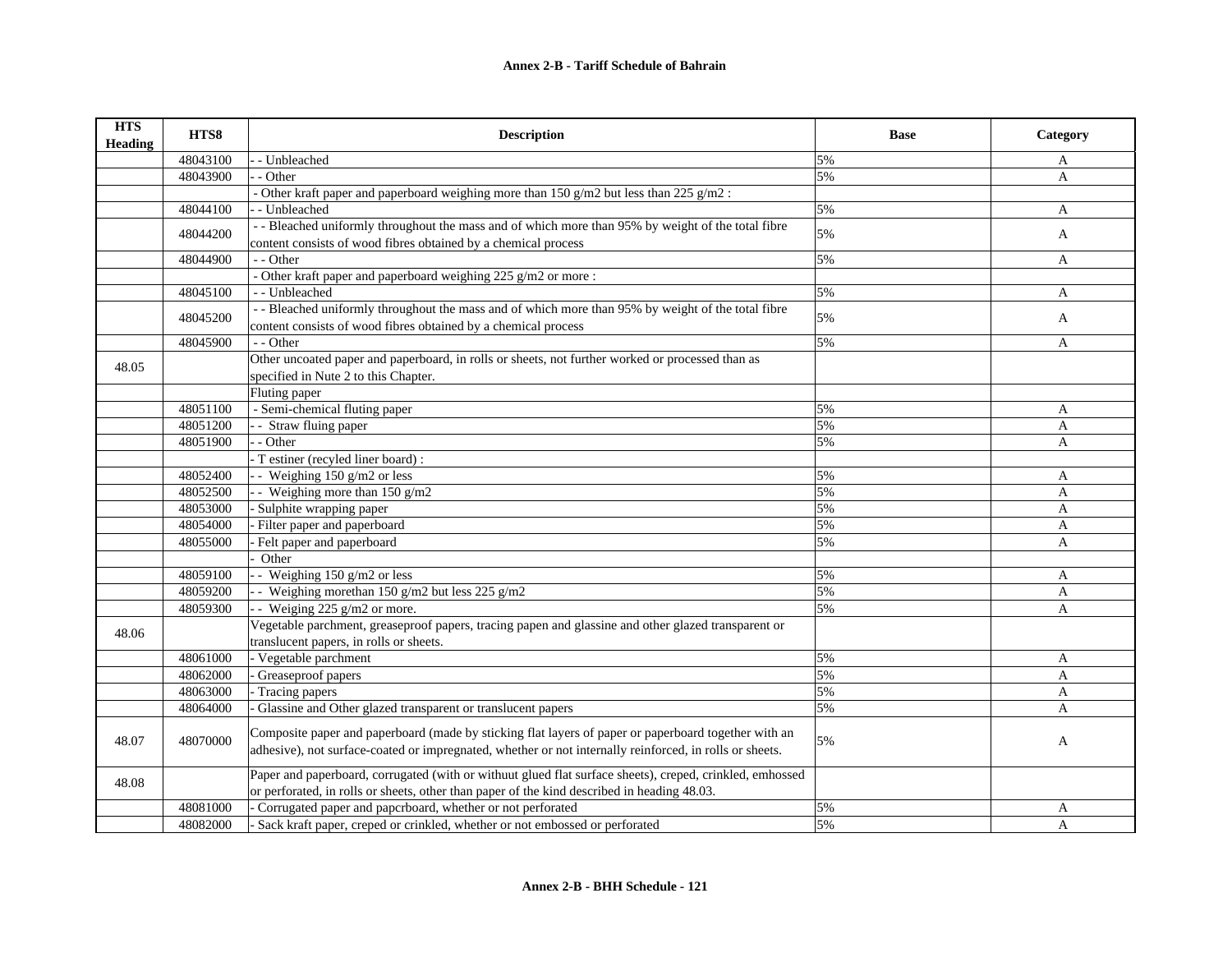| <b>HTS</b><br><b>Heading</b> | HTS8     | <b>Description</b>                                                                                                                                                                                                                                                                                 | <b>Base</b> | Category     |
|------------------------------|----------|----------------------------------------------------------------------------------------------------------------------------------------------------------------------------------------------------------------------------------------------------------------------------------------------------|-------------|--------------|
|                              | 48083000 | Other kraft paper, creped or crinkled, whether or not embossed or perforated                                                                                                                                                                                                                       | 5%          | A            |
|                              | 48089000 | Other                                                                                                                                                                                                                                                                                              | 5%          | A            |
| 48.09                        |          | Carbon paper, self-copy paper and other copying or transfer papers (including coated or impregnated<br>paper for duplicator stencils or offset plates), whether or not printed, in rolls or sheets.                                                                                                |             |              |
|                              | 48091000 | Carbon or similar copying papers                                                                                                                                                                                                                                                                   | 5%          | A            |
|                              | 48092000 | Self-copy paper                                                                                                                                                                                                                                                                                    | 5%          | A            |
|                              | 48099000 | Other                                                                                                                                                                                                                                                                                              | 5%          | A            |
| 48.10                        |          | Paper and paperboard, coated on one or both sides with kaolin (China clay) or other inorganic<br>substances, with or without a binder, and with no other coating, whether or not surface-coloured, surface-<br>decorated or printed, in rolls or rectangular (including square)sheets, of any size |             |              |
|                              |          | - Paper and paperboard of a kind used for writing, printing or other graphic purposes, not containing<br>fibres obtained by a mechanical or chem- mechanical process or of which not more than 10% by weight<br>of the total fibre content consists of such fibres :                               |             |              |
|                              | 48101300 | $\cdot$ - $\ln$ rols                                                                                                                                                                                                                                                                               | 5%          | A            |
|                              | 48101400 | - In sheets with one side not exceeding 435 mmmm and the other sid not exceeding 297 mm in the<br>unfolded state                                                                                                                                                                                   | 5%          | A            |
|                              | 48101900 | - Other                                                                                                                                                                                                                                                                                            | 5%          | A            |
|                              |          | Paper and paperboard of a kind used for writing, printing or other graphic purposes, of which more than<br>10% by weight of the total fibre content consists of fibres obtained by a mechanical or chemi-<br>mechanical process                                                                    |             |              |
|                              | 48102200 | - Light-weight coated paper                                                                                                                                                                                                                                                                        | 5%          | A            |
|                              | 48102900 | - Other                                                                                                                                                                                                                                                                                            | 5%          | A            |
|                              |          | - Kraft paper and paperboard, other than that of a kind used for writing, printing or other graphic<br>purposes :                                                                                                                                                                                  |             |              |
|                              | 48103100 | - Bleached uniformly throughout the mass and of which more than 95% by weight of the total fibre<br>content consists of wood fibres obtained by a chemical process, and weighing 1 50 g/m2 or less                                                                                                 | 5%          | A            |
|                              | 48103200 | - Bleached uniformly throughout the mass and of which more than 95% by weight of the total fibre<br>content consists of wood fibres obtained by a chemical process, and weighing more than $150 g/m2$                                                                                              | 5%          | A            |
|                              | 48103900 | - Other                                                                                                                                                                                                                                                                                            | 5%          | $\mathbf{A}$ |
|                              |          | Other paper and paperboard :                                                                                                                                                                                                                                                                       |             |              |
|                              | 49109200 | - Multi-ply                                                                                                                                                                                                                                                                                        | 5%          | A            |
|                              | 48109900 | - Other                                                                                                                                                                                                                                                                                            | 5%          | A            |
|                              |          | Paper, paperboard, cellulose wadding and webs of cellulose, fibres, coated, impregnated, covered, surface-                                                                                                                                                                                         |             |              |
| 48.11                        |          | coloured surface-decorated or printed, in rolls or rectangular (including square) sheets, other than goods                                                                                                                                                                                         |             |              |
|                              |          | of the kind described in heading 48.03, 48.09 or 48.10.                                                                                                                                                                                                                                            |             |              |
|                              | 48111000 | - Tarred, bituminised or asphalted paper and paperboard                                                                                                                                                                                                                                            | 5%          | A            |
|                              |          | Gummed or adhesive paper and paperboard :                                                                                                                                                                                                                                                          |             |              |
|                              | 48114100 | - Self-adhesive                                                                                                                                                                                                                                                                                    | 5%          | A            |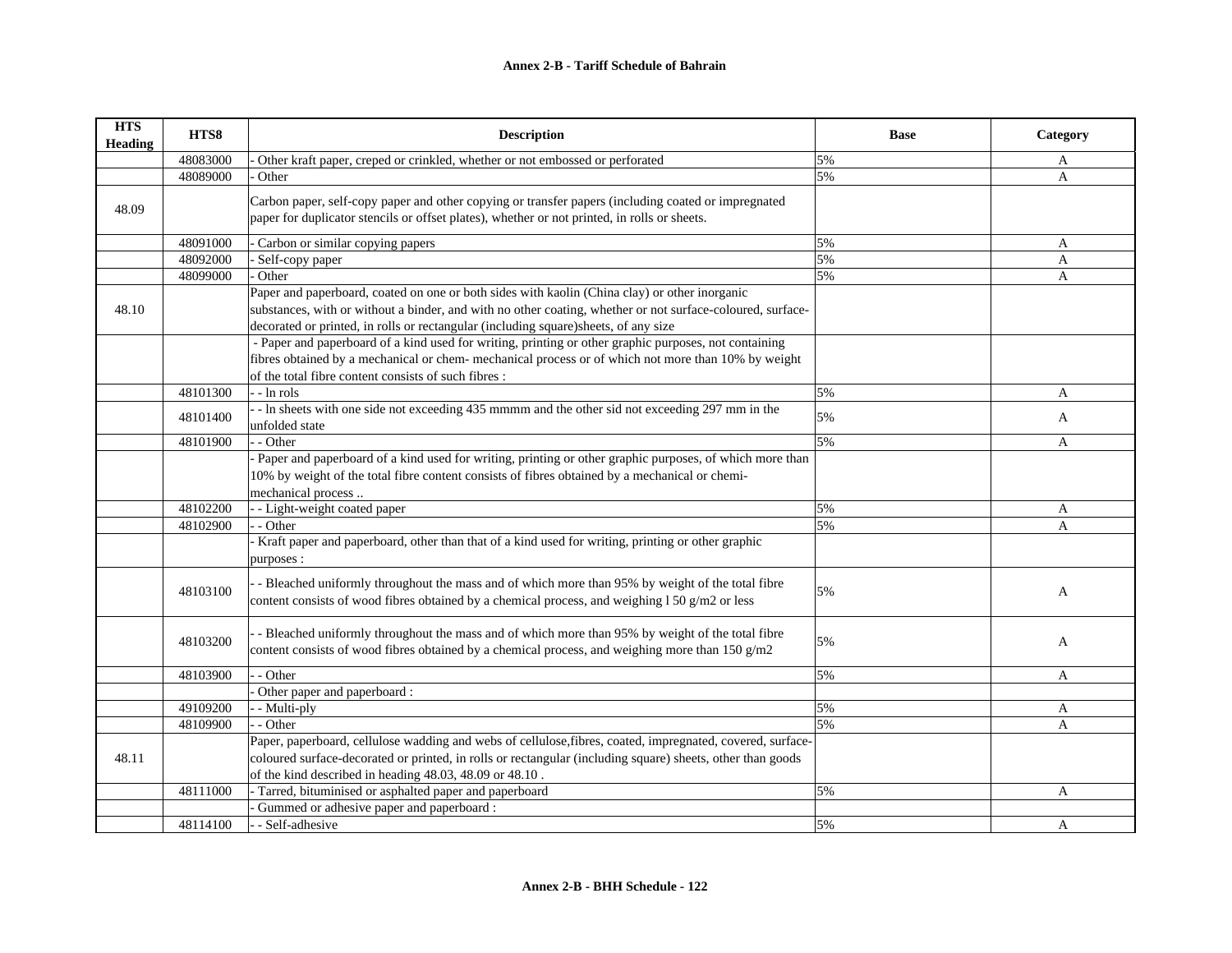| <b>HTS</b><br><b>Heading</b> | HTS8     | <b>Description</b>                                                                                                                                                                            | <b>Base</b> | Category |
|------------------------------|----------|-----------------------------------------------------------------------------------------------------------------------------------------------------------------------------------------------|-------------|----------|
|                              | 48114900 | - Other                                                                                                                                                                                       | 5%          | A        |
|                              |          | Paper and paperboard coated, impregnated or covered with plastics (excluding adhesives):                                                                                                      |             |          |
|                              | 48115100 | - Bleached, weighing more than 150 g/m2                                                                                                                                                       | 5%          | A        |
|                              | 48115900 | - Other                                                                                                                                                                                       | 5%          | A        |
|                              | 48116000 | - Paper and paperboard, coated, impregnated or covered with wax, paraffin wax, stearin, oil or glycerol                                                                                       | 5%          | A        |
|                              | 48119000 | Other paper, paperboard, cellulose wadding and webs of cellulose fibres                                                                                                                       | 5%          | A        |
| 48.12                        | 48120000 | Filter blocks, slabs and plates, of paper pulp.                                                                                                                                               | 5%          | A        |
| 48.13                        |          | Cigarette paper, whether or not cut to size or In the form of booklets or tubes.                                                                                                              |             |          |
|                              | 48131000 | - In the form of booklets or tubes                                                                                                                                                            | 5%          | A        |
|                              | 48132000 | - In rolls of a width not exceeding 5 cm                                                                                                                                                      | 5%          | A        |
|                              | 48139000 | Other                                                                                                                                                                                         | 5%          | A        |
| 48.14                        |          | Wallpaper and similar wall coverings; window transparencies of paper.                                                                                                                         |             |          |
|                              | 48141000 | - "Ingrain" paper                                                                                                                                                                             | 5%          | A        |
|                              | 48142000 | Wallpaper and similar wall coverings, consisting of paper coated or covered, on the face side, with a<br>grained, embossed, coloured, design-printed or otherwise decorated layer of plastics | 5%          | A        |
|                              | 48143000 | - Wallpaper and similar wall coverings, consisting of paper covered, on the face side, with plaiting<br>material, whether or not bound together in parallel strands or woven                  | 5%          | A        |
|                              | 48149000 | - Other                                                                                                                                                                                       | 5%          | A        |
| 48.15                        | 48150000 | Floor coverings on a base of paper or of paperboard, whether or not cut to size.                                                                                                              | 5%          | A        |
|                              |          | Carbon paper, self-copy paper and other copying or transfer papers (other than those of heading 48.09),                                                                                       |             |          |
| 48.16                        |          | duplicator stencils and offset plates, of paper, whether or not put up in boxes.                                                                                                              |             |          |
|                              | 48161000 | - Carbon or similar copying papers                                                                                                                                                            | 5%          | A        |
|                              | 48162000 | - Self-copy paper                                                                                                                                                                             | 5%          | A        |
|                              | 48163000 | Duplicator stencils                                                                                                                                                                           | 5%          | A        |
|                              | 48169000 | - Other                                                                                                                                                                                       | 5%          | A        |
|                              |          | Envelopes, letter cards, plain postcards and correspondence cards, of paper or paperboard; boxes,                                                                                             |             |          |
| 48.17                        |          | pouches, wallets and writing compendiums, of paper or paperboard, containing an assortment of paper                                                                                           |             |          |
|                              |          | stationery.                                                                                                                                                                                   |             |          |
|                              | 48171000 | - Envelopes                                                                                                                                                                                   | 5%          | A        |
|                              | 48172000 | - Letter cards, plain postcards and correspondence cards                                                                                                                                      | 5%          | A        |
|                              |          | - Boxes, pouches, wallets and Writing compendiums, of paper or paperboard, containing an assortment                                                                                           |             |          |
|                              | 48173000 | of paper stationery                                                                                                                                                                           | 5%          | A        |
|                              |          | Toilet paper and similar paper, cellulose wadding or webs of cellulose fibres, of a kind used for                                                                                             |             |          |
|                              |          | household or sanitary purposes, in rolls of a width not exceeding 36 cm, or cut to size or shape;                                                                                             |             |          |
| 48.18                        |          | handkerchiefs, cleansing tissues, towels, tablecloths, serviettes, napkins for babies, tampons, bed sheets                                                                                    |             |          |
|                              |          | and similar household, sanitary or hospital articles, articles of apparel and clothing accessories, of paper                                                                                  |             |          |
|                              |          | pulp, paper, cellulose wadding or webs of cellulose fibres.                                                                                                                                   |             |          |
|                              | 48181000 | - Toilet paper                                                                                                                                                                                | 20%         | B        |
|                              | 48182000 | - Handkechiefs, tissues and towels                                                                                                                                                            | 20%         | B        |
|                              |          | - Tablecloths and serviettes :                                                                                                                                                                |             |          |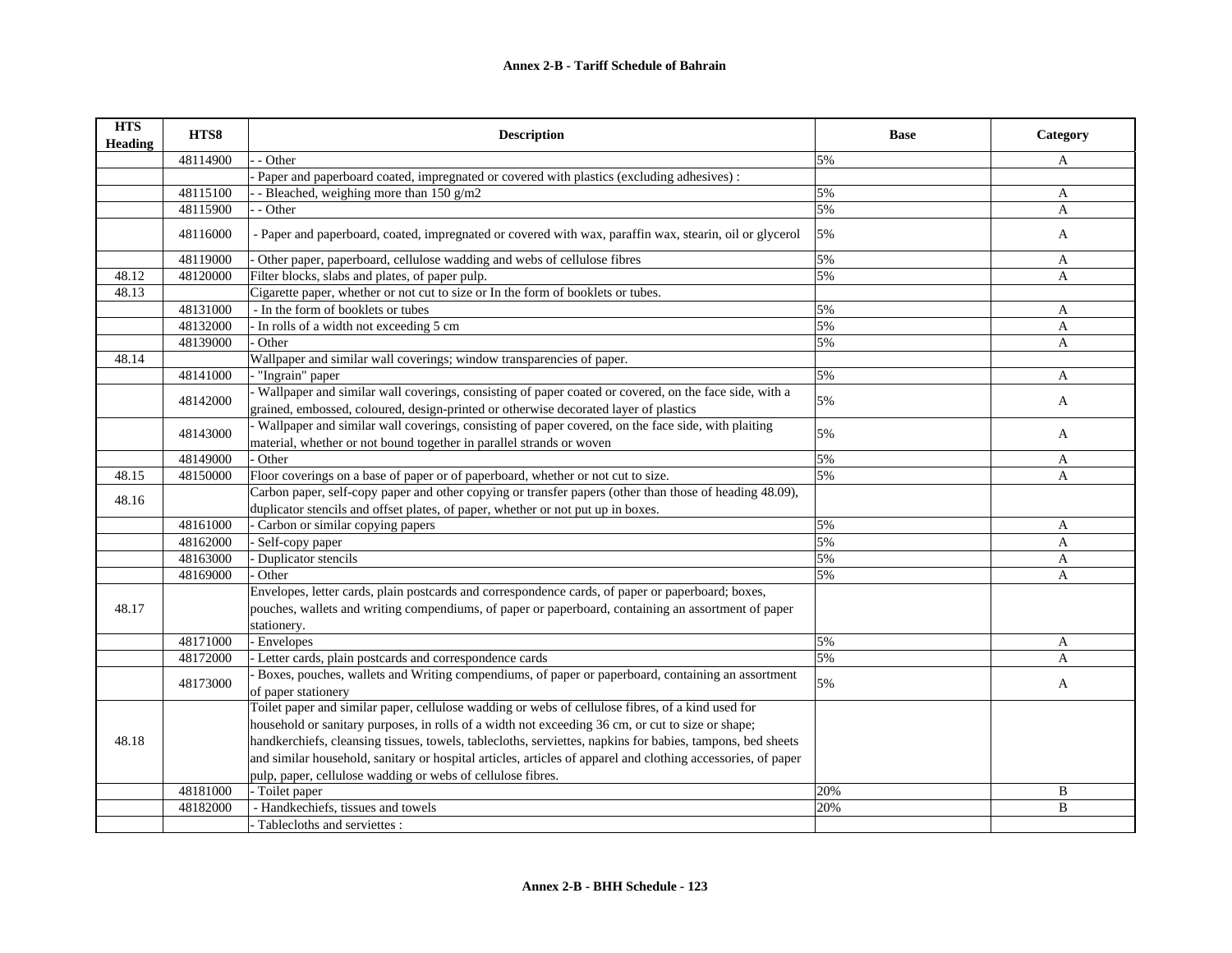| <b>HTS</b><br><b>Heading</b> | HTS8     | <b>Description</b>                                                                                                                                                                                                                                                                                                                                                                                                   | <b>Base</b> | Category     |
|------------------------------|----------|----------------------------------------------------------------------------------------------------------------------------------------------------------------------------------------------------------------------------------------------------------------------------------------------------------------------------------------------------------------------------------------------------------------------|-------------|--------------|
|                              | 48183010 | - - Tablecloths                                                                                                                                                                                                                                                                                                                                                                                                      | 5%          | $\mathbf{A}$ |
|                              | 48183090 | - - Other                                                                                                                                                                                                                                                                                                                                                                                                            | 5%          | $\mathbf{A}$ |
|                              |          | Sanitary towels and tampons, napkins and napkin liners for babies and similar Sanitary articles :                                                                                                                                                                                                                                                                                                                    |             |              |
|                              | 48184010 | - - - Diapers for children                                                                                                                                                                                                                                                                                                                                                                                           | 5%          | $\mathbf{A}$ |
|                              | 48184020 | - - - Sanitary towels for women                                                                                                                                                                                                                                                                                                                                                                                      | 20%         | B            |
|                              | 48184030 | --- Napkins for patients and cripples                                                                                                                                                                                                                                                                                                                                                                                | 5%          | A            |
|                              | 48184040 | - - - Thin pads of paper for absorption of secrtions                                                                                                                                                                                                                                                                                                                                                                 | 5%          | A            |
|                              | 48184090 | $- -$ Other                                                                                                                                                                                                                                                                                                                                                                                                          | 5%          | $\mathbf{A}$ |
|                              | 48185000 | - Articles of apparel and Clothing accessories                                                                                                                                                                                                                                                                                                                                                                       | 5%          | A            |
|                              | 48189000 | Other                                                                                                                                                                                                                                                                                                                                                                                                                | 5%          | $\mathbf{A}$ |
|                              |          | Cartons, boxes, cases, bags and other packing containers, of paper, paperboard, cellulose wadding or                                                                                                                                                                                                                                                                                                                 |             |              |
| 48.19                        |          | webs of cellulose fibres; box files, letter trays, and similar articles, of paper or paperboard of a kind used                                                                                                                                                                                                                                                                                                       |             |              |
|                              |          | in offices, shops or the like.                                                                                                                                                                                                                                                                                                                                                                                       |             |              |
|                              |          | Cartons, Boxes and cases, of corrugated paper or paperboard                                                                                                                                                                                                                                                                                                                                                          |             |              |
|                              | 48191010 | - Cases for perfumes, Jewelry and gifts                                                                                                                                                                                                                                                                                                                                                                              | 5%          | A            |
|                              | 48192090 | $-$ - Other                                                                                                                                                                                                                                                                                                                                                                                                          | 5%          | A            |
|                              | 48193000 | Sacks and bags, having a base of a width of 40 cm or more                                                                                                                                                                                                                                                                                                                                                            | 5%          | A            |
|                              | 48194000 | Other Sacks and bags, including cones                                                                                                                                                                                                                                                                                                                                                                                | 20%         | B            |
|                              | 48195000 | Other packing containers, including record sleeves                                                                                                                                                                                                                                                                                                                                                                   | 5%          | A            |
|                              | 48196000 | box files, Letter trays, storage Boxes and similar articles, of a kind used in offices, shops or the like                                                                                                                                                                                                                                                                                                            | 5%          | A            |
| 48.20                        |          | Registers, account books, note books, order books, receipt books, letter pads, memorandum pads, diaries<br>and similar articles, exercise books, blotting-pads, binders (loose-leaf or other), folders, file covers,<br>manifold business forms, interleaved carbon sets and other articles of stationery, of paper or paperboard;<br>albums for samples or for collections and book covers, of paper or paperboard. |             |              |
|                              | 48201000 | - Registers, account books, Note books, order books, receipt books, Letter pads, memorandum pads,<br>diaries and similar articles                                                                                                                                                                                                                                                                                    | 5%          | A            |
|                              | 48202000 | Exercise books                                                                                                                                                                                                                                                                                                                                                                                                       | 5%          | A            |
|                              |          | - Binders (Other than book covers), folders and file covers:                                                                                                                                                                                                                                                                                                                                                         |             |              |
|                              | 48203010 | --- With metal fittings                                                                                                                                                                                                                                                                                                                                                                                              | 5%          | A            |
|                              | 48203090 | -- Other kinds                                                                                                                                                                                                                                                                                                                                                                                                       | 5%          | A            |
|                              | 48204000 | - Manifold business forms and interleaved carbon sats                                                                                                                                                                                                                                                                                                                                                                | 5%          | A            |
|                              | 48205000 | - Albums for samples or for collections                                                                                                                                                                                                                                                                                                                                                                              | 5%          | A            |
|                              | 48209000 | Other                                                                                                                                                                                                                                                                                                                                                                                                                | 5%          | A            |
| 48.21                        |          | Paper or paperboard lables of all kinds, whether or not printed.                                                                                                                                                                                                                                                                                                                                                     |             |              |
|                              | 48211000 | Printed                                                                                                                                                                                                                                                                                                                                                                                                              | 5%          | A            |
|                              | 48219000 | Other                                                                                                                                                                                                                                                                                                                                                                                                                | 5%          | A            |
| 48.22                        |          | Bobbins, spools, cops and similar supports of paper pulp, paper or paperboard (whether or not perforated<br>or hardened).                                                                                                                                                                                                                                                                                            |             |              |
|                              | 48221000 | - Of a kind used for winding textile Yarn                                                                                                                                                                                                                                                                                                                                                                            | 5%          | A            |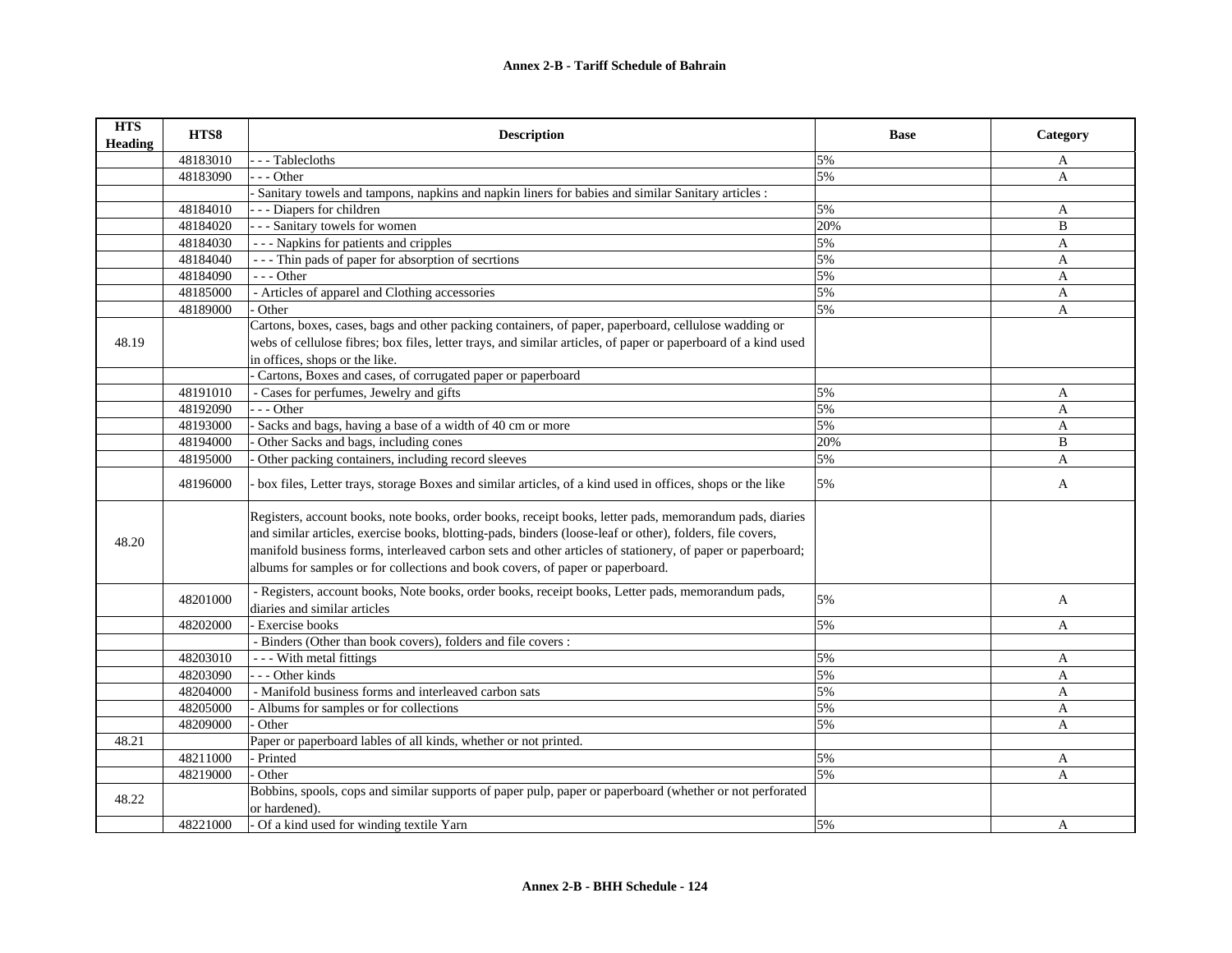| <b>HTS</b><br><b>Heading</b> | HTS8     | <b>Description</b>                                                                                    | <b>Base</b>  | Category       |
|------------------------------|----------|-------------------------------------------------------------------------------------------------------|--------------|----------------|
|                              | 48229000 | Other                                                                                                 | 5%           | A              |
|                              |          | Other paper, paperboard, cellulose wadding and webs of cellulose fibres, cut to size or shape; other  |              |                |
| 48.23                        |          | articles of paper pulp, paper, paperboard, cellulose wadding or webs of cellulose fibres.             |              |                |
|                              |          | Gummed or adhesive paper, in strips or rolls :                                                        |              |                |
|                              | 48231200 | - Self-adhesive                                                                                       | 5%           | A              |
|                              | 48231900 | - Other                                                                                               | 5%           | A              |
|                              | 48232000 | Filter paper and paperboard                                                                           | 5%           | A              |
|                              | 48234000 | - Rolls, sheets and dials, printed for Self-recording apparatus                                       | 5%           | A              |
|                              | 48236000 | Trays, dishes, Plates, cups and the like, of paper or paperboard                                      | 5%           | A              |
|                              |          | Other pressed of pulp paper:                                                                          |              |                |
|                              | 48237010 | - - Moulded Plates used for carrying egg                                                              | 5%           | A              |
|                              | 48237090 | - - Other                                                                                             | 5%           | A              |
|                              |          | $-$ Other :                                                                                           |              |                |
|                              | 48239010 | - - Packing containers for sweets and fruits                                                          | 5%           | A              |
|                              | 48239020 | - - Paper lace and embroidery; shelf edging                                                           | 5%           | A              |
|                              | 48239030 | - - Paper gasket and washers                                                                          | 5%           | A              |
|                              | 48239040 | -- Stamp mounts, Photograph mounting corners and photo mounts, reinforcement corners for suit-cases   | 5%           | $\mathbf{A}$   |
|                              | 48239050 | - - Tailoring patterns                                                                                | 5%           | A              |
|                              |          | --- Perforated paper and paper board cards for jacquard or similar machines (punched paper and        |              |                |
|                              | 48239060 | paperbord cards)                                                                                      | 5%           | A              |
|                              | 48239070 | --- Textile spinning cans ; flat shaped cards for winding yarn, etc                                   | 5%           | A              |
|                              | 48239080 | --- artificial guts of waterpoofing paper for sausages                                                | 5%           | A              |
|                              |          | $- -$ Other :                                                                                         |              |                |
|                              | 48239091 | ---- Manual Fans                                                                                      | 5%           | A              |
|                              | 48239092 | ---- Paper wool for wrapping                                                                          | 5%           | A              |
|                              | 48239093 | - - - - Paper strips for plaiting                                                                     | 5%           | A              |
|                              | 48239094 | - - - - Computer form paper                                                                           | 5%           | A              |
|                              | 48239099 | - - - - Other                                                                                         | 5%           | A              |
| 49.01                        |          | Printed books, brochures, Ieallets and similar printed matter, whether or not in single sheets.       |              |                |
|                              |          | in single sheets, whether or not folded :                                                             |              |                |
|                              | 49011010 | - - - Serially numbered card containing questions, answers                                            | Free of Duty | C              |
|                              | 49011090 | $-$ - Other                                                                                           | Free of Duty | $\mathsf{C}$   |
|                              |          | Other:                                                                                                |              |                |
|                              | 49019100 | - Dictionaries and encyclopaedias, and serial instalments thereof                                     | Free of Duty | $\mathcal{C}$  |
|                              |          | - Other:                                                                                              |              |                |
|                              | 49019910 | --- Books , booklets and pamphlets, consisting essentially of textual matter of any kind, and printed | Free of Duty | $\mathbf C$    |
|                              | 49019920 | - - - Books, booklets and pamphlets in braille or shorthand                                           | Free of Duty | $\mathsf{C}$   |
|                              | 49019930 | --- School and collegiate books                                                                       | Free of Duty | $\mathbf C$    |
|                              | 49019940 | - - - Museums and public libraries indexes etc.                                                       | Free of Duty | $\overline{C}$ |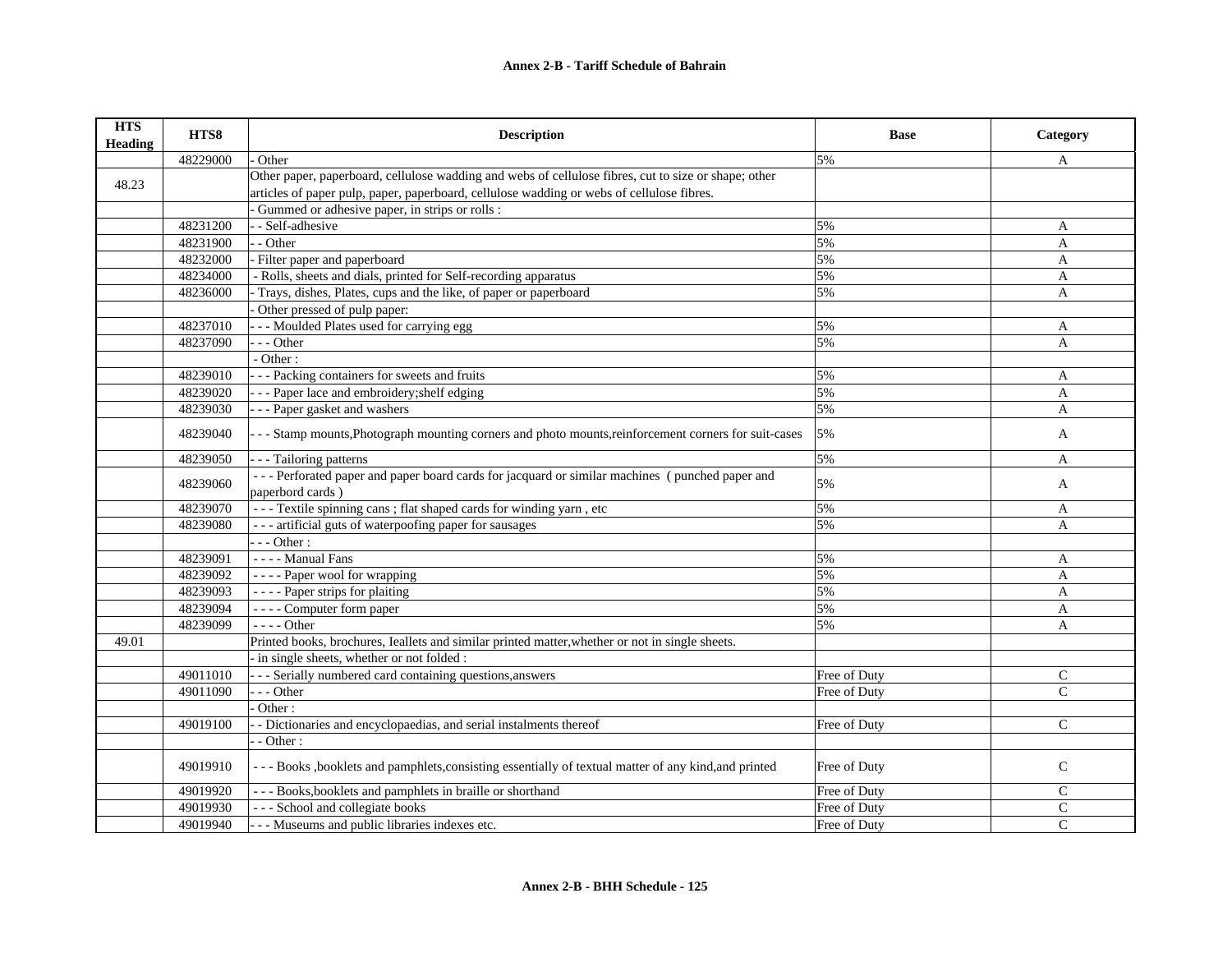| <b>HTS</b><br><b>Heading</b> | HTS8     | <b>Description</b>                                                                                                                                                                                                                | <b>Base</b>  | Category      |
|------------------------------|----------|-----------------------------------------------------------------------------------------------------------------------------------------------------------------------------------------------------------------------------------|--------------|---------------|
|                              | 49019950 | --- Children's picture books means books for children's in which the pictures form the pricipal interest                                                                                                                          | Free of Duty | $\mathsf{C}$  |
|                              | 49019960 | --- Newspapers, journals and periodicals bound otherwise then in paper, and sets of newspapers, journals<br>or periodicals comprising more than one number under a single cover whetheror not containing a<br>dvertising material | Free of Duty | $\mathsf{C}$  |
|                              | 49019990 | $- -$ Other                                                                                                                                                                                                                       | Free of Duty | $\mathcal{C}$ |
| 49.02                        |          | Newspapers, journals and periodicals, whether or not illustrated or containing advertising material.                                                                                                                              |              |               |
|                              |          | - Appearing at least four times a week :                                                                                                                                                                                          |              |               |
|                              | 49021010 | --- News papers                                                                                                                                                                                                                   | Free of Duty | $\mathcal{C}$ |
|                              | 49021020 | - - - Magazines                                                                                                                                                                                                                   | Free of Duty | $\mathcal{C}$ |
|                              | 49021090 | $- -$ Other                                                                                                                                                                                                                       | Free of Duty | $\mathcal{C}$ |
|                              |          | Other:                                                                                                                                                                                                                            |              |               |
|                              | 49029010 | - - - News papers                                                                                                                                                                                                                 | Free of Duty | $\mathcal{C}$ |
|                              | 49029020 | - - - Magazines                                                                                                                                                                                                                   | Free of Duty | $\mathcal{C}$ |
|                              | 49029030 | --- Periodicals                                                                                                                                                                                                                   | Free of Duty | $\mathsf{C}$  |
|                              | 49029090 | --- Other                                                                                                                                                                                                                         | Free of Duty | $\mathbf C$   |
| 49.03                        |          | Children's picture, drawing or colouring books.                                                                                                                                                                                   |              |               |
|                              | 49030010 | --- Drawing and painting books for children                                                                                                                                                                                       | 5%           | A             |
|                              | 49030020 | --- Picture books for children                                                                                                                                                                                                    | 5%           | A             |
|                              | 49030090 | --- Other                                                                                                                                                                                                                         | 5%           | A             |
| 49.04                        | 49040000 | Music, printed or in manuscript, whether or not bound or illustrated.                                                                                                                                                             | 5%           | A             |
|                              |          | Maps and hydrographic or similar charts of all kinds, including atlases, wall maps, topographical plans                                                                                                                           |              |               |
| 49.05                        |          | and globes, printed.                                                                                                                                                                                                              |              |               |
|                              | 49051000 | Globes                                                                                                                                                                                                                            | Free of Duty | $\mathcal{C}$ |
|                              |          | Other:                                                                                                                                                                                                                            |              |               |
|                              | 49059100 | - - In book form                                                                                                                                                                                                                  | Free of Duty | $\mathsf{C}$  |
|                              | 49059900 | - - Other                                                                                                                                                                                                                         | Free of Duty | $\mathsf{C}$  |
|                              |          | Plans and drawings for architectural, engineering, industrial, commercial, topographical or similar                                                                                                                               |              |               |
| 49.06                        | 49060000 | purposes, being orip inals drawn by hand; hand-written texts; photographic reproductions on sensitised                                                                                                                            | 5%           | A             |
|                              |          | paper and carbon copies of the foregoing.                                                                                                                                                                                         |              |               |
|                              |          | Unused postage, revenue or similar stamps of current or new issue in the country in which they have, or                                                                                                                           |              |               |
| 49.07                        |          | will have a recognised face value;                                                                                                                                                                                                |              |               |
|                              |          | --- Unused postage :                                                                                                                                                                                                              |              |               |
|                              | 49070011 | - - - - Postage stamps                                                                                                                                                                                                            | Free of Duty | $\mathsf C$   |
|                              | 49070012 | ---- Fiscal stamps                                                                                                                                                                                                                | Free of Duty | $\mathsf{C}$  |
|                              | 49070019 | ---- Other stamps                                                                                                                                                                                                                 | Free of Duty | $\mathsf{C}$  |
|                              | 49070020 | --- Papers, cards or envelopes impressed with stamps                                                                                                                                                                              | Free of Duty | C             |
|                              |          | --- Banknotes :                                                                                                                                                                                                                   |              |               |
|                              | 49070031 | - - - - Banknotes in circulation                                                                                                                                                                                                  | Free of Duty | $\mathsf{C}$  |
|                              | 49070032 | ---- Banknotes not yet in legal circulation                                                                                                                                                                                       | Free of Duty | $\mathsf{C}$  |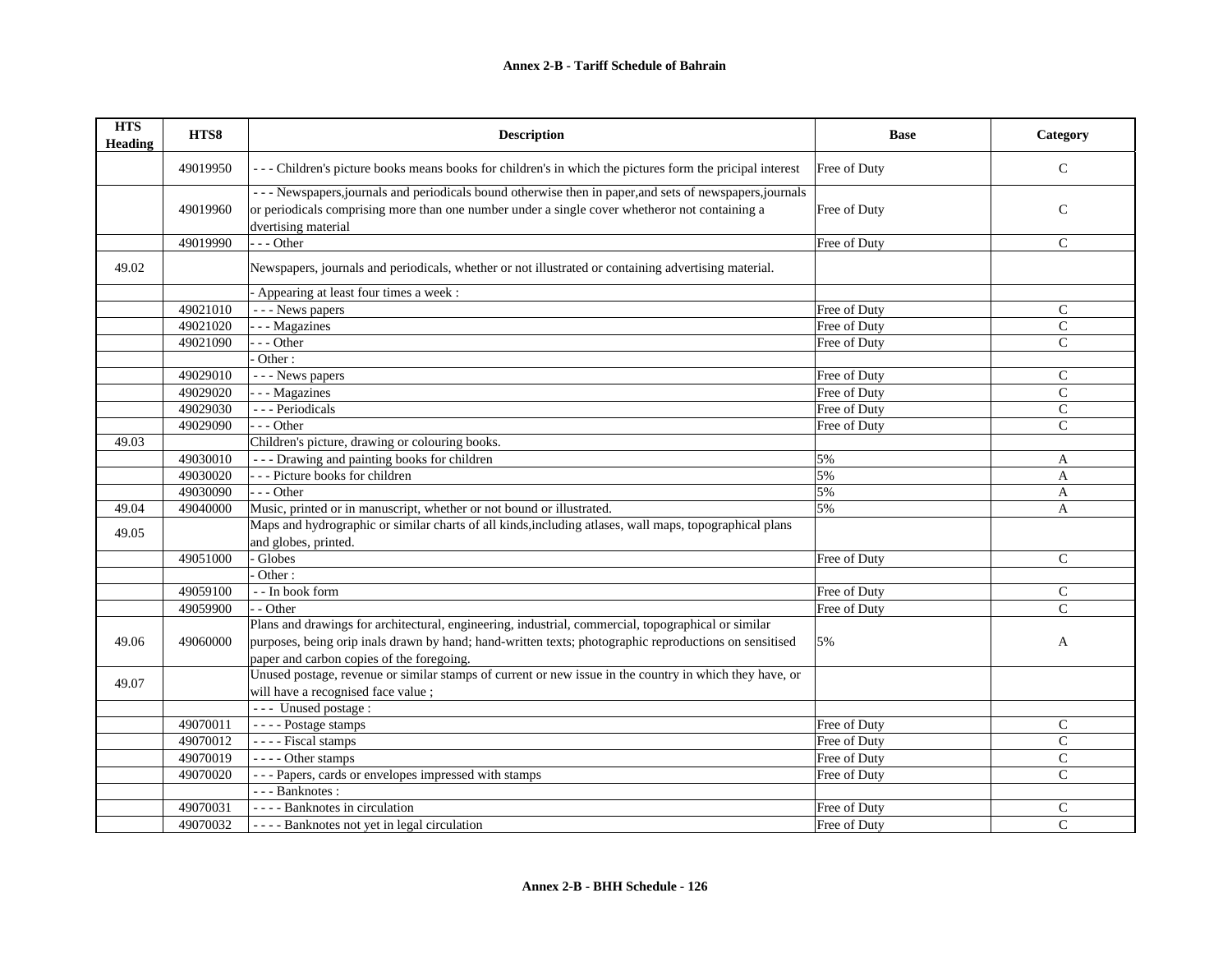| <b>HTS</b><br><b>Heading</b> | HTS8     | <b>Description</b>                                                                                     | <b>Base</b>  | Category      |
|------------------------------|----------|--------------------------------------------------------------------------------------------------------|--------------|---------------|
|                              | 49070040 | - - - Travelers checks                                                                                 | Free of Duty | $\mathcal{C}$ |
|                              | 49070050 | --- Negotiable ratified checks                                                                         | Free of Duty | $\mathcal{C}$ |
|                              | 49070060 | --- Stocks, shares, bond certificates and similar, numbered and signed                                 | Free of Duty | $\mathbf{C}$  |
|                              | 49070070 | --- Stocks, shares, bond certificates and the like intended for use                                    | Free of Duty | $\mathsf{C}$  |
|                              | 49070080 | - - - Cheque books                                                                                     | Free of Duty | $\mathsf{C}$  |
|                              | 49070090 | $- -$ Other                                                                                            | Free of Duty | C             |
| 49.08                        |          | Transfers (decalcomanias).                                                                             |              |               |
|                              | 49081000 | - Transfers (decalcomanias), Vitrifiable                                                               | 5%           | A             |
|                              | 49089000 | - Other                                                                                                | 5%           | A             |
| 49.09                        |          | Printed or illustrated postcards; printed cards bearing personal greetings, messages or announcements, |              |               |
|                              |          | whether or not illustrated, with or without envelopes or trimmings.                                    |              |               |
|                              | 49090010 | --- Postcards                                                                                          | 5%           | A             |
|                              | 49090020 | - - - Greeting and similar cards                                                                       | 5%           | A             |
| 49.10                        | 49100000 | Calendars of any kind, printed, including calender blocks.                                             | 5%           | A             |
| 49.11                        |          | Other printed matter, including printed pictures and photographs.                                      |              |               |
|                              |          | - Trade advertising material, Commercial catalogues and the like :                                     |              |               |
|                              | 49111010 | --- printed matter for publicity and advertisiement                                                    | 5%           | A             |
|                              | 49111090 | - - Commercial catalogues and the like                                                                 | 5%           | $\mathbf{A}$  |
|                              |          | - Other:                                                                                               |              |               |
|                              |          | - Pictures, designs and Photographs :                                                                  |              |               |
|                              | 49119110 | - - - Photographs of tourist scenes, etc.                                                              | 5%           | A             |
|                              | 49119190 | $- -$ Other                                                                                            | 5%           | $\mathbf{A}$  |
|                              |          | Other:                                                                                                 |              |               |
|                              | 49119910 | --- Printed calendar backs with or without illustrations                                               | 5%           | A             |
|                              | 49119920 | --- Educational charts for anatomy, botany and zoology                                                 | 5%           | $\mathbf{A}$  |
|                              | 49119930 | --- Tickets for admission to places of entertainment and for lravel by public or private transport and | 5%           | A             |
|                              |          | Other similar Tickets                                                                                  |              |               |
|                              | 49119990 | $- -$ Other                                                                                            | 5%           | A             |
| 50.01                        | 50010000 | Silk-worm cocoons suitable for reeling.                                                                | 5%           | A             |
| 50.02                        | 50020000 | Raw silk (not thrown).                                                                                 | 5%           | $\mathbf{A}$  |
| 50.03                        |          | Silk waste (including cocoons unsuitable for reeling, yarn waste and garnetted stock).                 |              |               |
|                              | 50031000 | - Not carded or combed                                                                                 | 5%           | A             |
|                              | 50039000 | - Other                                                                                                | 5%           | $\mathbf{A}$  |
| 50.04                        | 50040000 | Silk yarn (other than yarn spun from silk waste) not put up for retail sale.                           | 5%           | $\mathbf{A}$  |
| 50.05                        | 50050000 | Yarn spun from silk waste, not put up for retail sale.                                                 | 5%           | A             |
| 50.06                        | 50060000 | Silk yarn and yarn spun from silk waste, put up for retail sale; silk-worm gut.                        | 5%           | A             |
| 50.07                        |          | Woven fabrics of silk or of silk waste.                                                                |              |               |
|                              | 50071000 | - Fabrics of noil Silk                                                                                 | 5%           | A             |
|                              | 50072000 | Other fabrics, containing 85 % or more by weight of silk or of silk waste other than noil silk         | 5%           | A             |
|                              | 50079000 | Other Fabrics                                                                                          | 5%           | A             |
| 51.01                        |          | Wool, not carded or combed.                                                                            |              |               |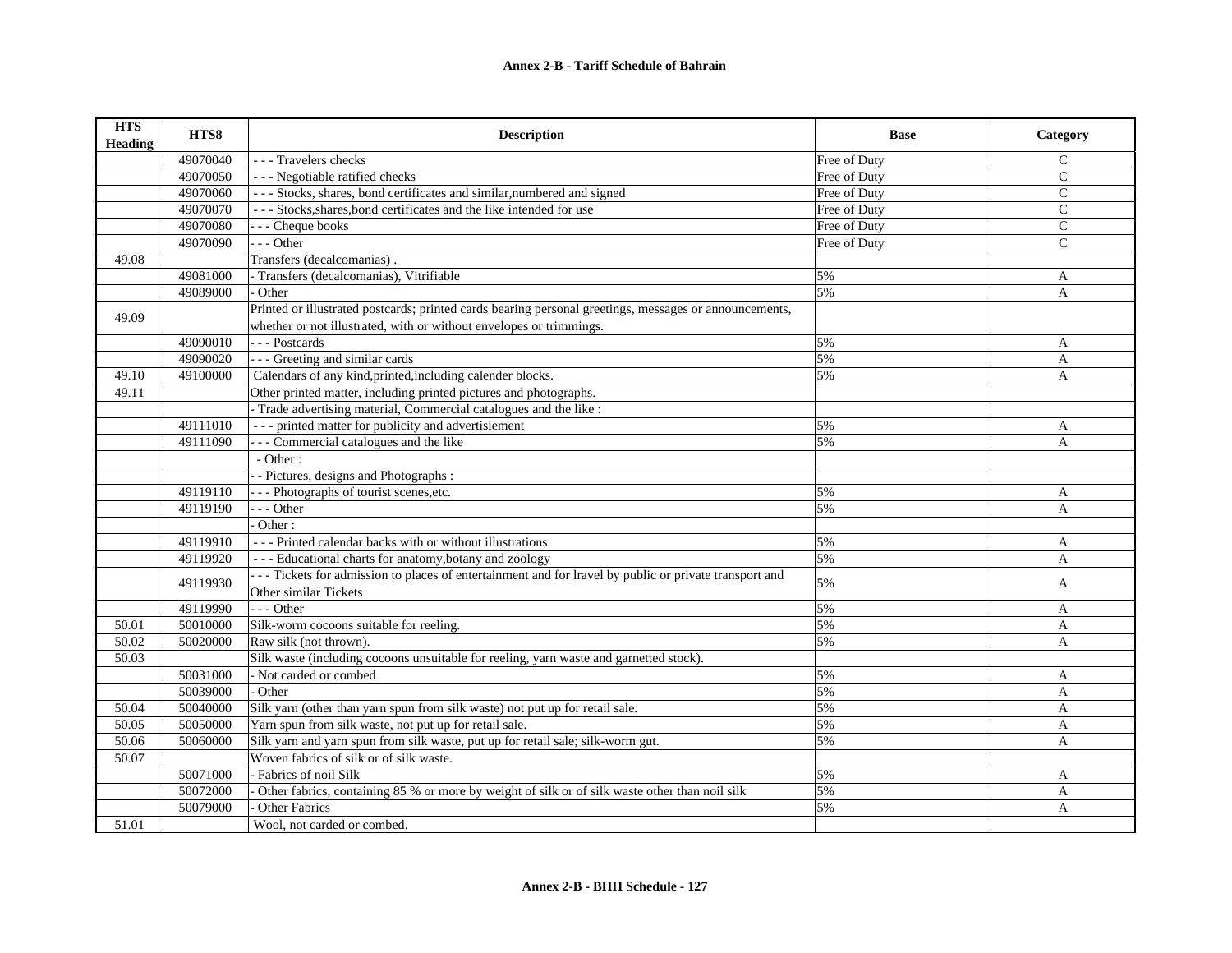| <b>HTS</b><br>Heading | HTS8     | <b>Description</b>                                                                                                      | <b>Base</b> | Category     |
|-----------------------|----------|-------------------------------------------------------------------------------------------------------------------------|-------------|--------------|
|                       |          | - Greasy, including fleece-washed wool:                                                                                 |             |              |
|                       | 51011100 | - - Shorn wool                                                                                                          | 5%          | A            |
|                       | 51011900 | - - Other                                                                                                               | 5%          | A            |
|                       |          | - Degreased, not carbonised :                                                                                           |             |              |
|                       | 51012100 | - - Shorn wool                                                                                                          | 5%          | A            |
|                       | 51012900 | - - Other                                                                                                               | 5%          | A            |
|                       | 51013000 | - Carbonised                                                                                                            | 5%          | A            |
| 51.02                 |          | Fine or coarse animal hair, not carded or combed.                                                                       |             |              |
|                       |          | - Fine animal hair                                                                                                      |             |              |
|                       | 51021100 | - Of Kashmir (cashmere) goats                                                                                           | 5%          | A            |
|                       | 51021900 | - - Other                                                                                                               | 5%          | A            |
|                       | 51022000 | - Coarse animal hair                                                                                                    | 5%          | A            |
| 51.03                 |          | Waste of wool or of fine or coarse animel hair, including yarn waste but excluding garnetted stock.                     |             |              |
|                       | 51031000 | - Noils of wool or of fine animal hair                                                                                  | 5%          | A            |
|                       | 51032000 | - Other waste of wool or of fine animal hair                                                                            | 5%          | A            |
|                       | 51033000 | - Waste of coarse animal hair                                                                                           | 5%          | A            |
| 51.04                 | 51040000 | Garnetted stock of wool or of fine or coarse animal hair.                                                               | 5%          | A            |
| 51.05                 |          | Wool and fine or coarse animal hair, carded or combed (including combed wool in fragments).                             |             |              |
|                       | 51051000 | Carded wool                                                                                                             | 5%          | A            |
|                       |          | Wool tops and other combed wool:                                                                                        |             |              |
|                       | 51052100 | - Combed wool in fragments                                                                                              | 5%          | A            |
|                       | 51052900 | - Other                                                                                                                 | 5%          | A            |
|                       |          | -Fine animal hair, Carded or combed                                                                                     |             |              |
|                       | 51053100 | - Of Kashmir (cashmere) goats                                                                                           | 5%          | A            |
|                       | 51053900 | - - Other                                                                                                               | 5%          | A            |
|                       | 51054000 | - Coarse animal hair, Carded or combed                                                                                  | 5%          | A            |
| 51.06                 |          | Yarn of carded wool, not put up for retail sale.                                                                        |             |              |
|                       | 51061000 | - Containing 85 % or more by weight of wool                                                                             | 5%          | A            |
|                       | 51062000 | - Containing less than 85 % by weight of wool                                                                           | 5%          | A            |
| 51.07                 |          | Yarn of combed wool, not put up for retail sale.                                                                        |             |              |
|                       | 51071000 | - Containing 85 % or more by weight of wool                                                                             | 5%          | A            |
|                       | 51072000 | - Containing less than 85 % by weight of wool                                                                           | 5%          | $\mathbf{A}$ |
| 51.08                 |          | Yarn of fine animal hair (carded or combed), not put up for retail sale.                                                |             |              |
|                       | 51081000 | Carded                                                                                                                  | 5%          | A            |
|                       | 51082000 | Combed                                                                                                                  | 5%          | A            |
| 51.09                 |          | Yarn of wool or of fine animal hair, put up for retail sale.                                                            |             |              |
|                       | 51091000 | Containing 85 % or more by weight of wool or of fine animal hair                                                        | 5%          | A            |
|                       | 51099000 | Other                                                                                                                   | 5%          | A            |
| 51.10                 | 51100000 | Yarn of coarse animal hair or of horsehair (including gimped horsehair yarn), whether or not put up for<br>retail sale. | 5%          | A            |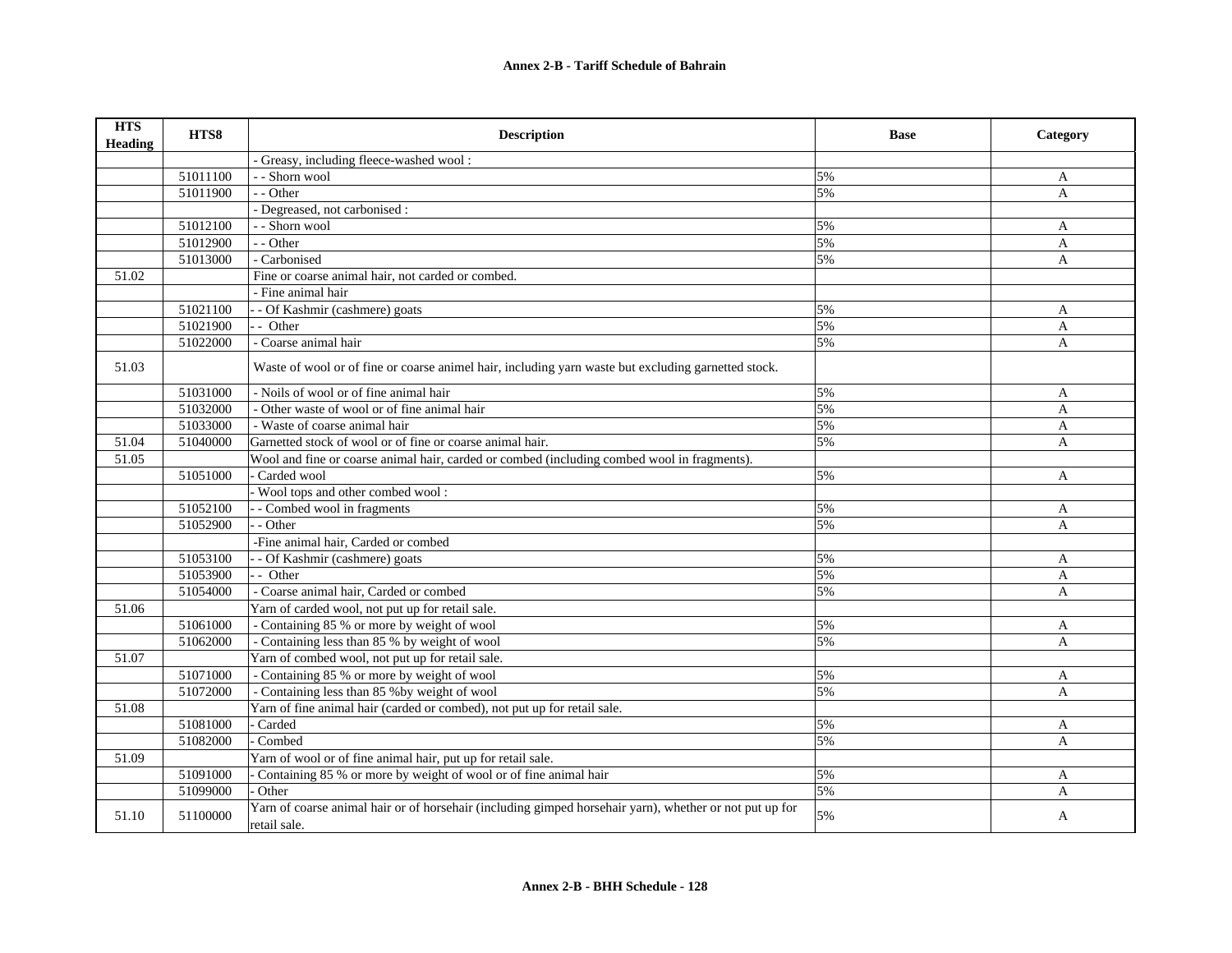| <b>HTS</b><br><b>Heading</b> | HTS8     | <b>Description</b>                                                  | <b>Base</b> | Category     |
|------------------------------|----------|---------------------------------------------------------------------|-------------|--------------|
| 51.11                        |          | Woven fabrics of carded wool or of carded fine animal hair.         |             |              |
|                              |          | Containing 85 % or more by weight of wool or of fine animal hair:   |             |              |
|                              |          | - Of a weight not exceeding 300 g/m2 :                              |             |              |
|                              | 51111110 | - - - For the manufacture the cloak(abayas)                         | 5%          | A            |
|                              | 51111190 | $-$ - Other                                                         | 5%          | A            |
|                              |          | - Other:                                                            |             |              |
|                              | 51111910 | - - For the manufacture the cloak(abayas)                           | 5%          | A            |
|                              | 51111990 | $-$ - Other                                                         | 5%          | A            |
|                              |          | Other, mixed mainly or solely with man-made filaments :             |             |              |
|                              | 51112010 | - - For the manufacture the cloak(abayas)                           | 5%          | A            |
|                              | 51112090 | $-$ - Other                                                         | 5%          | A            |
|                              |          | - Other, mixed mainly or solely with man-made staple fibres :       |             |              |
|                              | 51113010 | - - For the manufacture the cloak(abayas)                           | 5%          | A            |
|                              | 51113090 | $- -$ Other                                                         | 5%          | A            |
|                              |          | - Other:                                                            |             |              |
|                              | 51119010 | - - For the manufacture the cloak(abayas)                           | 5%          | A            |
|                              | 51119090 | $- -$ Other                                                         | 5%          | A            |
| 51.12                        |          | Woven fabrics of combed wool or of combed fine animal hair.         |             |              |
|                              |          | Containing 85 % r or more by weight of wool or of fine animal hair: |             |              |
|                              |          | - - Of a weight not exceeding 200 g/m2 :                            |             |              |
|                              | 51121110 | - - - For the manufacture the cloak(abayas)                         | 5%          | A            |
|                              | 51121190 | --- Other                                                           | 5%          | A            |
|                              |          | $-$ - Other :                                                       |             |              |
|                              | 51121910 | - - - For the manufacture the cloak(abayas)                         | 5%          | A            |
|                              | 51121990 | --- Other                                                           | 5%          | A            |
|                              |          | Other, mixed mainly or solely with man-made filaments :             |             |              |
|                              | 51122010 | - - - For the manufacture the cloak(abayas)                         | 5%          | $\mathbf{A}$ |
|                              | 51122090 | $-$ - Other                                                         | 5%          | A            |
|                              |          | Other, mixed mainly or solely with mam-made staple fibres :         |             |              |
|                              | 51123010 | - - - For the manufacture the cloak(abayas)                         | 5%          | A            |
|                              | 51123090 | $-$ - Other                                                         | 5%          | A            |
|                              |          | Other:                                                              |             |              |
|                              | 51129010 | - - - For the manufacture the cloak(abayas)                         | 5%          | A            |
|                              | 51129090 | $- -$ Other                                                         | 5%          | A            |
| 51.13                        |          | Woven fabrics of coarse animal hair or of horsehair.                |             |              |
|                              |          | - - - Woven fabrics of coarse animal hair:                          |             |              |
|                              | 51130011 | - - - - For the manufacture the cloak(abayas)                       | 5%          | A            |
|                              | 51130019 | $- - -$ Other                                                       | 5%          | $\mathbf{A}$ |
|                              | 51130020 | - - Woven fabrics of horsehair                                      | 5%          | $\mathbf{A}$ |
| 52.01                        | 52010000 | Cotton, not carded or combed.                                       | 5%          | A            |
| 52.02                        |          | Cotton waste (including yarn waste and garnetted stock).            |             |              |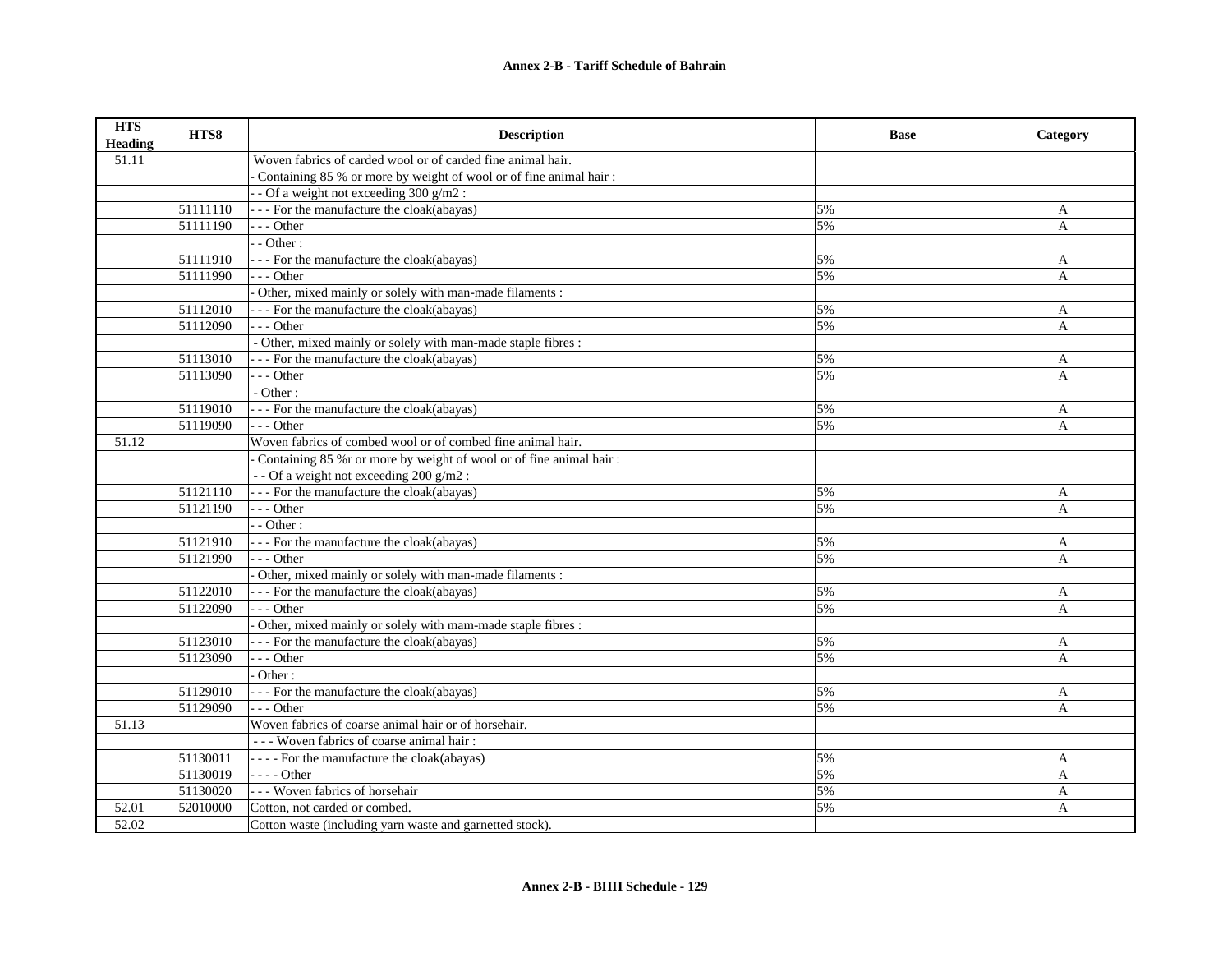| <b>HTS</b><br><b>Heading</b> | HTS8     | <b>Description</b>                                                                                      | <b>Base</b> | Category     |
|------------------------------|----------|---------------------------------------------------------------------------------------------------------|-------------|--------------|
|                              | 52021000 | Yarn waste (including thread waste)                                                                     | 5%          | A            |
|                              |          | Other:                                                                                                  |             |              |
|                              | 52029100 | - - Garnetted stock                                                                                     | 5%          | A            |
|                              | 52029900 | - - Other                                                                                               | 5%          | $\mathbf{A}$ |
| 52.03                        | 52030000 | Cotton, carded or combed.                                                                               | 5%          | A            |
| 52.04                        |          | Cotton sewing thread, whether or not put up for retail sale.                                            |             |              |
|                              |          | - Not put up for retail sale:                                                                           |             |              |
|                              | 52041100 | - Containing 85 % or more by weight of cotton                                                           | 5%          | A            |
|                              | 52041900 | - - Other                                                                                               | 5%          | A            |
|                              | 52042000 | - Put up for retail sale                                                                                | 5%          | A            |
|                              |          | Cotton yarn (other than sewing thread), containing 85 % or more by weight of cotton, not put up for     |             |              |
| 52.05                        |          | retail sale.                                                                                            |             |              |
|                              |          | Single yarn, of uncombed fibres :                                                                       |             |              |
|                              | 52051100 | - Measuring 714.29 decitex or more (not exceeding 14 metric number)                                     | 5%          | $\mathbf{A}$ |
|                              |          | - Measuring less than 714.29 decitex but not less than 232.56 decitex (exceeding 14 metric number but   | 5%          |              |
|                              | 52051200 | not exceeding 43 metric number)                                                                         |             | A            |
|                              |          | - Measuring less than 232.56 decitex but not less than 192.31 decitex (exceeding 43 metric number but   |             |              |
|                              | 52051300 | not exceeding 52 metric number)                                                                         | 5%          | $\mathbf{A}$ |
|                              |          | - - Measuring less than 192.31 decitex but not less than 125 decitex (exceeding 52 metric number but    | 5%          |              |
|                              | 52051400 | not exceeding 80 metric number)                                                                         |             | A            |
|                              | 52051500 | - - Measuring less than 125 decitex (exceeding 80 metric number)                                        | 5%          | $\mathbf{A}$ |
|                              |          | Single yarn, of combed fibres :                                                                         |             |              |
|                              | 52052100 | - Measuring 714.29 decitex or more (not exeeeding 14 metric number)                                     | 5%          | A            |
|                              |          | - Measuring less than 714.29 decitex but not lcss than 232.56 decitex (exceeding 14 metric number but   | 5%          |              |
|                              | 52052200 | not exceeding 43 metric number)                                                                         |             | A            |
|                              |          | - - Measuring less than 232.56 decitex but not less than 192.31 decitex (exceeding 43 metric number but | 5%          |              |
|                              | 52052300 | not e:xceeding 52 metric number)                                                                        |             | A            |
|                              | 52052400 | - - Measuring less than 192.31 decitex but not Icss than 125 decitex (exceeding 52 metric number but    | 5%          | A            |
|                              |          | not exceeding 80 metric number)                                                                         |             |              |
|                              | 52052600 | - Measuring less than 125 decitex but not less than 106.38 decitex (exceeding 80 metric number but not  | 5%          | A            |
|                              |          | exceeding 94 metric number)                                                                             |             |              |
|                              | 52052700 | - - Measuring less than 106.38 decitex but not less than 83.33 decitex (exceeding 94 metric number but  | 5%          |              |
|                              |          | not exceeding 120 metric number)                                                                        |             | A            |
|                              | 52052800 | - Measuring less than 83.33 decitex (exceeding 120 metric number)                                       | 5%          | A            |
|                              |          | - Multiple (folded) or cabled yarn, of uncombed fibres :                                                |             |              |
|                              | 52053100 | - Measuring per single yarn 714.29 decitex or more (not exceeding 14 metric number per single yarn)     | 5%          | A            |
|                              |          | - Measuring per single yarn less than 714.29 decitex but not less than 232.56 decitex (exceeding 14     |             |              |
|                              | 52053200 | metric number but not exceeding 43 metric number per smgle yarn)                                        | 5%          | A            |
|                              |          | - Measuring per single yarn less than 232.56 decitex hut not less than 192.31 decitex (exceeding 43     |             |              |
|                              | 52053300 | metric number hut not exceeding 52 metric number per smgle yarn)                                        | 5%          | A            |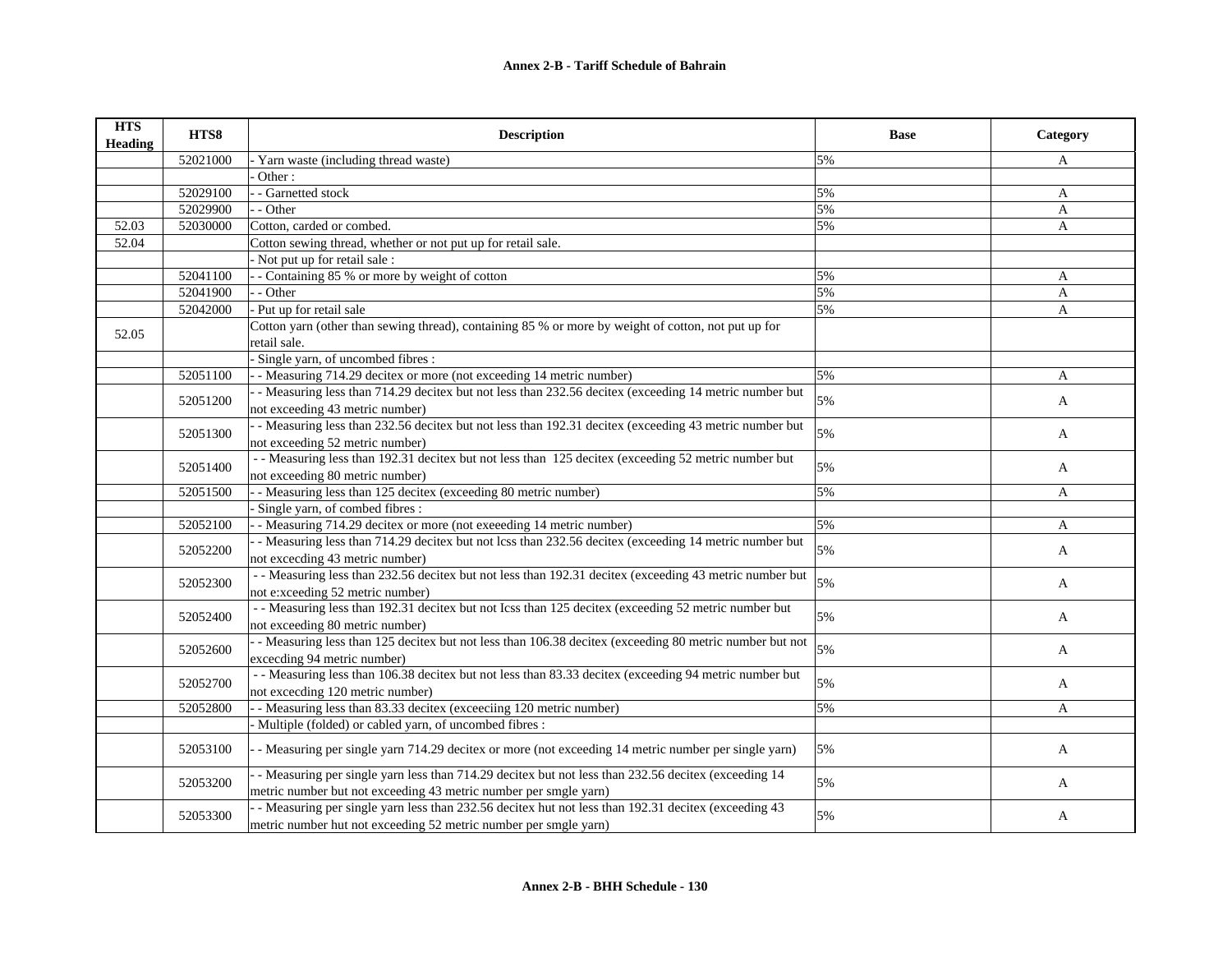| <b>HTS</b><br><b>Heading</b> | HTS8     | <b>Description</b>                                                                                                                                                       | <b>Base</b> | Category     |
|------------------------------|----------|--------------------------------------------------------------------------------------------------------------------------------------------------------------------------|-------------|--------------|
|                              | 52053400 | - Measuring per single yarn less than 192.3 1 decitcx but not less than 125 decitex (exceeding 52 metric<br>number but not exceeding 80 metric number per single yarn)   | 5%          | A            |
|                              | 52053500 | - Measuring per single yarn less than 125 decitex (exceeding 80 metric number per single yarn)                                                                           | 5%          | A            |
|                              |          | Multiple (folded) or cabled yarn, of combed fibres :                                                                                                                     |             |              |
|                              | 52054100 | - Measuring per single yarn 714.29 decitex or more (not exceeding 14 metric number per single yarn)                                                                      | 5%          | A            |
|                              | 52054200 | - Measuring per single yarn less than 714.29 decitors but not less than 232.56 decitex (exceeding 14<br>metric numher but not exceeding 43 metric number per smgle yarn) | 5%          | A            |
|                              | 52054300 | - Measuring per single yarn less than 232.56 decitex hut not less than 192.31 decitex (exceeding 43<br>metric numher but not exceeding 52 metric number per smgle yarn)  | 5%          | A            |
|                              | 52054400 | - - Measuring per single yarn less than 192.31 decitex but not less than 125 decitex (exceeding 52 metric<br>number but not exceeding 80 metric number per single yarn)  | 5%          | A            |
|                              | 52054600 | - Measuring per single yarn less than 125 decitex but not less than 106.38 decitex (exceeding 80 metric<br>number but not exceeding 94 metric number per single yarn)    | 5%          | A            |
|                              | 52054700 | - Measuring per single yarn less than 106.38 decitex but not less than 83.33 decitex (exceeding 94<br>metric number but not exceeding 120 metric number per single yarn) | 5%          | A            |
|                              | 52054800 | - Measuring per single yarn less than 83.33 decitex (exceeding 120 metric number per single yarn)                                                                        | 5%          | A            |
| 52.06                        |          | Cotton yarn (other than sewing thread), containing less than 85 % by weight of cotton, not put up for<br>retail sale.                                                    |             |              |
|                              |          | Single yarn, of uncombed fibres:                                                                                                                                         |             |              |
|                              | 52061100 | - Measuring 714.29 decitex or more (not exceeding 14 metric number)                                                                                                      | 5%          | A            |
|                              | 52061200 | - - Measuring less than 714.29 decitex but not less than 232.56 decitex (exceeding 14 metric number but<br>not exceeding 43 metric number)                               | 5%          | A            |
|                              | 52061300 | - Measuring less than 232.56 decitex but not less than 192.3 I decitex (exceeding 43 metric number but<br>not exceeding 52 metric number)                                | 5%          | A            |
|                              | 52061400 | - - Measuring less than 192.31 decitex but not less than I 25 decitex (exceeding 52 metric number but not<br>exceeding 80 metric number)                                 | 5%          | $\mathbf{A}$ |
|                              | 52061500 | - Measuring less than 125 decitex (exceeding 80 metric number)                                                                                                           | 5%          | $\mathbf{A}$ |
|                              |          | Single yarn, of combed fibres :                                                                                                                                          |             |              |
|                              | 52062100 | - Measuring 714.29 decitex or more (not exceeding 14 metric number)                                                                                                      | 5%          | A            |
|                              | 52062200 | - Measuring less than 714.29 decitex but not less than 232.56 decitex (exceeding 14 metric number but<br>not exceeding 43 metric number)                                 | 5%          | A            |
|                              | 52062300 | - Measuring less than 232.56 decitex but not less than 192.31 decitex (exceeding 43 metric number but<br>not exceeding 52 metric number)                                 | 5%          | A            |
|                              | 52062400 | - Measuring less than 192.31 decitex but not less than 125 decitex (exceeding 52 metric number but not<br>exceeding 80 metric number)                                    | 5%          | A            |
|                              | 52062500 | - Measuring less than 125 decitex (exceeding 80 metric number)                                                                                                           | 5%          | A            |
|                              |          | - Multiple (folded) or cabled yarn, of uncombed fibres :                                                                                                                 |             |              |
|                              | 52063100 | - Measuring per single yarn 714.29 decitex or more (not exceeding 14 metric number per single yarn)                                                                      | 5%          | A            |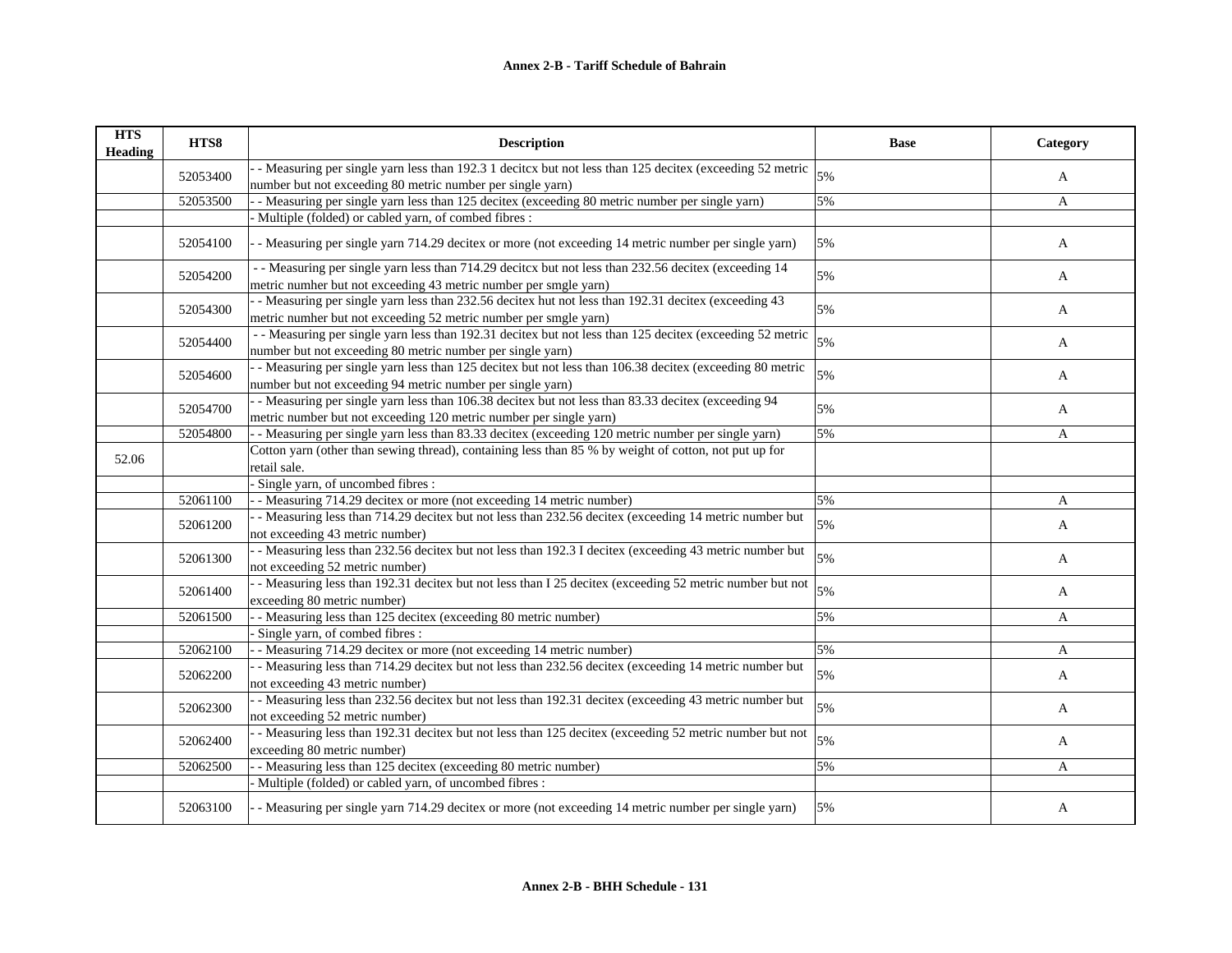## **Annex 2-B - Tariff Schedule of Bahrain**

| <b>HTS</b><br><b>Heading</b> | HTS8     | <b>Description</b>                                                                                        | <b>Base</b> | Category     |
|------------------------------|----------|-----------------------------------------------------------------------------------------------------------|-------------|--------------|
|                              |          | - Measuring per single yarn less than 714.29 decitex but not less than 232.56 decitex (exceeding 14       | 5%          |              |
|                              | 52063200 | metric number but not exceeding 43 metric number per smgle yarn)                                          |             | A            |
|                              |          | - Measuring per single yarn less than 232.56 decitex but not less than 192.31 decitex (exceeding 43       | 5%          | A            |
|                              | 52063300 | metric number but not exceeding 52 metric number per smgle yarn)                                          |             |              |
|                              | 52063400 | - Measuring per single yarn less than 192.3 1 decitex but not less than 125 decitex (exceeding 52 metric  | 5%          | A            |
|                              |          | number but not exceeding 80 metric number per single yarn)                                                |             |              |
|                              | 52063500 | - - Measuring per single yarn less than 125 decitex (exceeding 80 metric number per single yarn)          | 5%          | A            |
|                              |          | - Multiple (folded) or cabled yarn, of combed fibres :                                                    |             |              |
|                              | 52064100 | - Measuring per single yarn 714.29 decitex or more (not exceeding 14 metric number per single yarn)       | 5%          | A            |
|                              |          | - Measuring per single yarn less than 714.29 decitex but not less than 232.56 decitex (exceeding 14       | 5%          |              |
|                              | 52064200 | metric number but not exceeding 43 metric number per smgle yarn)                                          |             | A            |
|                              | 52064300 | - Measuring per single yarn less than 232.56 decitcx but not less than 192.31 decitex (exceeding 43       | 5%          |              |
|                              |          | metric number but not exceeding 52 metric number per srngle yarn)                                         |             | $\mathbf{A}$ |
|                              | 52064400 | - Measuring per single yarn less than 192.3 1 decilcx but not less than 125 decitex (exceeding 52 metric  | 5%          |              |
|                              |          | number but not exceeding 80 metric number per single yarn)                                                |             | A            |
|                              | 52064500 | - Measuring per single yarn less than 125 decitex (excccding 80 metric number per single yarn)            | 5%          | A            |
| 52.07                        |          | Cotton yarn (other than sewing thread) put up for reteil sele.                                            |             |              |
|                              | 52071000 | Containing 85 % or more by weight of cotton                                                               | 5%          | A            |
|                              | 52079000 | Other                                                                                                     | 5%          | A            |
| 52.08                        |          | Woven fabrics of cotton, containing 85 % or more by weight of cotton, weighing not more than 200 $g/m2$ . |             |              |
|                              |          | Unbleached:                                                                                               |             |              |
|                              | 52081100 | - Plain weave, weighing Not more than I00 g/m2                                                            | 5%          | A            |
|                              | 52081200 | - Plain weave, weighing more than $100$ g/m2                                                              | 5%          | A            |
|                              | 52081300 | - - 3-thread or 4-thread twill, including cross twill                                                     | 5%          | A            |
|                              | 52081900 | - Other fabrics                                                                                           | 5%          | A            |
|                              |          | Bleached:                                                                                                 |             |              |
|                              | 52082100 | - Plain weave, weighing Not more than I00 g/m2                                                            | 5%          | A            |
|                              | 52082200 | - Plain weave, weighing more than 100 g/m2                                                                | 5%          | A            |
|                              | 52082300 | - 3-thread or 4-thread twill, including cross twill                                                       | 5%          | $\mathbf{A}$ |
|                              | 52082900 | - Other fabrics                                                                                           | 5%          | A            |
|                              |          | Dyed:                                                                                                     |             |              |
|                              | 52083100 | - Plain weave, weighing not more than 100 g/m2                                                            | 5%          | A            |
|                              | 52083200 | - Plain weave, weighing more than $100$ g/m2                                                              | 5%          | A            |
|                              | 52083300 | - 3-thread or 4-thread twill, including cross twill                                                       | 5%          | A            |
|                              | 52083900 | - Other fabrics                                                                                           | 5%          | A            |
|                              |          | Of yarns of different colours :                                                                           |             |              |
|                              | 52084100 | - Plain weave, weighing not more than $100$ g/m2                                                          | 5%          | A            |
|                              | 52084200 | - Plain weave, weighing more than 100 g/m2                                                                | 5%          | A            |
|                              | 52084300 | - - 3-thread or 4-thread twill, including cross twill                                                     | 5%          | A            |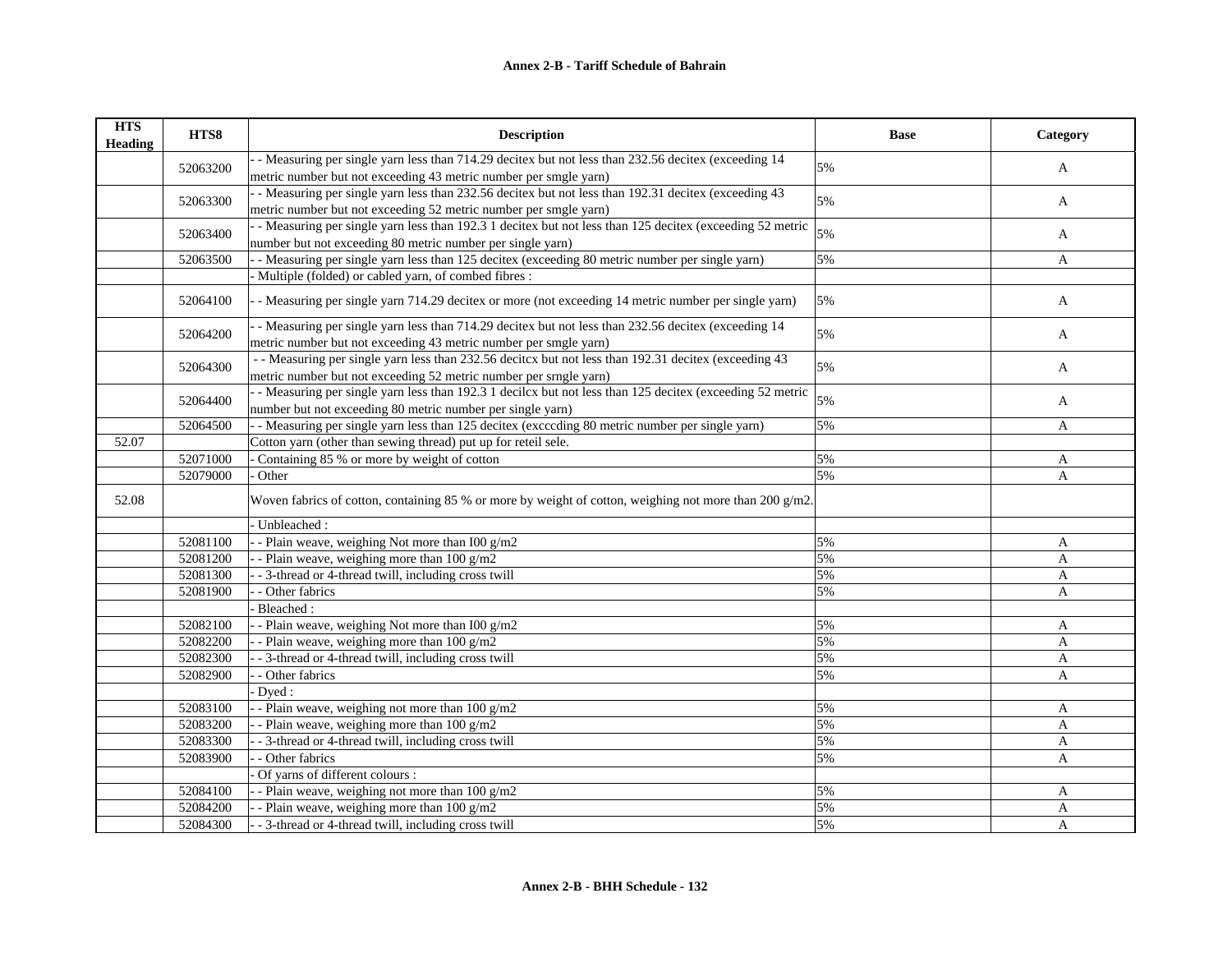| <b>HTS</b><br><b>Heading</b> | HTS8     | <b>Description</b>                                                                                                                                       | <b>Base</b> | Category     |
|------------------------------|----------|----------------------------------------------------------------------------------------------------------------------------------------------------------|-------------|--------------|
|                              | 52084900 | - Other fabrics                                                                                                                                          | 5%          | A            |
|                              |          | Printed:                                                                                                                                                 |             |              |
|                              | 52085100 | - - Plain weave, weighing not more than $100 g/m2$                                                                                                       | 5%          | A            |
|                              | 52085200 | - Plain weave, weighing more than $100 g/m2$                                                                                                             | 5%          | A            |
|                              | 52085300 | - - 3-thread or 4-thread twill, including cross twill                                                                                                    | 5%          | A            |
|                              | 52085900 | - Other fabrics                                                                                                                                          | 5%          | A            |
| 52.09                        |          | Woven fabrics of cotton, containing 85 % or moroe by weight of cotton, weighing more than 200 $g/m2$ .                                                   |             |              |
|                              |          | - Unbleached:                                                                                                                                            |             |              |
|                              | 52091100 | - - Plain weave                                                                                                                                          | 5%          | A            |
|                              | 52091200 | - - 3-thread or 4-thread twill, including cross twill                                                                                                    | 5%          | A            |
|                              | 52091900 | - - Other fabrics                                                                                                                                        | 5%          | $\mathbf{A}$ |
|                              |          | Bleached:                                                                                                                                                |             |              |
|                              | 52092100 | - - Plain weave                                                                                                                                          | 5%          | A            |
|                              | 52092200 | - - 3-thread or 4-thread twill, including cross twill                                                                                                    | 5%          | A            |
|                              | 52092900 | - Other fabrics                                                                                                                                          | 5%          | A            |
|                              |          | Dyed:                                                                                                                                                    |             |              |
|                              | 52093100 | - - Plain weave                                                                                                                                          | 5%          | A            |
|                              | 52093200 | - - 3-thread or 4-thread twill, including cross twill                                                                                                    | 5%          | $\mathbf{A}$ |
|                              | 52093900 | - - Other fabrics                                                                                                                                        | 5%          | A            |
|                              |          | Of yarns of different colours :                                                                                                                          |             |              |
|                              | 52094100 | - - Plain weave                                                                                                                                          | 5%          | A            |
|                              | 52094200 | - Denim                                                                                                                                                  | 5%          | A            |
|                              | 52094300 | - Other fabrics of 3-thread or 4-thread twill, including cross twill                                                                                     | 5%          | A            |
|                              | 52094900 | - Other fabrics                                                                                                                                          | 5%          | $\mathbf{A}$ |
|                              |          | Printed:                                                                                                                                                 |             |              |
|                              | 52095100 | - - Plain weave                                                                                                                                          | 5%          | A            |
|                              | 52095200 | - - 3-thread or 4-thread twill, including cross twill                                                                                                    | 5%          | A            |
|                              | 52095900 | - - Other fabrics                                                                                                                                        | 5%          | $\mathbf{A}$ |
| 52.10                        |          | Woven fabrics of cotton, containing less than 85 % by weight of cotton, mixed mainly or solely with<br>man-made fibres, weighing not more than 200 g/m2. |             |              |
|                              |          | - Unbleached:                                                                                                                                            |             |              |
|                              | 52101100 | - - Plain weave                                                                                                                                          | 5%          | A            |
|                              | 52101200 | - - 3-thread or 4-thread twill, including cross twill                                                                                                    | 5%          | $\mathbf{A}$ |
|                              | 52101900 | - - Other fabrics                                                                                                                                        | 5%          | A            |
|                              |          | Bleached:                                                                                                                                                |             |              |
|                              | 52102100 | - - Plain weave                                                                                                                                          | 5%          | A            |
|                              | 52102200 | - 3-thread or 4-thread twill, including cross twill                                                                                                      | 5%          | A            |
|                              | 52102900 | - Other fabrics                                                                                                                                          | 5%          | A            |
|                              |          | Dyed:                                                                                                                                                    |             |              |
|                              | 52103100 | - - Plain weave                                                                                                                                          | 5%          | A            |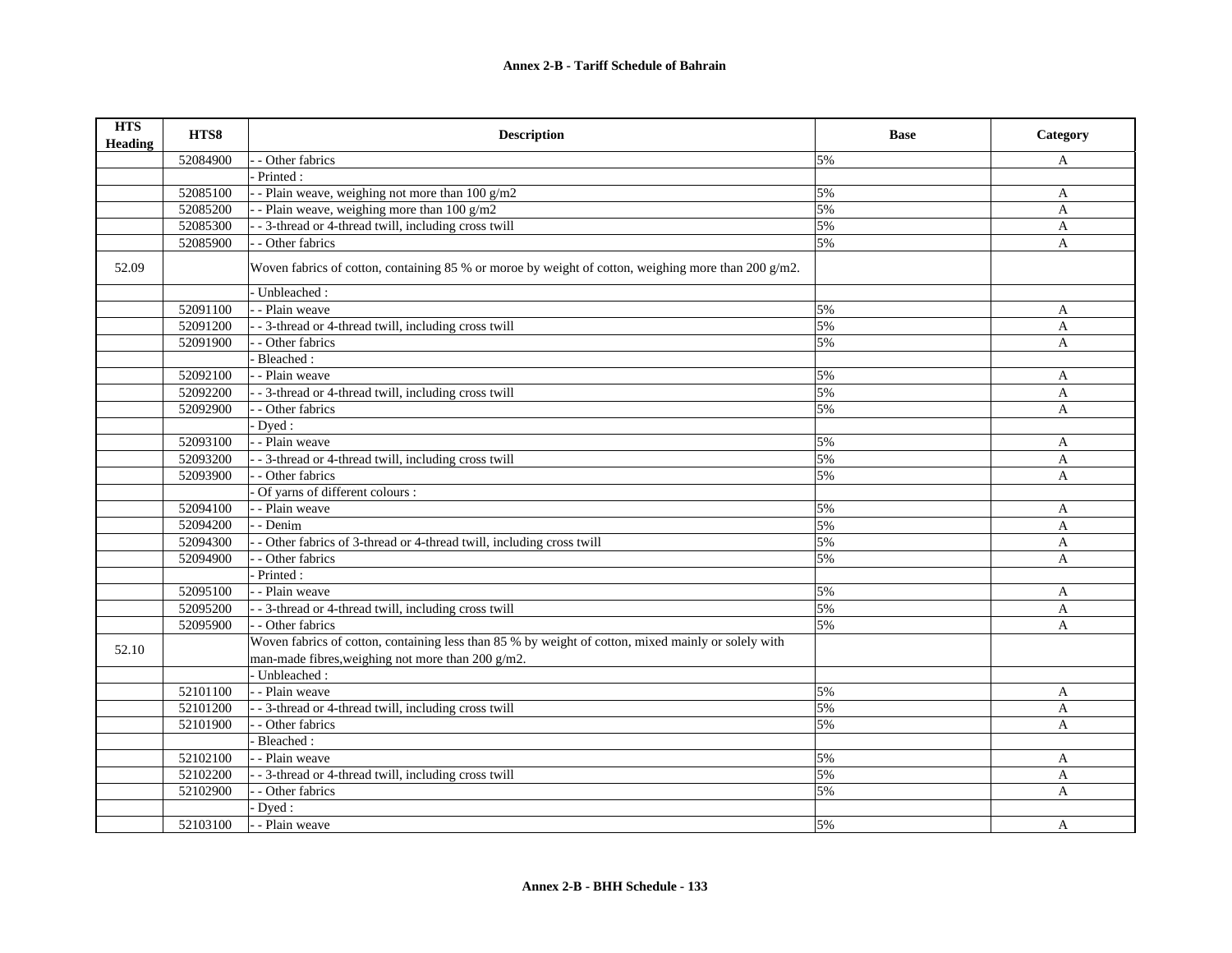| <b>HTS</b><br><b>Heading</b> | HTS8     | <b>Description</b>                                                                                      | <b>Base</b> | Category     |
|------------------------------|----------|---------------------------------------------------------------------------------------------------------|-------------|--------------|
|                              | 52103200 | - 3-thread or 4-thread twill, including cross twill                                                     | 5%          | A            |
|                              | 52103900 | - Other fabrics                                                                                         | 5%          | A            |
|                              |          | Of yarns of different colours :                                                                         |             |              |
|                              | 52104100 | - - Plain weave                                                                                         | 5%          | A            |
|                              | 52104200 | - - 3-thread or 4-thread twill, including cross twill                                                   | 5%          | $\mathbf{A}$ |
|                              | 52104900 | - Other fabrics                                                                                         | 5%          | $\mathbf{A}$ |
|                              |          | - Printed :                                                                                             |             |              |
|                              | 52105100 | - - Plain weave                                                                                         | 5%          | $\mathbf{A}$ |
|                              | 52105200 | - - 3-thread or 4-thread twill, including cross twill                                                   | 5%          | A            |
|                              | 52105900 | - - Other fabrics                                                                                       | 5%          | $\mathbf{A}$ |
| 52.11                        |          | Woven fabrics of cotton, containing less than 85% by weight of cotton, mixed mainly or solely with man- |             |              |
|                              |          | made fibres, weighing more than 200 g/m2.                                                               |             |              |
|                              |          | - Unbleached:                                                                                           |             |              |
|                              | 52111100 | - - Plain weave                                                                                         | 5%          | A            |
|                              | 52111200 | - - 3-thread or 4-thread twill, including cross twili                                                   | 5%          | A            |
|                              | 52111900 | - - Other fabrics                                                                                       | 5%          | $\mathbf{A}$ |
|                              |          | Bleached:                                                                                               |             |              |
|                              | 52112100 | - - Plain weave                                                                                         | 5%          | A            |
|                              | 52112200 | - 3-thread or 4-thread twill, including cross twill                                                     | 5%          | A            |
|                              | 52112900 | - - Other fabrics                                                                                       | 5%          | A            |
|                              |          | Dyed:                                                                                                   |             |              |
|                              | 52113100 | - - Plain weave                                                                                         | 5%          | A            |
|                              | 52113200 | - 3-thread or 4-thread twill, including cross twill                                                     | 5%          | A            |
|                              | 52113900 | - - Other fabrics                                                                                       | 5%          | A            |
|                              |          | Of yarns of different colours :                                                                         |             |              |
|                              | 52114100 | - - Plain weave                                                                                         | 5%          | A            |
|                              | 52114200 | - - Denim                                                                                               | 5%          | A            |
|                              | 52114300 | - Other fabrics of 3-thread or 4-thread twill, including cross twill                                    | 5%          | A            |
|                              | 52114900 | - - Other fabrics                                                                                       | 5%          | A            |
|                              |          | Printed:                                                                                                |             |              |
|                              | 52115100 | - - Plain weave                                                                                         | 5%          | A            |
|                              | 52115200 | - 3-thread or 4-thread twill, including cross twill                                                     | 5%          | A            |
|                              | 52115900 | - - Other fabrics                                                                                       | 5%          | $\mathbf{A}$ |
| 52.12                        |          | Other woven fabrics of cotton.                                                                          |             |              |
|                              |          | - Weighing not more than $200$ g/m2 :                                                                   |             |              |
|                              | 52121100 | - - Unbleached                                                                                          | 5%          | A            |
|                              | 52121200 | - - Bleached                                                                                            | 5%          | $\mathbf{A}$ |
|                              | 52121300 | - - Dyed                                                                                                | 5%          | $\mathbf{A}$ |
|                              | 52121400 | - Of yarn s of different colours                                                                        | 5%          | A            |
|                              | 52121500 | - Printed                                                                                               | 5%          | A            |
|                              |          | Weighing more than 200 g/m2 :                                                                           |             |              |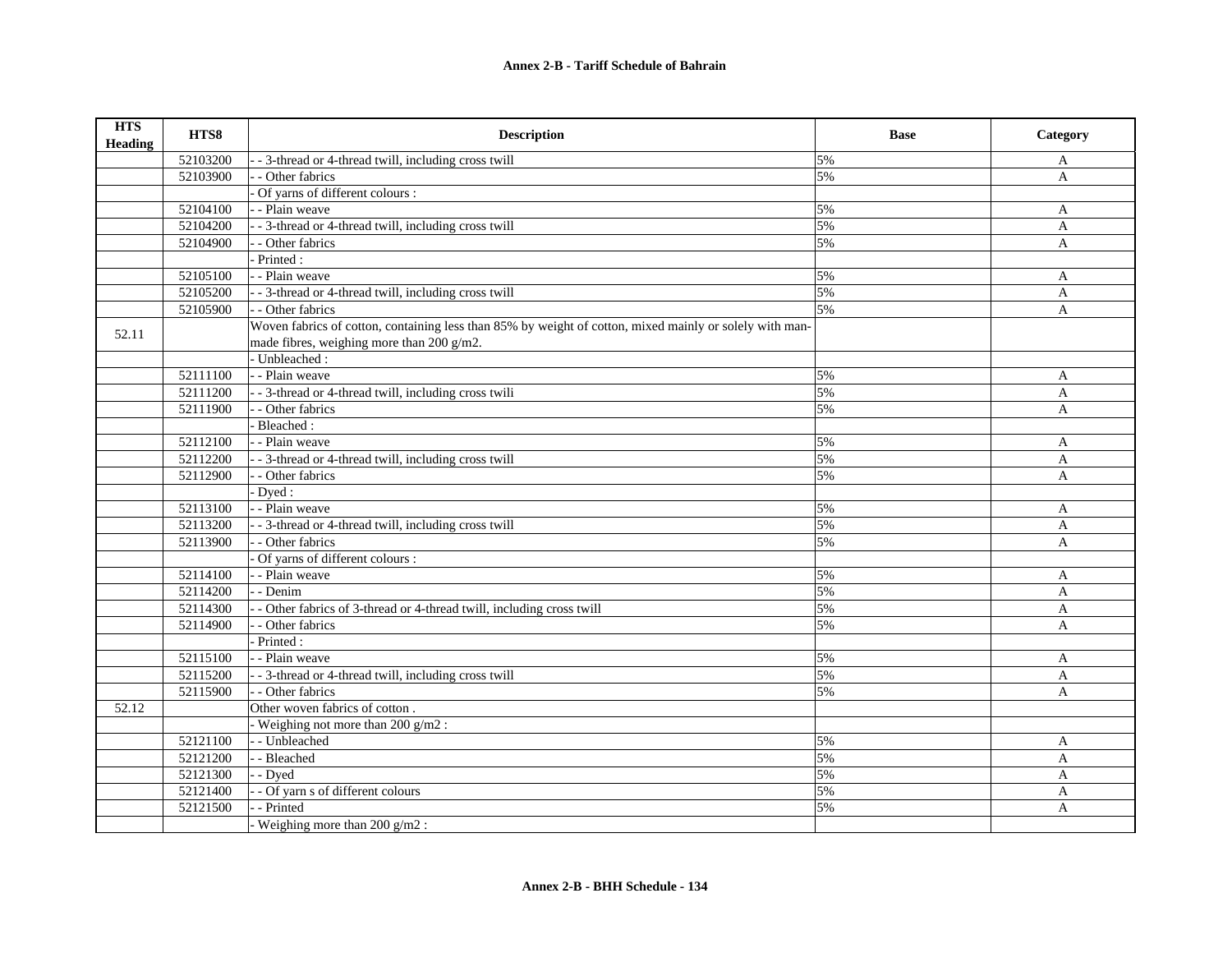| <b>HTS</b><br><b>Heading</b> | HTS8     | <b>Description</b>                                                                                                                                                                                                                                      | <b>Base</b> | Category     |
|------------------------------|----------|---------------------------------------------------------------------------------------------------------------------------------------------------------------------------------------------------------------------------------------------------------|-------------|--------------|
|                              | 52122100 | - Unbleached                                                                                                                                                                                                                                            | 5%          | A            |
|                              | 52122200 | - Bleached                                                                                                                                                                                                                                              | 5%          | $\mathbf{A}$ |
|                              | 52122300 | - Dyed                                                                                                                                                                                                                                                  | 5%          | A            |
|                              | 52122400 | - Of yarns of different colours                                                                                                                                                                                                                         | 5%          | A            |
|                              | 52122500 | - Printed                                                                                                                                                                                                                                               | 5%          | A            |
| 53.01                        |          | Flax, raw or processed but not spun; flax tow and waste (including yarn waste and garnetted stock).                                                                                                                                                     |             |              |
|                              | 53011000 | Flax, raw or retted                                                                                                                                                                                                                                     | 5%          | A            |
|                              |          | Flax, broken, scutched, hackled or otherwise processed, but not spun:                                                                                                                                                                                   |             |              |
|                              | 53012100 | - - Broken or scutched                                                                                                                                                                                                                                  | 5%          | A            |
|                              | 53012900 | $-$ Other                                                                                                                                                                                                                                               | 5%          | A            |
|                              | 53013000 | - Flax tow and waste                                                                                                                                                                                                                                    | 5%          | $\mathbf{A}$ |
| 53.02                        |          | True hemp (Cannabis sativa L.), raw or processed but not spun; tow and waste of true hemp (including<br>yarn waste and garnetted stock).                                                                                                                |             |              |
|                              | 53021000 | - True hemp, raw or retted                                                                                                                                                                                                                              | 5%          | A            |
|                              | 53029000 | Other                                                                                                                                                                                                                                                   | 5%          | A            |
| 53.03                        |          | Jute and other textile bast fibres (excluding flax, true hemp and ramie), raw or processed but not spun;<br>tow and waste of these fibres (including yarn waste and garnetted stock).                                                                   |             |              |
|                              | 53031000 | - Jute and Other textile bast fibres, raw or retted                                                                                                                                                                                                     | 5%          | A            |
|                              | 53039000 | Other                                                                                                                                                                                                                                                   | 5%          | A            |
| 53.04                        |          | Sisal and other textile fibres of the genus Agave, raw or processed but not spun; tow and waste of these<br>fibres (including yarn waste and garnetted stock).                                                                                          |             |              |
|                              | 53041000 | - Sisal and other textile fibres of the genus Agave, raw                                                                                                                                                                                                | 5%          | A            |
|                              | 53049000 | Other                                                                                                                                                                                                                                                   | 5%          | A            |
| 53.05                        |          | Coconut, abaca (Manila hemp or Musa textilis Nee), ramie and other vegetable textile fibres, not<br>elsewhere specified or included, raw or processed but not spun; tow, noils and waste of these fibres<br>(including yarn waste and garnetted stuck). |             |              |
|                              | 53051100 | Of coconut (coir) :<br>$-$ - $\text{Raw}$                                                                                                                                                                                                               | 5%          | A            |
|                              | 53051900 | - Other                                                                                                                                                                                                                                                 | 5%          | $\mathsf{A}$ |
|                              |          | Of abaca:                                                                                                                                                                                                                                               |             |              |
|                              | 53052100 | $-$ Raw                                                                                                                                                                                                                                                 | 5%          | A            |
|                              | 53052900 | - Other                                                                                                                                                                                                                                                 | 5%          | A            |
|                              | 53059000 | Other:                                                                                                                                                                                                                                                  | 5%          | $\mathbf{A}$ |
| 53.06                        |          | Flax yarn.                                                                                                                                                                                                                                              |             |              |
|                              | 53061000 | Single                                                                                                                                                                                                                                                  | 5%          | A            |
|                              | 53062000 | Multiple (foIded) or cabled                                                                                                                                                                                                                             | 5%          | A            |
| 53.07                        |          | Yarn of jute or of other textile bast fibres of heading 53.03.                                                                                                                                                                                          |             |              |
|                              | 53071000 | - Single                                                                                                                                                                                                                                                | 5%          | A            |
|                              | 53072000 | Multiple (folded) or cabled                                                                                                                                                                                                                             | 5%          | A            |
| 53.08                        |          | Yarn of other vegetable textile fibres; paper yarn.                                                                                                                                                                                                     |             |              |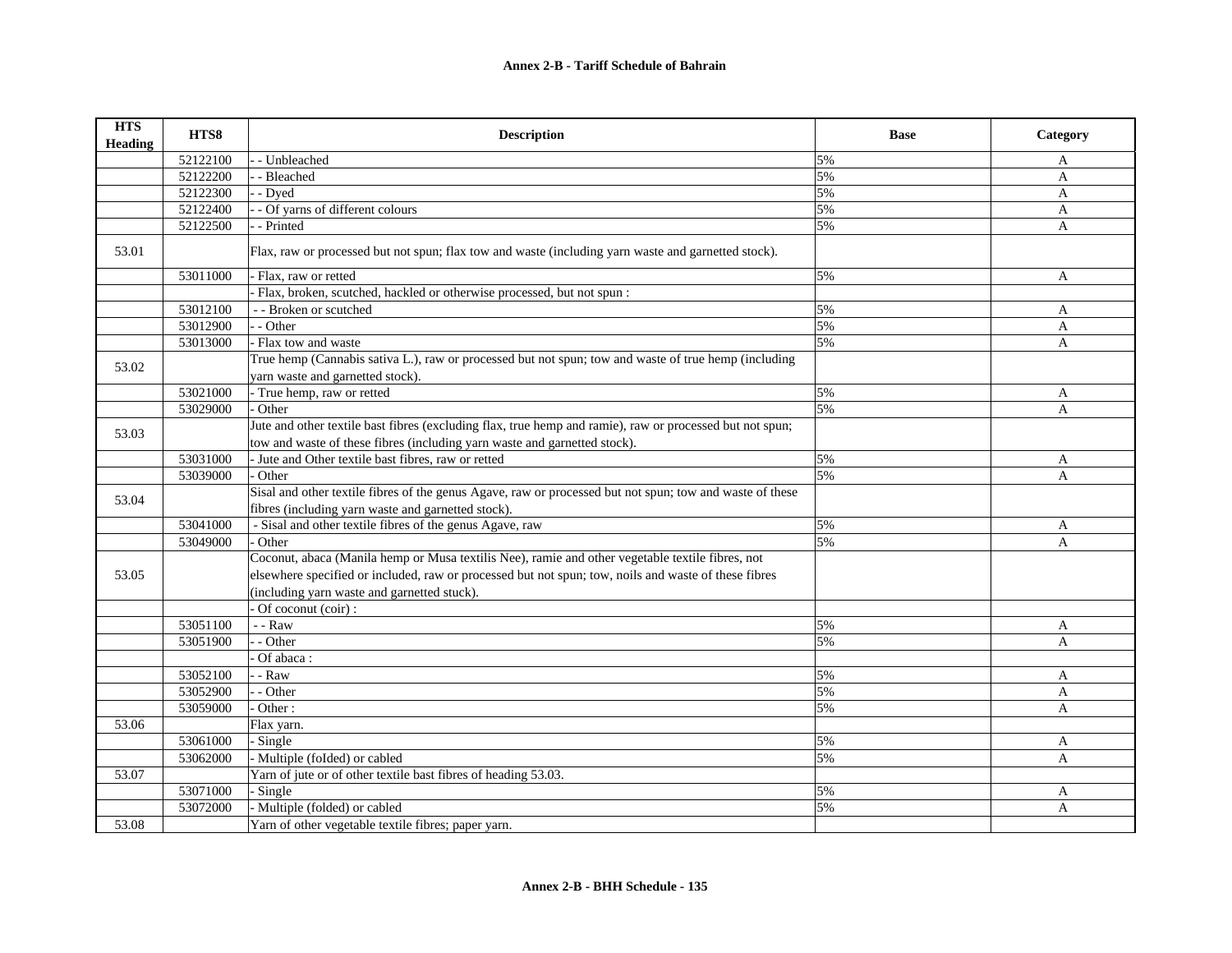| <b>HTS</b><br><b>Heading</b> | HTS8     | <b>Description</b>                                                                                                                           | <b>Base</b> | Category     |
|------------------------------|----------|----------------------------------------------------------------------------------------------------------------------------------------------|-------------|--------------|
|                              | 53081000 | Coir Yarn                                                                                                                                    | 5%          | A            |
|                              | 53082000 | True hemp yarn                                                                                                                               | 5%          | A            |
|                              | 53089000 | Other                                                                                                                                        | 5%          | A            |
| 53.09                        |          | Woven fabrics of flax.                                                                                                                       |             |              |
|                              |          | Containing 85 % or more by weight of flax :                                                                                                  |             |              |
|                              | 53091100 | - Unbleached or Bleached                                                                                                                     | 5%          | A            |
|                              | 53091900 | $-$ - Other                                                                                                                                  | 5%          | A            |
|                              |          | Containing less than 85 % by weight of flax :                                                                                                |             |              |
|                              | 53092100 | - Unbleached or Bleached                                                                                                                     | 5%          | A            |
|                              | 53092900 | - - Other                                                                                                                                    | 5%          | A            |
| 53.10                        |          | Woven fabrics of jute or of other textile bast fibres of heading 53.03.                                                                      |             |              |
|                              | 53101000 | - Unbleached:                                                                                                                                | 5%          | A            |
|                              | 53109000 | $- -$ Other                                                                                                                                  | 5%          | A            |
| 53.11                        | 53110000 | Woven fabrics of other vegetable textile fibres; woven fabrics of paper yarn.                                                                | 5%          | $\mathbf{A}$ |
| 54.01                        |          | Sewing thread of man-made filaments, whether or not put up for retail sale.                                                                  |             |              |
|                              |          | Of synthetic filaments :                                                                                                                     |             |              |
|                              | 54011010 | - - - For retail sale                                                                                                                        | 5%          | A            |
|                              | 54011090 | $- -$ Other                                                                                                                                  | 5%          | $\mathbf{A}$ |
|                              |          | Of artificial filaments :                                                                                                                    |             |              |
|                              | 54012010 | - - - For retail sale                                                                                                                        | 5%          | A            |
|                              | 54012090 | $- -$ Other                                                                                                                                  | 5%          | A            |
| 54.02                        |          | Synthetic filament yarn (other than sewing thread), not put up for retail sale, including synthetic<br>monofilament of less than 67 decitex. |             |              |
|                              | 54021000 | - High tenacity Yarn of nylon or Other polyamides                                                                                            | 5%          | A            |
|                              | 54022000 | - High tenacity Yarn of polyesters                                                                                                           | 5%          | A            |
|                              |          | - Textured yarn:                                                                                                                             |             |              |
|                              | 54023100 | -- Of nylon or other polyamides, measuring per single yarn not more than 50 tex                                                              | 5%          | A            |
|                              | 54023200 | - Of nylon or other polyamides, measuring per single yarn more than 50 tex                                                                   | 5%          | A            |
|                              | 54023300 | - - Of polyesters                                                                                                                            | 5%          | A            |
|                              | 54023900 | $-$ Other                                                                                                                                    | 5%          | $\mathsf{A}$ |
|                              |          | Other yarn, single, untwisted or with a twist not exceeding 50 turns per metre :                                                             |             |              |
|                              | 54024100 | - Of nylon or Other polyamides                                                                                                               | 5%          | A            |
|                              | 54024200 | - Of polyesters, partially oriented                                                                                                          | 5%          | A            |
|                              | 54024300 | - Of polyesters, Other                                                                                                                       | 5%          | A            |
|                              | 54024900 | - Other                                                                                                                                      | 5%          | A            |
|                              |          | Other yarn, single, with a twist exceeding 50 turns per metre :                                                                              |             |              |
|                              | 54025100 | - Of nylon or Other polyamides                                                                                                               | 5%          | A            |
|                              | 54025200 | - Of polyesters                                                                                                                              | 5%          | $\mathbf{A}$ |
|                              | 54025900 | - - Other                                                                                                                                    | 5%          | A            |
|                              |          | Other yarn, multiple (folded) or cabled :                                                                                                    |             |              |
|                              | 54026100 | - - Of nylon or Other polyamides                                                                                                             | 5%          | A            |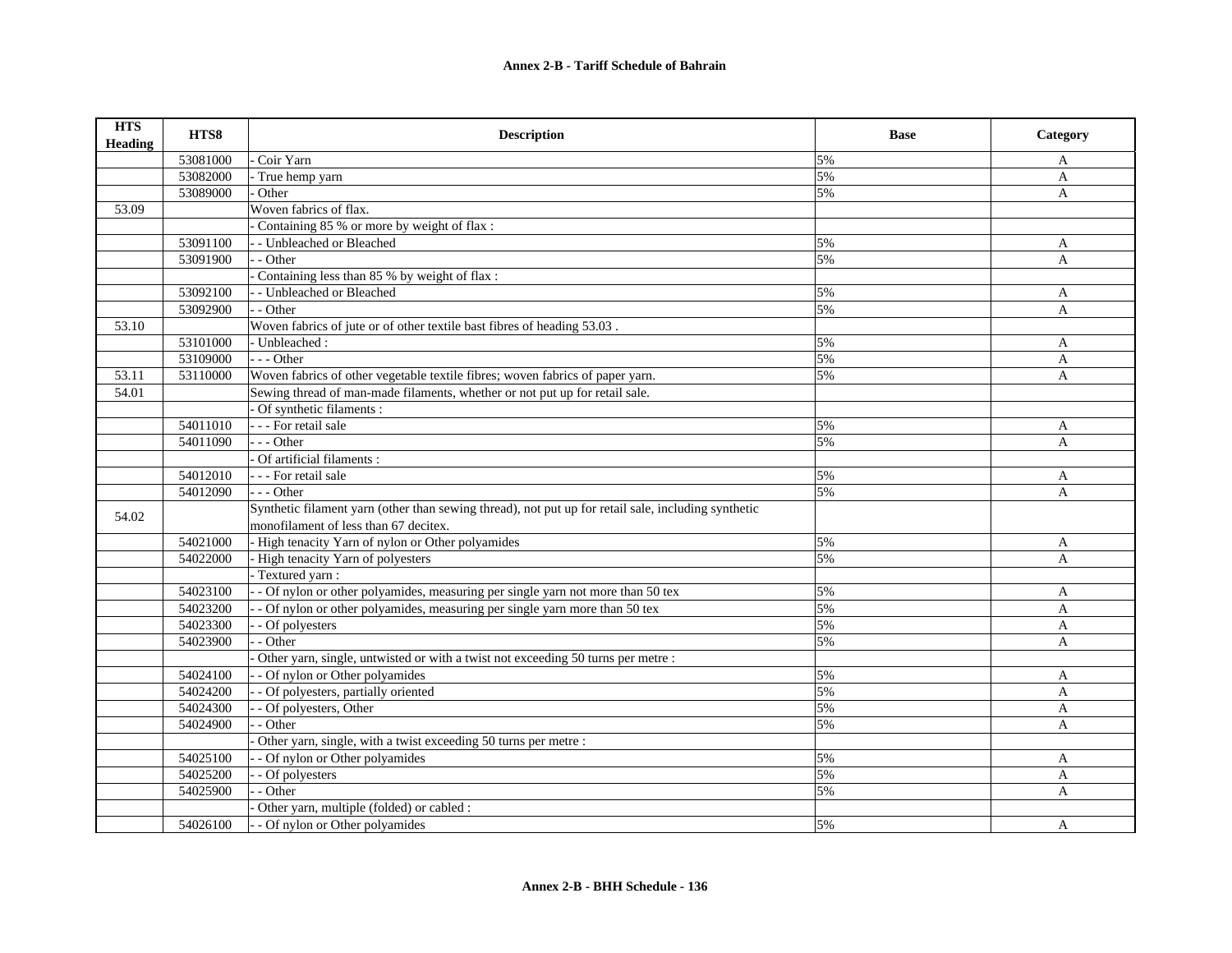| <b>HTS</b><br><b>Heading</b> | HTS8     | <b>Description</b>                                                                                          | <b>Base</b> | Category     |
|------------------------------|----------|-------------------------------------------------------------------------------------------------------------|-------------|--------------|
|                              | 54026200 | - Of polyesters                                                                                             | 5%          | A            |
|                              | 54026900 | - Other                                                                                                     | 5%          | A            |
| 54.03                        |          | Artificial filament yarn (other than sewing thread), not put up for retail sale, including artificial       |             |              |
|                              |          | monofilament of less than 67 decitex.                                                                       |             |              |
|                              | 54031000 | - High tenacity Yarn of viscose rayon                                                                       | 5%          | A            |
|                              | 54032000 | Textured Yarn                                                                                               | 5%          | A            |
|                              |          | Other yarn, single :                                                                                        |             |              |
|                              | 54033100 | - Of viscose rayon, untwisted or with a twist not exceeding 120 turns per metre                             | 5%          | A            |
|                              | 54033200 | - Of viscose rayon, with a twist exceeding 120 turns per metre                                              | 5%          | A            |
|                              | 54033300 | - of cellulose acetate                                                                                      | 5%          | A            |
|                              | 54033900 | - Other                                                                                                     | 5%          | A            |
|                              |          | Other yarn, multiple (folded) or cabled :                                                                   |             |              |
|                              | 54034100 | - of viscose rayon                                                                                          | 5%          | A            |
|                              | 54034200 | - of cellulose acetate                                                                                      | 5%          | A            |
|                              | 54034900 | - Other                                                                                                     | 5%          | $\mathbf{A}$ |
|                              |          | Synthetic monofilament of 67 decitex or more and of which no cross-sectional dimension exceeds 1 mm;        |             |              |
| 54.04                        |          | strip and the like (for example, artificial straw) of synthetic textile materials of an apparent width not  |             |              |
|                              |          | exceeding 5 mm.                                                                                             |             |              |
|                              | 54041000 | - Monofilament                                                                                              | 5%          | A            |
|                              | 54049000 | Other                                                                                                       | 5%          | A            |
|                              |          | Artificial monofilament of 67 decitex or more and of which no cross-sectional dimension exceeds 1 mm;       |             |              |
| 54.05                        |          | strip and the like (for example, artificial straw) of artificial textile materials of an apparent width not |             |              |
|                              |          | exceeding 5 mm.                                                                                             |             |              |
|                              | 54050010 | - - - Monofilament                                                                                          | 5%          | A            |
|                              | 54050090 | --- Other                                                                                                   | 5%          | A            |
| 54.06                        |          | Man-made filament yarn (other than sewing thread), put up for retail sale.                                  |             |              |
|                              | 54061000 | - Synthetic filament Yarn                                                                                   | 5%          | A            |
|                              | 54062000 | - Artificial filament Yarn                                                                                  | 5%          | A            |
| 54.07                        |          | Woven fabrics of synthetic filament yarn, including woven fabrics obtained from materials of heading        |             |              |
|                              |          | 54.04.                                                                                                      |             |              |
|                              | 54071000 | - Woven fabrics obtained from High tenacity Yarn of nylon or Other polyamides or of polyesters              | 5%          | A            |
|                              | 54072000 | Woven fabrics obtained from strip or the like                                                               | 5%          | A            |
|                              | 54073000 | Fabrics specified in Note 9 to Section XI                                                                   | 5%          | A            |
|                              |          | Other woven fabrics, containing 85 % or more by weight of filaments of nylon or other polyamides :          |             |              |
|                              | 54074100 | - Unbleached or Bleached                                                                                    | 5%          | A            |
|                              | 54074200 | - Dyed                                                                                                      | 5%          | A            |
|                              | 54074300 | - of yarns of different colours                                                                             | 5%          | $\mathbf{A}$ |
|                              | 54074400 | - Printed                                                                                                   | 5%          | A            |
|                              |          | Other woven fabrics, containing 85 % or more by weight of textured polyester filaments :                    |             |              |
|                              | 54075100 | - Unbleached or Bleached                                                                                    | 5%          | A            |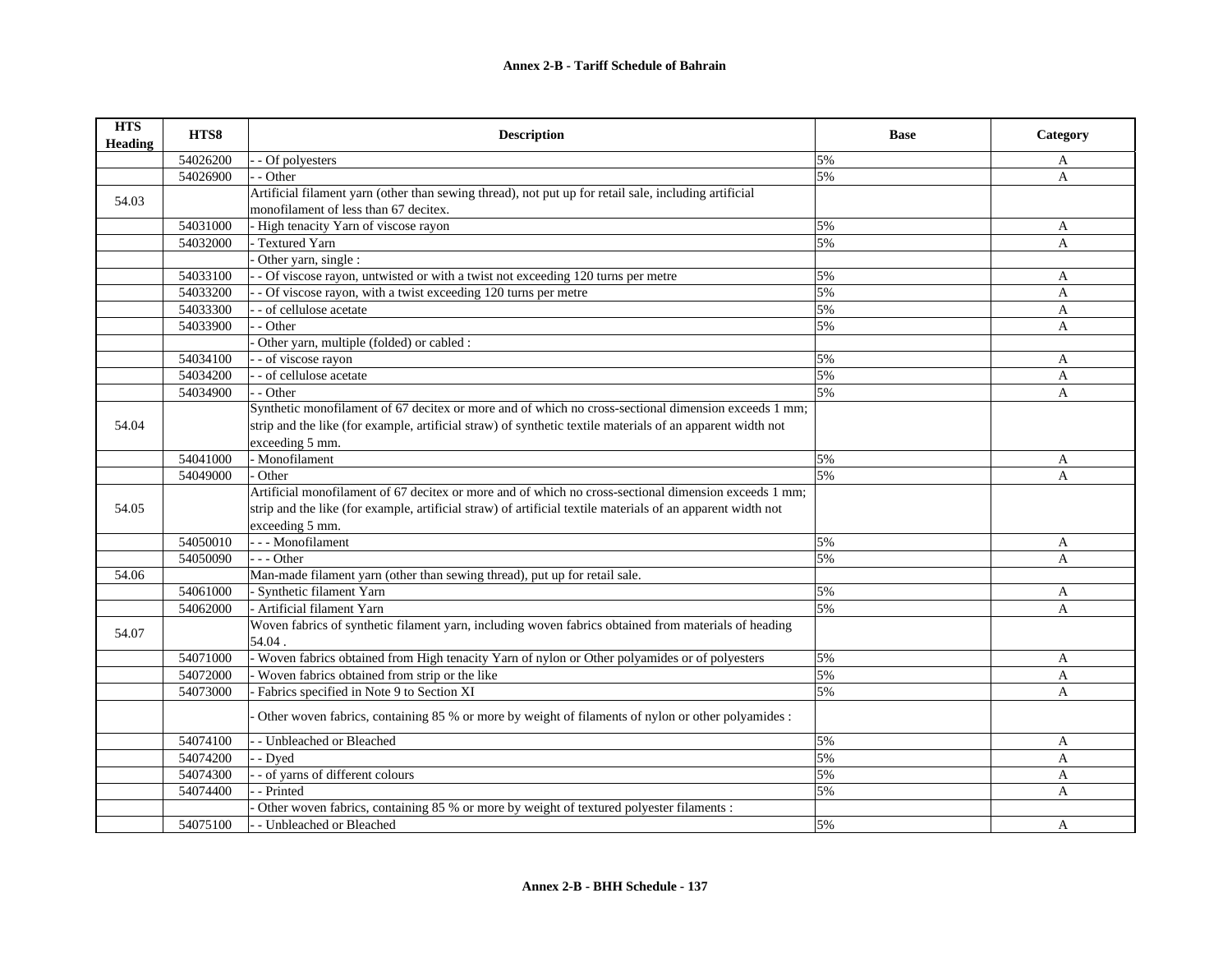| <b>HTS</b><br><b>Heading</b> | HTS8     | <b>Description</b>                                                                                              | <b>Base</b> | Category     |
|------------------------------|----------|-----------------------------------------------------------------------------------------------------------------|-------------|--------------|
|                              | 54075200 | - Dved                                                                                                          | 5%          | A            |
|                              | 54075300 | - Of yarns of different colours                                                                                 | 5%          | A            |
|                              | 54075400 | - Printed                                                                                                       | 5%          | $\mathbf{A}$ |
|                              |          | Other woven fabrics, containing 85 % or more by weight of polyester filaments :                                 |             |              |
|                              | 54076100 | - Containing 85 % or more by weight of non-textured polyester filaments:                                        | 5%          | A            |
|                              | 54076900 | - Other                                                                                                         | 5%          | A            |
|                              |          | Other woven fabrics, containing 85 % or more by weight of synthetic filaments :                                 |             |              |
|                              | 54077100 | - - Unbleached or Bleached                                                                                      | 5%          | A            |
|                              | 54077200 | - - Dyed                                                                                                        | 5%          | A            |
|                              | 54077300 | - - of yarns of different colours                                                                               | 5%          | A            |
|                              | 54077400 | - Printed                                                                                                       | 5%          | A            |
|                              |          | Other woven fabrics, containing less than 85 % by weight of synthetic filaments, mixed mainly or                |             |              |
|                              |          | solely with cotton:                                                                                             |             |              |
|                              | 54078100 | - - Unbleached or Bleached                                                                                      | 5%          | A            |
|                              | 54078200 | - - Dyed                                                                                                        | 5%          | A            |
|                              | 54078300 | - - of yarns of different colours                                                                               | 5%          | A            |
|                              | 54078400 | - - Printed                                                                                                     | 5%          | $\mathbf{A}$ |
|                              |          | Other woven fabrics :                                                                                           |             |              |
|                              | 54079100 | - - Unbleached or Bleached                                                                                      | 5%          | A            |
|                              | 54079200 | - - Dved                                                                                                        | 5%          | A            |
|                              | 54079300 | - - of yarns of different colours                                                                               | 5%          | A            |
|                              | 54079400 | - - Printed                                                                                                     | 5%          | A            |
| 54.08                        |          | Woven fabrics of artificial filament yarn, including woven fabrics obtained from materials of heading<br>54.05. |             |              |
|                              | 54081000 | - Woven fabrics obtained from High tenacity Yarn, of viscose rayon                                              | 5%          | A            |
|                              |          | Other woven fabrics, containing 85 % or more by weight of artificial filament or strip or the like :            |             |              |
|                              | 54082100 | - - Unbleached or Bleached                                                                                      | 5%          | A            |
|                              | 54082200 | - - Dyed                                                                                                        | 5%          | A            |
|                              | 54082300 | - Of yarns of different colours                                                                                 | 5%          | A            |
|                              | 54082400 | - - Printed                                                                                                     | 5%          | A            |
|                              |          | Other woven fabrics :                                                                                           |             |              |
|                              | 54083100 | - - Unbleached or Bleached                                                                                      | 5%          | A            |
|                              | 54083200 | - - Dyed                                                                                                        | 5%          | A            |
|                              | 54083300 | - - of yarns of different colours                                                                               | 5%          | A            |
|                              | 54083400 | - Printed                                                                                                       | 5%          | $\mathbf{A}$ |
| 55.01                        |          | Synthetic filament tow.                                                                                         |             |              |
|                              | 55011000 | Of nylon or Other polyamides                                                                                    | 5%          | A            |
|                              | 55012000 | Of polyesters                                                                                                   | 5%          | $\mathbf{A}$ |
|                              | 55013000 | - Acrylic or modacrylic                                                                                         | 5%          | $\mathbf{A}$ |
|                              | 55019000 | Other                                                                                                           | 5%          | A            |
| 55.02                        | 55020000 | Artificial filament tow.                                                                                        | 5%          | $\mathbf{A}$ |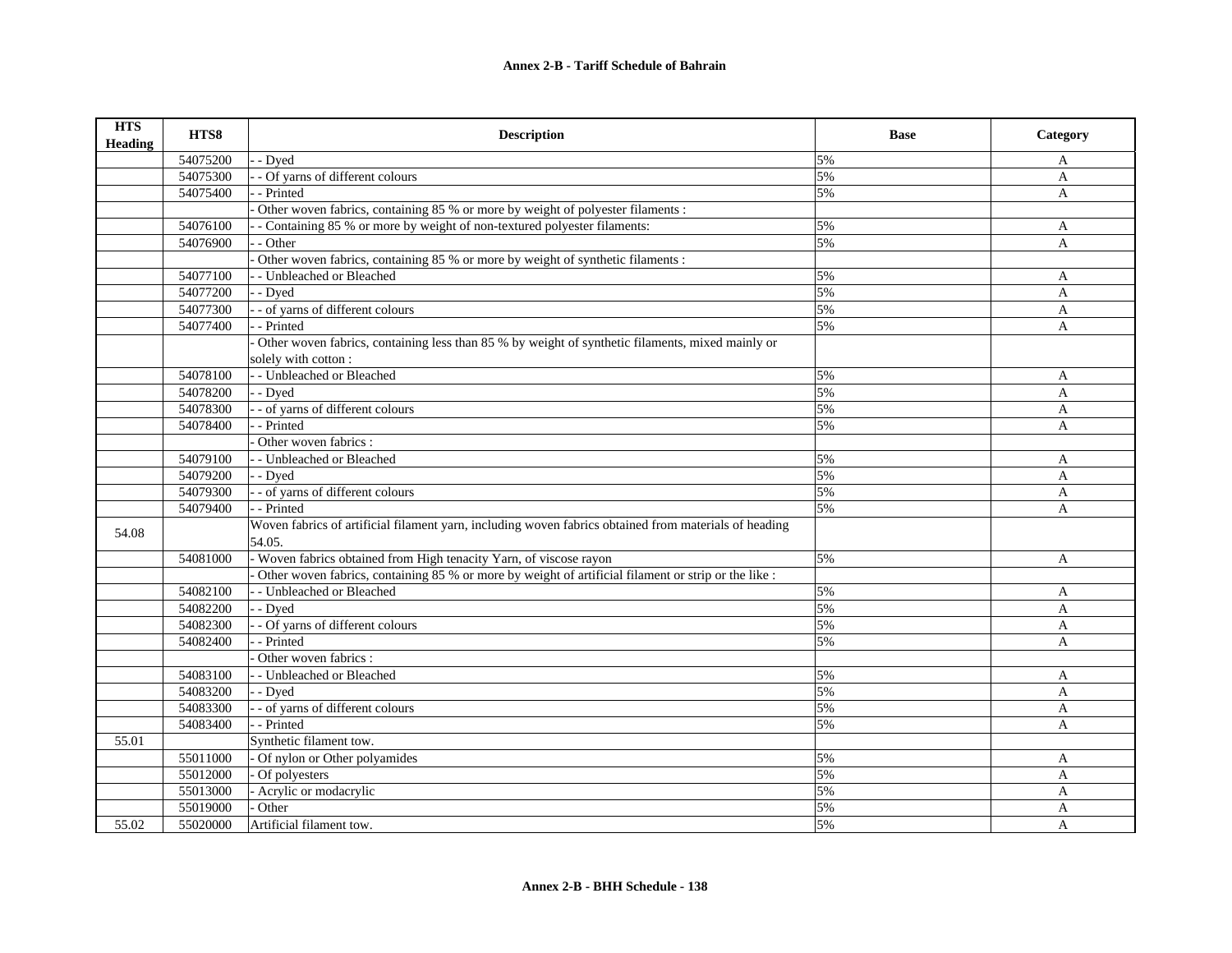| <b>HTS</b><br><b>Heading</b> | HTS8     | <b>Description</b>                                                                     | <b>Base</b> | Category     |
|------------------------------|----------|----------------------------------------------------------------------------------------|-------------|--------------|
| 55.03                        |          | Synthetic staple fibres, not carded, combed or otherwise processed for spinning.       |             |              |
|                              | 55031000 | Of nylon or Other polyamides                                                           | 5%          | A            |
|                              | 55032000 | Of polyesters                                                                          | 5%          | $\mathbf{A}$ |
|                              | 55033000 | Acrylic or modacrylic                                                                  | 5%          | $\mathbf{A}$ |
|                              | 55034000 | Of polypropylene                                                                       | 5%          | A            |
|                              | 55039000 | Other                                                                                  | 5%          | A            |
| 55.04                        |          | Artificial staple fibres, not carded, combed or otherwise processed for spinning.      |             |              |
|                              | 55041000 | Of viscose rayon                                                                       | 5%          | A            |
|                              | 55049000 | Other                                                                                  | 5%          | A            |
| 55.05                        |          | Waste (including noils, yarn waste and garnetted stock) of man-made fibres.            |             |              |
|                              | 55051000 | Of synthetic fibres                                                                    | 5%          | A            |
|                              | 55052000 | Of artificial fibres                                                                   | 5%          | A            |
| 55.06                        |          | Synthetic staple fibres, carded, combed or otherwise processed for spinning.           |             |              |
|                              | 55061000 | Of nylon or Other polyamides                                                           | 5%          | A            |
|                              | 55062000 | Of polyesters                                                                          | 5%          | A            |
|                              | 55063000 | - Acrylic or modacrylic                                                                | 5%          | A            |
|                              | 55069000 | Other                                                                                  | 5%          | A            |
| 55.07                        | 55070000 | Artificial staple fibre.s, carded, combed or otherwise processed for spinning.         | 5%          | A            |
| 55.08                        |          | Sewing thread of man-made staple fibres, whether or not put up for retail sale.        |             |              |
|                              |          | - Of synthetic staple fibres :                                                         |             |              |
|                              | 55081010 | - - - For retail sale                                                                  | 5%          | A            |
|                              | 55081090 | $- -$ Other                                                                            | 5%          | $\mathbf{A}$ |
|                              |          | Of artificial staple fibres :                                                          |             |              |
|                              | 55082010 | --- For retail sale                                                                    | 5%          | A            |
|                              | 55082090 | --- Other                                                                              | 5%          | A            |
| 55.09                        |          | Yarn (other than sewing thread) of syntfetic staple Rbres, not put up for retail sale. |             |              |
|                              |          | Containing 85 % or more by weight of staple fibres of nylon or other polyamides :      |             |              |
|                              | 55091100 | - - Single Yarn                                                                        | 5%          | A            |
|                              | 55091200 | - Multiple (folded) or cabled Yarn                                                     | 5%          | A            |
|                              |          | Containing 85 % or more by weight of polyester staple fibres :                         |             |              |
|                              | 55092100 | - Single Yarn                                                                          | 5%          | A            |
|                              | 55092200 | - Multiple (folded) or cabled Yarn                                                     | 5%          | A            |
|                              |          | - Containing 85 % or more by weight of acrylic or modacrylic staple fibres :           |             |              |
|                              | 55093100 | - Single Yarn                                                                          | 5%          | A            |
|                              | 55093200 | - Multiple (folded) or cabled Yarn                                                     | 5%          | A            |
|                              |          | Other yarn, containing 85 % or more by weight of synthetic staple iibres :             |             |              |
|                              | 55094100 | - Single Yarn                                                                          | 5%          | A            |
|                              | 55094200 | - Multiple (folded) or cabled Yarn                                                     | 5%          | A            |
|                              |          | Other yarn, of polyester staple fibres :                                               |             |              |
|                              | 55095100 | - Mixed mainly or solely with artificial staple fibres                                 | 5%          | A            |
|                              | 55095200 | - Mixed mainly or solely with wool or fine animal hair                                 | 5%          | $\mathbf{A}$ |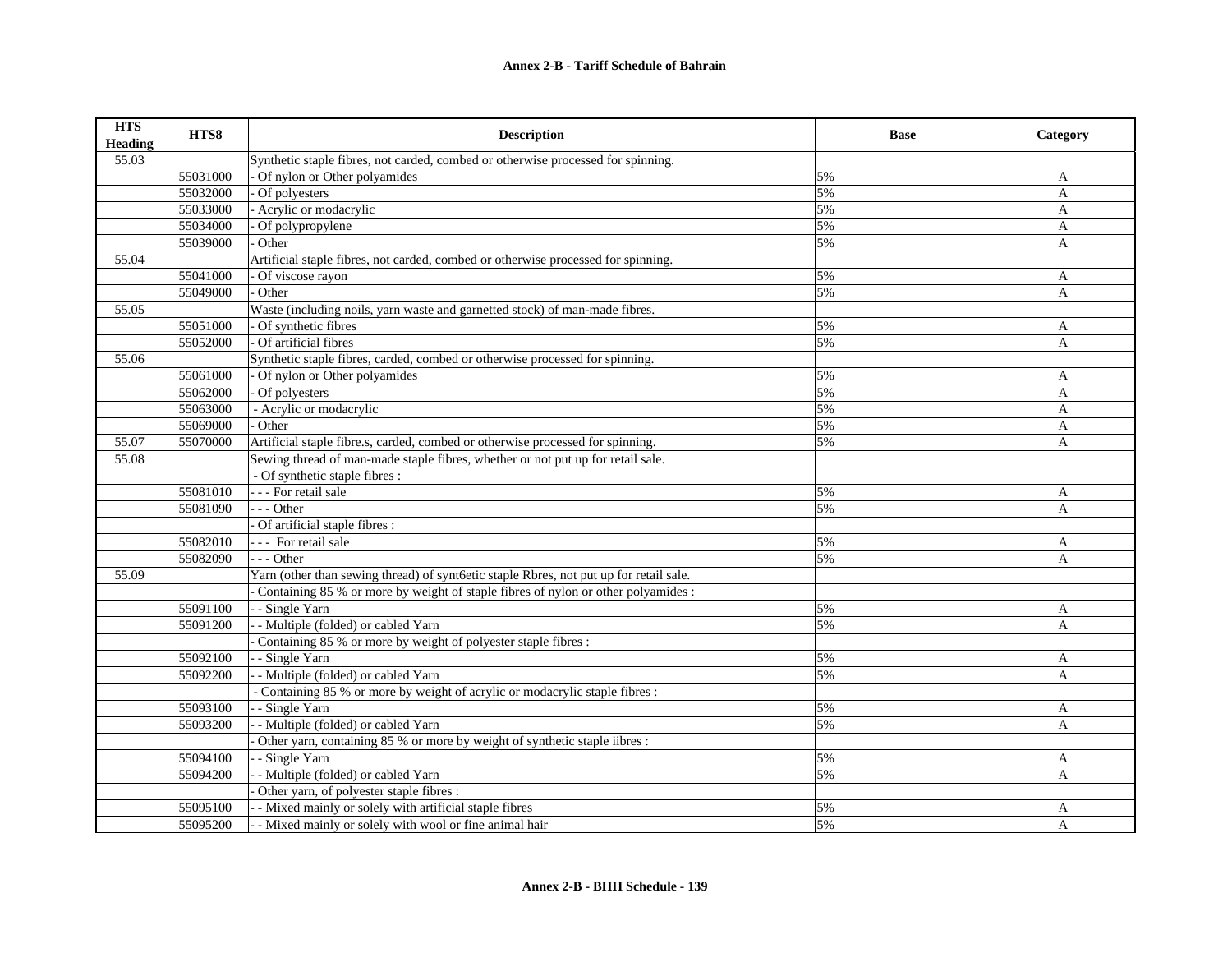| <b>HTS</b><br><b>Heading</b> | HTS8     | <b>Description</b>                                                                                      | <b>Base</b> | Category     |
|------------------------------|----------|---------------------------------------------------------------------------------------------------------|-------------|--------------|
|                              | 55095300 | - Mixed mainly or solely with Cotton                                                                    | 5%          | A            |
|                              | 55095900 | - Other                                                                                                 | 5%          | A            |
|                              |          | Other yarn, of acrylic or modacrylic staple fibres :                                                    |             |              |
|                              | 55096100 | - Mixed mainly or solely with wool or fine animal hair                                                  | 5%          | A            |
|                              | 55096200 | - Mixed mainly or solely with Cotton                                                                    | 5%          | A            |
|                              | 55096900 | - Other                                                                                                 | 5%          | A            |
|                              |          | Other yarn:                                                                                             |             |              |
|                              | 55099100 | - Mixed mainly or solely with wool or fine animal hair                                                  | 5%          | A            |
|                              | 55099200 | - Mixed mainly or solely with Cotton                                                                    | 5%          | A            |
|                              | 55099900 | - - Other                                                                                               | 5%          | A            |
| 55.10                        |          | Yarn (other than sewing thread) of artificial staple fbres, not put up for retail sale.                 |             |              |
|                              |          | Containing 85 % or more by weight of artificial staple fibres :                                         |             |              |
|                              | 55101100 | - Single Yarn                                                                                           | 5%          | A            |
|                              | 55101200 | - Multiple (folded) or cabled Yarn                                                                      | 5%          | A            |
|                              | 55102000 | Other Yarn, Mixed mainly or solely with wool or ftne animal hair                                        | 5%          | A            |
|                              | 55103000 | Other Yarn, Mixed mainly or solely with Cotton                                                          | 5%          | A            |
|                              | 55109000 | Other Yarn                                                                                              | 5%          | A            |
| 55.11                        |          | Yarn (other than sewing threed) of man-mede stsple fibres, put up for retail sale.                      |             |              |
|                              | 55111000 | Of synthetic staple fibres, containing 85% or more by weight of such fibres                             | 5%          | A            |
|                              | 55112000 | Of synthetic staple fibres, containing less than 85% by weight of such fibres                           | 5%          | A            |
|                              | 55113000 | Of artificial staple fibres                                                                             | 5%          | A            |
| 55.12                        |          | Woven fabrics of synthetic staple fibres, containing 85 % or more by weight of synthetic staple fibres. |             |              |
|                              |          | Containing 85 % or more by weight of polyester staple fihres:                                           |             |              |
|                              | 55121100 | - - Unbleached or bleached                                                                              | 5%          | A            |
|                              | 55121900 | - Other                                                                                                 | 5%          | A            |
|                              |          | Containing 85 % or more by weight of acrylic or modacrylic staple fibres :                              |             |              |
|                              | 55122100 | - - Unbleached or bleached                                                                              | 5%          | A            |
|                              | 55122900 | - Other                                                                                                 | 5%          | A            |
|                              |          | Other:                                                                                                  |             |              |
|                              | 55129100 | - - Unbleached or bleached                                                                              | 5%          | A            |
|                              | 55129900 | - - Other                                                                                               | 5%          | A            |
| 55.13                        |          | Woven fabrics of synthetic staple fibres, containinlg less than 85 % by weight of such fibres, mixed    |             |              |
|                              |          | mainly or solely with cotton, of a weight not exceeding 170 g/m2.                                       |             |              |
|                              |          | - Unbleached or bleached :                                                                              |             |              |
|                              | 55131100 | - Of polyester staple fibres, Plain weave                                                               | 5%          | A            |
|                              | 55131200 | - 3-thread or 4-thread twill, including cross twill, of polyester staple fibres                         | 5%          | A            |
|                              | 55131300 | - Other woven fabrics of polyester staple fibres                                                        | 5%          | $\mathbf{A}$ |
|                              | 55131900 | - Other woven fabrics                                                                                   | 5%          | A            |
|                              |          | Dyed:                                                                                                   |             |              |
|                              | 55132100 | - - Of polyester staple fibres, Plain weave                                                             | 5%          | A            |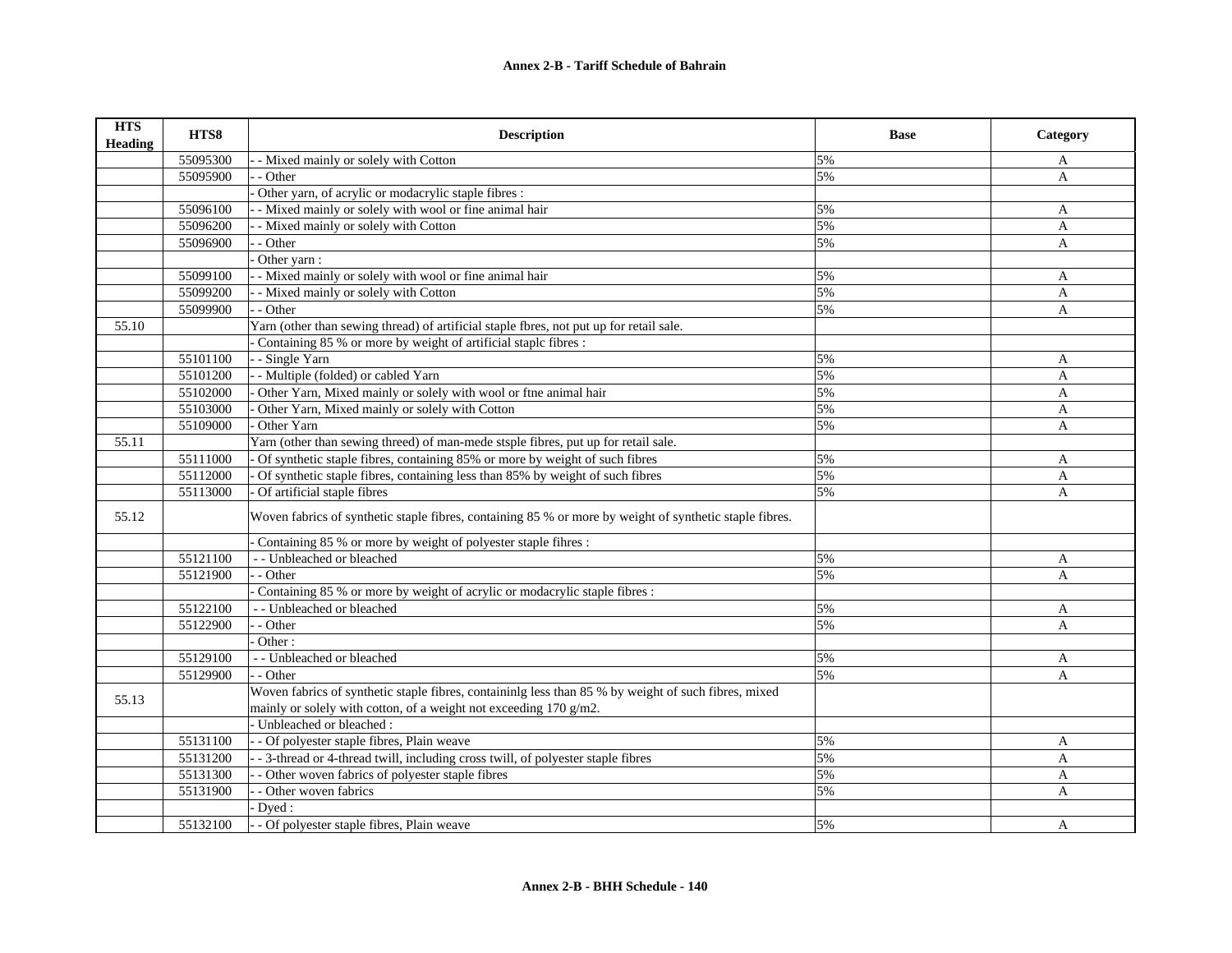| <b>HTS</b><br>Heading | HTS8     | <b>Description</b>                                                                                  | <b>Base</b> | Category     |
|-----------------------|----------|-----------------------------------------------------------------------------------------------------|-------------|--------------|
|                       | 55132200 | - - 3-thread or 4-thread twill, including cross twill, of polyester staple fibres                   | 5%          | A            |
|                       | 55132300 | - Other woven fabrics of polyester staple fibres                                                    | 5%          | $\mathbf{A}$ |
|                       | 55132900 | - - Other woven fabrics                                                                             | 5%          | $\mathbf{A}$ |
|                       |          | Of yarns of different colours :                                                                     |             |              |
|                       | 55133100 | - - Of polyester staple fibres, Plain weave                                                         | 5%          | A            |
|                       | 55133200 | - 3-thread or 4-thread twill, including cross twill, of polyester staple fibres                     | 5%          | $\mathbf{A}$ |
|                       | 55133300 | - - Other woven fabrics of polyester staple fibres                                                  | 5%          | A            |
|                       | 55133900 | - Other woven fabrics                                                                               | 5%          | $\mathbf{A}$ |
|                       |          | - Printed :                                                                                         |             |              |
|                       | 55134100 | - - Of polyester staple fibres, Plain weave                                                         | 5%          | $\mathbf{A}$ |
|                       | 55134200 | - - 3-thread or 4-thread twill, including cross twill, of polyester staple fibres                   | 5%          | A            |
|                       | 55134300 | - Other woven fabrics of polyester staple fibres                                                    | 5%          | A            |
|                       | 55134900 | - - Other woven fabrics                                                                             | 5%          | A            |
|                       |          | Woven fabrics of synthetic staple fibres, containing less than 85 % by weight of such fibres, mixed |             |              |
| 55.14                 |          | mainly or solely with cotton, of a weight exceeding 170 g/m2.                                       |             |              |
|                       |          | - Unbleached or bleached :                                                                          |             |              |
|                       | 55141100 | - - Of polyester staple fibres, Plain weave                                                         | 5%          | A            |
|                       | 55141200 | - - 3-thread or 4-thread twill, including cross twill, of polyester staple fibres                   | 5%          | $\mathbf{A}$ |
|                       | 55141300 | - Other woven fabrics of polyester staple fibres                                                    | 5%          | A            |
|                       | 55141900 | - - Other woven fabrics                                                                             | 5%          | A            |
|                       |          | Dved:                                                                                               |             |              |
|                       | 55142100 | - Of polyester staple fibres, Plain weave                                                           | 5%          | A            |
|                       | 55142200 | - - 3-thread or 4-thread twill. including cross twill, of polyester staple fibres                   | 5%          | A            |
|                       | 55142300 | - Other woven fabrics of polyester staple fibres                                                    | 5%          | A            |
|                       | 55142900 | - Other woven fabrics                                                                               | 5%          | A            |
|                       |          | Of yarns of different colours :                                                                     |             |              |
|                       | 55143100 | - - Of polyester staple fibres, Plain weave                                                         | 5%          | A            |
|                       | 55143200 | - - 3-thread or 4-thread twill, including cross twill, of polyester staple fibres                   | 5%          | A            |
|                       | 55143300 | - - Other woven fabrics of polyester staple fibres                                                  | 5%          | A            |
|                       | 55143900 | - Other woven fabrics                                                                               | 5%          | A            |
|                       |          | Printed:                                                                                            |             |              |
|                       | 55144100 | - Of polyester staple fibres, Plain weave                                                           | 5%          | A            |
|                       | 55144200 | - - 3-thread or 4-thread twill, including cross twill, of polyester staple fibres                   | 5%          | $\mathbf{A}$ |
|                       | 55144300 | - Other woven fabrics of polyester staple fibres                                                    | 5%          | A            |
|                       | 55144900 | - - Other woven fabrics                                                                             | 5%          | $\mathbf{A}$ |
| 55.15                 |          | Other woven fabrics of synthetic staple iibres.                                                     |             |              |
|                       |          | Of polyester staple fibres :                                                                        |             |              |
|                       | 55151100 | - - Mixed mainly or solely with viscose rayon staple fibres                                         | 5%          | A            |
|                       | 55151200 | - - Mixed mainly or solely with Man-made filaments                                                  | 5%          | A            |
|                       | 55151300 | - - Mixed mainly or solely with wool or fine animal hair                                            | 5%          | A            |
|                       | 55151900 | - - Other                                                                                           | 5%          | A            |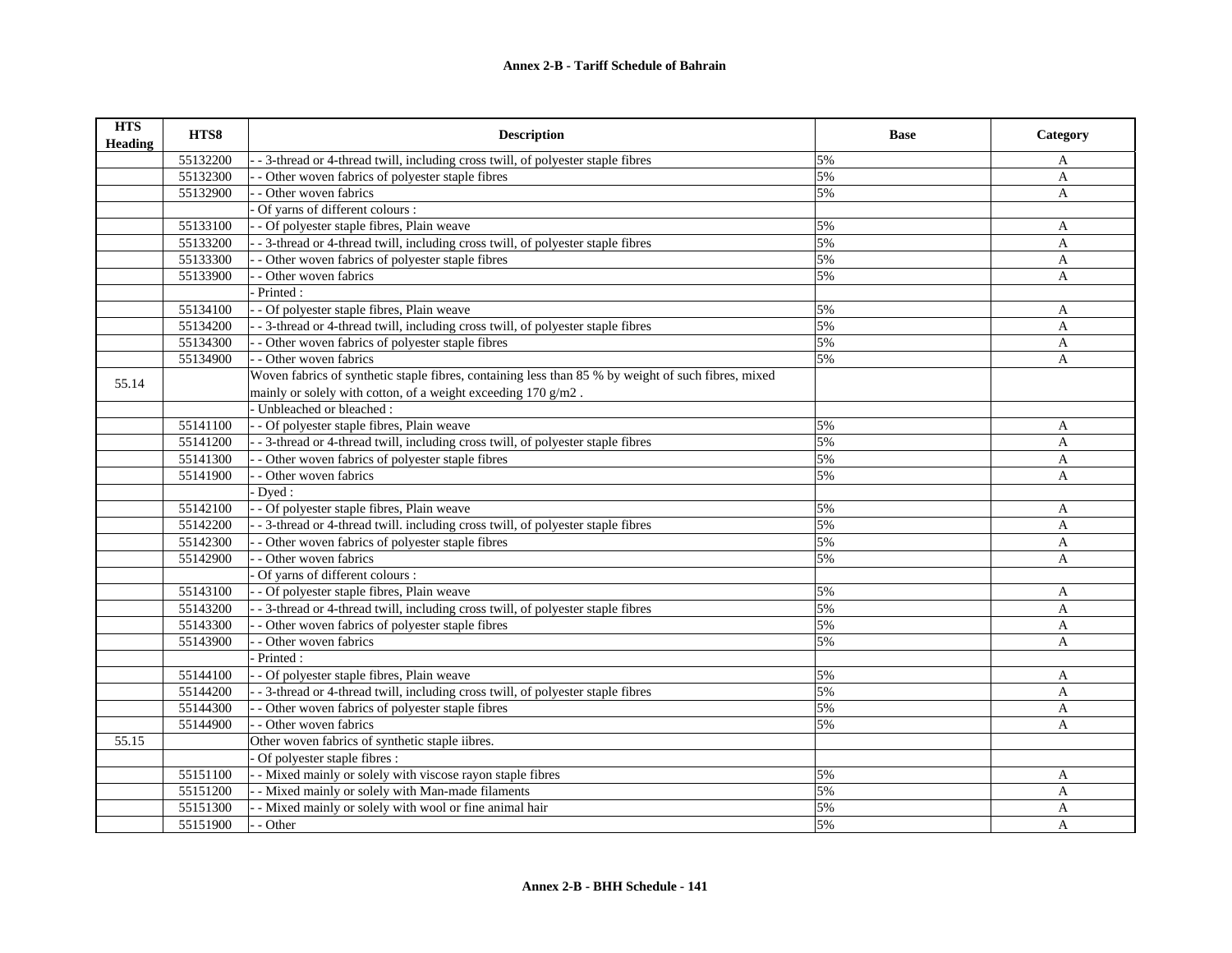| <b>HTS</b><br><b>Heading</b> | HTS8     | <b>Description</b>                                                                                                                      | <b>Base</b> | Category     |
|------------------------------|----------|-----------------------------------------------------------------------------------------------------------------------------------------|-------------|--------------|
|                              |          | Of acrylic or modacrylic staple fibres :                                                                                                |             |              |
|                              | 55152100 | - Mixed mainly or solely with Man-made filaments                                                                                        | 5%          | A            |
|                              | 55152200 | - - Mixed mainly or solely with wool or fine animal hair                                                                                | 5%          | $\mathbf{A}$ |
|                              | 55152900 | - Other                                                                                                                                 | 5%          | $\mathbf{A}$ |
|                              |          | Other woven fabrics :                                                                                                                   |             |              |
|                              | 55159100 | - Mixed mainly or solely with Man-made filaments                                                                                        | 5%          | A            |
|                              | 55159200 | - Mixed mainly or solely with wool or fine animal hair                                                                                  | 5%          | A            |
|                              | 55159900 | - Other                                                                                                                                 | 5%          | A            |
| 55.16                        |          | Woven fabrics of artificial staple fibres.                                                                                              |             |              |
|                              |          | Containing 85 % or more by weight of artificial staple fibres :                                                                         |             |              |
|                              | 55161100 | - - Unbleached or bleached                                                                                                              | 5%          | A            |
|                              | 55161200 | - Dyed                                                                                                                                  | 5%          | A            |
|                              | 55161300 | -Of yarns of different colours                                                                                                          | 5%          | A            |
|                              | 55161400 | - Printed                                                                                                                               | 5%          | A            |
|                              |          | Containing less than 85 % by weight of artificial staple fibres, mixed mamly or solely with man-made                                    |             |              |
|                              |          | filaments :                                                                                                                             |             |              |
|                              | 55162100 | - Unbleached or Bleached                                                                                                                | 5%          | A            |
|                              | 55162200 | - Dyed                                                                                                                                  | 5%          | $\mathbf{A}$ |
|                              | 55162300 | - Of yarns of different colours                                                                                                         | 5%          | A            |
|                              | 55162400 | - Printed                                                                                                                               | 5%          | A            |
|                              |          | - Containing less than 85 % by weight of artificial staple fibres, mixed mainly or solely with wool or<br>fine animal hair:             |             |              |
|                              | 55163100 | - - Unbleached or bleached                                                                                                              | 5%          | A            |
|                              | 55163200 | - Dyed                                                                                                                                  | 5%          | A            |
|                              | 55163300 | - Of yarns of different colours                                                                                                         | 5%          | A            |
|                              | 55163400 | - Printed                                                                                                                               | 5%          | A            |
|                              |          | - Containing less than 85 % by weight of artificial staple fibres, mixed mainly or solely with cotton :                                 |             |              |
|                              | 55164100 | - Unbleached or Bleached                                                                                                                | 5%          | A            |
|                              | 55164200 | - Dyed                                                                                                                                  | 5%          | A            |
|                              | 55164300 | - Of yarns of different colours                                                                                                         | 5%          | A            |
|                              | 55164400 | - Printed                                                                                                                               | 5%          | A            |
|                              |          | Other:                                                                                                                                  |             |              |
|                              | 55169100 | - Unbleached or Bleached                                                                                                                | 5%          | A            |
|                              | 55169200 | - Dyed                                                                                                                                  | 5%          | A            |
|                              | 55169300 | - Of yarns of different colours                                                                                                         | 5%          | $\mathbf{A}$ |
|                              | 55169400 | - Printed                                                                                                                               | 5%          | A            |
| 56.01                        |          | Wadding of textile materials and articles thereof; textile fibres, not exceeding 5 mm in length (flock),<br>textile dust and mill neps. |             |              |
|                              | 56011000 | - Sanitary towels and tampons, napkins and napkin liners for babies and similar Sanitary articles, of<br>wadding                        | 5%          | A            |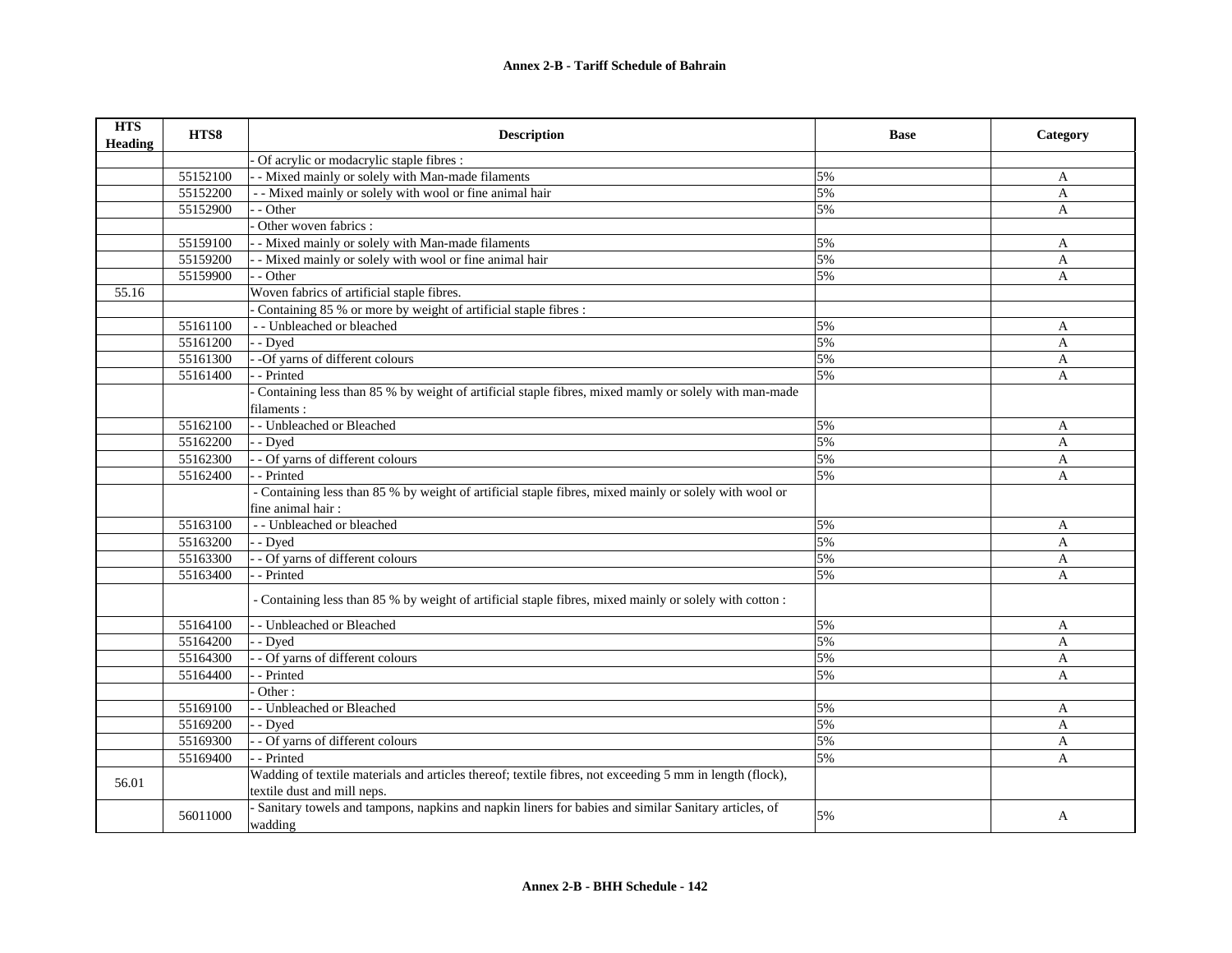| <b>HTS</b><br><b>Heading</b> | HTS8     | <b>Description</b>                                                                                          | <b>Base</b> | Category     |
|------------------------------|----------|-------------------------------------------------------------------------------------------------------------|-------------|--------------|
|                              |          | Wadding; other articles of wadding:                                                                         |             |              |
|                              | 56012100 | - Of Cotton                                                                                                 | 5%          | A            |
|                              | 56012200 | - Of man-made fibres                                                                                        | 5%          | A            |
|                              | 56012900 | - Other                                                                                                     | 5%          | A            |
|                              | 56013000 | Textile flock and dust and mill neps                                                                        | 5%          | A            |
| 56.02                        |          | Felt, whether or not impregnated, coated, covered or laminated.                                             |             |              |
|                              | 56021000 | - Needleloom felt and stitch-bonded fibre fabrics                                                           | 5%          | A            |
|                              |          | Other felt, not impregnated, coated, covered or laminated :                                                 |             |              |
|                              | 56022100 | - Of wool or fine animal hair                                                                               | 5%          | A            |
|                              | 56022900 | - Of Other textile materials                                                                                | 5%          | A            |
|                              | 56029000 | Other                                                                                                       | 5%          | A            |
| 56.03                        |          | Nonwovens, whether or not impregnated, costed, covered or laminated.                                        |             |              |
|                              |          | Of man-made filaments :                                                                                     |             |              |
|                              | 56031100 | - Weighing not more than $25$ g/m2                                                                          | 5%          | A            |
|                              | 56031200 | - Weighing more than 25 g/m2 but not more than 70 g/m2                                                      | 5%          | A            |
|                              | 56031300 | - Weighing more than 70 g/m2 but not more than 150 g/m2                                                     | 5%          | A            |
|                              | 56031400 | - Weighing more than $150$ g/m2                                                                             | 5%          | A            |
|                              |          | Other:                                                                                                      |             |              |
|                              | 56039100 | - Weighing not more than $25$ g/m <sup>2</sup>                                                              | 5%          | A            |
|                              | 56039200 | - Weighing more than 25 $g/m2$ but not more than 70 $g/m2$                                                  | 5%          | $\mathbf{A}$ |
|                              | 56039300 | - Weighing more than 70 g/m2 but not more than 150 g/m2                                                     | 5%          | A            |
|                              | 56039400 | - Weighing more than $150$ g/m2                                                                             | 5%          | A            |
| 56.04                        |          | Rubber thread and cord, textile covered; textile yarn, and strip and the like of heading 54.04 or 54.05,    |             |              |
|                              |          | impregnated, coated, covered or sheathed with rubber or plastics.                                           |             |              |
|                              | 56041000 | - Rubber thread and cord, textile covered                                                                   | 5%          | A            |
|                              | 56042000 | High tenacity Yarn of polyesters, of nylon or Other polyamides or of viscose rayon, impregnated or          | 5%          | A            |
|                              |          | coated                                                                                                      |             |              |
|                              | 56049000 | - Other                                                                                                     | 5%          | A            |
| 56.05                        | 56050000 | Metallised yarn, whether or not gimped, being textile yarn, or strip or the like of heading 54.04 or 54.05, | 5%          | A            |
|                              |          | combined with metal in the form of thread, strip or powder or covered with metal.                           |             |              |
| 56.06                        |          | Gimped yarn, and strip and the like of heading 54.04 or 54.05, gimped (other than those of heading 56.05    |             |              |
|                              |          | and gimped horsehair yarn); chenille yarn (including flock chenille yarn); loop wale-yarn.                  |             |              |
|                              | 56060010 | - - - Gimped Yarn, and the like                                                                             | 5%          | A            |
|                              | 56060020 | --- Chenille Yarn                                                                                           | 5%          | A            |
|                              | 56060030 | - - Loop wale-Yarn                                                                                          | 5%          | A            |
| 56.07                        |          | Twine, cordage, ropes and cables, whether or not plaited or braided and whether or not impregnated,         |             |              |
|                              |          | coated, covered or sheathed with rubber or plastics.                                                        |             |              |
|                              |          | Of jute or other textile bast fibres of heading 53.03 :                                                     |             |              |
|                              | 56071010 | - - Not plaited                                                                                             | 5%          | A            |
|                              | 56071020 | - - Plaited                                                                                                 | 5%          | A            |
|                              |          | - Of sisal or other textile fibres of the genus Agae :                                                      |             |              |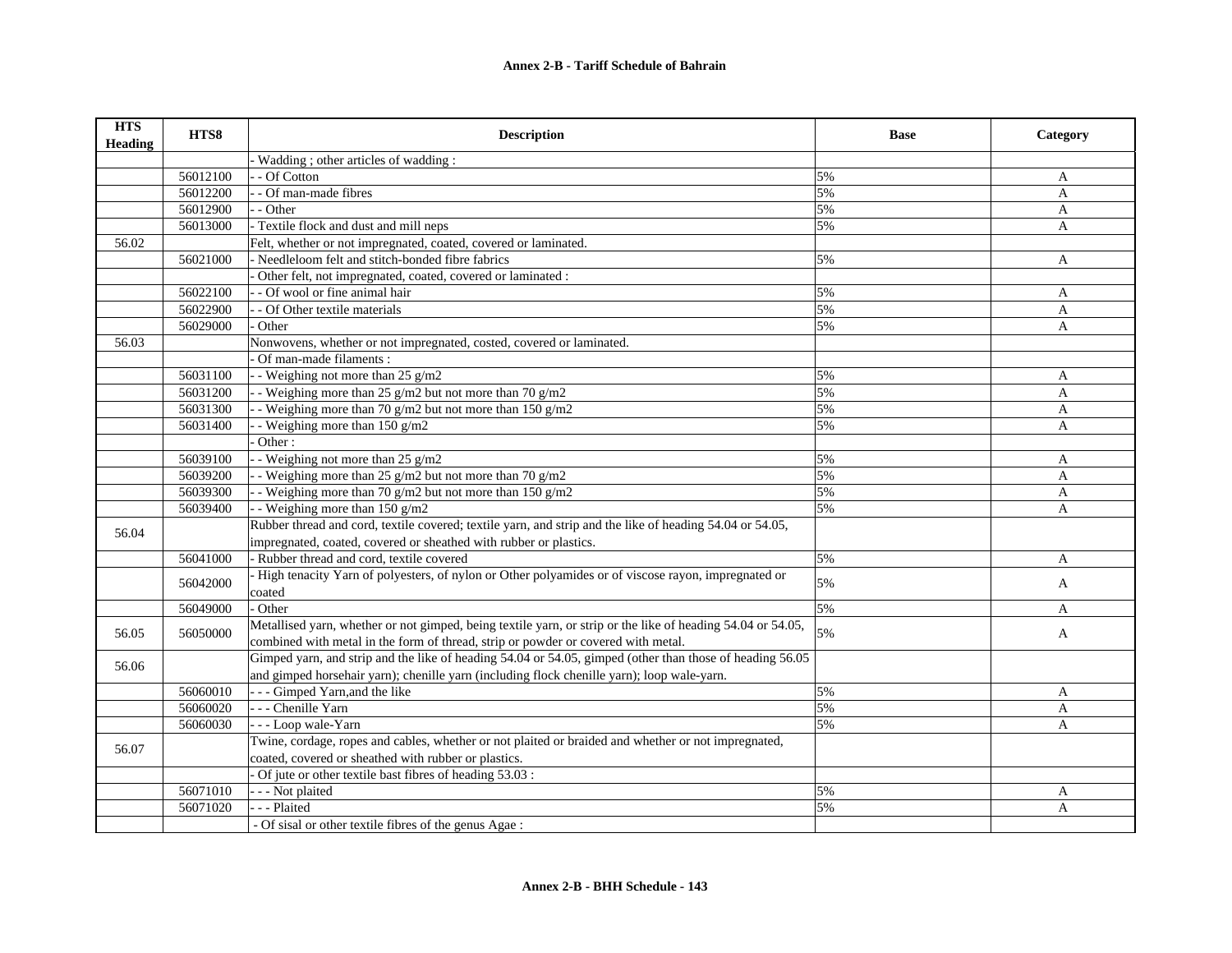| <b>HTS</b><br><b>Heading</b> | HTS8     | <b>Description</b>                                                                                  | <b>Base</b> | Category     |
|------------------------------|----------|-----------------------------------------------------------------------------------------------------|-------------|--------------|
|                              |          | - Binder or baler twine:                                                                            |             |              |
|                              | 56072110 | - - - Not plaited                                                                                   | 5%          | A            |
|                              | 56072120 | --- Plaited                                                                                         | 5%          | $\mathbf{A}$ |
|                              |          | $-$ - Other :                                                                                       |             |              |
|                              | 56072910 | - - - Not plaited                                                                                   | 5%          | A            |
|                              | 56072920 | --- Plaited                                                                                         | 5%          | $\mathbf{A}$ |
|                              |          | Of polyethylene or polypropylene :                                                                  |             |              |
|                              |          | - Binder or baler twine :                                                                           |             |              |
|                              | 56074110 | - - - Not plaited                                                                                   | 5%          | A            |
|                              | 56074120 | - - - Plaited                                                                                       | 5%          | A            |
|                              |          | - Other:                                                                                            |             |              |
|                              | 56074910 | - - - Not plaited                                                                                   | 5%          | A            |
|                              | 56074920 | - - - Plaited                                                                                       | 5%          | A            |
|                              |          | Of Other synthetic fibres :                                                                         |             |              |
|                              | 56075010 | - - - Not plaited                                                                                   | 5%          | A            |
|                              | 56075020 | - - - Plaited                                                                                       | 5%          | A            |
|                              |          | Other:                                                                                              |             |              |
|                              | 56079010 | - - - Not plaited                                                                                   | 5%          | A            |
|                              | 56079020 | - - - Plaited                                                                                       | 5%          | $\mathbf{A}$ |
| 56.08                        |          | Knotted netting of twine, cordage or rope; made up fishing nets and other made up nets, of textile  |             |              |
|                              |          | materials.                                                                                          |             |              |
|                              |          | Of man-made textile materials :                                                                     |             |              |
|                              | 56081100 | - - Made up fishing nets                                                                            | 5%          | A            |
|                              | 56081900 | - - Other                                                                                           | 5%          | A            |
|                              | 56089000 | - Other                                                                                             | 5%          | A            |
| 56.09                        |          | Articles of yarn, strip or the like of heading 54.114 or 54.05, twine, cordage, rope or cables, not |             |              |
|                              |          | elsewhere specitied or included.                                                                    |             |              |
|                              | 56090010 | --- Shoe laces                                                                                      | 5%          | A            |
|                              | 56090020 | --- Ropes for hanging laundry                                                                       | 5%          | $\mathbf{A}$ |
|                              | 56090030 | ---Ropes for dragging or lifting weight                                                             | 5%          | A            |
|                              | 56090090 | $- -$ Other                                                                                         | 5%          | A            |
| 57.01                        |          | Carpets and other textile floor coverings, knotted, whether or not made up.                         |             |              |
|                              |          | Of wool or fine animal hair:                                                                        |             |              |
|                              | 57011010 | - - - Hamadan, baluch, shiraz and similar carpets                                                   | 5%          | A            |
|                              | 57011020 | --- Tabriz and similar carpets                                                                      | 5%          | A            |
|                              | 57011030 | --- Yezd, khurasan and similar carpets                                                              | 5%          | A            |
|                              | 57011040 | - - - Qum, kerman, yamut and similar carpets                                                        | 5%          | A            |
|                              | 57011050 | --- Kashan, isfahan, bukhara, chinese and similar                                                   | 5%          | A            |
|                              | 57011090 | $- -$ Other                                                                                         | 5%          | A            |
|                              |          | Of Other textile materials :                                                                        |             |              |
|                              | 57019010 | --- Of silk, silk tow or waste thereof                                                              | 5%          | A            |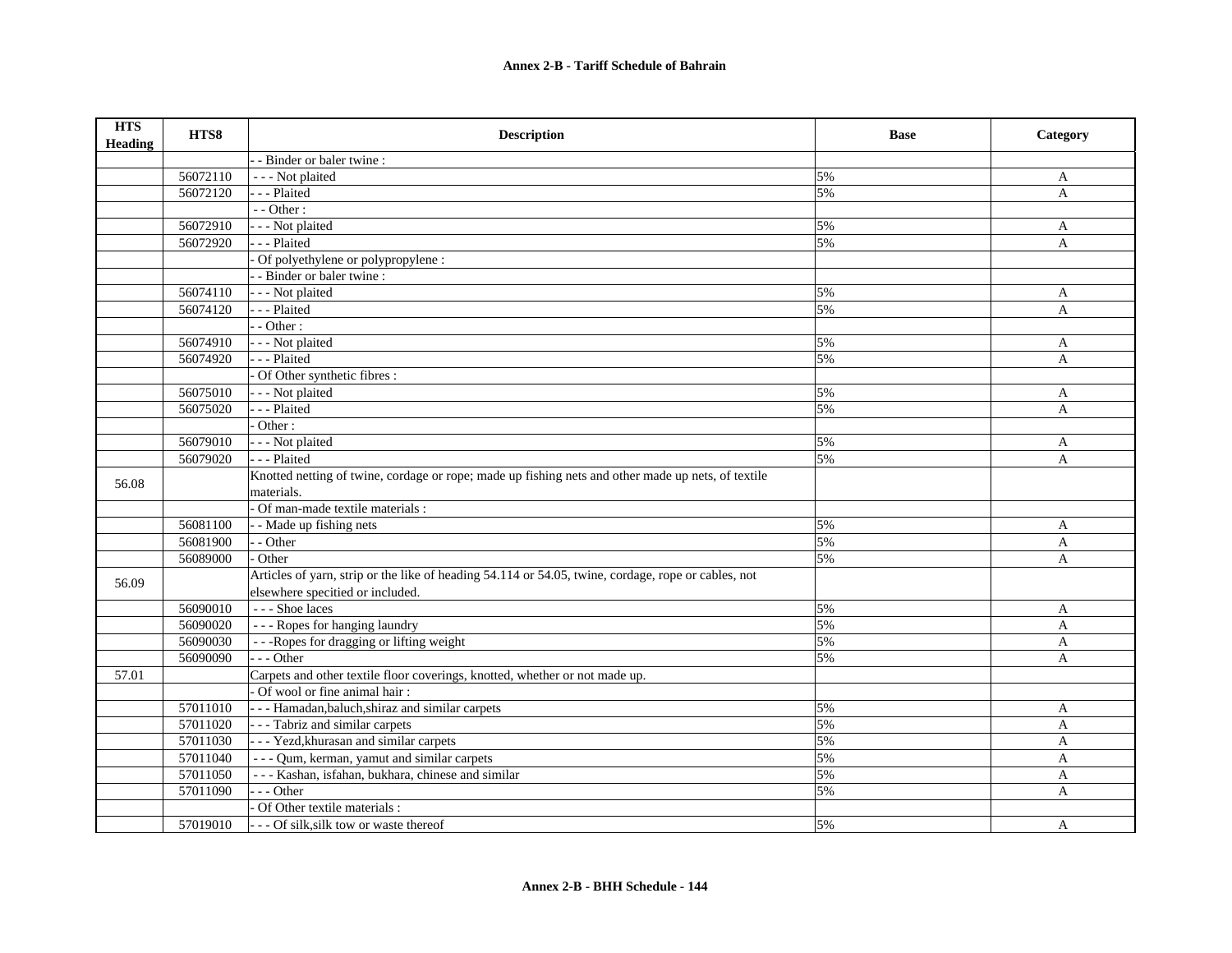| <b>HTS</b><br><b>Heading</b> | HTS8     | <b>Description</b>                                                                                         | <b>Base</b> | Category     |
|------------------------------|----------|------------------------------------------------------------------------------------------------------------|-------------|--------------|
|                              | 57019020 | - - Of coarse hair                                                                                         | 5%          | A            |
|                              | 57019030 | --- Of Cotton                                                                                              | 5%          | A            |
|                              | 57019090 | $- -$ Other                                                                                                | 5%          | $\mathbf{A}$ |
| 57.02                        |          | Carpets and other textile floor coverings, woven, not tufted or flocked, whether or not made up, including |             |              |
|                              |          | "Kelem "," Schumacks ", "Karamanie " and similar hand-woven rugs.                                          |             |              |
|                              | 57021000 | - "Kelem ", " Schumacks ", " Karamanie " and similar hand- woven rugs                                      | 5%          | A            |
|                              | 57022000 | Floor coverings of coconut fibres (coir)                                                                   | 5%          | $\mathbf{A}$ |
|                              |          | Other, of pile construction, not made up :                                                                 |             |              |
|                              |          | - Of wool or fine animal hair:                                                                             |             |              |
|                              | 57023110 | - - - Machine-made carpets                                                                                 | 5%          | A            |
|                              | 57023120 | - - - Rugs and the like                                                                                    | 5%          | A            |
|                              | 57023190 | $-$ - Other                                                                                                | 5%          | A            |
|                              |          | - Of man-made textile materials :                                                                          |             |              |
|                              | 57023210 | - - - Moquette carpets and Rugs                                                                            | 5%          | A            |
|                              | 57023220 | - - Carpets and Rugs of Chenille                                                                           | 5%          | A            |
|                              | 57023290 | $- -$ Other                                                                                                | 5%          | A            |
|                              | 57023900 | - Of Other textile materials                                                                               | 5%          | A            |
|                              |          | Other, of pile construction, made up :                                                                     |             |              |
|                              |          | - - Of wool or fine animal hair :                                                                          |             |              |
|                              | 57024110 | - - - Machine-made carpets                                                                                 | 5%          | A            |
|                              | 57024120 | - - - Rugs and the like                                                                                    | 5%          | A            |
|                              | 57024190 | $- -$ Other                                                                                                | 5%          | $\mathbf{A}$ |
|                              |          | - Of man-made textile materials :                                                                          |             |              |
|                              | 57024210 | - - - Moquette carpets and Rugs                                                                            | 5%          | A            |
|                              |          | - - - Carpets and Rugs of Chenille :                                                                       |             |              |
|                              | 57024221 | - - - - Bed and table covers                                                                               | 5%          | A            |
|                              | 57024229 | $---Other$                                                                                                 | 5%          | $\mathbf{A}$ |
|                              | 57024230 | - - - Prayer Rugs                                                                                          | 5%          | A            |
|                              | 57024290 | $- -$ Other                                                                                                | 5%          | A            |
|                              |          | - Of Other textile materials :                                                                             |             |              |
|                              |          | $- -$ Of Cotton :                                                                                          |             |              |
|                              | 57024911 | - - - - Prayer Rugs                                                                                        | 5%          | A            |
|                              | 57024919 | $---Other$                                                                                                 | 5%          | $\mathbf{A}$ |
|                              | 57024990 | $-$ - Other                                                                                                | 5%          | $\mathbf{A}$ |
|                              |          | Other, not of pile construction, not made up :                                                             |             |              |
|                              |          | - Of wool or fine animal hair:                                                                             |             |              |
|                              | 57025110 | - - - Machine-made carpets                                                                                 | 5%          | A            |
|                              | 57025120 | - - - Rugs and the like                                                                                    | 5%          | A            |
|                              | 57025190 | $-$ - Other                                                                                                | 5%          | A            |
|                              |          | - Of man-made textile materials :                                                                          |             |              |
|                              | 57025210 | - - - Moquette carpets and Rugs                                                                            | 5%          | A            |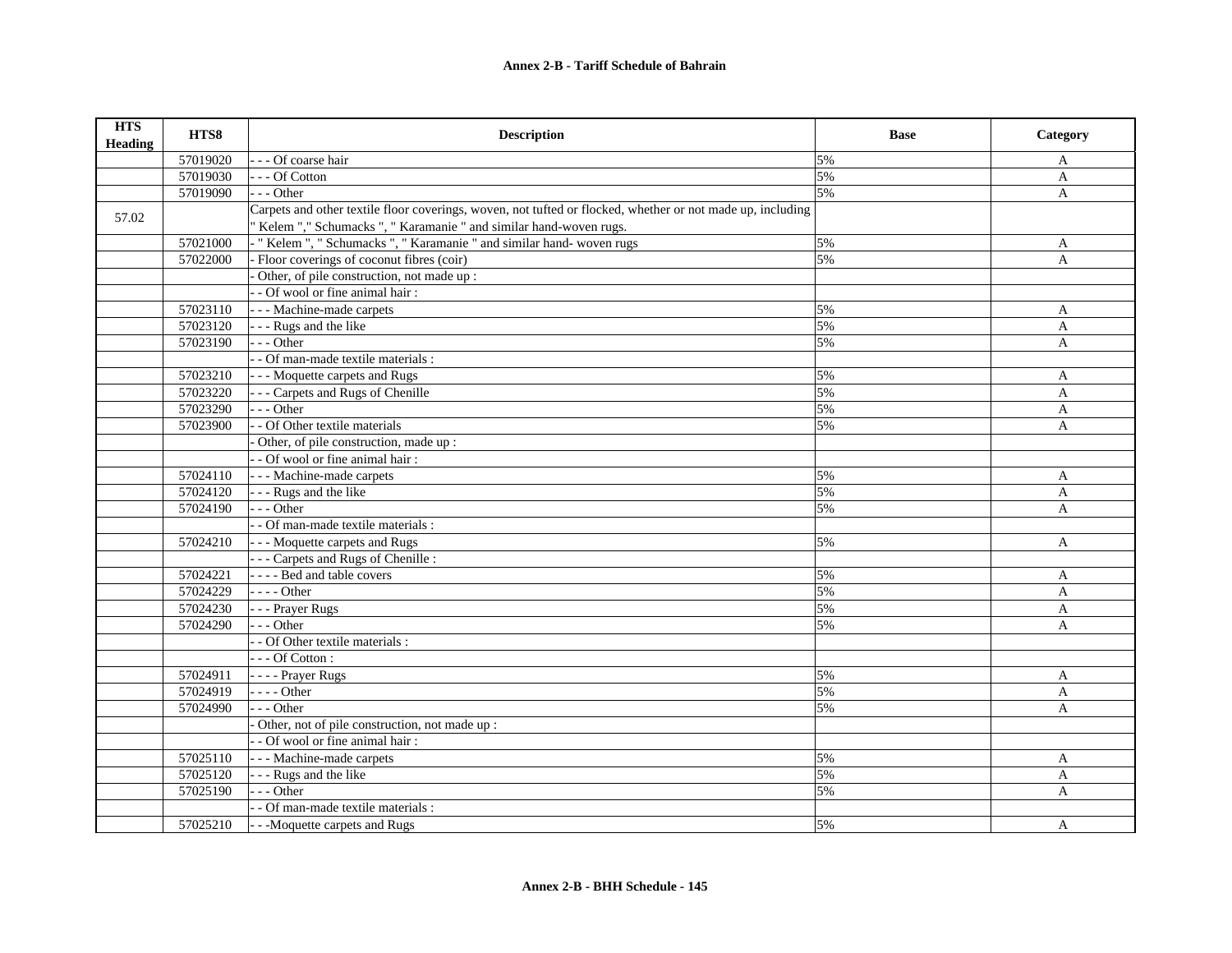| <b>HTS</b><br><b>Heading</b> | HTS8     | <b>Description</b>                                                                                 | <b>Base</b> | Category     |
|------------------------------|----------|----------------------------------------------------------------------------------------------------|-------------|--------------|
|                              | 57025290 | - - -Other                                                                                         | 5%          | A            |
|                              | 57025900 | - - Of Other textile materials                                                                     | 5%          | A            |
|                              |          | Other, not of pile construction, made up :                                                         |             |              |
|                              |          | - - Of wool or fine animal hair :                                                                  |             |              |
|                              | 57029110 | --- Machine-made carpets                                                                           | 5%          | A            |
|                              | 57029120 | - - - Rugs and the like                                                                            | 5%          | A            |
|                              | 57029190 | $--- Other$                                                                                        | 5%          | $\mathbf{A}$ |
|                              |          | - - Of man-made textile materials :                                                                |             |              |
|                              | 57029210 | --- Moquette carpets and Rugs                                                                      | 5%          | A            |
|                              | 57029220 | - - - Prayer Rugs                                                                                  | 5%          | A            |
|                              | 57029290 | $--- Other$                                                                                        | 5%          | A            |
|                              |          | - - Of Other textile materials :                                                                   |             |              |
|                              |          | $--$ Of Cotton :                                                                                   |             |              |
|                              | 57029911 | - - - - Prayer Rugs                                                                                | 5%          | A            |
|                              | 57029919 | $---Other$                                                                                         | 5%          | A            |
|                              | 57029990 | $- -$ Other                                                                                        | 5%          | A            |
| 57.03                        |          | Carpets and other textile floor coverings, tufted, whether or not made up.                         |             |              |
|                              | 57031000 | - Of wool or fine animal hair                                                                      | 5%          | A            |
|                              | 57032000 | Of nylon or Other polyamides                                                                       | 5%          | A            |
|                              |          | - Of Other man-made textile materials :                                                            |             |              |
|                              | 57033010 | --- Moquette carpets and Rugs                                                                      | 5%          | A            |
|                              | 57033020 | --- Carpets and Rugs of Chenille Yarn                                                              | 5%          | $\mathbf{A}$ |
|                              | 57033030 | - - - Prayer Rugs                                                                                  | 5%          | $\mathbf{A}$ |
|                              | 57033090 | --- Other                                                                                          | 5%          | A            |
|                              |          | Of Other textile materials :                                                                       |             |              |
|                              |          | $---$ Of Cotton :                                                                                  |             |              |
|                              | 57039011 | $\overline{\phantom{1}}$ - - - Prayer Rugs                                                         | 5%          | A            |
|                              | 57039019 | $--- Other$                                                                                        | 5%          | A            |
|                              | 57039090 | $- -$ Other                                                                                        | 5%          | A            |
| 57.04                        |          | Carpets and other textile floor coverings, of felt, not tufted or flocked, whether or not made up. |             |              |
|                              | 57041000 | - Tiles, having a maximum surface area of 0.3 m2                                                   | 5%          | A            |
|                              | 57049000 | - Other                                                                                            | 5%          | $\mathbf{A}$ |
| 57.05                        |          | Other carpets and other textile floor coverings, whether or not made up.                           |             |              |
|                              |          | --- Gummed pile carpets :                                                                          |             |              |
|                              | 57050011 | - - - - Carpts and Rugs of Chenille Yarn                                                           | 5%          | A            |
|                              | 57050012 | - - - - Prayer Rugs                                                                                | 5%          | A            |
|                              | 57050019 | $--$ Other                                                                                         | 5%          | $\mathbf{A}$ |
|                              | 57050020 | --- Bonded carpets of fibers, carded, assembled by Rubber                                          | 5%          | $\mathbf{A}$ |
|                              | 57050030 | --- Knitted or crocheted carpets looking like fur                                                  | 5%          | A            |
|                              | 57050090 | --- Other                                                                                          | 5%          | A            |
| 58.01                        |          | Woven pile fabrics and chenille fabrics, other than fabrics of heading 58.02 or 58.06.             |             |              |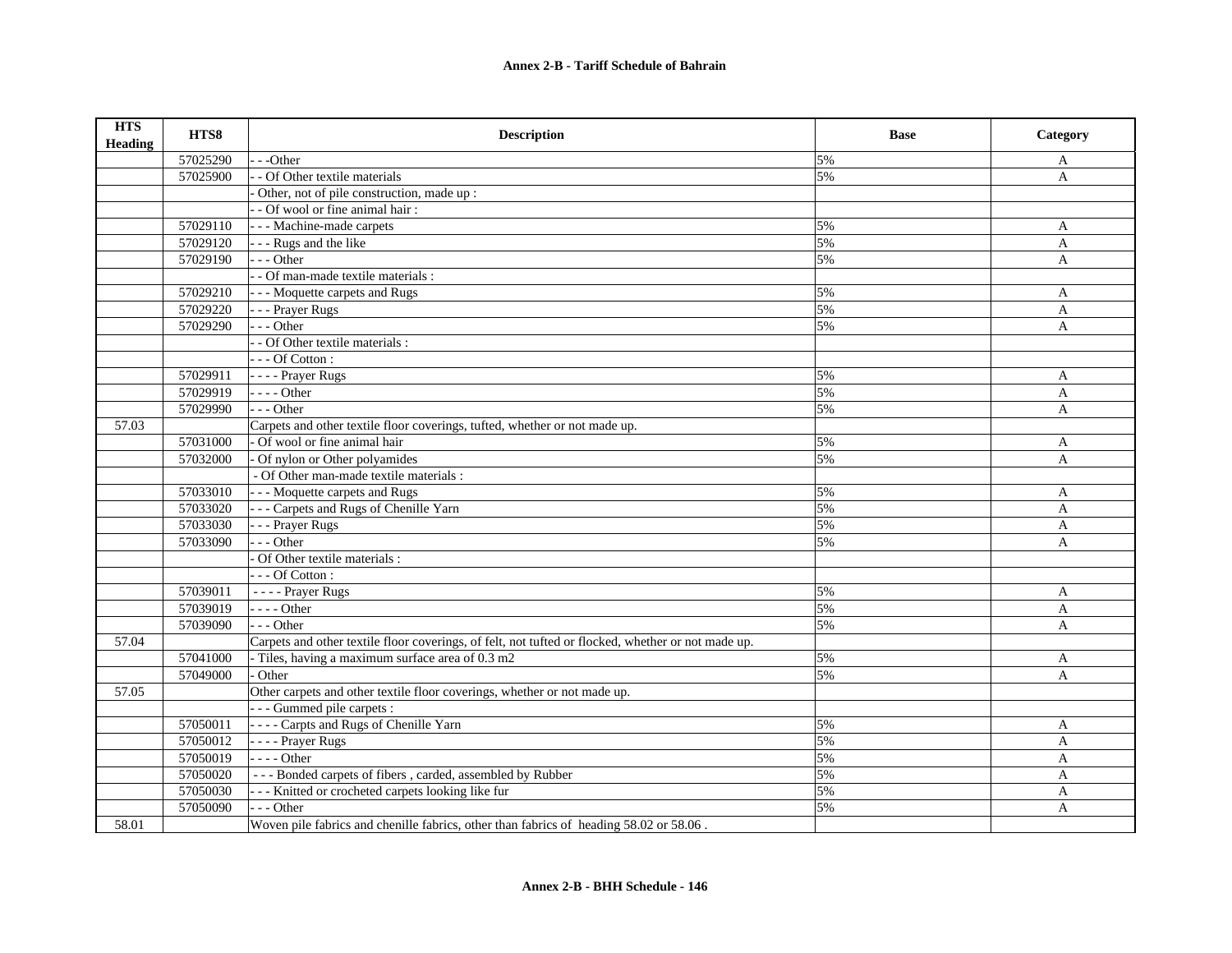| <b>HTS</b><br>Heading | HTS8     | <b>Description</b>                                                                                            | <b>Base</b> | Category     |
|-----------------------|----------|---------------------------------------------------------------------------------------------------------------|-------------|--------------|
|                       |          | Of wool or fine animal hair:                                                                                  |             |              |
|                       | 58011010 | --- For the manufactur the cloaks(Abayas)                                                                     | 5%          | A            |
|                       | 58011090 | $- -$ Other                                                                                                   | 5%          | $\mathbf{A}$ |
|                       |          | Of cotton:                                                                                                    |             |              |
|                       | 58012100 | - - Uncut weft pile fabrics                                                                                   | 5%          | A            |
|                       | 58012200 | - - Cut corduroy                                                                                              | 5%          | $\mathbf{A}$ |
|                       | 58012300 | - - Other weft pile fabrics                                                                                   | 5%          | $\mathbf{A}$ |
|                       | 58012400 | - Warp pile fabrics, epingle (Uncut)                                                                          | 5%          | A            |
|                       | 58012500 | - Warp pile fabrics, Cut                                                                                      | 5%          | A            |
|                       | 58012600 | - Chenille fabrics                                                                                            | 5%          | A            |
|                       |          | Of man-made fibres :                                                                                          |             |              |
|                       | 58013100 | - Uncut weft pile fabrics                                                                                     | 5%          | A            |
|                       | 58013200 | - - Cut corduroy                                                                                              | 5%          | A            |
|                       | 58013300 | - - Other weft pile fabrics                                                                                   | 5%          | A            |
|                       | 58013400 | - Warp pile fabrics, epingle (Uncut)                                                                          | 5%          | $\mathbf{A}$ |
|                       | 58013500 | - Warp pile fabrics, Cut                                                                                      | 5%          | A            |
|                       | 58013600 | - Chenille fabrics                                                                                            | 5%          | A            |
|                       |          | Of Other textile materials :                                                                                  |             |              |
|                       |          | --- Oabrics of rough wool:                                                                                    |             |              |
|                       | 58019011 | ---- For the manufacture the cloaks (Abuyas)                                                                  | 5%          | A            |
|                       | 58019019 | - - - - Other                                                                                                 | 5%          | A            |
|                       | 58019090 | $- -$ Other                                                                                                   | 5%          | A            |
| 58.02                 |          | Terry towelling and similar woven terry fabrics, other than narrow fabrics of heading 58.06; tufted textile   |             |              |
|                       |          | fabrics, other than products of heading 57.03.                                                                |             |              |
|                       |          | - Terry towelling and similar woven terry fabrics. of cotton :                                                |             |              |
|                       | 58021100 | - - Unbleached                                                                                                | 5%          | A            |
|                       | 58021900 | - - Other                                                                                                     | 5%          | A            |
|                       | 58022000 | - Terry towelling and similar woven Terry fabrics, of Other textile materials                                 | 5%          | A            |
|                       | 58023000 | - Tufted textile fabrics                                                                                      | 5%          | A            |
| 58.03                 |          | Gauze, other than narrow fabrics of heading 58.06.                                                            |             |              |
|                       | 58031000 | Of Cotton                                                                                                     | 5%          | A            |
|                       | 58039000 | Of Other textile materials                                                                                    | 5%          | A            |
| 58.04                 |          | Tulles and other net fabrics, not including woven, knitted or crocheted fabrics; lace in the piece, in strips |             |              |
|                       |          | or in motifs, other than fabrics of headings 60.02 to 60.06.                                                  |             |              |
|                       | 58041000 | - Tulles and Other net fabrics                                                                                | 5%          | A            |
|                       |          | - Mechanically made lace :                                                                                    |             |              |
|                       | 58042100 | - - Of man-made fibres                                                                                        | 5%          | A            |
|                       | 58042900 | - - Of Other textile materials                                                                                | 5%          | A            |
|                       | 58043000 | - Hand-made lace                                                                                              | 5%          | A            |
| 58.05                 |          | Hand-woven tapestries of the type Gobelins, Flanders, Aubusson, Beauvais and the like, and needle-            |             |              |
|                       |          | worked tapestries (for example, petit point, cross stitch), whether or not made up.                           |             |              |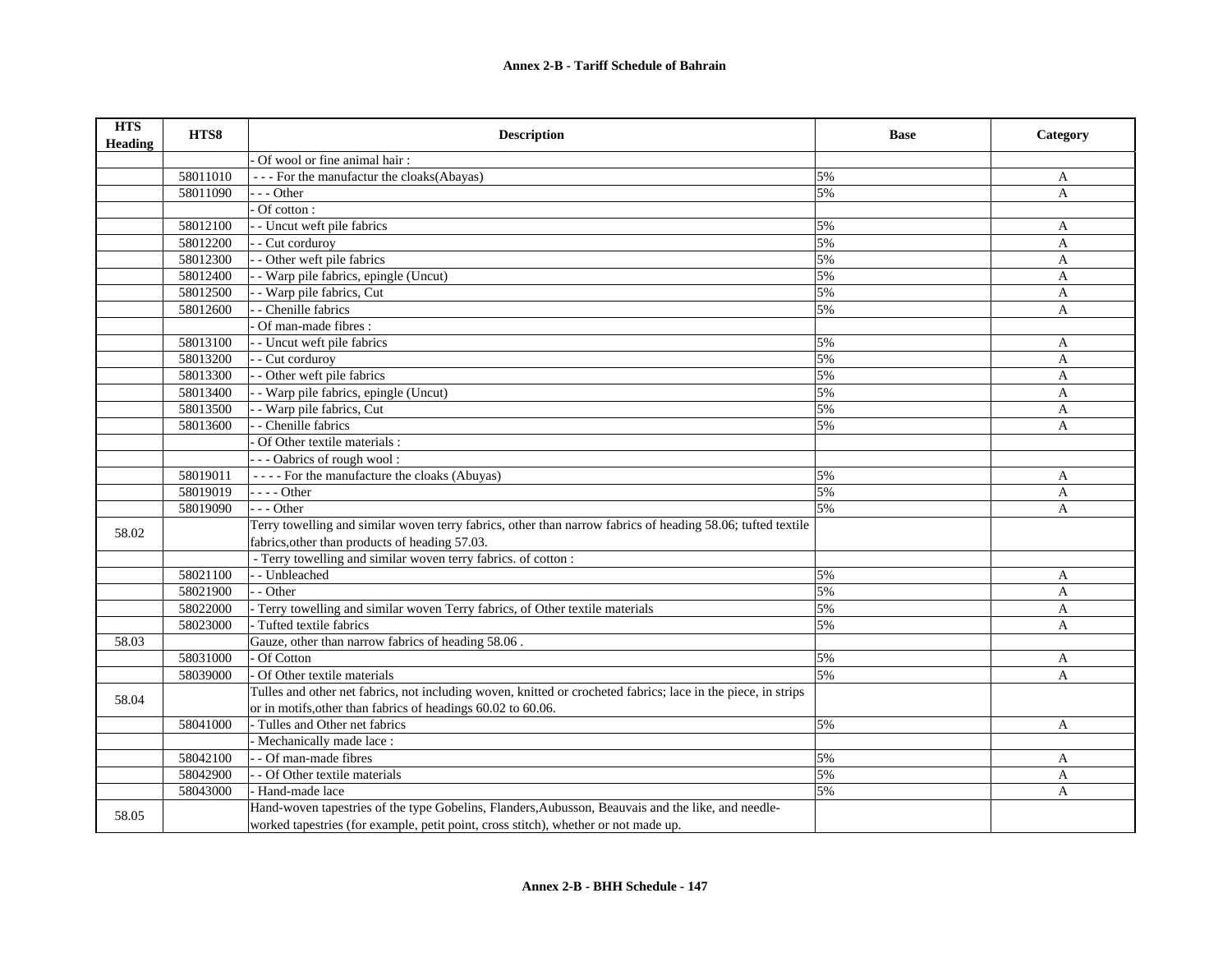| <b>HTS</b><br><b>Heading</b> | HTS8     | <b>Description</b>                                                                                                             | <b>Base</b> | Category       |
|------------------------------|----------|--------------------------------------------------------------------------------------------------------------------------------|-------------|----------------|
| 58.06                        |          | Narrow woven fabrics, other than goods of heading 58.07; narrow fabrics consisting of warp without                             |             |                |
|                              |          | weft assembled by means of an adhesive (bolducs).                                                                              |             |                |
|                              | 58061000 | Woven pile fabrics (including Terry towelling and similar Terry fabrics) and Chenille fabrics                                  | 5%          | A              |
|                              | 58062000 | Other woven fabrics, containing by weight 5% or more of elastomeric yarn or rubber thread                                      | 5%          | $\overline{A}$ |
|                              |          | Other woven fabrics :                                                                                                          |             |                |
|                              | 58063100 | - Of Cotton                                                                                                                    | 5%          | A              |
|                              | 58063200 | - Of man-made fibres                                                                                                           | 5%          | A              |
|                              | 58063900 | - Of Other textile materials                                                                                                   | 5%          | A              |
|                              | 58064000 | - Fabrics consisting of Warp without weft assembled by means of an adhesive (bolducs)                                          | 5%          | A              |
| 58.07                        |          | Labels, badges and similar articles of textile materials, in the piece, in strips or cut to shape or size, not<br>embroidered. |             |                |
|                              | 58071000 | - Woven                                                                                                                        | 5%          | A              |
|                              | 58079000 | Other                                                                                                                          | 5%          | A              |
|                              |          | Braids in the piece; ornamental trimmings in the piece, without embroidery, other than knitted or                              |             |                |
| 58.08                        |          | crocheted; tassels, pompons and similar articles.                                                                              |             |                |
|                              | 58081000 | - Braids in the piece                                                                                                          | 5%          | A              |
|                              | 58089000 | Other                                                                                                                          | 5%          | A              |
|                              |          | Woven fabrics of metal thread and woven fabrics of metallized yarn of heading 56.05, of a kind used in                         |             |                |
| 58.09                        | 58090000 | apparel, as furnishing fabrics or for similar purposes, not elsewhere specified or included.                                   | 5%          | A              |
| 58.10                        |          | Embroidery in the piece, in strips or in motifs.                                                                               |             |                |
|                              | 58101000 | Embroidery without visible ground                                                                                              | 5%          | A              |
|                              |          | Other embroidery:                                                                                                              |             |                |
|                              | 58109100 | - - Of Cotton                                                                                                                  | 5%          | A              |
|                              | 58109200 | - - Of man-made fibres                                                                                                         | 5%          | $\mathbf{A}$   |
|                              | 58109900 | - - Of Other textile materials                                                                                                 | 5%          | A              |
|                              |          | Quilted textile products in the piece, composed of one or more layers of textile materials assembled with                      |             |                |
| 58.11                        | 58110000 | padding by stitching or otherwise, other than embroidery of heading 58.10.                                                     | 5%          | A              |
|                              |          | Textile fabrics coated with gum or amylaceous substances, of a kind used for the outer covers of books                         |             |                |
| 59.01                        |          | or the like; tracing cloth; prepared painting canvas; buckram and similar stiffened textile fabrics of a                       |             |                |
|                              |          | kind used for hat foundations.                                                                                                 |             |                |
|                              |          | - Textile fabrics coated with gum or amylaceous substances, of a kind used for the outer covers of books                       |             |                |
|                              | 59011000 | or the like                                                                                                                    | 5%          | A              |
|                              |          | - Other:                                                                                                                       |             |                |
|                              | 59019010 | - - - Tracing cloth                                                                                                            | 5%          | A              |
|                              | 59019020 | - - - Prepared painting canvas                                                                                                 | 5%          | A              |
|                              | 59019030 | - - - Hardened textile fabric for hat manufacture                                                                              | 5%          | $\overline{A}$ |
| 59.02                        |          | Tyre cord fabric of high tenacity yarn of nylon or other polyamides, polyesters or viscose rayon.                              |             |                |
|                              | 59021000 | - Of nylon or other polyamides                                                                                                 | 5%          | A              |
|                              | 59022000 | - Of polyesters                                                                                                                | 5%          | A              |
|                              | 59029000 | - Other                                                                                                                        | 5%          | $\overline{A}$ |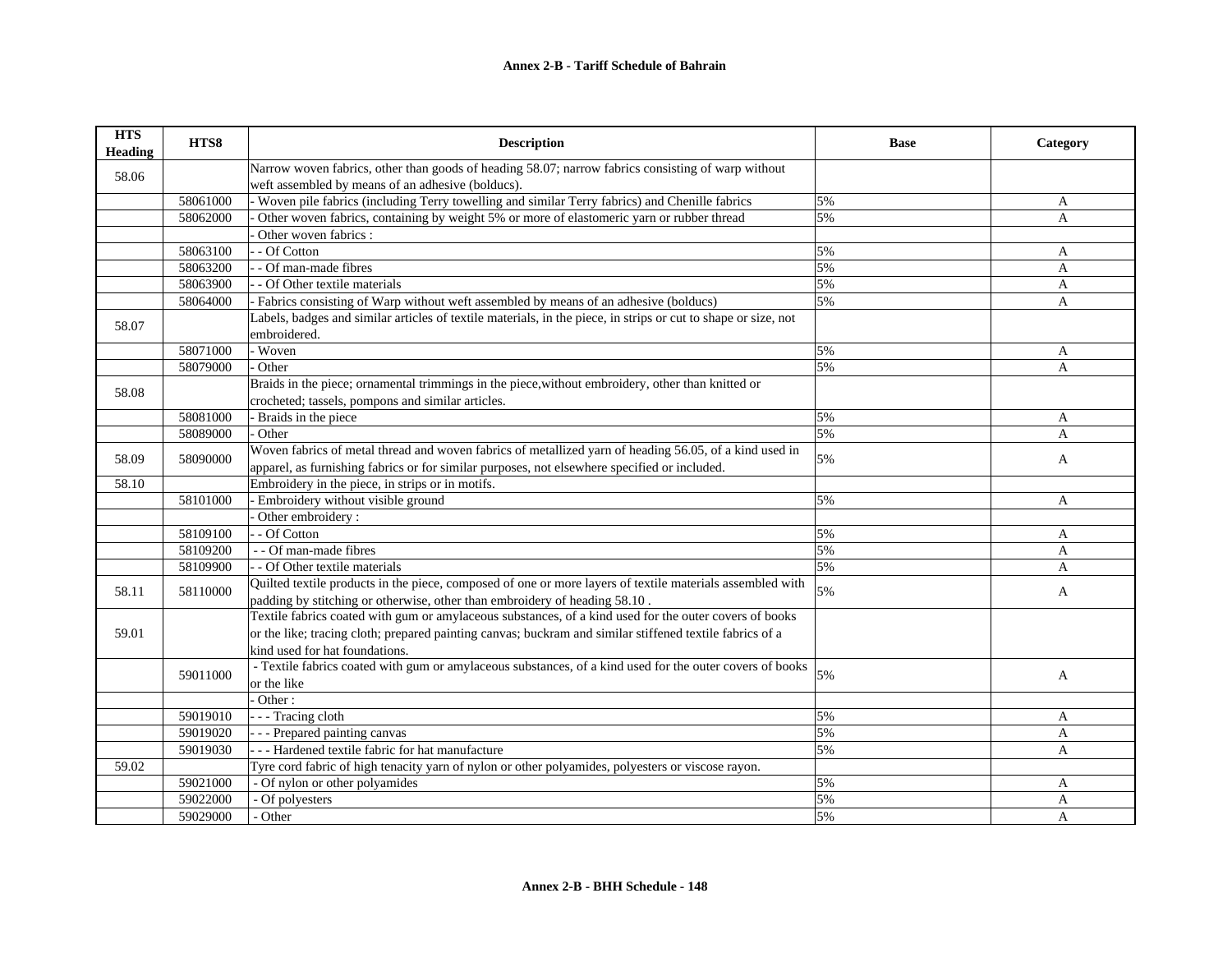| <b>HTS</b><br><b>Heading</b> | HTS8     | <b>Description</b>                                                                                           | <b>Base</b> | Category     |
|------------------------------|----------|--------------------------------------------------------------------------------------------------------------|-------------|--------------|
| 59.03                        |          | Textile fabrics impregnated, coated, covered or laminated with plastics, other than those of heading         |             |              |
|                              |          | 59.02.                                                                                                       |             |              |
|                              | 59031000 | poly (vinyl chloride).                                                                                       | 5%          | A            |
|                              | 59032000 | - With polyurethane                                                                                          | 5%          | A            |
|                              | 59039000 | Other                                                                                                        | 5%          | A            |
| 59.04                        |          | Linoleum, whether or not cut to shape; floor coverings consisting of a coating or covering applied on a      |             |              |
|                              |          | textile backing, whether or not cut to shape.                                                                |             |              |
|                              | 59041000 | - Linoleum                                                                                                   | 5%          | A            |
|                              | 59049000 | - Other:                                                                                                     | 5%          | A            |
| 59.05                        |          | Textile wall coverings.                                                                                      |             |              |
|                              | 59050010 | - - - Of Chenille                                                                                            | 5%          | A            |
|                              | 59050020 | --- Of Cotton                                                                                                | 5%          | A            |
|                              | 59050060 | --- TEXTILE WALL COVERINGS OF ARTIFICIAL FIBERS                                                              | 5%          | A            |
|                              | 59050090 | --- TEXTILE WALL COVERINGS OF OTHER FIBERS                                                                   | 5%          | A            |
| 59.06                        |          | Rubberised textile fabrics, other than those of headieg No. 59.02.                                           |             |              |
|                              | 59061000 | - Adhesive tape of a width not exceeding 20 cm                                                               | 5%          | A            |
|                              |          | Other:                                                                                                       |             |              |
|                              | 59069100 | - - Knitted or crocheted                                                                                     | 5%          | A            |
|                              | 59069900 | - - Other                                                                                                    | 5%          | $\mathbf{A}$ |
|                              |          | Textile fabrics otherwise impregnated, coated or covered; painted canvas being theatrical scenery, studio    |             |              |
| 59.07                        |          | back-cloths or the like.                                                                                     |             |              |
|                              |          | - - - Textiles fabrics otherwise impregnated, coated or covered :                                            |             |              |
|                              |          | ---- Textiles fabrics coated with tar, bitumen or similar article of used kinds for preparation goods and    |             |              |
|                              | 59070011 | tixtites covers                                                                                              | 5%          | A            |
|                              | 59070012 | ---- Textiles fabrics coated with waxy materiales                                                            | 5%          | A            |
|                              | 59070013 | ---- Soft Textiles fabrics coated with basis prapartion natural resins and camphor                           | 5%          | A            |
|                              |          | ---- Textiles fabrics coated or impregnated with oil or basis praparation dying oil like tixtiles caver,     |             |              |
|                              | 59070014 | and power or roughen tixtiles of hemp Jute, Flax, Cotton, man made and wearing fabrics water proof of $5\%$  |             | A            |
|                              |          | drying oil.                                                                                                  |             |              |
|                              | 59070015 | ----Textiles fabrics silicate-covered to be fire resistant                                                   | 5%          | A            |
|                              | 59070019 | $\overline{\phantom{a} \phantom{a}}$ - $\overline{\phantom{a} \phantom{a}}$ - Other                          | 5%          | A            |
|                              | 59070020 | --- Painted canvas being the fabfrical scenery, studio back-cloths or the like                               | 5%          | A            |
|                              |          |                                                                                                              |             |              |
| 59.08                        | 59080000 | Textile wicks, woven, plaited or knitted, for lamps, stoves, lighters, candles or the like; incandescent gas | 5%          | A            |
|                              |          | mantles and tubular knitted gas mantle fabric therefor, whether or not impregnated.                          |             |              |
|                              |          | Textile hosepiping and similar textile tubing, with or without lining, armour or accessories of other        |             |              |
| 59.09                        |          | materials.                                                                                                   |             |              |
|                              | 59090010 | - - - For fire-fighting                                                                                      | 5%          | A            |
|                              | 59090090 | $- -$ Other                                                                                                  | 5%          | A            |
|                              |          | Transmission or conveyor belts or belting, of textile material, whether or not impregnated, coated,          |             |              |
| 59.10                        | 59100000 | covered or laminated with plastics, or reinforced with metal or other material.                              | 5%          | A            |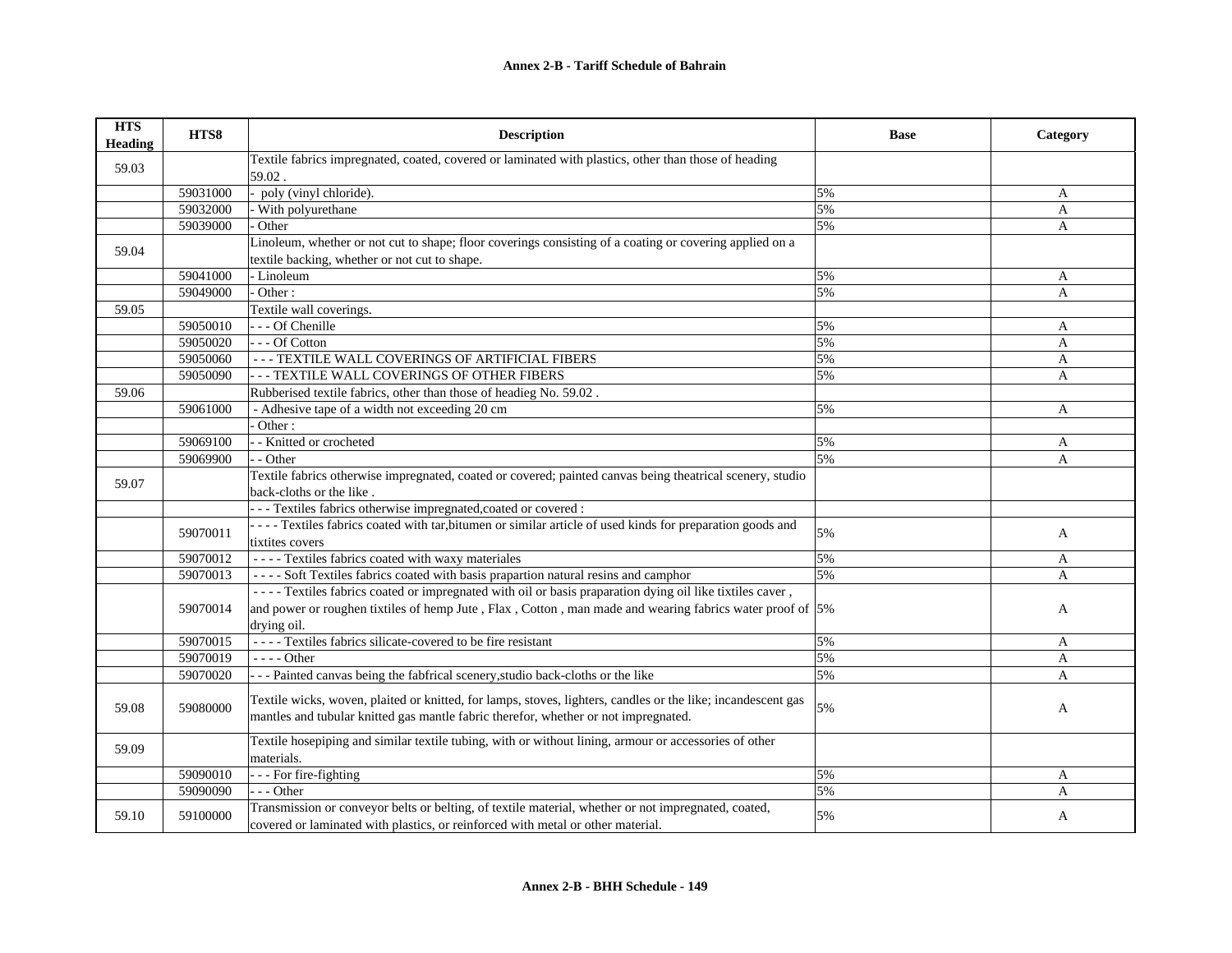## **Annex 2-B - Tariff Schedule of Bahrain**

| <b>HTS</b><br><b>Heading</b> | HTS8     | <b>Description</b>                                                                                                    | <b>Base</b> | Category     |
|------------------------------|----------|-----------------------------------------------------------------------------------------------------------------------|-------------|--------------|
| 59.11                        |          | Textile products and articles, for technical uses, specified in Note 7 to this Chapter.                               |             |              |
|                              |          | - Textile fabrics, felt and felt-lined woven fabrics, coated, covered or laminated with Rubber, leather or            |             |              |
|                              |          | Other material, of a kind used for card clothing, and similar fabrics of a kind used for Other technical              |             |              |
|                              | 59111000 | purposes, including narrow fabrics made of velvet impregnated with rubber, for covering weaving                       | 5%          | A            |
|                              |          | spindles (weaving beams)                                                                                              |             |              |
|                              | 59112000 | - Bolting cloth, whether or not made up                                                                               | 5%          | $\mathbf{A}$ |
|                              |          | - Textile fabrics and felts, endless or fitted with linking devices, of a kind used in paper-making or similar        |             |              |
|                              |          | machines (for example, for pulp or asbestos-cement) :                                                                 |             |              |
|                              | 59113100 | - - Weighing less than 650 g/m2                                                                                       | 5%          | A            |
|                              | 59113200 | $\overline{-}$ - Weighing 650 g/m2 or more                                                                            | 5%          | A            |
|                              | 59114000 | - Straining cloth of a kind used in oil presses or the like, including that of human hair                             | 5%          | A            |
|                              | 59119000 | Other                                                                                                                 | 5%          | A            |
| 60.01                        |          | Pile fabrics, including " long pile " fabrics and terry fabrics, knitted or crocheted.                                |             |              |
|                              | 60011000 | - "Long pile " fabrics                                                                                                | 5%          | $\mathbf{A}$ |
|                              |          | - Looped pile fabrics :                                                                                               |             |              |
|                              | 60012100 | - - Of Cotton                                                                                                         | 5%          | A            |
|                              | 60012200 | - - Of man-made fibres                                                                                                | 5%          | A            |
|                              | 60012900 | - Of Other textile materials                                                                                          | 5%          | $\mathbf{A}$ |
|                              |          | Other:                                                                                                                |             |              |
|                              | 60019100 | - - Of Cotton                                                                                                         | 5%          | A            |
|                              | 60019200 | - Of man-made fibres                                                                                                  | 5%          | $\mathbf{A}$ |
|                              | 60019900 | - - Of Other textile materials                                                                                        | 5%          | A            |
| 60.02                        |          | Knitted or crocheted fabrics of a width not exceeding 30 cm, containing by weight 5 % or more of                      |             |              |
|                              |          | elastomeric yarn or rubber thread, other than those of heading 60.01.                                                 |             |              |
|                              | 60024000 | Containing by weight 5% or more of elasmeric yarn but not containing rubber thread                                    | 5%          | A            |
|                              | 60029000 | - Other                                                                                                               | 5%          | A            |
| 60.03                        |          | Knitted or crocheted fabrics of a width not exceeding 30 cm, other than those of heading 60.01 or 60.02.              |             |              |
|                              | 60031000 | Of wool or fine animl animal hair                                                                                     | 5%          | A            |
|                              | 60032000 | Of cotton                                                                                                             | 5%          | $\mathbf{A}$ |
|                              | 60033000 | $\overline{Of}$ synthetic fibres                                                                                      | 5%          | $\mathbf{A}$ |
|                              | 60034000 | Of artifical fibres                                                                                                   | 5%          | A            |
|                              | 60039000 | Other                                                                                                                 | 5%          | A            |
| 60.04                        |          | Knitted or crocheted fabrics of a width exceeding 30 cm, containing by weigt 5% or more of elastomeric                |             |              |
|                              |          | yarn or rubber thread, other than those of heading 60.01.                                                             |             |              |
|                              | 60041000 | Containing by weight 5% or more of wlastomeric yarn but not containing rubber thread                                  | 5%          | A            |
|                              | 60049000 | Other                                                                                                                 | 5%          | A            |
| 60.05                        |          | Warp knit fabrics (inclding those made on galloon knitting machines), other than those of headings 60.01<br>to 60.04. |             |              |
|                              | 60051000 | Of wool or fine animl animal hair                                                                                     | 5%          | A            |
|                              |          | Of cotton:                                                                                                            |             |              |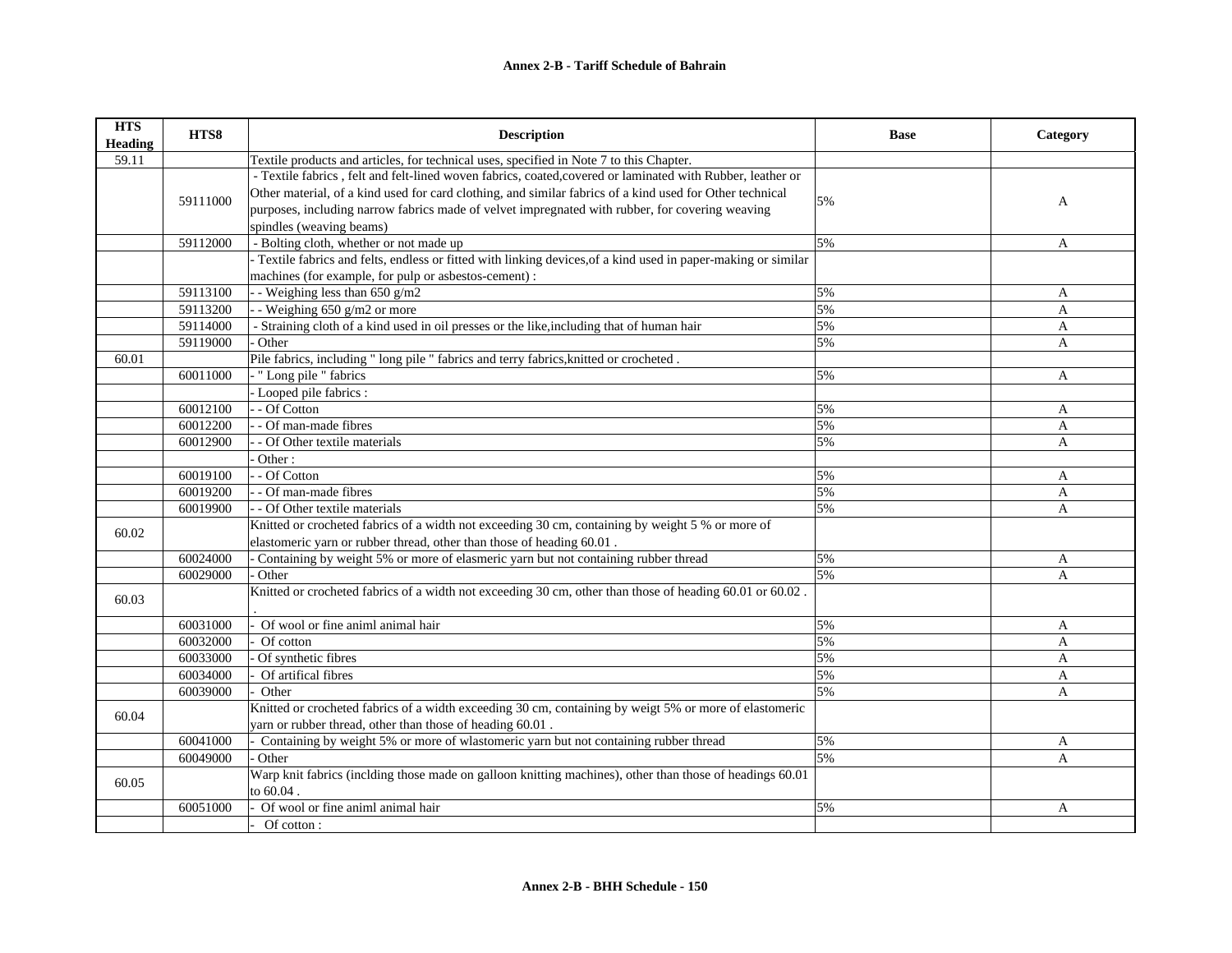| <b>HTS</b><br><b>Heading</b> | HTS8     | <b>Description</b>                                                                                        | <b>Base</b> | Category     |
|------------------------------|----------|-----------------------------------------------------------------------------------------------------------|-------------|--------------|
|                              | 60052100 | - - Undleached or bleached                                                                                | 5%          | A            |
|                              | 60052200 | - Dyed                                                                                                    | 5%          | $\mathbf{A}$ |
|                              | 60052300 | - - Of yarns of different colours                                                                         | 5%          | A            |
|                              | 60052400 | - Printed                                                                                                 | 5%          | $\mathbf{A}$ |
|                              |          | Of synthetic fibres :                                                                                     |             |              |
|                              | 60053100 | - Undleached or bleached                                                                                  | 5%          | A            |
|                              | 60053200 | - Dyed                                                                                                    | 5%          | $\mathbf{A}$ |
|                              | 60053300 | - Of yarns of different colours                                                                           | 5%          | $\mathbf{A}$ |
|                              | 60053400 | - Printed                                                                                                 | 5%          | A            |
|                              |          | Of artifical fibres                                                                                       |             |              |
|                              | 60054100 | - Undleached or bleached                                                                                  | 5%          | A            |
|                              | 60054200 | - Dved                                                                                                    | 5%          | A            |
|                              | 60054300 | - Of other textile materials                                                                              | 5%          | A            |
|                              | 60054400 | - Printed                                                                                                 | 5%          | A            |
|                              | 60059000 | Other                                                                                                     | 5%          | A            |
| 60.06                        |          | Other knitted or crocheted fabics.                                                                        |             |              |
|                              | 60061000 | Of wool or fine animl animal hair                                                                         | 5%          | A            |
|                              |          | Of cotton:                                                                                                |             |              |
|                              | 60062100 | - - Unbleached or bleached                                                                                | 5%          | A            |
|                              | 60062200 | - - Dyed                                                                                                  | 5%          | A            |
|                              | 60062300 | - Of yarns of different colours                                                                           | 5%          | $\mathbf{A}$ |
|                              | 60062400 | - Printed                                                                                                 | 5%          | A            |
|                              |          | Of synthetic fibres:                                                                                      |             |              |
|                              | 60063100 | - - Unbleached or bleached                                                                                | 5%          | A            |
|                              | 60063200 | - - Dyed                                                                                                  | 5%          | A            |
|                              | 60063300 | - Of yarns of different colours                                                                           | 5%          | A            |
|                              | 60063400 | - Printed                                                                                                 | 5%          | A            |
|                              |          | Of artifical fibres                                                                                       |             |              |
|                              | 60064100 | - Unbleached or bleached                                                                                  | 5%          | A            |
|                              | 60064200 | - Dyed                                                                                                    | 5%          | A            |
|                              | 60064300 | - Of yarns of different colours                                                                           | 5%          | $\mathbf{A}$ |
|                              | 60064400 | -- Printed                                                                                                | 5%          | A            |
|                              | 60069000 | Other                                                                                                     | 5%          | A            |
| 61.01                        |          | Men's or boys' overcoats, car-coats, capes, cloaks, anoraks (including ski-jackets), wind-cheaters, wind- |             |              |
|                              |          | jackets and similar articles, knitted or crocheted, other than those of heading 61.03.                    |             |              |
|                              | 61011000 | Of wool or fine animal hair                                                                               | 5%          | A            |
|                              | 61012000 | Of Cotton                                                                                                 | 5%          | A            |
|                              | 61013000 | Of man-made fibres                                                                                        | 5%          | $\mathbf{A}$ |
|                              | 61019000 | Of Other textile materials                                                                                | 5%          | $\mathbf{A}$ |
| 61.02                        |          | Women's or girls' overcoats, car-coats, capes, cloaks, anoraks (including ski-jackets), wind-cheaters,    |             |              |
|                              |          | wind jackets and similar articles, knitted or crocheted, other than those of heading 61.04.               |             |              |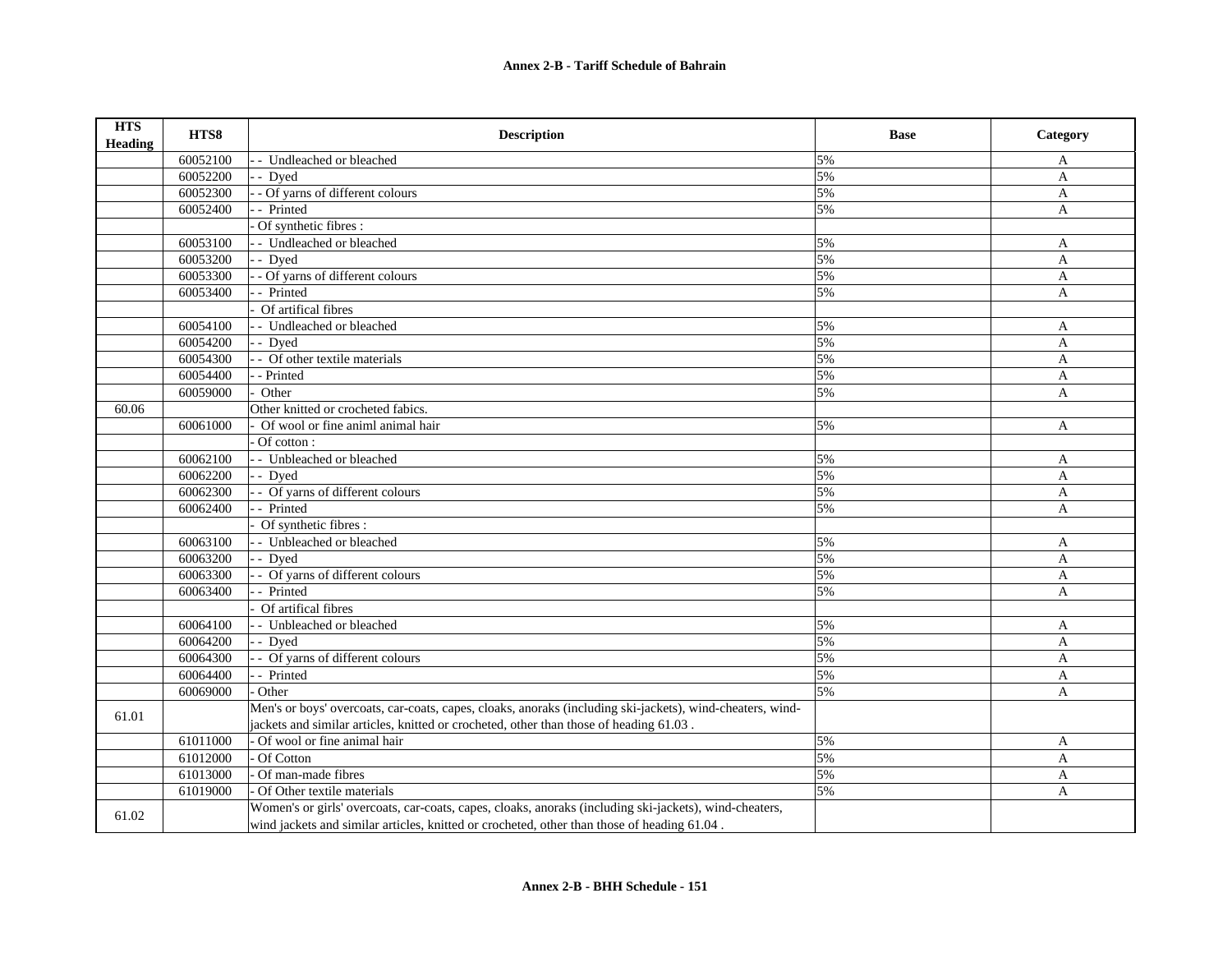| <b>HTS</b><br><b>Heading</b> | HTS8     | <b>Description</b>                                                                                              | <b>Base</b> | Category     |
|------------------------------|----------|-----------------------------------------------------------------------------------------------------------------|-------------|--------------|
|                              | 61021000 | Of wool or fine animal hair                                                                                     | 5%          | A            |
|                              | 61022000 | Of Cotton                                                                                                       | 5%          | $\mathbf{A}$ |
|                              | 61023000 | Of man-made fibres                                                                                              | 5%          | $\mathbf{A}$ |
|                              | 61029000 | Of Other textile materials                                                                                      | 5%          | $\mathbf{A}$ |
| 61.03                        |          | Men's or boys' suits, ensembles, jackets, blazers, trousers, bib and brace overalls, breeches and shorts        |             |              |
|                              |          | (other than swimwear), knitted or crocheted.                                                                    |             |              |
|                              |          | - Suits :                                                                                                       |             |              |
|                              | 61031100 | - Of wool or fine animal hair                                                                                   | 5%          | A            |
|                              | 61031200 | - - Of synthetic fibres                                                                                         | 5%          | A            |
|                              | 61031900 | - - Of Other textile materials                                                                                  | 5%          | A            |
|                              |          | - Ensembles :                                                                                                   |             |              |
|                              | 61032100 | - - Of wool or fine animal hair                                                                                 | 5%          | $\mathbf{A}$ |
|                              | 61032200 | - - Of Cotton                                                                                                   | 5%          | $\mathbf{A}$ |
|                              | 61032300 | - - Of synthetic fibres                                                                                         | 5%          | $\mathbf{A}$ |
|                              | 61032900 | - Of Other textile materials                                                                                    | 5%          | $\mathbf{A}$ |
|                              |          | - Jackets and blazers :                                                                                         |             |              |
|                              | 61033100 | - - Of wool or fine animal hair                                                                                 | 5%          | A            |
|                              | 61033200 | - - Of Cotton                                                                                                   | 5%          | $\mathbf{A}$ |
|                              | 61033300 | - - Of synthetic fibres                                                                                         | 5%          | A            |
|                              | 61033900 | - - Of Other textile materials                                                                                  | 5%          | A            |
|                              |          | Trousers, bib and brace overalls, breeches and shorts:                                                          |             |              |
|                              | 61034100 | - - Of wool or fine animal hair                                                                                 | 5%          | A            |
|                              | 61034200 | - - Of Cotton                                                                                                   | 5%          | A            |
|                              | 61034300 | - - Of synthetic fibres                                                                                         | 5%          | A            |
|                              | 61034900 | - - Of Other textile materials                                                                                  | 5%          | A            |
| 61.04                        |          | Women's or girls' suits, ensembles, jacket.s, blazers, dresses, skirts, divided skirts, trousers, bib and brace |             |              |
|                              |          | overalls breeches and shorts (other than swimwear), knitted or crocheted.                                       |             |              |
|                              |          | $-Suits:$                                                                                                       |             |              |
|                              | 61041100 | - - Of wool or fme animal hair                                                                                  | 5%          | A            |
|                              | 61041200 | - - Of Cotton                                                                                                   | 5%          | $\mathbf{A}$ |
|                              | 61041300 | - - Of synthetic fibres                                                                                         | 5%          | $\mathbf{A}$ |
|                              | 61041900 | - Of Other textile materials                                                                                    | 5%          | A            |
|                              |          | Ensembles:                                                                                                      |             |              |
|                              | 61042100 | - - Of wool or fine animal hair                                                                                 | 5%          | A            |
|                              | 61042200 | - - Of Cotton                                                                                                   | 5%          | A            |
|                              | 61042300 | - - Of synthetic fibres                                                                                         | 5%          | A            |
|                              | 61042900 | - - Of Other textile materials                                                                                  | 5%          | A            |
|                              |          | Jackets and blazers :                                                                                           |             |              |
|                              | 61043100 | - - Of wool or fine animal hair                                                                                 | 5%          | A            |
|                              | 61043200 | - - Of Cotton                                                                                                   | 5%          | A            |
|                              | 61043300 | - - Of synthetic fibres                                                                                         | 5%          | A            |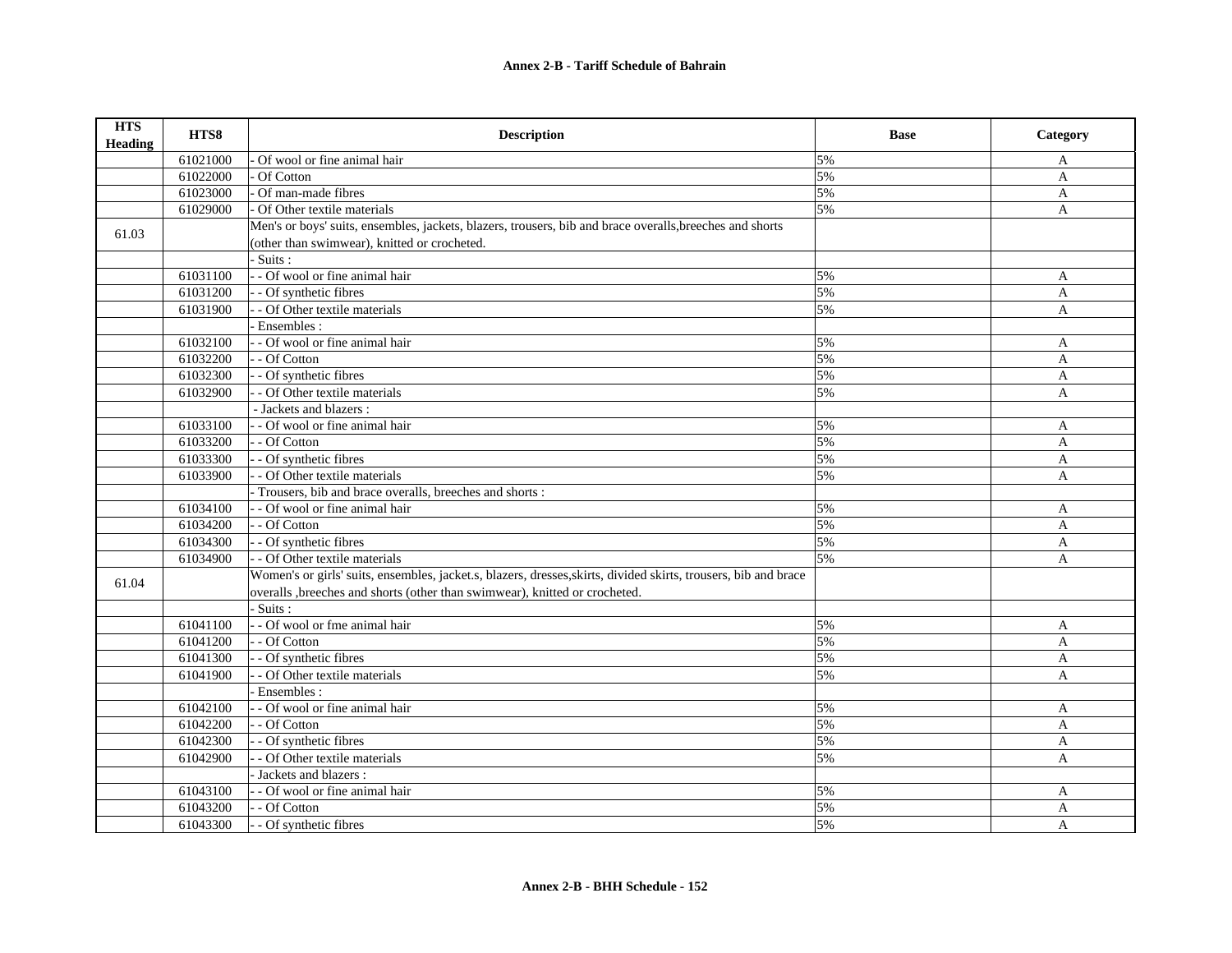| <b>HTS</b><br>Heading | HTS8     | <b>Description</b>                                                                                         | <b>Base</b> | Category     |
|-----------------------|----------|------------------------------------------------------------------------------------------------------------|-------------|--------------|
|                       | 61043900 | - Of Other textile materials                                                                               | 5%          | A            |
|                       |          | Dresses:                                                                                                   |             |              |
|                       | 61044100 | - - Of wool or fine animal hair                                                                            | 5%          | A            |
|                       | 61044200 | - - Of Cotton                                                                                              | 5%          | $\mathbf{A}$ |
|                       | 61044300 | - - Of synthetic fibres                                                                                    | 5%          | A            |
|                       | 61044400 | - Of artificial fibres                                                                                     | 5%          | $\mathbf{A}$ |
|                       | 61044900 | - - Of Other textile materials                                                                             | 5%          | A            |
|                       |          | Skirts and divided skirts:                                                                                 |             |              |
|                       | 61045100 | - - Of wool or fine animal hair                                                                            | 5%          | A            |
|                       | 61045200 | - - Of Cotton                                                                                              | 5%          | A            |
|                       | 61045300 | - - Of synthetic fibres                                                                                    | 5%          | A            |
|                       | 61045900 | - Of Other textile materials                                                                               | 5%          | A            |
|                       |          | Trousers, bib and braee overalls, breeches and shorts:                                                     |             |              |
|                       | 61046100 | - - Of wool or fine animal hair                                                                            | 5%          | A            |
|                       | 61046200 | - - Of Cotton                                                                                              | 5%          | $\mathbf{A}$ |
|                       | 61046300 | - - Of synthetic fibres                                                                                    | 5%          | $\mathbf{A}$ |
|                       | 61046900 | - Of Other textile materials                                                                               | 5%          | $\mathbf{A}$ |
| 61.05                 |          | Men's or boys' shirts, knitted or crocheted.                                                               |             |              |
|                       | 61051000 | Of Cotton                                                                                                  | 5%          | $\mathbf{A}$ |
|                       | 61052000 | Of man-made fibres                                                                                         | 5%          | A            |
|                       | 61059000 | Of Other textile materials                                                                                 | 5%          | A            |
| 61.06                 |          | Women's or girls' blouses, shirts and shirt-blouses, knitted or crocheted.                                 |             |              |
|                       | 61061000 | Of Cotton                                                                                                  | 5%          | A            |
|                       | 61062000 | Of man-made fibres                                                                                         | 5%          | A            |
|                       | 61069000 | Of Other textile materials                                                                                 | 5%          | A            |
| 61.07                 |          | Men's or boys' underpants, briefs, nightshirts, pyjamas, bathrobes, dressing gowns and similar articles,   |             |              |
|                       |          | knitted or crocheted.                                                                                      |             |              |
|                       |          | - Underpants and briefs :                                                                                  |             |              |
|                       | 61071100 | - - Of Cotton                                                                                              | 5%          | $\mathbf{A}$ |
|                       | 61071200 | - - Of man-made fibres                                                                                     | 5%          | $\mathbf{A}$ |
|                       | 61071900 | - Of Other textile materials                                                                               | 5%          | A            |
|                       |          | - Nightshirts and pyjamas:                                                                                 |             |              |
|                       | 61072100 | - - Of Cotton                                                                                              | 5%          | A            |
|                       | 61072200 | - - Of man-made fibres                                                                                     | 5%          | $\mathbf{A}$ |
|                       | 61072900 | - Of Other textile materials                                                                               | 5%          | A            |
|                       |          | Other:                                                                                                     |             |              |
|                       | 61079100 | - - Of Cotton                                                                                              | 5%          | A            |
|                       | 61079200 | - Of man-made iibres                                                                                       | 5%          | A            |
|                       | 61079900 | - - Of Other textile materials                                                                             | 5%          | A            |
| 61.08                 |          | Women's or girls' slips, petticoats, briefs, panties, nightdresses, pyjamas, negliges, bathrobes, dressing |             |              |
|                       |          | gowns and similar articles, knitted or crocheted.                                                          |             |              |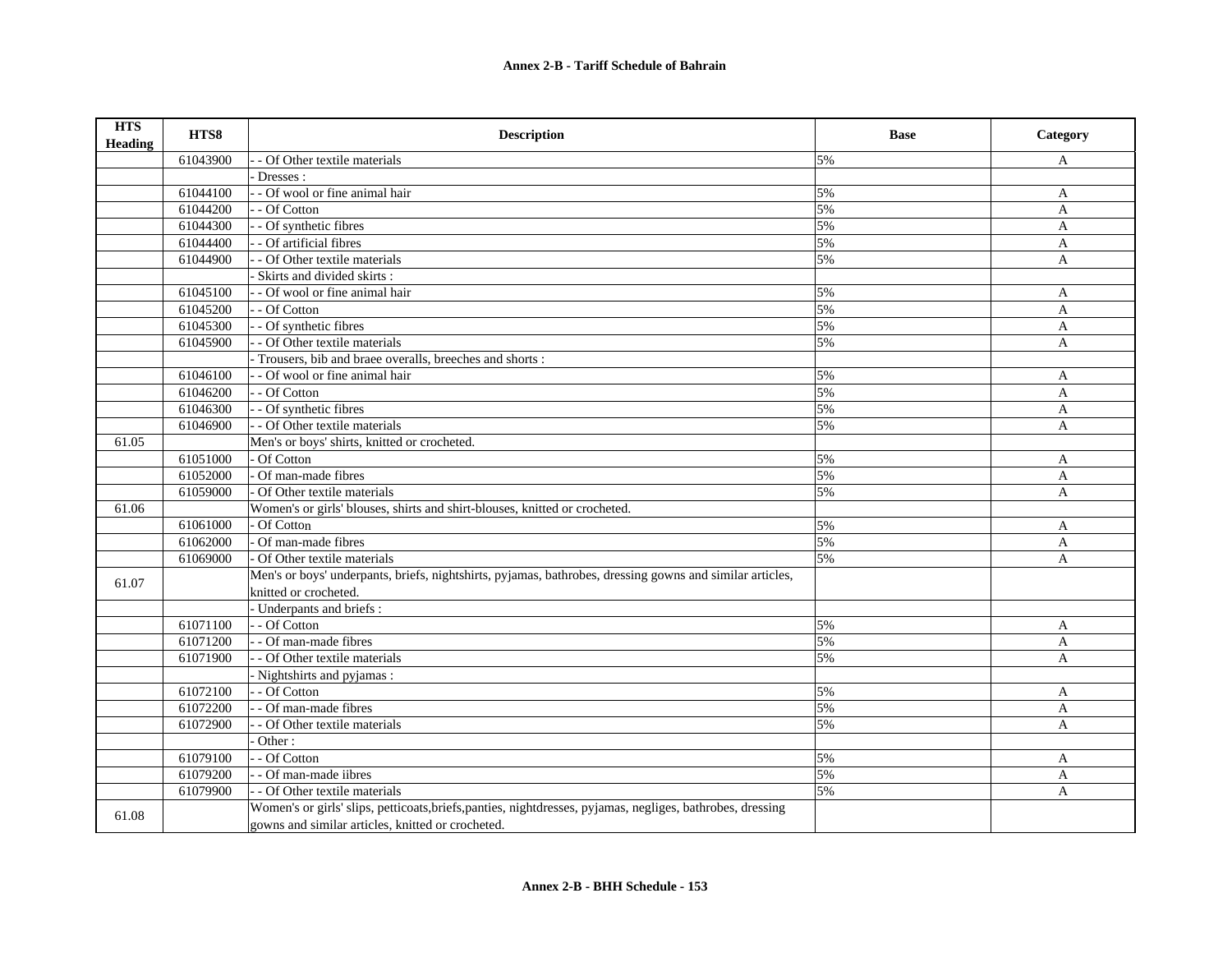| <b>HTS</b><br><b>Heading</b> | HTS8     | <b>Description</b>                                                                     | <b>Base</b>      | Category     |
|------------------------------|----------|----------------------------------------------------------------------------------------|------------------|--------------|
|                              |          | Slips and petticoats:                                                                  |                  |              |
|                              | 61081100 | - - Of man-made fibres                                                                 | 5%               | A            |
|                              | 61081900 | - - Of Other textile materials                                                         | 5%               | $\mathbf{A}$ |
|                              |          | Briefs and panties :                                                                   |                  |              |
|                              | 61082100 | - - Of Cotton                                                                          | 5%               | A            |
|                              | 61082200 | - - Of man-made fibres                                                                 | 5%               | $\mathbf{A}$ |
|                              | 61082900 | - - Of Other textile materials                                                         | 5%               | $\mathbf{A}$ |
|                              |          | - Nightdresses and pyjamas:                                                            |                  |              |
|                              | 61083100 | - - Of Cotton                                                                          | 5%               | A            |
|                              | 61083200 | - - Of man-made iibres                                                                 | 5%               | A            |
|                              | 61083900 | - - Of Other textile materials                                                         | 5%               | A            |
|                              |          | Other:                                                                                 |                  |              |
|                              | 61089100 | - - Of Cotton                                                                          | 5%               | A            |
|                              | 61089200 | - - Of man-made fibres                                                                 | 5%               | $\mathbf{A}$ |
|                              | 61089900 | - - Of Other textile materials                                                         | 5%               | $\mathbf{A}$ |
| 61.09                        |          | T-shirts, singlets and other vests, knitted or crocheted.                              |                  |              |
|                              | 61091000 | Of Cotton                                                                              | 5%               | A            |
|                              | 61099000 | - Of other textile materials                                                           | 5%               | $\mathbf{A}$ |
| 61.10                        |          | Jerseys, pullovers, cardigans, waist-coats and similar articles, knitted or crocheted. |                  |              |
|                              |          | Of wool or fine animal hair                                                            |                  |              |
|                              | 61101100 | - - Of wool                                                                            | 5%               | A            |
|                              | 61101200 | - - Of Kashmir (cashmere) goats                                                        | 5%               | A            |
|                              | 61101900 | - - Other                                                                              | 5%               | A            |
|                              | 61102000 | Of Cotton                                                                              | 5%               | A            |
|                              | 61103000 | Of synthetic fibres                                                                    | 5%               | A            |
|                              | 61109000 | - Of other textile materials                                                           | 5%               | A            |
| 61.11                        |          | Babies' garments and clothing accessories, knitted or crocheted.                       |                  |              |
|                              | 61111000 | Of wool or fine animal hair                                                            | 5%               | A            |
|                              | 61112000 | Of Cotton                                                                              | $\overline{5\%}$ | $\mathbf{A}$ |
|                              | 61113000 | Of synthetic fibres                                                                    | 5%               | A            |
|                              | 61119000 | Of other textile materials                                                             | 5%               | A            |
| 61.12                        |          | Track suits, ski suits and swimwear, knitted or crocheted.                             |                  |              |
|                              |          | - Track suits :                                                                        |                  |              |
|                              | 61121100 | - - Of Cotton                                                                          | 5%               | A            |
|                              | 61121200 | - - Of synthetic fibres                                                                | 5%               | A            |
|                              | 61121900 | - - Of other textile materials                                                         | 5%               | $\mathbf{A}$ |
|                              | 61122000 | - Ski Suits                                                                            | 5%               | A            |
|                              |          | - Men's or boys' swimwear :                                                            |                  |              |
|                              | 61123100 | - - Of synthetic fibres                                                                | 5%               | A            |
|                              | 61123900 | - - Of other textile materials                                                         | 5%               | A            |
|                              |          | Women's or girls' swimwear :                                                           |                  |              |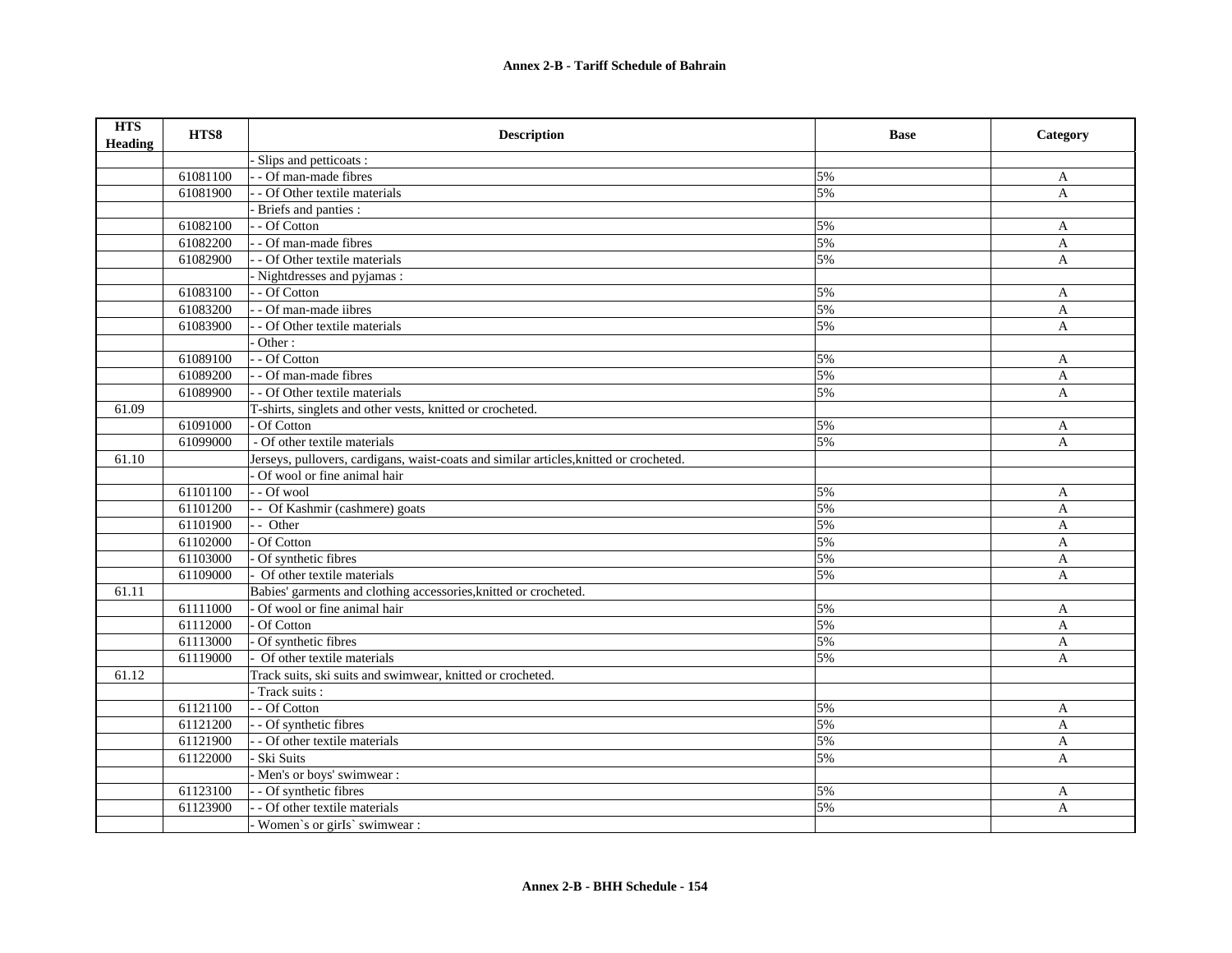| <b>HTS</b><br><b>Heading</b> | HTS8     | <b>Description</b>                                                                                        | <b>Base</b> | Category     |
|------------------------------|----------|-----------------------------------------------------------------------------------------------------------|-------------|--------------|
|                              | 61124100 | - Of synthetic fibres                                                                                     | 5%          | A            |
|                              | 61124900 | - Of other textile materials                                                                              | 5%          | A            |
| 61.13                        | 61130000 | Garments, made up of knitted or crocheted fabrics of heading 59.03, 59.06 or 59.07.                       | 5%          | A            |
| 61.14                        |          | Other garments, knitted or crocheted.                                                                     |             |              |
|                              | 61141000 | Of wool or fine animal hair                                                                               | 5%          | A            |
|                              | 61142000 | Of Cotton                                                                                                 | 5%          | $\mathbf{A}$ |
|                              | 61143000 | Of man-made fibres                                                                                        | 5%          | A            |
|                              | 61149000 | Of Other textile materials                                                                                | 5%          | $\mathbf{A}$ |
|                              |          | Panty hose, tights, stockings, socks and other hosiery, including stockings for varicose veins and        |             |              |
| 61.15                        |          | footwear without applied soles, knitted or crocheted.                                                     |             |              |
|                              |          | - Panty hose and tights :                                                                                 |             |              |
|                              | 61151100 | - Of synthetic fibres, measuring per single yarn less than 67 decitex                                     | 5%          | A            |
|                              | 61151200 | - Of synthetic fibres, measuring per single yarn 67 decitex or more                                       | 5%          | A            |
|                              | 61151900 | - - Of other textile materials                                                                            | 5%          | A            |
|                              | 61152000 | Women's full-length or knee-length hosiery. measuring per single yarn less than 67 decitex                | 5%          | A            |
|                              |          | Other:                                                                                                    |             |              |
|                              | 61159100 | - Of wool or fine animal hair                                                                             | 5%          | A            |
|                              | 61159200 | - - Of Cotton                                                                                             | 5%          | $\mathbf{A}$ |
|                              | 61159300 | - Of synthetic fibres                                                                                     | 5%          | A            |
|                              | 61159900 | - - Of other textile materials                                                                            | 5%          | A            |
| 61.16                        |          | Gloves, mittens and mitts, knitted or crocheted.                                                          |             |              |
|                              | 61161000 | Impregnated, coated or covered with plastics or Rubber                                                    | 5%          | A            |
|                              |          | Other:                                                                                                    |             |              |
|                              | 61169100 | - - Of wool or fine animal hair                                                                           | 5%          | A            |
|                              | 61169200 | - - Of Cotton                                                                                             | 5%          | A            |
|                              | 61169300 | - - Of synthetic fibres                                                                                   | 5%          | A            |
|                              | 61169900 | - - Of Other textile materials                                                                            | 5%          | A            |
|                              |          | Other made up clothing accessories, knitted or crocheted ; knitted or crocheted parts of garments or of   |             |              |
| 61.17                        |          | clothing accessories.                                                                                     |             |              |
|                              | 61171000 | Shawls, scarves, mufflers, mantillas, veils and the like                                                  | 5%          | A            |
|                              | 61172000 | Ties, bow Ties and cravats                                                                                | 5%          | $\mathbf{A}$ |
|                              | 61178000 | Other accessories                                                                                         | 5%          | A            |
|                              | 61179000 | - Parts                                                                                                   | 5%          | A            |
|                              |          | Men's or boys' overcoats, car-coats, capes, cloaks, anoraks (including ski-jackets), wind-cheaters, wind- |             |              |
| 62.01                        |          | jackets and similar articles, other than those of heading 62.03.                                          |             |              |
|                              |          | Overcoats, raincoats, car-coats, capes, cloaks and similar articles :                                     |             |              |
|                              |          | - Of wool or fine animal hair:                                                                            |             |              |
|                              | 62011110 | --- Cloaks                                                                                                | 5%          | $\mathbf{A}$ |
|                              | 62011190 | --- Other                                                                                                 | 5%          | A            |
|                              | 62011200 | - - Of Cotton                                                                                             | 5%          | A            |
|                              | 62011300 | - - Of man-made fibres                                                                                    | 5%          | A            |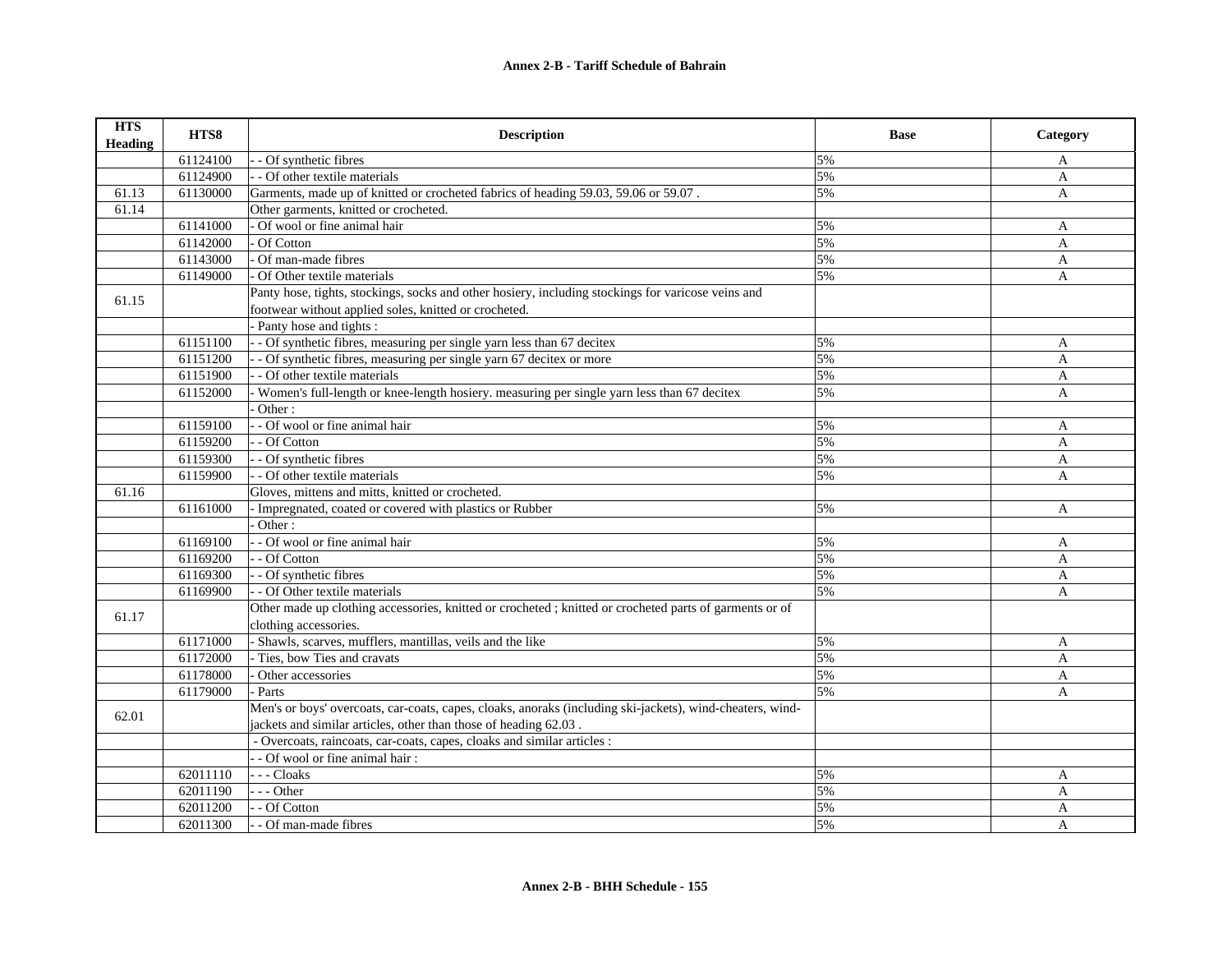| <b>HTS</b><br><b>Heading</b> | HTS8     | <b>Description</b>                                                                                       | <b>Base</b> | Category              |
|------------------------------|----------|----------------------------------------------------------------------------------------------------------|-------------|-----------------------|
|                              | 62011900 | - Of other textile materials                                                                             | 5%          | A                     |
|                              |          | Other:                                                                                                   |             |                       |
|                              | 62019100 | - - Of wool or fine animal hair                                                                          | 5%          | A                     |
|                              | 62019200 | - - Of Cotton                                                                                            | 5%          | A                     |
|                              | 62019300 | - - Of man-made fibres                                                                                   | 5%          | $\mathbf{A}$          |
|                              | 62019900 | - - Of Other textile materials                                                                           | 5%          | $\mathbf{A}$          |
| 62.02                        |          | Women's or girls' overcoats, car-coats, capes, cloaks, anoraks (including ski jackets), wind-cheaters,   |             |                       |
|                              |          | wind-jackets and similar articles, other than those of heading 62.04.                                    |             |                       |
|                              |          | Overcoats, raincoats, car-coats, capes, cloaks and similar articles :                                    |             |                       |
|                              | 62021100 | - - Of wool or f ne animal hair                                                                          | 5%          | A                     |
|                              | 62021200 | - - Of Cotton                                                                                            | 5%          | $\mathbf{A}$          |
|                              |          | - - Of man-made fibres :                                                                                 |             |                       |
|                              | 62021310 | --- Women's cloaks                                                                                       | 5%          | A                     |
|                              | 62021390 | $-- Other$                                                                                               | 5%          | $\mathbf{A}$          |
|                              |          | - Of other textile materials :                                                                           |             |                       |
|                              |          | - - - Of naturals silk :                                                                                 |             |                       |
|                              | 62021911 | - - - - Women's cloaks                                                                                   | 5%          | A                     |
|                              | 62021919 | $---Other$                                                                                               | 5%          | $\boldsymbol{\rm{A}}$ |
|                              |          | Other:                                                                                                   |             |                       |
|                              | 62029100 | - - Of wool or fine animal hair                                                                          | 5%          | A                     |
|                              | 62029200 | - - Of Cotton                                                                                            | 5%          | A                     |
|                              | 62029300 | - - Of man-made fibres                                                                                   | 5%          | A                     |
|                              | 62029900 | - - Of other textile materials                                                                           | 5%          | $\mathbf{A}$          |
| 62.03                        |          | Men's or boys' suits, ensembles, jackets, blazers, trousers, bib and brace overalls, breeches and shorts |             |                       |
|                              |          | (other than swimwear).                                                                                   |             |                       |
|                              |          | - Suits :                                                                                                |             |                       |
|                              | 62031100 | - - Of wool or fine animal hair                                                                          | 5%          | A                     |
|                              | 62031200 | - - Of synthetic fibres                                                                                  | 5%          | A                     |
|                              | 62031900 | - - Of other textile materials                                                                           | 5%          | A                     |
|                              |          | Ensembles:                                                                                               |             |                       |
|                              | 62032100 | - - Of wool or fine animal hair                                                                          | 5%          | A                     |
|                              | 62032200 | - - Of Cotton                                                                                            | 5%          | A                     |
|                              | 62032300 | - Of synthetic fibres                                                                                    | 5%          | $\mathbf{A}$          |
|                              | 62032900 | - Of other textile materials                                                                             | 5%          | $\mathbf{A}$          |
|                              |          | - Jackets and blazers :                                                                                  |             |                       |
|                              | 62033100 | - - Of wool or fine animal hair                                                                          | 5%          | A                     |
|                              | 62033200 | - - Of Cotton                                                                                            | 5%          | $\mathbf{A}$          |
|                              | 62033300 | - - Of synthetic fibres                                                                                  | 5%          | $\mathbf{A}$          |
|                              | 62033900 | - - Of other textile materials                                                                           | 5%          | $\mathbf{A}$          |
|                              |          | Trousers, bib and brace overalls, breeches and shorts :                                                  |             |                       |
|                              | 62034100 | - - Of wool or fine animal hair                                                                          | 5%          | A                     |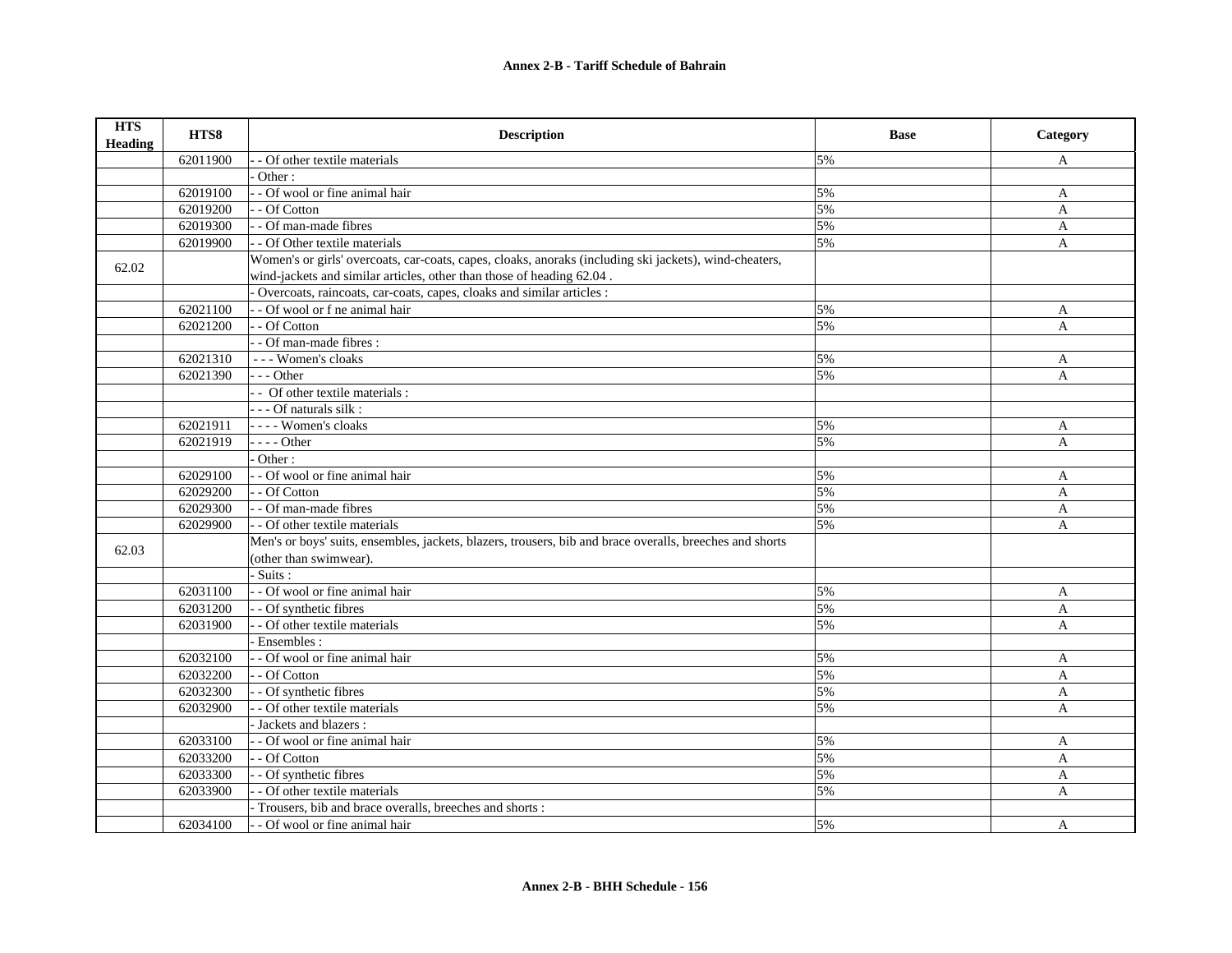## **Annex 2-B - Tariff Schedule of Bahrain**

| <b>HTS</b><br>Heading | HTS8     | <b>Description</b>                                                                                             | <b>Base</b> | Category     |
|-----------------------|----------|----------------------------------------------------------------------------------------------------------------|-------------|--------------|
|                       | 62034200 | - Of Cotton                                                                                                    | 5%          | A            |
|                       | 62034300 | - Of synthetic fibres                                                                                          | 5%          | A            |
|                       | 62034900 | - - Of other textile materials                                                                                 | 5%          | $\mathbf{A}$ |
| 62.04                 |          | Women's or girls' suits, ensembles, jackets, blazers, dresses, skirts, divided skirts, trousers, bib and brace |             |              |
|                       |          | overalls, breeches and shorts (other than swimwear).                                                           |             |              |
|                       |          | Suits:                                                                                                         |             |              |
|                       | 62041100 | - - Of wool or fine animal hair                                                                                | 5%          | A            |
|                       | 62041200 | - Of Cotton                                                                                                    | 5%          | A            |
|                       | 62041300 | - Of synthetic fibres                                                                                          | 5%          | A            |
|                       | 62041900 | - Of other textile materials                                                                                   | 5%          | A            |
|                       |          | Ensembles:                                                                                                     |             |              |
|                       | 62042100 | - - Of wool or fine animal hair                                                                                | 5%          | $\mathbf{A}$ |
|                       | 62042200 | - - Of Cotton                                                                                                  | 5%          | $\mathbf{A}$ |
|                       | 62042300 | - - Of synthetic fibres                                                                                        | 5%          | $\mathbf{A}$ |
|                       | 62042900 | - Of other textile materials                                                                                   | 5%          | $\mathbf{A}$ |
|                       |          | - Jackets and blazers :                                                                                        |             |              |
|                       | 62043100 | - Of wool or fine animal hair                                                                                  | 5%          | $\mathbf{A}$ |
|                       | 62043200 | - - Of Cotton                                                                                                  | 5%          | $\mathbf{A}$ |
|                       | 62043300 | - - Of synthetic fibres                                                                                        | 5%          | $\mathbf{A}$ |
|                       | 62043900 | - Of other textile materials                                                                                   | 5%          | A            |
|                       |          | Dresses:                                                                                                       |             |              |
|                       | 62044100 | - - Of wool or fine animal hair                                                                                | 5%          | A            |
|                       | 62044200 | - Of Cotton                                                                                                    | 5%          | $\mathbf{A}$ |
|                       | 62044300 | - Of synthetic fibres                                                                                          | 5%          | A            |
|                       | 62044400 | - - Of artificial fibres                                                                                       | 5%          | A            |
|                       | 62044900 | - Of other textile materials                                                                                   | 5%          | A            |
|                       |          | Skirts and divided skirts:                                                                                     |             |              |
|                       | 62045100 | - - Of wool or fine animal hair                                                                                | 5%          | A            |
|                       | 62045200 | - - Of Cotton                                                                                                  | 5%          | $\mathbf{A}$ |
|                       | 62045300 | - Of synthetic fibres                                                                                          | 5%          | A            |
|                       | 62045900 | - Of other textile materials                                                                                   | 5%          | A            |
|                       |          | Trousers, bib and brace overalls, breeches and shorts:                                                         |             |              |
|                       | 62046100 | - - Of wool or fine animal hair                                                                                | 5%          | A            |
|                       | 62046200 | - Of Cotton                                                                                                    | 5%          | A            |
|                       | 62046300 | - Of synthetic fibres                                                                                          | 5%          | A            |
|                       | 62046900 | - - Of other textile materials                                                                                 | 5%          | A            |
| 62.05                 |          | Men's or boys' shirts.                                                                                         |             |              |
|                       | 62051000 | Of wool or fine animal hair                                                                                    | 5%          | A            |
|                       | 62052000 | Of Cotton                                                                                                      | 5%          | A            |
|                       | 62053000 | - Of man - made fibres                                                                                         | 5%          | $\mathbf{A}$ |
|                       | 62059000 | - Of Other textile materials                                                                                   | 5%          | A            |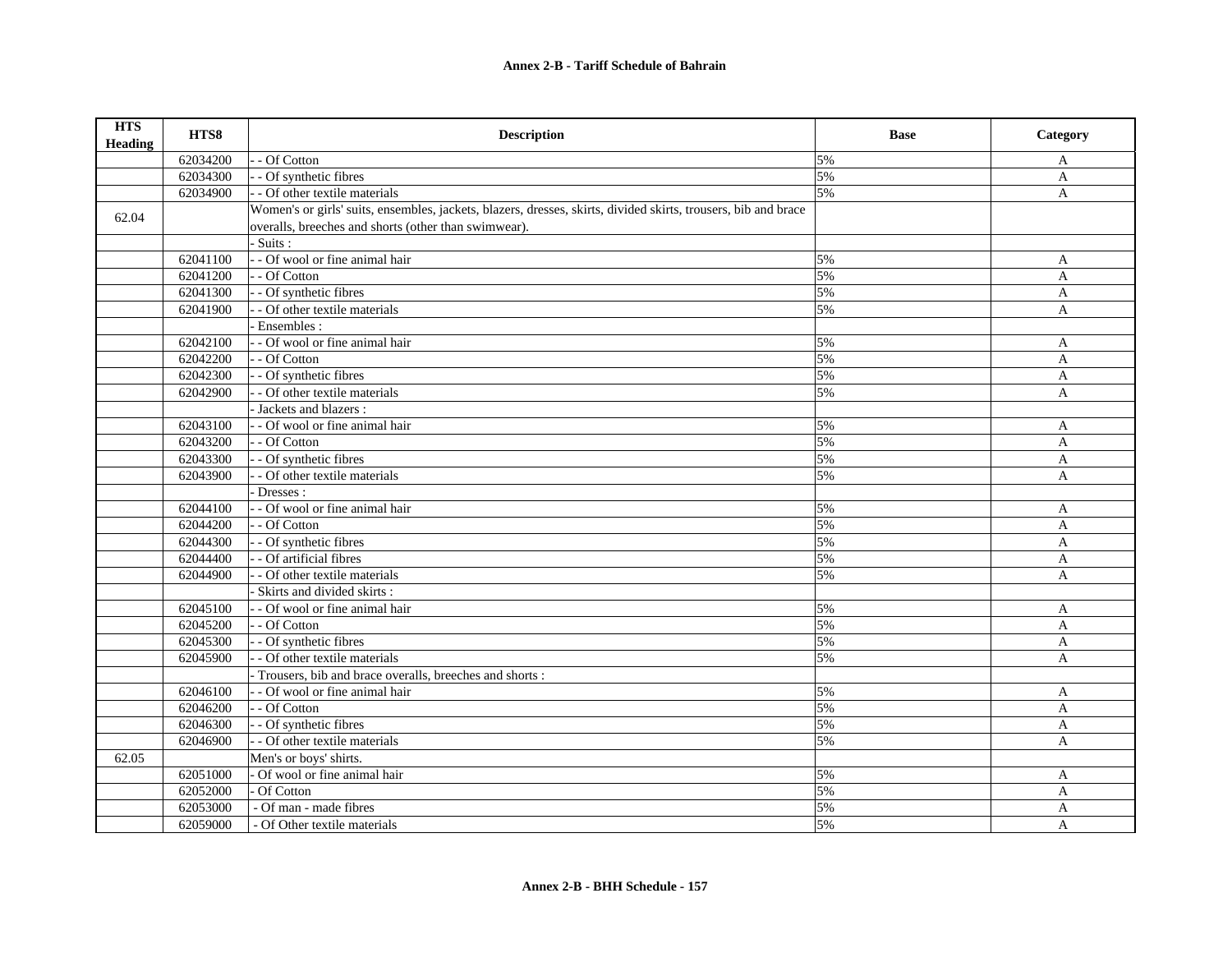| <b>HTS</b><br><b>Heading</b> | HTS8     | <b>Description</b>                                                                                     | <b>Base</b> | Category     |
|------------------------------|----------|--------------------------------------------------------------------------------------------------------|-------------|--------------|
| 62.06                        |          | Women's or girls' btouses, shicts and shirt-blouses.                                                   |             |              |
|                              | 62061000 | Of silk or silk waste                                                                                  | 5%          | A            |
|                              | 62062000 | Of wool or fine animal hair                                                                            | 5%          | $\mathbf{A}$ |
|                              | 62063000 | Of Cotton                                                                                              | 5%          | A            |
|                              | 62064000 | - Of man - made fibres                                                                                 | 5%          | $\mathbf{A}$ |
|                              | 62069000 | Of Other textile materials                                                                             | 5%          | A            |
|                              |          | Men's or boys' singlets and other vests, underpants, briefs, nightshirts, pyjamas, bathrobes, dressing |             |              |
| 62.07                        |          | gowns and similar articles.                                                                            |             |              |
|                              |          | - Underpants and briefs :                                                                              |             |              |
|                              | 62071100 | - - Of Cotton                                                                                          | 5%          | A            |
|                              | 62071900 | - - Of other textile materials                                                                         | 5%          | $\mathbf{A}$ |
|                              |          | - Nightshirts and pyjamas:                                                                             |             |              |
|                              | 62072100 | - - Of Cotton                                                                                          | 5%          | A            |
|                              | 62072200 | - - Of man-made fibres                                                                                 | 5%          | $\mathbf{A}$ |
|                              | 62072900 | - Of other textile materials                                                                           | 5%          | $\mathbf{A}$ |
|                              |          | Other:                                                                                                 |             |              |
|                              | 62079100 | - Of Cotton                                                                                            | 5%          | A            |
|                              | 62079200 | - - Of man-made fibres                                                                                 | 5%          | $\mathbf{A}$ |
|                              | 62079900 | - Of other textile materials                                                                           | 5%          | $\mathbf{A}$ |
|                              |          | Women's or girls' singlets and other vests, slips, petticoats, briefs, panties, nightdresses, pyjamas, |             |              |
| 62.08                        |          | negliges, bathrobes, dressing gowns and similar articles.                                              |             |              |
|                              |          | Slips and petticoats :                                                                                 |             |              |
|                              | 62081100 | - - Of man-made fibres                                                                                 | 5%          | A            |
|                              | 62081900 | - Of other textile materials                                                                           | 5%          | A            |
|                              |          | - Nightdresses and pyjamas:                                                                            |             |              |
|                              | 62082100 | - - Of Cotton                                                                                          | 5%          | A            |
|                              | 62082200 | - Of man-made fibres                                                                                   | 5%          | A            |
|                              | 62082900 | - Of other textile materials                                                                           | 5%          | A            |
|                              |          | Other:                                                                                                 |             |              |
|                              | 62089100 | - - Of Cotton                                                                                          | 5%          | A            |
|                              | 62089200 | - Of man-made tibres                                                                                   | 5%          | A            |
|                              | 62089900 | - Of other textile materials                                                                           | 5%          | $\mathbf{A}$ |
| 62.09                        |          | Babies' garments and clothing accessories.                                                             |             |              |
|                              | 62091000 | Of wool or fine animal hair                                                                            | 5%          | $\mathbf{A}$ |
|                              | 62092000 | Of Cotton                                                                                              | 5%          | A            |
|                              | 62093000 | Of synthetic iibres                                                                                    | 5%          | A            |
|                              | 62099000 | Of other textile materials                                                                             | 5%          | A            |
| 62.10                        |          | Garments, made up of fabrics of heading 56.02, 56.03, 59.03, 59.06 or 59.07.                           |             |              |
|                              |          | Of fabrics of heading 56.02 or 56.03                                                                   |             |              |
|                              |          | --- Garments and garments suits made up of fabrics of headings No. 5602 or 5603, whether sterilized    |             |              |
|                              | 62101010 | for operation theaters, of polypropylene, for one time use                                             | 5%          | A            |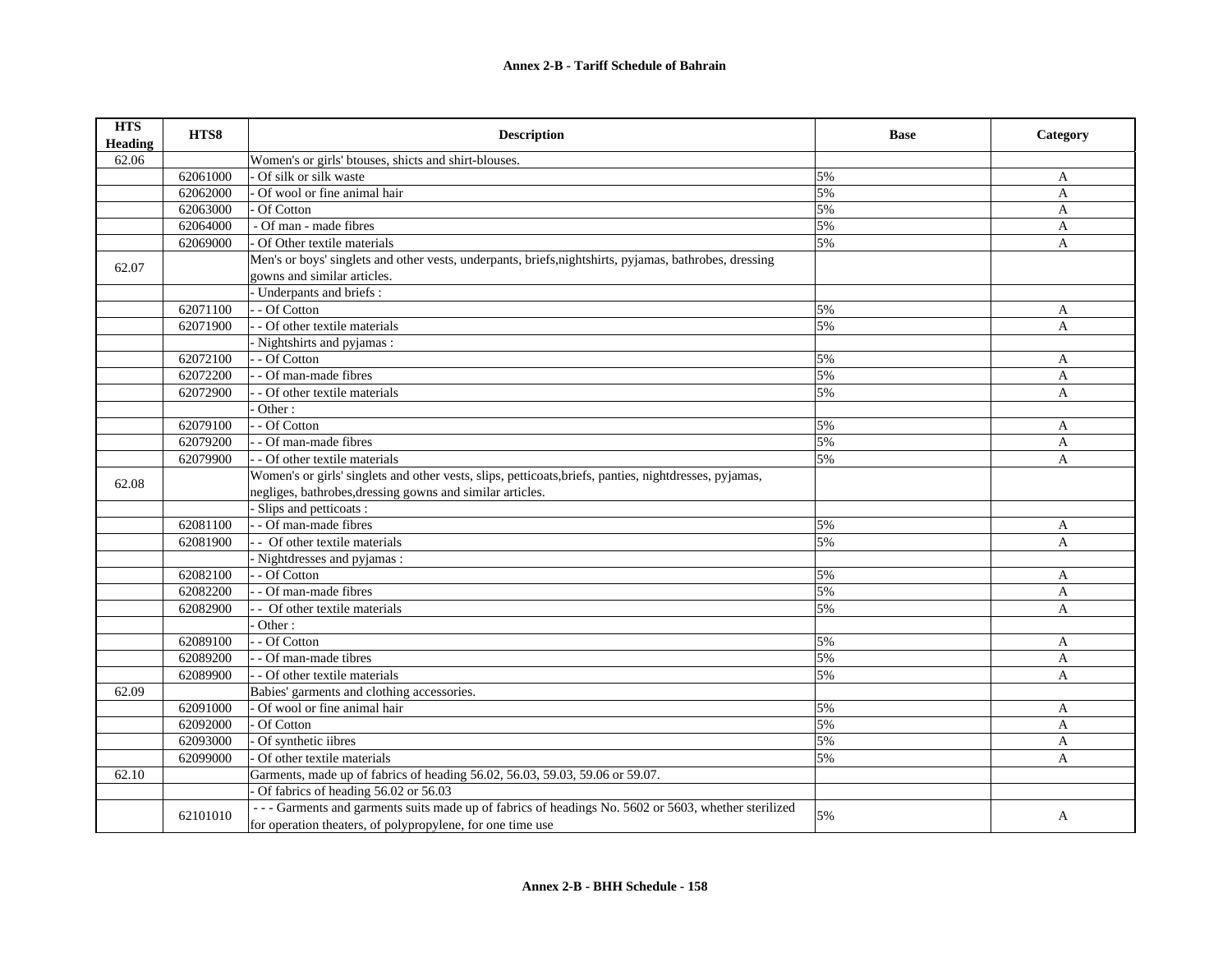| <b>HTS</b><br><b>Heading</b> | HTS8     | <b>Description</b>                                                                                           | <b>Base</b> | Category     |
|------------------------------|----------|--------------------------------------------------------------------------------------------------------------|-------------|--------------|
|                              | 62101090 | $- -$ Other                                                                                                  | 5%          | A            |
|                              | 62102000 | Other garments, of the type described in subheadings 6201.11 to 6201.19                                      | 5%          | A            |
|                              | 62103000 | Other garments, of the type described in subheadings 6202.11 to 6202.19                                      | 5%          | $\mathbf{A}$ |
|                              | 62104000 | Other men's or boys' garments                                                                                | 5%          | $\mathbf{A}$ |
|                              | 62105000 | Other women's or girls' garments                                                                             | 5%          | A            |
| 62.11                        |          | Track suits, ski suits and swimwear; other garments.                                                         |             |              |
|                              |          | Swimwear:                                                                                                    |             |              |
|                              | 62111100 | - - Men's or boys'                                                                                           | 5%          | $\mathbf{A}$ |
|                              | 62111200 | - - Women's or girls'                                                                                        | 5%          | A            |
|                              | 62112000 | Ski Suits                                                                                                    | 5%          | A            |
|                              |          | Other garments, men's or boys :                                                                              |             |              |
|                              |          | - - Of wool or fine animal hair :                                                                            |             |              |
|                              | 62113110 | - - - Garment (dishdasha)                                                                                    | 5%          | A            |
|                              | 62113120 | --- Training suits of wool                                                                                   | 5%          | A            |
|                              | 62113190 | $- -$ Other                                                                                                  | 5%          | $\mathbf{A}$ |
|                              |          | - - Of Cotton :                                                                                              |             |              |
|                              | 62113210 | --- Garment (dishdasha)                                                                                      | 5%          | A            |
|                              | 62113220 | --- Training suits of wool                                                                                   | 5%          | $\mathbf{A}$ |
|                              | 62113290 | $- -$ Other                                                                                                  | 5%          | $\mathbf{A}$ |
|                              |          | - - Of man-made fibres :                                                                                     |             |              |
|                              | 62113310 | --- Garment (dishdasha)                                                                                      | 5%          | A            |
|                              | 62113320 | --- Training suits of wool                                                                                   | 5%          | A            |
|                              | 62113390 | - - - Other                                                                                                  | 5%          | A            |
|                              |          | - - Of other textile materials :                                                                             |             |              |
|                              | 62113910 | --- Garment (dishdasha)                                                                                      | 5%          | A            |
|                              | 62113920 | --- Training suits of wool                                                                                   | 5%          | A            |
|                              | 62113990 | --- Other                                                                                                    | 5%          | A            |
|                              |          | Other garments, women's or girls :                                                                           |             |              |
|                              | 62114100 | - - Of wool or fine animal hair                                                                              | 5%          | $\mathbf{A}$ |
|                              | 62114200 | - - Of Cotton                                                                                                | 5%          | $\mathbf{A}$ |
|                              | 62114300 | --- Training suits of wool                                                                                   | 5%          | A            |
|                              | 62114900 | - - Of other textile materials                                                                               | 5%          | $\mathbf{A}$ |
| 62.12                        |          | Brassieres, girdles, corsets, braces, suspenders, garters and similar articles and parts thereof, whether or |             |              |
|                              |          | not knitted or crocheted.                                                                                    |             |              |
|                              | 62121000 | - Brassieres                                                                                                 | 5%          | A            |
|                              | 62122000 | Girdles and Panty-Girdles                                                                                    | 5%          | A            |
|                              | 62123000 | Corselettes                                                                                                  | 5%          | A            |
|                              | 62129000 | Other                                                                                                        | 5%          | $\mathbf{A}$ |
| 62.13                        |          | Handkerchiefs.                                                                                               |             |              |
|                              | 62131000 | Of silk or silk waste                                                                                        | 5%          | $\mathbf{A}$ |
|                              | 62132000 | Of Cotton                                                                                                    | 5%          | A            |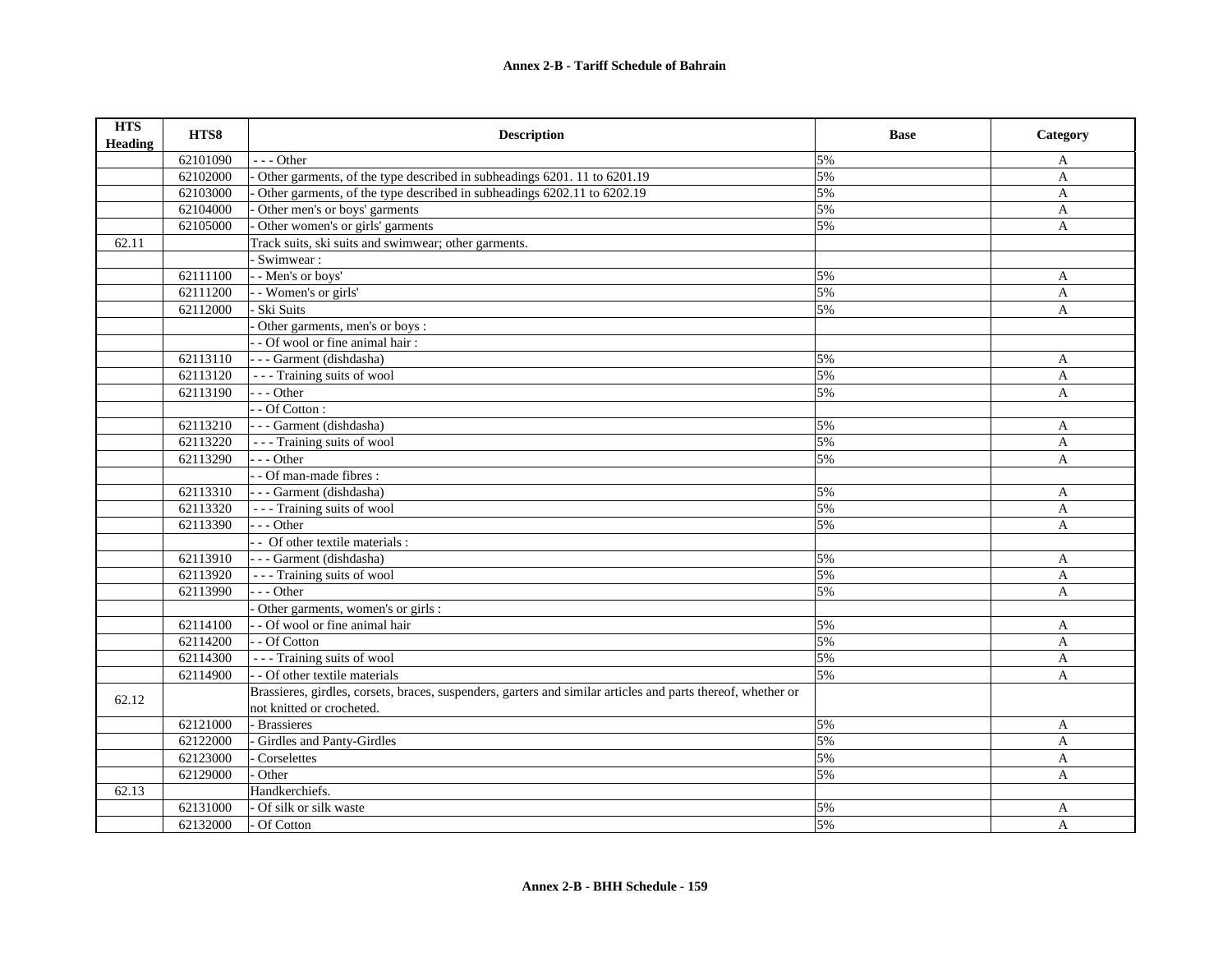| <b>HTS</b><br><b>Heading</b> | HTS8     | <b>Description</b>                                                                                       | <b>Base</b> | Category     |
|------------------------------|----------|----------------------------------------------------------------------------------------------------------|-------------|--------------|
|                              | 62139000 | Of Other textile materials                                                                               | 5%          | A            |
| 62.14                        |          | Shawls, scarves, mufflers, mentillas, veils                                                              |             |              |
|                              | 62141000 | Of silk or silk waste                                                                                    | 5%          | A            |
|                              |          | Of wool or fine animal hair:                                                                             |             |              |
|                              | 62142010 | --- Shawls                                                                                               | 5%          | A            |
|                              | 62142020 | --- Scarves                                                                                              | 5%          | A            |
|                              | 62142090 | $--$ Other                                                                                               | 5%          | $\mathbf{A}$ |
|                              |          | Of synthetic fibres :                                                                                    |             |              |
|                              | 62143010 | --- Shawls                                                                                               | 5%          | A            |
|                              | 62143020 | --- Scarves                                                                                              | 5%          | A            |
|                              | 62143030 | --- SYNTHETIC FIBER MUFFLERS                                                                             | 5%          | $\mathbf{A}$ |
|                              | 62143040 | $\vert$ - - - Veils                                                                                      | 5%          | A            |
|                              | 62143090 | --- Other                                                                                                | 5%          | A            |
|                              |          | Of artificial fibres :                                                                                   |             |              |
|                              | 62144010 | $---$ Shawls                                                                                             | 5%          | A            |
|                              | 62144020 | $\vert$ --Scarves                                                                                        | 5%          | $\mathbf{A}$ |
|                              | 62144030 | --- Mufflers                                                                                             | 5%          | A            |
|                              | 62144040 | --- Veils                                                                                                | 5%          | $\mathbf{A}$ |
|                              | 62144090 | $--$ Other                                                                                               | 5%          | A            |
|                              |          | Of Other textile materials :                                                                             |             |              |
|                              |          | $\overline{\ }$ - - - Of Cotton :                                                                        |             |              |
|                              | 62149011 | $---$ Shawls                                                                                             | 5%          | A            |
|                              | 62149012 | $\overline{\phantom{a} \phantom{a}}$ - - - - Scarves                                                     | 5%          | $\mathbf{A}$ |
|                              | 62149013 | ---- SYNTHETIC FIBER MUFFLERS                                                                            | 5%          | A            |
|                              | 62149014 | ---- Veils                                                                                               | 5%          | A            |
|                              | 62149019 | - - - - Other                                                                                            | 5%          | A            |
|                              | 62149090 | --- Of Other textile materials                                                                           | 5%          | A            |
| 62.15                        |          | Ties, bow ties and cravats.                                                                              |             |              |
|                              | 62151000 | - Of silk or silk waste                                                                                  | 5%          | A            |
|                              | 62152000 | Of man-made fibres                                                                                       | 5%          | A            |
|                              | 62159000 | Of Other textile materials                                                                               | 5%          | $\mathbf{A}$ |
| 62.16                        | 62160000 | Gloves, mittens and mitts.                                                                               | 5%          | A            |
| 62.17                        |          | Other made up clothing accessories; parts of garments or of clothing accessories, other than those of    |             |              |
|                              |          | heading 62.12.                                                                                           |             |              |
|                              |          | - Accessories :                                                                                          |             |              |
|                              | 62171010 | --- Stockings, soks and sockeetes                                                                        | 5%          | $\mathbf{A}$ |
|                              | 62171020 | - - - Footwear with incorporate buckles or Other                                                         | 5%          | $\mathbf{A}$ |
|                              |          | --- Belts of all kinds:                                                                                  |             |              |
|                              |          | ---- With incorporate buckles or Other fitting of precious metal, or are decorated with pearls, precious | 5%          |              |
|                              | 62171031 | or semi-precions stones                                                                                  |             | A            |
|                              | 62171039 | ---- Other                                                                                               | 5%          | A            |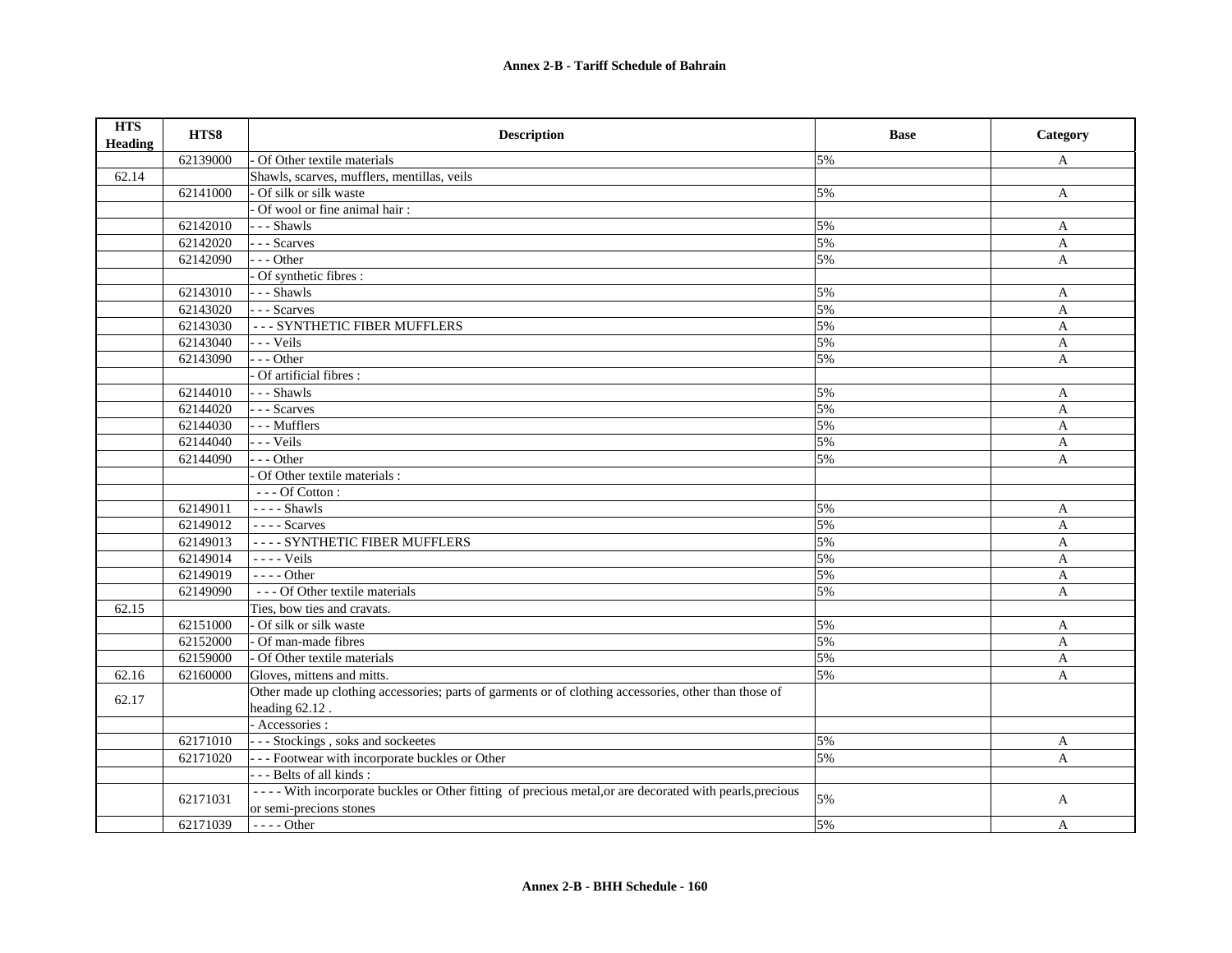| <b>HTS</b><br><b>Heading</b> | HTS8     | <b>Description</b>                                                                                                            | <b>Base</b> | Category     |
|------------------------------|----------|-------------------------------------------------------------------------------------------------------------------------------|-------------|--------------|
|                              | 62171040 | - - - Shoulder insignia-or badges                                                                                             | 5%          | A            |
|                              | 62171050 | --- Iabels, Badges, initals emblems, and the like excluded (heading 58.10 or 58.07)                                           | 5%          | A            |
|                              | 62171060 | - - - Plaited strips (braids) for ornameting the uniform                                                                      | 5%          | $\mathbf{A}$ |
|                              | 62171070 | --- Pockets, sleeves, collar, collarettes, wimples, fallals of various kinds like cuffs, yokes, lapels and<br>similararticles | 5%          | A            |
|                              | 62171090 | $- -$ Other                                                                                                                   | 5%          | A            |
|                              |          | Parts:                                                                                                                        |             |              |
|                              | 62179010 | - - - Dress shields                                                                                                           | 5%          | $\mathbf{A}$ |
|                              | 62179020 | - - - Shoulder pads and the like for the tailor                                                                               | 5%          | A            |
|                              | 62179090 | $--$ Other                                                                                                                    | 5%          | A            |
|                              |          | <b>I.- OTHER MADE UP TEXTILE ARTICLES</b>                                                                                     |             |              |
| 63.01                        |          | Blankets and travelling rugs.                                                                                                 |             |              |
|                              | 63011000 | - Electric blankets                                                                                                           | 5%          | A            |
|                              | 63012000 | - Blankets (other than electric blankets) and travelling rugs, of wool or of fine animal hair                                 | 5%          | A            |
|                              | 63013000 | Blankets (other than electric blankets) and travelling rugs, of cotton                                                        | 5%          | $\mathbf{A}$ |
|                              | 63014000 | Blankets (other than electric blankets) and travelling rugs, of synthetic fibres                                              | 5%          | A            |
|                              | 63019000 | Other blankets and travelling rugs                                                                                            | 5%          | A            |
| 63.02                        |          | Bed linen, table linen, toilet linen and kitchen Iinen.                                                                       |             |              |
|                              | 63021000 | - Bed linen, Knitted or crocheted                                                                                             | 5%          | A            |
|                              |          | Other bed linen, printed :                                                                                                    |             |              |
|                              | 63022100 | - Of Cotton                                                                                                                   | 5%          | A            |
|                              | 63022200 | - - Of man-made fibres                                                                                                        | 5%          | A            |
|                              | 63022900 | - Of other textile materials                                                                                                  | 5%          | A            |
|                              |          | Other bed linen:                                                                                                              |             |              |
|                              | 63023100 | - - Of Cotton                                                                                                                 | 5%          | $\mathbf{A}$ |
|                              | 63023200 | - Of man-made fibres                                                                                                          | 5%          | A            |
|                              | 63023900 | - Of other textile materials                                                                                                  | 5%          | A            |
|                              | 63024000 | Table linen, Knitted or crocheted                                                                                             | 5%          | A            |
|                              |          | Other table linen:                                                                                                            |             |              |
|                              | 63025100 | - - Of Cotton                                                                                                                 | 5%          | A            |
|                              | 63025200 | - Of Flax                                                                                                                     | 5%          | A            |
|                              | 63025300 | - Of man-made fibres                                                                                                          | 5%          | A            |
|                              | 63025900 | - Of other textile materials                                                                                                  | 5%          | A            |
|                              | 63026000 | Toilet linen and kitchen linen, of Terry towelling or similar Terry fabrics, of Cotton                                        | 5%          | $\mathbf{A}$ |
|                              |          | Other:                                                                                                                        |             |              |
|                              |          | $-$ - Of Cotton :                                                                                                             |             |              |
|                              | 63029110 | - - - Pigrimage towels                                                                                                        | 5%          | A            |
|                              | 63029120 | - - - Ordinary towels, and bathtowels                                                                                         | 5%          | A            |
|                              | 63029130 | --- Towels joined end to end to be reeled                                                                                     | 5%          | A            |
|                              | 63029140 | - - - kitchen towels for drying and wiping the pots                                                                           | 5%          | A            |
|                              | 63029190 | --- Other                                                                                                                     | 5%          | A            |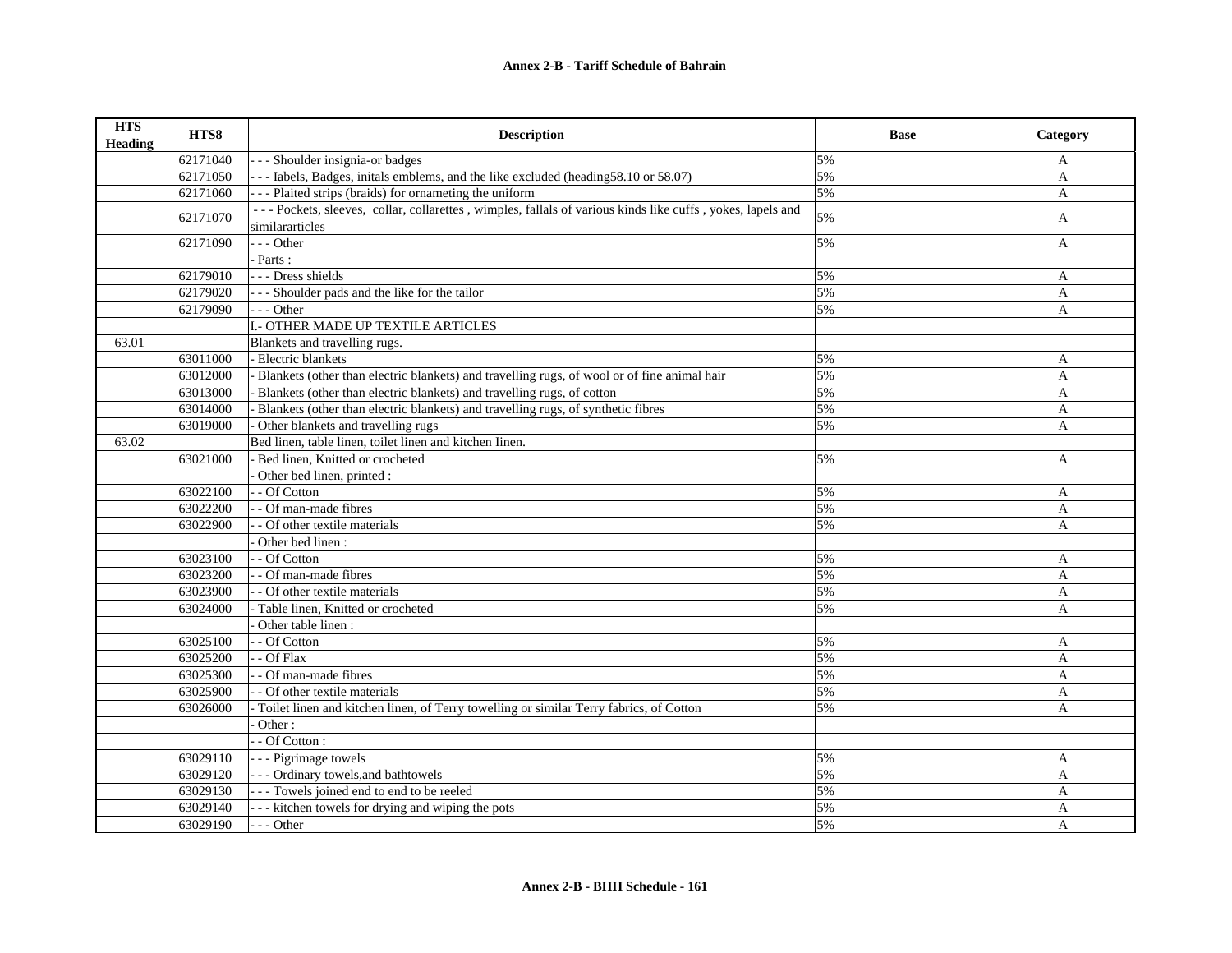| <b>HTS</b><br><b>Heading</b> | HTS8     | <b>Description</b>                                                        | <b>Base</b> | Category     |
|------------------------------|----------|---------------------------------------------------------------------------|-------------|--------------|
|                              | 63029200 | - - of Flax                                                               | 5%          | A            |
|                              | 63029300 | - - Of man-made fibres                                                    | 5%          | A            |
|                              | 63029900 | - - Of other textile materials                                            | 5%          | A            |
| 63.03                        |          | Curtains (including drapes) and interior blinds; curtain or bed valances. |             |              |
|                              |          | Knitted or crocheted:                                                     |             |              |
|                              | 63031100 | - - Of Cotton                                                             | 5%          | A            |
|                              | 63031200 | - - Of synthetic fibres                                                   | 5%          | A            |
|                              | 63031900 | - Of other textile materials                                              | 5%          | A            |
|                              |          | Other:                                                                    |             |              |
|                              |          | - - Of Cotton :                                                           |             |              |
|                              | 63039110 | --- Curtains and drapes                                                   | 5%          | A            |
|                              | 63039120 | --- Blinds for means of transportation                                    | 5%          | $\mathbf{A}$ |
|                              | 63039190 | $- -$ Other                                                               | 5%          | $\mathbf{A}$ |
|                              |          | - - Of synthetic fibres :                                                 |             |              |
|                              | 63039210 | --- Curtains and drapes                                                   | 5%          | A            |
|                              | 63039220 | --- Blinds for means of transportation                                    | 5%          | $\mathbf{A}$ |
|                              | 63039290 | --- Other                                                                 | 5%          | A            |
|                              | 63039900 | - - Of Other textile materials                                            | 5%          | $\mathbf{A}$ |
| 63.04                        |          | Other furnishing articles, excluding those of heading 94.04.              |             |              |
|                              |          | Bedspreads:                                                               |             |              |
|                              | 63041100 | - - Knitted or crocheted                                                  | 5%          | A            |
|                              | 63041900 | - - Other                                                                 | 5%          | A            |
|                              |          | Other:                                                                    |             |              |
|                              |          | - - Knitted or crocheted :                                                |             |              |
|                              | 63049110 | --- Mosquito nets                                                         | 5%          | $\mathbf{A}$ |
|                              | 63049120 | --- Cover for the seats of vehicles                                       | 5%          | A            |
|                              | 63049190 | $--$ Other                                                                | 5%          | A            |
|                              |          | - - Not Knitted or crocheted, of Cotton :                                 |             |              |
|                              | 63049210 | --- Mosquito nets                                                         | 5%          | A            |
|                              | 63049220 | --- Cover for the seats of vehicles                                       | 5%          | $\mathbf{A}$ |
|                              | 63049230 | - - - Curtian bands                                                       | 5%          | $\mathbf{A}$ |
|                              | 63049240 | --- Pillow cases                                                          | 5%          | $\mathbf{A}$ |
|                              | 63049290 | --- Other                                                                 | 5%          | $\mathbf{A}$ |
|                              |          | - - Not Knitted or crocheted, of synthetic fibres :                       |             |              |
|                              | 63049310 | --- Mosquito nets                                                         | 5%          | A            |
|                              | 63049320 | --- Cover for the seats of vehicles                                       | 5%          | A            |
|                              | 63049330 | - - - Curtian bands                                                       | 5%          | $\mathbf{A}$ |
|                              | 63049340 | - - - Pillow cases                                                        | 5%          | A            |
|                              | 63049390 | --- Other                                                                 | 5%          | A            |
|                              |          | - - Not Knitted or crocheted, of Other textile materials :                |             |              |
|                              | 63049910 | --- Mosquito nets                                                         | 5%          | A            |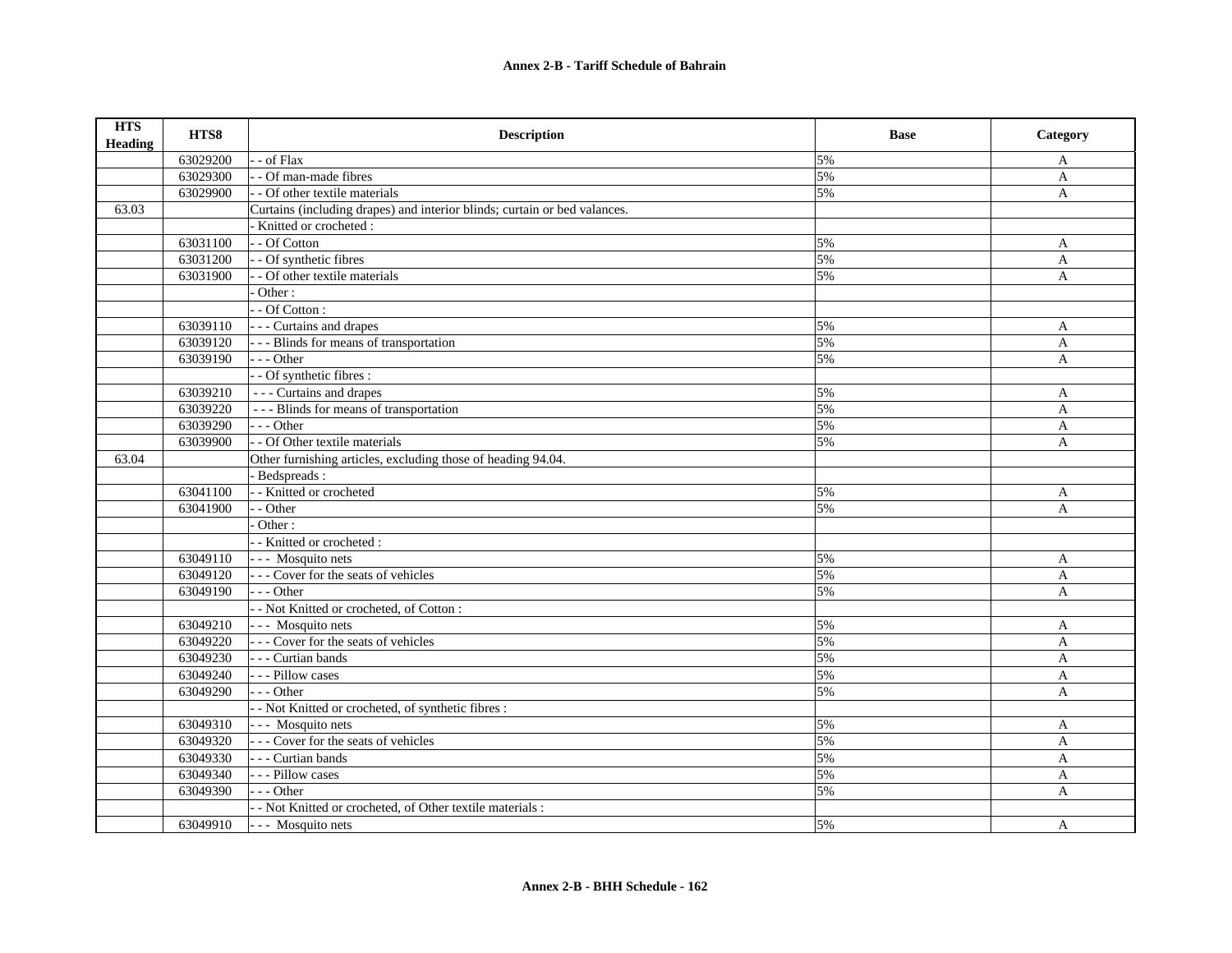| <b>HTS</b><br><b>Heading</b> | HTS8     | <b>Description</b>                                                                                  | <b>Base</b> | Category     |
|------------------------------|----------|-----------------------------------------------------------------------------------------------------|-------------|--------------|
|                              | 63049920 | --- Cover for the seats of vehicles                                                                 | 5%          | A            |
|                              | 63049930 | - - - Curtian bands                                                                                 | 5%          | $\mathbf{A}$ |
|                              | 63049940 | --- Pillow cases                                                                                    | 5%          | $\mathbf{A}$ |
|                              | 63049990 | $- -$ Other                                                                                         | 5%          | $\mathbf{A}$ |
| 63.05                        |          | Sacks and bags, of a kind used for the packing of goods.                                            |             |              |
|                              |          | Of jute or of other textile bast fibres of heading 53.03 :                                          |             |              |
|                              | 63051010 | $- -$ Of Jute                                                                                       | 5%          | A            |
|                              | 63051090 | $- -$ Other                                                                                         | 5%          | A            |
|                              | 63052000 | Of Cotton                                                                                           | 5%          | A            |
|                              |          | Of man-made textile materials :                                                                     |             |              |
|                              | 63053200 | - - Flexible intermediate bulk containers                                                           | 5%          | A            |
|                              | 63053300 | - Other, of polyethylene or polypropylene strip or the like                                         | 5%          | A            |
|                              | 63053900 | - Other                                                                                             | 5%          | A            |
|                              | 63059000 | Of other textile materials                                                                          | 5%          | $\mathbf{A}$ |
| 63.06                        |          | Tarpaulins, awnings and sunblinds; tent.s; sails for boats, sailboards or landcraft; camping goods. |             |              |
|                              |          | - Tarpaulins, awmings and sunblinds :                                                               |             |              |
|                              |          | - - Of Cotton :                                                                                     |             |              |
|                              | 63061110 | - - - Tarpaulins                                                                                    | 5%          | A            |
|                              | 63061120 | --- AWNINGS AND SUNBLINDS, COTTON                                                                   | 5%          | $\mathbf{A}$ |
|                              |          | - - Of synthetic fibres :                                                                           |             |              |
|                              | 63061210 | - - - Tarpaulins                                                                                    | 5%          | A            |
|                              | 63061220 | --- AWNINGS AND SUNBLINDS, COTTON                                                                   | 5%          | A            |
|                              |          | - - Of other textile materials :                                                                    |             |              |
|                              | 63061910 | - - - Tarpaulins                                                                                    | 5%          | A            |
|                              | 63061920 | --- Awnings                                                                                         | 5%          | A            |
|                              |          | Tents:                                                                                              |             |              |
|                              | 63062100 | - - Of Cotton                                                                                       | 5%          | A            |
|                              | 63062200 | - Of synthetic fibres                                                                               | 5%          | A            |
|                              | 63062900 | - - Of other textile materials                                                                      | 5%          | A            |
|                              |          | Sails:                                                                                              |             |              |
|                              | 63063100 | - Of synthetic fibres                                                                               | 5%          | A            |
|                              | 63063900 | - Of other textile materials                                                                        | 5%          | $\mathbf{A}$ |
|                              |          | Pneumatic mattresses :                                                                              |             |              |
|                              | 63064100 | - Of Cotton                                                                                         | 5%          | A            |
|                              | 63064900 | - Of other textile materials                                                                        | 5%          | A            |
|                              |          | Other:                                                                                              |             |              |
|                              | 63069100 | $-$ Of Cotton:                                                                                      | 5%          | A            |
|                              | 63069900 | - Of other textile materials                                                                        | 5%          | A            |
| 63.07                        |          | Other made up articles, including dress patterns.                                                   |             |              |
|                              |          | - Floor-cloths, dish-cloths, dusters and similar cleaning cloths :                                  |             |              |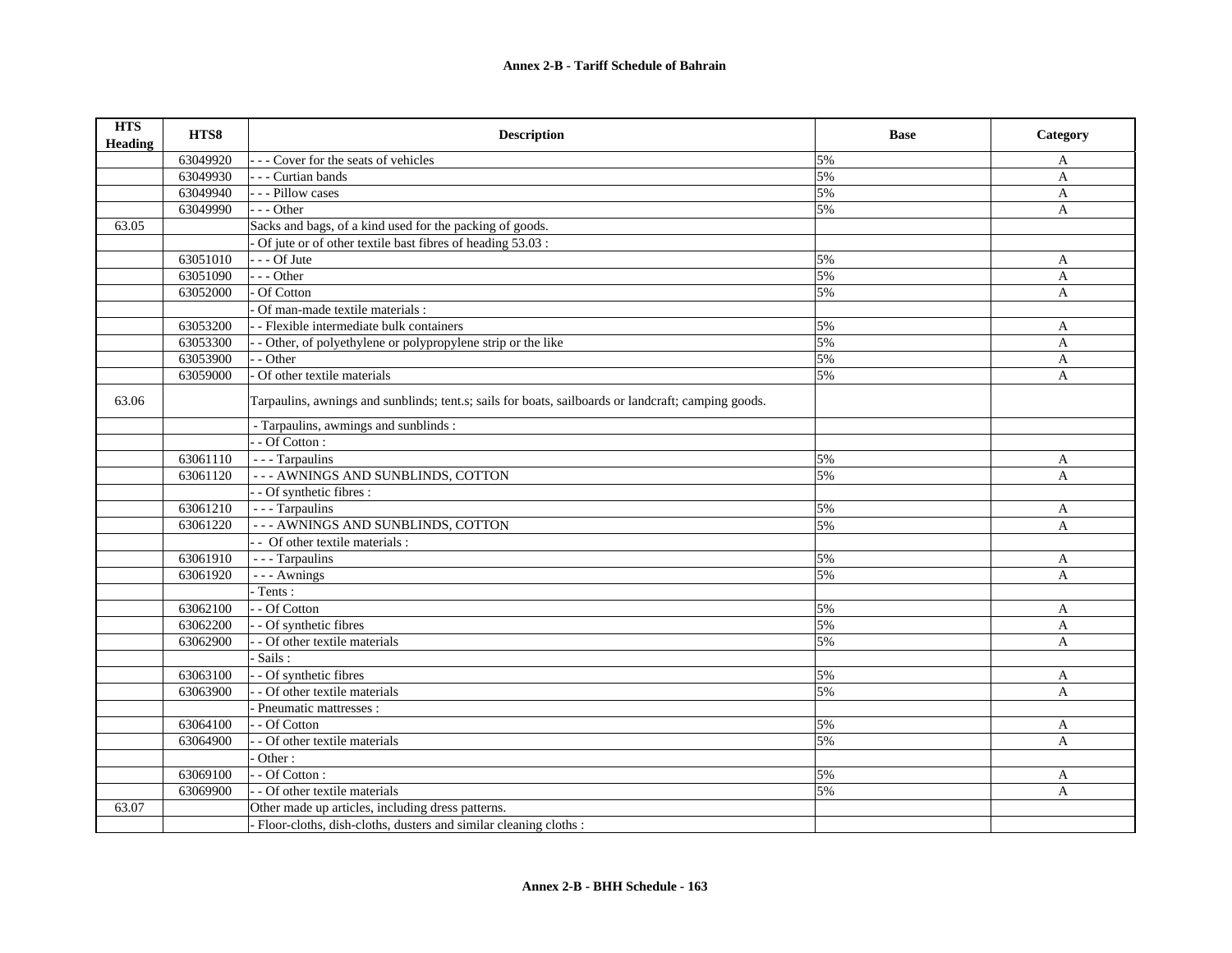| <b>HTS</b><br>Heading | HTS8     | <b>Description</b>                                                                                             | <b>Base</b> | Category     |
|-----------------------|----------|----------------------------------------------------------------------------------------------------------------|-------------|--------------|
|                       | 63071010 | --- Floor-cloths                                                                                               | 5%          | A            |
|                       | 63071020 | --- Dish-cloths                                                                                                | 5%          | A            |
|                       | 63071030 | - - - Car cleaning cloths                                                                                      | 5%          | A            |
|                       | 63071040 | --- Shoe shining cloths                                                                                        | 5%          | A            |
|                       | 63071090 | $- -$ Other                                                                                                    | 5%          | $\mathbf{A}$ |
|                       | 63072000 | - Life-Jackets and Life-belts                                                                                  | 5%          | $\mathbf{A}$ |
|                       |          | Other:                                                                                                         |             |              |
|                       | 63079010 | - - - Dress patterns                                                                                           | 5%          | A            |
|                       | 63079020 | - - - Flags, banners, pennants, badges and the like                                                            | 5%          | A            |
|                       | 63079030 | --- Domestic laundry or Shoe bags, stocking handkerchief or slipper sachets, pyjama or nightdrss cases         | 5%          | A            |
|                       |          | and similar articles                                                                                           |             |              |
|                       | 63079040 | --- Bags for protecting clothes                                                                                | 5%          | A            |
|                       | 63079050 | --- Loose Cover for motor-cars, muchines suifcases, tennis rackets, etc                                        | 5%          | A            |
|                       | 63079060 | --- Bags for filtering the coffee and bags for ice                                                             | 5%          | A            |
|                       | 63079070 | - - - Decoration knots for contests                                                                            | 5%          | A            |
|                       | 63079080 | --- Pneumatic cushions excluding camping goods of (heading 63.06)                                              | 5%          | $\mathbf{A}$ |
|                       |          | $--$ Other :                                                                                                   |             |              |
|                       | 63079091 | ---- Covers for tea pots                                                                                       | 5%          | A            |
|                       | 63079092 | $--- Pin-cushions$                                                                                             | 5%          | A            |
|                       | 63079093 | ---- Sanitary towels excluding those of (haeding 56.0)                                                         | 5%          | A            |
|                       | 63079094 | ---- Boot, Shoe, corset etc. laces and with fitted edns                                                        | 5%          | A            |
|                       | 63079095 | - - - - Carry cots, portable cradles and similar carriers for children                                         | 5%          | A            |
|                       | 63079096 | ---- Umbrella or sun umbrella covers and cases                                                                 | 5%          | A            |
|                       | 63079097 | ---- Face masks for protection against dust, odours, etc, whether or not treated with activated carbon or      | 5%          | A            |
|                       |          | having acentral layer of synthefic fibres                                                                      |             |              |
|                       | 63079099 | - - - - Other                                                                                                  | 5%          | $\mathbf{A}$ |
|                       |          | II.- SETS                                                                                                      |             |              |
|                       |          | Sets consisting of woven fabric and yarn, whether or not with accessories, for making up into rugs,            |             |              |
| 63.08                 | 63080000 | tapestries, embroidered table cloths or serviettes, or similar textile articles, put up in packings for retail | 5%          | A            |
|                       |          | sale.                                                                                                          |             |              |
|                       |          | III.- WORN CLOTHING AND WORN TEXTILE ARTICLES; RAGS                                                            |             |              |
| 63.09                 |          | Worn clothing and other worn articles.                                                                         |             |              |
|                       | 63090010 | --- Footwear                                                                                                   | 5%          | A            |
|                       | 63090020 | --- Shamaghs                                                                                                   | 5%          | A            |
|                       | 63090090 | $- -$ Other                                                                                                    | 5%          | A            |
| 63.10                 |          | Used or new rags, scrap twine, cordage, rope and cables and worn out articles of twine, cordage, rope or       |             |              |
|                       |          | cables, of textile materials.                                                                                  |             |              |
|                       | 63101000 | - Sorted                                                                                                       | 5%          | A            |
|                       | 63109000 | Other                                                                                                          | 5%          | A            |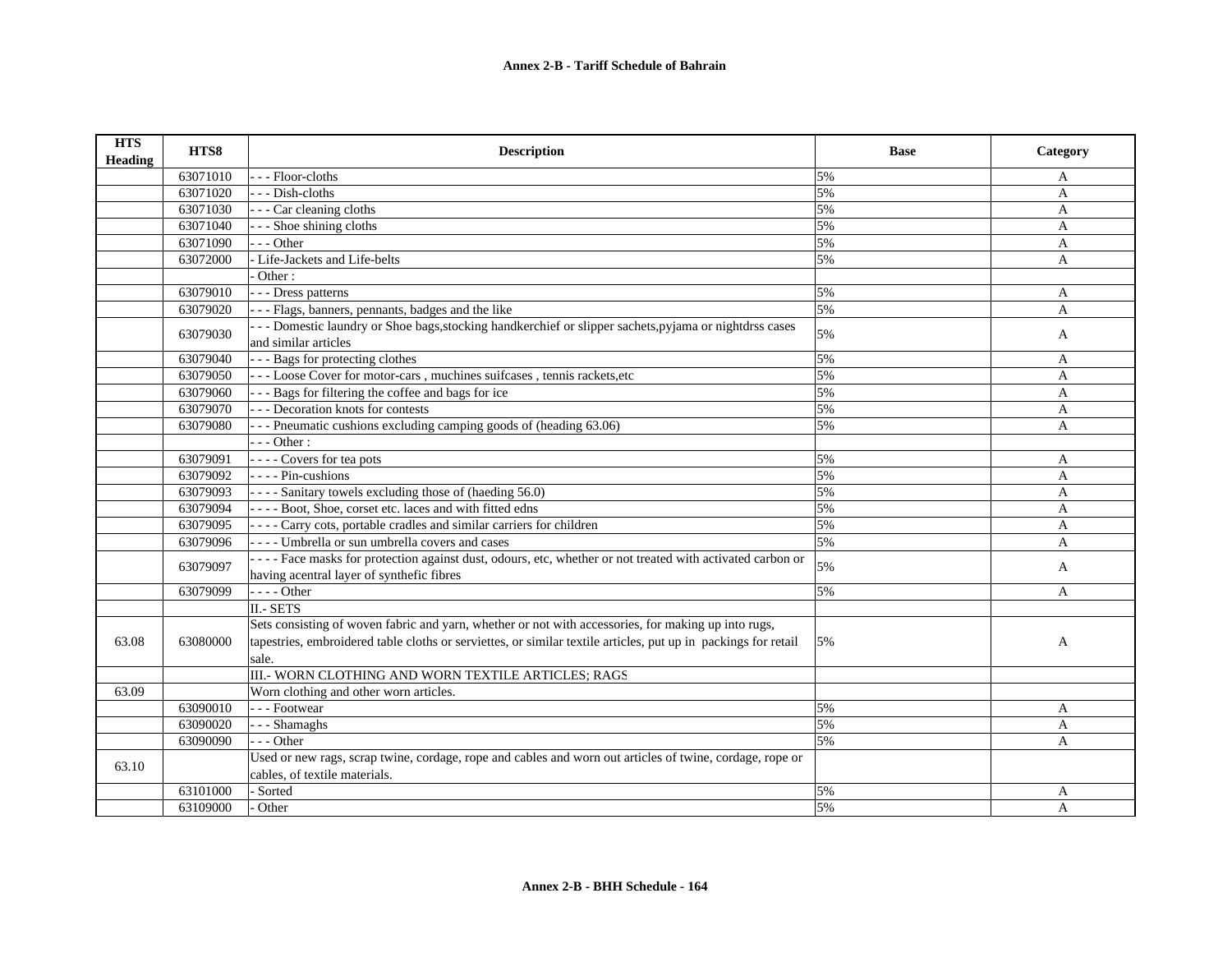| <b>HTS</b><br><b>Heading</b> | HTS8     | <b>Description</b>                                                                                                                                                                                                     | <b>Base</b> | Category       |
|------------------------------|----------|------------------------------------------------------------------------------------------------------------------------------------------------------------------------------------------------------------------------|-------------|----------------|
| 64.01                        |          | Waterproof footwear with outer soles and uppers of rubber or of plastics, the uppers of which are neither<br>fixed to the sole nor assembled by stitching, riveting, nailing, screwing, plugging or similar processes. |             |                |
|                              | 64011000 | - Footwear incorporating A protective metal toe-cap                                                                                                                                                                    | 5%          | A              |
|                              |          | Other footwear:                                                                                                                                                                                                        |             |                |
|                              | 64019100 | - - Covering the knee                                                                                                                                                                                                  | 5%          | A              |
|                              | 64019200 | - - Covering the ankle but not covering the knee                                                                                                                                                                       | 5%          | $\overline{A}$ |
|                              | 64019900 | - - Other                                                                                                                                                                                                              | 5%          | A              |
| 64.02                        |          | Other footwear with outer soles and uppers of rubber or plastics.                                                                                                                                                      |             |                |
|                              |          | - Sports footwear :                                                                                                                                                                                                    |             |                |
|                              | 64021200 | - - Ski-boots, cross-country ski footwear and snowboard boots                                                                                                                                                          | 5%          | A              |
|                              | 64021900 | - Other                                                                                                                                                                                                                | 5%          | $\mathbf{A}$   |
|                              | 64022000 | Footwear with upper straps or thongs assembled to the sole by means of plugs                                                                                                                                           | 5%          | A              |
|                              | 64023000 | - Other footwear, incorporating a protective metal toe-cap                                                                                                                                                             | 5%          | $\overline{A}$ |
|                              |          | Other footwear:                                                                                                                                                                                                        |             |                |
|                              | 64029100 | - - Covering the ankle                                                                                                                                                                                                 | 5%          | A              |
|                              | 64029900 | - - Other                                                                                                                                                                                                              | 5%          | A              |
| 64.03                        |          | Footwear with outer soles of rubber, plastics, leather or composition leather and uppers of leather.                                                                                                                   |             |                |
|                              |          | - Sports footwear :                                                                                                                                                                                                    |             |                |
|                              | 64031200 | - - Ski-boots, cross-country ski footwear and snowboard boots                                                                                                                                                          | 5%          | A              |
|                              | 64031900 | - - Other                                                                                                                                                                                                              | 5%          | $\overline{A}$ |
|                              | 64032000 | - Footwear with outer soles of leather, and uppers which consist of leather straps across the instep and<br>around the big toe                                                                                         | 5%          | A              |
|                              | 64033000 | Footwear made on a base or platform of wood, not having an inner sole or a protective metal toe-cap                                                                                                                    | 5%          | A              |
|                              | 64034000 | Other footwear, incorporating a protective metal toe-cap                                                                                                                                                               | 5%          | A              |
|                              |          | Other footwear with outer soles of leather :                                                                                                                                                                           |             |                |
|                              |          | - Covering the ankle:                                                                                                                                                                                                  |             |                |
|                              | 64035110 | - - - For male                                                                                                                                                                                                         | 5%          | A              |
|                              | 64035120 | - - - For female                                                                                                                                                                                                       | 5%          | $\overline{A}$ |
|                              | 64035130 | --- For baby                                                                                                                                                                                                           | 5%          | A              |
|                              |          | $-$ - Other :                                                                                                                                                                                                          |             |                |
|                              | 64035910 | --- For male                                                                                                                                                                                                           | 5%          | A              |
|                              | 64035920 | --- For female                                                                                                                                                                                                         | 5%          | $\overline{A}$ |
|                              | 64035930 | --- For baby                                                                                                                                                                                                           | 5%          | A              |
|                              |          | Other footwear:                                                                                                                                                                                                        |             |                |
|                              |          | - - covering the ankle :                                                                                                                                                                                               |             |                |
|                              | 64039110 | --- For male                                                                                                                                                                                                           | 5%          | A              |
|                              | 64039120 | - - - For female                                                                                                                                                                                                       | 5%          | A              |
|                              | 64039130 | - - For baby                                                                                                                                                                                                           | 5%          | $\mathbf{A}$   |
|                              |          | $-$ - Other :                                                                                                                                                                                                          |             |                |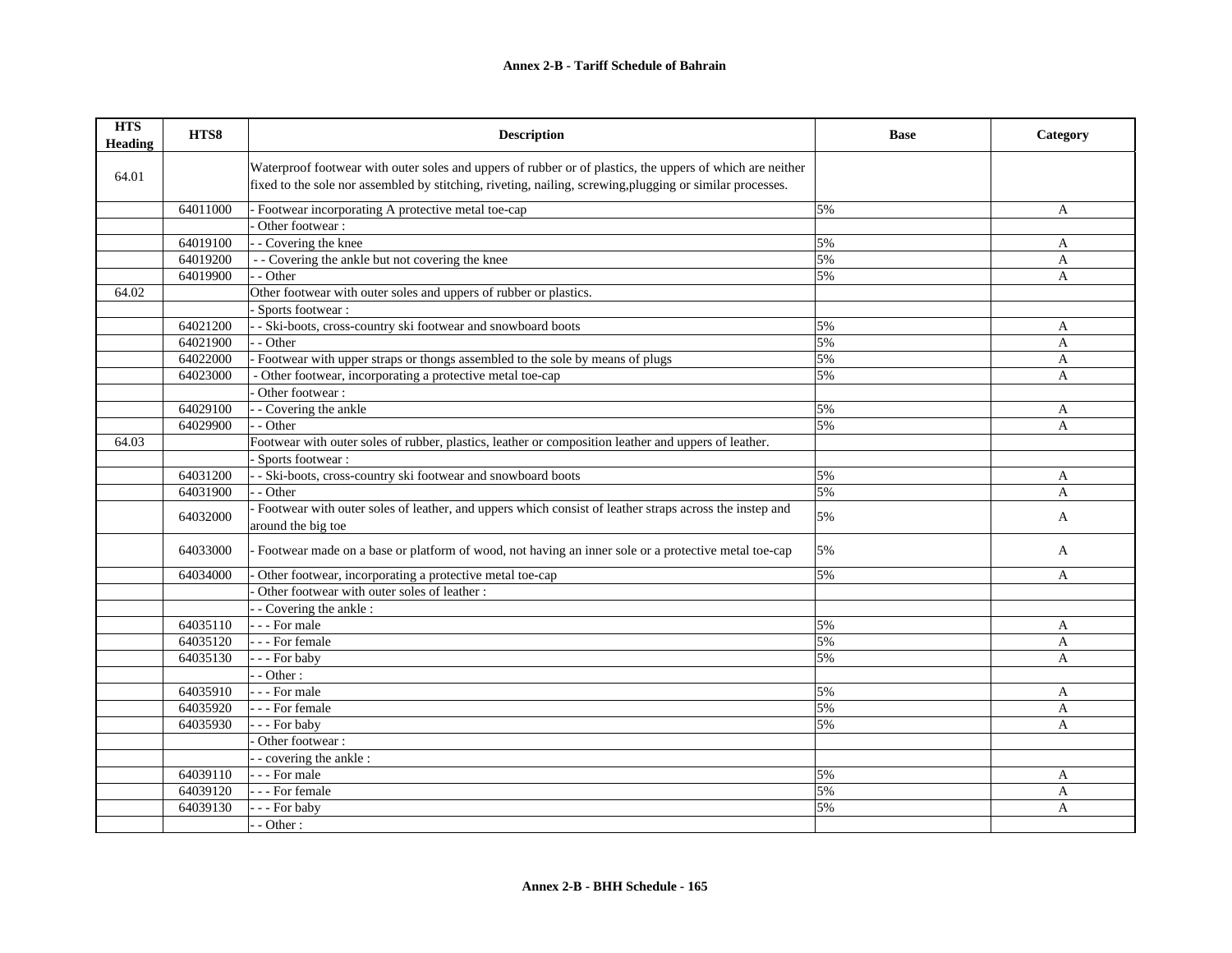| <b>HTS</b><br><b>Heading</b> | HTS8     | <b>Description</b>                                                                                                                                                                                                                      | <b>Base</b> | Category     |
|------------------------------|----------|-----------------------------------------------------------------------------------------------------------------------------------------------------------------------------------------------------------------------------------------|-------------|--------------|
|                              | 64039910 | - - For male                                                                                                                                                                                                                            | 5%          | A            |
|                              | 64039920 | - - - For female                                                                                                                                                                                                                        | 5%          | A            |
|                              | 64039930 | --- For baby                                                                                                                                                                                                                            | 5%          | A            |
| 64.04                        |          | Footwear with outer soles of rubber, plastics, Ieather or composition leather and uppers of textile                                                                                                                                     |             |              |
|                              |          | materials.                                                                                                                                                                                                                              |             |              |
|                              |          | Footwear with outer soles of rubber or plastics :                                                                                                                                                                                       |             |              |
|                              | 64041100 | - Sports footwear; tennis shoes, basketball shoes, gym shoes, training shoes and the like                                                                                                                                               | 5%          | A            |
|                              | 64041900 | - - Other                                                                                                                                                                                                                               | 5%          | A            |
|                              | 64042000 | - Footwear with outer soles of leather or compositiun leather                                                                                                                                                                           | 5%          | $\mathbf{A}$ |
| 64.05                        |          | Other footwear.                                                                                                                                                                                                                         |             |              |
|                              | 64051000 | With uppers of leather or composition leather                                                                                                                                                                                           | 5%          | A            |
|                              | 64052000 | With uppers of textile materials                                                                                                                                                                                                        | 5%          | $\mathbf{A}$ |
|                              | 64059000 | Other                                                                                                                                                                                                                                   | 5%          | A            |
| 64.06                        |          | Parts of footwear (including uppers whether or not attached to soles other than outer soles); removable in-                                                                                                                             |             |              |
|                              |          | soles, heel cushions and similar articles; gaiters, Ieggings and similar articles, and parts thereof.                                                                                                                                   |             |              |
|                              | 64061000 | - Uppers and Parts thereof, Other than stiffeners                                                                                                                                                                                       | 5%          | A            |
|                              | 64062000 | Outer soles and heels, of Rubber or plastics                                                                                                                                                                                            | 5%          | $\mathbf{A}$ |
|                              |          | Other:                                                                                                                                                                                                                                  |             |              |
|                              | 64069100 | - - Of wood                                                                                                                                                                                                                             | 5%          | A            |
|                              | 64069900 | - - Of Other materials                                                                                                                                                                                                                  | 5%          | A            |
| 65.01                        | 65010000 | Hat-forms, hat bodies and hoods of felt, neither blocked to shape nor with made brims; plateaux and<br>manchons (incliuding slit manchons), of felt.                                                                                    | 5%          | A            |
| 65.02                        | 65020000 | Hat-shapes, plaited or made by assembling strips of any material, neither blocked to shape, nor with<br>made brims, nor lined, nor trimmed.                                                                                             | 5%          | A            |
| 65.03                        | 65030000 | Felt hats and other felt headgear, made from the hat bodies hoods or plateaux of heading 65.01, whether<br>or not lined or trimmed.                                                                                                     | 5%          | A            |
| 65.04                        | 65040000 | Hats and other headgear, plaited or made by assembling strips of any material, whether or not lined or<br>trimmed.                                                                                                                      | 5%          | A            |
| 65.05                        |          | Hats and other headgear, knitted or crocheted, or made up from lace, felt or other textile fabric, in the<br>piece (but not in strips), whether or not lined or trimmed; hair-nets of any material, whether or not lined<br>or trimmed. |             |              |
|                              | 65051000 | - Hair-nets                                                                                                                                                                                                                             | 5%          | A            |
|                              |          | $-$ Other:                                                                                                                                                                                                                              |             |              |
|                              | 65059010 | --- Embroidered shamagh                                                                                                                                                                                                                 | 5%          | A            |
|                              | 65059020 | --- Ghutrahs in the form of shamagh, not embeoidered                                                                                                                                                                                    | 5%          | A            |
|                              | 65059030 | --- Ordinary Ghutrahs                                                                                                                                                                                                                   | 5%          | A            |
|                              | 65059040 | --- Taqiahs                                                                                                                                                                                                                             | 5%          | A            |
|                              | 65059050 | $-$ - Agals                                                                                                                                                                                                                             | 5%          | A            |
|                              | 65059060 | - - Hats                                                                                                                                                                                                                                | 5%          | A            |
|                              |          | - - Fezzes                                                                                                                                                                                                                              |             |              |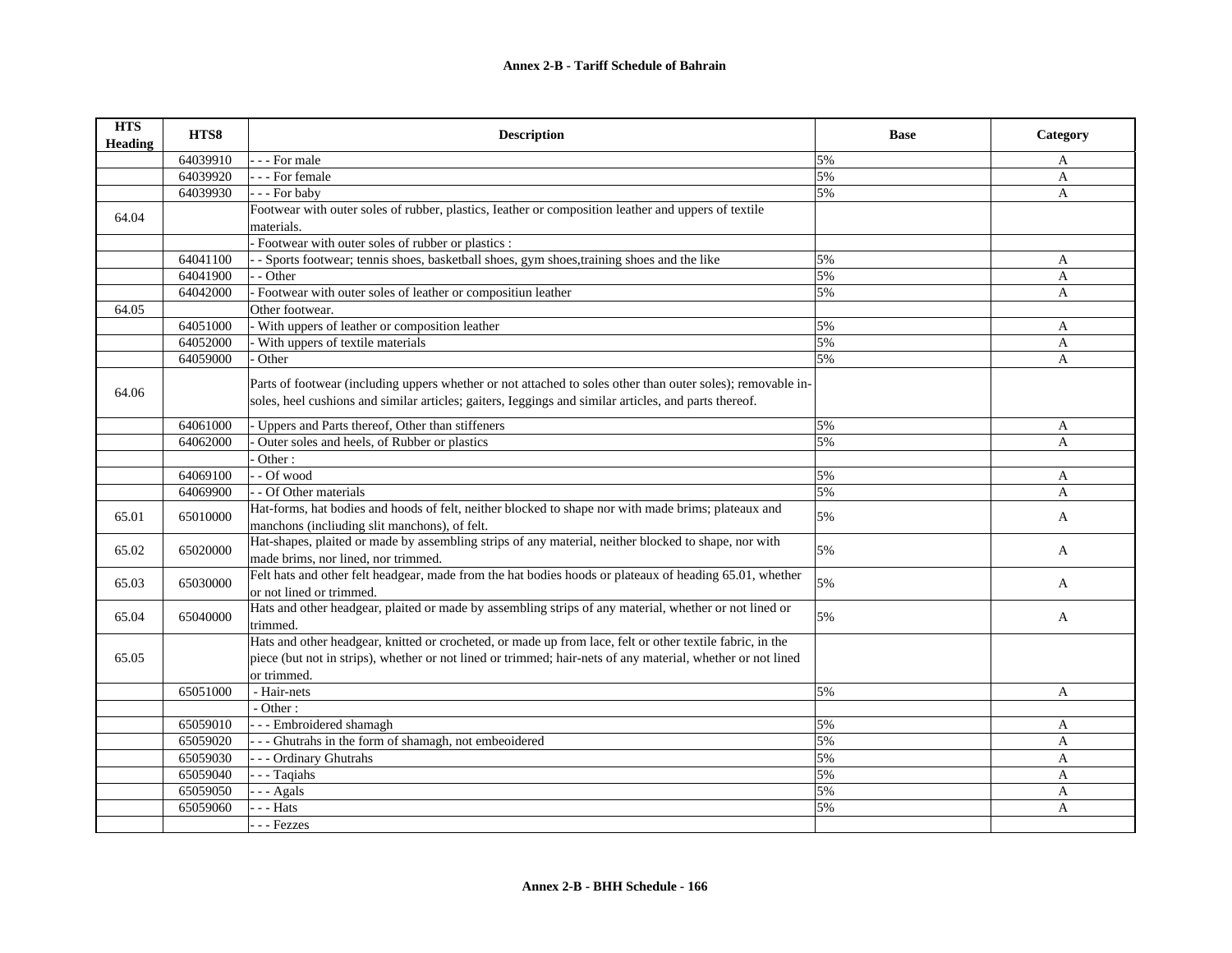| <b>HTS</b><br><b>Heading</b> | HTS8     | <b>Description</b>                                                                                              | <b>Base</b> | Category     |
|------------------------------|----------|-----------------------------------------------------------------------------------------------------------------|-------------|--------------|
|                              | 65059094 | $--$ Berets                                                                                                     | 5%          | A            |
|                              | 65059095 | ---- Caps used in operations rooms, of propylene, whether sterilised, disposable                                | 5%          | $\mathbf{A}$ |
|                              | 65059096 | ---- Headgear embroidered and non-embroidered                                                                   | 5%          | $\mathbf{A}$ |
|                              | 65059099 | $\overline{\phantom{a}---}$ Other                                                                               | 5%          | $\mathbf{A}$ |
| 65.06                        |          | Other headgear, whether or not lined or trimmed.                                                                |             |              |
|                              |          | Safety headgear:                                                                                                |             |              |
|                              | 65061010 | - - - For sporting activities                                                                                   | 5%          | A            |
|                              | 65061020 | - - Firemen's helmets                                                                                           | 5%          | A            |
|                              | 65061030 | - - - Military helmets                                                                                          | 5%          | A            |
|                              | 65061040 | - - - Motor cyclists helmets                                                                                    | 5%          | A            |
|                              | 65061050 | - - - Construction workers helmets                                                                              | 5%          | A            |
|                              | 65061090 | - - Other                                                                                                       | 5%          | A            |
|                              |          | Other:                                                                                                          |             |              |
|                              |          | - Of Rubber or of plastics :                                                                                    |             |              |
|                              | 65069110 | -- Bathing headgear                                                                                             | 5%          | A            |
|                              | 65069190 | - - Other                                                                                                       | 5%          | A            |
|                              | 65069200 | - Of furskin                                                                                                    | 5%          | A            |
|                              | 65069900 | - - Of Other materials :                                                                                        | 5%          | $\mathbf{A}$ |
| 65.07                        | 65070000 | Head-bands, linings, covers, hat foundntions, hat frames, peaks and chinstraps, for headgear.                   | 5%          | $\mathbf{A}$ |
| 66.01                        |          | Umbrellas and sun umbrellas (including walking-stick umbrellas, garden umbrellas and similar                    |             |              |
|                              |          | umbrellas).                                                                                                     |             |              |
|                              | 66011000 | Garden or similar umbrellas                                                                                     | 5%          | A            |
|                              |          | Other:                                                                                                          |             |              |
|                              | 66019100 | - Having A telescopic shaft                                                                                     | 5%          | A            |
|                              | 66019900 | $-$ Other                                                                                                       | 5%          | A            |
| 66.02                        |          | Walking-sticks, seat-sticks, whips, riding-crops and the like.                                                  |             |              |
|                              | 66020010 | - - - Walking-sticks                                                                                            | 5%          | A            |
|                              | 66020020 | - - Whips                                                                                                       | 5%          | A            |
|                              | 66020090 | $- -$ Other                                                                                                     | 5%          | A            |
| 66.03                        |          | Parts, trimmings and accessories of articles of heading 66.01 or 66.02.                                         |             |              |
|                              | 66031000 | - Handles and knobs                                                                                             | 5%          | $\mathbf{A}$ |
|                              | 66032000 | Umbrella frames, including frames mounted on shafts (sticks)                                                    | 5%          | A            |
|                              | 66039000 | Other                                                                                                           | 5%          | $\mathbf{A}$ |
| 67.01                        |          | Skins and other parts of birds with their feathers or down, feathers, parts of feathers, down and articles      |             |              |
|                              |          | thereof (other than goods of heading 05.05 and worked quills and scapes).                                       |             |              |
|                              | 67010010 | - - - Fans made of ornamental feathers                                                                          | 5%          | A            |
|                              | 67010090 | - - Other                                                                                                       | 5%          | A            |
| 67.02                        |          | Artificial tlowers, foliage and fruit and parts thereof; articles made of artificial flowers, foliage or fruit. |             |              |
|                              | 67021000 | Of plastics                                                                                                     | 5%          | A            |
|                              |          | Of Other materials :                                                                                            |             |              |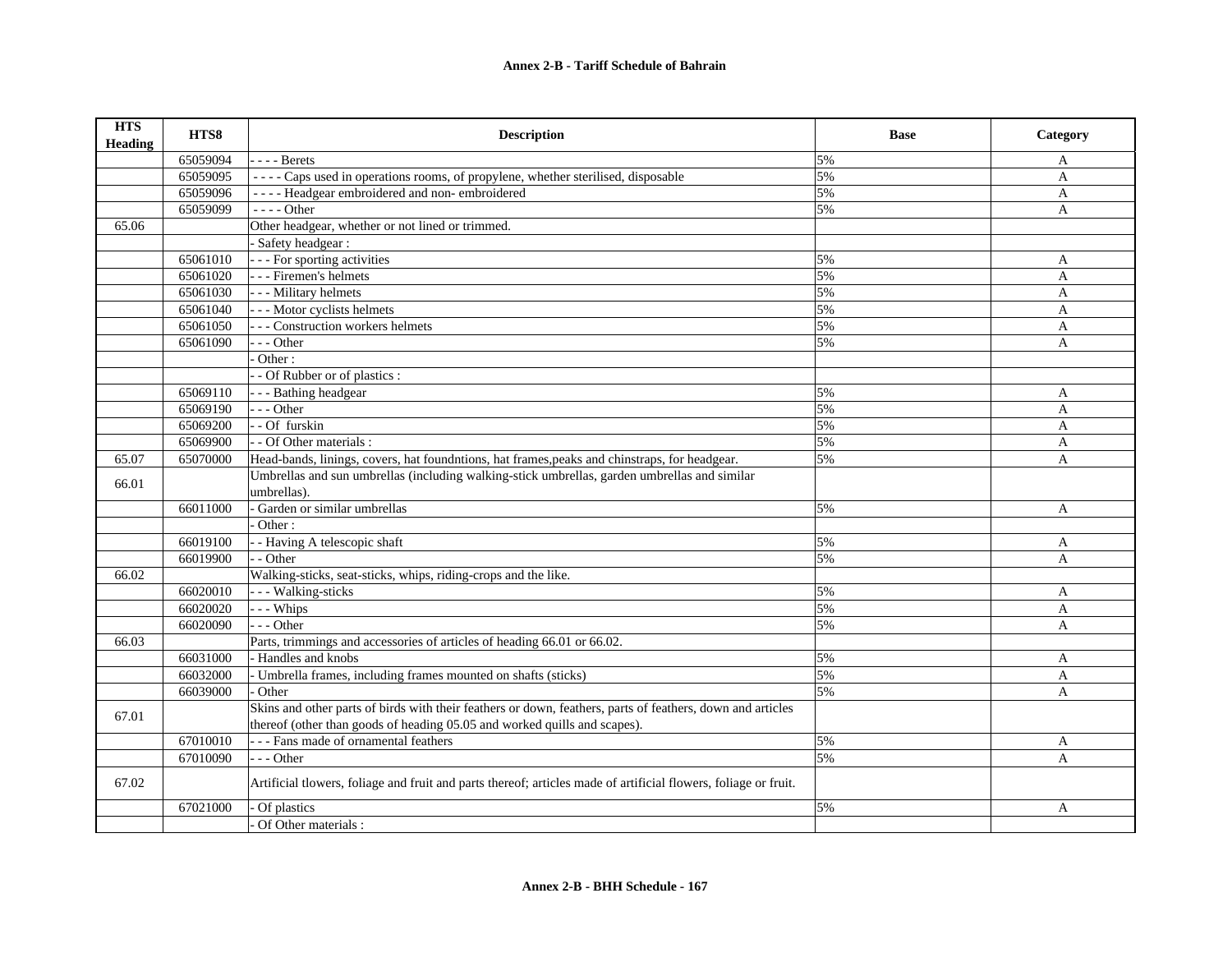| <b>HTS</b><br><b>Heading</b> | HTS8     | <b>Description</b>                                                                                                                                                                 | <b>Base</b> | Category     |
|------------------------------|----------|------------------------------------------------------------------------------------------------------------------------------------------------------------------------------------|-------------|--------------|
|                              | 67029010 | Of metal foils                                                                                                                                                                     | 5%          | A            |
|                              | 67029020 | - - Of Textiles                                                                                                                                                                    | 5%          | $\mathbf{A}$ |
|                              | 67029090 | - - - Of Other materials                                                                                                                                                           | 5%          | A            |
| 67.03                        | 67030000 | Human hair, dressed, thinned, bleached or otherwise worked; wool or other animal hair or other textile                                                                             | 5%          | A            |
|                              |          | materials, prepared for use in making wigs or the like.                                                                                                                            |             |              |
| 67.04                        |          | Wigs, false beards, eyebrows and eyelashes, switches and the like, of human or animal hair or of textile<br>materials; articles of human hair not elsewhere specified or included. |             |              |
|                              |          | Of synthetic textile materials :                                                                                                                                                   |             |              |
|                              | 67041100 | - Complete wigs                                                                                                                                                                    | 5%          | A            |
|                              | 67041900 | - Other                                                                                                                                                                            | 5%          | A            |
|                              | 67042000 | Of human hair                                                                                                                                                                      | 5%          |              |
|                              |          | Of Other materials                                                                                                                                                                 |             | A            |
| 68.01                        | 67049000 | Setts, curbstones and tlagstones, of natural stone (except slate).                                                                                                                 | 5%          | A            |
|                              | 68010010 | --- Of sandstone                                                                                                                                                                   | 5%          |              |
|                              | 68010020 | $\overline{\cdot}$ - - Of granite                                                                                                                                                  | 5%          | A            |
|                              |          |                                                                                                                                                                                    |             | A            |
|                              | 68010030 | - Of porphyry<br>$-$ - Of marble                                                                                                                                                   | 5%          | $\mathbf{A}$ |
|                              | 68010040 |                                                                                                                                                                                    | 5%          | A            |
|                              | 68010090 | - - - Of Other natural stones                                                                                                                                                      | 5%          | A            |
|                              |          | Worked monumental or building stone (except slate) and articles thereof, other than goods of heading                                                                               |             |              |
| 68.02                        |          | 68.01; mosaic cubes and the like, of natural stone (including slate), whether or not on a backing;                                                                                 |             |              |
|                              |          | artificially coloured granules, chippings and powder, of natural stone (including slate).                                                                                          |             |              |
|                              |          | - Tiles, cubes and similar articles whether or not rectangular (including square), the largest surface area                                                                        |             |              |
|                              | 68021000 | of which is capable of being enclosed in a square the side of which is less than 7 cm; artificially coloured $\left 5\% \right $                                                   |             | A            |
|                              |          | granules, chippings and powder                                                                                                                                                     |             |              |
|                              |          | Other monumental or building stone and articles thereof, simply cut or sawn, with a flat or even surface                                                                           |             |              |
|                              | 68022100 | - - Marble, travertine and alabaster                                                                                                                                               | 5%          | A            |
|                              | 68022200 | - Other calcareous stone                                                                                                                                                           | 5%          | A            |
|                              | 68022300 | - Granite                                                                                                                                                                          | 5%          | A            |
|                              | 68022900 | - Other stone                                                                                                                                                                      | 5%          | A            |
|                              |          | Other:                                                                                                                                                                             |             |              |
|                              |          | - - Marble, travertine and alabaster :                                                                                                                                             |             |              |
|                              |          | --- Articles such as steps, cornices pediments, balustrades, corbels and supports, door or window frams                                                                            |             |              |
|                              | 68029110 | and lintels thresholds; mantelpieces ; window sills ; door steps; to mbstones; boundary stones and                                                                                 | 5%          | $\mathbf{A}$ |
|                              |          | milestones, bollards; panoramic indicators and the like                                                                                                                            |             |              |
|                              |          | --- Fixed bathroom equiment :                                                                                                                                                      |             |              |
|                              | 68029121 | ---- Bathtubs                                                                                                                                                                      | 5%          | A            |
|                              | 68029122 | - - - - Wash basins                                                                                                                                                                | 5%          | $\mathbf{A}$ |
|                              | 68029123 | - - - - Fountain basins                                                                                                                                                            | 5%          | $\mathbf{A}$ |
|                              | 68029129 | $- - -$ Other                                                                                                                                                                      | 5%          | A            |
|                              | 68029130 | - - - Vases and artificial fruit and folage                                                                                                                                        | 5%          | $\mathbf{A}$ |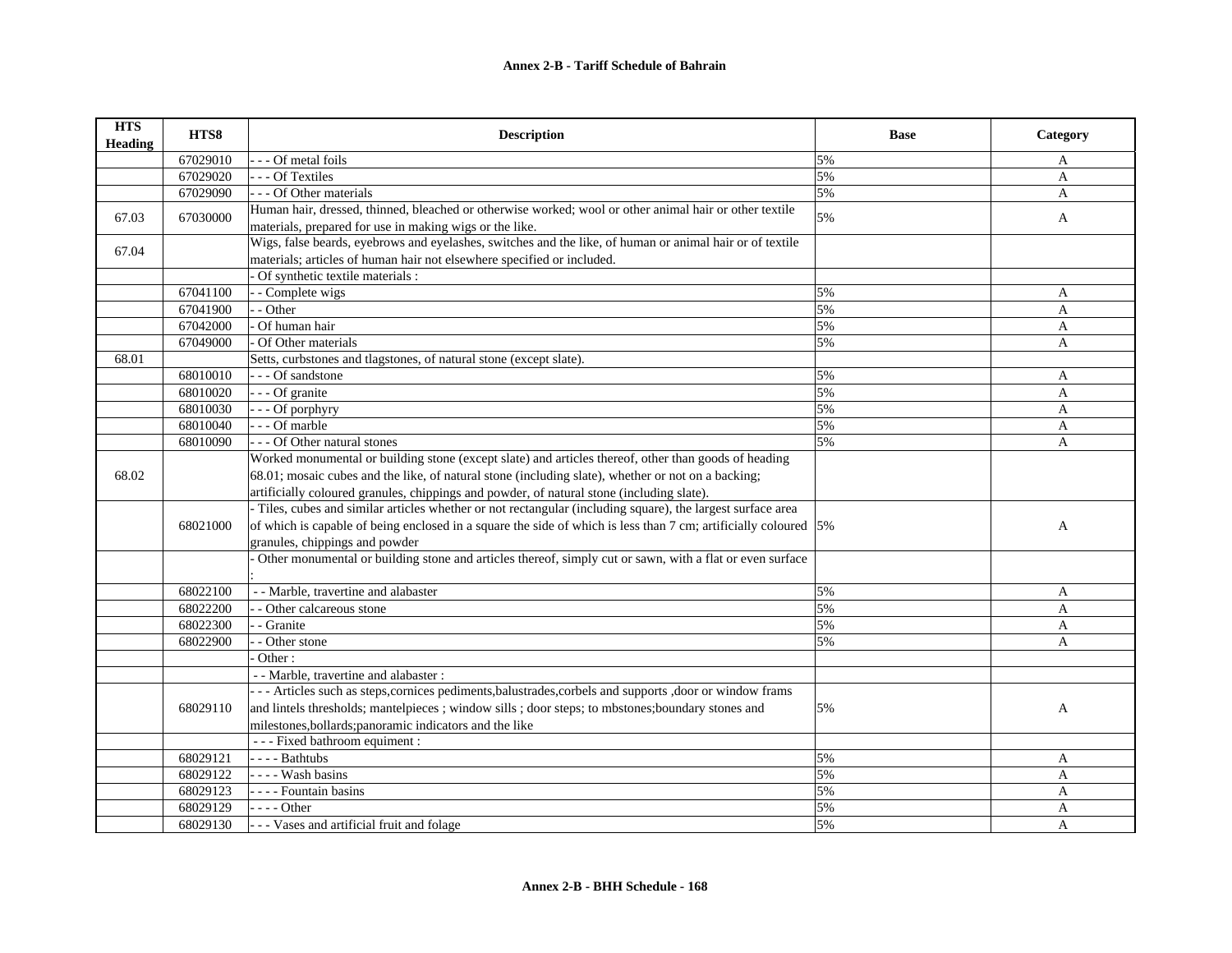| <b>HTS</b><br><b>Heading</b> | HTS8     | <b>Description</b>                                                                                                                                                                                                                                                                                                             | <b>Base</b> | Category     |
|------------------------------|----------|--------------------------------------------------------------------------------------------------------------------------------------------------------------------------------------------------------------------------------------------------------------------------------------------------------------------------------|-------------|--------------|
|                              | 68029140 | Columns, pedestrals, bases and capitals for Columns                                                                                                                                                                                                                                                                            | 5%          | A            |
|                              | 68029150 | - - Cups, boxes and ash trays                                                                                                                                                                                                                                                                                                  | 5%          | $\mathbf{A}$ |
|                              | 68029160 | - - Paper weights and writing aid                                                                                                                                                                                                                                                                                              | 5%          | $\mathbf{A}$ |
|                              | 68029170 | --- Stone slabs forming the tops of articles of furnture(sideboards, Wash stands, tables etc)                                                                                                                                                                                                                                  | 5%          | $\mathbf{A}$ |
|                              | 68029190 | - - - Other                                                                                                                                                                                                                                                                                                                    | 5%          | $\mathbf{A}$ |
|                              | 68029200 | - Other calcareous stone                                                                                                                                                                                                                                                                                                       | 5%          | A            |
|                              | 68029300 | - Granite                                                                                                                                                                                                                                                                                                                      | 5%          | $\mathbf{A}$ |
|                              | 68029900 | - Other stone                                                                                                                                                                                                                                                                                                                  | 5%          | $\mathbf{A}$ |
| 68.03                        |          | Worked slate and articles of slate or of agglomerated slate.                                                                                                                                                                                                                                                                   |             |              |
|                              | 68030010 | - - - Tiles and blacksfor building and paving                                                                                                                                                                                                                                                                                  | 5%          | A            |
|                              | 68030090 | --- Other                                                                                                                                                                                                                                                                                                                      | 5%          | $\mathbf{A}$ |
| 68.04                        |          | Millstones, grindstones, grinding wheels and the like, without frameworks, for grinding, sharpening,<br>polishing, trueing or cutting, hand sharpening or polishing stones, and parts thereof, of natural stone, of<br>agglomerated natural or artificial abrasives, or of ceramics, with or without parts of other materials. |             |              |
|                              |          |                                                                                                                                                                                                                                                                                                                                |             |              |
|                              | 68041000 | Millstones and grindstones for milling, grinding or pulping                                                                                                                                                                                                                                                                    | 5%          | $\mathbf{A}$ |
|                              |          | Other millstones, grindstones, grinding wheels and the like :                                                                                                                                                                                                                                                                  |             |              |
|                              | 68042100 | - Of agglomerated synthetic or natural diamond                                                                                                                                                                                                                                                                                 | 5%          | A            |
|                              | 68042200 | - Of Other agglomerated abrasives or of ceramics                                                                                                                                                                                                                                                                               | 5%          | A            |
|                              | 68042300 | - Of natural stone                                                                                                                                                                                                                                                                                                             | 5%          | $\mathbf{A}$ |
|                              | 68043000 | - Hand sharpening or polishing stones                                                                                                                                                                                                                                                                                          | 5%          | A            |
| 68.05                        |          | Natural or artificial abrasive powder or grain, on a base of textile material, of paper, of paperboard or of<br>other materials, whether or not cut to shape or sewn or otherwise made up.                                                                                                                                     |             |              |
|                              | 68051000 | - On A base of woven textile fabric only                                                                                                                                                                                                                                                                                       | 5%          | A            |
|                              | 68052000 | - On A base of Paper or paperboard only                                                                                                                                                                                                                                                                                        | 5%          | $\mathbf{A}$ |
|                              | 68053000 | - On A base of Other materials                                                                                                                                                                                                                                                                                                 | 5%          | $\mathbf{A}$ |
|                              |          | Slag wool, rack wool and similar mineral wools exfoliated vermiculite, expanded clays, foamed slag and                                                                                                                                                                                                                         |             |              |
| 68.06                        |          | similar expanded mineral materials; mixtures and articles of heat-insulating, sound-insulating or sound-                                                                                                                                                                                                                       |             |              |
|                              |          | absorbing mineral materials, other than those of heading 68.11 or 68.12 or of Chapter 69.                                                                                                                                                                                                                                      |             |              |
|                              | 68061000 | - Slag wool, rock wool and similar mineral wools (including intermixtures thereof), in bulk, sheets or<br>rolls                                                                                                                                                                                                                | 5%          | A            |
|                              | 68062000 | - Exfoliated vermiculite, expanded clays, foamed Slag and similar expanded mineral materials (including<br>intermixtures thereof)                                                                                                                                                                                              | 5%          | A            |
|                              | 68069000 | Other                                                                                                                                                                                                                                                                                                                          | 5%          | $\mathbf{A}$ |
| 68.07                        |          | Articles of asphslt or of similar moaterial (for example, petroleum bitumen or coal tar pitch).                                                                                                                                                                                                                                |             |              |
|                              | 68071000 | - In rolls                                                                                                                                                                                                                                                                                                                     | 5%          | A            |
|                              |          | Other:                                                                                                                                                                                                                                                                                                                         |             |              |
|                              | 68079010 | - - - Tiles, setts and paving stones                                                                                                                                                                                                                                                                                           | 5%          | A            |
|                              | 68079020 | --- Ceiling and building boards                                                                                                                                                                                                                                                                                                | 5%          | A            |
|                              | 68079030 | - - - Pipes and fitting thereof                                                                                                                                                                                                                                                                                                | 5%          | A            |
|                              | 68079040 | - - Cast or moulded tableware                                                                                                                                                                                                                                                                                                  | 5%          | $\mathbf{A}$ |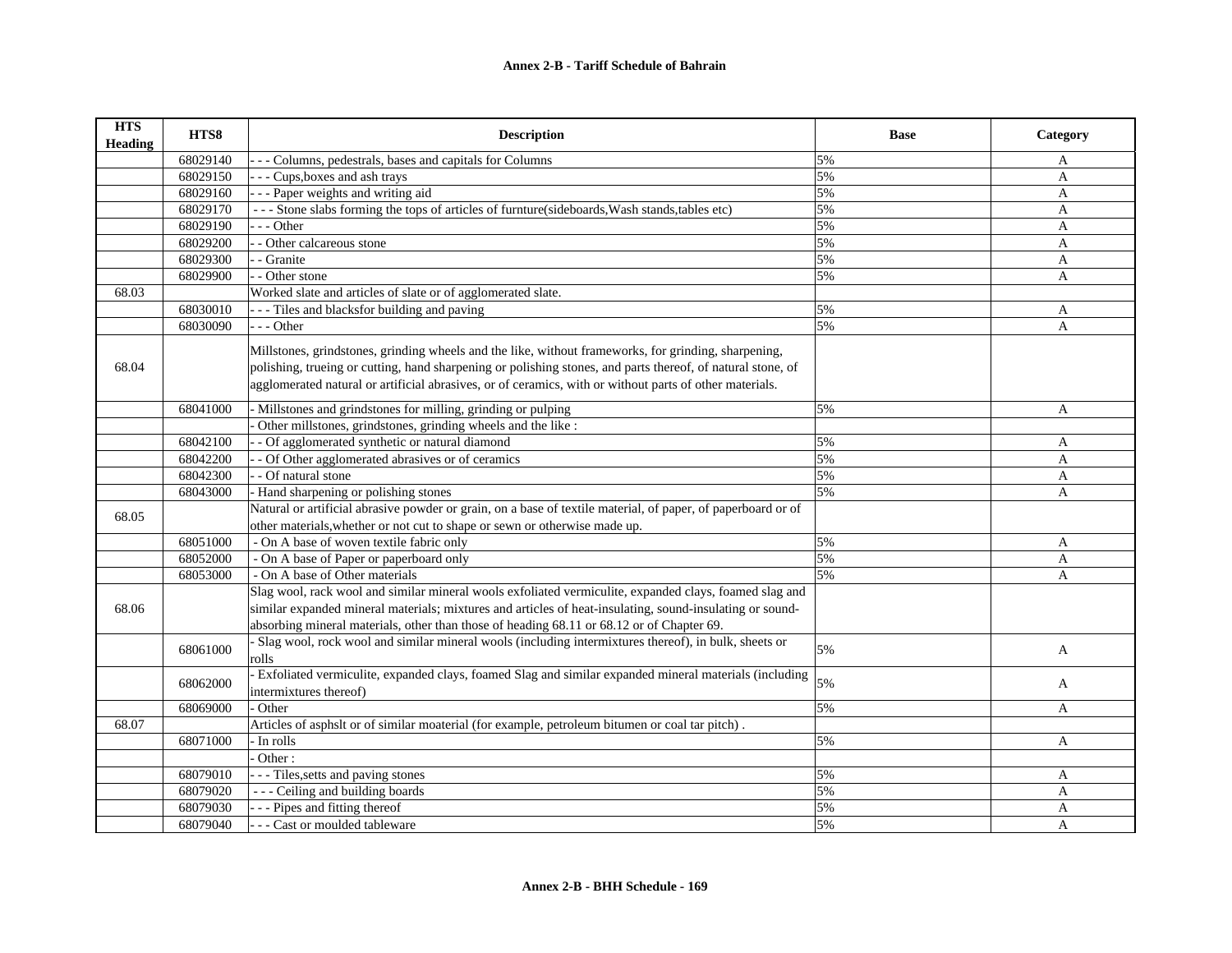| <b>HTS</b><br><b>Heading</b> | HTS8     | <b>Description</b>                                                                                                                                                                                                | <b>Base</b> | Category     |
|------------------------------|----------|-------------------------------------------------------------------------------------------------------------------------------------------------------------------------------------------------------------------|-------------|--------------|
|                              | 68079090 | $-$ - Other                                                                                                                                                                                                       | 5%          | A            |
| 68.08                        | 68080000 | Panels, bnards, tiles, blocks and similar articles of vegetable tibre, of straw or of shavings, chips,<br>particles. sawdust or other waste, of wood, agglomerated with cement, plaster or other mineral binders. | 5%          | A            |
| 68.09                        |          | Articles of plaster or of compositions based on plaster.                                                                                                                                                          |             |              |
|                              |          | Boards, sheets, panels, tiles and similar anicles, not ornamented :                                                                                                                                               |             |              |
|                              | 68091100 | - - Faced or reinforced with paper or paperboard only                                                                                                                                                             | 5%          | A            |
|                              | 68091900 | - Other                                                                                                                                                                                                           | 5%          | A            |
|                              |          | Other articles :                                                                                                                                                                                                  |             |              |
|                              | 68099010 | --- Boards, sheets, panels and similar articles, ornamented                                                                                                                                                       | 5%          | A            |
|                              | 68099020 | --- Moulded articles such 'As' casts , statues, statuettes, rosette, columns, bowls, vases, ornamented<br>goods, industrial moulds                                                                                | 5%          | A            |
|                              | 68099030 | --- Plasterbourd articles                                                                                                                                                                                         | 5%          | A            |
|                              | 68099090 | $- -$ Other                                                                                                                                                                                                       | 5%          | A            |
| 68.10                        |          | Articles of cement, of enncrete or of artiticial stone, whether or not reinforced.                                                                                                                                |             |              |
|                              |          | Tiles, flagstones, bricks and similar articles :                                                                                                                                                                  |             |              |
|                              | 68101100 | - Building blocks and bricks                                                                                                                                                                                      | 5%          | A            |
|                              |          | - Other:                                                                                                                                                                                                          |             |              |
|                              | 68101910 | --- Bricks                                                                                                                                                                                                        | 5%          | A            |
|                              |          | $- -$ Tiles :                                                                                                                                                                                                     |             |              |
|                              | 68101921 | ---- Tiles and blocks for road paving                                                                                                                                                                             | 5%          | A            |
|                              | 68101922 | ---- Local Tiles for flooring or roofing                                                                                                                                                                          | 5%          | A            |
|                              | 68101923 | - - - - Granulated marble Tiles                                                                                                                                                                                   | 5%          | $\mathbf{A}$ |
|                              | 68101929 | $--- Other$                                                                                                                                                                                                       | 5%          | A            |
|                              | 68101990 | --- Other                                                                                                                                                                                                         | 5%          | A            |
|                              |          | Other articles :                                                                                                                                                                                                  |             |              |
|                              | 68109100 | -- Prefabricated structural components for building or civil cngineering                                                                                                                                          | 5%          | A            |
|                              |          | - - Other:                                                                                                                                                                                                        |             |              |
|                              | 68109910 | - - - Fixed bathroom equipment                                                                                                                                                                                    | 5%          | A            |
|                              | 68109990 | $- -$ Other                                                                                                                                                                                                       | 5%          | A            |
| 68.11                        |          | Articles of asbestos-cement, of cellulose fibre-cement or the like.                                                                                                                                               |             |              |
|                              | 68111000 | - Corrugated sheets                                                                                                                                                                                               | 5%          | A            |
|                              | 68112000 | Other sheets, panels, Tiles and similar articles                                                                                                                                                                  | 5%          | A            |
|                              |          | Tubes, Pipes and tube or pipe fittings :                                                                                                                                                                          |             |              |
|                              | 68113010 | - - - Ventilating Pipes and the like                                                                                                                                                                              | 5%          | A            |
|                              | 68113020 | - - - Conduits                                                                                                                                                                                                    | 5%          | A            |
|                              | 68113030 | - - - Pipe joints and washers                                                                                                                                                                                     | 5%          | $\mathbf{A}$ |
|                              | 68113090 | $- -$ Other                                                                                                                                                                                                       | 5%          | $\mathsf{A}$ |
|                              |          | Other articles :                                                                                                                                                                                                  |             |              |
|                              | 68119010 | - - - Tanks                                                                                                                                                                                                       | 5%          | A            |
|                              | 68119020 | - - - Basins Fixed bathroom equipment                                                                                                                                                                             | 5%          | $\mathbf{A}$ |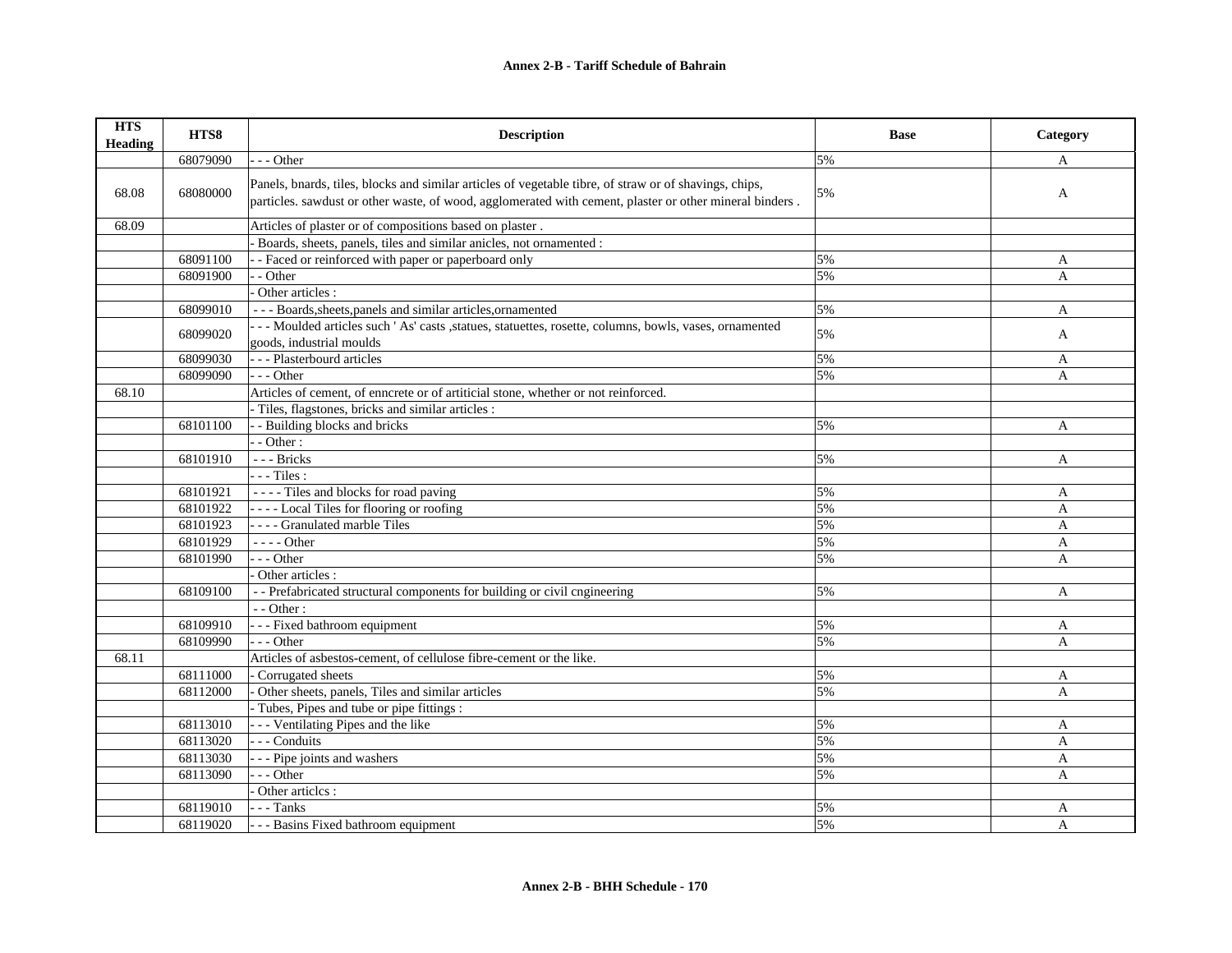| <b>HTS</b><br><b>Heading</b> | HTS8     | <b>Description</b>                                                                                                                                                                                                                                                                                                   | <b>Base</b> | Category     |
|------------------------------|----------|----------------------------------------------------------------------------------------------------------------------------------------------------------------------------------------------------------------------------------------------------------------------------------------------------------------------|-------------|--------------|
|                              | 68119030 | - - Vases                                                                                                                                                                                                                                                                                                            | 5%          | A            |
|                              | 68119090 | - - Other                                                                                                                                                                                                                                                                                                            | 5%          | A            |
| 68.12                        |          | Fabricated asbestos fibres; mixtures with a basis of asbestos or with a basis of asbestos and magnesium<br>carhonate; articles of such mixtures or of asbestos (for example, thread, woven fabric, clothing,<br>headgear, footwear, gaskets), whether or not reinforced, other than goods of heading 68.11 or 68.13. |             |              |
|                              | 68125000 | Clothing, Clothing accessories, footwear and headgear                                                                                                                                                                                                                                                                | 5%          | A            |
|                              | 68126000 | Paper, millboard and felt                                                                                                                                                                                                                                                                                            | 5%          | A            |
|                              | 68127000 | Compressed asbestos fibre jointing, In sheets or rolls                                                                                                                                                                                                                                                               | 5%          | A            |
|                              |          | Other:                                                                                                                                                                                                                                                                                                               |             |              |
|                              | 68129010 | - - - Filter blocks and table mats                                                                                                                                                                                                                                                                                   | 5%          | A            |
|                              | 68129020 | --- Iron spheres and cones coated with asbestos for fighting fire In gas mains                                                                                                                                                                                                                                       | 5%          | A            |
|                              | 68129090 | --- Other                                                                                                                                                                                                                                                                                                            | 5%          | $\mathbf{A}$ |
|                              |          | Friction material and articles thereof (for example, sheets, rolls, strips, segments, dises, washers, pads),                                                                                                                                                                                                         |             |              |
| 68.13                        |          | not mounted, for brakes, for clutches or the like, with a basis of asbestos, of other mineral substances or<br>of cellulose, whether or not combined with textile or other materials.                                                                                                                                |             |              |
|                              | 68131000 | - Brake linings and pads                                                                                                                                                                                                                                                                                             | 5%          | A            |
|                              | 68139000 | Other                                                                                                                                                                                                                                                                                                                | 5%          | A            |
| 68.14                        |          | Worked mica and articles of mica, including agglomerated or reconstituted mica, whether or not on a<br>support of paper, paperboard or other materials.                                                                                                                                                              |             |              |
|                              | 68141000 | Plates, sheets and strips of agglomerated or reconstituted mica , whether or Not on A support                                                                                                                                                                                                                        | 5%          | A            |
|                              |          | Other:                                                                                                                                                                                                                                                                                                               |             |              |
|                              | 68149010 | --- Pipes, channels and the like of                                                                                                                                                                                                                                                                                  | 5%          | A            |
|                              | 68149090 | $-$ - Other                                                                                                                                                                                                                                                                                                          | 5%          | A            |
| 68.15                        |          | Articles of stone or of other mineral substances (including carbon fibres, articles of carbon fibres and<br>articles of peat), not elsewhere specified or included.<br>- Non-electrical articles of graphite or Other earbon :                                                                                       |             |              |
|                              | 68151010 | --- Filtering pipes                                                                                                                                                                                                                                                                                                  | 5%          | A            |
|                              | 68151020 | - - - Sheets bearings                                                                                                                                                                                                                                                                                                | 5%          | A            |
|                              | 68151030 | --- Worked bricks and tiles                                                                                                                                                                                                                                                                                          | 5%          | A            |
|                              | 68151040 | --- Moulds for the manufacture of small articles of delicate desigen (eg.coins, madals, etc)                                                                                                                                                                                                                         | 5%          | A            |
|                              | 68151090 | $-$ - Other                                                                                                                                                                                                                                                                                                          | 5%          | $\mathbf{A}$ |
|                              |          | - Articles of peat :                                                                                                                                                                                                                                                                                                 |             |              |
|                              | 68152010 | $--$ Sheets                                                                                                                                                                                                                                                                                                          | 5%          | A            |
|                              | 68152020 | - - Cylinderical                                                                                                                                                                                                                                                                                                     | 5%          | A            |
|                              | 68152030 | -- Plant pots of peat                                                                                                                                                                                                                                                                                                | 5%          | A            |
|                              | 68152090 | $-$ - Other                                                                                                                                                                                                                                                                                                          | 5%          | A            |
|                              |          | Other articles :                                                                                                                                                                                                                                                                                                     |             |              |
|                              |          | - Containing magnesite, dolomite or chromite :                                                                                                                                                                                                                                                                       |             |              |
|                              | 68159110 | - - Brick untreated with fire, made of dolomite                                                                                                                                                                                                                                                                      | 5%          | A            |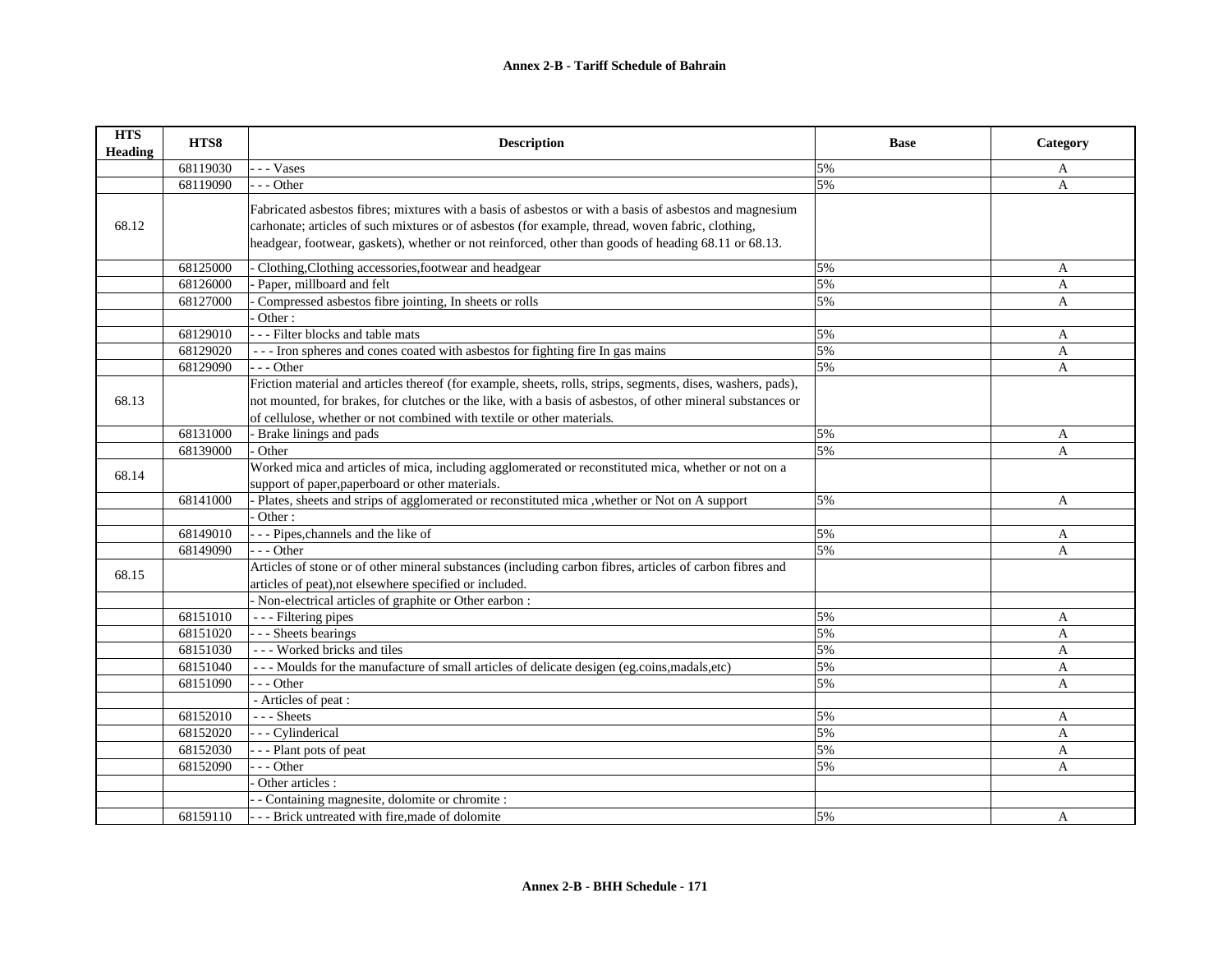| <b>HTS</b><br><b>Heading</b> | HTS8     | <b>Description</b>                                                                                                                                                                                                         | <b>Base</b> | Category     |
|------------------------------|----------|----------------------------------------------------------------------------------------------------------------------------------------------------------------------------------------------------------------------------|-------------|--------------|
|                              |          | - - Bricks and other shapes(in particular magnesite or chrome-magnesite products) chemically bonded                                                                                                                        | 5%          |              |
|                              | 68159120 | but not yet fired                                                                                                                                                                                                          |             | A            |
|                              | 68159190 | - - Other                                                                                                                                                                                                                  | 5%          | A            |
|                              |          | - - Other:                                                                                                                                                                                                                 |             |              |
|                              | 68159910 | --- Unfired silica or alumina vats (eg., as used for melting glass)                                                                                                                                                        | 5%          | A            |
|                              | 68159920 | --- Touchstone for testing precious metals                                                                                                                                                                                 | 5%          | A            |
|                              | 68159930 | -- Paving blocks and slabs                                                                                                                                                                                                 | 5%          | A            |
|                              | 68159940 | -- Filter tubes of finelycrushed and agglomerated quartz or flint                                                                                                                                                          | 5%          | A            |
|                              | 68159950 | - - Other blocks, slabs or sheets of melted basalt                                                                                                                                                                         | 5%          | A            |
|                              | 68159990 | --- Other                                                                                                                                                                                                                  | 5%          | A            |
|                              |          | I.- GOODS OF SILICEOUS FOSSIL MEALS OR OF SIMILAR SILICEOUS EARTHS, AND                                                                                                                                                    |             |              |
|                              |          | REFRACTORY GOODS                                                                                                                                                                                                           |             |              |
| 69.01                        | 69010000 | Bricks, blocks, tiles and other ceramic goods of siliceous fossil meals (for example, kieselguhr, tripolite<br>or diatomite) or of similar siliceous earths.                                                               | 5%          | A            |
| 69.02                        |          | Refractory bricks, blocks, tiles and similar refractory ceramic constructional goods, other than those of<br>siliceous fossil meals or similar siliceous earths.                                                           |             |              |
|                              | 69021000 | - Containing by weight, singly or together, more than 50 % of the elements Mg, Ca or Cr, expressed as<br>MgO, CaO or Cr2O3,                                                                                                | 5%          | A            |
|                              | 69022000 | Containing by weight more than 50 % of alumina (A12O3), of silica (SiO2) or of a mixture or<br>compound of these products                                                                                                  | 5%          | A            |
|                              | 69029000 | Other                                                                                                                                                                                                                      | 5%          | A            |
| 69.03                        |          | Other refractory ceramic goods (for example, retorts, crucibles, muftles, nozzles, plugs, supports, cupels,<br>tubes, pipes, sheaths and rods), other than those of siliceous fossil meals or of similar siliceous earths. |             |              |
|                              | 69031000 | Containing by weight more than 50 % of graphite or other carbon or of a mixture of these products                                                                                                                          | 5%          | $\mathbf{A}$ |
|                              | 69032000 | - Containing by weight more than 50 % of alumina (AI,O,) or of a mixture or compound of alumina and<br>of silica (Si02)                                                                                                    | 5%          | $\mathbf{A}$ |
|                              | 69039000 | - Other                                                                                                                                                                                                                    | 5%          | A            |
|                              |          | II.- OTHER CERAMIC PRODUCTS                                                                                                                                                                                                |             |              |
| 69.04                        |          | Ceramic building bricks, flooring blocks, support or filler tiles and the like.                                                                                                                                            |             |              |
|                              | 69041000 | - Building bricks                                                                                                                                                                                                          | 5%          | A            |
|                              | 69049000 | - Other                                                                                                                                                                                                                    | 5%          | A            |
| 69.05                        |          | Roofing tiles, chimney-pots, cowls, chimney liners, architectural ornaments and other ceramic<br>constructional goods.                                                                                                     |             |              |
|                              | 69051000 | - Roofing tiles                                                                                                                                                                                                            | 5%          | A            |
|                              |          | - Other:                                                                                                                                                                                                                   |             |              |
|                              | 69059010 | --- Chimney-pots cowls                                                                                                                                                                                                     | 5%          | A            |
|                              | 69059020 | - - - Architectural ornaments                                                                                                                                                                                              | 5%          | $\mathbf{A}$ |
|                              | 69059090 | $- -$ Other                                                                                                                                                                                                                | 5%          | A            |
| 69.06                        | 69060000 | Ceramic pipes, conduits, guttering and pipe fittings.                                                                                                                                                                      | 5%          | $\mathbf{A}$ |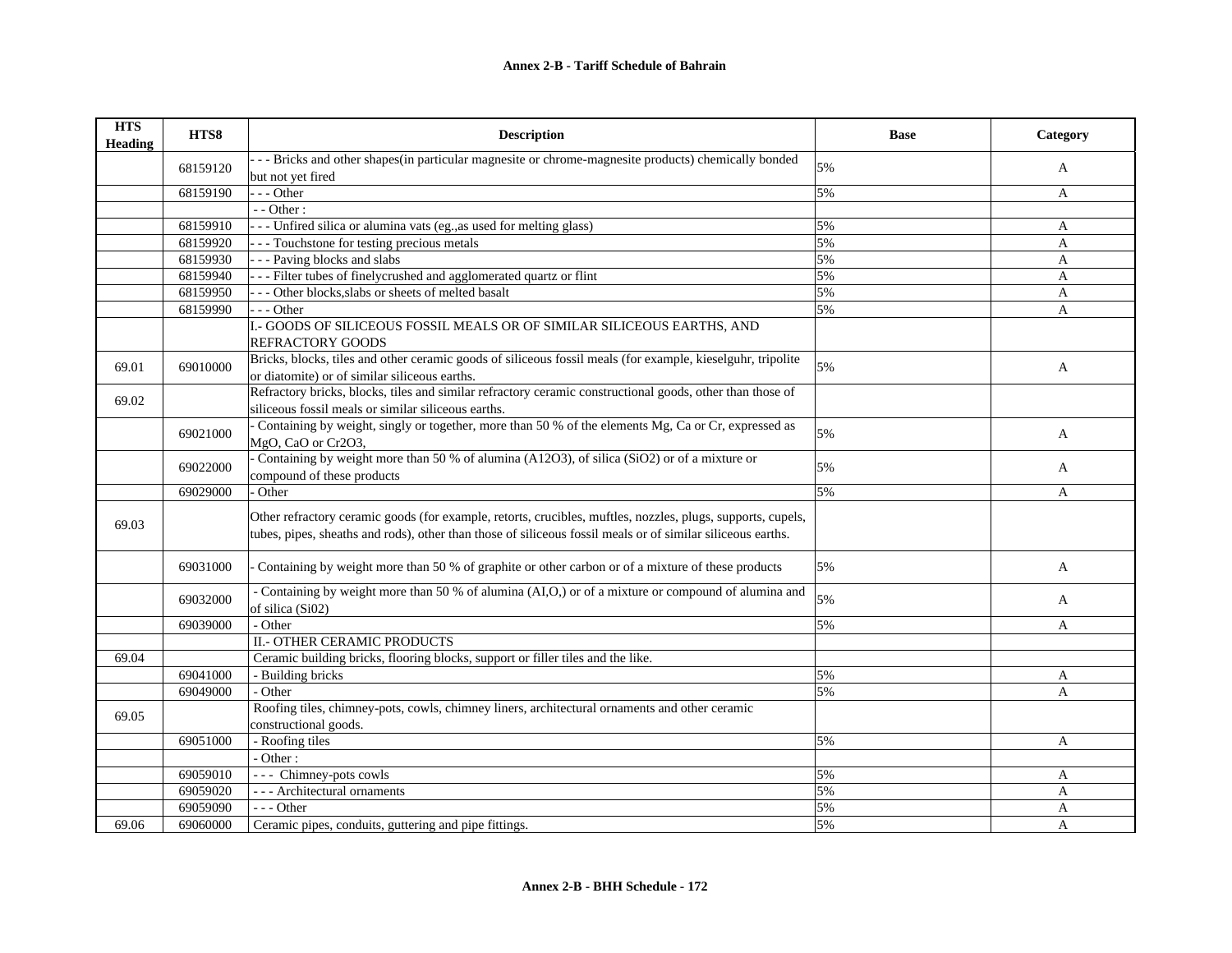| <b>HTS</b><br>Heading | HTS8     | <b>Description</b>                                                                                        | <b>Base</b> | Category |
|-----------------------|----------|-----------------------------------------------------------------------------------------------------------|-------------|----------|
| 69.07                 |          | Unglazed ceramic flags and paving, hearth or wall tiles; unglazed ceramic mosaic cubes and the like,      |             |          |
|                       |          | whether or not on a backing.                                                                              |             |          |
|                       | 69071000 | - Tiles, cubes and similar articles, whether or not rectangular, the largest surface area of which is     | 5%          | A        |
|                       |          | capable of being enclosed in a square the side of which is less than 7 cm                                 |             |          |
|                       |          | $-$ Other :                                                                                               |             |          |
|                       | 69079010 | --- Unglazed ceramic flags and paving, for hearth or wall tiles                                           | 5%          | A        |
|                       | 69079090 | $--- Other$                                                                                               | 5%          | A        |
| 69.08                 |          | Glazed ceramic flags and paving, hearth or wall tiles; glazed ceramic mosaic cubes and the like, whether  |             |          |
|                       |          | or not on a backing.                                                                                      |             |          |
|                       | 69081000 | - Tiles, cubes and similar articles, whether or not rectangular, the largest surface area of which is     | 5%          | A        |
|                       |          | capable of being enclosed in a square the side of which is less than 7 cm                                 |             |          |
|                       |          | - Other:                                                                                                  |             |          |
|                       | 69089010 | --- Glazed ceramic flags and paving for hearth or wall tiles                                              | 5%          | A        |
|                       | 69089090 | --- Other                                                                                                 | 5%          | A        |
|                       |          | Ceramic wares for laboratory, chemical or other technical uses; ceramic troughs, tubs and similar         |             |          |
| 69.09                 |          | receptacles of a kind used in agriculture; ceramic pots, jars and similar articles of a kind used for the |             |          |
|                       |          | conveyance or packing of goods.                                                                           |             |          |
|                       |          | - Ceramic wares for laboratory, chemical or other technical uses :                                        |             |          |
|                       | 69091100 | - - Of porcelain or china                                                                                 | 5%          | A        |
|                       | 69091200 | - - Articles having a hardness equivalent to 9 or more on the Mohs scale                                  | 5%          | A        |
|                       | 69091900 | - - Other                                                                                                 | 5%          | A        |
|                       |          | - Other:                                                                                                  |             |          |
|                       | 69099010 | --- Containers of the kinds used for the commercial transport or packing of goods                         | 5%          | A        |
|                       | 69099090 | $- -$ Other                                                                                               | 5%          | A        |
| 69.10                 |          | Ceramic sinks, wash basins, wash basin pedestals, baths, bidets, water closet pans, flushing cisterns,    |             |          |
|                       |          | urinals and similar sanitary fixtures.                                                                    |             |          |
|                       | 69101000 | - Of porcelain or china                                                                                   | 5%          | A        |
|                       | 69109000 | Other                                                                                                     | 5%          | A        |
| 69.11                 |          | Tableware, kitchenware, other household articles and toilet articles, of porcelain or china.              |             |          |
|                       | 69111000 | - Tableware and kitchenware                                                                               | 5%          | A        |
|                       | 69119000 | Other                                                                                                     | 5%          | A        |
| 69.12                 | 69120000 | Ceramic tableware, kitchenware, other household articles and toilet articles, other than of porcelain or  | 5%          | A        |
|                       |          | china.                                                                                                    |             |          |
| 69.13                 |          | Statuettes and other ornamental ceramic articles.                                                         |             |          |
|                       |          | - Of porcelain or china :                                                                                 |             |          |
|                       | 69131010 | --- Censers                                                                                               | 5%          | A        |
|                       | 69131020 | - - - Book-ends, peperweights and similar of articles table ware                                          | 5%          | A        |
|                       | 69131030 | $\vert$ - - - Vases                                                                                       | 5%          | A        |
|                       | 69131040 | --- Ashtrays                                                                                              | 5%          | A        |
|                       | 69131050 | --- Boxes for jewelries and the like                                                                      | 5%          | A        |
|                       | 69131090 | --- Other                                                                                                 | 5%          | A        |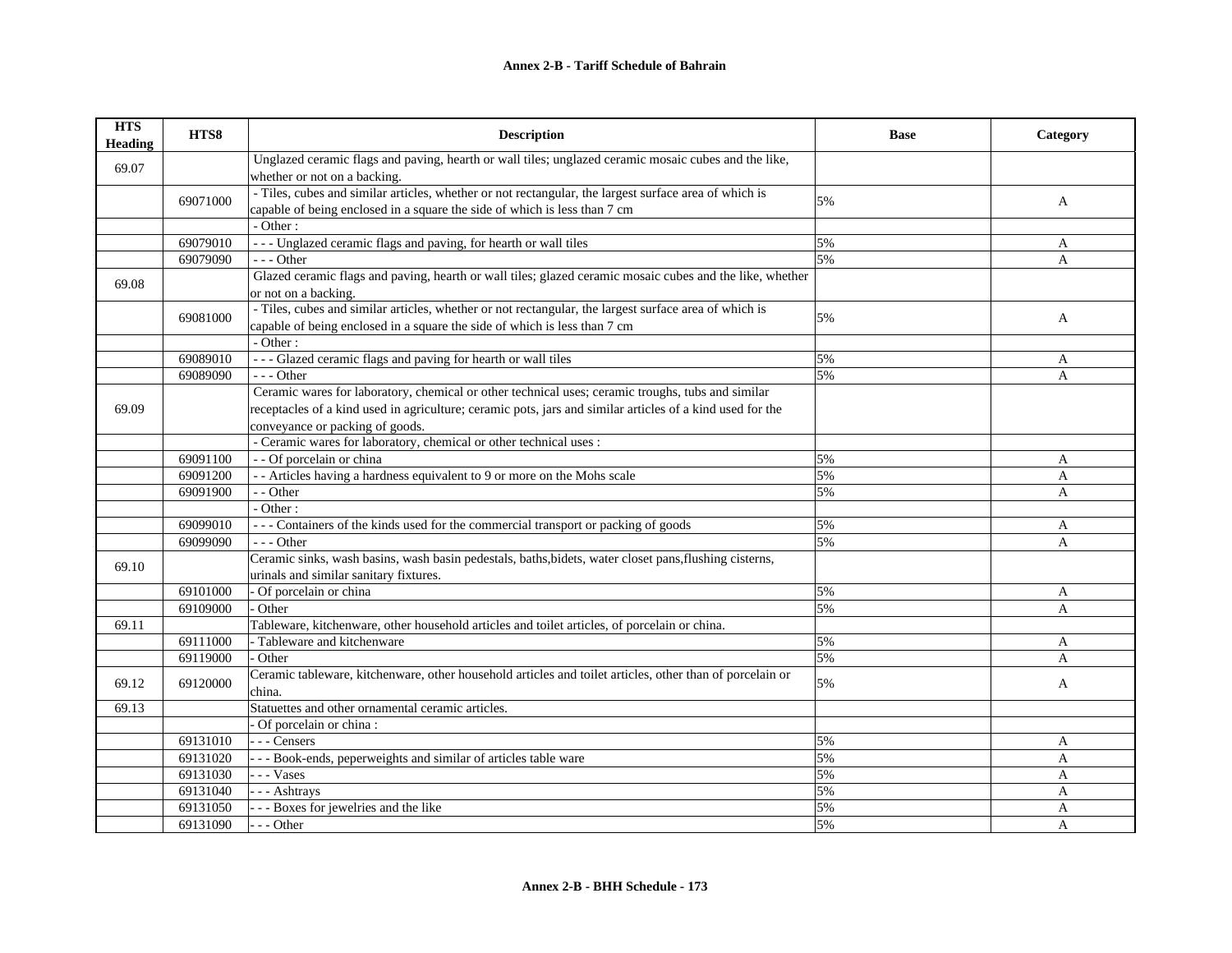| <b>HTS</b><br><b>Heading</b> | HTS8     | <b>Description</b>                                                                                                                                              | <b>Base</b> | Category     |
|------------------------------|----------|-----------------------------------------------------------------------------------------------------------------------------------------------------------------|-------------|--------------|
|                              |          | Other:                                                                                                                                                          |             |              |
|                              | 69139010 | - - Vases                                                                                                                                                       | 5%          | A            |
|                              | 69139090 | - - - Other                                                                                                                                                     | 5%          | A            |
| 69.14                        |          | Other ceramic articles.                                                                                                                                         |             |              |
|                              |          | Of porcelain or china:                                                                                                                                          |             |              |
|                              | 69141010 | --- door and window accessories etc,sund as Handles and knods                                                                                                   | 5%          | A            |
|                              | 69141020 | - - - Letters, numbers, sign-Plates                                                                                                                             | 5%          | A            |
|                              | 69141090 | - - Other                                                                                                                                                       | 5%          | A            |
|                              |          | Other:                                                                                                                                                          |             |              |
|                              |          | --- Stoves and other heating apparatus made esscntially of ceramics (generally of ear                                                                           |             |              |
|                              | 69149010 | thenware, sometimes of common pottery etc).                                                                                                                     | 5%          | $\mathbf{A}$ |
|                              | 69149020 | - - - Undecorated pots made of Ordinary pottery.                                                                                                                | 5%          | A            |
|                              |          | --- General purpose jars and containers for laboratories and display jars for pharmacies,                                                                       |             |              |
|                              | 69149030 | confectioners, etc.                                                                                                                                             | 5%          | A            |
|                              | 69149090 | $- -$ Other                                                                                                                                                     | 5%          | A            |
| 70.01                        | 70010000 | Cullet and other waste and scrap of glass; glass in the mass.                                                                                                   | 5%          | A            |
| 70.02                        |          | Glass in balls (other than microspheres of heading; No. 70.18), rods or tubes, unworked.                                                                        |             |              |
|                              | 70021000 | - Balls                                                                                                                                                         | 5%          | A            |
|                              | 70022000 | Rods                                                                                                                                                            | 5%          | A            |
|                              |          | Tubes:                                                                                                                                                          |             |              |
|                              | 70023100 | - of fused quartz or Other fused silica                                                                                                                         | 5%          | A            |
|                              | 70023200 | - Of other glass having a linear coefficient of expansion not exceeding 5 x 10-6 per Kelvin within a<br>temperature range of 0 $^{\circ}$ C to 300 $^{\circ}$ C | 5%          | A            |
|                              |          | - - Other                                                                                                                                                       | 5%          |              |
|                              | 70023900 |                                                                                                                                                                 |             | A            |
| 70.03                        |          | Cast glass and rolled glass, in sheets or profiles, whether or not having an absorbent, reflecting or non-                                                      |             |              |
|                              |          | reflecting layer, but not otherwise worked.                                                                                                                     |             |              |
|                              |          | - Non-wired sheets:                                                                                                                                             |             |              |
|                              | 70031200 | - Coloured throughout the mass (body tinted), opacified, flashed or having an absorbent, reflecting or<br>Non-reflecting layer                                  | 5%          | A            |
|                              | 70031900 | - Other                                                                                                                                                         | 5%          | A            |
|                              | 70032000 | wired sheets                                                                                                                                                    | 5%          | $\mathbf{A}$ |
|                              | 70033000 | Profiles                                                                                                                                                        | 5%          | A            |
|                              |          | Drawn glass and blown glass, in sheets, whether or not having an absorbent, reflecting or non-reflecting                                                        |             |              |
| 70.04                        |          | layer, but not otherwise worked.                                                                                                                                |             |              |
|                              |          | glass, Coloured throughout the mass (body tinted), opacified, flashed or having an absorbent, reflecting                                                        |             |              |
|                              | 70042000 | or Non-reflecting layer                                                                                                                                         | 5%          | A            |
|                              | 70049000 | Other glass                                                                                                                                                     | 5%          | A            |
|                              |          | Float glass and surface ground or polished glass, in sheets, whether or not having an absorbent, reflecting                                                     |             |              |
| 70.05                        |          | or non-reflecting layer, but not otherwise worked.                                                                                                              |             |              |
|                              | 70051000 | - Non-wired glass, having an absorbent, reflecting or Non-reflecting layer                                                                                      | 5%          | A            |
|                              |          | Other non-wired glass :                                                                                                                                         |             |              |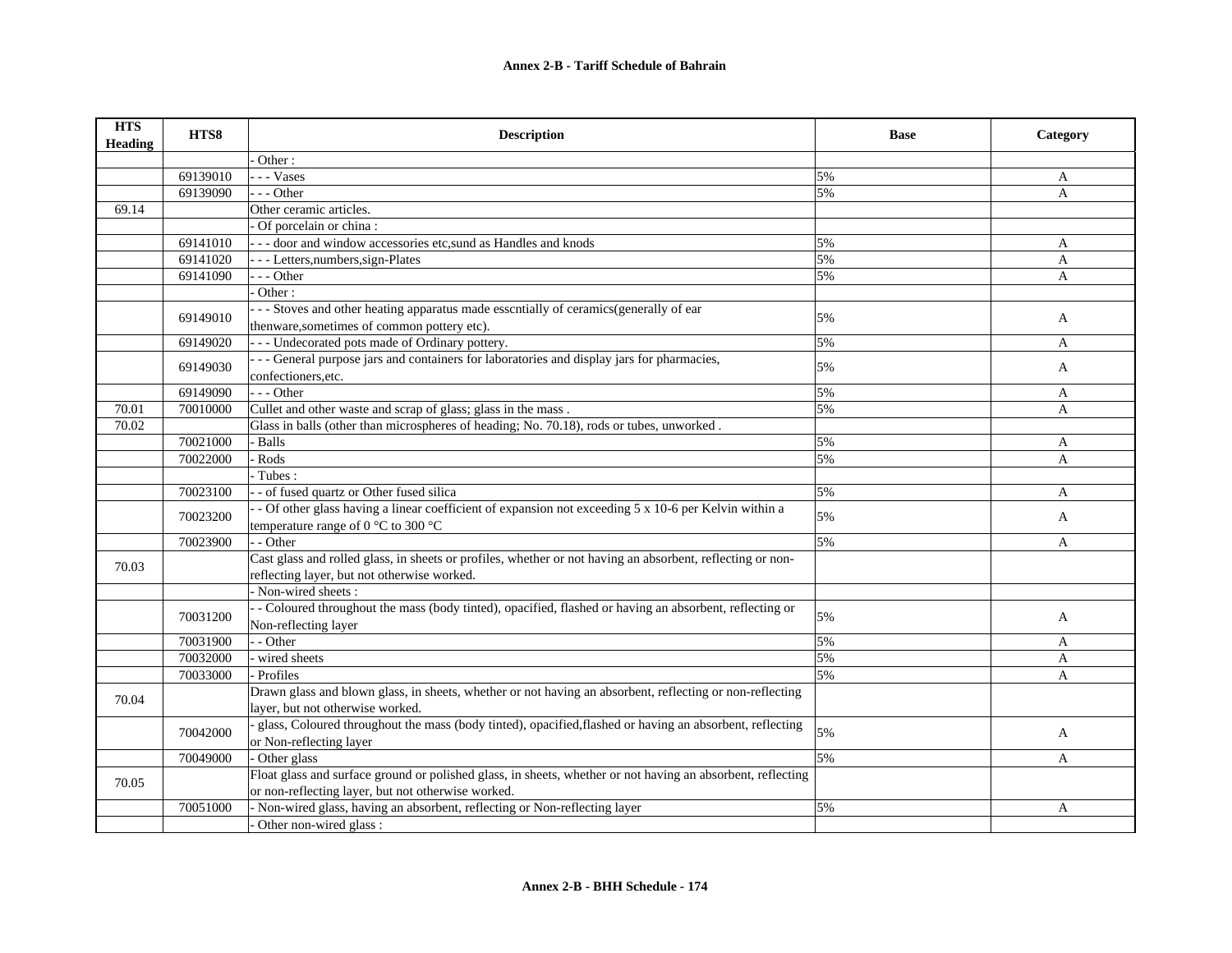| <b>HTS</b><br><b>Heading</b> | HTS8     | <b>Description</b>                                                                                                                                                                                                      | <b>Base</b> | Category     |
|------------------------------|----------|-------------------------------------------------------------------------------------------------------------------------------------------------------------------------------------------------------------------------|-------------|--------------|
|                              | 70052100 | - Coloured throughout the mass (body tinted), opacified, flashed or merely surface ground                                                                                                                               | 5%          | A            |
|                              | 70052900 | - - Other                                                                                                                                                                                                               | 5%          | A            |
|                              | 70053000 | wired glass                                                                                                                                                                                                             | 5%          | A            |
| 70.06                        | 70060000 | Glass of heading 70.03, 70.04 or 70.05, bent, edge-worked, engraved, drilled, enamelled or otherwise<br>worked, but not framed or fitted with other materials.                                                          | 5%          | A            |
| 70.07                        |          | Safety glass, consisting of toughened (tempered) or laminated glass.                                                                                                                                                    |             |              |
|                              |          | - Toughened (tempered) safety glass :                                                                                                                                                                                   |             |              |
|                              | 70071100 | - Of size and shape suitable for incorporation in vehicles, aircraft, spacecraft or vessels                                                                                                                             | 5%          | A            |
|                              | 70071900 | - - Other                                                                                                                                                                                                               | 5%          | A            |
|                              |          | Laminated safety glass:                                                                                                                                                                                                 |             |              |
|                              | 70072100 | - Of size and shape suitable for incorporation in vehicles, aircraft, spacecraft or vessels                                                                                                                             | 5%          | A            |
|                              | 70072900 | - - Other                                                                                                                                                                                                               | 5%          | A            |
| 70.08                        | 70080000 | Multiple-walled insulating units of glass.                                                                                                                                                                              | 5%          | A            |
| 70.09                        |          | Glass mirrors, whether or not framed, including rear-view mirrors.                                                                                                                                                      |             |              |
|                              | 70091000 | - Rear-view mirrors for vehicles                                                                                                                                                                                        | 5%          | A            |
|                              |          | - Other:                                                                                                                                                                                                                |             |              |
|                              | 70099100 | - - Unframed                                                                                                                                                                                                            | 5%          | A            |
|                              | 70099200 | - - Framed                                                                                                                                                                                                              | 5%          | $\mathbf{A}$ |
| 70.10                        |          | Carboys, bottles, flasks, jars, pots, phials, ampoules and other containers, of glass, of a kind used for the<br>conveyance or packing of goods; preserving jars of glass; stoppers, lids and other closures, of glass. |             |              |
|                              | 70101000 | - Ampoules                                                                                                                                                                                                              | 5%          | A            |
|                              | 70102000 | - Stoppers, lids and other closures                                                                                                                                                                                     | 5%          | A            |
|                              | 70109000 | - Other                                                                                                                                                                                                                 | 5%          | A            |
| 70.11                        |          | Glass envelopes (including bulbs and tubes), open, and glass parts thereof, without fittings, for electric<br>lamps, cathode-ray tubes or the like.                                                                     |             |              |
|                              | 70111000 | - For electric lighting                                                                                                                                                                                                 | 5%          | $\mathbf{A}$ |
|                              | 70112000 | - For cathode-ray tubes                                                                                                                                                                                                 | 5%          | A            |
|                              | 70119000 | - Other                                                                                                                                                                                                                 | 5%          | A            |
| 70.12                        | 70120000 | Glass inners for vacuum flasks or for other vacuum vessels.                                                                                                                                                             | 5%          | A            |
| 70.13                        |          | Glassware of a kind used for table, kitchen, toilet, office, indoor decoration or similar purposes (other<br>than that of heading 70.10 or 70.18).                                                                      |             |              |
|                              |          | - Of glass-ceramics :                                                                                                                                                                                                   |             |              |
|                              | 70131010 | --- Tableware or kitchenware                                                                                                                                                                                            | 5%          | A            |
|                              | 70131030 | --- Articles for offices                                                                                                                                                                                                | 5%          | $\mathbf{A}$ |
|                              |          | --- TABLEWARE OF Perume                                                                                                                                                                                                 |             |              |
|                              | 70131041 | ---- 'Decoration perfume bottles of glassy porcelain                                                                                                                                                                    | 5%          | A            |
|                              | 70131049 | $\overline{\phantom{a} \phantom{a}}$ - $\overline{\phantom{a} \phantom{a}}$ - $\overline{\phantom{a} \phantom{a}}$ Other                                                                                                | 5%          | $\mathbf{A}$ |
|                              | 70131090 | $- -$ Other                                                                                                                                                                                                             | 5%          | A            |
|                              |          | - Drinking glasses other than of glass-ceramics :                                                                                                                                                                       |             |              |
|                              | 70132100 | - - Of lead crystal                                                                                                                                                                                                     | 5%          | A            |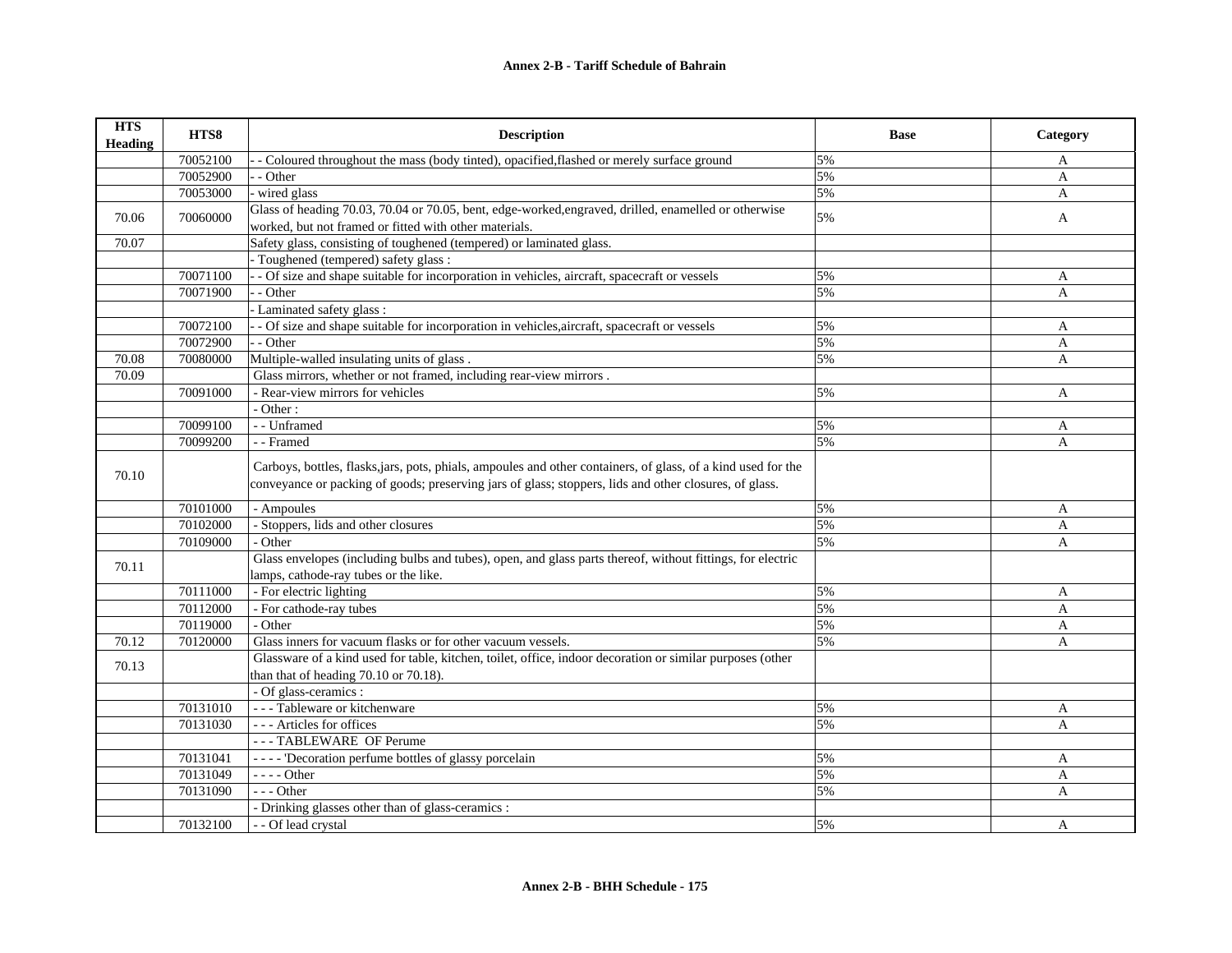| <b>HTS</b><br>Heading | HTS8     | <b>Description</b>                                                                                          | <b>Base</b> | Category |
|-----------------------|----------|-------------------------------------------------------------------------------------------------------------|-------------|----------|
|                       | 70132900 | - - Other                                                                                                   | 5%          | A        |
|                       |          | - Glassware of a kind used for table (other than drinking glasses) or kitchen purposes other than of glass- |             |          |
|                       |          | ceramics :                                                                                                  |             |          |
|                       | 70133100 | - - Of lead crystal                                                                                         | 5%          | A        |
|                       | 70133200 | -- Of glass having a linear coefficient of expansion not exceeding 5 x 10-6per Kelvin within a              | 5%          | A        |
|                       |          | temperature range of $0^{\circ}$ C to 300 $^{\circ}$ C                                                      |             |          |
|                       | 70133900 | - - Other                                                                                                   | 5%          | A        |
|                       |          | Other glassware:                                                                                            |             |          |
|                       |          | - Of lead crystal :                                                                                         |             |          |
|                       | 70139110 | -- Articles for offices                                                                                     | 5%          | A        |
|                       |          | --- TABLEWARE OF Perume                                                                                     |             |          |
|                       | 70139131 | --- Decoration bottles of glass for perfumes                                                                | 5%          | A        |
|                       | 70139139 | - - Other                                                                                                   | 5%          | A        |
|                       | 70139190 | - - Other                                                                                                   | 5%          | A        |
|                       |          | - - Other                                                                                                   |             |          |
|                       | 70139910 | --- Fish aquarium of glass                                                                                  | 5%          | A        |
|                       | 70139920 | - - - - 'Glass censer                                                                                       | 5%          | A        |
|                       | 70139990 | - - Other                                                                                                   | 5%          | A        |
| 70.14                 |          | Signalling glassware and optical elements of glass (other than those of heading 70.15), not optically       |             |          |
|                       |          | worked.                                                                                                     |             |          |
|                       | 70140010 | - - - For transportaion equipment                                                                           | 5%          | A        |
|                       | 70140090 | $- -$ Other                                                                                                 | 5%          | A        |
|                       |          | Clock or watch glasses and similar glasses, glasses for non-corrective or corrective spectacles, curved,    |             |          |
| 70.15                 |          | bent, hollowed or the like, not optically worked; hollow glass spheres and their segments, for the          |             |          |
|                       |          | manufacture of such glasses.                                                                                |             |          |
|                       | 70151000 | Glasses for corrective spectacles                                                                           | 5%          | A        |
|                       |          | Other:                                                                                                      |             |          |
|                       | 70159010 | -- Clock and watch glass                                                                                    | 5%          | A        |
|                       | 70159020 | - - Glass for sunglasses and Other protecting glass                                                         | 5%          | A        |
|                       | 70159090 | $- -$ Other                                                                                                 | 5%          | A        |
|                       |          | Paving blocks, slabs, bricks, squares, tiles and other articles of pressed or moulded glass, whether or not |             |          |
| 70.16                 |          | wired, of a kind used for building or construction purposes; glass cubes and other glass smallwares,        |             |          |
|                       |          | whether or not on a backing, for mosaics or similar decorative purposes; leaded lights and the like;        |             |          |
|                       |          | multicellular or foam glass in blocks, panels, plates, shells or similar forms.                             |             |          |
|                       | 70161000 | Glass cubes and other glass smallwares, whether or not on a backing, for mosaics or similar decorative      | 5%          | A        |
|                       |          | purposes                                                                                                    |             |          |
|                       | 70169000 | Other                                                                                                       | 5%          | A        |
| 70.17                 |          | Laboratory, hygienic or pharmaceutical glassware, whether or not graduated or calibrated.                   |             |          |
|                       | 70171000 | Of fused quartz or Other fused silica                                                                       | 5%          | A        |
|                       | 70172000 | - Of other glass having a linear coefficient of expansion not exceeding 5 x 10-6 per Kelvin within a        | 5%          | A        |
|                       |          | temperature range of 0 $^{\circ}$ C to 300 $^{\circ}$ C                                                     |             |          |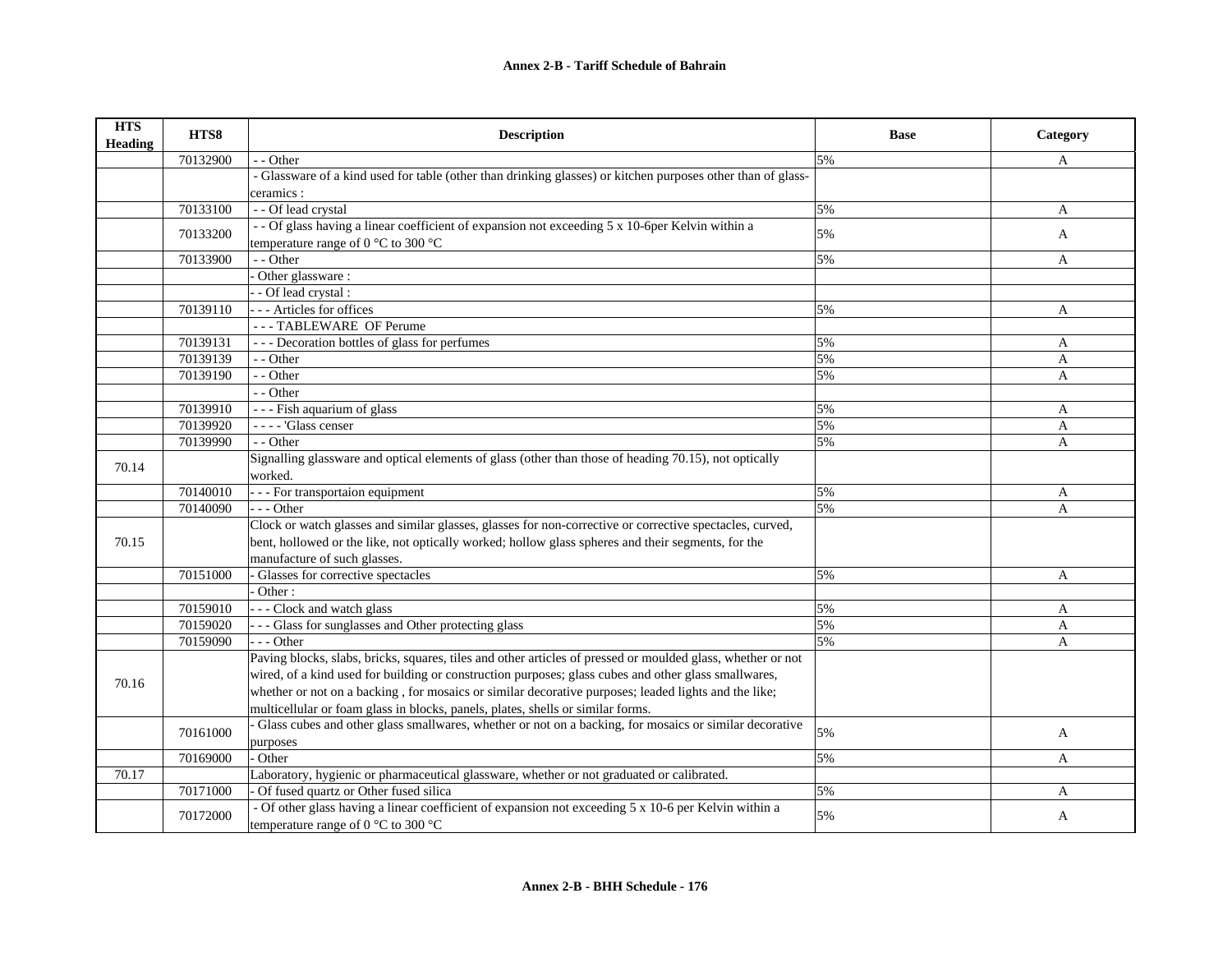| <b>HTS</b><br><b>Heading</b> | HTS8     | <b>Description</b>                                                                                             | <b>Base</b> | Category     |
|------------------------------|----------|----------------------------------------------------------------------------------------------------------------|-------------|--------------|
|                              | 70179000 | Other                                                                                                          | 5%          | A            |
|                              |          | Glass beads, imitation pearls, imitation precious or semi-precious stones and similar glass smallwares,        |             |              |
| 70.18                        |          | and articles thereof other than imitation jewellery; glass eyes other than prosthetic articles; statuettes and |             |              |
|                              |          | other ornaments of lamp-worked glass, other than imitation jewellery; glass microspheres not exceeding         |             |              |
|                              |          | 1 mm in diameter.                                                                                              |             |              |
|                              |          | Glass beads, imitation pearls, imitation precious or semi- precious stones and similar glass smallwares :      |             |              |
|                              | 70181010 | --- Rosaries                                                                                                   | 5%          | A            |
|                              | 70181090 | $-$ - Other                                                                                                    | 5%          | A            |
|                              | 70182000 | Glass microspheres not exceeding 1 mm in diameter                                                              | 5%          | A            |
|                              | 70189000 | Other                                                                                                          | 5%          | A            |
| 70.19                        |          | Glass fibres (including glass wool) and articles thereof (for example, yarn, woven fabrics).                   |             |              |
|                              |          | Slivers, rovings, yarn and chopped strands:                                                                    |             |              |
|                              | 70191100 | - Chopped strands, of a length of not more than 50 mm                                                          | 5%          | A            |
|                              | 70191200 | - Rovings                                                                                                      | 5%          | A            |
|                              | 70191900 | - Other                                                                                                        | 5%          | A            |
|                              |          | -Thin sheets (voiles), webs, mats, mattresses, boards and similar nonwoven products:                           |             |              |
|                              | 70193100 | - Mats                                                                                                         | 5%          | A            |
|                              | 70193200 | - Thin sheets (voiles)                                                                                         | 5%          | $\mathbf{A}$ |
|                              | 70193900 | - Other                                                                                                        | 5%          | A            |
|                              | 70194000 | Woven fabrics of rovings                                                                                       | 5%          | A            |
|                              |          | Other woven fabrics:                                                                                           |             |              |
|                              | 70195100 | - - Of a width not exceeding 30 cm                                                                             | 5%          | A            |
|                              | 70195200 | - - Of a width exceeding 30 cm, plain weave, weighing less than $250$ g/m2, of filaments measuring per         | 5%          | A            |
|                              |          | single yarn not more than 136 tex                                                                              |             |              |
|                              | 70195900 | - - Other                                                                                                      | 5%          | A            |
|                              |          | Other:                                                                                                         |             |              |
|                              | 70199010 | - - - For transportaion equipment                                                                              | 5%          | A            |
|                              | 70199020 | --- Watertanks                                                                                                 | 5%          | A            |
|                              | 70199030 | - - - Furnishings and indoor decortion                                                                         | 5%          | A            |
|                              | 70199040 | - - - For insulation purposes (heat, sound electricity)                                                        | 5%          | A            |
|                              | 70199050 | --- Boxes of electric meters, wthout fitting                                                                   | 5%          | A            |
|                              | 70199060 | - - - Pipes and tubes                                                                                          | 5%          | A            |
|                              | 70199090 | $- -$ Other                                                                                                    | 5%          | A            |
| 70.20                        |          | Other articles of glass.                                                                                       |             |              |
|                              | 70200010 | - - - For transportaion equipment                                                                              | 5%          | A            |
|                              | 70200020 | - - - Tanks and basins                                                                                         | 5%          | A            |
|                              | 70200030 | --- Letters, numbers, sign-Plates and similar motifs for shop signs and shop windows                           | 5%          | A            |
|                              | 70200090 | --- Other                                                                                                      | 5%          | $\mathbf{A}$ |
|                              |          | I.- NATURAL OR CULTURED PEARLS AND PRECIOUS OR SEMI-PRECIOUS STONES                                            |             |              |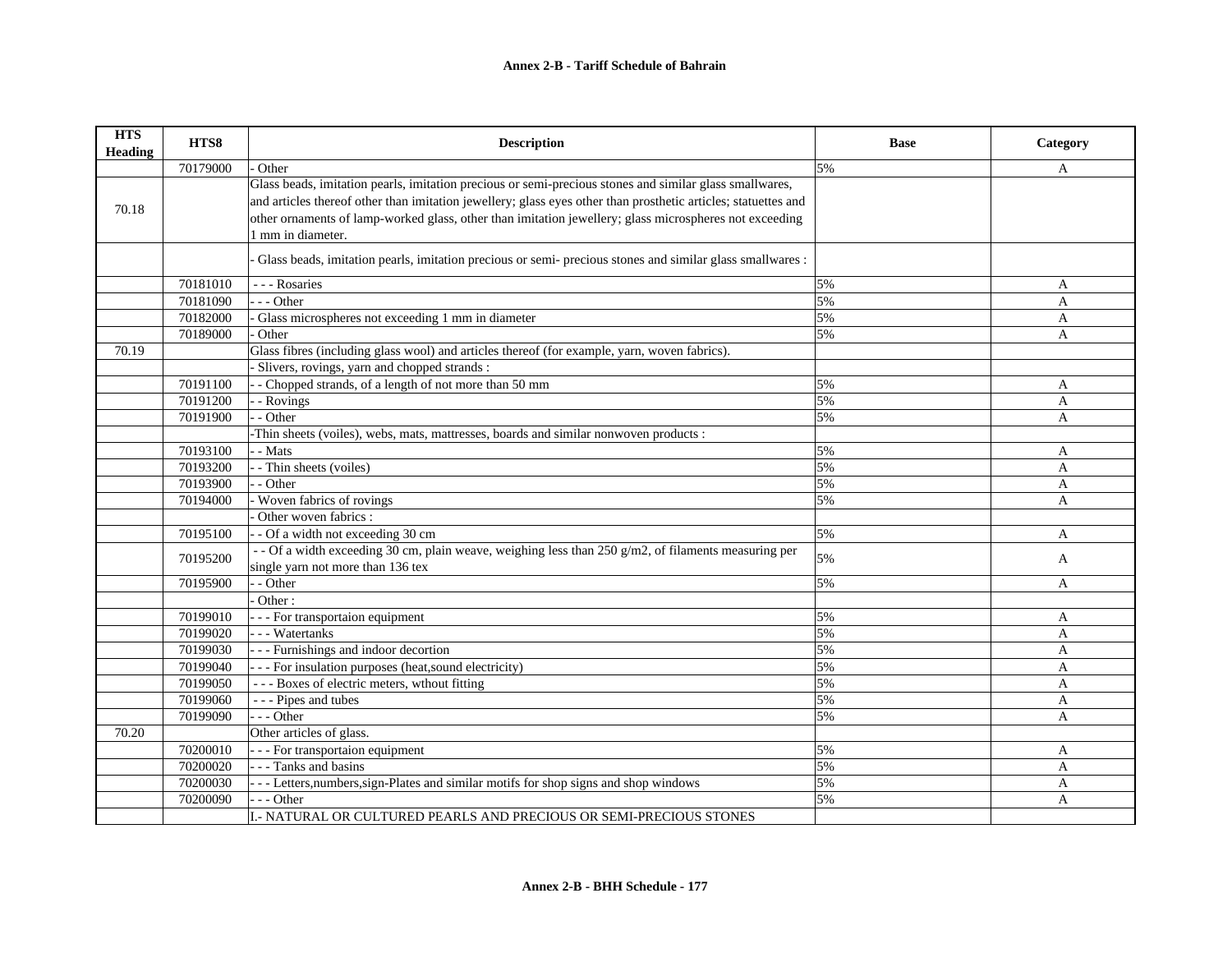| <b>HTS</b><br><b>Heading</b> | HTS8     | <b>Description</b>                                                                                        | <b>Base</b>  | Category       |
|------------------------------|----------|-----------------------------------------------------------------------------------------------------------|--------------|----------------|
| 71.01                        |          | Pearls, natural or cultured, whether or not worked or graded but not strung, mounted or set; pearls,      |              |                |
|                              |          | natural or cultured, temporarily strung for convenience of transport.                                     |              |                |
|                              | 71011000 | - Natural pearls                                                                                          | 5%           | A              |
|                              |          | Cultured pearls :                                                                                         |              |                |
|                              | 71012100 | - - Unworked                                                                                              |              | Ι              |
|                              | 71012200 | - - Worked                                                                                                | $\sim$       | $\mathbf{I}$   |
| 71.02                        |          | Diamonds, whether or not worked, but not mounted or set.                                                  |              |                |
|                              | 71021000 | · Unsorted                                                                                                | 5%           | A              |
|                              |          | Industrial:                                                                                               |              |                |
|                              | 71022100 | - Unworked or simply sawn, cleaved or bruted                                                              | 5%           | A              |
|                              | 71022900 | - Other                                                                                                   | 5%           | A              |
|                              |          | Non-industrial:                                                                                           |              |                |
|                              | 71023100 | - Unworked or simply sawn, cleaved or bruted                                                              | 5%           | A              |
|                              | 71023900 | - Other                                                                                                   | 5%           | A              |
|                              |          | Precious stones (other than diamonds) and semi-precious stones, whether or not worked or graded but not   |              |                |
| 71.03                        |          | strung, mounted or set; ungraded precious stones (other than diamonds) and semi-precious stones,          |              |                |
|                              |          | temporarily strung for convenience of transport.                                                          |              |                |
|                              | 71031000 | - Unworked or simply sawn or roughly shaped                                                               | 5%           | $\overline{A}$ |
|                              |          | Otherwise worked:                                                                                         |              |                |
|                              | 71039100 | - Rubies, sapphires and emeralds                                                                          | 5%           | A              |
|                              | 71039900 | - - Other                                                                                                 | 5%           | A              |
|                              |          | Synthetic or reconstructed precious or semi-precious stones, whether or not worked or graded but not      |              |                |
| 71.04                        |          | strung, mounted or set; ungraded synthetic or reconstructed precious or semi-precious stones, temporarily |              |                |
|                              |          | strung for convenience of transport.                                                                      |              |                |
|                              | 71041000 | - Piezo-Electric quartz                                                                                   | 5%           | A              |
|                              | 71042000 | Other, Unworked or simply sawn or roughly shaped                                                          | 5%           | A              |
|                              | 71049000 | Other                                                                                                     | 5%           | A              |
| 71.05                        |          | Dust and powder of natural or synthetic precious or semi-precious stones.                                 |              |                |
|                              | 71051000 | Of diamonds                                                                                               | 5%           | A              |
|                              | 71059000 | Other                                                                                                     | 5%           | A              |
|                              |          | II.- PRECIOUS METALS AND METALS CLAD WITH PRECIOUS METAL                                                  |              |                |
|                              |          | Silver (including silver plated with gold or platinum), unwrought or in semi-manufactured forms, or in    |              |                |
| 71.06                        |          | powder form.                                                                                              |              |                |
|                              | 71061000 | Powder                                                                                                    | Free of Duty | $\mathsf{C}$   |
|                              |          | Other:                                                                                                    |              |                |
|                              |          | - Unwrought:                                                                                              |              |                |
|                              | 71069110 | $- -$ Ingots                                                                                              | Free of Duty | $\mathsf{C}$   |
|                              | 71069190 | $-$ - Other                                                                                               | Free of Duty | $\mathsf{C}$   |
|                              | 71069200 | - Semi-manufactured                                                                                       | Free of Duty | $\mathsf{C}$   |
| 71.07                        | 71070000 | Base metals clad with silver, not further worked than semi-manufactured.                                  | 5%           | $\overline{A}$ |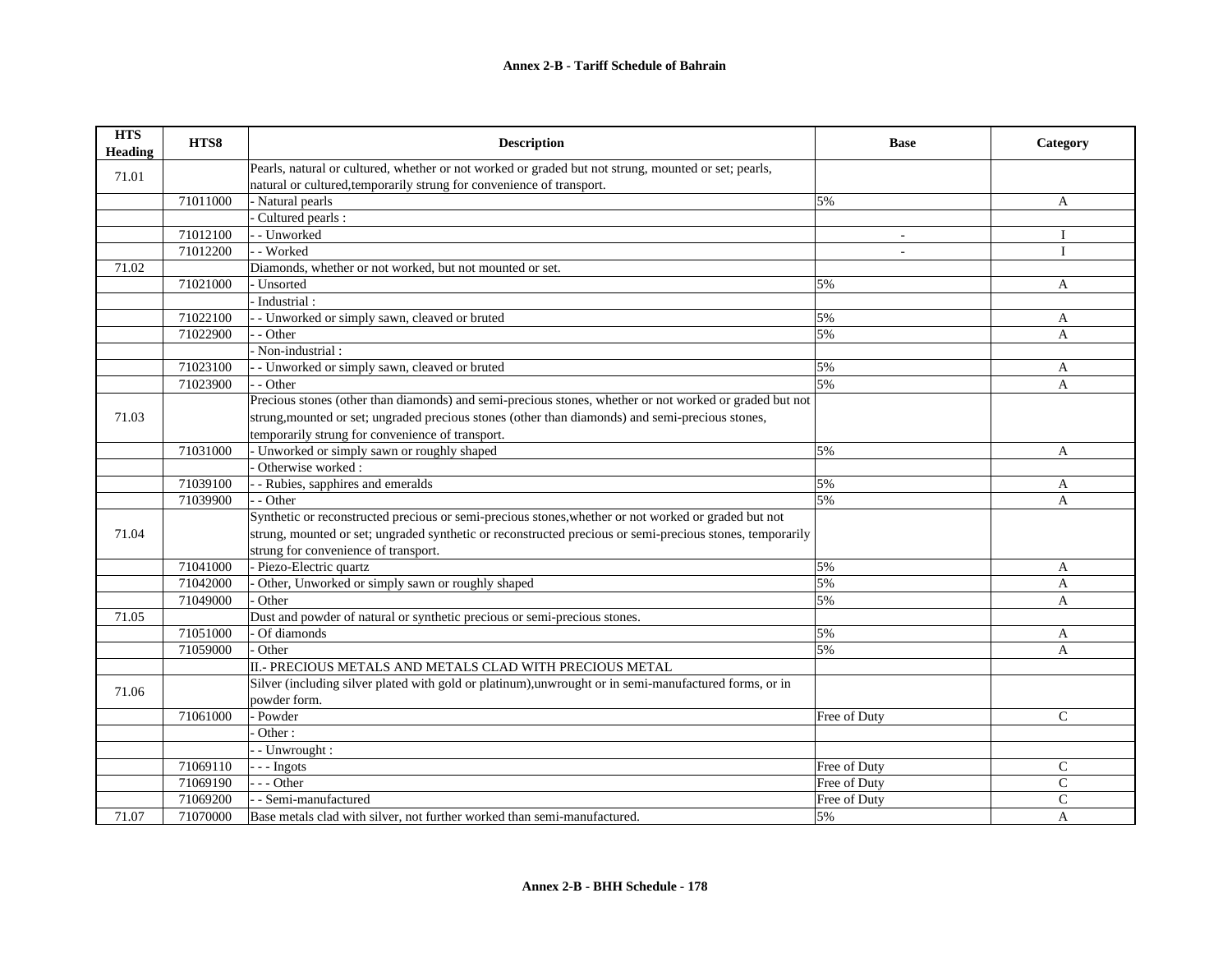| <b>HTS</b><br><b>Heading</b> | HTS8     | <b>Description</b>                                                                                            | <b>Base</b>  | Category      |
|------------------------------|----------|---------------------------------------------------------------------------------------------------------------|--------------|---------------|
| 71.08                        |          | Gold (including gold plated with platinum) unwrought or in semi-manufactured forms, or in powder form.        |              |               |
|                              |          | - Non-monetary :                                                                                              |              |               |
|                              | 71081100 | - - Powder                                                                                                    | Free of Duty | $\mathcal{C}$ |
|                              |          | - Other Unwrought forms:                                                                                      |              |               |
|                              | 71081210 | $--$ Ingots                                                                                                   | Free of Duty | $\mathsf{C}$  |
|                              | 71081290 | $--$ Other                                                                                                    | Free of Duty | $\mathsf{C}$  |
|                              | 71081300 | - - Other semi-manufactured forms                                                                             | Free of Duty | $\mathsf{C}$  |
|                              | 71082000 | - Monetary                                                                                                    | Free of Duty | $\mathcal{C}$ |
| 71.09                        | 71090000 | Base metals or silver, clad with gold, not further worked than semi-manufactured.                             | 5%           | A             |
| 71.10                        |          | Platinum, unwrought or in semi-manufactursd forms, or in powder form.                                         |              |               |
|                              |          | Platinum :                                                                                                    |              |               |
|                              |          | - Unwrought or in Powder form:                                                                                |              |               |
|                              | 71101110 | --- Ingots                                                                                                    | Free of Duty | $\mathsf{C}$  |
|                              | 71101190 | $- -$ Other                                                                                                   | Free of Duty | $\mathsf{C}$  |
|                              | 71101900 | - Other                                                                                                       | Free of Duty | $\mathcal{C}$ |
|                              |          | Palladium:                                                                                                    |              |               |
|                              | 71102100 | - - Unwrought or in Powder form                                                                               | Free of Duty | $\mathsf{C}$  |
|                              | 71102900 | - Other                                                                                                       | Free of Duty | $\mathsf{C}$  |
|                              |          | - Rhodium:                                                                                                    |              |               |
|                              | 71103100 | - Unwrought or in Powder form                                                                                 | Free of Duty | ${\bf C}$     |
|                              | 71103900 | - Other                                                                                                       | Free of Duty | $\mathcal{C}$ |
|                              |          | - Iridium, osmium and ruthenium :                                                                             |              |               |
|                              | 71104100 | - - Unwrought or in Powder form                                                                               | Free of Duty | $\mathsf{C}$  |
|                              | 71104900 | - - Other                                                                                                     | Free of Duty | $\mathsf{C}$  |
| 71.11                        | 71110000 | Base metals, silver or gold, clad with platinum, not further worked than semi-manufactured.                   | 5%           | $\mathbf{A}$  |
|                              |          | Waste and scrap of precious metal or of metal clad with precious metal; other waste and scrap containing      |              |               |
| 71.12                        |          | precious metal or precious metal compounds, of a kind used principally for the recovery of precious           |              |               |
|                              |          | metal.                                                                                                        |              |               |
|                              | 71123000 | - Ash containingprecious metal or precious metal compounds                                                    | 5%           | A             |
|                              |          | Other:                                                                                                        |              |               |
|                              | 71129100 | - Of gold, including metal clad with gold but excluding sweepings Containing Other precious metals            | 5%           | A             |
|                              | 71129200 | - Of Platinum, including metal clad with Platinum but excluding sweepings Containing Other precious<br>metals | 5%           | A             |
|                              | 71129900 | - - Other                                                                                                     | 5%           | A             |
|                              |          | III.- JEWELLERY, GOLDSMITHS' AND SILVERSMITHS' WARES AND OTHER ARTICLES                                       |              |               |
| 71.13                        |          | Articles of jewellery and parts thereof, of precious metal or of metal clad with precious metal.              |              |               |
|                              |          | - Of precious metal whether or not plated or clad with precious metal :                                       |              |               |
|                              | 71131100 | - - Of silver, whether or not plated or clad with other precious metal                                        | 5%           | A             |
|                              |          | - - Of other precious metal, whether or not plated or clad with precious metal :                              |              |               |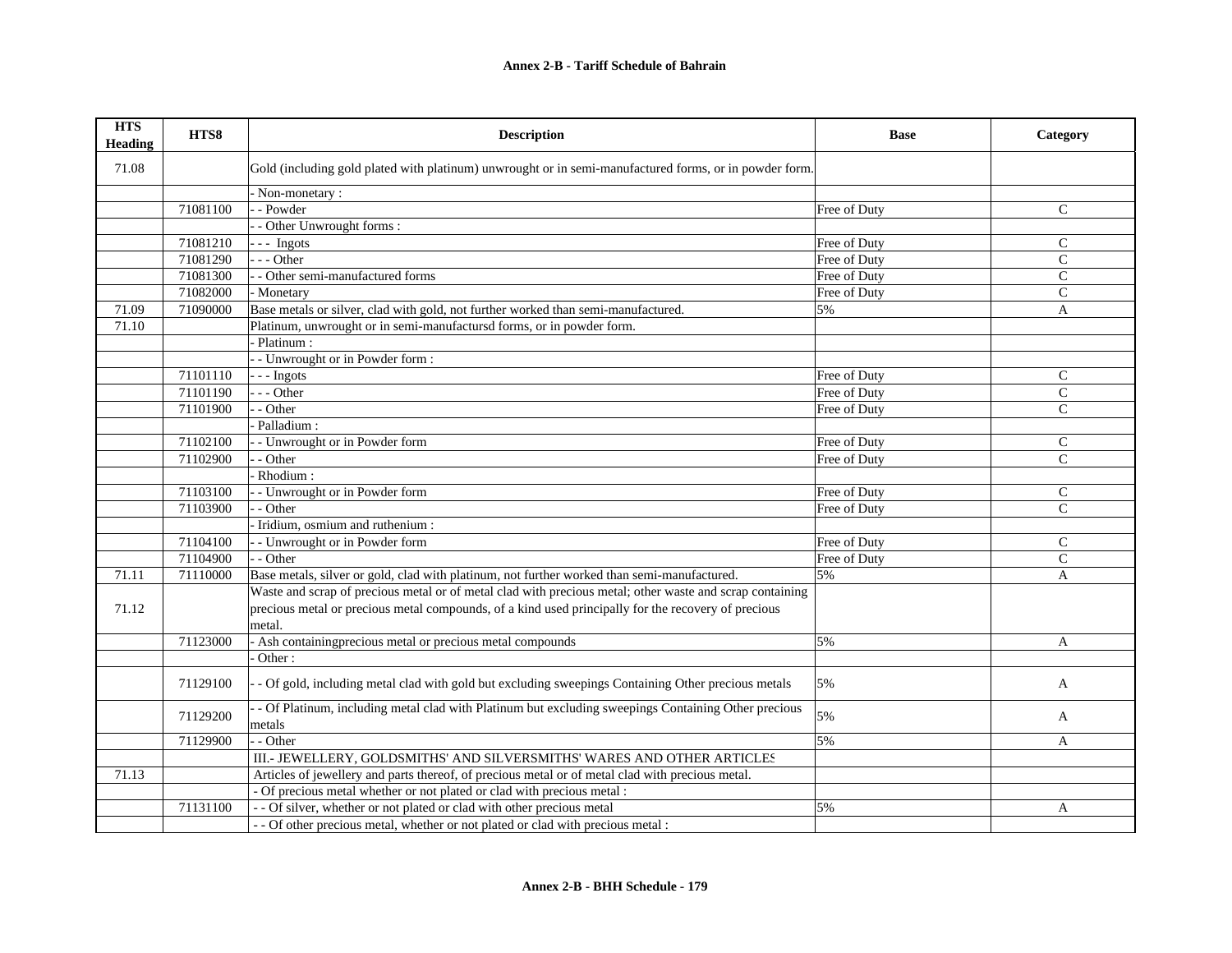| <b>HTS</b><br><b>Heading</b> | HTS8     | <b>Description</b>                                                                                        | <b>Base</b>  | Category     |
|------------------------------|----------|-----------------------------------------------------------------------------------------------------------|--------------|--------------|
|                              | 71131910 | $--$ Of gold                                                                                              | 5%           | A            |
|                              | 71131920 | - - - Of platinium and the platinium group                                                                | 5%           | A            |
|                              | 71132000 | - Of base metal clad with precious metal                                                                  | 5%           | A            |
| 71.14                        |          | Articles of goldsmiths' or silversmiths' wares and parts thereof, of precious metal or of metal clad with |              |              |
|                              |          | precious metal.                                                                                           |              |              |
|                              |          | - Of precious metal whether or not plated or clad with precious metal :                                   |              |              |
|                              | 71141100 | - - Of silver, whether or not plated or clad with other precious metal                                    | 5%           | A            |
|                              |          | - - Of other precious metal, whether or not plated or clad with precious metal :                          |              |              |
|                              | 71141910 | $--$ Of gold                                                                                              | 5%           | A            |
|                              | 71141920 | - - - Of platinium and the platinium group                                                                | 5%           | A            |
|                              | 71142000 | - Of base metal clad with precious metal                                                                  | 5%           | A            |
| 71.15                        |          | Other articles of precious metal or of metal clad with precious metal.                                    |              |              |
|                              | 71151000 | - Catalysts in the form of wire cloth or grill, of platinum                                               | 5%           | A            |
|                              | 71159000 | - Other                                                                                                   | 5%           | $\mathbf{A}$ |
| 71.16                        |          | Articles of natural or cultured pearls, precious or semi-precius stones (natural, synthetic or            |              |              |
|                              |          | reconstructed).                                                                                           |              |              |
|                              |          | - Of natural or cultured pearls :                                                                         |              |              |
|                              | 71161010 | --- Articles of personal ornamentation                                                                    | 5%           | A            |
|                              | 71161090 | $---$ Other                                                                                               | 5%           | $\mathbf{A}$ |
|                              |          | - Of precious or semi-precious stones (natural, synthetiu or reconstructed) :                             |              |              |
|                              | 71162010 | --- Articles of personal ornamentation                                                                    | 5%           | A            |
|                              | 71162020 | - - - Industrial eguipment                                                                                | 5%           | A            |
|                              | 71162090 | $- -$ Other                                                                                               | 5%           | A            |
| 71.17                        |          | Imitation jewellery.                                                                                      |              |              |
|                              |          | - Of base metal, whether or not plated with precious metal :                                              |              |              |
|                              |          | - - Cuff-links and studs:                                                                                 |              |              |
|                              | 71171110 | --- Cuff-links                                                                                            | 5%           | A            |
|                              | 71171190 | $---$ Other                                                                                               | 5%           | A            |
|                              | 71171900 | - - Other                                                                                                 | 5%           | A            |
|                              |          | $-$ Other :                                                                                               |              |              |
|                              | 71179010 | --- Of plastic                                                                                            | 5%           | A            |
|                              | 71179020 | $--$ Of glass                                                                                             | 5%           | A            |
|                              | 71179030 | $\text{- - - Of wood}$                                                                                    | 5%           | A            |
|                              | 71179090 | $---$ Other                                                                                               | 5%           | $\mathbf{A}$ |
| 71.18                        |          | Coin.                                                                                                     |              |              |
|                              | 71181000 | - Coin (other than gold coin), not being legal tender                                                     | Free of Duty | C            |
|                              | 71189000 | - Other                                                                                                   | Free of Duty | $\mathsf{C}$ |
|                              |          | I.- PRIMARY MATERIALS; PRODUCTS IN GRANULAR OR POWDER FORM                                                |              |              |
| 72.01                        |          | Pig iron and spiegeleisen in pigs, blocks or other primary forms.                                         |              |              |
|                              | 72011000 | - Non-alloy pig iron containing by weight 0.5 % or less of phosphorus:                                    | 5%           | A            |
|                              | 72012000 | - Non-alloy pig iron containing by weight more than 0.5 % of phosphorus                                   | 5%           | A            |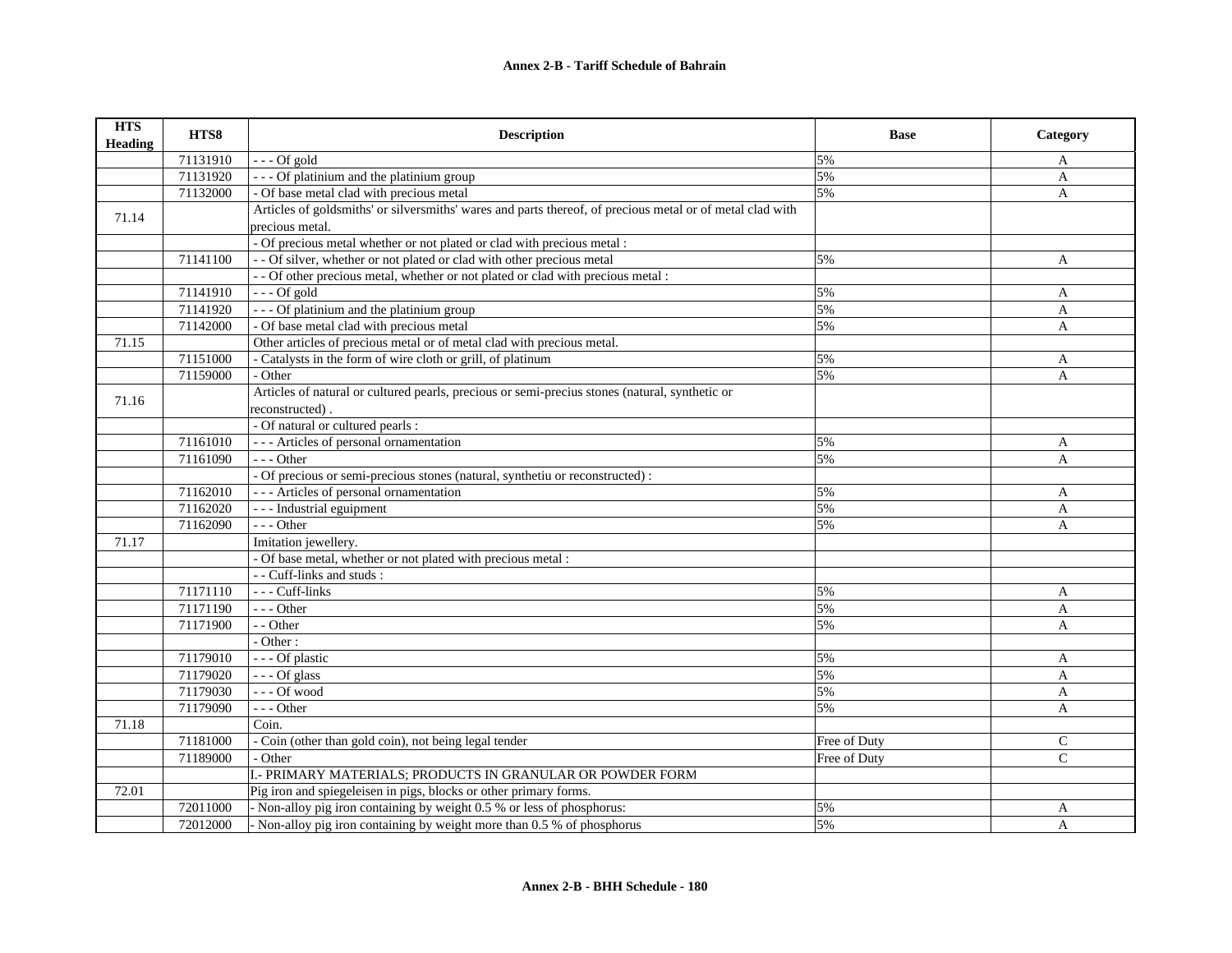| <b>HTS</b><br><b>Heading</b> | HTS8     | <b>Description</b>                                                                                        | <b>Base</b> | Category     |
|------------------------------|----------|-----------------------------------------------------------------------------------------------------------|-------------|--------------|
|                              | 72015000 | Alloy pig iron; spiegeleisen                                                                              | 5%          | A            |
| 72.02                        |          | Ferro-alloys.                                                                                             |             |              |
|                              |          | - Ferro-manganese :                                                                                       |             |              |
|                              | 72021100 | - Containing by weight more than 2% of carbon                                                             | 5%          | A            |
|                              | 72021900 | - - Other                                                                                                 | 5%          | A            |
|                              |          | Ferro-silicon:                                                                                            |             |              |
|                              | 72022100 | - Containing by weight more than 55 % of silicon                                                          | 5%          | A            |
|                              | 72022900 | - - Other                                                                                                 | 5%          | A            |
|                              | 72023000 | - Ferro-silico-manganese                                                                                  | 5%          | A            |
|                              |          | Ferro-chromium:                                                                                           |             |              |
|                              | 72024100 | - - Containing by weight more than 4 % of carbon                                                          | 5%          | A            |
|                              | 72024900 | - Other                                                                                                   | 5%          | A            |
|                              | 72025000 | - Ferro-silico-chromium                                                                                   | 5%          | A            |
|                              | 72026000 | Ferro-nickel                                                                                              | 5%          | A            |
|                              | 72027000 | - Ferro-molybdenum                                                                                        | 5%          | A            |
|                              | 72028000 | Ferro-tungsten and Ferro-silico-tungsten                                                                  | 5%          | $\mathbf{A}$ |
|                              |          | Other:                                                                                                    |             |              |
|                              | 72029100 | - - Ferro-titanium and Ferro-silico-titanium                                                              | 5%          | A            |
|                              | 72029200 | - - Ferro-vanadium                                                                                        | 5%          | A            |
|                              | 72029300 | - - Ferro-niobium                                                                                         | 5%          | A            |
|                              | 72029900 | - Other                                                                                                   | 5%          | A            |
|                              |          | Ferrous products obtained by direct reduction of iron ore and other spongy ferrous products, in lumps,    |             |              |
| 72.03                        |          | pellets or similar forms; iron having a minimum purity by weight of 99.94 %, in lumps, pellets or similar |             |              |
|                              |          | forms.                                                                                                    |             |              |
|                              | 72031000 | - Ferrous products obtained by direct reduction of iron ore                                               | 5%          | A            |
|                              | 72039000 | Other                                                                                                     | 5%          | A            |
| 72.04                        |          | Ferrous waste and scrap; remelting scrap ingots of iron or steel.                                         |             |              |
|                              | 72041000 | - Waste and scrap of cast iron                                                                            | 5%          | A            |
|                              |          | Waste and scrap of alloy steel:                                                                           |             |              |
|                              | 72042100 | - - Of stainless steel :                                                                                  | 5%          | A            |
|                              | 72042900 | - - Other                                                                                                 | 5%          | A            |
|                              | 72043000 | Waste and scrap of tinned iron or steel                                                                   | 5%          | A            |
|                              |          | Other waste and scrap:                                                                                    |             |              |
|                              |          | - Turnings, shavings, chips, milling waste, sawdust. filings, trimmings and stampings, whether or Not in  |             |              |
|                              | 72044100 | bundles                                                                                                   | 5%          | A            |
|                              | 72044900 | - - Other                                                                                                 | 5%          | A            |
|                              | 72045000 | - Remelting scrap Ingots                                                                                  | 5%          | $\mathsf{A}$ |
| 72.05                        |          | Granules and powders, of pig iron, spiegeleisen, iron or steel.                                           |             |              |
|                              | 72051000 | Granules                                                                                                  | 5%          | A            |
|                              |          | Powders:                                                                                                  |             |              |
|                              | 72052100 | - - Of alloy steel                                                                                        | 5%          | A            |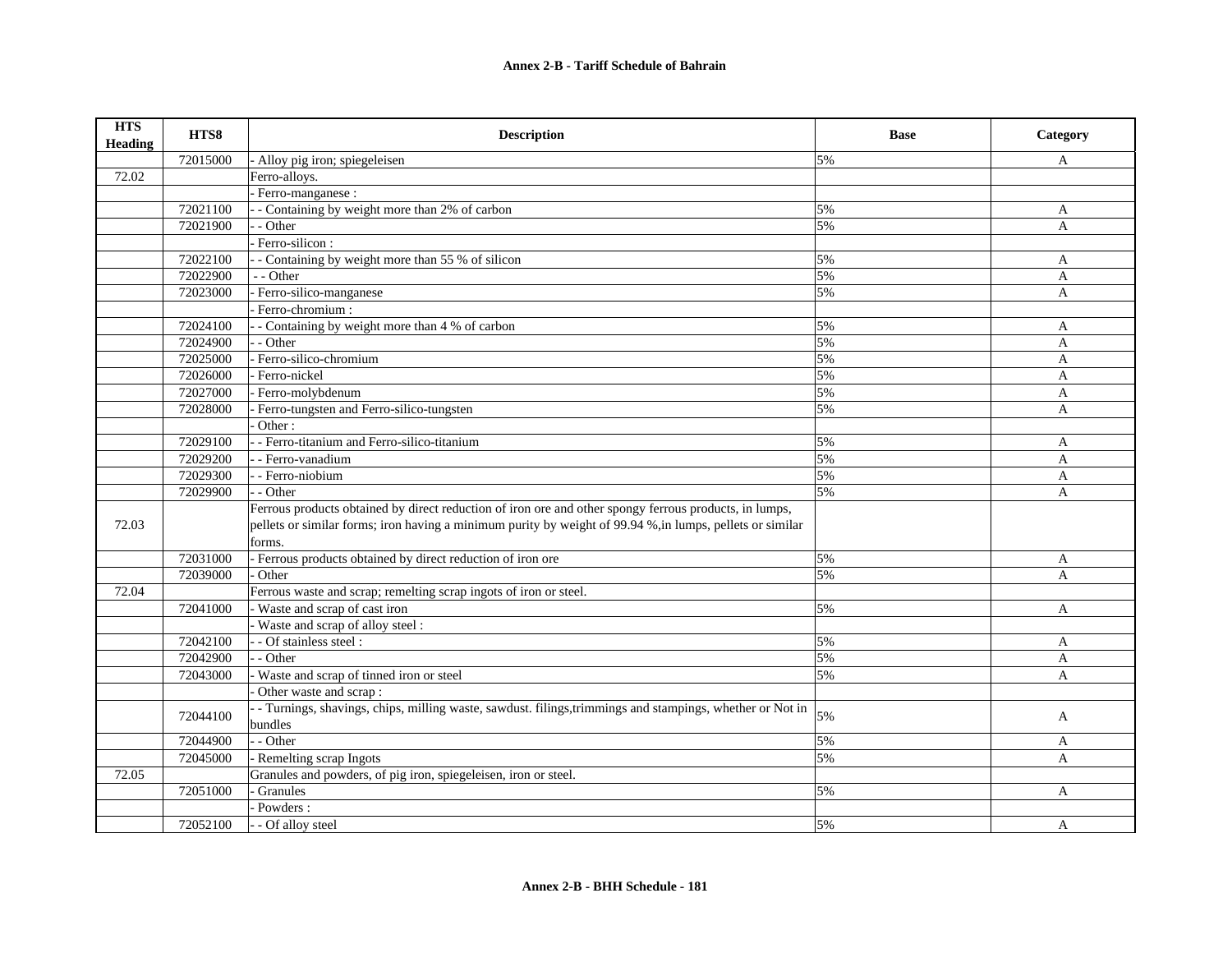| <b>HTS</b><br>Heading | HTS8     | <b>Description</b>                                                                                                        | <b>Base</b> | Category     |
|-----------------------|----------|---------------------------------------------------------------------------------------------------------------------------|-------------|--------------|
|                       | 72052900 | - Other                                                                                                                   | 5%          | A            |
|                       |          | II.- IRON AND NON-ALLOY STEEL                                                                                             |             |              |
| 72.06                 |          | Iron and non-alloy steel in ingots or other primary forms (excluding iron of heading 72.03).                              |             |              |
|                       | 72061000 | - Ingots                                                                                                                  | 5%          | A            |
|                       | 72069000 | Other                                                                                                                     | 5%          | A            |
| 72.07                 |          | Semi-finished products of iron or non-alloy steel.                                                                        |             |              |
|                       |          | Containing by weight less than 0.25 % of carbon :                                                                         |             |              |
|                       | 72071100 | - of rectangular (including square) cross-section, the width Measuring less than twice the thickness                      | 5%          | A            |
|                       | 72071200 | - Other, of rectangular (Other than square) cross-section                                                                 | 5%          | A            |
|                       | 72071900 | - Other                                                                                                                   | 5%          | $\mathbf{A}$ |
|                       | 72072000 | Containing by weight 0.25 % or more of carbon                                                                             | 5%          | A            |
| 72.08                 |          | Flat-rolled products of iron or non-alloy steel, of a width of 600 mm or more, hot-rolled, not clad, plated<br>or coated. |             |              |
|                       | 72081000 | in coils, Not further Worked than hot-rolled, with patterns in relief                                                     | 5%          | $\mathbf{A}$ |
|                       |          | Other, in coils, not further worked than hot-rolled, pickled :                                                            |             |              |
|                       | 72082500 | - Of a thickness of 4.75 mm or more                                                                                       | 5%          | A            |
|                       | 72082600 | - Of a thickness of 3 mm or more but less than 4.75 mm                                                                    | 5%          | A            |
|                       | 72082700 | - Of a thickness of less than 3 mm                                                                                        | 5%          | A            |
|                       |          | Other, in coils, not further worked than hot-rolled :                                                                     |             |              |
|                       | 72083600 | - Of a thickness exceeding 10 mm                                                                                          | 5%          | A            |
|                       | 72083700 | - Of a thickness of 4.75 mm or more but not exceeding 10 mm                                                               | 5%          | A            |
|                       | 72083800 | - Of a thickness of 3 mm or more but less than 4.75 mm                                                                    | 5%          | A            |
|                       | 72083900 | - Of a thickness of less than 3 mm                                                                                        | 5%          | A            |
|                       | 72084000 | Not in coils, Not further Worked than hot-rolled, with patterns in relief                                                 | 5%          | A            |
|                       |          | Other, not in coils, not further worked than hot-rolled :                                                                 |             |              |
|                       | 72085100 | - Of a thickness exceeding 10 mm                                                                                          | 5%          | A            |
|                       | 72085200 | - Of a thickness of 4.75 mm or more but not exceeding 10 mm                                                               | 5%          | A            |
|                       | 72085300 | - Of a thickness of 3 mm or more but less than 4.75 mm                                                                    | 5%          | $\mathbf{A}$ |
|                       | 72085400 | - Of a thickness of less than 3 mm                                                                                        | 5%          | A            |
|                       | 72089000 | Other                                                                                                                     | 5%          | A            |
| 72.09                 |          | Flat-rolled products of iron or non-alloy steel, of a width of 600 mm or more, cold-rolled (cold-reduced),                |             |              |
|                       |          | not clad, plated or coated.                                                                                               |             |              |
|                       |          | - In coils, not further worked than cold-rolled (cold-reduced) :                                                          |             |              |
|                       | 72091500 | - Of a thickness of 3 mm or more                                                                                          | 5%          | A            |
|                       | 72091600 | - - Of a thickness exceeding 1 mm but less than 3 mm                                                                      | 5%          | A            |
|                       | 72091700 | - Of a thickness of 0.5 mm or more but not exceeding 1 mm                                                                 | 5%          | A            |
|                       | 72091800 | - - Of a thickness of less than 0.5 mm                                                                                    | 5%          | A            |
|                       |          | - Not in coils, not further worked than cold-rolled (cold-reduced) :                                                      |             |              |
|                       | 72092500 | - - Of a thickness of 3 mm or more                                                                                        | 5%          | A            |
|                       | 72092600 | - Of a thickness exceeding 1 mm but less than 3 mm                                                                        | 5%          | A            |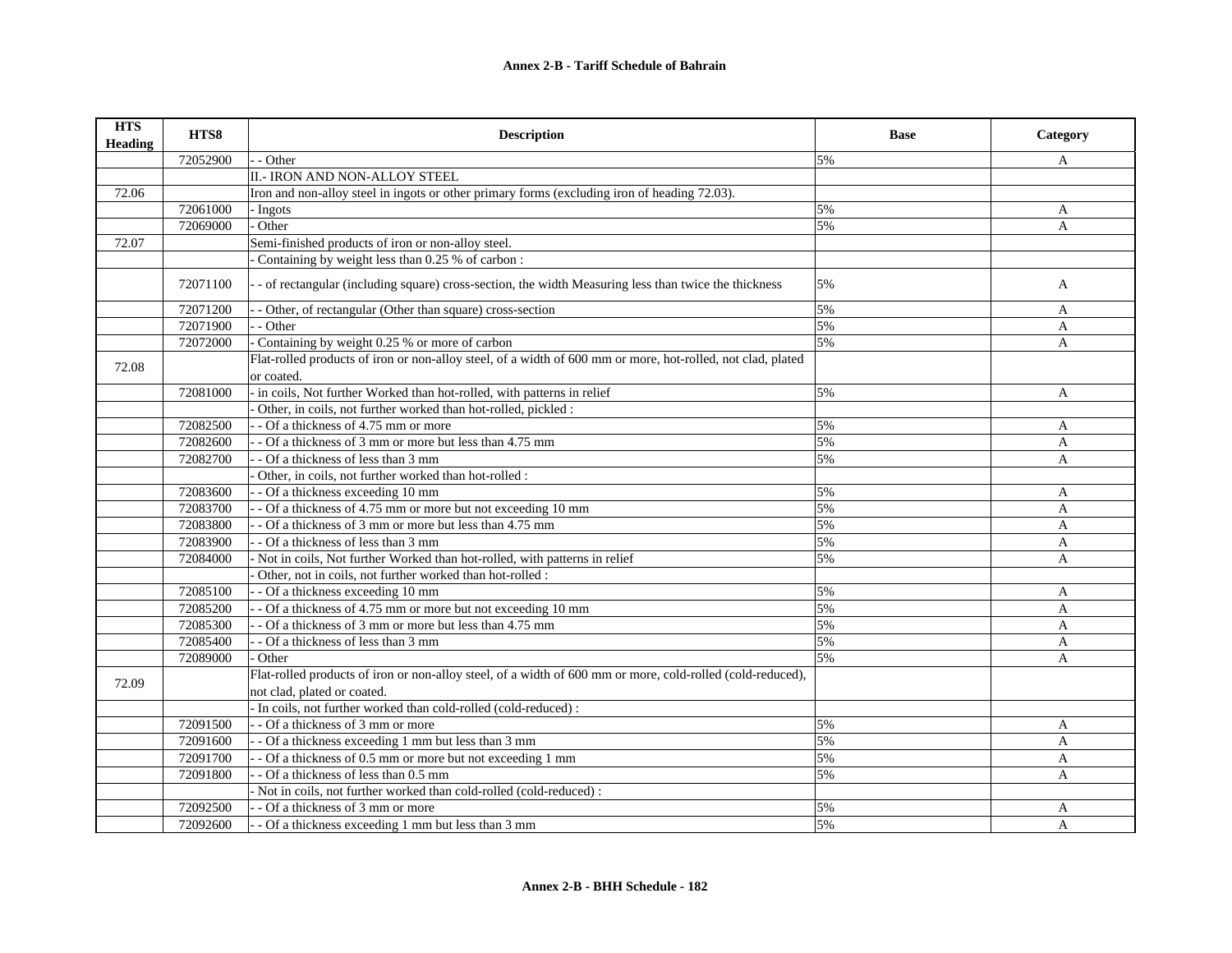| <b>HTS</b><br><b>Heading</b> | HTS8     | <b>Description</b>                                                                                                                                                  | <b>Base</b> | Category     |
|------------------------------|----------|---------------------------------------------------------------------------------------------------------------------------------------------------------------------|-------------|--------------|
|                              | 72092700 | - Of a thickness of 0.5 mm or more but not exceeding 1 mm                                                                                                           | 5%          | A            |
|                              | 72092800 | - Of a thickness of less than 0.5 mm                                                                                                                                | 5%          | $\mathbf{A}$ |
|                              | 72099000 | Other                                                                                                                                                               | 5%          | A            |
| 72.10                        |          | Flat-rolled products of iron or non-alloy steel, of a width of 600 mm or more, clad, plated or coated.                                                              |             |              |
|                              |          | Plated or coated with tin :                                                                                                                                         |             |              |
|                              | 72101100 | - Of a thickness of 0.5 mm or more                                                                                                                                  | 5%          | A            |
|                              | 72101200 | - - Of a thickness of less than 0.5 mm                                                                                                                              | 5%          | A            |
|                              | 72102000 | Plated or coated with lead, including terne-plate                                                                                                                   | 5%          | $\mathbf{A}$ |
|                              | 72103000 | Electrolytically Plated or coated with zinc                                                                                                                         | 5%          | A            |
|                              |          | Otherwise plated or coated with zinc :                                                                                                                              |             |              |
|                              | 72104100 | - - Corrugated                                                                                                                                                      | 5%          | A            |
|                              | 72104900 | $-$ Other                                                                                                                                                           | 5%          | A            |
|                              | 72105000 | - Plated or coated with chromium oxides or with chromium and chromium oxides                                                                                        | 5%          | A            |
|                              |          | Plated or coated with aluminium :                                                                                                                                   |             |              |
|                              | 72106100 | - - Plated or coated with aluminium-zine alloys                                                                                                                     | 5%          | $\mathbf{A}$ |
|                              | 72106900 | - - Other                                                                                                                                                           | 5%          | A            |
|                              | 72107000 | Painted, varnished or coated with plastics                                                                                                                          | 5%          | A            |
|                              | 72109000 | Other                                                                                                                                                               | 5%          | A            |
| 72.11                        |          | Flat-rolled products of iron or non-alloy steel, of' a width of less than 600 mm, not clad, plated or coated.                                                       |             |              |
|                              |          | Not further worked than hot-rolled:                                                                                                                                 |             |              |
|                              | 72111300 | - - Rolled on four faces or in a closed box pass, of a width exceeding 150 mm and a thickness of not less<br>than 4 mm, not in coils and without patterns in relief | 5%          | $\mathbf{A}$ |
|                              | 72111400 | - Other, of a thickness of 4.75 mm or more                                                                                                                          | 5%          | A            |
|                              | 72111900 | - - Other                                                                                                                                                           | 5%          | $\mathbf{A}$ |
|                              |          | - Not further worked than cold-rolled (cold-reduced) :                                                                                                              |             |              |
|                              | 72112300 | - Containing by weight less than 0.25 % of carbon                                                                                                                   | 5%          | A            |
|                              | 72112900 | - - Other                                                                                                                                                           | 5%          | A            |
|                              | 72119000 | Other                                                                                                                                                               | 5%          | A            |
| 72.12                        |          | Flat-rolled products of iron or non-alloy steel, of a width of less than 600 mm, clad, plated or coated.                                                            |             |              |
|                              | 72121000 | - Plated or coated with tin                                                                                                                                         | 5%          | A            |
|                              | 72122000 | Electrolytically Plated or coated with zinc                                                                                                                         | 5%          | A            |
|                              | 72123000 | Otherwise Plated or coated with zinc                                                                                                                                | 5%          | $\mathbf{A}$ |
|                              | 72124000 | Painted, varnished or coated with plastics                                                                                                                          | 5%          | $\mathbf{A}$ |
|                              | 72125000 | Otherwise Plated or coated                                                                                                                                          | 5%          | A            |
|                              | 72126000 | Clad                                                                                                                                                                | 5%          | A            |
| 72.13                        |          | Bars and rods, hot-rolled, in irregularly wound coils, of iron or non-alloy steel.                                                                                  |             |              |
|                              | 72131000 | Containing indentations, ribs, grooves or Other deformations produced during the rolling process                                                                    | 5%          | A            |
|                              | 72132000 | Other, of free-cutting steel                                                                                                                                        | 5%          | A            |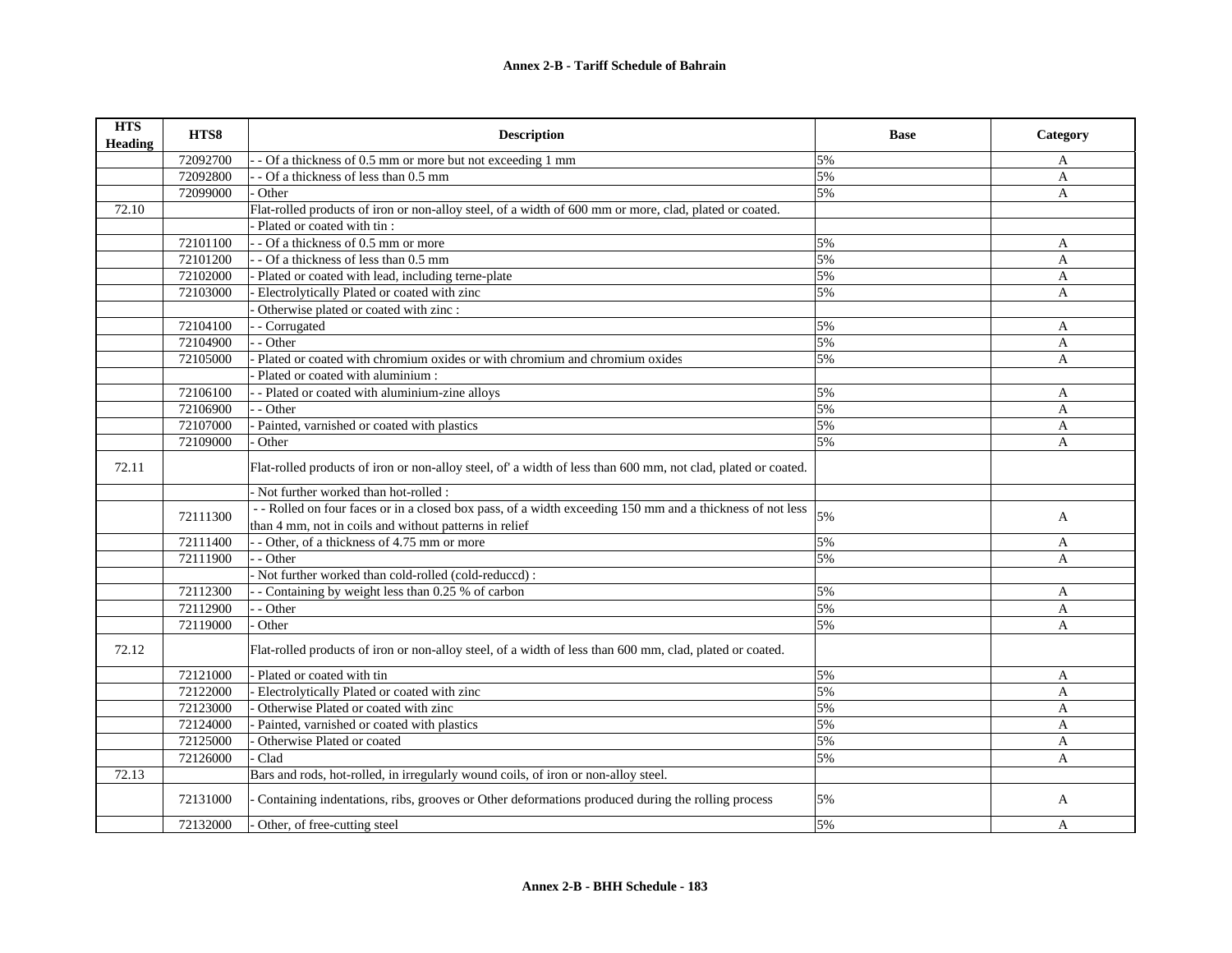| <b>HTS</b><br><b>Heading</b> | HTS8     | <b>Description</b>                                                                                            | <b>Base</b> | Category     |
|------------------------------|----------|---------------------------------------------------------------------------------------------------------------|-------------|--------------|
|                              |          | Other:                                                                                                        |             |              |
|                              | 72139100 | - Of circular cross-section measuring less than 14 mm in diameter                                             | 5%          | A            |
|                              | 72139900 | - Other                                                                                                       | 5%          | A            |
| 72.14                        |          | Other bars and rods of iron or non-alloy steel, not further worked than forged, hot-rolled, hot-drawn or      |             |              |
|                              |          | hot-extruded, but including those twisted after rolling.                                                      |             |              |
|                              | 72141000 | Forged                                                                                                        | 5%          | A            |
|                              | 72142000 | Containing indentations, ribs, grooves or Other deformations produced during the rolling process or           | 5%          |              |
|                              |          | twisted after rolling                                                                                         |             | A            |
|                              | 72143000 | Other, of free-cutting steel                                                                                  | 5%          | A            |
|                              |          | Other:                                                                                                        |             |              |
|                              | 72149100 | - Of rectangular (Other than square) cross-section                                                            | 5%          | A            |
|                              | 72149900 | - Other                                                                                                       | 5%          | A            |
| 72.15                        |          | Other bars and rods of iron or non-alloy steel.                                                               |             |              |
|                              | 72151000 | Of free-cutting steel, Not further Worked than cold-formed or cold-finished                                   | 5%          | $\mathbf{A}$ |
|                              | 72155000 | Other, Not further Worked than cold-formed or cold-finished                                                   | 5%          | $\mathbf{A}$ |
|                              | 72159000 | Other                                                                                                         | 5%          | A            |
| 72.16                        |          | Angles, shapes and sections of iron or non-alloy steel.                                                       |             |              |
|                              |          | - U, I or H sections, not further worked than hot-rolled, hotdrawn or extruded, of a height of less than 80   |             |              |
|                              | 72161000 | mm                                                                                                            | 5%          | A            |
|                              |          | - L or T sections, not further worked than hot-rolled, hot-drawn or extruded, of a height of less than 80     |             |              |
|                              |          | mm:                                                                                                           |             |              |
|                              | 72162100 | - - L sections                                                                                                | 5%          | A            |
|                              | 72162200 | - T sections                                                                                                  | 5%          | A            |
|                              |          | - U, I or H sections, not further worked than hot-rolled, hotdrawn or extruded of a height of 80 mm or        |             |              |
|                              |          | more:                                                                                                         |             |              |
|                              | 72163100 | - - U sections                                                                                                | 5%          | A            |
|                              | 72163200 | - - I sections                                                                                                | 5%          | A            |
|                              | 72163300 | - H sections :                                                                                                | 5%          | A            |
|                              | 72164000 | - L or T sections, not further worked than hot-rolled, hot-drawn or extruded, of a height of 80 mm or more 5% |             | A            |
|                              | 72165000 | Other angles, shapes and sections, Not further Worked than hotrolled, hot-drawn or extruded                   | 5%          | A            |
|                              |          | Angles, shapes and sections, not further worked than coldformed or cold-finished :                            |             |              |
|                              | 72166100 | - obtained from flat-rolled products :                                                                        | 5%          | A            |
|                              | 72166900 | - Other                                                                                                       | 5%          | A            |
|                              |          | Other:                                                                                                        |             |              |
|                              | 72169100 | - Cold-formed or cold-finished from<br>flat-rolled products                                                   | 5%          | A            |
|                              | 72169900 | - Other                                                                                                       | 5%          | A            |
| 72.17                        |          | Wire of iron or non-alloy steel.                                                                              |             |              |
|                              | 72171000 | - Not Plated or coated, whether or Not polished                                                               | 5%          | A            |
|                              | 72172000 | Plated or coated with zinc                                                                                    | 5%          | A            |
|                              | 72173000 | - Plated or coated with Other base metals                                                                     | 5%          | $\mathbf{A}$ |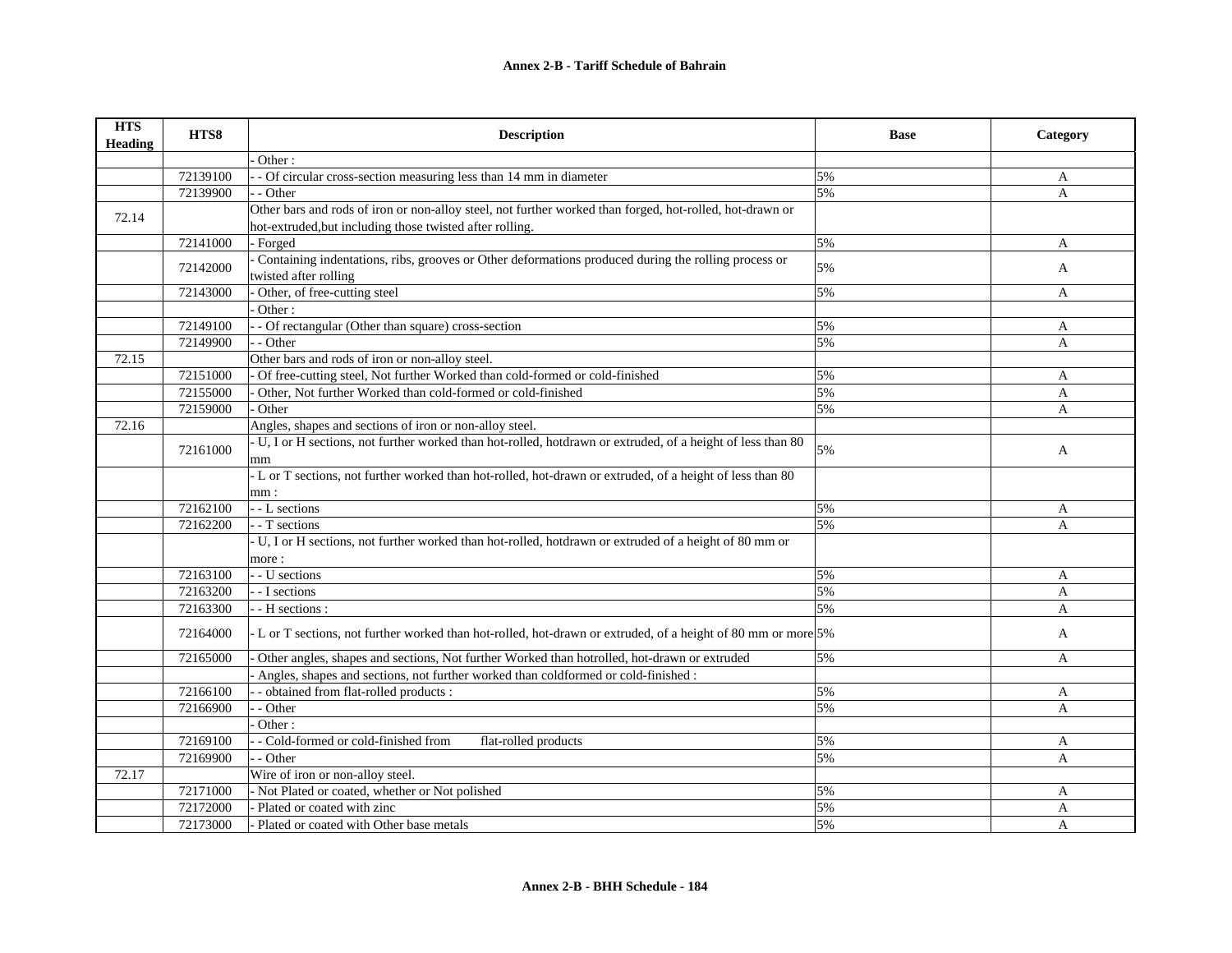| <b>HTS</b><br><b>Heading</b> | HTS8     | <b>Description</b>                                                                           | <b>Base</b> | Category       |
|------------------------------|----------|----------------------------------------------------------------------------------------------|-------------|----------------|
|                              | 72179000 | Other                                                                                        | 5%          | A              |
|                              |          | <b>III.- STAINLESS STEEL</b>                                                                 |             |                |
| 72.18                        |          | Stainless steel in ingots or other primary forms; semi-finished products of stainless steel. |             |                |
|                              | 72181000 | - Ingots and Other primary forms                                                             | 5%          | A              |
|                              |          | Other:                                                                                       |             |                |
|                              | 72189100 | - Of rectangular (Other than square) cross-section                                           | 5%          | A              |
|                              | 72189900 | - - Other                                                                                    | 5%          | $\mathbf{A}$   |
| 72.19                        |          | Flat-rolled products of stainless steel, of a width of 600 mm or more.                       |             |                |
|                              |          | - Not further worked than hot-rolled, in coils :                                             |             |                |
|                              | 72191100 | - - Of a thickness exceeding 10 mm                                                           | 5%          | A              |
|                              | 72191200 | - - Of a thickness of 4.75 mm or more but not exceeding 10 mm                                | 5%          | $\mathbf{A}$   |
|                              | 72191300 | - - Of a thickness of 3 mm or more but less than 4.75 mm                                     | 5%          | $\mathbf{A}$   |
|                              | 72191400 | - - Of a thickness of less than 3 mm                                                         | 5%          | $\mathbf{A}$   |
|                              |          | - Not further worked than hot-rolled, not in coils :                                         |             |                |
|                              | 72192100 | - - Of a thickness exceeding 10 mm                                                           | 5%          | A              |
|                              | 72192200 | - - Of a thickness of 4.75 mm or more but not exceeding 10 mm                                | 5%          | A              |
|                              | 72192300 | - - Of a thickness of 3 mm or more but less than 4.75 mm                                     | 5%          | A              |
|                              | 72192400 | - - Of a thickness of less than 3 mm                                                         | 5%          | $\overline{A}$ |
|                              |          | - Not further worked than cold-rolled<br>(cold-ruduced):                                     |             |                |
|                              | 72193100 | - - Of a thickness of 4.75 mm or more                                                        | 5%          | A              |
|                              | 72193200 | - - Of a thickness of 3 mm or more but less than 4.75 mm                                     | 5%          | $\mathbf{A}$   |
|                              | 72193300 | - - Of a thickness exceeding 1 mm but less than 3 mm                                         | 5%          | $\mathbf{A}$   |
|                              | 72193400 | - - Of a thickness of 0.5 mm or more but not exceeding 1 mm                                  | 5%          | $\mathbf{A}$   |
|                              | 72193500 | - - Of a thickness of less than 0.5 mm                                                       | 5%          | $\mathbf{A}$   |
|                              | 72199000 | Other                                                                                        | 5%          | $\mathbf{A}$   |
| 72.20                        |          | Flat-rolled products of stainless steel, of a width of less than 600 mm.                     |             |                |
|                              |          | - Not further worked than hot-rolled :                                                       |             |                |
|                              | 72201100 | - - Of a thickness of 4.75 mm or more                                                        | 5%          | A              |
|                              | 72201200 | - - Of a thickness of less than 4.75 mm                                                      | 5%          | A              |
|                              | 72202000 | - Not further worked than cold-rolled<br>(cold-reduced)                                      | 5%          | A              |
|                              | 72209000 | - Other                                                                                      | 5%          | A              |
| 72.21                        | 72210000 | Bars and rods, hot-rolled, in irregularly wound coils, of stainless steel.                   | 5%          | $\mathbf{A}$   |
| 72.22                        |          | Other bars and rods of stainless steel; angles, shapes and sections of stainless steel.      |             |                |
|                              |          | - Bars and rods, not further worked than hot-rolled, hot-drawn or extruded:                  |             |                |
|                              | 72221100 | - - of circular cross-section                                                                | 5%          | A              |
|                              | 72221900 | - - Other                                                                                    | 5%          | $\mathbf{A}$   |
|                              | 72222000 | Bars and Rods, Not further Worked than cold-formed or cold-finished                          | 5%          | $\overline{A}$ |
|                              | 72223000 | Other Bars and Rods                                                                          | 5%          | $\mathbf{A}$   |
|                              | 72224000 | Angles, shapes and sections                                                                  | 5%          | $\overline{A}$ |
| 72.23                        | 72230000 | Wire of stainless steel.                                                                     | 5%          | $\overline{A}$ |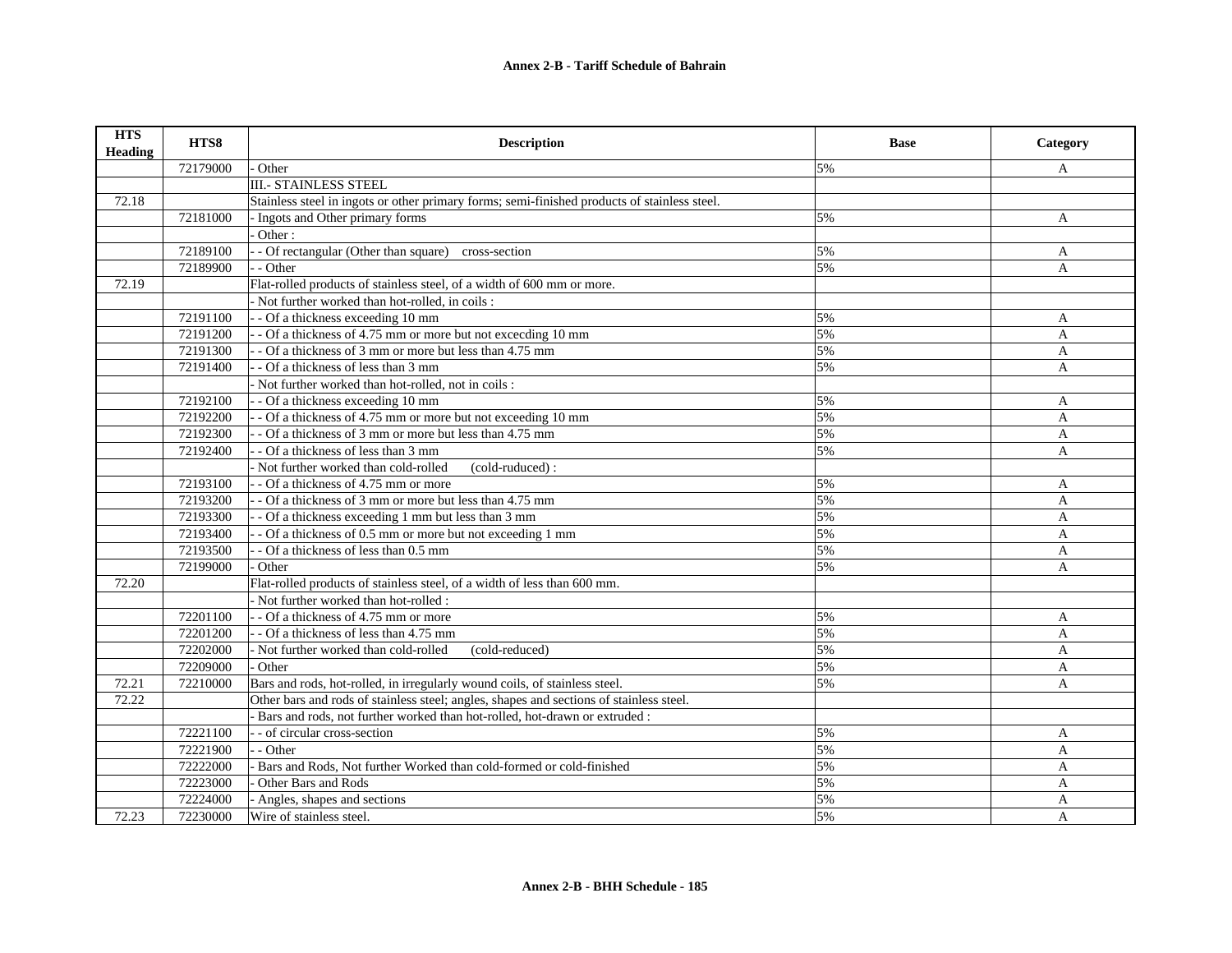| <b>HTS</b><br><b>Heading</b> | HTS8     | <b>Description</b>                                                                                             | <b>Base</b> | Category       |
|------------------------------|----------|----------------------------------------------------------------------------------------------------------------|-------------|----------------|
|                              |          | IV.- OTHER ALLOY STEEL; HOLLOW DRILL BARS AND RODS, OF ALLOY OR NON-ALLOY                                      |             |                |
|                              |          | <b>STEEL</b>                                                                                                   |             |                |
| 72.24                        |          | Other alloy steel in ingots or other primary forms; semi-finished products of other alloy steel.               |             |                |
|                              | 72241000 | - Ingots and Other primary forms                                                                               | 5%          | A              |
|                              | 72249000 | Other                                                                                                          | 5%          | $\mathbf{A}$   |
| 72.25                        |          | Flat-rolled products of other alloy steel, of a width of 600 mm or more.                                       |             |                |
|                              |          | Of silicon-electrical steel:                                                                                   |             |                |
|                              | 72251100 | - Grain-oriented                                                                                               | 5%          | A              |
|                              | 72251900 | - - Other                                                                                                      | 5%          | A              |
|                              | 72252000 | Of High speed steel                                                                                            | 5%          | $\mathbf{A}$   |
|                              | 72253000 | Other, Not further Worked than hot-rolled, in coils                                                            | 5%          | $\mathbf{A}$   |
|                              | 72254000 | Other, Not further Worked than hot-rolled, Not in coils                                                        | 5%          | A              |
|                              | 72255000 | Other, not further worked than cold-rolled (cold-reduced)                                                      | 5%          | A              |
|                              |          | Other:                                                                                                         |             |                |
|                              | 72259100 | - Electrolytically Plated or coated with zine                                                                  | 5%          | A              |
|                              | 72259200 | - Otherwise Plated or coated with zinc                                                                         | 5%          | A              |
|                              | 72259900 | - Other                                                                                                        | 5%          | A              |
| 72.26                        |          | Flat-rolled products of other alloy steel, of a width of less than 600 mm.                                     |             |                |
|                              |          | - Of silicon-electrical steel :                                                                                |             |                |
|                              | 72261100 | - Grain-oriented                                                                                               | 5%          | A              |
|                              | 72261900 | - Other                                                                                                        | 5%          | A              |
|                              | 72262000 | Of High speed steel                                                                                            | 5%          | $\overline{A}$ |
|                              |          | Other:                                                                                                         |             |                |
|                              | 72269100 | - Not further Worked than hot-rolled                                                                           | 5%          | A              |
|                              | 72269200 | - Not further worked than cold-rolled (cold-reduced)                                                           | 5%          | A              |
|                              | 72269300 | - - Electrolytically Plated or coated with zinc                                                                | 5%          | A              |
|                              | 72269400 | - Otherwise Plated or coated with zinc                                                                         | 5%          | A              |
|                              | 72269900 | - Other                                                                                                        | 5%          | A              |
| 72.27                        |          | Bars and rods, hot-rolled, in irregularly wound coiLs, of other alloy steel.                                   |             |                |
|                              | 72271000 | - Of High speed steel                                                                                          | 5%          | A              |
|                              | 72272000 | Of silico-manganese steel                                                                                      | 5%          | $\mathbf{A}$   |
|                              | 72279000 | Other                                                                                                          | 5%          | A              |
| 72.28                        |          | Other bars and rods of other alloy steel; angles, shapes and sections, of other alloy steel; hollow drill bars |             |                |
|                              |          | and rods, of alloy or non-alloy steel.                                                                         |             |                |
|                              | 72281000 | - Bars and rods, of high speed steel                                                                           | 5%          | A              |
|                              | 72282000 | Bars and rods, of silico-manganese steel                                                                       | 5%          | A              |
|                              | 72283000 | Other bars and rods, not further worked than hot-rolled, hot-drawn or extruded                                 | 5%          | A              |
|                              | 72284000 | Other bars and rods, not further worked than forged                                                            | 5%          | A              |
|                              | 72285000 | Other bars and rods, not further worked than cold-formed or cold-finished                                      | 5%          | A              |
|                              | 72286000 | Other Bars and Rods                                                                                            | 5%          | A              |
|                              | 72287000 | - Angles, shapes and sections                                                                                  | 5%          | $\overline{A}$ |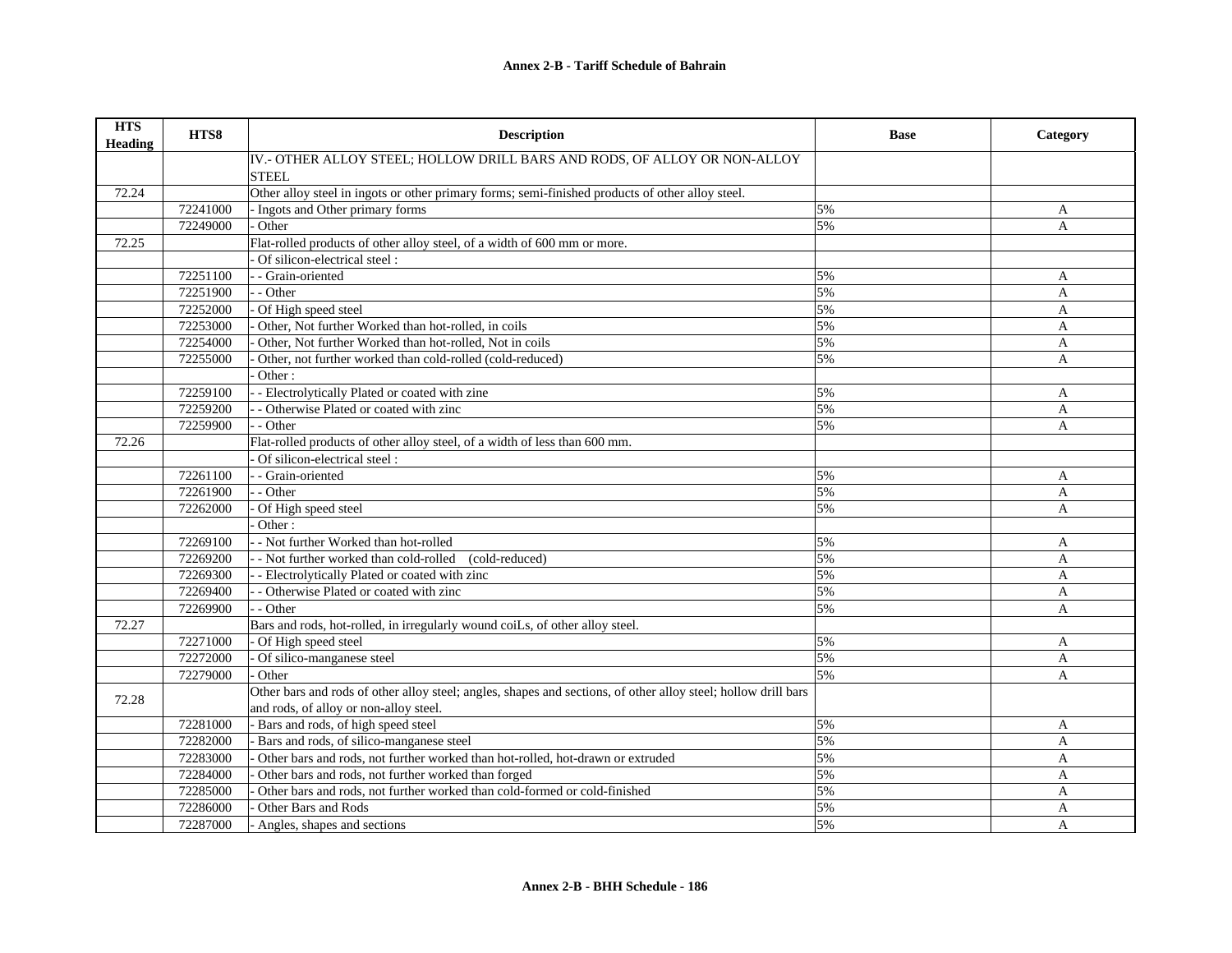| <b>HTS</b><br><b>Heading</b> | HTS8     | <b>Description</b>                                                                                            | <b>Base</b> | Category     |
|------------------------------|----------|---------------------------------------------------------------------------------------------------------------|-------------|--------------|
|                              | 72288000 | - Hollow drill bars and rods                                                                                  | 5%          | A            |
| 72.29                        |          | Wire of other alloy steel.                                                                                    |             |              |
|                              | 72291000 | - Of high speed steel                                                                                         | 5%          | A            |
|                              | 72292000 | Of silico-manganese steel                                                                                     | 5%          | A            |
|                              | 72299000 | Other                                                                                                         | 5%          | A            |
| 73.01                        |          | Sheet piling of iron or steel, whether or not drilled, punched or made from assembled elements; welded        |             |              |
|                              |          | angles, shapes and sections, of iron or steel.                                                                |             |              |
|                              | 73011000 | - Sheet piling                                                                                                | 5%          | A            |
|                              | 73012000 | - Angles, shapes and sectiuns                                                                                 | 5%          | A            |
|                              |          | Railway or tramway track construction material of iron or steel, the following : rails, check-rails and       |             |              |
| 73.02                        |          | rack rails, switch blades, crossing frogs, point rods and other crossing pieces, sleepers (cross-ties), fish- |             |              |
|                              |          | plates, chairs, chair wedges, sole plates (base plates), rail clips, bedplates, ties and other material       |             |              |
|                              |          | specialized for jointing or fixing rails.                                                                     |             |              |
|                              | 73021000 | - Rails                                                                                                       | 5%          | A            |
|                              | 73023000 | - Switch blades, crossing frogs, point Rods and Other crossing pieces                                         | 5%          | A            |
|                              | 73024000 | Fish-Plates and sole Plates                                                                                   | 5%          | A            |
|                              | 73029000 | Other                                                                                                         | 5%          | A            |
| 73.03                        | 73030000 | Tubes, pipes and hollow profiles, of cast iron.                                                               | 5%          | $\mathbf{A}$ |
| 73.04                        |          | Tubes, pipes and hollow profiles, seamless, of iron (other than cast iron) or steel.                          |             |              |
|                              | 73041000 | - Line pipe of A kind used for oil or gas pipelines                                                           | 5%          | A            |
|                              |          | Casing, tubing and drill pipe, of a kind used in drilling for oil or gas :                                    |             |              |
|                              | 73042100 | - Drill pipe                                                                                                  | 5%          | A            |
|                              | 73042900 | - Other                                                                                                       | 5%          | A            |
|                              |          | Other, of circular cross-section, of iron or non-alloy steel :                                                |             |              |
|                              | 73043100 | - Cold-drawn or cold-rolled (cold-reduced)                                                                    | 5%          | A            |
|                              | 73043900 | - Other                                                                                                       | 5%          | A            |
|                              |          | Other, of circular cross-section, of stainless steel :                                                        |             |              |
|                              | 73044100 | - Cold-drawn or cold-rolled (cold-reduced)                                                                    | 5%          | A            |
|                              | 73044900 | - Other                                                                                                       | 5%          | A            |
|                              |          | Other, of circular cross-section, of other alloy steel :                                                      |             |              |
|                              | 73045100 | - Cold-drawn or cold-rolled (cold-reduced)                                                                    | 5%          | A            |
|                              | 73045900 | $-$ - Other                                                                                                   | 5%          | A            |
|                              | 73049000 | Other                                                                                                         | 5%          | $\mathbf{A}$ |
|                              |          | Other tubes and pipes (for example, welded, riveted or similarly closed), having circular cross-sections,     |             |              |
| 73.05                        |          | the external diameter of which exceeds 406.4 mm, of iron or steel.                                            |             |              |
|                              |          | - Line pipe of a kind used for oil or gas pipelines :                                                         |             |              |
|                              | 73051100 | - - Longitudinally submerged arc welded                                                                       | 5%          | A            |
|                              | 73051200 | - - Other, Longitudinally welded                                                                              | 5%          | A            |
|                              | 73051900 | - Other                                                                                                       | 5%          | A            |
|                              | 73052000 | Casing of A kind used in drilling for oil or gas                                                              | 5%          | A            |
|                              |          | Other, welded :                                                                                               |             |              |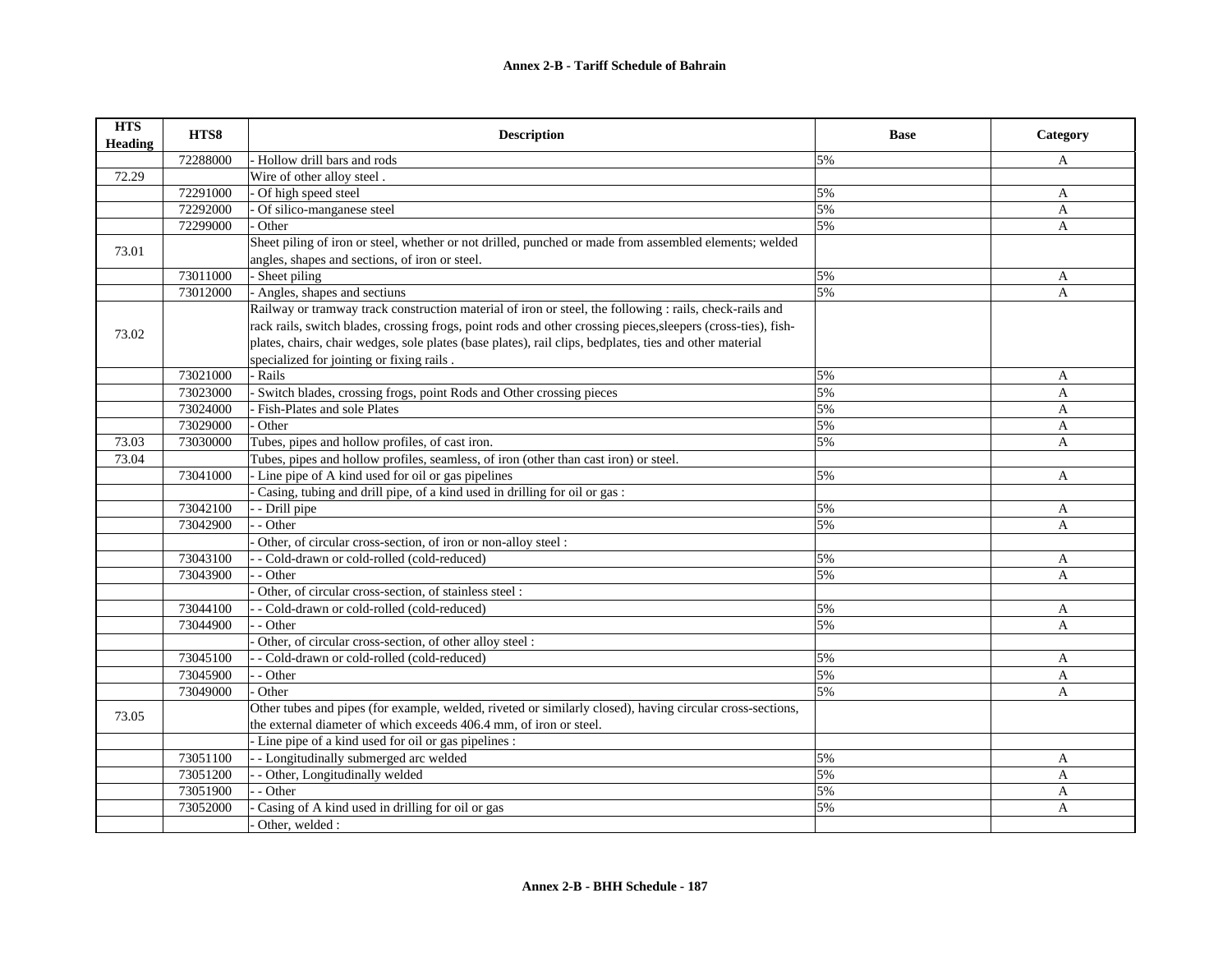| <b>HTS</b><br><b>Heading</b> | HTS8     | <b>Description</b>                                                                                            | <b>Base</b> | Category     |
|------------------------------|----------|---------------------------------------------------------------------------------------------------------------|-------------|--------------|
|                              | 73053100 | - - Longitudinally welded                                                                                     | 5%          | A            |
|                              | 73053900 | - - Other                                                                                                     | 5%          | A            |
|                              | 73059000 | Other                                                                                                         | 5%          | A            |
| 73.06                        |          | Other tubes, pipes and hollow protiles (for example, open seam or welded, riveted or similarly closed), of    |             |              |
|                              |          | iron or steel.                                                                                                |             |              |
|                              | 73061000 | - Line pipe of A kind used for oil or gas pipelines                                                           | 5%          | A            |
|                              | 73062000 | Casing and tubing of A kind used in drilling for oil or gas                                                   | 5%          | A            |
|                              | 73063000 | Other, welded, of circular cross-section, of iron or Non-alloy steel                                          | 5%          | A            |
|                              | 73064000 | Other, welded, of circular cross-section, of stainless steel                                                  | 5%          | A            |
|                              | 73065000 | Other, welded, of circular cross-section, of Other alloy steel                                                | 5%          | $\mathbf{A}$ |
|                              | 73066000 | Other, welded, of Non-circular cross-section                                                                  | 5%          | A            |
|                              | 73069000 | Other                                                                                                         | 5%          | A            |
| 73.07                        |          | Tube or pipe fittings (for example, couplings, elbows, slecves), of iron or steel.                            |             |              |
|                              |          | Cast fittings :                                                                                               |             |              |
|                              | 73071100 | - - Of non-malleable cast iron                                                                                | 5%          | A            |
|                              | 73071900 | - Other                                                                                                       | 5%          | A            |
|                              |          | Other, of stainless steel:                                                                                    |             |              |
|                              | 73072100 | - Flanges                                                                                                     | 5%          | A            |
|                              | 73072200 | - Threaded elbows, bends and sleeves                                                                          | 5%          | $\mathbf{A}$ |
|                              | 73072300 | - Butt welding fittings                                                                                       | 5%          | A            |
|                              | 73072900 | - Other                                                                                                       | 5%          | A            |
|                              |          | Other:                                                                                                        |             |              |
|                              | 73079100 | - Flanges                                                                                                     | 5%          | A            |
|                              | 73079200 | - - Threaded elbows, bends and sleeves                                                                        | 5%          | A            |
|                              | 73079300 | - Butt welding fittings                                                                                       | 5%          | A            |
|                              | 73079900 | - - Other                                                                                                     | 5%          | A            |
|                              |          | Structures (excluding prefabricated buildings of heading 94.06) and parts of structures (for example,         |             |              |
|                              |          | bridges and bridge-sections, lock-gates, towers, lattice masts, roofs, roofing frame-works, doors and         |             |              |
| 73.08                        |          | windows and their frames and thresholds for doors, shutters, balustrades, pillars and columns), of iron or    |             |              |
|                              |          | steel; plates, rods, angles, shapes, sections, tubes and the like, prepared for use in structures, of iron or |             |              |
|                              |          | steel.                                                                                                        |             |              |
|                              | 73081000 | - Bridges and bridge-sections                                                                                 | 5%          | A            |
|                              | 73082000 | - Towers and lattice masts                                                                                    | 5%          | A            |
|                              | 73083000 | Doors, windows and their frames and thresholds for doors                                                      | 5%          | A            |
|                              | 73084000 | Equipment for scaffolding, shuttering, propping or pitpropping                                                | 5%          | $\mathbf{A}$ |
|                              |          | Other:                                                                                                        |             |              |
|                              | 73089010 | --- Boxes fitted in walls for fire fighting                                                                   | 5%          | A            |
|                              | 73089020 | --- Large-scale shelving for assembly and permanent installation in shops, workshops and                      | 5%          |              |
|                              |          | storehouses.etc.                                                                                              |             | A            |
|                              | 73089030 | --- Angles ties for fastening decoration tiles in ceilings                                                    | 5%          | A            |
|                              | 73089040 | - - - Scaffoldings props, platforms and fittings                                                              | 5%          | $\mathbf{A}$ |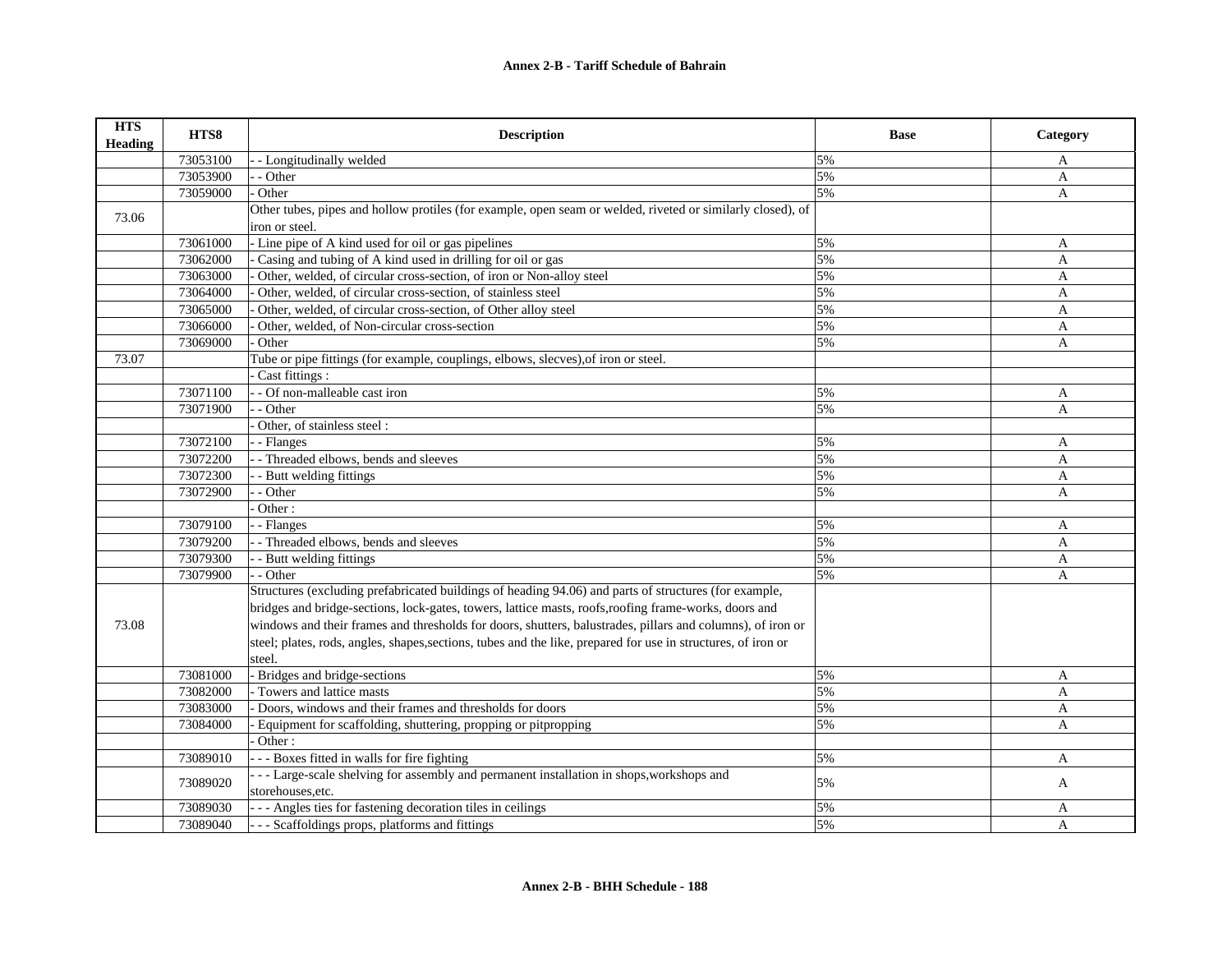| <b>HTS</b><br>Heading | HTS8     | <b>Description</b>                                                                                              | <b>Base</b> | Category     |
|-----------------------|----------|-----------------------------------------------------------------------------------------------------------------|-------------|--------------|
|                       | 73089050 | - Staircases, stationary                                                                                        | 5%          | A            |
|                       | 73089060 | - Sheds and domes                                                                                               | 5%          | A            |
|                       | 73089090 | $- -$ Other                                                                                                     | 5%          | $\mathbf{A}$ |
|                       |          | Reservoirs, tanks, vats and similar containers for any material (other than compressed or liquefied gas),       |             |              |
| 73.09                 |          | of iron or steel, of a capacity exceeding 300 L, whether or not lined or heat-insulated, but not fitted with    |             |              |
|                       |          | mechanical or thermal equipment.                                                                                |             |              |
|                       | 73090010 | --- Water tanks for household use                                                                               | 5%          | A            |
|                       | 73090090 | $- -$ Other                                                                                                     | 5%          | A            |
|                       |          | Tanks, casks, drums, cans, boxes and similar containers, for any material (other than compressed or             |             |              |
| 73.10                 |          | liquefied gas), of iron or steel, of a capacity not exceeding 300 L, whether or not lined or heat-insulated,    |             |              |
|                       |          | but not fitted with mechanical or thermal equipment.                                                            |             |              |
|                       | 73101000 | - Of a capacity of 50 L or more                                                                                 | 5%          | $\mathbf{A}$ |
|                       |          | Of a capacity of less than 50 L:                                                                                |             |              |
|                       |          | - Cans which are to be closed by soldering or crimping :                                                        |             |              |
|                       | 73102110 | --- For aerated beverages and fruit juices                                                                      | 5%          | A            |
|                       | 73102120 | --- For preserving foods                                                                                        | 5%          | A            |
|                       | 73102130 | --- For preserving chemicals and lubricating oils                                                               | 5%          | A            |
|                       | 73102190 | $- -$ Other                                                                                                     | 5%          | A            |
|                       | 73102900 | $-$ - Other                                                                                                     | 5%          | A            |
| 73.11                 |          | Containers for compressed or liquefied gas, of iron or steel.                                                   |             |              |
|                       | 73110010 | - - - For oxygen                                                                                                | 5%          | A            |
|                       | 73110020 | $\vert$ - - For freon                                                                                           | 5%          | A            |
|                       | 73110030 | --- For domestic stoves gases                                                                                   | 5%          | A            |
|                       | 73110090 | - - - For other gases                                                                                           | 5%          | A            |
| 73.12                 |          | Stranded wire, ropes, cables, plaited bands, slings and the like, of iron or steel, not electrically insulated. |             |              |
|                       |          | - Stranded wire, Ropes and cables :                                                                             |             |              |
|                       | 73121010 | --- Electic wire and cable, not insulated                                                                       | 5%          | A            |
|                       | 73121090 | $- -$ Other                                                                                                     | 5%          | $\mathbf{A}$ |
|                       |          | - Other:                                                                                                        |             |              |
|                       | 73129010 | --- Lifting Ropes                                                                                               | 5%          | A            |
|                       | 73129090 | $- -$ Other                                                                                                     | 5%          | A            |
| 73.13                 | 73130000 | Barbed wire of iron or steel; twisted hoop or single flat wire, barbed or not, and loosely twisted double       | 5%          |              |
|                       |          | wire, of a kind used for fencing, of iron or steel.                                                             |             | A            |
| 73.14                 |          | Cloth (including endless bands), grill, netting and fencing, of iron or steel wire; expanded metal of iron      |             |              |
|                       |          | or steel.                                                                                                       |             |              |
|                       |          | - Woven cloth :                                                                                                 |             |              |
|                       | 73141200 | - - Endless bands for machinery, of stainless steel                                                             | 5%          | A            |
|                       | 73141300 | - - Other endless bands for machinery                                                                           | 5%          | A            |
|                       | 73141400 | - - Other woven cloth, of stainless steel                                                                       | 5%          | A            |
|                       | 73141900 | - - Other                                                                                                       | 5%          | $\mathbf{A}$ |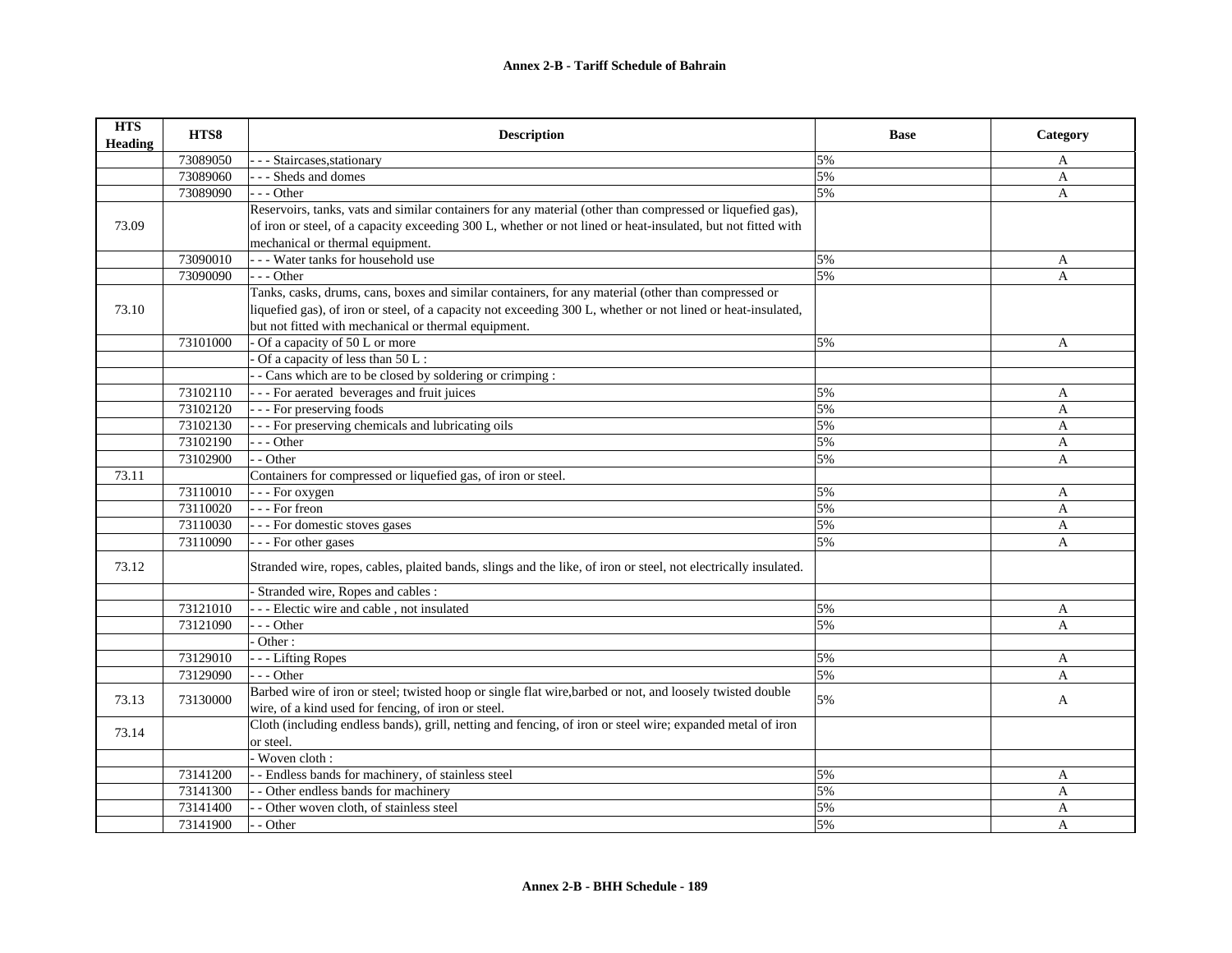| <b>HTS</b><br>Heading | HTS8     | <b>Description</b>                                                                                         | <b>Base</b> | Category     |
|-----------------------|----------|------------------------------------------------------------------------------------------------------------|-------------|--------------|
|                       | 73142000 | Grill, netting and fencing, welded at the intersection, of wire with a maximum cross-sectional             | 5%          |              |
|                       |          | dimension of 3 mm or more and having a mesh size of 100 cmz or more                                        |             | A            |
|                       |          | Other grill, netting and fencing, welded at the intersection :                                             |             |              |
|                       | 73143100 | - - Plated or coated with zinc                                                                             | 5%          | A            |
|                       | 73143900 | - - Other                                                                                                  | 5%          | A            |
|                       |          | Other cloth, grill, netting and fencing:                                                                   |             |              |
|                       | 73144100 | -- Plated or coated with zinc                                                                              | 5%          | A            |
|                       | 73144200 | - - Coated with plastics                                                                                   | 5%          | A            |
|                       | 73144900 | - - Other                                                                                                  | 5%          | A            |
|                       | 73145000 | - Expanded metal                                                                                           | 5%          | A            |
| 73.15                 |          | Chain and parts thereof, of iron or steel.                                                                 |             |              |
|                       |          | - Articulated link chain and parts thereof :                                                               |             |              |
|                       | 73151100 | - - Roller chain                                                                                           | 5%          | A            |
|                       | 73151200 | - - Other chain                                                                                            | 5%          | A            |
|                       | 73151900 | - - Parts                                                                                                  | 5%          | $\mathbf{A}$ |
|                       | 73152000 | - Skid chain                                                                                               | 5%          | A            |
|                       |          | Other chain:                                                                                               |             |              |
|                       | 73158100 | - - Stud-link                                                                                              | 5%          | A            |
|                       | 73158200 | - - Other, welded link                                                                                     | 5%          | $\mathbf{A}$ |
|                       | 73158900 | - - Other                                                                                                  | 5%          | A            |
|                       | 73159000 | - Other Parts                                                                                              | 5%          | A            |
| 73.16                 | 73160000 | Anchors, grapnels and parts therenf, of iron or steel.                                                     | 5%          | $\mathbf{A}$ |
|                       |          | Nails, tacks, drawing pins, corrugated nails, staples (other than those of heading 83.05) and similar      |             |              |
| 73.17                 |          | articles, of firon or steel, whether or not with heads of other material, but excluding such articles with |             |              |
|                       |          | heads of copper.                                                                                           |             |              |
|                       | 73170010 | - - - Nails and carpentry Nails                                                                            | 5%          | A            |
|                       | 73170020 | $\vert$ - - Tacks                                                                                          | 5%          | A            |
|                       | 73170030 | --- Drawing pins                                                                                           | 5%          | A            |
|                       | 73170040 | --- Staples                                                                                                | 5%          | $\mathbf{A}$ |
|                       | 73170090 | $--$ Other                                                                                                 | 5%          | $\mathbf{A}$ |
|                       |          | Screws, bolts, nuts, coach screws, screw hooks, rivets, cotters, cotter-pins, washers (including spring    |             |              |
| 73.18                 |          | washers) and similar articles, of iron or steel.                                                           |             |              |
|                       |          | - Threaded articles :                                                                                      |             |              |
|                       | 73181100 | - - Coach screws                                                                                           | 5%          | $\mathbf{A}$ |
|                       | 73181200 | - - Other wood screws                                                                                      | 5%          | A            |
|                       | 73181300 | - - Screw hooks and Screw rings                                                                            | 5%          | A            |
|                       | 73181400 | - - Self-tapping screws                                                                                    | 5%          | A            |
|                       | 73181500 | - Other screws and bolts, whether or Not with their nuts or washers :                                      | 5%          | A            |
|                       | 73181600 | - - Nuts                                                                                                   | 5%          | A            |
|                       | 73181900 | - Other                                                                                                    | 5%          | A            |
|                       |          | - Non-threaded articles :                                                                                  |             |              |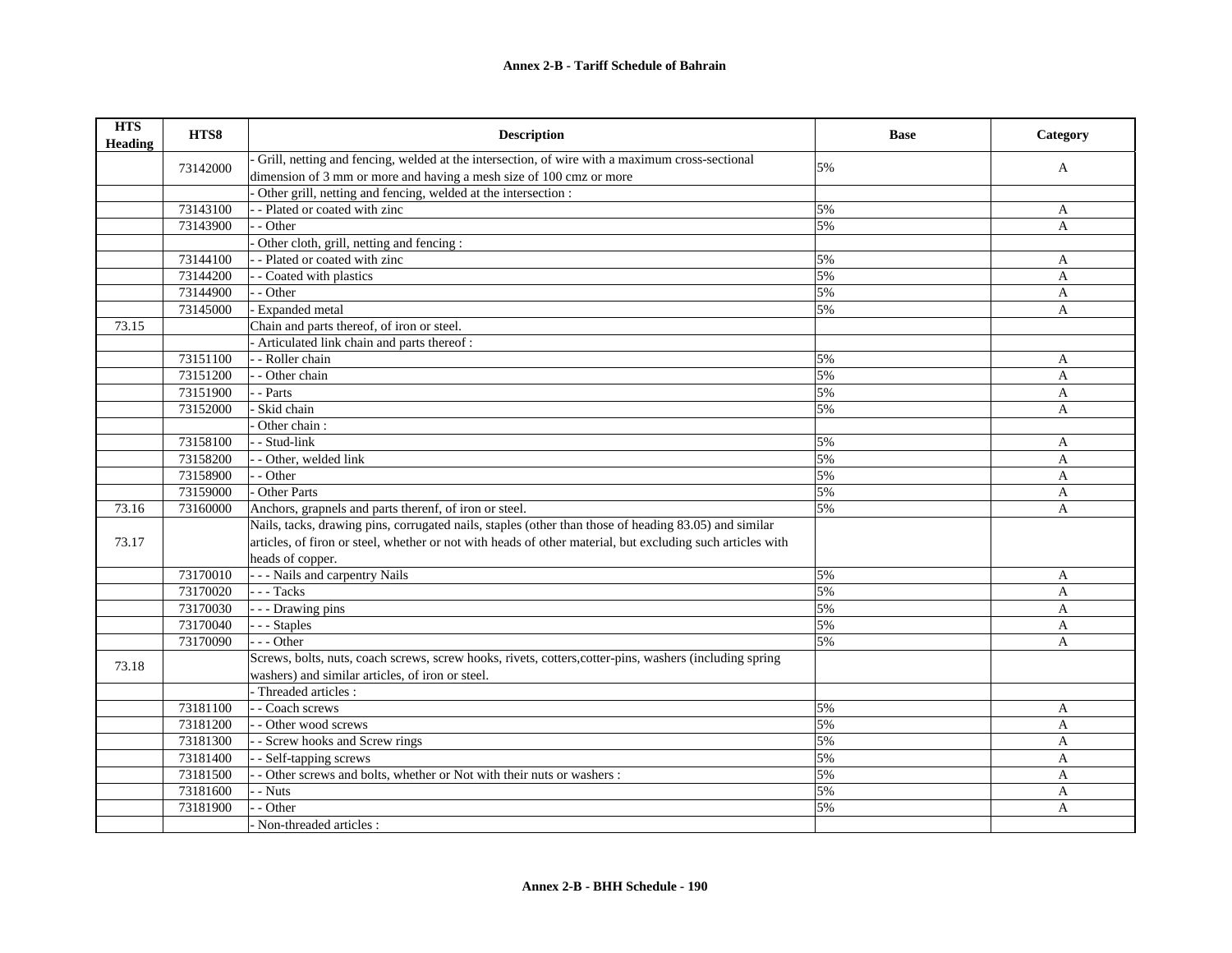| <b>HTS</b><br>Heading | HTS8     | <b>Description</b>                                                                                                                                                                                                                                                              | <b>Base</b> | Category     |
|-----------------------|----------|---------------------------------------------------------------------------------------------------------------------------------------------------------------------------------------------------------------------------------------------------------------------------------|-------------|--------------|
|                       | 73182100 | - Spring washers and Other lock washers                                                                                                                                                                                                                                         | 5%          | A            |
|                       | 73182200 | - Other washers                                                                                                                                                                                                                                                                 | 5%          | A            |
|                       | 73182300 | - Rivets                                                                                                                                                                                                                                                                        | 5%          | A            |
|                       | 73182400 | - Cotters and cotter-pins                                                                                                                                                                                                                                                       | 5%          | A            |
|                       | 73182900 | - Other                                                                                                                                                                                                                                                                         | 5%          | A            |
| 73.19                 |          | Sewing needles, knitting needles, bodkins, crochet hooks, embroidery stilettos and similar articles, for use<br>in the hand, of iron or steel; safety pins and other pins of iron or steel, not elsewhere specified or included.                                                |             |              |
|                       | 73191000 | - Sewing, darning or Embroidery needles                                                                                                                                                                                                                                         | 5%          | A            |
|                       | 73192000 | Safety pins                                                                                                                                                                                                                                                                     | 5%          | A            |
|                       | 73193000 | Other pins                                                                                                                                                                                                                                                                      | 5%          | A            |
|                       | 73199000 | Other                                                                                                                                                                                                                                                                           | 5%          | A            |
| 73.20                 |          | Springs and leaves for springs, of iron or steel.                                                                                                                                                                                                                               |             |              |
|                       | 73201000 | - Leaf-springs and leaves therefor                                                                                                                                                                                                                                              | 5%          | A            |
|                       | 73202000 | - Helical springs                                                                                                                                                                                                                                                               | 5%          | A            |
|                       | 73209000 | - Other                                                                                                                                                                                                                                                                         | 5%          | A            |
| 73.21                 |          | Stoves, ranges, grates, cookers (including those with, subsidiary boilers for central heating), barbecues,<br>braziers gas-rings, plate warmers and similar non-electric domestic appliances, and parts thereof, of iron<br>or steel.<br>Cooking appliances and plate warmers : |             |              |
|                       |          | - - For gas fuel or for both gas and other fuels :                                                                                                                                                                                                                              |             |              |
|                       | 73211110 | --- Cookstoves                                                                                                                                                                                                                                                                  | 5%          | A            |
|                       | 73211120 | - Grills                                                                                                                                                                                                                                                                        | 5%          | A            |
|                       | 73211130 | - - - Hearths                                                                                                                                                                                                                                                                   | 5%          | A            |
|                       | 73211190 | - - - Other                                                                                                                                                                                                                                                                     | 5%          | A            |
|                       |          | - - for liquid fuel :                                                                                                                                                                                                                                                           |             |              |
|                       | 73211210 | --- Cookstoves                                                                                                                                                                                                                                                                  | 5%          | A            |
|                       | 73211220 | $--$ Grills                                                                                                                                                                                                                                                                     | 5%          | A            |
|                       | 73211230 | - - - Hearths                                                                                                                                                                                                                                                                   | 5%          | A            |
|                       | 73211290 | $- -$ Other                                                                                                                                                                                                                                                                     | 5%          | A            |
|                       | 73211300 | - - For solid fuel                                                                                                                                                                                                                                                              | 5%          | $\mathbf{A}$ |
|                       |          | Other appliances :                                                                                                                                                                                                                                                              |             |              |
|                       |          | - For gas fuel or for both gas and Other fuels :                                                                                                                                                                                                                                |             |              |
|                       | 73218110 | - - - Fireplaces                                                                                                                                                                                                                                                                | 5%          | A            |
|                       | 73218190 | $- -$ Other                                                                                                                                                                                                                                                                     | 5%          | A            |
|                       |          | - - For liquid fuel :                                                                                                                                                                                                                                                           |             |              |
|                       | 73218210 | - - - Fireplaces                                                                                                                                                                                                                                                                | 5%          | A            |
|                       | 73218290 | $-$ - Other                                                                                                                                                                                                                                                                     | 5%          | A            |
|                       | 73218300 | - For solid fuel                                                                                                                                                                                                                                                                | 5%          | A            |
|                       |          | - Parts :                                                                                                                                                                                                                                                                       |             |              |
|                       | 73219010 | --- For cookers                                                                                                                                                                                                                                                                 | 5%          | A            |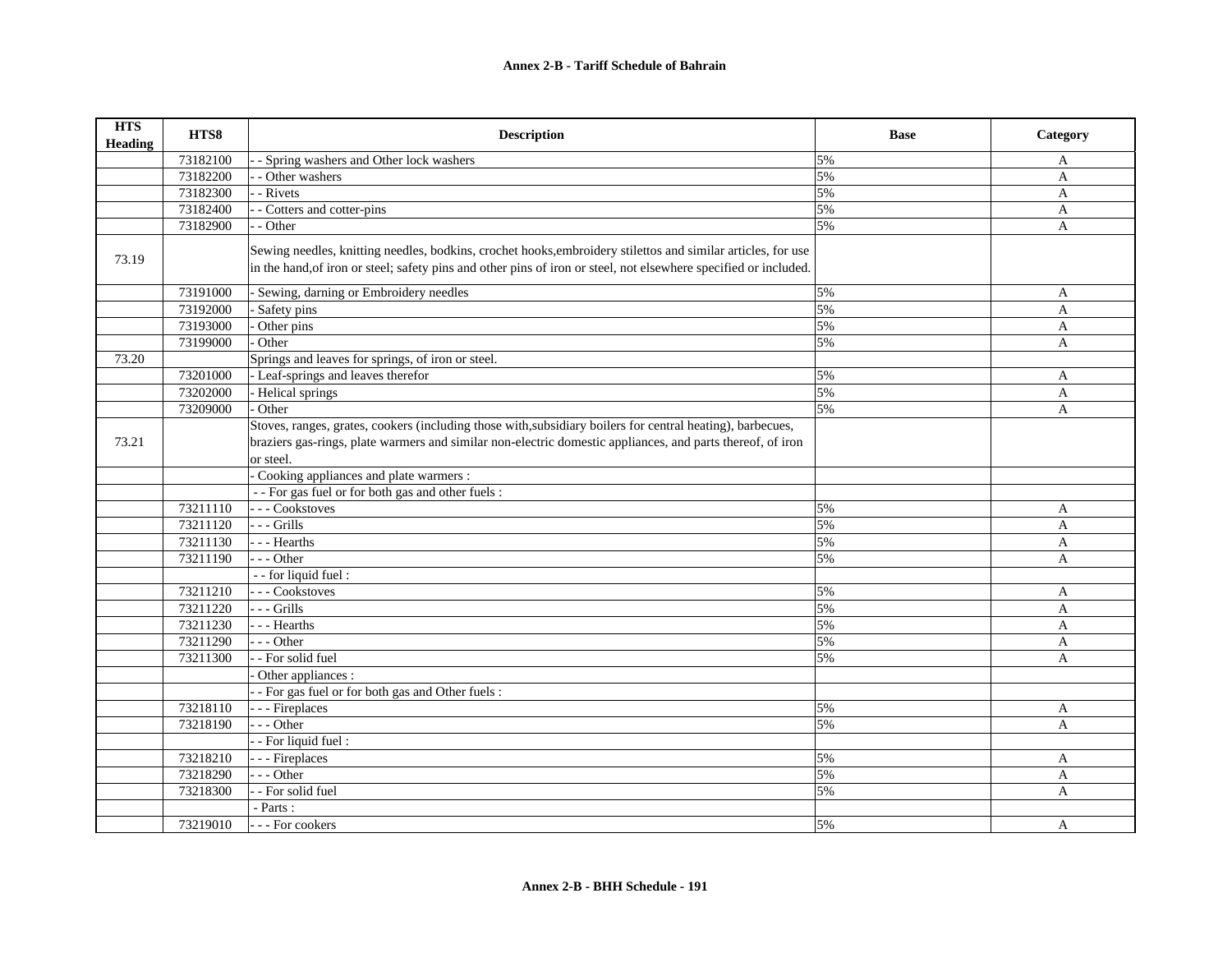| <b>HTS</b><br><b>Heading</b> | HTS8     | <b>Description</b>                                                                                           | <b>Base</b> | Category     |
|------------------------------|----------|--------------------------------------------------------------------------------------------------------------|-------------|--------------|
|                              | 73219020 | - - For barbecues                                                                                            | 5%          | A            |
|                              | 73219030 | - - - For heaters                                                                                            | 5%          | A            |
|                              | 73219090 | --- Other                                                                                                    | 5%          | A            |
|                              |          | Radiators for central heating, not electrically heated, and parts thereof, of iron or steel; air heaters and |             |              |
| 73.22                        |          | hot air distributors (including distributors which can also distrihute fresh or conditioned air), not        |             |              |
|                              |          | electrically heated, incorporating a motor-driven fan or blower, and parts thereof, of iron or steel.        |             |              |
|                              |          |                                                                                                              |             |              |
|                              |          | - Radiators and parts thereof :                                                                              |             |              |
|                              | 73221100 | - Of cast iron                                                                                               | 5%          | A            |
|                              | 73221900 | - - Other                                                                                                    | 5%          | $\mathbf{A}$ |
|                              | 73229000 | Other                                                                                                        | 5%          | A            |
| 73.23                        |          | Table, kitchen or other household articles and parts thereof, of iron or steel; iron or steel wool; pot      |             |              |
|                              |          | scourers and scnuring or polishing pads, gloves and the like, of iron or steel.                              |             |              |
|                              | 73231000 | Iron or steel wool; pot scourers and scouring or polishing pads, gloves and the like                         | 5%          | A            |
|                              |          | Other:                                                                                                       |             |              |
|                              | 73239100 | - Of cast iron, Not enamelled                                                                                | 5%          | A            |
|                              | 73239200 | - Of cast iron, enamelled                                                                                    | 5%          | A            |
|                              | 73239300 | - Of stainless steel                                                                                         | 5%          | $\mathbf{A}$ |
|                              | 73239400 | - Of iron (other than cast iron) or steel, enamelled                                                         | 5%          | A            |
|                              | 73239900 | - Other                                                                                                      | 5%          | A            |
| 73.24                        |          | Sanitary ware and parts thereof, of iron or steel.                                                           |             |              |
|                              | 73241000 | Sinks and Wash basins, of stainless steel:                                                                   | 5%          | A            |
|                              |          | Baths:                                                                                                       |             |              |
|                              | 73242100 | - - of cast iron, whether or Not enamelled                                                                   | 5%          | A            |
|                              | 73242900 | - - Other                                                                                                    | 5%          | A            |
|                              | 73249000 | Other, including Parts                                                                                       | 5%          | A            |
| 73.25                        |          | Other cast articles of iron or steel.                                                                        |             |              |
|                              |          | Of Non-malleable cast iron:                                                                                  |             |              |
|                              | 73251010 | --- Inspection traps, drain covers and simmilar castings for sewage water                                    | 5%          | A            |
|                              | 73251020 | --- Hydrant pillars and covers, drinking fountains; pillar-boxes for alarm pillars, bollards                 | 5%          | A            |
|                              | 73251030 | --- Pillar-boxes for mail                                                                                    | 5%          | $\mathbf{A}$ |
|                              | 73251040 | - - - Rabbits boxes, poultry cage, bees celles, steels-feeding and similar articles                          | 5%          | A            |
|                              | 73251090 | --- Other                                                                                                    | 5%          | $\mathbf{A}$ |
|                              |          | Other:                                                                                                       |             |              |
|                              | 73259100 | - Grinding Balls and similar articles for mills                                                              | 5%          | $\mathbf{A}$ |
|                              |          | - Other:                                                                                                     |             |              |
|                              | 73259910 | - - Inspection traps, drain covers and simmilar castings for sewage water                                    | 5%          | A            |
|                              | 73259920 | --- Hydrant pillars and covers, drinking fountains; pillar-boxes for alarm pillars, bollards                 | 5%          | A            |
|                              | 73259930 | --- Pillar-boxes for mail                                                                                    | 5%          | A            |
|                              | 73259940 | - - - Rabbits boxes, poultry cage, bees celles, steels-feeding and similar articles                          | 5%          | A            |
|                              | 73259990 | --- Other                                                                                                    | 5%          | A            |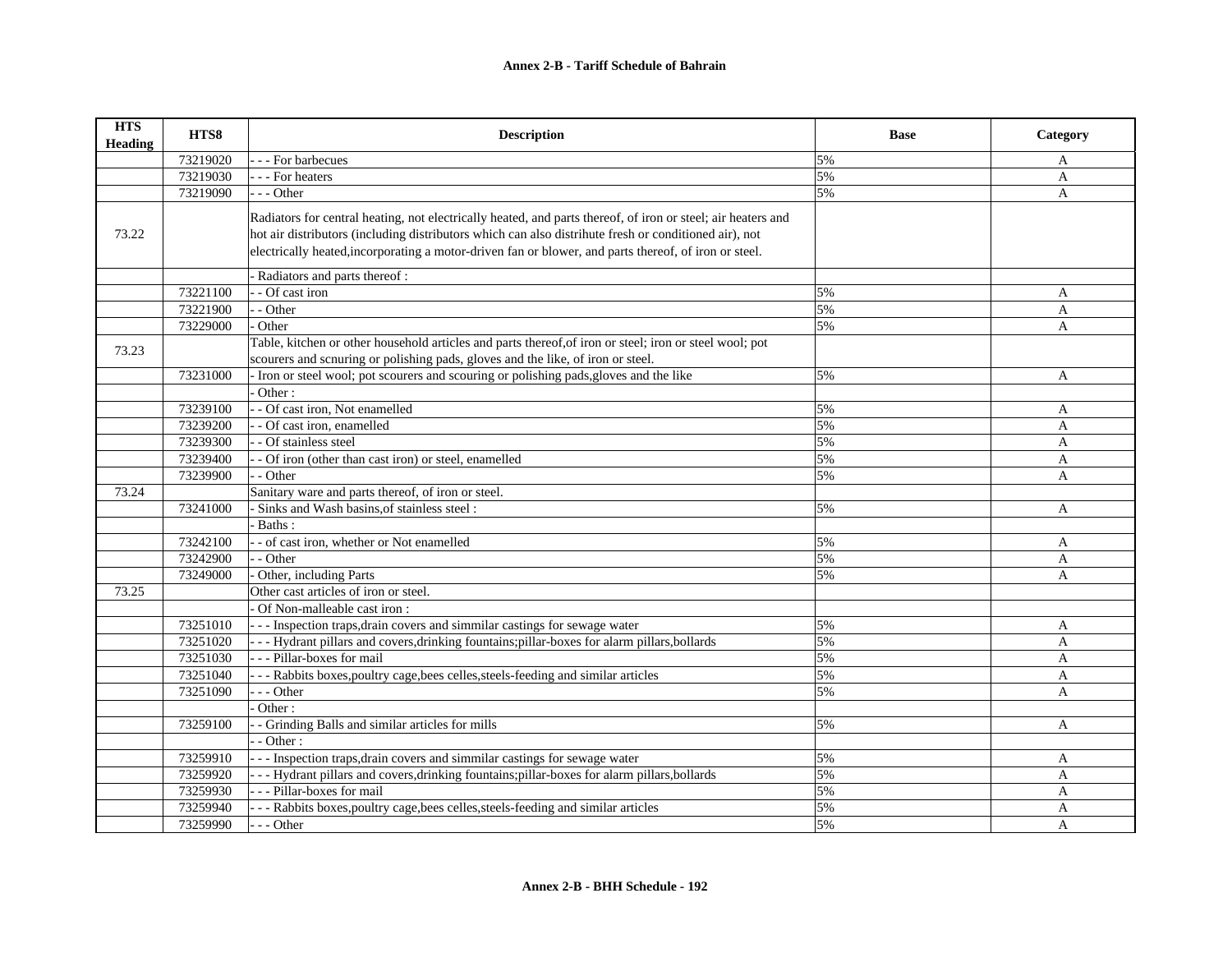| <b>HTS</b><br><b>Heading</b> | HTS8     | <b>Description</b>                                                                                                | <b>Base</b> | Category     |
|------------------------------|----------|-------------------------------------------------------------------------------------------------------------------|-------------|--------------|
| 73.26                        |          | Other articles of iron or steel.                                                                                  |             |              |
|                              |          | - Forged or stamped, but not further worked :                                                                     |             |              |
|                              | 73261100 | - Grinding balls and similar articles for mills                                                                   | 5%          | A            |
|                              | 73261900 | - Other                                                                                                           | 5%          | $\mathbf{A}$ |
|                              |          | - Articles of iron or steel wire :                                                                                |             |              |
|                              | 73262010 | - - - Rattraps                                                                                                    | 5%          | A            |
|                              | 73262020 | - - - Fisheries                                                                                                   | 5%          | A            |
|                              | 73262030 | - - - Wire Ties for stall-feeding                                                                                 | 5%          | $\mathbf{A}$ |
|                              | 73262040 | - - - Waste baskets                                                                                               | 5%          | A            |
|                              | 73262090 | $- -$ Other                                                                                                       | 5%          | A            |
|                              |          | Other:                                                                                                            |             |              |
|                              | 73269010 | --- Boot or Shoe protectors whether or Not incorporatins affixing points                                          | 5%          | A            |
|                              | 73269020 | - - - Tree climbing irons                                                                                         | 5%          | A            |
|                              | 73269030 | - - - Non-mechanical ventilatiors                                                                                 | 5%          | A            |
|                              | 73269040 | - - - Venetian blinds                                                                                             | 5%          | $\mathbf{A}$ |
|                              | 73269050 | --- Binding hoops for casks                                                                                       | 5%          | A            |
|                              | 73269060 | --- Iron or steel fittings for Electric wiring (eg, stays, clips, brackets), suspension or connecting devices for | 5%          | A            |
|                              |          | insulator chains                                                                                                  |             |              |
|                              | 73269070 | - - - Fencing posts                                                                                               | 5%          | A            |
|                              | 73269080 | --- Pegs for tents and stakes for tying domestic animals                                                          | 5%          | A            |
|                              |          | $- -$ Other :                                                                                                     |             |              |
|                              | 73269091 | ---- hoops for gardens boundaries and trees                                                                       | 5%          | A            |
|                              | 73269092 | $---$ Clips for water hoses                                                                                       | 5%          | A            |
|                              | 73269093 | ---- Spikes for delineating road lanes                                                                            | 5%          | A            |
|                              | 73269094 | ---- Portable ladders and steps                                                                                   | 5%          | A            |
|                              | 73269095 | $---$ Tool boxes                                                                                                  | 5%          | A            |
|                              | 73269096 | ---- Boxes for jewellery, works of art and cosmetic Powders                                                       | 5%          | A            |
|                              | 73269097 | ---- Electricity (lighting) poles                                                                                 | 5%          | A            |
|                              | 73269098 | ---- Rabbits boxes, poulty cages bees celles, steels-feeding and similar articles                                 | 5%          | A            |
|                              | 73269099 | $---$ Other                                                                                                       | 5%          | A            |
| 74.01                        |          | Copper mattes; cement copper (precipitated copper).                                                               |             |              |
|                              | 74011000 | - Copper mattes                                                                                                   | 5%          | A            |
|                              | 74012000 | - Cement copper (precipitated copper)                                                                             | 5%          | $\mathbf{A}$ |
| 74.02                        | 74020000 | Unreiined copper; copper anodes for electrolydc retining.                                                         | 5%          | $\mathbf{A}$ |
| 74.03                        |          | Refined copper and copper alloys, unwrought.                                                                      |             |              |
|                              |          | - Refined copper:                                                                                                 |             |              |
|                              | 74031100 | - - Cathodes and sections of Cathodes                                                                             | 5%          | A            |
|                              | 74031200 | - - Wire-bars                                                                                                     | 5%          | A            |
|                              | 74031300 | - Billets                                                                                                         | 5%          | A            |
|                              | 74031900 | - Other                                                                                                           | 5%          | A            |
|                              |          | Copper alloys :                                                                                                   |             |              |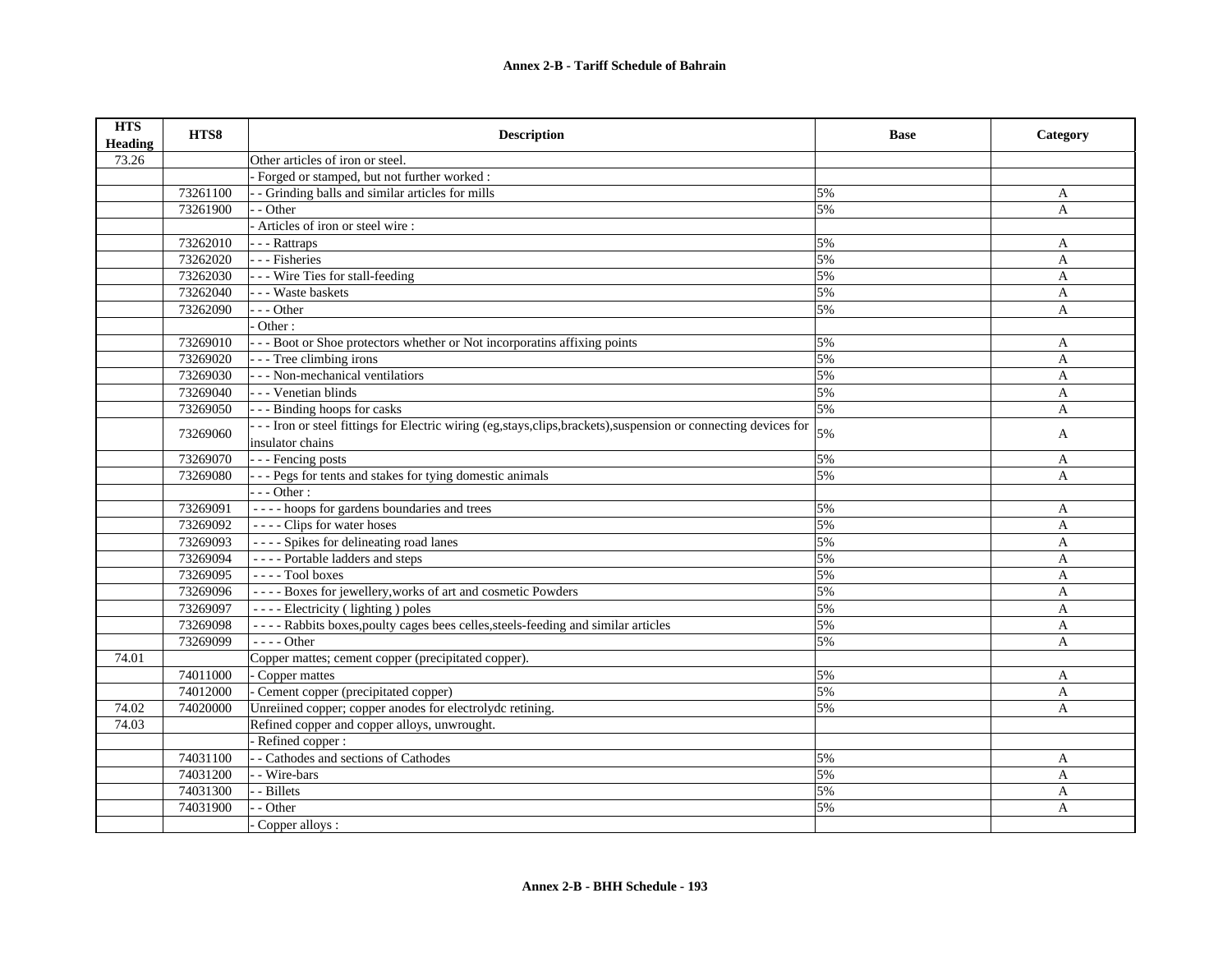| <b>HTS</b><br><b>Heading</b> | HTS8     | <b>Description</b>                                                                                | <b>Base</b> | Category     |
|------------------------------|----------|---------------------------------------------------------------------------------------------------|-------------|--------------|
|                              | 74032100 | Copper-Zinc base alloys (brass)                                                                   | 5%          | A            |
|                              | 74032200 | - Copper-tin base alloys (bronze)                                                                 | 5%          | $\mathbf{A}$ |
|                              | 74032300 | - Copper-nickel base alloys (cupro-nickel) or copper-nickel-zinc base alloys (nickel silver)      | 5%          | $\mathbf{A}$ |
|                              | 74032900 | - Other copper alloys (other than master alloys of heading 74.05)                                 | 5%          | $\mathbf{A}$ |
| 74.04                        | 74040000 | Copper waste and scrap.                                                                           | 5%          | A            |
| 74.05                        | 74050000 | Master alloys of copper.                                                                          | 5%          | $\mathbf{A}$ |
| 74.06                        |          | Copper powders and flakes.                                                                        |             |              |
|                              | 74061000 | - Powders of non-lamellar structure                                                               | 5%          | A            |
|                              | 74062000 | - Powders of lamellar structure; flakes                                                           | 5%          | A            |
| 74.07                        |          | Copper bars, rods and profiles.                                                                   |             |              |
|                              | 74071000 | of Refined Copper                                                                                 | 5%          | A            |
|                              |          | Of copper alloys :                                                                                |             |              |
|                              | 74072100 | - of Copper-Zinc base alloys (brass)                                                              | 5%          | A            |
|                              | 74072200 | - Of copper-nickel base alloys (cupro-nickel) or copper-nickel-zinc base alloys (nickel silver)   | 5%          | A            |
|                              | 74072900 | - Other                                                                                           | 5%          | $\mathbf{A}$ |
| 74.08                        |          | Copper wire.                                                                                      |             |              |
|                              |          | Of refined copper:                                                                                |             |              |
|                              | 74081100 | - Of which the maximum cross-sectional dimension exceeds 6 mm                                     | 5%          | A            |
|                              | 74081900 | - Other                                                                                           | 5%          | $\mathbf{A}$ |
|                              |          | Of copper alloys :                                                                                |             |              |
|                              | 74082100 | - Of copper-zinc base alloys (brass)                                                              | 5%          | A            |
|                              | 74082200 | - Of copper-nickel base alloys (cupro-nickel) or copper-niekel-zinc base alloys (nickel silver)   | 5%          | A            |
|                              | 74082900 | - Other                                                                                           | 5%          | A            |
| 74.09                        |          | Copper plates, sheets and strip, of a thickness exceeding 0.15 mm.                                |             |              |
|                              |          | Of refined copper:                                                                                |             |              |
|                              | 74091100 | - - In coils                                                                                      | 5%          | A            |
|                              | 74091900 | - Other                                                                                           | 5%          | $\mathbf{A}$ |
|                              |          | Of copper-zinc base alloys (brass):                                                               |             |              |
|                              | 74092100 | - In coils                                                                                        | 5%          | A            |
|                              | 74092900 | - Other                                                                                           | 5%          | A            |
|                              |          | Of copper-tin base alloys (bronze):                                                               |             |              |
|                              | 74093100 | - In coils                                                                                        | 5%          | A            |
|                              | 74093900 | - Other                                                                                           | 5%          | $\mathbf{A}$ |
|                              | 74094000 | Of copper-nickel base alloys (cupro-nickel) or copper-nickel-zinc base alloys (nickel silver)     | 5%          | A            |
|                              | 74099000 | Of Other Copper alloys                                                                            | 5%          | A            |
|                              |          | Copper foil (whether or not printed or backed with paper, paperboard, plastics or similar backing |             |              |
| 74.10                        |          | materials) of a thickness (excluding any backing) not exceeding 0.15 mm.                          |             |              |
|                              |          | - Not backed :                                                                                    |             |              |
|                              | 74101100 | - Of Refined Copper                                                                               | 5%          | A            |
|                              | 74101200 | - Of Copper alloys                                                                                | 5%          | A            |
|                              |          | - Backed:                                                                                         |             |              |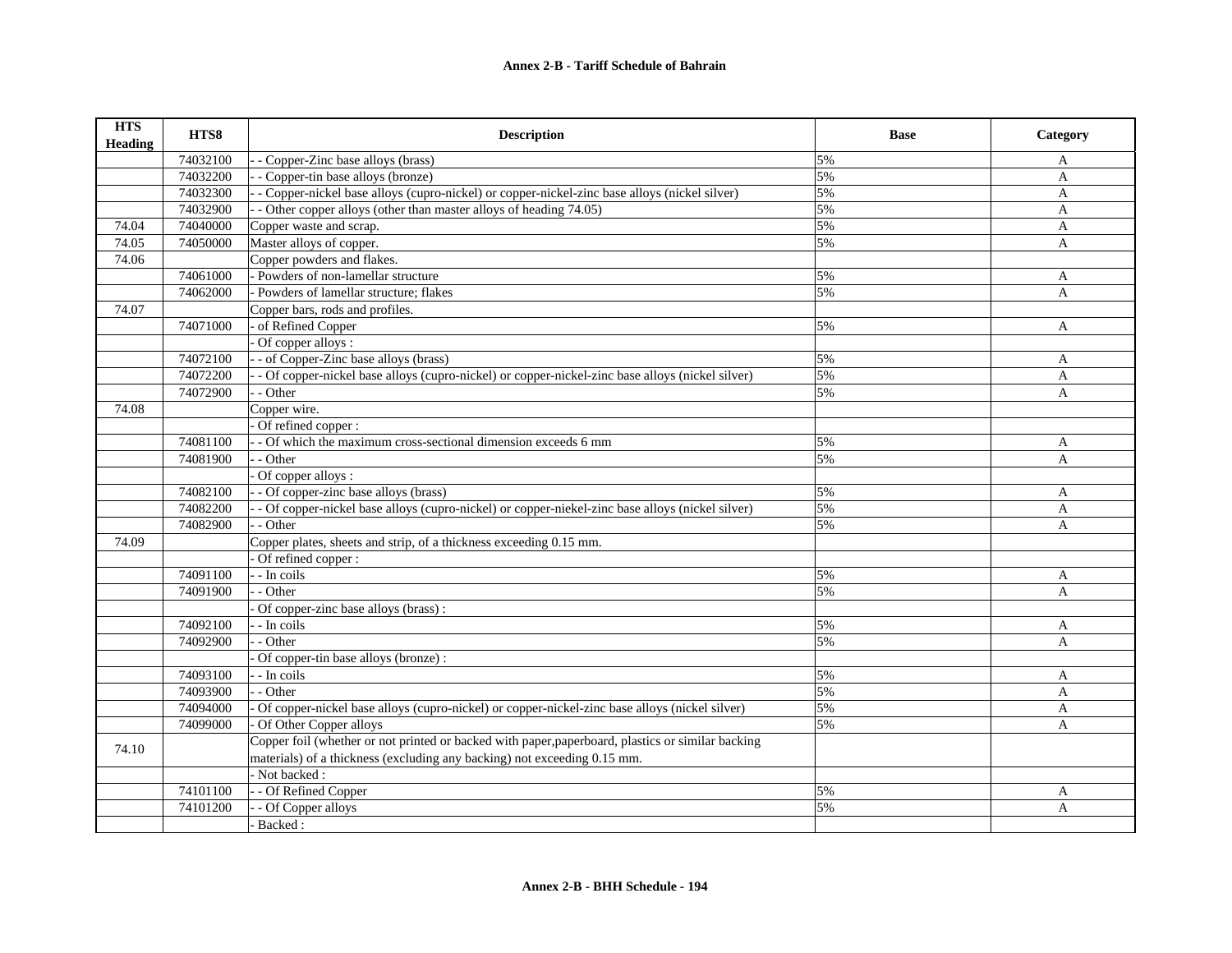| <b>HTS</b><br><b>Heading</b> | HTS8                 | <b>Description</b>                                                                                                                    | <b>Base</b> | Category     |
|------------------------------|----------------------|---------------------------------------------------------------------------------------------------------------------------------------|-------------|--------------|
|                              | 74102100             | - Of refined copper                                                                                                                   | 5%          | A            |
|                              | 74102200             | - Of copper alloys                                                                                                                    | 5%          | $\mathbf{A}$ |
| 74.11                        |                      | Copper tubes and pipes.                                                                                                               |             |              |
|                              | 74111000             | $\overline{O}$ f refined copper                                                                                                       | 5%          | A            |
|                              |                      | Of copper alloys :                                                                                                                    |             |              |
|                              | 74112100             | - Of copper-zinc base alloys (brass)                                                                                                  | 5%          | $\mathbf{A}$ |
|                              | 74112200             | (cupro-nickel) or copper-nickel zinc base alloys (nickel silver)<br>- Of copper-nickel base alloys                                    | 5%          | A            |
|                              | 74112900             | - Other                                                                                                                               | 5%          | A            |
| 74.12                        |                      | Copper tube or pipe fittings (for example. couplings, elbows, sleeves).                                                               |             |              |
|                              | 74121000             | Of refined copper                                                                                                                     | 5%          | A            |
|                              | 74122000             | Of copper alloys                                                                                                                      | 5%          | A            |
| 74.13                        | 74130000             | Stranded wire, cables, plaited bands and the like, of copper, not electrically insulated.                                             | 5%          | A            |
| 74.14                        |                      | Cloth (including endless bands), grill and netting, of copper wire; expanded metal of copper.                                         |             |              |
|                              | 74142000             | Cloth                                                                                                                                 | 5%          | A            |
|                              | 74149000             | Other                                                                                                                                 | 5%          | A            |
|                              |                      | Nails, tacks, drawing pins, staples (other than those of heading 83.05) and similar articles, of copper or                            |             |              |
| 74.15                        |                      | of iron or steel with heads of copper; screws, bolts, nuts, screw hooks, rivets, cotters, cotter-pins, washers                        |             |              |
|                              |                      | (including spring washers) and similar articles, of copper.                                                                           |             |              |
|                              | 74151000             | - Nails and Tacks, Drawing pins, Staples and similar articles                                                                         | 5%          | A            |
|                              |                      | Other articles, not threaded :                                                                                                        |             |              |
|                              | 74152100             | - Washers (including spring washers)                                                                                                  | 5%          | A            |
|                              | 74152900             | - Other                                                                                                                               | 5%          | A            |
|                              |                      | Other threaded articles :                                                                                                             |             |              |
|                              | 74153300             | - Other screws; bolts and nuts                                                                                                        | 5%          | A            |
|                              | 74153900             | - - Other                                                                                                                             | 5%          | A            |
| 74.16                        | 74160000             | Copper springs.                                                                                                                       | 5%          | A            |
| 74.17                        |                      | Cooking or heating apparatus of a kind used for domestic purposes, non-electric, and parts thereof, of<br>copper.                     |             |              |
|                              | 74170010             | - - - Copper cookers                                                                                                                  | 5%          | A            |
|                              | 74170020             | - Copper heaters                                                                                                                      | 5%          | A            |
|                              | 74170090             | $- -$ Other                                                                                                                           | 5%          | A            |
| 74.18                        |                      | Table, kitchen or other household articles and parts thereof, of copper; pot scourers and scouring or                                 |             |              |
|                              |                      | polishing pads, gloves and the like, of copper; sanitary ware and parts thereof, of copper.                                           |             |              |
|                              |                      | - Table, kitchen or other household articles and parts thereof; pot scourers and scouring or polishing<br>pads, gloves and the like : |             |              |
|                              |                      | - Pot scourers and scouring or polishing pads, gloves and the like                                                                    | 5%          |              |
|                              | 74181100<br>74181900 | - Other                                                                                                                               | 5%          | A            |
|                              |                      |                                                                                                                                       |             | A            |
|                              | 74182000             | - Sanitary ware and Parts thereof                                                                                                     | 5%          | A            |
| 74.19                        |                      | Other articles of copper.                                                                                                             |             |              |
|                              | 74191000             | - Chain and parts thereof                                                                                                             | 5%          | A            |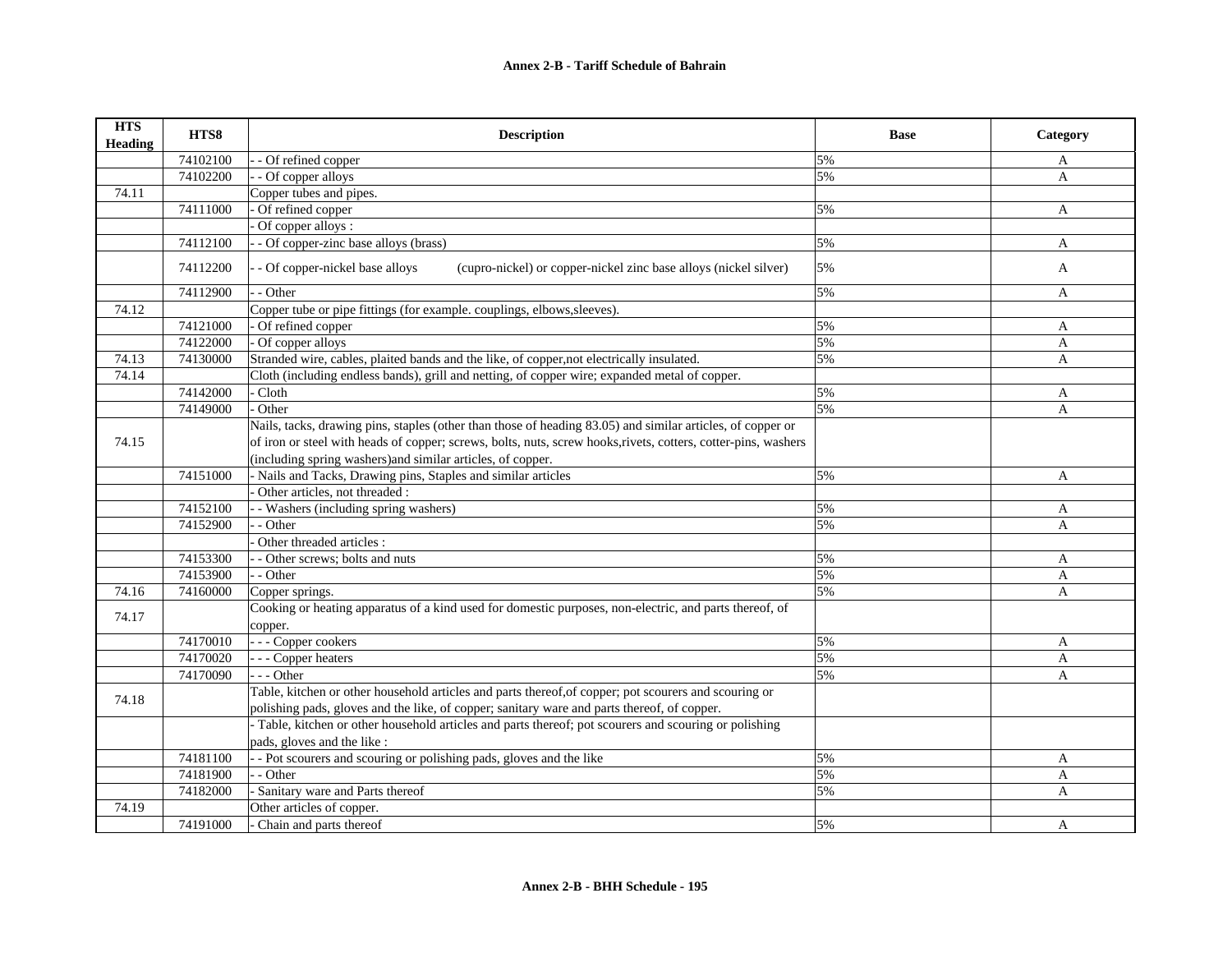| <b>HTS</b><br><b>Heading</b> | HTS8     | <b>Description</b>                                                                                                                                                                                        | <b>Base</b> | Category     |
|------------------------------|----------|-----------------------------------------------------------------------------------------------------------------------------------------------------------------------------------------------------------|-------------|--------------|
|                              |          | Other:                                                                                                                                                                                                    |             |              |
|                              |          | - Cast, moulded, stamped or forged, but not further worked :                                                                                                                                              |             |              |
|                              | 74199110 | - - Radiator plates                                                                                                                                                                                       | 5%          | A            |
|                              | 74199120 | --- Resevoirs, tanks, vats and similar containers for any material, of copper, of any copacity, over 300 L<br>whether or not lined or heat-insulated but not fitted with mechanical or thermal eqquipment | 5%          | A            |
|                              | 74199190 | $- -$ Other                                                                                                                                                                                               | 5%          | A            |
|                              |          | $-Other:$                                                                                                                                                                                                 |             |              |
|                              | 74199910 | - - - Radiator plates                                                                                                                                                                                     | 5%          | A            |
|                              |          | --- Roserois, tanks, vats and similar containers for any material, of copper, of and copacity, over                                                                                                       |             |              |
|                              | 74199920 | 300Lwhether or not lined or heat-insulated but not fitted with mechanical or thermal eqquipment                                                                                                           | 5%          | A            |
|                              | 74199930 | --- Containers for compressed or liquefied gas                                                                                                                                                            | 5%          | A            |
|                              | 74199940 | --- Eletro olating anodes of Copper or Copper alloys                                                                                                                                                      | 5%          | $\mathbf{A}$ |
|                              | 74199950 | --- Articles of copper wires (traps, waste baskets etc)                                                                                                                                                   | 5%          | A            |
|                              | 74199960 | - - - Non-mechanical air holes                                                                                                                                                                            | 5%          | $\mathbf{A}$ |
|                              | 74199970 | - - - Venetian Blinds                                                                                                                                                                                     | 5%          | A            |
|                              | 74199980 | - Clips for water hoeses                                                                                                                                                                                  | 5%          | A            |
|                              | 74199990 | $-$ - Other                                                                                                                                                                                               | 5%          | $\mathbf{A}$ |
| 75.01                        |          | Nickel mattes, nickel oxide sinters and other intermediate products of nickel metallurgy.                                                                                                                 |             |              |
|                              | 75011000 | - Nickel mattes                                                                                                                                                                                           | 5%          | A            |
|                              | 75012000 | - Nickel oxide sinters and Other intermediate products of nickel metallurgy                                                                                                                               | 5%          | A            |
| 75.02                        |          | Unwrought nickel.                                                                                                                                                                                         |             |              |
|                              | 75021000 | - Nickel, not alloyed                                                                                                                                                                                     | 5%          | A            |
|                              | 75022000 | - Nickel alloys                                                                                                                                                                                           | 5%          | A            |
| 75.03                        | 75030000 | Nickel waste and scrap.                                                                                                                                                                                   | 5%          | A            |
| 75.04                        | 75040000 | Nickel powders and flakes.                                                                                                                                                                                | 5%          | A            |
| 75.05                        |          | Nickel bars, rods, profiles and wire.                                                                                                                                                                     |             |              |
|                              |          | - Bars, rods and profiles :                                                                                                                                                                               |             |              |
|                              | 75051100 | - Of nickel, not alloyed                                                                                                                                                                                  | 5%          | A            |
|                              | 75051200 | - Of nickel alloys                                                                                                                                                                                        | 5%          | A            |
|                              |          | Wire:                                                                                                                                                                                                     |             |              |
|                              | 75052100 | - Of nickel, not alloyed                                                                                                                                                                                  | 5%          | $\mathbf{A}$ |
|                              | 75052200 | - Of nickel alloys                                                                                                                                                                                        | 5%          | A            |
| 75.06                        |          | Nickel plates, sheets, strip and foil.                                                                                                                                                                    |             |              |
|                              | 75061000 | Of nickel, not alloyed                                                                                                                                                                                    | 5%          | A            |
|                              | 75062000 | Of nickel alloys                                                                                                                                                                                          | 5%          | A            |
| 75.07                        |          | Nickel tubes, pipes and tube or pipe fittings (foc example, couplings, elbows, sleeves).                                                                                                                  |             |              |
|                              |          | - Tubes and pipes :                                                                                                                                                                                       |             |              |
|                              | 75071100 | - - Of nickel, not alloyed                                                                                                                                                                                | 5%          | A            |
|                              | 75071200 | - Of nickel alloys                                                                                                                                                                                        | 5%          | A            |
|                              | 75072000 | Tube or pipe fittings                                                                                                                                                                                     | 5%          | A            |
| 75.08                        |          | Other articles of nickel.                                                                                                                                                                                 |             |              |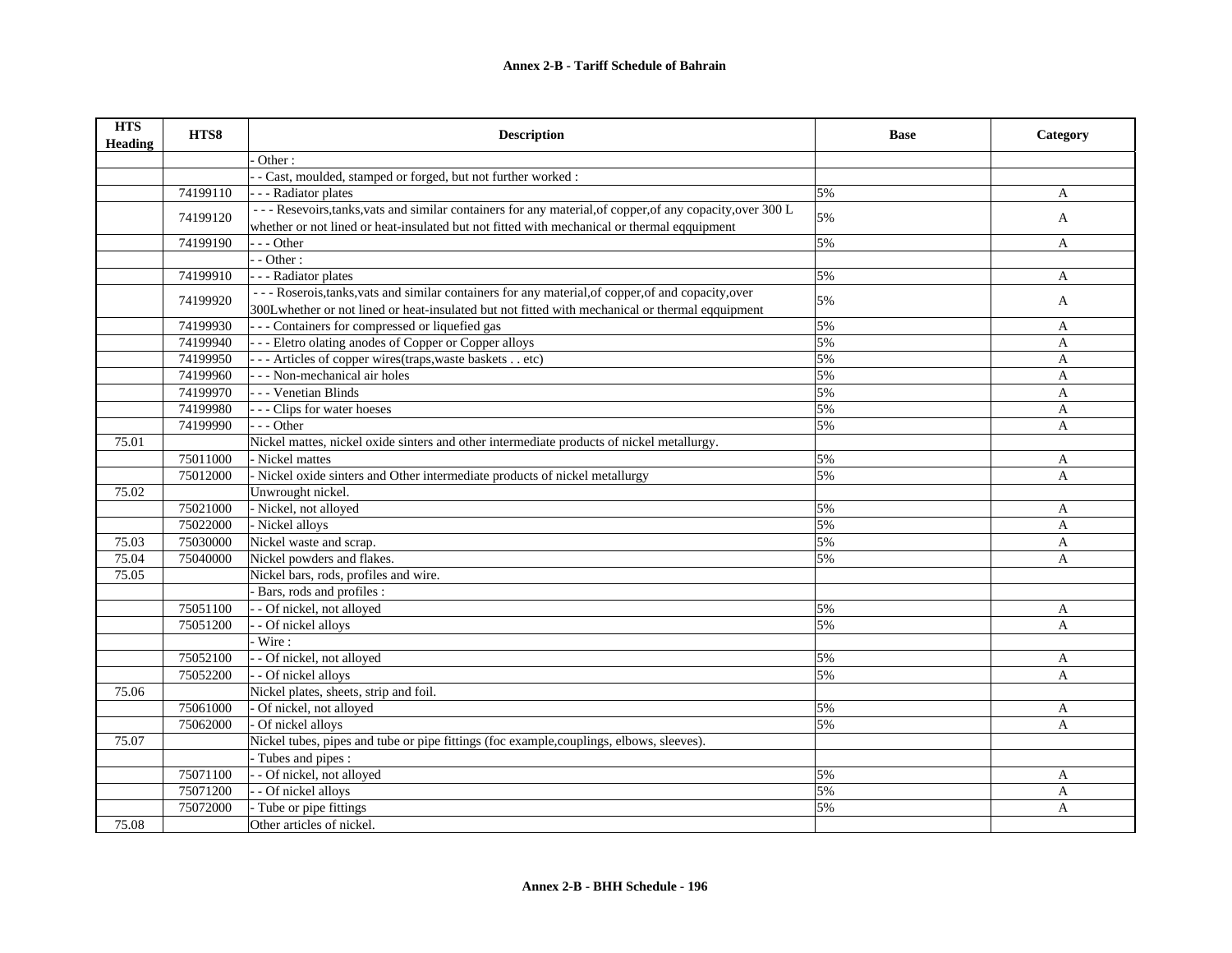| <b>HTS</b><br><b>Heading</b> | HTS8     | <b>Description</b>                                                                                                     | <b>Base</b> | Category     |
|------------------------------|----------|------------------------------------------------------------------------------------------------------------------------|-------------|--------------|
|                              | 75081000 | Cloth, grill and netting, of nickel wire                                                                               | 5%          | A            |
|                              |          | Other:                                                                                                                 |             |              |
|                              | 75089010 | --- window frams for structures                                                                                        | 5%          | A            |
|                              | 75089020 | -- Reservoirs, tanks, vats and similar containers, of any copacity, not fitted with mechanical or thermal<br>equipment | 5%          | A            |
|                              | 75089030 | - - - Nails, tacks, nuts, bolts, screws                                                                                | 5%          | A            |
|                              | 75089040 | - - - Springs                                                                                                          | 5%          | A            |
|                              | 75089050 | - - - Articles for domestic purposes                                                                                   | 5%          | A            |
|                              | 75089060 | - - Sanitary wares                                                                                                     | 5%          | A            |
|                              | 75089090 | $- -$ Other                                                                                                            | 5%          | A            |
| 76.01                        |          | Unwrought aluminium.                                                                                                   |             |              |
|                              | 76011000 | - Aluminium, not alloyed                                                                                               | 5%          | A            |
|                              | 76012000 | - Aluminium alloys                                                                                                     | 5%          | A            |
| 76.02                        | 76020000 | Aluminium waste and scrap.                                                                                             | 5%          | A            |
| 76.03                        |          | Aluminium powders and flakes.                                                                                          |             |              |
|                              | 76031000 | - Powders of non-lamellar structure                                                                                    | 5%          | A            |
|                              | 76032000 | - Powders of lamellar structure: flakes                                                                                | 5%          | $\mathbf{A}$ |
| 76.04                        |          | Aluminium bars, rods and profiles.                                                                                     |             |              |
|                              | 76041000 | Of aluminium, not alloyed                                                                                              | 20%         | B            |
|                              |          | Of aluminium alloys :                                                                                                  |             |              |
|                              | 76042100 | - Hollow profiles                                                                                                      | 20%         | B            |
|                              | 76042900 | - Other                                                                                                                | 5%          | A            |
| 76.05                        |          | Aluminium wire.                                                                                                        |             |              |
|                              |          | Of aluminium, not alloyed :                                                                                            |             |              |
|                              | 76051100 | - Of which the maximum cross-sectional dimension exceeds 7 mm                                                          | 5%          | A            |
|                              | 76051900 | - Other                                                                                                                | 5%          | A            |
|                              |          | Of aluminium alloys :                                                                                                  |             |              |
|                              | 76052100 | - Of which the maximum cross-sectional dimension exceeds 7 mm                                                          | 5%          | A            |
|                              | 76052900 | - Other                                                                                                                | 5%          | A            |
| 76.06                        |          | Aluminium plates, sheets and strip, of a thickness exceeding 0.2 mm.                                                   |             |              |
|                              |          | Rectangular (including syuare) :                                                                                       |             |              |
|                              | 76061100 | - Of aluminium, not alloyed                                                                                            | 5%          | A            |
|                              | 76061200 | - - Of aluminium alloys                                                                                                | 5%          | $\mathbf{A}$ |
|                              |          | - Other:                                                                                                               |             |              |
|                              | 76069100 | - Of aluminium, not alloyed                                                                                            | 5%          | A            |
|                              | 76069200 | - Of aluminium alloys                                                                                                  | 5%          | A            |
| 76.07                        |          | Aluminium foil (whether or not printed or backed with paper, paperboard, plastics or similar backing                   |             |              |
|                              |          | materials) of a thickness (excluding any backing) nnt exceeding 0.2 mm.                                                |             |              |
|                              |          | - Not backed:                                                                                                          |             |              |
|                              |          | - Rolled but not further worked                                                                                        |             |              |
|                              | 76071110 | - - - Alluminium foil, rolled, put up for retail sale                                                                  | 20%         | B            |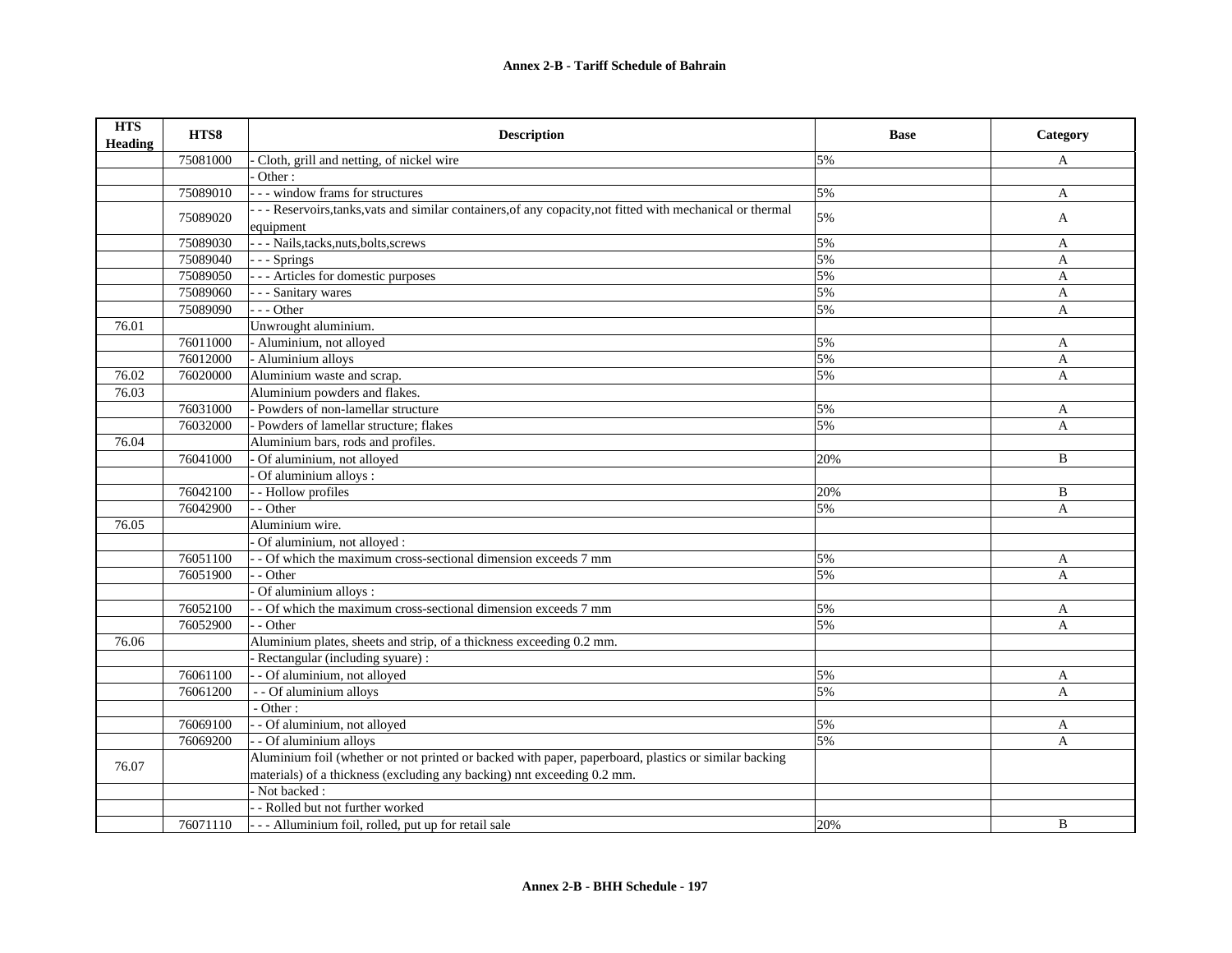| <b>HTS</b><br><b>Heading</b> | HTS8     | <b>Description</b>                                                                                         | <b>Base</b> | Category     |
|------------------------------|----------|------------------------------------------------------------------------------------------------------------|-------------|--------------|
|                              | 76071190 | - Other                                                                                                    | 20%         | B            |
|                              |          | -- Alluminium foil, rolled, put up for retail sale                                                         |             |              |
|                              | 76071910 | - - - Alluminium foil, rolled, put up for retail sale                                                      | 5%          | $\mathbf{A}$ |
|                              | 76071990 | - Other                                                                                                    | 5%          | $\mathbf{A}$ |
|                              |          | <b>Backed</b>                                                                                              |             |              |
|                              | 76072010 | - - - Alluminium foil, rolled, put up for retail sale                                                      | 20%         | B            |
|                              | 76072090 | - - Other                                                                                                  | 20%         | $\mathbf{B}$ |
| 76.08                        |          | Aluminium tubes and pipes.                                                                                 |             |              |
|                              | 76081000 | - of aluminium, Not alloyed                                                                                | 5%          | A            |
|                              | 76082000 | - Of aluminium alloys                                                                                      | 5%          | $\mathbf{A}$ |
| 76.09                        | 76090000 | Aluminium tube or pipe fittings (for example, couplings, elbows, sleeves).                                 | 5%          | $\mathbf{A}$ |
|                              |          | Aluminium structures (excluding prefabricated buildings of heading 94.06) and parts of structures (for     |             |              |
|                              |          | example, bridges and bridge-sections, towers, lattice masts, roofs, roofing frameworks, doors and          |             |              |
| 76.10                        |          | windows and their frames and thresholds for doors, balustrades, pillars and columns); aluminium plates,    |             |              |
|                              |          | rods, profiles, tubes and the like, prepared for use in structures.                                        |             |              |
|                              |          | Doors, windows and their frames and thresholds for doors:                                                  |             |              |
|                              | 76101010 | --- Electrically operated doors for garages                                                                | 5%          | A            |
|                              | 76101090 | - - - Other                                                                                                | 5%          | $\mathbf{A}$ |
|                              |          | Other:                                                                                                     |             |              |
|                              | 76109010 | --- Bridges and Bridges-sections                                                                           | 5%          | A            |
|                              | 76109020 | - - - Towers and lattice masts                                                                             | 5%          | A            |
|                              | 76109030 | --- Sheds and domes                                                                                        | 5%          | $\mathbf{A}$ |
|                              | 76109040 | - - - Staircases, stationary                                                                               | 5%          | $\mathbf{A}$ |
|                              | 76109050 | - - - Wall partitions for hospital word, restaurants, offices, bathroom, buildings and the like            | 5%          | A            |
|                              | 76109060 | - - - Decoration tiles for ceilings                                                                        | 5%          | $\mathbf{A}$ |
|                              | 76109070 | - - - Ties to fasten decoration tile in ceilings                                                           | 5%          | $\mathbf{A}$ |
|                              | 76109090 | - - - Other                                                                                                | 5%          | A            |
|                              |          | Aluminium reservoirs, tanks, vats and similar containers, for any material (other than compressed or       |             |              |
| 76.11                        | 76110000 | liquefied gas), of a capacity exceeding 300 1, whether or not lined or heatinsulated, but not fitted with  | 5%          | A            |
|                              |          | mechanical or thermal equipment.                                                                           |             |              |
|                              |          | Aluminium casks, drums, cans, boxes and similar containers(including rigid or collapsible tubular          |             |              |
| 76.12                        |          | containers), for any material (other than compressed or liquefied gas), of a capacity not exceeding 300 1, |             |              |
|                              |          | whether or not lined or heat-insulated, but not fitted with mechanical or thermal equipment.               |             |              |
|                              | 76121000 | Collapsible tubular containers                                                                             | 5%          | $\mathbf{A}$ |
|                              |          | Other:                                                                                                     |             |              |
|                              | 76129010 | - - - Cans for aerating beverage and fruit juices                                                          | 5%          | A            |
|                              | 76129020 | - - - Cans for preserving foods                                                                            | 5%          | $\mathbf{A}$ |
|                              | 76129030 | - - - Cans for chemicals and lubrication oils                                                              | 5%          | $\mathbf{A}$ |
|                              | 76129090 | $- -$ Other                                                                                                | 5%          | A            |
| 76.13                        |          | Aluminium containers for compressed or liquefied gas.                                                      |             |              |
|                              | 76130010 | --- Aluminium containers for gas 100 L and less                                                            | 5%          | A            |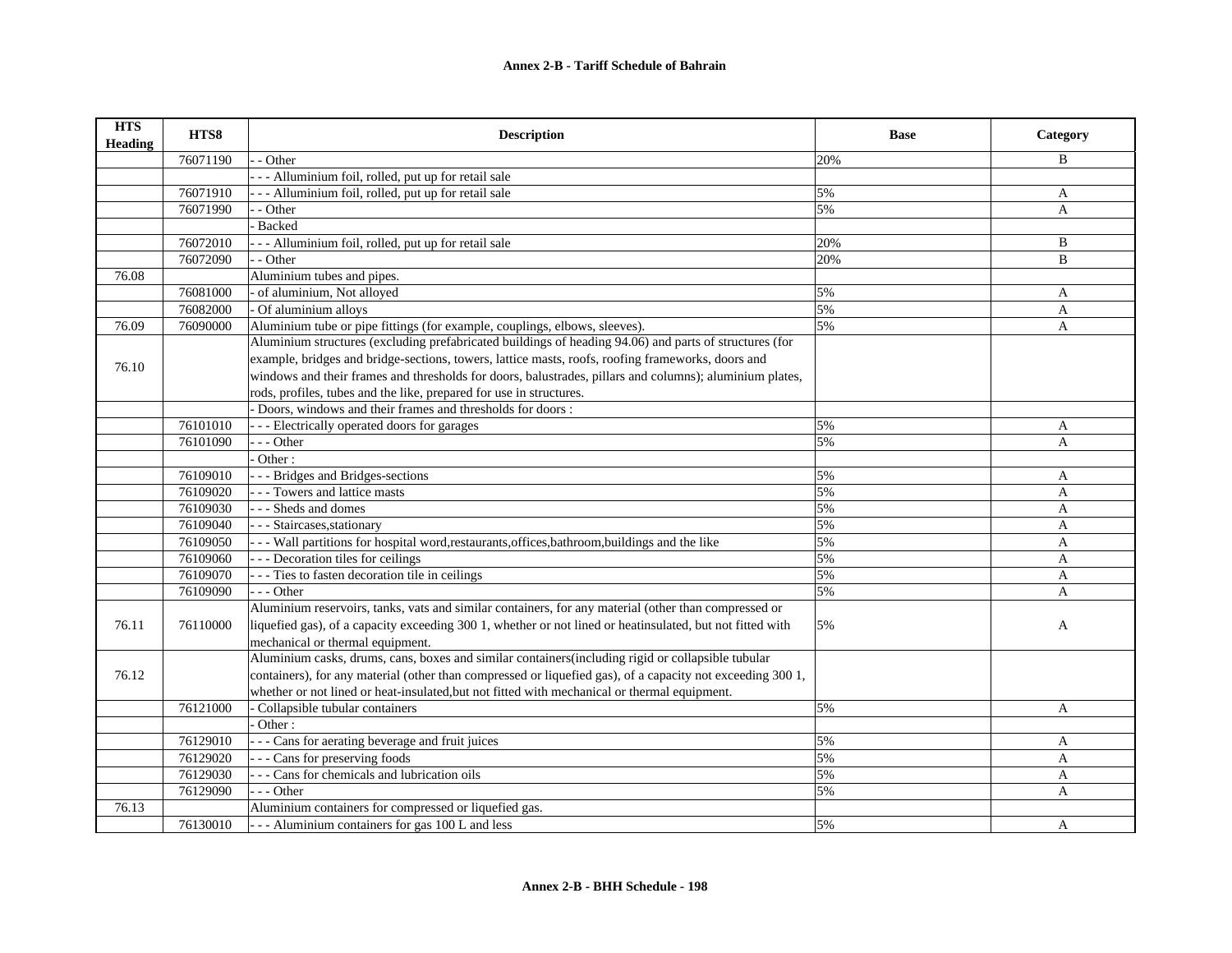| <b>HTS</b><br><b>Heading</b> | HTS8     | <b>Description</b>                                                                                                                                                                                             | <b>Base</b> | Category     |
|------------------------------|----------|----------------------------------------------------------------------------------------------------------------------------------------------------------------------------------------------------------------|-------------|--------------|
|                              | 76130090 | - - Other                                                                                                                                                                                                      | 5%          | A            |
| 76.14                        |          | Stranded wire, cables, plaited bands and the like, of aluminium, not electrically insulated.                                                                                                                   |             |              |
|                              |          | - With steel core:                                                                                                                                                                                             |             |              |
|                              | 76141010 | - - - Electric wire and cable, Not insulated                                                                                                                                                                   | 5%          | A            |
|                              | 76141090 | --- Other                                                                                                                                                                                                      | 5%          | A            |
|                              | 76149000 | Other                                                                                                                                                                                                          | 5%          | $\mathbf{A}$ |
| 76.15                        |          | Table, kitchen or other household articles and part.s thereof, of aluminium; pot scourers and scouring or<br>polishing pads, gloves and the like, of aluminium; sanitary ware and parts thereof, of aluminium. |             |              |
|                              |          | - Table, kitchen or other household articles and parts thereof;pot scourers and scouring or polishing pads,<br>gloves and the like:                                                                            |             |              |
|                              | 76151100 | - Pot scourers and scourina or polishing pads, gloves and the like                                                                                                                                             | 5%          | A            |
|                              |          | - Other:                                                                                                                                                                                                       |             |              |
|                              | 76151910 | --- Plates and trays of aluminum flakes                                                                                                                                                                        | 5%          | A            |
|                              | 76151990 | $- -$ Other                                                                                                                                                                                                    | 5%          | $\mathbf{A}$ |
|                              | 76152000 | - Sanitary ware and parts thereof                                                                                                                                                                              | 5%          | A            |
| 76.16                        |          | Other articles of aluminium.                                                                                                                                                                                   |             |              |
|                              | 76161000 | - Nails, tacks staples (other than those of heading 83.05).screws, bolts, nuts, screw hooks, rivets, cotters,                                                                                                  | 5%          | A            |
|                              |          | cotter-pins, washers and similar articles                                                                                                                                                                      |             |              |
|                              |          | Other:                                                                                                                                                                                                         |             |              |
|                              | 76169100 | - - cloth, Grill, netting and fencing, of aluminium wire                                                                                                                                                       | 20%         | B            |
|                              |          | - - Other:                                                                                                                                                                                                     |             |              |
|                              | 76169910 | - - - Chain part thereof                                                                                                                                                                                       | 5%          | A            |
|                              |          | - - - Wire articles of aluminum :                                                                                                                                                                              |             |              |
|                              | 76169921 | - - - - Cloth, grill and netting of aluminium wire, and expanded metal                                                                                                                                         | 20%         | B            |
|                              | 76169922 | - - - - Waste baskets                                                                                                                                                                                          | 5%          | A            |
|                              | 76169929 | $---Other$                                                                                                                                                                                                     | 5%          | $\mathbf{A}$ |
|                              | 76169930 | - - - Non-mechanical ventilation Blinds                                                                                                                                                                        | 5%          | A            |
|                              | 76169940 | - - - Venetion blinds                                                                                                                                                                                          | 5%          | $\mathbf{A}$ |
|                              | 76169950 | --- Fittings for electricity lines (wires-clips and the like)                                                                                                                                                  | 5%          | $\mathbf{A}$ |
|                              | 76169960 | - - - Fencing pillars                                                                                                                                                                                          | 5%          | A            |
|                              | 76169970 | - - - Portable ladders                                                                                                                                                                                         | 5%          | A            |
|                              | 76169990 | $- -$ Other                                                                                                                                                                                                    | 5%          | $\mathbf{A}$ |
| 78.01                        |          | Unoccupied lead.                                                                                                                                                                                               |             |              |
|                              | 78011000 | - Refined Lead                                                                                                                                                                                                 | 5%          | A            |
|                              |          | Other:                                                                                                                                                                                                         |             |              |
|                              | 78019100 | - - Containing by weight antimony as the principal other element                                                                                                                                               | 5%          | A            |
|                              | 78019900 | - Other                                                                                                                                                                                                        | 5%          | A            |
| 78.02                        | 78020000 | Lead waste and scrap.                                                                                                                                                                                          | 5%          | A            |
| 78.03                        | 78030000 | Lead bars, rods, profiles and wire.                                                                                                                                                                            | 5%          | A            |
| 78.04                        |          | Lead plates, sheets, strip and foil; lead powders and flakes.                                                                                                                                                  |             |              |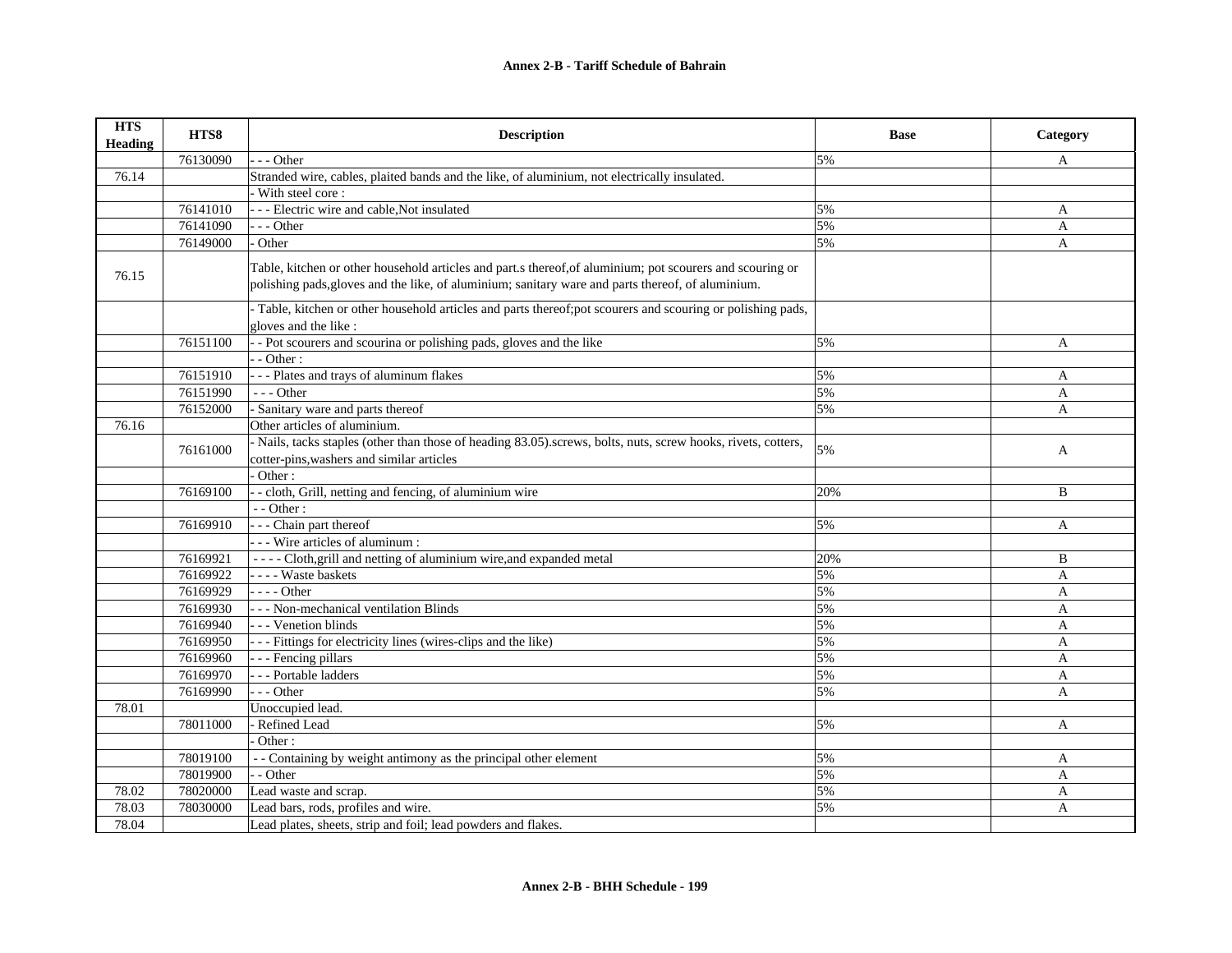| <b>HTS</b><br><b>Heading</b> | HTS8     | <b>Description</b>                                                                                   | <b>Base</b> | Category     |
|------------------------------|----------|------------------------------------------------------------------------------------------------------|-------------|--------------|
|                              |          | Plates, sheets, strip and foil:                                                                      |             |              |
|                              | 78041100 | - Sheets, strip and foil of a thickness (excluding any backing) not exceeding 0.2 mm                 | 5%          | A            |
|                              | 78041900 | - Other                                                                                              | 5%          | A            |
|                              | 78042000 | - Powders and flakes                                                                                 | 5%          | A            |
| 78.05                        | 78050000 | Lead tubes, pipes and tuhe or pipe fittings (for example, couplings, elbows, sleeves).               | 5%          | A            |
| 78.06                        | 78060000 | Other articles of lead.                                                                              | 5%          | A            |
| 79.01                        |          | Unwrought zinc.                                                                                      |             |              |
|                              |          | Zinc, not alloyed :                                                                                  |             |              |
|                              | 79011100 | - Containing by weight 99.99 % or more of zinc                                                       | 5%          | A            |
|                              | 79011200 | - Containing by weight less than 99.99 % of zinc                                                     | 5%          | $\mathbf{A}$ |
|                              | 79012000 | Zinc alloys                                                                                          | 5%          | A            |
| 79.02                        | 79020000 | Zinc waste and scrap.                                                                                | 5%          | A            |
| 79.03                        |          | Zinc dust, powders and flakes.                                                                       |             |              |
|                              | 79031000 | Zinc dust                                                                                            | 5%          | A            |
|                              | 79039000 | Other                                                                                                | 5%          | A            |
| 79.04                        |          | Zinc bars, rods, profVes and wire.                                                                   |             |              |
|                              | 79040010 | - - - wire                                                                                           | 5%          | A            |
|                              | 79040020 | --- Bars and Rods                                                                                    | 5%          | A            |
|                              | 79040090 | - - - Specially forms                                                                                | 5%          | A            |
| 79.05                        |          | Zinc plates, sheets, strip and foil.                                                                 |             |              |
|                              | 79050010 | - - - Photo-engraving, lithograohic or other printing plates etc.                                    | 5%          | A            |
|                              | 79050090 | $- -$ Other                                                                                          | 5%          | A            |
| 79.06                        |          | Zinc tubes, pipes and tube or pipe fittings (for example, couplings, elbows, sleeves).               |             |              |
|                              | 79060010 | - - - Tubes and pipes                                                                                | 5%          | A            |
|                              | 79060090 | - - - Tube or pipe fittings (for example coupling, elbows, sleeves)                                  | 5%          | $\mathbf{A}$ |
| 79.07                        |          | Other articles of zinc.                                                                              |             |              |
|                              | 79070010 | - - - Cans, boxes, and similar containers and transport                                              | 5%          | A            |
|                              | 79070020 | - - - Reservoirs, vats, drums and similar containers not fitted with mechanical or thermal equipment | 5%          | A            |
|                              | 79070030 | --- tubular containers for packing pharmaceutical product, etc.                                      | 5%          | A            |
|                              | 79070040 | - - - cloth, Grill and netting of zinc wire, and expanded metal                                      | 5%          | A            |
|                              | 79070050 | - - - Zinc nails, tacks, nuts, bolts, screws                                                         | 5%          | A            |
|                              | 79070060 | --- Household ware                                                                                   | 5%          | A            |
|                              | 79070070 | - - - Sanitary ware                                                                                  | 5%          | A            |
|                              | 79070080 | - - - Zinc "Labels" (for trees, plants.etc) not bearing letters, numbers or designs                  | 5%          | A            |
|                              |          | $- -$ Other :                                                                                        |             |              |
|                              | 79070091 | ---- Templates(Hollow Plates) for making signs etc.                                                  | 5%          | A            |
|                              | 79070092 | - - - - Electroplating anodes                                                                        | 5%          | A            |
|                              | 79070093 | ---- Cathodic protection Anodes (sacrificial Anodes) used for protecting pipelines ships             | 5%          |              |
|                              |          | Tanks, etc., from corrosion                                                                          |             | A            |
|                              | 79070099 | $---Other$                                                                                           | 5%          | A            |
| 80.01                        |          | Unwrought tin.                                                                                       |             |              |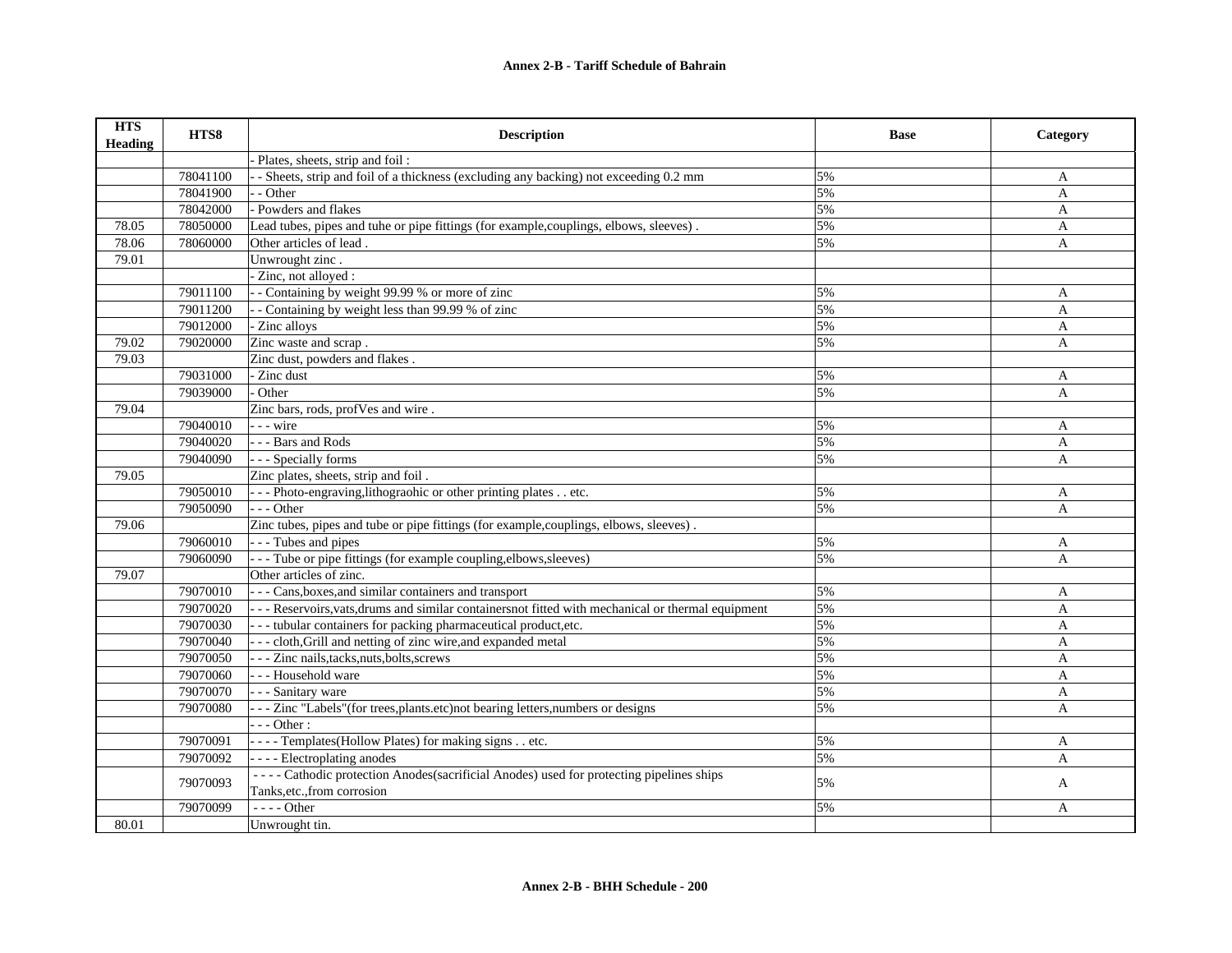| <b>HTS</b><br><b>Heading</b> | HTS8     | <b>Description</b>                                                                                         | <b>Base</b> | Category     |
|------------------------------|----------|------------------------------------------------------------------------------------------------------------|-------------|--------------|
|                              | 80011000 | Tin, not alloyed                                                                                           | 5%          | A            |
|                              | 80012000 | - Tin alloys                                                                                               | 5%          | A            |
| 80.02                        | 80020000 | Tin waste and scrap.                                                                                       | 5%          | $\mathbf{A}$ |
| 80.03                        |          | Tin bars, rods, profiles and wire.                                                                         |             |              |
|                              | 80030010 | --- Hollow bars                                                                                            | 5%          | A            |
|                              | 80030090 | $-$ - Other                                                                                                | 5%          | A            |
| 80.04                        | 80040000 | Tin plates, sheets and strip, of a thickness exceeding 0.2 mm.                                             | 5%          | $\mathbf{A}$ |
| 80.05                        | 80050000 | Tin foil (whether or not printed or backed with paper, paperboard, plastics or similar backing materials), | 5%          | A            |
|                              |          | of a thickness (excluding any backing) not exceeding 0.2 mm; tin powders and flakes.                       |             |              |
| 80.06                        | 80060000 | Tin tubes, pipes and tube or pipe fittings (for exsmple, couplings, elbows, sleeves).                      | 5%          | A            |
| 80.07                        |          | Other articles of tin.                                                                                     |             |              |
|                              | 80070010 | - - - Vats, reservoirs, drums and other containers (not fitted with mechanical or thermal equipment        | 5%          | A            |
|                              | 80070020 | --- collapsible tubes for packing dentifrices, colours or other product                                    | 5%          | A            |
|                              | 80070030 | -- Household arsticles and tableware(jugs,trys,plats etc.)                                                 | 5%          | A            |
|                              | 80070090 | $- -$ Other                                                                                                | 5%          | $\mathbf{A}$ |
| 81.01                        |          | Tungsten (wolfram) and articles thereof, including waste and scrap.                                        |             |              |
|                              | 81011000 | - Powders                                                                                                  | 5%          | A            |
|                              |          | Other:                                                                                                     |             |              |
|                              | 81019400 | - Unwrought tungsten, including bars and rods obtained simply by sintering; waste and scrap                | 5%          | A            |
|                              | 81019500 | - Bars and rods, other than those obtained simply by sintering, profiles, plates, sheets, strip and foil   | 5%          | A            |
|                              | 81019600 | - Wire                                                                                                     | 5%          | A            |
|                              | 81019700 | - Waste and scrap                                                                                          | 5%          | A            |
|                              | 81019900 | - Other                                                                                                    | 5%          | A            |
| 81.02                        |          | Molybdenum and articles thereof, including wsste and scrsp.                                                |             |              |
|                              | 81021000 | - Powders                                                                                                  | 5%          | A            |
|                              |          | Other:                                                                                                     |             |              |
|                              | 81029400 | - Unwrought molybdenum, including bars and rods obtained simply by sintermg;                               | 5%          | A            |
|                              | 81029500 | - Bars and rods, other than those obtained simply by sintering, profiles, plates, sheets, strip and foil   | 5%          | A            |
|                              | 81029600 | - Wire                                                                                                     | 5%          | A            |
|                              | 81029700 | - Waste and scrap                                                                                          | 5%          | A            |
|                              | 81029900 | - Other                                                                                                    | 5%          | $\mathbf{A}$ |
| 81.03                        |          | Tantalum and articles thereof, including waste and scrap.                                                  |             |              |
|                              | 81032000 | Unwrought tantalum, including bars and rods obtained simply by sintering; waste and scrap; powders         | 5%          | A            |
|                              | 81033000 | waste and scrap                                                                                            | 5%          | A            |
|                              | 81039000 | Other                                                                                                      | 5%          | A            |
| 81.04                        |          | magnesium and articles thereof, including waste and scrap.                                                 |             |              |
|                              |          | - Unwrought magnesium :                                                                                    |             |              |
|                              | 81041100 | -- Containing at least 99.8 % by weight of magnesium                                                       | 5%          | A            |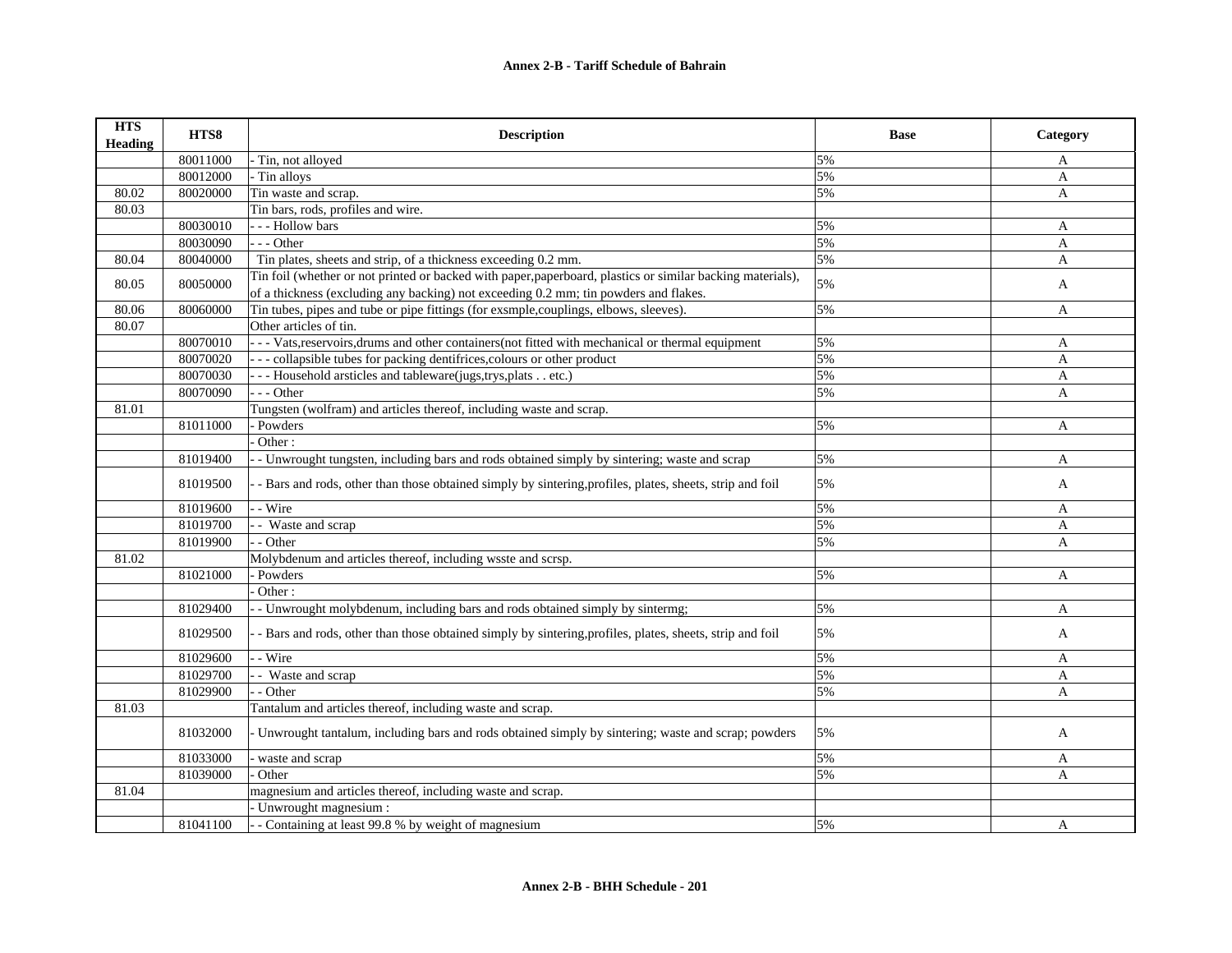| <b>HTS</b><br><b>Heading</b> | HTS8     | <b>Description</b>                                                                                         | <b>Base</b> | Category     |
|------------------------------|----------|------------------------------------------------------------------------------------------------------------|-------------|--------------|
|                              | 81041900 | - Other                                                                                                    | 5%          | A            |
|                              | 81042000 | Waste and scrap                                                                                            | 5%          | $\mathbf{A}$ |
|                              | 81043000 | Raspings, turnings and granules, graded according to size; powders                                         | 5%          | A            |
|                              |          | Other:                                                                                                     |             |              |
|                              | 81049010 | - - - Angles, shapes, sheets, plates and the like                                                          | 5%          | A            |
|                              | 81049020 | --- Wire, rods and bars                                                                                    | 5%          | A            |
|                              | 81049030 | - - - Pipes and tubes and fillings thereof and hollow bars                                                 | 5%          | A            |
|                              | 81049090 | --- Other articles of magnesium                                                                            | 5%          | A            |
|                              |          | Cobalt mattes and other intermediate products of cobalt metallurgy; cobalt and articles thereof, including |             |              |
| 81.05                        |          | waste and scrap.                                                                                           |             |              |
|                              | 81052000 | Cobalt mattes and other intermediate prvducts of cobalt metallurgy; unwrought cobalt ; waste               | 5%          | A            |
|                              | 81053000 | Waste and scrap                                                                                            | 5%          | $\mathbf{A}$ |
|                              | 81059000 | Other                                                                                                      | 5%          | A            |
| 81.06                        | 81060000 | Bismuth and articles thereof, including waste and scrap.                                                   | 5%          | A            |
| 81.07                        |          | Cadmium and articles thereof, including waste and scrap.                                                   |             |              |
|                              | 81072000 | - Unwrought cadmium ; waste and scrap ; powders                                                            | 5%          | $\mathbf{A}$ |
|                              | 81073000 | Waste and scrap                                                                                            | 5%          | A            |
|                              | 81079000 | Other                                                                                                      | 5%          | A            |
| 81.08                        |          | Titanium and articles thereof, including waste and scrap.                                                  |             |              |
|                              | 81082000 | - Unwrought titanium; waste and scrap; powden                                                              | 5%          | A            |
|                              | 81083000 | Waste and scrap                                                                                            | 5%          | A            |
|                              | 81089000 | Other                                                                                                      | 5%          | A            |
| 81.09                        |          | Zirconium and articles thereof, including waste and scrap.                                                 |             |              |
|                              | 81092000 | - Unwrought zirconium; waste and scrap; powders                                                            | 5%          | A            |
|                              | 81093000 | Waste and scrap                                                                                            | 5%          | A            |
|                              | 81099000 | Other                                                                                                      | 5%          | A            |
| 81.10                        |          | Antimony and articles thereof, including waste and scrap.                                                  |             |              |
|                              | 81101000 | - Unwrought antimony; powders                                                                              | 5%          | A            |
|                              | 81102000 | Waste and scrap                                                                                            | 5%          | A            |
|                              | 81109000 | Other                                                                                                      | 5%          | $\mathbf{A}$ |
| 81.11                        | 81110000 | Manganese and articles thereof, including waste and scrap.                                                 | 5%          | A            |
| 81.12                        |          | Beryllium, chromium, germanium, vanadium, gallium, hafnium, indium, niobium (columbium), rhenium           |             |              |
|                              |          | and thallium, and articles of these metals, including waste and scrap.                                     |             |              |
|                              |          | Beryllium:                                                                                                 |             |              |
|                              | 81121200 | - - Unwrought ; waste and scrap ; powders                                                                  | 5%          | A            |
|                              | 81121300 | - Waste and scrap                                                                                          | 5%          | $\mathbf{A}$ |
|                              | 81121900 | - - Other                                                                                                  | 5%          | A            |
|                              |          | Chromium:                                                                                                  |             |              |
|                              | 81122100 | - - Unwrought; powders                                                                                     | 5%          | A            |
|                              | 81122200 | - - Waste and scrap                                                                                        | 5%          | A            |
|                              | 81122900 | - - Other                                                                                                  | 5%          | A            |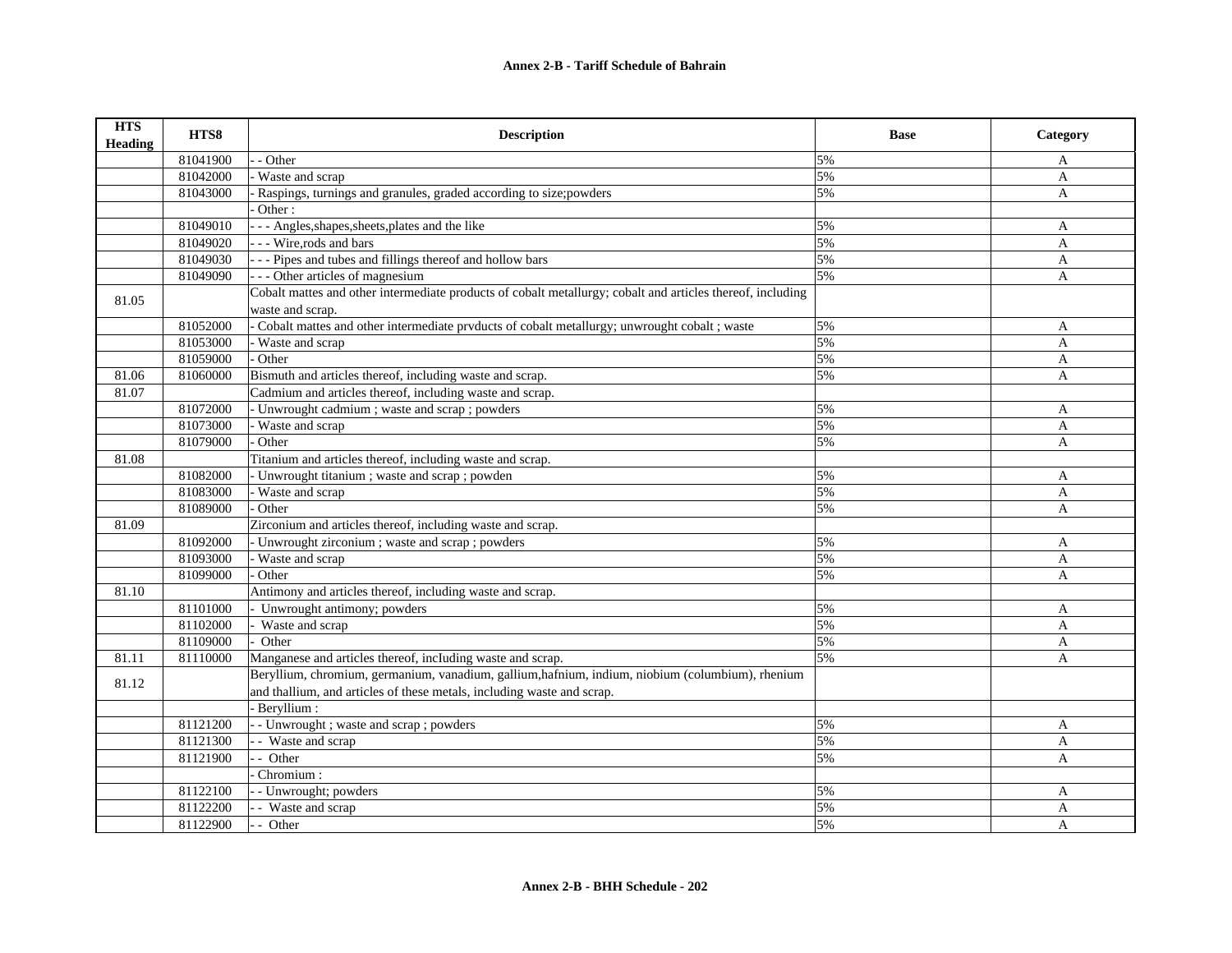| <b>HTS</b><br><b>Heading</b> | HTS8     | <b>Description</b>                                                                                           | <b>Base</b> | Category     |
|------------------------------|----------|--------------------------------------------------------------------------------------------------------------|-------------|--------------|
|                              | 81123000 | Germanium                                                                                                    | 5%          | A            |
|                              | 81124000 | Vanadium                                                                                                     | 5%          | $\mathbf{A}$ |
|                              |          | Other:                                                                                                       |             |              |
|                              | 81125100 | - - Unwrough; powders                                                                                        | 5%          | A            |
|                              | 81125200 | Waste and scrap                                                                                              | 5%          | A            |
|                              | 81125900 | - Other                                                                                                      | 5%          | A            |
|                              |          | Other:                                                                                                       |             |              |
|                              | 81129200 | - Unwrought; waste and scrap and ; powders                                                                   | 5%          | A            |
|                              | 81129900 | $-$ Other                                                                                                    | 5%          | A            |
| 81.13                        | 81130000 | Cermets and articles thereof, including waste and scrap.                                                     | 5%          | A            |
|                              |          | Hand tools, the following : spades, shovels, mattocks, picks, hoes, forks and rakes; axes, bill hooks and    |             |              |
| 82.01                        |          | similar hewing tools; secateurs and pruners of any kind; scythes, sickles, hay knives, hedge shears,         |             |              |
|                              |          | timber wedges and other tools of a kind used in agriculture, horticulture or forestry.                       |             |              |
|                              | 82011000 | - Spades and shovels                                                                                         | 5%          | A            |
|                              | 82012000 | - Forks                                                                                                      | 5%          | A            |
|                              | 82013000 | - Mattocks, picks, hoes and rakes                                                                            | 5%          | $\mathbf{A}$ |
|                              | 82014000 | Axes, bill hooks and similar hewing tools                                                                    | 5%          | A            |
|                              | 82015000 | Secateurs and similar one-handed pruners and shears (including poultry shears)                               | 5%          | $\mathbf{A}$ |
|                              | 82016000 | - Hedge shears, two-handed pruning shears and similar two-handed shears                                      | 5%          | A            |
|                              | 82019000 | Other hand tools kind used agriculture, horticulture forestry                                                | 5%          | A            |
| 82.02                        |          | Hand saws; blades for saws of all kinds (includng slitting, slotting or toothless saw blades).               |             |              |
|                              | 82021000 | - Hand saws                                                                                                  | 5%          | A            |
|                              | 82022000 | <b>Band saw blades</b>                                                                                       | 5%          | A            |
|                              |          | Circular saw blades (including slitting or slotting saw blades):                                             |             |              |
|                              | 82023100 | - With working part of steel                                                                                 | 5%          | A            |
|                              | 82023900 | - - Other, including parts                                                                                   | 5%          | A            |
|                              | 82024000 | Chain saw blades                                                                                             | 5%          | A            |
|                              |          | Other saw blades:                                                                                            |             |              |
|                              | 82029100 | - Straight saw blades, for working metal                                                                     | 5%          | A            |
|                              | 82029900 | - - Other                                                                                                    | 5%          | A            |
| 82.03                        |          | Files, rasps, pliers (including cutting pliers), pincers, tweezers, metal cutting shears, pipe-cutters, bolt |             |              |
|                              |          | croppers, perforating punches and similar hand tools.                                                        |             |              |
|                              | 82031000 | - Files, rasps and similar tools                                                                             | 5%          | A            |
|                              | 82032000 | Pliers (including cutting pliers), pincers, tweezers and similar tools                                       | 5%          | $\mathbf{A}$ |
|                              | 82033000 | - Metal cutting shears and similar tools                                                                     | 5%          | A            |
|                              | 82034000 | - Pipe-cutters, bolt croppers, perforating punches and similar tools                                         | 5%          | A            |
| 82.04                        |          | Hand-operated spanners and wrenches (including torque meter wrenches but not including tap                   |             |              |
|                              |          | wrenches);interchangeable spanner sockets, with or without handles.                                          |             |              |
|                              |          | - Hand-operated spanners and wrenches :                                                                      |             |              |
|                              | 82041100 | - - Non-adjustable                                                                                           | 5%          | A            |
|                              | 82041200 | - - Adjustable                                                                                               | 5%          | A            |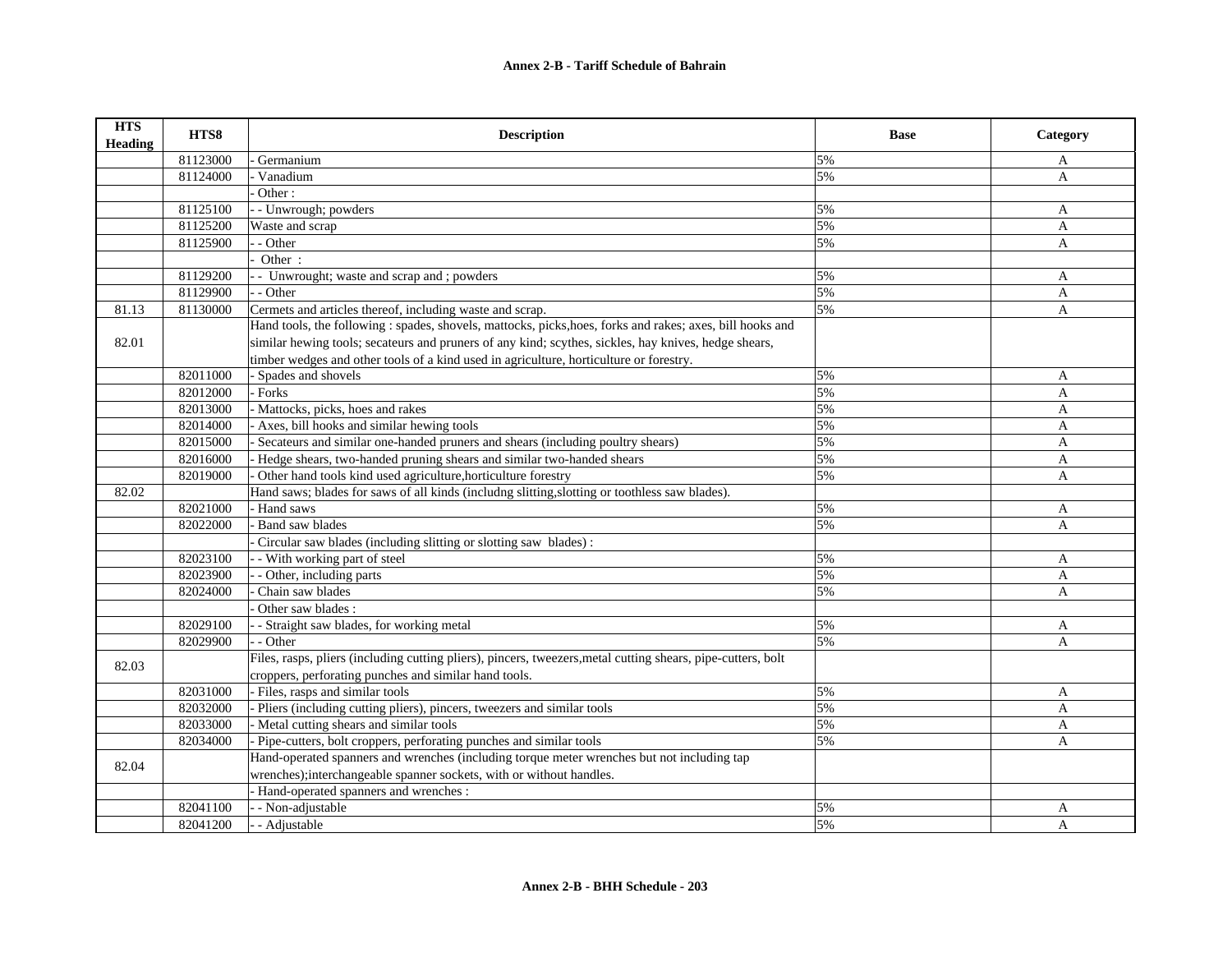| <b>HTS</b><br>Heading | HTS8     | <b>Description</b>                                                                                           | <b>Base</b> | Category     |
|-----------------------|----------|--------------------------------------------------------------------------------------------------------------|-------------|--------------|
|                       | 82042000 | - Interchangeable spanner sockets, with or without handles                                                   | 5%          | A            |
|                       |          | Hand tools (including glaziers' diamonds), not elsewhere specified or included; blow lamps; vices,           |             |              |
| 82.05                 |          | clamps and the like, other than accessories for and parts of, machine tools; anvils; portable forges; hand   |             |              |
|                       |          | or pedal-operated grinding wheels with frameworks.                                                           |             |              |
|                       | 82051000 | - Drilling, threading or tapping tools                                                                       | 5%          | A            |
|                       | 82052000 | - Hammers and sledge hammers                                                                                 | 5%          | A            |
|                       | 82053000 | - Planes, chisels, gouges and similar cutting tools for wotking wood                                         | 5%          | A            |
|                       | 82054000 | Screwdrivers                                                                                                 | 5%          | A            |
|                       |          | Other hand tools (including glaziers' diamonds):                                                             |             |              |
|                       | 82055100 | - - Household tools                                                                                          | 5%          | A            |
|                       |          | $-$ - Other :                                                                                                |             |              |
|                       | 82055910 | - - - Rivet guns                                                                                             | 5%          | A            |
|                       | 82055920 | - - - Hand greasers                                                                                          | 5%          | A            |
|                       | 82055990 | $- -$ Other                                                                                                  | 5%          | A            |
|                       | 82056000 | - Blow lamps                                                                                                 | 5%          | $\mathbf{A}$ |
|                       | 82057000 | - Vices, clamps and the like                                                                                 | 5%          | A            |
|                       | 82058000 | - Anvils; portable forges; hand or pedal-operated grinding wheels with frameworks                            | 5%          | A            |
|                       |          | - Sets of articles of two or more of the foregoing subheadings :                                             |             |              |
|                       | 82059010 | --- Hand tools, not for husehold use                                                                         | 5%          | $\mathbf{A}$ |
|                       | 82059020 | --- Household hand tools in sets                                                                             | 5%          | A            |
| 82.06                 | 82060000 | Tools of two or more of the headings Nos. 82.02 to 82.05, put up in sets for retail sale.                    | 5%          | A            |
|                       |          | Interchangeable tools for hand tools, whether or not power-operated, or for machine-tools (for example,      |             |              |
| 82.07                 |          | for pressing, stamping, punching, tapping, threading, drilling, boring, broaching, milling, turning or screw |             |              |
|                       |          | driving), including dies for drawing or extruding metal, and rock drilling or earth boring tools.            |             |              |
|                       |          | Rock drilling or earth boring tools :                                                                        |             |              |
|                       | 82071300 | - - With working part of cermets                                                                             | 5%          | A            |
|                       | 82071900 | - - Other, including parts                                                                                   | 5%          | A            |
|                       | 82072000 | - Dies for drawing or extruding metal                                                                        | 5%          | $\mathbf{A}$ |
|                       | 82073000 | - Tools for pressing, stamping or punching                                                                   | 5%          | A            |
|                       | 82074000 | - Tools for tapping or threading                                                                             | 5%          | A            |
|                       | 82075000 | Tools for drilling, other than for rock drilling                                                             | 5%          | A            |
|                       | 82076000 | - Tools for boring or broaching                                                                              | 5%          | $\mathbf{A}$ |
|                       | 82077000 | - Tools for milling                                                                                          | 5%          | A            |
|                       | 82078000 | - Tools for turning                                                                                          | 5%          | A            |
|                       | 82079000 | Other interchangeable tools                                                                                  | 5%          | A            |
| 82.08                 |          | Knives and cutting blades, for machines or for mechanical appliances.                                        |             |              |
|                       | 82081000 | - For metal working                                                                                          | 5%          | A            |
|                       | 82082000 | - For wood working                                                                                           | 5%          | A            |
|                       | 82083000 | For kitchen appliances or for machines used by the food industry                                             | 5%          | A            |
|                       | 82084000 | - For agricultural, horticultural or forestry machines                                                       | 5%          | A            |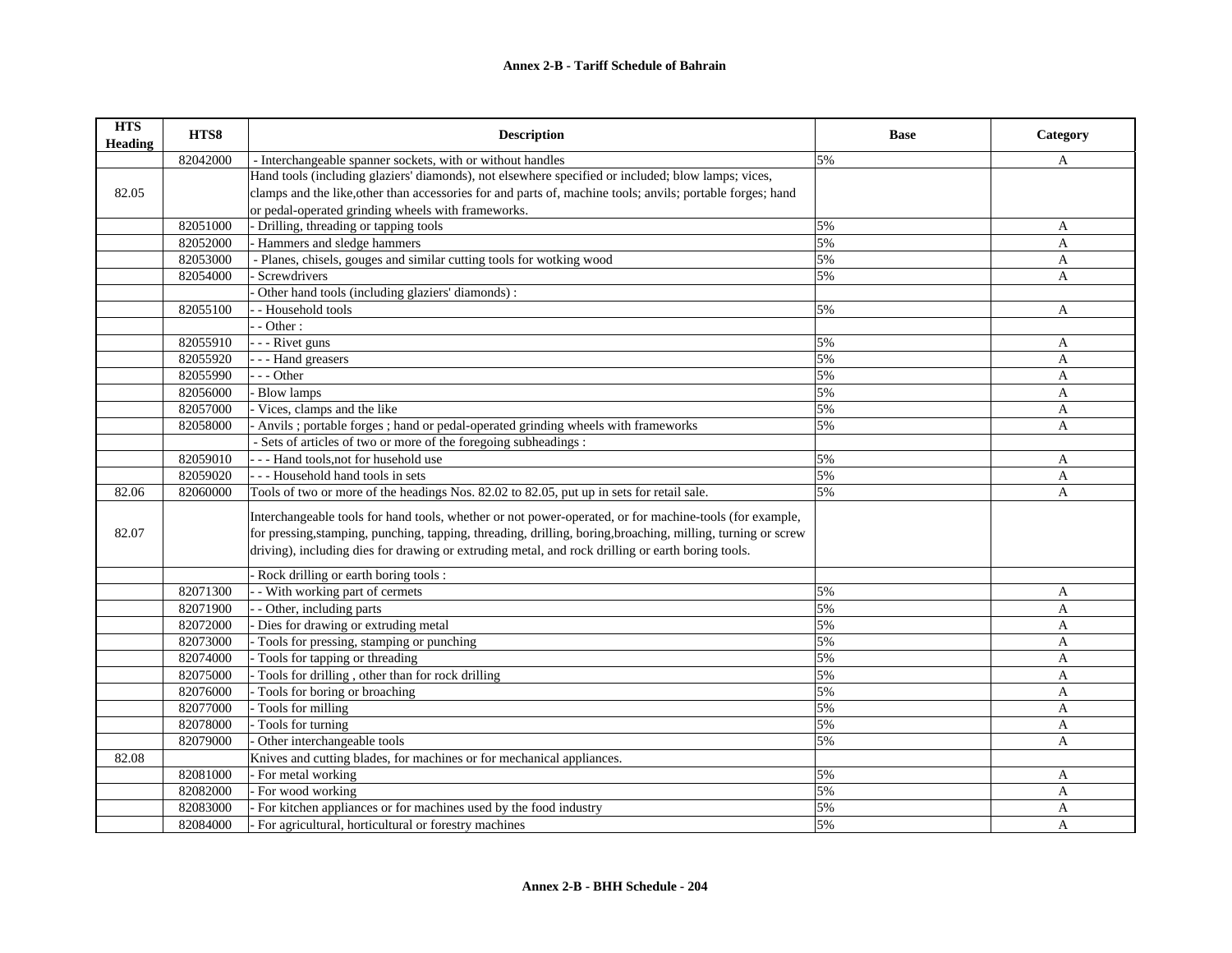| <b>HTS</b><br><b>Heading</b> | HTS8     | <b>Description</b>                                                                                                                                                                                    | <b>Base</b> | Category     |
|------------------------------|----------|-------------------------------------------------------------------------------------------------------------------------------------------------------------------------------------------------------|-------------|--------------|
|                              | 82089000 | Other                                                                                                                                                                                                 | 5%          | A            |
| 82.09                        | 82090000 | Plates, sticks, tips and the like for tools, unmounted, of cermets.                                                                                                                                   | 5%          | $\mathbf{A}$ |
| 82.10                        | 82100000 | Hand-operated mechanical appliances, weighing 10 kg or less, used in the preparation, conditioning or<br>serving of food or drink.                                                                    | 5%          | $\mathbf{A}$ |
| 82.11                        |          | Knives with cutting blades, serrated or not (including pruning knives), other than knives of heading<br>82.08, and blades therefor.                                                                   |             |              |
|                              | 82111000 | - Sets of assorted articles                                                                                                                                                                           | 5%          | A            |
|                              |          | Other:                                                                                                                                                                                                |             |              |
|                              |          | - Table knives having fixed blades:                                                                                                                                                                   |             |              |
|                              | 82119110 | - - - With handles of lvory, shells, amber or the like, coaring or ornamental with precious metals                                                                                                    | 5%          | A            |
|                              | 82119190 | $- -$ Other                                                                                                                                                                                           | 5%          | A            |
|                              | 82119200 | - - Other knives having iixed blades                                                                                                                                                                  | 5%          | A            |
|                              |          | - - Knives having other than fixed blades :                                                                                                                                                           |             |              |
|                              | 82119310 | - - - Pruning knives                                                                                                                                                                                  | 5%          | A            |
|                              | 82119390 | $- -$ Other                                                                                                                                                                                           | 5%          | A            |
|                              | 82119400 | - - Blades                                                                                                                                                                                            | 5%          | A            |
|                              | 82119500 | - - Handles of base metal                                                                                                                                                                             | 5%          | A            |
| 82.12                        |          | Razors and razor blades (including razor blade blanks in strips).                                                                                                                                     |             |              |
|                              |          | - Razors:                                                                                                                                                                                             |             |              |
|                              | 82121010 | - - - Safety razors and their rase metal parts and blads                                                                                                                                              | 5%          | A            |
|                              | 82121020 | --- Plastic safety razors presented with their blades                                                                                                                                                 | 5%          | $\mathbf{A}$ |
|                              | 82121090 | $- -$ Other                                                                                                                                                                                           | 5%          | A            |
|                              | 82122000 | - Safety razor blades, including razor blade blanks in strips                                                                                                                                         | 5%          | A            |
|                              | 82129000 | - Other parts                                                                                                                                                                                         | 5%          | A            |
| 82.13                        | 82130000 | Scissors, tailors' shears and similar shears, and blades therefor.                                                                                                                                    | 5%          | A            |
| 82.14                        |          | Other articles of cutlery (for example, hair clippers, butchers'or kitchen cleavers, choppers and mincing<br>knives, paper knives); manicure or pedicure sets and instruments (including nail files). |             |              |
|                              |          | - Paper knives, letter openers, erasing knives, pencil sharpeners and blades therefor :                                                                                                               |             |              |
|                              | 82141010 | --- Pencil sharpeners and blades therefor                                                                                                                                                             | 5%          | A            |
|                              | 82141090 | --- Other                                                                                                                                                                                             | 5%          | A            |
|                              | 82142000 | - Manicure or pedicure sets and insteuments (including nail files)                                                                                                                                    | 5%          | A            |
|                              |          | - Other:                                                                                                                                                                                              |             |              |
|                              | 82149010 | - - - Butchers or kitchen choppers, cleavers, and mincing knives                                                                                                                                      | 5%          | A            |
|                              | 82149090 | $- -$ Other                                                                                                                                                                                           | 5%          | $\mathbf{A}$ |
| 82.15                        |          | Spoons, forks, ladles, skimmers, cake-servers, fish-knives, butter-knives, sugar tongs and similar kitchen<br>or tableware.                                                                           |             |              |
|                              | 82151000 | - Sets of assorted articles containing at least one article plated with precious metal                                                                                                                | 5%          | A            |
|                              | 82152000 | Other sets of assorted articles                                                                                                                                                                       | 5%          | A            |
|                              |          | $\overline{\cdot}$ Other:                                                                                                                                                                             |             |              |
|                              | 82159100 | - - Plated with precious metal                                                                                                                                                                        | 5%          | A            |
|                              | 82159900 | - - Other                                                                                                                                                                                             | 5%          | A            |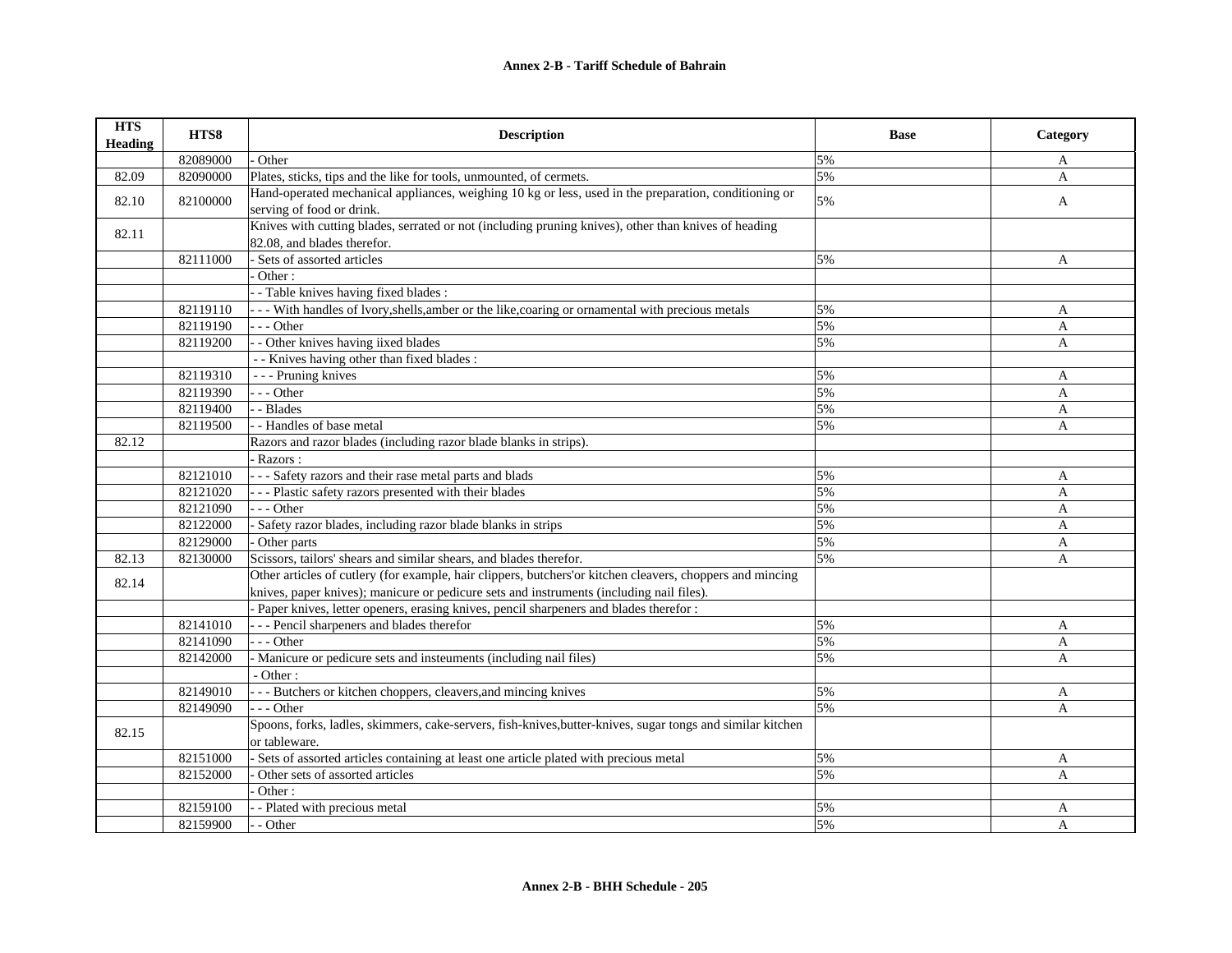| <b>HTS</b><br><b>Heading</b> | HTS8     | <b>Description</b>                                                                                                                                                                                                                                                                                                         | <b>Base</b> | Category       |
|------------------------------|----------|----------------------------------------------------------------------------------------------------------------------------------------------------------------------------------------------------------------------------------------------------------------------------------------------------------------------------|-------------|----------------|
| 83.01                        |          | Padlocks and locks (key, combination or electrically operated), of base metal; clasps and frames with<br>clasps, incorporating locks, of base metal; keys for any of the foregoing articles, of base metal.                                                                                                                |             |                |
|                              | 83011000 | - Padlocks                                                                                                                                                                                                                                                                                                                 | 5%          | A              |
|                              | 83012000 | - Locks of a kind used for motor vehicles                                                                                                                                                                                                                                                                                  | 5%          | A              |
|                              | 83013000 | - Locks of a kind used for furniture                                                                                                                                                                                                                                                                                       | 5%          | A              |
|                              |          | - Other locks:                                                                                                                                                                                                                                                                                                             |             |                |
|                              | 83014010 | - - - Combination operated locks                                                                                                                                                                                                                                                                                           | 5%          | A              |
|                              | 83014020 | - - - Electrically operated locks                                                                                                                                                                                                                                                                                          | 5%          | A              |
|                              | 83014030 | --- Locks for handbags                                                                                                                                                                                                                                                                                                     | 5%          | A              |
|                              | 83014040 | --- Locks for bikes                                                                                                                                                                                                                                                                                                        | 5%          | A              |
|                              | 83014090 | $-$ - Other                                                                                                                                                                                                                                                                                                                | 5%          | A              |
|                              | 83015000 | Clasps and frames with clasps, incorporating locks                                                                                                                                                                                                                                                                         | 5%          | A              |
|                              | 83016000 | Parts                                                                                                                                                                                                                                                                                                                      | 5%          | A              |
|                              | 83017000 | Keys presented separately                                                                                                                                                                                                                                                                                                  | 5%          | $\overline{A}$ |
| 83.02                        |          | Base metal mountings, fittings and similar articles suitable for furniture, doors, staircases, windows,<br>blinds, coachwork, saddlery, trunks, chests, caskets or the like; base metal hat-racks, hat-pegs, brackets<br>and similar fixtures; castors with mountings of base metal; automatic door closers of base metal. |             |                |
|                              | 83021000 | - Hinges                                                                                                                                                                                                                                                                                                                   | 5%          | A              |
|                              | 83022000 | Castors                                                                                                                                                                                                                                                                                                                    | 5%          | A              |
|                              | 83023000 | Other mountings, fittings and similar articles suitable for motor vehicles                                                                                                                                                                                                                                                 | 5%          | $\mathbf{A}$   |
|                              |          | - Other mountings, fittings and similar articles :                                                                                                                                                                                                                                                                         |             |                |
|                              | 83024100 | - Suitable for buildings                                                                                                                                                                                                                                                                                                   | 5%          | A              |
|                              | 83024200 | - Other, suitable for furniture                                                                                                                                                                                                                                                                                            | 5%          | A              |
|                              |          | - Other                                                                                                                                                                                                                                                                                                                    |             |                |
|                              | 83024910 | - - Door handles                                                                                                                                                                                                                                                                                                           | 5%          | A              |
|                              | 83024990 | - - Other                                                                                                                                                                                                                                                                                                                  | 5%          | A              |
|                              | 83025000 | - Hat-racks, hat-pegs, brackets and similar fixtures                                                                                                                                                                                                                                                                       | 5%          | A              |
|                              | 83026000 | - Automatic door closers                                                                                                                                                                                                                                                                                                   | 5%          | A              |
| 83.03                        | 83030000 | Armoured or reinforced safes, strong-boxes and doors and safe deposit lockers for strong-rooms, cash or<br>deecl boxes and the like, of base metal.                                                                                                                                                                        | 5%          | A              |
| 83.04                        |          | Filing cabinets, card-index cabinets, paper trays, aper rests, pen trays, office-stamp stands and similar<br>office or desk equipment, of base metal, other than oftice furniture of heading 94.03.                                                                                                                        |             |                |
|                              | 83040010 | --- Filing cabinets, card-index cabinets, sorting boxes and similar                                                                                                                                                                                                                                                        | 5%          | A              |
|                              |          | --- Office or desk equipent (suchas book-ends, paperweight, ink-stands and ink-pots, pentrays, office-                                                                                                                                                                                                                     |             |                |
|                              |          | stamp stands and blotters etc.) :                                                                                                                                                                                                                                                                                          |             |                |
|                              | 83040021 | $---$ Of Iron                                                                                                                                                                                                                                                                                                              | 5%          | A              |
|                              | 83040029 | ---- Of other base metal                                                                                                                                                                                                                                                                                                   | 5%          | A              |
|                              | 83040030 | --- Holders for typing machines                                                                                                                                                                                                                                                                                            | 5%          | A              |
|                              | 83040040 | --- Shelves of the kind to be put on office desks                                                                                                                                                                                                                                                                          | 5%          | $\overline{A}$ |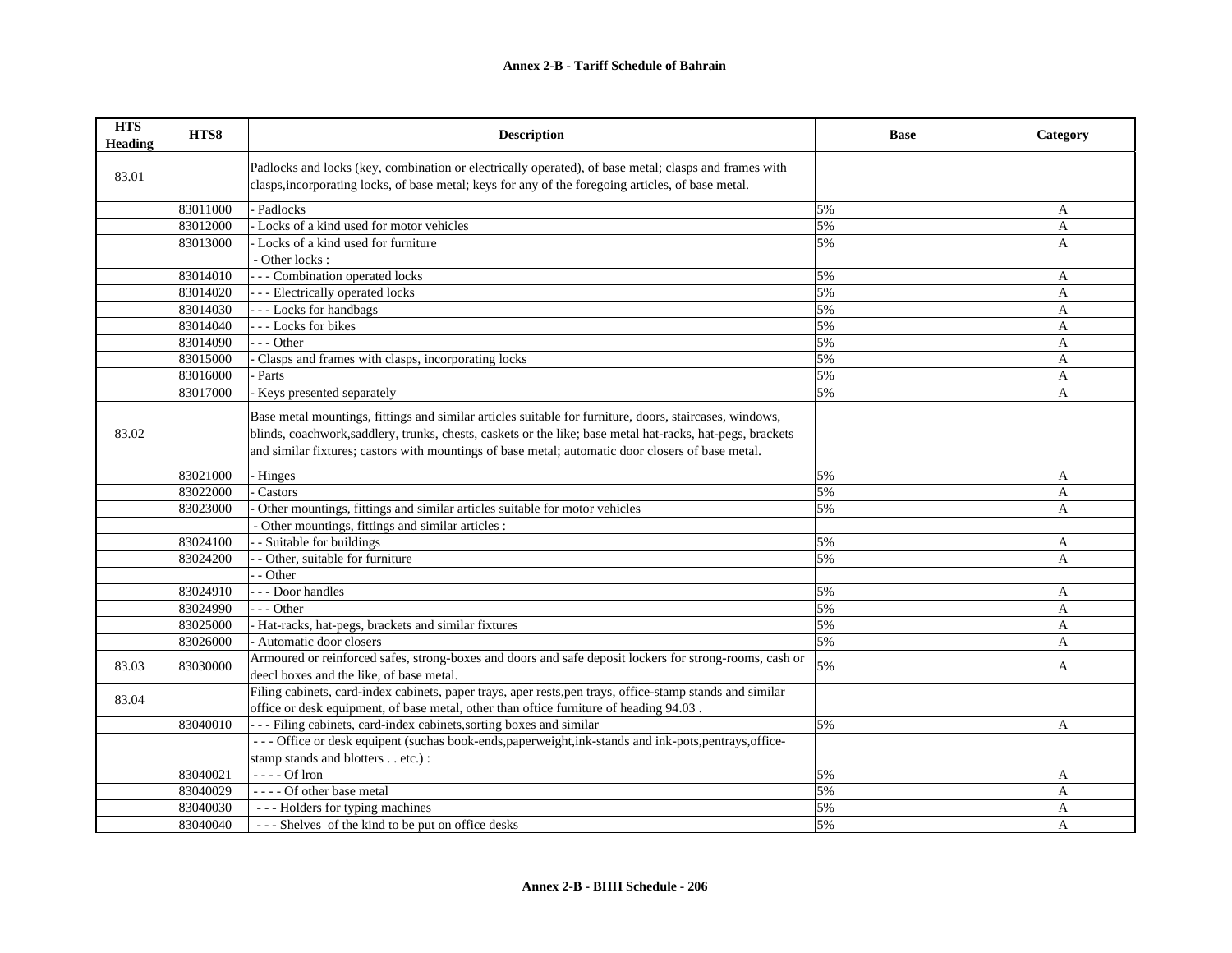| <b>HTS</b><br><b>Heading</b> | HTS8     | <b>Description</b>                                                                                                                                                                                                                                                                            | <b>Base</b> | Category     |
|------------------------------|----------|-----------------------------------------------------------------------------------------------------------------------------------------------------------------------------------------------------------------------------------------------------------------------------------------------|-------------|--------------|
|                              | 83040090 | $--$ Other                                                                                                                                                                                                                                                                                    | 5%          | A            |
| 83.05                        |          | Filing for loose-leaf binders or files, letter corners, peper clips, indexing tags and similar office articles<br>of base metal; staples in strips (for example, for offices, upholstery, packaging), of base metal.                                                                          |             |              |
|                              | 83051000 | - Fittings for loose-leaf binders or files                                                                                                                                                                                                                                                    | 5%          | A            |
|                              | 83052000 | Staples in strips                                                                                                                                                                                                                                                                             | 5%          | A            |
|                              | 83059000 | Other, including parts                                                                                                                                                                                                                                                                        | 5%          | A            |
| 83.06                        |          | Bells, gongs and the like, non-electric, of base metal; statuettes and other ornaments, of base metal;<br>photograph, picture or similar frames, of base metal; mirrors of base metal.                                                                                                        |             |              |
|                              | 83061000 | Bells, gongs and the like                                                                                                                                                                                                                                                                     | 5%          | $\mathbf{A}$ |
|                              |          | Statuettes and other ornaments :                                                                                                                                                                                                                                                              |             |              |
|                              | 83062100 | - Plated with precious metal                                                                                                                                                                                                                                                                  | 5%          | A            |
|                              | 83062900 | - - Other                                                                                                                                                                                                                                                                                     | 5%          | $\mathbf{A}$ |
|                              | 83063000 | Photograph, picture or similar frames; mirrors                                                                                                                                                                                                                                                | 5%          | $\mathbf{A}$ |
| 83.07                        |          | Flexible tubing of base metal, with or without fittings.                                                                                                                                                                                                                                      |             |              |
|                              | 83071000 | Of iron or steel                                                                                                                                                                                                                                                                              | 5%          | A            |
|                              | 83079000 | Of other base metal                                                                                                                                                                                                                                                                           | 5%          | A            |
| 83.08                        |          | Clasps, frames with clasps, buckles, buckle-clasps, hooks, eyes, eyelets and the like, of base metal, of a<br>kind used for clothing, footwear, awnings, handbags, travel goods or other made up articles; tubular or<br>bifurcated rivets, of base metal; beads and spangles, of base metal. |             |              |
|                              | 83081000 | - Hooks, eyes and eyelets                                                                                                                                                                                                                                                                     | 5%          | A            |
|                              | 83082000 | - Tubular or bifurcated rivets                                                                                                                                                                                                                                                                | 5%          | $\mathbf{A}$ |
|                              |          | Other, including parts :                                                                                                                                                                                                                                                                      |             |              |
|                              | 83089010 | --- clasps, and frames with clasps and the like of base metal, for handbages, purses, brief-cases, axecutive-<br>cases or travel goods, and for other of articles lethers and textiles.                                                                                                       | 5%          | A            |
|                              | 83089020 | --- Beads and spangles(tarter).                                                                                                                                                                                                                                                               | 5%          | A            |
|                              | 83089090 | $- -$ Other                                                                                                                                                                                                                                                                                   | 5%          | A            |
| 83.09                        |          | Stoppers, caps and lids (including crown corks, screw caps and pouring stoppers), capsules for bottles,<br>threaded bungs, bung covers, seals and other packing accessories, of base metal.                                                                                                   |             |              |
|                              | 83091000 | Crown corks                                                                                                                                                                                                                                                                                   | 5%          | A            |
|                              |          | Other:                                                                                                                                                                                                                                                                                        |             |              |
|                              | 83099010 | - - - Metal stoppers lined with crown corks                                                                                                                                                                                                                                                   | 5%          | $\mathbf{A}$ |
|                              | 83099020 | --- Special wire fittings as used to secure the corks of bottles of champagne.                                                                                                                                                                                                                | 5%          | $\mathbf{A}$ |
|                              | 83099030 | -- Threaded bung cavers.                                                                                                                                                                                                                                                                      | 5%          | $\mathbf{A}$ |
|                              | 83099040 | - Pouring, dropping, anti-drip stoppers for bottles of lipuers, oils, medicaments, etc.                                                                                                                                                                                                       | 5%          | A            |
|                              | 83099050 | --- Seals of all kinds                                                                                                                                                                                                                                                                        | 5%          | A            |
|                              | 83099060 | --- Fastentenings for sealing bags, sachets or similar containers, consisting of one or two steel wires<br>sandwiched between two strips of plastics or two strips of paper                                                                                                                   | 5%          | A            |
|                              | 83099070 | - - - Can covers and bottoms                                                                                                                                                                                                                                                                  | 5%          | $\mathbf{A}$ |
|                              | 83099090 | $- -$ Other                                                                                                                                                                                                                                                                                   | 5%          | A            |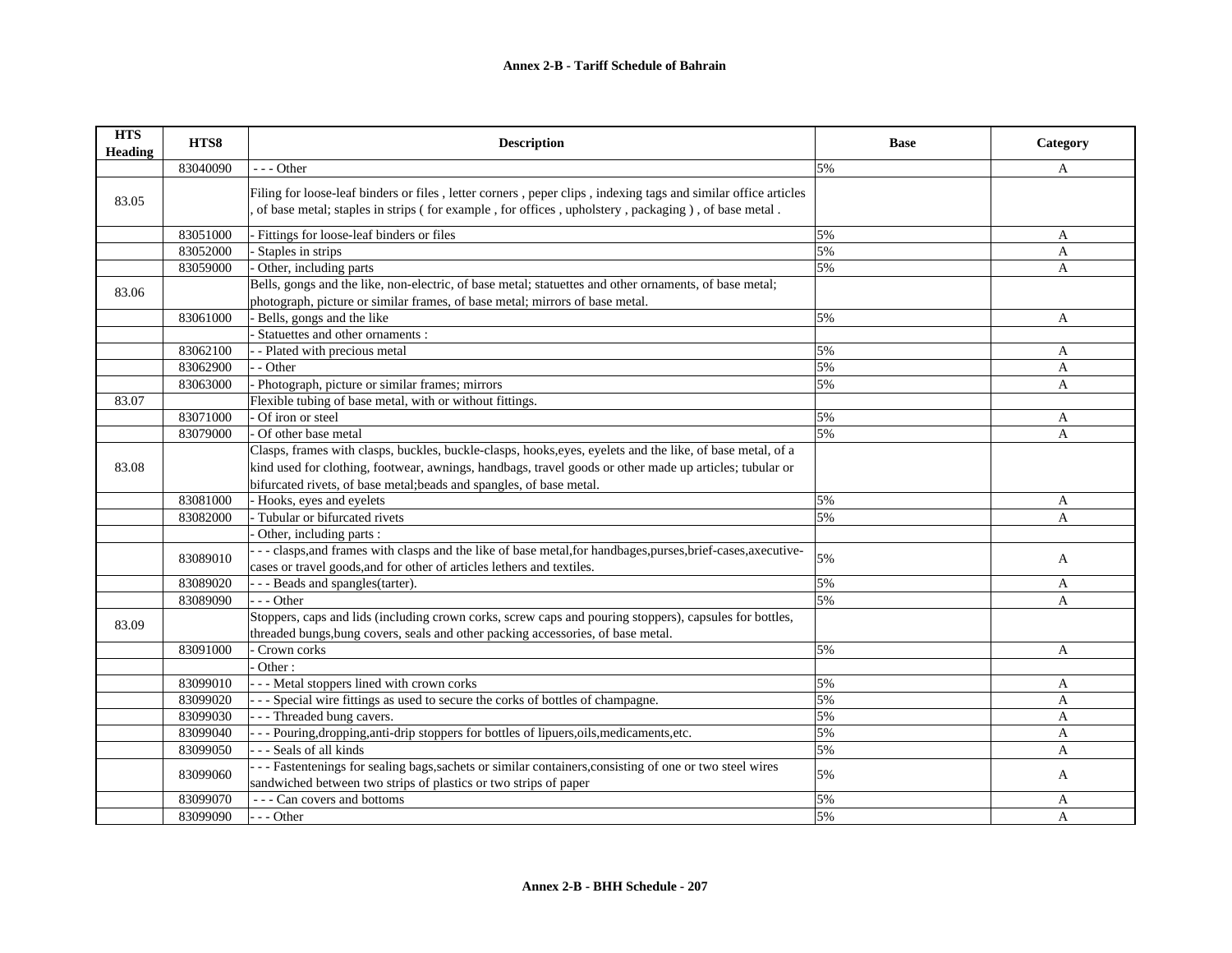| <b>HTS</b><br><b>Heading</b> | HTS8     | <b>Description</b>                                                                                            | <b>Base</b> | Category     |
|------------------------------|----------|---------------------------------------------------------------------------------------------------------------|-------------|--------------|
| 83.10                        |          | Sign-plates, name-plates, address-plates and similar plates, numbers, letters and other symbols, of base      |             |              |
|                              |          | metal, excluding those of heading 94.05.                                                                      |             |              |
|                              | 83100010 | --- Name-plates for districts roads, streets Etc, and numbers letiers plates for buildings-etc.               | 5%          | A            |
|                              | 83100020 | --- Sign-plates for pablic services (police, fire-brigade, etc) prohibitions ("No smoking", "Game             | 5%          | A            |
|                              |          | preserve,"etc) sign-post or traffic sign-plates etc.                                                          |             |              |
|                              | 83100030 | --- Sign-for houses, stores, factories, etc                                                                   | 5%          | A            |
|                              | 83100040 | -- Advertising sign-plates.                                                                                   | 5%          | A            |
|                              | 83100050 | -- Address-plates for houses, doors, letter-boxes, vehicles, dog-collars, etc; horticultural labels; tage for | 5%          | A            |
|                              |          | latch keys, tage and tokens for cloakrooms                                                                    |             |              |
|                              | 83100060 | -- Similar plates and symbols for machines, meters, cars (e.g., numbers plates), etc.                         | 5%          | $\mathbf{A}$ |
|                              | 83100070 | - - Separate letters, numbers or designs (or sets thereof), employed to mak up<br>sign-plates as              | 5%          | A            |
|                              |          | described above                                                                                               |             |              |
|                              | 83100090 | $- -$ Other                                                                                                   | 5%          | A            |
|                              |          | Wire, rods, tubes, plates, electrodes and similar products, of base metal or of metal carbides, coated or     |             |              |
| 83.11                        |          | cored with flux material, of a kind used for soldering, brazing, welding or deposition of metal or of metal   |             |              |
|                              |          | carbides; wire and rods, of agglomerated base metal powder, used for metal spraying.                          |             |              |
|                              |          |                                                                                                               |             |              |
|                              | 83111000 | Coated electrodes of base metal, for electric arc-welding                                                     | 5%          | A            |
|                              | 83112000 | Cored wire of base metal, for electric arc-welding                                                            | 5%          | A            |
|                              | 83113000 | Coated rods and cored wire, of base metal, for soldering, brazing or welding by flame                         | 5%          | A            |
|                              | 83119000 | Other, including parts                                                                                        | 5%          | A            |
| 84.01                        |          | Nuclear reactors; fuel elements (cartridges), non-irradiated, for nuclear reactors; machinery and             |             |              |
|                              |          | apparatus for isotopic separation.                                                                            |             |              |
|                              | 84011000 | - Nuclear reactors                                                                                            | 5%          | A            |
|                              | 84012000 | - Machinery and apparatus for isotopic separation, and parts thereof                                          | 5%          | A            |
|                              | 84013000 | - Fuel elements (cartridges), non-irradiated                                                                  | 5%          | A            |
|                              | 84014000 | - Parts of nuclear reactors                                                                                   | 5%          | A            |
| 84.02                        |          | Steam or other vapour generating boilers (other than central heating hot water boilers capable also of        |             |              |
|                              |          | producing low pressure steam); super-heated water boilers.                                                    |             |              |
|                              |          | - Steam or other vapour generating boilers :                                                                  |             |              |
|                              | 84021100 | - - Watertube boilers with a steam production exceeding 45 t per hour                                         | 5%          | A            |
|                              | 84021200 | - - Watertube boilers with a steam production not exceeding 45 t per hour                                     | 5%          | A            |
|                              | 84021900 | - - Other vapour generating boilers, including hybrid boilers                                                 | 5%          | A            |
|                              | 84022000 | - Super-heated water boilers                                                                                  | 5%          | A            |
|                              | 84029000 | - Parts                                                                                                       | 5%          | A            |
| 84.03                        |          | Central heating boilers other than those of heading 84.02.                                                    |             |              |
|                              | 84031000 | - Boilers                                                                                                     | 5%          | A            |
|                              | 84039000 | - Parts                                                                                                       | 5%          | A            |
| 84.04                        |          | Auxiliary plant for use with boilers of heading 84.02 or 84.03 (for example, economisers, super-heaters,      |             |              |
|                              |          | soot removers, gas recoverers); condensers for steam or other vapour power units.                             |             |              |
|                              | 84041000 | - Auxiliary plant for use with boilers of heading 84.02 or 84.03                                              | 5%          | A            |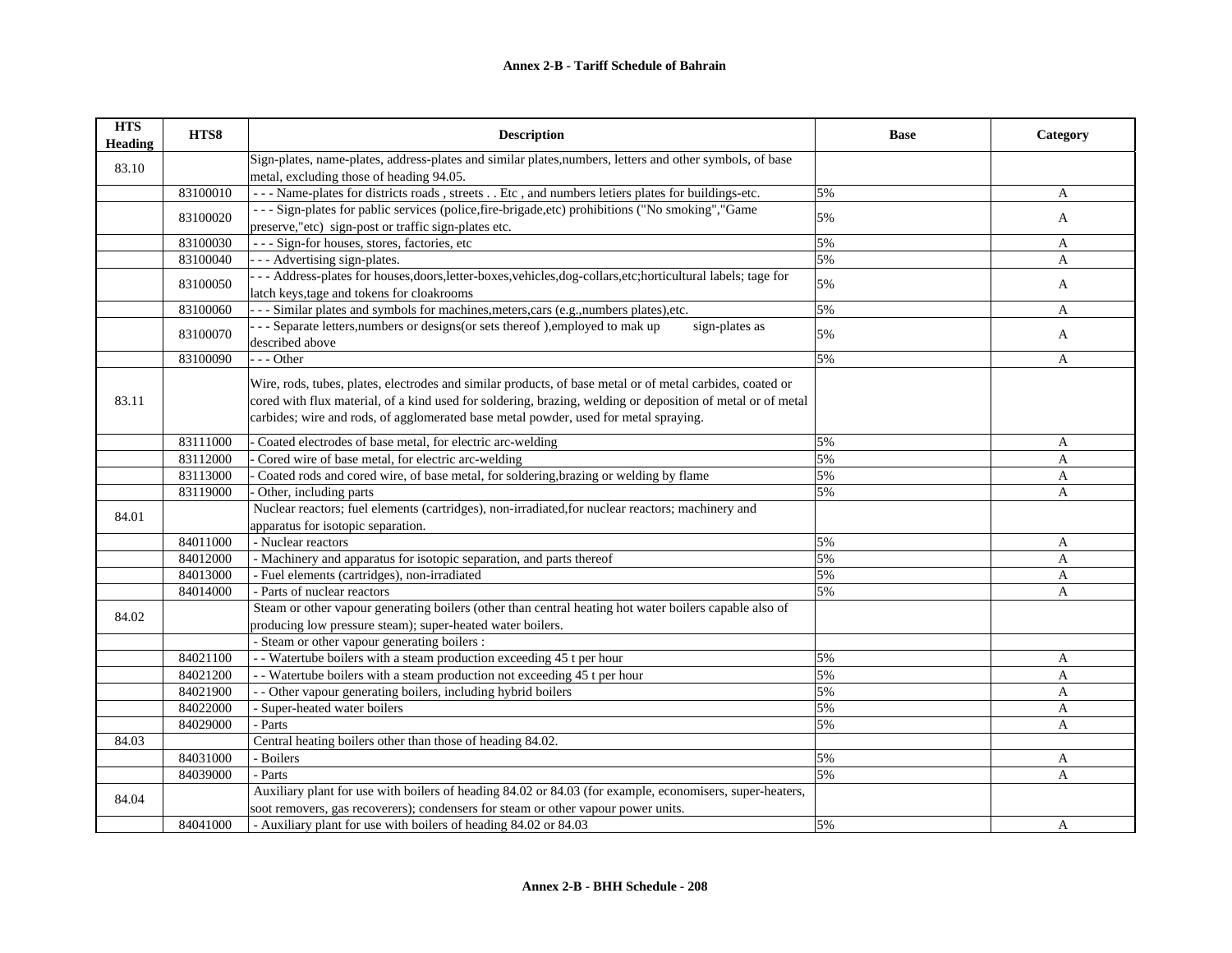| <b>HTS</b><br><b>Heading</b> | HTS8     | <b>Description</b>                                                                                    | <b>Base</b> | Category                  |
|------------------------------|----------|-------------------------------------------------------------------------------------------------------|-------------|---------------------------|
|                              | 84042000 | - Condensers for steam or other vapour power units                                                    | 5%          | A                         |
|                              | 84049000 | - Parts                                                                                               | 5%          | A                         |
| 84.05                        |          | Producer gas or water gas generators, with or without their purifiers; acetylene gas generators and   |             |                           |
|                              |          | similar water process gas generators, with or without their purifiers.                                |             |                           |
|                              |          | - Producer gas or water gas generators, with or without their purifiers; acetylene gas generators and |             |                           |
|                              | 84051000 | similar water process gas generators, with or without their purifiers                                 | 5%          | A                         |
|                              | 84059000 | - Parts                                                                                               | 5%          | A                         |
| 84.06                        |          | Steam turbines and other vapour turbines.                                                             |             |                           |
|                              | 84061000 | - Turbines for marine propulsion                                                                      | 5%          | A                         |
|                              |          | - Other turbines :                                                                                    |             |                           |
|                              | 84068100 | - - Of an output exceeding 40 MW                                                                      | 5%          | A                         |
|                              | 84068200 | - - Of an output not exceeding 40 MW                                                                  | 5%          | A                         |
|                              | 84069000 | - Parts                                                                                               | 5%          | A                         |
| 84.07                        |          | Spark-ignition reciprocating or rotary internal cumbusdon piston engines.                             |             |                           |
|                              | 84071000 | - Aircraft engines                                                                                    | 5%          | A                         |
|                              |          | - Marine propulsion engines :                                                                         |             |                           |
|                              | 84072100 | - - Outboard motors                                                                                   | 5%          | A                         |
|                              | 84072900 | - - Other                                                                                             | 5%          | A                         |
|                              |          | - Reciprocating piston engines of a kind used for the propulsion of vehicles of Chapter 87:           |             |                           |
|                              | 84073100 | - - Of a cylinder capacity not exceeding 50 cc                                                        | 5%          | A                         |
|                              | 84073200 | - - Of a cylinder capacity exceeding 50 cc but not exceeding 250 cc                                   | 5%          | $\mathbf{A}$              |
|                              | 84073300 | -- Of a cylinder capacity exceeding 250 cc but not exceeding 1,000 cc                                 | 5%          | $\mathbf{A}$              |
|                              |          | - - Of a cylinder capacity exceeding 1,000 cc :                                                       |             |                           |
|                              | 84073410 | --- OF acylinder capacity exceeding 1,000 cc but not exceeding 1,500 cc                               | 5%          | A                         |
|                              | 84073420 | --- Of acylinder capacity exceeding 1,500 cc but not exceeding 3,000 cc                               | 5%          | A                         |
|                              | 84073430 | --- Of acylinder capacity exceeding 3,000 cc                                                          | 5%          | $\boldsymbol{\mathsf{A}}$ |
|                              | 84079000 | - Other engines                                                                                       | 5%          | A                         |
| 84.08                        |          | Compression-ignition internal combustion piston engines (diesel or semi-diesel engines).              |             |                           |
|                              | 84081000 | - Marine propulsion engines                                                                           | 5%          | A                         |
|                              | 84082000 | - Engines of a kind used for the propulsion of vehicles of Chapter 87                                 | 5%          | $\mathbf{A}$              |
|                              | 84089000 | $-$ Other engines                                                                                     | 5%          | $\mathsf{A}$              |
| 84.09                        |          | Parts suitable for use solely or principally with the engines of heading 84.07 or 84.08.              |             |                           |
|                              | 84091000 | - For aircraft engines                                                                                | 5%          | A                         |
|                              |          | - Other:                                                                                              |             |                           |
|                              |          | - Suitable for use solely or principally with spark-ignition internal combustion piston engines :     |             |                           |
|                              | 84099110 | --- 'PISTONS AND PISTON RINGS FOR SPARK-IGNITION ENGINES                                              | 5%          | A                         |
|                              | 84099120 | - - - Cylinders and cylinder blocks cylinder heads, cylinder liners                                   | 5%          | A                         |
|                              | 84099130 | --- Fuel feeding valves and pipes                                                                     | 5%          | A                         |
|                              | 84099140 | --- Exhaust relief valves and pipes                                                                   | 5%          | A                         |
|                              | 84099150 | --- Carburettors and nozzles (fuel nozzles)                                                           | 5%          | A                         |
|                              | 84099190 | $--$ Other                                                                                            | 5%          | $\mathbf{A}$              |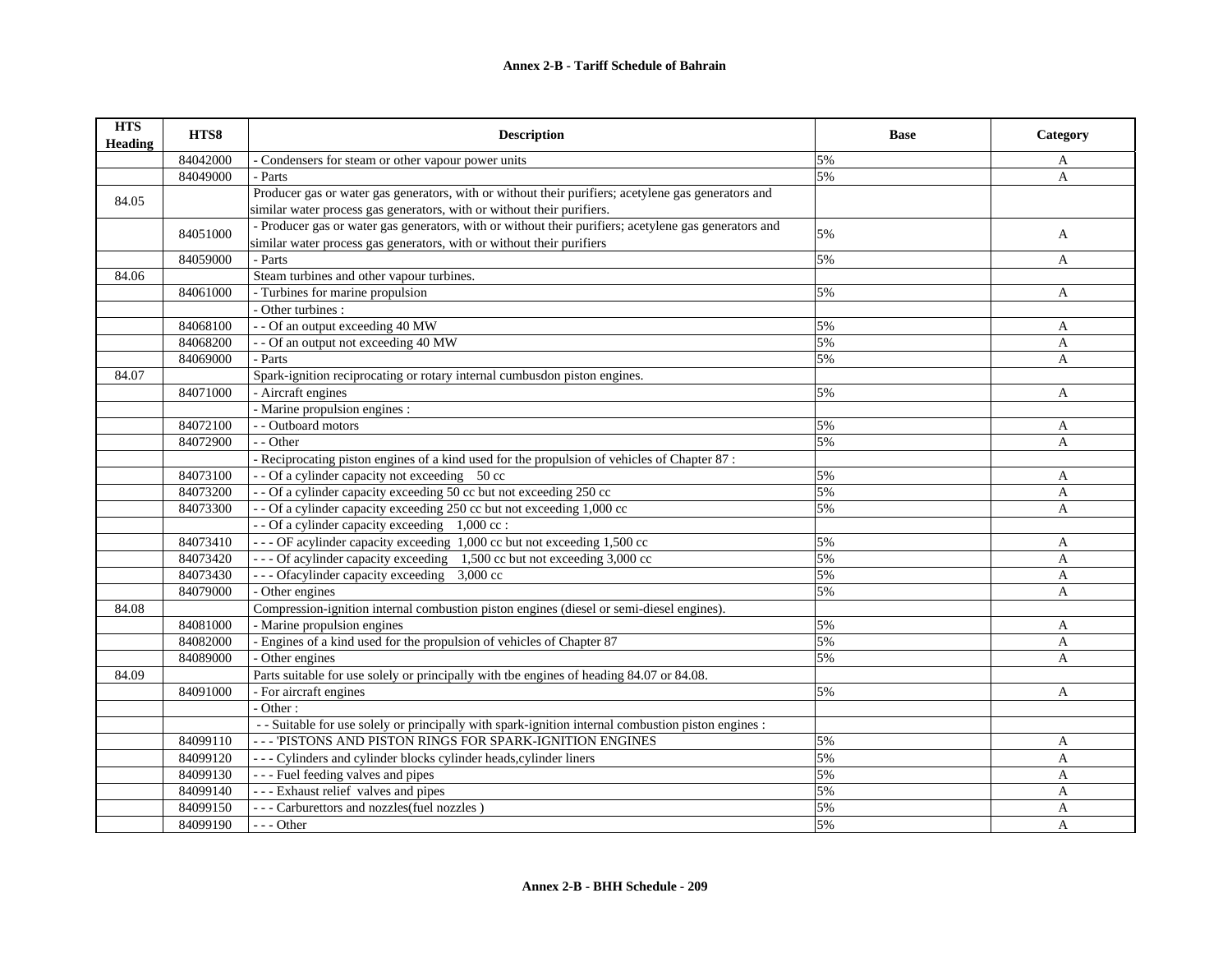| <b>HTS</b><br><b>Heading</b> | HTS8     | <b>Description</b>                                                                            | <b>Base</b> | Category     |
|------------------------------|----------|-----------------------------------------------------------------------------------------------|-------------|--------------|
|                              | 84099900 | - - Other                                                                                     | 5%          | A            |
| 84.10                        |          | Hydraulic turbines, water wheels, and regulatocs therefor.                                    |             |              |
|                              |          | - Hydraulic turbines and water wheels :                                                       |             |              |
|                              | 84101100 | - - Of a power not exceeding 1,000 kW                                                         | 5%          | A            |
|                              | 84101200 | - - Of a power exceeding 1,000 kW but not exceeding 10,000 kW                                 | 5%          | A            |
|                              | 84101300 | - - Of a power exceeding 10,000 kW                                                            | 5%          | A            |
|                              | 84109000 | - Parts, including regulators                                                                 | 5%          | A            |
| 84.11                        |          | Turbo-jets, turbo-propellers and other gas turbines.                                          |             |              |
|                              |          | - Turbo-jets :                                                                                |             |              |
|                              | 84111100 | - - Of a thrust not exceeding 25 kN                                                           | 5%          | A            |
|                              | 84111200 | - - Of a thrust exceeding 25 kN                                                               | 5%          | A            |
|                              |          | - Turbo-propellers :                                                                          |             |              |
|                              | 84112100 | - - Of a power not exceeding 1,100 kW                                                         | 5%          | A            |
|                              | 84112200 | - - Of a power exceeding 1,100 kW                                                             | 5%          | $\mathbf{A}$ |
|                              |          | - Other gas turbines :                                                                        |             |              |
|                              | 84118100 | - - Of a power not exceeding 5,000 kW                                                         | 5%          | A            |
|                              | 84118200 | - - Of a power exceeding 5,000 kW                                                             | 5%          | A            |
|                              |          | - Parts :                                                                                     |             |              |
|                              | 84119100 | - - Of turbo-jets or turbo-propellers                                                         | 5%          | A            |
|                              | 84119900 | - - Other                                                                                     | 5%          | A            |
| 84.12                        |          | Other engines and motors.                                                                     |             |              |
|                              | 84121000 | - Reaction engines other than turbo-jets                                                      | 5%          | $\mathbf{A}$ |
|                              |          | - Hydraulic power engines and motors :                                                        |             |              |
|                              | 84122100 | - - Linear acting (cylinders)                                                                 | 5%          | A            |
|                              | 84122900 | - - Other                                                                                     | 5%          | A            |
|                              |          | - Pneumatic power engines and motors :                                                        |             |              |
|                              | 84123100 | - - Linear acting (cylinders)                                                                 | 5%          | A            |
|                              | 84123900 | - - Other                                                                                     | 5%          | A            |
|                              | 84128000 | - Other                                                                                       | 5%          | A            |
|                              | 84129000 | - Parts                                                                                       | 5%          | A            |
| 84.13                        |          | Pumps for liquids, whether or not fitted with a measuring device; liquid elevators.           |             |              |
|                              |          | - Pumps fitted or designed to be fitted with a measuring device :                             |             |              |
|                              | 84131100 | - Pumps for dispensing fuel or lubricants, of the type used in filling-stations or in garages | 5%          | $\mathbf{A}$ |
|                              |          | $-$ - Other :                                                                                 |             |              |
|                              | 84131910 | - - - Fire pumps                                                                              | 5%          | A            |
|                              | 84131990 | $--- Other$                                                                                   | 5%          | $\mathbf{A}$ |
|                              | 84132000 | - Hand pumps, other than those of subheading 8413.11 or 8413.19                               | 5%          | $\mathbf{A}$ |
|                              | 84133000 | - Fuel, lubricating or cooling medium pumps for internal combustion piston engines            | 5%          | A            |
|                              | 84134000 | - Concrete pumps                                                                              | 5%          | A            |
|                              | 84135000 | - Other reciprocating positive displacement pumps                                             | 5%          | A            |
|                              | 84136000 | - Other rotary positive displacement pumps                                                    | 5%          | A            |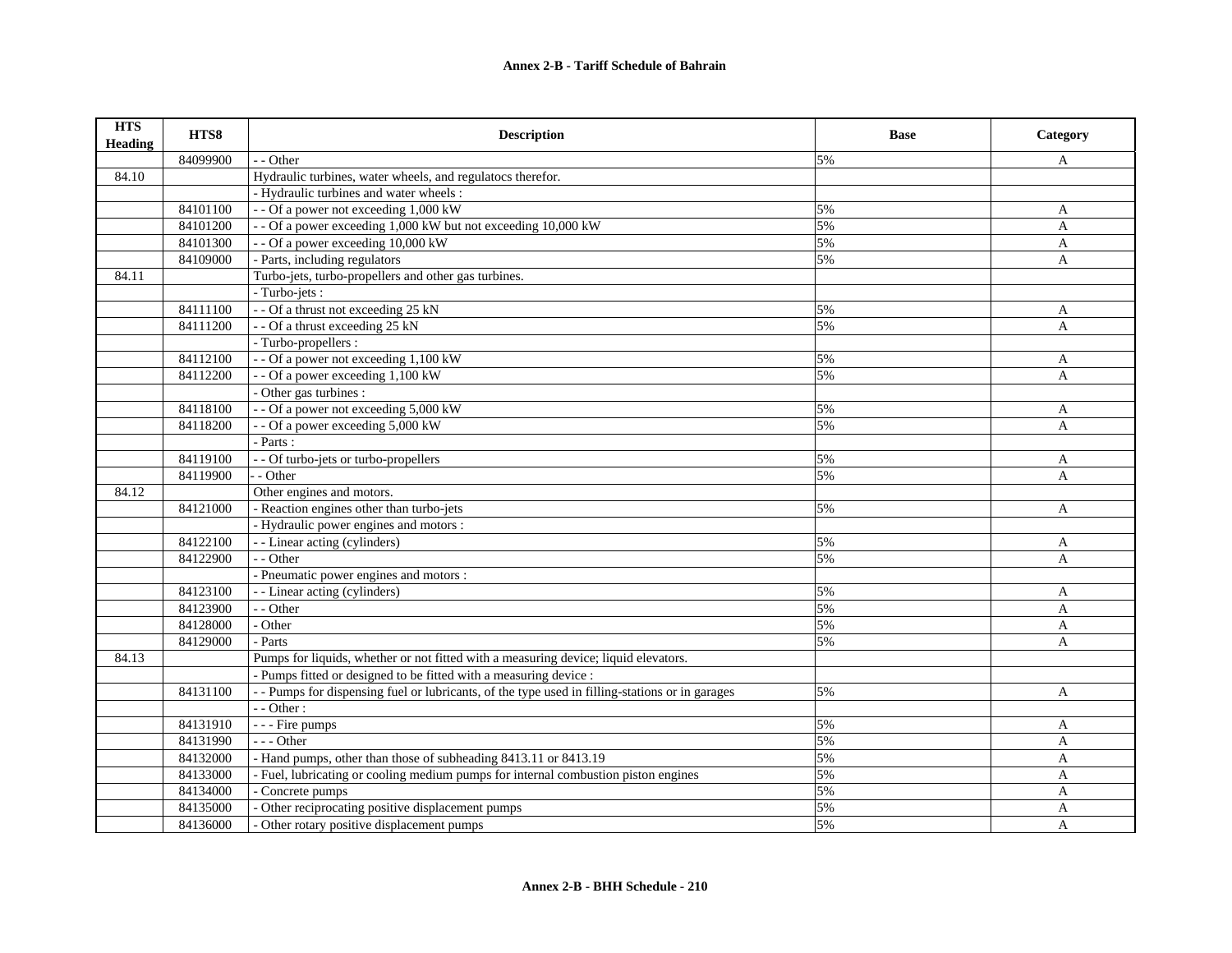| <b>HTS</b><br><b>Heading</b> | HTS8     | <b>Description</b>                                                                                                                                                                                 | <b>Base</b> | Category       |
|------------------------------|----------|----------------------------------------------------------------------------------------------------------------------------------------------------------------------------------------------------|-------------|----------------|
|                              | 84137000 | - Other centrifugal pumps                                                                                                                                                                          | 5%          | $\mathbf{A}$   |
|                              |          | - Other pumps; liquid elevators :                                                                                                                                                                  |             |                |
|                              |          | - - Pumps:                                                                                                                                                                                         |             |                |
|                              | 84138110 | - - - For agricultural use                                                                                                                                                                         | 5%          | A              |
|                              | 84138120 | --- For domestic use                                                                                                                                                                               | 5%          | $\overline{A}$ |
|                              | 84138190 | $- -$ Other                                                                                                                                                                                        | 5%          | $\overline{A}$ |
|                              | 84138200 | - - Liquid elevators                                                                                                                                                                               | 5%          | A              |
|                              |          | - Parts :                                                                                                                                                                                          |             |                |
|                              | 84139100 | - - Of pumps                                                                                                                                                                                       | 5%          | A              |
|                              | 84139200 | - - Of liquid elevators                                                                                                                                                                            | 5%          | $\overline{A}$ |
| 84.14                        |          | Air or vacuum pumps, air or other gas compre, csors and fans; ventilating or recycling hoods                                                                                                       |             |                |
|                              |          | incorporating a fan, whether or not fitted with filters.                                                                                                                                           |             |                |
|                              | 84141000 | - Vacuum pumps                                                                                                                                                                                     | 5%          | A              |
|                              | 84142000 | - Hand- or foot-operated air pumps                                                                                                                                                                 | 5%          | $\mathbf{A}$   |
|                              | 84143000 | - Compressors of a kind used in refrigerating eguipment                                                                                                                                            | 5%          | A              |
|                              | 84144000 | - Air compressors mounted on a wheeled chassis for towing                                                                                                                                          | 5%          | A              |
|                              |          | - Fans:                                                                                                                                                                                            |             |                |
|                              | 84145100 | - - Table, floor, wall, window, ceiling or roof fans, with a selfcontained electric motor of an output not<br>exceeding 125 W                                                                      | 5%          | A              |
|                              | 84145900 | - - Other                                                                                                                                                                                          | 5%          | A              |
|                              | 84146000 | - Hoods having a maximum horizontal side not exceeding 120 cm                                                                                                                                      | 5%          | A              |
|                              | 84148000 | - Other                                                                                                                                                                                            | 5%          | $\overline{A}$ |
|                              | 84149000 | - Parts                                                                                                                                                                                            | 5%          | $\mathbf{A}$   |
| 84.15                        |          | Air conditioning machines, comprising a motor-driven fan and elements for changing the temperature<br>and humidity, including those machines in which the humidity cannot be separately regulated. |             |                |
|                              | 84151000 | - Window or wall types, self contained                                                                                                                                                             | 5%          | A              |
|                              | 84152000 | - Of a kind used for persons, in motor vehicles                                                                                                                                                    | 5%          | A              |
|                              |          | $-$ Other :                                                                                                                                                                                        |             |                |
|                              |          | -- Incorporating a refrigerating unit and a valve for reversal of the cooling/heat cycle (reversible heat                                                                                          |             |                |
|                              |          | pumps).                                                                                                                                                                                            |             |                |
|                              | 84158120 | - - - - Central air conditioners                                                                                                                                                                   | 5%          | A              |
|                              | 84158190 | $--$ Other                                                                                                                                                                                         | 5%          | A              |
|                              |          | - - Other, incorporating a refrigerating unit:                                                                                                                                                     |             |                |
|                              | 84158220 | ---- Central air conditioners                                                                                                                                                                      | 5%          | A              |
|                              | 84158290 | $- -$ Other                                                                                                                                                                                        | 5%          | A              |
|                              |          | - - Not incorporating a refrigerating unit:                                                                                                                                                        |             |                |
|                              | 84158320 | --- Central air conditioners                                                                                                                                                                       | 5%          | A              |
|                              | 84158390 | $--$ Other                                                                                                                                                                                         | 5%          | A              |
|                              | 84159000 | - Parts                                                                                                                                                                                            | 5%          | A              |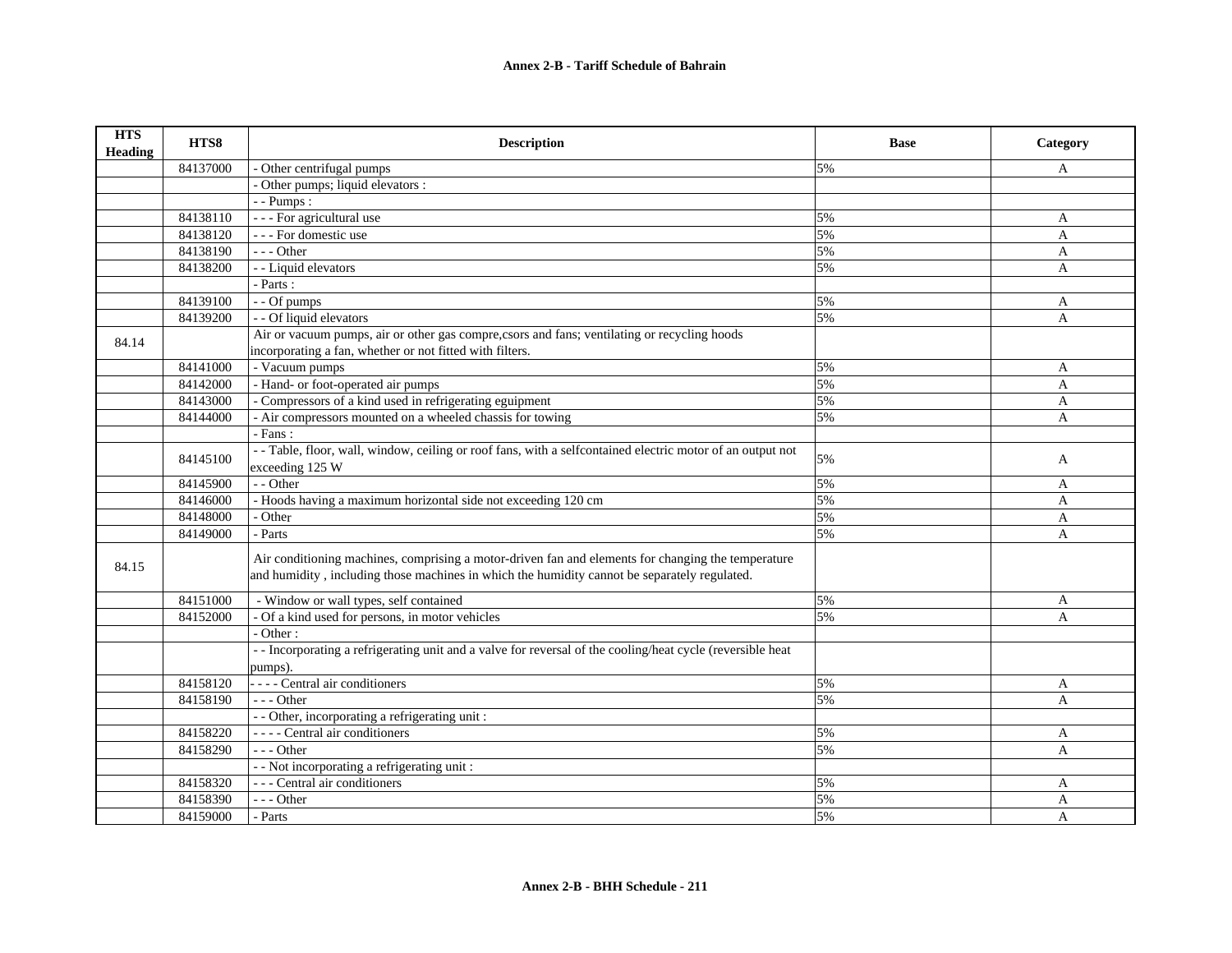| <b>HTS</b><br><b>Heading</b> | HTS8     | <b>Description</b>                                                                                          | <b>Base</b> | Category     |
|------------------------------|----------|-------------------------------------------------------------------------------------------------------------|-------------|--------------|
| 84.16                        |          | Furnace burners for liquid fuel, for pulverised solid fuel or for gas; mechanical stokers, including their  |             |              |
|                              |          | mechanical grates, mechanical ash dischargers and similar appliances.                                       |             |              |
|                              | 84161000 | - Furnace burners for liquid fuel                                                                           | 5%          | A            |
|                              | 84162000 | - Other furnace burners, including combination burners                                                      | 5%          | A            |
|                              | 84163000 | - Mechanical stokers including their mechanical grates mechanical ash dischargers and similar<br>appliances | 5%          | A            |
|                              | 84169000 | - Parts                                                                                                     | 5%          | A            |
| 84.17                        |          | Industrial or laboratory furnaces and ovens, including incinerators, non-electric.                          |             |              |
|                              | 84171000 | - Furnaces and ovens for the roasting, melting or other heattreatment of ores, pyrites or of metals         | 5%          | A            |
|                              | 84172000 | - Bakery ovens, including biscuit ovens                                                                     | 5%          | A            |
|                              |          | - Other:                                                                                                    |             |              |
|                              | 84178010 | --- Wood carbonisation furnaces                                                                             | 5%          | A            |
|                              | 84178020 | --- Rotating furnaces for cement and mixing furnaces                                                        | 5%          | A            |
|                              | 84178030 | - - - Furnaces for the manufacture of ceramics and enamelling.                                              | 5%          | A            |
|                              | 84178040 | --- Glass manufacturing furnaces.                                                                           | 5%          | A            |
|                              | 84178090 | $--$ Other                                                                                                  | 5%          | A            |
|                              | 84179000 | - Parts                                                                                                     | 5%          | A            |
| 84.18                        |          | Refrigerators, freezers and other refrigerating or freezing equipment, electric or other; heat pumps other  |             |              |
|                              |          | than air conditioning machines of heading 84.15.                                                            |             |              |
|                              | 84181000 | - Combined refrigerator-freezers, fitted with separate external doors                                       | 5%          | A            |
|                              |          | - Refrigerators, household type :                                                                           |             |              |
|                              | 84182100 | - - Compression-type                                                                                        | 5%          | A            |
|                              | 84182200 | - - Absorption-type, electrical                                                                             | 5%          | $\mathbf{A}$ |
|                              | 84182900 | - - Other                                                                                                   | 5%          | A            |
|                              | 84183000 | - Freezers of the chest type, not exceeding 800 L capacity                                                  | 5%          | A            |
|                              | 84184000 | - Freezers of the upright type, not exceeding 900 L capacity                                                | 5%          | A            |
|                              | 84185000 | - Other refrigerating or freezing chests, cabinets, display counters, show-cases and similar refrigerating  | 5%          | A            |
|                              |          | or freezing furniture                                                                                       |             |              |
|                              |          | - Other refrigerating or freezing equipment; heat pumps :                                                   |             |              |
|                              | 84186100 | - - Compression type units whose condensers are heat exchan:                                                | 5%          | A            |
|                              |          | $-$ - Other :                                                                                               |             |              |
|                              | 84186910 | --- Portable water coolers                                                                                  | 5%          | A            |
|                              | 84186920 | - - - Ice-cream making machines.                                                                            | 5%          | A            |
|                              | 84186930 | --- Beverage cooling machines.                                                                              | 5%          | A            |
|                              | 84186940 | --- Refrigerating or freezing rooms over 900 L                                                              | 5%          | A            |
|                              | 84186950 | --- Ice-cubes making machines                                                                               | 5%          | A            |
|                              | 84186990 | --- Other                                                                                                   | 5%          | A            |
|                              |          | - Other:                                                                                                    |             |              |
|                              | 84189100 | - - Furniture designed receive refrigerating or freezing equipment                                          | 5%          | A            |
|                              |          | - - Other:                                                                                                  |             |              |
|                              | 84189910 | --- Compression-type refrigerating units                                                                    | 5%          | A            |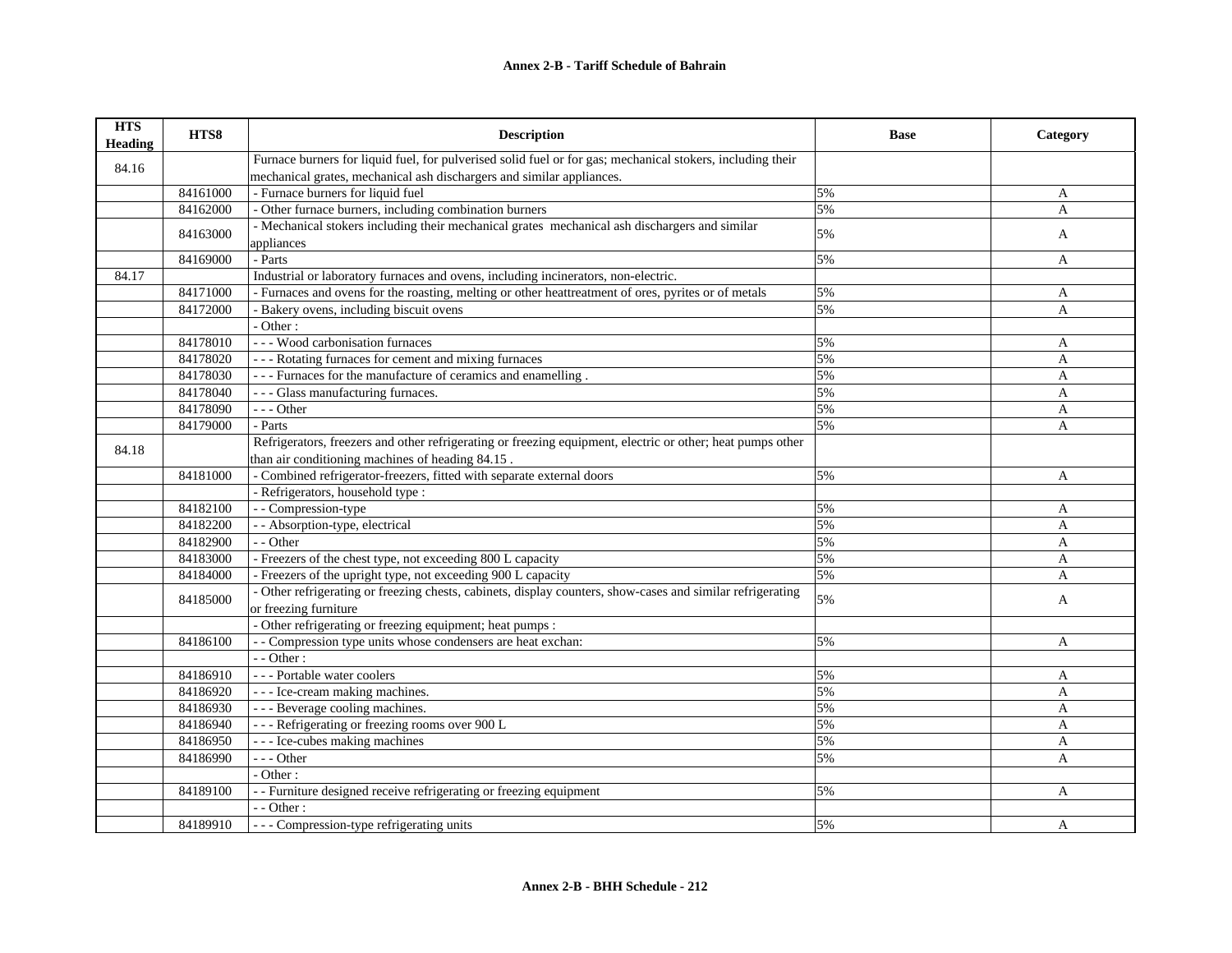| <b>HTS</b><br>Heading | HTS8     | <b>Description</b>                                                                                                                                                                                                                                                                                                                                                                                                                                                                                                        | <b>Base</b> | Category |
|-----------------------|----------|---------------------------------------------------------------------------------------------------------------------------------------------------------------------------------------------------------------------------------------------------------------------------------------------------------------------------------------------------------------------------------------------------------------------------------------------------------------------------------------------------------------------------|-------------|----------|
|                       | 84189990 | $- -$ Other                                                                                                                                                                                                                                                                                                                                                                                                                                                                                                               | 5%          | A        |
| 84.19                 |          | Machinery, plant or laboratory equipment, whether or not electrically heated (excluding furnaces, ovens<br>and other equipment of heading 85.14), the treatment of materials by a process . involving a change of<br>temperature such as heating, cooking, roasting, distilling, rectifying, sterilising, pasteurising, steaming,<br>drying, evaporating, vaporising, condensing or cooling, other than machinery or plant of a kind used for<br>domestic purposes; instantaneous or storage water heaters, non-electric. |             |          |
|                       |          | - Instantaneous or storage water heaters, non-electric :                                                                                                                                                                                                                                                                                                                                                                                                                                                                  |             |          |
|                       | 84191100 | - - Instantaneous gas water heaters                                                                                                                                                                                                                                                                                                                                                                                                                                                                                       | 5%          | A        |
|                       |          | - - Other:                                                                                                                                                                                                                                                                                                                                                                                                                                                                                                                |             |          |
|                       | 84191910 | --- Water heaters by solar energy                                                                                                                                                                                                                                                                                                                                                                                                                                                                                         | 5%          | A        |
|                       | 84191990 | $- -$ Other                                                                                                                                                                                                                                                                                                                                                                                                                                                                                                               | 5%          | A        |
|                       | 84192000 | - Medical, surgical or laboratory sterilisers                                                                                                                                                                                                                                                                                                                                                                                                                                                                             | 5%          | A        |
|                       |          | - Dryers :                                                                                                                                                                                                                                                                                                                                                                                                                                                                                                                |             |          |
|                       | 84193100 | - - For agricultural products                                                                                                                                                                                                                                                                                                                                                                                                                                                                                             | 5%          | A        |
|                       | 84193200 | - - For wood, paper pulp, paper or paperboard                                                                                                                                                                                                                                                                                                                                                                                                                                                                             | 5%          | A        |
|                       | 84193900 | - - Other                                                                                                                                                                                                                                                                                                                                                                                                                                                                                                                 | 5%          | A        |
|                       | 84194000 | - Distilling or rectifying plant                                                                                                                                                                                                                                                                                                                                                                                                                                                                                          | 5%          | A        |
|                       | 84195000 | - Heat exchange units                                                                                                                                                                                                                                                                                                                                                                                                                                                                                                     | 5%          | A        |
|                       | 84196000 | - Machinery for liquefying air or other gases                                                                                                                                                                                                                                                                                                                                                                                                                                                                             | 5%          | A        |
|                       |          | - Other machinery, plant and equipment :                                                                                                                                                                                                                                                                                                                                                                                                                                                                                  |             |          |
|                       | 84198100 | - - For making hot drinks or for cooking or heating food                                                                                                                                                                                                                                                                                                                                                                                                                                                                  | 5%          | A        |
|                       | 84198900 | - - Other                                                                                                                                                                                                                                                                                                                                                                                                                                                                                                                 | 5%          | A        |
|                       | 84199000 | - Parts                                                                                                                                                                                                                                                                                                                                                                                                                                                                                                                   | 5%          | A        |
| 84.20                 |          | Calendering or other rolling machines, other than for metaLs or glass, and cylinders therefor.                                                                                                                                                                                                                                                                                                                                                                                                                            |             |          |
|                       | 84201000 | - Calendering or other rolling machines                                                                                                                                                                                                                                                                                                                                                                                                                                                                                   | 5%          | A        |
|                       |          | - Parts :                                                                                                                                                                                                                                                                                                                                                                                                                                                                                                                 |             |          |
|                       | 84209100 | - - Cylinders                                                                                                                                                                                                                                                                                                                                                                                                                                                                                                             | 5%          | A        |
|                       | 84209900 | - - Other                                                                                                                                                                                                                                                                                                                                                                                                                                                                                                                 | 5%          | A        |
| 84.21                 |          | Centrifuges, including centrifugal dryers; filtering or purifying machinery and apparatus, for liquids or<br>gases.                                                                                                                                                                                                                                                                                                                                                                                                       |             |          |
|                       |          | - Centrifuges, including centrifugal dryers :                                                                                                                                                                                                                                                                                                                                                                                                                                                                             |             |          |
|                       | 84211100 | - - Cream separators                                                                                                                                                                                                                                                                                                                                                                                                                                                                                                      | 5%          | A        |
|                       | 84211200 | - - Clothes-dryers                                                                                                                                                                                                                                                                                                                                                                                                                                                                                                        | 5%          | A        |
|                       | 84211900 | - - Other                                                                                                                                                                                                                                                                                                                                                                                                                                                                                                                 | 5%          | A        |
|                       |          | - Filtering or purifying machinery and apparatus for liquids :                                                                                                                                                                                                                                                                                                                                                                                                                                                            |             |          |
|                       |          | - - For fillering or purifying water :                                                                                                                                                                                                                                                                                                                                                                                                                                                                                    |             |          |
|                       | 84212110 | --- For household use                                                                                                                                                                                                                                                                                                                                                                                                                                                                                                     | 5%          | A        |
|                       | 84212190 | $- -$ Other                                                                                                                                                                                                                                                                                                                                                                                                                                                                                                               | 5%          | A        |
|                       | 84212200 | - - For filtering or purifying beverages other than water                                                                                                                                                                                                                                                                                                                                                                                                                                                                 | 5%          | A        |
|                       | 84212300 | - - Oil or petrol-filters for internal combustion engines                                                                                                                                                                                                                                                                                                                                                                                                                                                                 | 5%          | A        |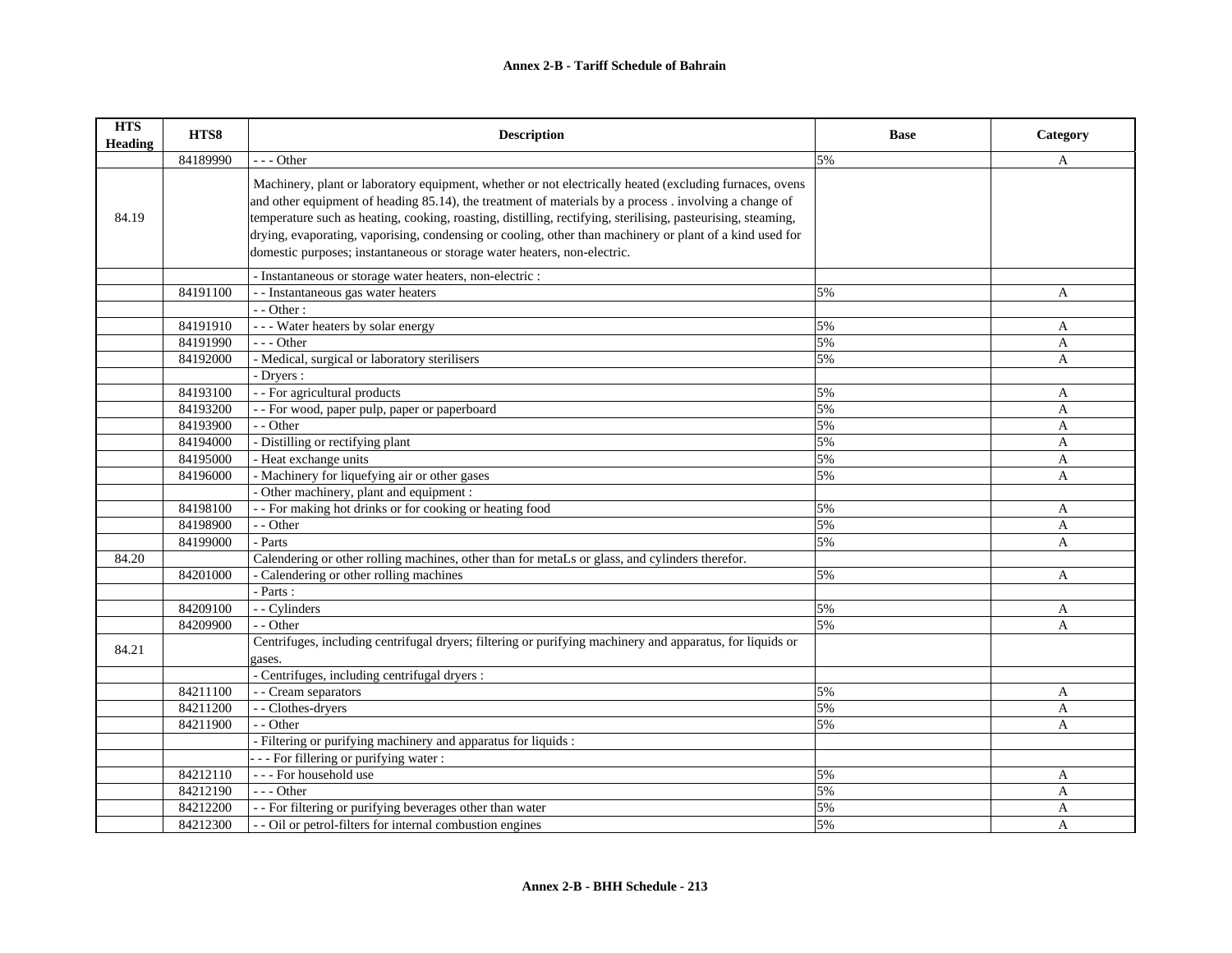| <b>HTS</b><br><b>Heading</b> | HTS8     | <b>Description</b>                                                                                                                                                                                                 | <b>Base</b>  | Category     |
|------------------------------|----------|--------------------------------------------------------------------------------------------------------------------------------------------------------------------------------------------------------------------|--------------|--------------|
|                              |          | $-$ - Other :                                                                                                                                                                                                      |              |              |
|                              | 84212910 | --- Filters for blood purificatim.                                                                                                                                                                                 | Free of Duty | C            |
|                              | 84212990 | --- Other                                                                                                                                                                                                          | 5%           | A            |
|                              |          | - Filtering or purifying machinery and apparatus for gases :                                                                                                                                                       |              |              |
|                              | 84213100 | - - Intake air filters for internal combustion engines                                                                                                                                                             | 5%           | A            |
|                              | 84213900 | - - Other                                                                                                                                                                                                          | 5%           | $\mathbf{A}$ |
|                              |          | - Parts :                                                                                                                                                                                                          |              |              |
|                              | 84219100 | - - Of centrifuges, including centrifugal dryers                                                                                                                                                                   | 5%           | A            |
|                              | 84219900 | - - Other                                                                                                                                                                                                          | 5%           | A            |
|                              |          | Dish washing machines; machinery for cleaning or drying bottles or other containers; machinery for                                                                                                                 |              |              |
| 84.22                        |          | filling, closing, sealing or labelling bottles, cans, boxes, bags or other containers; machinery for                                                                                                               |              |              |
|                              |          | capsuling bottles, jars, tubes and similar containers; other packing or wrapping machinery (including                                                                                                              |              |              |
|                              |          | heat-shrink wrapping machinery); machinery for aerating beverages.                                                                                                                                                 |              |              |
|                              |          | - Dish washing machines :                                                                                                                                                                                          |              |              |
|                              | 84221100 | - - Of the household type                                                                                                                                                                                          | 5%           | A            |
|                              | 84221900 | - - Other                                                                                                                                                                                                          | 5%           | A            |
|                              | 84222000 | - Machinery for cleaning or drying bottles or other containers                                                                                                                                                     | 5%           | A            |
|                              |          | - Machinery for filling, closing, sealing, or labelling bottles, cans, boxes, bags or other containers;<br>machinery for capsuling bottles, jars, tubes and similar containers; machinery for aerating beverages : |              |              |
|                              | 84223010 | --- Machinery for filling, closing, sealing, or labelling bottles, cans, boxes, bags or other containers                                                                                                           | 5%           | A            |
|                              | 84223020 | --- Machines for aerating beverages                                                                                                                                                                                | 5%           | A            |
|                              | 84223030 | --- machinery for capsuling bottles, jars, tubes and similar containers                                                                                                                                            | 5%           | A            |
|                              | 84224000 | - Other packing or wrapping machinery (including heat-shrink wrapping machinery)                                                                                                                                   | 5%           | A            |
|                              | 84229000 | - Parts                                                                                                                                                                                                            | 5%           | A            |
| 84.23                        |          | Weighing machinery (excluding balances of a sensitivity of 5 cg or better), including weight operated                                                                                                              |              |              |
|                              |          | counting or checking machines; weighing machine weights of all kinds.                                                                                                                                              |              |              |
|                              | 84231000 | - Personal weighing machines, including baby scales: household scales                                                                                                                                              | 5%           | A            |
|                              | 84232000 | - Scales for continuous weighing of goods on conveyors                                                                                                                                                             | 5%           | A            |
|                              | 84233000 | - Constant weight scales and scales for discharging a predetermined weight of material into a bag or                                                                                                               | 5%           | A            |
|                              |          | contaitner, including hopper scales                                                                                                                                                                                |              |              |
|                              |          | - Other weighing machinery :                                                                                                                                                                                       |              |              |
|                              | 84238100 | - - Having a maximum weighing capacity not exceeding 30 kg                                                                                                                                                         | 5%           | A            |
|                              | 84238200 | -- Having a maximum weighing capacity exceeding 30 kg but not exceeding 5,000 kg                                                                                                                                   | 5%           | A            |
|                              | 84238900 | - - Other                                                                                                                                                                                                          | 5%           | A            |
|                              | 84239000 | - Weighing machine weights of all kinds; parts of weighing machinery                                                                                                                                               | 5%           | A            |
|                              |          | Mechanical appliances (whether or not hand-operated) for projecting, dispersing or spraying liquids or                                                                                                             |              |              |
| 84.24                        |          | powders; fire extinguishers, whether or not charged; spray guns and similar appliances; steam or sand                                                                                                              |              |              |
|                              |          | blasting machines and similar jet projecting machines.                                                                                                                                                             |              |              |
|                              | 84241000 | - Fire extinguishers, whether or not charged                                                                                                                                                                       | 5%           | A            |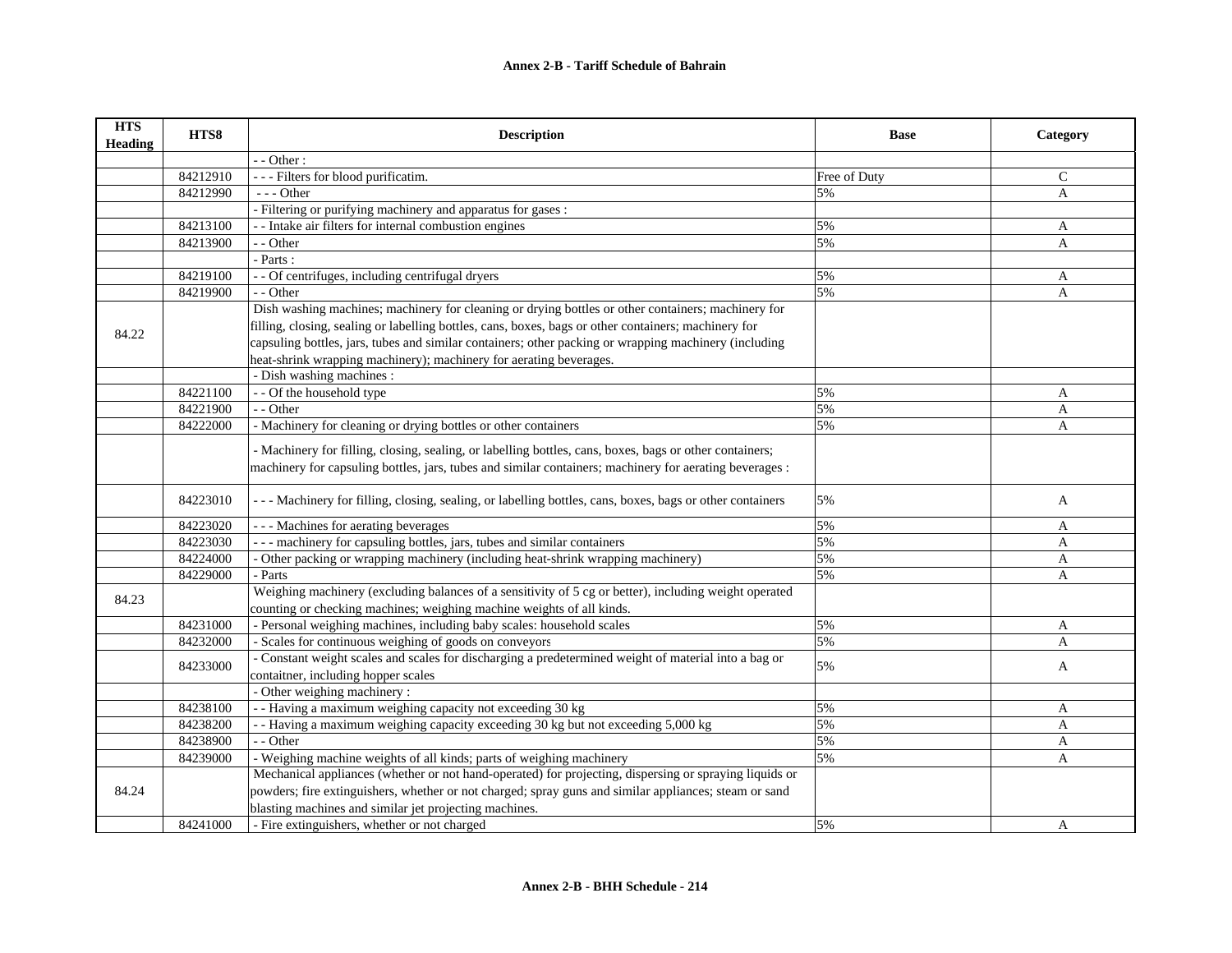| <b>HTS</b><br><b>Heading</b> | HTS8     | <b>Description</b>                                                                                         | <b>Base</b> | Category     |
|------------------------------|----------|------------------------------------------------------------------------------------------------------------|-------------|--------------|
|                              |          | - Spray guns and similar appliances :                                                                      |             |              |
|                              | 84242010 | --- Spray guns for building materials by electric motor                                                    | 5%          | A            |
|                              | 84242090 | $--$ Other                                                                                                 | 5%          | $\mathbf{A}$ |
|                              | 84243000 | - Steam or sand blasting machines and similar jet projecting machines                                      | 5%          | A            |
|                              |          | - Other appliances :                                                                                       |             |              |
|                              |          | - - Agricultural or horticultural :                                                                        |             |              |
|                              | 84248110 | --- Complete irrigation systems                                                                            | 5%          | A            |
|                              | 84248120 | --- Insecticide spraying appliances                                                                        | 5%          | $\mathbf{A}$ |
|                              | 84248130 | --- Water sprinkling appliances for irrigating                                                             | 5%          | A            |
|                              | 84248190 | --- Other                                                                                                  | 5%          | A            |
|                              | 84248900 | - - Other                                                                                                  | 5%          | A            |
|                              |          | $-$ Parts :                                                                                                |             |              |
|                              | 84249010 | --- Plastic heads for spraying liquids by frequent pressure                                                | 5%          | A            |
|                              | 84249020 | --- Parts of irrigation systems of subheading 84 24 81 10                                                  | 5%          | A            |
|                              | 84249090 | $--$ Other                                                                                                 | 5%          | A            |
| 84.25                        |          | Pulley tackle and hoists other than skip hoists; winches and capstans; jacks.                              |             |              |
|                              |          | - Pulley tackle and hoists other than skip hoists or hoists of a kind used for raising vehicles :          |             |              |
|                              | 84251100 | - - Powered by electric motor                                                                              | 5%          | A            |
|                              | 84251900 | - - Other                                                                                                  | 5%          | $\mathbf{A}$ |
|                              | 84252000 | - Pit-head winding gear; winches specially designed for use underground                                    | 5%          | A            |
|                              |          | - Other winches; capstans :                                                                                |             |              |
|                              | 84253100 | - - Powered by electric motor                                                                              | 5%          | A            |
|                              | 84253900 | - - Other                                                                                                  | 5%          | $\mathbf{A}$ |
|                              |          | - Jacks; hoists of a kind used for raising vehicles :                                                      |             |              |
|                              | 84254100 | - - Built-in jacking systems of a type used in garages                                                     | 5%          | A            |
|                              | 84254200 | - - Otherjacks and hoists, hydraulic                                                                       | 5%          | $\mathbf{A}$ |
|                              | 84254900 | - - Other                                                                                                  | 5%          | A            |
|                              |          | Ships' derricks; cranes, including cable cranes; mobile lifting frames, straddle carriers and works trucks |             |              |
| 84.26                        |          | fitted with a crane.                                                                                       |             |              |
|                              |          | - Overhead travelling cranes, transporter cranes gantry cranes, bridge cranes, mobrie lifting frames and   |             |              |
|                              |          | straddle carriers :                                                                                        |             |              |
|                              | 84261100 | - - Overhead travelling cranes on fixed support                                                            | 5%          | A            |
|                              | 84261200 | - - Mobile lifting frames on tyres and straddle carriers                                                   | 5%          | A            |
|                              | 84261900 | - - Other                                                                                                  | 5%          | A            |
|                              | 84262000 | - Tower cranes                                                                                             | 5%          | A            |
|                              | 84263000 | - Portal or pedestal jib cranes                                                                            | 5%          | A            |
|                              |          | - Other machinery, self-propelled :                                                                        |             |              |
|                              | 84264100 | - - On tyres                                                                                               | 5%          | A            |
|                              | 84264900 | - - Other                                                                                                  | 5%          | A            |
|                              |          | - Other machinery:                                                                                         |             |              |
|                              | 84269100 | - - Designed for mounting on road vehicles                                                                 | 5%          | A            |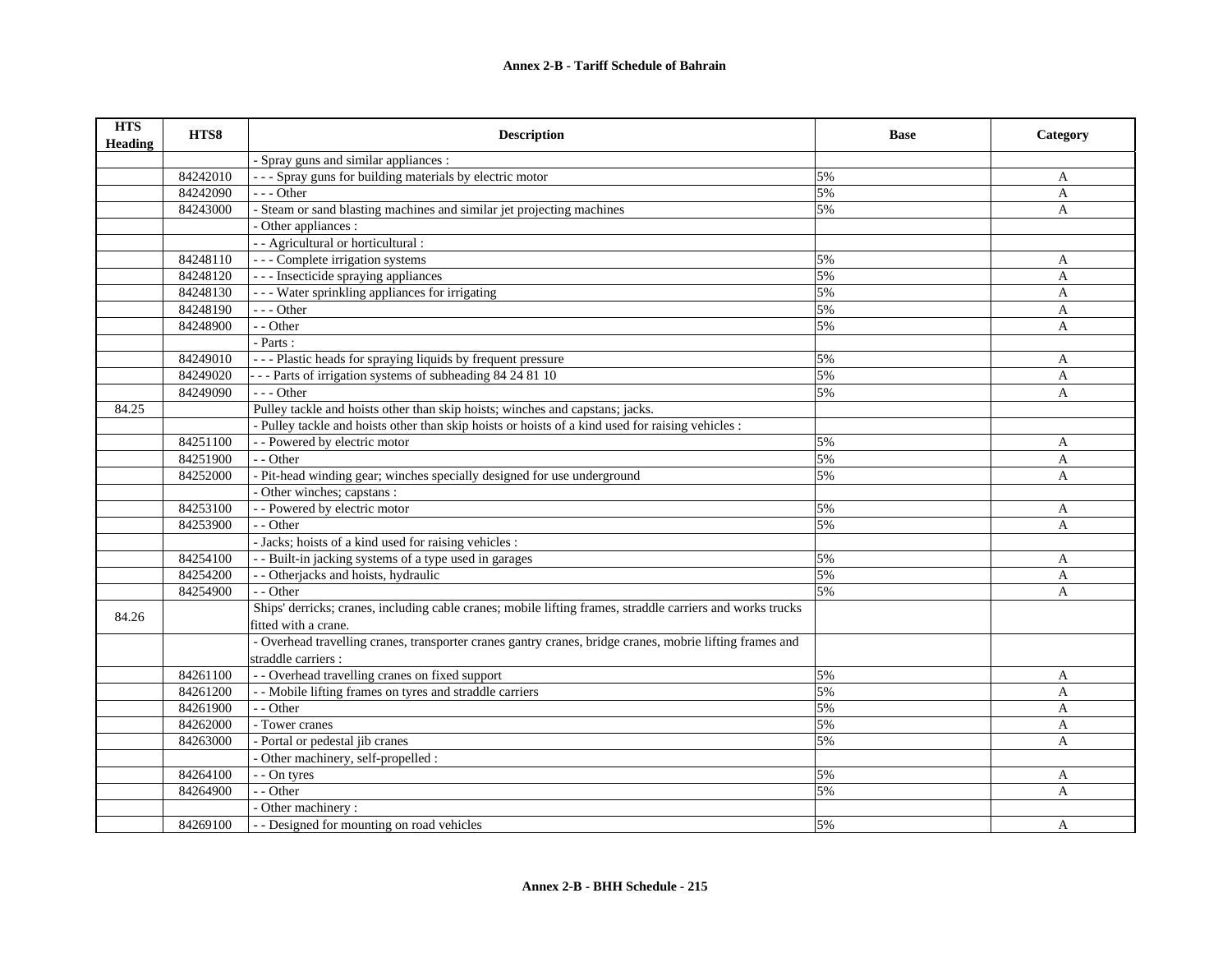| <b>HTS</b><br><b>Heading</b> | HTS8                 | <b>Description</b>                                                                                       | <b>Base</b> | Category          |
|------------------------------|----------------------|----------------------------------------------------------------------------------------------------------|-------------|-------------------|
|                              | 84269900             | - - Other                                                                                                | 5%          | A                 |
| 84.27                        |                      | Fork-lift trucks; other works trucks fitted with lifting or handling equipment.                          |             |                   |
|                              | 84271000             | - Self-propelled trucks powered by an electric motor                                                     | 5%          | A                 |
|                              | 84272000             | - Other self-propelled trucks                                                                            | 5%          | A                 |
|                              | 84279000             | - Other trucks                                                                                           | 5%          | A                 |
| 84.28                        |                      | Other lifting, handling, loading or unloadin machinery (for example, lifts, escalators, conveyors,       |             |                   |
|                              |                      | teleferics)                                                                                              | 5%          |                   |
|                              | 84281000<br>84282000 | - Lifts and skip hoists<br>- Pneumatic elevators and conveyors                                           | 5%          | $\mathbf{A}$      |
|                              |                      | - Other continuous-action elevators and conveyors, for goods or materials :                              |             | A                 |
|                              | 84283100             | - - Specially designed for underground use                                                               | 5%          |                   |
|                              | 84283200             | - - Other, bucket type                                                                                   | 5%          | A                 |
|                              | 84283300             | - - Other, belt type                                                                                     | 5%          | A<br>A            |
|                              |                      | - - Other                                                                                                | 5%          |                   |
|                              | 84283900<br>84284000 | - Escalators and moving walkways                                                                         | 5%          | A<br>A            |
|                              |                      | - Mine wagon pushers, locomotive or wagon traversers, wagon tippers and similar railway wagon            |             |                   |
|                              | 84285000             | handling equipment                                                                                       | 5%          | A                 |
|                              | 84286000             | - Teleferics, chair-lifts, ski-draglines ; traction mechanisms for funiculars                            | 5%          |                   |
|                              | 84289000             | - Other machinery                                                                                        | 5%          | A<br>$\mathbf{A}$ |
|                              |                      | Self-propelled bulldozers, angledozers, graders, levellers, scrapers, mechanical shovels, excavators,    |             |                   |
| 84.29                        |                      | shovel loaders, tamping machines and road rollers.                                                       |             |                   |
|                              |                      | - Bulldozers and angledozers :                                                                           |             |                   |
|                              | 84291100             | - - Track laying                                                                                         | 5%          | A                 |
|                              | 84291900             | - - Other                                                                                                | 5%          | A                 |
|                              | 84292000             | - Graders and levellers                                                                                  | 5%          | A                 |
|                              | 84293000             | - Scrapers                                                                                               | 5%          | A                 |
|                              | 84294000             | - Tamping machines and road rollers                                                                      | 5%          | $\mathbf{A}$      |
|                              |                      | - Mechanical shovels, excavators and shovel loaders :                                                    |             |                   |
|                              | 84295100             | - - Front-end shovel loaders                                                                             | 5%          | A                 |
|                              | 84295200             | - - Machinery with a 360° revolving superstructure                                                       | 5%          | A                 |
|                              | 84295900             | - - Other                                                                                                | 5%          | A                 |
|                              |                      |                                                                                                          |             |                   |
| 84.30                        |                      | Other moving, grading, levelling, scraping, excavating, tamping, compacting, extracting or boring        |             |                   |
|                              |                      | machinery, for earth, minerals or ores; pile-drivers and pile-extractors; snow-ploughs and snow-blowers. |             |                   |
|                              | 84301000             | - Pile-drivers and pile-extractors                                                                       | 5%          | A                 |
|                              | 84302000             | - Snow-ploughs and snow-blowers                                                                          | 5%          | A                 |
|                              |                      | - Coal or rock cutters and tunnelling machinery :                                                        |             |                   |
|                              | 84303100             | - - Self-propelled                                                                                       | 5%          | A                 |
|                              | 84303900             | - - Other                                                                                                | 5%          | A                 |
|                              |                      | - Other boring or sinking machinery :                                                                    |             |                   |
|                              | 84304100             | - - Self-propelled                                                                                       | 5%          | A                 |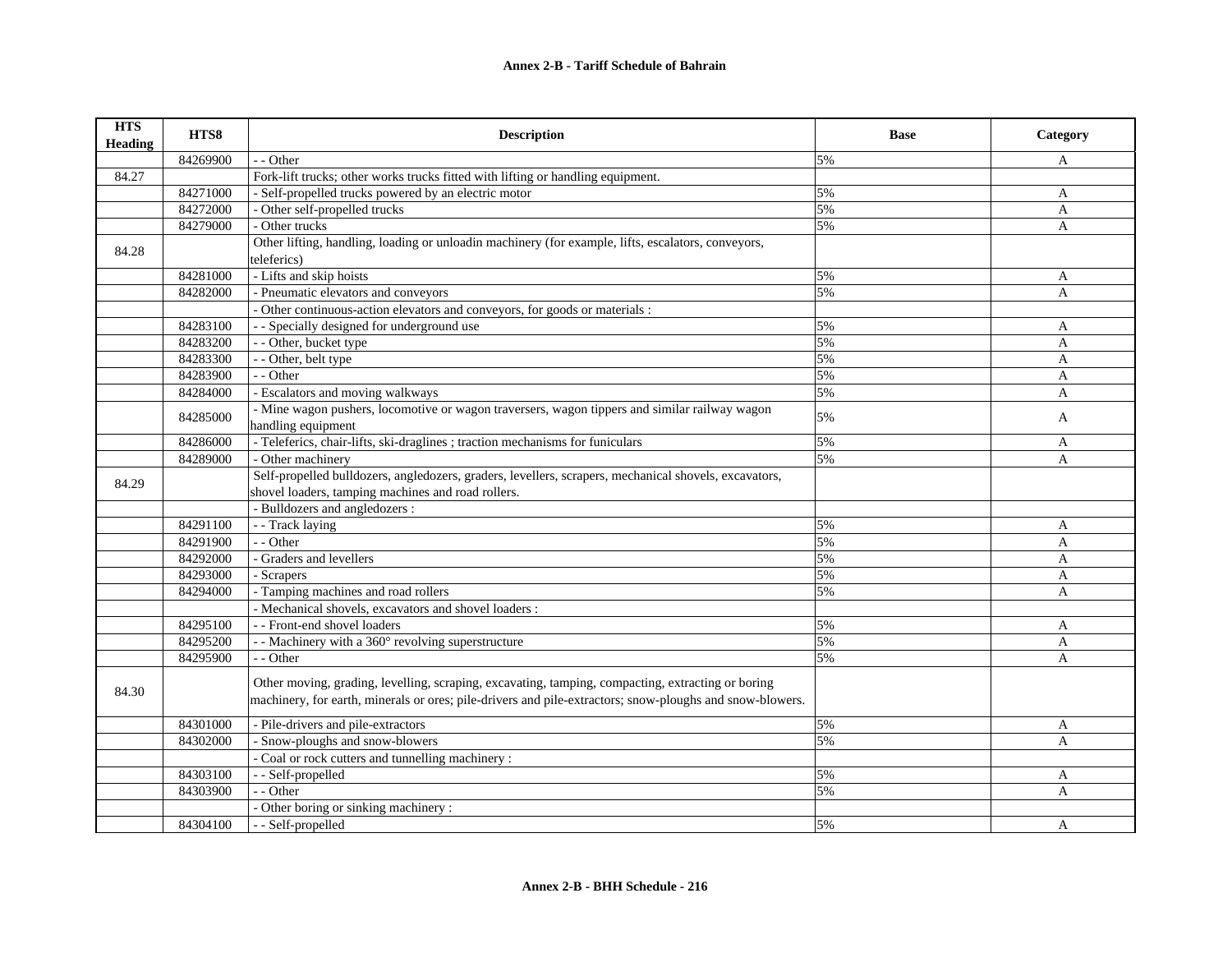| <b>HTS</b><br><b>Heading</b> | HTS8     | <b>Description</b>                                                                                      | <b>Base</b> | Category     |
|------------------------------|----------|---------------------------------------------------------------------------------------------------------|-------------|--------------|
|                              | 84304900 | - - Other                                                                                               | 5%          | $\mathbf{A}$ |
|                              | 84305000 | - Other machinery, self-propelled                                                                       | 5%          | $\mathbf{A}$ |
|                              |          | - Other machinery, not self-propelled :                                                                 |             |              |
|                              | 84306100 | - - Tamping or compacting machinery                                                                     | 5%          | $\mathbf{A}$ |
|                              | 84306900 | - - Other                                                                                               | 5%          | A            |
| 84.31                        |          | Parts suitable for use solely or principally with the machinery of headings Nos. 84.25 to 84.30.        |             |              |
|                              | 84311000 | - Of machinery of heading 84.25                                                                         | 5%          | A            |
|                              | 84312000 | - Of machinery of heading 84.27                                                                         | 5%          | $\mathbf{A}$ |
|                              |          | - Of machinery of heading 84.28 :                                                                       |             |              |
|                              | 84313100 | - - Of lifts, skip hoists or escalators                                                                 | 5%          | A            |
|                              | 84313900 | - - Other                                                                                               | 5%          | A            |
|                              |          | - Of machinery of heading 84.26, 84.29 or 84.30 :                                                       |             |              |
|                              | 84314100 | - - Buckets, shovels, grabs and grips                                                                   | 5%          | A            |
|                              | 84314200 | - - Bulldozer or angledozer blades                                                                      | 5%          | A            |
|                              | 84314300 | -- Parts for boring or sinking machinery of subheading 8430.41 or 8430.49                               | 5%          | A            |
|                              | 84314900 | $-$ - Other                                                                                             | 5%          | A            |
|                              |          | Agricultural, horticultural or forestry machinery for soil preparation or cultivation; lawn or sports-  |             |              |
| 84.32                        |          | ground rollers.                                                                                         |             |              |
|                              | 84321000 | - Ploughs                                                                                               | 5%          | A            |
|                              |          | - Harrows, scarifiers, cultivators, weeders and hoes:                                                   |             |              |
|                              | 84322100 | - - Disc harrows                                                                                        | 5%          | A            |
|                              | 84322900 | - - Other                                                                                               | 5%          | A            |
|                              | 84323000 | - Seeders, planters and transplanters                                                                   | 5%          | A            |
|                              | 84324000 | - Manure spreaders and fertiliser distributors                                                          | 5%          | A            |
|                              | 84328000 | - Other machinery                                                                                       | 5%          | A            |
|                              | 84329000 | - Parts                                                                                                 | 5%          | A            |
|                              |          | Harvesting or threshing machinery, including straw or fodder balers; grass or hay mowers; machines for  |             |              |
| 84.33                        |          | cleaning, sorting or grading eggs, fruit or other agricultural produce, other than machinery of heading |             |              |
|                              |          | 84.37.                                                                                                  |             |              |
|                              |          | - Mowers for lawns, parks or sports-grounds :                                                           |             |              |
|                              | 84331100 | - - Powered, with the cutting device rotating in a horizontal plane                                     | 5%          | A            |
|                              | 84331900 | - - Other                                                                                               | 5%          | A            |
|                              | 84332000 | - Other mowers, including cutter bars for tractor mounting                                              | 5%          | A            |
|                              | 84333000 | - Other haymaking machinery                                                                             | 5%          | A            |
|                              | 84334000 | - Straw or fodder balers, including pick-up balers                                                      | 5%          | A            |
|                              |          | - Other harvesting machinery; threshing machinery :                                                     |             |              |
|                              | 84335100 | - - Combine harvester-threshers                                                                         | 5%          | A            |
|                              | 84335200 | - - Other threshing machinery                                                                           | 5%          | A            |
|                              | 84335300 | - - Root or tuber harvesting machines                                                                   | 5%          | A            |
|                              | 84335900 | - - Other                                                                                               | 5%          | A            |
|                              | 84336000 | - Machines for cleaning, sorting or grading eggs, fruit or other agricultural produce                   | 5%          | $\mathsf{A}$ |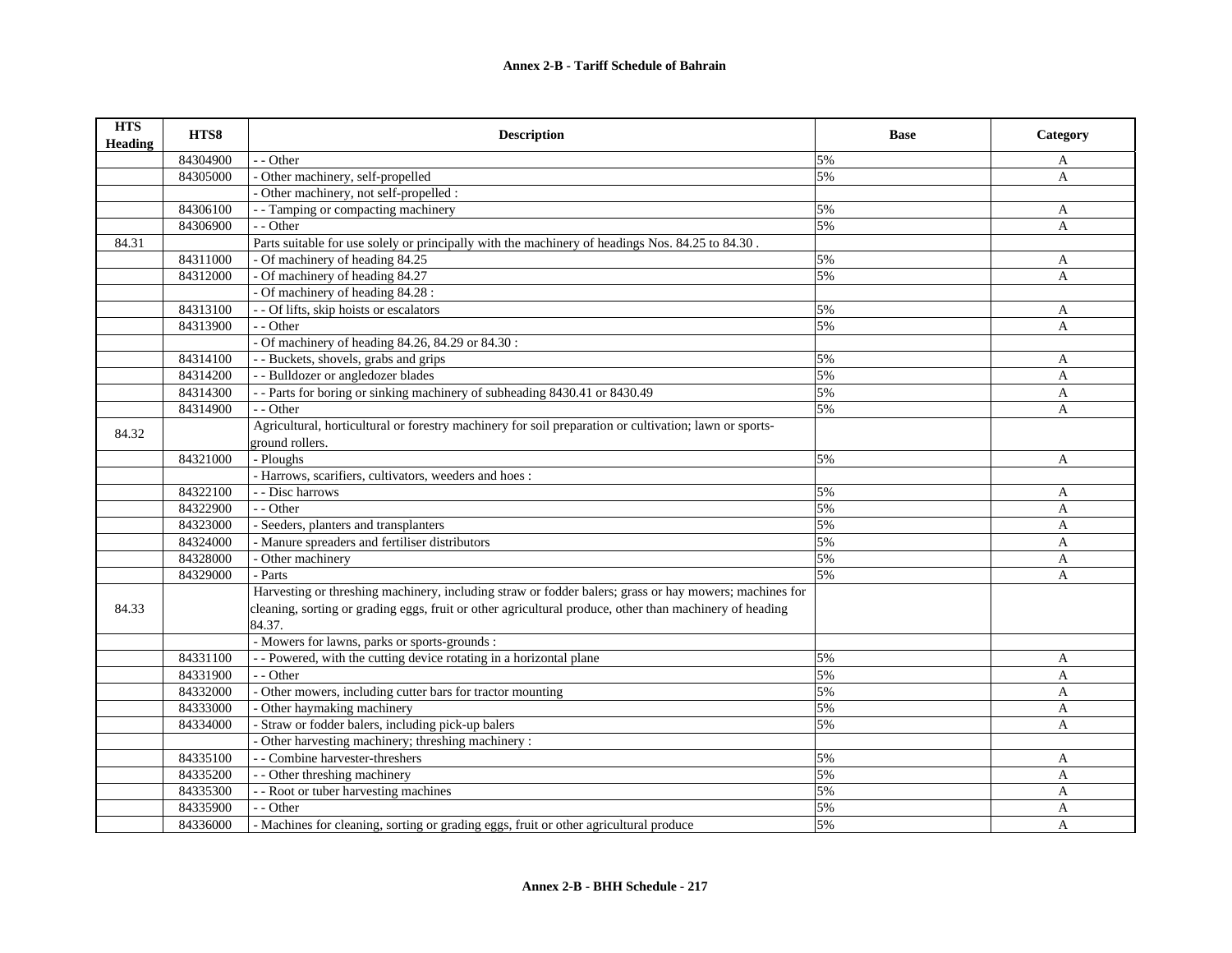| <b>HTS</b><br>Heading | HTS8     | <b>Description</b>                                                                                                                 | <b>Base</b> | Category     |
|-----------------------|----------|------------------------------------------------------------------------------------------------------------------------------------|-------------|--------------|
|                       | 84339000 | - Parts                                                                                                                            | 5%          | A            |
| 84.34                 |          | Milking machines and dairy machinery.                                                                                              |             |              |
|                       | 84341000 | - Milking machines                                                                                                                 | 5%          | A            |
|                       | 84342000 | - Dairy machinery                                                                                                                  | 5%          | A            |
|                       | 84349000 | - Parts                                                                                                                            | 5%          | A            |
| 84.35                 |          | Presses, crushers and similar machinery used in the manufacture of wine, cider, fruit juices or similar<br>beverages.              |             |              |
|                       | 84351000 | - Machinery                                                                                                                        | 5%          | A            |
|                       | 84359000 | - Parts                                                                                                                            | 5%          | A            |
|                       |          | Other agricultural, horticultural, forestry, poultry-keeping or bee-keeping machinery', including                                  |             |              |
| 84.36                 |          | germination plant fitted with mechanical or thermal equipment; poultry incubators and brooders.                                    |             |              |
|                       | 84361000 | - Machinery for preparing animal feeding stuffs                                                                                    | 5%          | A            |
|                       |          | - Poultry-keeping machinery; poultry incubators and brooders :                                                                     |             |              |
|                       | 84362100 | - - Poultry incubators and brooders                                                                                                | 5%          | A            |
|                       | 84362900 | $-$ - Other                                                                                                                        | 5%          | A            |
|                       |          | - Other machinery:                                                                                                                 |             |              |
|                       | 84368010 | --- Bacteria incubating appliances for laboratories.                                                                               | 5%          | A            |
|                       | 84368090 | --- Other                                                                                                                          | 5%          | A            |
|                       |          | - Parts :                                                                                                                          |             |              |
|                       | 84369100 | - - Of poultry-keeping machinery or poultry incubators and brooders                                                                | 5%          | A            |
|                       | 84369900 | - - Other                                                                                                                          | 5%          | $\mathbf{A}$ |
|                       |          | Machines for cleaning, sorting or grading seed, grain or dried leguminous vegetables; machinery used in                            |             |              |
| 84.37                 |          | the milling industry or for the working of cereals or dried leguminous vegetables, other than farm-type<br>machinery.              |             |              |
|                       | 84371000 | - Machines for cleaning, sorting or grading seed, grain or dried leguminous vegetables                                             | 5%          | A            |
|                       | 84378000 | - Other machinery                                                                                                                  | 5%          | A            |
|                       | 84379000 | - Parts                                                                                                                            | 5%          | $\mathbf{A}$ |
|                       |          | Machinery, not specified or included elsewhere in this Chapter, for the industrial preparation or                                  |             |              |
| 84.38                 |          | manufacture of food or drink, other than machinery for the extraction or preparation of animal or fixed<br>vegetable fats or oils. |             |              |
|                       | 84381000 | - Bakery machinery and machinery for the manufacture of macaroni, spaghetti or similar products                                    | 5%          | $\mathbf{A}$ |
|                       | 84382000 | - Machinery for the manufacture of confectionery, cocoa or chocolate                                                               | 5%          | A            |
|                       | 84383000 | - Machinery for sugar manufacture                                                                                                  | 5%          | A            |
|                       | 84384000 | - Brewery machinery                                                                                                                | 5%          | A            |
|                       | 84385000 | - Machinery for the preparation of meat or poultry                                                                                 | 5%          | A            |
|                       | 84386000 | - Machinery for the preparation of fruits, nuts or vegetables                                                                      | 5%          | A            |
|                       | 84388000 | - Other machinery                                                                                                                  | 5%          | A            |
|                       | 84389000 | - Parts                                                                                                                            | 5%          | A            |
| 84.39                 |          | Machinery for making pulp of tibrous cellulosic material or for making or finishing paper or paperboard.                           |             |              |
|                       | 84391000 | - Machinery for making pulp of fibrous cellulosic material                                                                         | 5%          | A            |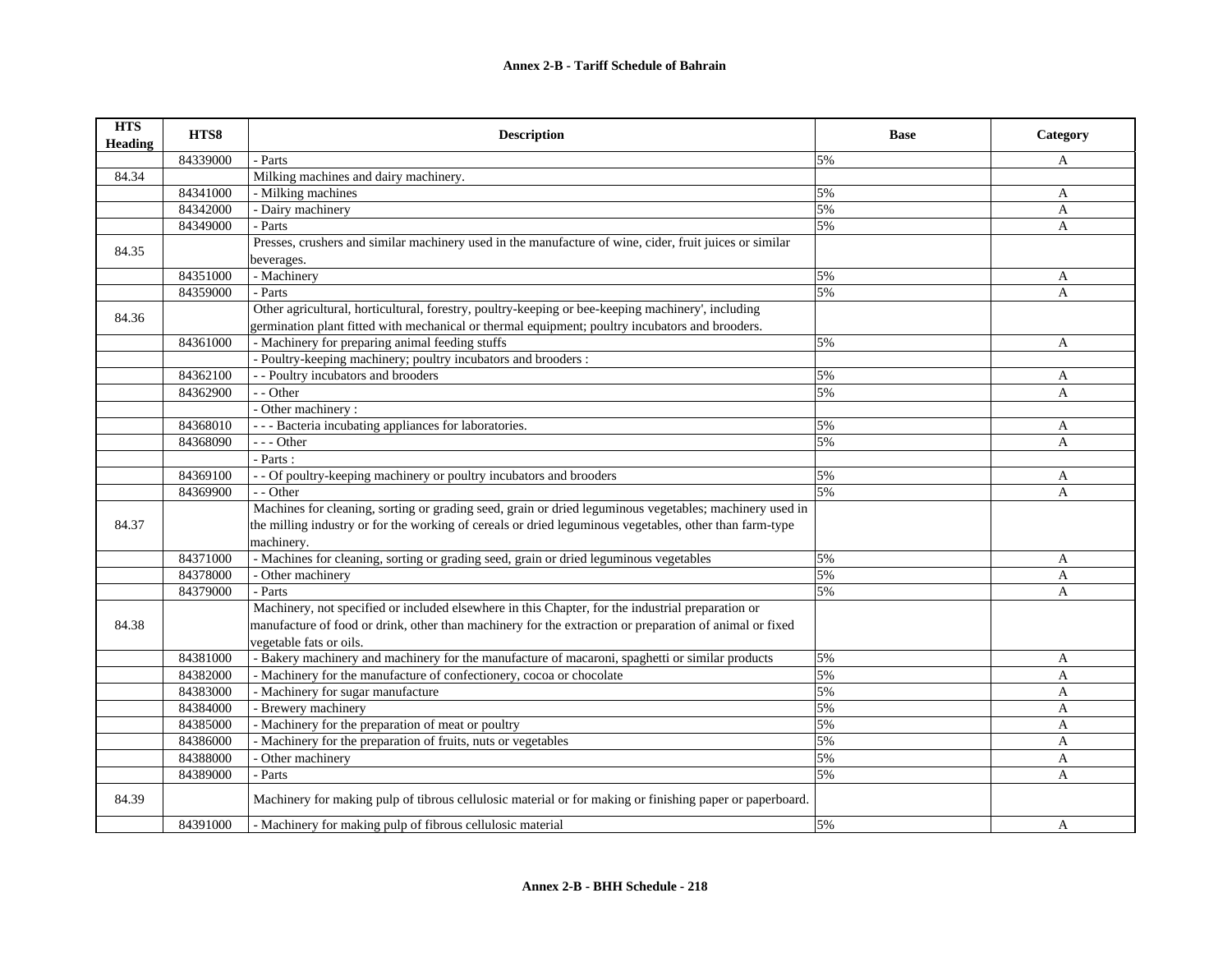| <b>HTS</b><br><b>Heading</b> | HTS8     | <b>Description</b>                                                                                         | <b>Base</b> | Category     |
|------------------------------|----------|------------------------------------------------------------------------------------------------------------|-------------|--------------|
|                              | 84392000 | - Machinery for making paper or paperboard                                                                 | 5%          | A            |
|                              | 84393000 | - Machinery for finishing paper or paperboard                                                              | 5%          | A            |
|                              |          | - Parts :                                                                                                  |             |              |
|                              | 84399100 | - - Of machinery for making pulp of fibrous cellulosic material                                            | 5%          | A            |
|                              | 84399900 | - - Other                                                                                                  | 5%          | A            |
| 84.40                        |          | Book-binding machinery, including book-sewing machines.                                                    |             |              |
|                              | 84401000 | - Machinery                                                                                                | 5%          | A            |
|                              | 84409000 | - Parts                                                                                                    | 5%          | A            |
| 84.41                        |          | Other machinery for making up paper pulp, paper or paperboard, including cutting machines of all kinds.    |             |              |
|                              | 84411000 | - Cutting machines                                                                                         | 5%          | A            |
|                              | 84412000 | - Machines for making bags, sacks or envelopes                                                             | 5%          | $\mathbf{A}$ |
|                              | 84413000 | - Machines for making cartons boxes cases, tubes, drums or similar containers, other than by moulding      | 5%          | A            |
|                              | 84414000 | - Machines for moulding articles in paper pulp, paper or paperboard                                        | 5%          | A            |
|                              | 84418000 | - Other machinery                                                                                          | 5%          | A            |
|                              | 84419000 | - Parts                                                                                                    | 5%          | A            |
|                              |          | Machinery, apparatus and equipment (other than the machine-tools of headings Nos. 84.56 to 84.65), for     |             |              |
|                              |          | tyPefounding or type-setting, for preparing or making printing blocks, plates, cylinders or other printing |             |              |
| 84.42                        |          | components; printing type, blocks, plates, cylinders and other printing components; blocks, plates,        |             |              |
|                              |          | cylinders and lithographic stones, prepared for printing purposes (for example, planed, grained or         |             |              |
|                              |          | polished).                                                                                                 |             |              |
|                              | 84421000 | - Phototype-setting and composing machines                                                                 | 5%          | A            |
|                              | 84422000 | - Machinery, apparatus and equipment for type-setting or composing by other processes, with or without     | 5%          | A            |
|                              |          | founding device                                                                                            |             |              |
|                              | 84423000 | - Other machinery, apparatus and equipment                                                                 | 5%          | A            |
|                              | 84424000 | - Parts of the foregoing machinery, apparatus or equipment                                                 | 5%          | A            |
|                              | 84425000 | - Printing type blocks plates, cylinders and other printing components; blocks, plates, cylinders and      | 5%          | A            |
|                              |          | lithographic stones, prepared for printing purposes (for example, planed grained or pohished)              |             |              |
|                              |          | Printing machinery used for printing by means of the printing type, blocks, plates, cylinders and other    |             |              |
| 84.43                        |          | printing components of heading 84.42; ink-jet printing machines, other than those of heading 84.71;        |             |              |
|                              |          | machines for uses ancillary to printing.                                                                   |             |              |
|                              |          | - Offset printing machinery :                                                                              |             |              |
|                              | 84431100 | - - Reel fed                                                                                               | 5%          | A            |
|                              | 84431200 | - - Sheet fed, oftice type (sheet size not exceeding 22 x 36 cm)                                           | 5%          | $\mathbf{A}$ |
|                              | 84431900 | - - Other                                                                                                  | 5%          | A            |
|                              |          | - Letterpress printing machinery, excluding flexographic printing :                                        |             |              |
|                              | 84432100 | - - Reel fed                                                                                               | 5%          | A            |
|                              | 84432900 | - - Other                                                                                                  | 5%          | A            |
|                              | 84433000 | - Flexographic printing machinery                                                                          | 5%          | A            |
|                              | 84434000 | - Gravure printing machinery                                                                               | 5%          | A            |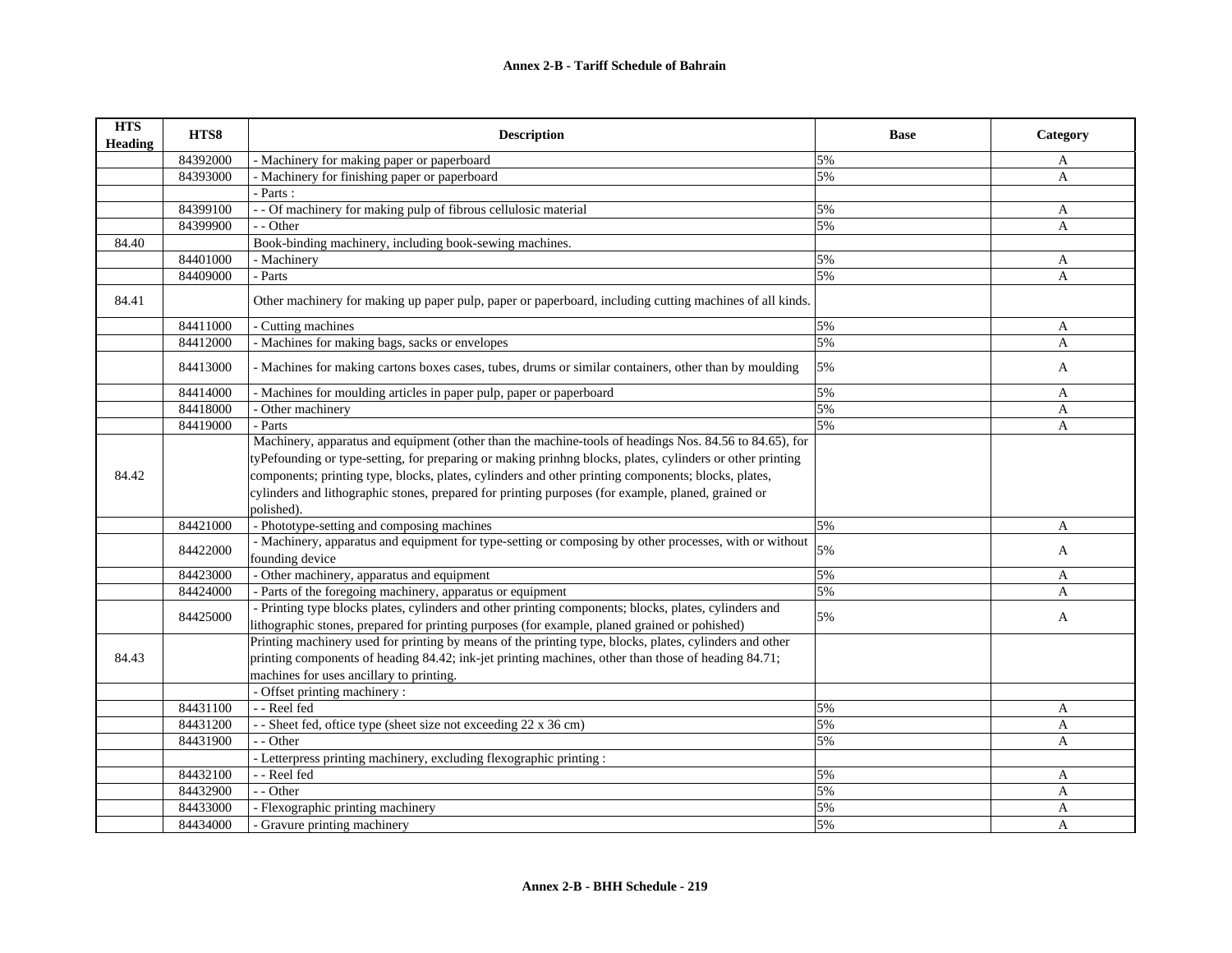| <b>HTS</b><br><b>Heading</b> | HTS8     | <b>Description</b>                                                                                                                                                                                                                                                                             | <b>Base</b> | Category              |
|------------------------------|----------|------------------------------------------------------------------------------------------------------------------------------------------------------------------------------------------------------------------------------------------------------------------------------------------------|-------------|-----------------------|
|                              |          | - Other printing machinery :                                                                                                                                                                                                                                                                   |             |                       |
|                              | 84435100 | - - Ink-jet printing machines                                                                                                                                                                                                                                                                  | 5%          | A                     |
|                              | 84435900 | - - Other                                                                                                                                                                                                                                                                                      | 5%          | $\boldsymbol{\rm{A}}$ |
|                              | 84436000 | - Machines for uses ancillary to printing                                                                                                                                                                                                                                                      | 5%          | $\mathbf{A}$          |
|                              | 84439000 | - Parts                                                                                                                                                                                                                                                                                        | 5%          | A                     |
| 84.44                        | 84440000 | Machines for extruding, drawing, texturing or cutting manmade textile materials.                                                                                                                                                                                                               | 5%          | A                     |
| 84.45                        |          | Machines for preparing textile fibres; spinning, doubling or twisting machines and other machinery for<br>producing textile yarns; textile reeling or winding (including weft-winding) machines and machines for<br>preparing textile yarns for use on the machines of heading 84.46 or 84.47. |             |                       |
|                              |          | - Machines for preparing textile fibres :                                                                                                                                                                                                                                                      |             |                       |
|                              | 84451100 | - - Carding machines                                                                                                                                                                                                                                                                           | 5%          | A                     |
|                              | 84451200 | - - Combing machines                                                                                                                                                                                                                                                                           | 5%          | A                     |
|                              | 84451300 | - - Drawing or roving machines                                                                                                                                                                                                                                                                 | 5%          | A                     |
|                              | 84451900 | - - Other                                                                                                                                                                                                                                                                                      | 5%          | $\mathbf{A}$          |
|                              | 84452000 | - Textile spinning machines                                                                                                                                                                                                                                                                    | 5%          | A                     |
|                              | 84453000 | - Textile doubling or twisting machines                                                                                                                                                                                                                                                        | 5%          | A                     |
|                              | 84454000 | - Textile winding (including weft-winding) or reeling machines                                                                                                                                                                                                                                 | 5%          | $\mathbf{A}$          |
|                              | 84459000 | - Other                                                                                                                                                                                                                                                                                        | 5%          | A                     |
| 84.46                        |          | Weaving machines (looms).                                                                                                                                                                                                                                                                      |             |                       |
|                              | 84461000 | - For weaving fabrics of a width not exceeding 30 cm                                                                                                                                                                                                                                           | 5%          | A                     |
|                              |          | - For weaving fabrics of a width exceeding 30 cm, shuttle type :                                                                                                                                                                                                                               |             |                       |
|                              | 84462100 | - - Power looms                                                                                                                                                                                                                                                                                | 5%          | $\mathbf{A}$          |
|                              | 84462900 | - - Other                                                                                                                                                                                                                                                                                      | 5%          | A                     |
|                              | 84463000 | - For weaving fabrics of a width exceeding 30 cm, shuttleless type                                                                                                                                                                                                                             | 5%          | A                     |
| 84.47                        |          | Knitting machines, stitch-bonding machines and machines for making gimped yarn, tulle, lace,<br>embroidery, trimmings, braid or net and machines for tufting.                                                                                                                                  |             |                       |
|                              |          | - Circular knitting machines :                                                                                                                                                                                                                                                                 |             |                       |
|                              | 84471100 | - With cylinder diameter not exceeding 165 mm                                                                                                                                                                                                                                                  | 5%          | A                     |
|                              | 84471200 | - With cylinder diameter exceeding<br>$165$ mm                                                                                                                                                                                                                                                 | 5%          | A                     |
|                              | 84472000 | - Flat knitting machines; stitch-bonding machines                                                                                                                                                                                                                                              | 5%          | A                     |
|                              | 84479000 | - Other                                                                                                                                                                                                                                                                                        | 5%          | A                     |
|                              |          | Auxiliary machinery for use with machines of heading 84.44, 84.45, 84.46 or 84.47 (for example,                                                                                                                                                                                                |             |                       |
|                              |          | dnbbies, Jacquards, automatic stop motions, shuttle changing mechanisms); parts and accessories                                                                                                                                                                                                |             |                       |
| 84.48                        |          | suitable for use solely or principally with the machines of this heading or of heading 84.44, 84.45, 84.46                                                                                                                                                                                     |             |                       |
|                              |          | or 84.47 (for example, spindles and spindle flyers, card clothing, combs, extruding nipples, shuttles,                                                                                                                                                                                         |             |                       |
|                              |          | healds and heald-frames, hosiery needles).<br>- Auxiliary machinery for machines of heading 84.44, 84.45, 84.46 or 84.47 :                                                                                                                                                                     |             |                       |
|                              |          |                                                                                                                                                                                                                                                                                                |             |                       |
|                              | 84481100 | - - Dobbies and Jacquards; card reducing copying, punching or assembling machines for use therewith                                                                                                                                                                                            | 5%          | A                     |
|                              | 84481900 | - - Other                                                                                                                                                                                                                                                                                      | 5%          | A                     |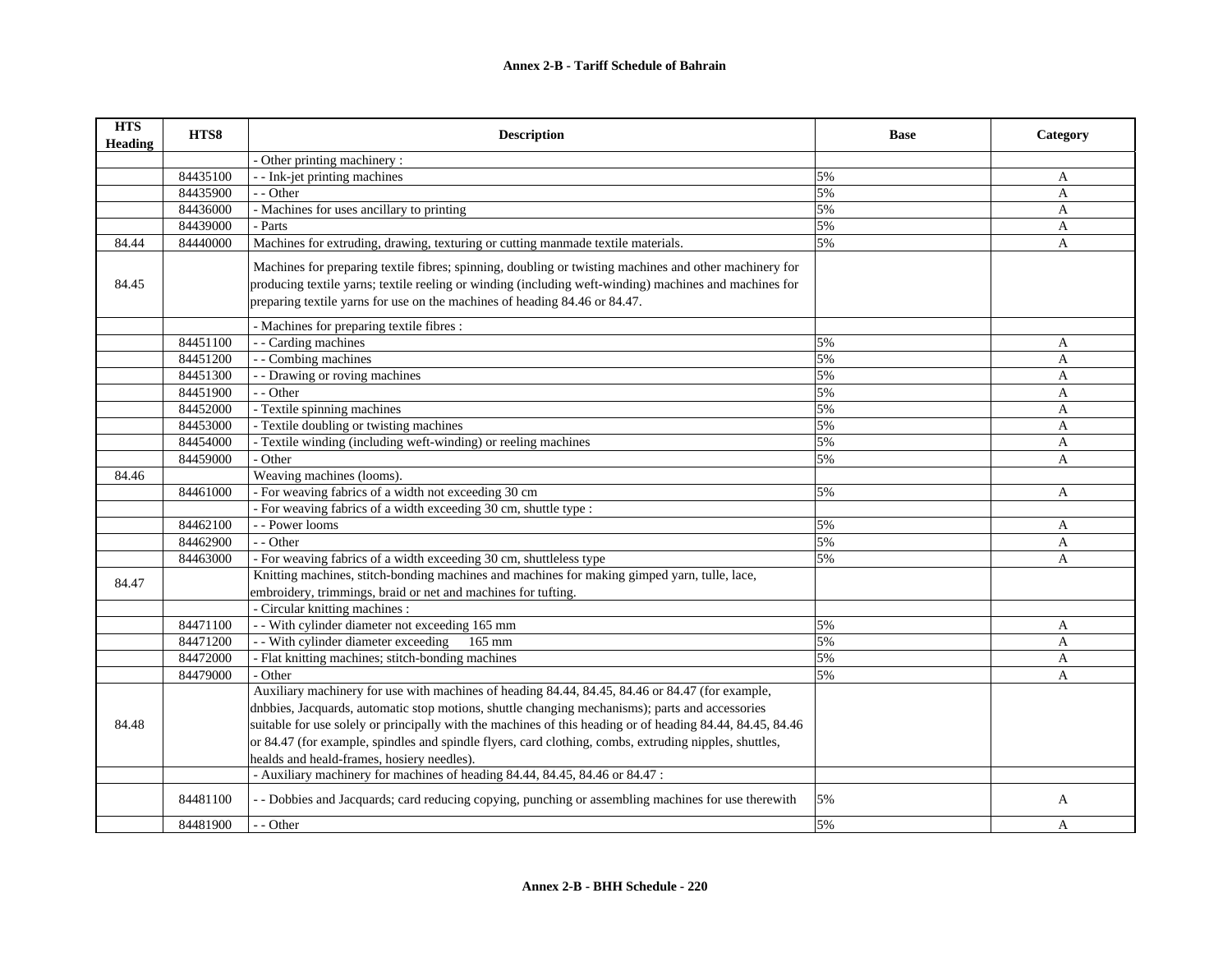| <b>HTS</b><br><b>Heading</b> | HTS8     | <b>Description</b>                                                                                                                                 | <b>Base</b> | Category     |
|------------------------------|----------|----------------------------------------------------------------------------------------------------------------------------------------------------|-------------|--------------|
|                              | 84482000 | - Parts and accessories of machines of heading 84.44 or of their auxiliary machinery                                                               | 5%          | A            |
|                              |          | - Parts and accessories of machines of heading 84.45 or of their auxiliary machinery :                                                             |             |              |
|                              | 84483100 | - - Card clothing                                                                                                                                  | 5%          | $\mathbf{A}$ |
|                              | 84483200 | - - Of machines for preparing textile fibres, other than card clothing                                                                             | 5%          | $\mathbf{A}$ |
|                              | 84483300 | - - Spindles, spindle flyers, spinning rings and ring travellers                                                                                   | 5%          | A            |
|                              | 84483900 | - - Other                                                                                                                                          | 5%          | $\mathbf{A}$ |
|                              |          | - Parts and accessories of weaving machine, (looms) or of their auxiliary machinery :                                                              |             |              |
|                              | 84484100 | - - Shuttles                                                                                                                                       | 5%          | A            |
|                              | 84484200 | - - Reeds for looms, healds and heald-frames                                                                                                       | 5%          | A            |
|                              | 84484900 | - - Other                                                                                                                                          | 5%          | $\mathbf{A}$ |
|                              |          | - Parts and accessories of machines of heading 84.47 or of their auxiliary machinery :                                                             |             |              |
|                              | 84485100 | - - Sinkers, needles and other ariicles used in forming stitches                                                                                   | 5%          | A            |
|                              | 84485900 | - - Other                                                                                                                                          | 5%          | A            |
| 84.49                        | 84490000 | Machinery for the manufacture or finishing of felt or nonwovens in the piece or in shapes, including                                               | 5%          | A            |
|                              |          | machinery for making felt hats; blocks for making hats.<br>Household or laundry-type washing machines, including machines which both wash and dry. |             |              |
| 84.50                        |          |                                                                                                                                                    |             |              |
|                              |          | - Machines, each of a dry linen capacity not exceeding 10 kg :                                                                                     |             |              |
|                              | 84501100 | - - Fully-automatic machines                                                                                                                       | 5%          | A            |
|                              | 84501200 | - - Other machines, with built-in centrifugal drier                                                                                                | 5%          | A            |
|                              | 84501900 | - - Other                                                                                                                                          | 5%          | A            |
|                              | 84502000 | - Machines, each of a dry linen capacity exceeding 10 kg                                                                                           | 5%          | $\mathbf{A}$ |
|                              | 84509000 | - Parts                                                                                                                                            | 5%          | A            |
|                              |          | Machinery (other than machines of heading 84.50) for washing, cleaning, wringing, drying, ironing,                                                 |             |              |
|                              |          | pressing (including fusing presses), bleaching, dyeing, dressing, finishing, coating or impregnating textile                                       |             |              |
| 84.51                        |          | yarns, fahrics or made up textile articles and machines for applying the paste to the base fabric or other                                         |             |              |
|                              |          | support used in the manufacture of floor coverings such as linoleum; machines for reeling, unreeling,                                              |             |              |
|                              |          | folding, cutting or pinking textile fabrics.                                                                                                       |             |              |
|                              | 84511000 | - Dry-cleaning machines                                                                                                                            | 5%          | A            |
|                              |          | - Drying machines :                                                                                                                                |             |              |
|                              | 84512100 | - - Each of a dry linen capacity not exceeding 10 kg                                                                                               | 5%          | A            |
|                              | 84512900 | - - Other                                                                                                                                          | 5%          | A            |
|                              | 84513000 | - Ironing machines and presses (including fusing presses)                                                                                          | 5%          | A            |
|                              | 84514000 | - Washing, bleaching or dyeing machines                                                                                                            | 5%          | $\mathbf{A}$ |
|                              | 84515000 | - Machines for reeling, unreeling, folding, cutting or pinking textile fabrics                                                                     | 5%          | A            |
|                              | 84518000 | - Other machinery                                                                                                                                  | 5%          | A            |
|                              | 84519000 | - Parts                                                                                                                                            | 5%          | A            |
| 84.52                        |          | Sewing machines, other than book-sewing machines of heading 84.40; furniture, bases and covers                                                     |             |              |
|                              |          | specially designed for sewing machines; sewing machine needles.                                                                                    |             |              |
|                              | 84521000 | - Sewing machines of the household type                                                                                                            | 5%          | A            |
|                              |          | - Other sewing machines :                                                                                                                          |             |              |
|                              | 84522100 | - - Automatic units                                                                                                                                | 5%          | A            |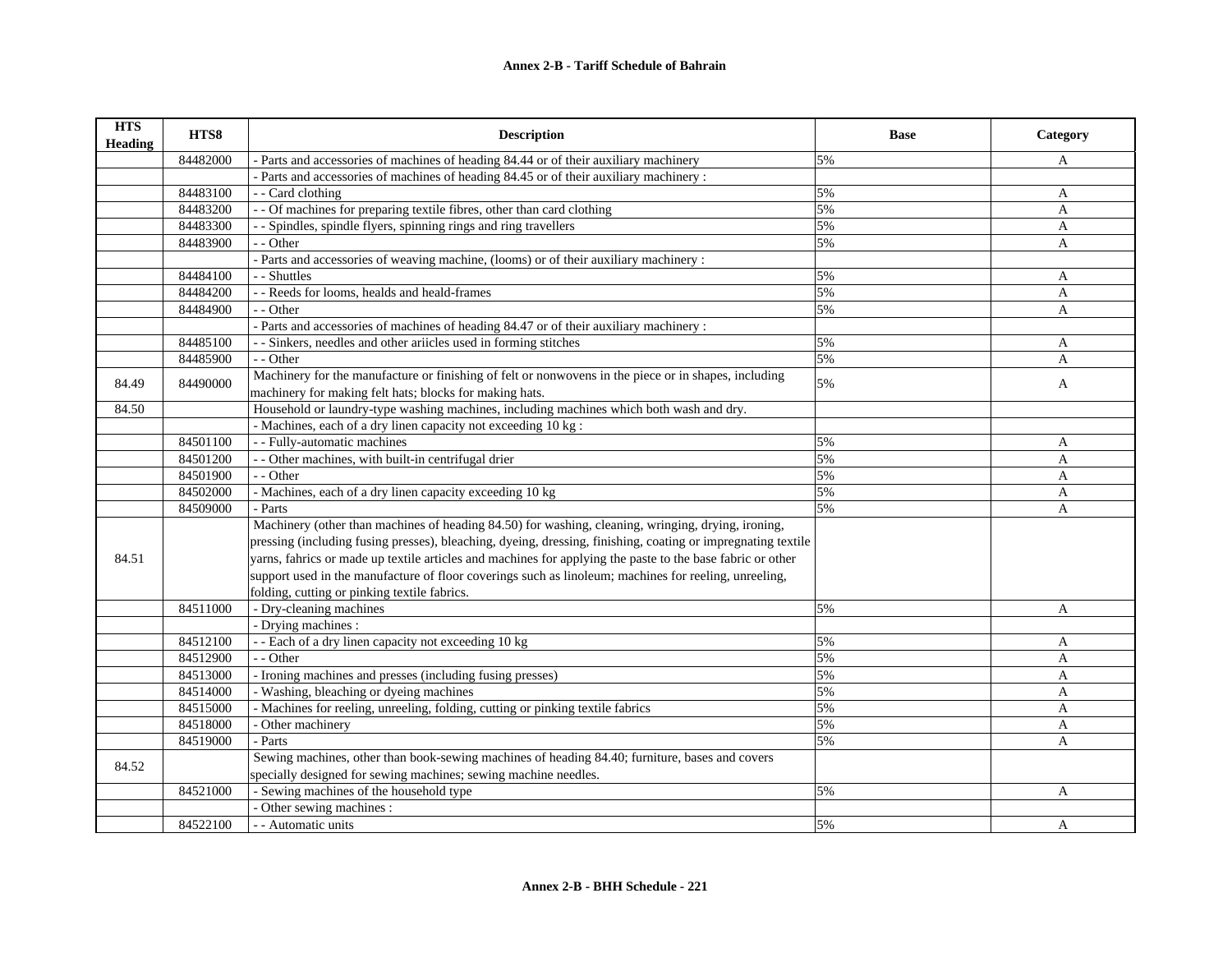| <b>HTS</b><br><b>Heading</b> | HTS8     | <b>Description</b>                                                                                                                                                                                            | <b>Base</b> | Category     |
|------------------------------|----------|---------------------------------------------------------------------------------------------------------------------------------------------------------------------------------------------------------------|-------------|--------------|
|                              | 84522900 | - - Other                                                                                                                                                                                                     | 5%          | A            |
|                              | 84523000 | - Sewing machine needles                                                                                                                                                                                      | 5%          | A            |
|                              | 84524000 | - Furniture, bases and covers for sewing machines and parts thereof                                                                                                                                           | 5%          | A            |
|                              | 84529000 | - Other parts of sewing machines                                                                                                                                                                              | 5%          | A            |
| 84.53                        |          | Machinery for preparing, tanning or working hides, skins or leather or for making or repairing footwear                                                                                                       |             |              |
|                              |          | or other articles of hides, skins or leather, other than sewing machines.                                                                                                                                     |             |              |
|                              | 84531000 | - Machinery for preparing, tanning or working hides, skins or leather                                                                                                                                         | 5%          | A            |
|                              | 84532000 | - Machinery for making or repairing footwear                                                                                                                                                                  | 5%          | A            |
|                              | 84538000 | - Other machinery                                                                                                                                                                                             | 5%          | A            |
|                              | 84539000 | - Parts                                                                                                                                                                                                       | 5%          | A            |
| 84.54                        |          | Converters, ladles, ingot moulds and casting machines, of a kind used in metallurgy or in metal                                                                                                               |             |              |
|                              |          | foundries.                                                                                                                                                                                                    |             |              |
|                              | 84541000 | - Converters                                                                                                                                                                                                  | 5%          | A            |
|                              | 84542000 | - Ingot moulds and ladles                                                                                                                                                                                     | 5%          | A            |
|                              | 84543000 | - Casting machines                                                                                                                                                                                            | 5%          | A            |
|                              | 84549000 | - Parts                                                                                                                                                                                                       | 5%          | A            |
| 84.55                        |          | Metal-rolling mills and rolls therefor.                                                                                                                                                                       |             |              |
|                              | 84551000 | - Tube mills                                                                                                                                                                                                  | 5%          | A            |
|                              |          | - Other rolling mills :                                                                                                                                                                                       |             |              |
|                              | 84552100 | - - Hot or combination hot and cold                                                                                                                                                                           | 5%          | A            |
|                              | 84552200 | - - Cold combination                                                                                                                                                                                          | 5%          | A            |
|                              | 84553000 | - Rolls for rolling mills                                                                                                                                                                                     | 5%          | A            |
|                              | 84559000 | - Other parts                                                                                                                                                                                                 | 5%          | A            |
| 84.56                        |          | Machine-tools for working any material by removal of material, by laser or other light or photon beam,<br>ultrasonic, electro-discharge, electro-chemical, electron beam, ionic-heam or plasma are processes. |             |              |
|                              | 84561000 | - Operated by laser or other light or photon beam processes                                                                                                                                                   | 5%          | A            |
|                              | 84562000 | - Operated by ultrasonic processes                                                                                                                                                                            | 5%          | A            |
|                              | 84563000 | - Operated by electro-discharge processes                                                                                                                                                                     | 5%          | A            |
|                              |          | - Other:                                                                                                                                                                                                      |             |              |
|                              | 84569100 | - - For dry-etching patterns on semiconductor materials                                                                                                                                                       | 5%          | $\mathbf{A}$ |
|                              | 84569900 | - - Other                                                                                                                                                                                                     | 5%          | A            |
| 84.57                        |          | Machining centres, unit construction machines (single station) and multi-station transfer machines, for<br>working metal.                                                                                     |             |              |
|                              | 84571000 | - Machining centres                                                                                                                                                                                           | 5%          | A            |
|                              | 84572000 | - Unit constroction machines (single station)                                                                                                                                                                 | 5%          | A            |
|                              | 84573000 | - Multi-station transfer machines                                                                                                                                                                             | 5%          | A            |
| 84.58                        |          | Lathes (including turning centres) for removing metal.                                                                                                                                                        |             |              |
|                              |          | - Horizontal lathes :                                                                                                                                                                                         |             |              |
|                              | 84581100 | - - Numerically controlled                                                                                                                                                                                    | 5%          | A            |
|                              | 84581900 | - - Other                                                                                                                                                                                                     | 5%          | A            |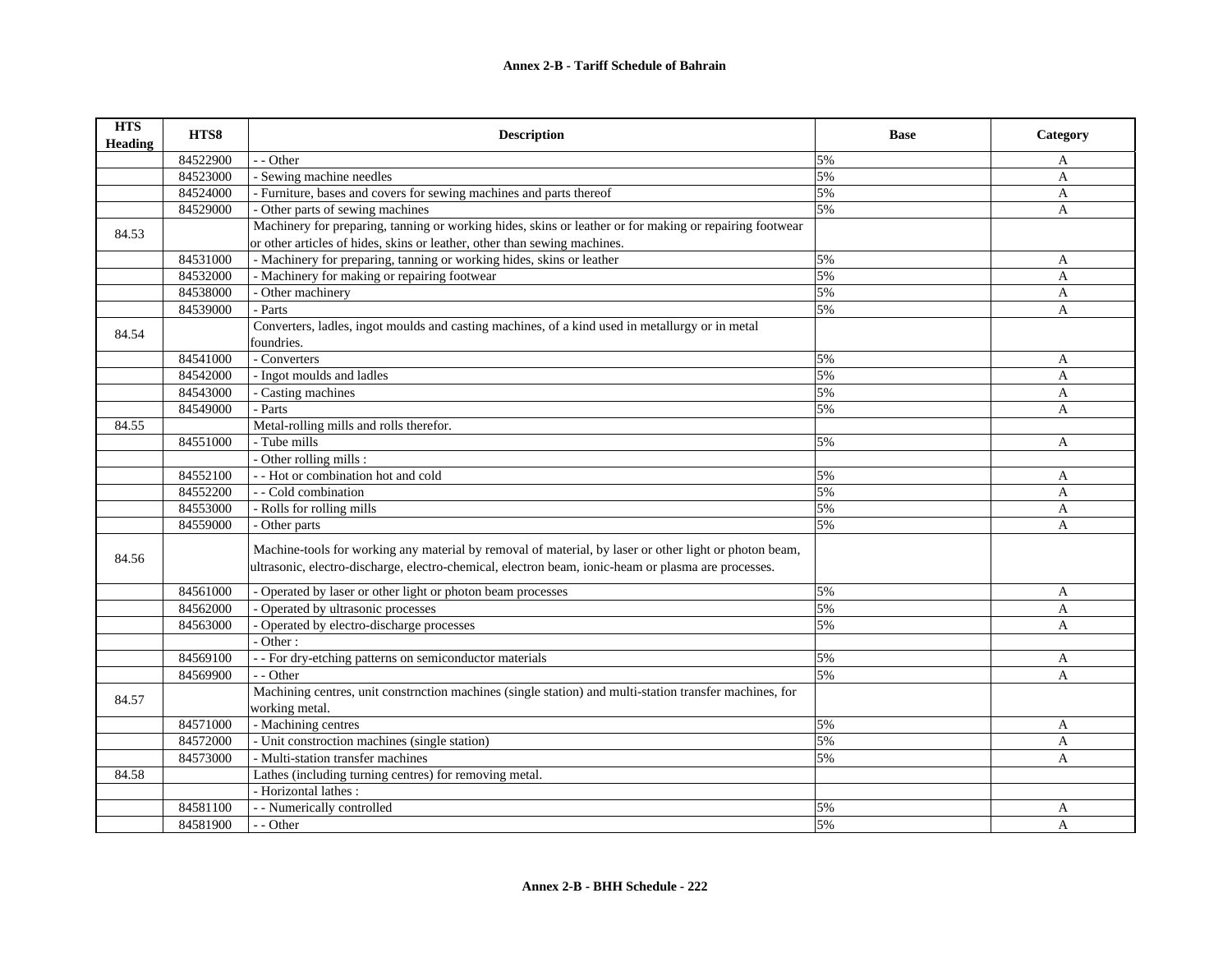| <b>HTS</b><br><b>Heading</b> | HTS8     | <b>Description</b>                                                                                      | <b>Base</b> | Category     |
|------------------------------|----------|---------------------------------------------------------------------------------------------------------|-------------|--------------|
|                              |          | - Other lathes :                                                                                        |             |              |
|                              | 84589100 | - - Numerically controlled                                                                              | 5%          | A            |
|                              | 84589900 | - - Other                                                                                               | 5%          | A            |
| 84.59                        |          | Machine-tools (including way-type unit head machinesl for drilling, boring, milling, threading or       |             |              |
|                              |          | tapping by removing metal, other than lathes (including turning centres) of heading 84.58.              |             |              |
|                              | 84591000 | - Way-type unit head machines                                                                           | 5%          | A            |
|                              |          | - Other drilling machines :                                                                             |             |              |
|                              | 84592100 | - - Numerically controlled                                                                              | 5%          | A            |
|                              | 84592900 | - - Other                                                                                               | 5%          | A            |
|                              |          | - Other boring-milling machines :                                                                       |             |              |
|                              | 84593100 | - - Numerically controlled                                                                              | 5%          | A            |
|                              | 84593900 | - - Other                                                                                               | 5%          | A            |
|                              | 84594000 | - Other boring machines                                                                                 | 5%          | A            |
|                              |          | - Milling machines, knee-type :                                                                         |             |              |
|                              | 84595100 | - - Numerically controlled                                                                              | 5%          | $\mathbf{A}$ |
|                              | 84595900 | - - Other                                                                                               | 5%          | A            |
|                              |          | - Other milling machines :                                                                              |             |              |
|                              | 84596100 | - - Numerically controlled                                                                              | 5%          | A            |
|                              | 84596900 | - - Other                                                                                               | 5%          | A            |
|                              | 84597000 | - Other threading or tapping machines                                                                   | 5%          | A            |
|                              |          | Machine-tools for deburring, sharpening, grinding, honing, lapping, polishing or otherwise finishing    |             |              |
| 84.60                        |          | metal or cermets by means of grinding stones, abrasives or polishing products, other than gear cutting, |             |              |
|                              |          | gear grinding or gear finishing machines of heading 84.67.                                              |             |              |
|                              |          | - Flat-surface grinding machines, in which the positioning in any one axis can be set up to an accuracy |             |              |
|                              |          | of at least 0.01 mm:                                                                                    |             |              |
|                              | 84601100 | - - Numerically controlled                                                                              | 5%          | A            |
|                              | 84601900 | - - Other                                                                                               | 5%          | A            |
|                              |          | - Other grinding machines, in which the positioning in any one axis can be set up to an accuracy of at  |             |              |
|                              |          | least $0.01$ mm:                                                                                        |             |              |
|                              | 84602100 | - - Numerically controlled                                                                              | 5%          | A            |
|                              | 84602900 | - - Other                                                                                               | 5%          | A            |
|                              |          | - Sharpening (tool or cutter grinding) machines :                                                       |             |              |
|                              | 84603100 | - - Numerically controlled                                                                              | 5%          | A            |
|                              | 84603900 | - - Other                                                                                               | 5%          | $\mathbf{A}$ |
|                              | 84604000 | - Honing or lapping machines                                                                            | 5%          | A            |
|                              | 84609000 | - Other                                                                                                 | 5%          | A            |
|                              |          | Machine-tools for planing, shaping, slotting, broaching, gear cutting, gear grinding or gear finishing, |             |              |
| 84.61                        |          | sawing, cutting-off and other machine-tools working by removing metal or cermets, not elsewhere         |             |              |
|                              |          | specified or included.                                                                                  |             |              |
|                              | 84612000 | - Shaping or slotting machines                                                                          | 5%          | A            |
|                              | 84613000 | - Broaching machines                                                                                    | 5%          | A            |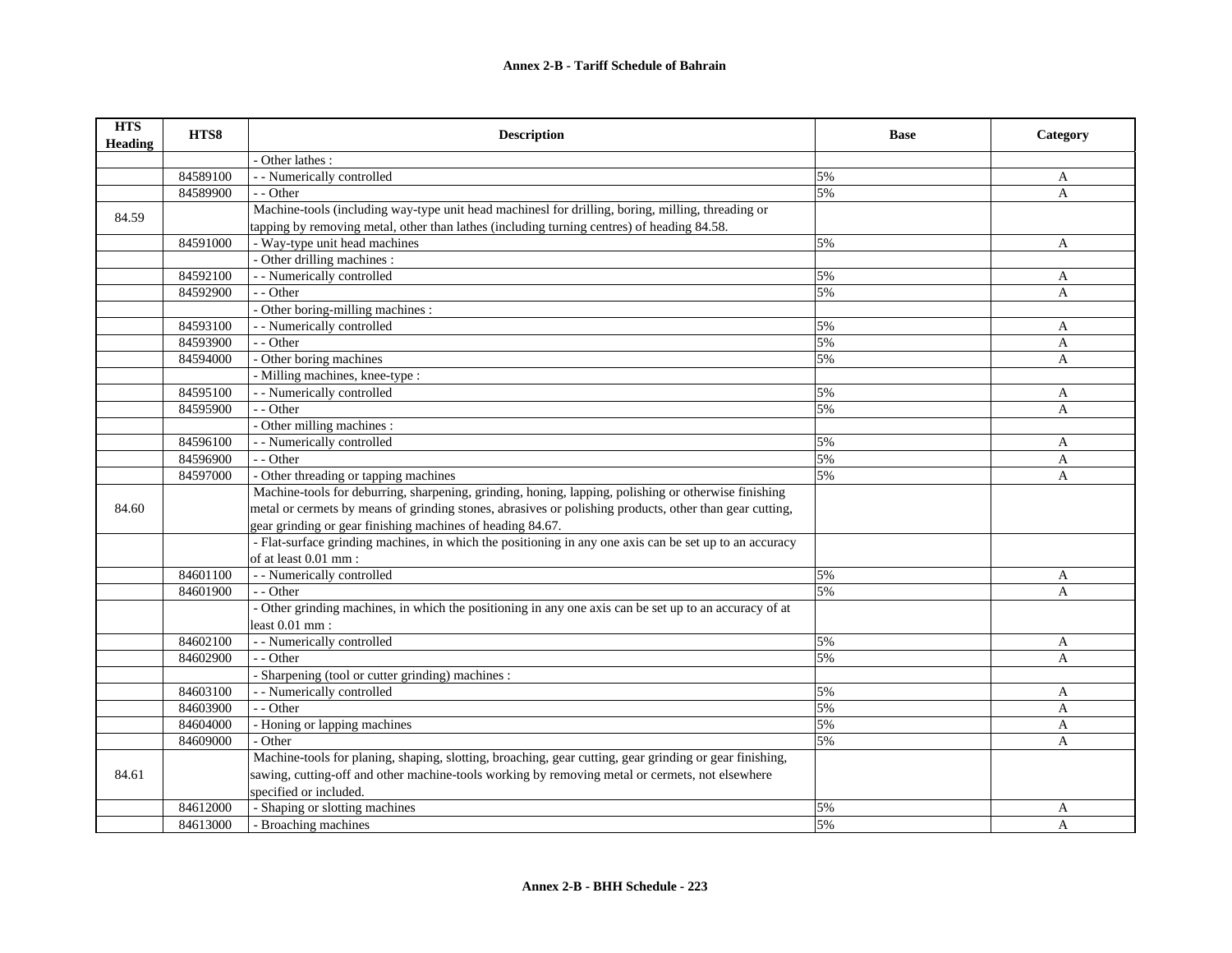| <b>HTS</b><br><b>Heading</b> | HTS8     | <b>Description</b>                                                                                    | <b>Base</b> | Category     |
|------------------------------|----------|-------------------------------------------------------------------------------------------------------|-------------|--------------|
|                              | 84614000 | - Gear cutting, gear grinding or gear finishing machines                                              | 5%          | A            |
|                              | 84615000 | - Sawing or cutting-off machines                                                                      | 5%          | A            |
|                              | 84619000 | - Other                                                                                               | 5%          | A            |
|                              |          | Machine-tools (including presses) for working metal by forging, hammering or die-stamping; machine-   |             |              |
| 84.62                        |          | tools (including presses) for working metal by bending, folding, straightening, flattening, shearing, |             |              |
|                              |          | punching or notching; presses for working metal or metal carbides, not specified above.               |             |              |
|                              |          |                                                                                                       |             |              |
|                              | 84621000 | - Forging or die-stamping machines (including presses) and hammers                                    | 5%          | A            |
|                              |          | - Bending, folding straightening or flattening machines (including presses) :                         |             |              |
|                              | 84622100 | - - Numerically controlled                                                                            | 5%          | A            |
|                              | 84622900 | - - Other                                                                                             | 5%          | $\mathbf{A}$ |
|                              |          | - Shearing machines (including preases), other than combined punching and shearing machines :         |             |              |
|                              | 84623100 | - - Numerically controlled                                                                            | 5%          | A            |
|                              | 84623900 | - - Other                                                                                             | 5%          | $\mathbf{A}$ |
|                              |          | - Punching or notching machines (including presses), including combined punching and shearing         |             |              |
|                              |          | machines:                                                                                             |             |              |
|                              | 84624100 | - - Numerically controlled                                                                            | 5%          | A            |
|                              | 84624900 | - - Other                                                                                             | 5%          | $\mathbf{A}$ |
|                              |          | - Other:                                                                                              |             |              |
|                              | 84629100 | - - Hydraulic presses                                                                                 | 5%          | A            |
|                              | 84629900 | - - Other                                                                                             | 5%          | A            |
| 84.63                        |          | Other machine-tools for working metal or cermets, without removing material.                          |             |              |
|                              | 84631000 | - Draw-benches for bars, tubes, profiles, wire or the like                                            | 5%          | A            |
|                              | 84632000 | - Thread rolling machines                                                                             | 5%          | $\mathbf{A}$ |
|                              | 84633000 | - Machines for working wire                                                                           | 5%          | A            |
|                              | 84639000 | - Other                                                                                               | 5%          | $\mathbf{A}$ |
|                              |          | Machine-tools for working stone, ceramics, concrete, asbestoscement or like mineral materials or for  |             |              |
| 84.64                        |          | cold working glass.                                                                                   |             |              |
|                              | 84641000 | - Sawing machines                                                                                     | 5%          | $\mathbf{A}$ |
|                              | 84642000 | - Grinding or polishing machines                                                                      | 5%          | A            |
|                              | 84649000 | - Other                                                                                               | 5%          | $\mathbf{A}$ |
|                              |          | Machine-tools (including machines for nailing, stapling, glueing or otherwise assembling) for working |             |              |
| 84.65                        |          | wood, cork, bone, hard rubber, hard plastics or similar hard materials.                               |             |              |
|                              |          | - Machines which can carry out different types of machining operations without tool change between    |             |              |
|                              | 84651000 | such operations                                                                                       | 5%          | A            |
|                              |          | - Other:                                                                                              |             |              |
|                              | 84659100 | - - Sawing machines                                                                                   | 5%          | A            |
|                              | 84659200 | - - Planing, milling or moulding (by cutting) machines                                                | 5%          | $\mathbf{A}$ |
|                              | 84659300 | - - Grinding, sanding or polishing machines                                                           | 5%          | A            |
|                              | 84659400 | - - Bending or assembling machines                                                                    | 5%          | A            |
|                              | 84659500 | - - Drilling or morticing machines                                                                    | 5%          | $\mathbf{A}$ |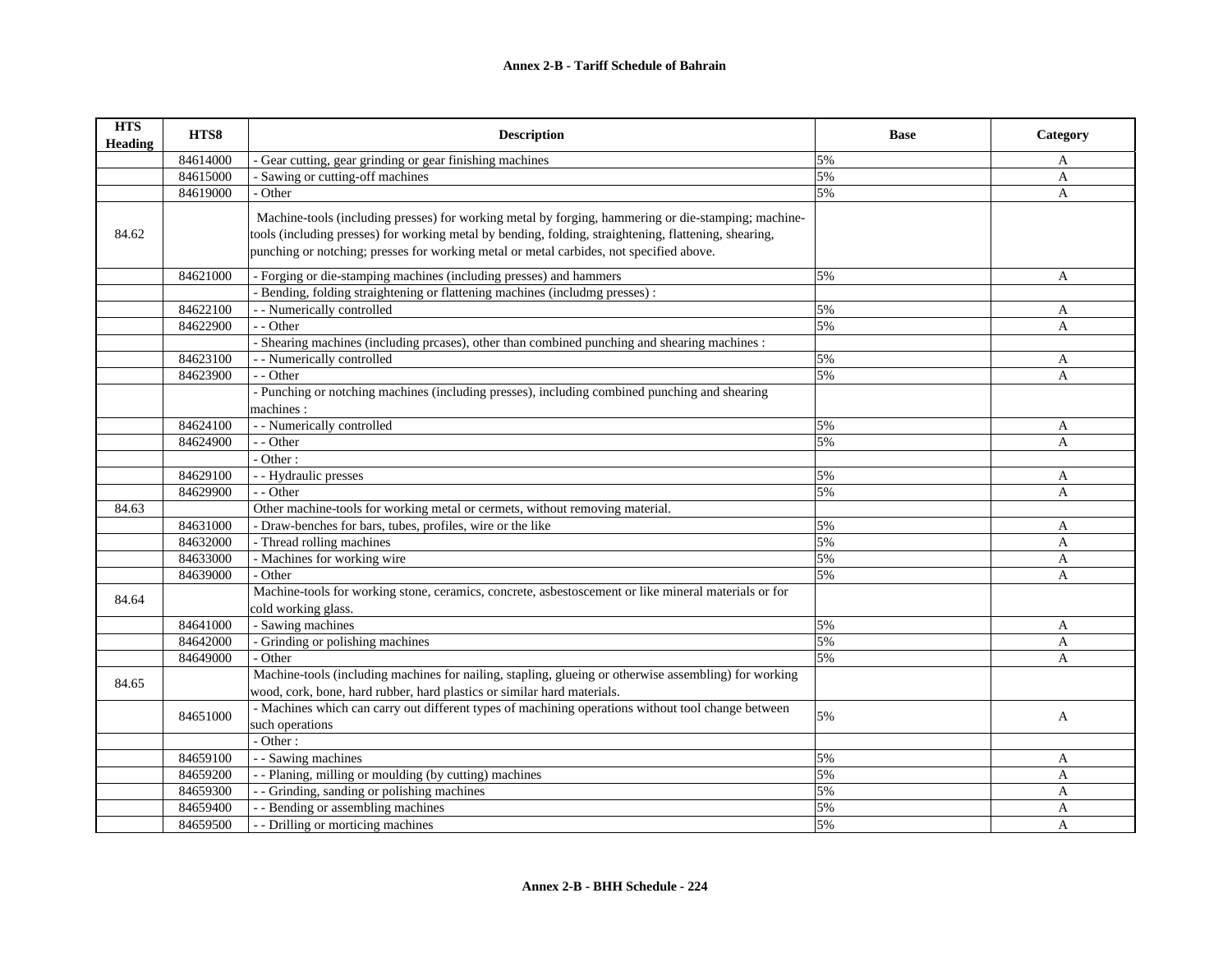| <b>HTS</b><br><b>Heading</b>                                                                                      | HTS8     | <b>Description</b>                                                                                       | <b>Base</b> | Category |
|-------------------------------------------------------------------------------------------------------------------|----------|----------------------------------------------------------------------------------------------------------|-------------|----------|
|                                                                                                                   | 84659600 | - Splitting, slicing or paring machines                                                                  | 5%          | A        |
|                                                                                                                   | 84659900 | - - Other                                                                                                | 5%          | A        |
|                                                                                                                   |          | Parts and accessories suitable for use solely or principally with the machines of headings Nos. 84.56 to |             |          |
| 84.66                                                                                                             |          | 84.65, including work or tool holders, self-opening dieheads, dividing heads and other special           |             |          |
|                                                                                                                   |          | attachments for machine-tools; tool holders for any type of tool for working in the hand.                |             |          |
|                                                                                                                   | 84661000 | - Tool holders and self-opening dieheads                                                                 | 5%          | A        |
|                                                                                                                   | 84662000 | - Work holders                                                                                           | 5%          | A        |
|                                                                                                                   | 84663000 | - Dividing heads and other special attachments for machine-tools                                         | 5%          | A        |
|                                                                                                                   |          | - Other:                                                                                                 |             |          |
|                                                                                                                   | 84669100 | - - For machines of heading 84.64                                                                        | 5%          | A        |
|                                                                                                                   | 84669200 | - - For machines of heading 84.65                                                                        | 5%          | A        |
|                                                                                                                   | 84669300 | - - For machines of headings Nos. 84.56 to 84.61                                                         | 5%          | A        |
|                                                                                                                   | 84669400 | -- For machines of heading 84.62 or 84.63                                                                | 5%          | A        |
| 84.67                                                                                                             |          | Tools for working in the hand, pneumatic, hydraulic or with self-contained electric or non-electric      |             |          |
|                                                                                                                   |          | motor.                                                                                                   |             |          |
|                                                                                                                   |          | - Pneumatic :                                                                                            |             |          |
|                                                                                                                   | 84671100 | - - Rotary type (including combined rotary-percussion)                                                   | 5%          | A        |
|                                                                                                                   |          | - - Other:                                                                                               |             |          |
|                                                                                                                   | 84671910 | - - - Drilling, lathing and threading                                                                    | 5%          | A        |
|                                                                                                                   | 84671920 | - - - Screw drivers and bolt equipment                                                                   | 5%          | A        |
|                                                                                                                   | 84671930 | --- Surface grinders, polishers, etc.                                                                    | 5%          | A        |
|                                                                                                                   | 84671940 | - - - Saws and cutters                                                                                   | 5%          | A        |
|                                                                                                                   | 84671950 | - - - Rust scaling hammers and the like                                                                  | 5%          | A        |
|                                                                                                                   | 84671960 | --- Jaw riveting machines                                                                                | 5%          | A        |
|                                                                                                                   | 84671970 | --- Plate-shearing machines                                                                              | 5%          | A        |
|                                                                                                                   | 84671980 | --- Construction tamping, paving machines                                                                | 5%          | A        |
|                                                                                                                   | 84671990 | $- -$ Other                                                                                              | 5%          | A        |
|                                                                                                                   |          | With self-contained electric motor:                                                                      |             |          |
|                                                                                                                   | 84672100 | - Drills of all kinds                                                                                    | 5%          | A        |
|                                                                                                                   | 84672200 | - - Saws                                                                                                 | 5%          | A        |
|                                                                                                                   | 84672900 | - Other                                                                                                  | 5%          | A        |
|                                                                                                                   |          | - Other tools:                                                                                           |             |          |
|                                                                                                                   | 84678100 | - - Chain saws                                                                                           | 5%          | A        |
|                                                                                                                   | 84678900 | - - Other                                                                                                | 5%          | A        |
|                                                                                                                   |          | - Parts:                                                                                                 |             |          |
|                                                                                                                   | 84679100 | - - Of chain saws                                                                                        | 5%          | A        |
|                                                                                                                   | 84679200 | - - Of pneumatic tools                                                                                   | 5%          | A        |
|                                                                                                                   | 84679900 | - - Other                                                                                                | 5%          | A        |
| Machinery and apparatus for soldering, brazing or welding, whether or not capable of cutting, other than<br>84.68 |          |                                                                                                          |             |          |
|                                                                                                                   |          | those of heading 85.15; gas-operated surface tempering machines and appliances.                          |             |          |
|                                                                                                                   | 84681000 | - Hand-held blow pipes                                                                                   | 5%          | A        |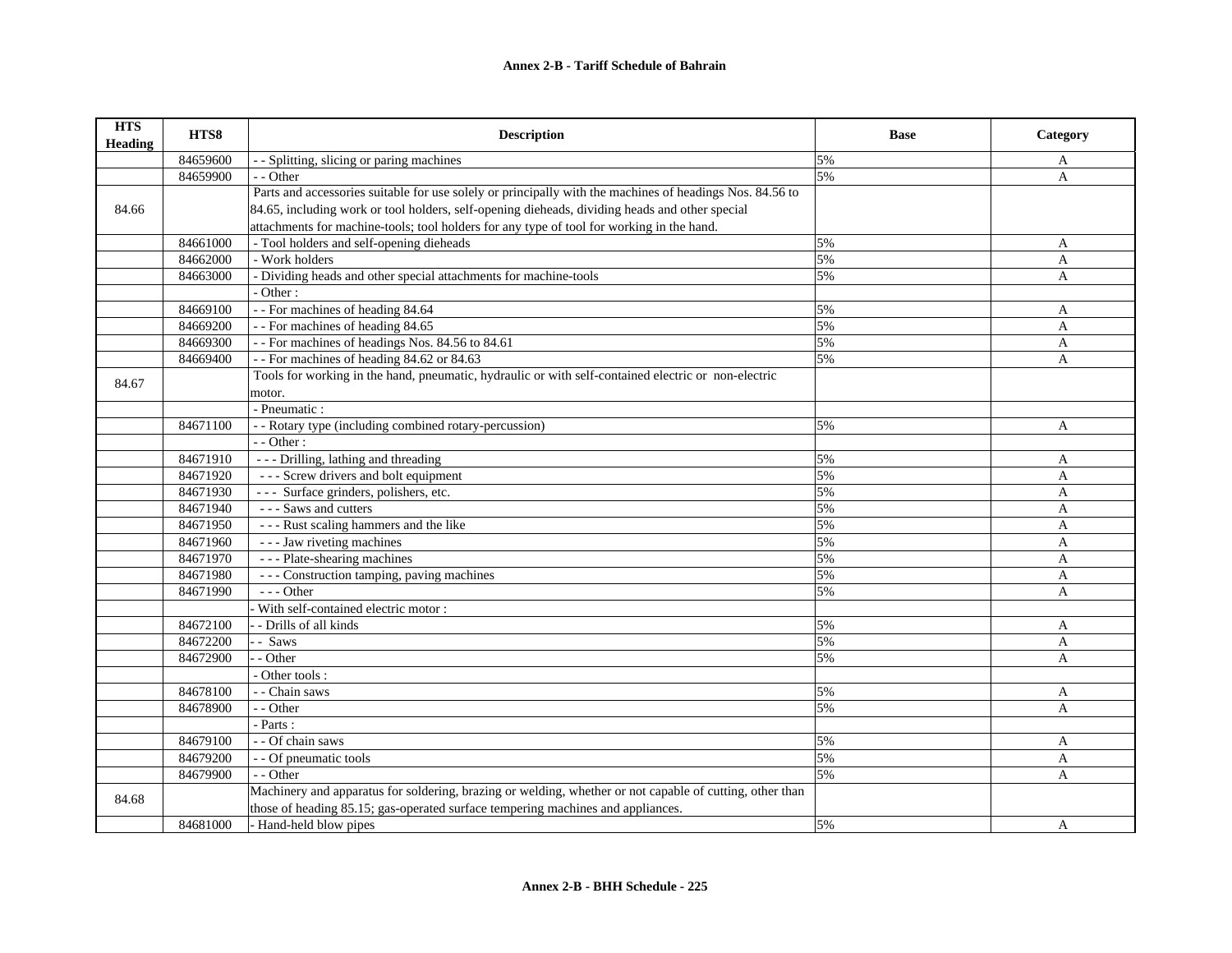| <b>HTS</b><br><b>Heading</b> | HTS8     | <b>Description</b>                                                                                         | <b>Base</b> | Category     |
|------------------------------|----------|------------------------------------------------------------------------------------------------------------|-------------|--------------|
|                              | 84682000 | Other gas-operated machinery and apparatus                                                                 | 5%          | A            |
|                              | 84688000 | Other machinery and apparatus                                                                              | 5%          | A            |
|                              | 84689000 | Parts                                                                                                      | 5%          | A            |
| 84.69                        |          | Typewriters other than printers of heading 84.71; wordprocessing machines.                                 |             |              |
|                              |          | - Automatic typewriters and word-processing machines :                                                     |             |              |
|                              | 84691100 | - Word-processing machines                                                                                 | 5%          | A            |
|                              | 84691200 | - Automatic typewriters                                                                                    | 5%          | A            |
|                              | 84692000 | Other typewriters, electric                                                                                | 5%          | A            |
|                              | 84693000 | Other typewriters, non-electric                                                                            | 5%          | $\mathbf{A}$ |
|                              |          | Calculating machines and pocket-size data recording, reproducing and displaying machines with              |             |              |
| 84.70                        |          | calculating functions; accounting machines, postage-franking machines, ticket-issuing machines and         |             |              |
|                              |          | similar machines, incorporating a calculating device; cash registers.                                      |             |              |
|                              | 84701000 | - Electronic calculators capable of operation without an external source of electric power and pocket-size | 5%          |              |
|                              |          | data recording, reproducing and displaying machines with calculating functions                             |             | A            |
|                              |          | Other electronic calculating machines :                                                                    |             |              |
|                              | 84702100 | - Incorporating a printing device                                                                          | 5%          | A            |
|                              | 84702900 | - - Other                                                                                                  | 5%          | A            |
|                              | 84703000 | Other calculating machines                                                                                 | 5%          | A            |
|                              | 84704000 | - Accounting machines                                                                                      | 5%          | A            |
|                              | 84705000 | Cash registers                                                                                             | 5%          | A            |
|                              |          | Other:                                                                                                     |             |              |
|                              | 84709010 | - - - Stamp franking machines                                                                              | 5%          | A            |
|                              | 84709020 | - - - Ticket-issuing machines                                                                              | 5%          | $\mathbf{A}$ |
|                              | 84709090 | $- -$ Other                                                                                                | 5%          | $\mathbf{A}$ |
|                              |          | Automatic data processing machines and units thereof; magnetic or optical readers, machines for            |             |              |
| 84.71                        |          | transcribing data onto data media in coded form and machines for processing such data, not elsewhere       |             |              |
|                              |          | specified or included.                                                                                     |             |              |
|                              | 84711000 | - Analogue or hybrid automatic data processing machines                                                    | 5%          | A            |
|                              | 84713000 | Portable digital automatic data processing machines, weighing not more than 10 kg consisting of at         | 5%          | A            |
|                              |          | least a central processing unit, a keyboard and, a display                                                 |             |              |
|                              |          | Other digital automatic data processing machines :                                                         |             |              |
|                              | 84714100 | - Comprising in the same housing at least a central processing unit and an input and output unit,          | 5%          |              |
|                              |          | whether or not combined                                                                                    |             | A            |
|                              | 84714900 | - Other, presented in the form of systems                                                                  | 5%          | A            |
|                              |          | - Digital processing units other than those of subheadings 8471.41 and 8471.49, whether or not             |             |              |
|                              | 84715000 | containing in the same housing one or two of the following types of unit: storage units, input units,      | 5%          | A            |
|                              |          | output units                                                                                               |             |              |
|                              | 84716000 | - Input or output units, whether or not containing storage units in the same housing                       | 5%          | A            |
|                              | 84717000 | Storage units                                                                                              | 5%          | $\mathbf{A}$ |
|                              | 84718000 | Other units of automatic data processing machines                                                          | 5%          | A            |
|                              | 84719000 | Other                                                                                                      | 5%          | $\mathbf{A}$ |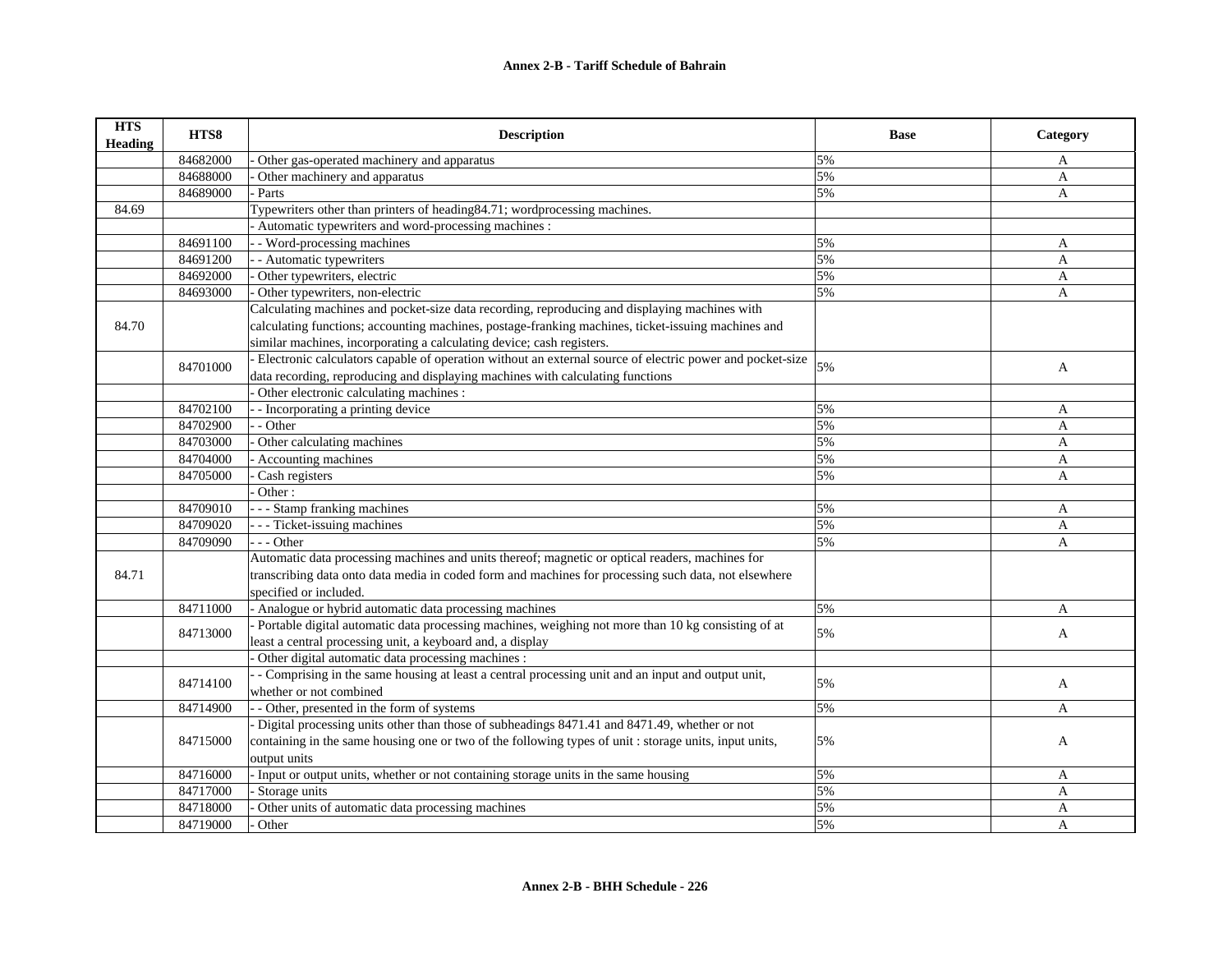| <b>HTS</b><br>Heading | HTS8     | <b>Description</b>                                                                                            | <b>Base</b> | Category       |
|-----------------------|----------|---------------------------------------------------------------------------------------------------------------|-------------|----------------|
|                       |          | Other office machines (for example, hectograph or stencil duplicating machines, addressing machines,          |             |                |
| 84.72                 |          | automatic banknote dispensers, coin-sorting machines, coin-counting or wrapping machines, pencil-             |             |                |
|                       |          | sharpening machines, perforating or stapling machines).                                                       |             |                |
|                       | 84721000 | - Duplicating machines                                                                                        | 5%          | A              |
|                       | 84722000 | - Addressing machines and address plate embossing machines                                                    | 5%          | $\overline{A}$ |
|                       | 84723000 | - Machines for sorting or folding mail or for inserting mail in envelopes or bands machines for opening,      | 5%          | $\mathbf{A}$   |
|                       |          | closing or sealing mail and machines for affixing or cancelling postage stamps                                |             |                |
|                       |          | Other:                                                                                                        |             |                |
|                       | 84729010 | --- Ticket-issuing machines (other than those incorporating a calculating device(heading 84.70) and coin-     | 5%          |                |
|                       |          | operotedmachines (heading 84.72)                                                                              |             | A              |
|                       | 84729020 | - - - Coin-sorting or coin-counting machines, counting and wrapping machines                                  | 5%          | A              |
|                       | 84729030 | --- Pencil-sharpening machines                                                                                | 5%          | A              |
|                       | 84729040 | - - - Punching machines                                                                                       | 5%          | $\mathbf{A}$   |
|                       | 84729050 | --- Stapling machines (uesd to fix documents together with a staple) and de-stapling machines                 | 5%          | $\overline{A}$ |
|                       | 84729060 | --- Paper shredders of a kind used in offices for destroying confidential documents                           | 5%          | A              |
|                       | 84729070 | - - - Cash registers without calculating devices                                                              | 5%          | A              |
|                       | 84729090 | --- Other                                                                                                     | 5%          | $\mathbf{A}$   |
|                       |          | Parts and accessories (other than covers, carrying cases and the like) suitable for use solely or principally |             |                |
| 84.73                 |          | with machines of headings Nos. 84.69 to 84.72.                                                                |             |                |
|                       | 84731000 | - Parts and accessories of the machines of heading 84.69                                                      | 5%          | A              |
|                       |          | Parts and accessories of the machines of heading 84.70:                                                       |             |                |
|                       | 84732100 | - Of the electronic calculating machines of subheading 8470.10, 8470.21 or 8470.29                            | 5%          | A              |
|                       | 84732900 | - - Other                                                                                                     | 5%          | $\overline{A}$ |
|                       | 84733000 | - Parts and accessories of the machines of heading 84.71                                                      | 5%          | A              |
|                       | 84734000 | Parts and accessories of the machines of heading 84.72                                                        | 5%          | A              |
|                       |          | Parts and accessories equally suitable for use with machines of two or more of the headings Nos. 84.69        |             |                |
|                       | 84735000 | to 84.72                                                                                                      | 5%          | A              |
|                       |          | Machinery for sorting, screening, separating, washing, crushing, grinding, mixing or kneading earth,          |             |                |
|                       |          | stone, ores or other mineral substances, in solid (including powder or paste) form; machinery for             |             |                |
| 84.74                 |          | agglomerating, shaping or moulding solid mineral fuels, ceramic paste, unhardened cements, plastering         |             |                |
|                       |          | materials or other mineral products in powder or paste form; machines for forming foundry moulds of           |             |                |
|                       |          | sand.                                                                                                         |             |                |
|                       | 84741000 | - Sorting, screening, separating or washing machines                                                          | 5%          | A              |
|                       | 84742000 | Crushing or grinding machines                                                                                 | 5%          | A              |
|                       |          | - Mixing or kneading machines :                                                                               |             |                |
|                       | 84743100 | - - Concrete or mortar mixers                                                                                 | 5%          | A              |
|                       | 84743200 | - Machines for mixing mineral substances with bitumen                                                         | 5%          | $\mathbf{A}$   |
|                       | 84743900 | - Other                                                                                                       | 5%          | $\mathbf{A}$   |
|                       | 84748000 | Other machinery                                                                                               | 5%          | $\overline{A}$ |
|                       | 84749000 | Parts                                                                                                         | 5%          | $\overline{A}$ |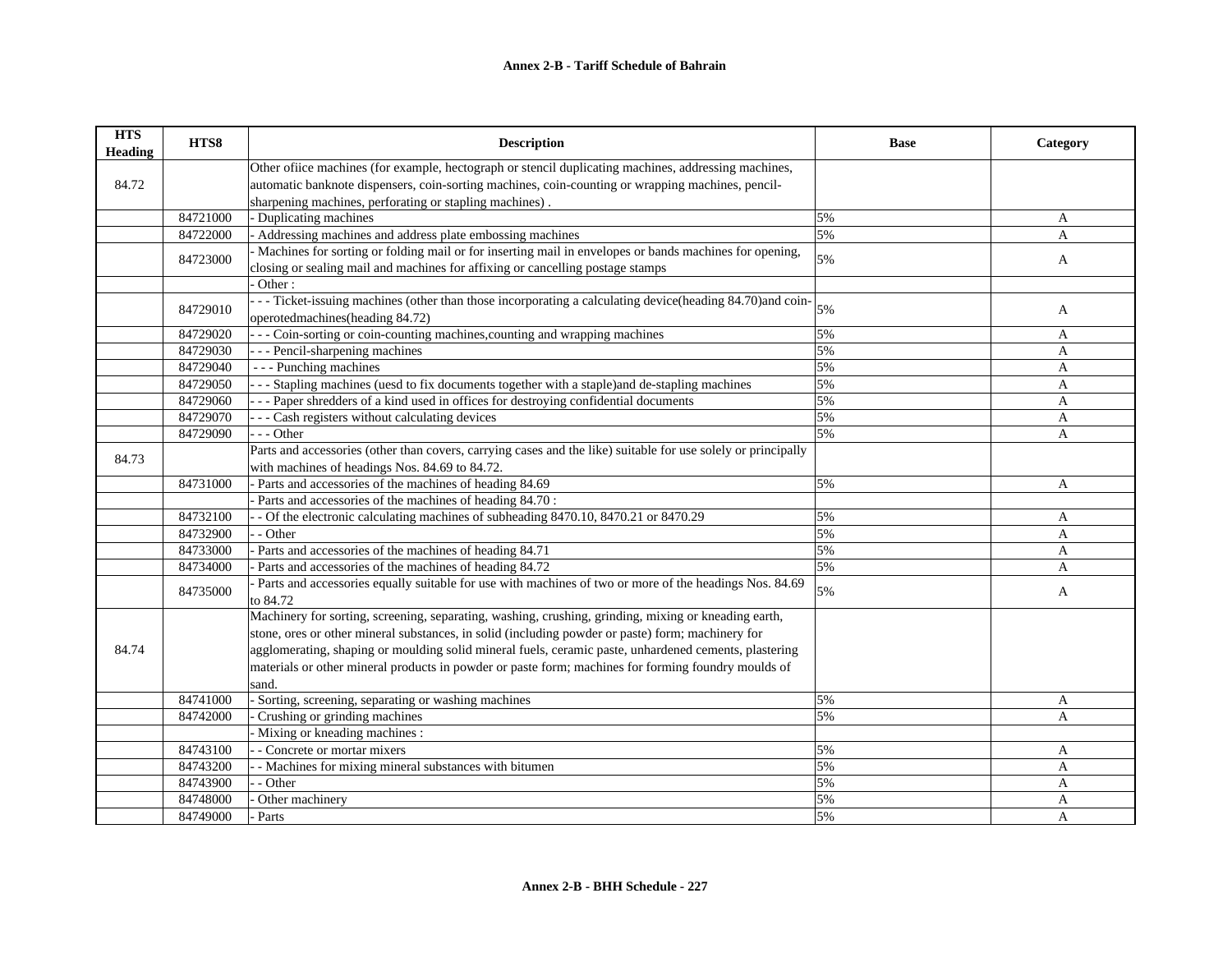| <b>HTS</b><br><b>Heading</b> | HTS8     | <b>Description</b>                                                                                                                                                        | <b>Base</b> | Category |
|------------------------------|----------|---------------------------------------------------------------------------------------------------------------------------------------------------------------------------|-------------|----------|
| 84.75                        |          | Machines for assembling electric or electronic lamps, tubes or valves or flashbulbs, in glass envelopes;<br>machines for manufacturing or hot working glass or glassware. |             |          |
|                              | 84751000 | - Machines for assembling electric or electronic lamps, tubes or valves or flashbulbs, in glass envelopes                                                                 | 5%          | A        |
|                              |          | Machines for manufacturing or hot working glass or glassware :                                                                                                            |             |          |
|                              | 84752100 | - Machines for making optical fibres and preforms thereof                                                                                                                 | 5%          | A        |
|                              | 84752900 | - Other                                                                                                                                                                   | 5%          | A        |
|                              | 84759000 | Parts                                                                                                                                                                     | 5%          | A        |
| 84.76                        |          | Automatic goods-vending machines (for example, postage stamp, cigarette, food or beverage machines),<br>including money-changing machines.                                |             |          |
|                              |          | Automatic beverage-vending machines :                                                                                                                                     |             |          |
|                              | 84762100 | - Incorporating heating or refrigerating devices                                                                                                                          | 5%          | A        |
|                              | 84762900 | - Other                                                                                                                                                                   | 5%          | A        |
|                              |          | Other machines :                                                                                                                                                          |             |          |
|                              | 84768100 | - Incorporating heating or refrigerating devices                                                                                                                          | 5%          | A        |
|                              | 84768900 | - Other                                                                                                                                                                   | 5%          | A        |
|                              | 84769000 | Parts                                                                                                                                                                     | 5%          | A        |
| 84.77                        |          | Machinery for working rubber or plastics or for the manufacture of products from these materials, not<br>specified or included elsewhere in this Chapter.                 |             |          |
|                              | 84771000 | - Injection-moulding machines                                                                                                                                             | 5%          | A        |
|                              | 84772000 | <b>Extruders</b>                                                                                                                                                          | 5%          | A        |
|                              | 84773000 | Blow moulding machines                                                                                                                                                    | 5%          | A        |
|                              | 84774000 | Vacuum moulding machines and other thermoforming machines                                                                                                                 | 5%          | A        |
|                              |          | Other machinery for moulding or otherwise forming :                                                                                                                       |             |          |
|                              | 84775100 | - For moulding or retreading pneumatic tyres or for moulding or otherwise forming inner tubes                                                                             | 5%          | A        |
|                              | 84775900 | - Other                                                                                                                                                                   | 5%          | A        |
|                              | 84778000 | Other machinery                                                                                                                                                           | 5%          | A        |
|                              | 84779000 | Parts                                                                                                                                                                     | 5%          | A        |
| 84.78                        |          | Machinery for preparing or making up tobacco, not specified or included elsewhere in this Chapter.                                                                        |             |          |
|                              | 84781000 | - Machinery                                                                                                                                                               | 5%          | A        |
|                              | 84789000 | Parts                                                                                                                                                                     | 5%          | A        |
|                              |          | Machines and mechanical appliances having individual functions, not specified or included elsewhere in                                                                    |             |          |
| 84.79                        |          | this Chapter.                                                                                                                                                             |             |          |
|                              |          | Machinery for public works, building or the like :                                                                                                                        |             |          |
|                              | 84791010 | --- Levelling machinery used for constructing roads                                                                                                                       | 5%          | A        |
|                              | 84791020 | --- Machinery for bedding gravel or as phlt on roads                                                                                                                      | 5%          | A        |
|                              | 84791030 | -- Appliances for marking traffic signs on roads                                                                                                                          | 5%          | A        |
|                              | 84791090 | - - - Other                                                                                                                                                               | 5%          | A        |
|                              | 84792000 | Machinery for the extraction or preparation of animal or fixed vcgetable fats or oils                                                                                     | 5%          | A        |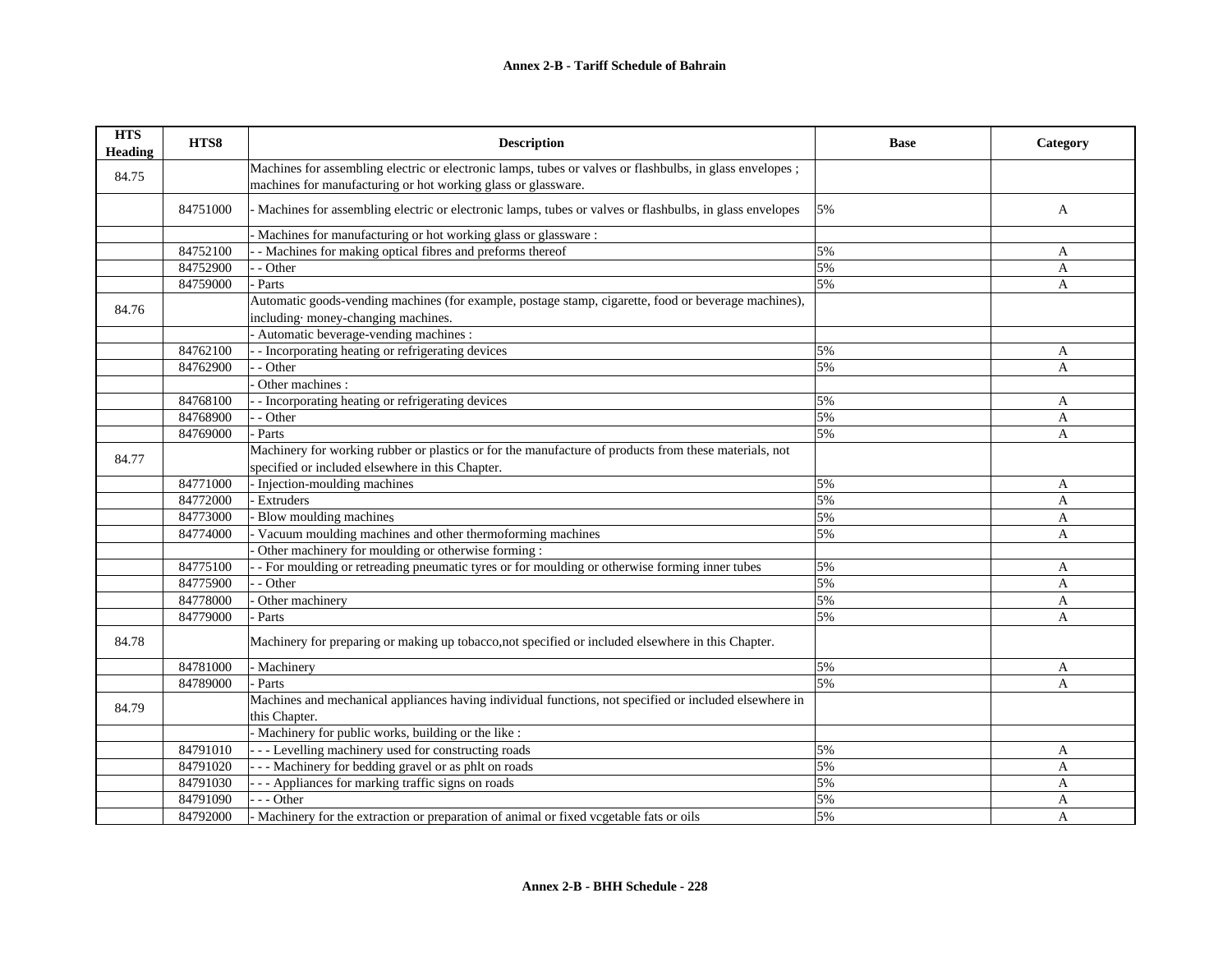| <b>HTS</b><br>Heading | HTS8     | <b>Description</b>                                                                                                      | <b>Base</b> | Category     |
|-----------------------|----------|-------------------------------------------------------------------------------------------------------------------------|-------------|--------------|
|                       |          | - Presses for the manufacture of particle board or fibre building board of wood or other ligneous                       |             |              |
|                       | 84793000 | materials and other machinery for treating wood or cork                                                                 | 5%          | A            |
|                       | 84794000 | Rope or cable-making machines                                                                                           | 5%          | A            |
|                       | 84795000 | Industrial robots, not elsewhere specified or included                                                                  | 5%          | A            |
|                       | 84796000 | Evaporative air coolers                                                                                                 | 5%          | A            |
|                       |          | Other machines and mechanical appliances :                                                                              |             |              |
|                       | 84798100 | - - For treating metal, including electric wire coil-winders                                                            | 5%          | A            |
|                       |          | - Mixing, kneading, crushing, grinding, screening, sifting, homogenising, emulsifying or stirring                       |             |              |
|                       | 84798200 | machines                                                                                                                | 5%          | A            |
|                       |          | $-$ - Other :                                                                                                           |             |              |
|                       | 84798910 | --- Machines and equipment for making soaps                                                                             | 5%          | A            |
|                       | 84798920 | - - - Machines and equipment for making basketware and wickerwork                                                       | 5%          | A            |
|                       | 84798930 | - - - Machines and equipment for making brushes                                                                         | 5%          | A            |
|                       | 84798940 | - - - Air-moistening and air-drying equipment other than the appliances of heading $84.15$ , $84.24$ or $85.09$   $5\%$ |             | A            |
|                       | 84798950 | - - Automatic grease pumping equipment for machinery                                                                    | 5%          | A            |
|                       | 84798960 | --- Match dipping machines                                                                                              | 5%          | $\mathbf{A}$ |
|                       | 84798970 | --- Electrode welding machines                                                                                          | 5%          | A            |
|                       | 84798980 | --- Bolting or unbolting machines and metal core extractors(other than hand tools of chapter 82), small                 |             |              |
|                       |          | pneumatic or hydraulic tools for working in the hand of heading 84.67 or 85.08                                          | 5%          | A            |
|                       |          | $--$ Other :                                                                                                            |             |              |
|                       | 84798991 | ---- Machines for maintenaing of pipe lines                                                                             | 5%          | A            |
|                       | 84798992 | ---- Machines for filling eiderdowns or stuffing mattresses                                                             | 5%          | A            |
|                       | 84798993 | ---- Machines for applying abrasives to any backing (fabrics, paper,etc.)                                               | 5%          | A            |
|                       | 84798994 | - - - - Diving bells or metal diving suits, etc, mechanically equipped                                                  | 5%          | A            |
|                       | 84798999 | $--- Other$                                                                                                             | 5%          | A            |
|                       | 84799000 | - Parts                                                                                                                 | 5%          | A            |
|                       |          | Moulding boxes for metal foundry; mould bases; moulding patterns; moulds for metal (other than ingot                    |             |              |
| 84.80                 |          | moulds), metal carbides, glass, mineral materials, rubber or plastics.                                                  |             |              |
|                       | 84801000 | - Moulding boxes for metal foundry                                                                                      | 5%          | A            |
|                       | 84802000 | - Mould bases                                                                                                           | 5%          | A            |
|                       |          | - Moulding patterns :                                                                                                   |             |              |
|                       | 84803010 | --- Of wood or iron                                                                                                     | 5%          | A            |
|                       | 84803090 | - - - Of other materials                                                                                                | 5%          | A            |
|                       |          | - Moulds for metal or metal carbides :                                                                                  |             |              |
|                       | 84804100 | - - Injection or compression types                                                                                      | 5%          | A            |
|                       | 84804900 | - - Other                                                                                                               | 5%          | A            |
|                       | 84805000 | - Moulds for glass                                                                                                      | 5%          | A            |
|                       | 84806000 | - Moulds for mineral materials                                                                                          | 5%          | A            |
|                       |          | Moulds for rubber or plastics :                                                                                         |             |              |
|                       | 84807100 | - - Injection or compression types                                                                                      | 5%          | A            |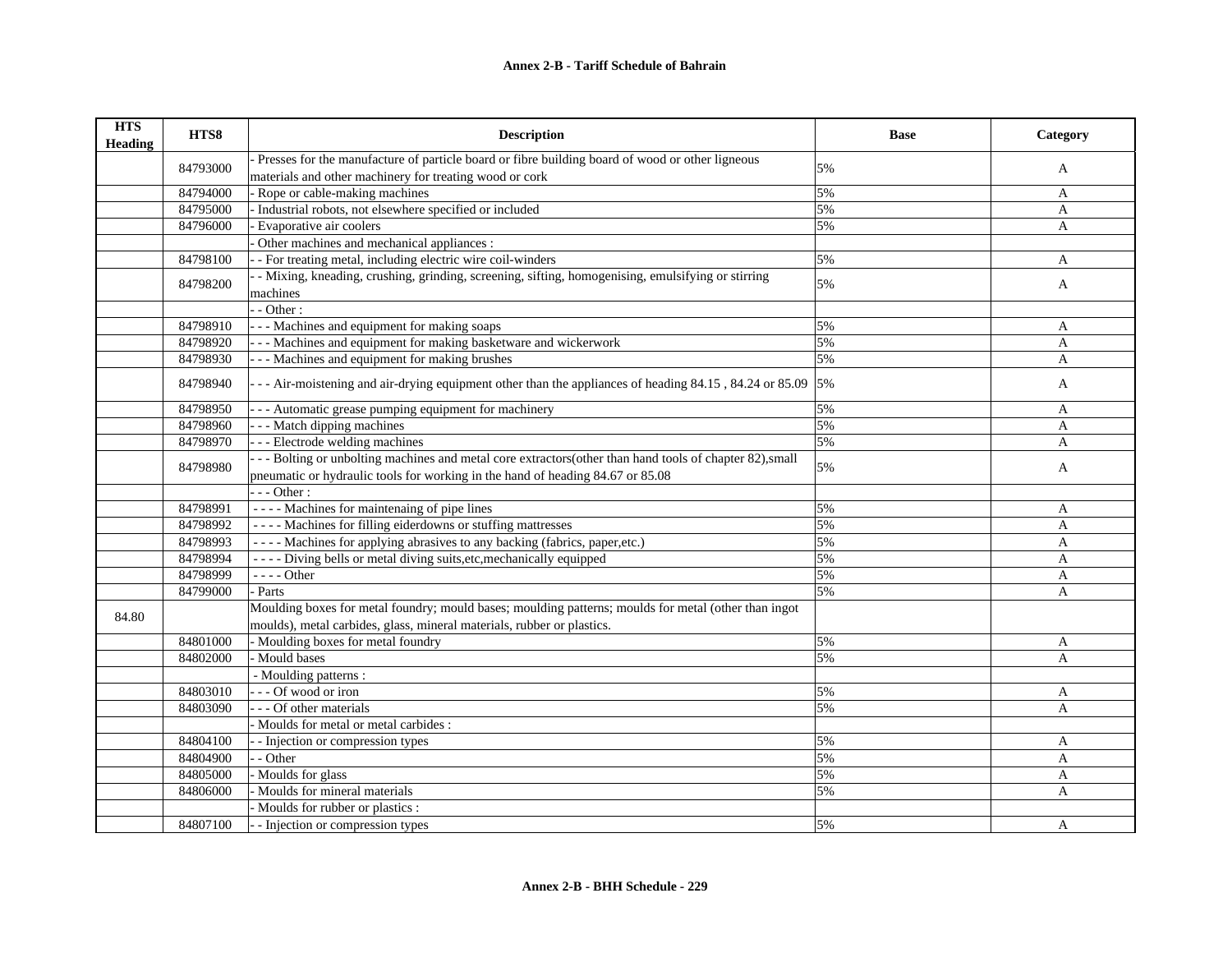| <b>HTS</b><br><b>Heading</b> | HTS8     | <b>Description</b>                                                                                           | <b>Base</b> | Category     |
|------------------------------|----------|--------------------------------------------------------------------------------------------------------------|-------------|--------------|
|                              | 84807900 | - Other                                                                                                      | 5%          | A            |
| 84.81                        |          | Taps, cocks, valves and similar appliances for pipes, boiler shells, tanks, vats or the like, including      |             |              |
|                              |          | pressure-reducing valves and thermostatically controlled valves.                                             |             |              |
|                              | 84811000 | - Pressure-reducing valves                                                                                   | 5%          | A            |
|                              | 84812000 | - Valves for oleohydraulic or pneumatic transmissions                                                        | 5%          | A            |
|                              | 84813000 | Check valves                                                                                                 | 5%          | A            |
|                              | 84814000 | Safety or relief valves                                                                                      | 5%          | A            |
|                              |          | Other appliances :                                                                                           |             |              |
|                              | 84818010 | -- Valves of tubes for wheels                                                                                | 5%          | A            |
|                              | 84818020 | - - - Valves for draining the radiator                                                                       | 5%          | A            |
|                              | 84818030 | -- Valves for gas cylinders                                                                                  | 5%          | A            |
|                              | 84818040 | - - - Float operated valves                                                                                  | 5%          | A            |
|                              | 84818050 | - - - Fire-extinguishing nozzles and valves                                                                  | 5%          | A            |
|                              | 84818060 | - - Nozzles and valves for cultivation and irrigation hoses                                                  | 5%          | A            |
|                              | 84818070 | - - Valves for draining the water from bathrooms and sinks                                                   | 5%          | A            |
|                              | 84818080 | - - Pressure spray-canlids for canus to be filled with liquid or gaseous insecticides , disinfectants , etc. | 5%          | A            |
|                              | 84818090 | - - Other                                                                                                    | 5%          | A            |
|                              | 84819000 | Parts                                                                                                        | 5%          | A            |
| 84.82                        |          | Ball or roller bearings.                                                                                     |             |              |
|                              | 84821000 | <b>Ball bearings</b>                                                                                         | 5%          | A            |
|                              | 84822000 | Tapered roller bearings, including cone and tapcred roller assemblies                                        | 5%          | A            |
|                              | 84823000 | Spherical roller bearings                                                                                    | 5%          | A            |
|                              | 84824000 | - Needle roller bearings                                                                                     | 5%          | A            |
|                              | 84825000 | Other cylindrical roller bearings                                                                            | 5%          | A            |
|                              | 84828000 | Other, including combined ballroller bearings                                                                | 5%          | A            |
|                              |          | Parts:                                                                                                       |             |              |
|                              | 84829100 | - Balls, needles and rolleis                                                                                 | 5%          | A            |
|                              | 84829900 | - Other                                                                                                      | 5%          | A            |
|                              |          | Transmission shafts (including cam shafts and crank shafts) and cranks; bearing housings and plain shaft     |             |              |
|                              |          | bearings; gcars and gearing; ball or roller screws; gear boxes and other speed changers, including torque    |             |              |
| 84.83                        |          | converters; tlywheels and pulleys, including pulley blocks; clutches and shaft couplings (including          |             |              |
|                              |          | universal joints).                                                                                           |             |              |
|                              | 84831000 | - Transmission shafts (including cam shafts and crank shafts) and cranks                                     | 5%          | A            |
|                              | 84832000 | Bearing housings, incorporating ball or roller bearings                                                      | 5%          | A            |
|                              | 84833000 | Bearing housings, not incorporating ball or roller bearings; plain shaft bearings                            | 5%          | A            |
|                              |          | Gears and gearing, other than toothed wheels, chain sprockets and other transmission elements                |             |              |
|                              | 84834000 | presented separately; ball or roller screws; gear boxes and other speed changers, including torque           | 5%          | A            |
|                              |          | converters                                                                                                   |             |              |
|                              | 84835000 | - Flywheels and pulleys, including pulley blocks                                                             | 5%          | A            |
|                              | 84836000 | Clutches and shaft couplings (including univenal joints)                                                     | 5%          | $\mathbf{A}$ |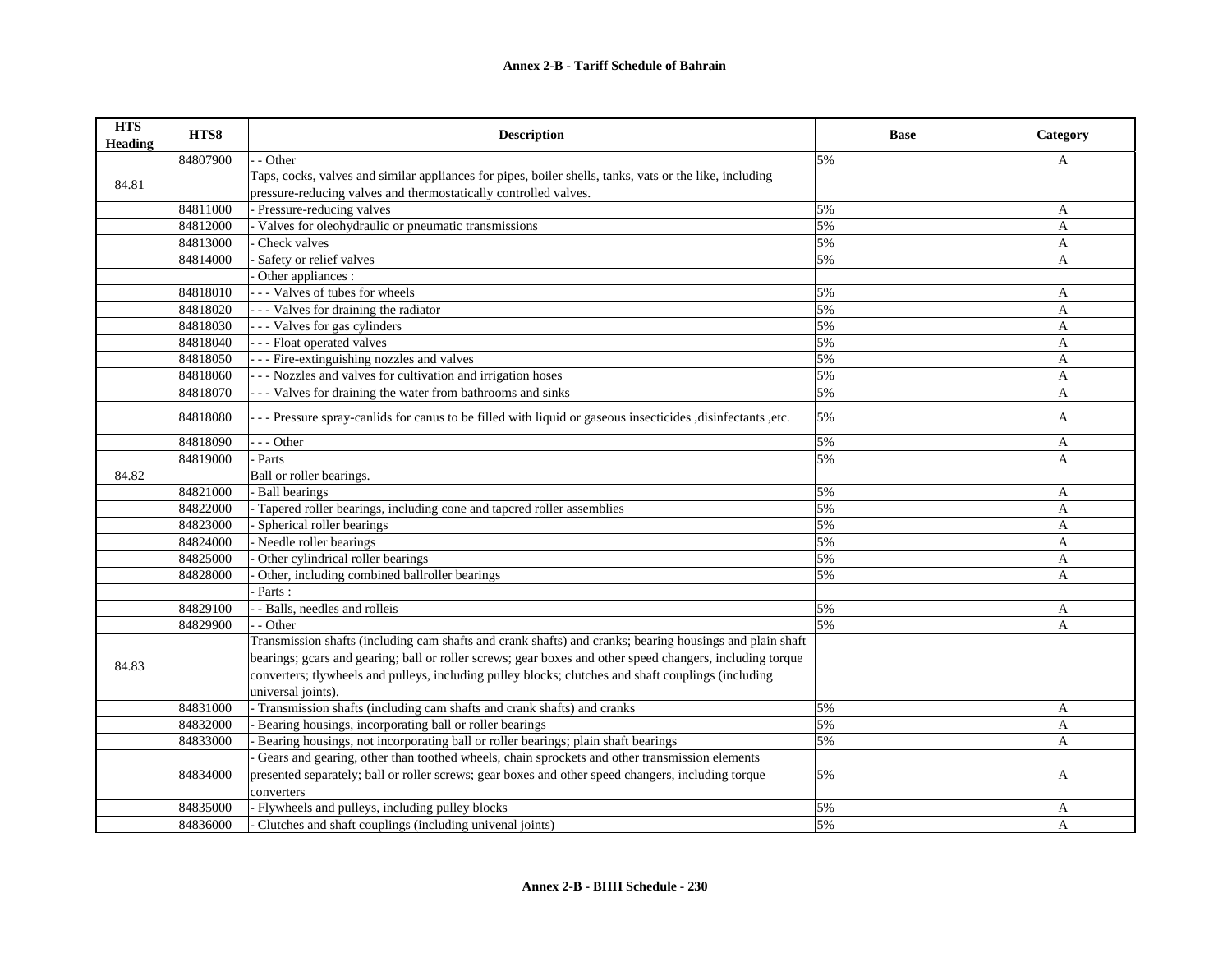| <b>HTS</b><br><b>Heading</b> | HTS8     | <b>Description</b>                                                                                      | <b>Base</b> | Category     |
|------------------------------|----------|---------------------------------------------------------------------------------------------------------|-------------|--------------|
|                              | 84839000 | Toothed wheels, chain sprockets and other transmission elements presented separately; parts .           | 5%          | A            |
|                              |          | Gaskets and similar joints of metal sheeting comhined with other material or of two or more layers of   |             |              |
| 84.84                        |          | metal; sets or assortments of gaskets and similar joints, dissimilar in composition, put up in pouches, |             |              |
|                              |          | envelopes or similar packings; mechanical seals.                                                        |             |              |
|                              | 84841000 | - Gaskets and similar joints of metal shecting combined with other material or of two or more layers of | 5%          |              |
|                              |          | metal                                                                                                   |             | A            |
|                              | 84842000 | - Mechanical seals                                                                                      | 5%          | A            |
|                              | 84849000 | - Other                                                                                                 | 5%          | A            |
| 84.85                        |          | Machinery parts, not containing electrical connecttors, insulators, coils, contacts or other electrical |             |              |
|                              |          | features, not specified or included elsewhere in this Chapter.                                          |             |              |
|                              | 84851000 | - Ships'or boats' propellers and blades therefor                                                        | 5%          | A            |
|                              | 84859000 | Other                                                                                                   | 5%          | A            |
| 85.01                        |          | Electric motors and generators (excluding generadng sets).                                              |             |              |
|                              | 85011000 | - Motors of an output not exceeding 37.5 W                                                              | 5%          | A            |
|                              | 85012000 | - Universal AC/DC motors of an output exceeding 37.5 W                                                  | 5%          | A            |
|                              |          | Other DC motors; DC generators :                                                                        |             |              |
|                              | 85013100 | - - Of an output not exceeding 750 W                                                                    | 5%          | A            |
|                              | 85013200 | - Of an output exceeding 750 W but not exceeding 75 kW                                                  | 5%          | $\mathbf{A}$ |
|                              | 85013300 | - - Of an output exceeding 75 kW but not exceeding 375 kW                                               | 5%          | A            |
|                              | 85013400 | - - Of an output exceeding 375 kW                                                                       | 5%          | A            |
|                              | 85014000 | Other AC motors, single-phase                                                                           | 5%          | A            |
|                              |          | Other AC motors, multi-phase :                                                                          |             |              |
|                              | 85015100 | - Of an output not exceeding 750 W                                                                      | 5%          | A            |
|                              | 85015200 | - Of an output exceeding 750 W but not ezceeding 75 kW                                                  | 5%          | A            |
|                              | 85015300 | - Of an output exceeding 75 kW                                                                          | 5%          | A            |
|                              |          | - AC generators (alternators) :                                                                         |             |              |
|                              | 85016100 | - - Of an output not exceeding 75 kVA                                                                   | 5%          | A            |
|                              | 85016200 | - - Of an output exceeding 75 kVA but not exceeding 375 kVA                                             | 5%          | A            |
|                              | 85016300 | - Of an output exceeding 375 kVA but not exceeding 750 kVA                                              | 5%          | A            |
|                              | 85016400 | - - Of an output exceeding 750 kVA                                                                      | 5%          | A            |
| 85.02                        |          | Electric generating sets and rotary converters.                                                         |             |              |
|                              |          | Generating sets with compression-ignition internal combustion piston engmes (diesel or semi-diesel      |             |              |
|                              |          | engines):                                                                                               |             |              |
|                              | 85021100 | - - Of an output not exceeding 75 kVA                                                                   | 5%          | A            |
|                              | 85021200 | - - Of an output exceeding 75 kVA but not exceeding 375 kVA                                             | 5%          | A            |
|                              | 85021300 | - - Of an output exceeding 375 kVA                                                                      | 5%          | $\mathbf{A}$ |
|                              | 85022000 | Generating sets with spark-ignition internal combustion piston engines                                  | 5%          | A            |
|                              |          | Other generating sets :                                                                                 |             |              |
|                              | 85023100 | - Wind-powered                                                                                          | 5%          | A            |
|                              | 85023900 | - - Other                                                                                               | 5%          | A            |
|                              | 85024000 | - Electric rotary converters                                                                            | 5%          | A            |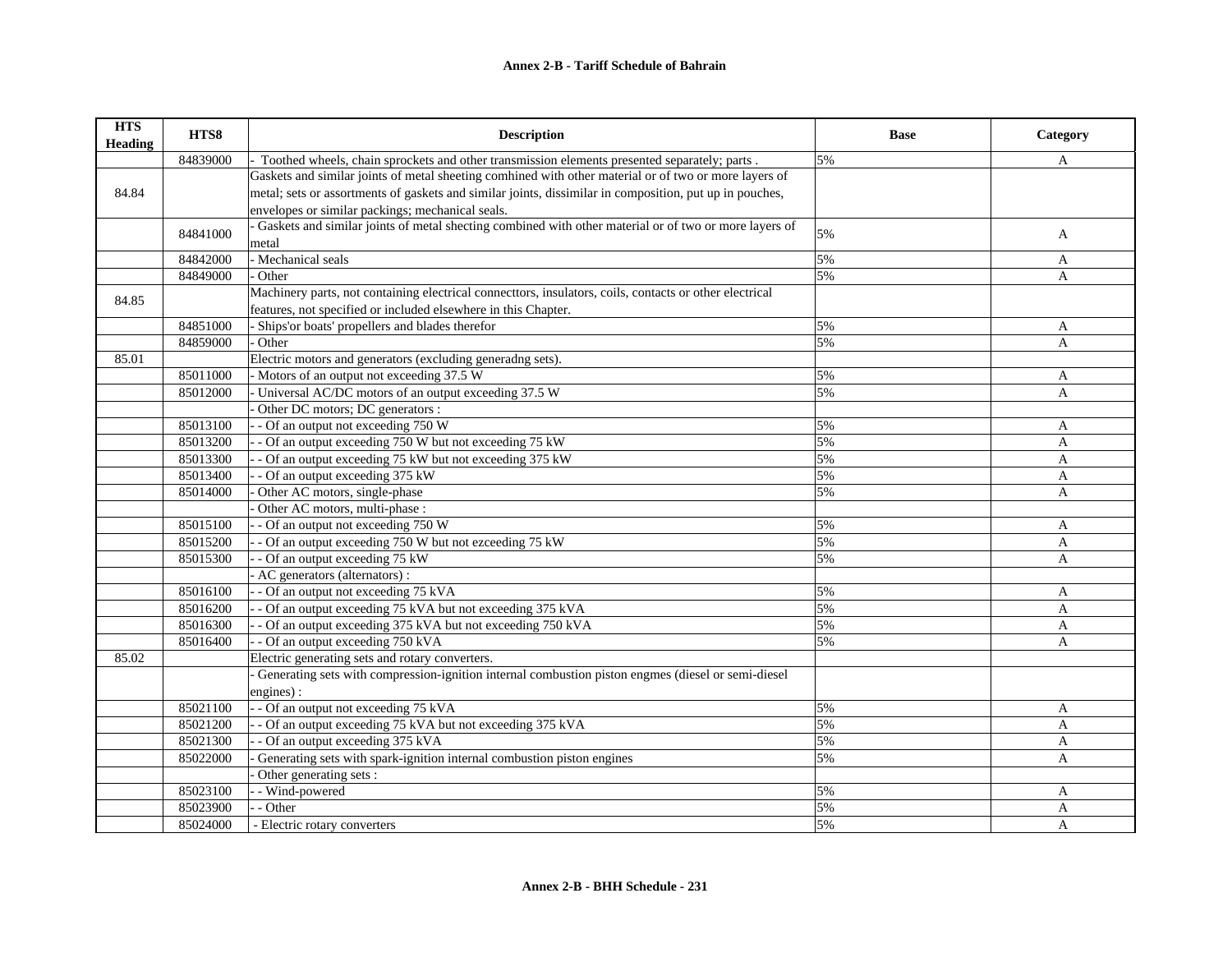| <b>HTS</b><br><b>Heading</b> | HTS8     | <b>Description</b>                                                                                      | <b>Base</b> | Category     |
|------------------------------|----------|---------------------------------------------------------------------------------------------------------|-------------|--------------|
| 85.03                        | 85030000 | Parts suitable for use solely or principally with the machines of heading 85.01 or 85.02.               | 5%          | A            |
| 85.04                        |          | Electrical transformers, static converters (for example, rectifiers) and inductors.                     |             |              |
|                              | 85041000 | - Ballasts for discharge lamps or tubes                                                                 | 5%          | A            |
|                              |          | - Liquid dielectric transformers :                                                                      |             |              |
|                              | 85042100 | - - Having a power handling capacity not exceeding 650 kVA                                              | 5%          | A            |
|                              | 85042200 | - Having a power handling capacity exceeding 650 kV A but not exceeding 10,000 kVA                      | 5%          | A            |
|                              | 85042300 | - - Having a power handling capacity exceeding 10,000 kVA                                               | 5%          | A            |
|                              |          | Other transformers :                                                                                    |             |              |
|                              | 85043100 | - - Having a power handling capacity not exceeding 1 kVA                                                | 5%          | A            |
|                              | 85043200 | - Having a power handling capacity exceeding 1 kVA but not exceeding 16 kVA                             | 5%          | A            |
|                              | 85043300 | - - Having a power handling capacity exceeding 16 kVA but not exceeding<br>500 kVA                      | 5%          | A            |
|                              | 85043400 | - Having a power handling capacity exceeding 500 kVA                                                    | 5%          | A            |
|                              | 85044000 | Static converters                                                                                       | 5%          | A            |
|                              | 85045000 | Other inductors                                                                                         | 5%          | A            |
|                              | 85049000 | - Parts                                                                                                 | 5%          | A            |
|                              |          | Electro-magnets; permanent magnets and articles intended to become permanent magnets after              |             |              |
| 85.05                        |          | magnetisation; electromagnetic or permanent magnet chucks, clamps and similar holding devices; electro- |             |              |
|                              |          | magnetic couplings, clutches and brakes; electro-magnetic lifting heads.                                |             |              |
|                              |          | - Permanent magnets and articles intended to become permanent magnets after magnetisation :             |             |              |
|                              | 85051100 | - - Of metal                                                                                            | 5%          | A            |
|                              | 85051900 | - - Other                                                                                               | 5%          | $\mathbf{A}$ |
|                              | 85052000 | - Electro-magnetic couplings, clutches and brakes                                                       | 5%          | A            |
|                              | 85053000 | Electro-magnetic lifting heads                                                                          | 5%          | A            |
|                              | 85059000 | Other, including parts                                                                                  | 5%          | A            |
| 85.06                        |          | Primary cells and primary batteries.                                                                    |             |              |
|                              |          | - Manganese dioxide :                                                                                   |             |              |
|                              | 85061010 | - - - Dry cells (batteries) for the portable equipment, 1.5 volt and over                               | 5%          | A            |
|                              | 85061090 | $- -$ Other                                                                                             | 5%          | A            |
|                              |          | Mercuric oxide:                                                                                         |             |              |
|                              | 85063010 | - - - Dry cells (batteries) for portable equipment, 1.5 volt volt and over                              | 5%          | A            |
|                              | 85063090 | $- -$ Other                                                                                             | 5%          | A            |
|                              |          | - Silver oxide :                                                                                        |             |              |
|                              | 85064010 | - - - Dry cells(batteries) for portable equipment, 1.5 volt and over                                    | 5%          | A            |
|                              | 85064090 | --- Other                                                                                               | 5%          | A            |
|                              |          | - Lithium :                                                                                             |             |              |
|                              | 85065010 | - - - Dry cells (batteries) for portable equipment, 1.5 volt and over                                   | 5%          | A            |
|                              | 85065090 | $- -$ Other                                                                                             | 5%          | A            |
|                              |          | - Air-zinc :                                                                                            |             |              |
|                              | 85066010 | - - - Dry cells(batteries) for portable equipment, 1.5 volt and over                                    | 5%          | A            |
|                              | 85066090 | --- Other                                                                                               | 5%          | A            |
|                              |          | Other primary cells and primary batteries.                                                              | 5%          |              |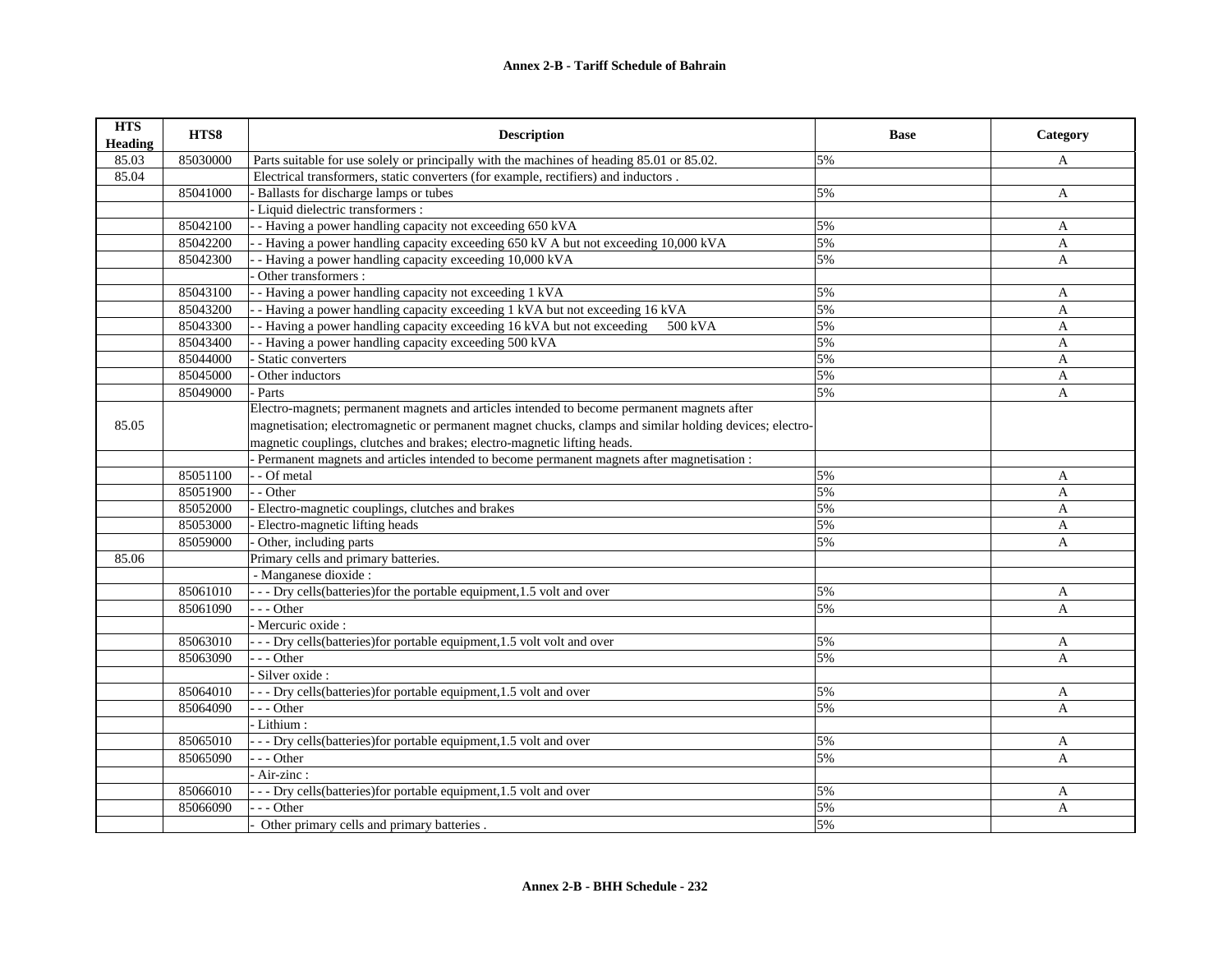| <b>HTS</b><br><b>Heading</b> | HTS8     | <b>Description</b>                                                                                      | <b>Base</b> | Category       |
|------------------------------|----------|---------------------------------------------------------------------------------------------------------|-------------|----------------|
|                              | 85068010 | --- Dry cells (batteries) for portable equipment, 1.5 volt and over                                     | 5%          | A              |
|                              | 85068090 | $-$ - Other                                                                                             | 5%          | A              |
|                              | 85069000 | Parts                                                                                                   | 5%          | $\mathbf{A}$   |
| 85.07                        |          | Electric accumulators, including separators therefor, whether or not rectangular (including square).    |             |                |
|                              | 85071000 | - Lead-acid, of a kind used for starting piston engines                                                 | 5%          | A              |
|                              | 85072000 | Other lead-acid accumulators                                                                            | 5%          | A              |
|                              | 85073000 | Nickel-cadmium                                                                                          | 5%          | A              |
|                              | 85074000 | - Nickel-iron                                                                                           | 5%          | $\mathbf{A}$   |
|                              | 85078000 | Other accumulators                                                                                      | 5%          | $\mathbf{A}$   |
|                              | 85079000 | - Parts                                                                                                 | 5%          | A              |
| 85.08                        |          | Canceled                                                                                                |             |                |
| 85.09                        |          | Electro-mechanical domestic appliances, with self-contained electric motor.                             |             |                |
|                              | 85091000 | - Vacuum cleaners, including dry and wet vacuum cleaners.                                               | 5%          | A              |
|                              | 85092000 | - Floor polishers                                                                                       | 5%          | A              |
|                              | 85093000 | Kitchen waste disposers                                                                                 | 5%          | A              |
|                              | 85094000 | Food grinders and mixers; fruit or vegetable juice extractors                                           | 5%          | A              |
|                              |          | - Other appliances :                                                                                    |             |                |
|                              | 85098010 | --- Potato peeling and cutting                                                                          | 5%          | A              |
|                              | 85098020 | - - - Different machines for cutting meats cheese, bread, vegetables and fruits                         | 5%          | A              |
|                              | 85098030 | --- Machines for knife sharpeners and cleaners                                                          | 5%          | A              |
|                              | 85098040 | --- Electric tooth brushes                                                                              | 5%          | $\mathbf{A}$   |
|                              | 85098090 | $- -$ Other                                                                                             | 5%          | A              |
|                              | 85099000 | Parts                                                                                                   | 5%          | A              |
| 85.10                        |          | Shavers, hair clippers and hair-removing appliances, with self-contained electric motor.                |             |                |
|                              | 85101000 | Shavers                                                                                                 | 5%          | A              |
|                              | 85102000 | - Hair clippers                                                                                         | 5%          | A              |
|                              | 85103000 | Hair-removing appliances                                                                                | 5%          | A              |
|                              | 85109000 | Parts                                                                                                   | 5%          | A              |
|                              |          | Electrical ignition or starting equipment of a kind used for spark-ignition or compression-ignition     |             |                |
|                              |          | internal comhustion engines (for example, ignition magnetos, magneto-dynamns, ignition coils, sparking  |             |                |
| 85.11                        |          | plugs and glow plugs, starter motnrs); generators (for example, dynamos, alternators) and cut-ouls of a |             |                |
|                              |          | kind used in conjunction with such engines.                                                             |             |                |
|                              | 85111000 | - Sparking plugs                                                                                        | 5%          | A              |
|                              | 85112000 | Ignition magnetos; magneto-dynamos; magnetic flywheels                                                  | 5%          | A              |
|                              | 85113000 | Distributors; ignition coils                                                                            | 5%          | $\mathbf{A}$   |
|                              | 85114000 | Starter motors and dual purpose starter-generators                                                      | 5%          | A              |
|                              | 85115000 | Other generators                                                                                        | 5%          | A              |
|                              | 85118000 | Other equipment                                                                                         | 5%          | A              |
|                              | 85119000 | Parts                                                                                                   | 5%          | $\overline{A}$ |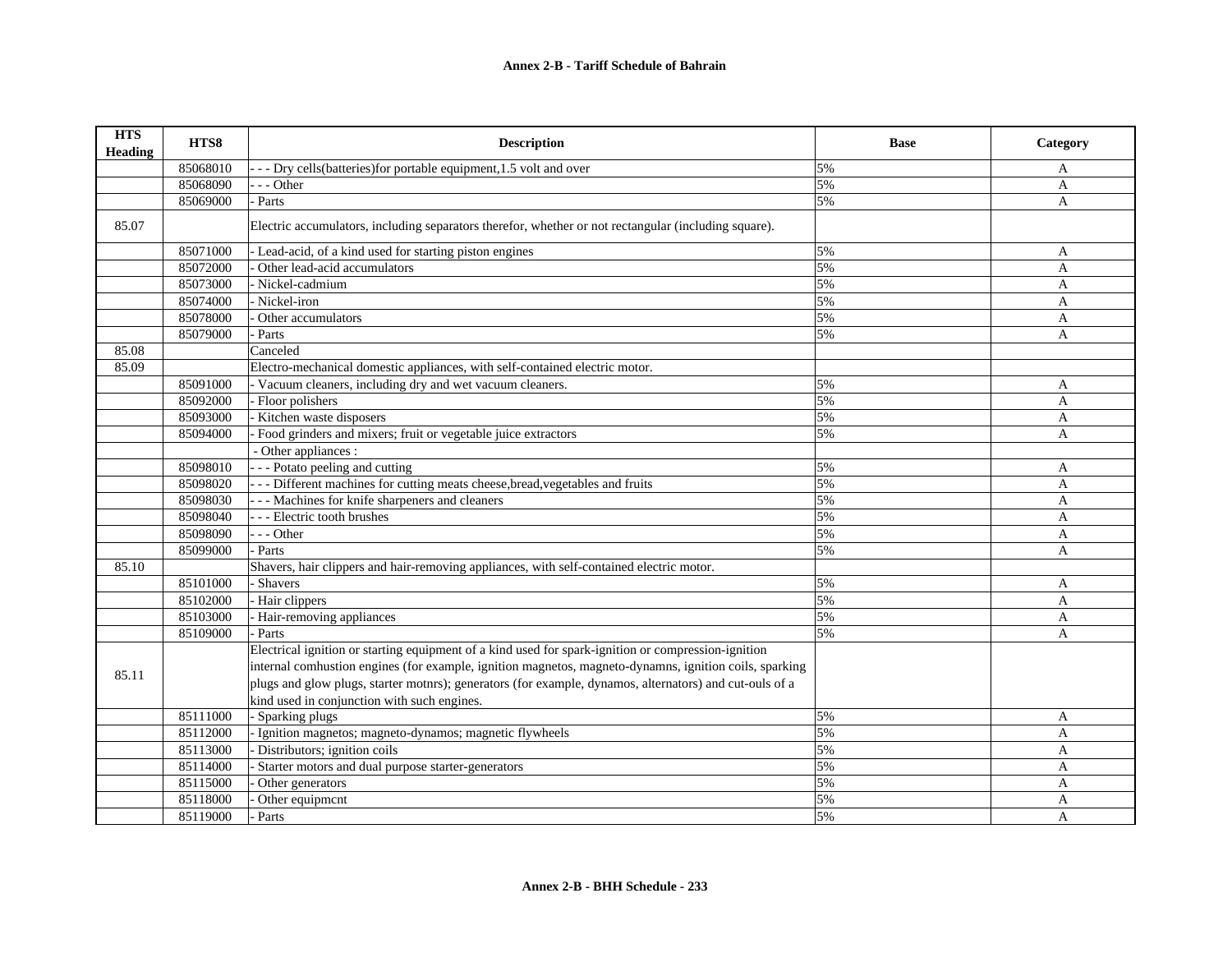| <b>HTS</b><br><b>Heading</b> | HTS8     | <b>Description</b>                                                                                                                                                                                                                                                                                                                                                                                                                  | <b>Base</b> | Category |
|------------------------------|----------|-------------------------------------------------------------------------------------------------------------------------------------------------------------------------------------------------------------------------------------------------------------------------------------------------------------------------------------------------------------------------------------------------------------------------------------|-------------|----------|
|                              |          | Electrical lighting or signalling equipment (excluding articles of heading 85.39), windscreen wipers,                                                                                                                                                                                                                                                                                                                               |             |          |
| 85.12                        |          | defrosters and demisters, of a kind used for cycles or motor vehicles.                                                                                                                                                                                                                                                                                                                                                              |             |          |
|                              | 85121000 | - Lighting or visual signalling equipment of a kind used on bicycles                                                                                                                                                                                                                                                                                                                                                                | 5%          | A        |
|                              | 85122000 | Other lighting or visual signalling equipment                                                                                                                                                                                                                                                                                                                                                                                       | 5%          | A        |
|                              | 85123000 | Sound signalling equipment                                                                                                                                                                                                                                                                                                                                                                                                          | 5%          | A        |
|                              | 85124000 | Windscreen wipers, defrosters and demisters                                                                                                                                                                                                                                                                                                                                                                                         | 5%          | A        |
|                              | 85129000 | - Parts                                                                                                                                                                                                                                                                                                                                                                                                                             | 5%          | A        |
| 85.13                        |          | Portable electric lamps designed to function by their own source of energy (for example, dry batteries,                                                                                                                                                                                                                                                                                                                             |             |          |
|                              |          | accumulators, magnetos), other than lighting equipment of heading 85.12.                                                                                                                                                                                                                                                                                                                                                            |             |          |
|                              | 85131000 | - Lamps                                                                                                                                                                                                                                                                                                                                                                                                                             | 5%          | A        |
|                              | 85139000 | - Parts                                                                                                                                                                                                                                                                                                                                                                                                                             | 5%          | A        |
|                              |          | Industrial or laboratory electric (including induction or dielectric) furnaces and ovens; other industrial or                                                                                                                                                                                                                                                                                                                       |             |          |
| 85.14                        |          | laboratory induction or dielectric heating equipment.                                                                                                                                                                                                                                                                                                                                                                               |             |          |
|                              | 85141000 | Resistance heated furnaces and ovens                                                                                                                                                                                                                                                                                                                                                                                                | 5%          | A        |
|                              | 85142000 | - Induction or dielectric furnaces and ovens                                                                                                                                                                                                                                                                                                                                                                                        | 5%          | A        |
|                              | 85143000 | Other furnaces and ovens                                                                                                                                                                                                                                                                                                                                                                                                            | 5%          | A        |
|                              | 85144000 | Other induction or dielectric heating equipment                                                                                                                                                                                                                                                                                                                                                                                     | 5%          | A        |
|                              | 85149000 | Parts                                                                                                                                                                                                                                                                                                                                                                                                                               | 5%          | A        |
| 85.15                        |          | Electric (including electrically heated gas), laser or other light or photon beam, ultrasonic, electron beam,<br>magnetic pulse or plasma are soldering, brazing or welding machines and apparatus, whether or not<br>capable of cutting; electric machines and apparatus for hot spraying of metals or cermets.                                                                                                                    |             |          |
|                              |          | Brazing or soldering machines and apparatus :                                                                                                                                                                                                                                                                                                                                                                                       |             |          |
|                              | 85151100 | - Soldering irons and guns                                                                                                                                                                                                                                                                                                                                                                                                          | 5%          | A        |
|                              | 85151900 | - Other                                                                                                                                                                                                                                                                                                                                                                                                                             | 5%          | A        |
|                              |          | Machines and apparatus for resistance welding of metal :                                                                                                                                                                                                                                                                                                                                                                            |             |          |
|                              | 85152100 | - Fully or partly automatic                                                                                                                                                                                                                                                                                                                                                                                                         | 5%          | A        |
|                              | 85152900 | - Other                                                                                                                                                                                                                                                                                                                                                                                                                             | 5%          | A        |
|                              |          | - Machines and apparatus for arc (including plasma arc) welding of metals :                                                                                                                                                                                                                                                                                                                                                         |             |          |
|                              | 85153100 | - Fully or partly automatic                                                                                                                                                                                                                                                                                                                                                                                                         | 5%          | A        |
|                              | 85153900 | - Other                                                                                                                                                                                                                                                                                                                                                                                                                             | 5%          | A        |
|                              | 85158000 | Other machines and apparatus                                                                                                                                                                                                                                                                                                                                                                                                        | 5%          | A        |
|                              | 85159000 | Parts                                                                                                                                                                                                                                                                                                                                                                                                                               | 5%          | A        |
| 85.16                        |          | Electric instantaneous or storage water heaters and immersion heaters; electric space heating apparatus<br>and soil heating apparatus; electro-thermic hair-dressing apparatus (for example, hair dryers, hair curlers,<br>curling tong heaters) and hand dryers; electric smoothing irons; other electrothermic appliances of a kind<br>used for domestic purpuses; electric heating resistors, other than those of heading 85.45. |             |          |
|                              | 85161000 | Electric instantaneous or storage water heaters and immersion heaters                                                                                                                                                                                                                                                                                                                                                               | 5%          | A        |
|                              |          | Electric space heating apparatus and electric soil heating apparatus :                                                                                                                                                                                                                                                                                                                                                              |             |          |
|                              | 85162100 | - Storage heating radiators                                                                                                                                                                                                                                                                                                                                                                                                         | 5%          | A        |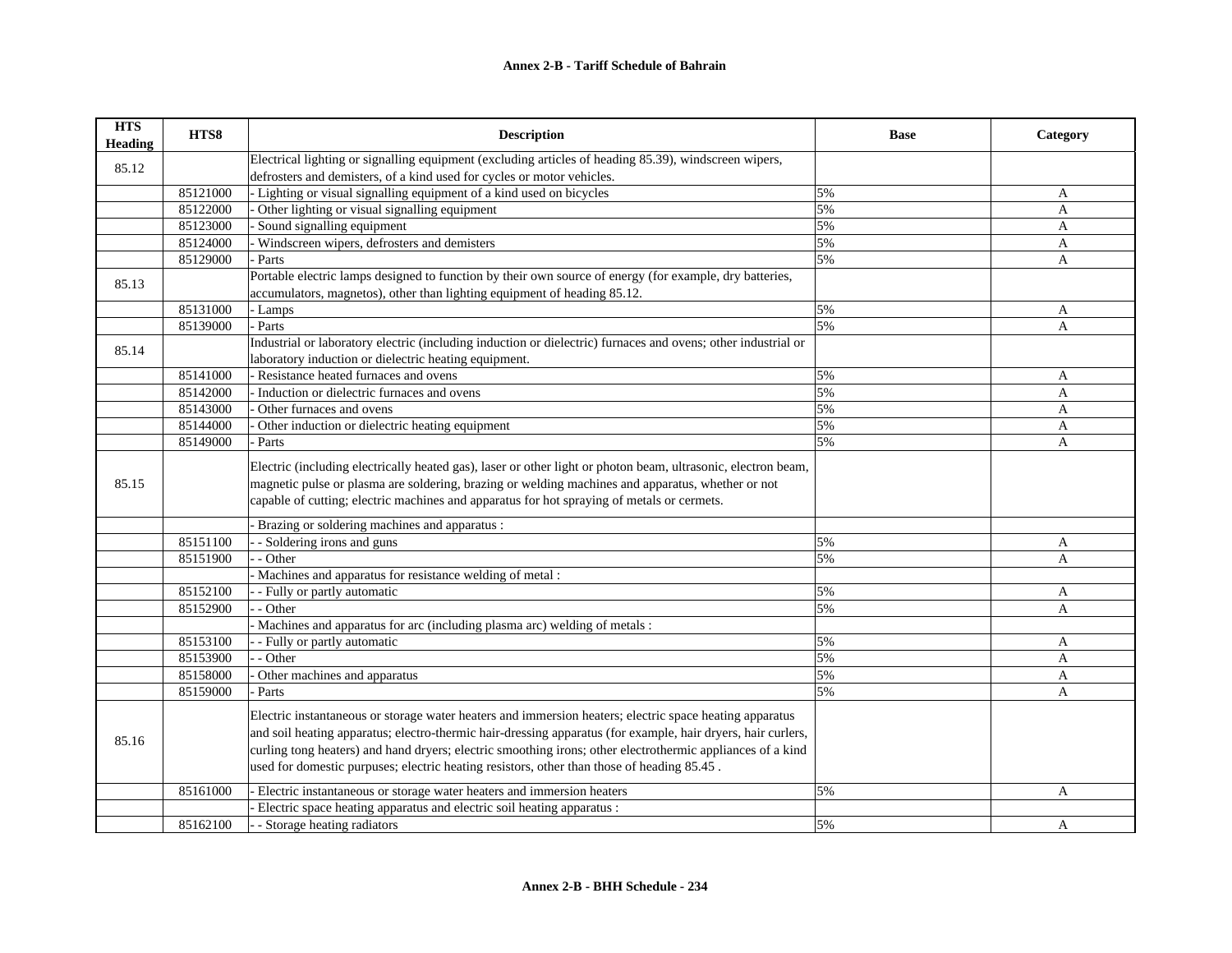| <b>HTS</b><br><b>Heading</b> | HTS8     | <b>Description</b>                                                                                      | <b>Base</b> | Category       |
|------------------------------|----------|---------------------------------------------------------------------------------------------------------|-------------|----------------|
|                              |          | - Other:                                                                                                |             |                |
|                              | 85162910 | - - - Electric central household heating apparatus                                                      | 5%          | A              |
|                              | 85162990 | $- -$ Other                                                                                             | 5%          | A              |
|                              |          | - Electro-thermic hair-dressing or hand-drying apparatus :                                              |             |                |
|                              | 85163100 | - Hair dryers                                                                                           | 5%          | A              |
|                              | 85163200 | - Other hair-dressing apparatus                                                                         | 5%          | A              |
|                              | 85163300 | - Hand-drying apparatus                                                                                 | 5%          | A              |
|                              | 85164000 | Electric smoothing irons                                                                                | 5%          | $\overline{A}$ |
|                              | 85165000 | - Microwave ovens                                                                                       | 5%          | A              |
|                              | 85166000 | Other ovens; cookers, cooking plates. boiling rings, grillers and roasters                              | 5%          | A              |
|                              |          | Other electro-thermic appliances :                                                                      |             |                |
|                              | 85167100 | - Coffee or tea makers                                                                                  | 5%          | A              |
|                              | 85167200 | - Toasters                                                                                              | 5%          | A              |
|                              |          | - Other:                                                                                                |             |                |
|                              | 85167910 | - - - Coffee roasters or popcorn makers appliances                                                      | 5%          | A              |
|                              | 85167920 | - - - Electric incense burners                                                                          | 5%          | A              |
|                              | 85167990 | $- -$ Other                                                                                             | 5%          | A              |
|                              | 85168000 | - Electric heating resistors                                                                            | 5%          | A              |
|                              | 85169000 | - Parts                                                                                                 | 5%          | A              |
|                              |          | Electrical apparatus for line telephony or line telegraphy, including line telephone sets with cordless |             |                |
| 85.17                        |          | handsets and telecommunication apparatus for carrier-current line systems or for digital line systems;  |             |                |
|                              |          | videophones.                                                                                            |             |                |
|                              |          | - Telephone sets; videophones :                                                                         |             |                |
|                              | 85171100 | - - Line telephone sets with cordless handsets                                                          | 5%          | A              |
|                              |          | - - Other                                                                                               |             |                |
|                              | 85171910 | - - - Facsimile machines                                                                                | 5%          | A              |
|                              | 85171990 | - - - Teleprinters :                                                                                    | 5%          | A              |
|                              |          | Facsimile machines and telleprinters :                                                                  |             |                |
|                              | 85172100 | - - Facsimile machines                                                                                  | 5%          | A              |
|                              |          | Other apparatus, for carrier-current line systems or for digital line systems                           |             |                |
|                              | 85172210 | - - - Telex machines                                                                                    | 5%          | A              |
|                              | 85172290 | $- -$ Other                                                                                             | 5%          | A              |
|                              | 85173000 | - - - Telephonic or telegraphic                                                                         | 5%          | A              |
|                              | 85175000 | - - Other apparatus.systems or for digital line systems                                                 | 5%          | A              |
|                              | 85178000 | <b>Other Parts</b>                                                                                      | 5%          | A              |
|                              |          | Parts:                                                                                                  |             |                |
|                              | 85179010 | --- Parts for use with Heading 85.17 and 85.25 to 85.28                                                 | 5%          | A              |
|                              | 85179090 | $- -$ Other                                                                                             | 5%          | A              |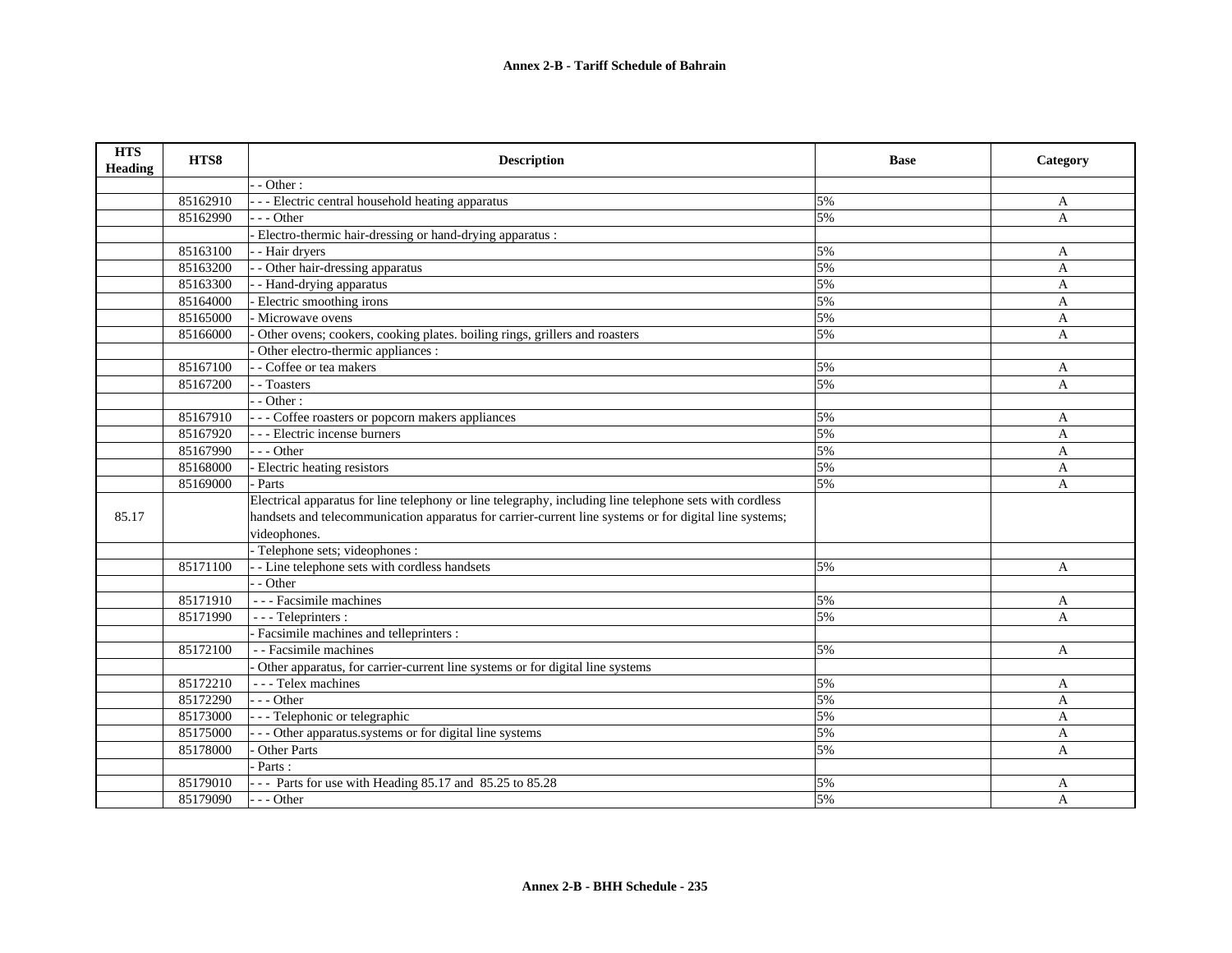| <b>HTS</b><br><b>Heading</b> | HTS8     | <b>Description</b>                                                                                     | <b>Base</b> | Category       |
|------------------------------|----------|--------------------------------------------------------------------------------------------------------|-------------|----------------|
|                              |          | Microphones and stands therefor; loudspeakers, whether or not mounted in their enclsures; headphones   |             |                |
| 85.18                        |          | and earphones, whether or not combined with a microphone, and sets consisting of a microphone and one  |             |                |
|                              |          | or more loudspeakers; audio-frquency electric amplifiers; electric sound amplifier.                    |             |                |
|                              |          |                                                                                                        |             |                |
|                              | 85181000 | - Microphones and stands therefor                                                                      | 5%          | A              |
|                              |          | - Loudspeakers, whether or not mounted in their enclosures :                                           |             |                |
|                              | 85182100 | - Single loudspeakers, mounted in their enclosures                                                     | 5%          | A              |
|                              | 85182200 | - Multiple loudspeakers, mounted in the same enclosure                                                 | 5%          | $\mathbf{A}$   |
|                              | 85182900 | - Other                                                                                                | 5%          | A              |
|                              | 85183000 | Headphones, and earphones, wheth or not combined with a micropone, and sets consisting of a            | 5%          | A              |
|                              |          | microphone and or more loudspeakers.                                                                   |             |                |
|                              | 85184000 | - Audio-frequency electric amplifiers                                                                  | 5%          | $\mathbf{A}$   |
|                              | 85185000 | Electric sound amplifier sets                                                                          | 5%          | A              |
|                              | 85189000 | Parts                                                                                                  | 5%          | A              |
| 85.19                        |          | Turntables (record-decks), record-players, cassette-players and other sound reproducing apparatus, not |             |                |
|                              |          | incorporating a sound recording device.                                                                |             |                |
|                              | 85191000 | Coin- or disc-operated record-players                                                                  | 5%          | $\mathbf{A}$   |
|                              |          | Other record-players :                                                                                 |             |                |
|                              | 85192100 | - Without loudspeaker                                                                                  | 5%          | $\mathbf{A}$   |
|                              | 85192900 | - Other                                                                                                | 5%          | A              |
|                              |          | Turntables (record-decks):                                                                             |             |                |
|                              | 85193100 | - With automatic record changing mechanism                                                             | 5%          | $\mathbf{A}$   |
|                              | 85193900 | - Other                                                                                                | 5%          | A              |
|                              | 85194000 | Transcribing machines                                                                                  | 5%          | $\mathbf{A}$   |
|                              |          | Other sound reproducing apparatus :                                                                    |             |                |
|                              | 85199200 | - Pocket-size cassette-players                                                                         | 5%          | A              |
|                              | 85199300 | - Other, cassette-type                                                                                 | 5%          | A              |
|                              | 85199900 | - Other                                                                                                | 5%          | A              |
|                              |          | Magnetic tape recorders and other sound recording apparatus, whether or not incorpora6ng a sound       |             |                |
| 85.20                        |          | reproducing device.                                                                                    |             |                |
|                              | 85201000 | - Dictating machines not capable of operating without an extemal source of power                       | 5%          | A              |
|                              | 85202000 | Telephone answering machines                                                                           | 5%          | $\mathbf{A}$   |
|                              |          | Other magnetic tape recorders incorporating sound reproducing apparatus :                              |             |                |
|                              | 85203200 | - Digital audio type                                                                                   | 5%          | A              |
|                              | 85203300 | - Other, cassette-type                                                                                 | 5%          | $\mathbf{A}$   |
|                              | 85203900 | - Other                                                                                                | 5%          | A              |
|                              | 85209000 | Other                                                                                                  | 5%          | $\mathsf{A}$   |
| 85.21                        |          | Video recording or reproducing apparatus, whether or not incorporating a video tuner.                  |             |                |
|                              | 85211000 | Magnetic tape-type                                                                                     | 5%          | A              |
|                              | 85219000 | Other                                                                                                  | 5%          | $\overline{A}$ |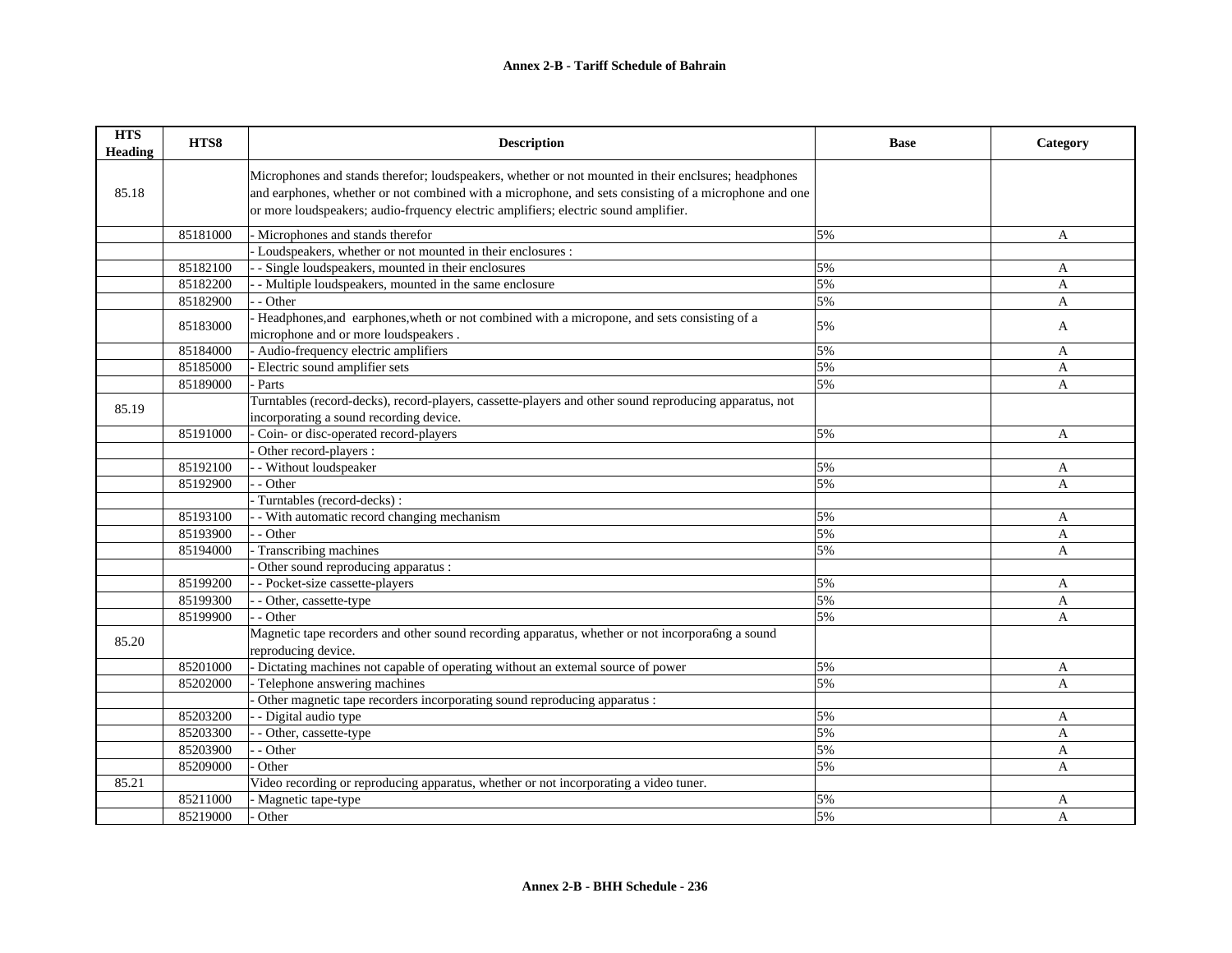| <b>HTS</b><br><b>Heading</b> | HTS8     | <b>Description</b>                                                                                        | <b>Base</b> | Category       |
|------------------------------|----------|-----------------------------------------------------------------------------------------------------------|-------------|----------------|
| 85.22                        |          | Parts and accessories suitable for use solely or principally with the apparatus of headings Nos. 85.19 to |             |                |
|                              |          | 85.21.                                                                                                    |             |                |
|                              | 85221000 | - Pick-up cartridges                                                                                      | 5%          | A              |
|                              | 85229000 | Other                                                                                                     | 5%          | A              |
| 85.23                        |          | Prepared unrecorded media for sound recording or similar recording of other phenomena, other than         |             |                |
|                              |          | products of Chapter 37.                                                                                   |             |                |
|                              |          | - Magnetic tapes :                                                                                        |             |                |
|                              |          | $-$ Of a width not exceeding 4 mm :                                                                       |             |                |
|                              | 85231110 | - - - For recorder apparaturs                                                                             | 5%          | A              |
|                              | 85231120 | - - - For videotape apparatus                                                                             | 5%          | A              |
|                              | 85231130 | - - - For computer                                                                                        | 5%          | A              |
|                              | 85231190 | $-$ - Other                                                                                               | 5%          | A              |
|                              |          | -- Of a width exceeding 4 mm but not exceeding 6.5 mm :                                                   |             |                |
|                              | 85231210 | - - - For recorder apparaturs                                                                             | 5%          | A              |
|                              | 85231220 | - - - For videotape apparatus                                                                             | 5%          | $\overline{A}$ |
|                              | 85231230 | - - For computer                                                                                          | 5%          | A              |
|                              | 85231290 | $- -$ Other                                                                                               | 5%          | A              |
|                              |          | - - Of a width exceeding 6.5 mm :                                                                         |             |                |
|                              | 85231310 | - - - For recorder apparaturs                                                                             | 5%          | A              |
|                              | 85231320 | - - - For videotape apparatus                                                                             | 5%          | A              |
|                              | 85231330 | - - - For computer                                                                                        | 5%          | A              |
|                              | 85231390 | $- -$ Other                                                                                               | 5%          | A              |
|                              |          | - Magnetic discs :                                                                                        |             |                |
|                              | 85232010 | - - - For computer                                                                                        | 5%          | A              |
|                              | 85232090 | $- -$ Other                                                                                               | 5%          | A              |
|                              | 85233000 | Cards incorporating a magnetic stripe                                                                     | 5%          | A              |
|                              |          | Other:                                                                                                    |             |                |
|                              | 85239010 | - - - For recorder apparaturs                                                                             | 5%          | A              |
|                              | 85239020 | - - - For videotape apparatus                                                                             | 5%          | $\overline{A}$ |
|                              | 85239030 | - - - For computer                                                                                        | 5%          | A              |
|                              | 85239090 | $-$ - Other                                                                                               | 5%          | A              |
|                              |          | Records, tapes and other recorded media for sound or other similarly recorded phenomena, including        |             |                |
| 85.24                        |          | matrices and masters for the production of records, but excluding product.s of Chapter 37.                |             |                |
|                              |          |                                                                                                           |             |                |
|                              | 85241000 | Gramophone records                                                                                        | 5%          | A              |
|                              |          | - Discs for laser reading systems :                                                                       |             |                |
|                              | 85243100 | - For reproducing phenomena other than sound or image                                                     | 5%          | A              |
|                              | 85243200 | - For reproducing sound only                                                                              | 5%          | A              |
|                              | 85243900 | - Other                                                                                                   | 5%          | A              |
|                              | 85244000 | Magnetic tapes for reproducing phenomena other than sound or image                                        | 5%          | A              |
|                              |          | Other magnetic tapes :                                                                                    |             |                |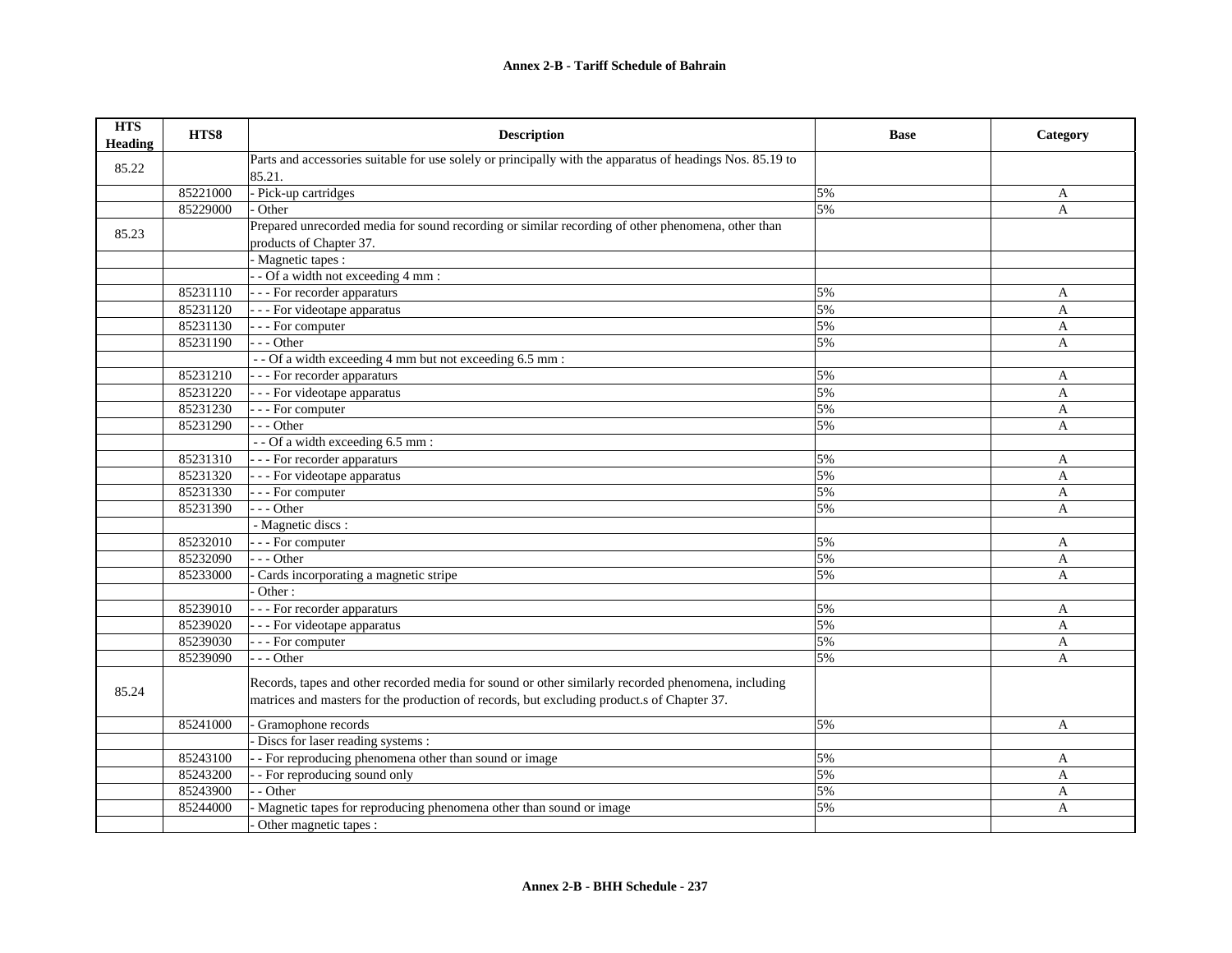| <b>HTS</b><br><b>Heading</b> | HTS8     | <b>Description</b>                                                                                     | <b>Base</b> | Category     |
|------------------------------|----------|--------------------------------------------------------------------------------------------------------|-------------|--------------|
|                              |          | - - Of a width not exceeding 4 mm :                                                                    |             |              |
|                              | 85245110 | - - - For recorder apparaturs                                                                          | 5%          | A            |
|                              | 85245120 | - - - For videotape apparatus                                                                          | 5%          | $\mathbf{A}$ |
|                              | 85245130 | - - - For computer                                                                                     | 5%          | $\mathbf{A}$ |
|                              | 85245190 | $--$ Other                                                                                             | 5%          | A            |
|                              |          | -- Of a width exceeding 4 mm but not exceeding 6.5 mm :                                                |             |              |
|                              | 85245210 | --- For recorder apparaturs                                                                            | 5%          | A            |
|                              | 85245220 | - - - For videotape apparatus                                                                          | 5%          | A            |
|                              | 85245230 | - - - For computer                                                                                     | 5%          | A            |
|                              | 85245290 | --- Other                                                                                              | 5%          | A            |
|                              |          | -- Of a width exceeding 6.5 mm :                                                                       |             |              |
|                              | 85245310 | --- For recorder apparaturs                                                                            | 5%          | A            |
|                              | 85245320 | - - - For videotape apparatus                                                                          | 5%          | A            |
|                              | 85245330 | - - - For computer                                                                                     | 5%          | A            |
|                              | 85245390 | $--$ Other                                                                                             | 5%          | A            |
|                              | 85246000 | Cards incorporating a magnetic stripe                                                                  | 5%          | $\mathbf{A}$ |
|                              |          | Other:                                                                                                 |             |              |
|                              | 85249100 | - For reproducing phenomena other than sound or image                                                  | 5%          | $\mathbf{A}$ |
|                              |          | $-$ Other :                                                                                            |             |              |
|                              | 85249910 | - - - For recorder apparaturs                                                                          | 5%          | A            |
|                              | 85249920 | - - - For videotape apparatus                                                                          | 5%          | A            |
|                              | 85249930 | - - - For computer                                                                                     | 5%          | $\mathbf{A}$ |
|                              | 85249990 | $- -$ Other                                                                                            | 5%          | $\mathbf{A}$ |
|                              |          | Transmission apparatus for radio-telephony, radiotelegraphy, radio-broadcasting or television, whether |             |              |
| 85.25                        |          | or not incorporating reception apparatus or sound recording or reproducing apparatus; television       |             |              |
|                              |          | cameras; still image video cameras and other video camera recorders; diqital cameras.                  |             |              |
|                              |          | - Transmission apparatus :                                                                             |             |              |
|                              | 85251010 | - - - Transmission apparatus for language interpretation                                               | 5%          | A            |
|                              | 85251020 | --- Automatic transmitters for distress signals from ships, aircraft, etc.                             | 5%          | A            |
|                              |          | --- Cordless microphones attached is a short length of coble (which acts as an aerial or a samll metal |             |              |
|                              | 85251030 | aerial                                                                                                 | 5%          | A            |
|                              | 85251090 | $-$ - Other                                                                                            | 5%          | A            |
|                              |          | - Transmission apparatus incorporating reception apparatus :                                           |             |              |
|                              |          | - - - Portable radio-telephones, usually battery operated, of the (walkie-talkie) type. and the like : |             |              |
|                              | 85252011 | - - - - For military purposes                                                                          | 5%          | A            |
|                              | 85252019 | $- - -$ Other                                                                                          | 5%          | A            |
|                              |          | --- (Facsimile).radio-telegraphic apparatus for transmitting copies of                                 |             |              |
|                              | 85252020 | documents, newspapers, plans, massage, etc and receiving                                               | 5%          | A            |
|                              | 85252030 | - - - Transmission sets for remote signals                                                             | 5%          | A            |
|                              | 85252040 | - - - Transmission apparatus for radio-telephonny or radio - telegraphy                                | 5%          | A            |
|                              | 85252050 | - - - Broadcast transmission and reciving sets (radio)                                                 | 5%          | A            |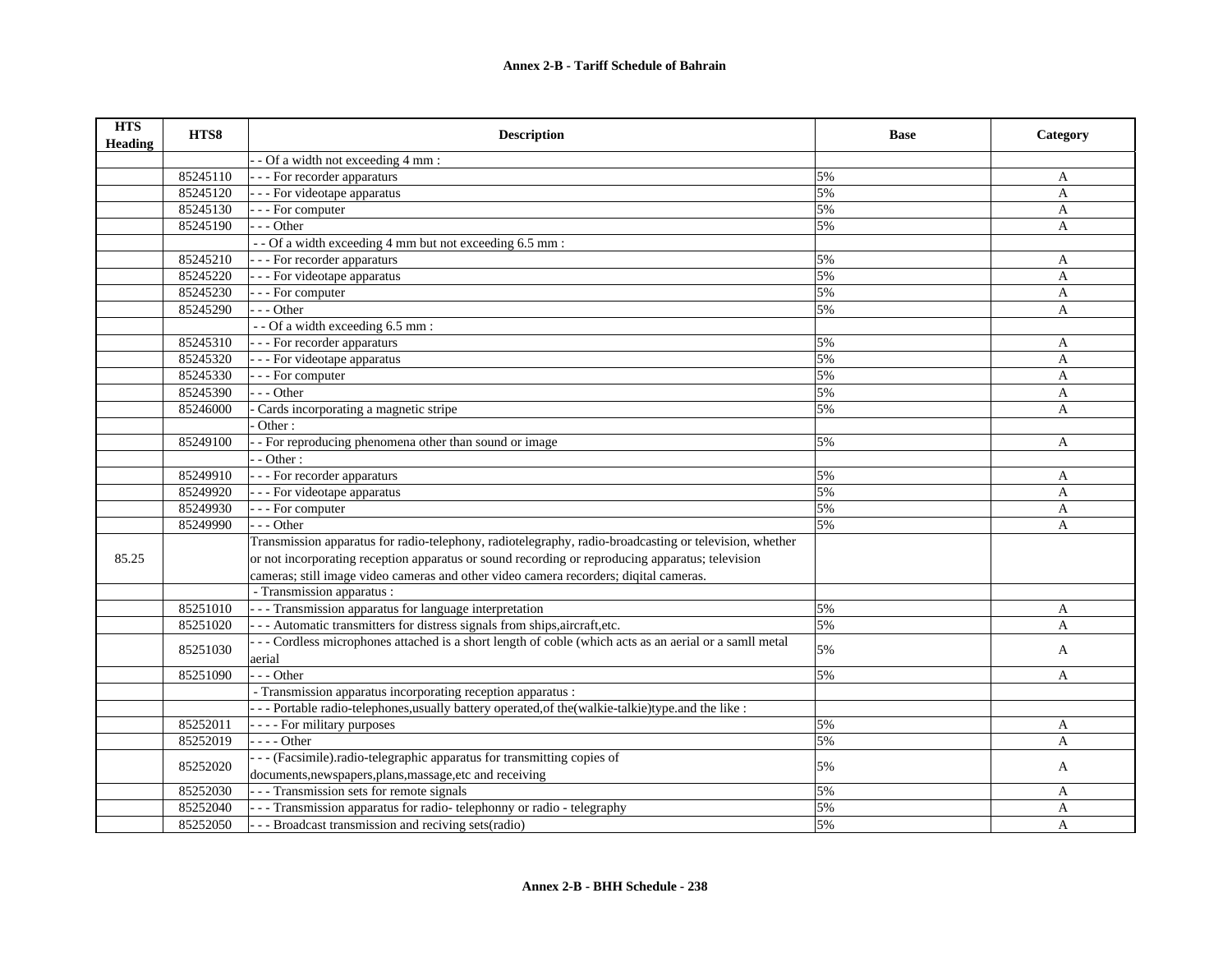| <b>HTS</b><br><b>Heading</b> | HTS8     | <b>Description</b>                                                                                                                                                                                               | <b>Base</b> | Category     |
|------------------------------|----------|------------------------------------------------------------------------------------------------------------------------------------------------------------------------------------------------------------------|-------------|--------------|
|                              | 85252060 | - - Television trausmission and reciving sets                                                                                                                                                                    | 5%          | $\mathbf{A}$ |
|                              | 85252070 | - - Separately presented cordless handsets for telephone sets                                                                                                                                                    | 5%          | A            |
|                              | 85252090 | $-$ - Other                                                                                                                                                                                                      | 5%          | $\mathbf{A}$ |
|                              | 85253000 | - Television cameras                                                                                                                                                                                             | 5%          | $\mathbf{A}$ |
|                              | 85254000 | - Still image video cameras and other video camera recorders; digital cameras.                                                                                                                                   | 5%          | A            |
| 85.26                        |          | Radar apparatus, radio navigational aid apparatus and radio remote control apparatus.                                                                                                                            |             |              |
|                              | 85261000 | - Radar apparatus                                                                                                                                                                                                | 5%          | $\mathbf{A}$ |
|                              |          | Other:                                                                                                                                                                                                           |             |              |
|                              | 85269100 | - - Radio navigational aid apparatus                                                                                                                                                                             | 5%          | A            |
|                              | 85269200 | - - Radio remote control apparatus                                                                                                                                                                               | 5%          | A            |
| 85.27                        |          | Reception apparatus for radio-telephony, radio-telegraphy or radio-broadcasting, whether or not                                                                                                                  |             |              |
|                              |          | combined, in the same housing, with sound recording or reproducing apparatus or a clock.                                                                                                                         |             |              |
|                              |          | Radio-broadcast receivers capable of operating without an external source of power, including                                                                                                                    |             |              |
|                              |          | apparatus capable of receiving also radio-telephony or radio-telegraphy :                                                                                                                                        |             |              |
|                              | 85271200 | - - Pocket-size radio cassette-players                                                                                                                                                                           | 5%          | A            |
|                              | 85271300 | - Other apparatus combined with sound recording or reproducing apparatus                                                                                                                                         | 5%          | $\mathbf{A}$ |
|                              | 85271900 | - Other                                                                                                                                                                                                          | 5%          | A            |
|                              |          | Radio-broadcast receivers not capable of operating without an external source of power, of a kind used<br>in motor vehicles, including apparatus capable of receiving also radio-telephony or radio-telegraphy : |             |              |
|                              | 85272100 | - Combined with sound recording or reproducing apparatus                                                                                                                                                         | 5%          | A            |
|                              | 85272900 | - Other                                                                                                                                                                                                          | 5%          | $\mathbf{A}$ |
|                              |          | Other radio-broadcast receivers, including apparatus capable of receiving also radio-telephony or radio-<br>telegraphy:                                                                                          |             |              |
|                              | 85273100 | - Combined with sound recording or reprvducing apparatus                                                                                                                                                         | 5%          | A            |
|                              | 85273200 | - Not combined with sound recording or reproducing apparatus but combined with a clock                                                                                                                           | 5%          | A            |
|                              | 85273900 | - Other                                                                                                                                                                                                          | 5%          | $\mathbf{A}$ |
|                              |          | - Other apparatus :                                                                                                                                                                                              |             |              |
|                              | 85279010 | $-$ - Pager                                                                                                                                                                                                      | 5%          | A            |
|                              | 85279090 | $- -$ Other                                                                                                                                                                                                      | 5%          | A            |
|                              |          | Reception apparatus for television, whether or not incorporating radio-broadcast receivers or sound or                                                                                                           |             |              |
| 85.28                        |          | video recording or reproducing apparatus; video monitors and video projectors.                                                                                                                                   |             |              |
|                              |          | - Reception apparatus for television, whether or not incorporating radio-broadcast receivers or snund or                                                                                                         |             |              |
|                              |          | viden recording or reproducing apparatus :                                                                                                                                                                       |             |              |
|                              |          | $-$ - Colour :                                                                                                                                                                                                   |             |              |
|                              | 85281210 | - - - Television receivers of the kind used in the home                                                                                                                                                          | 5%          | A            |
|                              | 85281290 | $- -$ Other                                                                                                                                                                                                      | 5%          | A            |
|                              |          | - Black and white or other monochrome:                                                                                                                                                                           |             |              |
|                              | 85281310 | -- Television receivers of the kind used in the home                                                                                                                                                             | 5%          | A            |
|                              | 85281390 | - - Other                                                                                                                                                                                                        | 5%          | A            |
|                              |          | Video monitors:                                                                                                                                                                                                  |             |              |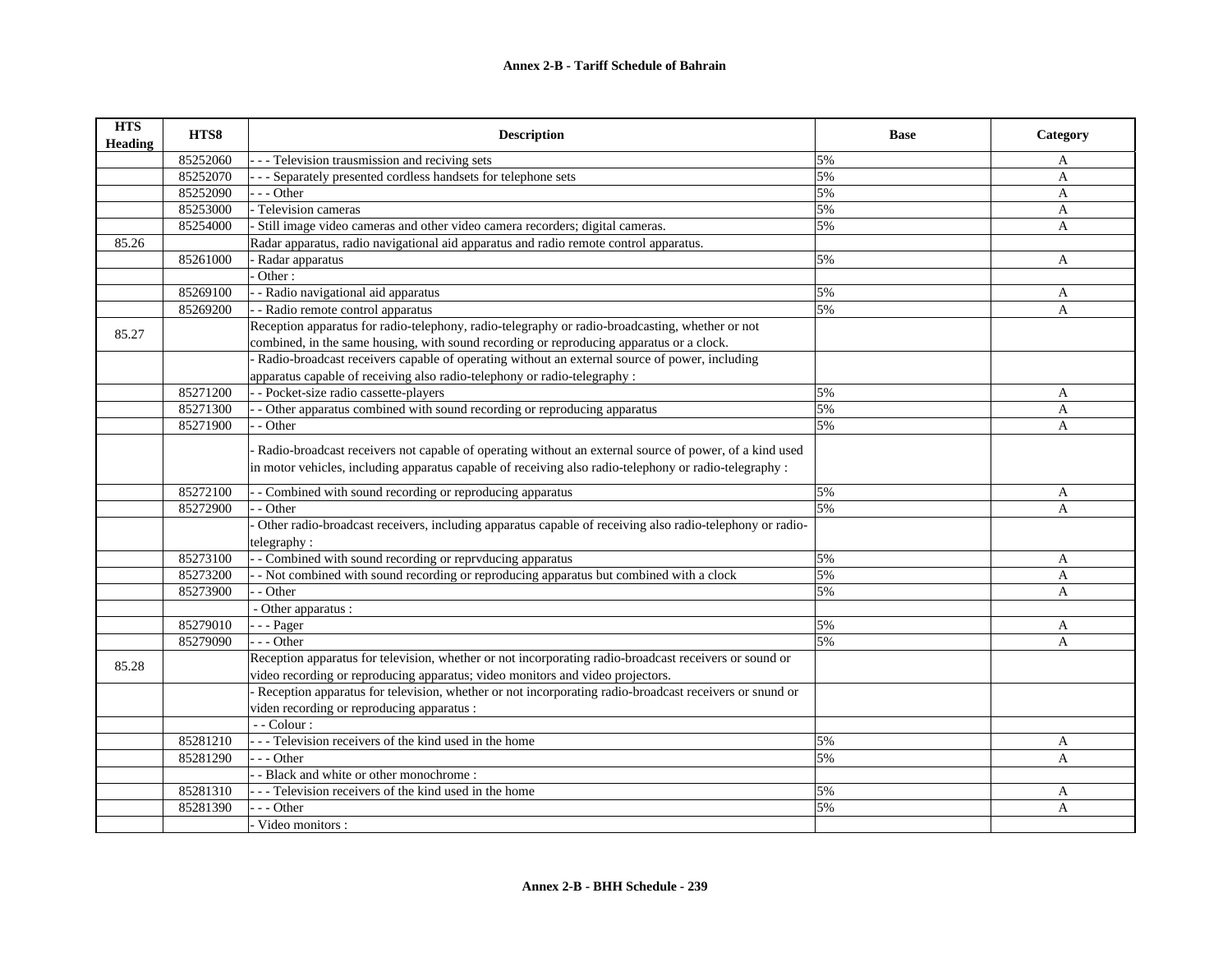| <b>HTS</b><br><b>Heading</b> | HTS8     | <b>Description</b>                                                                                          | <b>Base</b> | Category     |
|------------------------------|----------|-------------------------------------------------------------------------------------------------------------|-------------|--------------|
|                              | 85282100 | - Colour                                                                                                    | 5%          | A            |
|                              | 85282200 | - - Black and white or other monochrome                                                                     | 5%          | A            |
|                              | 85283000 | - Video projectors                                                                                          | 5%          | A            |
| 85.29                        |          | Parts suitable for use solely or principally with the apparatus of headings Nos. 85.25 to 85.28.            |             |              |
|                              | 85291000 | - Aerials and aerial reflectors of all kinds; parts suitable for use therewith                              | 5%          | A            |
|                              | 85299000 | Other                                                                                                       | 5%          | A            |
| 85.30                        |          | Electrical signalling, safety or trafFic control equipment for railways, tramways, roads, inland            |             |              |
|                              |          | waterways, parking facilities, port installations or airfields (other than those of heading 86.08).         |             |              |
|                              | 85301000 | - Equipment for railways or tramways                                                                        | 5%          | A            |
|                              | 85308000 | $\overline{\overline{\mathrm{O}}}$ ther equipment                                                           | 5%          | A            |
|                              | 85309000 | Parts                                                                                                       | 5%          | $\mathbf{A}$ |
| 85.31                        |          | Electric sound or visual signalling apparatus (for example bells, sirens, indicator panels, burglar or fire |             |              |
|                              |          | alarms), other than those of heading 85.12 or 85.30.                                                        |             |              |
|                              | 85311000 | Burglar or fire alarms and similar apparatus                                                                | 5%          | A            |
|                              | 85312000 | Indicator panels incoporating liquid crystal devices (LCD) or light emiting diodes (LED)                    | 5%          | $\mathbf{A}$ |
|                              |          | Other apparatus :                                                                                           |             |              |
|                              | 85318010 | --- Electric bells for doors                                                                                | 5%          | A            |
|                              | 85318090 | --- Other                                                                                                   | 5%          | A            |
|                              | 85319000 | Parts                                                                                                       | 5%          | $\mathbf{A}$ |
| 85.32                        |          | Electrical capacitors, fixed, variable or adjustablie (pre-set).                                            |             |              |
|                              | 85321000 | Fixed capacitors designed for use in 50/60 Hz circuits and having areactive power handling capacity of      | 5%          | A            |
|                              |          | not less than 0.5 kvar (power capacitors)                                                                   |             |              |
|                              |          | Other fixed capacitors :                                                                                    |             |              |
|                              | 85322100 | - - Tantalum                                                                                                | 5%          | A            |
|                              | 85322200 | - - Aluminium electrolytic                                                                                  | 5%          | A            |
|                              | 85322300 | - - Ceramic dielectric, single layer                                                                        | 5%          | A            |
|                              | 85322400 | - Ceramic dielectric, multilayer                                                                            | 5%          | A            |
|                              | 85322500 | - Dielectric of paper or plastics                                                                           | 5%          | A            |
|                              | 85322900 | - Other                                                                                                     | 5%          | $\mathbf{A}$ |
|                              | 85323000 | -Variable or adjustable (pre-set) capacitors                                                                | 5%          | A            |
|                              | 85329000 | - Parts                                                                                                     | 5%          | $\mathbf{A}$ |
| 85.33                        |          | Electrical resistors (including rheostats and potentiometers), other than heating resistors.                |             |              |
|                              | 85331000 | Fixed carbon resistors, composition or film types                                                           | 5%          | A            |
|                              |          | Other fixed resistors :                                                                                     |             |              |
|                              | 85332100 | - For a power handling capacity not exceeding 20 W                                                          | 5%          | A            |
|                              | 85332900 | - Other                                                                                                     | 5%          | A            |
|                              |          | Wirewound variable resistors, including rheostats and potentiometers :                                      |             |              |
|                              | 85333100 | - For a power handling capacity not exceeding 20 W                                                          | 5%          | A            |
|                              | 85333900 | - Other                                                                                                     | 5%          | A            |
|                              | 85334000 | Other variable resistors, including rheostats and potentiometsrs                                            | 5%          | A            |
|                              | 85339000 | - Parts                                                                                                     | 5%          | $\mathbf{A}$ |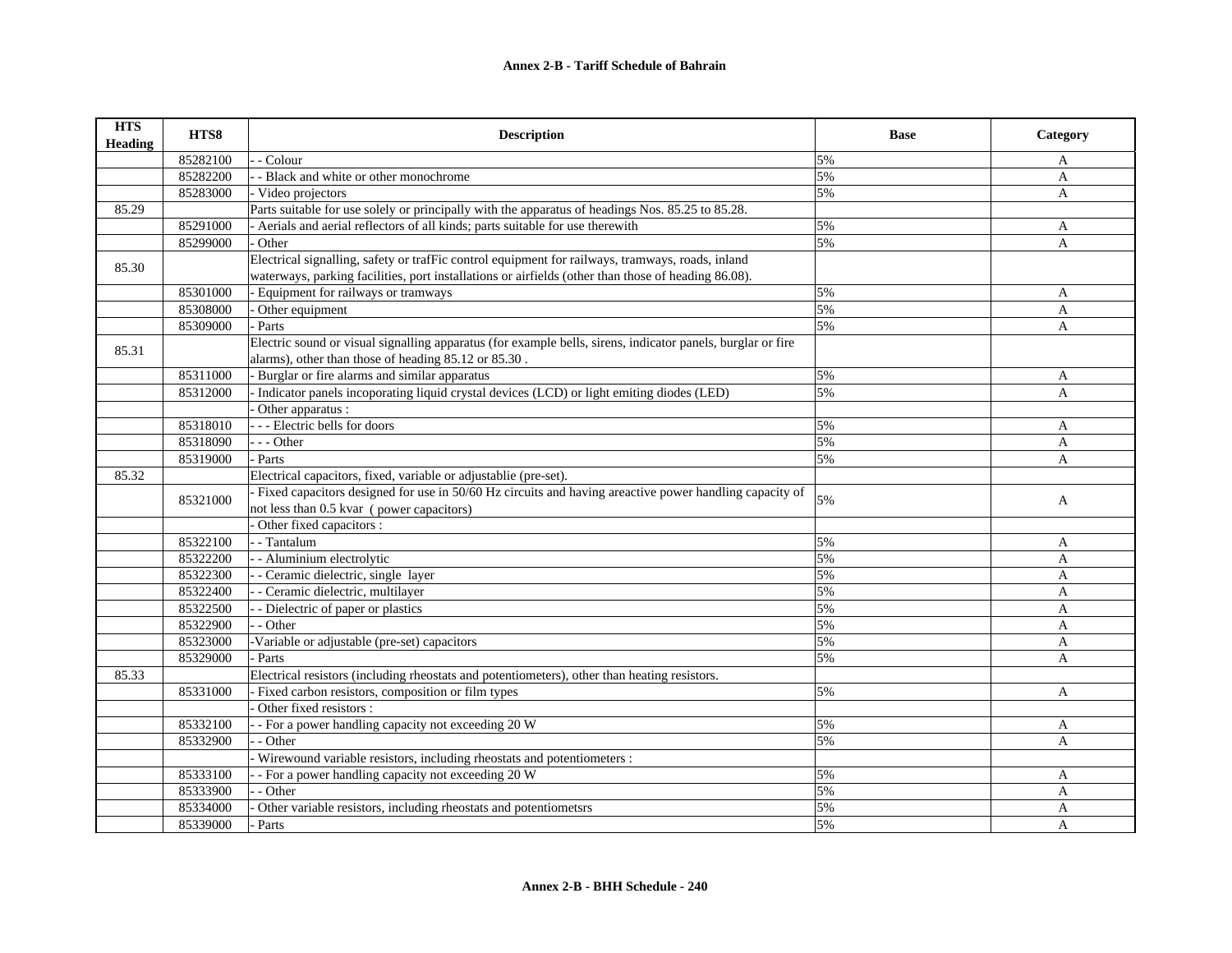| <b>HTS</b><br><b>Heading</b> | HTS8     | <b>Description</b>                                                                                           | <b>Base</b> | Category     |
|------------------------------|----------|--------------------------------------------------------------------------------------------------------------|-------------|--------------|
| 85.34                        | 85340000 | Printed circuits.                                                                                            | 5%          | A            |
|                              |          | Electrical apparatus for switching or protecting electrical circuits, or for making connections to or in     |             |              |
| 85.35                        |          | electrical circuits (for example, switches, fuses, lightning arresters, voltage limiters, surge suppressors, |             |              |
|                              |          | plugs, junction boxes), for a voltage exceeding 1,000 volts.                                                 |             |              |
|                              | 85351000 | Fuses                                                                                                        | 5%          | A            |
|                              |          | Automatic circuit breakers :                                                                                 |             |              |
|                              | 85352100 | - For a voltage of less than 72.5 kV                                                                         | 5%          | A            |
|                              | 85352900 | - Other                                                                                                      | 5%          | A            |
|                              | 85353000 | Isolating switches and make-and-break switches                                                               | 5%          | A            |
|                              | 85354000 | Lightning arresters, voltage limiters and surge suppressors                                                  | 5%          | A            |
|                              | 85359000 | Other                                                                                                        | 5%          | A            |
|                              |          | Electrical apparatus for switching or protecting electrical circuits, or for making connections to or in     |             |              |
| 85.36                        |          | electrical circuits (for example, switches, relays, fuses, surge suppressors, plugs, sockets, lamp-holders,  |             |              |
|                              |          | junction boxes), for a voltage not exceeding 1,000 volts.                                                    |             |              |
|                              | 85361000 | - Fuses                                                                                                      | 5%          | A            |
|                              | 85362000 | Automatic circuit breakers                                                                                   | 5%          | A            |
|                              | 85363000 | Other apparatus for protecting electrical cireuits                                                           | 5%          | A            |
|                              |          | Relays:                                                                                                      |             |              |
|                              | 85364100 | - For a voltage not exceeding 60 V                                                                           | 5%          | A            |
|                              | 85364900 | - Other                                                                                                      | 5%          | A            |
|                              | 85365000 | Other switches                                                                                               | 5%          | A            |
|                              |          | Lamp-holders, plugs and sockets:                                                                             |             |              |
|                              | 85366100 | - Lamp-holders                                                                                               | 5%          | A            |
|                              | 85366900 | - Other                                                                                                      | 5%          | A            |
|                              | 85369000 | Other apparatus                                                                                              | 5%          | A            |
|                              |          | Boards, panels, consoles, desks, cabinets and other bases, equipped with two or more apparatus of            |             |              |
| 85.37                        |          | heading 85.35 or 85.36, for electric control or the distribution of electricity, including those             |             |              |
|                              |          | incorporating instruments or apparatus of Chapter 90, and numerical control apparatus, other than            |             |              |
|                              |          | switching apparatus of heading 85.17.                                                                        |             |              |
|                              | 85371000 | - For a voltage not exceeding 1,000 V                                                                        | 5%          | A            |
|                              | 85372000 | - For a voltage exceeding 1,000 V                                                                            | 5%          | A            |
| 85.38                        |          | Parts suitable for use solely or principally with the apparatus of heading 85.35, 85.36 or 85.37.            |             |              |
|                              | 85381000 | Boards, panels, consoles desks, cabinets and other bases for the goods of heading 85.37, not equipped        | 5%          | $\mathbf{A}$ |
|                              |          | with their appuratus                                                                                         |             |              |
|                              | 85389000 | Other                                                                                                        | 5%          | A            |
| 85.39                        |          | Electric tilament or discharge lamps, including sealed beam lamp units and ultra-violet or infra-red         |             |              |
|                              |          | lamps; arc-lamps.                                                                                            |             |              |
|                              | 85391000 | Sealed beam lamp units                                                                                       | 5%          | $\mathbf{A}$ |
|                              |          | Other filament lamps, excluding ultra-violet or infra-red lamps :                                            |             |              |
|                              | 85392100 | - Tungsten halogen                                                                                           | 5%          | A            |
|                              | 85392200 | - Other of a power not exceeding 200 W and for a voltage exceeding 100 V                                     | 5%          | A            |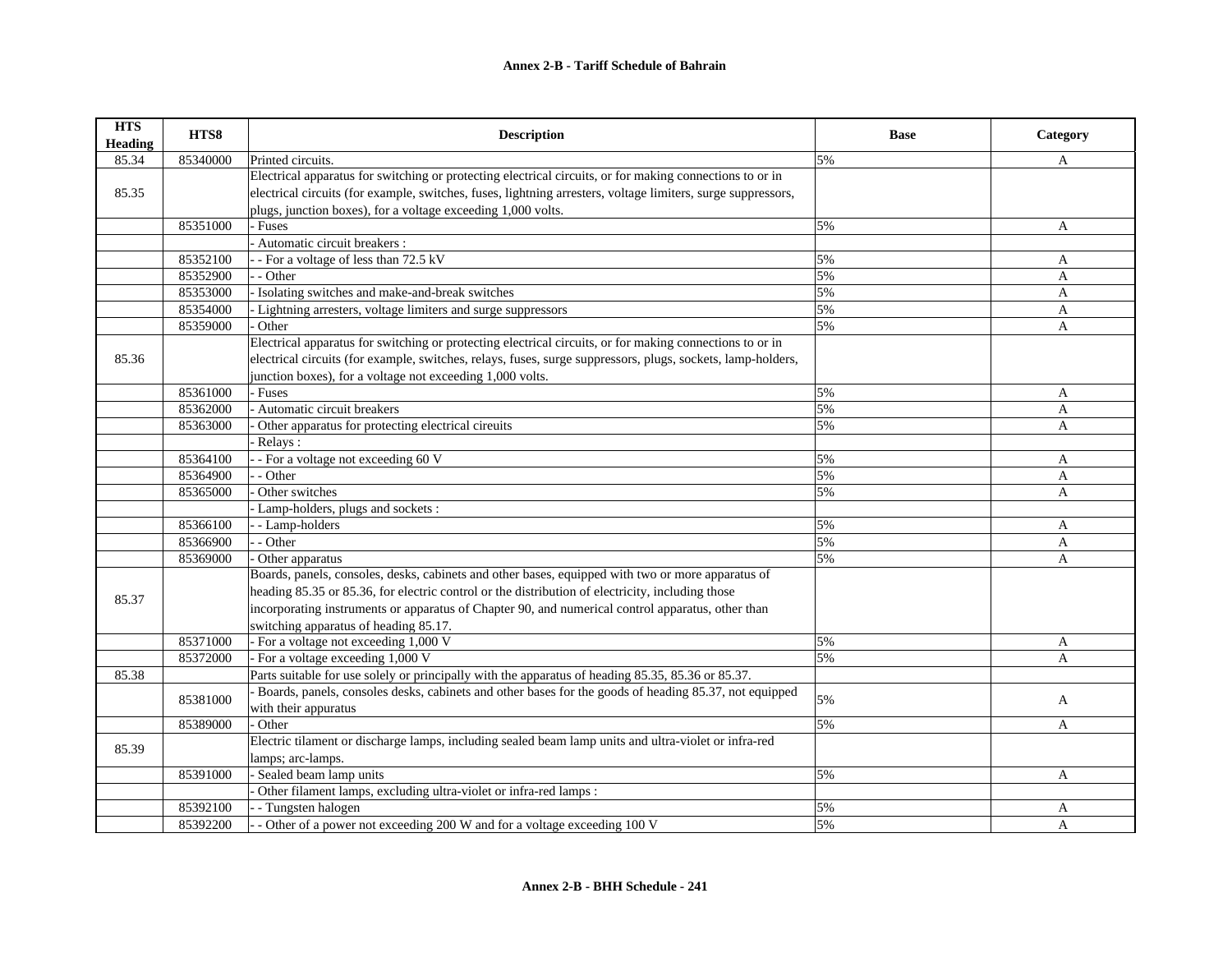| <b>HTS</b><br><b>Heading</b> | HTS8     | <b>Description</b>                                                                                                                                                                                                 | <b>Base</b> | Category     |
|------------------------------|----------|--------------------------------------------------------------------------------------------------------------------------------------------------------------------------------------------------------------------|-------------|--------------|
|                              | 85392900 | - Other                                                                                                                                                                                                            | 5%          | A            |
|                              |          | Discharge lamps, other than ultra-violet lamps :                                                                                                                                                                   |             |              |
|                              | 85393100 | - Fluorescent, hot cathode                                                                                                                                                                                         | 5%          | A            |
|                              | 85393200 | - Mercury or sodium vapour lamps; metal halide lamps                                                                                                                                                               | 5%          | $\mathbf{A}$ |
|                              | 85393900 | - Other                                                                                                                                                                                                            | 5%          | A            |
|                              |          | Ultra-violet or infra-red lamps; arc-lamps :                                                                                                                                                                       |             |              |
|                              | 85394100 | - Arc-lamps                                                                                                                                                                                                        | 5%          | A            |
|                              | 85394900 | - Other                                                                                                                                                                                                            | 5%          | A            |
|                              | 85399000 | Parts                                                                                                                                                                                                              | 5%          | A            |
| 85.40                        |          | Thermionic, cold cathode or photo-cathode valves and tubes (for example, vacuum or vapour or gas filled<br>valves and tubes, mercury are rectifying valves and tubes, cathode-ray tubes, television camera tubes). |             |              |
|                              |          | Cathode-ray television picture tubes, including video monitor cathode-ray tubes :                                                                                                                                  |             |              |
|                              | 85401100 | - Colour                                                                                                                                                                                                           | 5%          | A            |
|                              | 85401200 | - Black and white or other monochrome                                                                                                                                                                              | 5%          | A            |
|                              | 85402000 | Television camera tubes; image converters and intensifiers; other photo-cathode tubes                                                                                                                              | 5%          | A            |
|                              | 85404000 | Data/graphic display tubes, colour, with a phosphor dot screen pitch smaller than 0.4 mm                                                                                                                           | 5%          | A            |
|                              | 85405000 | Data/graphic display tubes, black and white or other monochrome                                                                                                                                                    | 5%          | $\mathbf{A}$ |
|                              | 85406000 | Other cathode-ray tubes                                                                                                                                                                                            | 5%          | A            |
|                              |          | - Microwave tubes (for example, magnetrons, klystrons, travelling wave tubes. carcinotrons), excluding<br>grid-controlled tubes:                                                                                   |             |              |
|                              | 85407100 | - Magnetrons                                                                                                                                                                                                       | 5%          | A            |
|                              | 85407200 | - Klystrons                                                                                                                                                                                                        | 5%          | $\mathbf{A}$ |
|                              | 85407900 | - Other                                                                                                                                                                                                            | 5%          | A            |
|                              |          | Other valves and tubes:                                                                                                                                                                                            |             |              |
|                              | 85408100 | - Receiver or amplifier valves and tubes                                                                                                                                                                           | 5%          | A            |
|                              | 85408900 | - Other                                                                                                                                                                                                            | 5%          | A            |
|                              |          | Parts:                                                                                                                                                                                                             |             |              |
|                              | 85409100 | - Of cathode-ray tubes                                                                                                                                                                                             | 5%          | A            |
|                              | 85409900 | $-$ Other                                                                                                                                                                                                          | 5%          | A            |
|                              |          | Diodes, transistors and similar semiconductor devices; photosensitive semiconductor devices, including                                                                                                             |             |              |
| 85.41                        |          | photovoltaic cells whether or not assembled in modules or made up into panels; light emitting diodes;                                                                                                              |             |              |
|                              |          | mounted piezo-electric crystals.                                                                                                                                                                                   |             |              |
|                              | 85411000 | - Diodes, other than photosensitive or light emitting diodes                                                                                                                                                       | 5%          | A            |
|                              |          | Transistors, other than photosensitive transistors :                                                                                                                                                               |             |              |
|                              | 85412100 | - With a dissipation rate of less than 1 W                                                                                                                                                                         | 5%          | A            |
|                              | 85412900 | - Other                                                                                                                                                                                                            | 5%          | A            |
|                              | 85413000 | Thyristors, diacs and triacs, other than photosensitive devices                                                                                                                                                    | 5%          | $\mathbf{A}$ |
|                              |          | Photosensitive semiconductor devices, including photovoltaic cells whether or not assembled in                                                                                                                     |             |              |
|                              | 85414000 | modules or made up into panels; light emitting diodes                                                                                                                                                              | 5%          | A            |
|                              | 85415000 | Other semiconductor devices                                                                                                                                                                                        | 5%          | A            |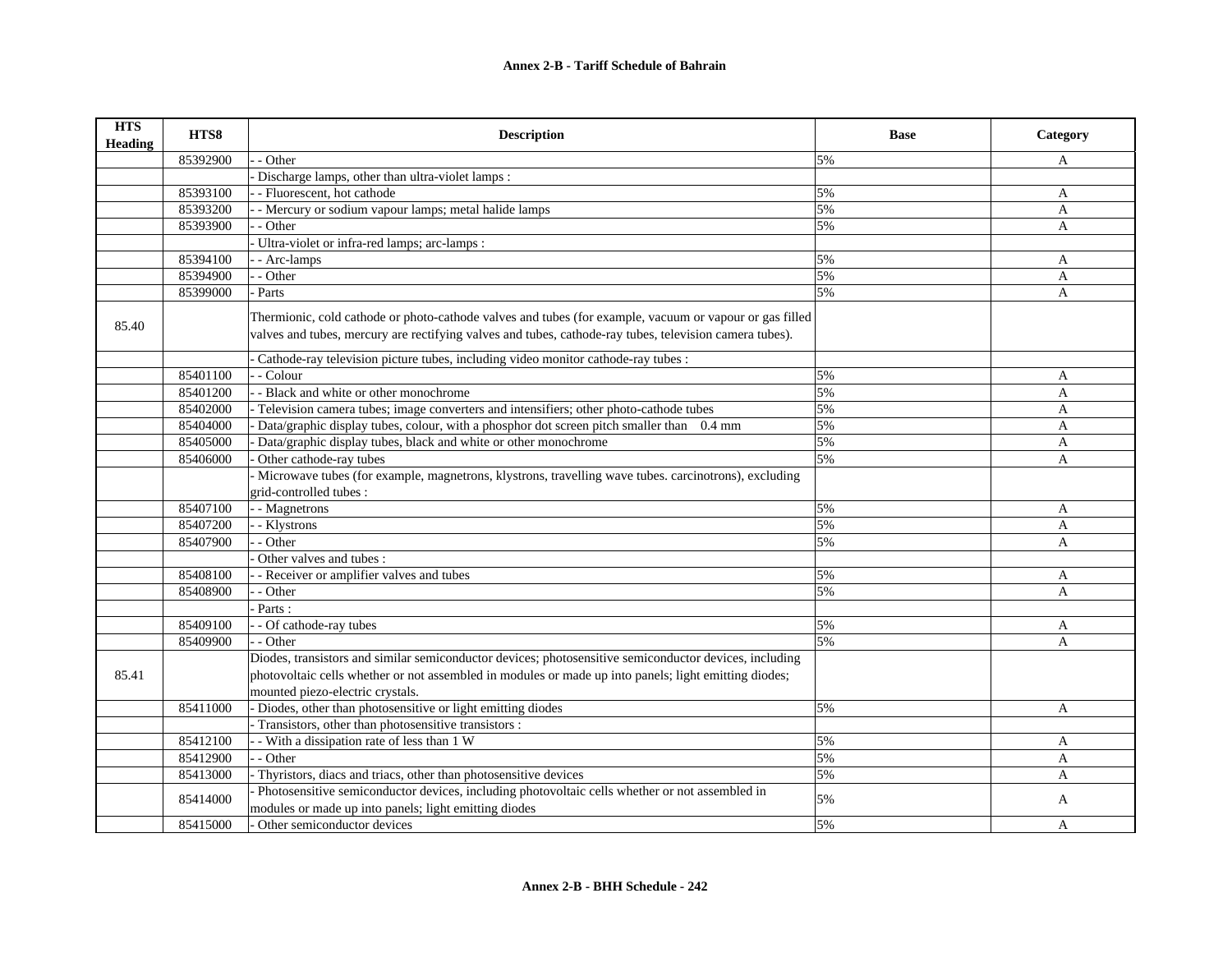| <b>HTS</b><br><b>Heading</b> | HTS8     | <b>Description</b>                                                                                                                                                                                                                                                                                                   | <b>Base</b> | Category     |
|------------------------------|----------|----------------------------------------------------------------------------------------------------------------------------------------------------------------------------------------------------------------------------------------------------------------------------------------------------------------------|-------------|--------------|
|                              | 85416000 | - Mounted piezo-electric crystals                                                                                                                                                                                                                                                                                    | 5%          | A            |
|                              | 85419000 | Parts                                                                                                                                                                                                                                                                                                                | 5%          | A            |
| 85.42                        |          | Electronic integrated circuits and microassemblies.                                                                                                                                                                                                                                                                  |             |              |
|                              | 85421000 | - Cards incorporating an electronic integrated circuit (" smart " cards)                                                                                                                                                                                                                                             | 5%          | A            |
|                              |          | - Monolitgic integrated circuits:                                                                                                                                                                                                                                                                                    |             |              |
|                              | 85422100 | - Digital                                                                                                                                                                                                                                                                                                            | 5%          | A            |
|                              | 85422900 | - - Other                                                                                                                                                                                                                                                                                                            | 5%          | A            |
|                              | 85426000 | Hybrid integratej circuits                                                                                                                                                                                                                                                                                           | 5%          | A            |
|                              | 85427000 | Electronic microassemblies                                                                                                                                                                                                                                                                                           | 5%          | A            |
|                              | 85429000 | - Parts                                                                                                                                                                                                                                                                                                              | 5%          | A            |
| 85.43                        |          | Electrical machines and apparatus, having individual functions, not specified or included elsewhere in                                                                                                                                                                                                               |             |              |
|                              |          | this Chapter.                                                                                                                                                                                                                                                                                                        |             |              |
|                              |          | Particle accelerators :                                                                                                                                                                                                                                                                                              |             |              |
|                              | 85431100 | - Ion implanters for doping semiconductor materials                                                                                                                                                                                                                                                                  | 5%          | A            |
|                              | 85431900 | $-$ Other                                                                                                                                                                                                                                                                                                            | 5%          | $\mathbf{A}$ |
|                              | 85432000 | - Signal generators                                                                                                                                                                                                                                                                                                  | 5%          | A            |
|                              | 85433000 | Machines and apparatus for electroplating, electrolysis or electrophoresis                                                                                                                                                                                                                                           | 5%          | A            |
|                              | 85434000 | Electric fence energisers                                                                                                                                                                                                                                                                                            | 5%          | $\mathbf{A}$ |
|                              |          | Other machines and apparatus :                                                                                                                                                                                                                                                                                       |             |              |
|                              | 85438100 | - Proximity cards and tags                                                                                                                                                                                                                                                                                           | 5%          | A            |
|                              |          | $-$ Other :                                                                                                                                                                                                                                                                                                          |             |              |
|                              | 85438910 | - - - Sound fusion equipment, used in the sound recording                                                                                                                                                                                                                                                            | 5%          | A            |
|                              | 85438920 | - - - Mine and metal elements detectors                                                                                                                                                                                                                                                                              | 5%          | A            |
|                              | 85438930 | - - - Electrical mine detonators                                                                                                                                                                                                                                                                                     | 5%          | A            |
|                              | 85438940 | --- Electric shock insecticide sets                                                                                                                                                                                                                                                                                  | 5%          | A            |
|                              | 85438990 | --- Other                                                                                                                                                                                                                                                                                                            | 5%          | A            |
|                              | 85439000 | Parts                                                                                                                                                                                                                                                                                                                | 5%          | A            |
| 85.44                        |          | Insulated (including enamelled or anodised) wire, cable (including co-axial cable) and other insulated<br>electric conductors, whether or not fitted with connecton; optical fibre cables, made up of individually<br>sheathed fiberes, whether or not assembled with electric conductors or fitted with connectors. |             |              |
|                              |          | Winding wire:                                                                                                                                                                                                                                                                                                        |             |              |
|                              | 85441100 | - Of copper                                                                                                                                                                                                                                                                                                          | 5%          | A            |
|                              | 85441900 | - Other                                                                                                                                                                                                                                                                                                              | 5%          | $\mathbf{A}$ |
|                              |          | Co-axial cable and other co-axial electric conductors :                                                                                                                                                                                                                                                              |             |              |
|                              | 85442010 | - - - Electric cable over 10 mm wide and over 300 volts                                                                                                                                                                                                                                                              | 5%          | A            |
|                              | 85442020 | --- Lines for telegraph & telephone 10 pairs or more                                                                                                                                                                                                                                                                 | 5%          | A            |
|                              | 85442030 | --- Lines for telegraph & telephone less than 10 paris                                                                                                                                                                                                                                                               | 5%          | $\mathbf{A}$ |
|                              | 85442090 | $- -$ Other                                                                                                                                                                                                                                                                                                          | 5%          | A            |
|                              | 85443000 | Ignition wiring sets and other wiring sets of a kind used in vehicles, aircraft or ships                                                                                                                                                                                                                             | 5%          | A            |
|                              |          | Other electric conductors, for a voltage not exceeding 80 V:                                                                                                                                                                                                                                                         |             |              |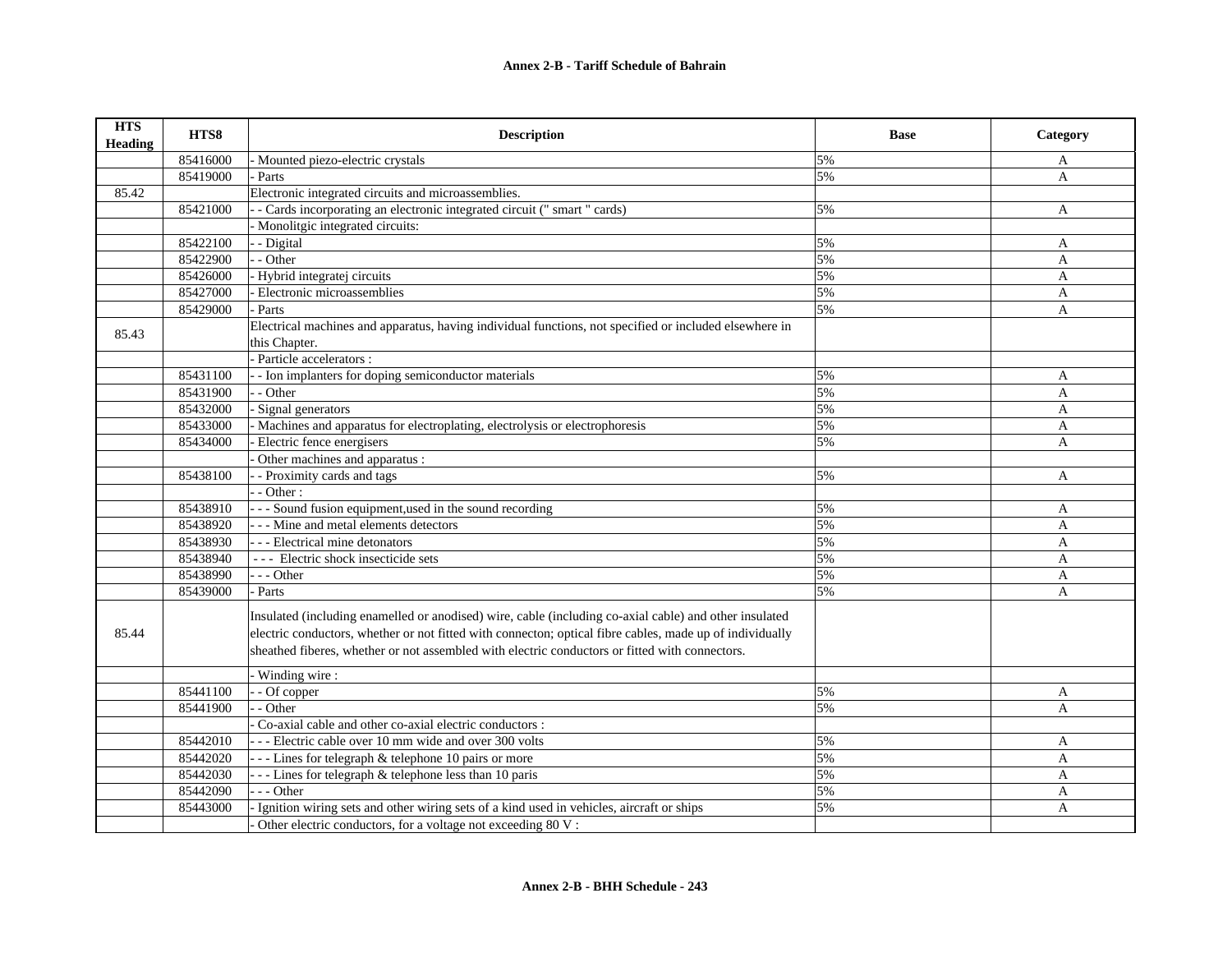| <b>HTS</b><br>Heading | HTS8     | <b>Description</b>                                                                                        | <b>Base</b> | Category       |
|-----------------------|----------|-----------------------------------------------------------------------------------------------------------|-------------|----------------|
|                       | 85444100 | - Fitted with connectors                                                                                  | 5%          | A              |
|                       | 85444900 | - Other                                                                                                   | 5%          | A              |
|                       |          | Other electric conductors, for a voltage exceeding 80 V but not exceeding 1,000 V :                       |             |                |
|                       |          | - Fitted with connectors:                                                                                 |             |                |
|                       | 85445110 | --- Electric cable over 10 mmwide and over 300 volts                                                      | 5%          | A              |
|                       | 85445120 | --- Electric wires not exceeding 10 mm cross-section                                                      | 5%          | A              |
|                       | 85445130 | --- Lines for telegraph & telephone 10 pairs or more                                                      | 5%          | $\overline{A}$ |
|                       | 85445140 | --- Lines for telegraph & telephone less than 10 paris                                                    | 5%          | A              |
|                       | 85445190 | $- -$ Other                                                                                               | 5%          | A              |
|                       |          | $-$ - Other :                                                                                             |             |                |
|                       | 85445910 | - - - Electric cable over 10 mmwide and over 300 volts                                                    | 5%          | A              |
|                       | 85445920 | --- Electric wires not exceeding 10 mm cross-section                                                      | 5%          | A              |
|                       | 85445930 | --- Line for telegraph & telephone to pairs or more                                                       | 5%          | A              |
|                       | 85445940 | --- Line for telegraph & telephone lsse than to paris                                                     | 5%          | A              |
|                       | 85445990 | $-$ - Other                                                                                               | 5%          | A              |
|                       |          | - Other electric conductors, fora Voltage exceeding 1,000 V:                                              |             |                |
|                       | 85446010 | --- Electric wires exceeding 10 mm cross-section                                                          | 5%          | A              |
|                       | 85446020 | --- Electric wires not exceeding 10 mm cross-section                                                      | 5%          | A              |
|                       | 85446030 | --- Lines for telegraph & telephone 10 pairs or more                                                      | 5%          | A              |
|                       | 85446090 | $- -$ Other                                                                                               | 5%          | A              |
|                       | 85447000 | Optical fibre cables                                                                                      | 5%          | A              |
| 85.45                 |          | Carbon electrodes, carbon brushes, lamp carbons, battery carbons and other articles of graphite or other  |             |                |
|                       |          | carbon, with or without metal, of a kind used for electrical purposes.                                    |             |                |
|                       |          | Electrodes:                                                                                               |             |                |
|                       | 85451100 | - Of a kind used for furnaces                                                                             | 5%          | A              |
|                       | 85451900 | - - Other                                                                                                 | 5%          | $\overline{A}$ |
|                       | 85452000 | - Brushes                                                                                                 | 5%          | A              |
|                       | 85459000 | Other                                                                                                     | 5%          | $\mathbf{A}$   |
| 85.46                 |          | Electrical insulators of any material.                                                                    |             |                |
|                       | 85461000 | Of glass                                                                                                  | 5%          | A              |
|                       | 85462000 | Of ceramics                                                                                               | 5%          | A              |
|                       | 85469000 | Other                                                                                                     | 5%          | A              |
|                       |          | Insulating fittings for electrical machines, appliances or equipment, being fittings wholly of insulating |             |                |
| 85.47                 |          | material apart from any minor components of metal (for example, threaded sockets) incorporated during     |             |                |
|                       |          | moulding solely for purposes of assembly, other than insulators of heading 85.46; electrical conduit      |             |                |
|                       |          | tubing and joints therefor, of base metal lined with insulating material.                                 |             |                |
|                       | 85471000 | - Insulating fittings of ceramics                                                                         | 5%          | A              |
|                       | 85472000 | - Insulating fittings of plastics                                                                         | 5%          | A              |
|                       | 85479000 | Other                                                                                                     | 5%          | A              |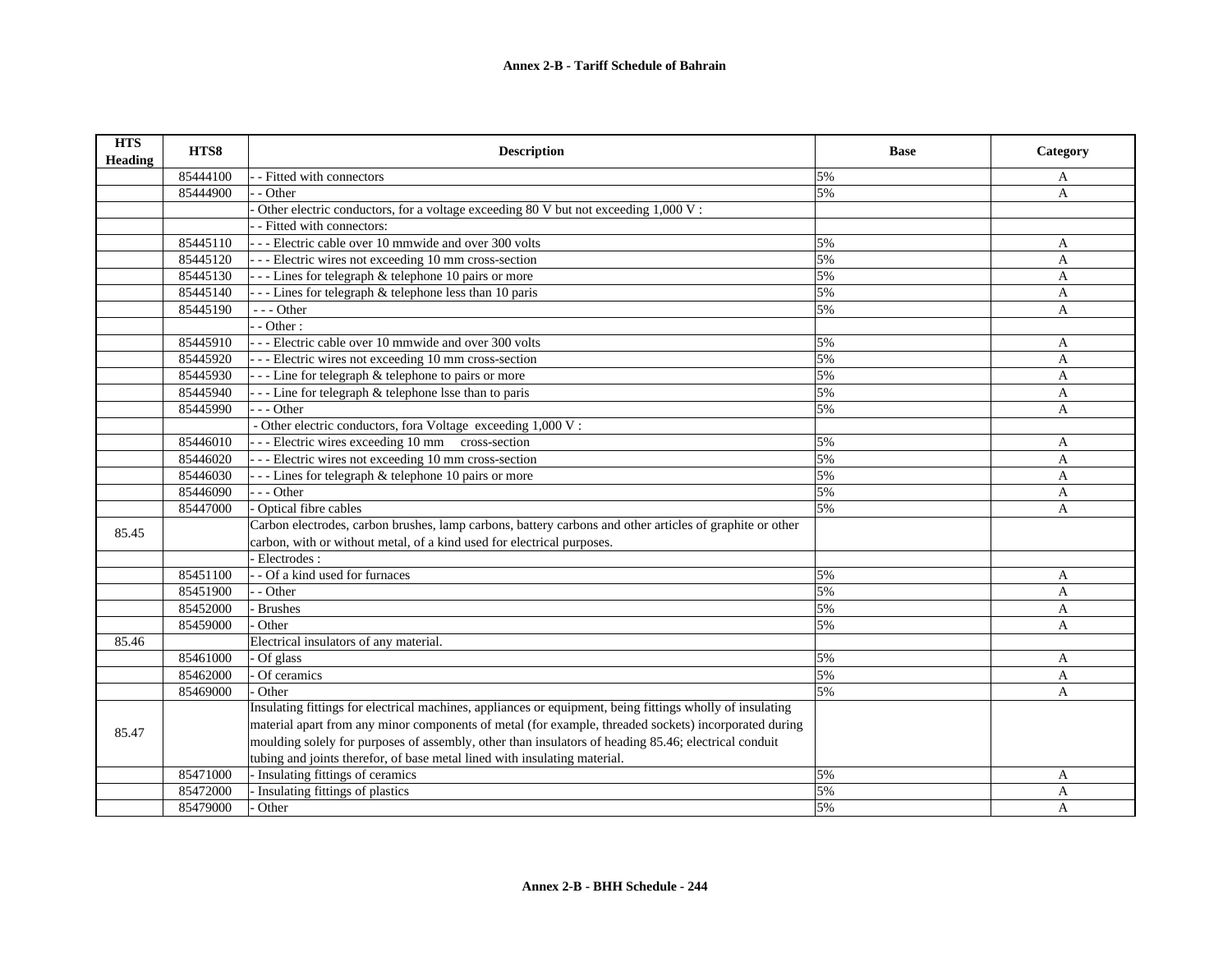| <b>HTS</b><br><b>Heading</b> | HTS8     | <b>Description</b>                                                                                        | <b>Base</b> | Category       |
|------------------------------|----------|-----------------------------------------------------------------------------------------------------------|-------------|----------------|
|                              |          | Waste and scrap of primary cells, primary batteries and electric accumulators; spent primary cells, spent |             |                |
| 85.48                        |          | primary batteries and spent electric accumulators; electrical parts of machinery or apparatus, not        |             |                |
|                              |          | specified or included elsewhere in this Chapter.                                                          |             |                |
|                              | 85481000 | - Waste and scrap of primary cells, primary batteries and electric accumulators; spent primary cells,     | 5%          |                |
|                              |          | spent primary batteries and spent electric accumulators                                                   |             | A              |
|                              | 85489000 | Other                                                                                                     | 5%          | A              |
| 86.01                        |          | Rail locomotives powered from an external source of electricity or by electric accumulators.              |             |                |
|                              | 86011000 | Powered from an external source of electricity                                                            | 5%          | A              |
|                              | 86012000 | Powered by electric accumulators                                                                          | 5%          | A              |
| 86.02                        |          | Other rail locomotives; locomotive tenders.                                                               |             |                |
|                              | 86021000 | Diesel-electric locomotives                                                                               | 5%          | A              |
|                              | 86029000 | Other                                                                                                     | 5%          | $\mathbf{A}$   |
| 86.03                        |          | Self-propelled railway or tramway coaches, vans and trucks, other than those of heading 86.04.            |             |                |
|                              | 86031000 | Powered from an external source of electricity                                                            | 5%          | A              |
|                              | 86039000 | - Other                                                                                                   | 5%          | A              |
| 86.04                        | 86040000 | Railway or tramway maintenance or service vehicles, whether or not self-propelled (for example,           | 5%          |                |
|                              |          | workshops, cranes, ballast tampers, trackliners, testing coaches and track inspection vehicles).          |             | A              |
|                              |          | Railway or tramway passenger coaches, not self-propelled; luggage vans, post office coaches and other     |             |                |
| 86.05                        | 86050000 | special purpnse railway or tramway coaches, not self-propelled (excluding those of heading 86.04).        | 5%          | A              |
|                              |          |                                                                                                           |             |                |
| 86.06                        |          | Railway or tramway goods vans and wagons, not selfpropelled.                                              |             |                |
|                              | 86061000 | Tank wagons and the like                                                                                  | 5%          | A              |
|                              | 86062000 | Insulated or refrigerated vans and wagons, other than those of subheading 8606.10                         | 5%          | $\overline{A}$ |
|                              | 86063000 | Self-discharging vans and wagons, other than those of subheading 8606.10 or 8606.20                       | 5%          | A              |
|                              |          | Other:                                                                                                    |             |                |
|                              | 86069100 | - Covered and closed                                                                                      | 5%          | A              |
|                              | 86069200 | - Open, with non-removable sides of a height exceeding 60 cm                                              | 5%          | A              |
|                              | 86069900 | - Other                                                                                                   | 5%          | A              |
| 86.07                        |          | Parts of railway or tramway locomotives or rolling-stock.                                                 |             |                |
|                              |          | Bogies, bissel-bogies, axles and wheels, and parts thereof:                                               |             |                |
|                              | 86071100 | - Driving bogies and bissel-bogies                                                                        | 5%          | A              |
|                              | 86071200 | - Other bogies and bissel-bogies                                                                          | 5%          | $\overline{A}$ |
|                              | 86071900 | - Other, including parts                                                                                  | 5%          | A              |
|                              |          | Brakes and parts thereof:                                                                                 |             |                |
|                              | 86072100 | - Air brakes and parts thereof                                                                            | 5%          | A              |
|                              | 86072900 | $-$ Other                                                                                                 | 5%          | A              |
|                              | 86073000 | Hooks and other coupling devices, buffers, and parts thereof                                              | 5%          | A              |
|                              |          | Other:                                                                                                    |             |                |
|                              | 86079100 | - Of locomotives                                                                                          | 5%          | A              |
|                              | 86079900 | - Other                                                                                                   | 5%          | A              |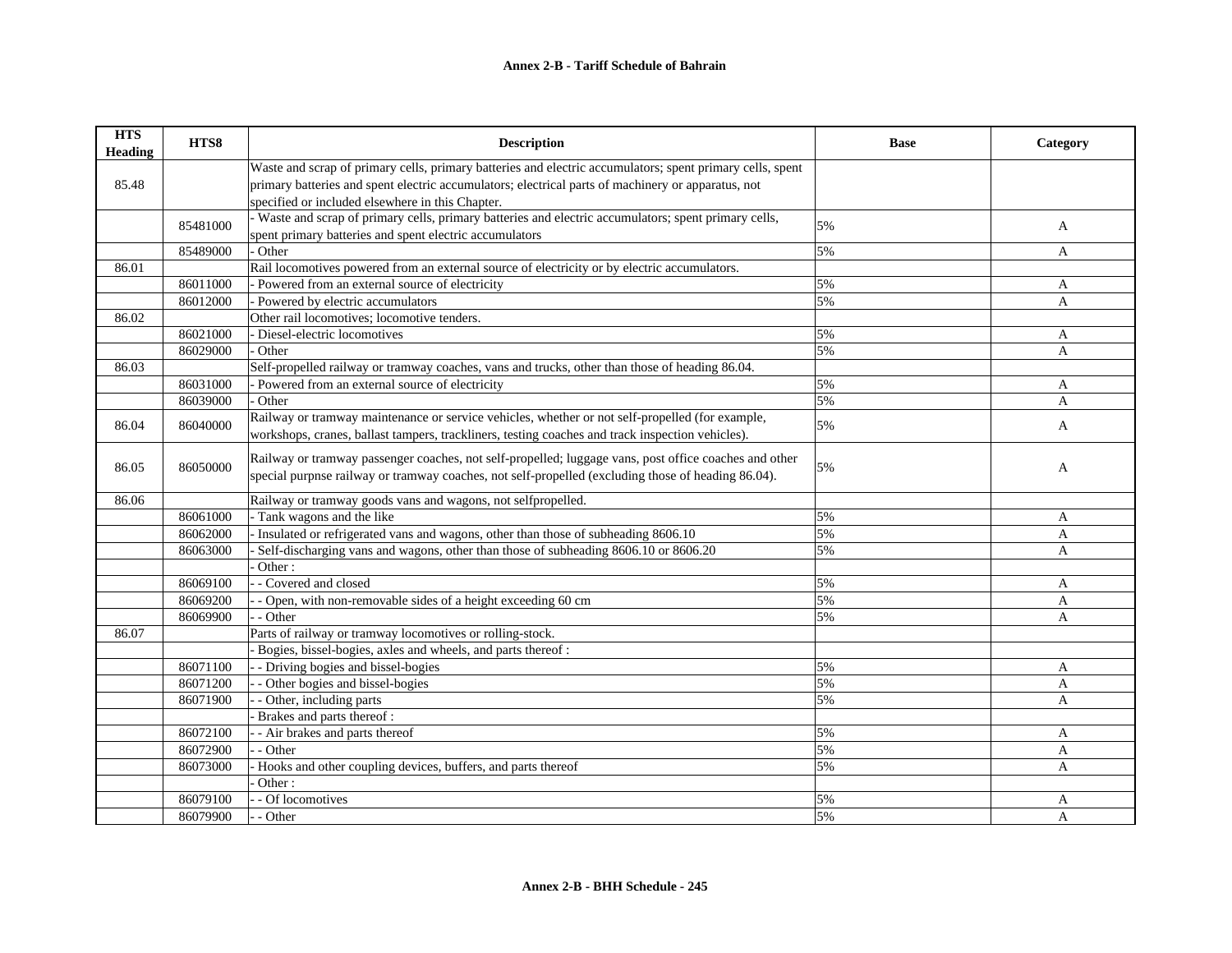| <b>HTS</b><br><b>Heading</b> | HTS8     | <b>Description</b>                                                                                         | <b>Base</b> | Category       |
|------------------------------|----------|------------------------------------------------------------------------------------------------------------|-------------|----------------|
|                              |          | Railway or tramway track fixtures and fittings; mechanical (including electro-mechanical) signalling,      |             |                |
| 86.08                        | 86080000 | safety or traffic control equipment for railways, tramways, roads, inland waterways, parking facilities,   | 5%          | A              |
|                              |          | port installations or airfields; parts of the foregoing.                                                   |             |                |
| 86.09                        | 86090000 | Containers (including containers for the transport of fluids) specially designed and equipped for carriage | 5%          | A              |
|                              |          | by one or more modes of transport.                                                                         |             |                |
| 87.01                        |          | Tractors (other than tractors of heading 87.09).                                                           |             |                |
|                              | 87011000 | - Pedestrian controlled tractors                                                                           | 5%          | A              |
|                              | 87012000 | Road tractors for semi-trailers                                                                            | 5%          | A              |
|                              | 87013000 | - Track-laying tactors                                                                                     | 5%          | A              |
|                              | 87019000 | Other                                                                                                      | 5%          | A              |
| 87.02                        |          | Motor vehicles for the transport of ten or more persons, including the driver.                             |             |                |
|                              | 87021000 | - With compression-ignition internal combustion piston engine (diesel or semi-diesel)                      | 5%          | A              |
|                              | 87029000 | Other                                                                                                      | 5%          | A              |
| 87.03                        |          | Motor cars and other motor vehicles principally designed for the transport of persons (other than those of |             |                |
|                              |          | heading 87.02), including station wagons and racing cars.                                                  |             |                |
|                              | 87031000 | - Vehicles specially designed for travelling on snow; golf cars and similar vehicles                       | 5%          | A              |
|                              |          | Other vehicles, with spark-ignition internal combustion reciprocating piston engine :                      |             |                |
|                              |          | - Of a cylinder capacity not exceeding 1,000 cc :                                                          |             |                |
|                              |          | $- -$ Private :                                                                                            |             |                |
|                              | 87032111 | $\vert$ - - - The year clearing or subsequent of the year                                                  | 5%          | A              |
|                              | 87032112 | - - - - The first year of befor clearing                                                                   | 5%          | $\overline{A}$ |
|                              |          | --- Four weels drive vehicles :                                                                            |             |                |
|                              | 87032131 | $\vert$ - - - The second year of befor clearing                                                            | 5%          | A              |
|                              | 87032132 | ---- The third year of befor clearing                                                                      | 5%          | A              |
|                              | 87032150 | $\vert$ - - - The fourth year of befor clearing or more                                                    | 5%          | A              |
|                              | 87032160 | --- Four wheels drive vehicles                                                                             | 5%          | $\overline{A}$ |
|                              | 87032170 | ---- The year clearing or subsequent of the year                                                           | 5%          | A              |
|                              | 87032180 | ---- The first year of befor clearing                                                                      | 5%          | A              |
|                              | 87032190 | $--$ Other                                                                                                 | 5%          | A              |
|                              |          | - - Of a cylinder capacity exceeding<br>I,000 cc but not exceeding 1,500 cc :                              |             |                |
|                              |          | - - - Private vehicles :                                                                                   |             |                |
|                              | 87032211 | - - - - The year clearing or subsequent of the year                                                        | 5%          | A              |
|                              | 87032212 | ---- The first year of befor clearing                                                                      | 5%          | A              |
|                              | 87032231 | $\left  \frac{1}{2} \right $ - - - The year clearing or subsequent of the year                             | 5%          | $\overline{A}$ |
|                              | 87032232 | - - - - The first year of befor clearing                                                                   | 5%          | A              |
|                              | 87032250 | --- Emergency such as ambulances police; prison vans and hearses                                           | 5%          | A              |
|                              | 87032260 | --- Portable homes vehicles (motor-homes) and the like for used trips and picnicing                        | 5%          | A              |
|                              | 87032270 | --- Lightweight three-wheeled of simple construction                                                       | 5%          | A              |
|                              | 87032280 | - - - Vehicles for crippled, driving by hands without the feet                                             | 5%          | A              |
|                              | 87032290 | - - Other                                                                                                  | 5%          | A              |
|                              |          | - Of a cylinder capacity exceeding<br>1,500 cc but not exceeding $3,000$ cc :                              |             |                |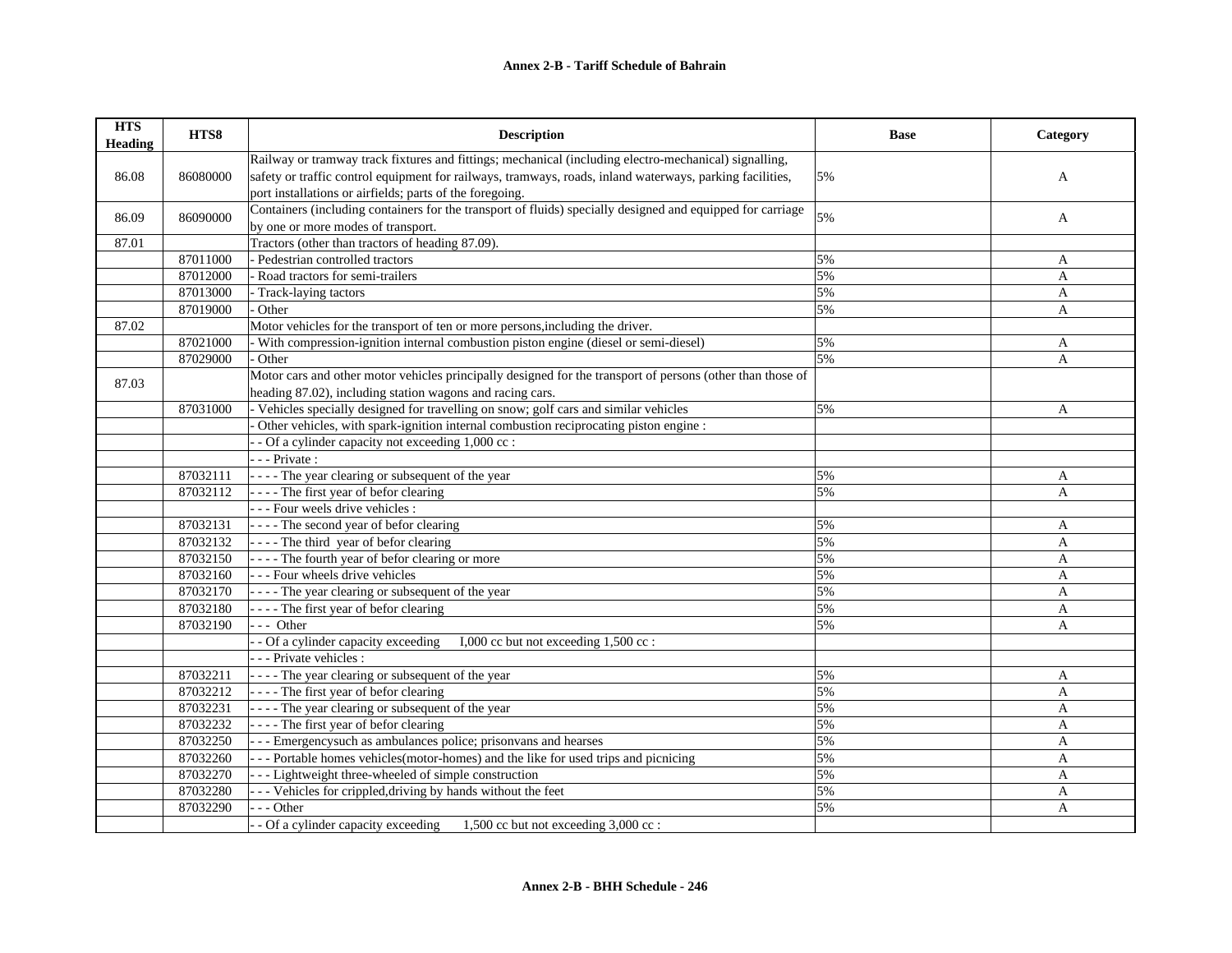| <b>HTS</b><br>Heading | HTS8     | <b>Description</b>                                                                                        | <b>Base</b> | Category     |
|-----------------------|----------|-----------------------------------------------------------------------------------------------------------|-------------|--------------|
|                       |          | - - - Private Vehicles:                                                                                   |             |              |
|                       | 87032311 | - - - - The year clearing or subsequent of the year                                                       | 5%          | A            |
|                       | 87032312 | - - - - The first year of befor clearing                                                                  | 5%          | $\mathbf{A}$ |
|                       |          | --- Four weels drive vehicles :                                                                           |             |              |
|                       | 87032331 | ---- The year clearing or subsequent of the year                                                          | 5%          | A            |
|                       | 87032332 | - - - - The first year of befor clearing                                                                  | 5%          | $\mathbf{A}$ |
|                       | 87032350 | --- Emergency such as ambulances police; prison vans and hearses                                          | 5%          | A            |
|                       | 87032360 | --- Portable homes vehicles(motor-homes) and the like for used trips and picnicing                        | 5%          | $\mathbf{A}$ |
|                       | 87032370 | --- Lightweight three-wheeled of simple construction                                                      | 5%          | A            |
|                       | 87032380 | - - - Vehicles for crippled, driving by hands without the feet                                            | 5%          | A            |
|                       | 87032390 | $- -$ Other                                                                                               | 5%          | A            |
|                       |          | - Of a cylinder capacity exceeding<br>$3,000$ cc:                                                         |             |              |
|                       |          | - - - Private Vehicles:                                                                                   |             |              |
|                       | 87032411 | - - - - The year clearing or subsequent of the year                                                       | 5%          | A            |
|                       | 87032412 | ---- The first year of befor clearing                                                                     | 5%          | $\mathbf{A}$ |
|                       |          | --- Four weels drive vehicles :                                                                           |             |              |
|                       | 87032431 | - - - - The year clearing or subsequent of the year                                                       | 5%          | A            |
|                       | 87032432 | ---- The first year of befor clearing                                                                     | 5%          | $\mathbf{A}$ |
|                       | 87032450 | --- Emergency such as ambulances police; prison vans and hearses                                          | 5%          | $\mathbf{A}$ |
|                       | 87032460 | --- Portable homes vehicles (motor-homes) and the like for used trips and picnicing                       | 5%          | A            |
|                       | 87032470 | - - - Vehicles for crippled, driving by hands without the feet                                            | 5%          | $\mathbf{A}$ |
|                       | 87032490 | $- -$ Other                                                                                               | 5%          | A            |
|                       |          | Other vehicles with compression-ignition internal combustion piston engine (diesel or semi-diesel) :      |             |              |
|                       | 87033100 | - Of a cylinder capacity not exceeding 1,500 cc                                                           | 5%          | A            |
|                       | 87033200 | - Of a cylinder capacity exceeding<br>I,500 cc but not exceeding 2,500 cc                                 | 5%          | A            |
|                       | 87033300 | - Of a cylinder capacity exceeding<br>2.500 cc                                                            | 5%          | A            |
|                       | 87039000 | Other                                                                                                     | 5%          | A            |
| 87.04                 |          | Motor vehicles for the transport of goods.                                                                |             |              |
|                       | 87041000 | Dumpers designed for off-highway use                                                                      | 5%          | A            |
|                       |          | Other, with compression-ignition internal combustion piston engine (diesel or semi-diesel) :              |             |              |
|                       |          | - - g.v.w. not exceeding 5 tonnes :                                                                       |             |              |
|                       | 87042110 | - - - Small trucks pickups with one or two cabs ready                                                     | 5%          | $\mathbf{A}$ |
|                       | 87042120 | - - - Trucks for light transport(half lorries, and the like) whether or not with tipping lorries, ready : | 5%          | A            |
|                       | 87042130 | --- Tanker vehicles ready                                                                                 | 5%          | A            |
|                       | 87042140 | --- Garbage vehicles whether or not equipped by implement for filling or press and moisten, ready :       | 5%          | A            |
|                       | 87042150 | --- Vehicle chassis cabs                                                                                  | 5%          | A            |
|                       | 87042160 | - - - Reftigerator vehicles                                                                               | 5%          | A            |
|                       | 87042190 | --- Other                                                                                                 | 5%          | A            |
|                       |          | - g.v.w. exceeding 5 tonnes but not exceeding 20 tonnes :                                                 |             |              |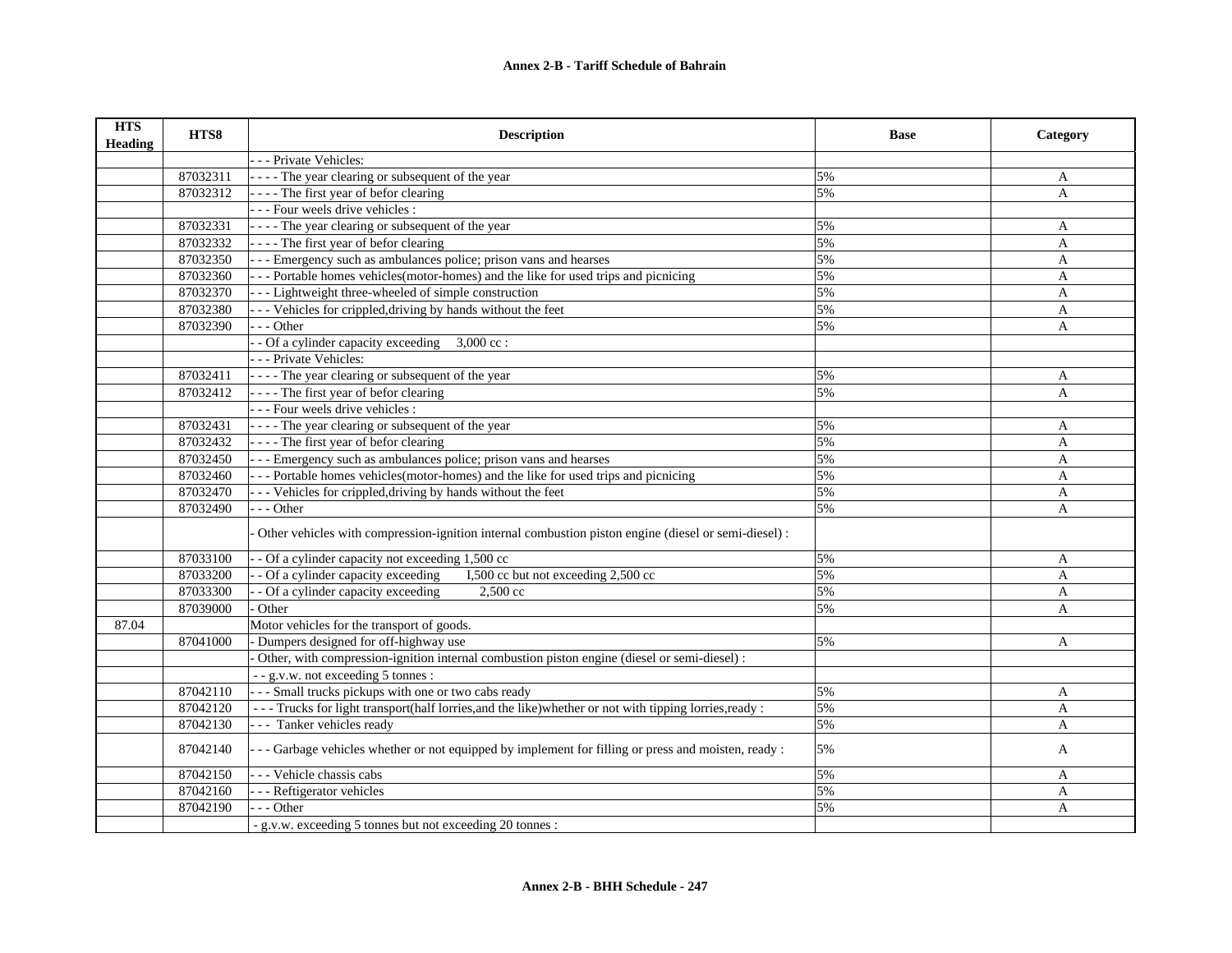| <b>HTS</b><br><b>Heading</b> | HTS8     | <b>Description</b>                                                                                                          | <b>Base</b> | Category     |
|------------------------------|----------|-----------------------------------------------------------------------------------------------------------------------------|-------------|--------------|
|                              | 87042210 | - - - Lorries, ready                                                                                                        | 5%          | A            |
|                              | 87042220 | - - - - Chassis cabs, ready                                                                                                 | 5%          | A            |
|                              | 87042230 | - - - - Body chassis , ready                                                                                                | 5%          | $\mathbf{A}$ |
|                              | 87042240 | - - - Garbage vehicles whether or not equipped by implement for filling or press and moisten, ready :                       | 5%          | A            |
|                              | 87042250 | --- Mines vehicles(shuttle cars)                                                                                            | 5%          | A            |
|                              | 87042260 | ---- Body chassis                                                                                                           | 5%          | A            |
|                              | 87042270 | --- Garbage vehicles whether or not equipped by implement for filling or press and moisten, ready                           | 5%          | A            |
|                              |          | $- -$ Other :                                                                                                               |             |              |
|                              | 87042291 | - - - - Reftigerator vehicles                                                                                               | 5%          | A            |
|                              | 87042299 | $---Other$                                                                                                                  | 5%          | A            |
|                              |          | - - g.v.w. exceeding 20 tonnes :                                                                                            |             |              |
|                              | 87042310 | - - - Lorries, ready                                                                                                        | 5%          | A            |
|                              | 87042320 | --- Tipper vehicles cabs, ready                                                                                             | 5%          | $\mathbf{A}$ |
|                              | 87042330 | --- Tanker vehicles, ready                                                                                                  | 5%          | $\mathbf{A}$ |
|                              | 87042340 | --- Garbage vehicles whether or not equipped by implement for filling or press and moisten, ready                           | 5%          | A            |
|                              | 87042350 | --- Self-loading vehicles equipped with winches, elevating devices, etc, but designed essentially for<br>transport purposes | 5%          | $\mathbf{A}$ |
|                              | 87042360 | --- Vehicles specially constreted for the transport of fresh concrete                                                       | 5%          | A            |
|                              | 87042370 | - - - Vehicles specially constreted for the transport gas and chemicals                                                     | 5%          | A            |
|                              |          | $--$ Other:                                                                                                                 |             |              |
|                              | 87042391 | - - - - Refrigerator vehicles                                                                                               | 5%          | A            |
|                              | 87042399 | $---$ Other                                                                                                                 | 5%          | A            |
|                              |          | Other, with spark-ignition internal combustion piston engine :                                                              |             |              |
|                              |          | - - g.v.w. not exceeding 5 tonnes :                                                                                         |             |              |
|                              | 87043110 | - - - Pickups one cab, ready                                                                                                | 5%          | A            |
|                              | 87043120 | - - - Pickups two cab, ready                                                                                                | 5%          | $\mathbf{A}$ |
|                              | 87043130 | - - - Light truck (half-lorries, and the like) normal box, ready :                                                          | 5%          | A            |
|                              | 87043140 | - - - Light truck (half-lorries and the like) with tipping lorries ready :                                                  | 5%          | $\mathbf{A}$ |
|                              | 87043150 | --- Tanker vehicles, ready                                                                                                  | 5%          | $\mathbf{A}$ |
|                              | 87043160 | - - - Garbage vehicles whether or not equpped by implement for filling or press and moisten, ready :                        | 5%          | A            |
|                              | 87043170 | - - - vehicles chassis cabs                                                                                                 | 5%          | A            |
|                              | 87043180 | - - - Refrigerator vehicles                                                                                                 | 5%          | A            |
|                              | 87043190 | $-$ - Other                                                                                                                 | 5%          | $\mathbf{A}$ |
|                              |          | - - g.v.w. exceeding 5 tonnes :                                                                                             |             |              |
|                              | 87043210 | - - - Lorries, tipper and tanker trucks, ready:                                                                             | 5%          | A            |
|                              | 87043220 | - - - Garbage vehiches whether or not equpped by implement for filling or press and moistny ready :                         | 5%          | A            |
|                              | 87043290 | $-$ - Other                                                                                                                 | 5%          | A            |
|                              | 87049000 | Other                                                                                                                       | 5%          | A            |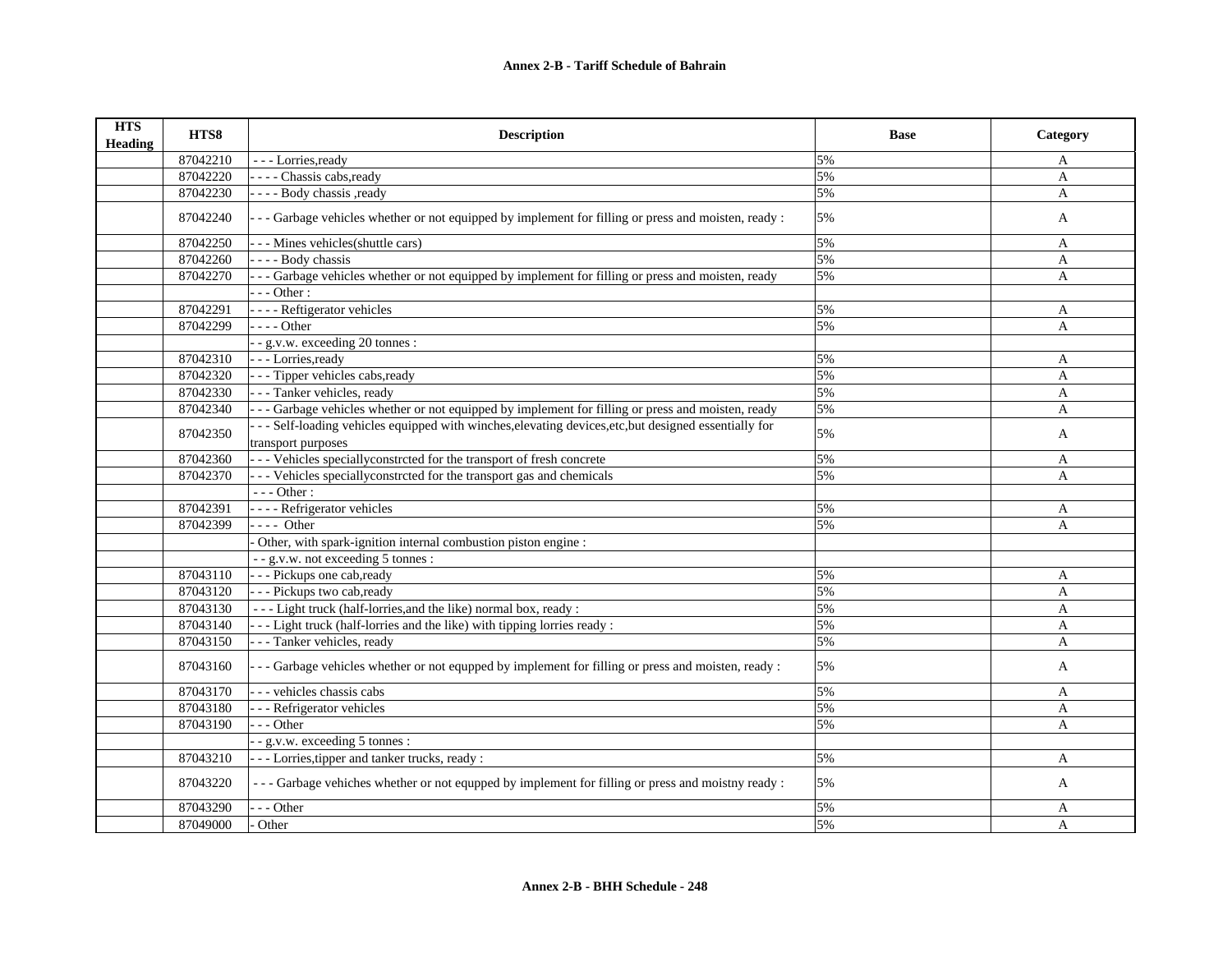| <b>HTS</b><br><b>Heading</b> | HTS8     | <b>Description</b>                                                                                         | <b>Base</b> | Category     |
|------------------------------|----------|------------------------------------------------------------------------------------------------------------|-------------|--------------|
|                              |          | Special purpose motor vehicles, other than those principally designed for the transport of persons or      |             |              |
| 87.05                        |          | goods (for example, breakdown lorries, crane larries, fire fighting vehicles, concrete-mixer lorries, road |             |              |
|                              |          | sweeper lorries, spraying lorries, mobile workshops, mobile radiological units).                           |             |              |
|                              | 87051000 | Crane lorries                                                                                              | 5%          | A            |
|                              | 87052000 | - Mobile drilling derricks                                                                                 | 5%          | A            |
|                              | 87053000 | Fire fighting vehicles                                                                                     | 5%          | A            |
|                              | 87054000 | Concrete-mixer lorries                                                                                     | 5%          | A            |
|                              |          | Other:                                                                                                     |             |              |
|                              | 87059010 | --- Towing and repair trucks , mobile workshops with machines and different tools                          | 5%          | A            |
|                              | 87059020 | --- Lorries fitted with ladders or elevator platforms for the maintenance of overhead cables street        | 5%          | A            |
|                              |          | lighting etc.                                                                                              |             |              |
|                              | 87059030 | --- Lorries used for cleansing streets, gutters, airfield runways etc.                                     | 5%          | A            |
|                              | 87059040 | --- Spraying lorries of all kinds                                                                          | 5%          | A            |
|                              |          | --- Lorries fitied with stacking mechanisms (i.e, with aplatformm which moves on avertical support and     | 5%          |              |
|                              | 87059050 | is generally powered by the vehicle engine)                                                                |             | A            |
|                              | 87059060 | - - - Vehicles equipped with power generators                                                              | 5%          | A            |
|                              | 87059070 | - - - Vehicles for radiography                                                                             | 5%          | A            |
|                              | 87059080 | - - - Vehicles for surgical and madical purposes                                                           | 5%          | $\mathbf{A}$ |
|                              |          | $-- Other:$                                                                                                |             |              |
|                              | 87059091 | - - - - Searchlight lorries with ligth projectors                                                          | 5%          | A            |
|                              | 87059092 | ---- Telegraphy, radio-telegraphy or radio-telephony transmitting and receiving vans radar vehicles        | 5%          | $\mathbf{A}$ |
|                              | 87059093 | ---- Mobile bakeries fully equipped (kneader, oven etc) field kitchens                                     | 5%          | A            |
|                              | 87059094 | - - - - Lorries equipped with tanks and water pumps                                                        | 5%          | A            |
|                              | 87059099 | $---Other$                                                                                                 | 5%          | A            |
| 87.06                        | 87060000 | Chassis fitted with engines, for the motor vehicles of headings Nos. 87.01 to 87.05.                       | 5%          | A            |
| 87.07                        |          | Bodies (including cabs), for the motor vehicles of headings Nos. 87.01 to 87.05.                           |             |              |
|                              | 87071000 | - For the vehicles of heading 87.03                                                                        | 5%          | A            |
|                              |          | - Other:                                                                                                   |             |              |
|                              | 87079010 | --- of tractors falling under heading 87.01                                                                | 5%          | A            |
|                              | 87079020 | --- of vehicles filling under heading 87.02                                                                | 5%          | A            |
|                              |          | --- of vehicles falling under heading 87.04 :                                                              |             |              |
|                              | 87079031 | - - - - For pickups                                                                                        | 5%          | A            |
|                              | 87079032 | - - - - For light transportation-trucks                                                                    | 5%          | $\mathbf{A}$ |
|                              | 87079033 | ---- For garbage collection vehicles                                                                       | 5%          | $\mathbf{A}$ |
|                              | 87079034 | - - - - For lorries                                                                                        | 5%          | A            |
|                              | 87079035 | - - - - For tippers                                                                                        | 5%          | A            |
|                              | 87079036 | - - - - Refrigerators for foodstuff tranportation vehicles                                                 | 5%          | $\mathbf{A}$ |
|                              | 87079039 | $- - -$ Other                                                                                              | 5%          | A            |
|                              | 87079090 | $-$ - Other                                                                                                | 5%          | A            |
| 87.08                        |          | Parts and accessories of the motor vehicles ot headings Nos. 87.01 to 87.05.                               |             |              |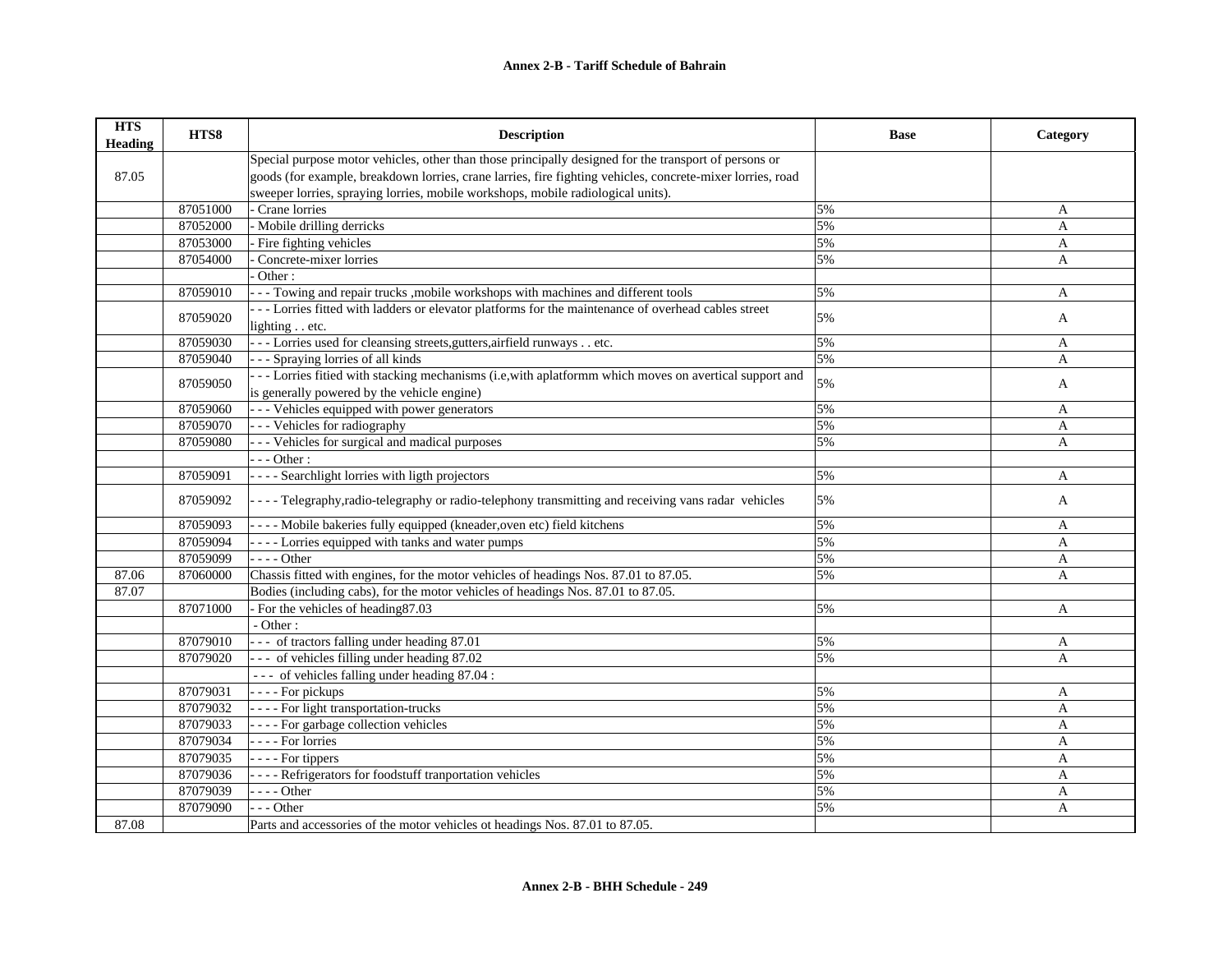| <b>HTS</b><br><b>Heading</b> | HTS8     | <b>Description</b>                                                                                          | <b>Base</b> | Category     |
|------------------------------|----------|-------------------------------------------------------------------------------------------------------------|-------------|--------------|
|                              | 87081000 | Bumpers and parts thereof                                                                                   | 5%          | A            |
|                              |          | Other parts and accessories of bodies (including cabs):                                                     |             |              |
|                              | 87082100 | - Safety seat belts                                                                                         | 5%          | A            |
|                              |          | $-$ Other :                                                                                                 |             |              |
|                              | 87082910 | - - - Luggage carriers or nets                                                                              | 5%          | A            |
|                              | 87082990 | $-$ - Other                                                                                                 | 5%          | A            |
|                              |          | Brakes and servo-brakes and parts thereof:                                                                  |             |              |
|                              | 87083100 | - Mounted brake linings                                                                                     | 5%          | A            |
|                              | 87083900 | - Other                                                                                                     | 5%          | A            |
|                              | 87084000 | Gear boxes                                                                                                  | 5%          | A            |
|                              | 87085000 | Drive-axles with differential, whether or not povided with other transmission components                    | 5%          | A            |
|                              | 87086000 | Non-driving axles and parts thereof                                                                         | 5%          | A            |
|                              | 87087000 | Road wheels and parts and accessories thereof                                                               | 5%          | A            |
|                              | 87088000 | Suspension shock-absorbers                                                                                  | 5%          | A            |
|                              |          | Other parts and accessories :                                                                               |             |              |
|                              | 87089100 | - Radiators                                                                                                 | 5%          | A            |
|                              | 87089200 | - Silencers and exhaust pipes                                                                               | 5%          | A            |
|                              | 87089300 | - Clutches and parts thereof                                                                                | 5%          | $\mathbf{A}$ |
|                              | 87089400 | - Steering wheels, steering columns and steering boxes                                                      | 5%          | $\mathbf{A}$ |
|                              | 87089900 | - Other                                                                                                     | 5%          | A            |
|                              |          | Works trucks, self-propelled, not fitted with lifting or handling equipment, of the type used in factories, |             |              |
| 87.09                        |          | warehouses, dock areas or airports for short distance transport of goods; tractors of the type used on      |             |              |
|                              |          | railway station platforms; parts of the foregoing vehicles.                                                 |             |              |
|                              |          | - Vehicles :                                                                                                |             |              |
|                              | 87091100 | - - Electrical                                                                                              | 5%          | A            |
|                              | 87091900 | - - Other                                                                                                   | 5%          | $\mathbf{A}$ |
|                              | 87099000 | Parts                                                                                                       | 5%          | A            |
|                              | 87100000 | Tanks and other armoured fighting vehicles, motorised, whether or not fitted with weapons, and parts of     | 5%          |              |
| 87.10                        |          | such vehicles.                                                                                              |             | A            |
| 87.11                        |          | Motorcycles (including mopeds) and cycles fitted with an auxiliary motor, with or without side-cars; side-  |             |              |
|                              |          | cars.                                                                                                       |             |              |
|                              | 87111000 | - With reciprocating internal combustion piston engine of a cylinder capacity not exceeding 50 cc           | 5%          | A            |
|                              | 87112000 | With reciprocating internal combustion piston engine of a cylinder capacity exceeding 50 cc but not         | 5%          | A            |
|                              |          | exceeding 250 cc                                                                                            |             |              |
|                              | 87113000 | - With reciprocating internal combustion piston engine of a cylinder capacity exceeding 250 cc but not      | 5%          | A            |
|                              |          | exceeding 500 cc                                                                                            |             |              |
|                              | 87114000 | - With reciprocating internal combustion piston engine of a cylinder capacity exceeding 500 cc but not      | 5%          |              |
|                              |          | exceeding 800 cc                                                                                            |             | A            |
|                              | 87115000 | - With reciprocating internal combustion piston engine of a cylinder capacity exceeding 800 cc              | 5%          | A            |
|                              | 87119000 | Other                                                                                                       | 5%          | A            |
| 87.12                        |          | Bicycles and other cycles (including delivery tricycles), not motorised.                                    |             |              |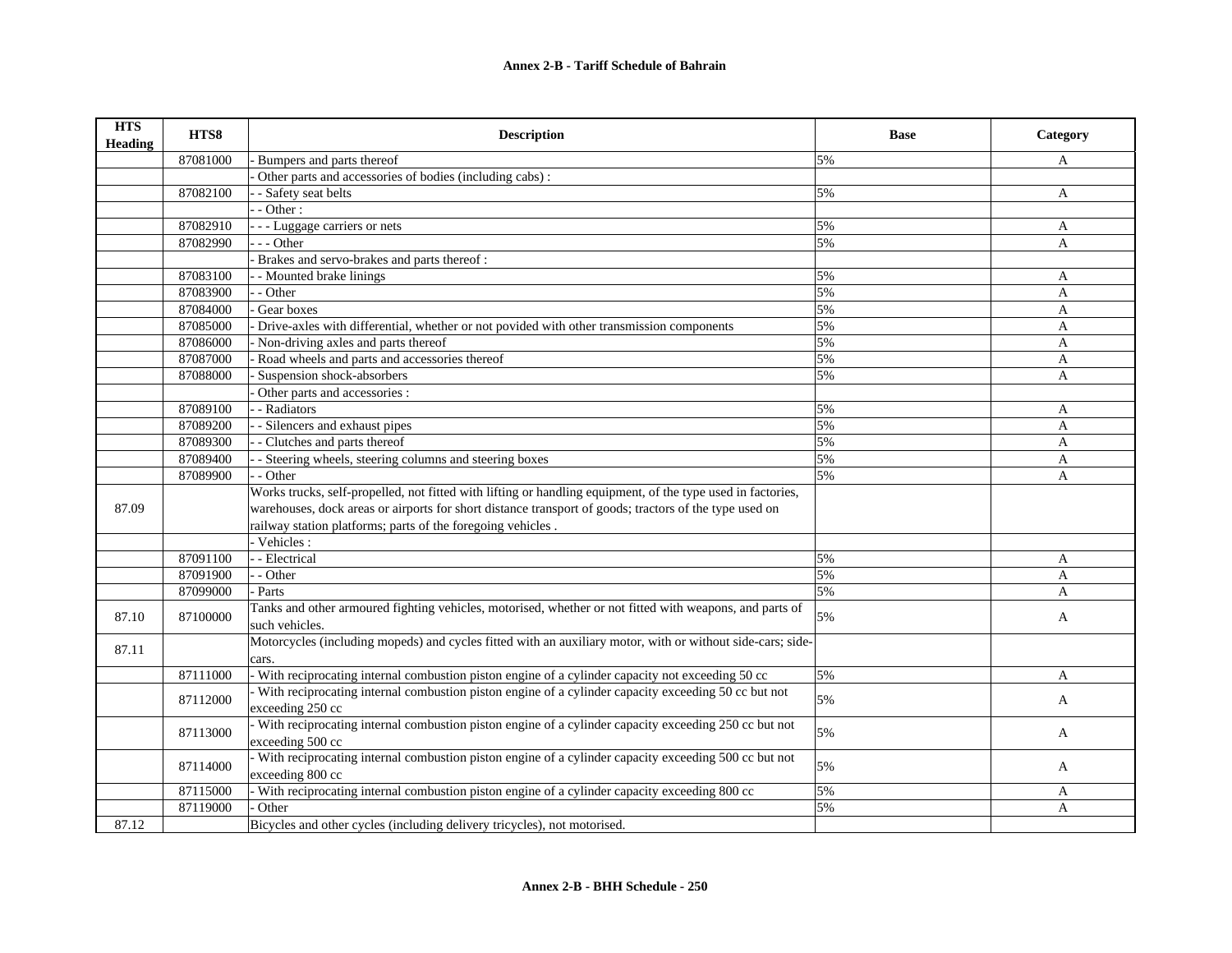| <b>HTS</b><br><b>Heading</b> | HTS8     | <b>Description</b>                                                                     | <b>Base</b>  | Category     |
|------------------------------|----------|----------------------------------------------------------------------------------------|--------------|--------------|
|                              | 87120010 | --- Bicycles for children                                                              | 5%           | A            |
|                              | 87120020 | - - - Invalid cycles(carriages)                                                        | 5%           | A            |
|                              | 87120090 | --- Other                                                                              | 5%           | $\mathbf{A}$ |
| 87.13                        |          | Invalid carriages, whether or not motorised or otherwise mechanically propelled.       |              |              |
|                              | 87131000 | - Not mechanically propelled                                                           | Free of Duty | C            |
|                              | 87139000 | Other                                                                                  | Free of Duty | $\mathsf{C}$ |
| 87.14                        |          | Parts and accessories of vehicles of headings Nos. 87.11 to 87.13.                     |              |              |
|                              |          | Of motorcycles (including mopeds):                                                     |              |              |
|                              | 87141100 | - Saddles                                                                              | 5%           | A            |
|                              | 87141900 | - - Other                                                                              | 5%           | A            |
|                              | 87142000 | Of invalid carriages                                                                   | Free of Duty | $\mathbf{C}$ |
|                              |          | Other:                                                                                 |              |              |
|                              | 87149100 | - - Frames and forks, and parts thereof                                                | 5%           | A            |
|                              | 87149200 | - Wheel rims and spokes                                                                | 5%           | A            |
|                              | 87149300 | - Hubs, other than coaster braking hubs and hub brakea. and free-wheel sprocket-wheels | 5%           | A            |
|                              | 87149400 | - Brakes, including coaster braking hubs and hub brakes, and parts thereof             | 5%           | A            |
|                              | 87149500 | - - Saddles                                                                            | 5%           | A            |
|                              | 87149600 | - Pedals and crank-gear, and parts thereof                                             | 5%           | $\mathbf{A}$ |
|                              | 87149900 | - - Other                                                                              | 5%           | A            |
| 87.15                        |          | Baby carriages and parts thereof.                                                      |              |              |
|                              | 87150010 | - - - Baby carriage                                                                    | 5%           | A            |
|                              | 87150090 | --- Other                                                                              | 5%           | $\mathbf{A}$ |
| 87.16                        |          | Trailers and semi-trailers; other vehicles, not mechanically propelled; parts thereof. |              |              |
|                              | 87161000 | - Trailers and semi-trailers of the caravan type, for housing or camping               | 5%           | A            |
|                              | 87162000 | Self-loading or self-unloading trailers and semi-trailers for agricultural purposes    | 5%           | A            |
|                              |          | Other trailers and semi-trailers for the transport of goods :                          |              |              |
|                              | 87163100 | - Tanker trailers and tanker semi-trailers                                             | 5%           | A            |
|                              |          | $-$ Other :                                                                            |              |              |
|                              | 87163910 | - - - Aefrigerator, public world, etc, trailers (whether or not tipping)               | 5%           | A            |
|                              | 87163920 | --- Refrigeralor or in sulated trailers for the transport of perishable goods          | 5%           | A            |
|                              | 87163930 | - - - Special trailers for furniture                                                   | 5%           | A            |
|                              | 87163940 | - - - Trailers for animals one or two flour                                            | 5%           | A            |
|                              | 87163950 | - - - Trailers for vehicles one or two flour                                           | 5%           | A            |
|                              | 87163960 | --- Small trailers for bikes                                                           | 5%           | A            |
|                              | 87163970 | - - - Drop-frame trailers with loading ramps for the transport of heavy                | 5%           |              |
|                              |          | equipment(tanks, cranes, bulldozers, electrical transformers, etc.)                    |              | A            |
|                              | 87163990 | $-- Other$                                                                             | 5%           | A            |
|                              |          | Other trailers and semi-trailers :                                                     |              |              |
|                              | 87164010 | --- Trailers for the transport of people.                                              | 5%           | A            |
|                              | 87164020 | - - - Exhibition trailers                                                              | 5%           | A            |
|                              | 87164030 | - - - Trailers prepared in the form of libraries                                       | 5%           | $\mathbf{A}$ |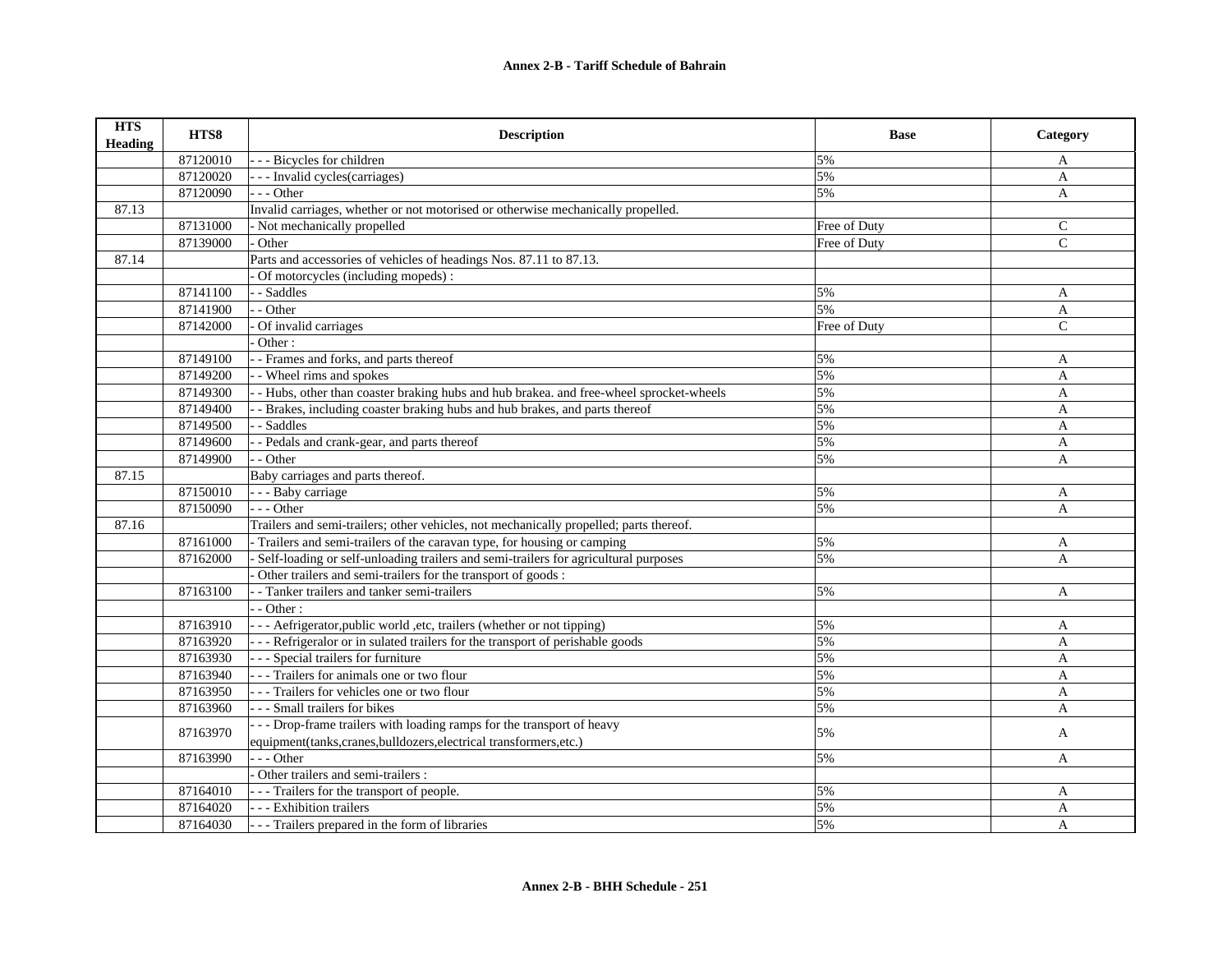| <b>HTS</b><br><b>Heading</b> | HTS8     | <b>Description</b>                                                                                         | <b>Base</b>  | Category      |
|------------------------------|----------|------------------------------------------------------------------------------------------------------------|--------------|---------------|
|                              | 87164090 | - - Other                                                                                                  | 5%           | A             |
|                              |          | Other vehicles :                                                                                           |              |               |
|                              |          | - - Carriges, hand-driven :                                                                                |              |               |
|                              | 87168011 | - - - - Carriages for cleaning and building                                                                | 5%           | A             |
|                              | 87168012 | ---- Carriages containing a barrel for drainage                                                            | 5%           | A             |
|                              | 87168013 | - - - - Carriages for cleaning and trach small                                                             | 5%           | A             |
|                              | 87168014 | - - - - Carrriages for carrying and hauling carpets                                                        | 5%           | A             |
|                              | 87168015 | ---- Carriages of metal wires for shopping in stores                                                       | 5%           | $\mathbf{A}$  |
|                              | 87168016 | - - - - Carriages for tranportion of medical tools for hospital used                                       | 5%           | A             |
|                              | 87168017 | ---- Carriages prepared for carrying and selling food, (other than the type 94.03)                         | 5%           | A             |
|                              | 87168018 | ---- Small insulated barrows for use by ice cream vendors                                                  | 5%           | A             |
|                              | 87168019 | $- - -$ Other                                                                                              | 5%           | A             |
|                              | 87168090 | $- -$ Other                                                                                                | 5%           | A             |
|                              |          | Parts:                                                                                                     |              |               |
|                              | 87169010 | --- Parts for trailers in heading 87168011, 87168012, 87168013                                             | 5%           | A             |
|                              | 87169090 | $--$ Other                                                                                                 | 5%           | A             |
| 88.01                        |          | Balloons and dirigibles; gliders, hang gliders and other non-powered aircraft.                             |              |               |
|                              | 88011010 | Gliders and hang gliders                                                                                   | 5%           | $\mathbf{A}$  |
|                              | 88019090 | $- -$ Other                                                                                                | 5%           | A             |
| 88.02                        |          | Other aircraft (for example, helicopters, aeroplanes);spacecraft (including satellites) and suborbital and |              |               |
|                              |          | spacecraft launch vehicles.                                                                                |              |               |
|                              |          | Helicopters :                                                                                              |              |               |
|                              | 88021100 | - Of an unladen weight not exceeding 2,000 kg :                                                            | Free of Duty | $\mathbf C$   |
|                              | 88021200 | - - - For military purposes                                                                                | Free of Duty | $\mathsf{C}$  |
|                              | 88022000 | Aeroplanes and other aircraft, of an unladen weight not exceeding 2,000 kg                                 | Free of Duty | $\mathcal{C}$ |
|                              | 88023000 | - Aeroplanes and other aircraft of an unladen weight exceeding $2,000$ kg but not exceeding $15,000$ kg:   | Free of Duty | $\mathsf{C}$  |
|                              | 88024000 | Aeroplanes and other aircraft, of an unladen weight exceeding 15,000 kg                                    | Free of Duty | $\mathsf{C}$  |
|                              | 88026000 | Spacecraft (including satellites) and suborbita and spacecraft launch vehicles                             | Free of Duty | $\mathsf{C}$  |
| 88.03                        |          | Parts of goods of heading 88.01 or 88.02.                                                                  |              |               |
|                              | 88031000 | Propellers and rotors and parts thereof                                                                    | 5%           | A             |
|                              | 88032000 | Under-carriages and parts thereof                                                                          | 5%           | A             |
|                              | 88033000 | Other parts of aeroplanes or helicopters                                                                   | 5%           | A             |
|                              | 88039000 | Other                                                                                                      | 5%           | A             |
| 88.04                        | 88040000 | Parachutes (including dirigible parachutes and paragliders) and rotochutes; parts thereof and accessories  | 5%           | A             |
|                              |          | thereto.                                                                                                   |              |               |
| 88.05                        |          | Aircraft launching gear; deck-arrestor or similar gear; ground flying trainers; parts of the foregoing     |              |               |
|                              |          | articles.                                                                                                  |              |               |
|                              | 88051000 | - Aircraft launching gear and parts thereof; deck-arrestor or similar gear and parts thereof               | 5%           | A             |
|                              |          | Ground flying trainers and parts thereof:                                                                  |              |               |
|                              | 88052100 | - - Air combat simulators and thereof                                                                      | 5%           | A             |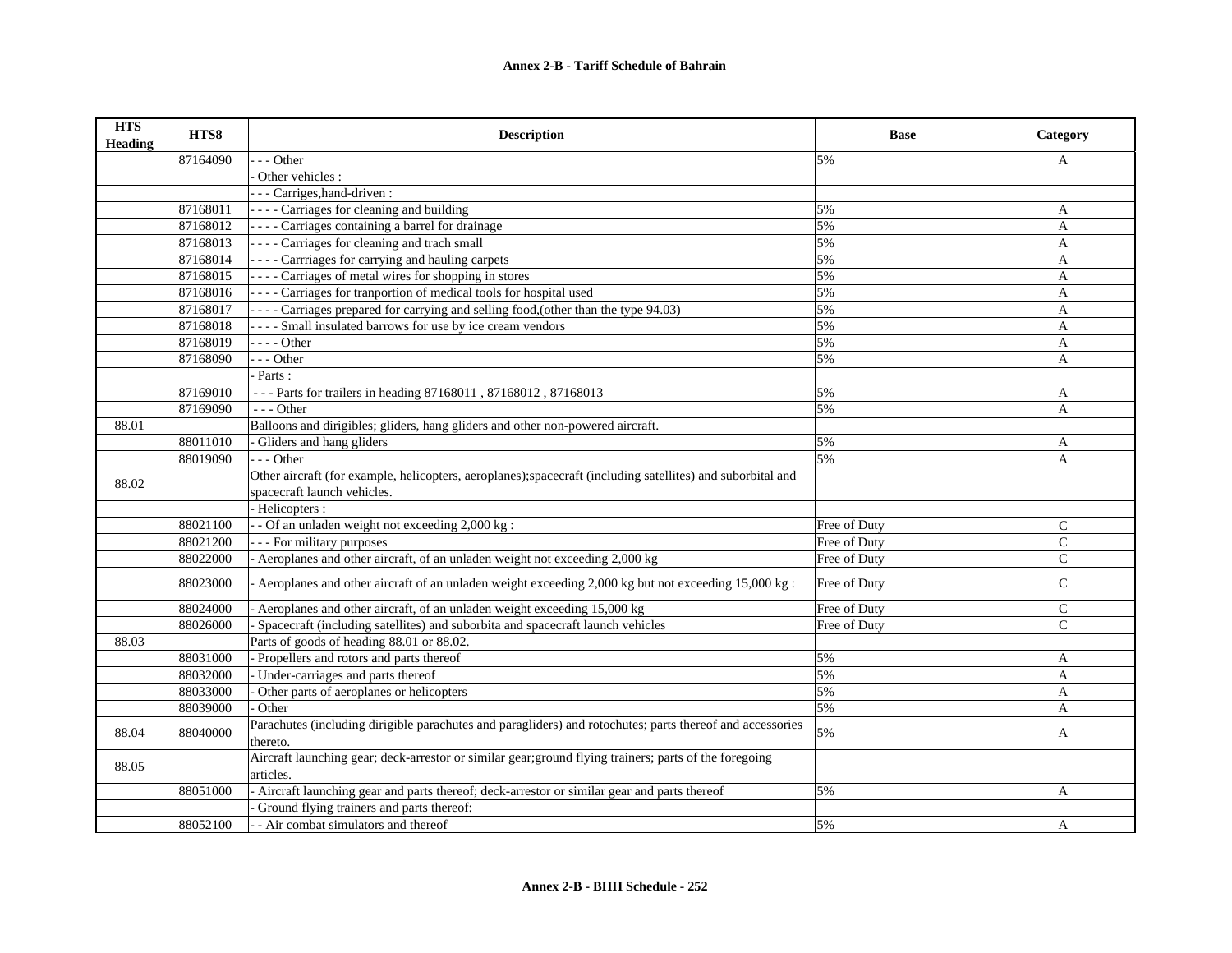| <b>HTS</b><br><b>Heading</b> | HTS8     | <b>Description</b>                                                                                                                                                                                                    | <b>Base</b>  | Category      |
|------------------------------|----------|-----------------------------------------------------------------------------------------------------------------------------------------------------------------------------------------------------------------------|--------------|---------------|
|                              | 88052900 | - - Other.                                                                                                                                                                                                            | 5%           | A             |
| 89.01                        |          | Cruise ships, excursion boats, ferry-boats, cargo ships, barges and similar vessels for the transport of<br>persons or goods.                                                                                         |              |               |
|                              | 89011000 | excursion boats and similar vessels principally designed for the transport of persons; ferry-boats of all<br>kinds                                                                                                    | Free of Duty | $\mathsf{C}$  |
|                              | 89012000 | - Tankers                                                                                                                                                                                                             | Free of Duty | $\mathsf{C}$  |
|                              | 89013000 | Refrigerated vessels, other than those of subheading 89 01.20                                                                                                                                                         | Free of Duty | $\mathsf{C}$  |
|                              | 89019000 | Other vessels for the transport of goods and other vessels for the transport of both persons and goods                                                                                                                | Free of Duty | $\mathsf{C}$  |
| 89.02                        | 89020000 | Fishing vessels; factory ships and other vessels for processing or preserving fishery products.                                                                                                                       | Free of Duty | $\mathcal{C}$ |
| 89.03                        |          | Yachts and other vessels for pleasure or sports; rowing boats and canoes.                                                                                                                                             |              |               |
|                              | 89031000 | Inflatable                                                                                                                                                                                                            | 5%           | $\mathbf{A}$  |
|                              |          | Other:                                                                                                                                                                                                                |              |               |
|                              | 89039100 | - Sailboats, with or without auxiliary motor                                                                                                                                                                          | 5%           | A             |
|                              | 89039200 | - Motorboats, other than outboard motorboats                                                                                                                                                                          | 5%           | A             |
|                              |          | - Other                                                                                                                                                                                                               |              |               |
|                              | 89039910 | --- Motor boots from fibar glass other than outboard                                                                                                                                                                  | 5%           | A             |
|                              | 89039920 | ---Fiber-glass boats without engines                                                                                                                                                                                  | 5%           | A             |
|                              | 89039990 | $- -$ Other                                                                                                                                                                                                           | 5%           | A             |
| 89.04                        | 89040000 | Tugs and pusher craft.                                                                                                                                                                                                | Free of Duty | $\mathsf{C}$  |
| 89.05                        |          | Light-vessels, fire-floats, dredgers, floating cranes, and other vessels the navigability of which is<br>subsidiary to their main function; floating docks; floating or submersible drilling or production platforms. |              |               |
|                              | 89051000 | Dredgers                                                                                                                                                                                                              | Free of Duty | $\mathsf{C}$  |
|                              | 89052000 | Floating or submersible drilling or production platforms                                                                                                                                                              | Free of Duty | $\mathsf{C}$  |
|                              |          | Other:                                                                                                                                                                                                                |              |               |
|                              | 89059010 | - - Fire-floats                                                                                                                                                                                                       | Free of Duty | $\mathsf{C}$  |
|                              | 89059020 | --- Light-vessels                                                                                                                                                                                                     | Free of Duty | $\mathsf{C}$  |
|                              | 89059090 | $-$ - Other                                                                                                                                                                                                           | Free of Duty | $\mathsf{C}$  |
| 89.06                        |          | Other vessels, including warships and lifeboats other than rowing boats.                                                                                                                                              |              |               |
|                              | 89061000 | - Warships                                                                                                                                                                                                            | Free of Duty | $\mathsf{C}$  |
|                              |          | Other                                                                                                                                                                                                                 |              |               |
|                              | 89069010 | -- boats, warships of all kind and lifeboats                                                                                                                                                                          | Free of Duty | $\mathsf{C}$  |
|                              | 89069090 | - - Other                                                                                                                                                                                                             | Free of Duty | $\mathsf{C}$  |
| 89.07                        |          | Other floating structures (for example, rafts, tanks, coffer-dams, landing-stages, buoys and beacons).                                                                                                                |              |               |
|                              | 89071000 | Inflatable rafts                                                                                                                                                                                                      | Free of Duty | $\mathsf{C}$  |
|                              | 89079000 | Other                                                                                                                                                                                                                 | Free of Duty | $\mathsf{C}$  |
| 89.08                        | 89080000 | Vessels and other floating structures for breaking up.                                                                                                                                                                | Free of Duty | $\mathsf{C}$  |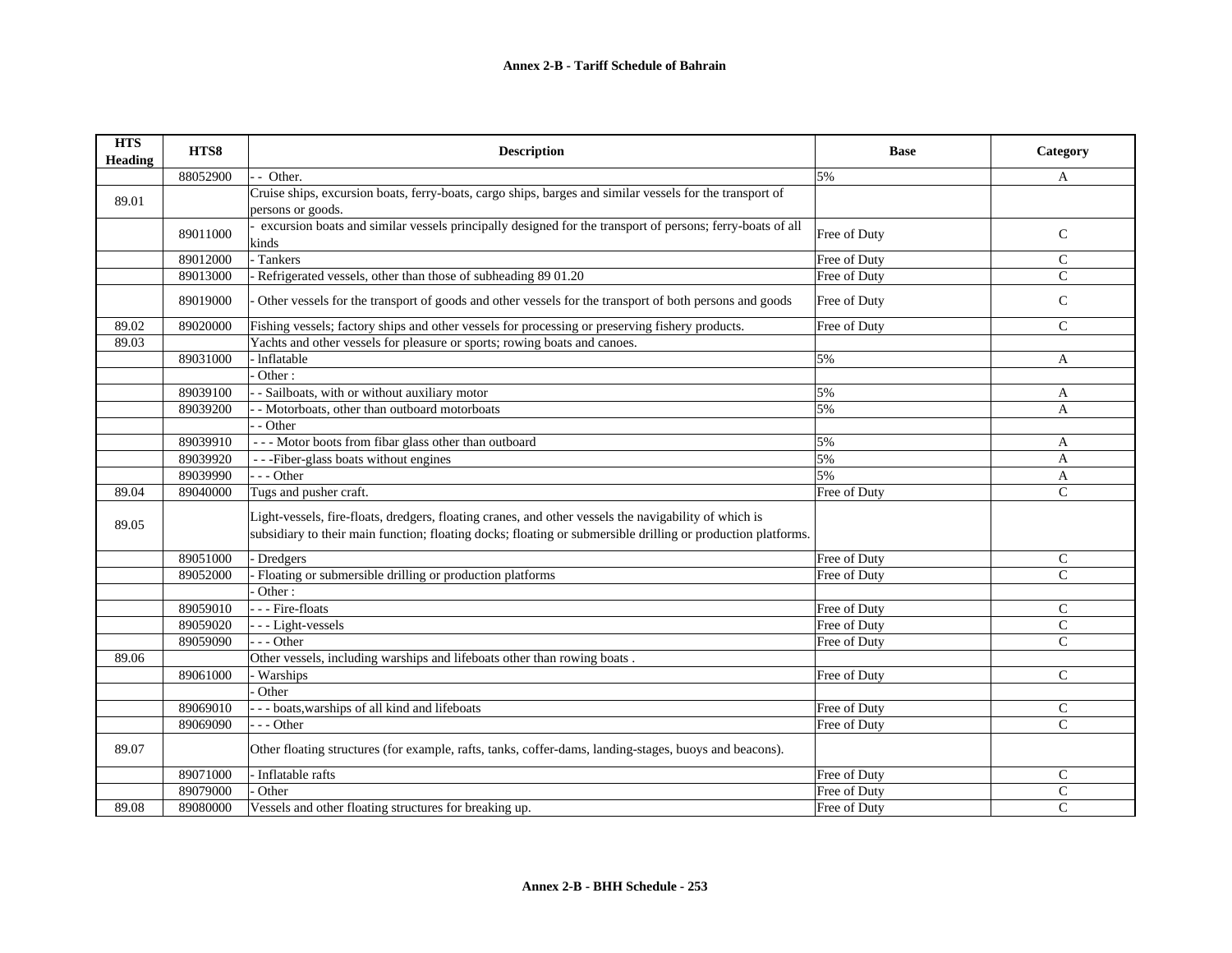| <b>HTS</b><br><b>Heading</b> | HTS8     | <b>Description</b>                                                                                                                                                                                                                                                                                                  | <b>Base</b> | Category     |
|------------------------------|----------|---------------------------------------------------------------------------------------------------------------------------------------------------------------------------------------------------------------------------------------------------------------------------------------------------------------------|-------------|--------------|
| 90.01                        |          | Optical fibres and optical fibre bundles; optical ebre cahles other than those of heading 85.44; sheets and<br>plates of polarising material; lenses (including contact lenses), prisms, mirrors and other optical<br>elements, of any material, unmounted, other than such elements of glass not optically worked. |             |              |
|                              | 90011000 | Optical fibres, optical fibre bundles and cables                                                                                                                                                                                                                                                                    | 5%          | A            |
|                              | 90012000 | Sheets and plates of polarising material                                                                                                                                                                                                                                                                            | 5%          | $\mathbf{A}$ |
|                              | 90013000 | Contact lenses                                                                                                                                                                                                                                                                                                      | 5%          | A            |
|                              | 90014000 | Spectacle lenses of glass                                                                                                                                                                                                                                                                                           | 5%          | $\mathbf{A}$ |
|                              | 90015000 | Spectacle lenses of other materials                                                                                                                                                                                                                                                                                 | 5%          | A            |
|                              | 90019000 | - Other                                                                                                                                                                                                                                                                                                             | 5%          | A            |
| 90.02                        |          | Lenses, prisms, mirrors and other optical elements, of any material, mounted, being parts of or fittings<br>for instrumonts or apparatus, other than such elements of glass not optically worked.<br>Objective lenses :                                                                                             |             |              |
|                              | 90021100 | - For cameras, projectors or photographic enlargers or reducers                                                                                                                                                                                                                                                     | 5%          | A            |
|                              | 90021900 | - Other                                                                                                                                                                                                                                                                                                             | 5%          | $\mathbf{A}$ |
|                              | 90022000 | Filters                                                                                                                                                                                                                                                                                                             | 5%          | A            |
|                              | 90029000 | Other                                                                                                                                                                                                                                                                                                               | 5%          | A            |
| 90.03                        |          | Frames and mountings for spectacles, goggles or the Ilke, and parts thereof.                                                                                                                                                                                                                                        |             |              |
|                              |          | Frames and mountings :                                                                                                                                                                                                                                                                                              |             |              |
|                              | 90031100 | - Of plastics                                                                                                                                                                                                                                                                                                       | 5%          | A            |
|                              | 90031900 | - Of other materials                                                                                                                                                                                                                                                                                                | 5%          | A            |
|                              | 90039000 | Parts                                                                                                                                                                                                                                                                                                               | 5%          | A            |
| 90.04                        |          | Spectacles, goggles and the like, corrective, protective or other.                                                                                                                                                                                                                                                  |             |              |
|                              | 90041000 | - Sunglasses                                                                                                                                                                                                                                                                                                        | 5%          | A            |
|                              |          | Other:                                                                                                                                                                                                                                                                                                              |             |              |
|                              | 90049010 | - - Spectacles (eyeglasses), corrective                                                                                                                                                                                                                                                                             | 5%          | A            |
|                              | 90049020 | - - - Protective spectacles and goggles                                                                                                                                                                                                                                                                             | 5%          | A            |
|                              | 90049090 | $-$ - Other                                                                                                                                                                                                                                                                                                         | 5%          | A            |
| 90.05                        |          | Binvculars, monoculars, other optical telescopes, and mountings therefor; other astronomical instruments<br>and mountings theref or, but not including instruments for radioastronvmy.                                                                                                                              |             |              |
|                              | 90051000 | - Binoculars                                                                                                                                                                                                                                                                                                        | 5%          | A            |
|                              | 90058000 | Other instruments                                                                                                                                                                                                                                                                                                   | 5%          | A            |
|                              | 90059000 | - Parts and accessories (including mountings)                                                                                                                                                                                                                                                                       | 5%          | A            |
| 90.06                        |          | Photographic (other than cinematographic) cameras; photographic flashlight apparatus and flashbulbs<br>other than discharge lamps of heading 85.39.                                                                                                                                                                 |             |              |
|                              | 90061000 | Cameras of a kind used for preparing printing plates or cylinders                                                                                                                                                                                                                                                   | 5%          | A            |
|                              | 90062000 | Cameras of a kind used for recording documents on microfilm, microfiche or Other microforms                                                                                                                                                                                                                         | 5%          | A            |
|                              |          | Cameras specially designed for underwater use, for aerial survey or for medical or surgical examination                                                                                                                                                                                                             |             |              |
|                              | 90063000 | of internal organs; comparison cameras for forensic or criminological purposes                                                                                                                                                                                                                                      | 5%          | A            |
|                              | 90064000 | Instant print Cameras                                                                                                                                                                                                                                                                                               | 5%          | A            |
|                              |          | Other cameras :                                                                                                                                                                                                                                                                                                     |             |              |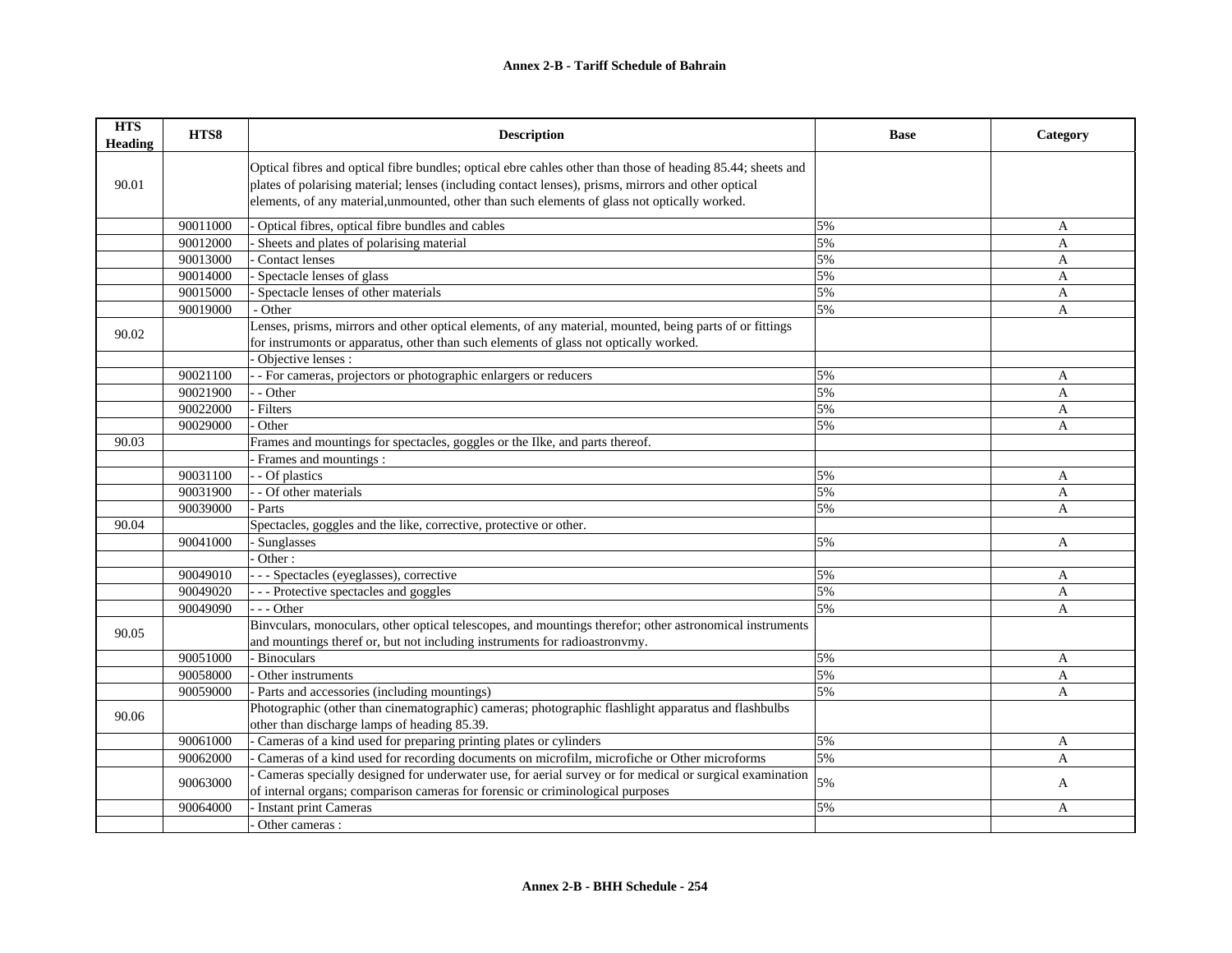| <b>HTS</b><br><b>Heading</b> | HTS8     | <b>Description</b>                                                                                                 | <b>Base</b> | Category     |
|------------------------------|----------|--------------------------------------------------------------------------------------------------------------------|-------------|--------------|
|                              | 90065100 | - With a through-the-lens viewfinder (single lens reilex (SLR)), for roll film of a width not exceeding<br>35 mm   | 5%          | A            |
|                              | 90065200 | - Other, for roll film of a width less than 35 mm                                                                  | 5%          | A            |
|                              | 90065300 | - Other, for roll film of a width of 35 mm                                                                         | 5%          | $\mathbf{A}$ |
|                              | 90065900 | $-$ Other                                                                                                          | 5%          | A            |
|                              |          | Photographic flashlight apparatus and flashbulbs :                                                                 |             |              |
|                              | 90066100 | - Discharge lamp ("electronic") flashlight apparatus                                                               | 5%          | A            |
|                              | 90066200 | - Flashbulbs, flashcubes and the like                                                                              | 5%          | $\mathbf{A}$ |
|                              | 90066900 | - Other                                                                                                            | 5%          | A            |
|                              |          | Parts and accessories :                                                                                            |             |              |
|                              | 90069100 | - - For Cameras                                                                                                    | 5%          | A            |
|                              | 90069900 | - Other                                                                                                            | 5%          | A            |
| 90.07                        |          | Cinematographic cameras and projectors, whether or not incorporating sound recording or reproducing<br>apparatus.  |             |              |
|                              |          | Cameras:                                                                                                           |             |              |
|                              | 90071100 | - For film of less than 16 mm width or for double-8 mm film                                                        | 5%          | A            |
|                              | 90071900 | - - Other                                                                                                          | 5%          | A            |
|                              | 90072000 | Projectors                                                                                                         | 5%          | $\mathbf{A}$ |
|                              |          | Parts and accessories :                                                                                            |             |              |
|                              | 90079100 | - - For Cameras                                                                                                    | 5%          | A            |
|                              | 90079200 | - - For Projectors                                                                                                 | 5%          | $\mathbf{A}$ |
| 90.08                        |          | Image projectors, other than cinematographic; photographic (other than cinematographic) enlargers and<br>reducers. |             |              |
|                              | 90081000 | - Slide Projectors                                                                                                 | 5%          | A            |
|                              | 90082000 | - Microfilm, microfiche or Other microform readers, whether or Not capable of producing copies                     | 5%          | A            |
|                              | 90083000 | Other image Projectors                                                                                             | 5%          | A            |
|                              | 90084000 | Photographic (Other than cinematographic) enlargers and reducers                                                   | 5%          | A            |
|                              | 90089000 | Parts and accessories                                                                                              | 5%          | A            |
| 90.09                        |          | Photo-copying apparatus incorporating an optical system or of the contact type and thermo-copying<br>apparatus.    |             |              |
|                              |          | - Electrostatic photo-copying apparatus :                                                                          |             |              |
|                              | 90091100 | - Operating by reproducing the original image directly onto the copy (direct process)                              | 5%          | A            |
|                              | 90091200 | - Operating by reproducing, the original image via an intermediate onto the copy (indirect process)                | 5%          | $\mathbf{A}$ |
|                              |          | Other photo-copying apparatus :                                                                                    |             |              |
|                              | 90092100 | - Incorporating an optical system                                                                                  | 5%          | A            |
|                              | 90092200 | - - Of the contact type                                                                                            | 5%          | A            |
|                              | 90093000 | - Thermo-copying apparatus                                                                                         | 5%          | $\mathbf{A}$ |
|                              |          | - Parts and accessories:                                                                                           |             |              |
|                              | 90099100 | - Automatic document feeders                                                                                       | 5%          | A            |
|                              | 90099200 | - - Paper feeders                                                                                                  | 5%          | $\mathbf{A}$ |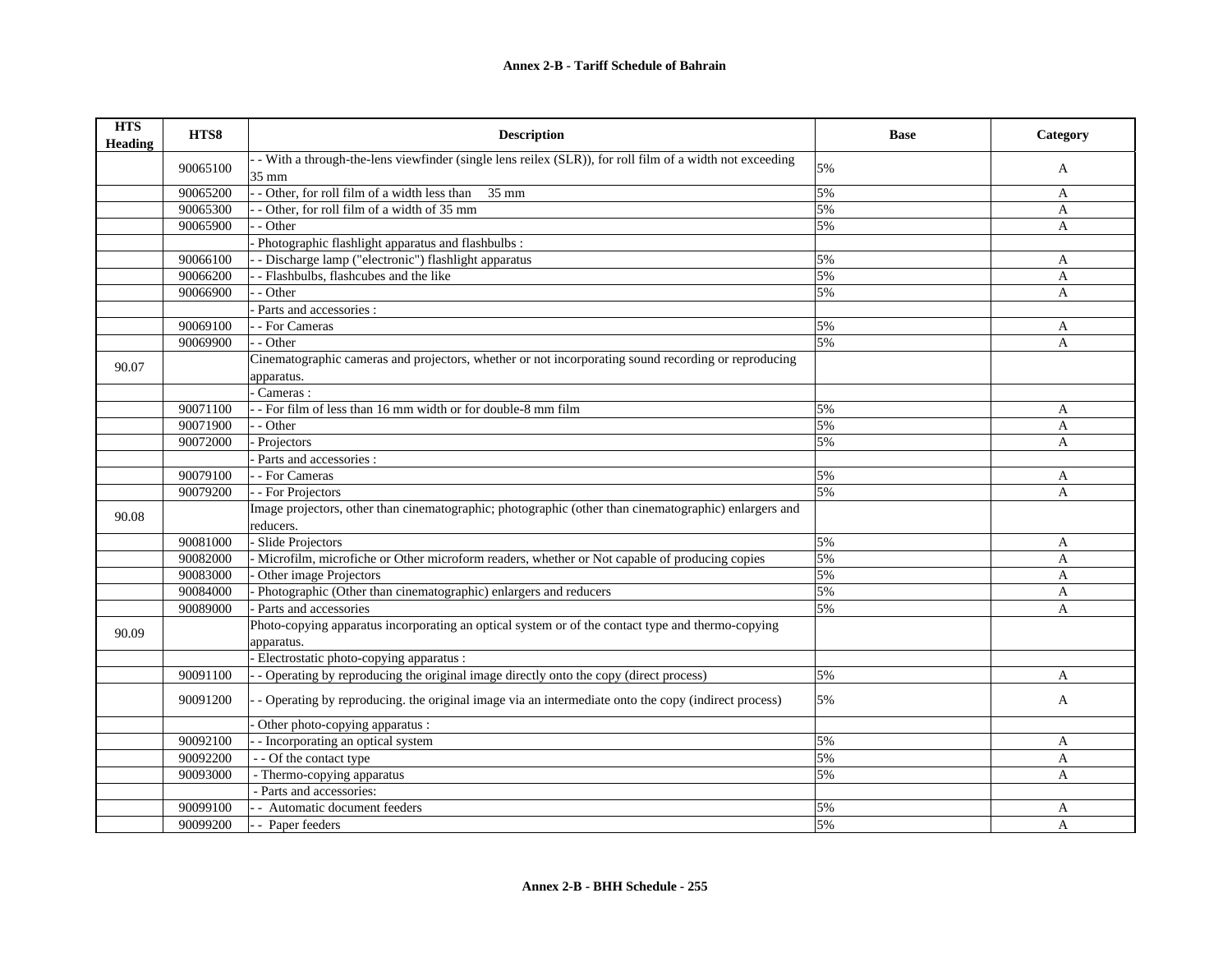| <b>HTS</b><br><b>Heading</b> | HTS8     | <b>Description</b>                                                                                                                                                                                  | <b>Base</b> | Category     |
|------------------------------|----------|-----------------------------------------------------------------------------------------------------------------------------------------------------------------------------------------------------|-------------|--------------|
|                              | 90099300 | Sorters                                                                                                                                                                                             | 5%          | A            |
|                              | 90099900 | $\sim$ Other.                                                                                                                                                                                       | 5%          | A            |
|                              |          | Apparatus and equipment for photographic (including cinematographic) laboratories (including                                                                                                        |             |              |
| 90.10                        |          | apparatus for the projection or drawing of circuit patterns on sensitised semiconductor materials), not                                                                                             |             |              |
|                              |          | specified or included elsewhere in this Chapter; negatoscopes; projection screens.                                                                                                                  |             |              |
|                              | 90101000 | Apparatus and eyuipment for automatically developing photographic (including cinematographic) film<br>or paper in rolls or for automatically exposing developed film to rolls of photographic paper | 5%          | A            |
|                              |          | Apparatus for the projection or drawing of circuit patterns on sensitised semiconductor materials :                                                                                                 |             |              |
|                              | 90104100 | - -Direct write-on-wafer apparatus                                                                                                                                                                  | 5%          | A            |
|                              | 90104200 | - Step and repeat aligners                                                                                                                                                                          | 5%          | A            |
|                              | 90104900 | - Other                                                                                                                                                                                             | 5%          | A            |
|                              | 90105000 | Other apparatus and equipment for photographic (including cinematographic) laboratories;<br>negatoscopes                                                                                            | 5%          | A            |
|                              | 90106000 | - Projection screens                                                                                                                                                                                | 5%          | A            |
|                              | 90109000 | - Parts and accessories                                                                                                                                                                             | 5%          | A            |
|                              |          | Compound optical microscopes, including those for photomicrography, cinephotomicrography or                                                                                                         |             |              |
| 90.11                        |          | microprojection.                                                                                                                                                                                    |             |              |
|                              | 90111000 | - Stereoscopic microscopes                                                                                                                                                                          | 5%          | A            |
|                              | 90112000 | Other microscopes, for photomicrography, cinephotomicrography or microprojection                                                                                                                    | 5%          | A            |
|                              | 90118000 | Other microscopes                                                                                                                                                                                   | 5%          | A            |
|                              | 90119000 | Parts and accessories                                                                                                                                                                               | 5%          | A            |
| 90.12                        |          | Microscopes other than optical microscopes; diffraction apparatus.                                                                                                                                  |             |              |
|                              | 90121000 | - Microscopes Other than optical Microscopes and diffraction apparatus                                                                                                                              | 5%          | A            |
|                              | 90129000 | - Parts and accessories                                                                                                                                                                             | 5%          | A            |
|                              |          | Liquid crystal devices not constituting articles provided for more specitically in other headings; lasers,                                                                                          |             |              |
| 90.13                        |          | other than laser diodes; other optical appliances and instruments, not specified or included elsewhere in<br>this Chapter.                                                                          |             |              |
|                              | 90131000 | - Telescopic sights for fitting to arms; periscopes; telescopes designed to form parts of machines,<br>appliances, instruments or apparatus of this Chapter or Section XVI                          | 5%          | A            |
|                              | 90132000 | - Lasers, Other than laser diodes                                                                                                                                                                   | 5%          | A            |
|                              |          | Other devices, appliances and instruments :                                                                                                                                                         |             |              |
|                              | 90138010 | --- Magnifying lenses(pocket, desk, etc.)                                                                                                                                                           | 5%          | A            |
|                              | 90138020 | - - Magic eyes for door, ovens and the like                                                                                                                                                         | 5%          | A            |
|                              | 90138090 | - - Other                                                                                                                                                                                           | 5%          | $\mathbf{A}$ |
|                              | 90139000 | - Parts and accessories                                                                                                                                                                             | 5%          | $\mathbf{A}$ |
| 90.14                        |          | Direction finding compasses; other navigational instruments and appliances.                                                                                                                         |             |              |
|                              | 90141000 | - Direction finding compasses                                                                                                                                                                       | 5%          | A            |
|                              | 90142000 | instruments and appliances for aeronautical or space navigation (Other than compasses)                                                                                                              | 5%          | A            |
|                              | 90148000 | Other instruments and appliances                                                                                                                                                                    | 5%          | A            |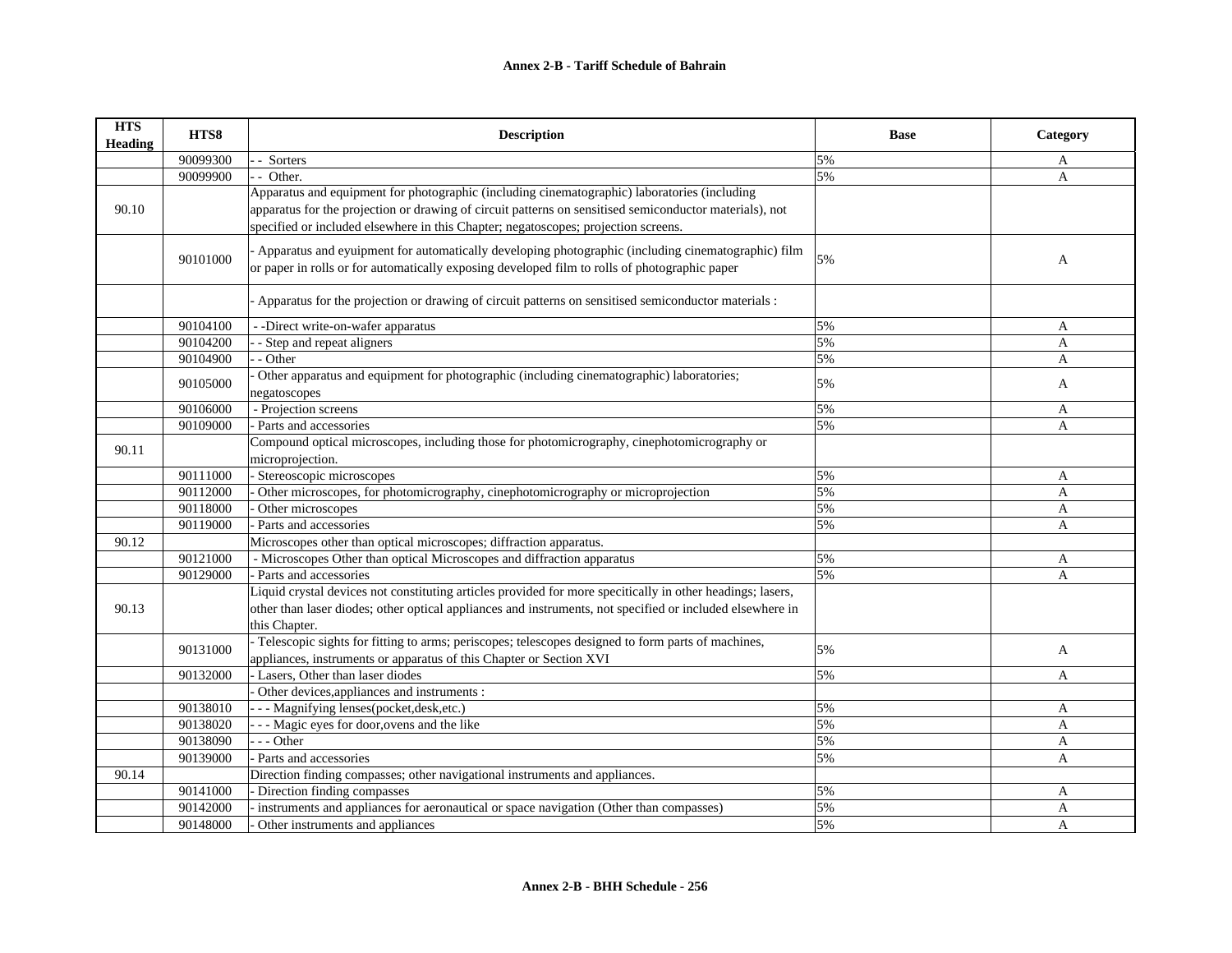| <b>HTS</b><br>Heading | HTS8     | <b>Description</b>                                                                                        | <b>Base</b> | Category     |
|-----------------------|----------|-----------------------------------------------------------------------------------------------------------|-------------|--------------|
|                       | 90149000 | Parts and accessories                                                                                     | 5%          | A            |
| 90.15                 |          | surveying (including photogrammetrical surveying), hydrographic, oceanographic, hydrological,             |             |              |
|                       |          | meteorological or geophysical instruments and appliances, excluding compasses; rangefinders.              |             |              |
|                       | 90151000 | - Rangefinders                                                                                            | 5%          | A            |
|                       | 90152000 | - Theodolites and tacheometers                                                                            | 5%          | A            |
|                       | 90153000 | Levels                                                                                                    | 5%          | A            |
|                       | 90154000 | Photogrammetrical surveying instruments and appliances                                                    | 5%          | A            |
|                       | 90158000 | Other instruments and appliances                                                                          | 5%          | A            |
|                       | 90159000 | - Parts and accessories                                                                                   | 5%          | A            |
| 90.16                 | 90160000 | Balances of a sensitivity of 5 cg or better, with or without weights.                                     | 5%          | A            |
|                       |          | Drawing, marking-out or mathematical calculating instruments (for example, drafting machines,             |             |              |
| 90.17                 |          | pantographs, protractors, drawing sets, slide rules, disc calculators); instruments for measuring length, |             |              |
|                       |          | for use in the hand for example, measuring rods and tapes, micrometers callipers not specified or         |             |              |
|                       |          | included elsewhere in this Chapter.                                                                       |             |              |
|                       | 90171000 | - Drafting tables and machines, whether or Not automatic                                                  | 5%          | A            |
|                       | 90172000 | Other drawing, marking-out or mathematical calculating instruments                                        | 5%          | A            |
|                       | 90173000 | Micrometers, callipers and gauges                                                                         | 5%          | A            |
|                       |          | Other instruments :                                                                                       |             |              |
|                       | 90178010 | --- School rulers and the like                                                                            | 5%          | A            |
|                       | 90178020 | - Straightudinal meters, foldable, etc.                                                                   | 5%          | A            |
|                       | 90178090 | $- -$ Other                                                                                               | 5%          | A            |
|                       | 90179000 | - Parts and accessories                                                                                   | 5%          | A            |
| 90.18                 |          | Instruments and appliances used in medical, surgical, dental or veterinary sciences, inctuding            |             |              |
|                       |          | scintigraphic apparatus, other electro-medical apparatus and sight-testing instruments.                   |             |              |
|                       |          | Electro-diagnostic apparatus (including apparatus for functional exploratory examination or for           |             |              |
|                       |          | checking physiological parameters) :                                                                      |             |              |
|                       | 90181100 | - - Electro-cardiographs                                                                                  | 5%          | A            |
|                       | 90181200 | - Ultrasonic scanning apparatus                                                                           | 5%          | A            |
|                       | 90181300 | - Magnetic resonance imaging apparatus                                                                    | 5%          | A            |
|                       | 90181400 | - Scintigraphic apparatus                                                                                 | 5%          | A            |
|                       |          | - - Other:                                                                                                |             |              |
|                       | 90181910 | - - for measuring the blood pressure and arteriosclerosis                                                 | 5%          | A            |
|                       | 90181920 | - - Other measuring (for breathing, cerebral, pelvisetc.)                                                 | 5%          | A            |
|                       | 90181990 | $- -$ Other                                                                                               | 5%          | A            |
|                       | 90182000 | Ultra-violet or infra-red ray apparatus                                                                   | 5%          | $\mathbf{A}$ |
|                       |          | Syringes, needles, catheters, cannulae and the like :                                                     |             |              |
|                       |          | - Syringes, with or without needles :                                                                     |             |              |
|                       | 90183110 | - Syringes for plastering                                                                                 | 5%          | A            |
|                       | 90183120 | - - Syringes for eyes, ears and largnx                                                                    | 5%          | $\mathbf{A}$ |
|                       | 90183130 | - - Uterus Syringes gynecology                                                                            | 5%          | A            |
|                       | 90183140 | -- The injection of medicines inside the whipping (Syringes) uses once a single                           | 5%          | A            |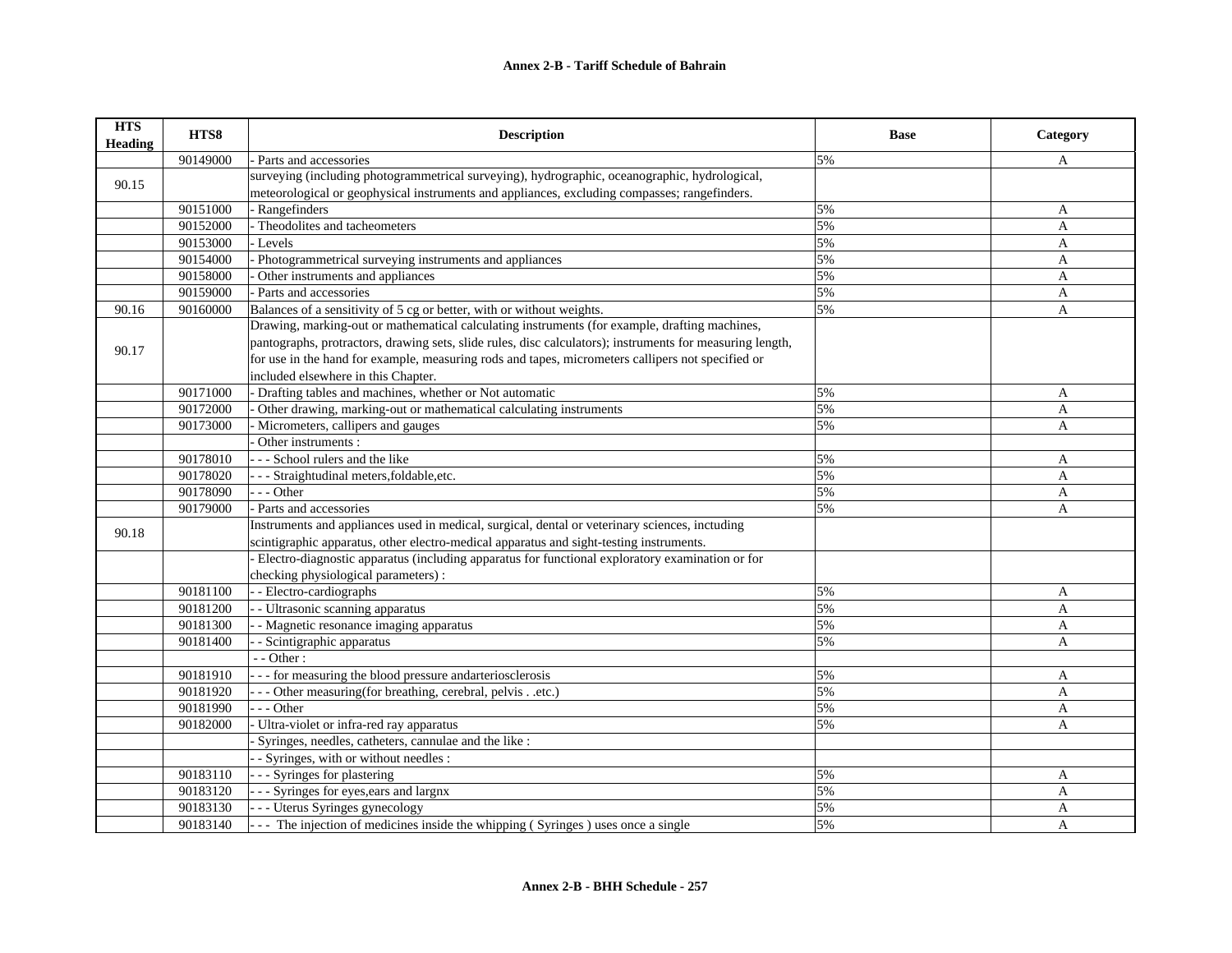| <b>HTS</b><br><b>Heading</b> | HTS8     | <b>Description</b>                                                                                                                | <b>Base</b> | Category     |
|------------------------------|----------|-----------------------------------------------------------------------------------------------------------------------------------|-------------|--------------|
|                              | 90183190 | - - Other                                                                                                                         | 20%         | B            |
|                              | 90183200 | - Tubular metal needles and needles for sutures                                                                                   | 5%          | $\mathbf{A}$ |
|                              |          | $-$ Other :                                                                                                                       |             |              |
|                              | 90183910 | - - -Subcutaneous disposable syringes                                                                                             | 5%          | A            |
|                              |          | --- Surgicals knives and scalpels, tools for expand, opening, mirrors and reflectors (for examination of                          |             |              |
|                              | 90183920 | eye, larynx, ear, etc.), surgical lips, scissors, shears, forceps, pliers, chisels, gouges, mallets, hammers,                     | 5%          | A            |
|                              |          | saws, scrapers, spatulae                                                                                                          |             |              |
|                              | 90183930 | - - Spittons with fountains                                                                                                       | 5%          | A            |
|                              | 90183990 | --- Other                                                                                                                         | 5%          | A            |
|                              |          | Other instruments and appliances, used in dental sciences :                                                                       |             |              |
|                              | 90184100 | - Dental drill engines, whether or Not combined on a Single base with Other dental equipment                                      | 5%          | A            |
|                              |          | $\cdot$ - Other :                                                                                                                 |             |              |
|                              | 90184910 | - - - Spittoons with fountains                                                                                                    | 5%          | A            |
|                              | 90184920 | - - - Teeth filling tools                                                                                                         | 5%          | A            |
|                              | 90184930 | -- Dentists chairs Incorporating dental equipment Not including in heading 94.02                                                  | 5%          | $\mathbf{A}$ |
|                              | 90184990 | $-$ - Other                                                                                                                       | 5%          | A            |
|                              |          | Other ophthalmic instruments and appliances :                                                                                     |             |              |
|                              | 90185010 | - - - Diagnosing appliances(ophthalmoscope, for eye blood pressureetc.)                                                           | 5%          | A            |
|                              | 90185020 | - - - Eye examination instruments and equipment (for testing the intra-oclar tension eye speculaetc.)                             | 5%          | A            |
|                              | 90185090 | $-$ - Other                                                                                                                       | 5%          | A            |
|                              |          | Other instruments and appliances :                                                                                                |             |              |
|                              | 90189010 | - - - Ear instruments, quriscopes                                                                                                 | 5%          | A            |
|                              | 90189020 | - - - An aesthetic appliances and instruments                                                                                     | 5%          | A            |
|                              | 90189030 | - - - Instruments for nose and throat or tonsil treatment                                                                         | 5%          | $\mathbf{A}$ |
|                              | 90189040 | - - - Artificial kidney (dialysis) apparatus                                                                                      | 5%          | $\mathbf{A}$ |
|                              | 90189050 | --- Needles, of gold, silver or steel for puncturing                                                                              | 5%          | $\mathbf{A}$ |
|                              | 90189060 | --- Endoscopes                                                                                                                    | 5%          | A            |
|                              | 90189070 | - - - Veterinary instrument and equipment                                                                                         | 5%          | A            |
|                              | 90189090 | $-$ - Other                                                                                                                       | 5%          | $\mathbf{A}$ |
| 90.19                        |          | Mechano-therapy appliances; massage apparatus; psychological aptitude-testing apparatus; ozone                                    |             |              |
|                              |          | therapy, oxygen therapy, aerosol therapy, artificial respiration or other therapeutic respiration apparatus.                      |             |              |
|                              | 90191000 | - Mechano-therapy appliances; massage apparatus; psychological aptitude-testing apparatus                                         | 5%          | A            |
|                              | 90192000 | Ozone therapy, oxygen therapy, aerosol therapy, artificial respiration or Other therapeutic respiration<br>apparatus              | 5%          | A            |
| 90.20                        | 90200000 | Other breathing appliances and gas masks, excluding protective masks having neither , mechanical part<br>nor replaceable filters. | 5%          | A            |
|                              |          | Orthopaedic appliances, including crutches, surgical belts and trusses; splints and other fracture                                |             |              |
| 90.21                        |          | appliances; artificial parts of the body; hearing aids and other appliances which are worn or carried, or                         |             |              |
|                              |          | implanted in the body, to compensate for a defect or disability.                                                                  |             |              |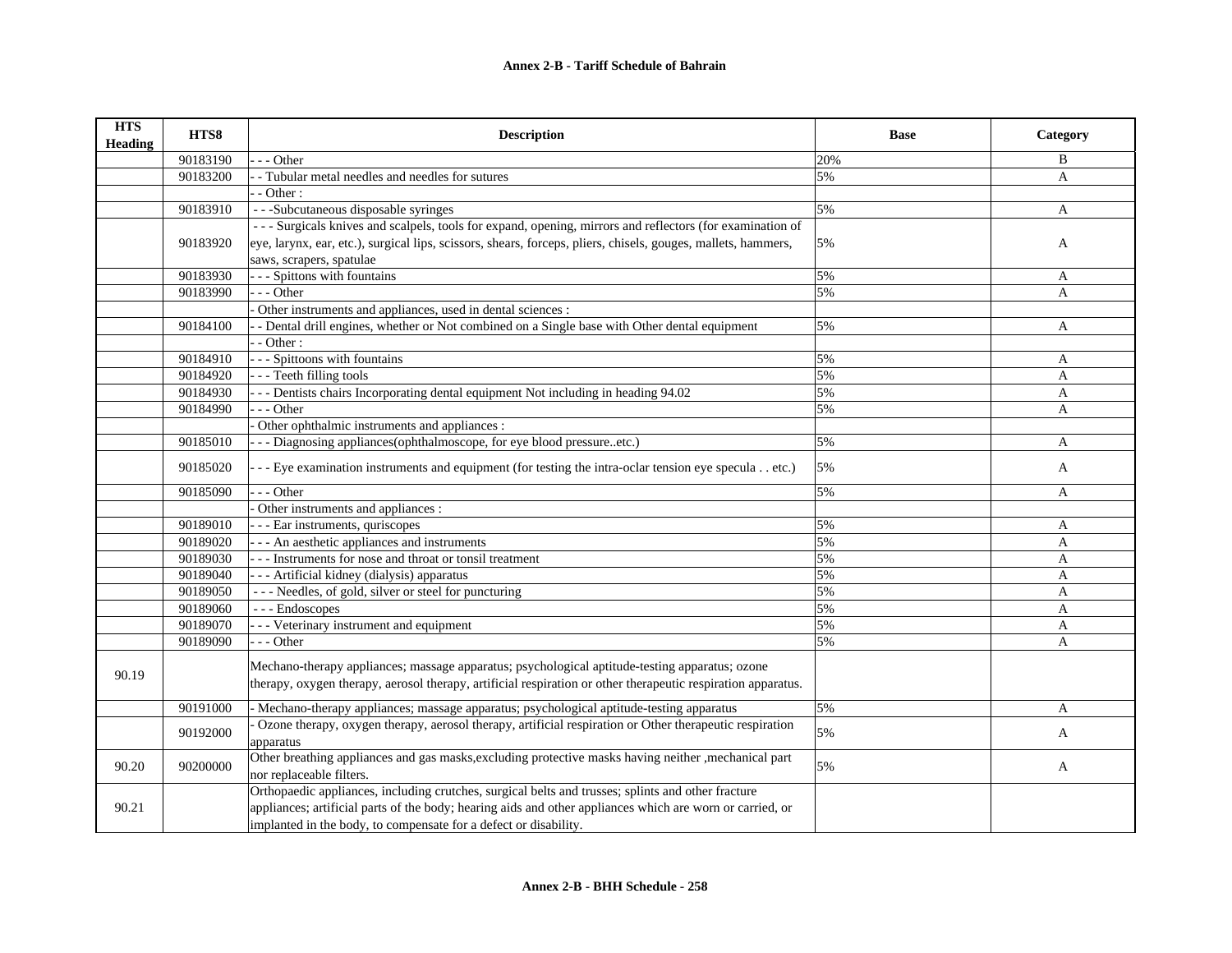| <b>HTS</b><br><b>Heading</b> | HTS8     | <b>Description</b>                                                                                       | <b>Base</b> | Category     |
|------------------------------|----------|----------------------------------------------------------------------------------------------------------|-------------|--------------|
|                              |          | Orthopaedic or fracture appliances                                                                       |             |              |
|                              |          | --- Orthopaedic foot appliances (talipes appliances, leg braces, with or without spring support for the  |             |              |
|                              | 90211010 | foot, surgical boots, etc.)                                                                              | 5%          | A            |
|                              | 90211020 | - - - Appliances for jaw bones                                                                           | 5%          | A            |
|                              | 90211030 | --- Finger orthopaedic appliances                                                                        | 5%          | A            |
|                              | 90211040 | - - - Head and spine orthopaedic appliances                                                              | 5%          | A            |
|                              | 90211050 | -- Appliances for correcting scoliosis and curvature of the spine, surgical corsets and belts (excluding | 5%          | A            |
|                              |          | those of heading 62.12)                                                                                  |             |              |
|                              | 90211060 | --- Crutches, other than walking sticks of heading 66.02                                                 | 5%          | A            |
|                              | 90211070 | - - - Orthopaedic appliances for animals                                                                 | 5%          | A            |
|                              | 90211090 | $--$ Other.                                                                                              | 5%          | A            |
|                              |          | Artificial teeth:                                                                                        |             |              |
|                              | 90212100 | - - Atificial Teeth                                                                                      | 5%          | A            |
|                              | 90212900 | - Other                                                                                                  | 5%          | A            |
|                              |          | Artificial parts of the body:                                                                            |             |              |
|                              | 90213100 | - - Artificial Joinnts                                                                                   | 5%          | A            |
|                              |          | - - Other:                                                                                               |             |              |
|                              | 90213910 | -- Artificial ocular fittings (artificial eyes, intra-ocular lenses)                                     | 5%          | A            |
|                              | 90213920 | --- Arms, forearms, hands, legs, feet, noses and heart vales                                             | 5%          | A            |
|                              | 90213990 | - - Other                                                                                                | 5%          | A            |
|                              | 90214000 | - Hearing aids, excluding parts and accessories                                                          | 5%          | A            |
|                              | 90215000 | Pacemakers for stimulating heart muscles, excluding Parts and accessories                                | 5%          | A            |
|                              |          | - Other:                                                                                                 |             |              |
|                              | 90219010 | --- Speech -aide for persons having lost the use of their vocal cords as a result of an (ingury or a     |             |              |
|                              |          | surgical operation)                                                                                      | 5%          | A            |
|                              | 90219020 | --- Electronic aids for the blind                                                                        | 5%          | A            |
|                              | 90219090 | $-$ - Other                                                                                              | 5%          | A            |
|                              |          | Apparatus based on the use of X-rays or of alpha, beta or gamma radiations, whether or not for medical,  |             |              |
| 90.22                        |          | surgical, dental or veterinary uses, including radiography or radiotherapy apparatus, X-ray tubes and    |             |              |
|                              |          | other X-ray generators, high tension generators, control panels and desks, screens, examination or       |             |              |
|                              |          | treatment tables, chairs and the like.                                                                   |             |              |
|                              |          | - Apparatus based on the use of X-rays, whether or not for medical, surgical, dental or veterinary uses. |             |              |
|                              |          | including radiography or radiotherapy apparatus :                                                        |             |              |
|                              | 90221200 | - - Computed tomography apparatus                                                                        | 5%          | $\mathbf{A}$ |
|                              | 90221300 | - Other, for dental uses                                                                                 | 5%          | A            |
|                              | 90221400 | - Other, for medical, surgical or Veterinary uses                                                        | 5%          | A            |
|                              |          | - - For other uses:                                                                                      |             |              |
|                              | 90221910 | - - For investigate luggage                                                                              | 5%          | A            |
|                              | 90221990 | $-$ - Other                                                                                              | 5%          | A            |
|                              |          | Apparatus based on the use of alpha, beta or gamma radiations, whether or not for medical, surgical,     |             |              |
|                              |          | dental or veterinary uses, including radiography or radio therapy apparatus :                            |             |              |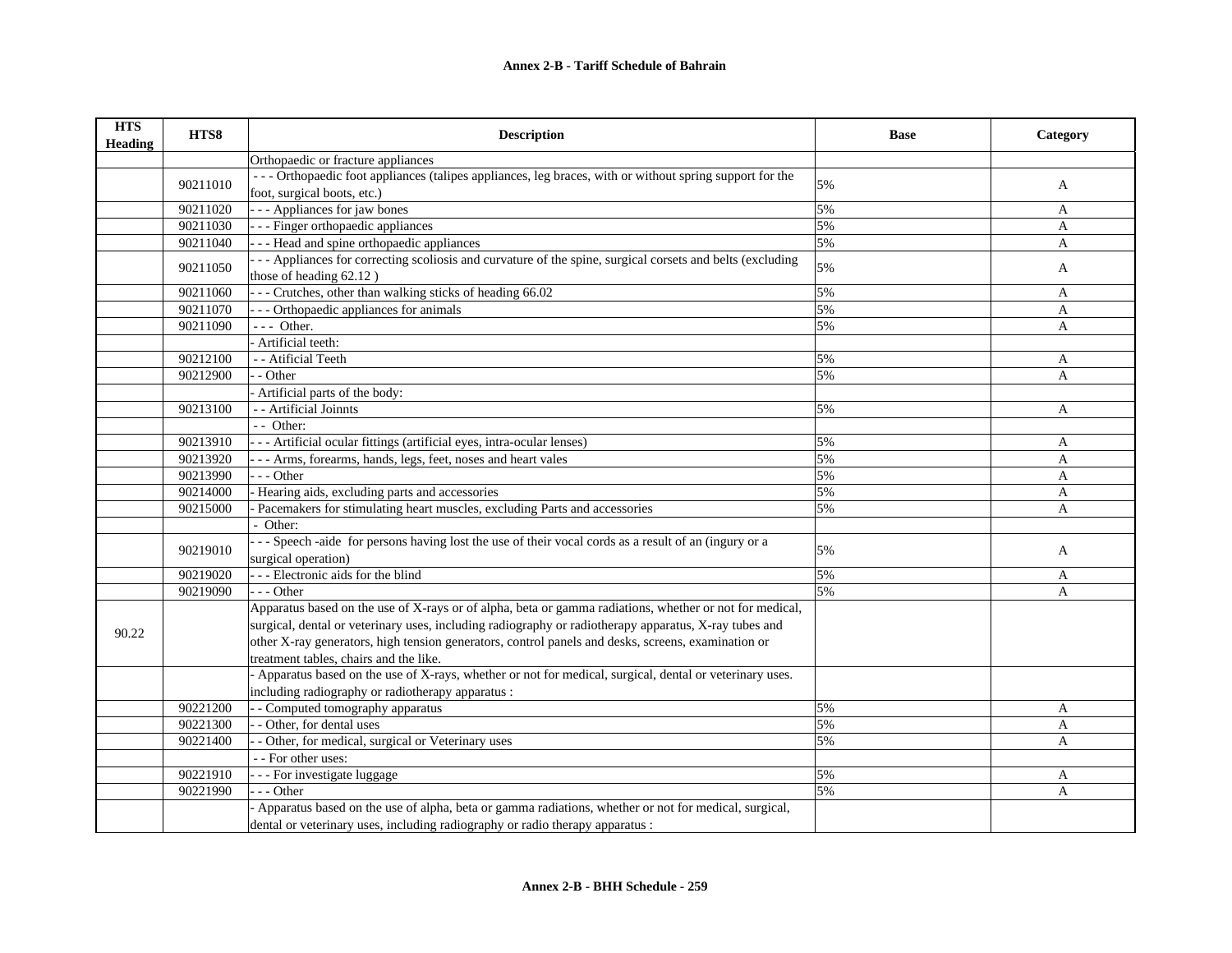| <b>HTS</b><br><b>Heading</b> | HTS8     | <b>Description</b>                                                                                                                                                                                                                                                                                                                                                                                                | <b>Base</b> | Category     |
|------------------------------|----------|-------------------------------------------------------------------------------------------------------------------------------------------------------------------------------------------------------------------------------------------------------------------------------------------------------------------------------------------------------------------------------------------------------------------|-------------|--------------|
|                              | 90222100 | - For medical, surgical, dental or veterinary uses                                                                                                                                                                                                                                                                                                                                                                | 5%          | A            |
|                              | 90222900 | - For other uses                                                                                                                                                                                                                                                                                                                                                                                                  | 5%          | A            |
|                              | 90223000 | - X-ray tubes                                                                                                                                                                                                                                                                                                                                                                                                     | 5%          | $\mathbf{A}$ |
|                              | 90229000 | Other, including Parts and accessories                                                                                                                                                                                                                                                                                                                                                                            | 5%          | $\mathbf{A}$ |
| 90.23                        | 90230000 | Instruments, apparatus and models, designed for demonstrational purposes (for example, in education or<br>exhibitions), unsuitable for other uses.                                                                                                                                                                                                                                                                | 5%          | A            |
| 90.24                        |          | Machines and appliances for testing the hardness, strength, compressibility, elasticity, or other                                                                                                                                                                                                                                                                                                                 |             |              |
|                              |          | mechanical properties of materials (for example, metals, wood, textiles, paper, plastics.                                                                                                                                                                                                                                                                                                                         |             |              |
|                              | 90241000 | - Machines and appliances for testing metals                                                                                                                                                                                                                                                                                                                                                                      | 5%          | A            |
|                              | 90248000 | Other machines and appliances                                                                                                                                                                                                                                                                                                                                                                                     | 5%          | A            |
|                              | 90249000 | - Parts and accessories                                                                                                                                                                                                                                                                                                                                                                                           | 5%          | A            |
| 90.25                        |          | Hydrometers and similar floating instruments, thermometers, pyrometers, barometers, hygrometers and<br>psychrometers, recording or not, and any combination of these instruments.                                                                                                                                                                                                                                 |             |              |
|                              |          | Thermometers and pyrometers, not combined with other instruments :                                                                                                                                                                                                                                                                                                                                                |             |              |
|                              | 90251100 | - Liquid-filled, for direct reading                                                                                                                                                                                                                                                                                                                                                                               | 5%          | A            |
|                              | 90251900 | - Other                                                                                                                                                                                                                                                                                                                                                                                                           | 5%          | A            |
|                              |          | Other instruments :                                                                                                                                                                                                                                                                                                                                                                                               |             |              |
|                              | 90258010 | - - - Hydrometers                                                                                                                                                                                                                                                                                                                                                                                                 | 5%          | A            |
|                              | 90258020 | - - - Hygrometers                                                                                                                                                                                                                                                                                                                                                                                                 | 5%          | A            |
|                              | 90258090 | $-$ - Other                                                                                                                                                                                                                                                                                                                                                                                                       | 5%          | A            |
|                              | 90259000 | Parts and accessories                                                                                                                                                                                                                                                                                                                                                                                             | 5%          | A            |
|                              |          | Instruments and apparatus for measuring or checking the tlow, level, pressure or other variables of                                                                                                                                                                                                                                                                                                               |             |              |
| 90.26                        |          | liquids or gases (for example, flow meters, level gauges, manometers, heat meters), excluding                                                                                                                                                                                                                                                                                                                     |             |              |
|                              |          | instruments and apparatus of heading 90.14, 90.15, 90.28 or 90.32.                                                                                                                                                                                                                                                                                                                                                |             |              |
|                              | 90261000 | - For measuring or checking the flow or level of liquids                                                                                                                                                                                                                                                                                                                                                          | 5%          | A            |
|                              | 90262000 | - For measuring or checking pressure                                                                                                                                                                                                                                                                                                                                                                              | 5%          | $\mathbf{A}$ |
|                              | 90268000 | Other instruments or apparatus                                                                                                                                                                                                                                                                                                                                                                                    | 5%          | A            |
|                              | 90269000 | - Parts and accessories                                                                                                                                                                                                                                                                                                                                                                                           | 5%          | A            |
| 90.27                        |          | Instruments and apparatus for physical or chemical analysis (for example, polarimeters, refractometers,<br>spectrometen, gas or smoke analysis apparatus); instruments and apparatus for measuring or checking<br>viscosity, porosity, expansion, surface tension or the like; instruments and apparatus for measuring or<br>checking quantities of heat, sound or light (including exposure meters); microtomes. |             |              |
|                              | 90271000 | Gas or smoke analysis apparatus                                                                                                                                                                                                                                                                                                                                                                                   | 5%          | $\mathbf{A}$ |
|                              | 90272000 | Chromatographs and electrophoresis instruments                                                                                                                                                                                                                                                                                                                                                                    | 5%          | $\mathbf{A}$ |
|                              | 90273000 | Spectrometers, spectrophotometers and spectrographs using optical radiations (UV, visible, IR)                                                                                                                                                                                                                                                                                                                    | 5%          | A            |
|                              | 90274000 | Exposure meters                                                                                                                                                                                                                                                                                                                                                                                                   | 5%          | A            |
|                              | 90275000 | Other instruments and apparatus using optieal radiations (UV, visible, IR)                                                                                                                                                                                                                                                                                                                                        | 5%          | A            |
|                              |          | Other instruments and apparatus :                                                                                                                                                                                                                                                                                                                                                                                 |             |              |
|                              | 90278010 | --- Blood test tools and devices etc.                                                                                                                                                                                                                                                                                                                                                                             | 5%          | A            |
|                              | 90278090 | --- Other                                                                                                                                                                                                                                                                                                                                                                                                         | 5%          | A            |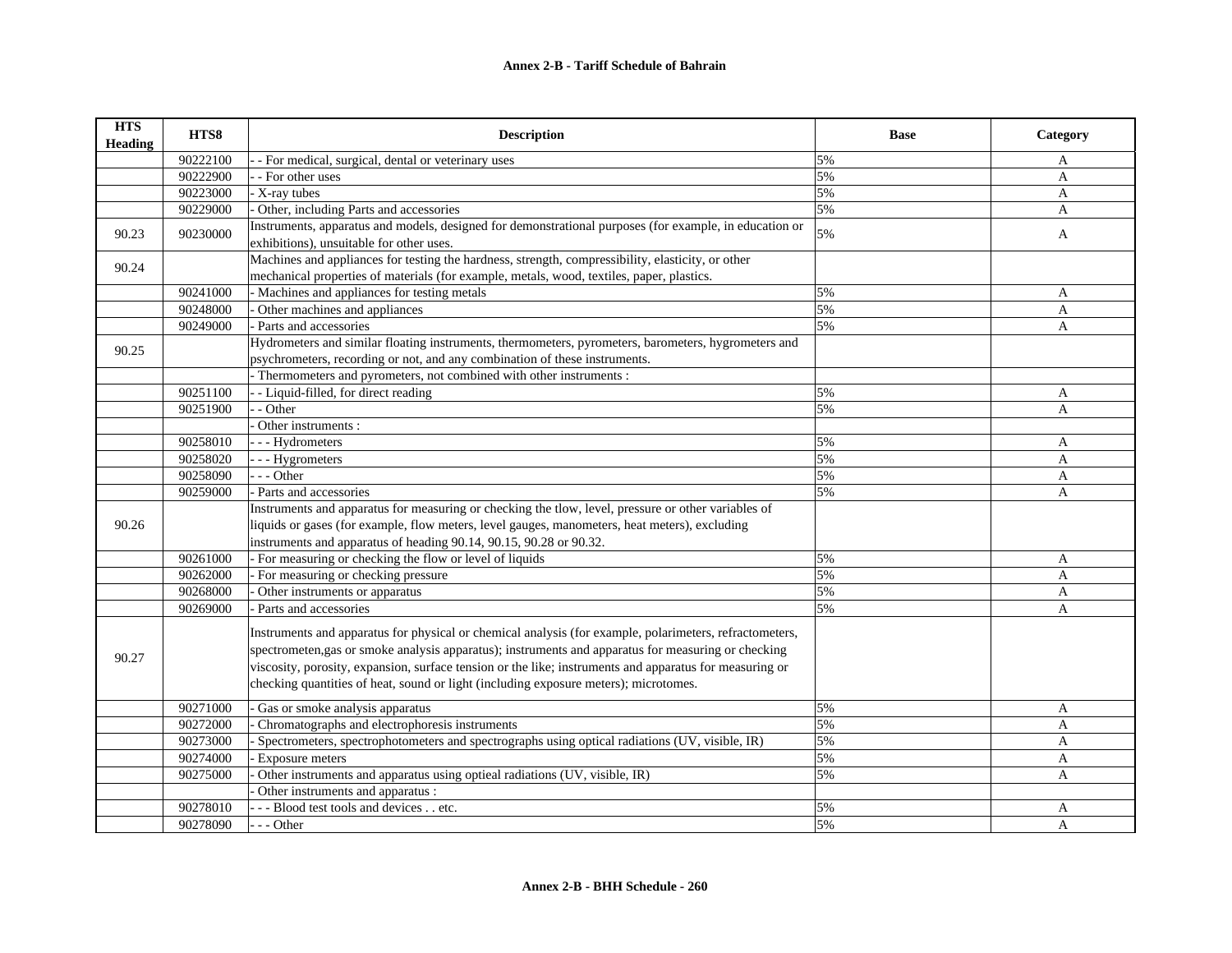| <b>HTS</b><br>Heading | HTS8     | <b>Description</b>                                                                                      | <b>Base</b> | Category     |
|-----------------------|----------|---------------------------------------------------------------------------------------------------------|-------------|--------------|
|                       | 90279000 | - Microtomes; parts and accessories                                                                     | 5%          | A            |
| 90.28                 |          | Gas, liquid or electricity supply or production meters, including calibrating meters therefor.          |             |              |
|                       | 90281000 | Gas meters                                                                                              | 5%          | A            |
|                       |          | Liquid meters                                                                                           |             |              |
|                       | 90282010 | - - Water meters                                                                                        | 5%          | A            |
|                       | 90282090 | Electricity meters                                                                                      | 5%          | A            |
|                       | 90283000 | - Meters And Parts                                                                                      | 5%          | A            |
|                       | 90289000 | - Parts and accessories                                                                                 | 5%          | A            |
|                       |          | Revolution counters, production counters, taximeters, mileometers, pedometers and the like; speed       |             |              |
| 90.29                 |          | indicators and tachometers, other than those of heading 90.14 or 90.15; stroboscopes.                   |             |              |
|                       |          | - Revolution counters, production counters, taximeters, mileometers, pedometers and the like :          |             |              |
|                       | 90291010 | - - Production meters                                                                                   | 5%          | A            |
|                       | 90291020 | - - Taximeters                                                                                          | 5%          | A            |
|                       | 90291090 | $-$ - Other                                                                                             | 5%          | A            |
|                       | 90292000 | Speed indicators and tachometers; stroboscopes                                                          | 5%          | A            |
|                       | 90299000 | - Parts and accessories                                                                                 | 5%          | A            |
|                       |          | Oscilloscopes, spectrum analysers and other inslruments and apparatus for measuring or checking         |             |              |
| 90.30                 |          | electrical quantities, excluding meters of heading 90.28; instruments and apparatus for measuring or    |             |              |
|                       |          | detecting alpha, beta, gamma, X-ray, cosmic or other ionising radiations.                               |             |              |
|                       | 90301000 | - Instruments and apparatus for measuring or detecting ionising radiations                              | 5%          | A            |
|                       | 90302000 | Cathode-ray oscilloscopes and Cathode-ray oscillographs                                                 | 5%          | A            |
|                       |          | Other instruments and apparatus, for measuring or checking voltage, current, resistance or power,       |             |              |
|                       |          | without a recording device :                                                                            |             |              |
|                       | 90303100 | - - Multimeters                                                                                         | 5%          | A            |
|                       | 90303900 | - Other                                                                                                 | 5%          | A            |
|                       |          | Other instruments and apparatus, specially designed for telecommunications (for example, cross-talk     |             |              |
|                       | 90304000 | meters, gain measuring instruments, distortion factor meters, psophometers)                             | 5%          | A            |
|                       |          | Other instruments and apparatus :                                                                       |             |              |
|                       | 90308200 | - For measuring or checking semiconductor wafers or devices                                             | 5%          | A            |
|                       | 90308300 | - Other, with a recording device                                                                        | 5%          | A            |
|                       | 90308900 | - Other                                                                                                 | 5%          | $\mathbf{A}$ |
|                       | 90309000 | Parts and accessories                                                                                   | 5%          | A            |
|                       |          | Measuring or checking instruments, appliances and machines, not specified or included elsewhere in this |             |              |
| 90.31                 |          | Chapter; profile projectors.                                                                            |             |              |
|                       | 90311000 | - Machines for balancing mechanical parts                                                               | 5%          | A            |
|                       | 90312000 | - Test benches                                                                                          | 5%          | A            |
|                       | 90313000 | Profile projectors                                                                                      | 5%          | A            |
|                       |          | Other optical instruments and appliances :                                                              |             |              |
|                       |          | - For inspecting semiconductor wafers or devices or for inspecting photomasks or reticles used in       |             |              |
|                       | 90314100 | manufacturing semiconductor devices                                                                     | 5%          | A            |
|                       | 90314900 | - - Other                                                                                               | 5%          | A            |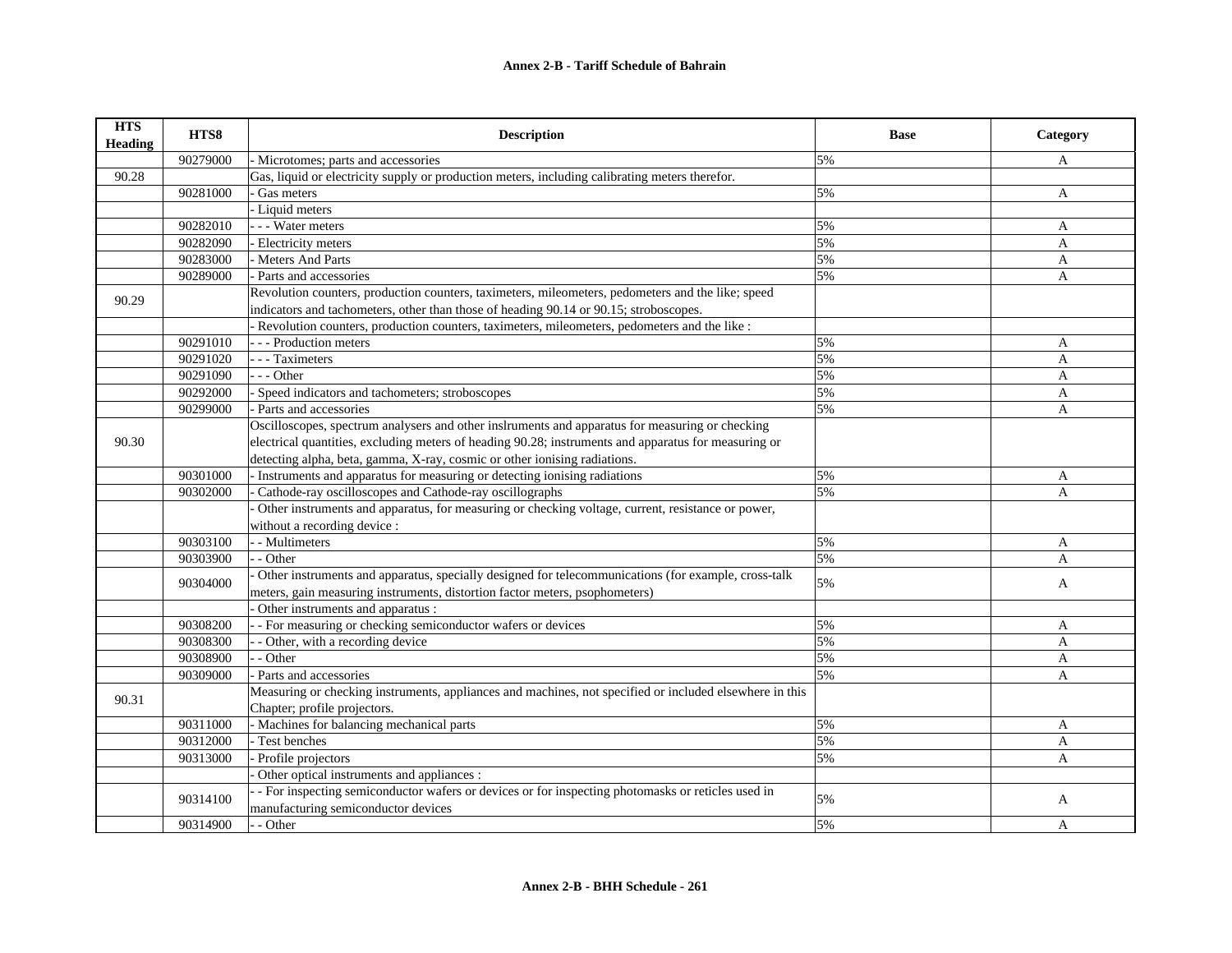| <b>HTS</b><br><b>Heading</b> | HTS8     | <b>Description</b>                                                                                                                               | <b>Base</b> | Category     |
|------------------------------|----------|--------------------------------------------------------------------------------------------------------------------------------------------------|-------------|--------------|
|                              |          | Other instruments, appliances and machines :                                                                                                     |             |              |
|                              | 90318010 | - - Apparatus for testing and regulating vehicle motors                                                                                          | 5%          | A            |
|                              | 90318090 | $-$ - Other                                                                                                                                      | 5%          | $\mathbf{A}$ |
|                              | 90319000 | Parts and accessories                                                                                                                            | 5%          | $\mathbf{A}$ |
| 90.32                        |          | Automatic regulating or controlling Instruments and apparatus.                                                                                   |             |              |
|                              | 90321000 | Thermostats                                                                                                                                      | 5%          | A            |
|                              | 90322000 | - Manostats                                                                                                                                      | 5%          | A            |
|                              |          | Other instruments and apparatus :                                                                                                                |             |              |
|                              | 90328100 | - Hydraulic or pneumatic                                                                                                                         | 5%          | A            |
|                              | 90328900 | - - Other                                                                                                                                        | 5%          | A            |
|                              | 90329000 | - Parts and accessories                                                                                                                          | 5%          | A            |
| 90.33                        | 90330000 | Parts and accessories (not specified or included elsewhere in this Chapter) for machines, appliances,<br>instruments or apparatus of Chapter 90. | 5%          | A            |
| 91.01                        |          | Wrist-watches, pocket-watches and other watches, including stop-watches, with case of precious metal<br>or of metal clad with precious metal.    |             |              |
|                              |          | Wrist-watches, electrically operated, whether or not incorporating a stop-watch facility :                                                       |             |              |
|                              | 91011100 | - With mechanical display only                                                                                                                   | 5%          | A            |
|                              | 91011200 | - With opto-electronic display only                                                                                                              | 5%          | A            |
|                              | 91011900 | - Other                                                                                                                                          | 5%          | $\mathbf{A}$ |
|                              |          | Other wrist-watches, whether or not incorporating a stop-watch facility:                                                                         |             |              |
|                              | 91012100 | - With automatic winding                                                                                                                         | 5%          | $\mathbf{A}$ |
|                              | 91012900 | - Other                                                                                                                                          | 5%          | A            |
|                              |          | Other:                                                                                                                                           |             |              |
|                              | 91019100 | - Electrically operated                                                                                                                          | 5%          | A            |
|                              | 91019900 | - Other                                                                                                                                          | 5%          | $\mathbf{A}$ |
| 91.02                        |          | Wrist-watches, pocket-watches and other watches, including stop-watches, other than those of heading<br>91.01.                                   |             |              |
|                              |          | - Wrist-watches, electrically operated, whether or not incorporating a stop-watch facility :                                                     |             |              |
|                              | 91021100 | - With mechanical display only                                                                                                                   | 5%          | A            |
|                              | 91021200 | - With opto-electronic display only                                                                                                              | 5%          | A            |
|                              | 91021900 | - Other                                                                                                                                          | 5%          | $\mathsf{A}$ |
|                              |          | Other wrist-w utches, whether or not incorporating a stop-watch facility :                                                                       |             |              |
|                              | 91022100 | - with automatic winding                                                                                                                         | 5%          | A            |
|                              | 91022900 | - Other                                                                                                                                          | 5%          | $\mathsf{A}$ |
|                              |          | Other:                                                                                                                                           |             |              |
|                              | 91029100 | - Electrically operated                                                                                                                          | 5%          | A            |
|                              | 91029900 | - Other                                                                                                                                          | 5%          | A            |
| 91.03                        |          | Clocks with watch movements,<br>excluding clocks of heading 91.04.                                                                               |             |              |
|                              | 91031000 | Electrically operated                                                                                                                            | 5%          | A            |
|                              | 91039000 | Other                                                                                                                                            | 5%          | A            |
| 91.04                        | 91040000 | Instrument panel clocks and clocks of a similar type for vehicles, aircraft, spacecraft or vessels.                                              | 5%          | A            |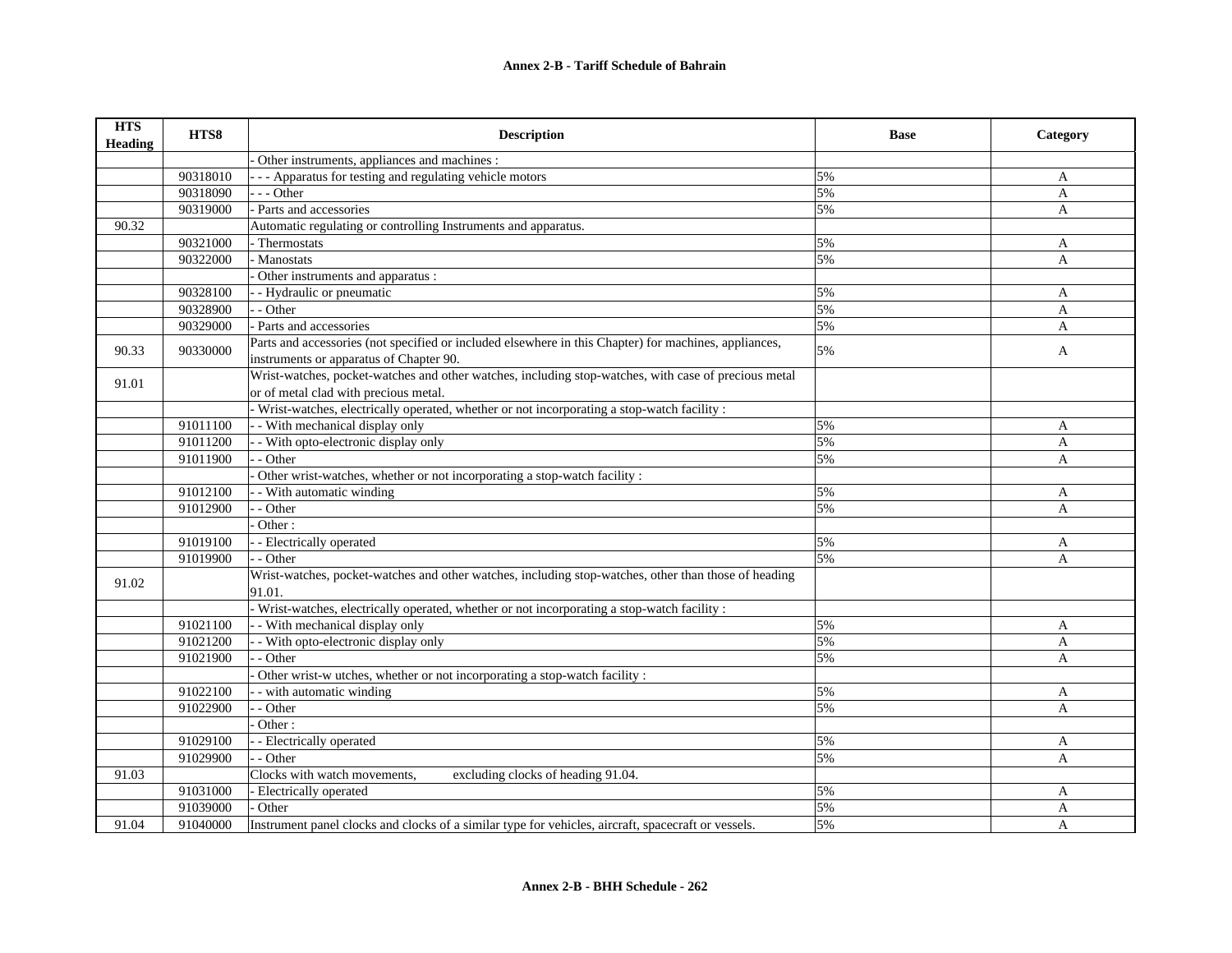| <b>HTS</b><br><b>Heading</b> | HTS8     | <b>Description</b>                                                                                       | <b>Base</b> | Category     |
|------------------------------|----------|----------------------------------------------------------------------------------------------------------|-------------|--------------|
| 91.05                        |          | Other clocks.                                                                                            |             |              |
|                              |          | - Alarm clocks :                                                                                         |             |              |
|                              | 91051100 | - - Electrically operated                                                                                | 5%          | A            |
|                              | 91051900 | - - Other                                                                                                | 5%          | $\mathbf{A}$ |
|                              |          | - Wall clocks :                                                                                          |             |              |
|                              | 91052100 | - Electrically operated                                                                                  | 5%          | A            |
|                              | 91052900 | - - Other                                                                                                | 5%          | A            |
|                              |          | Other:                                                                                                   |             |              |
|                              | 91059100 | - - Electrically operated                                                                                | 5%          | A            |
|                              | 91059900 | - - Other                                                                                                | 5%          | A            |
|                              |          | Time of day recording apparatus and apparatus for measuring, recording or otherwise indicating intervals |             |              |
| 91.06                        |          | of time, with clock or watch movement or with synchronous motor (for example, time-registers, time-      |             |              |
|                              |          | recordrs).                                                                                               |             |              |
|                              | 91061000 | - Time-registers; time-recorders                                                                         | 5%          | A            |
|                              | 91062000 | - Parking meters                                                                                         | 5%          | A            |
|                              | 91069000 | - Other                                                                                                  | 5%          | $\mathbf{A}$ |
| 91.07                        | 91070000 | Time switches with clock or watch movemet or with synchronous motor.                                     | 5%          | A            |
| 91.08                        |          | Watch movements, complete and assembled.                                                                 |             |              |
|                              |          | Electrically operated :                                                                                  |             |              |
|                              | 91081100 | - With mechanical display only or with a device to which a mechanical display can be incorporated        | 5%          | A            |
|                              | 91081200 | - With opto-electronic display only                                                                      | 5%          | A            |
|                              | 91081900 | - Other                                                                                                  | 5%          | A            |
|                              | 91082000 | - With automatic winding                                                                                 | 5%          | A            |
|                              | 91089000 | Other                                                                                                    | 5%          | A            |
| 91.09                        |          | Clock movements, complete and assembled.                                                                 |             |              |
|                              |          | Electrically operated :                                                                                  |             |              |
|                              | 91091100 | - - Of alarm clocks                                                                                      | 5%          | A            |
|                              | 91091900 | - - Other                                                                                                | 5%          | A            |
|                              | 91099000 | - Other                                                                                                  | 5%          | $\mathsf{A}$ |
|                              |          | Complete watch or clock movements, unassembled or partly assembled (movement sets); incomplete           |             |              |
| 91.10                        |          | watch or clnck movements, assembled; rough watch or clock movements.                                     |             |              |
|                              |          | Of watches:                                                                                              |             |              |
|                              | 91101100 | - - Complete movements, unassembled or partly assembled (movement sets)                                  | 5%          | A            |
|                              | 91101200 | - Incomplete movements, assembled                                                                        | 5%          | A            |
|                              | 91101900 | - Rough movements                                                                                        | 5%          | A            |
|                              | 91109000 | Other                                                                                                    | 5%          | A            |
| 91.11                        |          | Watch cases and parts thereof.                                                                           |             |              |
|                              | 91111000 | Cases of precious metal or of metal clad with precious metal                                             | 5%          | A            |
|                              | 91112000 | Cases of base metal, whether or not gold- or silver-plated                                               | 5%          | A            |
|                              | 91118000 | Other cases                                                                                              | 5%          | A            |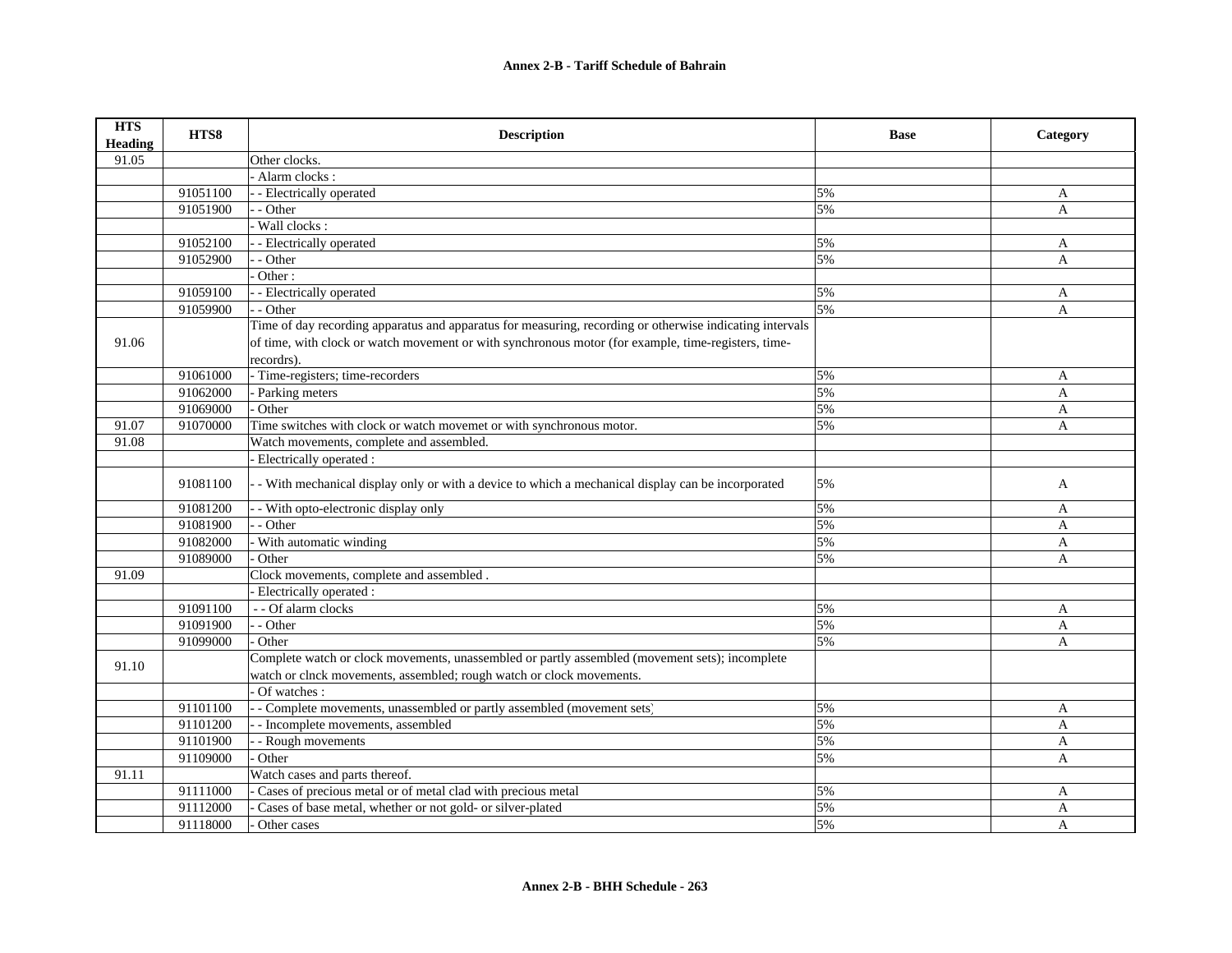| <b>HTS</b><br><b>Heading</b> | HTS8     | <b>Description</b>                                                                           | <b>Base</b> | Category     |
|------------------------------|----------|----------------------------------------------------------------------------------------------|-------------|--------------|
|                              | 91119000 | Parts                                                                                        | 5%          | A            |
| 91.12                        |          | Clock cases and cases of a similar type for other goods of this Chapter, and parts thereof.  |             |              |
|                              | 91122000 | Cases.                                                                                       | 5%          | A            |
|                              | 91129000 | Parts                                                                                        | 5%          | $\mathbf{A}$ |
| 91.13                        |          | Watch straps, watch bands and watch bracelets and parts thereof.                             |             |              |
|                              | 91131000 | Of precious metal or of metal clad with precious metal                                       | 5%          | A            |
|                              | 91132000 | Of base metal, whether or not gold- or silver-plated                                         | 5%          | A            |
|                              |          | Other:                                                                                       |             |              |
|                              | 91139010 | - - - Of artifical plastic materials                                                         | 5%          | A            |
|                              | 91139020 | - - - Of natural leather or composition leather                                              | 5%          | $\mathbf{A}$ |
|                              | 91139030 | - - - Of woven fabrics                                                                       | 5%          | $\mathbf{A}$ |
|                              | 91139040 | - - - With pearls, precious, semi-precious stones, natural or composition                    | 5%          | A            |
|                              | 91139090 | - - - Other                                                                                  | 5%          | A            |
| 91.14                        |          | Other clock or watch parts.                                                                  |             |              |
|                              | 91141000 | - Springs, including hair-Springs                                                            | 5%          | A            |
|                              | 91142000 | - Jewels                                                                                     | 5%          | A            |
|                              | 91143000 | Dials                                                                                        | 5%          | A            |
|                              | 91144000 | Plates and bridges                                                                           | 5%          | A            |
|                              | 91149000 | Other                                                                                        | 5%          | A            |
| 92.01                        |          | Pianos, including automatic pianos; harpsichords and other keyboard stringed instruments.    |             |              |
|                              | 92011000 | - Upright pianos                                                                             | 5%          | A            |
|                              | 92012000 | Grand pianos                                                                                 | 5%          | A            |
|                              | 92019000 | Other                                                                                        | 5%          | A            |
| 92.02                        |          | Other string musical instruments (for example, guitars, violins, harps).                     |             |              |
|                              | 92021000 | Played with a bow                                                                            | 5%          | A            |
|                              |          | Other:                                                                                       |             |              |
|                              | 92029010 | $-$ - Lutes                                                                                  | 5%          | $\mathbf{A}$ |
|                              | 92029090 | $- -$ Other                                                                                  | 5%          | A            |
| 92.03                        | 92030000 | Keyboard pipe organs; harmoniums and similar keyboard instruments with free metal reeds.     | 5%          | A            |
| 92.04                        |          | Accordions and similar instruments; mouth organs.                                            |             |              |
|                              | 92041000 | - Accordions and similar instruments                                                         | 5%          | A            |
|                              | 92042000 | - Mouth organs harmonicas                                                                    | 5%          | A            |
| 92.05                        |          | Other wind musical instruments (for example, clarinets, trumpets, bagpipes).                 |             |              |
|                              | 92051000 | - Brass-wind instruments                                                                     | 5%          | $\mathbf{A}$ |
|                              | 92059000 | Other                                                                                        | 5%          | A            |
| 92.06                        |          | Percussion musical instruments (for eample, drums, xylophones, cymbals, castanets, maracas). |             |              |
|                              | 92060010 | $- -$ Drums                                                                                  | 5%          | A            |
|                              | 92060020 | --- Cymbals                                                                                  | 5%          | A            |
|                              | 92060030 | - - - Triangles                                                                              | 5%          | A            |
|                              | 92060040 | - - Xylophoes                                                                                | 5%          | A            |
|                              | 92060090 | - - - Other                                                                                  | 5%          | A            |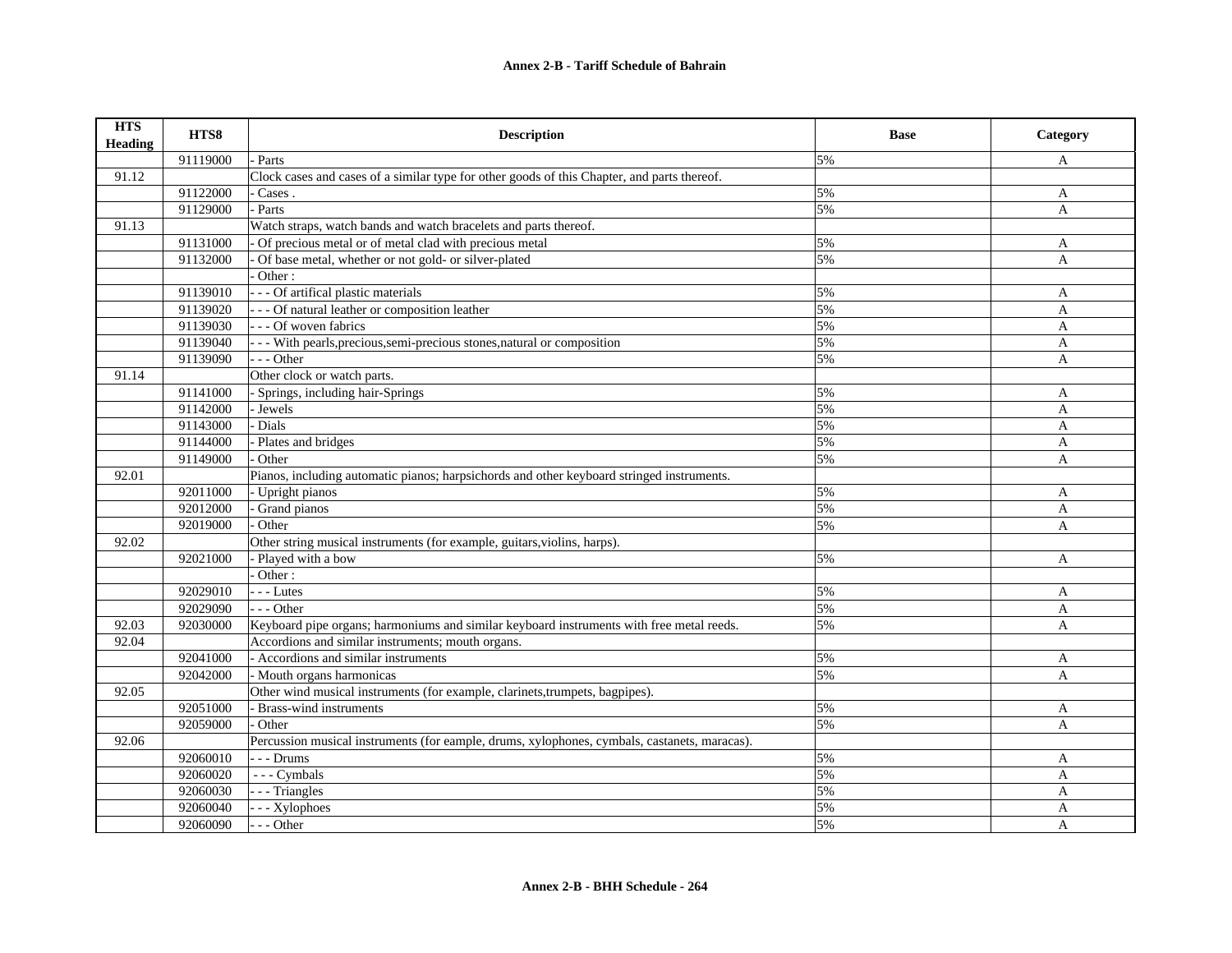| <b>HTS</b><br>Heading | HTS8     | <b>Description</b>                                                                                        | <b>Base</b> | Category     |
|-----------------------|----------|-----------------------------------------------------------------------------------------------------------|-------------|--------------|
|                       |          | Musical instruments, the sound of which is produced, or must be amplified, electrically (for example,     |             |              |
| 92.07                 |          | organs, guitars, accordions).                                                                             |             |              |
|                       | 92071000 | - Keyboard instruments, Other than Accordions                                                             | 5%          | A            |
|                       | 92079000 | Other                                                                                                     | 5%          | A            |
|                       |          | Musical boxes, fairground organs, mechanical street organs, mechanical singing birds, musical saws and    |             |              |
| 92.08                 |          | other musical instruments not falling within any other heading of this Chapter; decoy calls of all kinds; |             |              |
|                       |          | whistles, call horns and other mouth-blown sound signalling instrumenks.                                  |             |              |
|                       | 92081000 | - Musical boxes                                                                                           | 5%          | A            |
|                       |          | Other:                                                                                                    |             |              |
|                       | 92089010 | - - Fairground organs                                                                                     | 5%          | A            |
|                       | 92089020 | - - - Musical saws                                                                                        | 5%          | $\mathbf{A}$ |
|                       | 92089030 | - - - Decoy calls and effects                                                                             | 5%          | A            |
|                       | 92089040 | -- Mouth-blown whistles for leadership                                                                    | 5%          | $\mathbf{A}$ |
|                       | 92089090 | $- -$ Other                                                                                               | 5%          | $\mathbf{A}$ |
|                       |          | Parts (for example, mechanisms for musical boxes) and accessories (for example, cards, discs and rolls    |             |              |
| 92.09                 |          | for mechanical instruments) of musical instruments; metronomes, tuning forks and pitch pipes of all       |             |              |
|                       |          | kinds.                                                                                                    |             |              |
|                       | 92091000 | - Metronomes, tuning forks and pitch pipes                                                                | 5%          | A            |
|                       | 92092000 | - Mechanisms for musical boxes                                                                            | 5%          | A            |
|                       | 92093000 | - Musical instrument strings                                                                              | 5%          | A            |
|                       |          | - Other:                                                                                                  |             |              |
|                       | 92099100 | - Parts and accessories for pianos                                                                        | 5%          | A            |
|                       | 92099200 | - Parts and accessories for the musical instruments of heading 92.02                                      | 5%          | A            |
|                       | 92099300 | - Parts and accessories for the musical instruments of heading 92.03                                      | 5%          | A            |
|                       | 92099400 | - Parts and accessories for the musical instruments of heading 92.07                                      | 5%          | A            |
|                       | 92099900 | - Other                                                                                                   | 5%          | A            |
| 93.01                 | 93010000 | Military weapons, other than revolvers, pistols and the arms of heading 93.07.                            | 5%          | A            |
|                       |          | - Artillery weapons (for example, guns, howitzers and mortars):                                           |             |              |
|                       | 93011900 | - Self-propeiied                                                                                          | 5%          | A            |
|                       | 93011900 | - Other                                                                                                   | 5%          | A            |
|                       | 93012000 | Rocket lauchers; flame-thrower; grenade launcers; torpedo tubes and similar projectors                    | 5%          | A            |
|                       | 93019000 | Other                                                                                                     | 5%          | A            |
| 93.02                 | 93020000 | Revolvers and pistols, other than those of heading 93.03 or 93.04.                                        | 5%          | A            |
|                       |          | Other tirearms and similar devices which operate by the firing of an explosive charge (for example,       |             |              |
|                       |          | sporting shotguns and rifles, muzzle-loading firearms, Very pistols and other devices designed to project |             |              |
| 93.03                 |          | only signal flares, pistols and revolvers for tiring blank ammunition, captive-bolt humane killers, line- |             |              |
|                       |          | throwing guns).                                                                                           |             |              |
|                       | 93031000 | - Muzzle-loading firearms                                                                                 | 5%          | A            |
|                       | 93032000 | Other sporting huntinp or target-shooting shotguns, including combination shotgun-rifles                  | 5%          | $\mathbf{A}$ |
|                       | 93033000 | Other sporting, hunting or target-shooting rifles                                                         | 5%          | A            |
|                       | 93039000 | Other                                                                                                     | 5%          | $\mathsf{A}$ |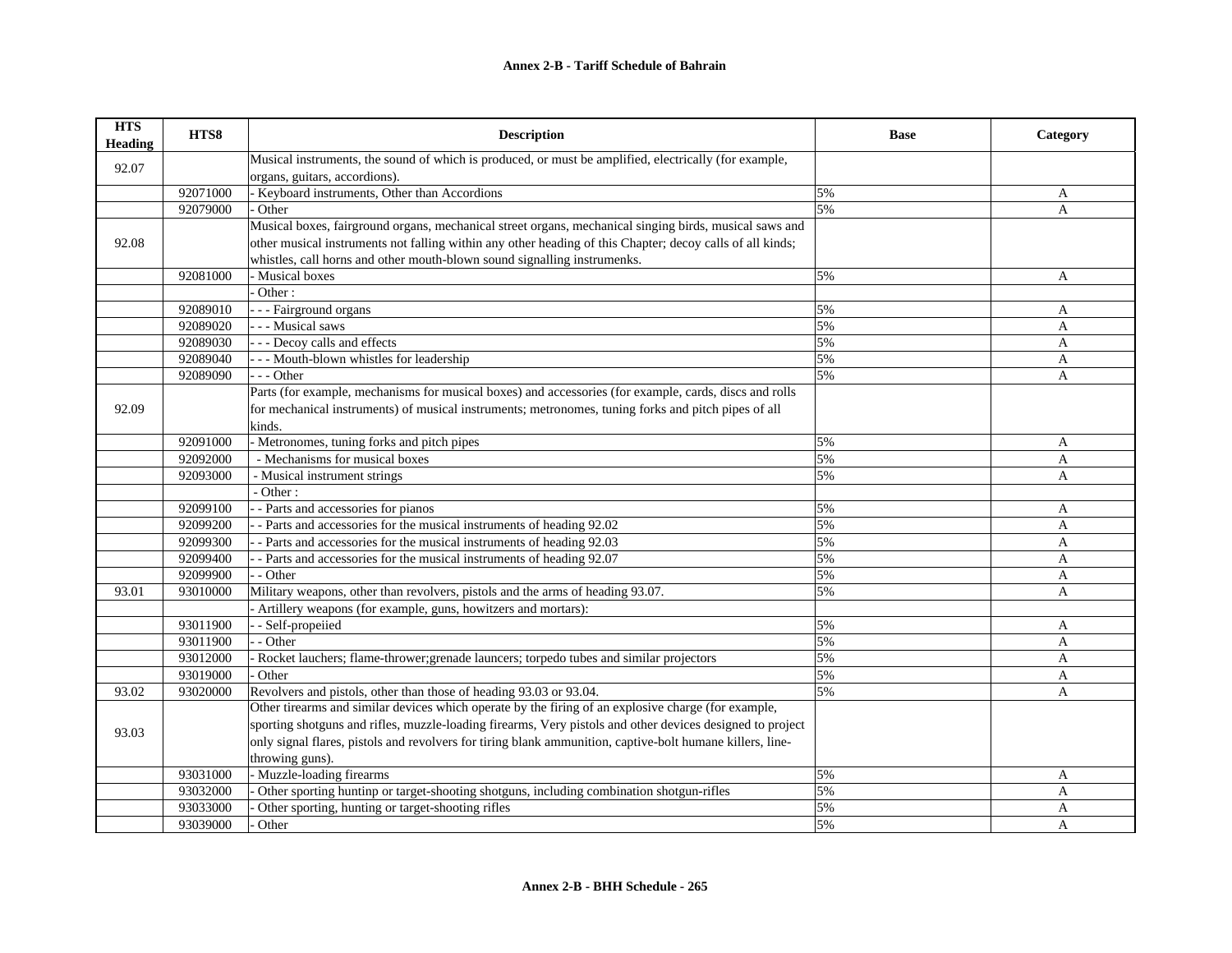| <b>HTS</b><br><b>Heading</b> | HTS8     | <b>Description</b>                                                                                              | <b>Base</b> | Category     |
|------------------------------|----------|-----------------------------------------------------------------------------------------------------------------|-------------|--------------|
| 93.04                        |          | Other arms (for example, spring, air or gas guns and pistols, truncheons), excluding those of heading<br>93.07. |             |              |
|                              | 93040010 | --- Fishguns (underwater)                                                                                       | 5%          | A            |
|                              | 93040090 | $- -$ Other                                                                                                     | 5%          | $\mathbf{A}$ |
| 93.05                        |          | Parts and accessories of articles of headings Nos. 93.01 to 93.04.                                              |             |              |
|                              | 93051000 | Of revolvers or pistols                                                                                         | 5%          | $\mathbf{A}$ |
|                              |          | Of shotguns or rifles of heading 93.03 :                                                                        |             |              |
|                              | 93052100 | - Shotgun barrels                                                                                               | 5%          | $\mathbf{A}$ |
|                              | 93052900 | - Other                                                                                                         | 5%          | A            |
|                              |          | Other:                                                                                                          |             |              |
|                              | 93059100 | - - Of military weapons of heading 93.01                                                                        | 5%          |              |
|                              |          |                                                                                                                 |             | $\mathbf{A}$ |
|                              | 93059900 | - - Other                                                                                                       | 5%          | A            |
|                              |          | Bombs, grenades, torpedoes, mines, missiles and similar munitions of war and parts thereof; cartridl;es         |             |              |
| 93.06                        |          | and other ammunition and projectiles and parts therenf, includinl; shnt and cartridge wads.                     |             |              |
|                              | 93061000 | - Cartridges for riveting or similar tools or for captiw-holt humane killers and Parts thereof                  | 5%          | A            |
|                              |          | Shotgun cartridges and parts thereof; air gun pellets :                                                         |             |              |
|                              |          | - Cartridges :                                                                                                  |             |              |
|                              | 93062110 | --- For hunting or sports shooting                                                                              | 5%          | A            |
|                              | 93062190 | $-$ - Other                                                                                                     | 5%          | A            |
|                              |          | - Other:                                                                                                        |             |              |
|                              | 93062910 | -- Parts and accessories of cartridges for hunting or sports shooting                                           | 5%          | A            |
|                              | 93062990 | - - Other                                                                                                       | 5%          | A            |
|                              |          | Other cartridges and parts thereof :                                                                            |             |              |
|                              | 93063010 | --- Cartridges, Parts and accessories, for hunting or sports shooting                                           | 5%          | A            |
|                              | 93063090 | $- -$ Other                                                                                                     | 5%          | A            |
|                              | 93069000 | Other                                                                                                           | 5%          | A            |
|                              |          | Swords, cutlasses, bayonets, lances and similar arms and parts thereof and scabbards and sheaths                |             |              |
| 93.07                        |          | therefor.                                                                                                       |             |              |
|                              | 93070010 | - - - For military purposes                                                                                     | 5%          | A            |
|                              | 93070090 | $--$ Other                                                                                                      | 5%          | A            |
| 94.01                        |          | Seats (other than those of heading 94.02), whether or not convertible into beds, and parts thereof.             |             |              |
|                              | 94011000 | - Seats of a kind used for aircraft                                                                             | 5%          | A            |
|                              | 94012000 | Seats of a kind used for motor vehicles                                                                         | 5%          | $\mathbf{A}$ |
|                              | 94013000 | Swivel seats with variable height adjustment                                                                    | 5%          | A            |
|                              | 94014000 | Seats other than garden seats or camping equipment, convertible into beds                                       | 5%          | A            |
|                              | 94015000 | Seats of cane, osier, bamboo or similar materials                                                               | 5%          | $\mathbf{A}$ |
|                              |          | Other seats, with wooden frames :                                                                               |             |              |
|                              | 94016100 | - Upholstered                                                                                                   | 5%          | A            |
|                              | 94016900 | - Other                                                                                                         | 5%          | A            |
|                              |          | Other seats, with metal frames:                                                                                 |             |              |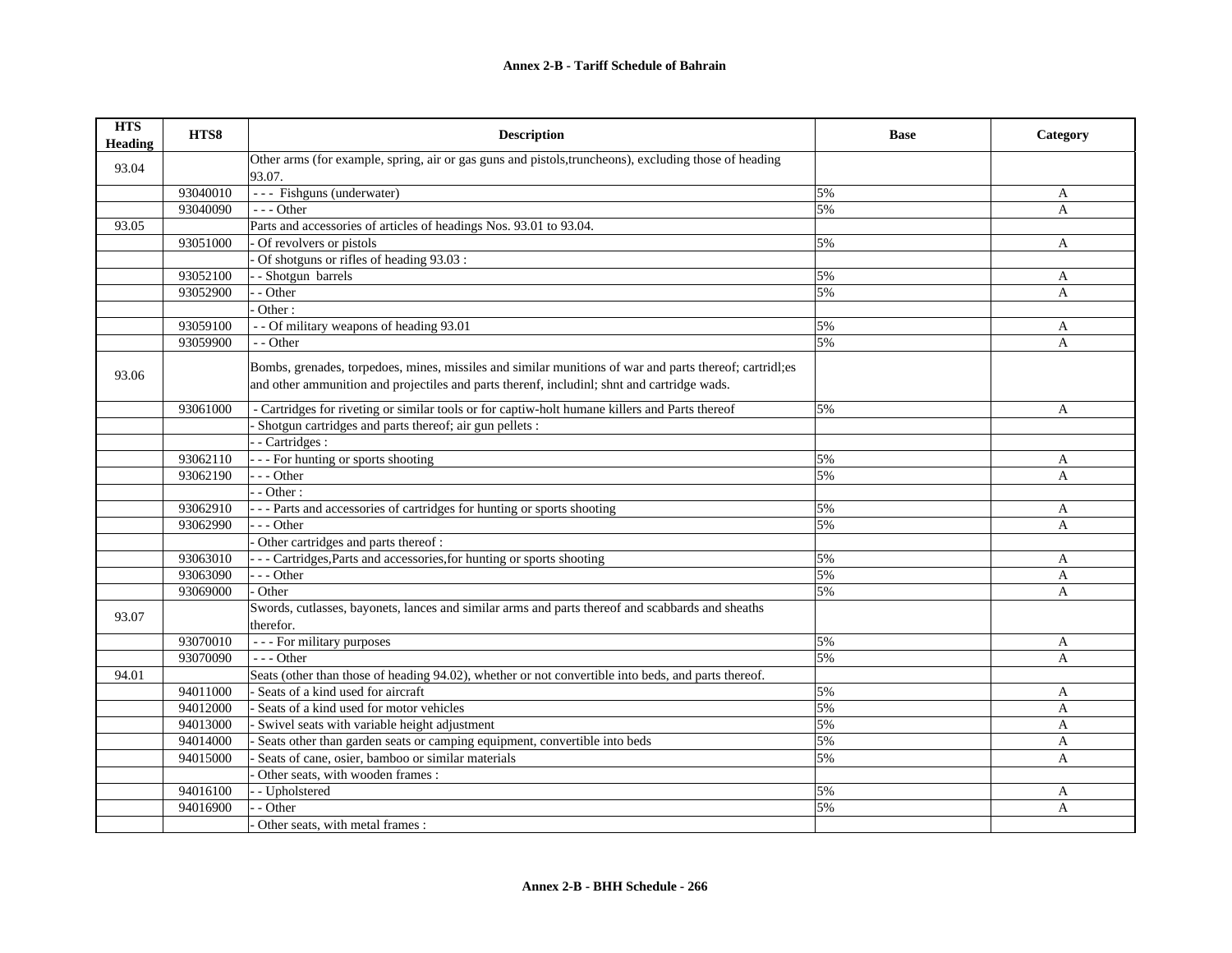| <b>HTS</b><br><b>Heading</b> | HTS8     | <b>Description</b>                                                                                       | <b>Base</b> | Category     |
|------------------------------|----------|----------------------------------------------------------------------------------------------------------|-------------|--------------|
|                              |          | - - Upholstered :                                                                                        |             |              |
|                              | 94017110 | --- Childrens seats designed to be hung on the back of other seats                                       | 5%          | A            |
|                              | 94017120 | --- Babies walkers with small wheels                                                                     | 5%          | A            |
|                              | 94017190 | $- -$ Other                                                                                              | 5%          | $\mathbf{A}$ |
|                              |          | $-$ Other :                                                                                              |             |              |
|                              | 94017910 | --- Childrens seats designed to be hung on the back of other seats                                       | 5%          | A            |
|                              | 94017920 | --- Baby walkers with small wheels                                                                       | 5%          | A            |
|                              | 94017990 | $- -$ Other                                                                                              | 5%          | $\mathbf{A}$ |
|                              |          | Other Seats:                                                                                             |             |              |
|                              |          | --- Other seats with plastic frames :                                                                    |             |              |
|                              | 94018011 | --- Childrens seats designed to be hung on the back of other seats                                       | 5%          | A            |
|                              | 94018012 | - - - - Babies walkers with small wheels                                                                 | 5%          | A            |
|                              | 94018019 | - - - - Other                                                                                            | 5%          | A            |
|                              | 94018020 | --- Seats of stones or mixture of asbestos or ceramics                                                   | 5%          | A            |
|                              | 94018090 | $- -$ Other                                                                                              | 5%          | A            |
|                              | 94019000 | Parts                                                                                                    | 5%          | A            |
|                              |          | Medical, surgical, dental or veterinary furniture (for example, operating tables, examination tables,    |             |              |
| 94.02                        |          | hospital beds with mechanical fittings, dentists' chairs); barbers' chairs and similar chairs, having    |             |              |
|                              |          | rotating as well as both reclining and elevating movemenks; parts of the foregoing articles.             |             |              |
|                              |          | - Dentists', barbers' or similar chairs and parts thereof :                                              |             |              |
|                              | 94021010 | --- Dentists chairs and Parts                                                                            | 5%          | A            |
|                              | 94021020 | - - - Barbers chairs and Parts                                                                           | 5%          | A            |
|                              | 94021090 | $- -$ Other                                                                                              | 5%          | A            |
|                              |          | - Other:                                                                                                 |             |              |
|                              | 94029010 | - - Medical and surgical furniture and Parts                                                             | 5%          | A            |
|                              | 94029090 | - - - Other                                                                                              | 5%          | A            |
| 94.03                        |          | furniture and parts thereof.                                                                             |             |              |
|                              |          | - Metal furniture of a kind used in offices :                                                            |             |              |
|                              | 94031010 | --- Office desks                                                                                         | 5%          | A            |
|                              | 94031020 | --- Tables with wheels                                                                                   | 5%          | A            |
|                              | 94031030 | --- Cabinets, electrical, for keeping files                                                              | 5%          | A            |
|                              | 94031090 | $- -$ Other                                                                                              | 5%          | A            |
|                              |          | Other metal furniture :                                                                                  |             |              |
|                              | 94032010 | --- Wardrobes                                                                                            | 5%          | A            |
|                              | 94032020 | --- Clothes stands for placing on the floor                                                              | 5%          | A            |
|                              | 94032030 | --- laboratories or technical offices, microscope tables, laboratory benches (whether or Not with Gas or | 5%          | A            |
|                              |          | water nozzles, and tap fittings, etc.)                                                                   |             |              |
|                              | 94032040 | --- Portable partitions on floor                                                                         | 5%          | A            |
|                              | 94032090 | $-$ - Other                                                                                              | 5%          | A            |
|                              |          | - Wooden furniture of a kind used in offices :                                                           |             |              |
|                              | 94033010 | - - - Office desks                                                                                       | 5%          | $\mathsf{A}$ |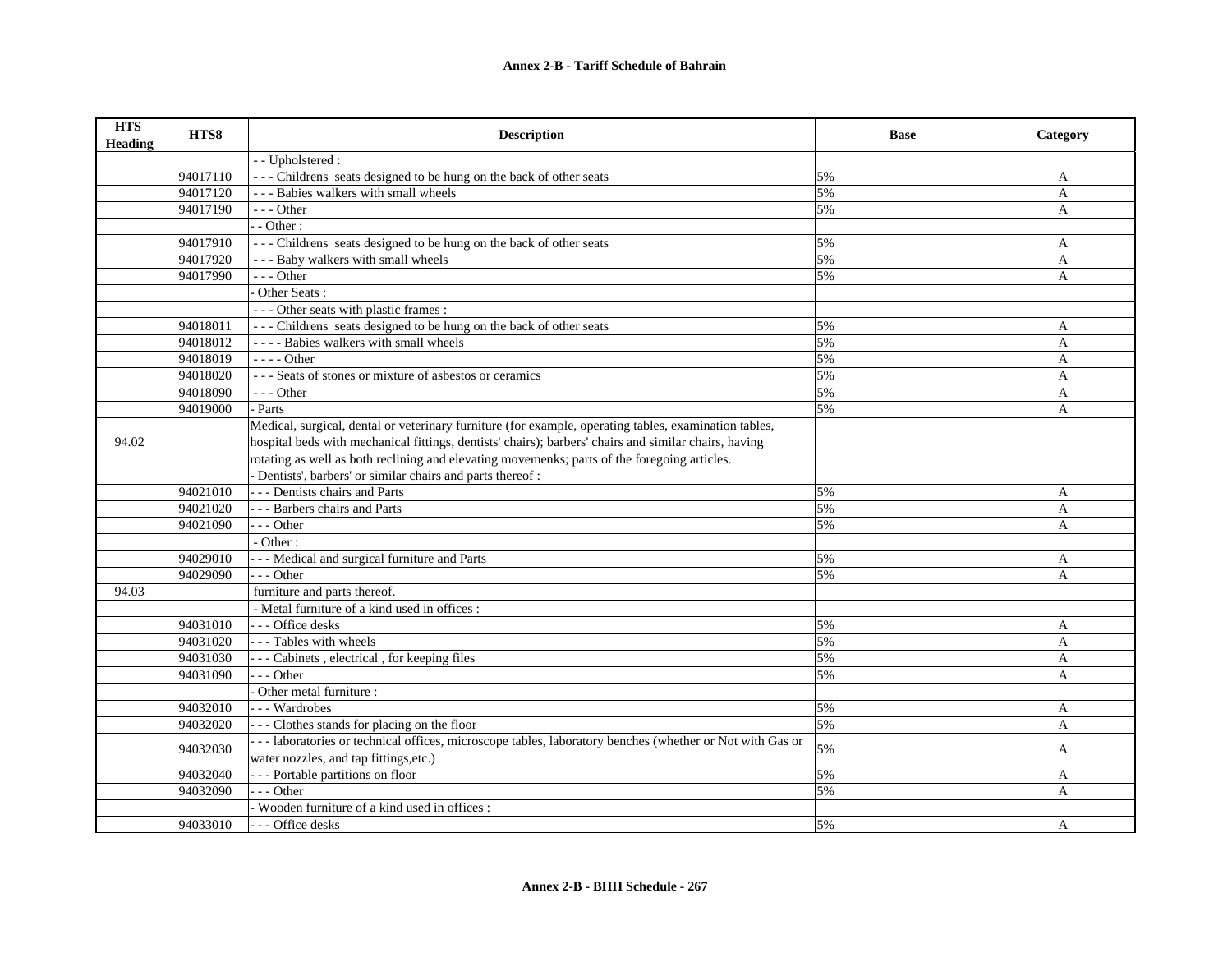| <b>HTS</b><br>Heading | HTS8     | <b>Description</b>                                                                                        | <b>Base</b> | Category     |
|-----------------------|----------|-----------------------------------------------------------------------------------------------------------|-------------|--------------|
|                       | 94033020 | --- Tables with wheels                                                                                    | 5%          | A            |
|                       | 94033030 | - - - Cabinets, electrical, for keeping files                                                             | 5%          | $\mathbf{A}$ |
|                       | 94033090 | --- Other                                                                                                 | 5%          | $\mathbf{A}$ |
|                       |          | - Wooden furniture of a kind used in the kitchen :                                                        |             |              |
|                       | 94034010 | --- Cupboards for pots and tableware                                                                      | 5%          | A            |
|                       | 94034020 | - - - Dining room sets, Complete                                                                          | 5%          | $\mathbf{A}$ |
|                       | 94034090 | $- -$ Other                                                                                               | 5%          | A            |
|                       |          | Wooden furniture of a kind used in the bedroom:                                                           |             |              |
|                       | 94035010 | --- bedroom sets, complete                                                                                | 5%          | A            |
|                       | 94035020 | --- Wardrobes                                                                                             | 5%          | A            |
|                       | 94035090 | $- -$ Other                                                                                               | 5%          | A            |
|                       |          | Other wooden furniture :                                                                                  |             |              |
|                       | 94036010 | --- laboratories of technical offices , microscope tables, laboratory benches (whether or Not with gas or | 5%          |              |
|                       |          | water nozzles, and tap fittings, etc.)                                                                    |             | A            |
|                       | 94036020 | --- Clothes stands for placing on the floor                                                               | 5%          | A            |
|                       | 94036030 | - - - Wall cabinets (first aid kits)                                                                      | 5%          | $\mathbf{A}$ |
|                       | 94036040 | --- Cabinets used as supports for wash basins                                                             | 5%          | A            |
|                       | 94036090 | --- Other                                                                                                 | 5%          | $\mathbf{A}$ |
|                       | 94037000 | Furniture of plastics                                                                                     | 5%          | $\mathbf{A}$ |
|                       |          | - Furniture of other materials, including cane, osier, bamboo or similar materials :                      |             |              |
|                       | 94038010 | - - - Furniture of stones of asbestos mixture or ceramics                                                 | 5%          | A            |
|                       | 94038090 | $- -$ Other                                                                                               | 5%          | A            |
|                       | 94039000 | - Parts                                                                                                   | 5%          | A            |
|                       |          | Mattress supports; articles of bedding and similar furnishing (for example, mattresses, quilts,           |             |              |
| 94.04                 |          | eiderdowns, cushions, pouffes and pillows) fitted with springs or stuffed or internally fitted with any   |             |              |
|                       |          | material or of cellular rubber or plastics, whether or not covered.                                       |             |              |
|                       | 94041000 | - Mattress supports                                                                                       | 5%          | A            |
|                       |          | - Mattresses :                                                                                            |             |              |
|                       |          | - - Of cellular rubber or plastics, whether or not covered :                                              |             |              |
|                       | 94042110 | - - - Spring mattresses                                                                                   | 20%         | B            |
|                       | 94042190 | $--$ Other                                                                                                | 20%         | B            |
|                       |          | - Of other materials :                                                                                    |             |              |
|                       | 94042910 | - - Of other materials :                                                                                  | 20%         | B            |
|                       | 94042990 | $- -$ Other                                                                                               | 20%         | B            |
|                       | 94043000 | Sleeping bags                                                                                             | 5%          | A            |
|                       |          | Other:                                                                                                    |             |              |
|                       | 94049010 | $--$ Quilets                                                                                              | 5%          | A            |
|                       | 94049020 | --- Pillows                                                                                               | 5%          | A            |
|                       | 94049030 | --- Cushions and pouffes Seats                                                                            | 5%          | A            |
|                       | 94049040 | --- Sets including of stuffed ouilt, bed sheet and pillow-case                                            | 5%          | A            |
|                       | 94049090 | --- Other                                                                                                 | 5%          | A            |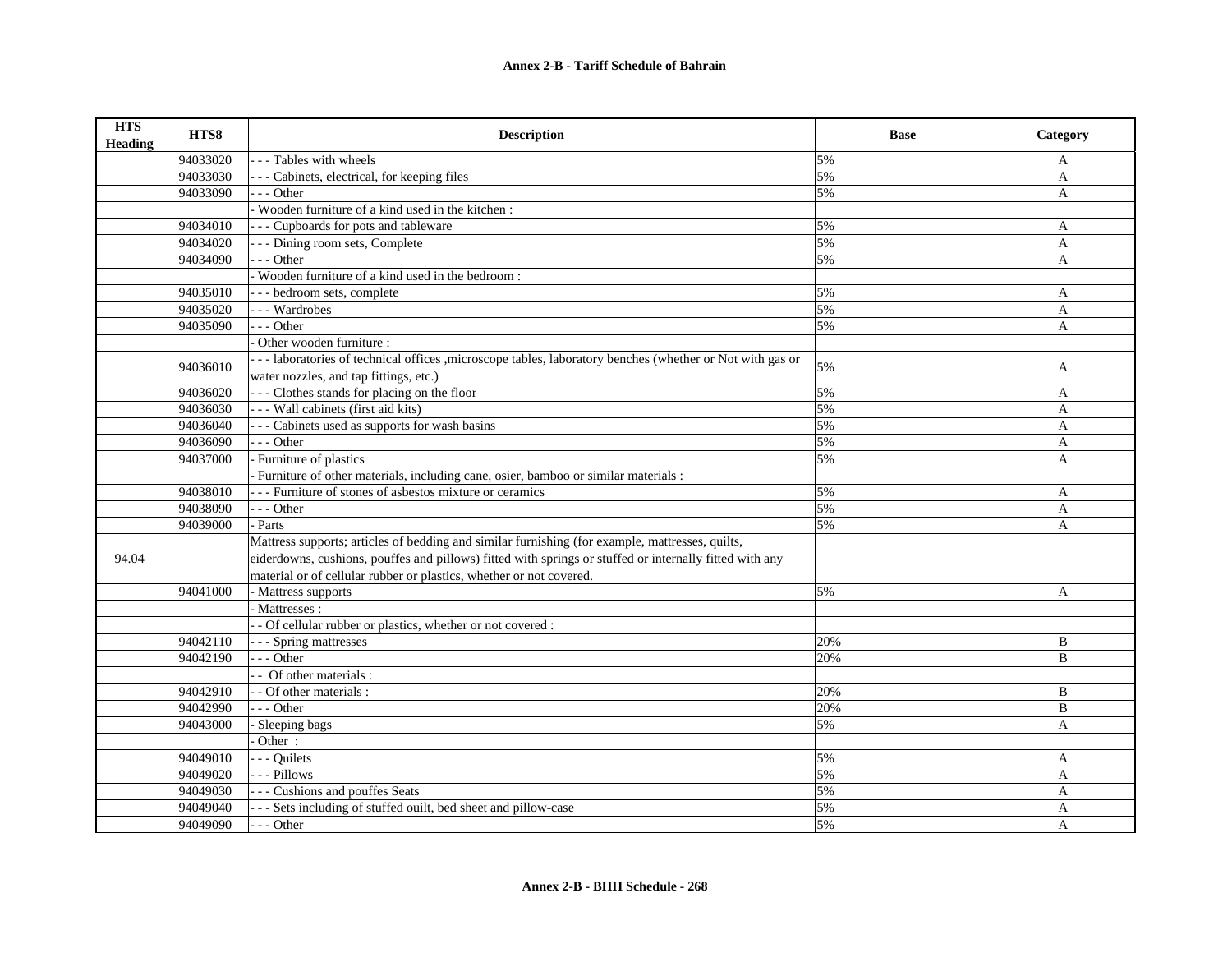| <b>HTS</b><br><b>Heading</b> | HTS8     | <b>Description</b>                                                                                        | <b>Base</b> | Category       |
|------------------------------|----------|-----------------------------------------------------------------------------------------------------------|-------------|----------------|
|                              |          | Lamps and lighting fittings including searchlights and spotlights and parts thereof, not elsewhere        |             |                |
| 94.05                        |          | specified or included; illuminated signs, illuminated name-plates and the like, having a permanentl tixed |             |                |
|                              |          | light source, and parts thereof not elsewhere specified or included.                                      |             |                |
|                              | 94051000 | Chandeliers and other electric ceiling or wall lighting fittings, excluding those of a kind used for      | 5%          | A              |
|                              |          | lighting pubhc open spaces or thoroughfares                                                               |             |                |
|                              | 94052000 | Electric table, desk, bedside or floor-standing lamps                                                     | 5%          | A              |
|                              | 94053000 | - Lighting sets of a kind used for christmas trees                                                        | 5%          | A              |
|                              |          | Other electric lamps and lighting fittings :                                                              |             |                |
|                              | 94054010 | - - - Lamps for exterior lighting (street lamps, porch and gate lamps, public gardens lamps etc.)         | 5%          | A              |
|                              | 94054020 | --- Specialised lamps (machine lamps, photographic studio lamps, shop window lamps)                       | 5%          | A              |
|                              | 94054090 | $--$ Other                                                                                                | 5%          | A              |
|                              | 94055000 | - Non-electrical lamps and lighting fittings                                                              | 5%          | A              |
|                              | 94056000 | illuminated signs, illuminated name-plates and the like                                                   | 5%          | A              |
|                              |          | Parts:                                                                                                    |             |                |
|                              | 94059100 | - - Of glass                                                                                              | 5%          | A              |
|                              | 94059200 | - Of plastics                                                                                             | 5%          | A              |
|                              | 94059900 | - - Other                                                                                                 | 5%          | A              |
| 94.06                        |          | Prefabriated buildings.                                                                                   |             |                |
|                              |          | - - - Of plastics :                                                                                       |             |                |
|                              | 94060011 | ---- Greenhouses for cultivation purposes                                                                 | 5%          | A              |
|                              | 94060012 | ---- Barns and cages for animal production                                                                | 5%          | $\mathbf{A}$   |
|                              | 94060013 | ---- Warehouses                                                                                           | 5%          | A              |
|                              | 94060014 | - - - - Buildings for residence or school                                                                 | 5%          | A              |
|                              | 94060019 | $---Other$                                                                                                | 5%          | A              |
|                              |          | $--$ Of wood :                                                                                            |             |                |
|                              | 94060021 | ---- Greenhouses for cultivation purposes                                                                 | 5%          | A              |
|                              | 94060022 | - - - - Barns and cages for animal production                                                             | 5%          | A              |
|                              | 94060023 | - - - - Warehouses                                                                                        | 5%          | A              |
|                              | 94060024 | ---- Buildings for residence or school                                                                    | 5%          | A              |
|                              | 94060029 | $--- Other$                                                                                               | 5%          | $\mathsf{A}$   |
|                              |          | $--$ Of iron:                                                                                             |             |                |
|                              | 94060031 | ---- Greenhouses for cultivation purposes                                                                 | 5%          | A              |
|                              | 94060032 | - - - - Barns and cages for animal production                                                             | 5%          | $\mathbf{A}$   |
|                              | 94060033 | - - - - Warehouses                                                                                        | 5%          | $\overline{A}$ |
|                              | 94060034 | ---- Buildings for residence or school                                                                    | 5%          | A              |
|                              | 94060039 | - - - - Other                                                                                             | 5%          | A              |
|                              |          | - - - Of aluminium :                                                                                      |             |                |
|                              | 94060041 | ---- Greenhouses for cultivation purposes                                                                 | 5%          | A              |
|                              | 94060042 | - - - - Barns and cages for animal production                                                             | 5%          | A              |
|                              | 94060043 | ---- Warehouses                                                                                           | 5%          | A              |
|                              | 94060044 | ---- Buildings for residence or school                                                                    | 5%          | A              |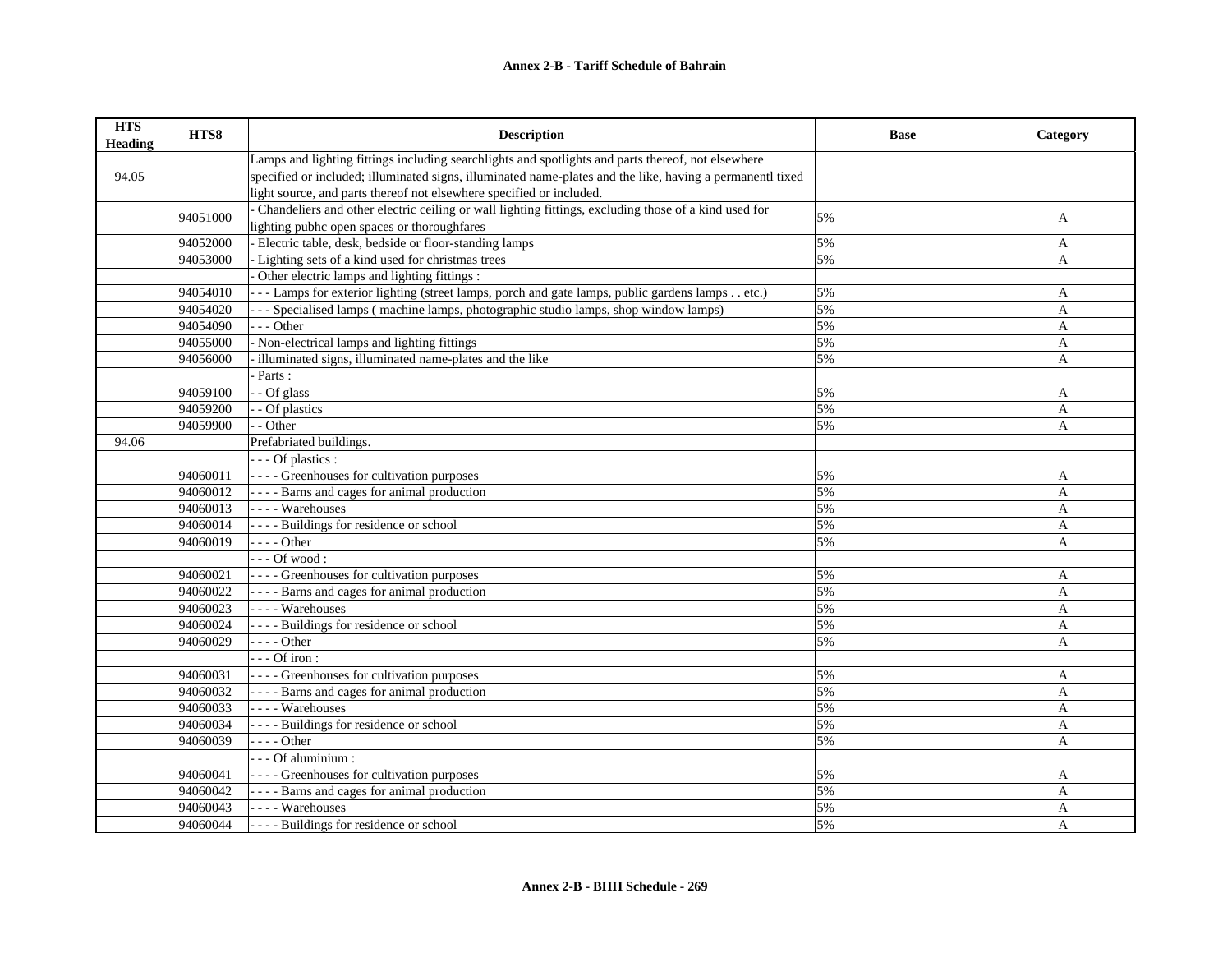| <b>HTS</b><br><b>Heading</b> | HTS8     | <b>Description</b>                                                                                                                 | <b>Base</b> | Category     |
|------------------------------|----------|------------------------------------------------------------------------------------------------------------------------------------|-------------|--------------|
|                              | 94060049 | $- - -$ Other                                                                                                                      | 5%          | A            |
|                              |          | --- Fiberglass:                                                                                                                    |             |              |
|                              | 94060051 | - - - - Greenhouses for cultivation purposes                                                                                       | 5%          | A            |
|                              | 94060052 | - - - - Barns and cages for animal production                                                                                      | 5%          | A            |
|                              | 94060053 | - - - - Warehouses                                                                                                                 | 5%          | A            |
|                              | 94060054 | - - - - Buildings for residence or school                                                                                          | 5%          | A            |
|                              | 94060059 | $---Other$                                                                                                                         | 5%          | A            |
|                              | 94060090 | - - - Of Other materials                                                                                                           | 5%          | A            |
| 95.01                        |          | Wheeled toys designed to be ridden by children (for example, tricycles, scooters, pedal cars); dolls'                              |             |              |
|                              |          | carriages.                                                                                                                         |             |              |
|                              | 95010010 | - - - Childrens tricycles                                                                                                          | 5%          | A            |
|                              | 95010020 | --- Pedal cars                                                                                                                     | 5%          | $\mathbf{A}$ |
|                              | 95010090 | $- -$ Other                                                                                                                        | 5%          | A            |
| 95.02                        |          | Dolls representing only human beings.                                                                                              |             |              |
|                              | 95021000 | Dolls, whether or Not dressed                                                                                                      | 5%          | $\mathbf{A}$ |
|                              |          | Parts and accessories :                                                                                                            |             |              |
|                              | 95029100 | - Garments and accessories therefor, footwear and headgear                                                                         | 5%          | A            |
|                              | 95029900 | - - Other                                                                                                                          | 5%          | A            |
| 95.03                        |          | Other toys; reduced-size ("scale") models and similar recreational models, working or not; puzzles of all                          |             |              |
|                              |          | kinds.                                                                                                                             |             |              |
|                              | 95031000 | Electric trains, including tracks, signals and other accessories therefor                                                          | 5%          | $\mathbf{A}$ |
|                              | 95032000 | Reduced-size ("scale") model assembly kits, whether or not working models, excludmg those of                                       | 5%          | $\mathbf{A}$ |
|                              |          | subheading 9503.10                                                                                                                 |             |              |
|                              | 95033000 | Other construction sets and constructional toys                                                                                    | 5%          | A            |
|                              |          | Toys representing animals or non-human creatures :                                                                                 |             |              |
|                              | 95034100 | - - stuffed                                                                                                                        | 5%          | A            |
|                              | 95034900 | - - Other                                                                                                                          | 5%          | A            |
|                              | 95035000 | Toy Musical instruments and apparatus                                                                                              | 5%          | A            |
|                              | 95036000 | Puzzles                                                                                                                            | 5%          | $\mathbf{A}$ |
|                              | 95037000 | Other toys, put up in sets or outfits                                                                                              | 5%          | A            |
|                              | 95038000 | Other toys and models, Incorporating a motor                                                                                       | 5%          | $\mathbf{A}$ |
|                              | 95039000 | Other                                                                                                                              | 5%          | $\mathbf{A}$ |
| 95.04                        |          | Articles for funfair, table or parlour games, including; pintables, billiards, special tables for casino                           |             |              |
|                              |          | games automatic bowling alley equipment.                                                                                           |             |              |
|                              | 95041000 | - Video games of a kind used with a television receiver                                                                            | 5%          | A            |
|                              |          | - Articles and accessories for billiards :                                                                                         |             |              |
|                              | 95042010 | --- Billiards                                                                                                                      | 5%          | A            |
|                              | 95042020 | - - - Billiards chalk                                                                                                              | 5%          | A            |
|                              | 95042090 | $- -$ Other                                                                                                                        | 5%          | A            |
|                              | 95043000 | Other games, operated by coins, banknotes(paper currency), discs or other similar articles, other than<br>bowling alley equipment. | 5%          | A            |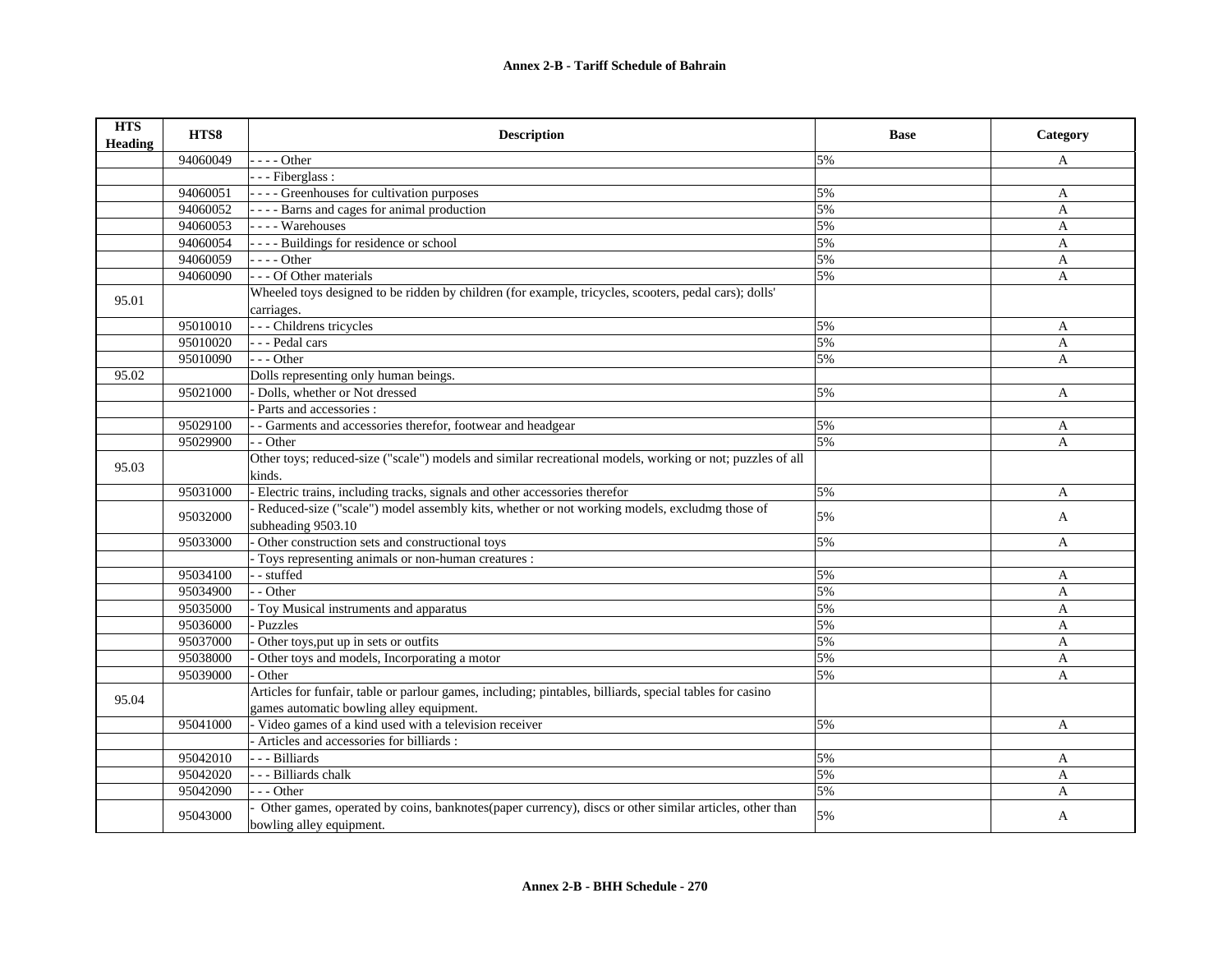| <b>HTS</b><br>Heading | HTS8     | <b>Description</b>                                                                                          | <b>Base</b> | Category     |
|-----------------------|----------|-------------------------------------------------------------------------------------------------------------|-------------|--------------|
|                       | 95044000 | - Playing cards                                                                                             | 5%          | A            |
|                       | 95049000 | Other                                                                                                       | 5%          | A            |
| 95.05                 |          | Festive, carnival or other entertainmenent articles including conjuring tricks and novelty jokes.           |             |              |
|                       | 95051000 | - Articles for christmas festivities                                                                        | 5%          | A            |
|                       | 95059000 | Other                                                                                                       | 5%          | A            |
|                       |          | Articles and equipment for general physical exercise, gymnastics, athletics, other sports (including table- |             |              |
| 95.06                 |          | tennis) or outdoor games, not specified or included elsewhere in this Chapter; swimming pools and           |             |              |
|                       |          | paddling pools.                                                                                             |             |              |
|                       |          | Snow-skis and other snow-ski equipment :                                                                    |             |              |
|                       | 95061100 | - - skis                                                                                                    | 5%          | A            |
|                       | 95061200 | - Ski-fastenings (ski-bindings)                                                                             | 5%          | A            |
|                       | 95061900 | - Other                                                                                                     | 5%          | A            |
|                       |          | - Water-skis, surf-boords, sailboards and other water-sport equipment :                                     |             |              |
|                       | 95062100 | - Sailboards                                                                                                | 5%          | A            |
|                       | 95062900 | $-$ Other                                                                                                   | 5%          | A            |
|                       |          | Golf clubs and other golf equipment :                                                                       |             |              |
|                       | 95063100 | - Clubs, complete                                                                                           | 5%          | A            |
|                       | 95063200 | - Balls                                                                                                     | 5%          | $\mathbf{A}$ |
|                       | 95063900 | - - Other                                                                                                   | 5%          | A            |
|                       | 95064000 | - Articles and equipment for table-tennis                                                                   | 5%          | A            |
|                       |          | Tennis, badminton or similar rackets, whether or not strung :                                               |             |              |
|                       | 95065100 | - - Lawn-tennis rackets, whether or Not strung                                                              | 5%          | A            |
|                       | 95065900 | - - Other                                                                                                   | 5%          | A            |
|                       |          | Balls, other than golf balls and table-tennis balls :                                                       |             |              |
|                       | 95066100 | - - Lawn-tennis Balls                                                                                       | 5%          | A            |
|                       | 95066200 | - - Inflatable                                                                                              | 5%          | A            |
|                       | 95066900 | - Other                                                                                                     | 5%          | A            |
|                       | 95067000 | - Ice skates and roller skates, including skating boots with skates attached                                | 5%          | A            |
|                       |          | Other:                                                                                                      |             |              |
|                       | 95069100 | - Articles and equipment for general physical exercise gymnastics or athletics                              | 5%          | A            |
|                       | 95069900 | - Other                                                                                                     | 5%          | A            |
|                       |          | Fishing rods, fish-hooks and other line fishing tackle; fish landing nets, butterfly nets and similar nets; |             |              |
| 95.07                 |          | decoy " birds " (other than those of heading 92.08 or 97.05) and similar hunting or shooting requisites.    |             |              |
|                       |          |                                                                                                             |             |              |
|                       | 95071000 | Fishing Rods                                                                                                | 5%          | A            |
|                       | 95072000 | - Fish-hooks, whether or nut snelled                                                                        | 5%          | A            |
|                       | 95073000 | Fishing reels                                                                                               | 5%          | A            |
|                       | 95079000 | - Other                                                                                                     | 5%          | A            |
| 95.08                 |          | Roundabouts, swings, shooting galleries and other faiground amusements; travelling circuses and             |             |              |
|                       |          | travelling menageries ; travelling theatres.                                                                |             |              |
|                       | 95081000 | - Travelling ciruses and travelling menageries                                                              | 5%          | A            |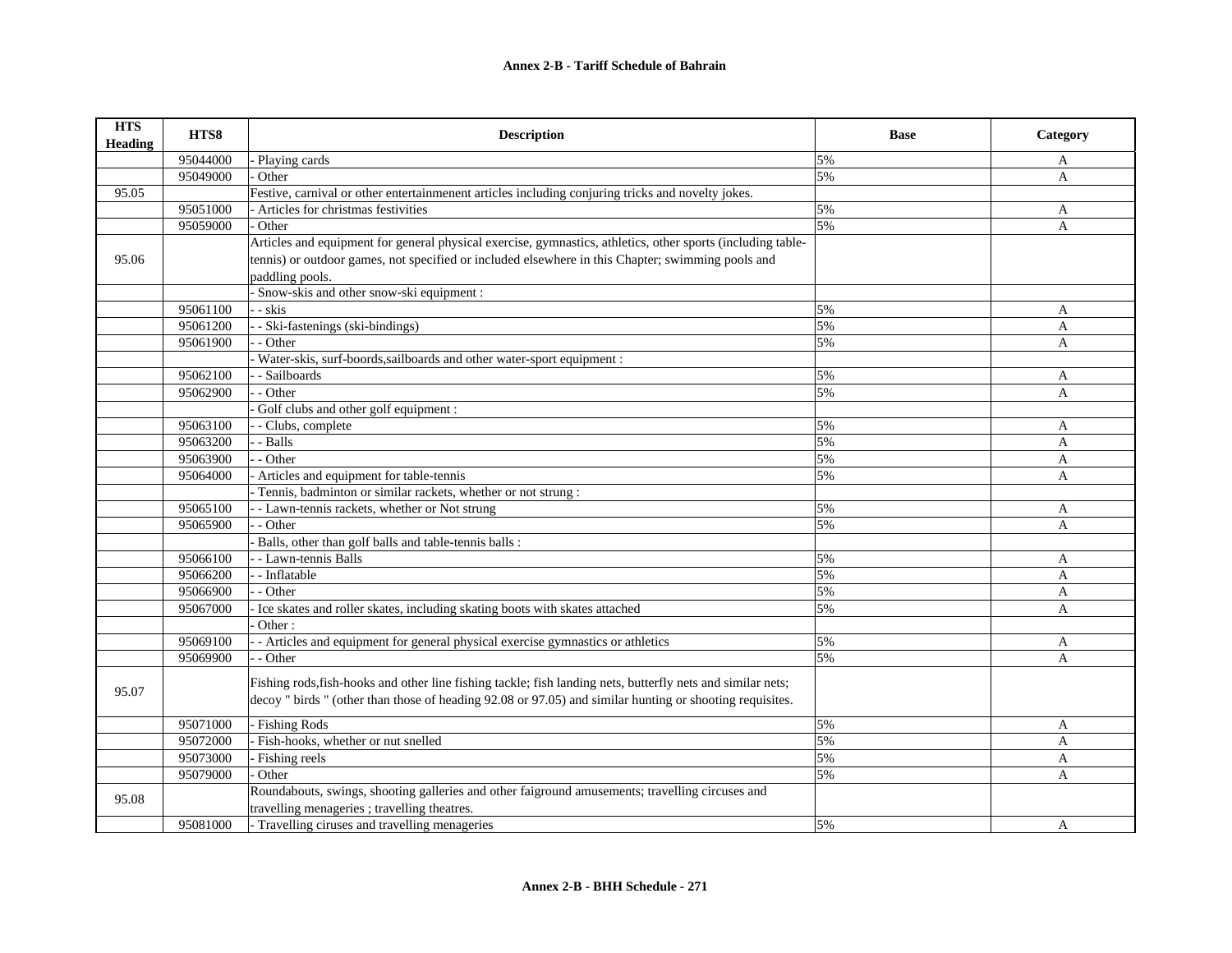| <b>HTS</b><br>Heading | HTS8     | <b>Description</b>                                                                                         | <b>Base</b> | Category       |
|-----------------------|----------|------------------------------------------------------------------------------------------------------------|-------------|----------------|
|                       |          | - Other:                                                                                                   |             |                |
|                       | 95089010 | - - - Roundabouts, swings                                                                                  | 5%          | A              |
|                       | 95089090 | $---$ Other                                                                                                | 5%          | A              |
| 96.01                 |          | Worked ivory, bone, tortoise-shell, horn, antlers, coral, mother-of-pearl and other animal carving         |             |                |
|                       |          | material, and articles of these materials (including articles obtained by moulding).                       |             |                |
|                       | 96011000 | Worked ivory and articles of ivory                                                                         | 5%          | Ι              |
|                       | 96019000 | Other                                                                                                      | 5%          | $\overline{A}$ |
|                       |          | Worked vegetable or mineral carving material and articles of these materials; moulded or carved articles   |             |                |
| 96.02                 |          | of wax, of stearin, of natural gums or natural resins or of modelling pastes, and other moulded or carved  |             |                |
|                       |          | articles, not elsewhere specifed or included; worked, unhardened gelatin (except gelatin of heading        |             |                |
|                       |          | 35.03) and articles of unhardened gelatin.                                                                 |             |                |
|                       | 96020010 | - - - Artificial honeycombs for beehives                                                                   | 5%          | A              |
|                       | 96020020 | - - - Wax pearls                                                                                           | 5%          | A              |
|                       |          | --- Articles made of wax-based and unhardened gelatin, used in medical purposes and surgical or on         | 5%          |                |
|                       | 96020030 | medical industry                                                                                           |             | A              |
|                       | 96020040 | --- Moulded or carved articles of paraffin wax (especially containers for hydrofluoric acid)               | 5%          | A              |
|                       | 96020050 | - - - Articles for stearin                                                                                 | 5%          | A              |
|                       | 96020090 | --- Other                                                                                                  | 5%          | A              |
|                       |          | Brooms, brushes (including brushes constituting parts ot machines, appliances or vehicles), hand-          |             |                |
| 96.03                 |          | operated mechanical floor sweepers, not motorised, mops and feather dusten; prepared knots and tufts for   |             |                |
|                       |          | broom or brush making; paint pads and rollers; squeegees (other than roller squeegees).                    |             |                |
|                       |          |                                                                                                            |             |                |
|                       | 96031000 | Brooms and brushes, consisting of twigs or other vegetahle materials bound together, with or without       | 5%          | A              |
|                       |          | handles                                                                                                    |             |                |
|                       |          | - Tooth brushes, shaving btushes, hair brushes, nail brushes, eyelash brushes and other toilet brushes for |             |                |
|                       |          | use on the person, including such brushes constituting parts of appliances :                               |             |                |
|                       | 96032100 | - Tooth brushes, including dental-plate brushes                                                            | 5%          | A              |
|                       |          | $-$ - Other :                                                                                              |             |                |
|                       | 96032910 | - - - Shaving brushes                                                                                      | 5%          | A              |
|                       | 96032920 | - - - Hair brushes                                                                                         | 5%          | A              |
|                       | 96032990 | $- -$ Other                                                                                                | 5%          | A              |
|                       | 96033000 | - Artists' brushes, writing brushes and similar brushes for the application of cosmetics                   | 5%          | A              |
|                       | 96034000 | Paint, distemper, varnish or similar brushes (other than brushes of subheading 9603.30); paint pads and    | 5%          | A              |
|                       |          | rollers                                                                                                    |             |                |
|                       | 96035000 | Other brushes constituting Parts of machines, appliances or vehicles                                       | 5%          | A              |
|                       |          | Other:                                                                                                     |             |                |
|                       | 96039010 | --- Brushes of rubber or plastics, moulded in one piece, and brushes for house-keeping Clothes or shoes    | 5%          | A              |
|                       | 96039020 | --- Brushes for cleaning clothes or shoes                                                                  | 5%          | A              |
|                       | 96039030 | - - Sweeping brushes for cleaning the roads, floors                                                        | 5%          | A              |
|                       | 96039040 | - - Manual brushes of metal wires                                                                          | 5%          | A              |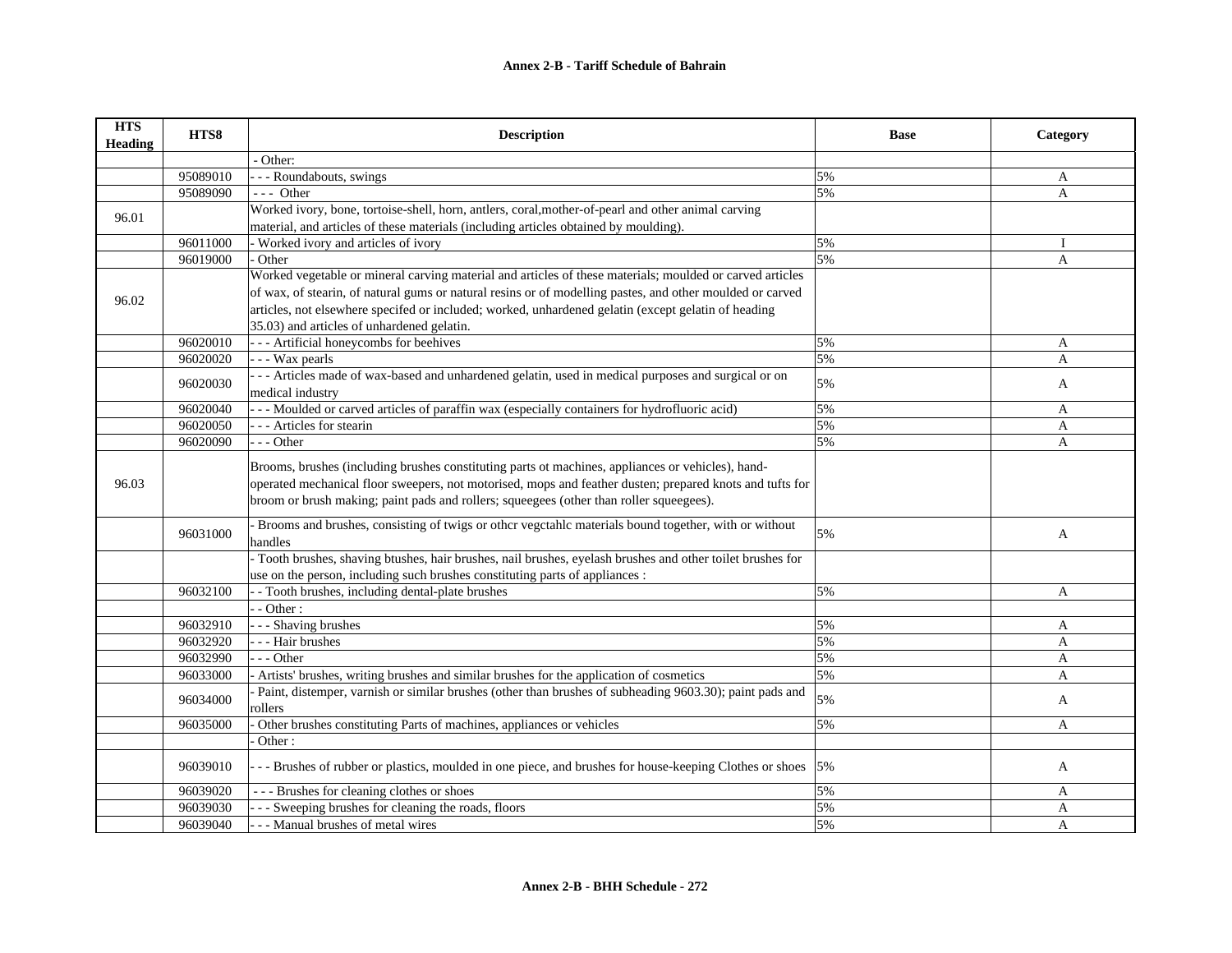| <b>HTS</b><br><b>Heading</b> | HTS8     | <b>Description</b>                                                                                                                                                                                                                                                                                                             | <b>Base</b> | Category     |
|------------------------------|----------|--------------------------------------------------------------------------------------------------------------------------------------------------------------------------------------------------------------------------------------------------------------------------------------------------------------------------------|-------------|--------------|
|                              | 96039090 | - - Other                                                                                                                                                                                                                                                                                                                      | 5%          | A            |
| 96.04                        | 96040000 | Hand sieves and hand riddles.                                                                                                                                                                                                                                                                                                  | 5%          | A            |
| 96.05                        | 96050000 | Travel sets for personal toilet, sewing or shoe or cloMthes cleaning.                                                                                                                                                                                                                                                          | 5%          | A            |
| 96.06                        |          | Buttons, press-fasteners, snap-fasteners and press-studs, button moulds and other parts of these articles;<br>button blanks.                                                                                                                                                                                                   |             |              |
|                              | 96061000 | Press-fasteners, snap-fasteners and press-studs and parts therefor                                                                                                                                                                                                                                                             | 5%          | A            |
|                              |          | Buttons:                                                                                                                                                                                                                                                                                                                       |             |              |
|                              | 96062100 | - Of plastics, not covered with textile material                                                                                                                                                                                                                                                                               | 5%          | A            |
|                              | 96062200 | - Of base metal, not covered with textile material                                                                                                                                                                                                                                                                             | 5%          | A            |
|                              | 96062900 | - Other                                                                                                                                                                                                                                                                                                                        | 5%          | A            |
|                              | 96063000 | - Button moulds and other parts of buttons; button blanks                                                                                                                                                                                                                                                                      | 5%          | A            |
| 96.07                        |          | Slide fasteners and parts thereof.                                                                                                                                                                                                                                                                                             |             |              |
|                              |          | Slide fasteners :                                                                                                                                                                                                                                                                                                              |             |              |
|                              | 96071100 | - - Fitted with chain scoops of base metal                                                                                                                                                                                                                                                                                     | 5%          | A            |
|                              | 96071900 | - Other                                                                                                                                                                                                                                                                                                                        | 5%          | $\mathbf{A}$ |
|                              | 96072000 | Parts                                                                                                                                                                                                                                                                                                                          | 5%          | A            |
| 96.08                        |          | Ball point pens; felt tipped and other porous-tipped pens and markers; fountain pens, stylograph pens and<br>other pens; duplicating stylos; propelling or sliding pencils; pen-holders, pencil-holders and similar<br>holders; parts (including caps and clips) of the foregoing articles, other than those of heading 96.09. |             |              |
|                              | 96081000 | Ball point pens                                                                                                                                                                                                                                                                                                                | 5%          | A            |
|                              | 96082000 | Felt tipped and other porous-tipped pens and markers                                                                                                                                                                                                                                                                           | 5%          | A            |
|                              |          | Fountain pens, stylograph pens and other pens :                                                                                                                                                                                                                                                                                |             |              |
|                              | 96083100 | - Indian ink drawing pens                                                                                                                                                                                                                                                                                                      | 5%          | A            |
|                              | 96083900 | - Other                                                                                                                                                                                                                                                                                                                        | 5%          | A            |
|                              | 96084000 | Propelling or sliding pencils                                                                                                                                                                                                                                                                                                  | 5%          | A            |
|                              | 96085000 | Sets of articles from two or more of the foregoing subheadings                                                                                                                                                                                                                                                                 | 5%          | A            |
|                              | 96086000 | Refills for ball point pens, comprising the ball point and inkreservoir                                                                                                                                                                                                                                                        | 5%          | A            |
|                              |          | Other:                                                                                                                                                                                                                                                                                                                         |             |              |
|                              | 96089100 | - Pen nibs and nib points                                                                                                                                                                                                                                                                                                      | 5%          | A            |
|                              | 96089900 | - Other                                                                                                                                                                                                                                                                                                                        | 5%          | A            |
| 96.09                        |          | Pencils (other than pencils of heading 96.08), craynns, pencil leads, pastels, drawing charcoals, writing<br>or drawing chalks and tailors' chalks.                                                                                                                                                                            |             |              |
|                              | 96091000 | - Pencils and crayons, with leads encased in a rigid sheath                                                                                                                                                                                                                                                                    | 5%          | A            |
|                              | 96092000 | - Pencil leads, black or coloured                                                                                                                                                                                                                                                                                              | 5%          | $\mathbf{A}$ |
|                              |          | - Other:                                                                                                                                                                                                                                                                                                                       |             |              |
|                              | 96099010 | - - - Slate pencils                                                                                                                                                                                                                                                                                                            | 5%          | A            |
|                              | 96099020 | - - - Drawing charcoals                                                                                                                                                                                                                                                                                                        | 5%          | $\mathbf{A}$ |
|                              | 96099030 | --- Crayons                                                                                                                                                                                                                                                                                                                    | 5%          | A            |
|                              | 96099040 | --- Writing and drawing chalks                                                                                                                                                                                                                                                                                                 | 5%          | A            |
|                              | 96099050 | - - - Tailors chalk                                                                                                                                                                                                                                                                                                            | 5%          | A            |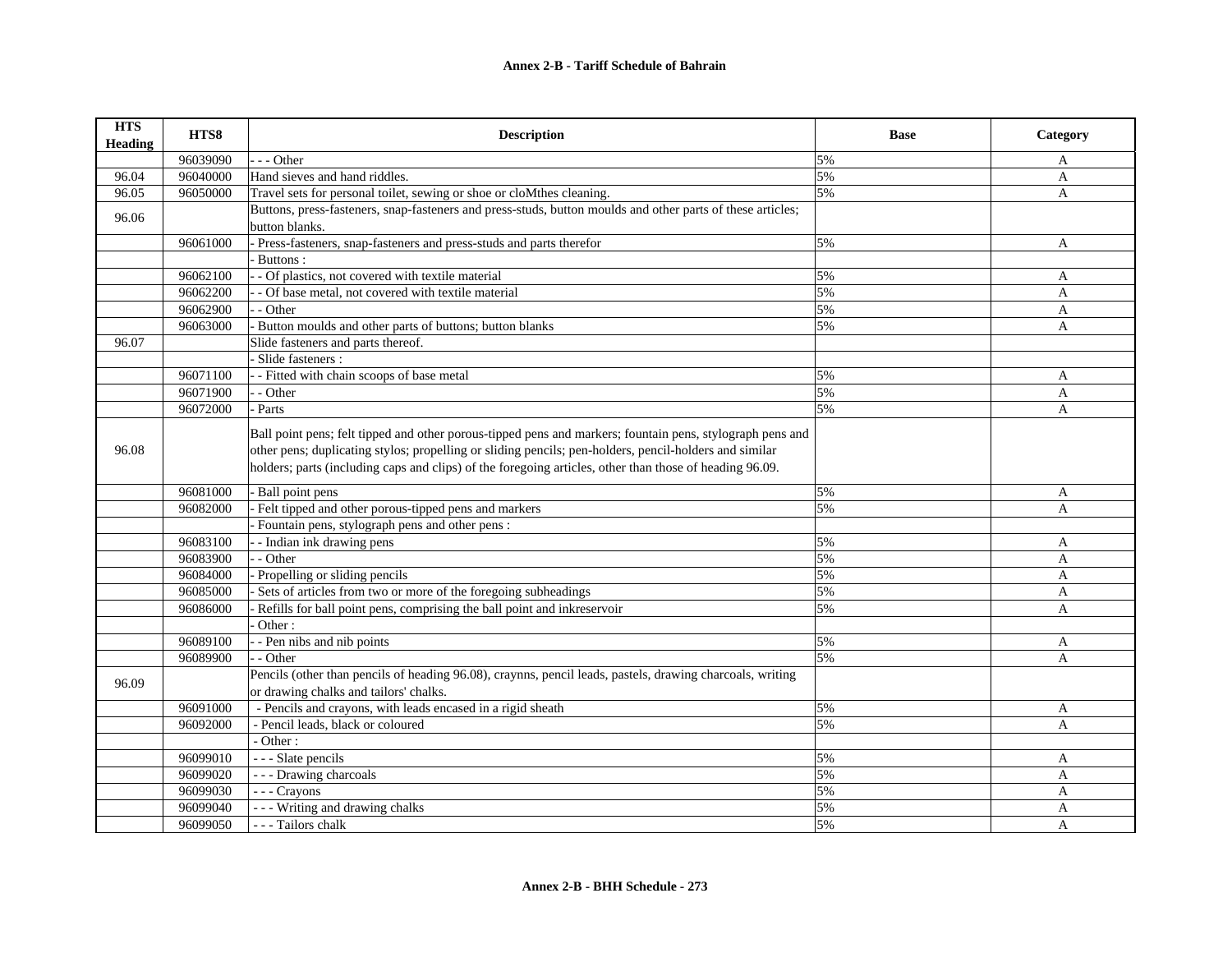| <b>HTS</b><br><b>Heading</b> | HTS8     | <b>Description</b>                                                                                                                                       | <b>Base</b> | Category     |
|------------------------------|----------|----------------------------------------------------------------------------------------------------------------------------------------------------------|-------------|--------------|
|                              | 96099090 | $- -$ Other                                                                                                                                              | 5%          | A            |
| 96.10                        |          | Slates and boards, with writing or drawing surfaces, whether or not framed.                                                                              |             |              |
|                              | 96100010 | --- Slates and boards, with writing or drawing surfaces whether or not framed                                                                            | 5%          | $\mathbf{A}$ |
|                              | 96100090 | $--$ Other                                                                                                                                               | 5%          | $\mathbf{A}$ |
|                              |          | Date, sealing or numbering stamps, and the like (including devices for printing or embossing labels),                                                    |             |              |
| 96.11                        | 96110000 | designed for operating in the hand; hand-operated composing sticks and hand printing sets incorporating<br>such composing sticks.                        | 5%          | A            |
|                              |          | Typewriter or similar ribbons, inked or otherwise prepared for giving impressions, whether or not on                                                     |             |              |
| 96.12                        |          | spools or in cartridges; ink-pads, whether or not inked, with or without boxes.                                                                          |             |              |
|                              | 96121000 | - Ribbons                                                                                                                                                | 5%          | A            |
|                              | 96122000 | - Ink-pads                                                                                                                                               | 5%          | $\mathbf{A}$ |
|                              |          | Cigarette lighters and other lighters, whether or not mechanical or electrical, and parts thereof other than                                             |             |              |
| 96.13                        |          | flints and wicks.                                                                                                                                        |             |              |
|                              | 96131000 | - Pocket lighters, gas fuelled, non-refillable                                                                                                           | 5%          | A            |
|                              | 96132000 | - Pocket lighters, gas fuelled, refillable                                                                                                               | 5%          | $\mathbf{A}$ |
|                              | 96138000 | Other lighters                                                                                                                                           | 5%          | A            |
|                              | 96139000 | Parts                                                                                                                                                    | 5%          | A            |
| 96.14                        |          | Smoking pipes (including pipe bowls) and dgar or dgarette holders, and parts thereof.                                                                    |             |              |
|                              | 96142000 | Pipes and pipe bowls                                                                                                                                     | 5%          | A            |
|                              | 96149000 | - Other                                                                                                                                                  | 5%          | $\mathbf{A}$ |
| 96.15                        |          | Combs, hair-slides and the like; hairpins, curling pins, curling grips, hair-curlers and the like, other than                                            |             |              |
|                              |          | those of heading 85.16, and parts thereof.                                                                                                               |             |              |
|                              |          | Combs, hair-slides and the like :                                                                                                                        |             |              |
|                              | 96151100 | - - Of hard rubber or plastics                                                                                                                           | 5%          | A            |
|                              | 96151900 | - Other                                                                                                                                                  | 5%          | $\mathbf{A}$ |
|                              | 96159000 | - Other                                                                                                                                                  | 5%          | $\mathbf{A}$ |
| 96.16                        |          | Scent sprays and similar toilet sprays, and mounts and heads therefor; powder-puffs and pads for the<br>application of cosmetics or toilet preparations. |             |              |
|                              | 96161000 | - Scent sprays and similar toilet sprays, and mounts and heads therefor                                                                                  | 5%          | A            |
|                              | 96162000 | - Powder-puffs and pads for the application of cosmetics or toilet preparanons                                                                           | 5%          | $\mathbf{A}$ |
|                              |          |                                                                                                                                                          |             |              |
| 96.17                        |          | Vacuum flasks and other vacuum vcssels, complete with cases; parts thereof other than glass inners.                                                      |             |              |
|                              | 96170010 | --- Thermos bottles used for teaor coffee                                                                                                                | 5%          | A            |
|                              | 96170090 | $- -$ Other                                                                                                                                              | 5%          | A            |
| 96.18                        | 96180000 | Tailors' dummies and other lay figures; automata and other animated displays used for shop window<br>dressing.                                           | 5%          | A            |
|                              |          | Paintings, drawings and pastels, executed entirely by hand, other than drawings of heading 49.06 and                                                     |             |              |
| 97.01                        |          | other than hand-painted or hand-decorated manufactured articles; collages and similar decorative plaques.                                                |             |              |
|                              | 97011000 | - Paintings, drawings and pastels                                                                                                                        | 5%          | A            |
|                              | 97019000 | Other                                                                                                                                                    | 5%          | $\mathbf{A}$ |